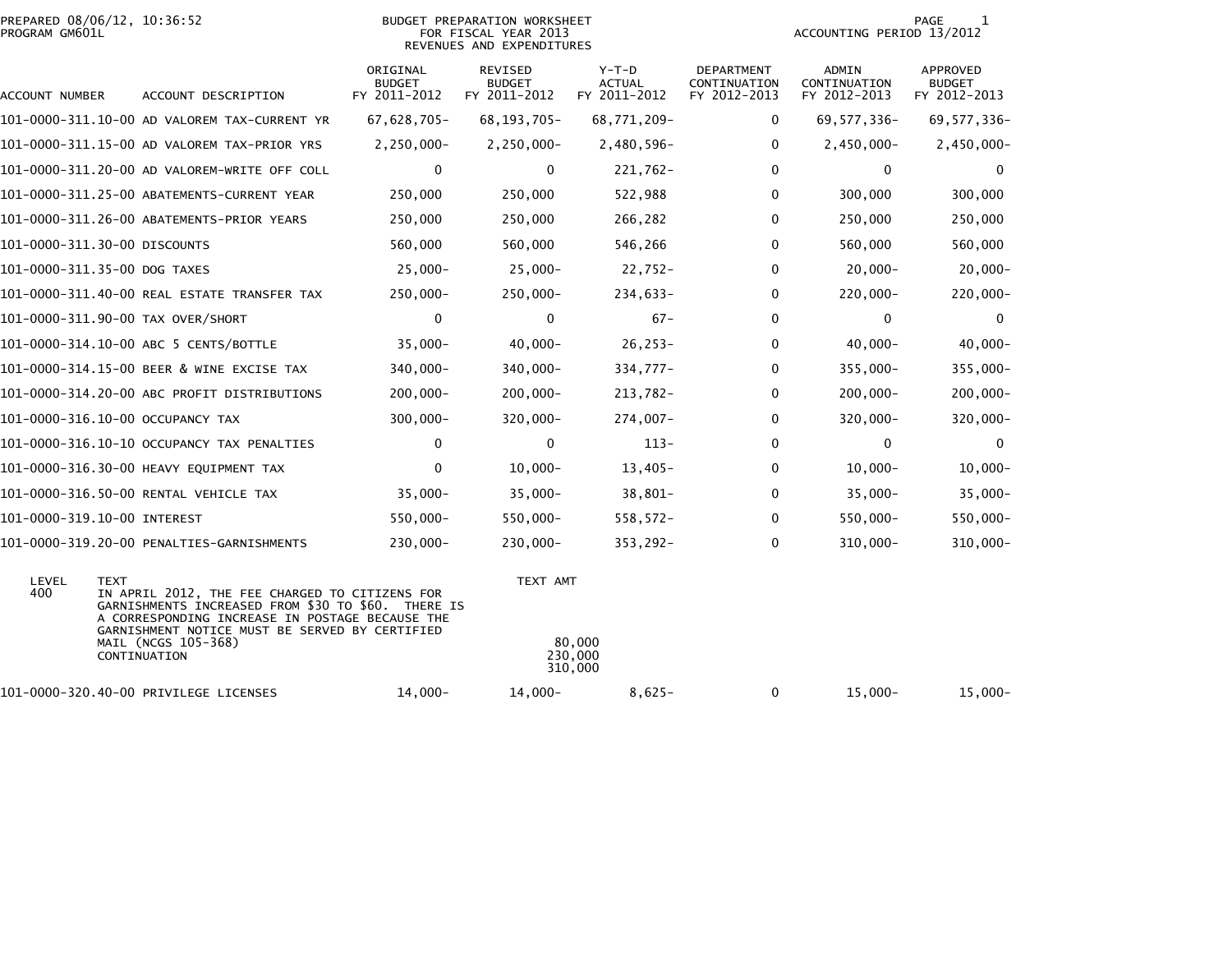|                | PREPARED 08/06/12, 10:36:52 |  |
|----------------|-----------------------------|--|
| PROGRAM GM601L |                             |  |

## PREPARED 08/06/12, 10:36:52 BUDGET PREPARATION WORKSHEET PAGE 2PROGRAM GM601L FOR FISCAL YEAR 2013 ACCOUNTING PERIOD 13/2012 REVENUES AND EXPENDITURES

| ACCOUNT NUMBER                      | ACCOUNT DESCRIPTION                          | ORIGINAL<br><b>BUDGET</b><br>FY 2011-2012 | <b>REVISED</b><br><b>BUDGET</b><br>FY 2011-2012 | $Y-T-D$<br>ACTUAL<br>FY 2011-2012 | <b>DEPARTMENT</b><br>CONTINUATION<br>FY 2012-2013 | <b>ADMIN</b><br>CONTINUATION<br>FY 2012-2013 | APPROVED<br><b>BUDGET</b><br>FY 2012-2013 |
|-------------------------------------|----------------------------------------------|-------------------------------------------|-------------------------------------------------|-----------------------------------|---------------------------------------------------|----------------------------------------------|-------------------------------------------|
|                                     | 101-0000-333.10-00 PAYMENT IN LIEU OF TAXES  | $25,000-$                                 | $25,000-$                                       | $30,128-$                         | 0                                                 | $25,000 -$                                   | $25,000-$                                 |
| 101-0000-335.50-10 1 CENT SALES TAX |                                              | $7,300,000 -$                             | $7,300,000 -$                                   | 5,788,249-                        | 0                                                 | 7,560,000-                                   | 7,560,000-                                |
|                                     | 101-0000-335.50-11 MUNI HOLD HARMLESS        | 2,100,000                                 | 2,100,000                                       | 1,615,985                         | 0                                                 | 2,200,000                                    | 2,200,000                                 |
|                                     |                                              | $3,552,000 -$                             | $3,552,000 -$                                   | 2,731,133-                        | $\Omega$                                          | $3,700,000 -$                                | $3,700,000 -$                             |
|                                     |                                              | $1,248,000 -$                             | $1,248,000 -$                                   | 978,398-                          | 0                                                 | 1,330,000-                                   | $1,330,000 -$                             |
|                                     | 101-0000-335.50-30 1/2 CENT-ART 42-UNRESTRIC | $1,150,000 -$                             | $1, 150, 000 -$                                 | 878,278-                          | $\Omega$                                          | 1,110,000-                                   | $1, 110, 000 -$                           |
|                                     |                                              | $2,450,000 -$                             | $2,450,000 -$                                   | 1,956,796-                        | 0                                                 | $2,650,000 -$                                | $2,650,000 -$                             |
|                                     |                                              | $200,000 -$                               | $200,000 -$                                     | 278,247-                          | 0                                                 | $200,000 -$                                  | $200,000 -$                               |
|                                     |                                              | $2,200,000 -$                             | $2,200,000 -$                                   | 1,736,722-                        | 0                                                 | 2,250,000-                                   | $2, 250, 000 -$                           |
|                                     | 101-0000-338.25-00 CONTRIBUTION-KANNAPOLIS   | 249,467-                                  | $249,467-$                                      | 249,466-                          | 0                                                 | $1,800-$                                     | $1,800-$                                  |
|                                     | 101-0000-338.40-00 CONTRIBUTION-CHINA GROVE  | $92,002 -$                                | $92,002 -$                                      | $92,002 -$                        | 0                                                 | 0                                            | 0                                         |
|                                     | 101-0000-338.45-00 CONTRIBUTION-LANDIS       | $130,563-$                                | $130, 563 -$                                    | $130, 563 -$                      | $\mathbf{0}$                                      | $\mathbf{0}$                                 | $\Omega$                                  |
|                                     | 101-0000-338.70-00 CONTRIBUTION-SALISBURY    | 44,104-                                   | 44, 104-                                        | 44, 104-                          | 0                                                 | 0                                            | $\bf{0}$                                  |
|                                     | 101-0000-353.26-00 CABLEVISION FRANCHISE FEE | 450,000-                                  | 450,000-                                        | $328,277-$                        | $\Omega$                                          | 450,000-                                     | 450,000-                                  |
|                                     |                                              | $250,000 -$                               | $250,007 -$                                     | $300, 183 -$                      | 0                                                 | $200,000 -$                                  | $200,000 -$                               |
|                                     | 101-0000-363.10-00 RENT-AGRICULTURE BLDG     | 21,348-                                   | 21,348-                                         | $20,022 -$                        | 0                                                 | 21,348-                                      | 21,348-                                   |
| 101-0000-363.30-00 RENT-CELL TOWERS |                                              | $10, 350 -$                               | $10, 350 -$                                     | 12,894-                           | 0                                                 | $11,903-$                                    | $11,903-$                                 |
| 101-0000-363.90-00 RENT-OTHER       |                                              | $31,200 -$                                | $31,200 -$                                      | $31,465-$                         | 0                                                 | $31,500-$                                    | $31,500 -$                                |
|                                     | 101-0000-389.90-00 MISC DEPOSITS-UNASSIGNED  | 0                                         | $\mathbf{0}$                                    | $6-$                              | $\Omega$                                          | 0                                            | $\Omega$                                  |
|                                     | 101-0000-389.95-00 OTHER MISC RECEIPTS       | $100,000 -$                               | $100,000 -$                                     | $29,150-$                         | 0                                                 | $50,000 -$                                   | $50,000 -$                                |
|                                     | 101-0000-390.10-00 OFS:INSTALLMENT PURCHASES | $425,000 -$                               | $3,300,000 -$                                   | $3,300,000 -$                     | 0                                                 | 720,000-                                     | 720,000-                                  |
|                                     | 101-0000-391.25-00 TRANSFER FROM FUND 602    | 0                                         | $\Omega$                                        | 0                                 | $\Omega$                                          | $\mathbf{0}$                                 | $\Omega$                                  |
|                                     | 101-0000-391.65-00 TRANSFER FROM FUND 311    | 0                                         | 0                                               | 0                                 | 0                                                 | 0                                            | 0                                         |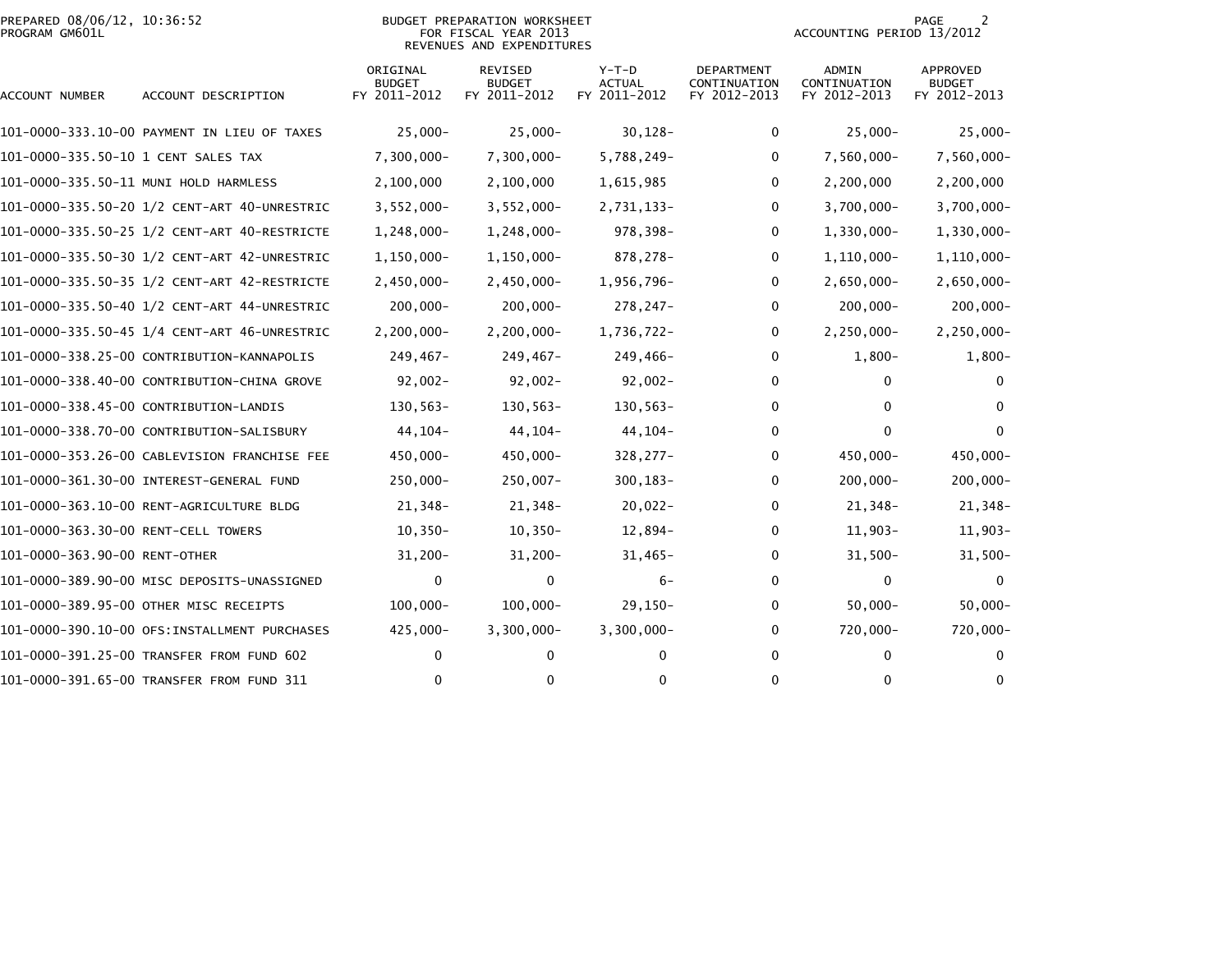| PREPARED 08/06/12, 10:36:52<br>PROGRAM GM601L |                                             |                                           | BUDGET PREPARATION WORKSHEET<br>FOR FISCAL YEAR 2013<br>REVENUES AND EXPENDITURES |                                        |                                                   | PAGE<br>ACCOUNTING PERIOD 13/2012     |                                           |  |  |
|-----------------------------------------------|---------------------------------------------|-------------------------------------------|-----------------------------------------------------------------------------------|----------------------------------------|---------------------------------------------------|---------------------------------------|-------------------------------------------|--|--|
| ACCOUNT NUMBER                                | ACCOUNT DESCRIPTION                         | ORIGINAL<br><b>BUDGET</b><br>FY 2011-2012 | REVISED<br><b>BUDGET</b><br>FY 2011-2012                                          | Y-T-D<br><b>ACTUAL</b><br>FY 2011-2012 | <b>DEPARTMENT</b><br>CONTINUATION<br>FY 2012-2013 | ADMIN<br>CONTINUATION<br>FY 2012-2013 | APPROVED<br><b>BUDGET</b><br>FY 2012-2013 |  |  |
|                                               | 101-0000-391.75-00 TRANSFER FROM FUND 310   | 0                                         | 0                                                                                 |                                        |                                                   | 0                                     | 0                                         |  |  |
|                                               | 101-0000-391.85-00 TRANSFER FROM FUND 312   | 0                                         | 0                                                                                 |                                        | 0                                                 | $\Omega$                              | $\Omega$                                  |  |  |
| 101-0000-392.30-00 SALE OF PROPERTY           |                                             | $\mathbf{0}$                              | $\mathbf{0}$                                                                      | 185,451-                               | 0                                                 | $\Omega$                              | $\Omega$                                  |  |  |
|                                               | 101-0000-395.00-00 FUND BALANCE APPR-RESTR  | 0                                         | 0                                                                                 |                                        |                                                   | $\Omega$                              | $\Omega$                                  |  |  |
|                                               | 101-0000-395.10-00 FUND BALANCE APPR-UNREST | $6,527,163-$                              | $6,948,573-$                                                                      |                                        | 0                                                 | 0                                     | $6,559,403-$                              |  |  |
| ÷.<br><b>REVENUE</b>                          |                                             | $95, 153, 902 -$                          | 99,050,319-                                                                       | 89,702,659-                            | 0                                                 | 91, 103, 887-                         | 97,663,290-                               |  |  |
| **<br><b>GENERAL FUND</b>                     |                                             | $95, 153, 902 -$                          | 99,050,319-                                                                       | 89,702,659-                            | 0                                                 | 91.103.887-                           | 97,663,290-                               |  |  |
| ***<br><b>GENERAL FUND</b>                    |                                             | $95.153.902 -$                            | 99,050,319-                                                                       | 89,702,659-                            | 0                                                 | 91.103.887-                           | 97,663,290-                               |  |  |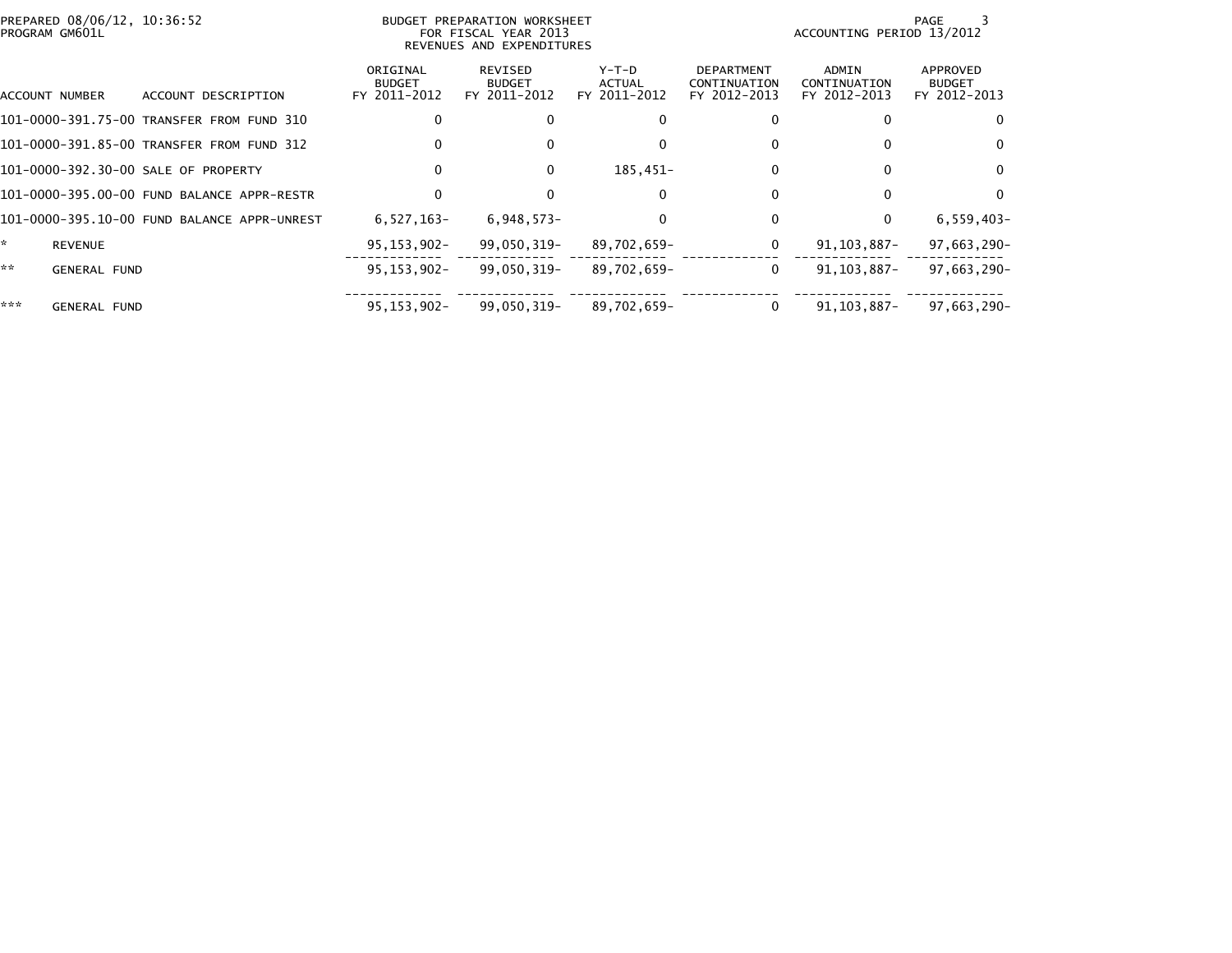| PREPARED 08/06/12, 10:36:52<br>PROGRAM GM601L |                                         |                                           | BUDGET PREPARATION WORKSHEET<br>FOR FISCAL YEAR 2013<br>REVENUES AND EXPENDITURES | PAGE<br>ACCOUNTING PERIOD 13/2012        |                                                   |                                       |                                           |
|-----------------------------------------------|-----------------------------------------|-------------------------------------------|-----------------------------------------------------------------------------------|------------------------------------------|---------------------------------------------------|---------------------------------------|-------------------------------------------|
| ACCOUNT NUMBER                                | ACCOUNT DESCRIPTION                     | ORIGINAL<br><b>BUDGET</b><br>FY 2011-2012 | REVISED<br><b>BUDGET</b><br>FY 2011-2012                                          | $Y-T-D$<br><b>ACTUAL</b><br>FY 2011-2012 | <b>DEPARTMENT</b><br>CONTINUATION<br>FY 2012-2013 | ADMIN<br>CONTINUATION<br>FY 2012-2013 | APPROVED<br><b>BUDGET</b><br>FY 2012-2013 |
| 101-4110-411.10-20 SALARIES:PER DIEM          |                                         | 65,643                                    | 64,418                                                                            | 62,507                                   | 0                                                 | 65,643                                | 65,643                                    |
| 101-4110-411.20-05 HEALTH INSURANCE           |                                         | 32,160                                    | 32,295                                                                            | 31,624                                   | 0                                                 | 40,200                                | 40,200                                    |
| 101-4110-411.20-10 MEDICARE TAX               |                                         | 1,138                                     | 1,138                                                                             | 1,049                                    | 0                                                 | 955                                   | 955                                       |
|                                               | 101–4110–411.20–20 SOCIAL SECURITY TAX  | 4,865                                     | 4,865                                                                             | 4,484                                    | 0                                                 | 4,075                                 | 4,075                                     |
|                                               | 101-4110-411.20-25 WORKERS COMPENSATION | 265                                       | 340                                                                               | 321                                      | $\mathbf 0$                                       | 340                                   | 340                                       |
| 101-4110-411.58-00 TRAVEL                     |                                         | 20,000                                    | 20,000                                                                            | 18,061                                   | 0                                                 | 20,000                                | 20,000                                    |
| 101-4110-411.59-00 TRAINING                   |                                         | 2,000                                     | 2,000                                                                             | 975                                      | $\mathbf{0}$                                      | 2,000                                 | 2,000                                     |
|                                               |                                         | 500                                       | 500                                                                               | $\Omega$                                 | 0                                                 | 500                                   | 500                                       |
| ÷.<br>EXPENDITURE                             |                                         | 126,571                                   | 125,556                                                                           | 119,021                                  | 0                                                 | 133,713                               | 133,713                                   |
| **<br>GOVERNING BODY                          |                                         | 126,571                                   | 125,556                                                                           | 119,021                                  | 0                                                 | 133,713                               | 133,713                                   |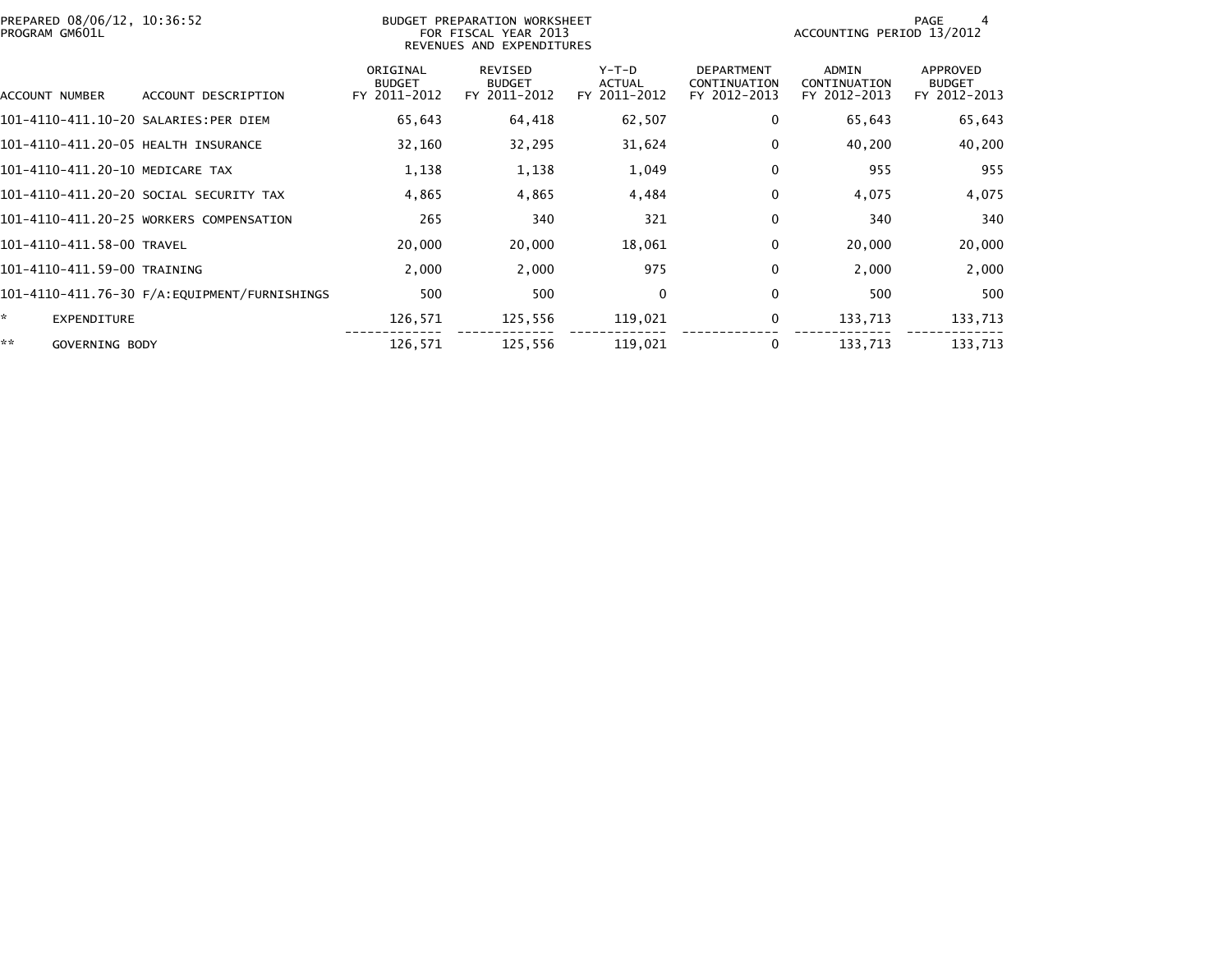|                | PREPARED 08/06/12, 10:36:52 |  |
|----------------|-----------------------------|--|
| PROGRAM GM601L |                             |  |

PREPARED 08/06/12, 10:36:52 BUDGET PREPARATION WORKSHEET PAGE 5PROGRAM GM601L FOR FISCAL YEAR 2013 ACCOUNTING PERIOD 13/2012 REVENUES AND EXPENDITURES

PAGE 5<br>ACCOUNTING PERIOD 13/2012

| ACCOUNT NUMBER                       | ACCOUNT DESCRIPTION                          | ORIGINAL<br><b>BUDGET</b><br>FY 2011-2012 | REVISED<br><b>BUDGET</b><br>FY 2011-2012 | $Y-T-D$<br><b>ACTUAL</b><br>FY 2011-2012 | <b>DEPARTMENT</b><br>CONTINUATION<br>FY 2012-2013 | <b>ADMIN</b><br>CONTINUATION<br>FY 2012-2013 | APPROVED<br><b>BUDGET</b><br>FY 2012-2013 |
|--------------------------------------|----------------------------------------------|-------------------------------------------|------------------------------------------|------------------------------------------|---------------------------------------------------|----------------------------------------------|-------------------------------------------|
|                                      | 101-4112-334.84-00 NC RURAL CENTER GRANT     | $\mathbf{0}$                              | $\mathbf 0$                              | $\Omega$                                 | $\Omega$                                          | $\mathbf 0$                                  | $\Omega$                                  |
|                                      | 101-4112-334.85-00 STATE INCENTIVE GRANT     | $\Omega$                                  | $50,000 -$                               |                                          | 0                                                 | $\Omega$                                     | 0                                         |
|                                      | 101-4112-341.98-00 FED/STATE REV MERIT       |                                           | 0                                        |                                          | 0                                                 | 0                                            | 0                                         |
|                                      | 101-4112-341.99-00 FED/ST REV:NEW POSITIONS  |                                           | 0                                        |                                          | 0                                                 | $\Omega$                                     |                                           |
|                                      | 101-4112-342.64-00 RADIO REIMBURSEMENTS      | $\Omega$                                  | 0                                        | 1,988-                                   | 0                                                 | $\Omega$                                     | 0                                         |
|                                      | 101-4112-395.00-00 FUND BALANCE APPR-RESTR   | $\mathbf{0}$                              | 425,000-                                 | 0                                        | $\Omega$                                          | $\Omega$                                     |                                           |
|                                      |                                              | $\Omega$                                  | 0                                        | 0                                        | 0                                                 | 0                                            | 0                                         |
|                                      |                                              | $\Omega$                                  | 475,000-                                 | 1,988-                                   | 0                                                 | 0                                            |                                           |
| <b>REVENUE</b>                       | 101-4112-410.10-90 COST OF LIVING ADJUSTMENT | U                                         |                                          |                                          | <sup>0</sup>                                      | 0                                            | 513,370                                   |
| 101-4112-410.10-93 NEW POSITIONS     |                                              |                                           |                                          |                                          | $^{(1)}$                                          | 0                                            |                                           |
| 101-4112-410.10-94 MERIT INCREASES   |                                              |                                           |                                          |                                          | 0                                                 | $\mathbf{0}$                                 |                                           |
|                                      | 101-4112-410.10-95 POSITION RECLASSIFICATION |                                           |                                          |                                          | 0                                                 | $\mathbf{0}$                                 |                                           |
|                                      | 101-4112-410.10-98 UNEMPLOYMENT COMPENSATION | 110,000                                   | 110,000                                  | 76,478                                   | 0                                                 | 90,000                                       | 90,000                                    |
| 101-4112-410.20-05 HEALTH INSURANCE  |                                              | $\mathbf{0}$                              | $\mathbf{0}$                             | $\Omega$                                 | 0                                                 | 0                                            | $\Omega$                                  |
| 101-4112-410.32-10 ATTORNEY          |                                              | 130,000                                   | 160,000                                  | 146,988                                  | 0                                                 | 155,000                                      | 155,000                                   |
| 101-4112-410.32-15 AUDITING          |                                              | 46,000                                    | 46,000                                   | 32,488                                   | $\Omega$                                          | 46,000                                       | 46,000                                    |
|                                      | 101–4112–410.32–17 CONSULTING SERVICES       | $\bf{0}$                                  | 46,240                                   | 23,120                                   | 0                                                 | $\Omega$                                     | $\Omega$                                  |
|                                      | 101-4112-410.44-20 RENT:LAND & BUILDINGS     | 10,626                                    | 10,626                                   | 10,626                                   | 0                                                 | 11,000                                       | 11,000                                    |
| 101-4112-410.53-05 TELEPHONE         |                                              | 8,000                                     | 8,000                                    | 7,928                                    | 0                                                 | 9,500                                        | 9,500                                     |
| 101-4112-410.54-00 ADVERTISING       |                                              | 8,000                                     | 8,000                                    | 7,088                                    | 0                                                 | 8,000                                        | 8,000                                     |
| 101-4112-410.61-05 SUPPLIES:OFFICE   |                                              | 10,000                                    | 10,000                                   | 5,551                                    | 0                                                 | 9,000                                        | 9,000                                     |
| 101-4112-410.61-58 SUPPLIES:SECURITY |                                              | 4,000                                     | 4,000                                    | 1,893                                    | 0                                                 | 4,000                                        | 4,000                                     |
| 101-4112-410.61-90 SUPPLIES: OTHER   |                                              | $\Omega$                                  | 0                                        | 0                                        | 0                                                 | $\Omega$                                     |                                           |
|                                      | 101-4112-410.61-95 SUPPLIES:OTHER SMALL EQMT | 0                                         | ი                                        |                                          | ∩                                                 | 0                                            |                                           |
|                                      |                                              |                                           |                                          |                                          |                                                   |                                              |                                           |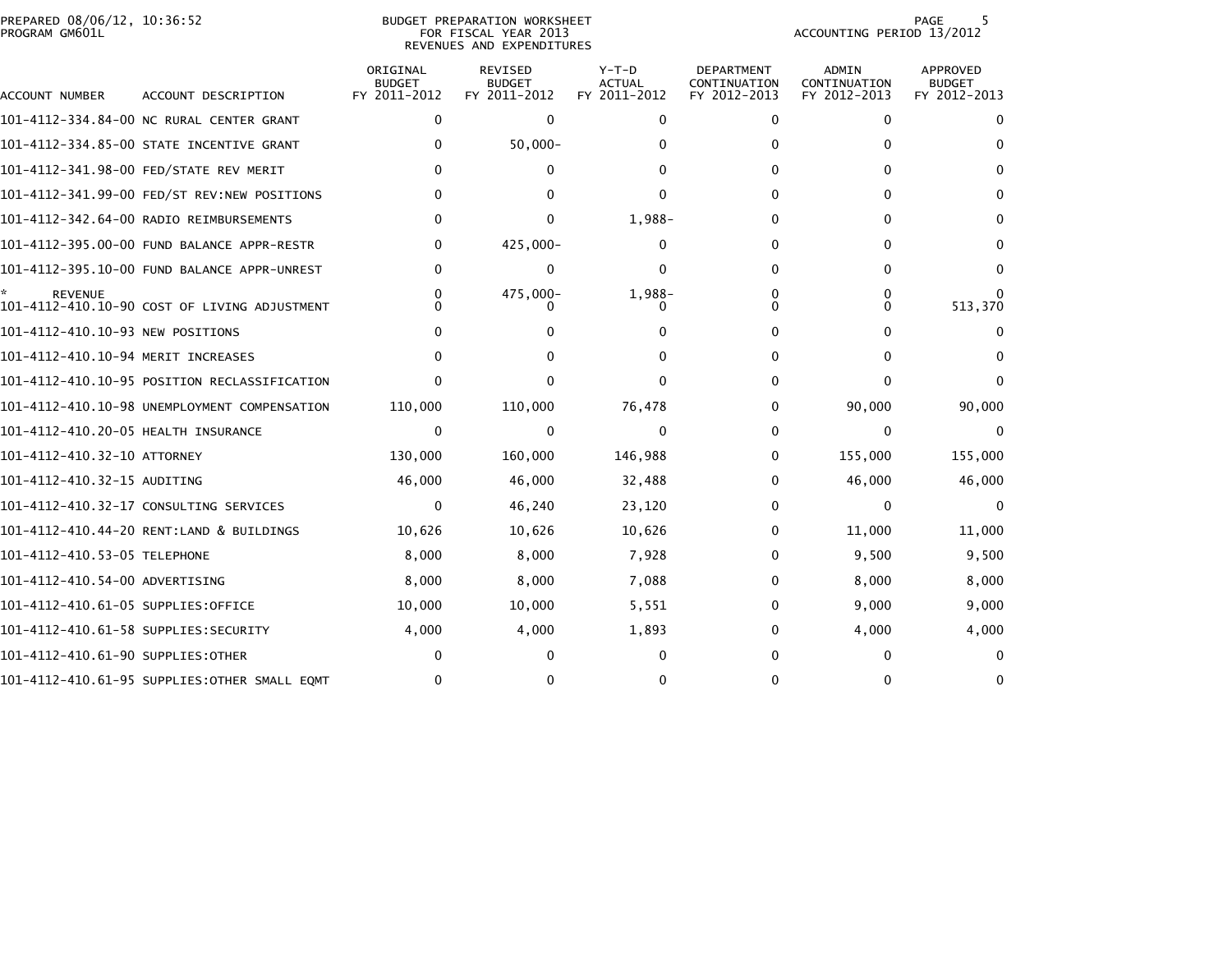| PREPARED 08/06/12, 10:36:52<br>PROGRAM GM601L | BUDGET PREPARATION WORKSHEET<br>FOR FISCAL YEAR 2013<br>REVENUES AND EXPENDITURES |                                           |                                                 |                                          |                                                   | PAGE<br>6<br>ACCOUNTING PERIOD 13/2012       |                                                  |  |
|-----------------------------------------------|-----------------------------------------------------------------------------------|-------------------------------------------|-------------------------------------------------|------------------------------------------|---------------------------------------------------|----------------------------------------------|--------------------------------------------------|--|
| ACCOUNT NUMBER                                | ACCOUNT DESCRIPTION                                                               | ORIGINAL<br><b>BUDGET</b><br>FY 2011-2012 | <b>REVISED</b><br><b>BUDGET</b><br>FY 2011-2012 | $Y-T-D$<br><b>ACTUAL</b><br>FY 2011-2012 | <b>DEPARTMENT</b><br>CONTINUATION<br>FY 2012-2013 | <b>ADMIN</b><br>CONTINUATION<br>FY 2012-2013 | <b>APPROVED</b><br><b>BUDGET</b><br>FY 2012-2013 |  |
|                                               | 101-4112-410.64-50 DUES & SUBSCRIPTIONS                                           | 63,000                                    | 63,000                                          | 54,319                                   | $\bf{0}$                                          | 60,000                                       | 60,000                                           |  |
|                                               | 101-4112-410.71-05 PURCHASE OF PROPERTY                                           | 0                                         | 33,174                                          | 0                                        | $\bf{0}$                                          | $\mathbf{0}$                                 | 0                                                |  |
| 101-4112-410.74-30 C/A:SOFTWARE               |                                                                                   | $\mathbf{0}$                              | 0                                               | $\Omega$                                 | $\Omega$                                          | $\mathbf{0}$                                 | 32,000                                           |  |
| LEVEL<br><b>TEXT</b><br>400                   | PAPERLESS AGENDA SOFTWARE PER BOC                                                 |                                           | TEXT AMT                                        | 32,000<br>32,000                         |                                                   |                                              |                                                  |  |
| 101-4112-410.76-90 F/A:OTHER                  |                                                                                   | $\Omega$                                  | 3,500                                           | 3,326                                    | $\mathbf{0}$                                      | $\Omega$                                     |                                                  |  |
|                                               | 101-4112-410.82-14 EMPLOYEE RECOGNITION PGM                                       | 11,000                                    | 11,000                                          | 9,752                                    | $\Omega$                                          | 11,000                                       | 11,000                                           |  |
| 101-4112-410.84-38 LOCAL INCENTIVES           |                                                                                   | 492,000                                   | 492,000                                         | 147,312                                  | 0                                                 | 1,275,000                                    | 1,275,000                                        |  |
|                                               | 101-4112-410.89-00 ABC DISTRIBUTIONS-MUNIS                                        | 120,000                                   | 180,000                                         | 128,269                                  | $\bf{0}$                                          | 120,000                                      | 120,000                                          |  |
| 101-4112-410.90-00 OTHER SERVICES             |                                                                                   | 10,000                                    | 20,000                                          | 18,374                                   | 0                                                 | 10,000                                       | 10,000                                           |  |
|                                               | 101-4112-410.90-20 CODIFICATION OF ORDINANCE                                      | 5,000                                     | 5,000                                           | 1,250                                    | $\mathbf{0}$                                      | 5,000                                        | 5,000                                            |  |
|                                               |                                                                                   | 202,539-                                  | $202,539-$                                      | 202,539-                                 | $\Omega$                                          | 212,853-                                     | 212,853-                                         |  |
| 101-4112-410.90-34 INDIRECT COSTS             |                                                                                   | $9,189-$                                  | $9,189-$                                        | $9,189-$                                 | $\mathbf{0}$                                      | $9,103-$                                     | $9,103-$                                         |  |
|                                               | 101-4112-410.95-40 TRANSFER TO FUND 315                                           | 0                                         | 0                                               | $\Omega$                                 | $\Omega$                                          | 0                                            |                                                  |  |
|                                               | 101-4112-410.95-41 TRANSFER TO FUND 316                                           | $\mathbf{0}$                              | 935,000                                         | 935,000                                  | $\mathbf{0}$                                      | $\mathbf{0}$                                 | $\Omega$                                         |  |
|                                               | 101-4112-410.95-50 TRANSFER TO FUND 501                                           | 625,000                                   | 625,000                                         | 625,000                                  | $\bf{0}$                                          | 525,000                                      | 525,000                                          |  |
|                                               | 101-4112-410.95-70 TRANSFER TO FUND 603                                           | 0                                         | $\mathbf{0}$                                    | 0                                        | $\mathbf{0}$                                      | $\mathbf{0}$                                 | 0                                                |  |
|                                               | 101-4112-410.98-02 RESERVE:1/4 CENT SALESTAX                                      | 0                                         | 0                                               | 0                                        | $\mathbf{0}$                                      | 0                                            | 0                                                |  |
|                                               |                                                                                   | $\Omega$                                  | 94,922                                          | 0                                        | $\Omega$                                          | $\Omega$                                     | 0                                                |  |
| 101-4112-410.99-00 CONTINGENCY                |                                                                                   | 70,000                                    | 70,000                                          | $\Omega$                                 | $\mathbf{0}$                                      | 70,000                                       | 70,000                                           |  |
| 101-4112-420.76-50 F/A:RADIOS                 |                                                                                   | 0                                         | 3,500,000                                       | 241,942                                  | $\bf{0}$                                          | $\mathbf{0}$                                 | $\Omega$                                         |  |
|                                               | 101-4112-421.72-50 C/A:DETENTION CENTER POD                                       | 0                                         | 174,036                                         | 174,036                                  | 0                                                 | $\Omega$                                     | 0                                                |  |
|                                               | 101-4112-465.85-65 GRANT:STATE INCENTIVE                                          | $\Omega$                                  | 50,000                                          | $\Omega$                                 | $\Omega$                                          | $\Omega$                                     | $\mathbf{0}$                                     |  |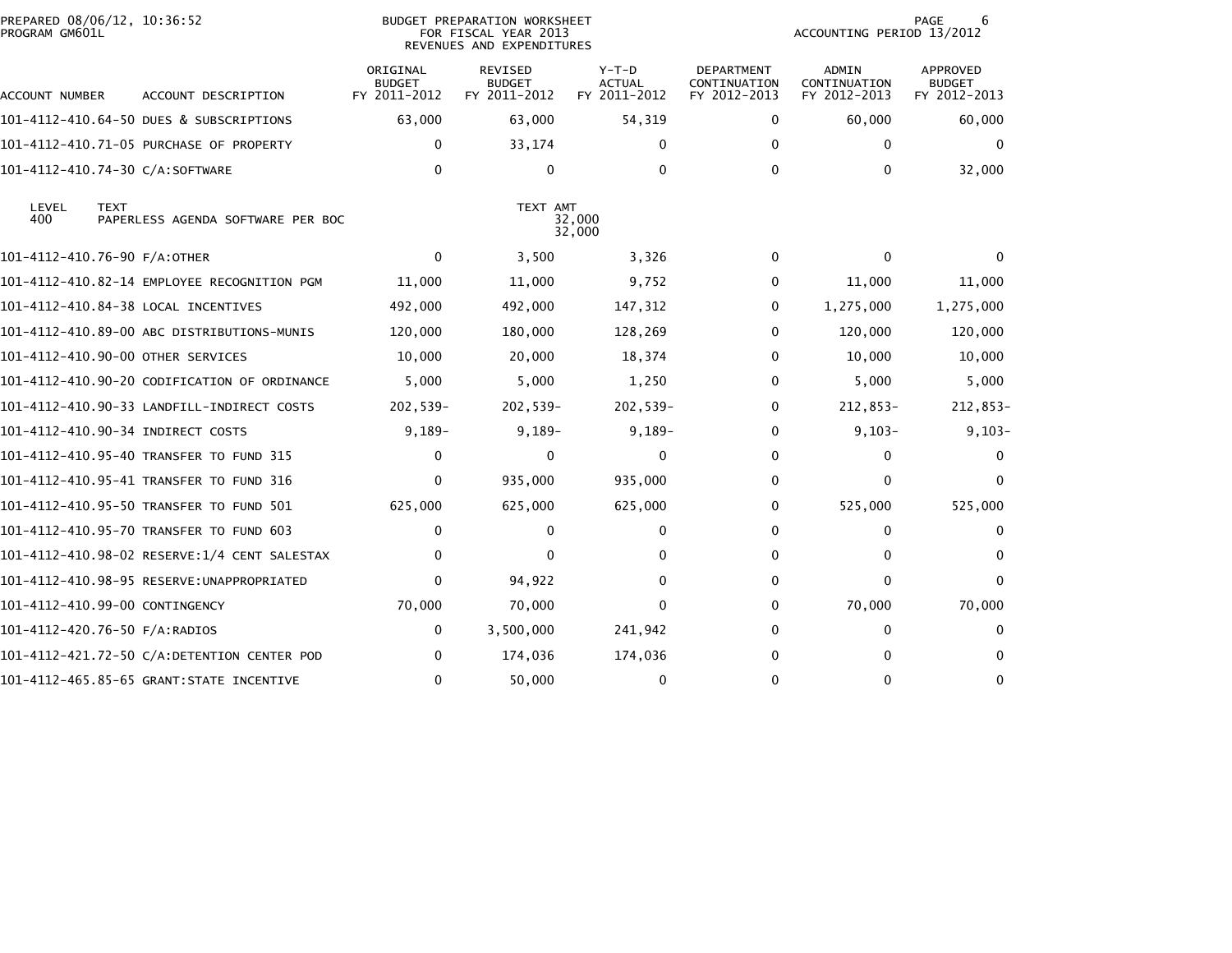| PROGRAM GM601L | PREPARED 08/06/12, 10:36:52    |                                           | BUDGET PREPARATION WORKSHEET<br>FOR FISCAL YEAR 2013<br>REVENUES AND EXPENDITURES |                                   | PAGE<br>ACCOUNTING PERIOD 13/2012                 |                                       |                                           |  |
|----------------|--------------------------------|-------------------------------------------|-----------------------------------------------------------------------------------|-----------------------------------|---------------------------------------------------|---------------------------------------|-------------------------------------------|--|
| ACCOUNT NUMBER | DESCRIPTION<br>ACCOUNT         | ORIGINAL<br><b>BUDGET</b><br>FY 2011-2012 | REVISED<br><b>BUDGET</b><br>FY 2011-2012                                          | $Y-T-D$<br>ACTUAL<br>FY 2011-2012 | <b>DEPARTMENT</b><br>CONTINUATION<br>FY 2012-2013 | ADMIN<br>CONTINUATION<br>FY 2012-2013 | APPROVED<br><b>BUDGET</b><br>FY 2012-2013 |  |
|                | 101-4112-465.85-98 GRANT MATCH | 0                                         |                                                                                   | 0                                 |                                                   |                                       | $\Omega$                                  |  |
| EXPENDITURE    |                                | 1,510,898                                 | 6.447.770                                                                         | 2,439,012                         | 0                                                 | 2,186,544                             | 2,731,914                                 |  |
| **             | GENERAL GOVERNMENT             | 1,510,898                                 | 5,972,770                                                                         | 2,437,024                         | 0                                                 | 2,186,544                             | 2,731,914                                 |  |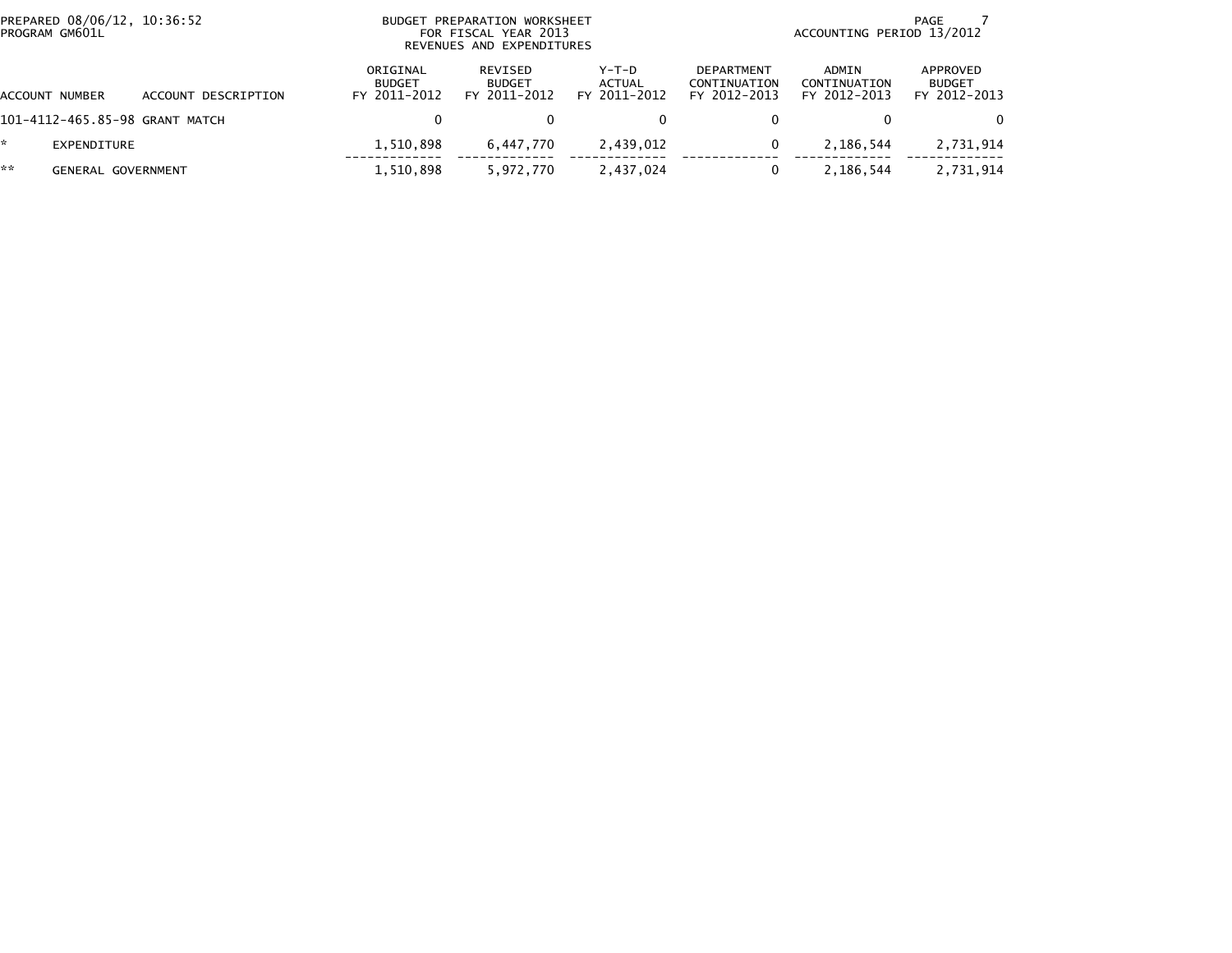| PREPARED 08/06/12, 10:36:52<br>PROGRAM GM601L |                                              |                                           | BUDGET PREPARATION WORKSHEET<br>FOR FISCAL YEAR 2013<br>REVENUES AND EXPENDITURES | PAGE<br>8<br>ACCOUNTING PERIOD 13/2012   |                                                   |                                              |                                                  |
|-----------------------------------------------|----------------------------------------------|-------------------------------------------|-----------------------------------------------------------------------------------|------------------------------------------|---------------------------------------------------|----------------------------------------------|--------------------------------------------------|
| ACCOUNT NUMBER                                | ACCOUNT DESCRIPTION                          | ORIGINAL<br><b>BUDGET</b><br>FY 2011-2012 | <b>REVISED</b><br><b>BUDGET</b><br>FY 2011-2012                                   | $Y-T-D$<br><b>ACTUAL</b><br>FY 2011-2012 | <b>DEPARTMENT</b><br>CONTINUATION<br>FY 2012-2013 | <b>ADMIN</b><br>CONTINUATION<br>FY 2012-2013 | <b>APPROVED</b><br><b>BUDGET</b><br>FY 2012-2013 |
|                                               |                                              | 211,259                                   | 212,074                                                                           | 208,009                                  | $\Omega$                                          | 211,259                                      | 211,259                                          |
| 101-4120-413.10-10 SALARIES:OVERTIME          |                                              | $\Omega$                                  | 0                                                                                 | $\Omega$                                 | $\mathbf{0}$                                      | $\Omega$                                     | $\mathbf{0}$                                     |
|                                               |                                              | $\Omega$                                  | $\mathbf{0}$                                                                      | 0                                        | $\Omega$                                          | $\mathbf{0}$                                 | $\Omega$                                         |
| 101-4120-413.20-05 HEALTH INSURANCE           |                                              | 24,120                                    | 24,225                                                                            | 23,718                                   | $\Omega$                                          | 24,120                                       | 24,120                                           |
|                                               | 101-4120-413.20-08 HEALTH INSURANCE:RETIREES | 8,040                                     | 8,040                                                                             | 8,040                                    | $\Omega$                                          | 8,040                                        | 8,040                                            |
| 101-4120-413.20-10 MEDICARE TAX               |                                              | 3,124                                     | 3,124                                                                             | 3,056                                    | $\Omega$                                          | 3,101                                        | 3,101                                            |
| 101-4120-413.20-15 RETIREMENT                 |                                              | 14,724                                    | 14,784                                                                            | 14,498                                   | $\Omega$                                          | 14,725                                       | 14,725                                           |
|                                               | 101-4120-413.20-20 SOCIAL SECURITY TAX       | 11,466                                    | 11,466                                                                            | 11,193                                   | 0                                                 | 11,386                                       | 11,386                                           |
|                                               | 101-4120-413.20-25 WORKERS COMPENSATION      | 862                                       | 867                                                                               | 849                                      | 0                                                 | 862                                          | 862                                              |
|                                               | 101-4120-413.20-30 401(K) CONTRIBUTIONS      | 6,337                                     | 6,367                                                                             | 6.240                                    | $\Omega$                                          | 6.338                                        | 6,338                                            |
|                                               | 101-4120-413.50-07 COST PER COPY PROGRAM     | 1,500                                     | 1,500                                                                             | 919                                      | $\Omega$                                          | 1.500                                        | 1,500                                            |
| 101-4120-413.50-50 REG OF DEEDS               |                                              | 50                                        | 50                                                                                | $\mathbf{0}$                             | $\mathbf{0}$                                      | 50                                           | 50                                               |
| 101-4120-413.53-05 TELEPHONE                  |                                              | $\Omega$                                  | $\Omega$                                                                          | 0                                        | $\mathbf{0}$                                      | $\mathbf{0}$                                 | $\Omega$                                         |
| 101-4120-413.57-00 POSTAGE                    |                                              | 400                                       | 400                                                                               | 259                                      | $\Omega$                                          | 400                                          | 400                                              |
| 101-4120-413.58-00 TRAVEL                     |                                              | 1,000                                     | 1,000                                                                             | 895                                      | $\Omega$                                          | 1,000                                        | 1,000                                            |
|                                               |                                              | 4,200                                     | 4,200                                                                             | 4,135                                    | $\Omega$                                          | 4,200                                        | 4,200                                            |
| 101-4120-413.59-00 TRAINING                   |                                              | 2,000                                     | 2,000                                                                             | 834                                      | $\Omega$                                          | 2,000                                        | 2,000                                            |
|                                               | 101-4120-413.61-95 SUPPLIES:OTHER SMALL EQMT | 3,000                                     | 1,800                                                                             | $\Omega$                                 | $\bf{0}$                                          | 2,000                                        | 2,000                                            |
|                                               | 101-4120-413.64-50 DUES & SUBSCRIPTIONS      | 400                                       | 400                                                                               | 275                                      | $\bf{0}$                                          | 400                                          | 400                                              |
|                                               |                                              | 1,500                                     | 2,700                                                                             | 2,582                                    | $\mathbf{0}$                                      | 1,500                                        | 1,500                                            |
| ÷.<br>EXPENDITURE                             |                                              | 293,982                                   | 294,997                                                                           | 285,502                                  | 0                                                 | 292,881                                      | 292,881                                          |
| **<br>COUNTY MANAGER                          |                                              | 293,982                                   | 294,997                                                                           | 285,502                                  | $\mathbf{0}$                                      | 292,881                                      | 292,881                                          |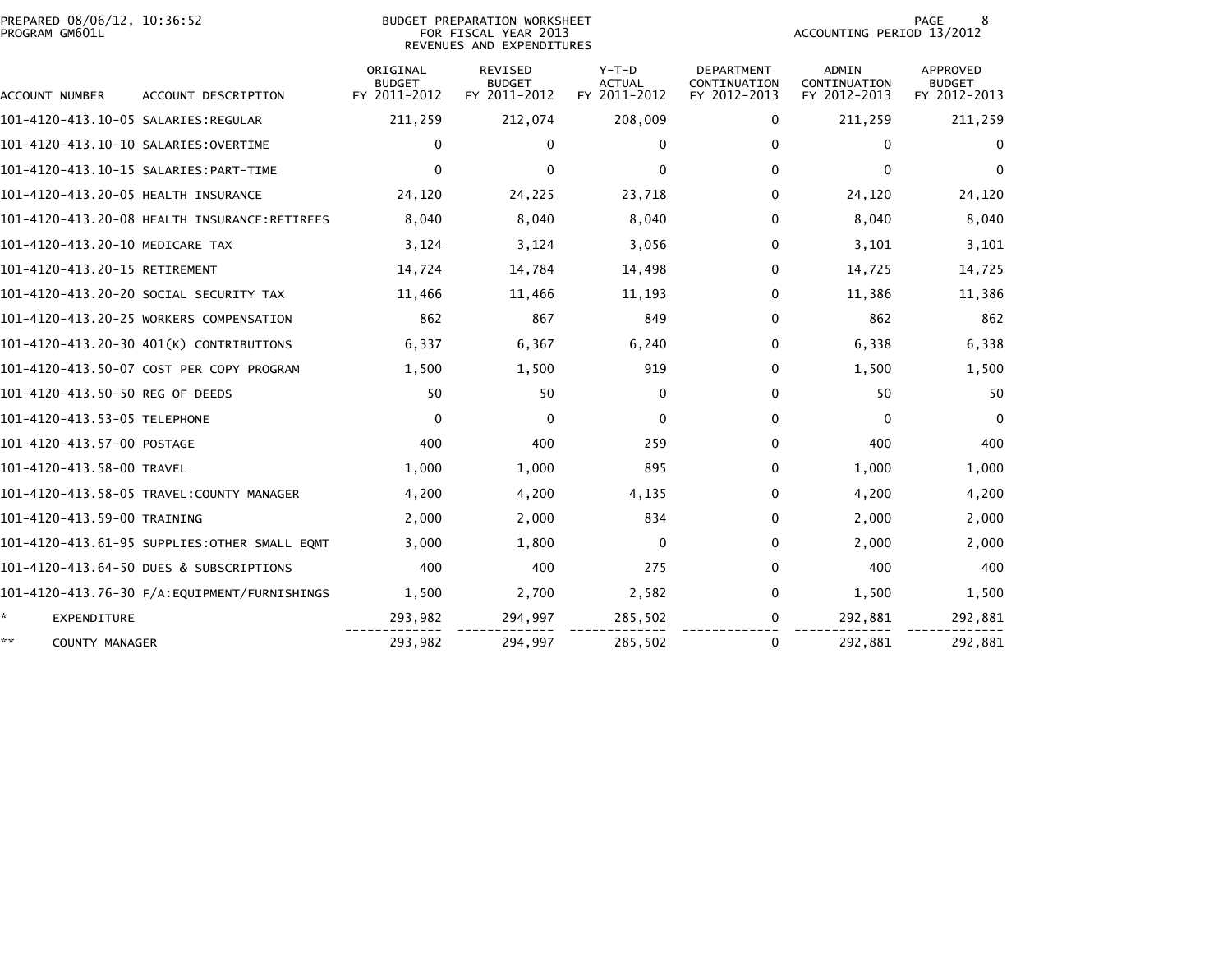| PREPARED 08/06/12, 10:36:52<br>PROGRAM GM601L |                                             |                                           | BUDGET PREPARATION WORKSHEET<br>FOR FISCAL YEAR 2013<br>REVENUES AND EXPENDITURES |                                          |                                                   | ACCOUNTING PERIOD 13/2012                    | 9<br>PAGE                                 |
|-----------------------------------------------|---------------------------------------------|-------------------------------------------|-----------------------------------------------------------------------------------|------------------------------------------|---------------------------------------------------|----------------------------------------------|-------------------------------------------|
| ACCOUNT NUMBER                                | ACCOUNT DESCRIPTION                         | ORIGINAL<br><b>BUDGET</b><br>FY 2011-2012 | <b>REVISED</b><br><b>BUDGET</b><br>FY 2011-2012                                   | $Y-T-D$<br><b>ACTUAL</b><br>FY 2011-2012 | <b>DEPARTMENT</b><br>CONTINUATION<br>FY 2012-2013 | <b>ADMIN</b><br>CONTINUATION<br>FY 2012-2013 | APPROVED<br><b>BUDGET</b><br>FY 2012-2013 |
| 101-4121-363.35-00 RENT-NCQMA                 |                                             | $16,000 -$                                | $16,000 -$                                                                        | 14,667-                                  | 0                                                 | $16,000 -$                                   | $16,000-$                                 |
|                                               | 101-4121-392.40-00 SALE OF INDUSTRIAL PARKS | 0                                         | 0                                                                                 | 0                                        | 0                                                 | 0                                            | 0                                         |
|                                               | 101-4121-395.00-00 FUND BALANCE APPR-RESTR  | $\mathbf{0}$                              | $\mathbf{0}$                                                                      | $\Omega$                                 | $\Omega$                                          | $\mathbf{0}$                                 | $\Omega$                                  |
|                                               | 101-4121-395.10-00 FUND BALANCE APPR-UNREST | $\mathbf 0$                               | 0                                                                                 | 0                                        | 0                                                 | 0                                            | $\mathbf{0}$                              |
| ÷.<br><b>REVENUE</b>                          | 101-4121-419.33-17 CONTRACTED SERVICES      | $16,000 -$<br>5,000                       | $16,000 -$<br>5,000                                                               | $14,667-$                                | 0<br>0                                            | $16,000 -$<br>5,000                          | $16,000-$<br>5,000                        |
| 101-4121-419.41-40 WATER                      |                                             | 3,700                                     | 3,700                                                                             | 1,875                                    | $\mathbf{0}$                                      | 3,700                                        | 3,700                                     |
| 101-4121-419.61-80 SUPPLIES:SIGNS             |                                             | 1,000                                     | 1,000                                                                             | 0                                        | 0                                                 | 1,000                                        | 1,000                                     |
| 101-4121-419.62-05 ELECTRICITY                |                                             | 15,000                                    | 15,000                                                                            | 12,190                                   | 0                                                 | 15,000                                       | 15,000                                    |
| ×.<br><b>EXPENDITURE</b>                      |                                             | 24,700                                    | 24,700                                                                            | 14,065                                   | 0                                                 | 24,700                                       | 24,700                                    |
| **<br>INDUSTRIAL PARK                         |                                             | 8,700                                     | 8,700                                                                             | $602 -$                                  | 0                                                 | 8,700                                        | 8,700                                     |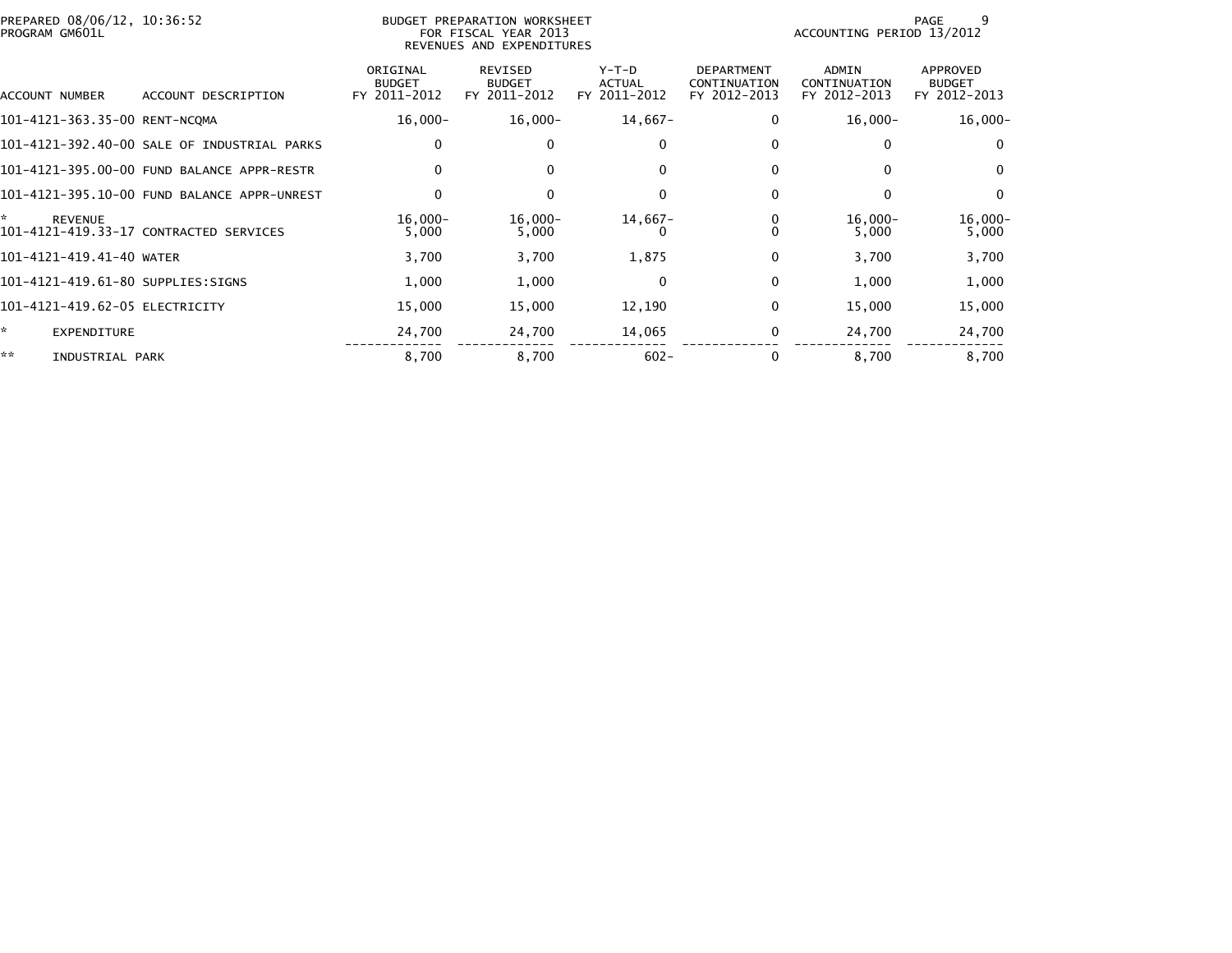| PREPARED 08/06/12, 10:36:52<br>PROGRAM GM601L                                                      |                                           | BUDGET PREPARATION WORKSHEET<br>FOR FISCAL YEAR 2013<br>REVENUES AND EXPENDITURES |                                        |                                                   | ACCOUNTING PERIOD 13/2012             | 10<br>PAGE                                |
|----------------------------------------------------------------------------------------------------|-------------------------------------------|-----------------------------------------------------------------------------------|----------------------------------------|---------------------------------------------------|---------------------------------------|-------------------------------------------|
| ACCOUNT NUMBER<br>DESCRIPTION<br>ACCOUNT                                                           | ORIGINAL<br><b>BUDGET</b><br>FY 2011-2012 | <b>REVISED</b><br><b>BUDGET</b><br>FY 2011-2012                                   | Y-T-D<br><b>ACTUAL</b><br>FY 2011-2012 | <b>DEPARTMENT</b><br>CONTINUATION<br>FY 2012-2013 | ADMIN<br>CONTINUATION<br>FY 2012-2013 | APPROVED<br><b>BUDGET</b><br>FY 2012-2013 |
| 101-4122-334.05-00 CJPP GRANT                                                                      | 124.906-                                  | 124.906-                                                                          | 124.906-                               | 0                                                 | 0                                     | $\Omega$                                  |
| <b>TEXT</b><br>LEVEL<br>400<br>STATE TAKING OVER PROGRAM 07/01/12.                                 | FUNDS WILL NO                             | TEXT AMT                                                                          |                                        |                                                   |                                       |                                           |
| LONGER PASS THROUGH COUNTY.<br>÷<br><b>REVENUE</b><br>101-4122-412.32-44 SUBSTANCE ABUSE COUNSELNG | 124.906-<br>124,906                       | 124,906-<br>124,906                                                               | 124,906-<br>124,906                    |                                                   |                                       | 0<br>$\Omega$                             |
| *<br>EXPENDITURE                                                                                   | 124,906                                   | 124,906                                                                           | 124,906                                | $\Omega$                                          | $\mathbf{0}$                          | $\Omega$                                  |
| **<br>CRIMINAL JUSTICE P. PROG                                                                     | 0                                         | 0                                                                                 |                                        |                                                   | 0                                     | 0                                         |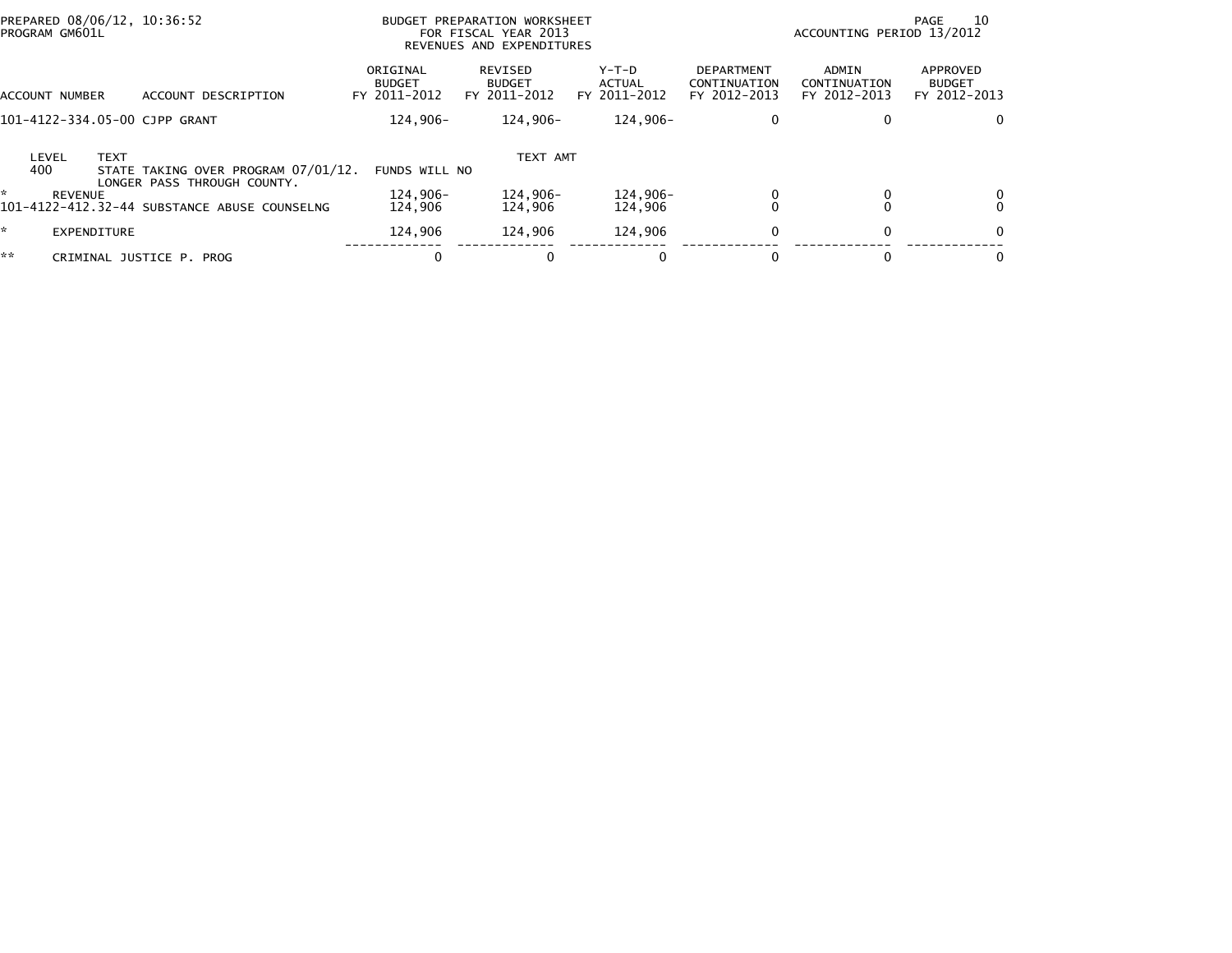| PROGRAM GM601L       | PREPARED 08/06/12, 10:36:52                     |                                           | BUDGET PREPARATION WORKSHEET<br>FOR FISCAL YEAR 2013<br>REVENUES AND EXPENDITURES |                                        |                                            | ACCOUNTING PERIOD 13/2012                    | PAGE<br>11                                |
|----------------------|-------------------------------------------------|-------------------------------------------|-----------------------------------------------------------------------------------|----------------------------------------|--------------------------------------------|----------------------------------------------|-------------------------------------------|
| ACCOUNT NUMBER       | ACCOUNT DESCRIPTION                             | ORIGINAL<br><b>BUDGET</b><br>FY 2011-2012 | REVISED<br><b>BUDGET</b><br>FY 2011-2012                                          | Y-T-D<br><b>ACTUAL</b><br>FY 2011-2012 | DEPARTMENT<br>CONTINUATION<br>FY 2012-2013 | <b>ADMIN</b><br>CONTINUATION<br>FY 2012-2013 | APPROVED<br><b>BUDGET</b><br>FY 2012-2013 |
|                      | 101-4125-395.10-00 FUND BALANCE APPR-UNREST     | 0                                         | 0                                                                                 | 0                                      | 0                                          | $\mathbf 0$                                  | 0                                         |
| *.<br><b>REVENUE</b> |                                                 | $\Omega$<br>425,988                       | $\Omega$<br>425,988                                                               | $\Omega$<br>396,006                    | $\mathbf 0$<br>$\mathbf 0$                 | $\mathbf{0}$<br>417,599                      | 0<br>482,599                              |
| LEVEL<br>400         | <b>TEXT</b><br>CONTINUATION<br>INTERNAL AUDITOR |                                           | TEXT AMT                                                                          | 417,599<br>65,000<br>482,599           |                                            |                                              |                                           |
|                      |                                                 | 0                                         | $\mathbf{0}$                                                                      | $\Omega$                               | $\mathbf{0}$                               | $\mathbf{0}$                                 | $\mathbf{0}$                              |
|                      | 101-4125-415.20-05 HEALTH INSURANCE             | 65,124                                    | 64,914                                                                            | 59,148                                 | 0                                          | 65,124                                       | 73,164                                    |
| LEVEL<br>400         | <b>TEXT</b><br>CONTINUATION<br>INTERNAL AUDITOR |                                           | TEXT AMT                                                                          | 65,124<br>8,040<br>73,164              |                                            |                                              |                                           |
|                      |                                                 | 8,040                                     | 7,445                                                                             | 0                                      | 0                                          | $\mathbf{0}$                                 | $\mathbf 0$                               |
|                      | 101-4125-415.20-10 MEDICARE TAX                 | 6,177                                     | 6,177                                                                             | 5,480                                  | $\mathbf 0$                                | 5,760                                        | 6,703                                     |
| LEVEL<br>400         | <b>TEXT</b><br>CONTINUATION<br>INTERNAL AUDITOR |                                           | TEXT AMT                                                                          | 5,760<br>943<br>6,703                  |                                            |                                              |                                           |
|                      | 101-4125-415.20-15 RETIREMENT                   | 29,729                                    | 29,729                                                                            | 27,435                                 | 0                                          | 29,107                                       | 33,638                                    |
| LEVEL<br>400         | <b>TEXT</b><br>CONTINUATION<br>INTERNAL AUDITOR |                                           | TEXT AMT                                                                          | 29,107<br>4,531<br>33,638              |                                            |                                              |                                           |
|                      | 101-4125-415.20-20 SOCIAL SECURITY TAX          | 26,412                                    | 26,412                                                                            | 23,432                                 | 0                                          | 24,627                                       | 28,657                                    |
| LEVEL<br>400         | <b>TEXT</b><br>CONTINUATION<br>INTERNAL AUDITOR |                                           | TEXT AMT                                                                          | 24,627<br>4,030<br>28,657              |                                            |                                              |                                           |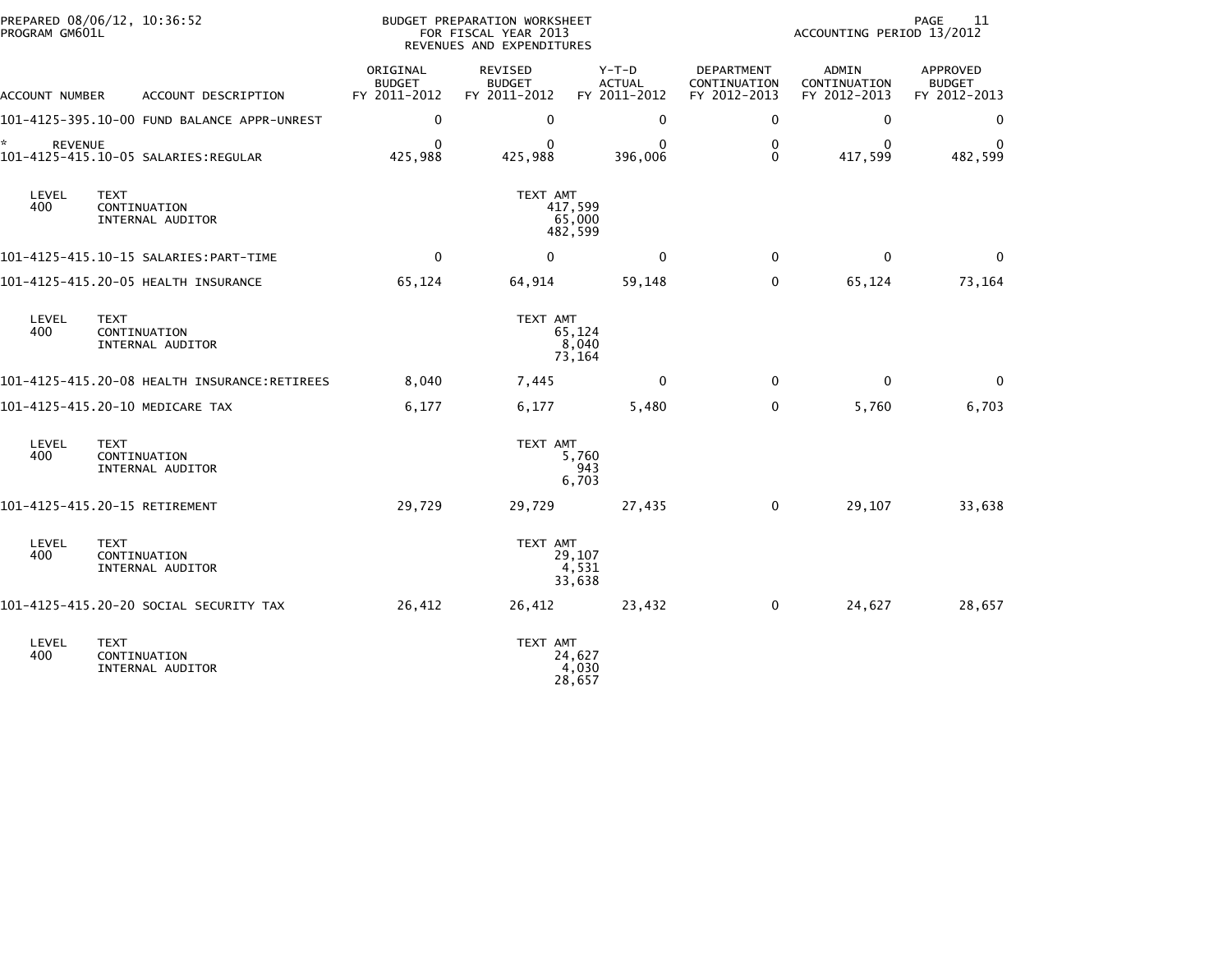| PROGRAM GM601L           | PREPARED 08/06/12, 10:36:52                     |                                           | <b>BUDGET PREPARATION WORKSHEET</b><br>FOR FISCAL YEAR 2013<br>REVENUES AND EXPENDITURES |                                          |                                            | ACCOUNTING PERIOD 13/2012                    | 12<br>PAGE                                |
|--------------------------|-------------------------------------------------|-------------------------------------------|------------------------------------------------------------------------------------------|------------------------------------------|--------------------------------------------|----------------------------------------------|-------------------------------------------|
| ACCOUNT NUMBER           | ACCOUNT DESCRIPTION                             | ORIGINAL<br><b>BUDGET</b><br>FY 2011-2012 | <b>REVISED</b><br><b>BUDGET</b><br>FY 2011-2012                                          | $Y-T-D$<br><b>ACTUAL</b><br>FY 2011-2012 | DEPARTMENT<br>CONTINUATION<br>FY 2012-2013 | <b>ADMIN</b><br>CONTINUATION<br>FY 2012-2013 | APPROVED<br><b>BUDGET</b><br>FY 2012-2013 |
|                          | 101-4125-415.20-25 WORKERS COMPENSATION         | 1,704                                     | 1,704                                                                                    | 1,583                                    | 0                                          | 1,670                                        | 1,929                                     |
| LEVEL<br>400             | <b>TEXT</b><br>CONTINUATION<br>INTERNAL AUDITOR |                                           | TEXT AMT                                                                                 | 1,670<br>259<br>1,929                    |                                            |                                              |                                           |
|                          | 101-4125-415.20-30 401(K) CONTRIBUTIONS         | 12,780                                    | 12,780                                                                                   | 11,880                                   | $\Omega$                                   | 12,528                                       | 14,478                                    |
| LEVEL<br>400             | <b>TEXT</b><br>CONTINUATION<br>INTERNAL AUDITOR |                                           | TEXT AMT                                                                                 | 12,528<br>1,950<br>14,478                |                                            |                                              |                                           |
|                          | 101-4125-415.33-00 OTHER PROFESSIONAL SRVCS     | 20,000                                    | 51,000                                                                                   | 39,951                                   | 30,000                                     | 40,000                                       | 40,000                                    |
| LEVEL<br>400             | <b>TEXT</b><br>CONTINUATION                     |                                           | TEXT AMT                                                                                 | 40,000<br>40,000                         |                                            |                                              |                                           |
|                          | 101-4125-415.34-30 SERVICE & MAINTENANCE        | 3,000                                     | 3,000                                                                                    | 2,841                                    | 3,000                                      | 3,000                                        | 3,000                                     |
|                          |                                                 | 750                                       | 750                                                                                      | 540                                      | 750                                        | 750                                          | 750                                       |
|                          | 101-4125-415.50-07 COST PER COPY PROGRAM        | 5,000                                     | 5,000                                                                                    | 2,831                                    | 4,500                                      | 4,500                                        | 4,500                                     |
|                          | 101-4125-415.55-00 PRINTING                     | 4,000                                     | 4,000                                                                                    | 2,166                                    | 3,500                                      | 3,500                                        | 3,500                                     |
|                          | 101-4125-415.57-00 POSTAGE                      | 13,000                                    | 13,000                                                                                   | 10,985                                   | 13,000                                     | 13,000                                       | 13,000                                    |
|                          | 101-4125-415.58-00 TRAVEL                       | 4,000                                     | 3,938                                                                                    | 3,652                                    | 3,500                                      | 3,500                                        | 3,500                                     |
|                          | 101-4125-415.59-00 TRAINING                     | 4,000                                     | 4,000                                                                                    | $731-$                                   | 4,000                                      | 4,000                                        | 4,000                                     |
|                          | 101-4125-415.61-05 SUPPLIES:OFFICE              | 7,500                                     | 7,500                                                                                    | 5,888                                    | 7,500                                      | 7,500                                        | 7,500                                     |
|                          | 101-4125-415.61-95 SUPPLIES: OTHER SMALL EQMT   | 1,200                                     | 1,200                                                                                    | 917                                      | 1,200                                      | 1,200                                        | 1,200                                     |
| 101-4125-415.64-10 BOOKS |                                                 | 700                                       | 962                                                                                      | 958                                      | 700                                        | 700                                          | 700                                       |
|                          | 101-4125-415.64-50 DUES & SUBSCRIPTIONS         | 2,800                                     | 2,600                                                                                    | 1,901                                    | 2,800                                      | 2,800                                        | 2,800                                     |
|                          | 101-4125-415.90-10 BANK FEES                    | 37,000                                    | 37,000                                                                                   | 30,237                                   | 37,000                                     | 37,000                                       | 37,000                                    |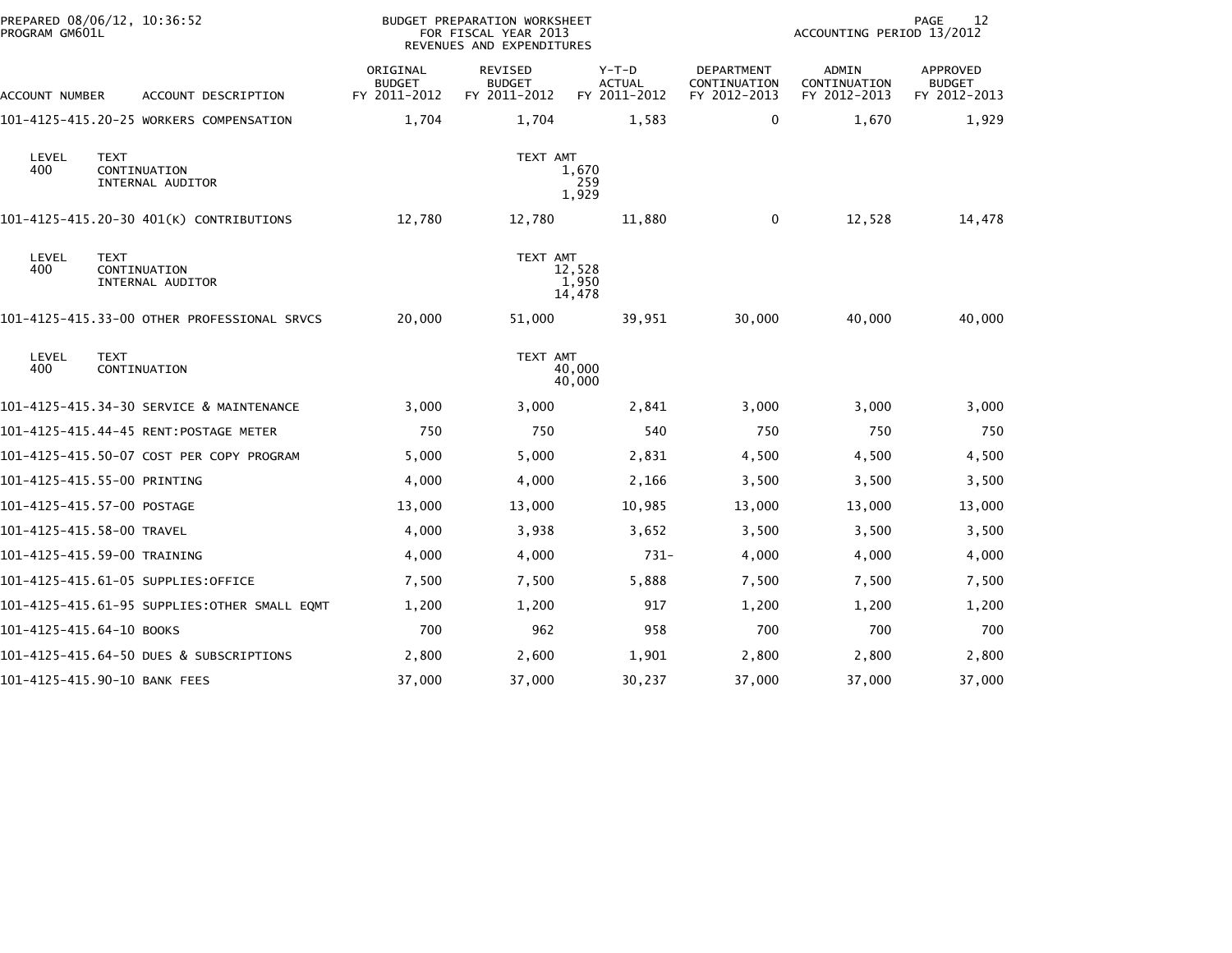|    | PREPARED 08/06/12, 10:36:52<br>PROGRAM GM601L |                     |                                           | BUDGET PREPARATION WORKSHEET<br>FOR FISCAL YEAR 2013<br>REVENUES AND EXPENDITURES |                                   |                                            |                                       | 13<br>PAGE<br>ACCOUNTING PERIOD 13/2012   |
|----|-----------------------------------------------|---------------------|-------------------------------------------|-----------------------------------------------------------------------------------|-----------------------------------|--------------------------------------------|---------------------------------------|-------------------------------------------|
|    | ACCOUNT NUMBER                                | ACCOUNT DESCRIPTION | ORIGINAL<br><b>BUDGET</b><br>FY 2011-2012 | REVISED<br><b>BUDGET</b><br>FY 2011-2012                                          | $Y-T-D$<br>ACTUAL<br>FY 2011-2012 | DEPARTMENT<br>CONTINUATION<br>FY 2012-2013 | ADMIN<br>CONTINUATION<br>FY 2012-2013 | APPROVED<br><b>BUDGET</b><br>FY 2012-2013 |
|    | 101-4125-415.98-00 RESERVE                    |                     | 0                                         |                                                                                   | 0                                 |                                            |                                       | $\Omega$                                  |
| ÷. | EXPENDITURE                                   |                     | 678.904                                   | 709.099                                                                           | 627.100                           | 111.450                                    | 677.865                               | 762,618                                   |
| ** | <b>FINANCE</b>                                |                     | 678.904                                   | 709.099                                                                           | 627.100                           | 111.450                                    | 677,865                               | 762,618                                   |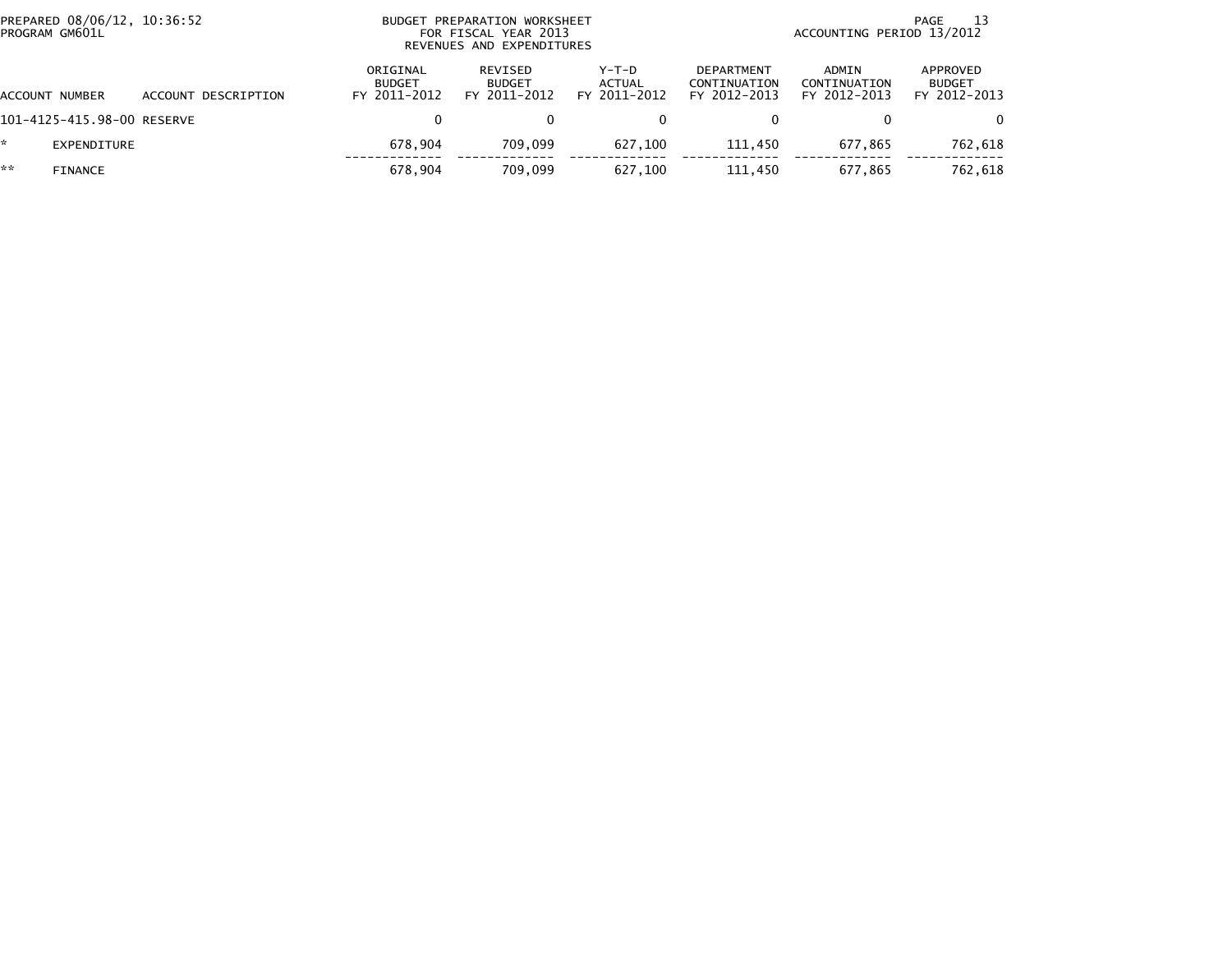| PREPARED 08/06/12, 10:36:52<br>PROGRAM GM601L | BUDGET PREPARATION WORKSHEET<br>FOR FISCAL YEAR 2013<br>REVENUES AND EXPENDITURES |                                           |                                                 |                                          |                                                   | 14<br><b>PAGE</b><br>ACCOUNTING PERIOD 13/2012 |                                                  |  |
|-----------------------------------------------|-----------------------------------------------------------------------------------|-------------------------------------------|-------------------------------------------------|------------------------------------------|---------------------------------------------------|------------------------------------------------|--------------------------------------------------|--|
| ACCOUNT NUMBER                                | ACCOUNT DESCRIPTION                                                               | ORIGINAL<br><b>BUDGET</b><br>FY 2011-2012 | <b>REVISED</b><br><b>BUDGET</b><br>FY 2011-2012 | $Y-T-D$<br><b>ACTUAL</b><br>FY 2011-2012 | <b>DEPARTMENT</b><br>CONTINUATION<br>FY 2012-2013 | <b>ADMIN</b><br>CONTINUATION<br>FY 2012-2013   | <b>APPROVED</b><br><b>BUDGET</b><br>FY 2012-2013 |  |
|                                               |                                                                                   | 30,996                                    | 30,996                                          | 25,940                                   | 0                                                 | 33,829                                         | 33,829                                           |  |
|                                               |                                                                                   | 0                                         | 0                                               | 0                                        | 0                                                 | 0                                              | 0                                                |  |
| 101-4126-415.20-05 HEALTH INSURANCE           |                                                                                   | 7,236                                     | 7,236                                           | 6,177                                    | 0                                                 | 7,236                                          | 7,236                                            |  |
| 101-4126-415.20-10 MEDICARE TAX               |                                                                                   | 450                                       | 450                                             | 326                                      | 0                                                 | 431                                            | 431                                              |  |
| 101-4126-415.20-15 RETIREMENT                 |                                                                                   | 2,122                                     | 2,122                                           | 1,808                                    | $\Omega$                                          | 2,358                                          | 2,358                                            |  |
|                                               | 101–4126–415.20–20 SOCIAL SECURITY TAX                                            | 1,922                                     | 1,922                                           | 1,394                                    | 0                                                 | 1,844                                          | 1,844                                            |  |
|                                               | 101-4126-415.20-25 WORKERS COMPENSATION                                           | 124                                       | 124                                             | 104                                      | $\Omega$                                          | 135                                            | 135                                              |  |
|                                               | 101-4126-415.20-30 401(K) CONTRIBUTIONS                                           | 930                                       | 930                                             | 778                                      | $\Omega$                                          | 1,015                                          | 1,015                                            |  |
|                                               | 101-4126-415.33-00 OTHER PROFESSIONAL SRVCS                                       | 8,000                                     | 8,000                                           | 414                                      | 5,000                                             | 5,000                                          | 5,000                                            |  |
|                                               | 101-4126-415.33-17 CONTRACTED SERVICES                                            | 216,000                                   | 216,000                                         | 198,792                                  | 230,000                                           | 227,000                                        | 227,000                                          |  |
|                                               | 101-4126-415.34-30 SERVICE & MAINTENANCE                                          | 6,500                                     | 6,500                                           | 1,430                                    | 2,000                                             | 2,000                                          | 2,000                                            |  |
|                                               | 101-4126-415.50-07 COST PER COPY PROGRAM                                          | 1,400                                     | 1,400                                           | 932                                      | 1,400                                             | 1,400                                          | 1,400                                            |  |
| 101-4126-415.55-00 PRINTING                   |                                                                                   | 1,000                                     | 1,000                                           | $\Omega$                                 | 200                                               | 200                                            | 200                                              |  |
| 101-4126-415.57-00 POSTAGE                    |                                                                                   | 8,000                                     | 8,000                                           | 1,688                                    | 2,500                                             | 2,500                                          | 2,500                                            |  |
| 101-4126-415.58-00 TRAVEL                     |                                                                                   | 2,000                                     | 2,000                                           | 1,579                                    | 2,000                                             | 2,000                                          | 2,000                                            |  |
| 101-4126-415.59-00 TRAINING                   |                                                                                   | 750                                       | 750                                             | 185                                      | 500                                               | 500                                            | 500                                              |  |
| 101-4126-415.61-05 SUPPLIES:OFFICE            |                                                                                   | 1,300                                     | 1,300                                           | 520                                      | 1,200                                             | 1,200                                          | 1,200                                            |  |
|                                               | 101-4126-415.61-95 SUPPLIES:OTHER SMALL EOMT                                      | 600                                       | 600                                             | 360                                      | 600                                               | 600                                            | 600                                              |  |
|                                               |                                                                                   | $\mathbf 0$                               | 0                                               | $\mathbf 0$                              | 0                                                 | 0                                              | $\mathbf{0}$                                     |  |
| ÷.<br><b>EXPENDITURE</b>                      |                                                                                   | 289,330                                   | 289,330                                         | 242,427                                  | 245,400                                           | 289,248                                        | 289,248                                          |  |
| **                                            | AMBULANCE BILLING/COLLECT                                                         | 289,330                                   | 289,330                                         | 242,427                                  | 245,400                                           | 289,248                                        | 289,248                                          |  |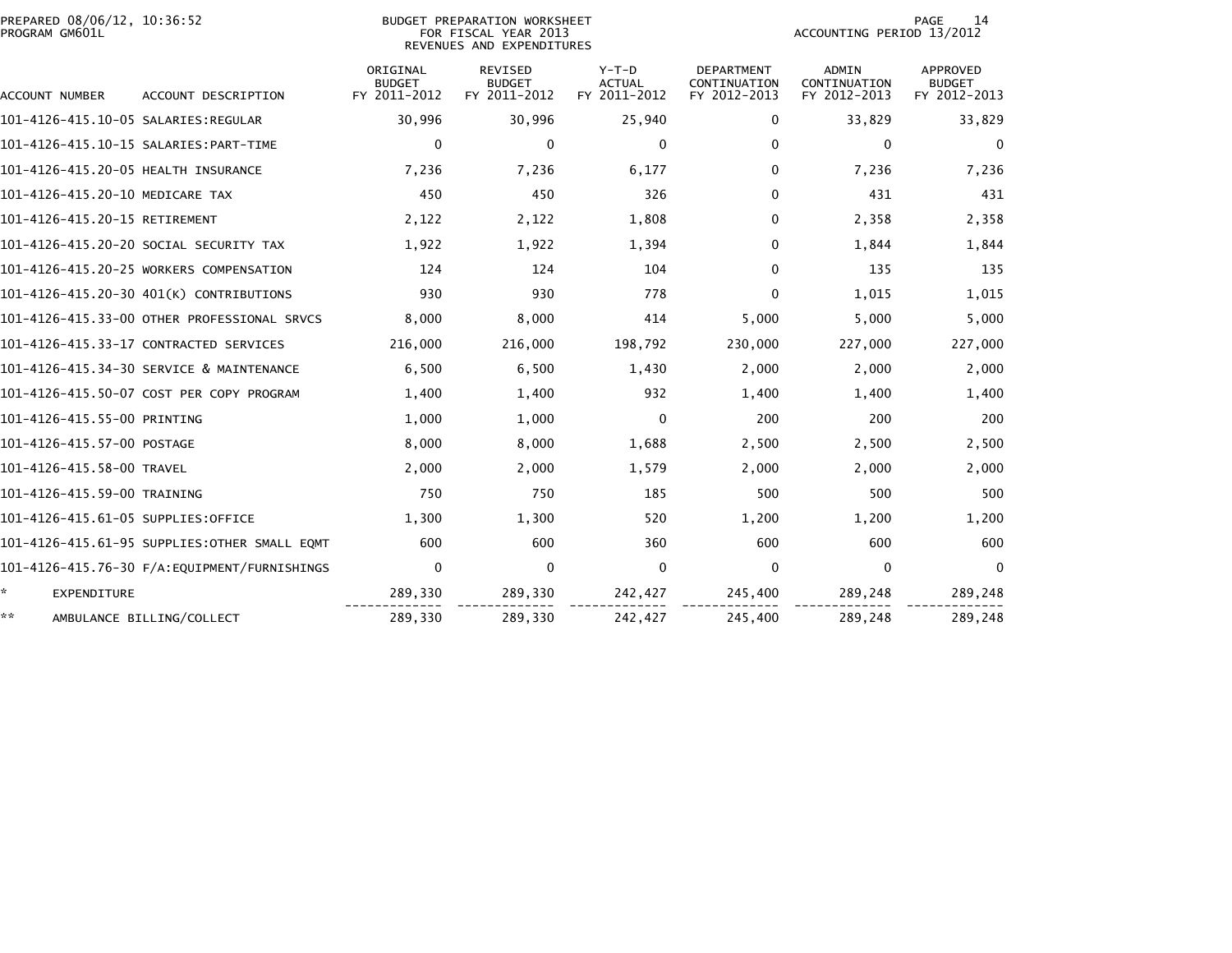| PREPARED 08/06/12, 10:36:52<br>PROGRAM GM601L |                                                      |                                           | BUDGET PREPARATION WORKSHEET<br>FOR FISCAL YEAR 2013<br>REVENUES AND EXPENDITURES |                                   |                                            | ACCOUNTING PERIOD 13/2012             | 15<br><b>PAGE</b>                         |
|-----------------------------------------------|------------------------------------------------------|-------------------------------------------|-----------------------------------------------------------------------------------|-----------------------------------|--------------------------------------------|---------------------------------------|-------------------------------------------|
| ACCOUNT NUMBER                                | ACCOUNT DESCRIPTION                                  | ORIGINAL<br><b>BUDGET</b><br>FY 2011-2012 | REVISED<br><b>BUDGET</b><br>FY 2011-2012                                          | $Y-T-D$<br>ACTUAL<br>FY 2011-2012 | DEPARTMENT<br>CONTINUATION<br>FY 2012-2013 | ADMIN<br>CONTINUATION<br>FY 2012-2013 | APPROVED<br><b>BUDGET</b><br>FY 2012-2013 |
|                                               | 101–4131–415.10–05 SALARIES:REGULAR                  | 232,395                                   | 233,365                                                                           | 228,893                           | $\Omega$                                   | 232,395                               | 232,395                                   |
|                                               |                                                      | 2,896                                     | 1,826                                                                             | 1,104                             | $\Omega$                                   | 8,200                                 | 8,200                                     |
|                                               | 101-4131-415.20-05 HEALTH INSURANCE                  | 40,200                                    | 40,200                                                                            | 31,624                            | 0                                          | 40,200                                | 40,200                                    |
|                                               | 101-4131-415.20-08 HEALTH INSURANCE:RETIREES         | 8,040                                     | 8,040                                                                             | 8,040                             | 0                                          | 8,040                                 | 8,040                                     |
| 101-4131-415.20-10 MEDICARE TAX               |                                                      | 3,412                                     | 3,412                                                                             | 3,149                             | 0                                          | 3,488                                 | 3,488                                     |
| 101-4131-415.20-15 RETIREMENT                 |                                                      | 16,198                                    | 16,268                                                                            | 15,954                            | 0                                          | 16,198                                | 16,198                                    |
|                                               | 101–4131–415.20–20 SOCIAL SECURITY TAX               | 14,589                                    | 14,589                                                                            | 13,466                            | 0                                          | 14,917                                | 14,917                                    |
|                                               | 101-4131-415.20-25 WORKERS COMPENSATION              | 941                                       | 941                                                                               | 920                               | $\Omega$                                   | 962                                   | 962                                       |
|                                               | 101-4131-415.20-30 401(K) CONTRIBUTIONS              | 6,972                                     | 7,002                                                                             | 6,867                             | 0                                          | 6,972                                 | 6,972                                     |
|                                               | 101-4131-415.32-18 EMPLOYEE ASSISTANCE PROG          | 14,000                                    | 14,000                                                                            | 13,224                            | 14,000                                     | 14,000                                | 14,000                                    |
| 101-4131-415.32-40 PHYSICIAN FEES             |                                                      | 11,000                                    | 11,000                                                                            | 5,969                             | 10,170                                     | 10,170                                | 10,170                                    |
| LEVEL<br><b>TEXT</b><br>400                   | MOVED \$350 TO SUPPLIES-COPIER & \$480 TO SUPPLIES-S |                                           | TEXT AMT                                                                          | 10,170                            |                                            |                                       |                                           |
|                                               | MALL EQUIP                                           |                                           |                                                                                   | 10,170                            |                                            |                                       |                                           |
|                                               | 101–4131–415.33–17 CONTRACTED SERVICES               | 6,350                                     | 6,350                                                                             | 5,028                             | 6,350                                      | 6,350                                 | 6,350                                     |
|                                               | 101-4131-415.34-30 SERVICE & MAINTENANCE             | 3,300                                     | 3,300                                                                             | 3,021                             | 3,300                                      | 3,300                                 | 3,300                                     |
|                                               | 101-4131-415.50-07 COST PER COPY PROGRAM             | 2,000                                     | 2,000                                                                             | 1,110                             | 2,000                                      | 2,000                                 | 2,000                                     |
| 101-4131-415.53-05 TELEPHONE                  |                                                      | 1,110                                     | 1,110                                                                             | 1,085                             | 0                                          | 1,110                                 | 1,110                                     |
| 101-4131-415.54-00 ADVERTISING                |                                                      | 0                                         | 0                                                                                 | 0                                 | 0                                          | 0                                     | $\mathbf 0$                               |
| 101-4131-415.55-00 PRINTING                   |                                                      | 300                                       | 300                                                                               | 134                               | 300                                        | 300                                   | 300                                       |
| 101-4131-415.57-00 POSTAGE                    |                                                      | 700                                       | 700                                                                               | 658                               | 700                                        | 700                                   | 700                                       |
| 101-4131-415.58-00 TRAVEL                     |                                                      | 1,500                                     | 1,500                                                                             | 1,212                             | 1,500                                      | 1,500                                 | 1,500                                     |
| 101-4131-415.59-00 TRAINING                   |                                                      | 3,000                                     | 3,000                                                                             | 1,985                             | 3,000                                      | 3,000                                 | 3,000                                     |
|                                               | 101-4131-415.61-05 SUPPLIES:OFFICE                   | 4,071                                     | 3,871                                                                             | 3,186                             | 4,071                                      | 4,071                                 | 4,071                                     |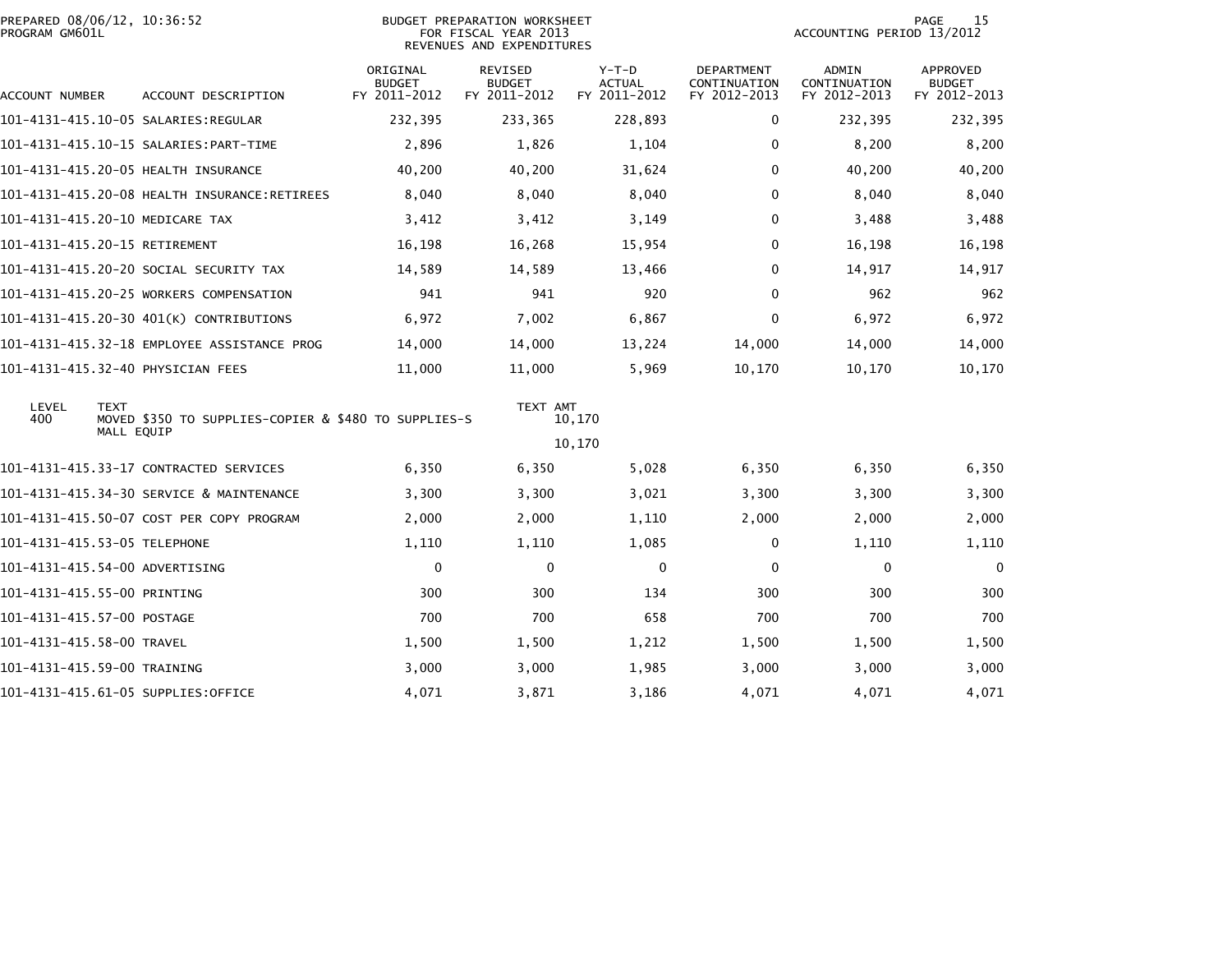| PREPARED 08/06/12, 10:36:52<br>PROGRAM GM601L |                 |                                              |                                           | BUDGET PREPARATION WORKSHEET<br>FOR FISCAL YEAR 2013<br>REVENUES AND EXPENDITURES |                                          |                                                   | ACCOUNTING PERIOD 13/2012             | 16<br><b>PAGE</b>                         |
|-----------------------------------------------|-----------------|----------------------------------------------|-------------------------------------------|-----------------------------------------------------------------------------------|------------------------------------------|---------------------------------------------------|---------------------------------------|-------------------------------------------|
| ACCOUNT NUMBER                                |                 | ACCOUNT DESCRIPTION                          | ORIGINAL<br><b>BUDGET</b><br>FY 2011-2012 | <b>REVISED</b><br><b>BUDGET</b><br>FY 2011-2012                                   | $Y-T-D$<br><b>ACTUAL</b><br>FY 2011-2012 | <b>DEPARTMENT</b><br>CONTINUATION<br>FY 2012-2013 | ADMIN<br>CONTINUATION<br>FY 2012-2013 | APPROVED<br><b>BUDGET</b><br>FY 2012-2013 |
|                                               |                 | 101-4131-415.61-22 SUPPLIES:COPIER           | 1,100                                     | 1,100                                                                             | 1,094                                    | 1,450                                             | 1,450                                 | 1,450                                     |
| LEVEL<br>400                                  | <b>TEXT</b>     | MOVED \$350 FROM PHYSICIAN FEES              |                                           | TEXT AMT                                                                          | 1,450<br>1,450                           |                                                   |                                       |                                           |
|                                               |                 | 101-4131-415.61-95 SUPPLIES:OTHER SMALL EQMT | $\mathbf 0$                               | 200                                                                               | 181                                      | 480                                               | 480                                   | 480                                       |
| LEVEL<br>400                                  | <b>TEXT</b>     | MOVED \$480 FROM PHYSICIAN FEES              |                                           | TEXT AMT                                                                          | 480<br>480                               |                                                   |                                       |                                           |
|                                               |                 | 101-4131-415.64-50 DUES & SUBSCRIPTIONS      | 1,000                                     | 1,000                                                                             | 690                                      | 1,000                                             | 1,000                                 | 1,000                                     |
|                                               |                 | 101-4131-415.76-20 F/A:DP EQUIPMENT          | 0                                         | 0                                                                                 | $\mathbf 0$                              | 0                                                 | 0                                     | $\Omega$                                  |
|                                               | EXPENDITURE     |                                              | 375,074                                   | 375,074                                                                           | 348,594                                  | 48,321                                            | 380,803                               | 380,803                                   |
| **                                            | HUMAN RESOURCES |                                              | 375,074                                   | 375,074                                                                           | 348,594                                  | 48,321                                            | 380,803                               | 380,803                                   |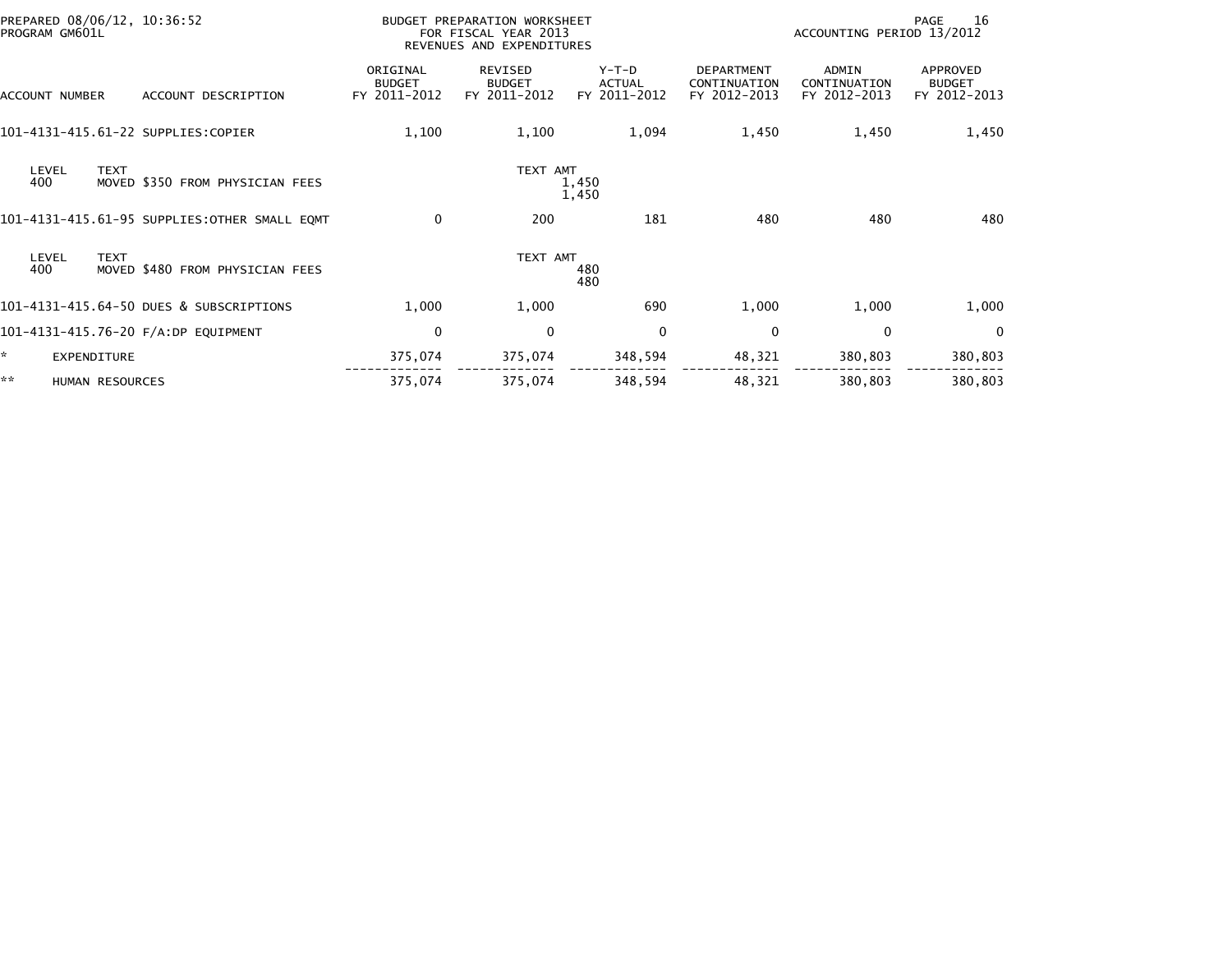| PROGRAM GM601L       | PREPARED 08/06/12, 10:36:52                            |                                           | BUDGET PREPARATION WORKSHEET<br>FOR FISCAL YEAR 2013<br>REVENUES AND EXPENDITURES |                                          |                                                   | ACCOUNTING PERIOD 13/2012                    | 17<br><b>PAGE</b>                         |
|----------------------|--------------------------------------------------------|-------------------------------------------|-----------------------------------------------------------------------------------|------------------------------------------|---------------------------------------------------|----------------------------------------------|-------------------------------------------|
| ACCOUNT NUMBER       | ACCOUNT DESCRIPTION                                    | ORIGINAL<br><b>BUDGET</b><br>FY 2011-2012 | <b>REVISED</b><br><b>BUDGET</b><br>FY 2011-2012                                   | $Y-T-D$<br><b>ACTUAL</b><br>FY 2011-2012 | <b>DEPARTMENT</b><br>CONTINUATION<br>FY 2012-2013 | <b>ADMIN</b><br>CONTINUATION<br>FY 2012-2013 | APPROVED<br><b>BUDGET</b><br>FY 2012-2013 |
|                      | 101-4132-334.72-00 VETERANS SERVICE GRANT              | $2,000-$                                  | $2,000 -$                                                                         | $1,452-$                                 | $2,000-$                                          | $1,400-$                                     | $1,400-$                                  |
| *.<br><b>REVENUE</b> | 101-4132-444.10-05 SALARIES:REGULAR                    | $2,000-$<br>32,011                        | $2,000-$<br>32,136                                                                | $1,452-$<br>31,518                       | $2,000-$<br>32,011                                | $1,400-$<br>32,011                           | 1,400-<br>32,011                          |
|                      |                                                        | $\Omega$                                  | $\mathbf 0$                                                                       | $\Omega$                                 | $\mathbf{0}$                                      | $\mathbf{0}$                                 | 10,469                                    |
| LEVEL<br>400         | <b>TEXT</b><br>PT OFFICE ASSISTANT III                 |                                           | TEXT AMT                                                                          | 10,469<br>10,469                         |                                                   |                                              |                                           |
|                      | 101-4132-444.20-05 HEALTH INSURANCE                    | 8,040                                     | 8,075                                                                             | 7,906                                    | 8,040                                             | 8,040                                        | 8,040                                     |
|                      | 101-4132-444.20-10 MEDICARE TAX                        | 464                                       | 469                                                                               | 457                                      | 464                                               | 464                                          | 616                                       |
| LEVEL<br>400         | <b>TEXT</b><br>CONTINUATION<br>PT OFFICE ASSISTANT III |                                           | TEXT AMT                                                                          | 464<br>152<br>616                        |                                                   |                                              |                                           |
|                      | 101-4132-444.20-15 RETIREMENT                          | 2,231                                     | 2,231                                                                             | 2,197                                    | 2,231                                             | 2,231                                        | 2,231                                     |
|                      | 101–4132–444.20–20 SOCIAL SECURITY TAX                 | 1,985                                     | 1,995                                                                             | 1,954                                    | 1,985                                             | 1,985                                        | 2,634                                     |
| LEVEL<br>400         | <b>TEXT</b><br>CONTINUATION<br>PT OFFICE ASSISTANT III |                                           | TEXT AMT                                                                          | 1,985<br>649<br>2,634                    |                                                   |                                              |                                           |
|                      | 101-4132-444.20-25 WORKERS COMPENSATION                | 128                                       | 128                                                                               | 126                                      | 128                                               | 128                                          | 170                                       |
| LEVEL<br>400         | <b>TEXT</b><br>CONTINUATION<br>PT OFFICE ASSISTANT III |                                           | TEXT AMT                                                                          | 128<br>42<br>170                         |                                                   |                                              |                                           |
|                      | 101-4132-444.20-30 401(K) CONTRIBUTIONS                | 960                                       | 995                                                                               | 946                                      | 960                                               | 960                                          | 960                                       |
|                      | 101-4132-444.53-05 TELEPHONE                           | 0                                         | 620                                                                               | 543                                      | 620                                               | 620                                          | 620                                       |
|                      | 101-4132-444.57-00 POSTAGE                             | 500                                       | 200                                                                               | 68                                       | 500                                               | 500                                          | 500                                       |
|                      | 101-4132-444.58-00 TRAVEL                              | 1,000                                     | 1,300                                                                             | 1,248                                    | 1,000                                             | 1,000                                        | 1,000                                     |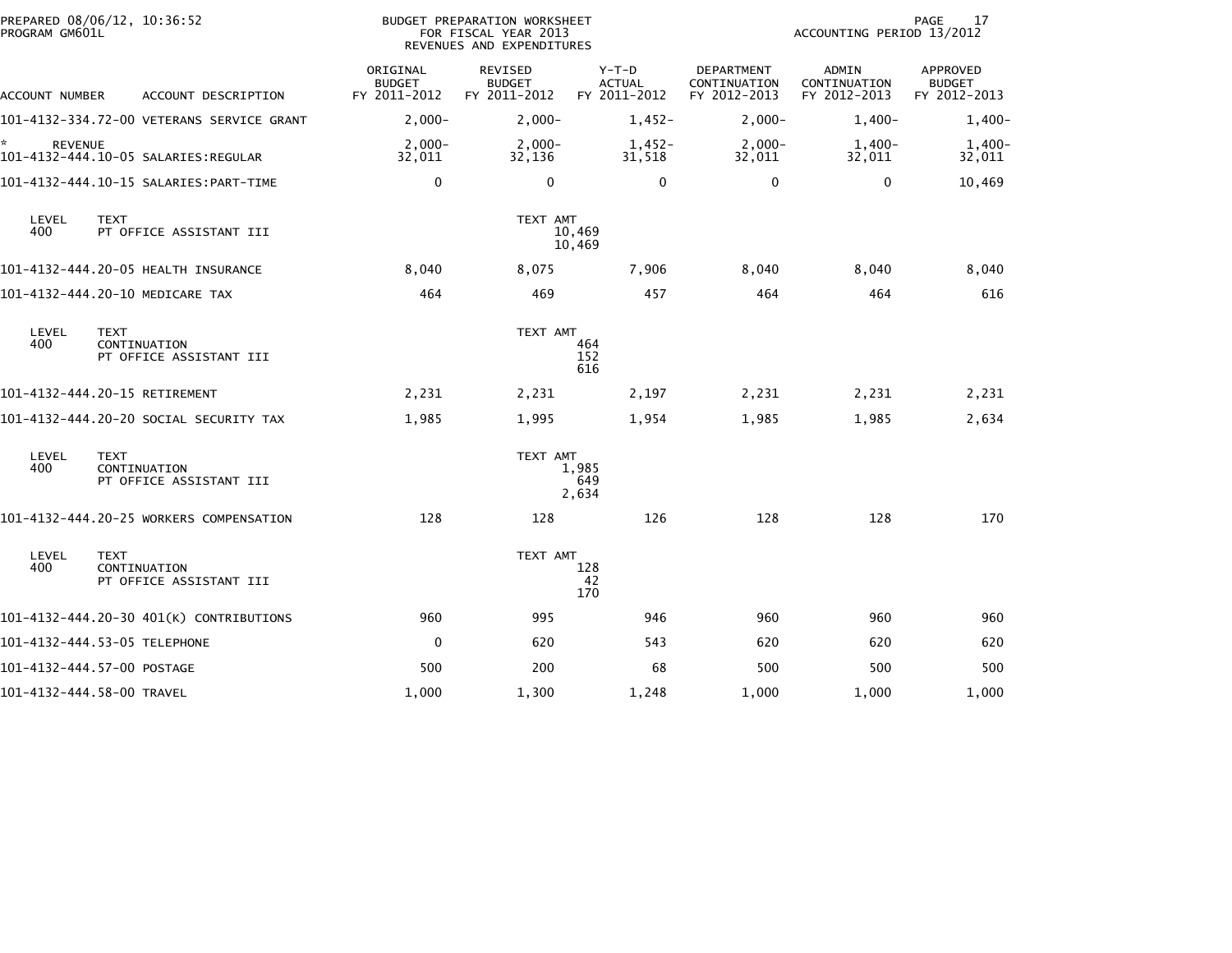|    | PREPARED 08/06/12, 10:36:52<br>PROGRAM GM601L |                                              |                                           | BUDGET PREPARATION WORKSHEET<br>FOR FISCAL YEAR 2013<br>REVENUES AND EXPENDITURES | ACCOUNTING PERIOD 13/2012                | -18<br>PAGE                                       |                                       |                                           |
|----|-----------------------------------------------|----------------------------------------------|-------------------------------------------|-----------------------------------------------------------------------------------|------------------------------------------|---------------------------------------------------|---------------------------------------|-------------------------------------------|
|    | ACCOUNT NUMBER                                | ACCOUNT DESCRIPTION                          | ORIGINAL<br><b>BUDGET</b><br>FY 2011-2012 | REVISED<br><b>BUDGET</b><br>FY 2011-2012                                          | $Y-T-D$<br><b>ACTUAL</b><br>FY 2011-2012 | <b>DEPARTMENT</b><br>CONTINUATION<br>FY 2012-2013 | ADMIN<br>CONTINUATION<br>FY 2012-2013 | APPROVED<br><b>BUDGET</b><br>FY 2012-2013 |
|    | 101-4132-444.59-00 TRAINING                   |                                              | 500                                       | 500                                                                               | 461                                      | 500                                               | 500                                   | 500                                       |
|    |                                               | 101-4132-444.61-05 SUPPLIES:OFFICE           | 500                                       | 500                                                                               | 414                                      | 500                                               | 500                                   | 500                                       |
|    |                                               | 101-4132-444.61-95 SUPPLIES:OTHER SMALL EQMT | 500                                       | 500                                                                               | $\mathbf{0}$                             | 500                                               | 500                                   | 500                                       |
|    |                                               | 101-4132-444.64-50 DUES & SUBSCRIPTIONS      | 250                                       | 250                                                                               | 222                                      | 250                                               | 250                                   | 250                                       |
| ÷. | EXPENDITURE                                   |                                              | 49.069                                    | 49,899                                                                            | 48,060                                   | 49,689                                            | 49,689                                | 61,001                                    |
| ** | <b>VETERAN SERVICES</b>                       |                                              | 47,069                                    | 47.899                                                                            | 46,608                                   | 47.689                                            | 48.289                                | 59,601                                    |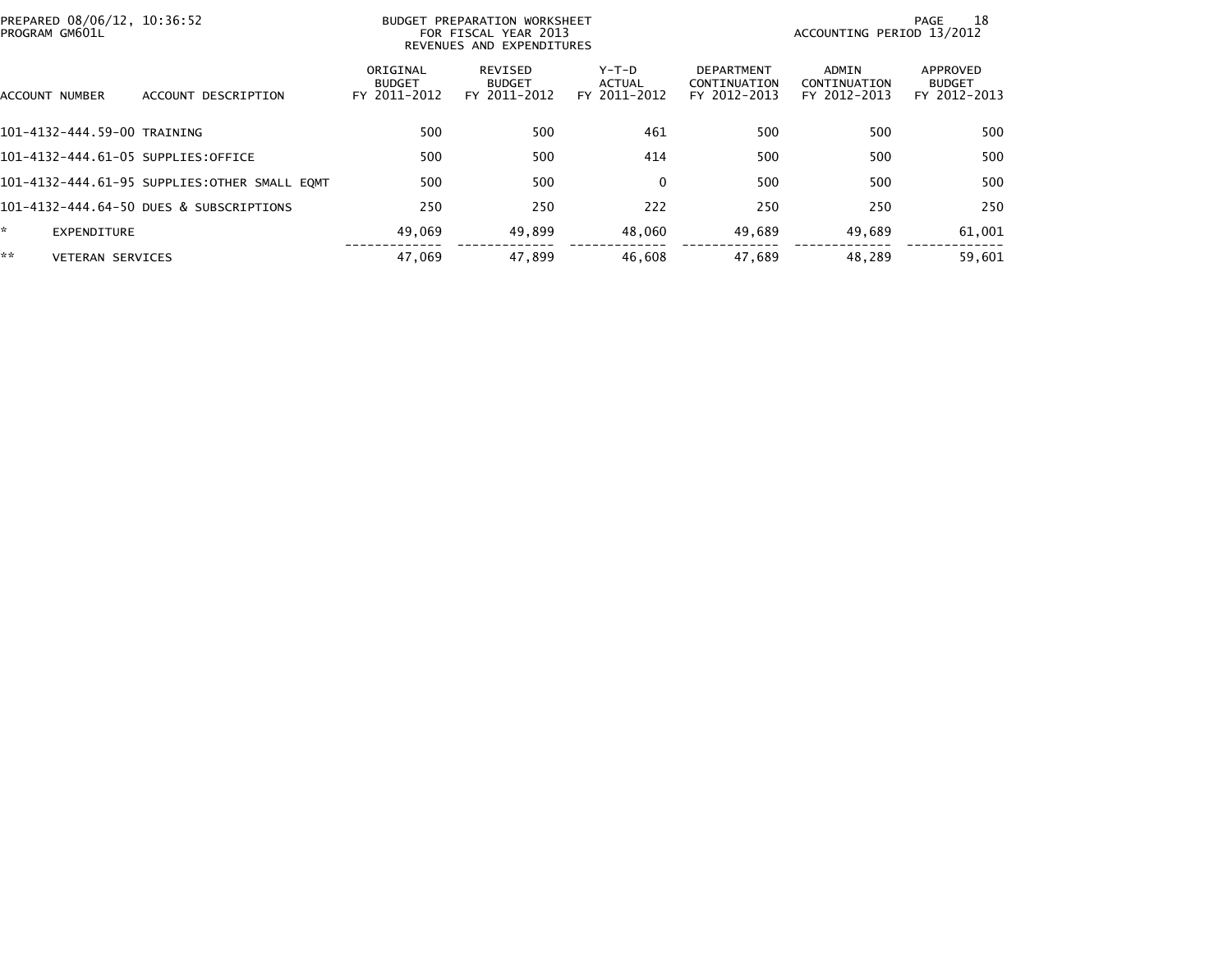| PROGRAM GM601L      | PREPARED 08/06/12, 10:36:52                                                                     |                                           | <b>BUDGET PREPARATION WORKSHEET</b><br>FOR FISCAL YEAR 2013<br>REVENUES AND EXPENDITURES |                                        |                                            | ACCOUNTING PERIOD 13/2012             | 19<br>PAGE                                |
|---------------------|-------------------------------------------------------------------------------------------------|-------------------------------------------|------------------------------------------------------------------------------------------|----------------------------------------|--------------------------------------------|---------------------------------------|-------------------------------------------|
| ACCOUNT NUMBER      | ACCOUNT DESCRIPTION                                                                             | ORIGINAL<br><b>BUDGET</b><br>FY 2011-2012 | REVISED<br><b>BUDGET</b><br>FY 2011-2012                                                 | Y-T-D<br><b>ACTUAL</b><br>FY 2011-2012 | DEPARTMENT<br>CONTINUATION<br>FY 2012-2013 | ADMIN<br>CONTINUATION<br>FY 2012-2013 | APPROVED<br><b>BUDGET</b><br>FY 2012-2013 |
|                     | 101-4134-395.10-00 FUND BALANCE APPR-UNREST                                                     | $\mathbf 0$                               | $\mathbf 0$                                                                              | $\mathbf{0}$                           | 0                                          | 0                                     | 0                                         |
| *<br><b>REVENUE</b> | 101-4134-419.10-05 SALARIES:REGULAR                                                             | $\Omega$<br>548,039                       | 0<br>547,159                                                                             | 0<br>522,241                           | $\mathbf{0}$<br>$\Omega$                   | $\Omega$<br>527,385                   | $\Omega$<br>527,385                       |
| LEVEL<br>400        | <b>TEXT</b><br>CONTINUATION<br>ELIMINATE ONE MAINTENANCE POSITION PER COUNTY<br>MANAGER         |                                           | TEXT AMT                                                                                 | 554,733<br>27,348-<br>527,385          |                                            |                                       |                                           |
|                     |                                                                                                 | 0                                         | 0                                                                                        | $\mathbf{0}$                           | $\mathbf 0$                                | $\mathbf 0$                           | $\mathbf{0}$                              |
|                     | 101-4134-419.10-15 SALARIES: PART-TIME                                                          | $\mathbf{0}$                              | $\mathbf{0}$                                                                             | $\Omega$                               | $\mathbf{0}$                               | 20,000                                | 20,000                                    |
| LEVEL<br>400        | <b>TEXT</b><br>ADD FUNDS FOR TWO PART-TIME NON-BENEFITED<br>POSITIONS PER COUNTY MANAGER        |                                           | TEXT AMT                                                                                 | 20,000<br>20,000                       |                                            |                                       |                                           |
|                     | 101-4134-419.20-05 HEALTH INSURANCE                                                             | 128,640                                   | 128,640                                                                                  | 119,461                                | 0                                          | 120,600                               | 120,600                                   |
|                     | 101-4134-419.20-10 MEDICARE TAX                                                                 | 7,948                                     | 7,948                                                                                    | 7,244                                  | 0                                          | 7,747                                 | 7,747                                     |
|                     | 101-4134-419.20-15 RETIREMENT                                                                   | 38,198                                    | 38,198                                                                                   | 36,400                                 | $\mathbf{0}$                               | 36,759                                | 36,759                                    |
|                     | 101-4134-419.20-20 SOCIAL SECURITY TAX                                                          | 33,979                                    | 33,979                                                                                   | 30,977                                 | $\mathbf{0}$                               | 34,038                                | 34,038                                    |
|                     | 101-4134-419.20-25 WORKERS COMPENSATION                                                         | 21,958                                    | 21,958                                                                                   | 20,889                                 | $\mathbf{0}$                               | 22,143                                | 22,143                                    |
|                     | 101-4134-419.20-30 401(K) CONTRIBUTIONS                                                         | 16,441                                    | 16,441                                                                                   | 15,619                                 | 0                                          | 15,922                                | 15,922                                    |
|                     | 101-4134-419.33-13 CONTRACT CLEANING                                                            | 185,500                                   | 185,500                                                                                  | 142,707                                | 189,100                                    | 190,000                               | 190,000                                   |
| LEVEL<br>400        | <b>TEXT</b><br>INCREASE DUE TO NEW TELECOMMUNICATIONS BUILDING<br>(PROJECTED FOR 3 OR 4 MONTHS) |                                           | TEXT AMT                                                                                 | 3,600                                  |                                            |                                       |                                           |
|                     | ADDITIONAL INCREASE PER COUNTY MANAGER                                                          |                                           |                                                                                          | 900<br>4,500                           |                                            |                                       |                                           |
|                     | 101-4134-419.33-63 SNOW REMOVAL SERVICES                                                        | 7,000                                     | 7,000                                                                                    | 0                                      | 9,100                                      | 9,100                                 | 9,100                                     |
| LEVEL               | <b>TEXT</b>                                                                                     |                                           | TEXT AMT                                                                                 |                                        |                                            |                                       |                                           |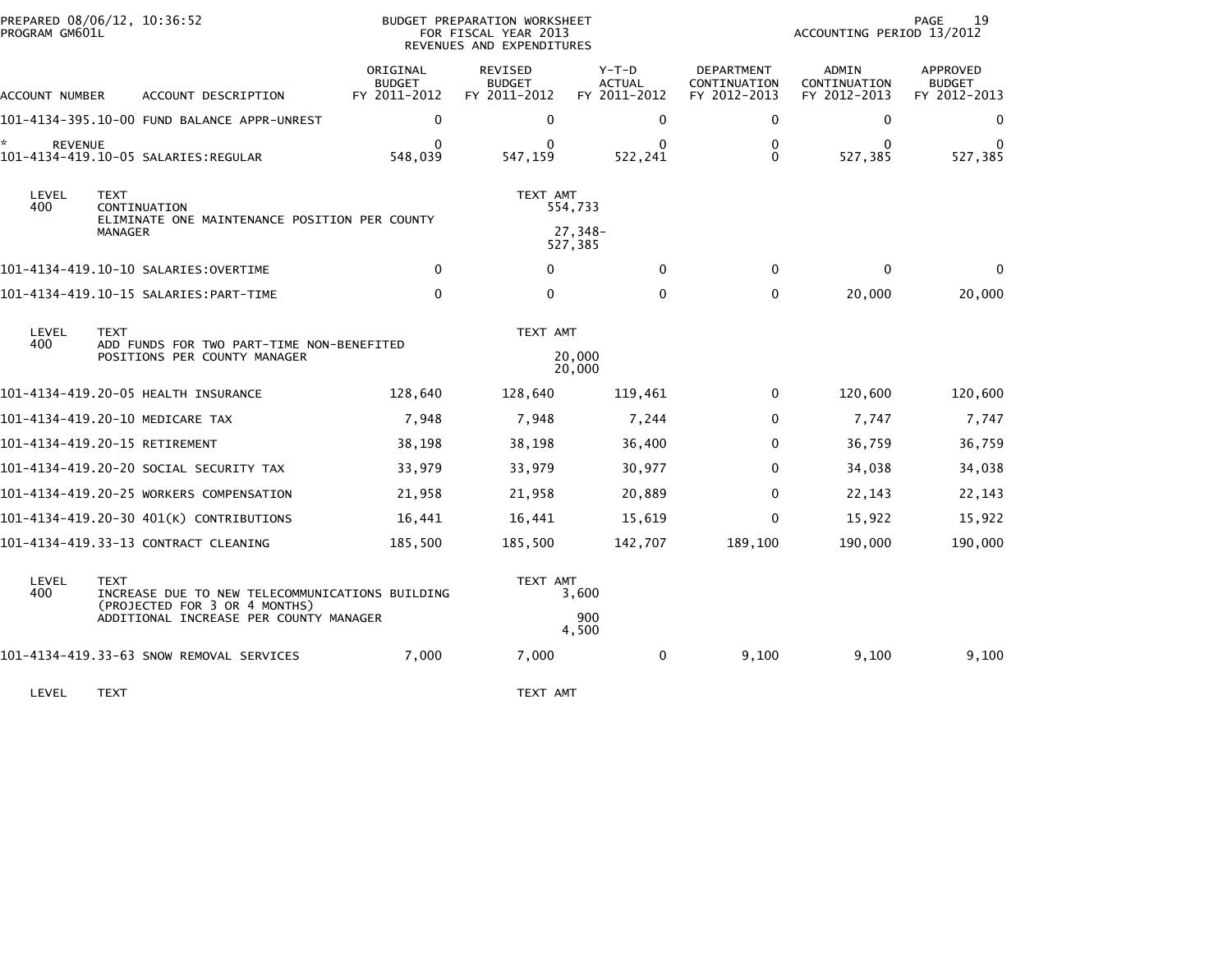| PROGRAM GM601L           | PREPARED 08/06/12, 10:36:52                                                                                                                                                       |                                           | BUDGET PREPARATION WORKSHEET<br>FOR FISCAL YEAR 2013<br>REVENUES AND EXPENDITURES |                                          |                                            | 20<br>PAGE<br>ACCOUNTING PERIOD 13/2012 |                                           |  |
|--------------------------|-----------------------------------------------------------------------------------------------------------------------------------------------------------------------------------|-------------------------------------------|-----------------------------------------------------------------------------------|------------------------------------------|--------------------------------------------|-----------------------------------------|-------------------------------------------|--|
| ACCOUNT NUMBER           | ACCOUNT DESCRIPTION                                                                                                                                                               | ORIGINAL<br><b>BUDGET</b><br>FY 2011-2012 | REVISED<br><b>BUDGET</b><br>FY 2011-2012                                          | $Y-T-D$<br><b>ACTUAL</b><br>FY 2011-2012 | DEPARTMENT<br>CONTINUATION<br>FY 2012-2013 | ADMIN<br>CONTINUATION<br>FY 2012-2013   | APPROVED<br><b>BUDGET</b><br>FY 2012-2013 |  |
| 400                      | INCREASE FOR SNOW REMOVAL AT AIRPORT                                                                                                                                              |                                           |                                                                                   | 2,100<br>2,100                           |                                            |                                         |                                           |  |
|                          | 101-4134-419.34-30 SERVICE & MAINTENANCE                                                                                                                                          | 165,000                                   | 165,000                                                                           | 146,172                                  | 167,000                                    | 167,000                                 | 167,000                                   |  |
| LEVEL<br>400             | <b>TEXT</b><br>INCREASE DUE TO NEW TELECOMMUNICATIONS BUILDING<br>AND ADDITIONAL DETENTION CENTER                                                                                 |                                           | TEXT AMT                                                                          | 2,000<br>2,000                           |                                            |                                         |                                           |  |
| 101-4134-419.41-40 WATER |                                                                                                                                                                                   | 32,000                                    | 32,000                                                                            | 21,656                                   | 32,000                                     | 32,000                                  | 32,000                                    |  |
|                          | 101-4134-419.43-05 R&M:BUILDINGS                                                                                                                                                  | 490,000                                   | 364,520                                                                           | 325,742                                  | 438,000                                    | 410,000                                 | 410,000                                   |  |
| LEVEL<br>400             | <b>TEXT</b><br>ADDITIONAL BUILDINGS (TELECOMM & DETENTION)<br>CURRENT BUILDINGS NEED REPAIR AND MAINTENANCE<br>ADMINISTARTION BUIDLING NEEDS REPAIR TO ROOF<br>PER COUNTY MANAGER |                                           | TEXT AMT                                                                          | 18,000<br>$18,000 -$                     |                                            |                                         |                                           |  |
|                          | 101-4134-419.43-15 R&M:EQUIPMENT                                                                                                                                                  | 8,500                                     | 8,500                                                                             | 6,956                                    | 8,500                                      | 8,500                                   | 8,500                                     |  |
|                          | 101-4134-419.43-20 R&M:VEHICLES                                                                                                                                                   | 4,000                                     | 7,500                                                                             | 4,999                                    | 5,000                                      | 5,000                                   | 5,000                                     |  |
| LEVEL<br>400             | <b>TEXT</b><br>INCREASE DUE TO OLDER VEHICLES NEEDING MORE<br>REPAIRS & MAINTENANCE                                                                                               |                                           | TEXT AMT                                                                          | 1,000<br>1,000                           |                                            |                                         |                                           |  |
|                          | 101-4134-419.44-10 RENT:EQUIPMENT                                                                                                                                                 | $\mathbf 0$                               | 4,000                                                                             | 2,769                                    | 3,500                                      | 3,500                                   | 3,500                                     |  |
| LEVEL<br>400             | <b>TEXT</b><br>RENTAL FOR ELECTION TRUCKS AND OTHER EQUIPMENT<br><b>RENTAL</b>                                                                                                    |                                           | TEXT AMT                                                                          | 2,000<br>2,000                           |                                            |                                         |                                           |  |
|                          | 101-4134-419.50-07 COST PER COPY PROGRAM                                                                                                                                          | 450                                       | 450                                                                               | 243                                      | 450                                        | 450                                     | 450                                       |  |
|                          | 101-4134-419.53-05 TELEPHONE                                                                                                                                                      | 8,500                                     | 8,500                                                                             | 8,300                                    | 8,500                                      | 8,500                                   | 8,500                                     |  |
|                          | 101-4134-419.56-00 UNIFORMS                                                                                                                                                       | 6,500                                     | 6,500                                                                             | 3,724                                    | 6,500                                      | 6,500                                   | 6,500                                     |  |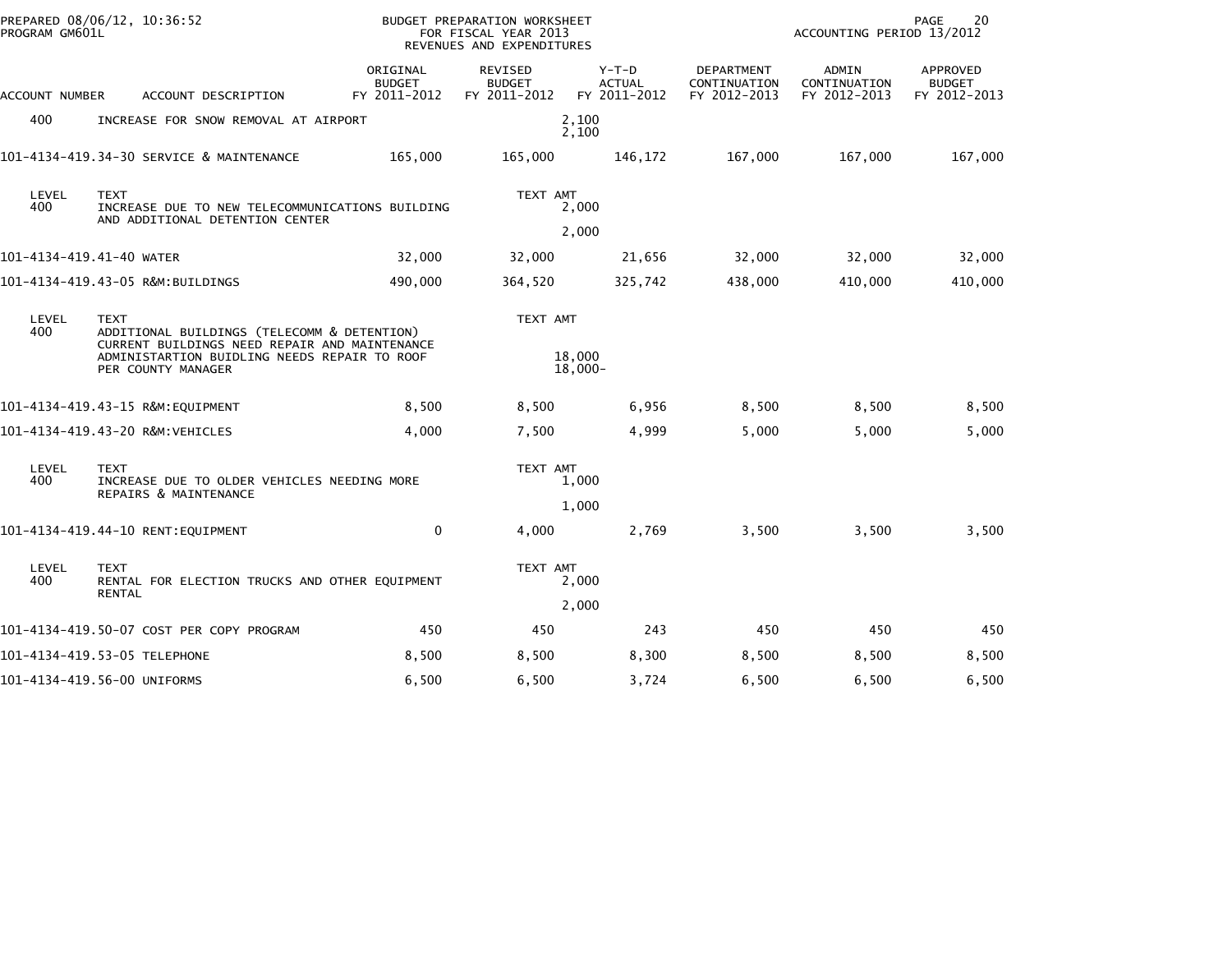| PROGRAM GM601L | PREPARED 08/06/12, 10:36:52                                                                                        | <b>BUDGET PREPARATION WORKSHEET</b><br>FOR FISCAL YEAR 2013<br>REVENUES AND EXPENDITURES |                                          |                                          |                                            | 21<br><b>PAGE</b><br>ACCOUNTING PERIOD 13/2012 |                                                  |  |
|----------------|--------------------------------------------------------------------------------------------------------------------|------------------------------------------------------------------------------------------|------------------------------------------|------------------------------------------|--------------------------------------------|------------------------------------------------|--------------------------------------------------|--|
| ACCOUNT NUMBER | ACCOUNT DESCRIPTION                                                                                                | ORIGINAL<br><b>BUDGET</b><br>FY 2011-2012                                                | REVISED<br><b>BUDGET</b><br>FY 2011-2012 | $Y-T-D$<br><b>ACTUAL</b><br>FY 2011-2012 | DEPARTMENT<br>CONTINUATION<br>FY 2012-2013 | ADMIN<br>CONTINUATION<br>FY 2012-2013          | <b>APPROVED</b><br><b>BUDGET</b><br>FY 2012-2013 |  |
|                | 101-4134-419.57-00 POSTAGE                                                                                         | 360                                                                                      | 360                                      | $\overline{7}$                           | 360                                        | 360                                            | 360                                              |  |
|                | 101–4134–419.58–00 TRAVEL                                                                                          | 1,200                                                                                    | 1,700                                    | 1,036                                    | 1,200                                      | 1,000                                          | 1,000                                            |  |
|                | 101-4134-419.59-00 TRAINING                                                                                        | 750                                                                                      | 1,250                                    | 1,038                                    | 750                                        | 750                                            | 750                                              |  |
|                | 101-4134-419.61-05 SUPPLIES:OFFICE                                                                                 | 700                                                                                      | 700                                      | 510                                      | 700                                        | 700                                            | 700                                              |  |
|                | 101–4134–419.61–30 SUPPLIES:JANITORIAL                                                                             | 186,500                                                                                  | 186,500                                  | 168,979                                  | 218,500                                    | 218,500                                        | 218,500                                          |  |
| LEVEL<br>400   | <b>TEXT</b><br>INCREASE DUE TO TELECOMMUNICATIONS AND DETENTION<br>BUILDINGS PLUS THE INCREASE OF COST IN SUPPLIES |                                                                                          | TEXT AMT                                 | 32,000                                   |                                            |                                                |                                                  |  |
|                |                                                                                                                    |                                                                                          |                                          | 32,000                                   |                                            |                                                |                                                  |  |
|                | 101-4134-419.61-40 SUPPLIES:MAINTENANCE                                                                            | 30,000                                                                                   | 28,000                                   | 17,987                                   | 35,000                                     | 30,000                                         | 30,000                                           |  |
| LEVEL<br>400   | <b>TEXT</b><br>INCREASE FOR THE TWO ADDITIONAL BUILDINGS<br>DECREASE PER COUNTY MANAGER<br>CONTINUATION            |                                                                                          | TEXT AMT                                 | 5,000<br>$5,000 -$<br>30,000<br>30,000   |                                            |                                                |                                                  |  |
|                | 101-4134-419.61-80 SUPPLIES:SIGNS                                                                                  | 30,000                                                                                   | 30,000                                   | 19,068                                   | 45,000                                     | 30,000                                         | 30,000                                           |  |
| LEVEL<br>400   | <b>TEXT</b><br>TO COVER THE COST OF MUNICIPALITY SIGNS<br>INCREASE CUT BY COUNTY MANAGER                           |                                                                                          | TEXT AMT                                 | 15,000<br>$15,000 -$                     |                                            |                                                |                                                  |  |
|                | 101-4134-419.61-85 SUPPLIES:VEHICLE                                                                                | 1,000                                                                                    | 1,000                                    | 355                                      | 1,000                                      | 1,000                                          | 1,000                                            |  |
|                | 101-4134-419.61-95 SUPPLIES:OTHER SMALL EQMT                                                                       | 10,000                                                                                   | 10,000                                   | 4,654                                    | 10,000                                     | 7,000                                          | 7,000                                            |  |
|                | 101-4134-419.62-05 ELECTRICITY                                                                                     | 205,000                                                                                  | 205,000                                  | 148,047                                  | 205,000                                    | 200,000                                        | 200,000                                          |  |
|                | 101-4134-419.62-20 MOTOR FUEL & LUBRICANTS                                                                         | 28,000                                                                                   | 28,000                                   | 26,613                                   | 28,000                                     | 28,000                                         | 28,000                                           |  |
|                | 101-4134-419.62-25 NATURAL GAS                                                                                     | 48,000                                                                                   | 45,000                                   | 21,906                                   | 48,000                                     | 35,000                                         | 35,000                                           |  |
|                | 101-4134-419.64-50 DUES & SUBSCRIPTIONS                                                                            | 100                                                                                      | 400                                      | 360                                      | 600                                        | 600                                            | 600                                              |  |
|                |                                                                                                                    |                                                                                          |                                          |                                          |                                            |                                                |                                                  |  |

LEVEL TEXT TEXT AMT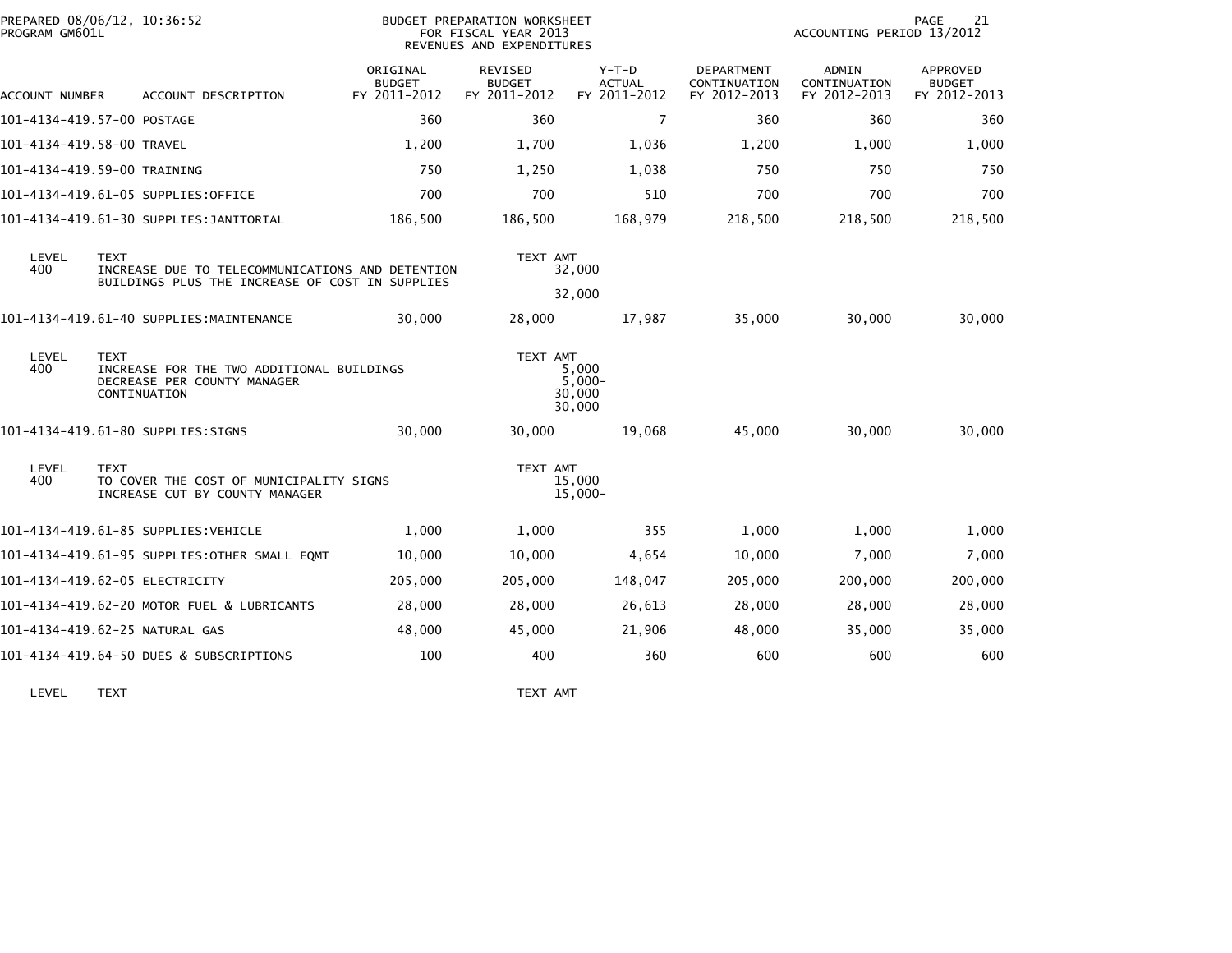| PROGRAM GM601L | PREPARED 08/06/12, 10:36:52                                                                                                                                                                                                                                                                                                                                                                                                                                                                                                                    |                                           | BUDGET PREPARATION WORKSHEET<br>FOR FISCAL YEAR 2013<br>REVENUES AND EXPENDITURES |                                                                                                         | 22<br>PAGE<br>ACCOUNTING PERIOD 13/2012    |                                       |                                           |
|----------------|------------------------------------------------------------------------------------------------------------------------------------------------------------------------------------------------------------------------------------------------------------------------------------------------------------------------------------------------------------------------------------------------------------------------------------------------------------------------------------------------------------------------------------------------|-------------------------------------------|-----------------------------------------------------------------------------------|---------------------------------------------------------------------------------------------------------|--------------------------------------------|---------------------------------------|-------------------------------------------|
| ACCOUNT NUMBER | ACCOUNT DESCRIPTION                                                                                                                                                                                                                                                                                                                                                                                                                                                                                                                            | ORIGINAL<br><b>BUDGET</b><br>FY 2011-2012 | <b>REVISED</b><br><b>BUDGET</b><br>FY 2011-2012                                   | $Y-T-D$<br><b>ACTUAL</b><br>FY 2011-2012                                                                | DEPARTMENT<br>CONTINUATION<br>FY 2012-2013 | ADMIN<br>CONTINUATION<br>FY 2012-2013 | APPROVED<br><b>BUDGET</b><br>FY 2012-2013 |
| 400            | INCREASE DUE TO STAFF NEEDING CERITFICATIONS                                                                                                                                                                                                                                                                                                                                                                                                                                                                                                   |                                           |                                                                                   | 200<br>200                                                                                              |                                            |                                       |                                           |
|                | 101-4134-419.73-00 C/A:OTHER IMPROVEMENTS                                                                                                                                                                                                                                                                                                                                                                                                                                                                                                      | 0                                         | 65,950                                                                            | 65,928                                                                                                  | 168,300                                    | 114,000                               | 404,500                                   |
| LEVEL<br>400   | TEXT<br>CARPET -AGRICULTURE BUILDING, SATELLITE EMS<br>STATIONS, COUNTY OFFICE BUILDING<br>MODERNIZATION OF ELEVATOR AT MAHALEY AVE (WILL NOT<br>PASS STATE INSPECTION; COMPLETELY SHUT DOWN)<br>MODERNIZATION OF ELEVATOR AT JUSTICE CENTER<br>PER COUNTY MANAGER<br>MOVE COUNTY GARAGE TO FACILITIES MGNT INCLUDE<br>PURCHASE IF LIFT AND NECESSARY TOOLS AND EQUIP<br>FOR VEHICLE MECHANIC<br>REPLACE ROOF AT MAHALEY AVENUE<br>REPLACE ROOF AT ROWAN PUBLIC LIBRARY<br>AIR UNIT FOR INFORMATION SYSTEMS<br>101-4134-419.74-35 C/A:VEHICLES | $\Omega$                                  | TEXT AMT<br>0                                                                     | 60,000<br>54,300<br>54.000<br>$54,300-$<br>60,000<br>87,500<br>108,000<br>35,000<br>404,500<br>$\Omega$ | $\Omega$                                   | $\mathbf{0}$                          | $\Omega$                                  |
|                |                                                                                                                                                                                                                                                                                                                                                                                                                                                                                                                                                |                                           |                                                                                   |                                                                                                         |                                            |                                       |                                           |
|                | 101-4134-419.74-90 C/A:OTHER EQUIPMENT                                                                                                                                                                                                                                                                                                                                                                                                                                                                                                         | 0                                         | 91,530                                                                            | 85,813                                                                                                  | 11,200                                     | 11,200                                | 11,200                                    |
| LEVEL<br>400   | <b>TEXT</b><br>TURF MOWER (REPLACEMENT FOR WORN OUT MOWER)                                                                                                                                                                                                                                                                                                                                                                                                                                                                                     |                                           | TEXT AMT                                                                          | 11,200<br>11,200                                                                                        |                                            |                                       |                                           |
|                | 101-4134-419.76-20 F/A:DP EQUIPMENT                                                                                                                                                                                                                                                                                                                                                                                                                                                                                                            | 0                                         | 0                                                                                 | 0                                                                                                       | 7,800                                      | 0                                     | $\Omega$                                  |
|                |                                                                                                                                                                                                                                                                                                                                                                                                                                                                                                                                                | 6.300                                     | 10,800                                                                            | 9,313                                                                                                   | 5,000                                      | 5,000                                 | 5,000                                     |
| LEVEL<br>400   | TEXT<br>REPLACEMENT OF SECURITY CAMERAS AND LIQUID FIRE<br>PROOF CABINET                                                                                                                                                                                                                                                                                                                                                                                                                                                                       |                                           | TEXT AMT                                                                          | 5,000<br>5,000                                                                                          |                                            |                                       |                                           |
|                | 101-4134-419.76-90 F/A:OTHER                                                                                                                                                                                                                                                                                                                                                                                                                                                                                                                   | 0                                         | 0                                                                                 | 0                                                                                                       | $\mathbf 0$                                | 7,800                                 | 7,800                                     |
| LEVEL<br>400   | <b>TEXT</b><br>REPLACE WORN OUT BUSH HOG<br>REPLACE WORN OUT MOWER/LEAF BAGGER<br>REPLACE LANDSCAPING TRAILER                                                                                                                                                                                                                                                                                                                                                                                                                                  |                                           | TEXT AMT                                                                          | 2.500<br>2,500<br>2,800                                                                                 |                                            |                                       |                                           |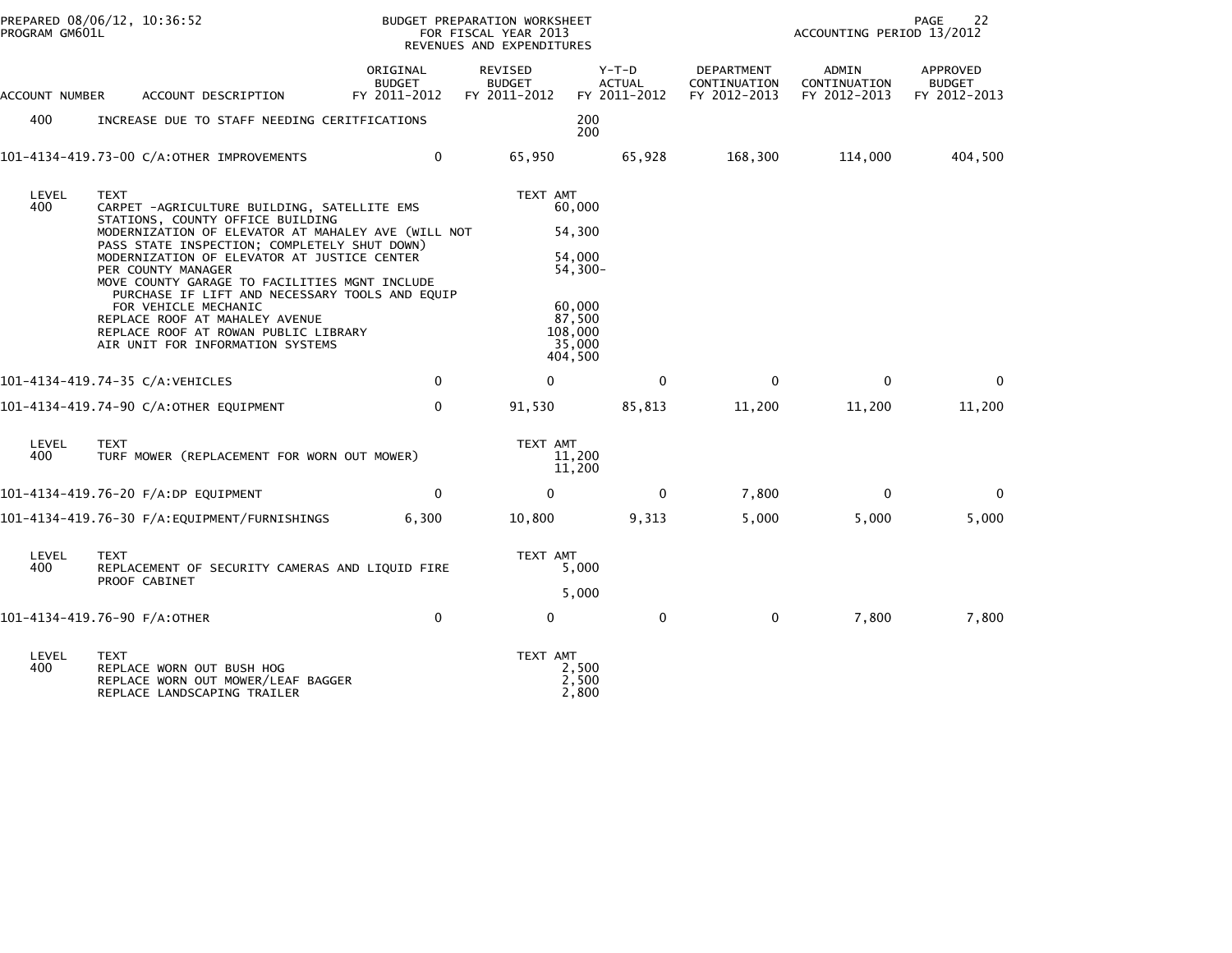| PROGRAM GM601L | PREPARED 08/06/12, 10:36:52 |                     | <b>BUDGET</b>                             | PREPARATION WORKSHEET<br>FOR FISCAL YEAR 2013<br>REVENUES AND EXPENDITURES | -23<br>PAGE<br>ACCOUNTING PERIOD 13/2012 |                                                   |                                       |                                           |
|----------------|-----------------------------|---------------------|-------------------------------------------|----------------------------------------------------------------------------|------------------------------------------|---------------------------------------------------|---------------------------------------|-------------------------------------------|
| ACCOUNT NUMBER |                             | ACCOUNT DESCRIPTION | ORIGINAL<br><b>BUDGET</b><br>FY 2011-2012 | REVISED<br><b>BUDGET</b><br>FY 2011-2012                                   | $Y-T-D$<br>ACTUAL<br>FY 2011-2012        | <b>DEPARTMENT</b><br>CONTINUATION<br>FY 2012-2013 | ADMIN<br>CONTINUATION<br>FY 2012-2013 | APPROVED<br><b>BUDGET</b><br>FY 2012-2013 |
|                |                             |                     |                                           |                                                                            | 7.800                                    |                                                   |                                       |                                           |
|                | EXPENDITURE                 |                     | 2,250,563                                 | 2,289,983                                                                  | 1,987,713                                | 1,654,060                                         | 2,316,054                             | 2,606,554                                 |
| **             | FACILITIES MANAGEMENT       |                     | 2,250,563                                 | 2,289,983                                                                  | 1,987,713                                | 1,654,060                                         | 2.316.054                             | 2,606,554                                 |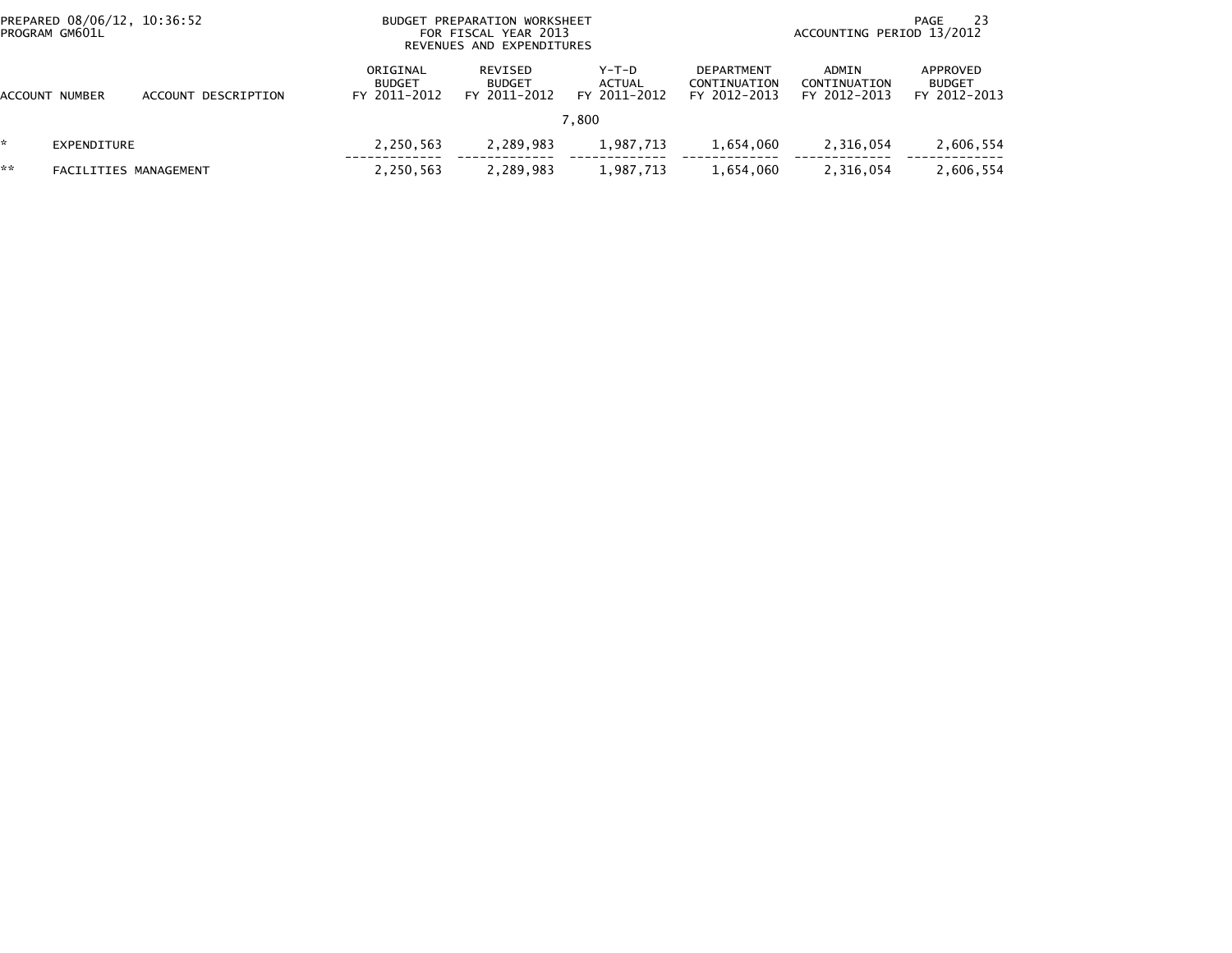| PROGRAM GM601L           | PREPARED 08/06/12, 10:36:52                                                                 | BUDGET PREPARATION WORKSHEET<br>FOR FISCAL YEAR 2013<br>REVENUES AND EXPENDITURES |                                                 |                                        |                                                   | 24<br>PAGE<br>ACCOUNTING PERIOD 13/2012 |                                           |  |
|--------------------------|---------------------------------------------------------------------------------------------|-----------------------------------------------------------------------------------|-------------------------------------------------|----------------------------------------|---------------------------------------------------|-----------------------------------------|-------------------------------------------|--|
| ACCOUNT NUMBER           | ACCOUNT DESCRIPTION                                                                         | ORIGINAL<br><b>BUDGET</b><br>FY 2011-2012                                         | <b>REVISED</b><br><b>BUDGET</b><br>FY 2011-2012 | Y-T-D<br><b>ACTUAL</b><br>FY 2011-2012 | <b>DEPARTMENT</b><br>CONTINUATION<br>FY 2012-2013 | ADMIN<br>CONTINUATION<br>FY 2012-2013   | APPROVED<br><b>BUDGET</b><br>FY 2012-2013 |  |
|                          | 101-4135-353.32-00 CLERK OF COURT JAIL FEES                                                 | $110,000 -$                                                                       | $110,000 -$                                     | 157,975-                               | 0                                                 | 150,000-                                | 150,000-                                  |  |
|                          | 101-4135-353.38-00 COURT FACILITY FEES                                                      | 270,000-                                                                          | $270,000 -$                                     | 249,811-                               | 0                                                 | 270,000-                                | 270,000-                                  |  |
|                          | 101-4135-353.40-00 COURT OFFICER FEES                                                       | $60,000 -$                                                                        | $60,000 -$                                      | $67,547-$                              | 0                                                 | $70,000 -$                              | 70,000-                                   |  |
|                          | 101-4135-395.10-00 FUND BALANCE APPR-UNREST                                                 | $\mathbf 0$                                                                       | $\mathbf{0}$                                    | $\mathbf{0}$                           | 0                                                 | $\mathbf 0$                             | 0                                         |  |
| *<br><b>REVENUE</b>      | 101-4135-412.10-05 SALARIES:REGULAR                                                         | 440,000-<br>48,386                                                                | 440,000-<br>48,576                              | 475,333-<br>47,642                     | 0<br>0                                            | 490,000-<br>48,386                      | 490,000-<br>48,386                        |  |
|                          | 101-4135-412.10-20 SALARIES:PER DIEM                                                        | 708                                                                               | 708                                             | 608                                    | $\Omega$                                          | 708                                     | 708                                       |  |
|                          | 101-4135-412.20-05 HEALTH INSURANCE                                                         | 16,080                                                                            | 16,160                                          | 15,812                                 | 0                                                 | 16,080                                  | 16,080                                    |  |
|                          | 101-4135-412.20-10 MEDICARE TAX                                                             | 701                                                                               | 701                                             | 597                                    | $\Omega$                                          | 720                                     | 720                                       |  |
|                          | 101-4135-412.20-15 RETIREMENT                                                               | 3,372                                                                             | 3,387                                           | 3,321                                  | 0                                                 | 3,372                                   | 3,372                                     |  |
|                          | 101-4135-412.20-20 SOCIAL SECURITY TAX                                                      | 3,000                                                                             | 3,000                                           | 2,552                                  | 0                                                 | 3,060                                   | 3,060                                     |  |
|                          | 101-4135-412.20-25 WORKERS COMPENSATION                                                     | 2,032                                                                             | 2,042                                           | 2,001                                  | $\Omega$                                          | 2,070                                   | 2,070                                     |  |
|                          | 101-4135-412.20-30 401(K) CONTRIBUTIONS                                                     | 1,452                                                                             | 1,462                                           | 1,429                                  | 0                                                 | 1,452                                   | 1,452                                     |  |
|                          | 101-4135-412.33-13 CONTRACT CLEANING                                                        | 84,300                                                                            | 84,300                                          | 61,887                                 | 84,300                                            | 84,300                                  | 84,300                                    |  |
| 101-4135-412.41-40 WATER |                                                                                             | 33,000                                                                            | 33,000                                          | 26,169                                 | 33,000                                            | 33,000                                  | 33,000                                    |  |
|                          | 101-4135-412.42-20 GROUNDS MAINTENANCE                                                      | 800                                                                               | 800                                             | 636                                    | 1,500                                             | 1,500                                   | 1,500                                     |  |
| LEVEL<br>400             | <b>TEXT</b><br>INCREASE DUE TO CONSTRUCTION AROUND BUILDING THAT<br>HAS DAMAGED THE GROUNDS |                                                                                   | TEXT AMT                                        | 700                                    |                                                   |                                         |                                           |  |
|                          |                                                                                             |                                                                                   |                                                 | 700                                    |                                                   |                                         |                                           |  |
|                          | 101-4135-412.43-05 R&M:BUILDINGS                                                            | 100,000                                                                           | 100,000                                         | 81,476                                 | 108,000                                           | 100,000                                 | 100,000                                   |  |
| LEVEL<br>400             | <b>TEXT</b><br>OVER ALL INTERIOR NEEDS REPAIRING AND PAINT<br>CUT BY COUNTY MANAGER         |                                                                                   | TEXT AMT                                        | 8.000<br>$8,000 -$                     |                                                   |                                         |                                           |  |
|                          | 101-4135-412.43-15 R&M:EQUIPMENT                                                            | 2,800                                                                             | 2,800                                           | 941                                    | 2,800                                             | 2,800                                   | 2,800                                     |  |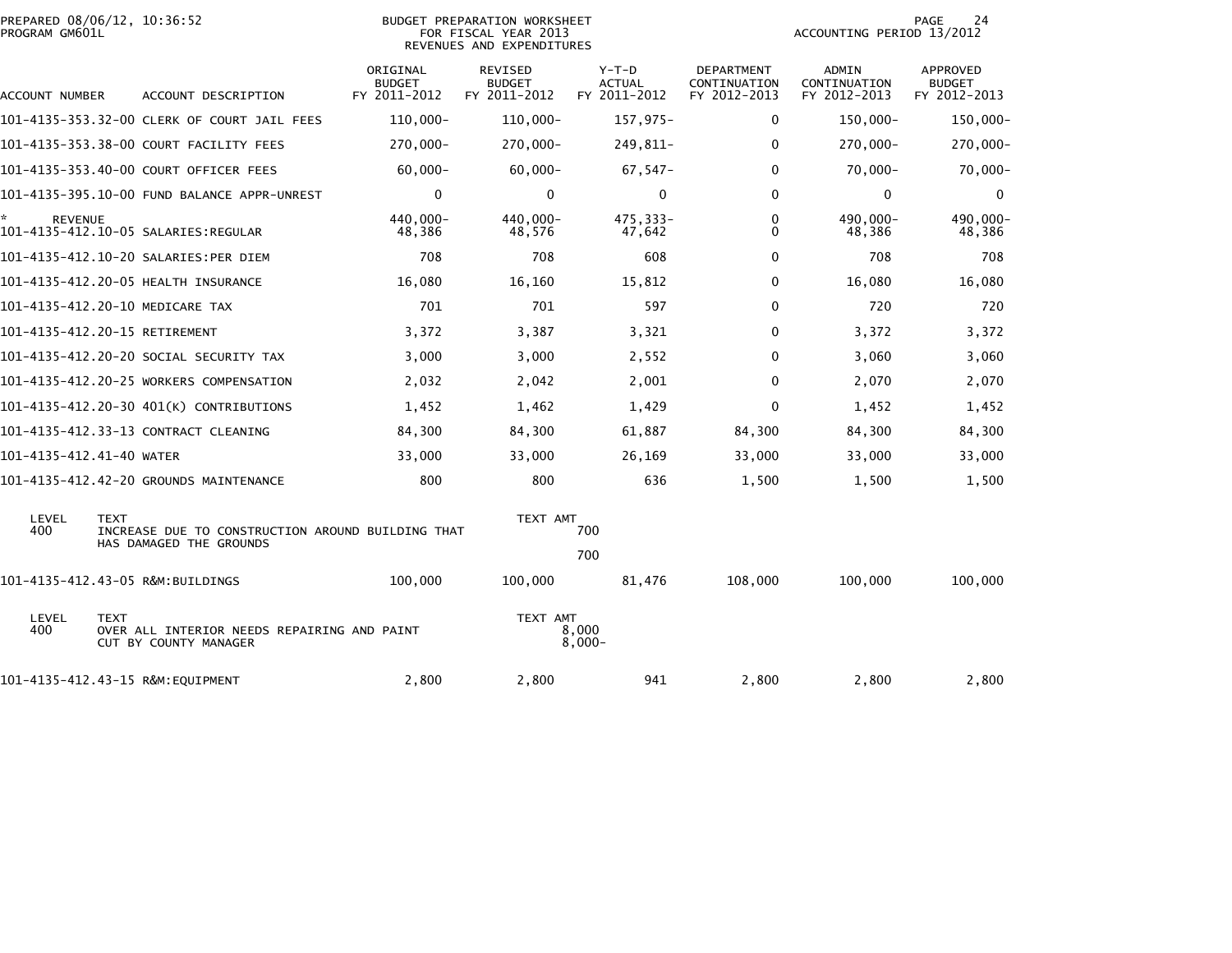| PROGRAM GM601L        | PREPARED 08/06/12, 10:36:52                                                          |                                           | BUDGET PREPARATION WORKSHEET<br>FOR FISCAL YEAR 2013<br>REVENUES AND EXPENDITURES |                                        | 25<br>PAGE<br>ACCOUNTING PERIOD 13/2012           |                                              |                                           |  |
|-----------------------|--------------------------------------------------------------------------------------|-------------------------------------------|-----------------------------------------------------------------------------------|----------------------------------------|---------------------------------------------------|----------------------------------------------|-------------------------------------------|--|
| <b>ACCOUNT NUMBER</b> | ACCOUNT DESCRIPTION                                                                  | ORIGINAL<br><b>BUDGET</b><br>FY 2011-2012 | <b>REVISED</b><br><b>BUDGET</b><br>FY 2011-2012                                   | Y-T-D<br><b>ACTUAL</b><br>FY 2011-2012 | <b>DEPARTMENT</b><br>CONTINUATION<br>FY 2012-2013 | <b>ADMIN</b><br>CONTINUATION<br>FY 2012-2013 | APPROVED<br><b>BUDGET</b><br>FY 2012-2013 |  |
|                       | 101-4135-412.44-20 RENT:LAND & BUILDINGS                                             | 72,978                                    | 72,978                                                                            | 72,978                                 | 72,978                                            | 72,978                                       | 72,978                                    |  |
|                       | 101-4135-412.53-05 TELEPHONE                                                         | 1,900                                     | 1,900                                                                             | 1,351                                  | 1,900                                             | 1,900                                        | 1,900                                     |  |
|                       | 101-4135-412.56-00 UNIFORMS                                                          | 900                                       | 900                                                                               | 548                                    | 900                                               | 900                                          | 900                                       |  |
|                       | 101-4135-412.61-05 SUPPLIES:OFFICE                                                   | 500                                       | 500                                                                               | 138                                    | 500                                               | 500                                          | 500                                       |  |
|                       | 101-4135-412.61-30 SUPPLIES:JANITORIAL                                               | 11,000                                    | 11,000                                                                            | 3,649                                  | 12,500                                            | 11,000                                       | 11,000                                    |  |
| LEVEL<br>400          | <b>TEXT</b><br>DUE TO HIGH VOLUME ON COURT SYSTEMS AND PRICE<br>INCREASE ON SUPPLIES |                                           | TEXT AMT                                                                          | 1,500                                  |                                                   |                                              |                                           |  |
|                       | INCREASE CUT BY COUNTY MANAGER                                                       |                                           |                                                                                   | $1,500-$                               |                                                   |                                              |                                           |  |
|                       | 101-4135-412.61-95 SUPPLIES:OTHER SMALL EQMT                                         | 3.700                                     | 3,700                                                                             | 0                                      | 3,700                                             | 3,000                                        | 3,000                                     |  |
|                       | 101-4135-412.62-05 ELECTRICITY                                                       | 68,000                                    | 68,000                                                                            | 55,339                                 | 68,000                                            | 68,000                                       | 68,000                                    |  |
|                       | 101-4135-412.62-25 NATURAL GAS                                                       | 18,000                                    | 18,000                                                                            | 9,394                                  | 20,000                                            | 15,000                                       | 15,000                                    |  |
| LEVEL<br>400          | <b>TEXT</b><br><b>GAS PRICE INCREASE</b>                                             |                                           | TEXT AMT                                                                          | 2,000<br>2,000                         |                                                   |                                              |                                           |  |
|                       | 101-4135-412.72-00 C/A:BUILDINGS                                                     | 0                                         | 87,000                                                                            | $\mathbf{0}$                           | 87,000                                            | 87,000                                       | 87,000                                    |  |
| LEVEL<br>400          | <b>TEXT</b><br>CARRY OVER - RUFTY ROOF                                               |                                           | TEXT AMT                                                                          | 87,000<br>87,000                       |                                                   |                                              |                                           |  |
|                       |                                                                                      | 5,000                                     | 5,000                                                                             | 2,027                                  | 5,000                                             | 5,000                                        | 5,000                                     |  |
| ÷.                    | <b>EXPENDITURE</b>                                                                   | 478,609                                   | 565,914                                                                           | 390,495                                | 502,078                                           | 562,726                                      | 562,726                                   |  |
| **                    | COURT FACILITIES                                                                     | 38,609                                    | 125,914                                                                           | 84,838-                                | 502,078                                           | 72,726                                       | 72,726                                    |  |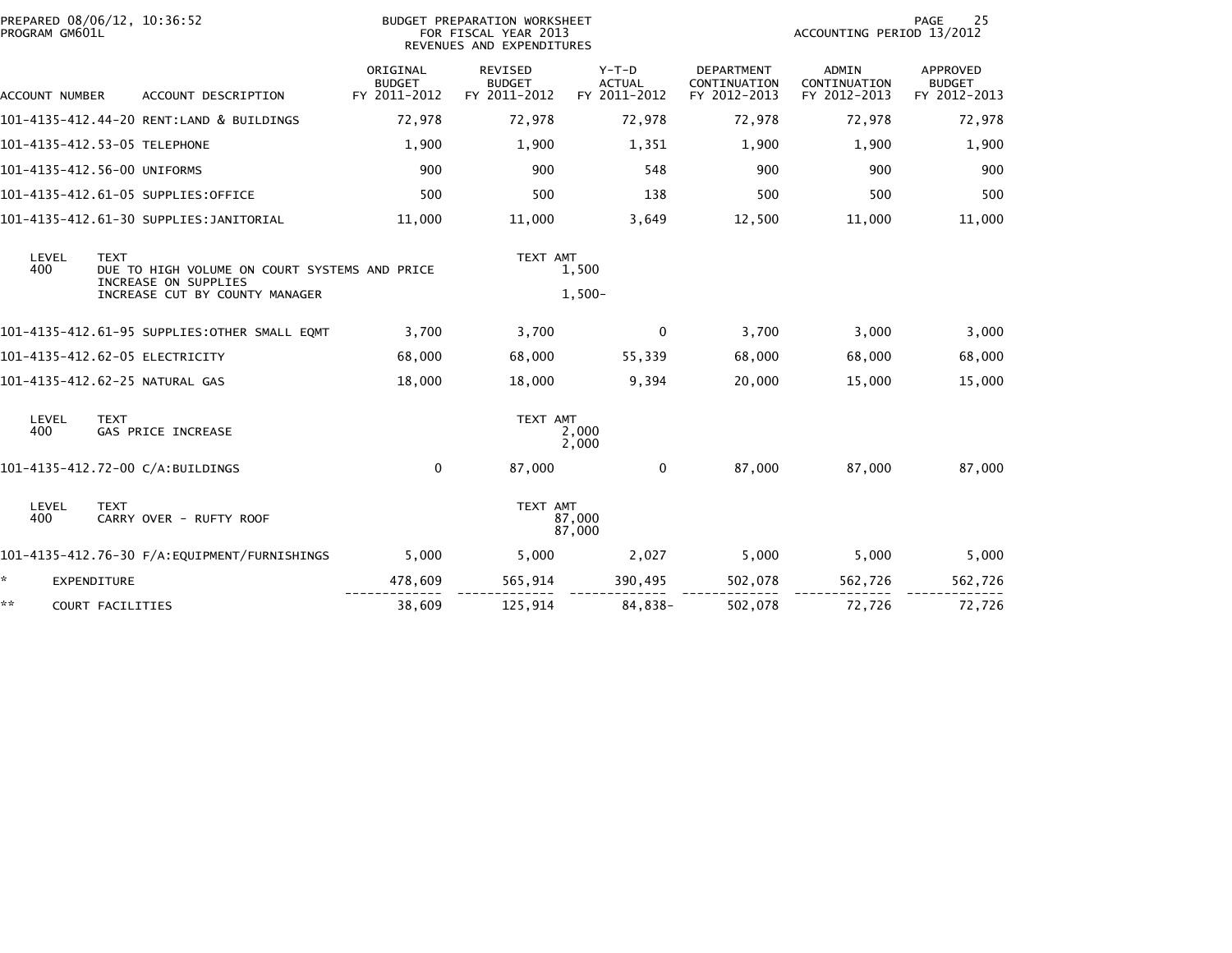| PREPARED 08/06/12, 10:36:52<br>PROGRAM GM601L |                                                                                       |                                           | <b>BUDGET PREPARATION WORKSHEET</b><br>FOR FISCAL YEAR 2013<br>REVENUES AND EXPENDITURES |                                          | 26<br>PAGE<br>ACCOUNTING PERIOD 13/2012           |                                       |                                           |  |
|-----------------------------------------------|---------------------------------------------------------------------------------------|-------------------------------------------|------------------------------------------------------------------------------------------|------------------------------------------|---------------------------------------------------|---------------------------------------|-------------------------------------------|--|
| <b>ACCOUNT NUMBER</b>                         | ACCOUNT DESCRIPTION                                                                   | ORIGINAL<br><b>BUDGET</b><br>FY 2011-2012 | REVISED<br><b>BUDGET</b><br>FY 2011-2012                                                 | $Y-T-D$<br><b>ACTUAL</b><br>FY 2011-2012 | <b>DEPARTMENT</b><br>CONTINUATION<br>FY 2012-2013 | ADMIN<br>CONTINUATION<br>FY 2012-2013 | APPROVED<br><b>BUDGET</b><br>FY 2012-2013 |  |
|                                               | 101-4136-419.10-05 SALARIES:REGULAR                                                   | 37,097                                    | 37,562                                                                                   | 36,847                                   | $\Omega$                                          | 37,097                                | 37,097                                    |  |
|                                               | 101-4136-419.20-05 HEALTH INSURANCE                                                   | 8,040                                     | 8,080                                                                                    | 7,906                                    | $\mathbf 0$                                       | 8,040                                 | 8,040                                     |  |
|                                               | 101-4136-419.20-10 MEDICARE TAX                                                       | 538                                       | 538                                                                                      | 523                                      | $\mathbf 0$                                       | 524                                   | 524                                       |  |
| 101-4136-419.20-15 RETIREMENT                 |                                                                                       | 2,586                                     | 2,621                                                                                    | 2,568                                    | $\mathbf 0$                                       | 2,586                                 | 2,586                                     |  |
|                                               | 101-4136-419.20-20 SOCIAL SECURITY TAX                                                | 2,300                                     | 2,300                                                                                    | 2,235                                    | 0                                                 | 2,240                                 | 2,240                                     |  |
|                                               | 101-4136-419.20-25 WORKERS COMPENSATION                                               | 1,558                                     | 1,578                                                                                    | 1,543                                    | 0                                                 | 1,558                                 | 1,558                                     |  |
|                                               | 101-4136-419.20-30 401(K) CONTRIBUTIONS                                               | 1,113                                     | 1,128                                                                                    | 1,105                                    | $\mathbf 0$                                       | 1,113                                 | 1,113                                     |  |
|                                               | 101-4136-419.44-20 RENT:LAND & BUILDINGS                                              | 9,000                                     | 9,000                                                                                    | 9,000                                    | $\Omega$                                          | 9,000                                 | 3,000                                     |  |
| LEVEL<br><b>TEXT</b><br>400                   | CONTINUATION<br>MOVE GARAGE FOR FACILITIES BUILDING                                   |                                           | TEXT AMT                                                                                 | 9.000<br>$6.000 -$<br>3,000              |                                                   |                                       |                                           |  |
|                                               | 101-4136-419.61-25 SUPPLIES:GARAGE                                                    | 5,000                                     | 5,000                                                                                    | 3,750                                    | 5,500                                             | 5,500                                 | 5,500                                     |  |
| LEVEL<br><b>TEXT</b><br>400                   | INCREASE DUE TO THE NUMBER OF NORTH CAROLINA STATE<br>INSPECTIONS FOR COUNTY VEHICLES |                                           | TEXT AMT                                                                                 | 500<br>500                               |                                                   |                                       |                                           |  |
| ÷.<br>EXPENDITURE                             |                                                                                       | 67,232                                    | 67,807                                                                                   | 65,477                                   | 5,500                                             | 67,658                                | 61,658                                    |  |
| **<br>GARAGE                                  |                                                                                       | 67,232                                    | 67,807                                                                                   | 65,477                                   | 5,500                                             | 67,658                                | 61,658                                    |  |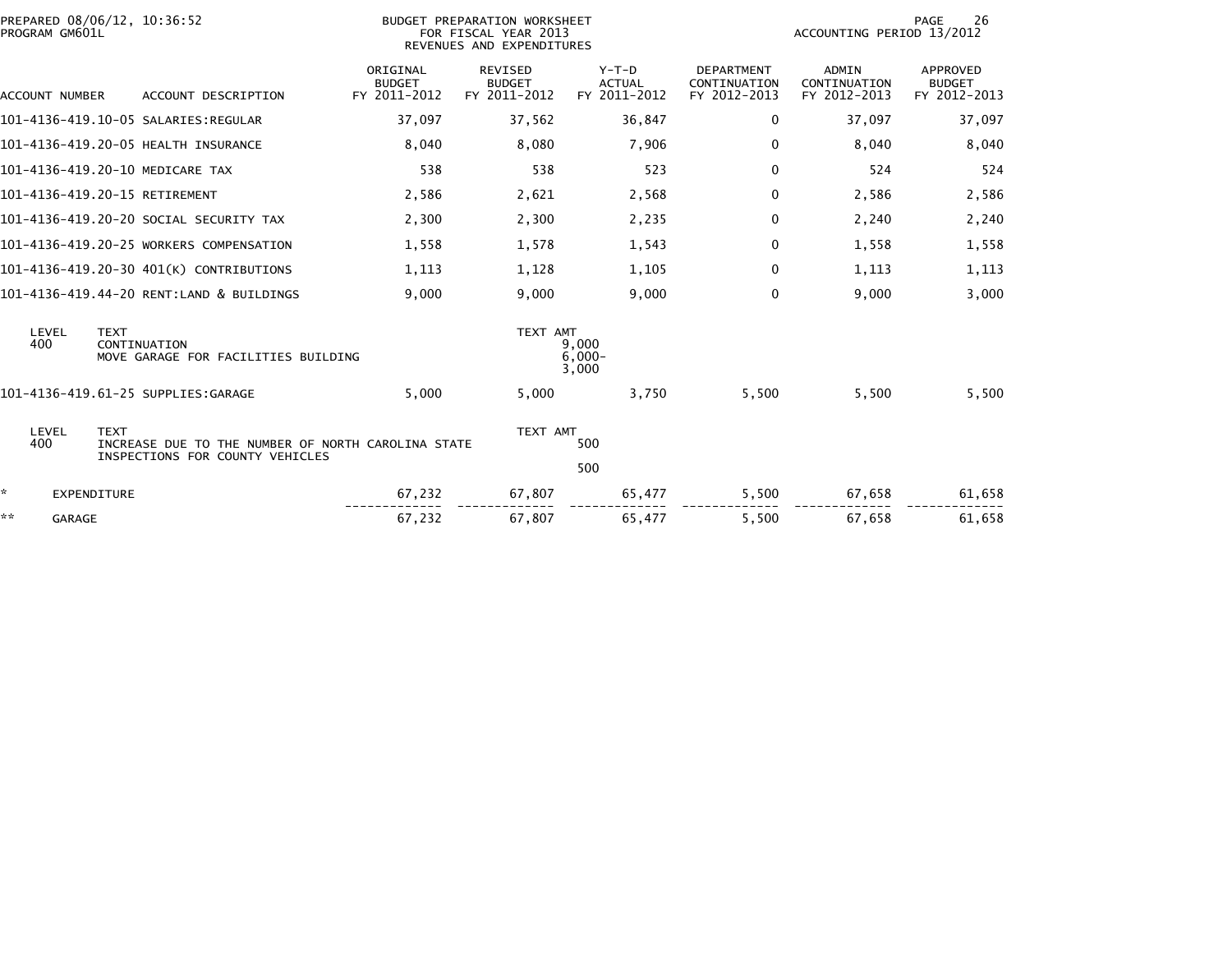| PREPARED 08/06/12, 10:36:52<br>PROGRAM GM601L |                     |                                           | BUDGET PREPARATION WORKSHEET<br>FOR FISCAL YEAR 2013<br>REVENUES AND EXPENDITURES |                                   | PAGE<br>ACCOUNTING PERIOD 13/2012                 |                                       |                                           |  |
|-----------------------------------------------|---------------------|-------------------------------------------|-----------------------------------------------------------------------------------|-----------------------------------|---------------------------------------------------|---------------------------------------|-------------------------------------------|--|
| ACCOUNT NUMBER                                | ACCOUNT DESCRIPTION | ORIGINAL<br><b>BUDGET</b><br>FY 2011-2012 | REVISED<br><b>BUDGET</b><br>FY 2011-2012                                          | $Y-T-D$<br>ACTUAL<br>FY 2011-2012 | <b>DEPARTMENT</b><br>CONTINUATION<br>FY 2012-2013 | ADMIN<br>CONTINUATION<br>FY 2012-2013 | APPROVED<br><b>BUDGET</b><br>FY 2012-2013 |  |
| 101-4137-421.74-35 C/A:VEHICLES               |                     |                                           |                                                                                   |                                   |                                                   |                                       | 0                                         |  |
| EXPENDITURE                                   |                     |                                           |                                                                                   | $\Omega$                          |                                                   |                                       | $\Omega$                                  |  |
| **<br>AIRPORT                                 |                     |                                           |                                                                                   |                                   |                                                   |                                       | $\Omega$                                  |  |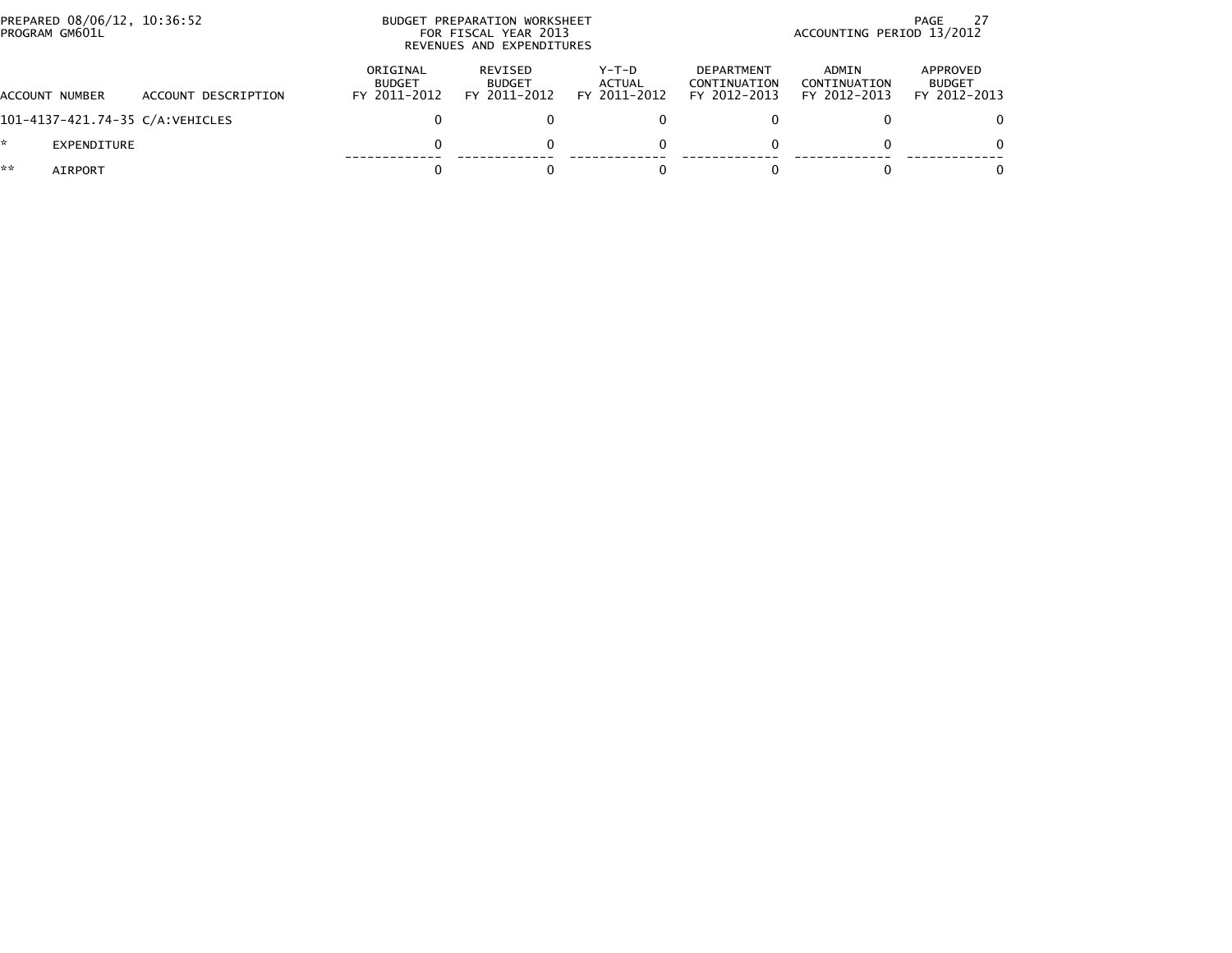| PREPARED 08/06/12, 10:36:52<br>PROGRAM GM601L |             |                                                                                          |                                           | <b>BUDGET PREPARATION WORKSHEET</b><br>FOR FISCAL YEAR 2013<br>REVENUES AND EXPENDITURES |                                          |                                            | ACCOUNTING PERIOD 13/2012                    | 28<br>PAGE                                |
|-----------------------------------------------|-------------|------------------------------------------------------------------------------------------|-------------------------------------------|------------------------------------------------------------------------------------------|------------------------------------------|--------------------------------------------|----------------------------------------------|-------------------------------------------|
| ACCOUNT NUMBER                                |             | ACCOUNT DESCRIPTION                                                                      | ORIGINAL<br><b>BUDGET</b><br>FY 2011-2012 | <b>REVISED</b><br><b>BUDGET</b><br>FY 2011-2012                                          | $Y-T-D$<br><b>ACTUAL</b><br>FY 2011-2012 | DEPARTMENT<br>CONTINUATION<br>FY 2012-2013 | <b>ADMIN</b><br>CONTINUATION<br>FY 2012-2013 | APPROVED<br><b>BUDGET</b><br>FY 2012-2013 |
|                                               |             | 101-4140-325.64-00 TAX MAP SALES                                                         | $100 -$                                   | $100 -$                                                                                  | $160-$                                   | $100 -$                                    | $100 -$                                      | $100 -$                                   |
| <b>REVENUE</b>                                |             | 101-4140-415.10-05 SALARIES:REGULAR                                                      | $100 -$<br>628,031                        | $100 -$<br>628,031                                                                       | $160 -$<br>615,756                       | $100 -$<br>0                               | $100 -$<br>628,033                           | $100 -$<br>628,033                        |
|                                               |             |                                                                                          | 15,000                                    | 9,308                                                                                    | 9,248                                    | $\Omega$                                   | 12,000                                       | 12,000                                    |
|                                               |             | 101-4140-415.20-05 HEALTH INSURANCE                                                      | 128,640                                   | 129,545                                                                                  | 126,697                                  | 0                                          | 128,640                                      | 128,640                                   |
|                                               |             | 101-4140-415.20-08 HEALTH INSURANCE:RETIREES                                             | 8,040                                     | 8,040                                                                                    | 8,040                                    | 0                                          | 3,350                                        | 3,350                                     |
| 101-4140-415.20-10 MEDICARE TAX               |             |                                                                                          | 9,325                                     | 9,325                                                                                    | 8,731                                    | 0                                          | 9,280                                        | 9,280                                     |
| 101-4140-415.20-15 RETIREMENT                 |             |                                                                                          | 43,774                                    | 43,774                                                                                   | 42,918                                   | 0                                          | 43,774                                       | 43,774                                    |
|                                               |             | 101–4140–415.20–20 SOCIAL SECURITY TAX                                                   | 39,868                                    | 38,898                                                                                   | 37,335                                   | 0                                          | 39,682                                       | 39,682                                    |
|                                               |             | 101-4140-415.20-25 WORKERS COMPENSATION                                                  | 12,550                                    | 12,615                                                                                   | 12,371                                   | 0                                          | 12,901                                       | 12,901                                    |
|                                               |             | 101-4140-415.20-30 401(K) CONTRIBUTIONS                                                  | 18,841                                    | 18,841                                                                                   | 18,473                                   | 0                                          | 18,841                                       | 18,841                                    |
|                                               |             | 101–4140–415.32–14 AUDITING–DISCOVERIES EXP                                              | 31,100                                    | 181,100                                                                                  | 170,020                                  | 31,100                                     | 31,100                                       | 31,100                                    |
|                                               |             | 101-4140-415.33-00 OTHER PROFESSIONAL SRVCS                                              | 90,000                                    | 127,986                                                                                  | 126,383                                  | 92,000                                     | 90,000                                       | 90,000                                    |
| LEVEL<br>400                                  | <b>TEXT</b> | 2 CONTRACT WORKERS WHO WILL BEGIN FIELD WORK ON<br>SPECIAL PROJECTS FOR 2015 REVALUATION |                                           | TEXT AMT                                                                                 | 92,000                                   |                                            |                                              |                                           |
|                                               |             | INCREASE CUT BY COUNTY MANAGER                                                           |                                           |                                                                                          | $2,000-$<br>90,000                       |                                            |                                              |                                           |
|                                               |             | 101-4140-415.34-06 AUTO PRICING LIST-DMV                                                 | 12,000                                    | 10,569                                                                                   | 10,569                                   | 12,000                                     | 12,000                                       | 12,000                                    |
|                                               |             | 101-4140-415.34-07 BOAT & MOTOR PRICING LIST                                             | 0                                         | 2,692                                                                                    | 2,691                                    | 3,000                                      | 3,000                                        | 3,000                                     |
| LEVEL<br>400                                  | <b>TEXT</b> | ANTICIPATE A SLIGHT INCREASE IN FEE FROM VENDOR                                          |                                           | TEXT AMT                                                                                 | 3,000<br>3,000                           |                                            |                                              |                                           |
|                                               |             | 101-4140-415.34-30 SERVICE & MAINTENANCE                                                 | 9,500                                     | 9,500                                                                                    | 8,052                                    | 9,500                                      | 9,500                                        | 9,500                                     |
|                                               |             | 101-4140-415.43-15 R&M:EQUIPMENT                                                         | 400                                       | $\mathbf 0$                                                                              | $\Omega$                                 | 400                                        | 400                                          | 400                                       |
|                                               |             | 101-4140-415.43-55 R&M:TELEPHONES                                                        | 200                                       | 0                                                                                        | $\Omega$                                 | 200                                        | 200                                          | 200                                       |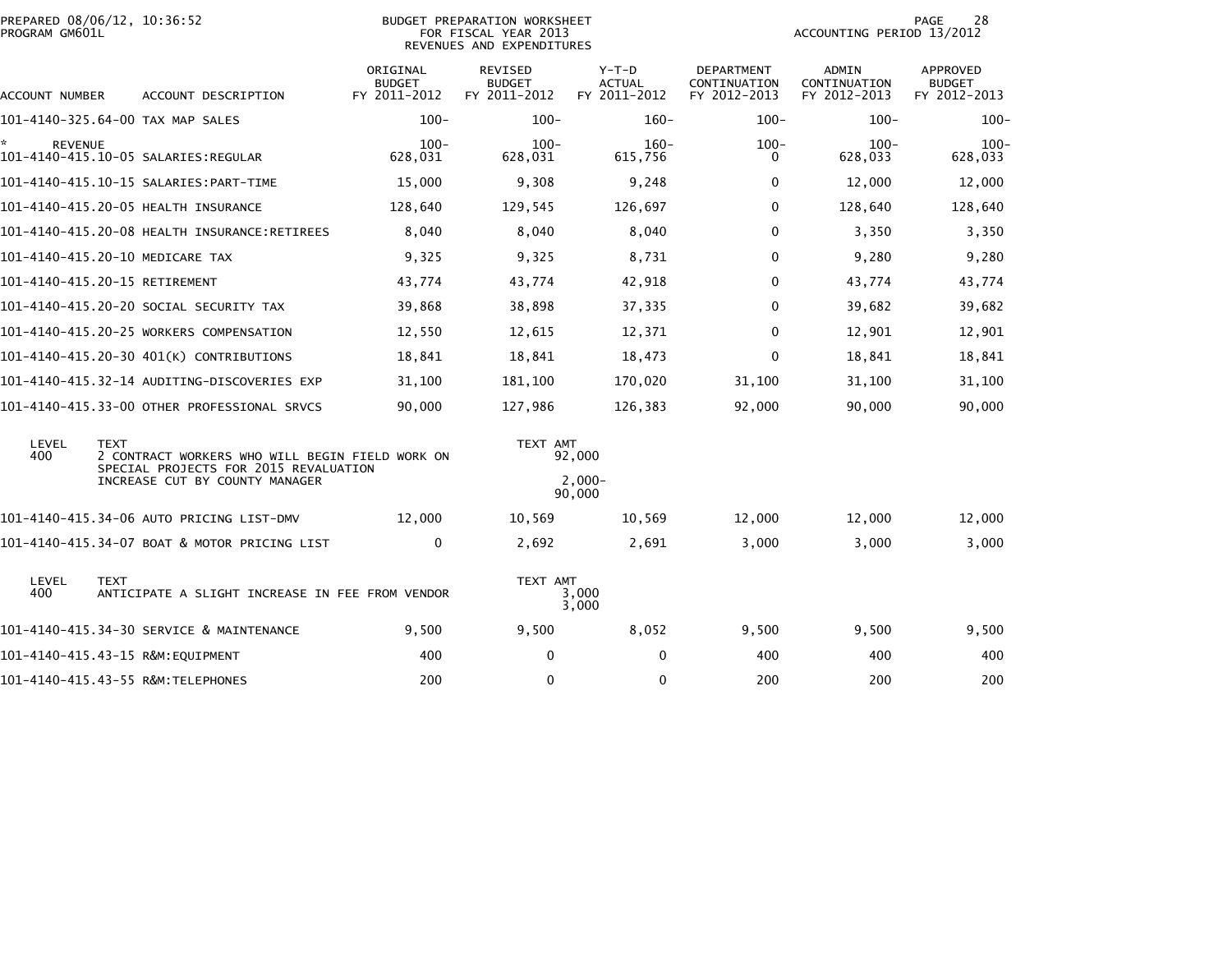| PREPARED 08/06/12, 10:36:52<br>PROGRAM GM601L                                                                                                                                       |                                                    |                                              |                                           | BUDGET PREPARATION WORKSHEET<br>FOR FISCAL YEAR 2013<br>REVENUES AND EXPENDITURES |                                          | 29<br>PAGE<br>ACCOUNTING PERIOD 13/2012    |                                       |                                           |
|-------------------------------------------------------------------------------------------------------------------------------------------------------------------------------------|----------------------------------------------------|----------------------------------------------|-------------------------------------------|-----------------------------------------------------------------------------------|------------------------------------------|--------------------------------------------|---------------------------------------|-------------------------------------------|
| ACCOUNT NUMBER                                                                                                                                                                      |                                                    | ACCOUNT DESCRIPTION                          | ORIGINAL<br><b>BUDGET</b><br>FY 2011-2012 | REVISED<br><b>BUDGET</b><br>FY 2011-2012                                          | $Y-T-D$<br><b>ACTUAL</b><br>FY 2011-2012 | DEPARTMENT<br>CONTINUATION<br>FY 2012-2013 | ADMIN<br>CONTINUATION<br>FY 2012-2013 | APPROVED<br><b>BUDGET</b><br>FY 2012-2013 |
|                                                                                                                                                                                     |                                                    | 101-4140-415.50-07 COST PER COPY PROGRAM     | 2,500                                     | 2,500                                                                             | 648                                      | 2,500                                      | 2,500                                 | 2,500                                     |
| 101-4140-415.53-05 TELEPHONE                                                                                                                                                        |                                                    |                                              | 5,000                                     | 5,000                                                                             | 2,937                                    | 5,000                                      | 4,500                                 | 4,500                                     |
| 101-4140-415.54-00 ADVERTISING                                                                                                                                                      |                                                    |                                              | 2,000                                     | 1,987                                                                             | 1,987                                    | 2,000                                      | 2,000                                 | 2,000                                     |
| 101-4140-415.55-00 PRINTING                                                                                                                                                         |                                                    |                                              | 17,000                                    | 15,900                                                                            | 15,869                                   | 19,986                                     | 19,000                                | 19,000                                    |
| LEVEL<br><b>TEXT</b><br>400<br>ADDTL COST FOR ENVELOPES, LTRHD & LAST FULL YR                                                                                                       |                                                    |                                              |                                           | TEXT AMT                                                                          | 19,986                                   |                                            |                                       |                                           |
|                                                                                                                                                                                     | PMSI PROCESSING RGV BILLS<br>CUT BY COUNTY MANAGER |                                              |                                           |                                                                                   | $986 -$<br>19,000                        |                                            |                                       |                                           |
| 101-4140-415.57-00 POSTAGE                                                                                                                                                          |                                                    |                                              | 55,000                                    | 52,933                                                                            | 51,713                                   | 55,000                                     | 55,000                                | 55,000                                    |
| 101-4140-415.58-00 TRAVEL                                                                                                                                                           |                                                    |                                              | 8,000                                     | 7,578                                                                             | 7,032                                    | 8.000                                      | 8,000                                 | 8,000                                     |
| 101-4140-415.59-00 TRAINING                                                                                                                                                         |                                                    |                                              | 4,000                                     | 1,426                                                                             | 1,425                                    | 2,500                                      | 2,500                                 | 2,500                                     |
| LEVEL<br><b>TEXT</b><br>400<br>TOTAL TRAINING IS SPLIT BETWEEN 4140 AND 4141<br>& COVERS TRAINING FOR RGV NEW SYSTEM & 4 STAFF<br>WHO ARE REQUIRED TO TAKE FUNDAMENTALS OF PROPERTY |                                                    | LISTING & ASSESSING IN 13/14                 |                                           | TEXT AMT                                                                          | 2,500                                    |                                            |                                       |                                           |
|                                                                                                                                                                                     |                                                    |                                              |                                           |                                                                                   | 2,500                                    |                                            |                                       |                                           |
|                                                                                                                                                                                     |                                                    | 101-4140-415.61-05 SUPPLIES:OFFICE           | 6,000                                     | 3,199                                                                             | 2,936                                    | 3,460                                      | 3,000                                 | 3,000                                     |
|                                                                                                                                                                                     |                                                    | 101-4140-415.61-89 SOFTWARE LICENSES         | 1,000                                     | 0                                                                                 | 0                                        | 1,000                                      | 1,000                                 | 1,000                                     |
| LEVEL<br>400                                                                                                                                                                        | <b>TEXT</b>                                        | TRAINING ON GIS 9.10 UPDATE                  |                                           | TEXT AMT                                                                          | 1,000<br>1,000                           |                                            |                                       |                                           |
|                                                                                                                                                                                     |                                                    | 101-4140-415.61-95 SUPPLIES:OTHER SMALL EQMT | 0                                         | 1,601                                                                             | 1,601                                    | 1,601                                      | 1,601                                 | 1,601                                     |
| 101-4140-415.64-10 BOOKS                                                                                                                                                            |                                                    |                                              | 1,400                                     | 543                                                                               | 542                                      | 1,400                                      | 1,400                                 | 1,400                                     |
|                                                                                                                                                                                     |                                                    | 101-4140-415.64-50 DUES & SUBSCRIPTIONS      | 1,060                                     | 1,046                                                                             | 1,046                                    | 715                                        | 715                                   | 715                                       |
|                                                                                                                                                                                     |                                                    | 101-4140-415.73-00 C/A:OTHER IMPROVEMENTS    | 0                                         | 0                                                                                 | $\Omega$                                 | $\Omega$                                   | $\mathbf 0$                           | $\mathbf 0$                               |
|                                                                                                                                                                                     |                                                    | 101-4140-415.74-20 C/A:OFFICE EQUIPMENT      | 0                                         | 0                                                                                 | 0                                        | $\mathbf 0$                                | $\mathbf 0$                           | $\mathbf 0$                               |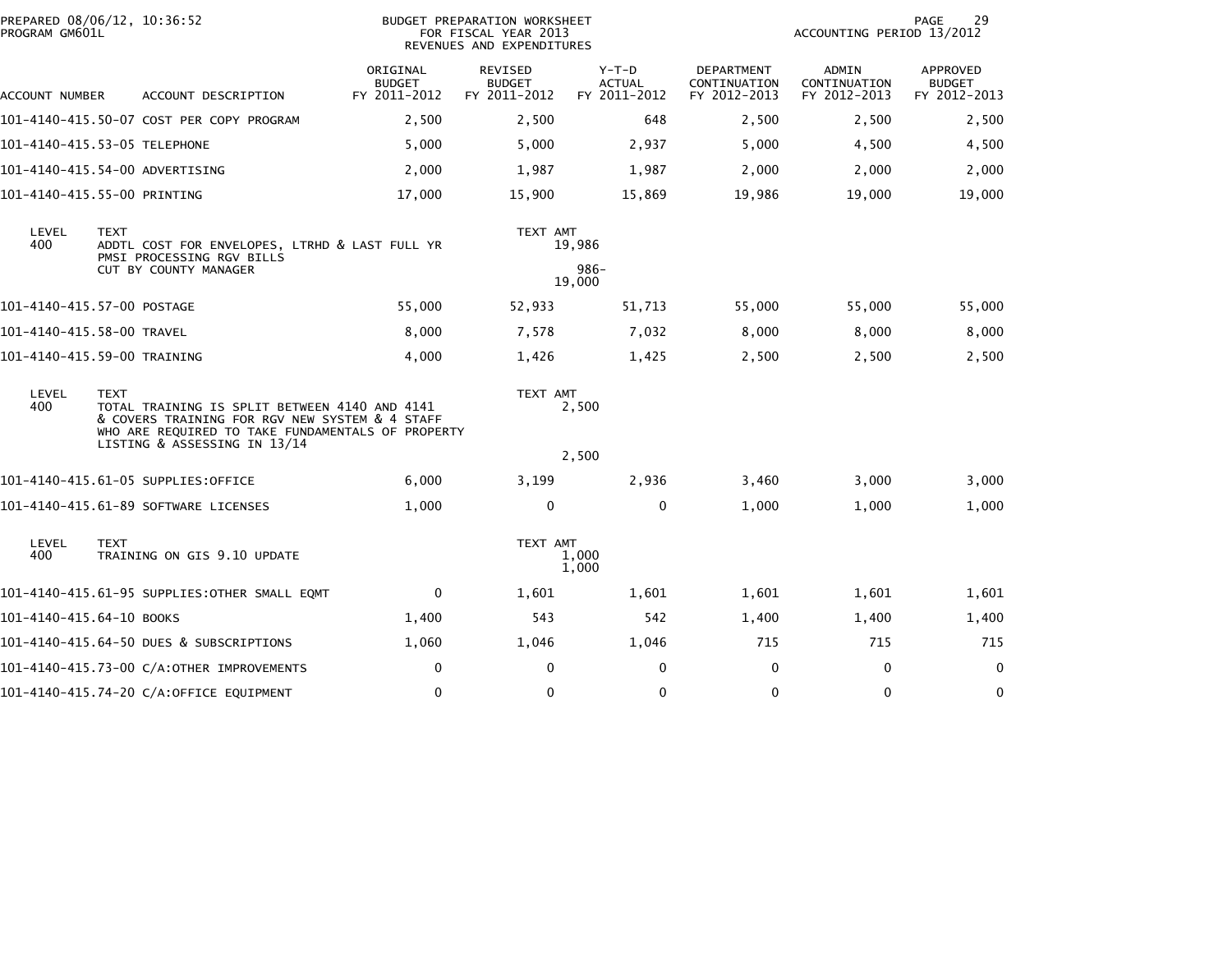| PREPARED 08/06/12, 10:36:52<br>PROGRAM GM601L  |                                           | BUDGET PREPARATION WORKSHEET<br>FOR FISCAL YEAR 2013<br>REVENUES AND EXPENDITURES |                                          |                                                   | ACCOUNTING PERIOD 13/2012             | 30<br>PAGE                                |
|------------------------------------------------|-------------------------------------------|-----------------------------------------------------------------------------------|------------------------------------------|---------------------------------------------------|---------------------------------------|-------------------------------------------|
| ACCOUNT DESCRIPTION<br>ACCOUNT NUMBER          | ORIGINAL<br><b>BUDGET</b><br>FY 2011-2012 | REVISED<br><b>BUDGET</b><br>FY 2011-2012                                          | $Y-T-D$<br><b>ACTUAL</b><br>FY 2011-2012 | <b>DEPARTMENT</b><br>CONTINUATION<br>FY 2012-2013 | ADMIN<br>CONTINUATION<br>FY 2012-2013 | APPROVED<br><b>BUDGET</b><br>FY 2012-2013 |
| 101-4140-415.76-20 F/A:DP EQUIPMENT            | 0                                         | $\mathbf{0}$                                                                      | 0                                        | $\Omega$                                          | 0                                     | $\mathbf{0}$                              |
|                                                | 1,500                                     | 0                                                                                 | 0                                        | 2,200                                             | 2,200                                 | 2,200                                     |
| <b>TEXT</b><br>LEVEL<br>REPLACE 2 DESKS<br>400 |                                           | TEXT AMT                                                                          | 2,200<br>2,200                           |                                                   |                                       |                                           |
| 101-4140-415.90-39 SALES & USE TAX             | 100                                       | 100                                                                               | 13                                       | 100                                               | 100                                   | 100                                       |
| EXPENDITURE                                    | 1,151,829                                 | 1,324,037                                                                         | 1,285,033                                | 253,662                                           | 1,146,217                             | 1,146,217                                 |
| **<br><b>COUNTY ASSESSOR</b>                   | 1,151,729                                 | 1,323,937                                                                         | 1,284,873                                | 253,562                                           | 1,146,117                             | 1,146,117                                 |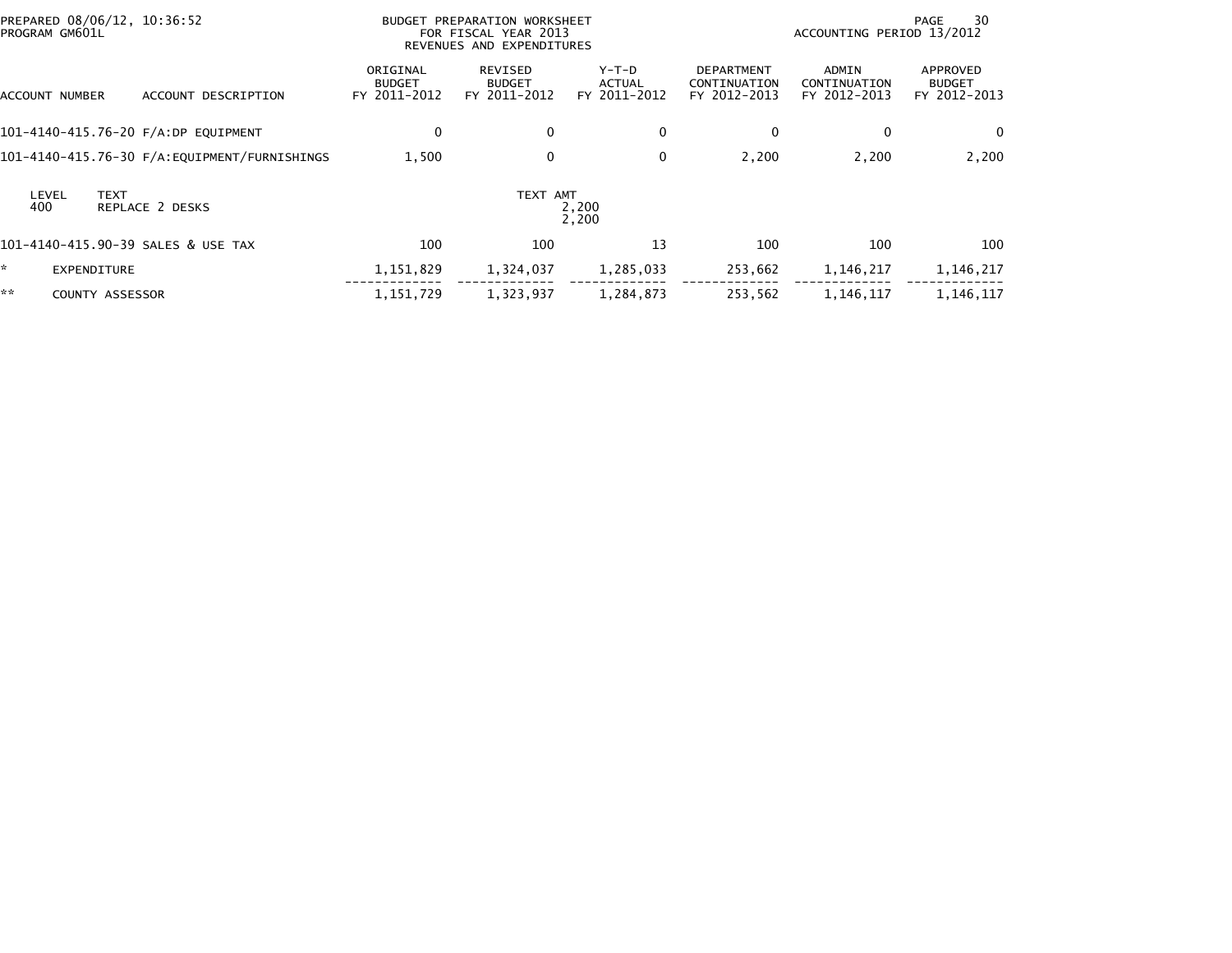| PROGRAM GM601L             | PREPARED 08/06/12, 10:36:52                                                                    | BUDGET PREPARATION WORKSHEET<br>FOR FISCAL YEAR 2013<br>REVENUES AND EXPENDITURES |                                          | 31<br>PAGE<br>ACCOUNTING PERIOD 13/2012  |                                                   |                                              |                                                  |
|----------------------------|------------------------------------------------------------------------------------------------|-----------------------------------------------------------------------------------|------------------------------------------|------------------------------------------|---------------------------------------------------|----------------------------------------------|--------------------------------------------------|
| ACCOUNT NUMBER             | ACCOUNT DESCRIPTION                                                                            | ORIGINAL<br><b>BUDGET</b><br>FY 2011-2012                                         | REVISED<br><b>BUDGET</b><br>FY 2011-2012 | $Y-T-D$<br><b>ACTUAL</b><br>FY 2011-2012 | <b>DEPARTMENT</b><br>CONTINUATION<br>FY 2012-2013 | <b>ADMIN</b><br>CONTINUATION<br>FY 2012-2013 | <b>APPROVED</b><br><b>BUDGET</b><br>FY 2012-2013 |
|                            |                                                                                                | 173,064                                                                           | 173,734                                  | 170,401                                  | 0                                                 | 173,064                                      | 173,064                                          |
|                            | 101-4141-415.20-05 HEALTH INSURANCE                                                            | 32,160                                                                            | 32,295                                   | 31,624                                   | 0                                                 | 32,160                                       | 32,160                                           |
|                            | 101-4141-415.20-10 MEDICARE TAX                                                                | 2,509                                                                             | 2,509                                    | 2,399                                    | $\mathbf{0}$                                      | 2,425                                        | 2,425                                            |
|                            | 101-4141-415.20-15 RETIREMENT                                                                  | 12,066                                                                            | 12,111                                   | 11,877                                   | 0                                                 | 12,063                                       | 12,063                                           |
|                            | 101–4141–415.20–20 SOCIAL SECURITY TAX                                                         | 10,730                                                                            | 10,730                                   | 10,258                                   | 0                                                 | 10,370                                       | 10,370                                           |
|                            | 101-4141-415.20-25 WORKERS COMPENSATION                                                        | 4,182                                                                             | 4,202                                    | 4,119                                    | $\Omega$                                          | 4,183                                        | 4,183                                            |
|                            | 101-4141-415.20-30 401(K) CONTRIBUTIONS                                                        | 5,192                                                                             | 5,212                                    | 5,112                                    | 0                                                 | 5,192                                        | 5,192                                            |
|                            | 101-4141-415.50-07 COST PER COPY PROGRAM                                                       | 4,000                                                                             | 4,000                                    | 3,010                                    | 4,000                                             | 4,000                                        | 4,000                                            |
|                            | 101-4141-415.54-00 ADVERTISING                                                                 | 200                                                                               | 143                                      | 142                                      | 200                                               | 200                                          | 200                                              |
|                            | 101-4141-415.55-00 PRINTING                                                                    | 2,500                                                                             | 1,234                                    | 1,233                                    | 1,000                                             | 1,000                                        | 1,000                                            |
| 101-4141-415.57-00 POSTAGE |                                                                                                | 3,000                                                                             | 0                                        | 0                                        | 3,000                                             | 3,000                                        | 3,000                                            |
| 101-4141-415.58-00 TRAVEL  |                                                                                                | 24,000                                                                            | 10,275                                   | 10,269                                   | 35,000                                            | 25,000                                       | 25,000                                           |
| LEVEL<br>400               | <b>TEXT</b><br>FIELD WORK ON RECONCILIATION OF MAP PROJECT AND<br>2015 REVALUATION LAND REVIEW |                                                                                   | TEXT AMT                                 | 35,000                                   |                                                   |                                              |                                                  |
|                            | REDUCTION BY COUNTY MANAGER                                                                    |                                                                                   |                                          | $10.000 -$<br>25,000                     |                                                   |                                              |                                                  |
|                            | 101-4141-415.59-00 TRAINING                                                                    | 4,000                                                                             | 2,310                                    | 2,310                                    | 2,500                                             | 2,500                                        | 2,500                                            |
|                            | 101-4141-415.61-05 SUPPLIES:OFFICE                                                             | 4,000                                                                             | 2,994                                    | 2,993                                    | 3,000                                             | 3,000                                        | 3,000                                            |
|                            | 101-4141-415.64-50 DUES & SUBSCRIPTIONS                                                        | 4,200                                                                             | 2,736                                    | 2,700                                    | 4,000                                             | 4,000                                        | 4,000                                            |
| ☆.<br><b>EXPENDITURE</b>   |                                                                                                | 285,803                                                                           | 264,485                                  | 258,447                                  | 52,700                                            | 282,157                                      | 282,157                                          |
| **<br>REVALUATION          |                                                                                                | 285,803                                                                           | 264,485                                  | 258,447                                  | 52,700                                            | 282,157                                      | 282,157                                          |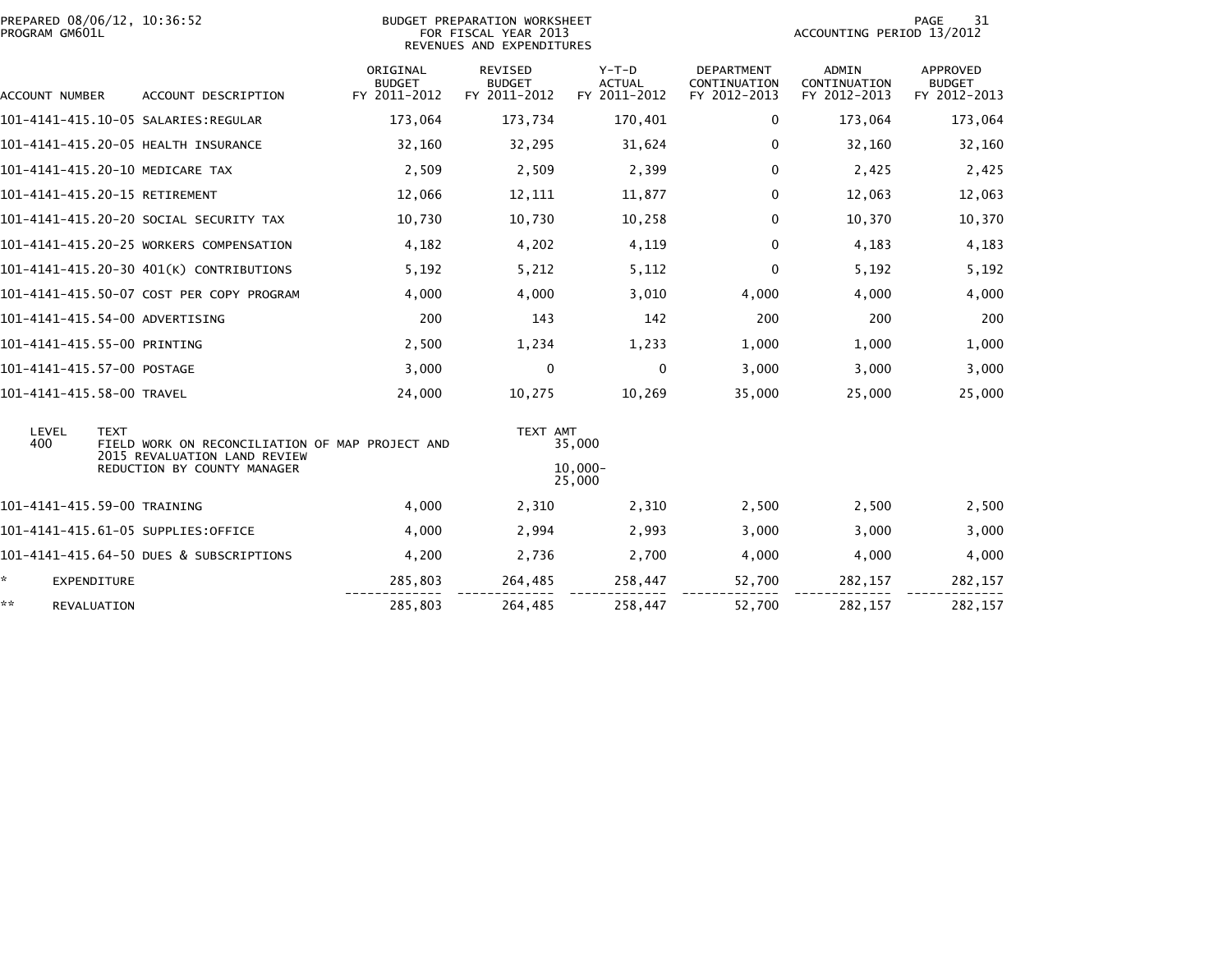|                | PREPARED 08/06/12, 10:36:52 |  |
|----------------|-----------------------------|--|
| PROGRAM GM601L |                             |  |

## PREPARED 08/06/12, 10:36:52 BUDGET PREPARATION WORKSHEET PAGE 32PROGRAM GM601L FOR FISCAL YEAR 2013 ACCOUNTING PERIOD 13/2012 REVENUES AND EXPENDITURES

| ACCOUNT NUMBER                                         | ACCOUNT DESCRIPTION                          | ORIGINAL<br><b>BUDGET</b><br>FY 2011-2012 | <b>REVISED</b><br><b>BUDGET</b><br>FY 2011-2012 | $Y-T-D$<br><b>ACTUAL</b><br>FY 2011-2012 | <b>DEPARTMENT</b><br>CONTINUATION<br>FY 2012-2013 | ADMIN<br>CONTINUATION<br>FY 2012-2013 | <b>APPROVED</b><br><b>BUDGET</b><br>FY 2012-2013 |
|--------------------------------------------------------|----------------------------------------------|-------------------------------------------|-------------------------------------------------|------------------------------------------|---------------------------------------------------|---------------------------------------|--------------------------------------------------|
|                                                        | 101-4150-353.88-05 TAX COLL:CHINA GROVE      | $20,000 -$                                | $20,000 -$                                      | $22,862-$                                | 0                                                 | $20,000 -$                            | $20,000 -$                                       |
|                                                        | 101-4150-353.88-15 TAX COLL:GRANITE QUARRY   | $15,000-$                                 | $15,000-$                                       | $16,754-$                                | $\Omega$                                          | $15,000-$                             | $15,000 -$                                       |
|                                                        | 101-4150-353.88-25 TAX COLL:CLEVELAND        | $4,700-$                                  | $4,700-$                                        | $5, 153 -$                               | $\Omega$                                          | $4,700-$                              | $4,700-$                                         |
|                                                        | 101-4150-353.88-30 TAX COLL:EAST SPENCER     | $7,000 -$                                 | $7,000 -$                                       | $7,480-$                                 | 0                                                 | $7,000-$                              | $7,000-$                                         |
| 101-4150-353.88-35 TAX COLL:FAITH                      |                                              | $5,000 -$                                 | $5,000-$                                        | $5,461-$                                 | $\Omega$                                          | $5,000-$                              | $5,000 -$                                        |
|                                                        | 101-4150-353.88-40 TAX COLL: KANNAPOLIS      | $4,100-$                                  | $30, 100 -$                                     | 45,616-                                  | 0                                                 | $45,000 -$                            | 45,000-                                          |
|                                                        | 101-4150-353.88-42 TAX COLL:LANDIS PROPERTY  | $12,000-$                                 | $12,000-$                                       | 13,701-                                  | 0                                                 | $13,000-$                             | $13,000 -$                                       |
| 101-4150-353.88-45 TAX COLL:ROCKWELL                   |                                              | $10,500-$                                 | $10,500-$                                       | $11,940-$                                | 0                                                 | $11,000-$                             | $11,000 -$                                       |
|                                                        | 101-4150-353.88-50 TAX COLL:SALISBURY        | 148,000-                                  | 148,000-                                        | 152,000-                                 | $\Omega$                                          | 150,000-                              | 150,000-                                         |
| 101-4150-353.88-55 TAX COLL:SPENCER                    |                                              | $16,000 -$                                | $16,000 -$                                      | $16,974-$                                | 0                                                 | $16,000 -$                            | $16,000 -$                                       |
| <b>REVENUE</b><br>101-4150-415.10-05 SALARIES: REGULAR |                                              | 242,300-<br>262,627                       | $268, 300 -$<br>262,627                         | 297,941-<br>255,307                      | 0<br>$\Omega$                                     | 286,700-<br>263,416                   | 286,700-<br>263,416                              |
| 101-4150-415.10-10 SALARIES:OVERTIME                   |                                              | $\mathbf 0$                               | $\mathbf{0}$                                    | 0                                        | 0                                                 | $\mathbf{0}$                          | 0                                                |
|                                                        | 101-4150-415.10-15 SALARIES: PART-TIME       | 25,000                                    | 24,110                                          | 14,031                                   | 0                                                 | 15,000                                | 15,000                                           |
| 101-4150-415.20-05 HEALTH INSURANCE                    |                                              | 72,360                                    | 72,360                                          | 54,002                                   | $\Omega$                                          | 72,360                                | 72,360                                           |
|                                                        | 101-4150-415.20-08 HEALTH INSURANCE:RETIREES | 3,350                                     | 3,350                                           | 3,350                                    | $\Omega$                                          | $\bf{0}$                              | $\mathbf{0}$                                     |
| 101-4150-415.20-10 MEDICARE TAX                        |                                              | 4,171                                     | 4,171                                           | 3,747                                    | $\Omega$                                          | 4,037                                 | 4,037                                            |
| 101-4150-415.20-15 RETIREMENT                          |                                              | 18,305                                    | 18,305                                          | 17,795                                   | $\Omega$                                          | 18,360                                | 18,360                                           |
|                                                        | 101-4150-415.20-20 SOCIAL SECURITY TAX       | 17,833                                    | 17,833                                          | 16,022                                   | $\Omega$                                          | 17,260                                | 17,260                                           |
|                                                        | 101-4150-415.20-25 WORKERS COMPENSATION      | 2,142                                     | 2,142                                           | 2,054                                    | $\Omega$                                          | 2,160                                 | 2,160                                            |
|                                                        | 101-4150-415.20-30 401(K) CONTRIBUTIONS      | 7,879                                     | 7,879                                           | 6,816                                    | $\mathbf{0}$                                      | 7,903                                 | 7,903                                            |
| 101-4150-415.32-10 ATTORNEY                            |                                              | 500                                       | 5,025                                           | 4,284                                    | 500                                               | 500                                   | 500                                              |
| 101-4150-415.32-21 LOCKBOX SERVICES                    |                                              | 38,000                                    | 39,500                                          | 36,267                                   | 38,000                                            | 38,000                                | 38,000                                           |
|                                                        | 101-4150-415.34-00 TECHNICAL SERVICES        | 6,000                                     | 5,875                                           | 5,090                                    | 6,000                                             | 6.000                                 | 6,000                                            |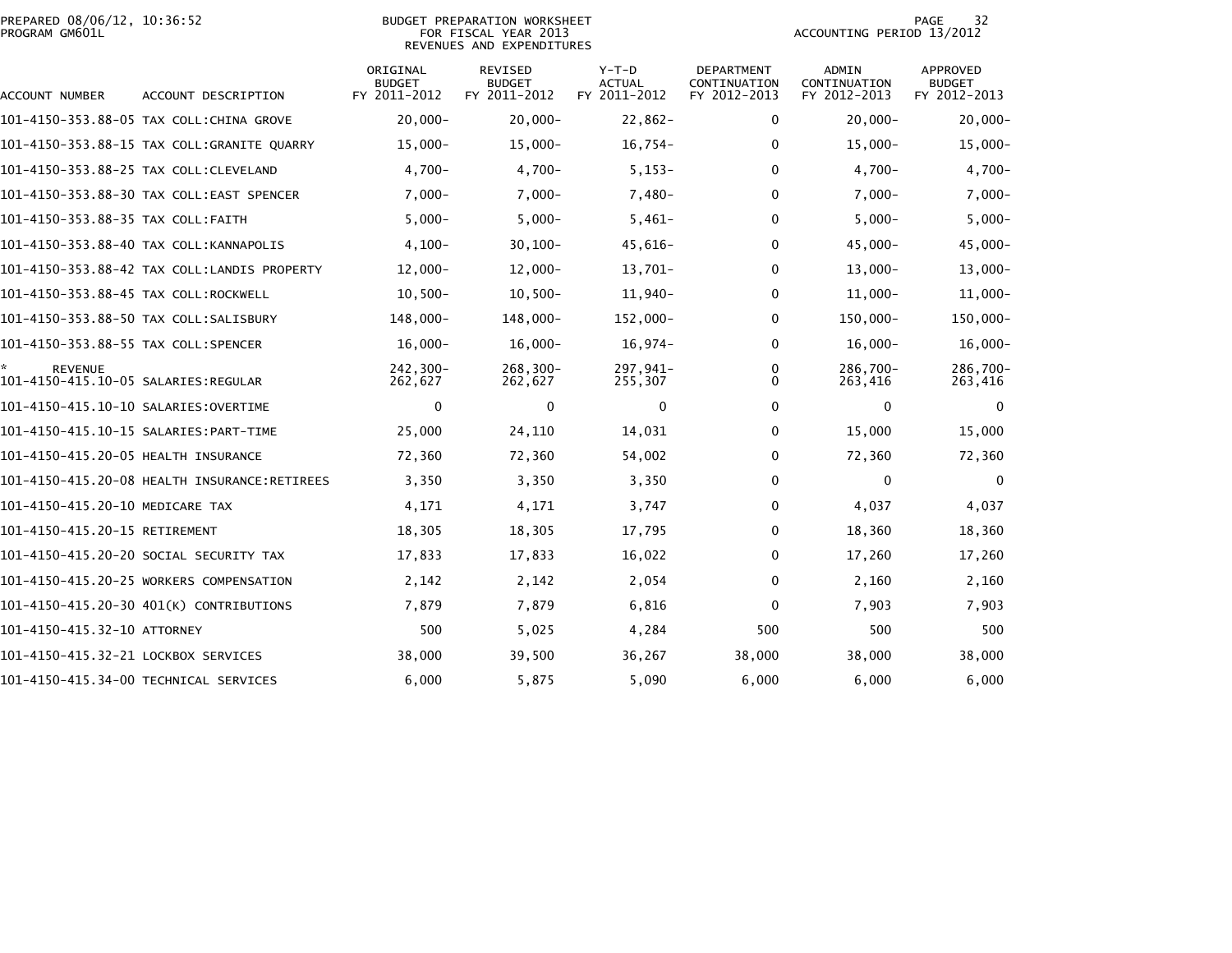| PROGRAM GM601L | PREPARED 08/06/12, 10:36:52                                                                                                                                                                                                                                   | BUDGET PREPARATION WORKSHEET<br>FOR FISCAL YEAR 2013<br>REVENUES AND EXPENDITURES |                                          |                                          |                                            | 33<br>PAGE<br>ACCOUNTING PERIOD 13/2012 |                                           |  |
|----------------|---------------------------------------------------------------------------------------------------------------------------------------------------------------------------------------------------------------------------------------------------------------|-----------------------------------------------------------------------------------|------------------------------------------|------------------------------------------|--------------------------------------------|-----------------------------------------|-------------------------------------------|--|
| ACCOUNT NUMBER | ACCOUNT DESCRIPTION                                                                                                                                                                                                                                           | ORIGINAL<br><b>BUDGET</b><br>FY 2011-2012                                         | REVISED<br><b>BUDGET</b><br>FY 2011-2012 | $Y-T-D$<br><b>ACTUAL</b><br>FY 2011-2012 | DEPARTMENT<br>CONTINUATION<br>FY 2012-2013 | ADMIN<br>CONTINUATION<br>FY 2012-2013   | APPROVED<br><b>BUDGET</b><br>FY 2012-2013 |  |
|                | 101-4150-415.34-30 SERVICE & MAINTENANCE                                                                                                                                                                                                                      | 7,000                                                                             | 7,000                                    | 6,696                                    | 7,000                                      | 7,000                                   | 7,000                                     |  |
|                | 101-4150-415.50-07 COST PER COPY PROGRAM                                                                                                                                                                                                                      | 3,200                                                                             | 3,200                                    | 1,612                                    | 3,200                                      | 3,200                                   | 3,200                                     |  |
|                | 101-4150-415.53-05 TELEPHONE                                                                                                                                                                                                                                  | 1,600                                                                             | 1,600                                    | 1,117                                    | 1,600                                      | 1,600                                   | 1,600                                     |  |
|                | 101-4150-415.54-00 ADVERTISING                                                                                                                                                                                                                                | 10,000                                                                            | 8,000                                    | $\mathbf 0$                              | 10,000                                     | 7,500                                   | 7,500                                     |  |
|                | 101-4150-415.55-00 PRINTING                                                                                                                                                                                                                                   | 38,000                                                                            | 35,000                                   | 25,046                                   | 48,560                                     | 48,000                                  | 48,000                                    |  |
| LEVEL<br>400   | <b>TEXT</b><br>INCREASE NEEDED TO PAY FOR PRINTED CERTIFIED MAIL<br>ENVELOPES TO BECOME COMPLAINT WITH NC STATUTE<br>105-368, WHICH REQUIRES ALL GARNISHMENT NOTICES<br>BE MAILED CERTIFIED.                                                                  |                                                                                   |                                          |                                          |                                            |                                         |                                           |  |
|                | 101-4150-415.57-00 POSTAGE                                                                                                                                                                                                                                    | 80,000                                                                            | 103,000                                  | 85,612                                   | 180,000                                    | 160,000                                 | 160,000                                   |  |
| LEVEL<br>400   | <b>TEXT</b><br>INCREASE NEEDED TO BE COMPLIANT WITH NC STATUTE<br>105-368. IN APRIL 2012, TAX ADMINISTRATION<br>BEGAN SENDING GARNISHMENT NOTICES BY CERTIFIED<br>MAIL. THERE IS A CORRESPONDING INCREASE IN<br>REVENUE TO INCREASED GARNISHMENT FEES CHARGED |                                                                                   | TEXT AMT                                 |                                          |                                            |                                         |                                           |  |
|                | BY THE COUNTY TO CITIZENS.<br>101-4150-415.58-00 TRAVEL                                                                                                                                                                                                       | 2,000                                                                             | 4,780                                    | 3,320                                    | 5,500                                      | 4,800                                   | 4,800                                     |  |
| LEVEL<br>400   | <b>TEXT</b><br>INCREASE NEEDED FOR ACCOMMODATION AND TRAVEL. DUE<br>TO RESIGNATIONS AND RETIREMENTS, 4 EMPLOYEES MUST<br>ATTEND COURSES TO BECOME CERTIFIED.<br>DUE TO HOUSE BILL 1779 FOR MOTOR VEHICLES, 4<br>EMPLOYEES WILL NEED TO ATTEND DEPARTMENT OF   | TEXT AMT                                                                          |                                          |                                          |                                            |                                         |                                           |  |
|                | REVENUE TRAINING REGARDING CHANGES.<br>101-4150-415.59-00 TRAINING                                                                                                                                                                                            | 2,500                                                                             | 2,500                                    | 1,961                                    | 3,580                                      | 3,000                                   | 3,000                                     |  |
| LEVEL<br>400   | <b>TEXT</b><br>INCREASE NEEDED FOR TRAINING. DUE TO RESIGNATIONS<br>AND RETIREMENTS 4 EMPLOYEES WILL NEED TO ATTEND<br>COURSES FOR CERTIFICATION                                                                                                              |                                                                                   | TEXT AMT                                 |                                          |                                            |                                         |                                           |  |
|                | 101-4150-415.61-05 SUPPLIES:OFFICE                                                                                                                                                                                                                            | 9.000                                                                             | 9,000                                    | 7,653                                    | 9,000                                      | 8,500                                   | 8,500                                     |  |
|                | 101-4150-415.61-89 SOFTWARE LICENSES                                                                                                                                                                                                                          | $\Omega$                                                                          | $\mathbf{0}$                             | $\mathbf{0}$                             | $\mathbf 0$                                | $\mathbf{0}$                            | 2,253                                     |  |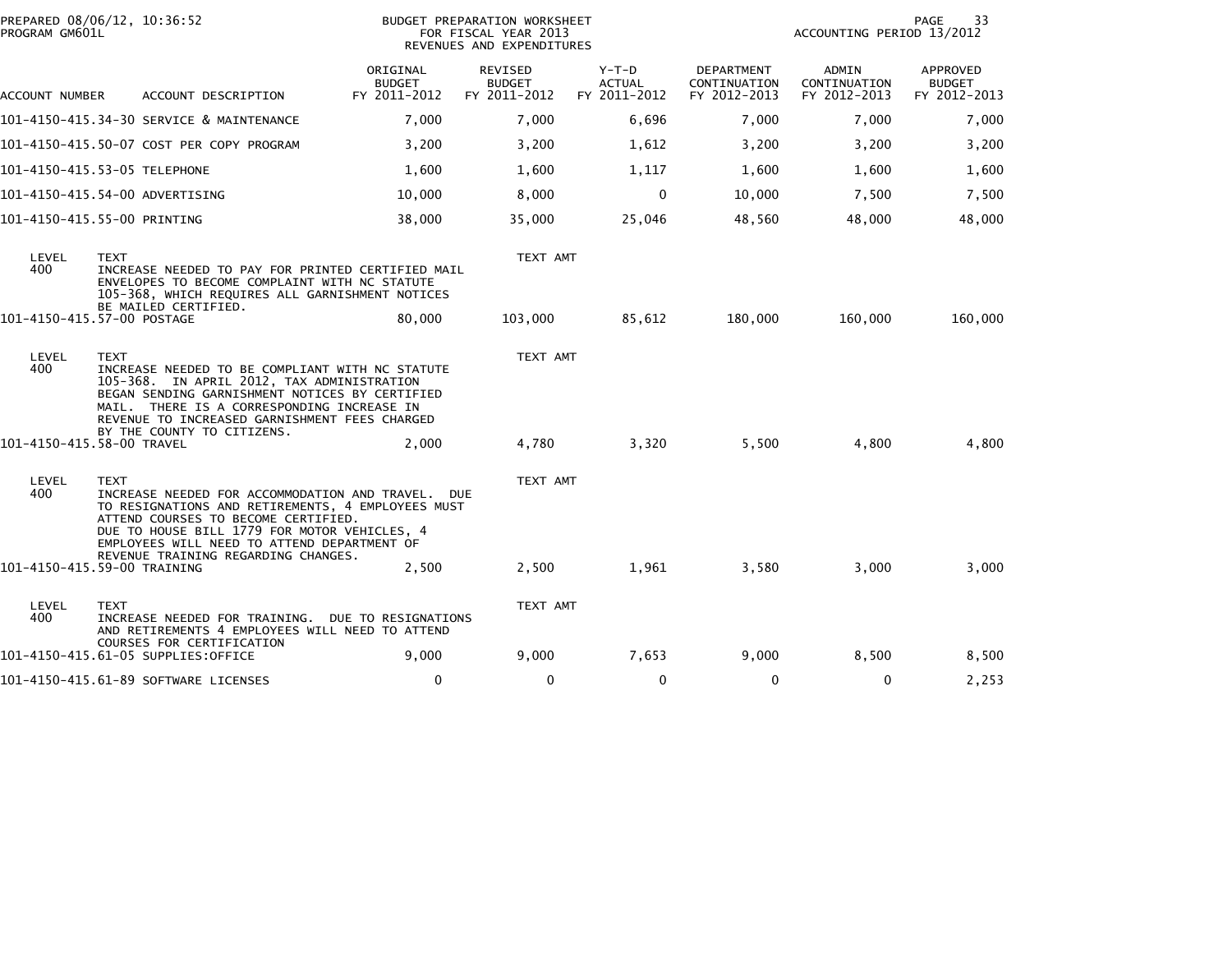| PREPARED 08/06/12, 10:36:52<br>PROGRAM GM601L                   | BUDGET PREPARATION WORKSHEET<br>FOR FISCAL YEAR 2013<br>REVENUES AND EXPENDITURES |                                                 |                                          | 34<br>PAGE<br>ACCOUNTING PERIOD 13/2012           |                                              |                                           |  |
|-----------------------------------------------------------------|-----------------------------------------------------------------------------------|-------------------------------------------------|------------------------------------------|---------------------------------------------------|----------------------------------------------|-------------------------------------------|--|
| ACCOUNT NUMBER<br>ACCOUNT DESCRIPTION                           | ORIGINAL<br><b>BUDGET</b><br>FY 2011-2012                                         | <b>REVISED</b><br><b>BUDGET</b><br>FY 2011-2012 | $Y-T-D$<br><b>ACTUAL</b><br>FY 2011-2012 | <b>DEPARTMENT</b><br>CONTINUATION<br>FY 2012-2013 | <b>ADMIN</b><br>CONTINUATION<br>FY 2012-2013 | APPROVED<br><b>BUDGET</b><br>FY 2012-2013 |  |
| LEVEL<br><b>TEXT</b><br>400<br>ACD AGENT LICENSE TO QUEUE CALLS | TEXT AMT<br>2,253<br>2,253                                                        |                                                 |                                          |                                                   |                                              |                                           |  |
| 101-4150-415.61-95 SUPPLIES:OTHER SMALL EQMT                    | 0                                                                                 | 0                                               | $\Omega$                                 | 0                                                 | $\Omega$                                     | $\mathbf{0}$                              |  |
| 101-4150-415.64-10 BOOKS                                        | 150                                                                               | 150                                             | 110                                      | 150                                               | 150                                          | 150                                       |  |
| 101-4150-415.64-50 DUES & SUBSCRIPTIONS                         | 300                                                                               | 300                                             | 126                                      | 300                                               | 300                                          | 300                                       |  |
| 101-4150-415.74-90 C/A:OTHER EQUIPMENT                          | $\mathbf 0$                                                                       | $\mathbf 0$                                     | $\mathbf{0}$                             | 0                                                 | $\Omega$                                     | $\mathbf{0}$                              |  |
| 101-4150-415.76-20 F/A:DP EQUIPMENT                             | $\mathbf{0}$                                                                      | $\mathbf{0}$                                    | $\mathbf{0}$                             | $\Omega$                                          | $\Omega$                                     | $\mathbf{0}$                              |  |
|                                                                 | 2,780                                                                             | $\Omega$                                        | $\Omega$                                 | 2,780                                             | 2,780                                        | 2,780                                     |  |
| 101-4150-415.90-16 BANK FEES:CREDIT CARD                        | 0                                                                                 | 2,000                                           | 1,401                                    | 0                                                 | 0                                            | $\Omega$                                  |  |
| EXPENDITURE                                                     | 614,697                                                                           | 639,707                                         | 553,419                                  | 316,170                                           | 691,826                                      | 694,079                                   |  |
| **<br>TAX COLLECTOR                                             | 372,397                                                                           | 371,407                                         | 255,478                                  | 316,170                                           | 405,126                                      | 407,379                                   |  |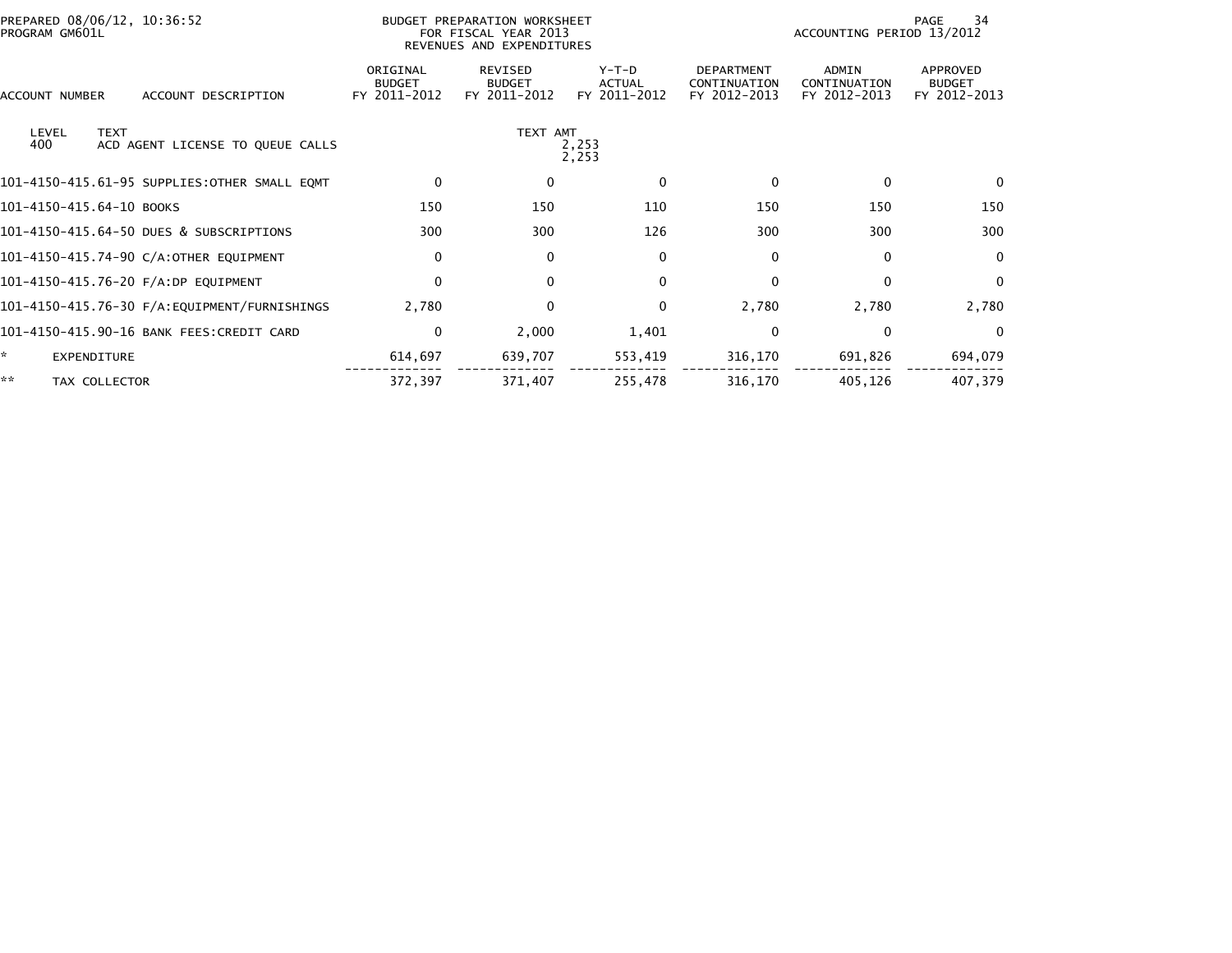| PREPARED 08/06/12, 10:36:52<br>PROGRAM GM601L               |                                      |                                                                                                                                 |                                           | <b>BUDGET PREPARATION WORKSHEET</b><br>FOR FISCAL YEAR 2013<br>REVENUES AND EXPENDITURES |                                        | 35<br>PAGE<br>ACCOUNTING PERIOD 13/2012           |                                              |                                           |  |
|-------------------------------------------------------------|--------------------------------------|---------------------------------------------------------------------------------------------------------------------------------|-------------------------------------------|------------------------------------------------------------------------------------------|----------------------------------------|---------------------------------------------------|----------------------------------------------|-------------------------------------------|--|
| ACCOUNT NUMBER                                              |                                      | ACCOUNT DESCRIPTION                                                                                                             | ORIGINAL<br><b>BUDGET</b><br>FY 2011-2012 | <b>REVISED</b><br><b>BUDGET</b><br>FY 2011-2012                                          | Y-T-D<br><b>ACTUAL</b><br>FY 2011-2012 | <b>DEPARTMENT</b><br>CONTINUATION<br>FY 2012-2013 | <b>ADMIN</b><br>CONTINUATION<br>FY 2012-2013 | APPROVED<br><b>BUDGET</b><br>FY 2012-2013 |  |
|                                                             |                                      | 101-4170-325.10-00 ABSTRACT & MAP COPY SALES                                                                                    | $110-$                                    | $110 -$                                                                                  | $378 -$                                | $100 -$                                           | $100 -$                                      | $100 -$                                   |  |
|                                                             |                                      | 101-4170-325.37-00 MUNICIPAL ELECTIONS                                                                                          | $31,464-$                                 | $31,464-$                                                                                | $32,260-$                              | 0                                                 | 0                                            | $\mathbf 0$                               |  |
|                                                             |                                      | 101-4170-331.33-00 HAVA VOTING EQUIP GRANT                                                                                      | $\mathbf 0$                               | $\mathbf{0}$                                                                             | $\mathbf{0}$                           | $\mathbf{0}$                                      | $\mathbf{0}$                                 | $\mathbf{0}$                              |  |
|                                                             |                                      | 101-4170-334.00-00 STATE GOVERNMENT GRANTS                                                                                      | $\mathbf{0}$                              | $\mathbf{0}$                                                                             | $\Omega$                               | $\Omega$                                          | $\Omega$                                     | $\mathbf{0}$                              |  |
| 101-4170-353.52-00 FILING FEES                              |                                      |                                                                                                                                 | $2,000-$                                  | $2,000-$                                                                                 | $3,276-$                               | $40 -$                                            | $40 -$                                       | $40 -$                                    |  |
|                                                             |                                      | 101-4170-395.00-00 FUND BALANCE APPR-RESTR                                                                                      | $\mathbf 0$                               | $\mathbf 0$                                                                              | $\mathbf 0$                            | $\mathbf 0$                                       | $\mathbf 0$                                  | $\mathbf 0$                               |  |
| ÷.<br><b>REVENUE</b><br>101–4170–414.10–05 SALARIES:REGULAR |                                      |                                                                                                                                 | $33,574-$<br>118,206                      | $33,574-$<br>116,306                                                                     | $35,914-$<br>112,782                   | $140-$<br>$\Omega$                                | $140-$<br>119,029                            | $140-$<br>119,029                         |  |
| 101-4170-414.10-10 SALARIES:OVERTIME                        |                                      |                                                                                                                                 | 1,500                                     | 3,400                                                                                    | 3,374                                  | 17,000                                            | 15,000                                       | 15,000                                    |  |
| LEVEL<br>400                                                | <b>TEXT</b>                          | THIS INCREASE IS DUE TO ADDING EXTRA ONE-STOP<br>SITES FOR THE PRESIDENTAL ELECTION<br>REDUCTION PER COUNTY MANAGER             |                                           | TEXT AMT                                                                                 | 17,000<br>$2,000-$<br>15,000           |                                                   |                                              |                                           |  |
|                                                             |                                      |                                                                                                                                 | 37,000                                    | 37,000                                                                                   | 31,249                                 | 78,000                                            | 75,000                                       | 75,000                                    |  |
| LEVEL<br>400                                                | <b>TEXT</b><br>PRESIDENTIAL ELECTION | THIS INCREASE IS DUE TO ADDING EXTRA ONE-STOP<br>SITES AND MORE WORKERS NEEDED IN OFFICE DUE TO<br>REDUCTION PER COUNTY MANAGER |                                           | TEXT AMT                                                                                 | 78,000<br>3,000-<br>75,000             |                                                   |                                              |                                           |  |
| 101-4170-414.10-20 SALARIES:PER DIEM                        |                                      |                                                                                                                                 | 5,636                                     | 5,636                                                                                    | 5,547                                  | 4,672                                             | 4,672                                        | 4,672                                     |  |
| 101-4170-414.20-05 HEALTH INSURANCE                         |                                      |                                                                                                                                 | 32,160                                    | 32,160                                                                                   | 23,718                                 | 0                                                 | 32,160                                       | 32,160                                    |  |
| 101-4170-414.20-10 MEDICARE TAX                             |                                      |                                                                                                                                 | 2,272                                     | 2,272                                                                                    | 2,139                                  | $\mathbf 0$                                       | 3,098                                        | 3,098                                     |  |
| 101-4170-414.20-15 RETIREMENT                               |                                      |                                                                                                                                 | 8,344                                     | 8,344                                                                                    | 7,861                                  | $\mathbf{0}$                                      | 9,342                                        | 9,342                                     |  |
|                                                             |                                      | 101–4170–414.20–20 SOCIAL SECURITY TAX                                                                                          | 9,716                                     | 9,716                                                                                    | 9,144                                  | $\Omega$                                          | 13,250                                       | 13,250                                    |  |
|                                                             |                                      | 101-4170-414.20-25 WORKERS COMPENSATION                                                                                         | 627                                       | 627                                                                                      | 604                                    | $\Omega$                                          | 840                                          | 840                                       |  |
|                                                             |                                      | 101-4170-414.20-30 401(K) CONTRIBUTIONS                                                                                         | 3,591                                     | 3,591                                                                                    | 3,383                                  | $\mathbf 0$                                       | 4,020                                        | 4,020                                     |  |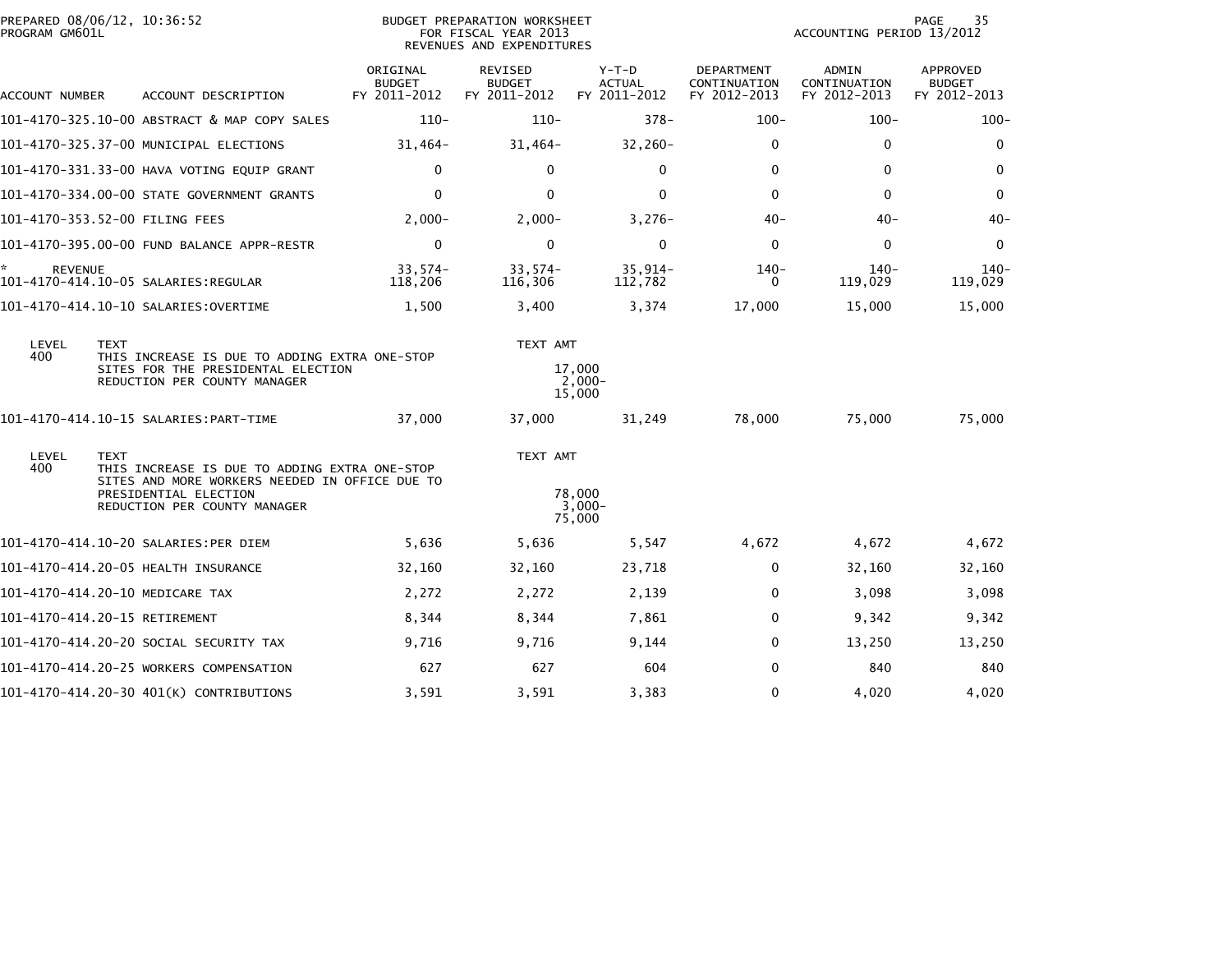| PREPARED 08/06/12, 10:36:52<br>PROGRAM GM601L |                                                                                                                                          |                                                                                                                   | BUDGET PREPARATION WORKSHEET<br>FOR FISCAL YEAR 2013<br>REVENUES AND EXPENDITURES |                                          | 36<br>PAGE<br>ACCOUNTING PERIOD 13/2012  |                                            |                                       |                                           |
|-----------------------------------------------|------------------------------------------------------------------------------------------------------------------------------------------|-------------------------------------------------------------------------------------------------------------------|-----------------------------------------------------------------------------------|------------------------------------------|------------------------------------------|--------------------------------------------|---------------------------------------|-------------------------------------------|
| <b>ACCOUNT NUMBER</b>                         |                                                                                                                                          | ACCOUNT DESCRIPTION                                                                                               | ORIGINAL<br><b>BUDGET</b><br>FY 2011-2012                                         | REVISED<br><b>BUDGET</b><br>FY 2011-2012 | $Y-T-D$<br><b>ACTUAL</b><br>FY 2011-2012 | DEPARTMENT<br>CONTINUATION<br>FY 2012-2013 | ADMIN<br>CONTINUATION<br>FY 2012-2013 | APPROVED<br><b>BUDGET</b><br>FY 2012-2013 |
|                                               |                                                                                                                                          | 101-4170-414.33-17 CONTRACTED SERVICES                                                                            | 10,000                                                                            | 32,905                                   | 32,903                                   | 18,000                                     | 18,000                                | 18,000                                    |
| LEVEL<br>400                                  | <b>TEXT</b>                                                                                                                              | THIS INCREASE IS DUE TO SOFTWARE INSTALLATION<br>FOR THE ELECTRONIC POLL BOOKS AND PRESIDENTIAL<br>BALLOT CODING. |                                                                                   | TEXT AMT                                 | 18,000<br>18,000                         |                                            |                                       |                                           |
|                                               |                                                                                                                                          | 101-4170-414.34-30 SERVICE & MAINTENANCE                                                                          | 2,900                                                                             | 2,900                                    | 2,877                                    | 38,750                                     | 3,000                                 | 3,000                                     |
| LEVEL<br>400                                  | <b>TEXT</b>                                                                                                                              | THIS IS MAINTENANCE ON ALL VOTING EQUIPMENT,<br>KARDEX AND EVID MACHINES<br>REDUCTION PER COUNTY MANAGER          |                                                                                   | TEXT AMT<br>38,750<br>$35,750-$<br>3,000 |                                          |                                            |                                       |                                           |
|                                               |                                                                                                                                          | 101-4170-414.34-45 PRECINCT WORKERS                                                                               | 71,299                                                                            | 50,094                                   | 39,460                                   | 38,500                                     | 35,000                                | 35,000                                    |
| LEVEL<br>400                                  | <b>TEXT</b><br>THIS INCREASE IS DUE TO HAVING MORE WORKERS AT THE<br>POLLS FOR THE PRESIDENTIAL ELECTION<br>REDUCTION PER COUNTY MANAGER |                                                                                                                   |                                                                                   | TEXT AMT                                 | 38,500<br>$3,500-$<br>35,000             |                                            |                                       |                                           |
|                                               |                                                                                                                                          | 101-4170-414.43-15 R&M:EQUIPMENT                                                                                  | 600                                                                               | 600                                      | 600                                      | 1,400                                      | 1,400                                 | 1,400                                     |
|                                               |                                                                                                                                          | 101-4170-414.44-20 RENT:LAND & BUILDINGS                                                                          | 1,020                                                                             | 1,020                                    | 580                                      | 485                                        | 485                                   | 485                                       |
|                                               |                                                                                                                                          | 101-4170-414.50-07 COST PER COPY PROGRAM                                                                          | 3,000                                                                             | 3,000                                    | 786                                      | 3,500                                      | 3,000                                 | 3,000                                     |
| 101-4170-414.53-05 TELEPHONE                  |                                                                                                                                          |                                                                                                                   | 1,550                                                                             | 2,050                                    | 1,536                                    | 2,000                                      | 2,000                                 | 2,000                                     |
| LEVEL<br>400                                  | <b>TEXT</b>                                                                                                                              | PHONE PLAN INCREASE                                                                                               | TEXT AMT<br>2,000<br>2,000                                                        |                                          |                                          |                                            |                                       |                                           |
| 101-4170-414.54-00 ADVERTISING                |                                                                                                                                          |                                                                                                                   | 4,300                                                                             | 7,045                                    | 7,041                                    | 5,000                                      | 5,000                                 | 5,000                                     |
|                                               |                                                                                                                                          |                                                                                                                   |                                                                                   |                                          |                                          |                                            |                                       |                                           |

LEVEL TEXT TEXT AMT 400 THE SALISBURY POST HAS INCREASED AMOUNT FOR LEGAL ADVERTISING AND EVERY YEAR I HAVE HAD TO MOVE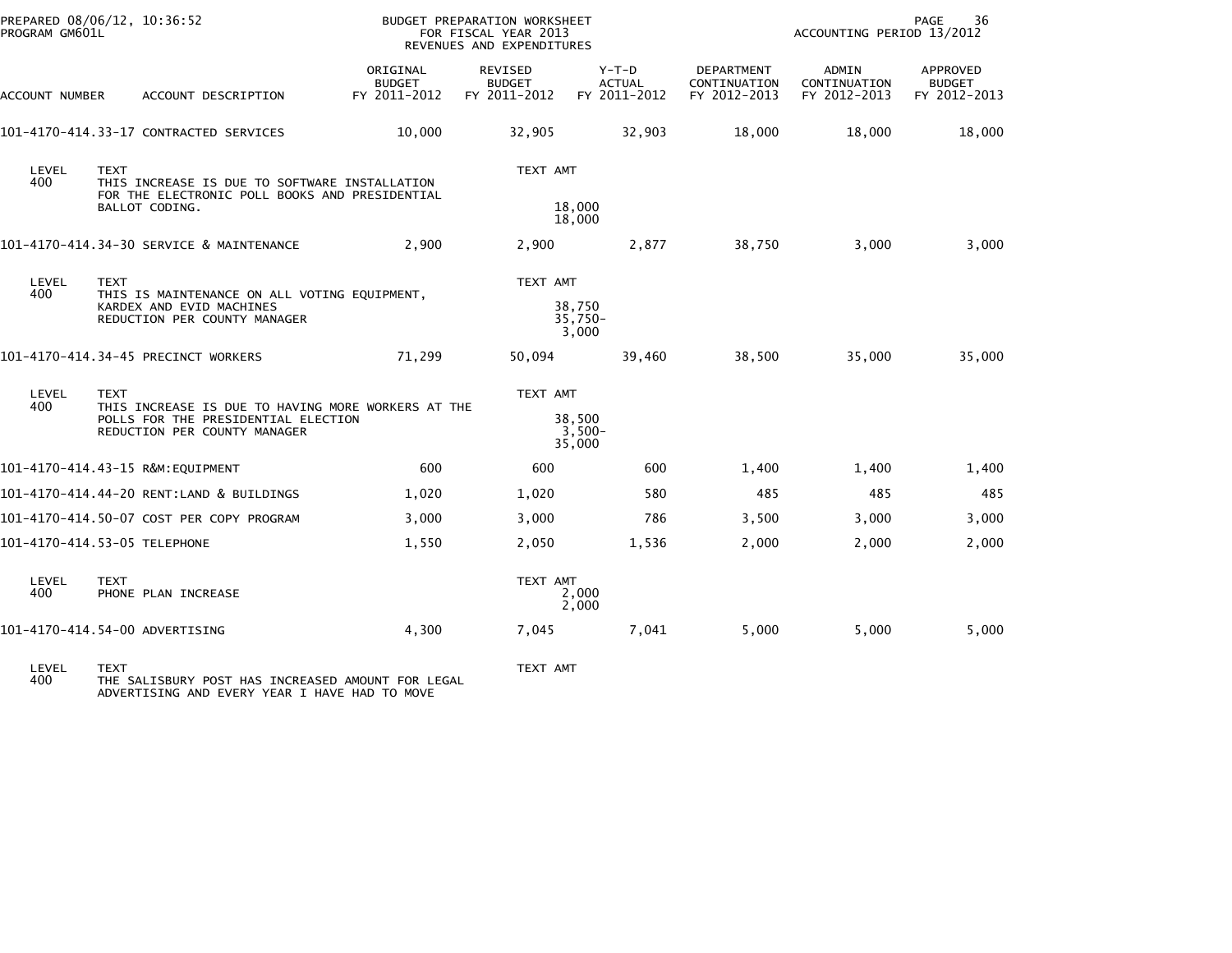| PREPARED 08/06/12, 10:36:52<br>PROGRAM GM601L |                                                                                                                                                                                   | BUDGET PREPARATION WORKSHEET<br>FOR FISCAL YEAR 2013<br>REVENUES AND EXPENDITURES |                                          |                                        |                                            | 37<br>PAGE<br>ACCOUNTING PERIOD 13/2012      |                                           |  |
|-----------------------------------------------|-----------------------------------------------------------------------------------------------------------------------------------------------------------------------------------|-----------------------------------------------------------------------------------|------------------------------------------|----------------------------------------|--------------------------------------------|----------------------------------------------|-------------------------------------------|--|
| ACCOUNT NUMBER                                | ACCOUNT DESCRIPTION                                                                                                                                                               | ORIGINAL<br><b>BUDGET</b><br>FY 2011-2012                                         | REVISED<br><b>BUDGET</b><br>FY 2011-2012 | Y-T-D<br><b>ACTUAL</b><br>FY 2011-2012 | DEPARTMENT<br>CONTINUATION<br>FY 2012-2013 | <b>ADMIN</b><br>CONTINUATION<br>FY 2012-2013 | APPROVED<br><b>BUDGET</b><br>FY 2012-2013 |  |
|                                               | MONEY TO THIS LINE ITEM                                                                                                                                                           |                                                                                   |                                          | 5,000<br>5,000                         |                                            |                                              |                                           |  |
|                                               | 101-4170-414.55-00 PRINTING                                                                                                                                                       | 71,000                                                                            | 56,500                                   | 45,330                                 | 70,000                                     | 70,000                                       | 70,000                                    |  |
| LEVEL<br>400                                  | <b>TEXT</b><br>THE BALLOT PRINTING COST HAS INCREASED.<br>YEAR WE WILL ALSO HAVE LIST MAINTENANCE. ALONG<br>WITH ADDITIONAL NUMBERS IN VOTER REGISTRATION AND<br>ABSENTEE BALLOT. | AND THIS                                                                          | TEXT AMT                                 | 70,000<br>70,000                       |                                            |                                              |                                           |  |
|                                               | 101-4170-414.57-00 POSTAGE                                                                                                                                                        | 6,500                                                                             | 11,500                                   | 11,138                                 | 20,000                                     | 18,000                                       | 18,000                                    |  |
| LEVEL<br>400                                  | <b>TEXT</b><br>MAILING ABSENTEE BALLOTS, VOTER VERIFICATION CARDS<br>AND LIST MAINTENANCE CARDS WILL CAUSE POSTAGE TO<br>SOAR THIS YEAR<br>REDUCTION PER COUNTY MANAGER           |                                                                                   | TEXT AMT                                 | 20,000<br>$2,000 -$<br>18,000          |                                            |                                              |                                           |  |
|                                               | 101-4170-414.58-00 TRAVEL                                                                                                                                                         | 7,500                                                                             | 6,955                                    | 6,320                                  | 7,500                                      | 5,500                                        | 5,500                                     |  |
|                                               | 101-4170-414.59-00 TRAINING                                                                                                                                                       | 2,000                                                                             | 2,000                                    | 1,508                                  | 2,000                                      | 2,000                                        | 2,000                                     |  |
|                                               | 101-4170-414.61-05 SUPPLIES:OFFICE                                                                                                                                                | 4,000                                                                             | 7,000                                    | 4,663                                  | 7,000                                      | 4,500                                        | 4,500                                     |  |
| LEVEL<br>400                                  | <b>TEXT</b><br>INCREASE SUPPLIES WILL BE NEED DUE TO THE AMOUNT<br>OF VOTERS<br>REDUCTION PER COUNTY MANAGER                                                                      |                                                                                   | TEXT AMT                                 | 7,000<br>$2,500-$<br>4,500             |                                            |                                              |                                           |  |
|                                               | 101-4170-414.61-95 SUPPLIES: OTHER SMALL EQMT                                                                                                                                     | 400                                                                               | 1,000                                    | 220                                    | 3,100                                      | 3,100                                        | 3,100                                     |  |
| LEVEL<br>400                                  | <b>TEXT</b><br>REPLACING 8 PRINTERS \$2400.00<br>2 CURBSIDE BELLS AND 2 SECURITY ROLLING                                                                                          |                                                                                   | TEXT AMT                                 |                                        |                                            |                                              |                                           |  |
|                                               | TUBS \$700.00                                                                                                                                                                     |                                                                                   |                                          | 3,100<br>3,100                         |                                            |                                              |                                           |  |
|                                               | 101-4170-414.64-50 DUES & SUBSCRIPTIONS                                                                                                                                           | 550                                                                               | 550                                      | 312                                    | 550                                        | 550                                          | 550                                       |  |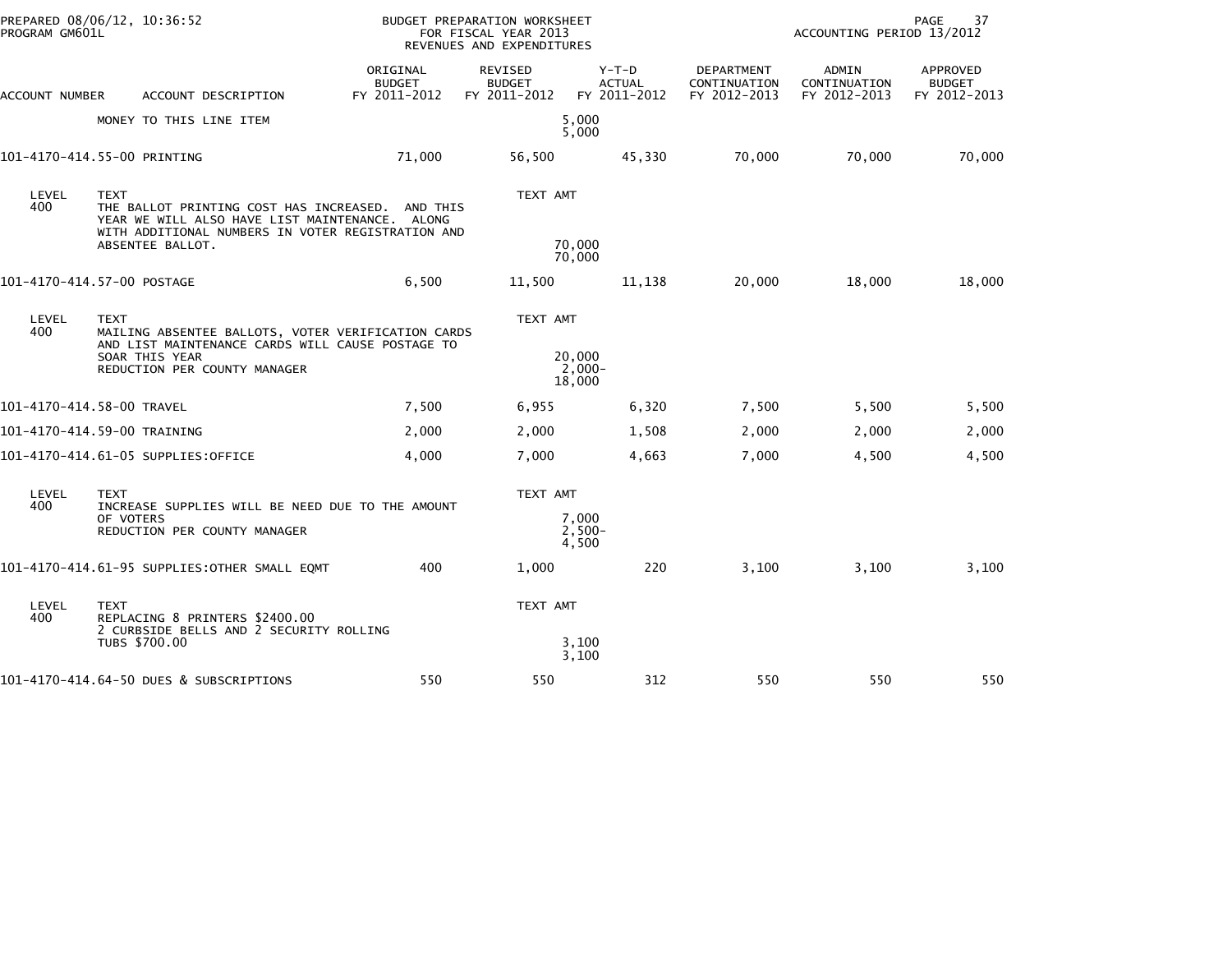| PREPARED 08/06/12, 10:36:52<br>PROGRAM GM601L                                                                                                                                |                                       |                                           | BUDGET PREPARATION WORKSHEET<br>FOR FISCAL YEAR 2013<br>REVENUES AND EXPENDITURES |                                    |                                                   | ACCOUNTING PERIOD 13/2012             | 38<br>PAGE                                |
|------------------------------------------------------------------------------------------------------------------------------------------------------------------------------|---------------------------------------|-------------------------------------------|-----------------------------------------------------------------------------------|------------------------------------|---------------------------------------------------|---------------------------------------|-------------------------------------------|
| ACCOUNT NUMBER                                                                                                                                                               | ACCOUNT DESCRIPTION                   | ORIGINAL<br><b>BUDGET</b><br>FY 2011-2012 | REVISED<br><b>BUDGET</b><br>FY 2011-2012                                          | $Y-T-D$<br>ACTUAL<br>FY 2011-2012  | <b>DEPARTMENT</b><br>CONTINUATION<br>FY 2012-2013 | ADMIN<br>CONTINUATION<br>FY 2012-2013 | APPROVED<br><b>BUDGET</b><br>FY 2012-2013 |
|                                                                                                                                                                              | 101-4170-414.74-00 C/A:EQUIPMENT      | 0                                         | $\mathbf{0}$                                                                      | 0                                  | $\mathbf{0}$                                      | 0                                     | 0                                         |
|                                                                                                                                                                              | 101-4170-414.76-60 F/A:STATE GRANTS   | 0                                         | 0                                                                                 | 0                                  | 0                                                 | 0                                     | 0                                         |
| 101-4170-414.76-90 F/A:OTHER                                                                                                                                                 |                                       | 0                                         | 1,500                                                                             | 1,411                              | 59,133                                            | 59,133                                | 59,133                                    |
| LEVEL<br><b>TEXT</b><br>400<br>REPLACE 8 LAPTOPS @ 950.00 EACH<br>REPLACE 7 VOTING TABULATORS FOR ONE-STOP SITES<br>\$7,000 EACH<br>2 STORAGE CABINET AND 2 MAIL CARTS 2,533 |                                       |                                           | TEXT AMT                                                                          | 7,600<br>49,000<br>2,533<br>59,133 |                                                   |                                       |                                           |
|                                                                                                                                                                              | 101-4170-414.85-00 GRANT EXPENDITURES | 0                                         | $\mathbf{0}$                                                                      | $\mathbf{0}$                       | $\mathbf{0}$                                      | $\Omega$                              | $\Omega$                                  |
| ×.<br>EXPENDITURE                                                                                                                                                            |                                       | 405,671                                   | 405,671                                                                           | 356,486                            | 376,590                                           | 507,079                               | 507,079                                   |
| **                                                                                                                                                                           | BOARD OF ELECTIONS                    | 372,097                                   | 372,097                                                                           | 320,572                            | 376,450                                           | 506,939                               | 506,939                                   |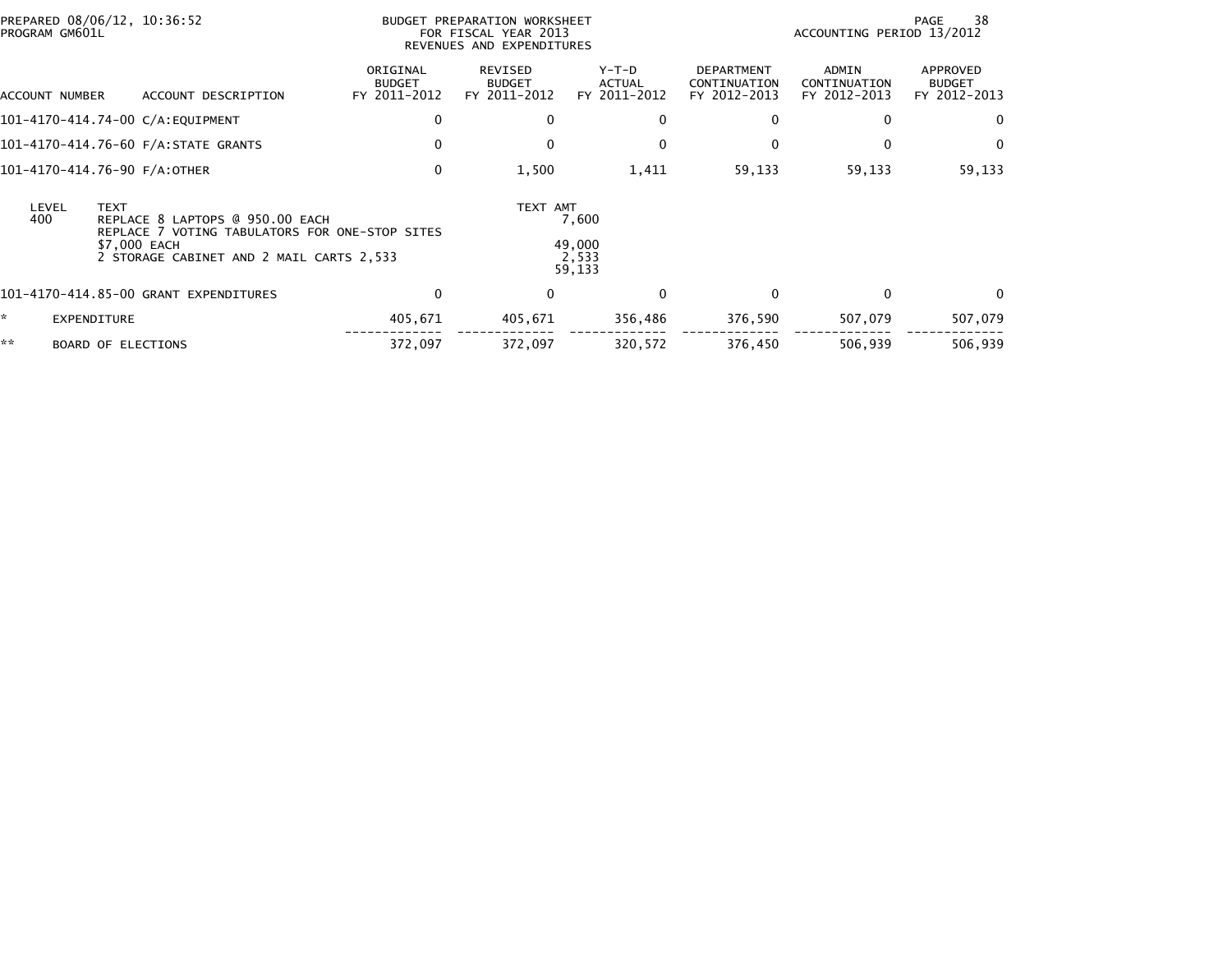|                | PREPARED 08/06/12, 10:36:52 |  |
|----------------|-----------------------------|--|
| PROGRAM GM601L |                             |  |

## BUDGET PREPARATION WORKSHEET<br>FOR FISCAL YEAR 2013 PROGRAM GM601L FOR FISCAL YEAR 2013 ACCOUNTING PERIOD 13/2012REVENUES AND EXPENDITURES

| ACCOUNT NUMBER                                        | ACCOUNT DESCRIPTION                          | ORIGINAL<br><b>BUDGET</b><br>FY 2011-2012 | <b>REVISED</b><br><b>BUDGET</b><br>FY 2011-2012 | $Y-T-D$<br><b>ACTUAL</b><br>FY 2011-2012 | <b>DEPARTMENT</b><br>CONTINUATION<br>FY 2012-2013 | ADMIN<br>CONTINUATION<br>FY 2012-2013 | <b>APPROVED</b><br><b>BUDGET</b><br>FY 2012-2013 |
|-------------------------------------------------------|----------------------------------------------|-------------------------------------------|-------------------------------------------------|------------------------------------------|---------------------------------------------------|---------------------------------------|--------------------------------------------------|
| 101-4180-325.49-00 REGISTER OF DEEDS                  |                                              | $500,000 -$                               | $500,000 -$                                     | 489,130-                                 | 0                                                 | 480,000-                              | 480,000-                                         |
| <b>REVENUE</b><br>101-4180-419.10-05 SALARIES:REGULAR |                                              | $500,000 -$<br>292,824                    | $500,000 -$<br>292,824                          | 489,130-<br>286,406                      | 0<br>$\Omega$                                     | 480.000-<br>290,870                   | 480,000-<br>290,870                              |
|                                                       | 101-4180-419.10-15 SALARIES: PART-TIME       | 29,900                                    | 29,900                                          | 21,205                                   | 0                                                 | 28,000                                | 28,000                                           |
| 101-4180-419.20-05 HEALTH INSURANCE                   |                                              | 72,360                                    | 72,360                                          | 70,149                                   | $\Omega$                                          | 72,360                                | 72,360                                           |
|                                                       | 101-4180-419.20-08 HEALTH INSURANCE:RETIREES | 8,040                                     | 8,040                                           | 5,360                                    | 0                                                 | 0                                     | 0                                                |
| 101-4180-419.20-10 MEDICARE TAX                       |                                              | 4,680                                     | 4,680                                           | 4,328                                    | 0                                                 | 4,625                                 | 4,625                                            |
| 101-4180-419.20-15 RETIREMENT                         |                                              | 20,409                                    | 20,409                                          | 19,962                                   | 0                                                 | 20,274                                | 20,274                                           |
|                                                       | 101-4180-419.20-16 RETIREMENT-REG OF DEEDS   | 9,800                                     | 9,800                                           | 8,864                                    | 0                                                 | 10,100                                | 10,100                                           |
|                                                       | 101-4180-419.20-20 SOCIAL SECURITY TAX       | 20,009                                    | 20,009                                          | 18,507                                   | 0                                                 | 19,780                                | 19,780                                           |
|                                                       | 101-4180-419.20-25 WORKERS COMPENSATION      | 3,713                                     | 3,713                                           | 2,555                                    | 0                                                 | 2,750                                 | 2,750                                            |
|                                                       | 101-4180-419.20-30 401(K) CONTRIBUTIONS      | 7,103                                     | 7,103                                           | 6,755                                    | 0                                                 | 7,044                                 | 7,044                                            |
|                                                       | 101-4180-419.34-30 SERVICE & MAINTENANCE     | 23,028                                    | 24,213                                          | 24,078                                   | 23,028                                            | 23,028                                | 23,028                                           |
| 101-4180-419.43-10 R&M:BINDERS                        |                                              | 1,000                                     | 1,400                                           | 751                                      | 1,000                                             | 1,000                                 | 1,000                                            |
| 101-4180-419.43-15 R&M:EQUIPMENT                      |                                              | 3,500                                     | 2,065                                           | $\mathbf{0}$                             | 3,500                                             | 3,500                                 | 3,500                                            |
| 101-4180-419.43-55 R&M: TELEPHONES                    |                                              | 200                                       | 200                                             | $\mathbf{0}$                             | 200                                               | 200                                   | 200                                              |
|                                                       | 101-4180-419.50-07 COST PER COPY PROGRAM     | 2,100                                     | 2,100                                           | 1,563                                    | 2,100                                             | 2,100                                 | 2,100                                            |
| 101-4180-419.53-05 TELEPHONE                          |                                              | 1,400                                     | 1,400                                           | 1,199                                    | 1,400                                             | 1,600                                 | 1,600                                            |
| 101-4180-419.55-00 PRINTING                           |                                              | 1,900                                     | 1,900                                           | 1,824                                    | 1,900                                             | 2,200                                 | 2,200                                            |
| 101-4180-419.56-00 UNIFORMS                           |                                              | 0                                         | 1,000                                           | 112                                      | 0                                                 | 0                                     | 0                                                |
| 101–4180–419.57–00 POSTAGE                            |                                              | 2,500                                     | 2,500                                           | 660                                      | 2,500                                             | 2,000                                 | 2,000                                            |
| 101–4180–419.58–00 TRAVEL                             |                                              | 4,400                                     | 4,400                                           | 850                                      | 4,400                                             | 3,000                                 | 3,000                                            |
| 101-4180-419.59-00 TRAINING                           |                                              | 2,000                                     | 2,000                                           | 1.542                                    | 2,000                                             | 2,000                                 | 2,000                                            |
| 101-4180-419.61-05 SUPPLIES:OFFICE                    |                                              | 8,500                                     | 5,830                                           | 5,827                                    | 8,500                                             | 8,000                                 | 8,000                                            |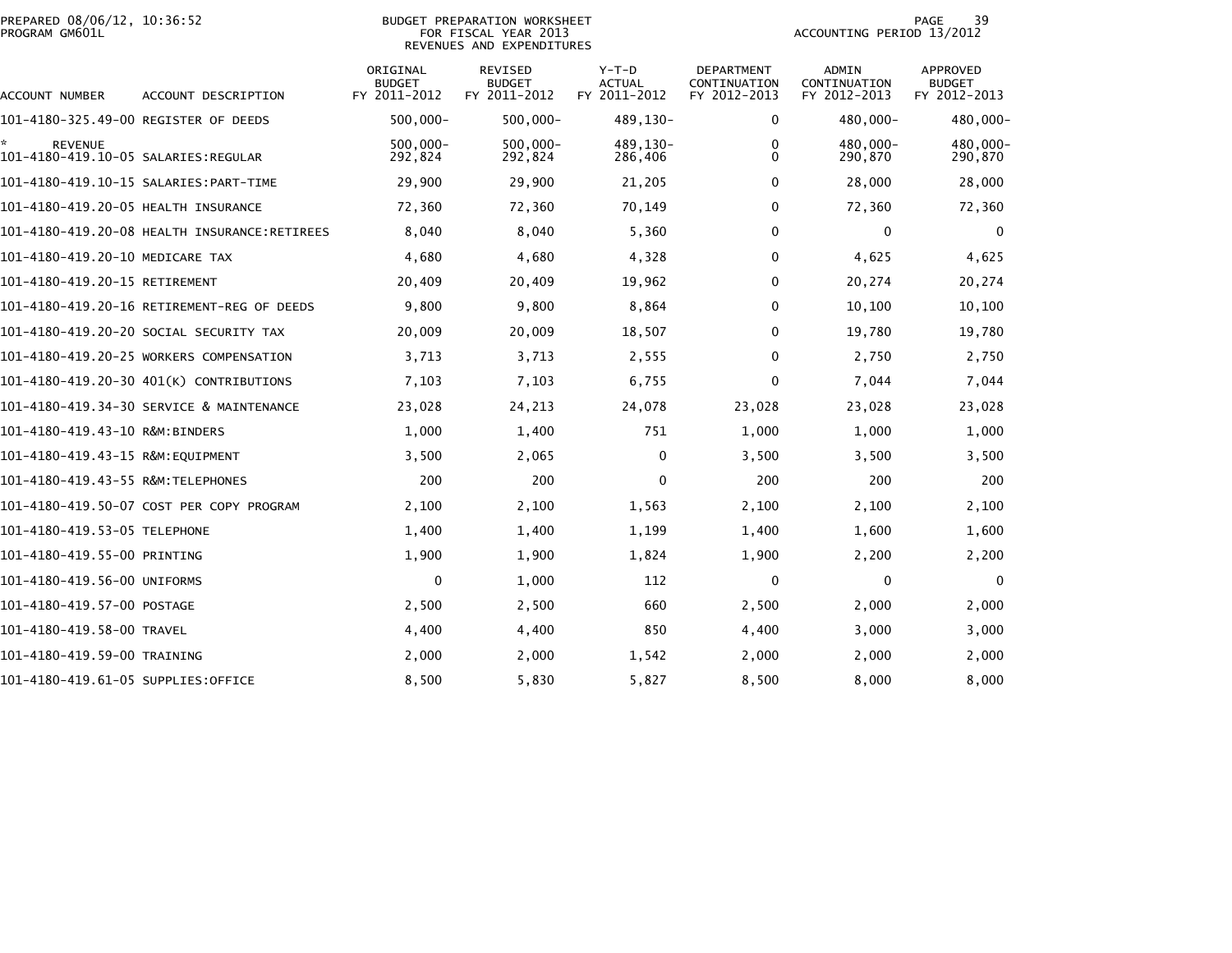|    | PREPARED 08/06/12, 10:36:52<br>PROGRAM GM601L |                                              |                                           | BUDGET PREPARATION WORKSHEET<br>FOR FISCAL YEAR 2013<br>REVENUES AND EXPENDITURES | ACCOUNTING PERIOD 13/2012              | 40<br>PAGE                                        |                                       |                                           |
|----|-----------------------------------------------|----------------------------------------------|-------------------------------------------|-----------------------------------------------------------------------------------|----------------------------------------|---------------------------------------------------|---------------------------------------|-------------------------------------------|
|    | ACCOUNT NUMBER                                | DESCRIPTION<br><b>ACCOUNT</b>                | ORIGINAL<br><b>BUDGET</b><br>FY 2011-2012 | REVISED<br><b>BUDGET</b><br>FY 2011-2012                                          | Y-T-D<br><b>ACTUAL</b><br>FY 2011-2012 | <b>DEPARTMENT</b><br>CONTINUATION<br>FY 2012-2013 | ADMIN<br>CONTINUATION<br>FY 2012-2013 | APPROVED<br><b>BUDGET</b><br>FY 2012-2013 |
|    |                                               | 101-4180-419.61-95 SUPPLIES:OTHER SMALL EQMT | 1,000                                     | 2,520                                                                             | 1,136                                  | 1,000                                             | 1,000                                 | 1,000                                     |
|    |                                               | 101-4180-419.64-50 DUES & SUBSCRIPTIONS      | 800                                       | 800                                                                               | 760                                    | 800                                               | 800                                   | 800                                       |
|    | 101-4180-419.64-60 MICROFILM                  |                                              | 3.000                                     | 3.000                                                                             | 806                                    | 3.000                                             | 3.000                                 | 3,000                                     |
|    |                                               | 101-4180-419.76-30 F/A:EQUIPMENT/FURNISHINGS | 500                                       | 3,500                                                                             | 3,040                                  | 3,500                                             | 2,500                                 | 2,500                                     |
| ×. | EXPENDITURE                                   |                                              | 524,666                                   | 527,666                                                                           | 488,239                                | 58,828                                            | 511,731                               | 511,731                                   |
| ** | <b>REGISTER OF DEEDS</b>                      |                                              | 24,666                                    | 27.666                                                                            | $891 -$                                | 58.828                                            | 31.731                                | 31.731                                    |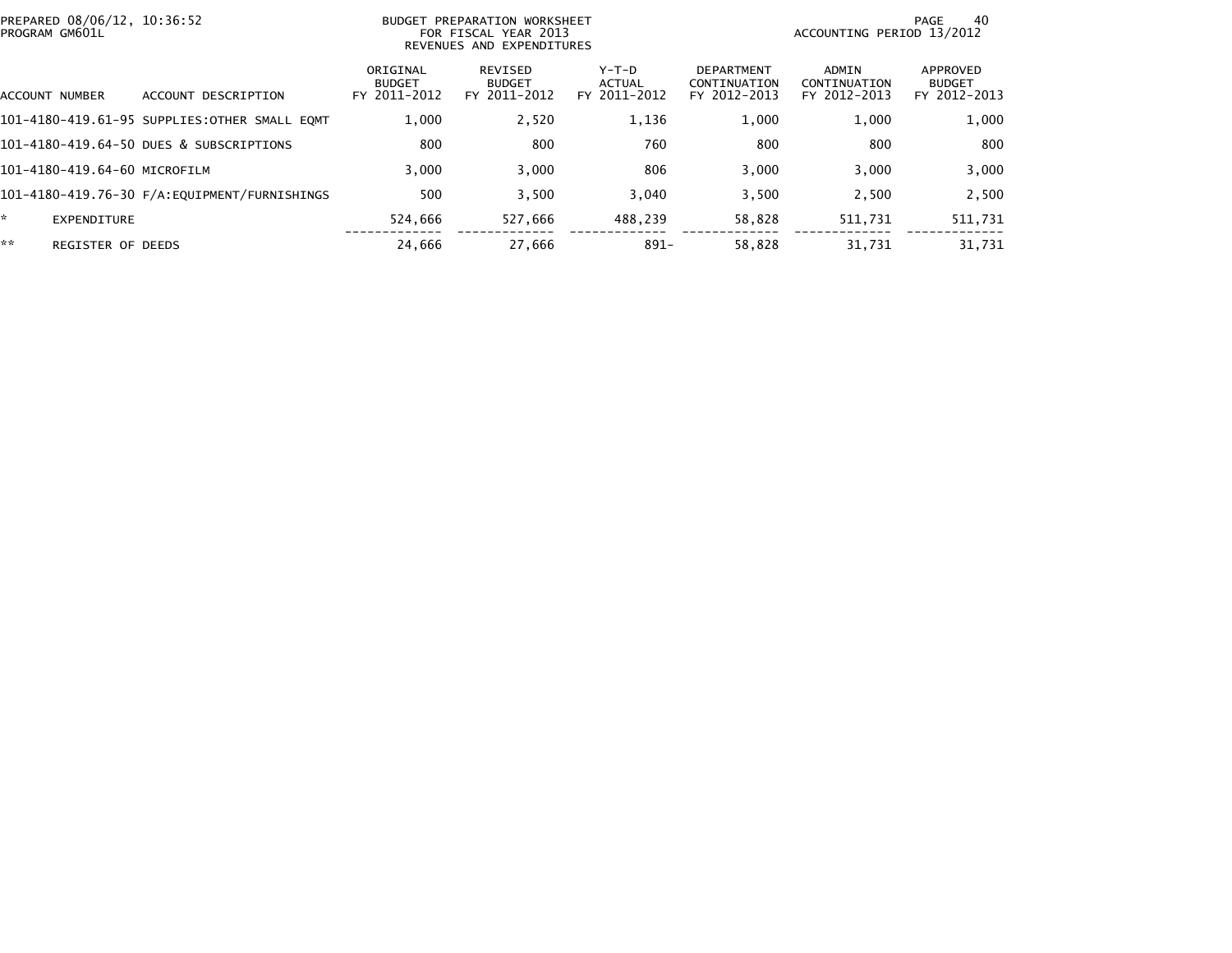|     | PREPARED 08/06/12, 10:36:52<br>PROGRAM GM601L |                                             | BUDGET PREPARATION WORKSHEET<br>FOR FISCAL YEAR 2013<br>REVENUES AND EXPENDITURES |                                                 |                                        |                                                   | 41<br>PAGE<br>ACCOUNTING PERIOD 13/2012 |                                           |  |
|-----|-----------------------------------------------|---------------------------------------------|-----------------------------------------------------------------------------------|-------------------------------------------------|----------------------------------------|---------------------------------------------------|-----------------------------------------|-------------------------------------------|--|
|     | ACCOUNT NUMBER                                | ACCOUNT DESCRIPTION                         | ORIGINAL<br><b>BUDGET</b><br>FY 2011-2012                                         | <b>REVISED</b><br><b>BUDGET</b><br>FY 2011-2012 | Y-T-D<br><b>ACTUAL</b><br>FY 2011-2012 | <b>DEPARTMENT</b><br>CONTINUATION<br>FY 2012-2013 | ADMIN<br>CONTINUATION<br>FY 2012-2013   | APPROVED<br><b>BUDGET</b><br>FY 2012-2013 |  |
|     |                                               | 101-4181-325.49-10 AUTOMATION ENH/PRES FUND | 49,020-                                                                           | 49,020-                                         | $48,572-$                              | $\Omega$                                          | $46,990-$                               | 46,990-                                   |  |
|     |                                               | 101-4181-395.00-00 FUND BALANCE APPR-RESTR  | 0                                                                                 | O                                               |                                        | 0                                                 | ∩                                       | $\Omega$                                  |  |
| ÷.  | <b>REVENUE</b>                                | 101-4181-419.33-17 CONTRACTED SERVICES      | $49.020 -$<br>20,000                                                              | $49.020 -$<br>20,000                            | $48,572-$                              | 0                                                 | $46,990-$<br>20,000                     | 46,990-<br>20,000                         |  |
|     |                                               | 101-4181-419.44-10 RENT:EQUIPMENT           | $\mathbf{0}$                                                                      | 0                                               |                                        | $\Omega$                                          | U                                       | $\bf{0}$                                  |  |
|     |                                               | 101-4181-419.74-10 C/A:DATA PROCESSING      | 0                                                                                 | 0                                               | 0                                      | 0                                                 |                                         | $\bf{0}$                                  |  |
|     | 101-4181-419.98-00 RESERVE                    |                                             | 0                                                                                 |                                                 | 0                                      | $\Omega$                                          | 26,990                                  | 26,990                                    |  |
| ÷.  | EXPENDITURE                                   |                                             | 20,000                                                                            | 20,000                                          |                                        | $\Omega$                                          | 46,990                                  | 46,990                                    |  |
| **  |                                               | REG OF DEED AUTO ENH/PRES                   | $29,020 -$                                                                        | $29,020-$                                       | 48,572-                                | $\Omega$                                          | $\Omega$                                | $\Omega$                                  |  |
| *** | <b>GENERAL GOVERNMENT</b>                     |                                             | 7,864,604                                                                         | 12,637,701                                      | 8,143,933                              | 3,672,208                                         | 8,846,551                               | 9,774,739                                 |  |
|     |                                               |                                             |                                                                                   |                                                 |                                        |                                                   |                                         |                                           |  |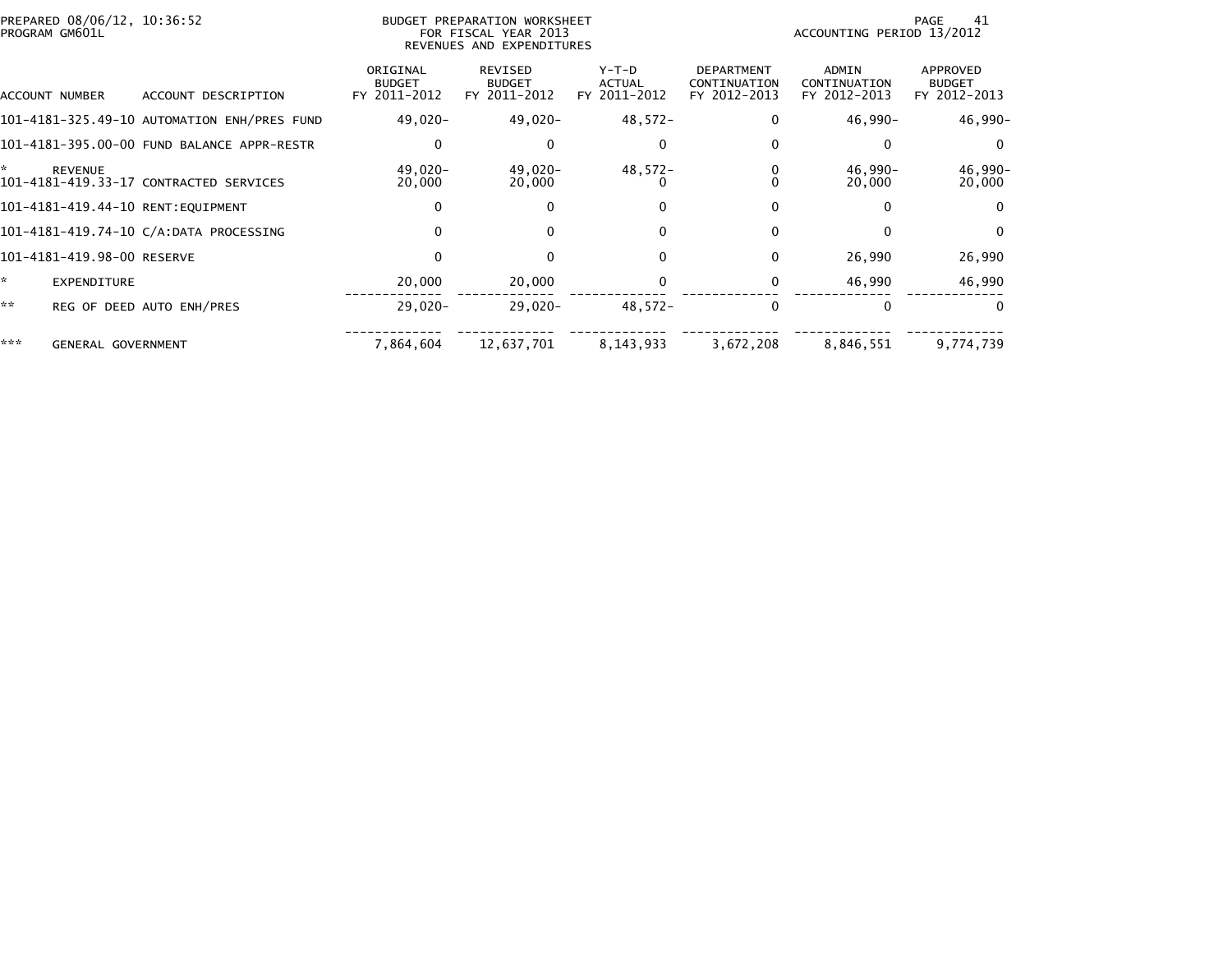|                | PREPARED 08/06/12, 10:36:52 |  |
|----------------|-----------------------------|--|
| PROGRAM GM601L |                             |  |

## PREPARED 08/06/12, 10:36:52 BUDGET PREPARATION WORKSHEET PAGE 42PROGRAM GM601L FOR FISCAL YEAR 2013 ACCOUNTING PERIOD 13/2012 REVENUES AND EXPENDITURES

PAGE 42<br>ACCOUNTING PERIOD 13/2012

| ACCOUNT DESCRIPTION<br><b>ACCOUNT NUMBER</b> | ORIGINAL<br><b>BUDGET</b><br>FY 2011-2012 | <b>REVISED</b><br><b>BUDGET</b><br>FY 2011-2012 | $Y-T-D$<br><b>ACTUAL</b><br>2011-2012<br>FY. | <b>DEPARTMENT</b><br>CONTINUATION<br>FY 2012-2013 | <b>ADMIN</b><br>CONTINUATION<br>FY 2012-2013 | APPROVED<br><b>BUDGET</b><br>FY 2012-2013 |
|----------------------------------------------|-------------------------------------------|-------------------------------------------------|----------------------------------------------|---------------------------------------------------|----------------------------------------------|-------------------------------------------|
| 101-4210-341.10-00 DP REIMB FROM DSS         | $73,562-$                                 | $73,562-$                                       | $76, 165 -$                                  | 0                                                 | $73,562-$                                    | 73,562-                                   |
| <b>REVENUE</b>                               | 73.562-<br>654,850                        | 73.562-<br>654,850                              | 76.165-<br>606,444                           |                                                   | 73.562-<br>651,577                           | 73,562-<br>651,577                        |
| 101-4210-419.20-05 HEALTH INSURANCE          | 104,520                                   | 104,520                                         | 96,011                                       | 0                                                 | 104,520                                      | 104,520                                   |
| 101-4210-419.20-08 HEALTH INSURANCE:RETIREES | 0                                         | 0                                               | $\mathbf{0}$                                 | 0                                                 | $\Omega$                                     | $\mathbf 0$                               |
| 101-4210-419.20-10 MEDICARE TAX              | 9,495                                     | 9,495                                           | 8,540                                        | $\mathbf{0}$                                      | 9,156                                        | 9,156                                     |
| 101-4210-419.20-15 RETIREMENT                | 45,643                                    | 45,643                                          | 42,269                                       | $\mathbf{0}$                                      | 45,415                                       | 45,415                                    |
| 101-4210-419.20-20 SOCIAL SECURITY TAX       | 40,302                                    | 40,302                                          | 36,516                                       | 0                                                 | 39,148                                       | 39,148                                    |
| 101-4210-419.20-25 WORKERS COMPENSATION      | 2,619                                     | 2,619                                           | 2,426                                        | 0                                                 | 2,607                                        | 2,607                                     |
| 101-4210-419.20-30 401(K) CONTRIBUTIONS      | 19,546                                    | 19,546                                          | 16,974                                       | 0                                                 | 19,548                                       | 19,548                                    |
| 101-4210-419.34-30 SERVICE & MAINTENANCE     | 538,200                                   | 548,700                                         | 437,580                                      | 532,900                                           | 532,900                                      | 532,900                                   |

| LEVEL | <b>TEXT</b>                                                   | TEXT AMT         |
|-------|---------------------------------------------------------------|------------------|
| 400   | RPM PRINT SERVER                                              | 550              |
|       | ANTI VIRUS CLIENT PROTECTION                                  | 9,000            |
|       | CEMCO (UPS)                                                   | 2,500            |
|       | CISCO                                                         | 29,000           |
|       | CITRIX                                                        | 38,000           |
|       | ALL RECORDING SXM                                             | 5,000            |
|       | COX & CO TAX SOFTWARE                                         | 40,000           |
|       | DAME WARE DEVELOPMENT                                         | 500              |
|       | PACKET SHAPER                                                 | 3,500            |
|       | DELL (DATA CENTER EQUIPMENT)<br>EMC SAN PROACTIVE MAINTENANCE | 10,000<br>30,000 |
|       | <b>DNN MODULES</b>                                            | 1,000            |
|       | ENER GOV SOL, LLC (INSPECTION & PLANNING SW)                  | 35,000           |
|       | ERICOM                                                        | 1,500            |
|       | NETFLOW TRACKER                                               | 5,000            |
|       | SYSTEM SCANNING LANGUARD                                      | 4,500            |
|       | <b>GRANICUS</b>                                               | 8,000            |
|       | HORIZON BUSINESS CONCEPTS (TOTAL FBO)                         | 2,000            |
|       | IBM (AS400 SUPPORT)                                           | 18,000           |
|       | KIWI (CENTRAL SYSLOG)                                         | 1,000            |
|       | CENTRAL LOGGING                                               | 1,000            |
|       | <b>BACKUP FOR VMS</b>                                         | 8,000            |
|       | SUPPORT PORTAL WIKI                                           | 2,500            |
|       | NETWORK FAX SERVER SUPPORT                                    | 2,500            |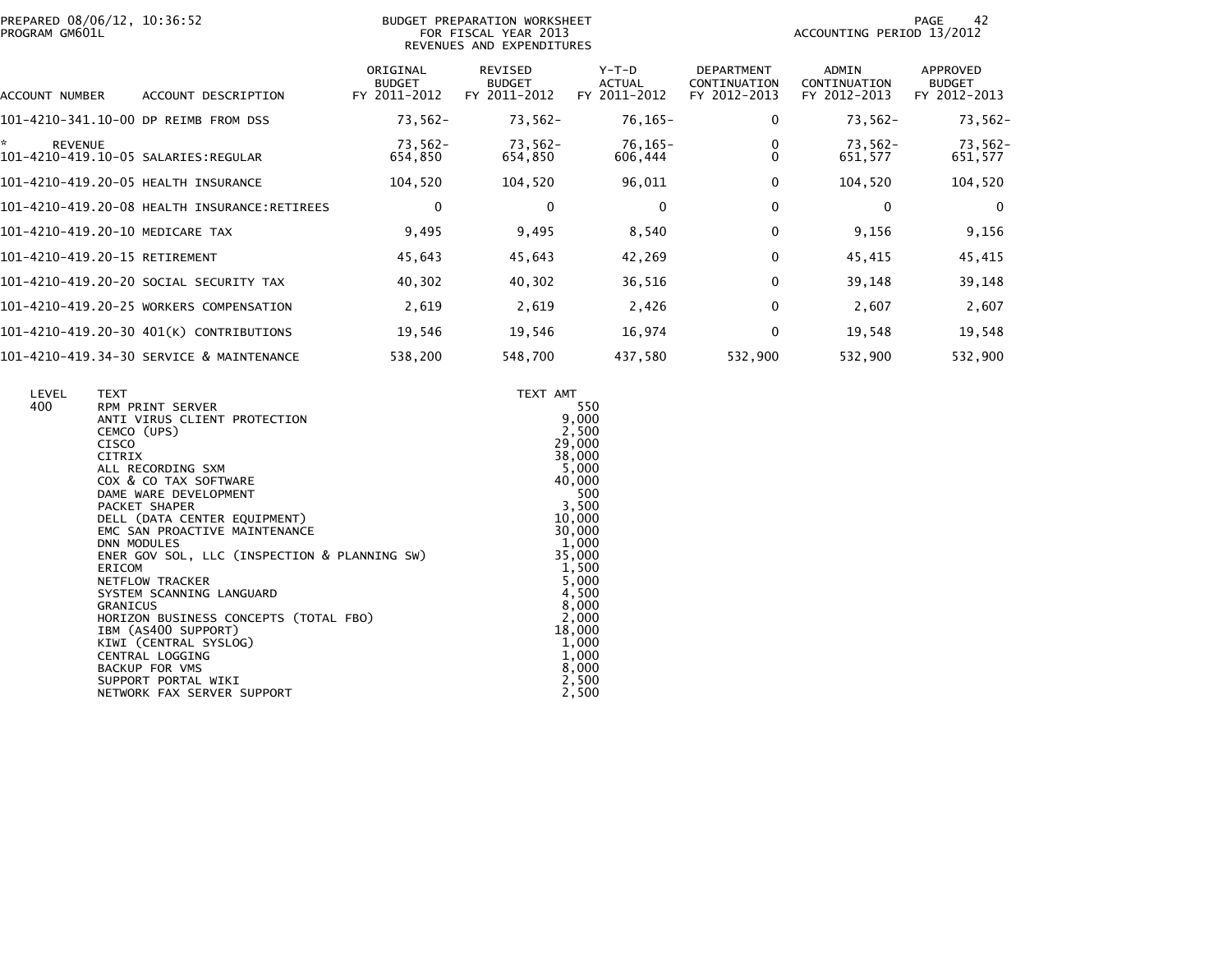| ACCOUNT NUMBER                 |                                                                                                                                                     | ACCOUNT DESCRIPTION                                                                                                                                                                                                                                                                                                            | ORIGINAL<br><b>BUDGET</b><br>FY 2011-2012 | REVISED<br><b>BUDGET</b><br>FY 2011-2012 | Y-T-D<br><b>ACTUAL</b><br>FY 2011-2012                                                                                                                                                                                                     | DEPARTMENT<br>CONTINUATION<br>FY 2012-2013 | ADMIN<br>CONTINUATION<br>FY 2012-2013 | APPROVED<br><b>BUDGET</b><br>FY 2012-2013 |
|--------------------------------|-----------------------------------------------------------------------------------------------------------------------------------------------------|--------------------------------------------------------------------------------------------------------------------------------------------------------------------------------------------------------------------------------------------------------------------------------------------------------------------------------|-------------------------------------------|------------------------------------------|--------------------------------------------------------------------------------------------------------------------------------------------------------------------------------------------------------------------------------------------|--------------------------------------------|---------------------------------------|-------------------------------------------|
|                                | EIO BOARD<br>TEAM SW<br>YOREL (AS400)<br>ES-FIRE INFO<br>ES-EIO BOARD<br>ES-INMOTION<br><b>ES-EMSCHARTS</b><br>ES-WEBEOC<br>ES-OSSI<br>TAX - NEXGEN | ANTI SPAM PPF<br><b>VMWARE VSPHERE</b><br>TRACKIT HELPDESK<br>VISION SOLUTIONS<br>SYSTEM RECOVERY<br>WORKRIGHT SOFTWARE (TAXES ZIP CODE)<br>AIRPORT FUEL MASTER<br>ES-CITY OF SALISBURY FEE<br>HEALTH-LASERFICHE<br>HEALTH-REDHAT (VHN SERVER)<br>HTE - PAYROLL/FINANCE<br>SD-OSSI P2P HOST<br>SD-P2C CLIENT<br>SD & TC - OSSI |                                           |                                          | 8,000<br>1,000<br>24,000<br>500<br>5,500<br>8,400<br>$^{\prime}$ 750<br>2,500<br>3,000<br>2,300<br>2,000<br>1,800<br>500<br>7,500<br>8,000<br>10,000<br>3,000<br>1,500<br>50,000<br>9.000<br>9,000<br>4,600<br>107,000<br>5,000<br>532,900 |                                            |                                       |                                           |
|                                |                                                                                                                                                     | 101-4210-419.43-15 R&M:EQUIPMENT                                                                                                                                                                                                                                                                                               | 5,000                                     | 5,000                                    | 3,803                                                                                                                                                                                                                                      | 5,000                                      | 4,000                                 | 4,000                                     |
| 101-4210-419.44-05 RENT:COPIER |                                                                                                                                                     |                                                                                                                                                                                                                                                                                                                                | 6,000                                     | 0                                        | $\mathbf 0$                                                                                                                                                                                                                                | 6,000                                      | 0                                     | $\mathbf 0$                               |
|                                |                                                                                                                                                     | 101-4210-419.44-15 RENT:MAILING SYSTEM/FOLDR                                                                                                                                                                                                                                                                                   | 5,500                                     | 2,406                                    | 2,406                                                                                                                                                                                                                                      | 5,500                                      | 5,500                                 | 5,500                                     |
|                                |                                                                                                                                                     | 101-4210-419.50-07 COST PER COPY PROGRAM                                                                                                                                                                                                                                                                                       | 400                                       | 400                                      | 337                                                                                                                                                                                                                                        | 400                                        | 500                                   | 500                                       |
| 101-4210-419.53-05 TELEPHONE   |                                                                                                                                                     |                                                                                                                                                                                                                                                                                                                                | 85,760                                    | 85,760                                   | 77,463                                                                                                                                                                                                                                     | 104,880                                    | 104,880                               | 104,880                                   |
| LEVEL<br>400                   | <b>TEXT</b>                                                                                                                                         | INCREASE FOR JAIL ANNEX \$1240/MO<br>LAST YEAR AMOUNT                                                                                                                                                                                                                                                                          |                                           | TEXT AMT                                 | 14,880<br>90,000<br>104,880                                                                                                                                                                                                                |                                            |                                       |                                           |
| 101-4210-419.57-00 POSTAGE     |                                                                                                                                                     |                                                                                                                                                                                                                                                                                                                                | 100                                       | 100                                      | 46                                                                                                                                                                                                                                         | 100                                        | 100                                   | 100                                       |
| 101-4210-419.58-00 TRAVEL      |                                                                                                                                                     |                                                                                                                                                                                                                                                                                                                                | 6,000                                     | 11,000                                   | 5,933                                                                                                                                                                                                                                      | 10,000                                     | 6,000                                 | 6,000                                     |
| 101-4210-419.59-00 TRAINING    |                                                                                                                                                     |                                                                                                                                                                                                                                                                                                                                | 8,000                                     | 12,800                                   | 12,742                                                                                                                                                                                                                                     | 13,000                                     | 10,000                                | 10,000                                    |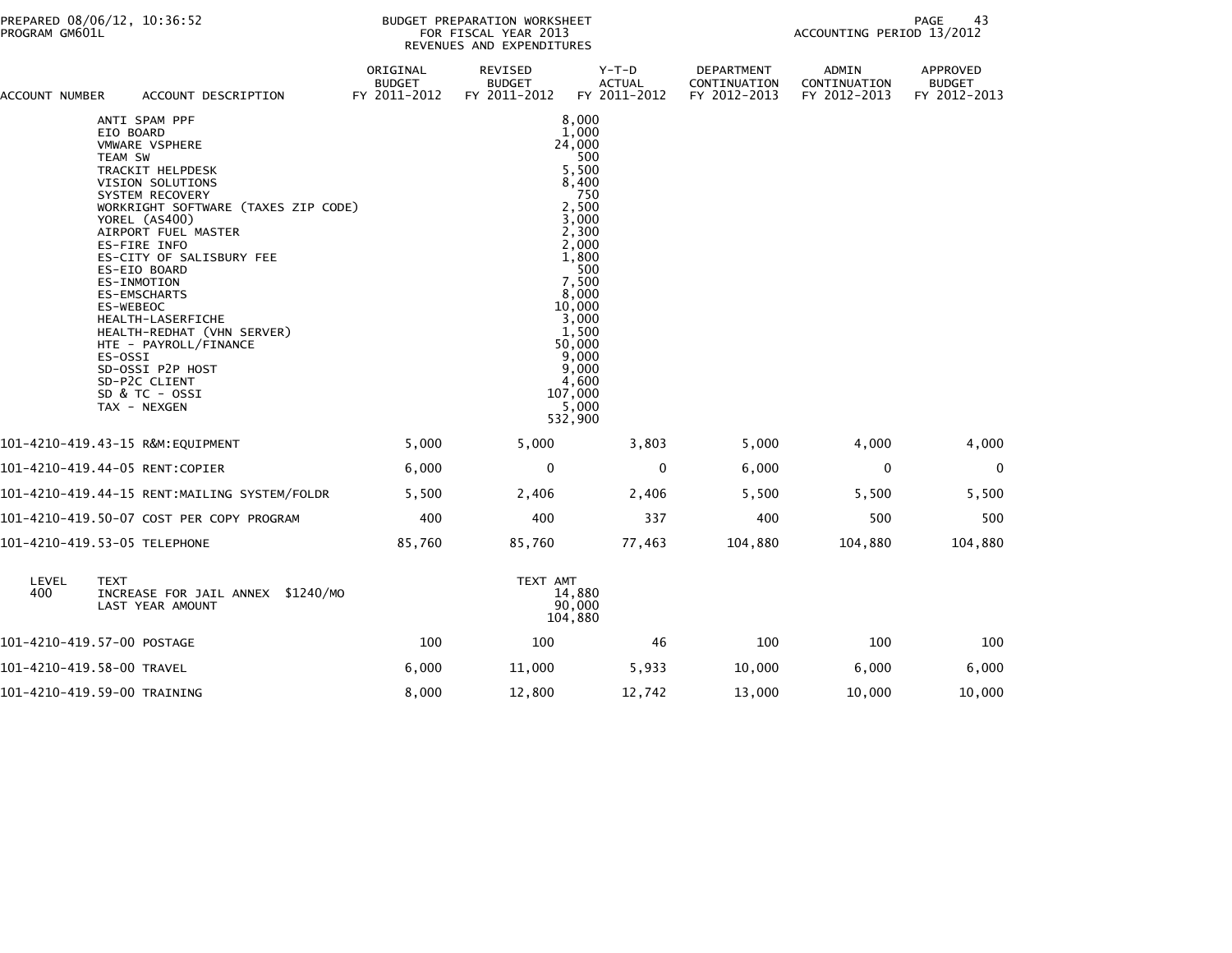| PROGRAM GM601L | PREPARED 08/06/12, 10:36:52                                                                                                                                                                                                                                                                                                                                                                                                                                                                                                                                                    |                                           | BUDGET PREPARATION WORKSHEET<br>FOR FISCAL YEAR 2013<br>REVENUES AND EXPENDITURES |                                                                                                                                      |                                            | PAGE<br>44<br>ACCOUNTING PERIOD 13/2012 |                                           |  |
|----------------|--------------------------------------------------------------------------------------------------------------------------------------------------------------------------------------------------------------------------------------------------------------------------------------------------------------------------------------------------------------------------------------------------------------------------------------------------------------------------------------------------------------------------------------------------------------------------------|-------------------------------------------|-----------------------------------------------------------------------------------|--------------------------------------------------------------------------------------------------------------------------------------|--------------------------------------------|-----------------------------------------|-------------------------------------------|--|
| ACCOUNT NUMBER | ACCOUNT DESCRIPTION                                                                                                                                                                                                                                                                                                                                                                                                                                                                                                                                                            | ORIGINAL<br><b>BUDGET</b><br>FY 2011-2012 | REVISED<br><b>BUDGET</b><br>FY 2011-2012                                          | $Y-T-D$<br><b>ACTUAL</b><br>FY 2011-2012                                                                                             | DEPARTMENT<br>CONTINUATION<br>FY 2012-2013 | ADMIN<br>CONTINUATION<br>FY 2012-2013   | APPROVED<br><b>BUDGET</b><br>FY 2012-2013 |  |
|                | 101-4210-419.61-05 SUPPLIES:OFFICE                                                                                                                                                                                                                                                                                                                                                                                                                                                                                                                                             | 11,000                                    | 11,000                                                                            | 7,023                                                                                                                                | 12,000                                     | 10,000                                  | 10,000                                    |  |
|                | 101-4210-419.61-89 SOFTWARE LICENSES                                                                                                                                                                                                                                                                                                                                                                                                                                                                                                                                           | 214,500                                   | 222,000                                                                           | 216,456                                                                                                                              | 170,000                                    | 170,000                                 | 170,000                                   |  |
|                | 101-4210-419.61-95 SUPPLIES:OTHER SMALL EQMT                                                                                                                                                                                                                                                                                                                                                                                                                                                                                                                                   | 24,000                                    | 43,094                                                                            | 39,326                                                                                                                               | 24,000                                     | 24,000                                  | 24,000                                    |  |
|                | 101-4210-419.64-50 DUES & SUBSCRIPTIONS                                                                                                                                                                                                                                                                                                                                                                                                                                                                                                                                        | 320                                       | 320                                                                               | 215                                                                                                                                  | 300                                        | 300                                     | 300                                       |  |
|                | 101-4210-419.74-10 C/A:DATA PROCESSING                                                                                                                                                                                                                                                                                                                                                                                                                                                                                                                                         | 0                                         | 35,000                                                                            | 34,736                                                                                                                               | 72,500                                     | 72,500                                  | 72,500                                    |  |
| LEVEL<br>400   | TEXT<br>SITE SWITCHES REPLACEMENT<br>SERVERS MOVED FROM F/A                                                                                                                                                                                                                                                                                                                                                                                                                                                                                                                    |                                           | TEXT AMT                                                                          | 34,000<br>38,500<br>72,500                                                                                                           |                                            |                                         |                                           |  |
|                | 101-4210-419.74-30 C/A:SOFTWARE                                                                                                                                                                                                                                                                                                                                                                                                                                                                                                                                                | $\mathbf 0$                               | $\mathbf{0}$                                                                      | $\mathbf{0}$                                                                                                                         | 0                                          | $\mathbf{0}$                            | $\Omega$                                  |  |
|                | 101-4210-419.74-90 C/A:OTHER EQUIPMENT                                                                                                                                                                                                                                                                                                                                                                                                                                                                                                                                         | $\mathbf 0$                               | $\mathbf 0$                                                                       | $\Omega$                                                                                                                             | $\mathbf 0$                                | $\mathbf{0}$                            | 0                                         |  |
|                | 101-4210-419.76-20 F/A:DP EQUIPMENT                                                                                                                                                                                                                                                                                                                                                                                                                                                                                                                                            | 148,450                                   | 122,450                                                                           | 115,286                                                                                                                              | 162,000                                    | 162,000                                 | 247,400                                   |  |
| LEVEL<br>400   | <b>TEXT</b><br>NETWORK EQUIPMENT<br>PRINTER REPLACEMENT<br>HIPPA/PCI TESTING<br>MISC COMPUTER EQUIPMENT<br>DATA CENTER EQUIPMENT<br>REPLACEMENT LAPTOPS<br>REPLACEMENT PC<br>SECURITY DVR, DOOR PANELS ETC<br>REPLACEMENTS FOR OTHER DEPARTMENTS:<br>SHERIFF - 4410 (101-4410-421-76-20)<br>60 LAPTOPS WITH NEW D630 @ \$800.00 EACH<br>10 DESKTOP COMPUTER @ \$700.00 EACH<br>TELECOMMUNICATIONS - 4610 (101-4610-420-76-20)<br>PLOTTER FOR GIS ANALYST<br>INSPECTIONS - 4750 (101-4750-424-76-20)<br>NEW COMPUTERS FOR (8) INSPECTORS<br>LIBRARY - 6110 (101-6110-455-76-20) |                                           | TEXT AMT                                                                          | 37,000<br>5,000<br>10,000<br>20,000<br>5,000<br>10,000<br>50,000<br>25,000<br>48,000<br>7,000<br>9,000<br>16,400<br>5.000<br>247,400 |                                            |                                         |                                           |  |
|                |                                                                                                                                                                                                                                                                                                                                                                                                                                                                                                                                                                                | $\mathbf 0$                               | 0                                                                                 | $\mathbf{0}$                                                                                                                         | 0                                          | $\mathbf{0}$                            | $\mathbf 0$                               |  |
|                |                                                                                                                                                                                                                                                                                                                                                                                                                                                                                                                                                                                | 1,700                                     | 1,700                                                                             | 0                                                                                                                                    | 2,000                                      | 2,000                                   | 2,000                                     |  |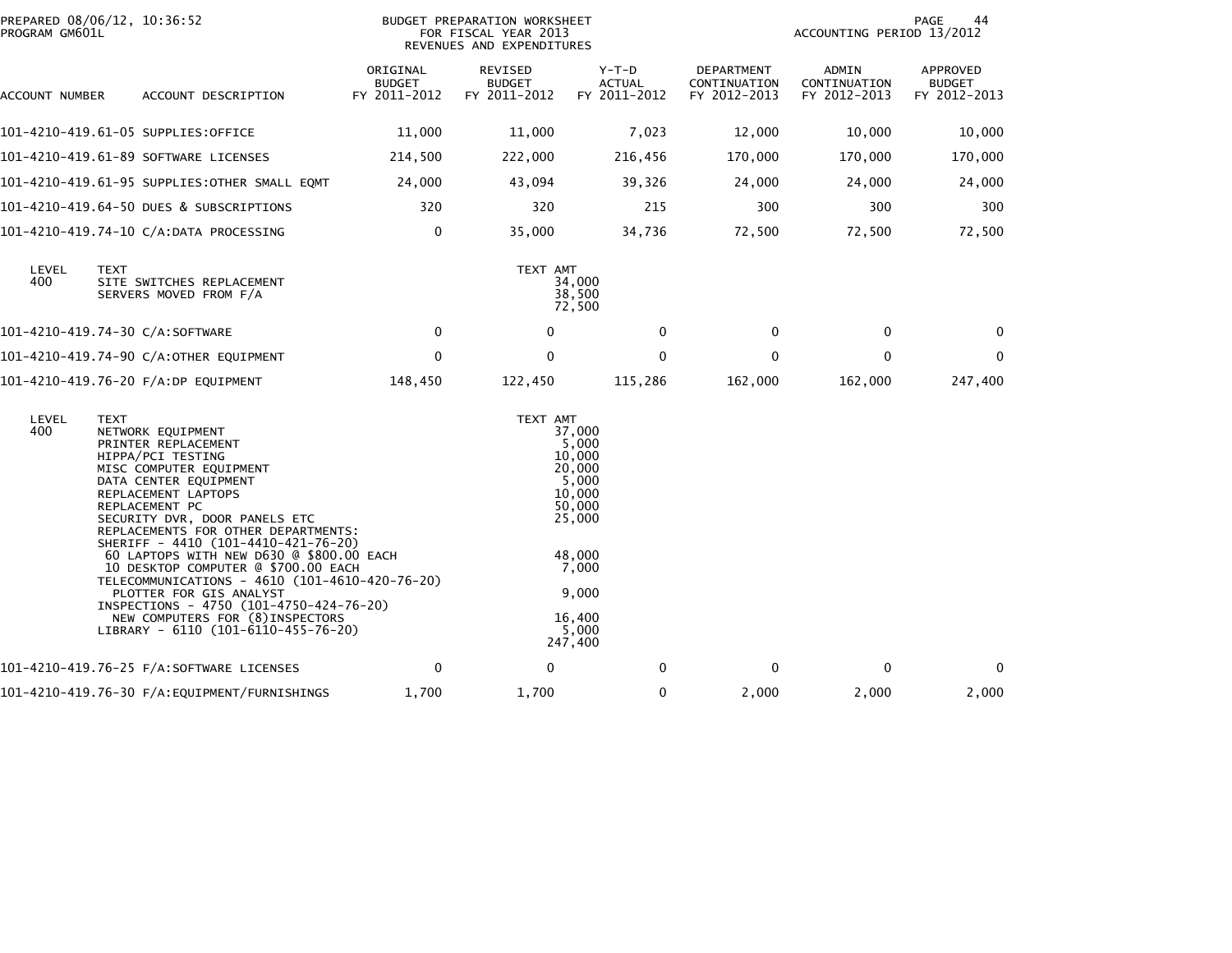| PREPARED 08/06/12, 10:36:52<br>PROGRAM GM601L |                     |                     |                                           | BUDGET PREPARATION WORKSHEET<br>FOR FISCAL YEAR 2013<br>REVENUES AND EXPENDITURES |                                 | -45<br>PAGE<br>ACCOUNTING PERIOD 13/2012          |                                       |                                           |  |
|-----------------------------------------------|---------------------|---------------------|-------------------------------------------|-----------------------------------------------------------------------------------|---------------------------------|---------------------------------------------------|---------------------------------------|-------------------------------------------|--|
| ACCOUNT                                       | NUMBER              | ACCOUNT DESCRIPTION | ORIGINAL<br><b>BUDGET</b><br>FY 2011-2012 | REVISED<br><b>BUDGET</b><br>FY 2011-2012                                          | Y-T-D<br>ACTUAL<br>FY 2011-2012 | <b>DEPARTMENT</b><br>CONTINUATION<br>FY 2012-2013 | ADMIN<br>CONTINUATION<br>FY 2012-2013 | APPROVED<br><b>BUDGET</b><br>FY 2012-2013 |  |
|                                               | EXPENDITURE         |                     | 1,931,905                                 | 1,978,705                                                                         | 1,762,532                       | 1,120,580                                         | 1,976,651                             | 2,062,051                                 |  |
| **                                            | ADMINISTRATION      |                     | 1,858,343                                 | 1,905,143                                                                         | 1,686,367                       | 1,120,580                                         | 1,903,089                             | 1,988,489                                 |  |
| ***                                           | INFORMATION SYSTEMS |                     | 1,858,343                                 | 1,905,143                                                                         | 1,686,367                       | 1,120,580                                         | 1,903,089                             | 1,988,489                                 |  |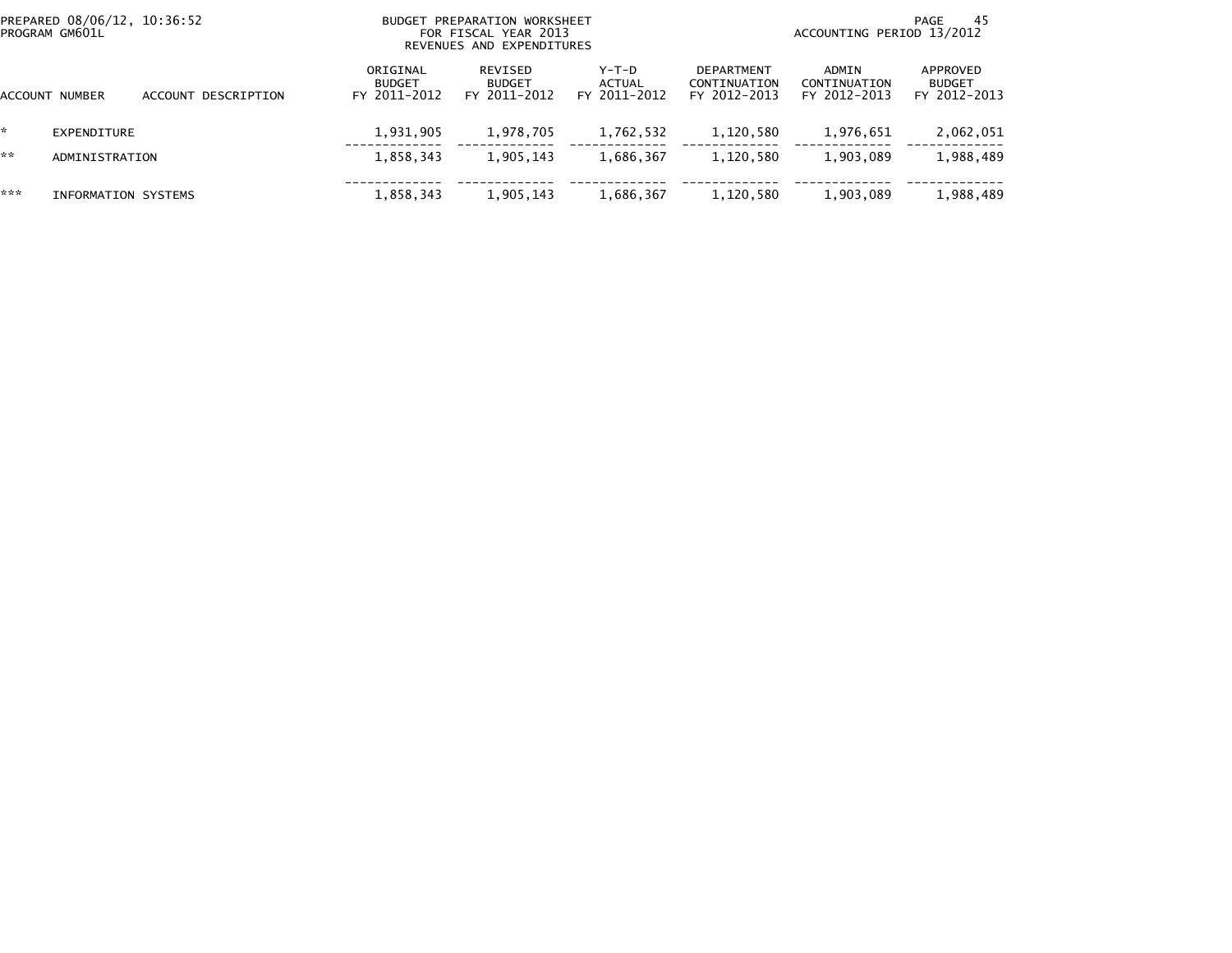| PROGRAM GM601L | PREPARED 08/06/12, 10:36:52                                                                                                                                                                                                           |                                           | BUDGET PREPARATION WORKSHEET<br>FOR FISCAL YEAR 2013<br>REVENUES AND EXPENDITURES |                                        |                                                   | ACCOUNTING PERIOD 13/2012             | 46<br><b>PAGE</b>                         |
|----------------|---------------------------------------------------------------------------------------------------------------------------------------------------------------------------------------------------------------------------------------|-------------------------------------------|-----------------------------------------------------------------------------------|----------------------------------------|---------------------------------------------------|---------------------------------------|-------------------------------------------|
| ACCOUNT NUMBER | ACCOUNT DESCRIPTION                                                                                                                                                                                                                   | ORIGINAL<br><b>BUDGET</b><br>FY 2011-2012 | <b>REVISED</b><br><b>BUDGET</b><br>FY 2011-2012                                   | Y-T-D<br><b>ACTUAL</b><br>FY 2011-2012 | <b>DEPARTMENT</b><br>CONTINUATION<br>FY 2012-2013 | ADMIN<br>CONTINUATION<br>FY 2012-2013 | APPROVED<br><b>BUDGET</b><br>FY 2012-2013 |
|                | 101-4330-334.34-00 EM STATE GRANT                                                                                                                                                                                                     | 48,000-                                   | $48,000 -$                                                                        | 49,636-                                | $48,000 -$                                        | $48,000 -$                            | $48,000 -$                                |
| LEVEL<br>400   | <b>TEXT</b><br>- FY2012 EMERGENCY MANAGEMENT PERFORMANCE GRANT<br>- UNIVERSAL OBJECTIVES COMPLIANCE USED TO OFFSET<br>DIRECTORS SALARY<br>- OPTIONAL PROJECT ACTIVITY FUNDING USED TO<br>FURTHER/EXPAND LOCAL EM PROGRAM (RESTRICTED) |                                           | TEXT AMT                                                                          | 35,000<br>13,000<br>48,000             |                                                   |                                       |                                           |
|                | 101-4330-365.09-05 EXPLORER CONTRIBUTIONS                                                                                                                                                                                             | $\mathbf 0$                               | $\mathbf{0}$                                                                      | $\mathbf{0}$                           | $\Omega$                                          | $\mathbf 0$                           | $\mathbf{0}$                              |
|                | 101-4330-395.00-00 FUND BALANCE APPR-RESTR                                                                                                                                                                                            | $\Omega$                                  | $80 -$                                                                            | $\Omega$                               | $\Omega$                                          | $\mathbf{0}$                          | 0                                         |
|                | 101-4330-395.10-00 FUND BALANCE APPR-UNREST                                                                                                                                                                                           | $\mathbf{0}$                              | $\mathbf{0}$                                                                      | $\mathbf{0}$                           | $\mathbf{0}$                                      | $\mathbf{0}$                          | $\Omega$                                  |
| <b>REVENUE</b> | 101-4330-420.10-05 SALARIES:REGULAR                                                                                                                                                                                                   | 48,000-<br>121,045                        | 48,080-<br>121,515                                                                | 49,636-<br>119,183                     | 48,000-<br>121,046                                | 48,000-<br>121,045                    | 48,000-<br>121,045                        |
|                | 101-4330-420.20-05 HEALTH INSURANCE                                                                                                                                                                                                   | 16,080                                    | 16,150                                                                            | 15,812                                 | 16,080                                            | 16,080                                | 16,080                                    |
|                | 101-4330-420.20-10 MEDICARE TAX                                                                                                                                                                                                       | 1,755                                     | 1,755                                                                             | 1,716                                  | 1,742                                             | 1,742                                 | 1,742                                     |
|                | 101-4330-420.20-15 RETIREMENT                                                                                                                                                                                                         | 8,936                                     | 8,376                                                                             | 8,307                                  | 8,437                                             | 8,437                                 | 8,437                                     |
|                | 101–4330–420.20–20 SOCIAL SECURITY TAX                                                                                                                                                                                                | 7,505                                     | 7,505                                                                             | 7,339                                  | 7,448                                             | 7,505                                 | 7,505                                     |
|                | 101-4330-420.20-25 WORKERS COMPENSATION                                                                                                                                                                                               | 484                                       | 489                                                                               | 477                                    | 485                                               | 484                                   | 484                                       |
|                | 101-4330-420.20-30 401(K) CONTRIBUTIONS                                                                                                                                                                                               | 3,631                                     | 3,646                                                                             | 3,576                                  | 3,632                                             | 3,631                                 | 3,631                                     |
|                | 101-4330-420.34-30 SERVICE & MAINTENANCE                                                                                                                                                                                              | 2,400                                     | 2,400                                                                             | 577                                    | 2,400                                             | 2,400                                 | 2,400                                     |
| LEVEL<br>400   | <b>TEXT</b><br>- AUDIO/VISUAL MAINTENANCE IN EOC AND LOWER LEVEL<br>CONFERENCE/TRAINING ROOM                                                                                                                                          |                                           | TEXT AMT                                                                          | 2,400<br>2,400                         |                                                   |                                       |                                           |
|                | 101-4330-420.34-70 800 RADIO USER FEES                                                                                                                                                                                                | 0                                         | 0                                                                                 | $14-$                                  | $\mathbf{1}$                                      | $\mathbf{1}$                          | 1                                         |
| LEVEL<br>400   | <b>TEXT</b><br>- FUNDING FOR THIS LINE IS OBTAINED ANNUALLY FROM<br>DEPARTMENT EMPLOYEES WHO ARE AUTHORIZED TO USE<br>A PERSONAL OWNED RADIO ON THE 800 RADIO SYSTEM                                                                  |                                           | TEXT AMT                                                                          |                                        |                                                   |                                       |                                           |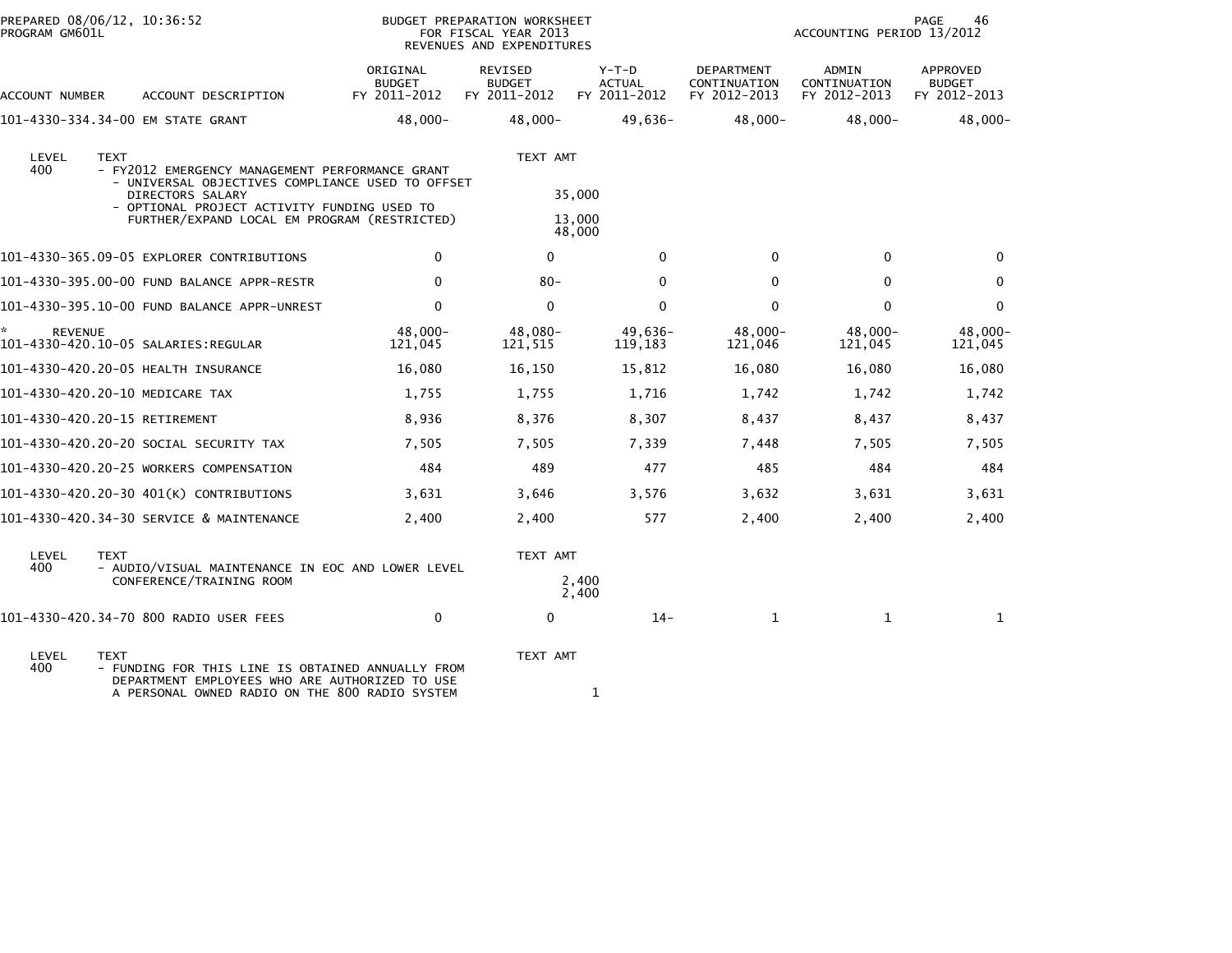| PROGRAM GM601L | PREPARED 08/06/12, 10:36:52                                                                                                                                                                                                                                                                                                                                                                                                                                                                 |                                           | BUDGET PREPARATION WORKSHEET<br>FOR FISCAL YEAR 2013<br>REVENUES AND EXPENDITURES |                                          | PAGE<br>47<br>ACCOUNTING PERIOD 13/2012           |                                       |                                           |  |
|----------------|---------------------------------------------------------------------------------------------------------------------------------------------------------------------------------------------------------------------------------------------------------------------------------------------------------------------------------------------------------------------------------------------------------------------------------------------------------------------------------------------|-------------------------------------------|-----------------------------------------------------------------------------------|------------------------------------------|---------------------------------------------------|---------------------------------------|-------------------------------------------|--|
| ACCOUNT NUMBER | ACCOUNT DESCRIPTION                                                                                                                                                                                                                                                                                                                                                                                                                                                                         | ORIGINAL<br><b>BUDGET</b><br>FY 2011-2012 | <b>REVISED</b><br><b>BUDGET</b><br>FY 2011-2012                                   | $Y-T-D$<br><b>ACTUAL</b><br>FY 2011-2012 | <b>DEPARTMENT</b><br>CONTINUATION<br>FY 2012-2013 | ADMIN<br>CONTINUATION<br>FY 2012-2013 | APPROVED<br><b>BUDGET</b><br>FY 2012-2013 |  |
|                | 101-4330-420.43-05 R&M:BUILDINGS                                                                                                                                                                                                                                                                                                                                                                                                                                                            | $\mathbf 0$                               | $\mathbf 0$                                                                       | $\mathbf{1}$<br>0                        | 800                                               | 800                                   | 800                                       |  |
| LEVEL<br>400   | <b>TEXT</b><br>- RELOCATION OF SECURITY DOOR LOCK CONTROL READER<br>DUE TO CONSTRUCTION OF NEW GARAGE                                                                                                                                                                                                                                                                                                                                                                                       |                                           | TEXT AMT                                                                          | 800<br>800                               |                                                   |                                       |                                           |  |
|                | 101-4330-420.43-15 R&M:EQUIPMENT                                                                                                                                                                                                                                                                                                                                                                                                                                                            | 500                                       | 500                                                                               | 422                                      | 7,925                                             | 7,925                                 | 7,925                                     |  |
| LEVEL<br>400   | TEXT<br>- GENERAL REPAIRS TO DEPARTMENT-WIDE EQUIPMENT<br>- ONE TIME EXPENSE TO CONDUCT MAINTENANCE ON<br>RADIO SYSTEM TOWER LOCATED AT AG/EOC BUILDING.<br>TOWER ORIGINALLY INSTALLED IN 1987 AND HAS HAD<br>NO MAINTENANCE CONDUCTED ON IT SINCE<br>INSTALLATION. FUNDING WOULD PROVIDE FOR THE<br>REMOVAL OF OLD/UNUSED ANTENNAS NO LONGER IN USE<br>TO REDUCE OVERALL WINDLOAD ON TOWER, ALSO<br>INCLUDES PAINTING OF THE TOWER STRUCTURE<br>NEEDED DUE TO CORROSION BY NORMAL WEATHER. |                                           | TEXT AMT                                                                          | 500<br>7,425<br>7,925                    |                                                   |                                       |                                           |  |
|                | 101-4330-420.43-20 R&M:VEHICLES                                                                                                                                                                                                                                                                                                                                                                                                                                                             | 61,800                                    | 61,800                                                                            | 49,849                                   | 61,800                                            | 60,000                                | 60,000                                    |  |
| LEVEL<br>400   | <b>TEXT</b><br>- GENERAL MAINTENANCE AND REPAIRS FOR THE 32<br>VEHICLES IN THE DEPARTMENT FLEET<br>REDUCTION PER COUNTY MANAGER                                                                                                                                                                                                                                                                                                                                                             |                                           | TEXT AMT                                                                          | 61.800<br>1,800-<br>60,000               |                                                   |                                       |                                           |  |
|                | 101-4330-420.43-55 R&M:TELEPHONES                                                                                                                                                                                                                                                                                                                                                                                                                                                           | 400                                       | 400                                                                               | 10                                       | 400                                               | 400                                   | 400                                       |  |
| LEVEL<br>400   | <b>TEXT</b><br>- PROVIDE GENERAL MAINTENANCE TO TELEPHONE<br>EQUIPMENT IN THE DEPARTMENTS 3 DIVISIONS                                                                                                                                                                                                                                                                                                                                                                                       |                                           | TEXT AMT                                                                          | 400<br>400                               |                                                   |                                       |                                           |  |
|                | 101-4330-420.50-07 COST PER COPY PROGRAM                                                                                                                                                                                                                                                                                                                                                                                                                                                    | 1,970                                     | 2,770                                                                             | 2,054                                    | 2,711                                             | 2,711                                 | 2,711                                     |  |
| LEVEL          | <b>TEXT</b>                                                                                                                                                                                                                                                                                                                                                                                                                                                                                 |                                           | TEXT AMT                                                                          |                                          |                                                   |                                       |                                           |  |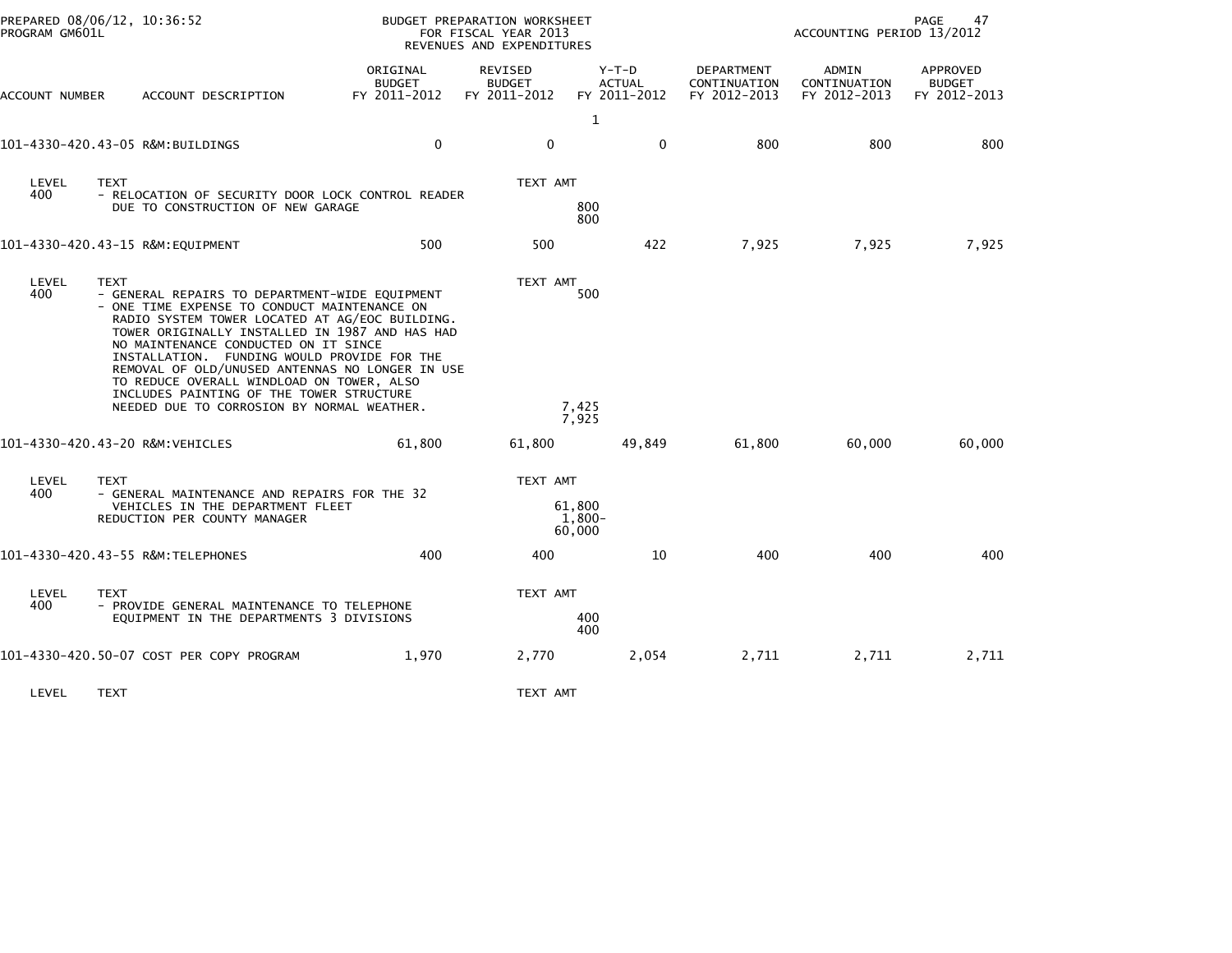| PROGRAM GM601L | PREPARED 08/06/12, 10:36:52                                                                                                                                                                                                                                                                                                                                                                                                                                                                                                                                                                                                                                                                                                                         |                                           | BUDGET PREPARATION WORKSHEET<br>FOR FISCAL YEAR 2013<br>REVENUES AND EXPENDITURES | 48<br>PAGE<br>ACCOUNTING PERIOD 13/2012                            |                                            |                                       |                                           |  |
|----------------|-----------------------------------------------------------------------------------------------------------------------------------------------------------------------------------------------------------------------------------------------------------------------------------------------------------------------------------------------------------------------------------------------------------------------------------------------------------------------------------------------------------------------------------------------------------------------------------------------------------------------------------------------------------------------------------------------------------------------------------------------------|-------------------------------------------|-----------------------------------------------------------------------------------|--------------------------------------------------------------------|--------------------------------------------|---------------------------------------|-------------------------------------------|--|
| ACCOUNT NUMBER | ACCOUNT DESCRIPTION                                                                                                                                                                                                                                                                                                                                                                                                                                                                                                                                                                                                                                                                                                                                 | ORIGINAL<br><b>BUDGET</b><br>FY 2011-2012 | REVISED<br><b>BUDGET</b><br>FY 2011-2012                                          | Y-T-D<br><b>ACTUAL</b><br>FY 2011-2012                             | DEPARTMENT<br>CONTINUATION<br>FY 2012-2013 | ADMIN<br>CONTINUATION<br>FY 2012-2013 | APPROVED<br><b>BUDGET</b><br>FY 2012-2013 |  |
| 400            | - PROVIDES PER COPY COSTS FOR THE DEPARTMENTS<br>EIGHT SYSTEM COPIER/SCANNER/PRINTER UNITS AS<br>FOLLOWS:<br>- MAIN DEPARTMENT ADMIN PRINTER<br>- DEPARTMENT WORKROOM/TRAINING (COLOR)<br>- DEPARTMENT WORKROOM/TRAINING (B&W)<br>- EMS STATION 87<br>- EMS STATION 82<br>- EMS STATION 83<br>- EMS STATION 84<br>- EMS STATION 85<br>- EMS STATION 86                                                                                                                                                                                                                                                                                                                                                                                              |                                           |                                                                                   | 551<br>1,009<br>634<br>140<br>72<br>76<br>55<br>110<br>64<br>2,711 |                                            |                                       |                                           |  |
|                | 101-4330-420.53-05 TELEPHONE                                                                                                                                                                                                                                                                                                                                                                                                                                                                                                                                                                                                                                                                                                                        | 25,520                                    | 25,520                                                                            | 20,763                                                             | 30,128                                     | 30,128                                | 30,128                                    |  |
| LEVEL<br>400   | <b>TEXT</b><br>PROVIDES CONSOLIDATED FUNDING FOR THE DEPARTMENTS<br>3 DIVISIONS AS FOLLOWS:<br>- AT&T WIRELINE PHONE SERVICE FOR STN 83 FAXLINE<br>@ \$59/MONTH<br>- WINDSTREAM VOIP LINE SERVICE FOR TELCOM (PRI)<br>- WINDSTREAM WIRELINE PHONE SERVICE FOR STN 82,<br>84/85/86/87 FAXLINE; STN 85 FA LINE @ \$39<br>LINE/MONTH<br>- TIME WARNER DATA/IP SERVICE FOR STN 82/83/84/86<br>@ \$200/MONTH/STN<br>- VERIZON CELL/DATA SERVICE FOR DIRECTOR,<br>DIVISION CHIEFS (3), FIRE INSPECTORS (2)<br>TECHNOLOGY COORDINATOR @ \$63/MONTH/UNIT<br>- VERIZON MOBILE HOTSPOT FOR DIVISION CHIEFS (3)<br>FIRE INSPECTORS (2), TECHNOLOGY COORDINATOR<br>@ \$10/MO/UNIT<br>- SPRINT MOBILE AIRCARD SERVICE FOR DIRECTOR,<br>EMS DIVISION, HAZMAT UNIT |                                           | TEXT AMT                                                                          | 708<br>2,000<br>2,808<br>9.600<br>5,292<br>720<br>9.000<br>30,128  |                                            |                                       |                                           |  |
|                | 101-4330-420.55-00 PRINTING                                                                                                                                                                                                                                                                                                                                                                                                                                                                                                                                                                                                                                                                                                                         | 1,000                                     | 1,000                                                                             | 716                                                                | 1,000                                      | 1,000                                 | 1,000                                     |  |
| LEVEL<br>400   | <b>TEXT</b><br>- INCLUDES PRINTING AND REPRODUCTION OF FORMS USED<br>DEPARTMENT WIDE IN FIELD AS WELL AS IN HOUSE<br>- REPRINTING COSTS FOR DEVELOPED PUBLIC RELATIONS<br>MATERIALS FOR EMERGENCY MANAGEMENT                                                                                                                                                                                                                                                                                                                                                                                                                                                                                                                                        |                                           | TEXT AMT                                                                          | 500<br>500<br>1,000                                                |                                            |                                       |                                           |  |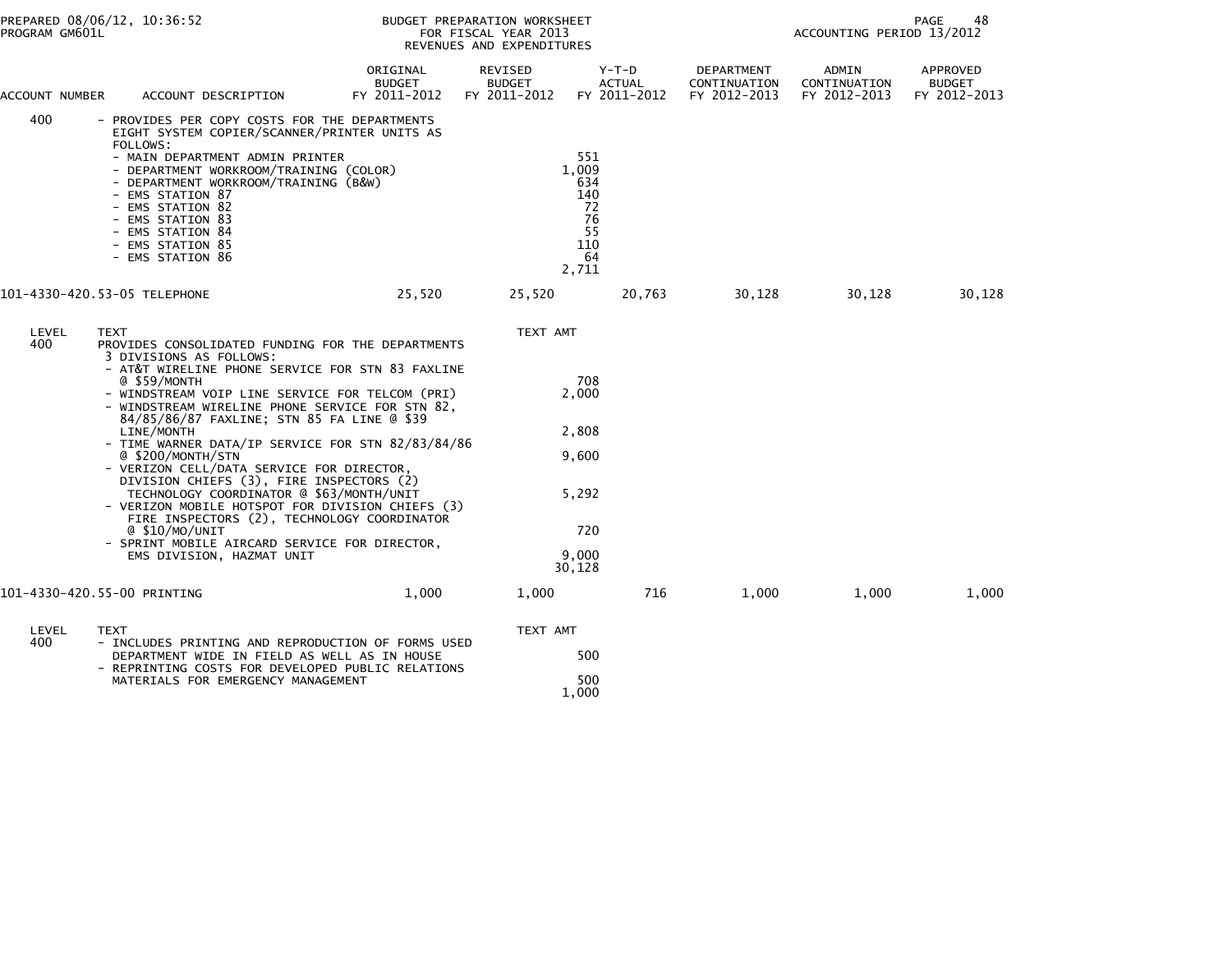| PREPARED 08/06/12, 10:36:52<br>PROGRAM GM601L |             |                                                                                                                                                       |                                           | BUDGET PREPARATION WORKSHEET<br>FOR FISCAL YEAR 2013<br>REVENUES AND EXPENDITURES |                                          |                                            | ACCOUNTING PERIOD 13/2012             | 49<br>PAGE                                |
|-----------------------------------------------|-------------|-------------------------------------------------------------------------------------------------------------------------------------------------------|-------------------------------------------|-----------------------------------------------------------------------------------|------------------------------------------|--------------------------------------------|---------------------------------------|-------------------------------------------|
| ACCOUNT NUMBER                                |             | ACCOUNT DESCRIPTION                                                                                                                                   | ORIGINAL<br><b>BUDGET</b><br>FY 2011-2012 | REVISED<br><b>BUDGET</b><br>FY 2011-2012                                          | $Y-T-D$<br><b>ACTUAL</b><br>FY 2011-2012 | DEPARTMENT<br>CONTINUATION<br>FY 2012-2013 | ADMIN<br>CONTINUATION<br>FY 2012-2013 | APPROVED<br><b>BUDGET</b><br>FY 2012-2013 |
| 101-4330-420.56-00 UNIFORMS                   |             |                                                                                                                                                       | 30,000                                    | 30,000                                                                            | 27,287                                   | 30,000                                     | 27,000                                | 27,000                                    |
| LEVEL<br>400                                  | <b>TEXT</b> | - PROVIDES GENERAL UNIFORM ITEMS FOR THE<br>DEPARTMENTS 3 DIVISIONS (EM/ADMIN/FIRE/EMS)<br>ENCOMPASSING 102 EMPLOYEES<br>REDUCTION PER COUNTY MANAGER |                                           | TEXT AMT                                                                          | 30,000<br>$3,000-$<br>27,000             |                                            |                                       |                                           |
| 101-4330-420.57-00 POSTAGE                    |             |                                                                                                                                                       | 400                                       | 800                                                                               | 711                                      | 400                                        | 400                                   | 400                                       |
| LEVEL<br>400                                  | <b>TEXT</b> | PROVIDED GENERAL POSTAGE AND SHIPPING OF PACKAGES<br>FOR THE DEPARTMENTS THREE DIVISIONS                                                              |                                           | TEXT AMT                                                                          | 400<br>400                               |                                            |                                       |                                           |
| 101-4330-420.58-00 TRAVEL                     |             |                                                                                                                                                       | 1,000                                     | 1,000                                                                             | 533                                      | 1,000                                      | 1,000                                 | 1,000                                     |
| LEVEL<br>400                                  | <b>TEXT</b> | PROVIDES TRAVEL FOR THE ADMIN/EM DIVISION<br>FOR MEETING AND RELATED TRAINING EVENTS; FUNDS<br>ATTENDANCE TO ONE NATIONAL LEVEL CONFERENCE BY         |                                           | TEXT AMT                                                                          |                                          |                                            |                                       |                                           |
|                                               |             | THE DIRECTOR.                                                                                                                                         |                                           |                                                                                   | 1,000<br>1,000                           |                                            |                                       |                                           |
| 101-4330-420.59-00 TRAINING                   |             |                                                                                                                                                       | 3.000                                     | 2,290                                                                             | 962                                      | 3,000                                      | 2,500                                 | 2,500                                     |
| LEVEL<br>400                                  | <b>TEXT</b> | PROVIDES GENERAL TRAINING OPPORTUNITIES FOR THE<br>EMERGENCY MANAGEMENT COODINATOR AND ADMIN<br>SECRETARY, AND COMMUNITY EMERGENCY RESPONSE TEAM      |                                           | TEXT AMT                                                                          |                                          |                                            |                                       |                                           |
|                                               | PERSONNEL   | REDUCTION PER COUNTY MANAGER                                                                                                                          |                                           |                                                                                   | 3,000<br>$500 -$<br>2,500                |                                            |                                       |                                           |
|                                               |             | 101-4330-420.61-05 SUPPLIES:OFFICE                                                                                                                    | 3,500                                     | 3,360                                                                             | 2,766                                    | 3,500                                      | 3,000                                 | 3,000                                     |
| LEVEL<br>400                                  | <b>TEXT</b> | PROVIDES FUNDING FOR ALL DEPARTMENT GENERAL OFFICE<br>SUPPLIES FOR EMERGENCY MANAGEMENT (4330), FIRE                                                  |                                           | TEXT AMT                                                                          |                                          |                                            |                                       |                                           |
|                                               |             | (4331), HAZMAT (4332), AND EMS (4371)                                                                                                                 |                                           |                                                                                   | 3,500                                    |                                            |                                       |                                           |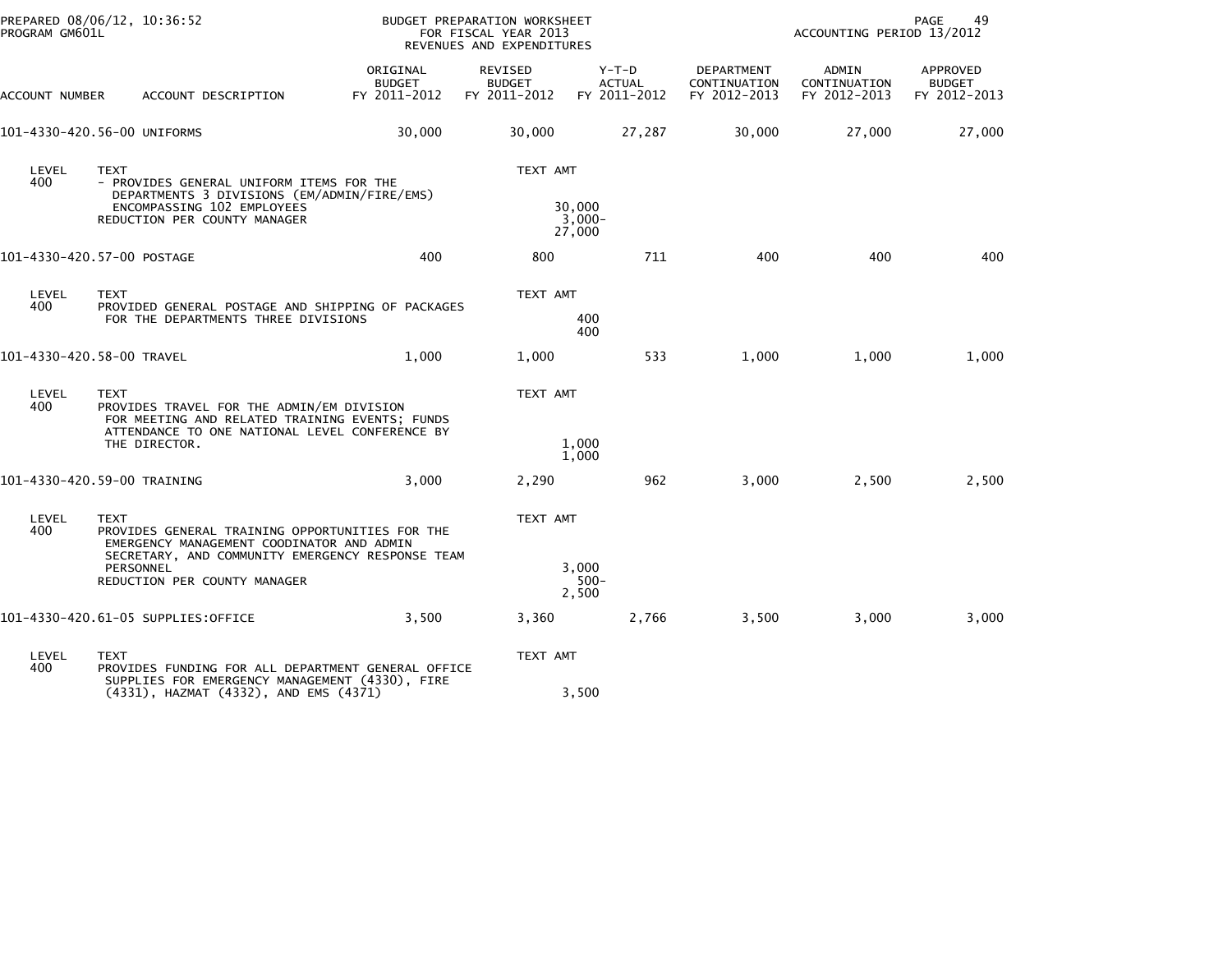| PREPARED 08/06/12, 10:36:52<br>PROGRAM GM601L |                                                                                                                                                                                                                                                                                                                                                            |                                           | BUDGET PREPARATION WORKSHEET<br>FOR FISCAL YEAR 2013<br>REVENUES AND EXPENDITURES |                                          | 50<br>PAGE<br>ACCOUNTING PERIOD 13/2012    |                                       |                                           |
|-----------------------------------------------|------------------------------------------------------------------------------------------------------------------------------------------------------------------------------------------------------------------------------------------------------------------------------------------------------------------------------------------------------------|-------------------------------------------|-----------------------------------------------------------------------------------|------------------------------------------|--------------------------------------------|---------------------------------------|-------------------------------------------|
| ACCOUNT NUMBER                                | ACCOUNT DESCRIPTION                                                                                                                                                                                                                                                                                                                                        | ORIGINAL<br><b>BUDGET</b><br>FY 2011-2012 | REVISED<br><b>BUDGET</b><br>FY 2011-2012                                          | $Y-T-D$<br><b>ACTUAL</b><br>FY 2011-2012 | DEPARTMENT<br>CONTINUATION<br>FY 2012-2013 | ADMIN<br>CONTINUATION<br>FY 2012-2013 | APPROVED<br><b>BUDGET</b><br>FY 2012-2013 |
|                                               | REDUCTION PER COUNTY MANAGER                                                                                                                                                                                                                                                                                                                               |                                           |                                                                                   | $500 -$<br>3,000                         |                                            |                                       |                                           |
|                                               | 101-4330-420.61-15 SUPPLIES: EDUCATIONAL                                                                                                                                                                                                                                                                                                                   | 500                                       | 500                                                                               | 500                                      | 500                                        | 500                                   | 500                                       |
| LEVEL<br>400                                  | <b>TEXT</b><br>PROVIDES PUBLIC EDUCATIONAL SUPPLIES FOR<br>EMERGENCY MANAGEMENT AND OTHER PREPAREDNESS<br><b>ACTIVITIES</b>                                                                                                                                                                                                                                |                                           | TEXT AMT                                                                          | 500                                      |                                            |                                       |                                           |
|                                               |                                                                                                                                                                                                                                                                                                                                                            |                                           |                                                                                   | 500                                      |                                            |                                       |                                           |
|                                               | 101-4330-420.61-90 SUPPLIES: OTHER                                                                                                                                                                                                                                                                                                                         | 400                                       | 400                                                                               | 233                                      | 400                                        | 400                                   | 400                                       |
|                                               | 101-4330-420.61-95 SUPPLIES:OTHER SMALL EQMT                                                                                                                                                                                                                                                                                                               | 300                                       | 300                                                                               | 109                                      | 300                                        | 300                                   | 300                                       |
| 101-4330-420.64-10 BOOKS                      |                                                                                                                                                                                                                                                                                                                                                            | 950                                       | 950                                                                               | 950                                      | 950                                        | 950                                   | 950                                       |
| LEVEL<br>400                                  | <b>TEXT</b><br>SUPPLIES ANNUAL PURCHASE OF COMMUNITY RIGHT TO<br>KNOW PLANNING GUIDE FOR EMERGENCY MANAGEMENT &<br>LOCAL EMERGENCY PLANNING COMMITTEE REFERENCE                                                                                                                                                                                            |                                           | TEXT AMT                                                                          | 950<br>950                               |                                            |                                       |                                           |
|                                               | 101-4330-420.64-50 DUES & SUBSCRIPTIONS                                                                                                                                                                                                                                                                                                                    | 400                                       | 400                                                                               | 277                                      | 400                                        | 400                                   | 400                                       |
|                                               | 101-4330-420.74-35 C/A:VEHICLES                                                                                                                                                                                                                                                                                                                            | $\mathbf 0$                               | $\mathbf 0$                                                                       | $\mathbf{0}$                             | $\mathbf 0$                                | 30,000                                | 30,000                                    |
| LEVEL<br>400                                  | <b>TEXT</b><br>PURCHASE 2012 SUV, WHICH WILL REPLACE VEHICLE<br>#9806. \$10,000 OF GRANT FUNDS WILL BE USED                                                                                                                                                                                                                                                |                                           | TEXT AMT                                                                          |                                          |                                            |                                       |                                           |
|                                               | TOWARD THIS PURCHASE.                                                                                                                                                                                                                                                                                                                                      |                                           |                                                                                   | 30,000<br>30,000                         |                                            |                                       |                                           |
|                                               |                                                                                                                                                                                                                                                                                                                                                            | $\mathbf{0}$                              | 710                                                                               | 708                                      | 6,975                                      | 6,975                                 | 6,975                                     |
| LEVEL<br>400                                  | <b>TEXT</b><br>- REPLACEMENT OF TWO EXISTING MOBILE TWO-WAY<br>RADIOS IN THE DIRECTORS VEHICLE USED FOR<br>EMERGENCY MANAGEMENT. THIS WILL COMBINE TWO<br>EXISTING RADIO UNITS INTO ONE SINGLE UNIT. ONE<br>OF THE TWO UNITS WILL BE RELOCATED AND USED AS<br>A REPLACEMENT RADIO TO ANOTHER DEPARTMENT<br>VEHICLE, THE 2ND RADIO IS BEING REPLACED DUE TO |                                           | TEXT AMT                                                                          |                                          |                                            |                                       |                                           |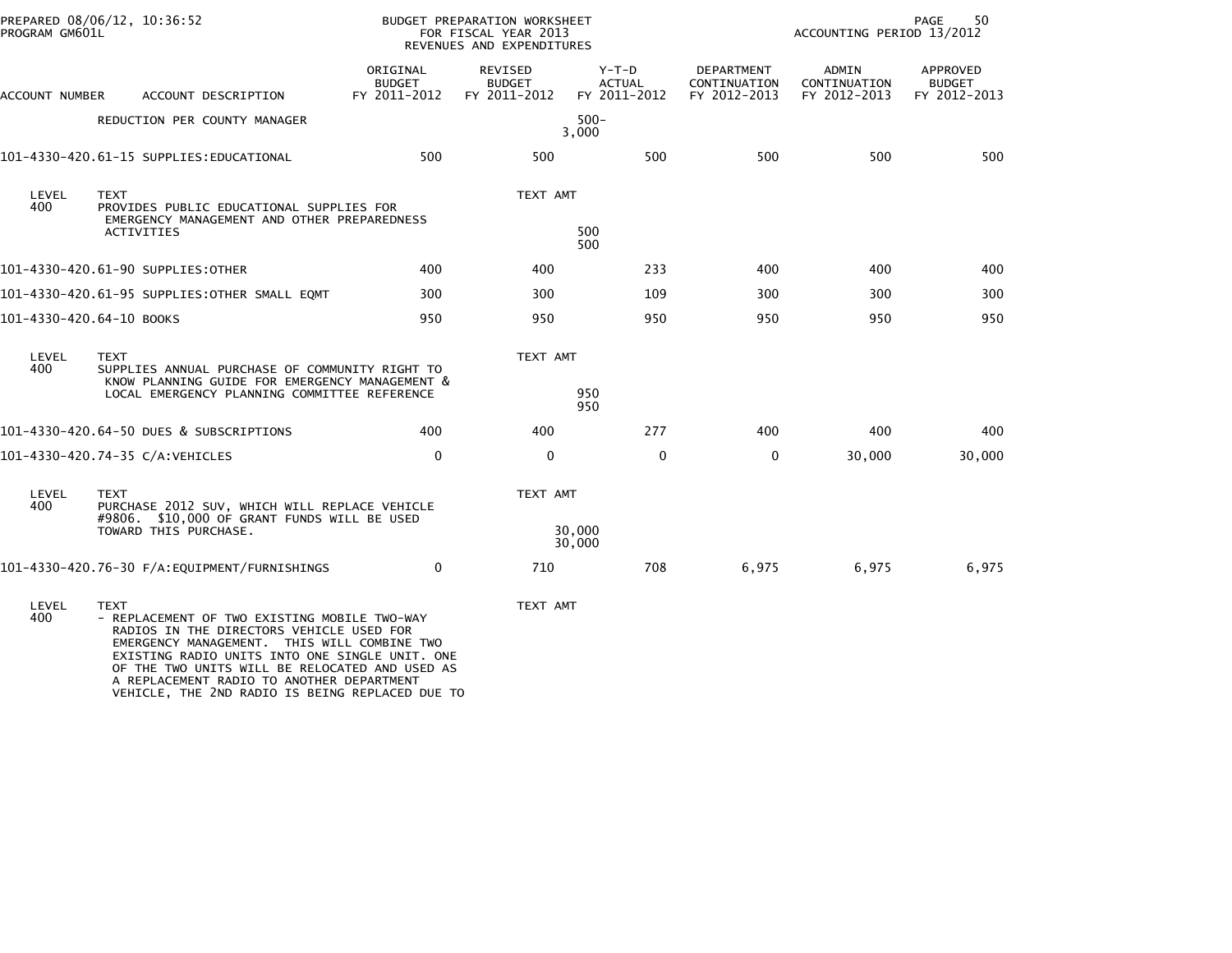|    | PROGRAM GM601L    | PREPARED 08/06/12, 10:36:52 |                                                                                 |                                           | BUDGET PREPARATION WORKSHEET<br>FOR FISCAL YEAR 2013<br>REVENUES AND EXPENDITURES |                                 |                                                   | ACCOUNTING PERIOD 13/2012             | -51<br>PAGE                               |
|----|-------------------|-----------------------------|---------------------------------------------------------------------------------|-------------------------------------------|-----------------------------------------------------------------------------------|---------------------------------|---------------------------------------------------|---------------------------------------|-------------------------------------------|
|    | ACCOUNT NUMBER    |                             | ACCOUNT DESCRIPTION                                                             | ORIGINAL<br><b>BUDGET</b><br>FY 2011-2012 | REVISED<br><b>BUDGET</b><br>FY 2011-2012                                          | Y-T-D<br>ACTUAL<br>FY 2011-2012 | <b>DEPARTMENT</b><br>CONTINUATION<br>FY 2012-2013 | ADMIN<br>CONTINUATION<br>FY 2012-2013 | APPROVED<br><b>BUDGET</b><br>FY 2012-2013 |
|    |                   |                             | MANDATORY REBANDING BY THE FCC 1/1/2013.                                        |                                           |                                                                                   | 6,975<br>6,975                  |                                                   |                                       |                                           |
|    |                   |                             | 101-4330-420.82-32 EXPLORER EXPENDITURES                                        | 0                                         | 40                                                                                | $\Omega$                        | $\mathbf{0}$                                      | $\Omega$                              | $\mathbf{0}$                              |
|    |                   |                             | 101-4330-420.85-00 GRANT EXPENDITURES                                           | 13,000                                    | 13,040                                                                            | 1,179                           | 0                                                 | 3,000                                 | 3,000                                     |
|    | LEVEL<br>400      | <b>TEXT</b>                 | ESTIMATED GRANT REVENUES TOTAL \$13,000.<br>HAS BEEN BUDGETED IN C/A - VEHICLES | \$10,000                                  | TEXT AMT                                                                          |                                 |                                                   |                                       |                                           |
| *. |                   | EXPENDITURE                 |                                                                                 | 306,476                                   | 307,616                                                                           | 267,002                         | 313,460                                           | 340,714                               | 340,714                                   |
| ** | <b>OPERATIONS</b> |                             |                                                                                 | 258.476                                   | 259.536                                                                           | 217.366                         | 265.460                                           | 292.714                               | 292.714                                   |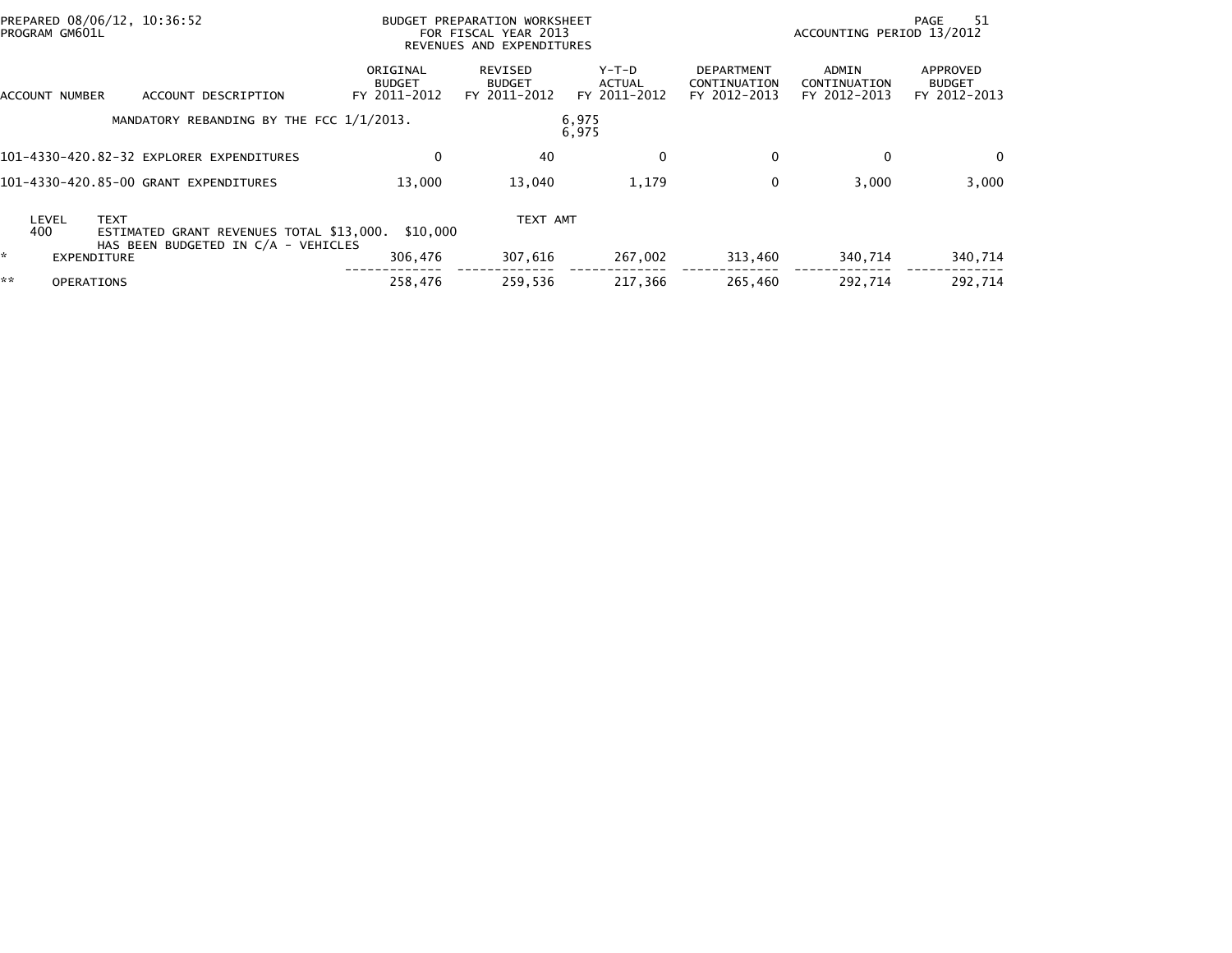| PREPARED 08/06/12, 10:36:52<br>PROGRAM GM601L             |                                              |                                           | BUDGET PREPARATION WORKSHEET<br>FOR FISCAL YEAR 2013<br>REVENUES AND EXPENDITURES |                                          | 52<br>PAGE<br>ACCOUNTING PERIOD 13/2012           |                                              |                                           |  |
|-----------------------------------------------------------|----------------------------------------------|-------------------------------------------|-----------------------------------------------------------------------------------|------------------------------------------|---------------------------------------------------|----------------------------------------------|-------------------------------------------|--|
| ACCOUNT NUMBER                                            | ACCOUNT DESCRIPTION                          | ORIGINAL<br><b>BUDGET</b><br>FY 2011-2012 | <b>REVISED</b><br><b>BUDGET</b><br>FY 2011-2012                                   | $Y-T-D$<br><b>ACTUAL</b><br>FY 2011-2012 | <b>DEPARTMENT</b><br>CONTINUATION<br>FY 2012-2013 | <b>ADMIN</b><br>CONTINUATION<br>FY 2012-2013 | APPROVED<br><b>BUDGET</b><br>FY 2012-2013 |  |
| 101-4331-353.59-00 HAZMAT FEES                            |                                              | $\mathbf{0}$                              | $803 -$                                                                           | $1,227-$                                 | $\mathbf{0}$                                      | $\mathbf{0}$                                 | 0                                         |  |
| ×.<br><b>REVENUE</b><br>101-4331-420.32-40 PHYSICIAN FEES |                                              | $\Omega$<br>5,625                         | $803 -$<br>5,625                                                                  | $1,227-$<br>3,810                        | $\mathbf{0}$<br>5,625                             | $\Omega$<br>5,625                            | $\Omega$<br>5,625                         |  |
|                                                           | 101-4331-420.33-30 HAZMAT SRVC CONTRACT      | 38,000                                    | 38,000                                                                            | 18,148                                   | 38,000                                            | 38,000                                       | 38,000                                    |  |
| 101-4331-420.43-15 R&M:EQUIPMENT                          |                                              | 3,000                                     | 3,650                                                                             | 2,986                                    | 3,000                                             | 3,000                                        | 3,000                                     |  |
| 101-4331-420.43-20 R&M:VEHICLES                           |                                              | 1,500                                     | 6,500                                                                             | 5,779                                    | 1,500                                             | 1,500                                        | 1,500                                     |  |
| 101-4331-420.56-00 UNIFORMS                               |                                              | 2,000                                     | $\mathbf 0$                                                                       | $\Omega$                                 | 2,000                                             | 2,000                                        | 2,000                                     |  |
| 101-4331-420.58-00 TRAVEL                                 |                                              | 1,000                                     | 0                                                                                 | 0                                        | 1,000                                             | 1,000                                        | 1,000                                     |  |
| 101-4331-420.59-00 TRAINING                               |                                              | 2,000                                     | $\mathbf 0$                                                                       | $\Omega$                                 | 2,000                                             | 2,000                                        | 2,000                                     |  |
|                                                           | 101-4331-420.61-15 SUPPLIES:EDUCATIONAL      | 500                                       | 50                                                                                | 0                                        | 500                                               | 500                                          | 500                                       |  |
|                                                           | 101-4331-420.61-95 SUPPLIES:OTHER SMALL EQMT | 2,000                                     | 3,253                                                                             | 1,874                                    | 2,000                                             | 2,000                                        | 2,000                                     |  |
|                                                           | 101-4331-420.62-20 MOTOR FUEL & LUBRICANTS   | 400                                       | 400                                                                               | 339                                      | 400                                               | 400                                          | 400                                       |  |
| 101-4331-420.64-10 BOOKS                                  |                                              | 900                                       | 250                                                                               | $\Omega$                                 | 900                                               | 900                                          | 900                                       |  |
|                                                           | 101-4331-420.64-50 DUES & SUBSCRIPTIONS      | 100                                       | 100                                                                               | 0                                        | 100                                               | 100                                          | 100                                       |  |
| 101-4331-420.76-20 F/A:DP EQUIPMENT                       |                                              | 0                                         | $\Omega$                                                                          | $\Omega$                                 | $\mathbf{0}$                                      | $\mathbf{0}$                                 | $\Omega$                                  |  |
| 101-4331-420.76-90 F/A:OTHER                              |                                              | 1,900                                     | 1,900                                                                             | 1,552                                    | 1,900                                             | 1,900                                        | 1,900                                     |  |
| ÷.<br><b>EXPENDITURE</b>                                  |                                              | 58,925                                    | 59,728                                                                            | 34,488                                   | 58,925                                            | 58,925                                       | 58,925                                    |  |
| **<br><b>HAZMAT TEAM</b>                                  |                                              | 58,925                                    | 58,925                                                                            | 33,261                                   | 58,925                                            | 58,925                                       | 58,925                                    |  |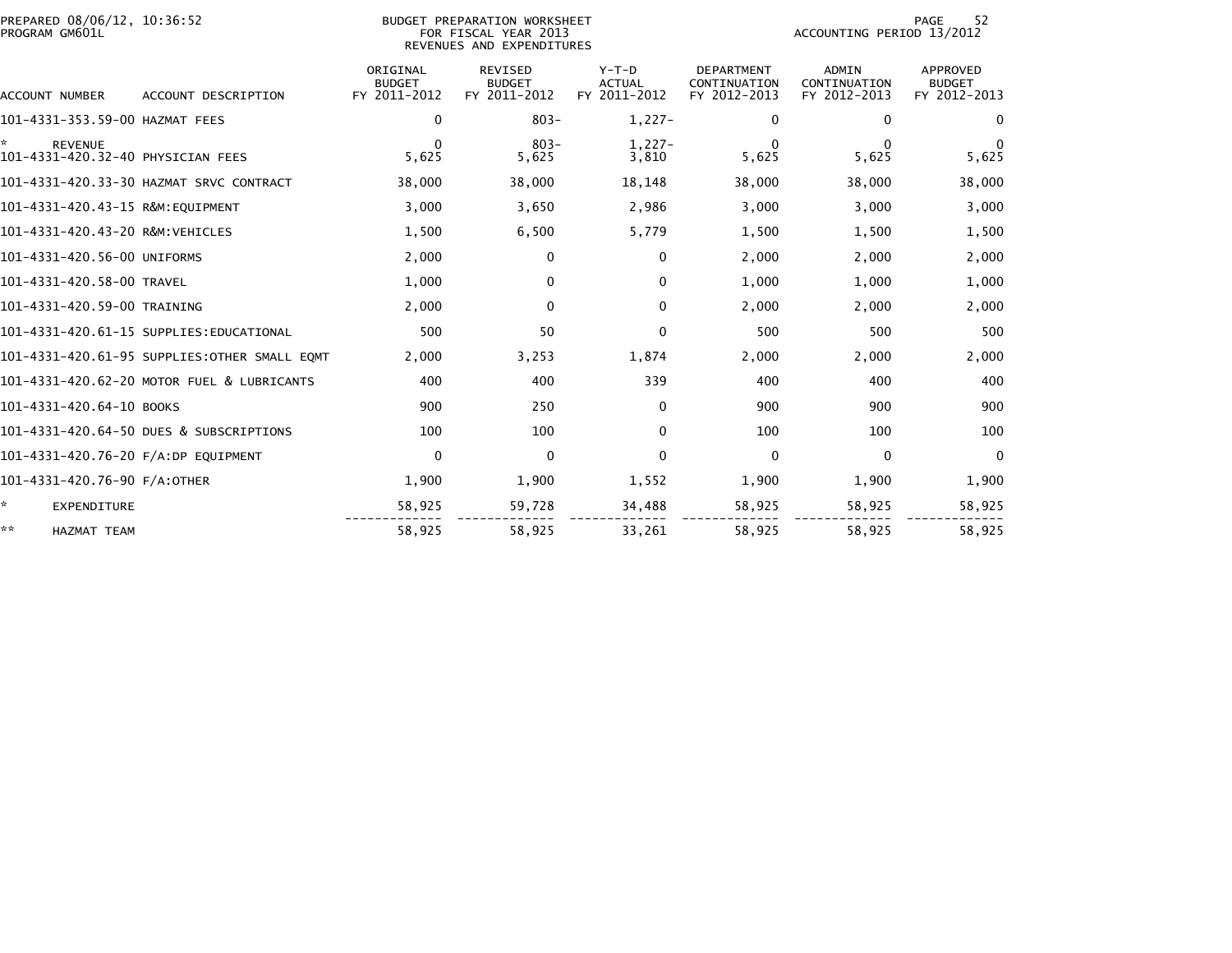|                | PREPARED 08/06/12, 10:36:52 |  |
|----------------|-----------------------------|--|
| PROGRAM GM601L |                             |  |

## PREPARED 08/06/12, 10:36:52 BUDGET PREPARATION WORKSHEET PAGE 53PROGRAM GM601L FOR FISCAL YEAR 2013 ACCOUNTING PERIOD 13/2012 REVENUES AND EXPENDITURES

| <b>ACCOUNT NUMBER</b>                                 | ACCOUNT DESCRIPTION                           | ORIGINAL<br><b>BUDGET</b><br>FY 2011-2012 | <b>REVISED</b><br><b>BUDGET</b><br>FY 2011-2012 | $Y-T-D$<br><b>ACTUAL</b><br>FY 2011-2012 | <b>DEPARTMENT</b><br>CONTINUATION<br>FY 2012-2013 | <b>ADMIN</b><br>CONTINUATION<br>FY 2012-2013 | <b>APPROVED</b><br><b>BUDGET</b><br>FY 2012-2013 |
|-------------------------------------------------------|-----------------------------------------------|-------------------------------------------|-------------------------------------------------|------------------------------------------|---------------------------------------------------|----------------------------------------------|--------------------------------------------------|
|                                                       |                                               | 0                                         | $\mathbf{0}$                                    | $\mathbf{0}$                             | $\mathbf{0}$                                      | 0                                            | $\Omega$                                         |
|                                                       | 101-4332-354.10-00 INS. SETTLEMENT CLAIMS     | $\Omega$                                  | $30,000 -$                                      | $30,000 -$                               | $\Omega$                                          | 0                                            | 0                                                |
|                                                       | 101-4332-365.00-00 CONTRIBUTIONS-PRIVATE      | $\Omega$                                  | 0                                               | $\mathbf{0}$                             | $\Omega$                                          | 0                                            | $\Omega$                                         |
| <b>REVENUE</b><br>101–4332–420.10–05 SALARIES:REGULAR |                                               | $\Omega$<br>132,261                       | $30.000 -$<br>133,006                           | $30.000 -$<br>130,474                    | $\mathbf{0}$<br>132,261                           | 132,261                                      | $\Omega$<br>132,261                              |
|                                                       |                                               | $\mathbf 0$                               | $\mathbf{0}$                                    | 0                                        | $\mathbf 0$                                       | 0                                            | 0                                                |
|                                                       |                                               | 6,500                                     | 6,200                                           | 4,623                                    | 6,500                                             | 6,500                                        | 6,500                                            |
| 101-4332-420.20-05 HEALTH INSURANCE                   |                                               | 24,120                                    | 24,225                                          | 23,718                                   | $\mathbf{0}$                                      | 24,120                                       | 24,120                                           |
| 101-4332-420.20-10 MEDICARE TAX                       |                                               | 2,012                                     | 1,882                                           | 1,842                                    | 0                                                 | 2,012                                        | 2,012                                            |
| 101-4332-420.20-15 RETIREMENT                         |                                               | 9,218                                     | 9,273                                           | 9,094                                    | 0                                                 | 9,219                                        | 9,219                                            |
|                                                       | 101-4332-420.20-20 SOCIAL SECURITY TAX        | 8,603                                     | 8,103                                           | 7,877                                    | 0                                                 | 8,602                                        | 8,602                                            |
|                                                       | 101-4332-420.20-25 WORKERS COMPENSATION       | 8,416                                     | 8,416                                           | 8,101                                    | 0                                                 | 8,416                                        | 8,416                                            |
|                                                       | 101-4332-420.20-30 401(K) CONTRIBUTIONS       | 3,968                                     | 3,993                                           | 3,914                                    | 0                                                 | 3,968                                        | 3,968                                            |
| 101-4332-420.43-15 R&M:EQUIPMENT                      |                                               | 1,500                                     | 1,500                                           | 1,076                                    | 1,500                                             | 1,500                                        | 1,500                                            |
| 101-4332-420.43-17 R&M:MASS UNIT                      |                                               | 3,000                                     | 3,000                                           | 2,049                                    | 3,000                                             | 3,000                                        | 3,000                                            |
| 101-4332-420.58-00 TRAVEL                             |                                               | 1,500                                     | 2,250                                           | 2,196                                    | 1,500                                             | 1,500                                        | 1,500                                            |
| 101-4332-420.59-00 TRAINING                           |                                               | 2,300                                     | 1,290                                           | 665                                      | 2,300                                             | 2,000                                        | 2,000                                            |
|                                                       | 101-4332-420.61-15 SUPPLIES: EDUCATIONAL      | 3,900                                     | 2,525                                           | 2,162                                    | 3,900                                             | 3,900                                        | 3,900                                            |
|                                                       | 101-4332-420.61-60 SUPPLIES:PHOTOGRAPHIC      | 450                                       | $\mathbf{0}$                                    | $\mathbf 0$                              | 450                                               | 450                                          | 450                                              |
| 101-4332-420.61-90 SUPPLIES: OTHER                    |                                               | 500                                       | 300                                             | 299                                      | 500                                               | 500                                          | 500                                              |
|                                                       | 101-4332-420.61-95 SUPPLIES: OTHER SMALL EQMT | 1.100                                     | 2,225                                           | 2,143                                    | 1,100                                             | 1,100                                        | 1,100                                            |
|                                                       | 101-4332-420.62-20 MOTOR FUEL & LUBRICANTS    | 9,000                                     | 9,000                                           | 7,856                                    | 9,000                                             | 9,000                                        | 9,000                                            |
| 101-4332-420.64-10 BOOKS                              |                                               | 500                                       | 500                                             | 330                                      | 500                                               | 500                                          | 500                                              |
|                                                       | 101-4332-420.64-50 DUES & SUBSCRIPTIONS       | 1,250                                     | 1,750                                           | 1,657                                    | 1,400                                             | 1,400                                        | 1,400                                            |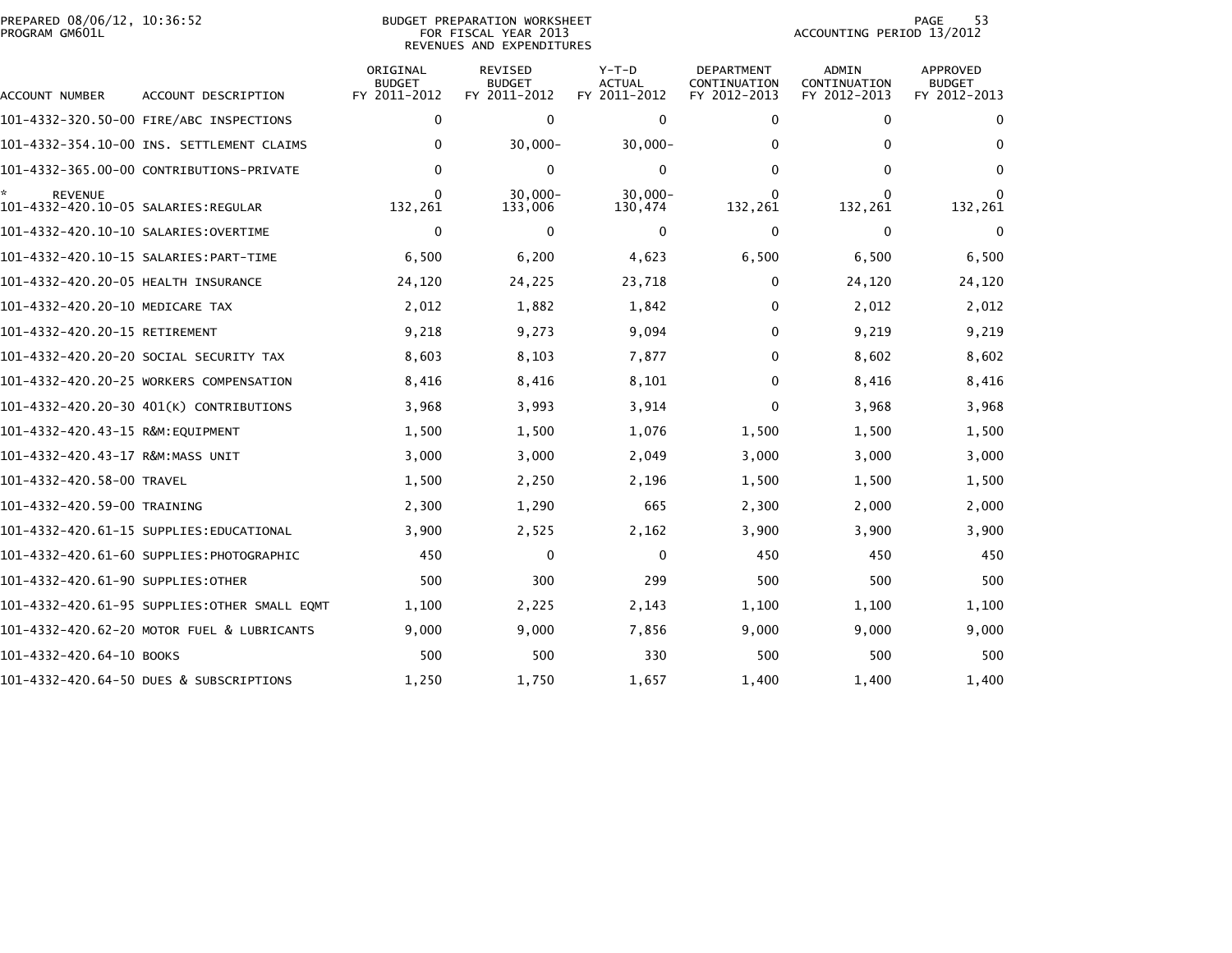| PROGRAM GM601L | PREPARED 08/06/12, 10:36:52                                                                                                           |                                           | BUDGET PREPARATION WORKSHEET<br>FOR FISCAL YEAR 2013<br>REVENUES AND EXPENDITURES |                                          |                                            |                                              | 54<br>PAGE<br>ACCOUNTING PERIOD 13/2012   |  |
|----------------|---------------------------------------------------------------------------------------------------------------------------------------|-------------------------------------------|-----------------------------------------------------------------------------------|------------------------------------------|--------------------------------------------|----------------------------------------------|-------------------------------------------|--|
| ACCOUNT NUMBER | ACCOUNT DESCRIPTION                                                                                                                   | ORIGINAL<br><b>BUDGET</b><br>FY 2011-2012 | <b>REVISED</b><br><b>BUDGET</b><br>FY 2011-2012                                   | $Y-T-D$<br><b>ACTUAL</b><br>FY 2011-2012 | DEPARTMENT<br>CONTINUATION<br>FY 2012-2013 | <b>ADMIN</b><br>CONTINUATION<br>FY 2012-2013 | APPROVED<br><b>BUDGET</b><br>FY 2012-2013 |  |
| LEVEL<br>400   | <b>TEXT</b><br>REQUEST INCREASE OF 150.00 FOR COST OF MEMBERSHIP<br>IN THE INTERNATIONAL ASSOCIATION OF ARSON<br><b>INVESTIGATORS</b> |                                           | TEXT AMT                                                                          | 1,400                                    |                                            |                                              |                                           |  |
|                |                                                                                                                                       |                                           |                                                                                   | 1,400                                    |                                            |                                              |                                           |  |
|                | 101-4332-420.74-35 C/A:VEHICLES                                                                                                       | 0                                         | 30,000                                                                            | 28,774                                   | 0                                          | $\Omega$                                     | $\Omega$                                  |  |
|                |                                                                                                                                       | $\mathbf 0$                               | $\mathbf 0$                                                                       | $\mathbf{0}$                             | 700                                        | 700                                          | 700                                       |  |
| LEVEL<br>400   | <b>TEXT</b><br>REOUEST INCREASE OF 700.00 TO PURCHASE THE PELICAN<br>LIGHTING SYSTEM FOR FIRE INVESTIGATIONS                          |                                           | TEXT AMT                                                                          | 700<br>700                               |                                            |                                              |                                           |  |
|                | 101-4332-420.91-00 APPROPRIATIONS                                                                                                     | 110,000                                   | 110,000                                                                           | 109,800                                  | 110,000                                    | 110,000                                      | 110,000                                   |  |
| ×.             | EXPENDITURE                                                                                                                           | 330,098                                   | 359,438                                                                           | 348,650                                  | 274,611                                    | 330,648                                      | 330,648                                   |  |
| **             | FIRE DIVISION                                                                                                                         | 330,098                                   | 329,438                                                                           | 318,650                                  | 274,611                                    | 330,648                                      | 330,648                                   |  |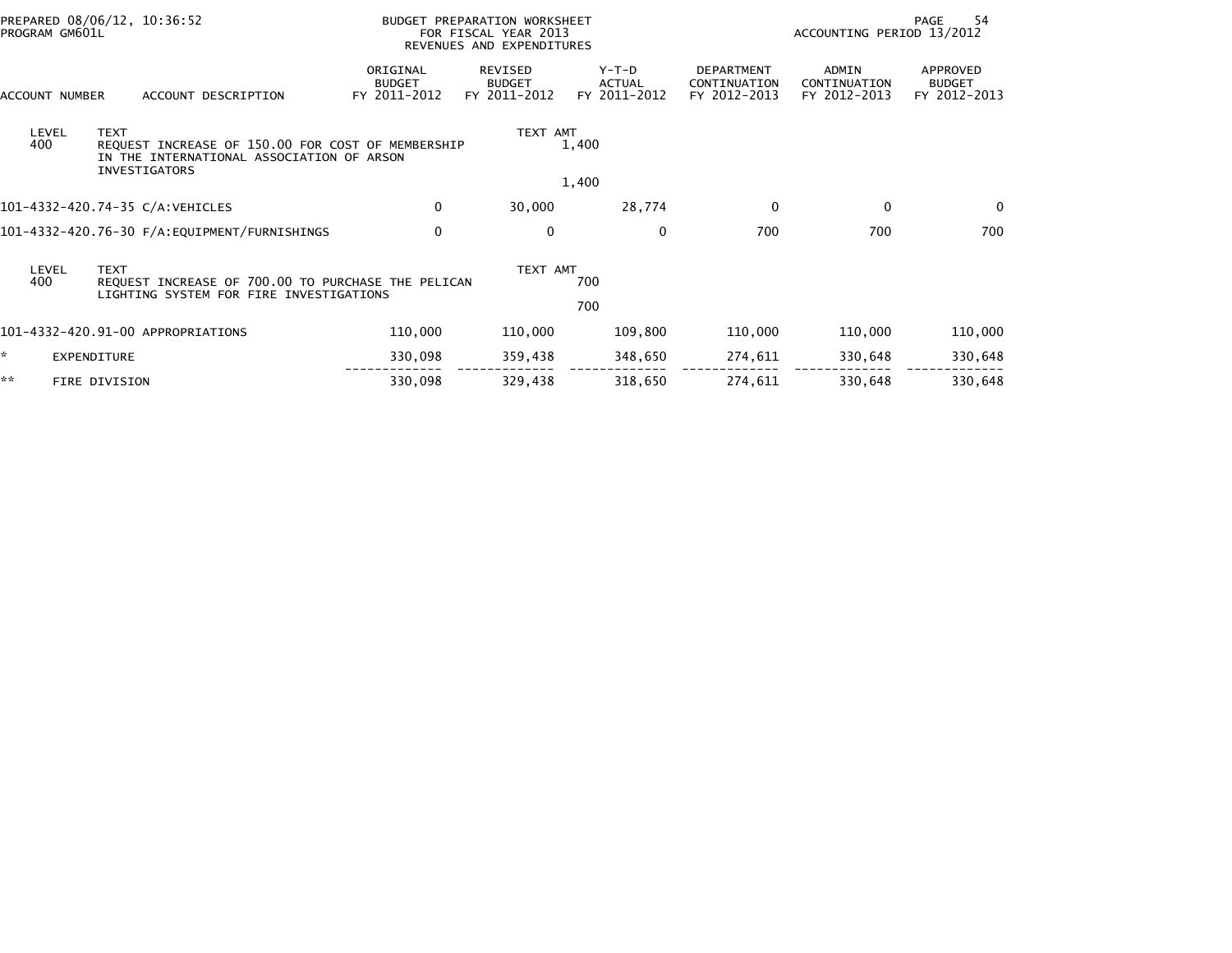| PREPARED 08/06/12, 10:36:52<br>PROGRAM GM601L |                                             | BUDGET PREPARATION WORKSHEET<br>FOR FISCAL YEAR 2013<br>REVENUES AND EXPENDITURES |                                          |                                 |                                            | -55<br>PAGE<br>ACCOUNTING PERIOD 13/2012 |                                           |  |
|-----------------------------------------------|---------------------------------------------|-----------------------------------------------------------------------------------|------------------------------------------|---------------------------------|--------------------------------------------|------------------------------------------|-------------------------------------------|--|
| ACCOUNT NUMBER                                | ACCOUNT DESCRIPTION                         | ORIGINAL<br><b>BUDGET</b><br>FY 2011-2012                                         | REVISED<br><b>BUDGET</b><br>FY 2011-2012 | Y-T-D<br>ACTUAL<br>FY 2011-2012 | DEPARTMENT<br>CONTINUATION<br>FY 2012-2013 | ADMIN<br>CONTINUATION<br>FY 2012-2013    | APPROVED<br><b>BUDGET</b><br>FY 2012-2013 |  |
|                                               | 101-4333-331.61-00 HOMELAND SECURITY GRANTS | 0                                                                                 | $23,292-$                                | $7,347-$                        |                                            |                                          | 0                                         |  |
| <b>REVENUE</b>                                | 101-4333-420.76-40 F/A: FEDERAL GRANTS      |                                                                                   | $23,292 -$                               | 7,347-                          |                                            |                                          | 0                                         |  |
|                                               | 101-4333-420.82-32 EXPLORER EXPENDITURES    | 0                                                                                 |                                          |                                 |                                            |                                          | $\Omega$                                  |  |
|                                               | 101-4333-420.85-00 GRANT EXPENDITURES       | 0                                                                                 | 23.292                                   | 11,946                          | 0                                          |                                          | $\mathbf{0}$                              |  |
| ×.<br>EXPENDITURE                             |                                             | 0                                                                                 | 23.292                                   | 11,946                          | 0                                          |                                          | $\Omega$                                  |  |
| **                                            | HOMELAND SECURITY GRANTS                    |                                                                                   |                                          | 4,599                           |                                            |                                          | 0                                         |  |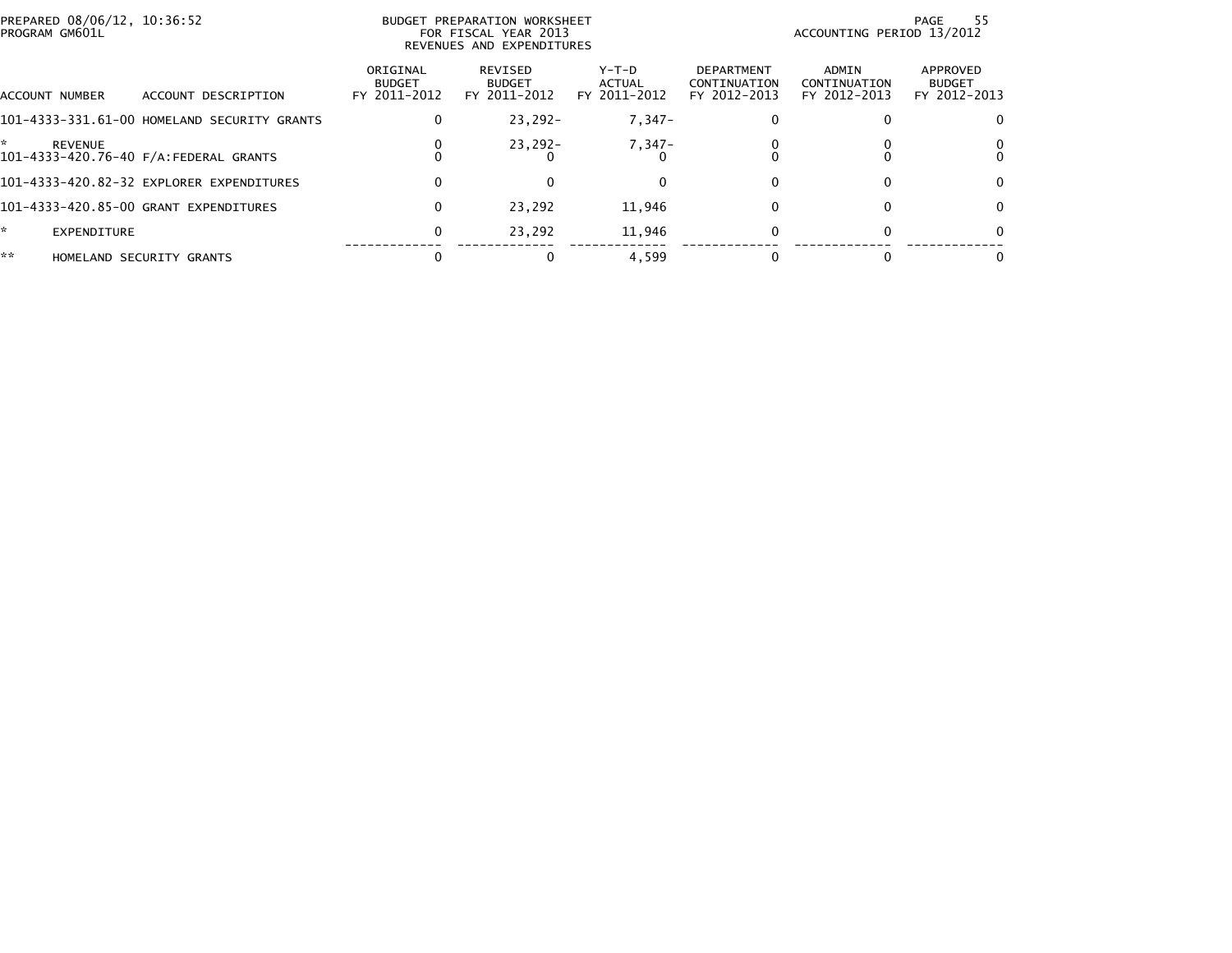| PREPARED 08/06/12, 10:36:52<br>PROGRAM GM601L |                                              |                                           | BUDGET PREPARATION WORKSHEET<br>FOR FISCAL YEAR 2013<br>REVENUES AND EXPENDITURES |                                          |                                                   | ACCOUNTING PERIOD 13/2012                    | 56<br>PAGE                                |
|-----------------------------------------------|----------------------------------------------|-------------------------------------------|-----------------------------------------------------------------------------------|------------------------------------------|---------------------------------------------------|----------------------------------------------|-------------------------------------------|
| ACCOUNT NUMBER                                | ACCOUNT DESCRIPTION                          | ORIGINAL<br><b>BUDGET</b><br>FY 2011-2012 | <b>REVISED</b><br><b>BUDGET</b><br>FY 2011-2012                                   | $Y-T-D$<br><b>ACTUAL</b><br>FY 2011-2012 | <b>DEPARTMENT</b><br>CONTINUATION<br>FY 2012-2013 | <b>ADMIN</b><br>CONTINUATION<br>FY 2012-2013 | APPROVED<br><b>BUDGET</b><br>FY 2012-2013 |
|                                               | 101–4371–331.55–00 MEDICAID MAXIMIZATION     | 150,000-                                  | 150,000-                                                                          | 475,248-                                 | $300,000 -$                                       | $300,000 -$                                  | $300,000 -$                               |
|                                               | 101-4371-334.34-60 RURAL HEALTH COMM CARE    | $\Omega$                                  | $18,502-$                                                                         | 0                                        | 0                                                 | 0                                            | $\Omega$                                  |
| 101-4371-334.63-00 SAFE KIDS GRANT            |                                              | $\Omega$                                  | $\mathbf 0$                                                                       | $\Omega$                                 | 0                                                 | $\Omega$                                     | <sup>0</sup>                              |
| 101-4371-353.14-00 AMBULANCE FEES             |                                              | $3,200,000 -$                             | $3,200,000 -$                                                                     | 3,007,542-                               | 3,070,000-                                        | $3,070,000 -$                                | $3,070,000 -$                             |
| 101-4371-353.14-10 GARNISHMENT FEES           |                                              | 0                                         | $\Omega$                                                                          | $94 -$                                   | $\Omega$                                          | $\mathbf{0}$                                 | $\mathbf 0$                               |
|                                               | 101-4371-353.14-15 MEDICAID NON-ALLOWED CHGS | 500,000                                   | 500,000                                                                           | 267,240                                  | 400,000                                           | 400,000                                      | 400,000                                   |
|                                               | 101-4371-353.14-25 MEDICARE NON-ALLOWED CHGS | 40,000                                    | 40,000                                                                            | 480-                                     | 20,000                                            | 20,000                                       | 20,000                                    |
|                                               | 101-4371-353.14-35 MISC NON-ALLOWED CHGS     | 50,000                                    | 50,000                                                                            | 33,247                                   | 40,000                                            | 40,000                                       | 40,000                                    |
|                                               | 101-4371-353.15-00 ROWAN RESCUE SQUAD FEES   | $120,000 -$                               | $120,000 -$                                                                       | 113,084-                                 | $110,000 -$                                       | $110,000 -$                                  | $110,000 -$                               |
|                                               | 101-4371-353.15-15 MEDICAID NON-ALLOWED CHGS | 24,400                                    | 14,400                                                                            | 10,823                                   | 17,000                                            | 17,000                                       | 17,000                                    |
|                                               | 101-4371-353.15-25 MEDICARE NON-ALLOWED CHGS | 3,600                                     | 3,600                                                                             | 147                                      | 1,000                                             | 1,000                                        | 1,000                                     |
|                                               | 101-4371-353.15-35 MISC NON-ALLOWED CHARGES  | 2,000                                     | 2,000                                                                             | 1,347                                    | 2,000                                             | 2,000                                        | 2,000                                     |
|                                               | 101-4371-353.16-00 AMBULANCE CHG-OFF COLL    | 0                                         | 0                                                                                 | $296 -$                                  | 0                                                 | 0                                            | 0                                         |
|                                               | 101-4371-353.17-00 FRANCHISE AGENCIES        | $\Omega$                                  | 0                                                                                 | $\Omega$                                 | 0                                                 | $\Omega$                                     | $\Omega$                                  |
|                                               | 101-4371-353.17-15 MEDICAID NON-ALLOWED CHGS | $\Omega$                                  | 0                                                                                 | 0                                        | 0                                                 | $\Omega$                                     | $\Omega$                                  |
|                                               | 101-4371-353.17-25 MEDICARE NON-ALLOWED CHGS | $\Omega$                                  | $\Omega$                                                                          | 0                                        | 0                                                 | $\Omega$                                     | $\Omega$                                  |
|                                               | 101-4371-353.17-35 MISC NON-ALLOWED CHGS     | $\Omega$                                  | 0                                                                                 | $\Omega$                                 | 0                                                 | 0                                            | 0                                         |
| 101-4371-365.55-00 MISC DONATIONS             |                                              | 0                                         | $1,100-$                                                                          | $1,100-$                                 | 0                                                 | 0                                            | 0                                         |
|                                               | 101-4371-395.00-00 FUND BALANCE APPR-RESTR   | $\Omega$                                  | $178-$                                                                            | $\Omega$                                 | 0                                                 | 0                                            | $\Omega$                                  |
|                                               | 101-4371-395.10-00 FUND BALANCE APPR-UNREST  | $\Omega$                                  | $\mathbf 0$                                                                       | $\Omega$                                 | 0                                                 | $\mathbf{0}$                                 | $\Omega$                                  |
| REVENUE                                       |                                              | $2,850,000 -$<br>1.749.251                | 2,879,780-<br>1,697,451                                                           | 3,285,040-<br>1.668.493                  | $3,000,000 -$<br>1.737.002                        | $3,000,000 -$<br>1.757.722                   | $3,000,000 -$<br>1,757,722                |

 LEVEL TEXT TEXT AMT 400 REGULAR SALARIES FROM PAYROLL WORKSHEETS 1,731,487HOLIDAY PAY 26,235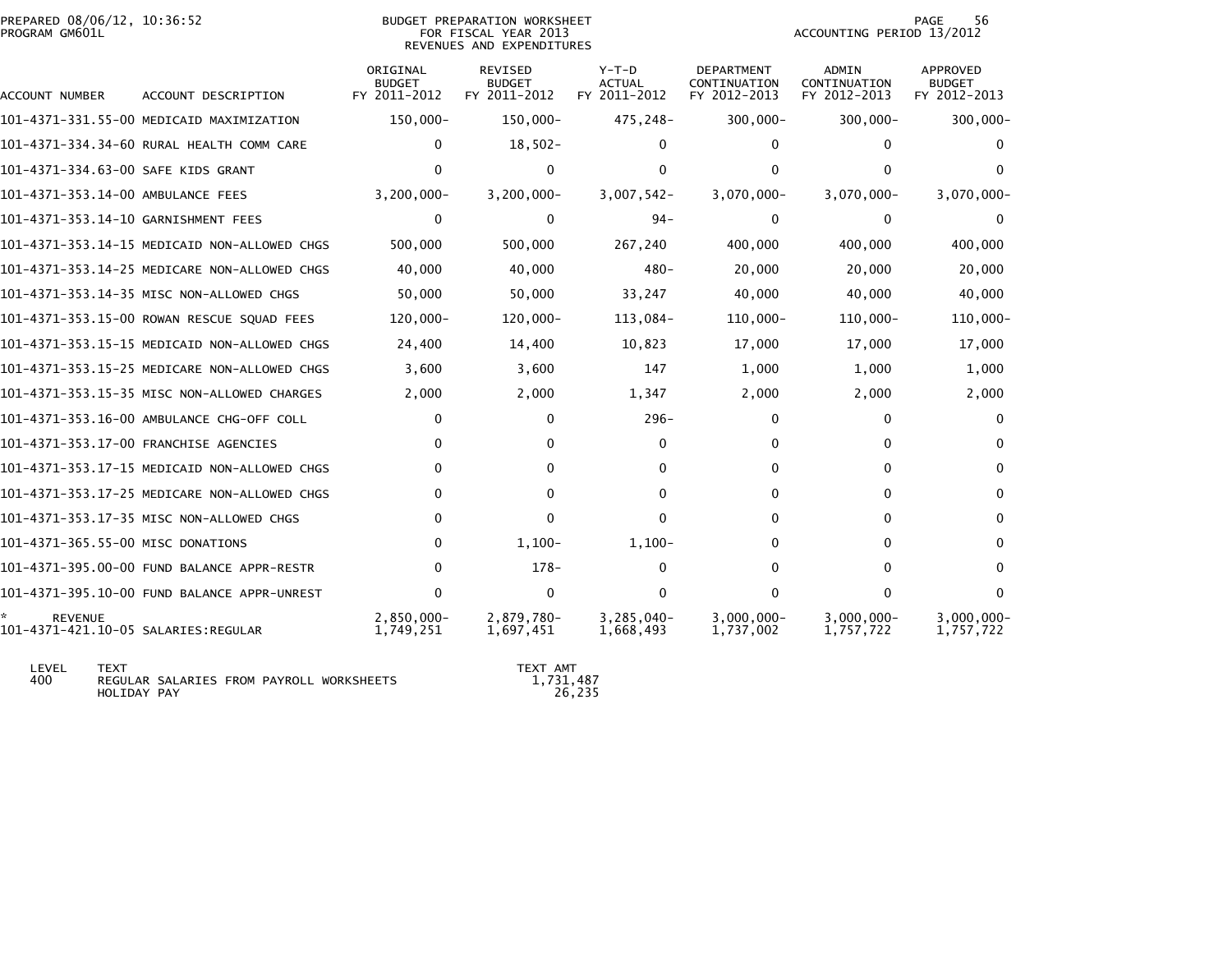| PROGRAM GM601L | PREPARED 08/06/12, 10:36:52                                                                                              |                                           | <b>BUDGET PREPARATION WORKSHEET</b><br>FOR FISCAL YEAR 2013<br>REVENUES AND EXPENDITURES | 57<br>PAGE<br>ACCOUNTING PERIOD 13/2012  |                                            |                                       |                                           |
|----------------|--------------------------------------------------------------------------------------------------------------------------|-------------------------------------------|------------------------------------------------------------------------------------------|------------------------------------------|--------------------------------------------|---------------------------------------|-------------------------------------------|
| ACCOUNT NUMBER | ACCOUNT DESCRIPTION                                                                                                      | ORIGINAL<br><b>BUDGET</b><br>FY 2011-2012 | REVISED<br><b>BUDGET</b><br>FY 2011-2012                                                 | $Y-T-D$<br><b>ACTUAL</b><br>FY 2011-2012 | DEPARTMENT<br>CONTINUATION<br>FY 2012-2013 | ADMIN<br>CONTINUATION<br>FY 2012-2013 | APPROVED<br><b>BUDGET</b><br>FY 2012-2013 |
|                |                                                                                                                          |                                           | 1,757,722                                                                                |                                          |                                            |                                       |                                           |
|                | 101-4371-421.10-10 SALARIES:OVERTIME                                                                                     | 190,000                                   | 196,750                                                                                  | 190,065                                  | 190,000                                    | 190,000                               | 190,000                                   |
|                |                                                                                                                          | 205,000                                   | 250,050                                                                                  | 245,476                                  | 205,000                                    | 205,000                               | 205,000                                   |
|                |                                                                                                                          | 385,920                                   | 385,920                                                                                  | 359,187                                  | 0                                          | 385,920                               | 385,920                                   |
|                | 101-4371-421.20-08 HEALTH INSURANCE:RETIREES                                                                             | 8,040                                     | 8,040                                                                                    | 8,040                                    | 0                                          | 8,040                                 | 8,040                                     |
|                | 101-4371-421.20-10 MEDICARE TAX                                                                                          | 31,092                                    | 31,092                                                                                   | 28,960                                   | $\Omega$                                   | 31,215                                | 31,215                                    |
|                | 101-4371-421.20-15 RETIREMENT                                                                                            | 135,166                                   | 135,166                                                                                  | 128,850                                  | 0                                          | 135,760                               | 135,760                                   |
|                | 101-4371-421.20-20 SOCIAL SECURITY TAX                                                                                   | 132,944                                   | 132,944                                                                                  | 123,830                                  | 0                                          | 133,470                               | 133,470                                   |
|                | 101-4371-421.20-25 WORKERS COMPENSATION                                                                                  | 144,574                                   | 144,574                                                                                  | 134,187                                  | $\mathbf 0$                                | 140,300                               | 140,300                                   |
|                | 101-4371-421.20-30 401(K) CONTRIBUTIONS                                                                                  | 58,178                                    | 58,178                                                                                   | 52,300                                   | $\Omega$                                   | 58,432                                | 58,432                                    |
|                | 101-4371-421.32-32 MEDICAL DIRECTOR                                                                                      | 15,240                                    | 15,240                                                                                   | 13,800                                   | 15,240                                     | 15,240                                | 15,240                                    |
|                | 101-4371-421.32-40 PHYSICIAN FEES                                                                                        | 250                                       | 250                                                                                      | $\mathbf 0$                              | 250                                        | 250                                   | 250                                       |
| LEVEL<br>400   | <b>TEXT</b>                                                                                                              |                                           | TEXT AMT                                                                                 |                                          |                                            |                                       |                                           |
|                | USED TO COVER UNFORSEEN MEDICAL EXPENSES OUTSIDE<br>WORKERS COMP OR THE HIRING PROCESS                                   |                                           |                                                                                          | 250<br>250                               |                                            |                                       |                                           |
|                | 101-4371-421.33-00 OTHER PROFESSIONAL SRVCS                                                                              | $\mathbf 0$                               | 14,257                                                                                   | 14,257                                   | 0                                          | 0                                     | $\mathbf{0}$                              |
|                | 101-4371-421.33-10 CONTRACT COLLECTION                                                                                   | 750                                       | 744                                                                                      | 744                                      | 750                                        | 750                                   | 750                                       |
| LEVEL<br>400   | <b>TEXT</b><br>SOLID WASTE SERVICES FOR EMS STATIONS                                                                     |                                           | TEXT AMT                                                                                 | 750<br>750                               |                                            |                                       |                                           |
|                | 101-4371-421.33-17 CONTRACTED SERVICES                                                                                   | 69,000                                    | 79,000                                                                                   | 72,674                                   | 69,000                                     | 69,000                                | 69,000                                    |
| LEVEL<br>400   | <b>TEXT</b><br>-ANNUAL CUSTOMIZATION OF DEPARTMENTAL SCHEDULING<br><b>SOFTWARE</b><br>-ROWAN RESCUE SQUAD COLLECTION FEE |                                           | TEXT AMT                                                                                 | 1,500<br>67,500<br>69,000                |                                            |                                       |                                           |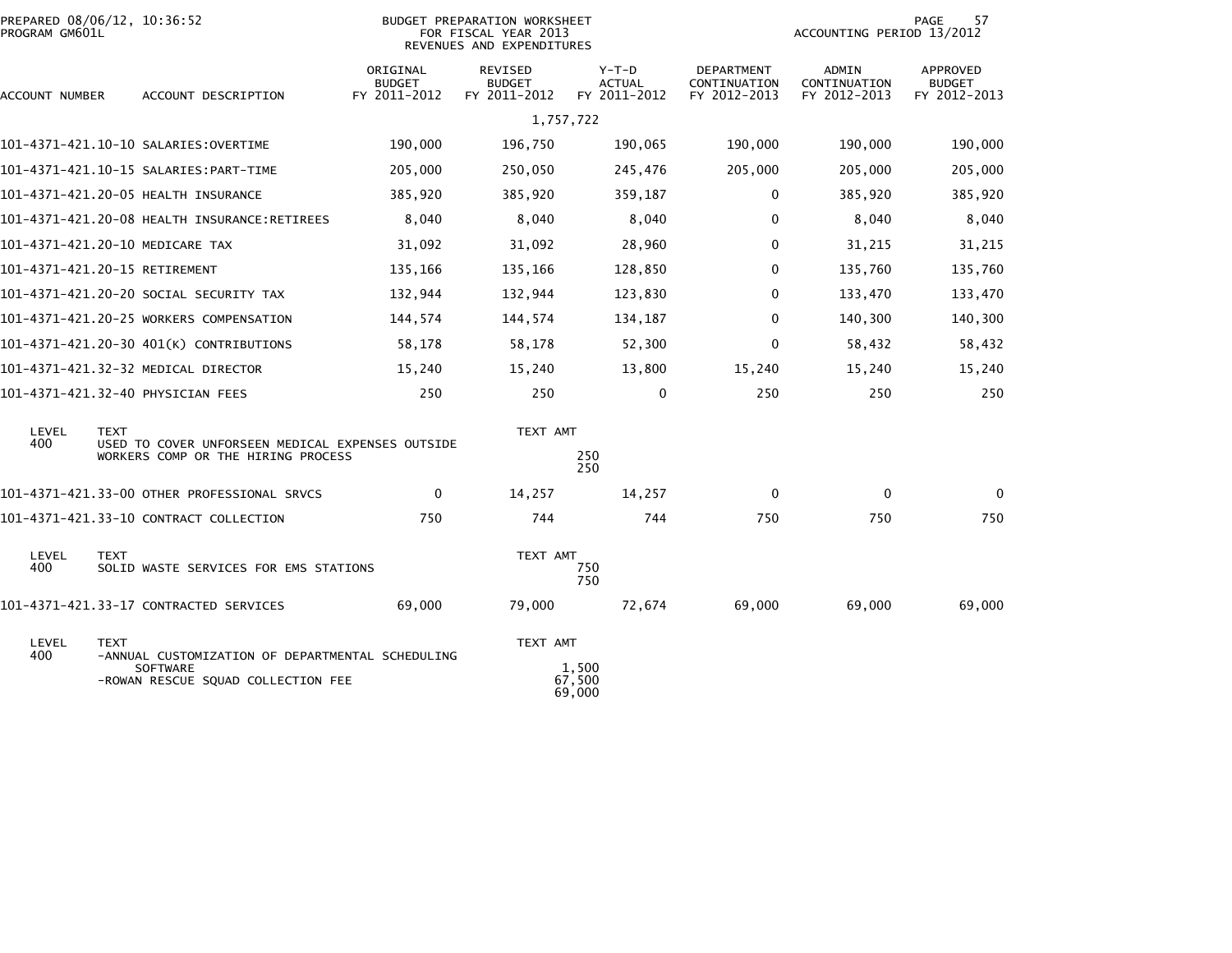| PROGRAM GM601L           | PREPARED 08/06/12, 10:36:52                                                                                                                                           |                                           | BUDGET PREPARATION WORKSHEET<br>FOR FISCAL YEAR 2013<br>REVENUES AND EXPENDITURES |                                              | PAGE<br>58<br>ACCOUNTING PERIOD 13/2012           |                                       |                                           |  |
|--------------------------|-----------------------------------------------------------------------------------------------------------------------------------------------------------------------|-------------------------------------------|-----------------------------------------------------------------------------------|----------------------------------------------|---------------------------------------------------|---------------------------------------|-------------------------------------------|--|
| ACCOUNT NUMBER           | ACCOUNT DESCRIPTION                                                                                                                                                   | ORIGINAL<br><b>BUDGET</b><br>FY 2011-2012 | <b>REVISED</b><br><b>BUDGET</b><br>FY 2011-2012                                   | $Y-T-D$<br><b>ACTUAL</b><br>FY 2011-2012     | <b>DEPARTMENT</b><br>CONTINUATION<br>FY 2012-2013 | ADMIN<br>CONTINUATION<br>FY 2012-2013 | APPROVED<br><b>BUDGET</b><br>FY 2012-2013 |  |
|                          | 101-4371-421.34-30 SERVICE & MAINTENANCE                                                                                                                              | 300                                       | $\mathbf 0$                                                                       | $\mathbf{0}$                                 | 300                                               | 300                                   | 300                                       |  |
| LEVEL<br>400             | <b>TEXT</b><br>USED TO PAY FOR SERVICE TO EXISTING LP 500 DEFIB                                                                                                       |                                           | TEXT AMT                                                                          | 300<br>300                                   |                                                   |                                       |                                           |  |
| 101-4371-421.41-40 WATER |                                                                                                                                                                       | 1,200                                     | 1,200                                                                             | 730                                          | 1,000                                             | 1,000                                 | 1,000                                     |  |
| LEVEL<br>400             | <b>TEXT</b><br>RECOMMENDED DECREASE DUE TO CURRENT EXPENDITURES                                                                                                       |                                           | TEXT AMT                                                                          | 1,000<br>1,000                               |                                                   |                                       |                                           |  |
|                          | 101-4371-421.43-05 R&M:BUILDINGS                                                                                                                                      | 400                                       | 400                                                                               | 194                                          | 400                                               | 400                                   | 400                                       |  |
| LEVEL<br>400             | <b>TEXT</b><br>-USED FOR MINOR REPAIRS AS NEEDED THAT ARE NOT<br>COVERED BY FACILITIES MANAGEMENT                                                                     |                                           | TEXT AMT                                                                          | 400<br>400                                   |                                                   |                                       |                                           |  |
|                          | 101-4371-421.43-15 R&M: EQUIPMENT                                                                                                                                     | 5,300                                     | 4,526                                                                             | 4,526                                        | 5,300                                             | 5,300                                 | 5,300                                     |  |
| LEVEL<br>400             | <b>TEXT</b><br>-BIANNUAL STRETCHER SERVICE<br>-PARTS FOR STRETCHER REPAIRS<br>-MISCELLANEOUS MEDICAL EQUIPMENT PARTS<br>-RADIO ANTENNA REPAIRS<br>-DAMAGED PAGER FEES |                                           | TEXT AMT                                                                          | 3,300<br>1,000<br>250<br>500<br>250<br>5,300 |                                                   |                                       |                                           |  |
|                          | 101-4371-421.44-10 RENT: EQUIPMENT                                                                                                                                    | 51,000                                    | 51,900                                                                            | 51,878                                       | 51,000                                            | 51,000                                | 51,000                                    |  |
| LEVEL<br>400             | <b>TEXT</b><br>ANNUAL CONTRACT FOR THE LEASE OF PHILIPS MONITORS                                                                                                      |                                           | TEXT AMT                                                                          | 51,000<br>51,000                             |                                                   |                                       |                                           |  |
|                          | 101-4371-421.44-20 RENT:LAND & BUILDINGS                                                                                                                              | 6,900                                     | 6,900                                                                             | 6,900                                        | 6,900                                             | 6,900                                 | 6,900                                     |  |
| LEVEL<br>400             | <b>TEXT</b><br>RENT FOR EMS STATION 86                                                                                                                                |                                           | TEXT AMT                                                                          | 6,900<br>6,900                               |                                                   |                                       |                                           |  |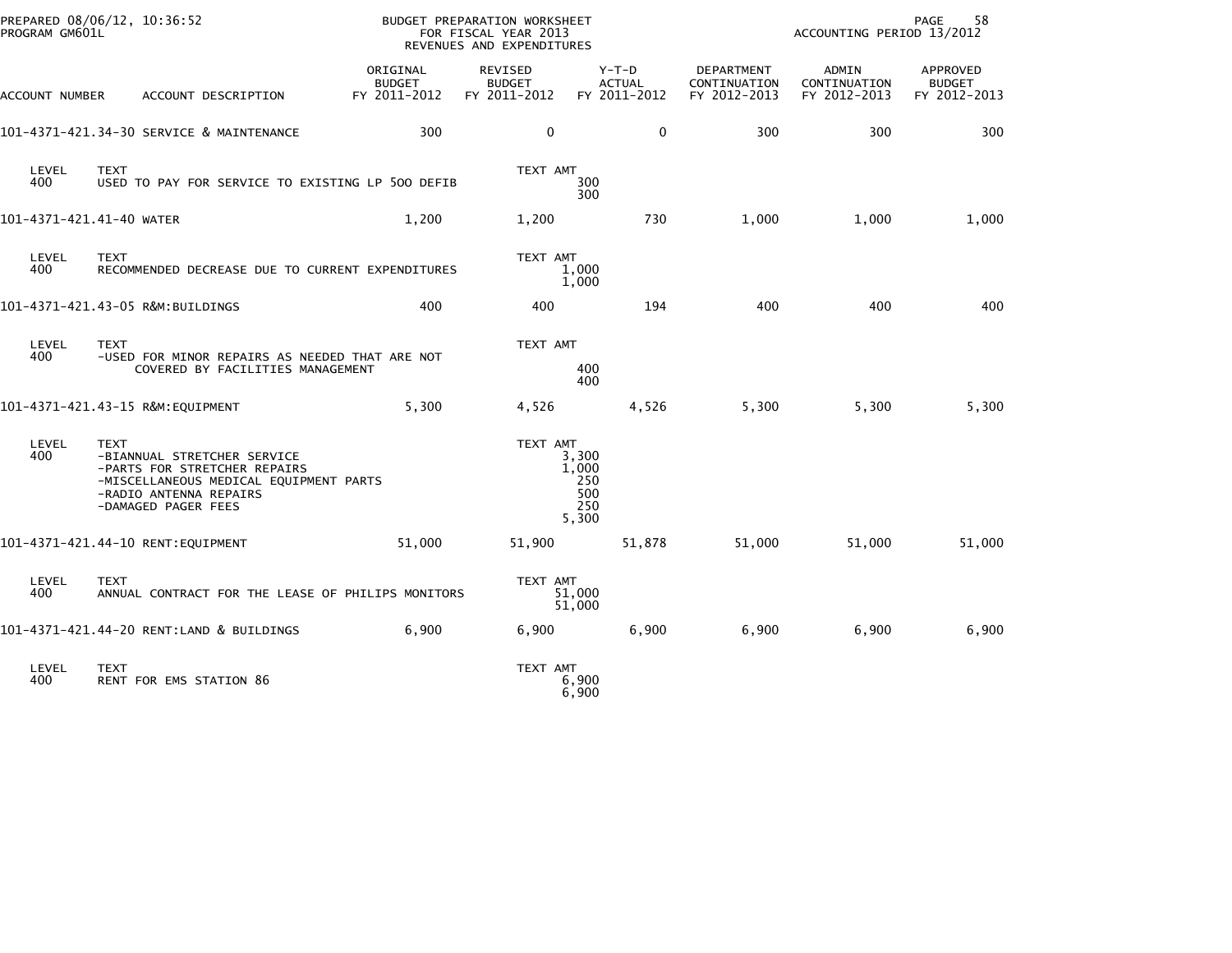| PROGRAM GM601L | PREPARED 08/06/12, 10:36:52                                                                                                                                                                                                                                                                                                                                                                                                                                                                                                        |                                           | BUDGET PREPARATION WORKSHEET<br>FOR FISCAL YEAR 2013<br>REVENUES AND EXPENDITURES |                                                                     | 59<br>PAGE<br>ACCOUNTING PERIOD 13/2012    |                                       |                                           |  |
|----------------|------------------------------------------------------------------------------------------------------------------------------------------------------------------------------------------------------------------------------------------------------------------------------------------------------------------------------------------------------------------------------------------------------------------------------------------------------------------------------------------------------------------------------------|-------------------------------------------|-----------------------------------------------------------------------------------|---------------------------------------------------------------------|--------------------------------------------|---------------------------------------|-------------------------------------------|--|
| ACCOUNT NUMBER | ACCOUNT DESCRIPTION                                                                                                                                                                                                                                                                                                                                                                                                                                                                                                                | ORIGINAL<br><b>BUDGET</b><br>FY 2011-2012 | REVISED<br><b>BUDGET</b><br>FY 2011-2012                                          | Y-T-D<br>ACTUAL<br>FY 2011-2012                                     | DEPARTMENT<br>CONTINUATION<br>FY 2012-2013 | ADMIN<br>CONTINUATION<br>FY 2012-2013 | APPROVED<br><b>BUDGET</b><br>FY 2012-2013 |  |
|                | 101-4371-421.50-15 LAUNDRY/DRY CLEANING                                                                                                                                                                                                                                                                                                                                                                                                                                                                                            | 4,500                                     | 203                                                                               | 202                                                                 | 1,500                                      | 1,500                                 | 1,500                                     |  |
| LEVEL<br>400   | <b>TEXT</b><br>USED TO PURCHASE ITEMS SUCH AS HAND TOWELS FOR<br>USE BY EMS CREWS, FURTHER REDUCED THIS YEAR<br>AS A RESULT OF LOWER EXPENDITURES                                                                                                                                                                                                                                                                                                                                                                                  |                                           | TEXT AMT                                                                          | 1,500<br>1,500                                                      |                                            |                                       |                                           |  |
|                | 101-4371-421.58-00 TRAVEL                                                                                                                                                                                                                                                                                                                                                                                                                                                                                                          | 2,750                                     | 3,850                                                                             | 3,401                                                               | 4,850                                      | 4,000                                 | 4,000                                     |  |
| LEVEL<br>400   | <b>TEXT</b><br>-GENERAL TRAVEL EXPENSES FOR EMS DIVISION<br>TRAINING PURPOSES<br>-SPECIFIC FUNDS FOR TRAVEL TO NATIONAL FIRE<br>ACADEMY FOR EMS DIVISION LEADERS<br>-REDUCTION PER COUNTY MANAGER                                                                                                                                                                                                                                                                                                                                  |                                           | TEXT AMT                                                                          | 2,750<br>2,100<br>$850 -$<br>4.000                                  |                                            |                                       |                                           |  |
|                | 101-4371-421.59-00 TRAINING                                                                                                                                                                                                                                                                                                                                                                                                                                                                                                        | 8,420                                     | 9,420                                                                             | 9,274                                                               | 8,410                                      | 8,410                                 | 8,410                                     |  |
| LEVEL<br>400   | <b>TEXT</b><br>-TEXTBOOKS FOR REQUIRED COURSES IN ADVANCED<br>CARDIAC LIFE SUPPORT, INTERNATIONAL TRAUMA<br>LIFE SUPPORT, PEDIATRIC ADVANCED LIFE SUPPORT<br>AND ASSOCIATED CERTIFICATION FEES<br>-EM TODAY REGISTRATION FOR 8 EMPLOYEES<br>-NC ASSOCIATION OF EMS ADMINISTRATORS CONFERENCE<br>TUITION, 8 @ 175<br>-DIFFICULT AIRWAY COURSES, 2 @ 350<br>-SUPERVISORY TRAINING COURSES 6 @ 250<br>-TACTICAL EMERGENCY MEDICAL SPECIALIST TUITION<br>-TRAINING AIDS, IV INJECTION ARM<br>-COMMUNITY OUTREACH AND SUPPORT MATERIALS |                                           | TEXT AMT                                                                          | 2.550<br>960<br>1.400<br>700<br>1,500<br>400<br>700<br>200<br>8.410 |                                            |                                       |                                           |  |
|                | 101-4371-421.61-45 SUPPLIES:MEDICAL                                                                                                                                                                                                                                                                                                                                                                                                                                                                                                | 133,600                                   | 133,600                                                                           | 110,168                                                             | 133,600                                    | 130,000                               | 130,000                                   |  |
| LEVEL<br>400   | <b>TEXT</b><br>RECOMMENDED TO MAINTAIN CURRENT FUNDING LEVEL AS<br>SUPPLY PRICES HAVE NOT DECLINED<br>REDUCTION PER COUNTY MANAGER                                                                                                                                                                                                                                                                                                                                                                                                 |                                           | TEXT AMT                                                                          | 133,600<br>$3,600-$<br>130,000                                      |                                            |                                       |                                           |  |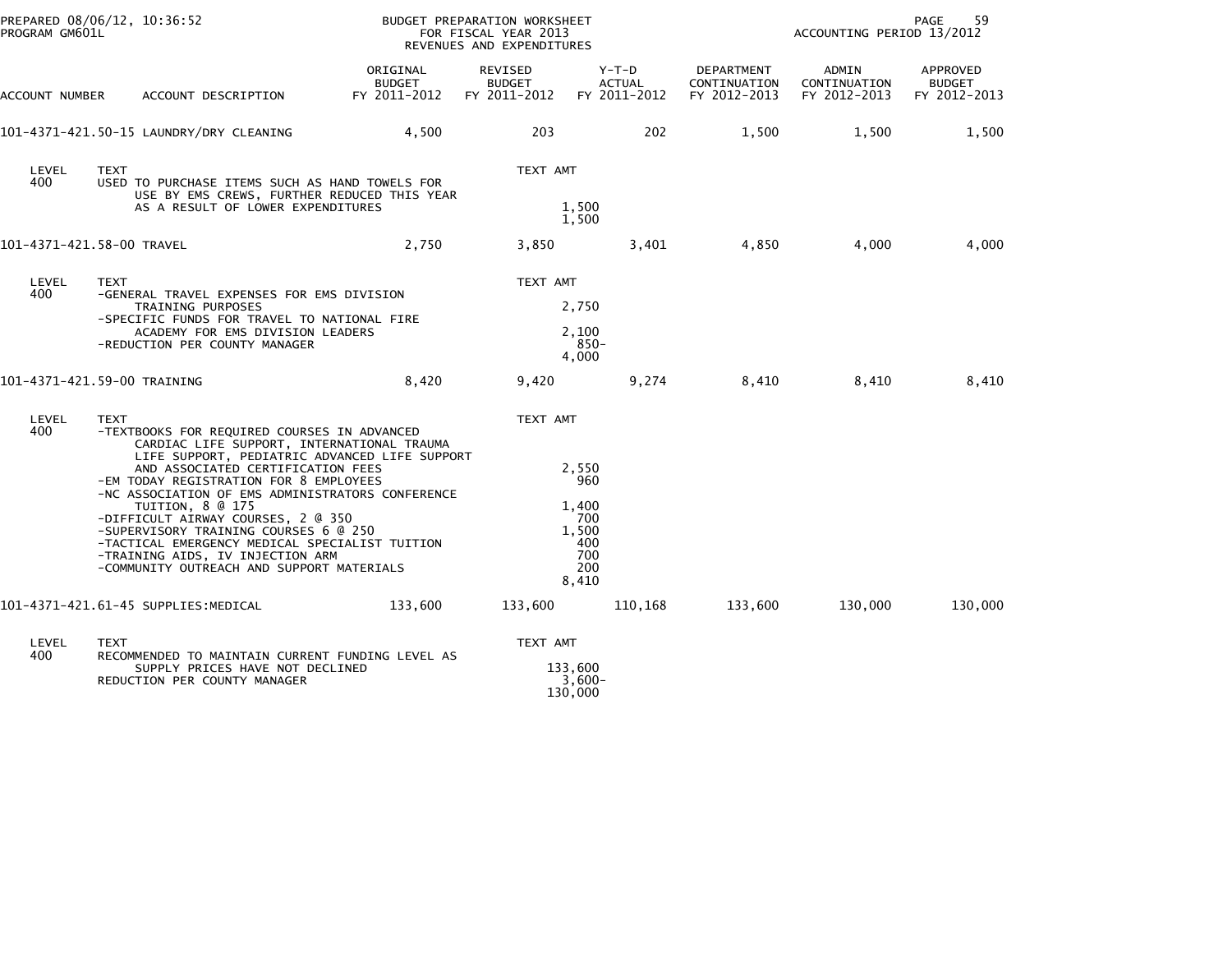| PROGRAM GM601L | PREPARED 08/06/12, 10:36:52                                                                                                                                                                                                                                                                                                                                                                                                                          |                                           | BUDGET PREPARATION WORKSHEET<br>FOR FISCAL YEAR 2013<br>REVENUES AND EXPENDITURES |                                                                                          |                                            | 60<br><b>PAGE</b><br>ACCOUNTING PERIOD 13/2012 |                                           |  |  |
|----------------|------------------------------------------------------------------------------------------------------------------------------------------------------------------------------------------------------------------------------------------------------------------------------------------------------------------------------------------------------------------------------------------------------------------------------------------------------|-------------------------------------------|-----------------------------------------------------------------------------------|------------------------------------------------------------------------------------------|--------------------------------------------|------------------------------------------------|-------------------------------------------|--|--|
| ACCOUNT NUMBER | ACCOUNT DESCRIPTION                                                                                                                                                                                                                                                                                                                                                                                                                                  | ORIGINAL<br><b>BUDGET</b><br>FY 2011-2012 | REVISED<br><b>BUDGET</b><br>FY 2011-2012                                          | $Y-T-D$<br><b>ACTUAL</b><br>FY 2011-2012                                                 | DEPARTMENT<br>CONTINUATION<br>FY 2012-2013 | ADMIN<br>CONTINUATION<br>FY 2012-2013          | APPROVED<br><b>BUDGET</b><br>FY 2012-2013 |  |  |
|                | 101-4371-421.61-85 SUPPLIES:VEHICLE                                                                                                                                                                                                                                                                                                                                                                                                                  | 9,500                                     | 13,556                                                                            | 12,377                                                                                   | 12,000                                     | 12,000                                         | 12,000                                    |  |  |
| LEVEL<br>400   | <b>TEXT</b><br>THE TREND IN TIRE PRICE INCREASES CONTINUES. THIS<br>LINE HAS BEEN INCREASED DURING THE YEAR<br>THROUGH BUDGET AMMENDMENTS TO COVER COSTS.<br>THE REQUESTED AMOUNT IS \$500 MORE THAN THE<br><b>CURRENT BUDGET.</b>                                                                                                                                                                                                                   |                                           | TEXT AMT                                                                          | 12,000<br>12,000                                                                         |                                            |                                                |                                           |  |  |
|                | 101-4371-421.61-90 SUPPLIES:OTHER                                                                                                                                                                                                                                                                                                                                                                                                                    | 900                                       | 1,300                                                                             | 1,210                                                                                    | 1,700                                      | 1,700                                          | 1,700                                     |  |  |
| LEVEL<br>400   | <b>TEXT</b><br>-DRYCELL BATTERIES FOR PAGERS/MEDICAL EQUIPMENT<br>-GENERAL SUPPLIES NOT PROVIDED BY FACILITIES<br>MANAGEMENT BUT REQUIRED FOR EMS OPERATIONS<br>SUCH AS BLEACH AND SPECIFIC CLEANERS                                                                                                                                                                                                                                                 |                                           | TEXT AMT                                                                          | 900<br>800<br>1,700                                                                      |                                            |                                                |                                           |  |  |
|                | 101-4371-421.61-95 SUPPLIES:OTHER SMALL EQMT                                                                                                                                                                                                                                                                                                                                                                                                         | 11,090                                    | 16,627                                                                            | 15,540                                                                                   | 10,290                                     | 10,290                                         | 10,290                                    |  |  |
| LEVEL<br>400   | <b>TEXT</b><br>-DISPOSABLE ADULT SOFT SPLINT KITS<br>-DISPOSABLE PEDIATRIC SOFT SPLINT KITS<br>-DISPOSABLE MEDICAL EQUIPMENT<br>-REPLACEMENT PULSE OXIMETERY PROBES<br>-REPALCEMENT CARDAIC MONITOR CABLES<br>-REPLACEMENT CARDIAC MONITOR BLOOD PRESSURE CUFFS<br>-REPLACEMENT BACKBOARDS 10 @ 125<br>-BARIATRIC BACKBOARDS AND STRAPS<br>-REPLACEMENT STYLUS FOR LAPTOP COMPUTERS<br>-REPLACEMENT PAGER CASES FOR ALPHA NUMERIC PAGERS<br>100 @ 15 |                                           | TEXT AMT                                                                          | 1,100<br>650<br>915<br>2,200<br>1,000<br>500<br>1,250<br>1,000<br>175<br>1,500<br>10,290 |                                            |                                                |                                           |  |  |
|                | 101-4371-421.62-05 ELECTRICITY                                                                                                                                                                                                                                                                                                                                                                                                                       | 17,500                                    | 17,500                                                                            | 15,611                                                                                   | 17,500                                     | 18,900                                         | 18,900                                    |  |  |
| LEVEL<br>400   | <b>TEXT</b><br>SUGGEST MAINTAINING CURRENT LEVEL DUE TO UNCERTAIN<br><b>ENERGY PRICES</b><br>INCREASE PER COUNTY MANAGER                                                                                                                                                                                                                                                                                                                             |                                           | TEXT AMT                                                                          | 17,500<br>1,400<br>18,900                                                                |                                            |                                                |                                           |  |  |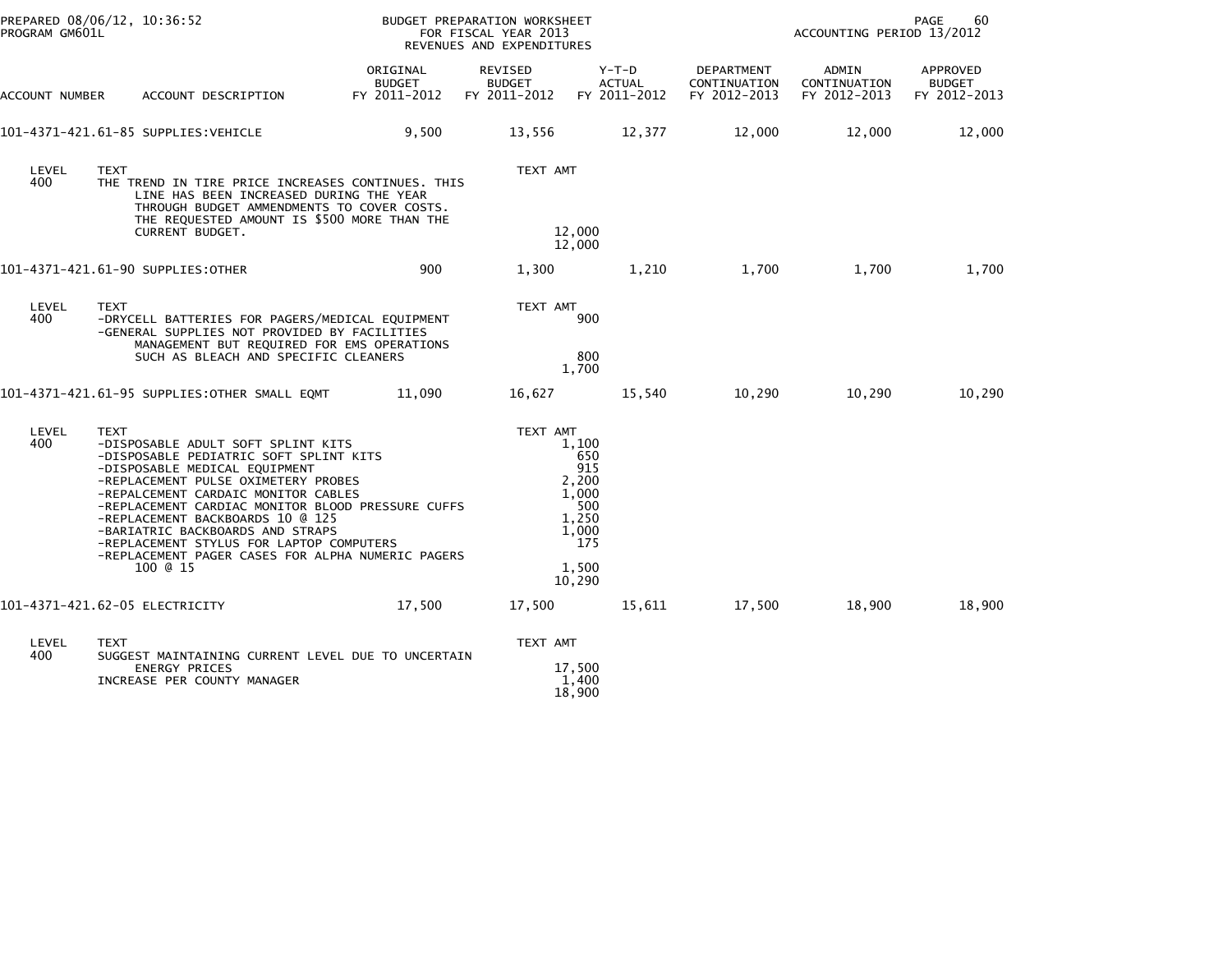| PREPARED 08/06/12, 10:36:52<br>PROGRAM GM601L |                                                                                                                                                                                                                                                                                                                                                           |                                           | BUDGET PREPARATION WORKSHEET<br>FOR FISCAL YEAR 2013<br>REVENUES AND EXPENDITURES |                                        | 61<br>PAGE<br>ACCOUNTING PERIOD 13/2012    |                                       |                                           |
|-----------------------------------------------|-----------------------------------------------------------------------------------------------------------------------------------------------------------------------------------------------------------------------------------------------------------------------------------------------------------------------------------------------------------|-------------------------------------------|-----------------------------------------------------------------------------------|----------------------------------------|--------------------------------------------|---------------------------------------|-------------------------------------------|
| ACCOUNT NUMBER                                | ACCOUNT DESCRIPTION                                                                                                                                                                                                                                                                                                                                       | ORIGINAL<br><b>BUDGET</b><br>FY 2011-2012 | REVISED<br><b>BUDGET</b><br>FY 2011-2012                                          | Y-T-D<br><b>ACTUAL</b><br>FY 2011-2012 | DEPARTMENT<br>CONTINUATION<br>FY 2012-2013 | ADMIN<br>CONTINUATION<br>FY 2012-2013 | APPROVED<br><b>BUDGET</b><br>FY 2012-2013 |
|                                               | 101-4371-421.62-20 MOTOR FUEL & LUBRICANTS                                                                                                                                                                                                                                                                                                                | 95,000                                    | 117,900                                                                           | 113,404                                | 95,000                                     | 115,000                               | 115,000                                   |
|                                               | 101-4371-421.62-25 NATURAL GAS                                                                                                                                                                                                                                                                                                                            | $\mathbf 0$                               | 3,000                                                                             | 1,990                                  | $\mathbf{0}$                               | 3,000                                 | 3,000                                     |
| LEVEL<br>400                                  | <b>TEXT</b><br>PIEDMONT NATURAL GAS BILL - 123 N SHAVER STREET<br>ACCOUNT NUMBER 8002826156001                                                                                                                                                                                                                                                            |                                           | TEXT AMT                                                                          | 3,000<br>3,000                         |                                            |                                       |                                           |
|                                               | 101-4371-421.62-30 PROPANE GAS                                                                                                                                                                                                                                                                                                                            | 3,600                                     | 3,600                                                                             | 1,892                                  | 3,600                                      | 3,600                                 | 3,600                                     |
| LEVEL<br>400                                  | <b>TEXT</b><br>PROVIDES BOTTLED PROPANE GAS FOR THE FOLLOWING<br>STATION LOCATIONS:<br>-EMS STATION 82 (BAY HEAT, HEAT & GENERATOR)<br>-EMS STATION 83 (BAY HEAT, GENERATOR)<br>-EMS STATION 84 (GENERATOR)<br>RECOMMEND KEEPING CURRENT LEVEL AS THE LINE IS<br>CURRENTLY UNDER BUDGET BUT BAY HEAT WAS ADDED<br>AT TWO LOCTIONS LATE IN THE BUDGET YEAR |                                           | TEXT AMT                                                                          | 2,000<br>800<br>800<br>3,600           |                                            |                                       |                                           |
| LEVEL<br>400                                  | 101-4371-421.64-50 DUES & SUBSCRIPTIONS<br><b>TEXT</b><br>-VARIOUS ITEMS REQUIRING ANNUAL DUES ARE PAID FROM<br>LINE. AN INCREASE IS RECOMMENDED TO COVER THE<br>COST OF THE NORTH CAROLINA ASSOCIATION OF<br>EMS AND RESCUE AND THE CLINICAL LABORATORY<br>LICENSE.                                                                                      | 555                                       | 555<br>TEXT AMT                                                                   | 555<br>725<br>725                      | 725                                        | 725                                   | 725                                       |
|                                               | 101-4371-421.65-00 DRUGS & MEDICINES                                                                                                                                                                                                                                                                                                                      | 48.000                                    | 48,000                                                                            | 39,068                                 | 56,917                                     | 50.000                                | 50,000                                    |
| LEVEL<br>400                                  | <b>TEXT</b><br>-MEDICATIONS CONTINUE TO BE IN SHORT SUPPLY AND<br>MANY ARE CURRENTLY ON BACKORDER. SUGGESTED TO<br>MAINTIAN THE CURRENT FUNDING LEVEL DUE TO THE<br>UNCERTAINTY OF PRICING WITH MANUFACTURING<br>ISSUES PREDICTED TO CONTINUE.<br>-DUO DOTE KIT REPLACEMENTS 7 @ 1273.80<br>-REDUCTION PER COUNTY MANAGER                                 |                                           | TEXT AMT                                                                          | 48,000<br>8,917<br>$6,917-$            |                                            |                                       |                                           |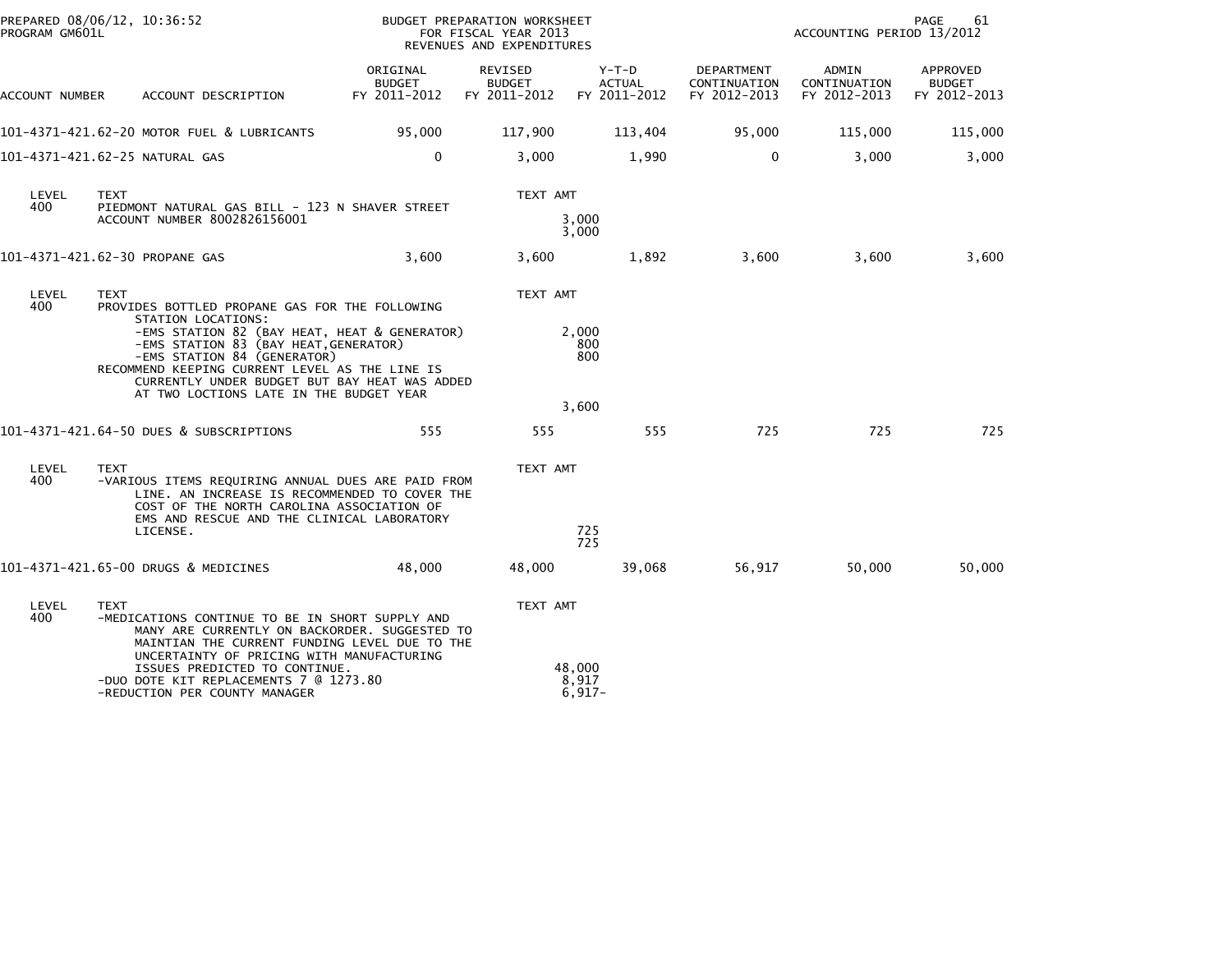| PROGRAM GM601L                                                           | PREPARED 08/06/12, 10:36:52                                                                                                                                                                                                                                                                                                                                                                                                                                              | BUDGET PREPARATION WORKSHEET<br>FOR FISCAL YEAR 2013<br>REVENUES AND EXPENDITURES | 62<br><b>PAGE</b><br>ACCOUNTING PERIOD 13/2012 |                                                                 |                                            |                                       |                                           |
|--------------------------------------------------------------------------|--------------------------------------------------------------------------------------------------------------------------------------------------------------------------------------------------------------------------------------------------------------------------------------------------------------------------------------------------------------------------------------------------------------------------------------------------------------------------|-----------------------------------------------------------------------------------|------------------------------------------------|-----------------------------------------------------------------|--------------------------------------------|---------------------------------------|-------------------------------------------|
| ACCOUNT NUMBER                                                           | ACCOUNT DESCRIPTION                                                                                                                                                                                                                                                                                                                                                                                                                                                      | ORIGINAL<br><b>BUDGET</b><br>FY 2011-2012                                         | REVISED<br><b>BUDGET</b><br>FY 2011-2012       | $Y-T-D$<br><b>ACTUAL</b><br>FY 2011-2012                        | DEPARTMENT<br>CONTINUATION<br>FY 2012-2013 | ADMIN<br>CONTINUATION<br>FY 2012-2013 | APPROVED<br><b>BUDGET</b><br>FY 2012-2013 |
|                                                                          |                                                                                                                                                                                                                                                                                                                                                                                                                                                                          |                                                                                   |                                                | 50,000                                                          |                                            |                                       |                                           |
|                                                                          | 101-4371-421.74-35 C/A:VEHICLES                                                                                                                                                                                                                                                                                                                                                                                                                                          | 167,900                                                                           | 442,400                                        | 300, 313                                                        | 287,040                                    | 287,040                               | 287,040                                   |
| LEVEL<br><b>TEXT</b><br>400<br>-REPLACEMENT EMS UNIT FOR 2008 FORD F 450 |                                                                                                                                                                                                                                                                                                                                                                                                                                                                          |                                                                                   | TEXT AMT                                       |                                                                 |                                            |                                       |                                           |
|                                                                          | COUNTY ID NUMBER 0818<br>-REPLACEMENT EMS UNIT FOR 2008 FORD F 450                                                                                                                                                                                                                                                                                                                                                                                                       |                                                                                   | 143,520                                        |                                                                 |                                            |                                       |                                           |
|                                                                          | COUNTY ID NUMBER 0830                                                                                                                                                                                                                                                                                                                                                                                                                                                    |                                                                                   | 143,520<br>287,040                             |                                                                 |                                            |                                       |                                           |
|                                                                          | 101-4371-421.74-90 C/A:OTHER EQUIPMENT                                                                                                                                                                                                                                                                                                                                                                                                                                   | 0                                                                                 | 0                                              | 0                                                               | 0                                          | 0                                     | $\mathbf 0$                               |
|                                                                          | 101–4371–421.76–30 F/A:EQUIPMENT/FURNISHINGS                                                                                                                                                                                                                                                                                                                                                                                                                             | 34,300                                                                            | 9,184                                          | 9,184                                                           | 26,450                                     | 22,700                                | 22,700                                    |
| LEVEL<br>400                                                             | <b>TEXT</b><br>-REPLACEMENT FURNISHINGS FOR EMS STATION 85<br>-REPLACEMENT FURNISHINGS FOR EMS STATION 86<br>-REPLACEMENT OF 2 PANASONIC CF19 LAPTOP COMPUTERS<br>CURRENT DEVICES ARE OUT OF WARRANTY<br>-REPLACEMENT OF BALLISTIC VESTS USED BY THE<br>TACTICAL MEDICAL TEAM. CURRENT VESTS ARE<br>BEYOND THE RECOMMENDED LIFESPAN.<br>-REPALCEMENT OF 2 1998 MODEL STRYKER EMS STRETCHER<br>LIFE EXPECTANCY OF THESE UNITS IS 7 YEARS<br>-REDUCTION PER COUNTY MANAGER |                                                                                   | TEXT AMT                                       | 2,500<br>1,250<br>7,600<br>5,500<br>9.600<br>$3,750-$<br>22,700 |                                            |                                       |                                           |
|                                                                          | 101-4371-421.83-97 DONATION EXPENDITURES                                                                                                                                                                                                                                                                                                                                                                                                                                 | $\mathbf{0}$                                                                      | 1,278                                          | 1,199                                                           | $\Omega$                                   | $\mathbf{0}$                          | $\Omega$                                  |
|                                                                          | 101-4371-421.84-28 FRST RESPNDR FIN ASSIST                                                                                                                                                                                                                                                                                                                                                                                                                               | 3,100                                                                             | 3,100                                          | 2,162                                                           | 3,100                                      | 3,100                                 | 3,100                                     |
| LEVEL                                                                    | <b>TEXT</b>                                                                                                                                                                                                                                                                                                                                                                                                                                                              |                                                                                   | TEXT AMT                                       |                                                                 |                                            |                                       |                                           |
| 400                                                                      | FUNDS PAY FOR OXYGEN USED BY MEDICAL RESPONDER<br>AGENCIES                                                                                                                                                                                                                                                                                                                                                                                                               |                                                                                   |                                                | 3,100<br>3,100                                                  |                                            |                                       |                                           |
|                                                                          | 101-4371-421.85-49 GRANT:SAFE KIDS                                                                                                                                                                                                                                                                                                                                                                                                                                       | $\mathbf 0$                                                                       | $\mathbf 0$                                    | $\mathbf 0$                                                     | $\mathbf 0$                                | 0                                     | 0                                         |
|                                                                          | 101-4371-421.85-67 RURAL HEALTH COMM CARE                                                                                                                                                                                                                                                                                                                                                                                                                                | 0                                                                                 | 18,502                                         | $\bf{0}$                                                        | 0                                          | $\mathbf 0$                           | 0                                         |
|                                                                          | 101-4371-421.91-00 APPROPRIATIONS                                                                                                                                                                                                                                                                                                                                                                                                                                        | 40,320                                                                            | 40,320                                         | 40,320                                                          | 40,320                                     | 40,320                                | 40,320                                    |
| EXPENDITURE                                                              |                                                                                                                                                                                                                                                                                                                                                                                                                                                                          | 3,771,540                                                                         | 4,098,477                                      | 3,782,961                                                       | 2,985,144                                  | 3,908,284                             | 3,908,284                                 |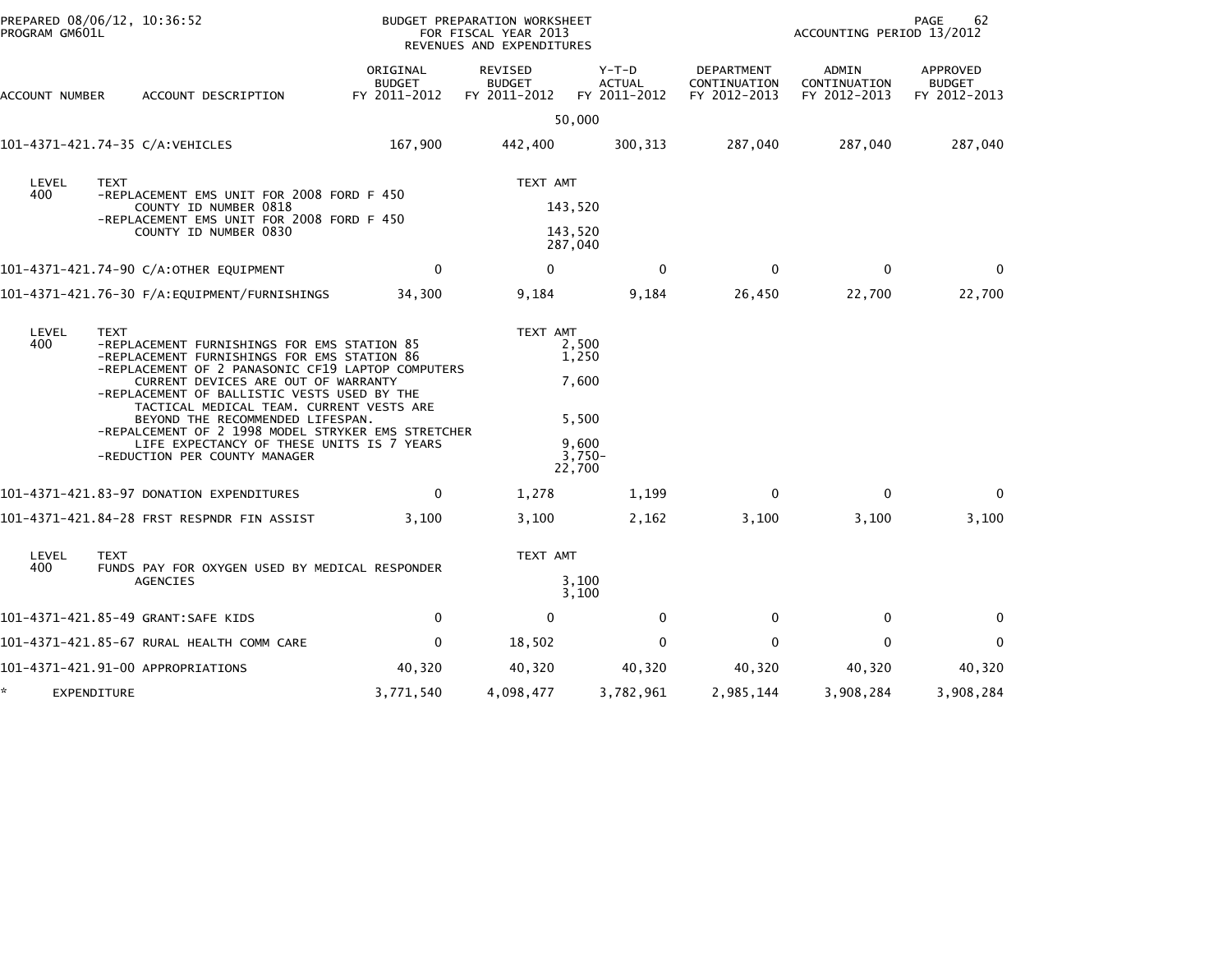| PROGRAM GM601L | PREPARED 08/06/12, 10:36:52 |                     |                                           | BUDGET PREPARATION WORKSHEET<br>FOR FISCAL YEAR 2013<br>REVENUES AND EXPENDITURES |                                   |                                                   | -63<br>PAGE<br>ACCOUNTING PERIOD 13/2012 |                                           |  |  |
|----------------|-----------------------------|---------------------|-------------------------------------------|-----------------------------------------------------------------------------------|-----------------------------------|---------------------------------------------------|------------------------------------------|-------------------------------------------|--|--|
| ACCOUNT NUMBER |                             | ACCOUNT DESCRIPTION | ORIGINAL<br><b>BUDGET</b><br>FY 2011-2012 | REVISED<br><b>BUDGET</b><br>FY 2011-2012                                          | $Y-T-D$<br>ACTUAL<br>FY 2011-2012 | <b>DEPARTMENT</b><br>CONTINUATION<br>FY 2012-2013 | ADMIN<br>CONTINUATION<br>FY 2012-2013    | APPROVED<br><b>BUDGET</b><br>FY 2012-2013 |  |  |
| **             | EMS DIVISION                |                     | 921.540                                   | 1,218,697                                                                         | 497.921                           | 14.856-                                           | 908.284                                  | 908,284                                   |  |  |
| ***            | <b>EMERGENCY SERVICES</b>   |                     | 1,569,039                                 | 1,866,596                                                                         | 1,071,797                         | 584.140                                           | 1,590,571                                | 1,590,571                                 |  |  |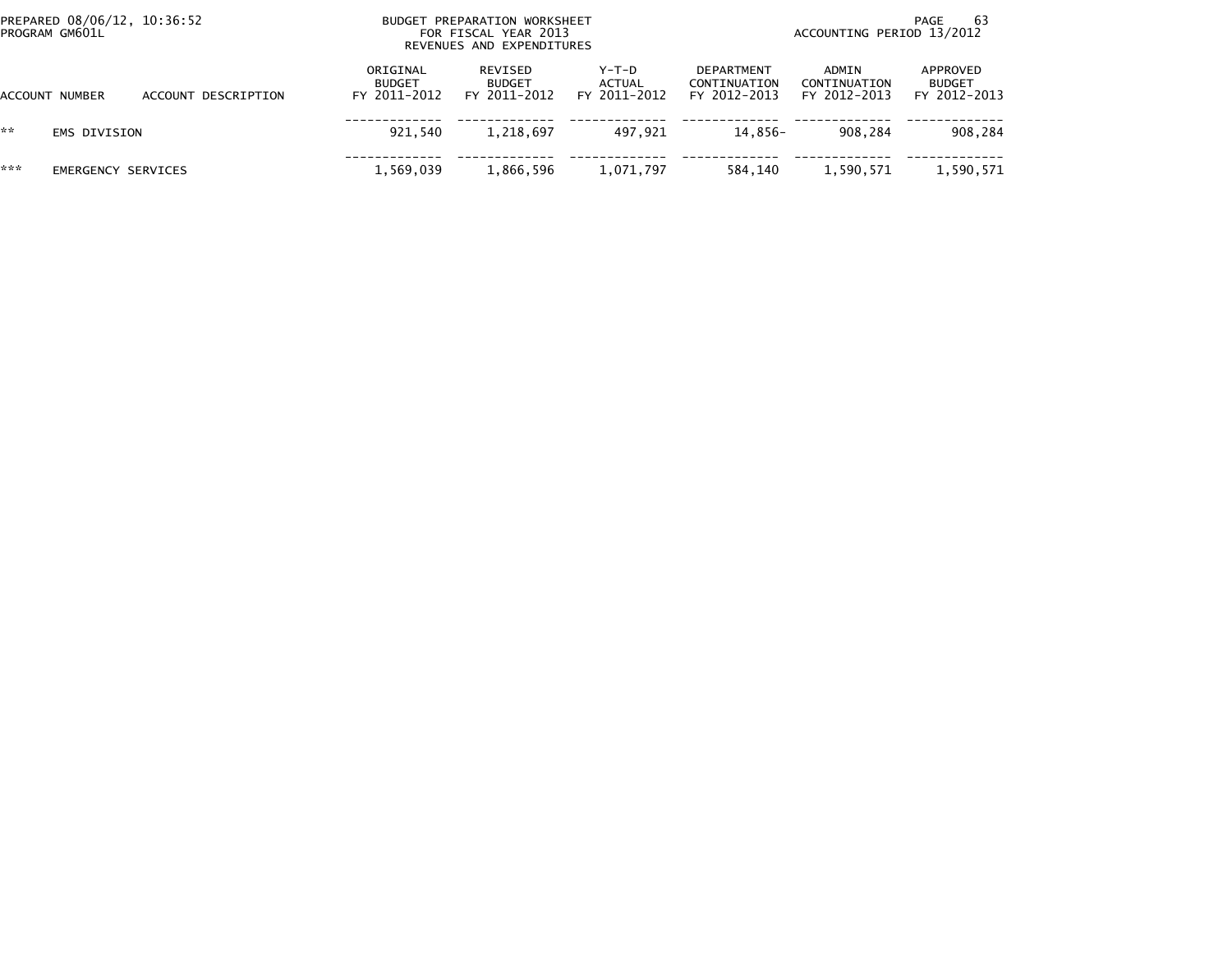| PROGRAM GM601L      | PREPARED 08/06/12, 10:36:52                |                                           | BUDGET PREPARATION WORKSHEET<br>FOR FISCAL YEAR 2013<br>REVENUES AND EXPENDITURES |                                   |                                                   | 64<br>PAGE<br>ACCOUNTING PERIOD 13/2012 |                                           |  |
|---------------------|--------------------------------------------|-------------------------------------------|-----------------------------------------------------------------------------------|-----------------------------------|---------------------------------------------------|-----------------------------------------|-------------------------------------------|--|
| ACCOUNT NUMBER      | DESCRIPTION<br>ACCOUNT                     | ORIGINAL<br><b>BUDGET</b><br>FY 2011-2012 | REVISED<br><b>BUDGET</b><br>FY 2011-2012                                          | $Y-T-D$<br>ACTUAL<br>FY 2011-2012 | <b>DEPARTMENT</b><br>CONTINUATION<br>FY 2012-2013 | ADMIN<br>CONTINUATION<br>FY 2012-2013   | APPROVED<br><b>BUDGET</b><br>FY 2012-2013 |  |
|                     | 101-4402-334.16-25 DJJDP PROGRAM           | $300.000 -$                               | 567.433-                                                                          | 526,469-                          |                                                   | 423.256-                                | 423.256-                                  |  |
|                     | 101-4402-395.00-00 FUND BALANCE APPR-RESTR | $\Omega$                                  | $\mathbf{0}$                                                                      | 0                                 |                                                   | $\bf{0}$                                | $\Omega$                                  |  |
| ÷<br><b>REVENUE</b> | 101-4402-421.32-23 DJJDP PROGRAM           | $300.000 -$<br>300,000                    | 567.433-<br>567,433                                                               | 526,469-<br>523,147               |                                                   | 423.256-<br>423.256                     | 423,256-<br>423,256                       |  |
| *.                  | <b>EXPENDITURE</b>                         | 300,000                                   | 567.433                                                                           | 523.147                           |                                                   | 423.256                                 | 423,256                                   |  |
| **                  | DJJDP PROGRAM                              |                                           | 0                                                                                 | $3,322-$                          |                                                   | $\bf{0}$                                | $\Omega$                                  |  |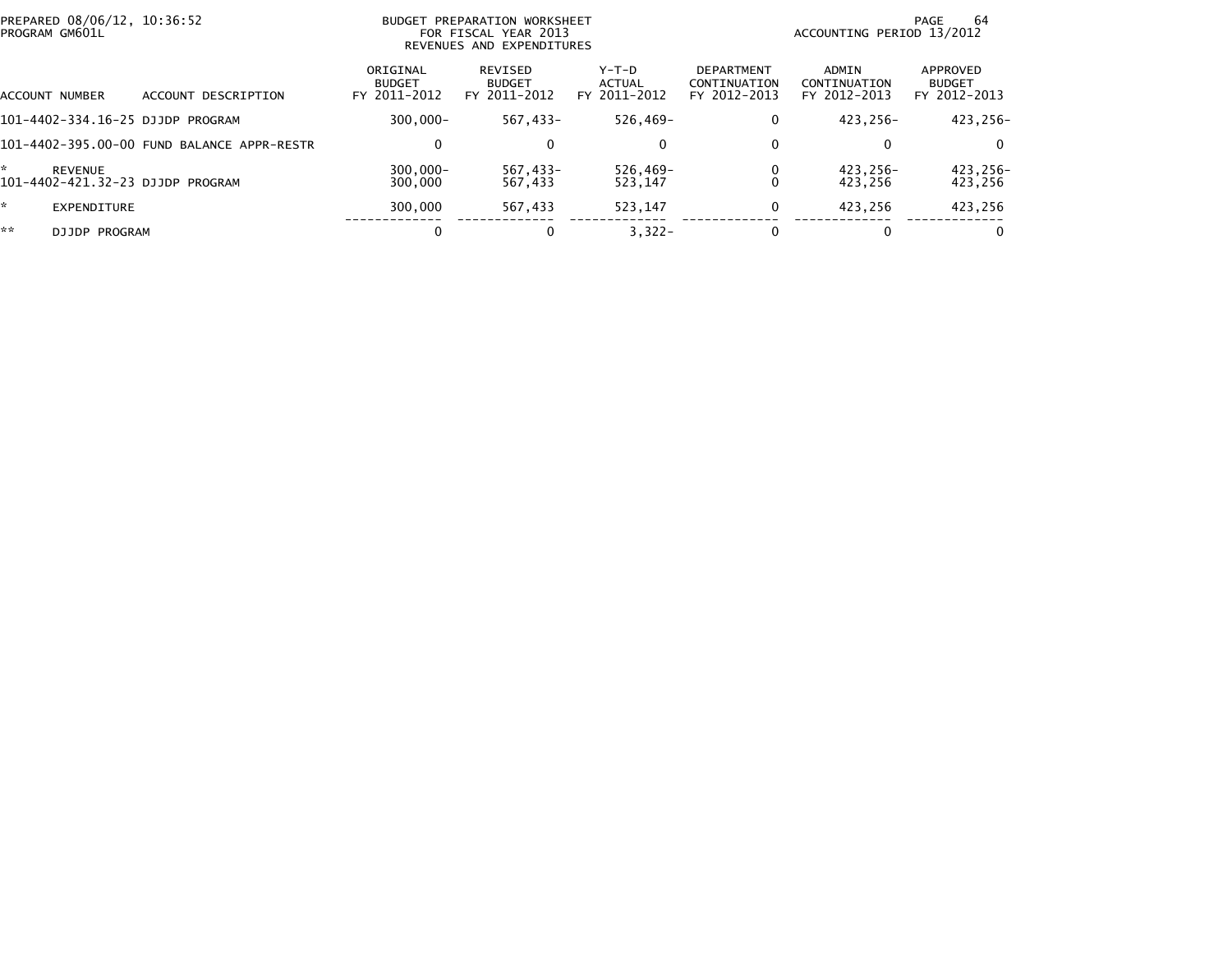| PREPARED 08/06/12, 10:36:52<br>PROGRAM GM601L |                                                                        |                       |                                                |       |                                                                | <b>BUDGET PREPARATION WORKSHEET</b><br>FOR FISCAL YEAR 2013<br>REVENUES AND EXPENDITURES |                                        |                                                   | ACCOUNTING PERIOD 13/2012             | 65<br>PAGE                                |
|-----------------------------------------------|------------------------------------------------------------------------|-----------------------|------------------------------------------------|-------|----------------------------------------------------------------|------------------------------------------------------------------------------------------|----------------------------------------|---------------------------------------------------|---------------------------------------|-------------------------------------------|
| ACCOUNT NUMBER                                |                                                                        |                       | ACCOUNT DESCRIPTION                            |       | ORIGINAL<br><b>BUDGET</b><br>FY 2011-2012                      | <b>REVISED</b><br><b>BUDGET</b><br>FY 2011-2012                                          | Y-T-D<br><b>ACTUAL</b><br>FY 2011-2012 | <b>DEPARTMENT</b><br>CONTINUATION<br>FY 2012-2013 | ADMIN<br>CONTINUATION<br>FY 2012-2013 | APPROVED<br><b>BUDGET</b><br>FY 2012-2013 |
|                                               |                                                                        |                       | 101-4410-320.20-00 CONCEALED WEAPON PERMIT     |       | $80,000 -$                                                     | $110,000 -$                                                                              | $124,535-$                             | $85,000 -$                                        | $85,000 -$                            | $85,000 -$                                |
|                                               |                                                                        |                       |                                                |       | $13,000 -$                                                     | $13,000-$                                                                                | $17, 115-$                             | $14,000-$                                         | $14,000-$                             | $14,000-$                                 |
|                                               |                                                                        |                       | 101-4410-325.56-00 DEPUTY ESCORT SERVICES      |       | $2,000-$                                                       | $2,000 -$                                                                                | $3,238-$                               | $2,000-$                                          | $2,000-$                              | $2,000-$                                  |
|                                               |                                                                        |                       | 101-4410-332.40-00 ICE OT REIMBURSEMENT        |       | $\Omega$                                                       | 30,000-                                                                                  | $\mathbf{0}$                           | 0                                                 | $\mathbf{0}$                          | $\Omega$                                  |
|                                               |                                                                        |                       | 101-4410-342.10-00 CALENDAR CONTRIBUTIONS      |       | $7.500 -$                                                      | $7,500-$                                                                                 | $7,500-$                               | $7.500 -$                                         | $7,500-$                              | $7,500-$                                  |
|                                               |                                                                        |                       | 101-4410-342.15-00 COMM RELATIONS DRUG ENFRC   |       | $500 -$                                                        | $500 -$                                                                                  | $\mathbf{0}$                           | $250 -$                                           | $250 -$                               | $250 -$                                   |
|                                               |                                                                        |                       | 101-4410-342.25-00 GREAT - DRUG ABUSE RES ED   |       | $500 -$                                                        | $500 -$                                                                                  | $\Omega$                               | $500 -$                                           | $500 -$                               | $500 -$                                   |
|                                               |                                                                        |                       | 101-4410-342.65-00 RCCC SECURITY REIMB         |       | $3,000-$                                                       | $3,000-$                                                                                 | $3,000-$                               | $3,000 -$                                         | $3,000-$                              | $3,000-$                                  |
|                                               |                                                                        |                       | 101-4410-342.70-00 SCHOOL RESOURCE REIMB-R/S   |       | $93,024-$                                                      | $93,024-$                                                                                | 93,088-                                | $93,028-$                                         | 93,028-                               | $93,028-$                                 |
| LEVEL<br>400                                  | <b>TEXT</b><br><b>SCHOOL</b><br><b>EAST ROWAN</b><br><b>WEST ROWAN</b> |                       | <b>OFFICER</b><br>RYAN WALKER<br>LANA STERLING | TOTAL | SALARY &BEN.<br>\$52,539<br>\$59.139<br>\$111,678<br>$X$ 83.3% | TEXT AMT                                                                                 |                                        |                                                   |                                       |                                           |
|                                               |                                                                        |                       | 101-4410-351.15-00 COURT SEIZURE MONIES REV    |       | \$93,028<br>$\Omega$                                           | $\mathbf{0}$                                                                             | $\mathbf{0}$                           | $\Omega$                                          | $\mathbf{0}$                          | $\Omega$                                  |
|                                               |                                                                        |                       | 101-4410-353.34-00 COMMITMENT TRANSPORT FEES   |       | $3,000-$                                                       | $3,000-$                                                                                 | $6,845-$                               | $3,500-$                                          | $3,500-$                              | $3,500-$                                  |
|                                               |                                                                        |                       | 101-4410-353.47-00 EVIDENCE STORAGE FEES       |       | $2,000-$                                                       | $2,000-$                                                                                 | $1,195-$                               | $1,500-$                                          | $1,500-$                              | $1,500-$                                  |
| 101-4410-353.84-00 SHERIFFS FEES              |                                                                        |                       |                                                |       | 130,000-                                                       | 130,000-                                                                                 | 195,140-                               | $200,000 -$                                       | 180,000-                              | 180,000-                                  |
| LEVEL<br>400                                  | <b>TEXT</b>                                                            | UP FROM \$15 TO \$30. |                                                |       | EFFECTIVE AUG. 1, 2011, THE CIVIL PROCESS FEE WENT             | TEXT AMT                                                                                 |                                        |                                                   |                                       |                                           |
| 101-4410-353.84-50 FINGERPRINTING             |                                                                        |                       |                                                |       | $12,000 -$                                                     | $12,000 -$                                                                               | $19,325-$                              | $14,000-$                                         | $14,000-$                             | $14,000-$                                 |
|                                               |                                                                        |                       | 101-4410-354.10-00 INS. SETTLEMENT CLAIMS      |       | $\mathbf 0$                                                    | $\mathbf 0$                                                                              | $\mathbf 0$                            | $\mathbf 0$                                       | $\mathbf 0$                           | $\mathbf{0}$                              |
|                                               |                                                                        |                       | 101-4410-365.09-00 PUBLIC SAFETY DONATIONS     |       | $250 -$                                                        | $250 -$                                                                                  | $150 -$                                | $250 -$                                           | $250 -$                               | $250 -$                                   |
|                                               |                                                                        |                       | 101-4410-365.09-05 EXPLORER CONTRIBUTIONS      |       | $1,200-$                                                       | $1,200-$                                                                                 | $1,550-$                               | $1,200-$                                          | $1,200-$                              | $1,200-$                                  |
|                                               |                                                                        |                       | 101-4410-365.09-70 SHERIFFS CHRISTMAS CARING   |       | $\mathbf 0$                                                    | $\mathbf 0$                                                                              | 0                                      | 0                                                 | $\mathbf 0$                           | 0                                         |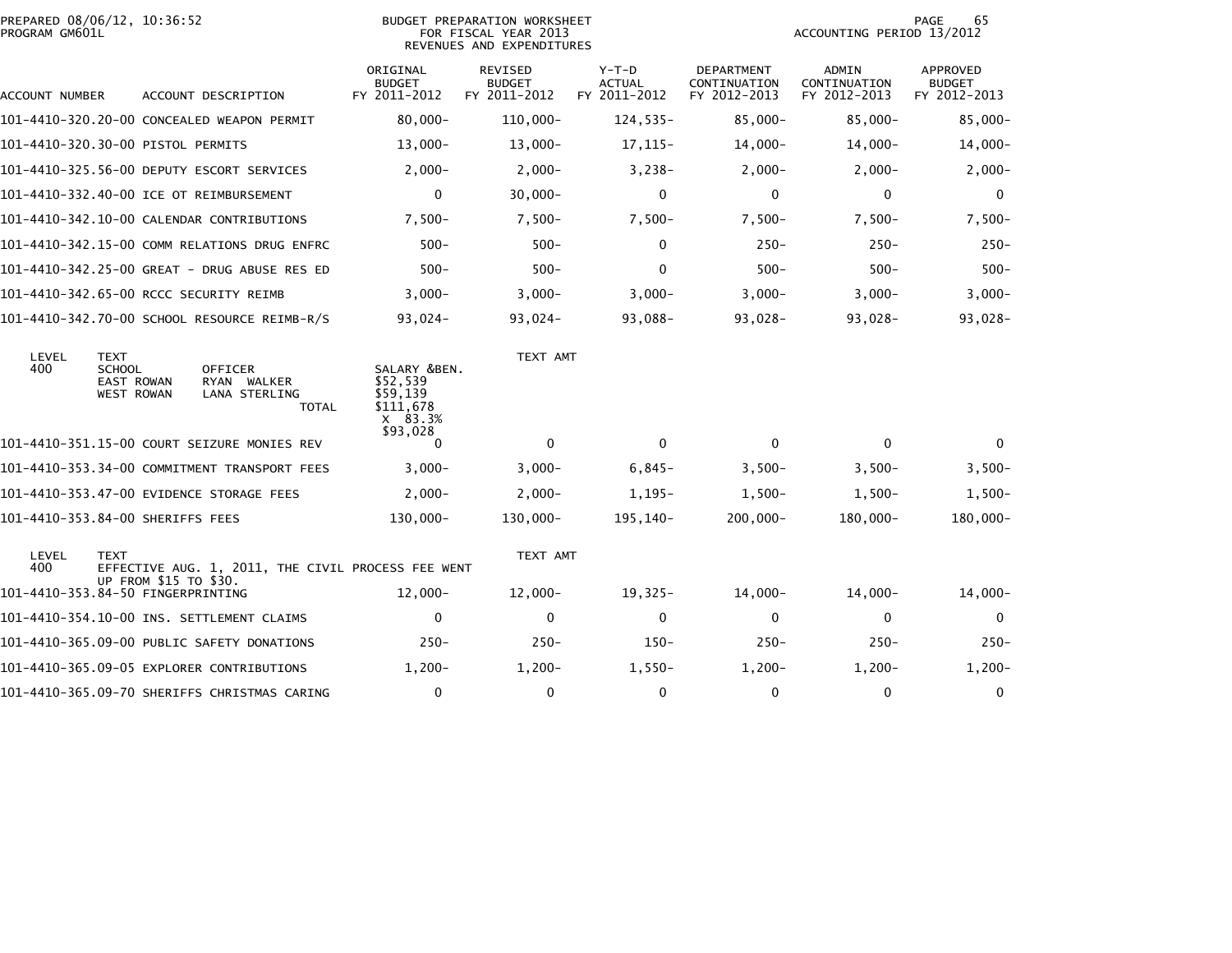| PREPARED 08/06/12, 10:36:52<br>PROGRAM GM601L |                                                                                                                                                                                                                        | BUDGET PREPARATION WORKSHEET<br>FOR FISCAL YEAR 2013<br>REVENUES AND EXPENDITURES | 66<br>PAGE<br>ACCOUNTING PERIOD 13/2012  |                                        |                                            |                                              |                                                  |
|-----------------------------------------------|------------------------------------------------------------------------------------------------------------------------------------------------------------------------------------------------------------------------|-----------------------------------------------------------------------------------|------------------------------------------|----------------------------------------|--------------------------------------------|----------------------------------------------|--------------------------------------------------|
| ACCOUNT NUMBER                                | ACCOUNT DESCRIPTION                                                                                                                                                                                                    | ORIGINAL<br><b>BUDGET</b><br>FY 2011-2012                                         | REVISED<br><b>BUDGET</b><br>FY 2011-2012 | Y-T-D<br><b>ACTUAL</b><br>FY 2011-2012 | DEPARTMENT<br>CONTINUATION<br>FY 2012-2013 | <b>ADMIN</b><br>CONTINUATION<br>FY 2012-2013 | <b>APPROVED</b><br><b>BUDGET</b><br>FY 2012-2013 |
|                                               | 101-4410-389.95-00 OTHER MISC RECEIPTS                                                                                                                                                                                 | 0                                                                                 | 0                                        | $18-$                                  | $50 -$                                     | $\mathbf{0}$                                 | 0                                                |
|                                               | 101-4410-395.00-00 FUND BALANCE APPR-RESTR                                                                                                                                                                             | 0                                                                                 | $11,903-$                                | $\Omega$                               | $\Omega$                                   | $\Omega$                                     | $\mathbf 0$                                      |
| <b>REVENUE</b>                                | 101-4410-421.10-05 SALARIES:REGULAR                                                                                                                                                                                    | 347,974-<br>3,979,289                                                             | $419.877 -$<br>3,967,289                 | 472,699-<br>3,892,927                  | 425,778-<br>0                              | 405,728-<br>3,950,448                        | 405,728-<br>3,950,448                            |
|                                               |                                                                                                                                                                                                                        | $\mathbf 0$                                                                       | 30,000                                   | 830                                    | 0                                          | $\mathbf{0}$                                 | $\mathbf 0$                                      |
|                                               |                                                                                                                                                                                                                        | 75,000                                                                            | 67,500                                   | 65,207                                 | 75,000                                     | 75,000                                       | 75,000                                           |
|                                               | 101-4410-421.10-25 LEO SEPARATION ALLOWANCE                                                                                                                                                                            | 248,743                                                                           | 283,743                                  | 278,153                                | 0                                          | 262,267                                      | 262,267                                          |
|                                               | 101-4410-421.20-05 HEALTH INSURANCE                                                                                                                                                                                    | 820,080                                                                           | 813,995                                  | 793,146                                | $\mathbf 0$                                | 820,080                                      | 820,080                                          |
|                                               |                                                                                                                                                                                                                        | 127,300                                                                           | 129,310                                  | 129,310                                | $\mathbf{0}$                               | 128,640                                      | 128,640                                          |
| 101-4410-421.20-10 MEDICARE TAX               |                                                                                                                                                                                                                        | 59,020                                                                            | 59,795                                   | 58,812                                 | 0                                          | 62,170                                       | 62,170                                           |
| 101-4410-421.20-15 RETIREMENT                 |                                                                                                                                                                                                                        | 279,787                                                                           | 279,787                                  | 274,062                                | $\mathbf 0$                                | 278,333                                      | 278,333                                          |
|                                               | 101-4410-421.20-20 SOCIAL SECURITY TAX                                                                                                                                                                                 | 252,355                                                                           | 255,655                                  | 251,468                                | $\mathbf{0}$                               | 265,840                                      | 265,840                                          |
|                                               | 101-4410-421.20-25 WORKERS COMPENSATION                                                                                                                                                                                | 154,986                                                                           | 154,986                                  | 149,528                                | $\mathbf 0$                                | 153,700                                      | 153,700                                          |
|                                               | 101-4410-421.20-30 401(K) CONTRIBUTIONS                                                                                                                                                                                | 194,400                                                                           | 194,400                                  | 190,457                                | 0                                          | 193,176                                      | 193,176                                          |
|                                               | 101-4410-421.32-40 PHYSICIAN FEES                                                                                                                                                                                      | 3,000                                                                             | 6,000                                    | 3,802                                  | 3,000                                      | 3,000                                        | 3,000                                            |
|                                               | 101-4410-421.33-30 HAZMAT CONTRACT                                                                                                                                                                                     | 0                                                                                 | 4,517                                    | 4,517                                  | 0                                          | 0                                            | 0                                                |
|                                               | 101–4410–421.33–45 PRE-EMP PSYCHOLOGICAL EXM                                                                                                                                                                           | 0                                                                                 | $\mathbf 0$                              | $\mathbf{0}$                           | 4,200                                      | 4,200                                        | 4,200                                            |
| LEVEL<br><b>TEXT</b><br>400                   | \$350/EXAM<br>12 EXAMS $\times$ \$350 = \$4200                                                                                                                                                                         |                                                                                   | TEXT AMT                                 |                                        |                                            |                                              |                                                  |
|                                               | 101-4410-421.34-30 SERVICE & MAINTENANCE                                                                                                                                                                               | 5,864                                                                             | 6,535                                    | 6,534                                  | 11,031                                     | 11,031                                       | 11,031                                           |
| LEVEL<br><b>TEXT</b><br>400                   | IDENTIX-AFIS MACHINES AT SALISBURY & LANDIS<br>MORPHOTRAX FINGERPRING MACHINE AT MAGISTRATE<br>SMITH & WESSON IDENTIKIT NETWORK VERSION<br>ARCE TIME STAMP #506622<br>STARWITNESS VIDEO SYSTEM YEARLY MAIN. & SUSPPORT |                                                                                   | TEXT AMT                                 | 5,006<br>4,075<br>250<br>200<br>1,500  |                                            |                                              |                                                  |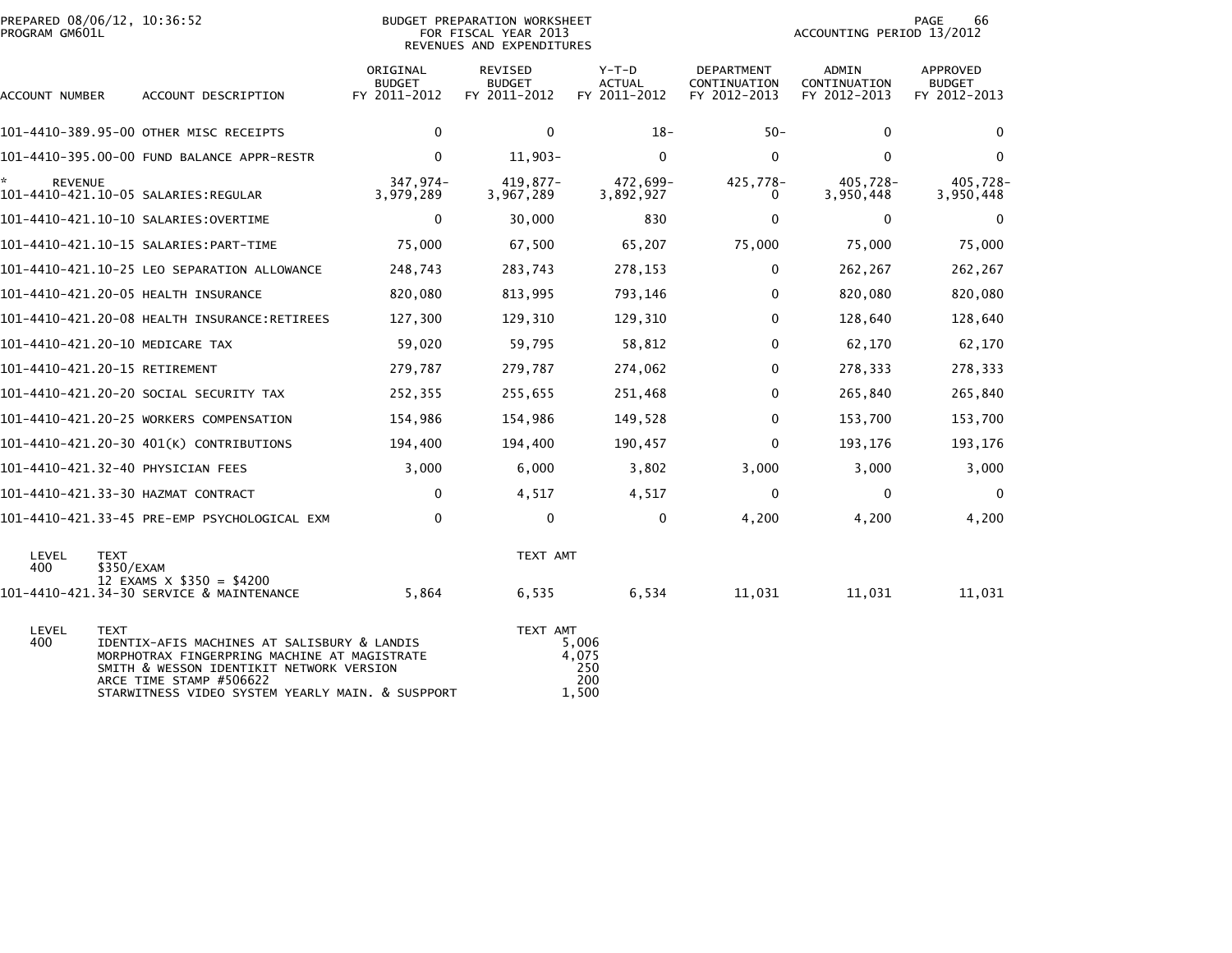| PROGRAM GM601L           | PREPARED 08/06/12, 10:36:52                                                                                                       | BUDGET PREPARATION WORKSHEET<br>FOR FISCAL YEAR 2013<br>REVENUES AND EXPENDITURES |                                                 |                                          |                                                   | PAGE<br>67<br>ACCOUNTING PERIOD 13/2012 |                                                  |  |
|--------------------------|-----------------------------------------------------------------------------------------------------------------------------------|-----------------------------------------------------------------------------------|-------------------------------------------------|------------------------------------------|---------------------------------------------------|-----------------------------------------|--------------------------------------------------|--|
| ACCOUNT NUMBER           | ACCOUNT DESCRIPTION                                                                                                               | ORIGINAL<br><b>BUDGET</b><br>FY 2011-2012                                         | <b>REVISED</b><br><b>BUDGET</b><br>FY 2011-2012 | $Y-T-D$<br><b>ACTUAL</b><br>FY 2011-2012 | <b>DEPARTMENT</b><br>CONTINUATION<br>FY 2012-2013 | ADMIN<br>CONTINUATION<br>FY 2012-2013   | <b>APPROVED</b><br><b>BUDGET</b><br>FY 2012-2013 |  |
|                          |                                                                                                                                   |                                                                                   |                                                 | 11,031                                   |                                                   |                                         |                                                  |  |
| 101-4410-421.41-40 WATER |                                                                                                                                   | 24,000                                                                            | 24,000                                          | 18,591                                   | 24,000                                            | 24,000                                  | 24,000                                           |  |
|                          | 101-4410-421.43-15 R&M:EOUIPMENT                                                                                                  | 10,000                                                                            | 7,329                                           | 6,448                                    | 10,000                                            | 9.000                                   | 9,000                                            |  |
|                          | 101-4410-421.43-20 R&M:VEHICLES                                                                                                   | 47,000                                                                            | 60,490                                          | 56,931                                   | 50,000                                            | 50,000                                  | 50,000                                           |  |
| LEVEL<br>400             | <b>TEXT</b><br>REQUEST INCREASE DUE TO RISING COSTS. IF THE<br>CURRENT EXPENSE RATE CONTINUES, THE TOTAL COST FOR                 |                                                                                   | TEXT AMT                                        |                                          |                                                   |                                         |                                                  |  |
|                          | FISCAL YEAR 2011-2012 WILL BE OVER \$53000.<br>101-4410-421.44-10 RENT:EQUIPMENT                                                  | 19,344                                                                            | 18,468                                          | 18,468                                   | 19,344                                            | 19,344                                  | 19,344                                           |  |
| LEVEL<br>400             | <b>TEXT</b><br>DCI USER FEES<br>RWA-RWA15 $@$25/MONTH \times 12 MONTHS = $4,800$<br>RWAM-RWAM100 @\$12/MONTH X 12 MOS. = \$14,544 |                                                                                   | TEXT AMT                                        | 4,800<br>14,544<br>19,344                |                                                   |                                         |                                                  |  |
|                          | 101-4410-421.44-45 RENT:POSTAGE METER                                                                                             | 1,800                                                                             | 1,800                                           | 1,776                                    | 2,832                                             | 2,832                                   | 2,832                                            |  |
| LEVEL<br>400             | <b>TEXT</b><br>LEASE IS \$126 EACH MONTH AT SALISBURY AND \$110<br>EACH MONTH AT LANDIS                                           |                                                                                   | TEXT AMT                                        | 2,832<br>2,832                           |                                                   |                                         |                                                  |  |
|                          | 101-4410-421.50-07 COST PER COPY PROGRAM                                                                                          | 8,000                                                                             | 8,700                                           | 6,460                                    | 8,000                                             | 8,000                                   | 8,000                                            |  |
|                          | 101-4410-421.50-10 INFORMERS                                                                                                      | 20,000                                                                            | 20,000                                          | 19,600                                   | 20,000                                            | 20,000                                  | 20,000                                           |  |
|                          | 101-4410-421.53-05 TELEPHONE                                                                                                      | 85,000                                                                            | 85,000                                          | 74,109                                   | 85,000                                            | 85,000                                  | 85,000                                           |  |
|                          | 101-4410-421.55-00 PRINTING                                                                                                       | 2,000                                                                             | 1,880                                           | 1,844                                    | 2,000                                             | 2,000                                   | 2,000                                            |  |
|                          | 101-4410-421.56-00 UNIFORMS                                                                                                       | 40,000                                                                            | 40,000                                          | 39,581                                   | 40,000                                            | 40,000                                  | 40,000                                           |  |
|                          | 101-4410-421.56-10 CLOTHING                                                                                                       | 1,000                                                                             | 1,000                                           | 1,000                                    | 1,000                                             | 1,000                                   | 1,000                                            |  |
|                          | 101-4410-421.56-20 SPECIAL DEPUTIES                                                                                               | 2,000                                                                             | 1,500                                           | 1,023                                    | 3,000                                             | 3,000                                   | 3,000                                            |  |
|                          |                                                                                                                                   |                                                                                   |                                                 |                                          |                                                   |                                         |                                                  |  |

LEVEL TEXT TEXT AMT 400 REQUEST INCREASE DUE TO NUMBER OF RESERVE OFFICERS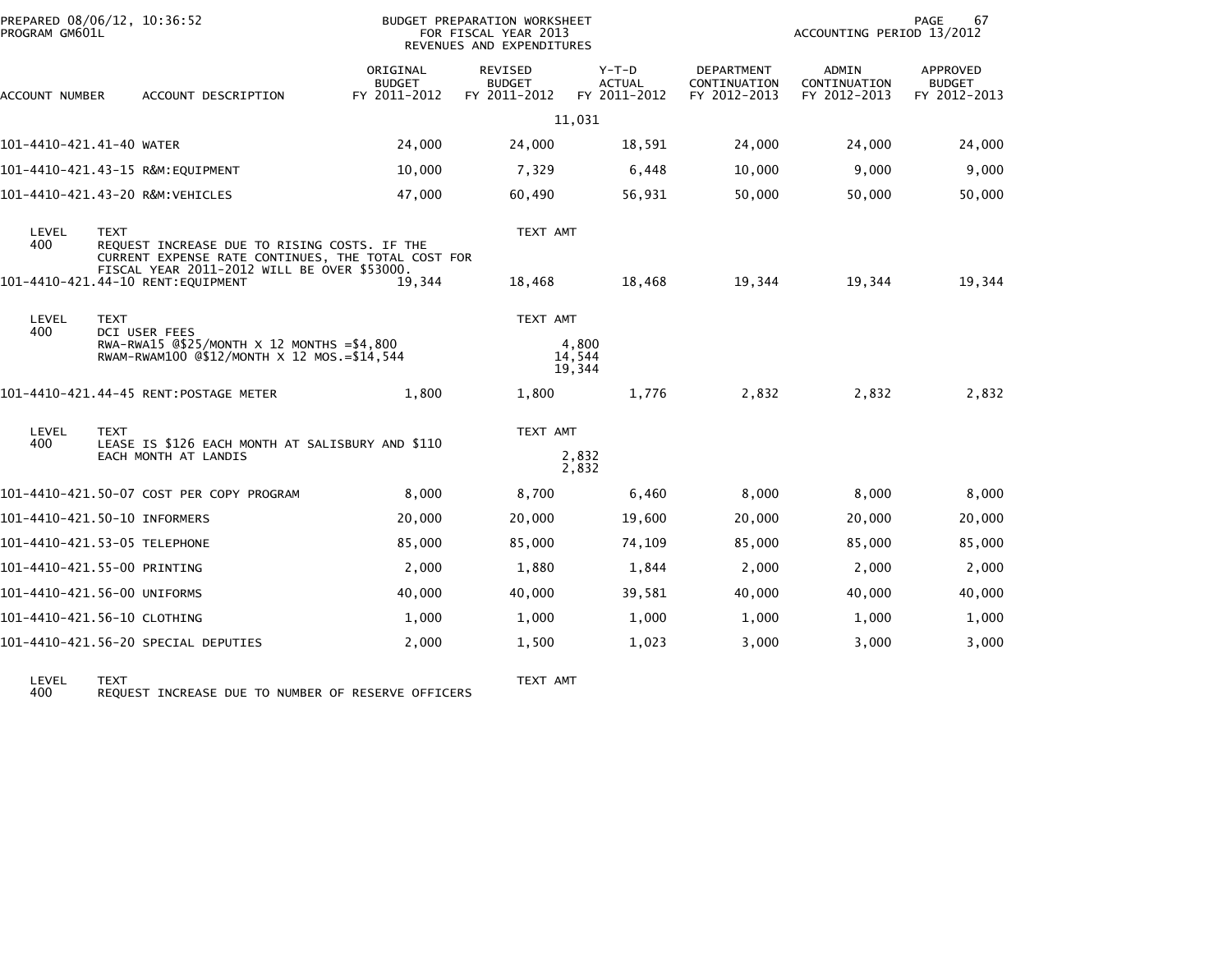| PREPARED 08/06/12, 10:36:52<br>PROGRAM GM601L |                                                                                                                                                                                                                                                                                                                                                                        | BUDGET PREPARATION WORKSHEET<br>FOR FISCAL YEAR 2013<br>REVENUES AND EXPENDITURES |                                                 |                                        | PAGE<br>68<br>ACCOUNTING PERIOD 13/2012    |                                       |                                           |  |
|-----------------------------------------------|------------------------------------------------------------------------------------------------------------------------------------------------------------------------------------------------------------------------------------------------------------------------------------------------------------------------------------------------------------------------|-----------------------------------------------------------------------------------|-------------------------------------------------|----------------------------------------|--------------------------------------------|---------------------------------------|-------------------------------------------|--|
| ACCOUNT NUMBER                                | ACCOUNT DESCRIPTION                                                                                                                                                                                                                                                                                                                                                    | ORIGINAL<br><b>BUDGET</b><br>FY 2011-2012                                         | <b>REVISED</b><br><b>BUDGET</b><br>FY 2011-2012 | Y-T-D<br><b>ACTUAL</b><br>FY 2011-2012 | DEPARTMENT<br>CONTINUATION<br>FY 2012-2013 | ADMIN<br>CONTINUATION<br>FY 2012-2013 | APPROVED<br><b>BUDGET</b><br>FY 2012-2013 |  |
|                                               | IS INCREASING, AND DUE TO RISING COSTS<br>101-4410-421.57-00 POSTAGE                                                                                                                                                                                                                                                                                                   | 7,000                                                                             | 8,000                                           | 7,665                                  | 8,000                                      | 8,000                                 | 8,000                                     |  |
| LEVEL<br>400                                  | <b>TEXT</b><br>REQUEST INCREASE DUE TO POSSIBILITY OF INCREASING<br>FEES BY THE US POSTAL SERVICE. ADDITIONALLY, THE<br>NUMBER OF COURTS BEING HELD IS INCREASING, WHICH<br>REQUIRES THE SHERIFF'S OFFICE TO MAIL MORE JURY<br>SUMMONS, AND CONCEALED PERMIT REQUESTS CONTINUE<br>TO GROW RAPIDLY, REQUIRING MORE MAILINGS TO BE<br>DONE BY OUR OFFICE.                |                                                                                   | TEXT AMT                                        |                                        |                                            |                                       |                                           |  |
|                                               | 101-4410-421.58-00 TRAVEL                                                                                                                                                                                                                                                                                                                                              | 8,000                                                                             | 8,100                                           | 6,582                                  | 8,000                                      | 8,000                                 | 8,000                                     |  |
|                                               | 101-4410-421.59-00 TRAINING                                                                                                                                                                                                                                                                                                                                            | 8,000                                                                             | 5,450                                           | 4,578                                  | 8,000                                      | 7,000                                 | 7,000                                     |  |
|                                               | 101-4410-421.61-05 SUPPLIES:OFFICE                                                                                                                                                                                                                                                                                                                                     | 11,000                                                                            | 14,126                                          | 13,885                                 | 12,000                                     | 12,000                                | 12,000                                    |  |
| LEVEL<br>400                                  | <b>TEXT</b><br>REQUEST INCREASE DUE RISING COST OF MATERIALS.<br>RCSO IS DOING MORE IN PERMITS, WARRANTS, CIVIL<br>PAPERS, ETC. WHICH REQUIRES MORE PAPER FOR COPIES,<br>MORE PRINTER CARTRIDGES, AND A HOST OF SUPPORTING<br>OFFICE MATERIALS.<br>REVIEW OF COST OF PAST YEARS SHOWS THAT THIS<br>WILL REQUIRE ADDITIONAL FUNDS BEFORE THE END OF<br>THE FISCAL YEAR. |                                                                                   | TEXT AMT                                        |                                        |                                            |                                       |                                           |  |
|                                               | 101-4410-421.61-10 SUPPLIES:ANIMAL & VET                                                                                                                                                                                                                                                                                                                               | 4,000                                                                             | 4,400                                           | 4,377                                  | 5,000                                      | 5,000                                 | 5,000                                     |  |
| LEVEL<br>400                                  | <b>TEXT</b><br>SHERIFF'S OFFICE IS NOW SUPPORTING 5 DOGS USED FOR<br>PATROL AND DRUG INVESTIGATIONS. COST OF MATERIALS<br>AND VET SUPPORT DURING PAST YEAR SHOW THAT THIS<br>ACCOUNT IS UNDERFUNDED, AND WILL MOST LIKELY                                                                                                                                              |                                                                                   | TEXT AMT                                        |                                        |                                            |                                       |                                           |  |
|                                               | REQUIRE A TRANSFER OF FUNDS BEFORE THE YEAR END.<br>101-4410-421.61-20 SUPPLIES:FINGERPRINT                                                                                                                                                                                                                                                                            | 3.000                                                                             | 3,000                                           | 2,715                                  | 3,000                                      | 3,000                                 | 3,000                                     |  |
|                                               | 101-4410-421.61-35 SUPPLIES:LAW ENFORCEMENT                                                                                                                                                                                                                                                                                                                            | 40,000                                                                            | 32,300                                          | 28,763                                 | 40,000                                     | 35,000                                | 35,000                                    |  |
|                                               | 101–4410–421.61–60 SUPPLIES:PHOTOGRAPHIC                                                                                                                                                                                                                                                                                                                               | 4,000                                                                             | 4,000                                           | 3,954                                  | 4,000                                      | 4,000                                 | 4,000                                     |  |
|                                               | 101-4410-421.61-85 SUPPLIES:VEHICLE                                                                                                                                                                                                                                                                                                                                    | 32,000                                                                            | 37,500                                          | 32,604                                 | 40,000                                     | 35,000                                | 35,000                                    |  |
|                                               |                                                                                                                                                                                                                                                                                                                                                                        |                                                                                   |                                                 |                                        |                                            |                                       |                                           |  |

LEVEL TEXT TEXT AMT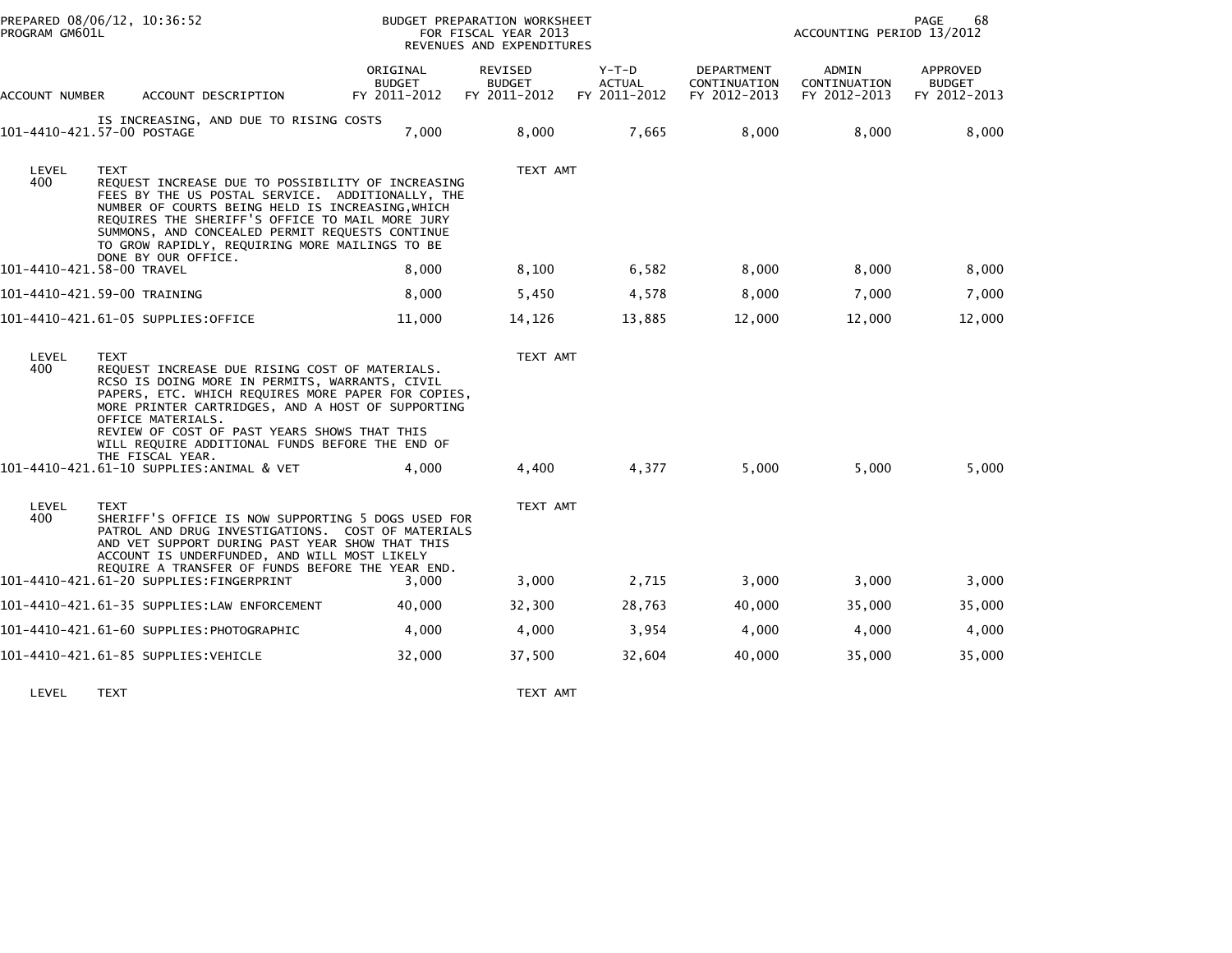| PREPARED 08/06/12, 10:36:52<br>PROGRAM GM601L |                                                                                                                                                                                                                                                                                                                                                                                                                                                                                                                                                                                                                                                                                                                                                                                                                                                                                                                                                                                                                                                     |                                           | BUDGET PREPARATION WORKSHEET<br>FOR FISCAL YEAR 2013<br>REVENUES AND EXPENDITURES | 69<br>PAGE<br>ACCOUNTING PERIOD 13/2012        |                                            |                                       |                                           |
|-----------------------------------------------|-----------------------------------------------------------------------------------------------------------------------------------------------------------------------------------------------------------------------------------------------------------------------------------------------------------------------------------------------------------------------------------------------------------------------------------------------------------------------------------------------------------------------------------------------------------------------------------------------------------------------------------------------------------------------------------------------------------------------------------------------------------------------------------------------------------------------------------------------------------------------------------------------------------------------------------------------------------------------------------------------------------------------------------------------------|-------------------------------------------|-----------------------------------------------------------------------------------|------------------------------------------------|--------------------------------------------|---------------------------------------|-------------------------------------------|
| ACCOUNT NUMBER                                | ACCOUNT DESCRIPTION                                                                                                                                                                                                                                                                                                                                                                                                                                                                                                                                                                                                                                                                                                                                                                                                                                                                                                                                                                                                                                 | ORIGINAL<br><b>BUDGET</b><br>FY 2011-2012 | REVISED<br><b>BUDGET</b><br>FY 2011-2012                                          | Y-T-D<br><b>ACTUAL</b><br>FY 2011-2012         | DEPARTMENT<br>CONTINUATION<br>FY 2012-2013 | ADMIN<br>CONTINUATION<br>FY 2012-2013 | APPROVED<br><b>BUDGET</b><br>FY 2012-2013 |
| 400                                           | AS OF 03/02/12, 92.8% OF THIS BUDGET HAS BEEN<br>SPENT OR IS INCUMBERED. AT THAT RATE, THE REQUIRED<br>AMOUNT WOULD BE \$44,500 FOR THIS FISCAL YEAR. THE<br>CONTINUOUS RISING COST OF OIL HAS CAUSED THESE<br>SUPPLIES COST TO INCREASE RAPIDLY WHILE FUNDING<br>FOR THIS ACCOUNT HAS NOT KEPT THE PACE.                                                                                                                                                                                                                                                                                                                                                                                                                                                                                                                                                                                                                                                                                                                                           |                                           |                                                                                   |                                                |                                            |                                       |                                           |
|                                               |                                                                                                                                                                                                                                                                                                                                                                                                                                                                                                                                                                                                                                                                                                                                                                                                                                                                                                                                                                                                                                                     | 1,500                                     | 1,620                                                                             | 1,615                                          | 1,500                                      | 1,500                                 | 1,500                                     |
|                                               | 101-4410-421.61-95 SUPPLIES:OTHER SMALL EQMT                                                                                                                                                                                                                                                                                                                                                                                                                                                                                                                                                                                                                                                                                                                                                                                                                                                                                                                                                                                                        | 14,800                                    | 5,900                                                                             | 3,331                                          | 20,380                                     | 15,000                                | 15,000                                    |
| LEVEL<br>400                                  | <b>TEXT</b><br>REQUEST ONE TIME INCREASE IN THIS ACCOUNT TO<br>REPLACE THE 12 YEAR OLD GAS MASKS THAT ARE ISSUED<br>TO THE SHERIFF'S OFFICE SPECIAL RESPONSE TEAM<br>MEMBERS. THE CURRENT OLD MASK SEALS HAVE AGED AND<br>BECOME BRITTLE THUS NOT PROVIDING A PROPER SEAL<br>FOR THE WEARER, AND THIS WILL ALLOW HARMFUL GASES<br>TO BYPASS THE FILTER. THESE MASKS ARE USED DURING<br>THE SERVICE OF SEARCH WARRANTS WHERE POTENTIAL<br>METH. LABS MAY BE LOCATED, AND IN SITUATIONS IN<br>WHICH EITHER TEAR GAS OR PEPPER SPRAY MAY BE<br>DEPLOYED FOR TACTICAL PURPOSES. A QUALITY GAS<br>MASK IS A NECESSITY FOR ANY TACTICAL TEAM MEMBER,<br>AND IS REQUIRED TO BE OSHA COMPLIANT. MASKS<br>REQUESTED ARE:<br>MSA-MILLENIUM CBRN GAS MASK, WITH DUAL CANISTER<br>FILTER MOUNT FOR WEAPONS SITTING ON EITHER<br>SHOULDER, DRINKING TUBE, AND SIX POINT HEAD<br>HARNESS. $$295 \times 15 = $4425$<br>MSA-MILLENIUM CBRN CANISTER $$38.50 \times 30 = $1155$<br>TOTAL ONE TIME REQUEST IS \$5,580<br>CONTINUATION<br>REDUCTION PER COUNTY MANAGER |                                           | TEXT AMT                                                                          | 4,425<br>1,155<br>14.800<br>$5,380-$<br>15,000 |                                            |                                       |                                           |
|                                               | 101-4410-421.62-05 ELECTRICITY                                                                                                                                                                                                                                                                                                                                                                                                                                                                                                                                                                                                                                                                                                                                                                                                                                                                                                                                                                                                                      | 50,700                                    | 50,700                                                                            | 41,316                                         | 50,700                                     | 53,000                                | 53,000                                    |
|                                               | 101-4410-421.62-20 MOTOR FUEL & LUBRICANTS                                                                                                                                                                                                                                                                                                                                                                                                                                                                                                                                                                                                                                                                                                                                                                                                                                                                                                                                                                                                          | 350,000                                   | 417,985                                                                           | 402,412                                        | 400,000                                    | 415,000                               | 415,000                                   |
| LEVEL<br>400                                  | <b>TEXT</b><br>INCREASE REQUESTED DUE TO THE CONSTANT RISE OF                                                                                                                                                                                                                                                                                                                                                                                                                                                                                                                                                                                                                                                                                                                                                                                                                                                                                                                                                                                       |                                           | TEXT AMT                                                                          |                                                |                                            |                                       |                                           |
|                                               | PETROLEUM PRODUCTS.<br>101-4410-421.64-50 DUES & SUBSCRIPTIONS                                                                                                                                                                                                                                                                                                                                                                                                                                                                                                                                                                                                                                                                                                                                                                                                                                                                                                                                                                                      | 4,000                                     | 3,500                                                                             | 3,105                                          | 4,000                                      | 4,000                                 | 4,000                                     |
|                                               | 101-4410-421.65-00 DRUGS & MEDICINES                                                                                                                                                                                                                                                                                                                                                                                                                                                                                                                                                                                                                                                                                                                                                                                                                                                                                                                                                                                                                | 1,000                                     | 1,000                                                                             | 999                                            | 1,000                                      | 1,000                                 | 1,000                                     |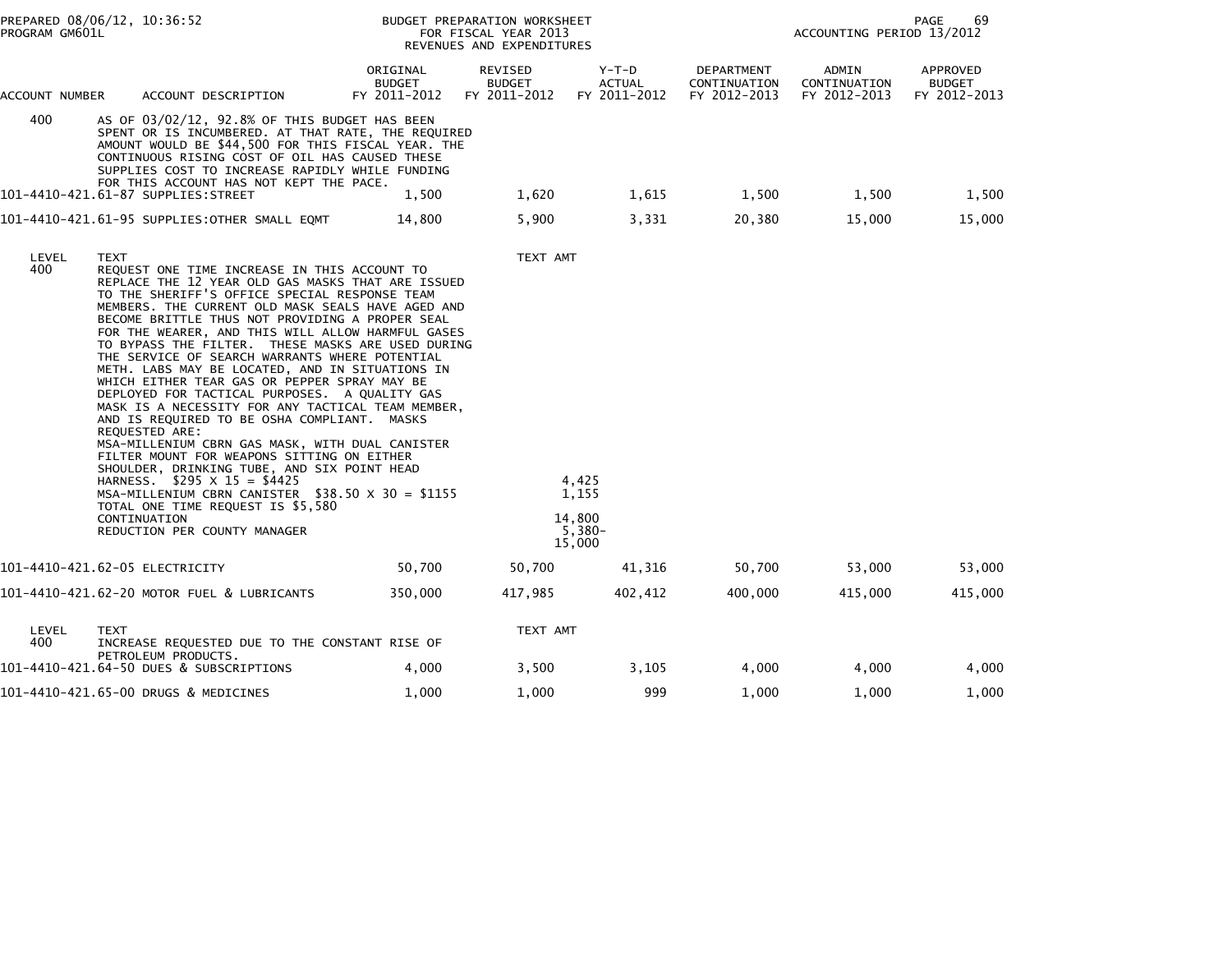| PREPARED 08/06/12, 10:36:52<br>PROGRAM GM601L |                                                                                                                                                                                                                                                                                                                                                                                                                                                                                                                               | BUDGET PREPARATION WORKSHEET<br>FOR FISCAL YEAR 2013<br>REVENUES AND EXPENDITURES                                                                                                                                                                                                                               |                                          |                                                                                                                                                                |                                            | 70<br>PAGE<br>ACCOUNTING PERIOD 13/2012 |                                           |  |
|-----------------------------------------------|-------------------------------------------------------------------------------------------------------------------------------------------------------------------------------------------------------------------------------------------------------------------------------------------------------------------------------------------------------------------------------------------------------------------------------------------------------------------------------------------------------------------------------|-----------------------------------------------------------------------------------------------------------------------------------------------------------------------------------------------------------------------------------------------------------------------------------------------------------------|------------------------------------------|----------------------------------------------------------------------------------------------------------------------------------------------------------------|--------------------------------------------|-----------------------------------------|-------------------------------------------|--|
| ACCOUNT NUMBER                                | ACCOUNT DESCRIPTION                                                                                                                                                                                                                                                                                                                                                                                                                                                                                                           | ORIGINAL<br><b>BUDGET</b><br>FY 2011-2012                                                                                                                                                                                                                                                                       | REVISED<br><b>BUDGET</b><br>FY 2011-2012 | $Y-T-D$<br><b>ACTUAL</b><br>FY 2011-2012                                                                                                                       | DEPARTMENT<br>CONTINUATION<br>FY 2012-2013 | ADMIN<br>CONTINUATION<br>FY 2012-2013   | APPROVED<br><b>BUDGET</b><br>FY 2012-2013 |  |
|                                               | 101-4410-421.74-35 C/A:VEHICLES                                                                                                                                                                                                                                                                                                                                                                                                                                                                                               | 234,441 234,451 234,447                                                                                                                                                                                                                                                                                         |                                          |                                                                                                                                                                | 369,281                                    | 369,281                                 | 369,281                                   |  |
| LEVEL<br>400                                  | <b>TEXT</b><br>MILEAGE<br>OLD VEHILCE<br>#0207 FORD EXPLORER 125,000<br>135,016<br>#0407 FORD CRN VIC<br>#0505 FORD CRN VIC<br>125,000<br>#0610 FORD CRN VIC<br>128,223<br>#0614 FORD CRN VIC<br>127,040<br>#0706 FORD CRN VIC<br>137,708<br>#0613 FORD CRN VIC<br>134,287<br>#0718 DODGE CHARGER 125,000<br>#0721 DODGE CHARGER 125,000<br>#0724 DODGE CHARGER 125,000<br>#0729 DODGE CHARGER 125,000<br>OLD VEHICLE<br>MILEAGE<br>#0732 DODGE CHARGER 138,727<br>#0736 DODGE CHARGER 129,247<br>#0807 FORD E350 VAN 202,875 | REPLACEMENT<br>TAHOE 4X4<br>AWD FORD TAURUS V6<br>AWD FORD EXPLORER<br>CHEV CAPRICE<br>AWD FORD TAURUS V6<br>CHEV CAPRICE<br>AWD FORD TAURUS V6<br>CHEV CAPRICE<br>AWD FORD TAURUS V6<br>AWD FORD TAURUS V6<br>AWD FORD TAURUS V6<br>REPLACEMENT<br>CHEV TAHOE 4X2-K9<br>CHEV CAPRICE<br>FORD E350 VAN<br>TOTAL | TEXT AMT                                 | 31,643<br>25,162<br>26,949<br>27,461<br>25,162<br>27,461<br>25,162<br>27,461<br>25,162<br>25,162<br>25,162<br>26,990<br>27,461<br>23,231<br>369,281<br>738,910 |                                            |                                         |                                           |  |
|                                               | 101-4410-421.74-36 C/A:VEHICLE EQUIPMENT                                                                                                                                                                                                                                                                                                                                                                                                                                                                                      | 57,042                                                                                                                                                                                                                                                                                                          | 57,157                                   | 57,154                                                                                                                                                         | 57,042                                     | 57,042                                  | 57,042                                    |  |
|                                               | 101-4410-421.74-37 C/A:VEH EQMT INSTALLATION                                                                                                                                                                                                                                                                                                                                                                                                                                                                                  | 7,500                                                                                                                                                                                                                                                                                                           | 6,085                                    | 3,641                                                                                                                                                          | 7,500                                      | 6,000                                   | 6,000                                     |  |
| LEVEL<br>400                                  | <b>TEXT</b><br>NEED ACCOUNT TO REMAIN AS MOST OF VEHICLES HAVE<br>NOT ARRIVED AS OF YET AND WORK CANNOT BE DONE.<br>REDUCTION PER COUNTY MANAGER                                                                                                                                                                                                                                                                                                                                                                              |                                                                                                                                                                                                                                                                                                                 | TEXT AMT                                 | 7,500<br>1,500-<br>6,000                                                                                                                                       |                                            |                                         |                                           |  |
|                                               | 101-4410-421.74-90 C/A:OTHER EQUIPMENT                                                                                                                                                                                                                                                                                                                                                                                                                                                                                        | $\mathbf{0}$                                                                                                                                                                                                                                                                                                    | $\mathbf 0$                              | $\mathbf{0}$                                                                                                                                                   | 107,766                                    | $\mathbf{0}$                            | $\mathbf{0}$                              |  |
| LEVEL<br>400                                  | <b>TEXT</b><br>REPLACE TWO NIKON D70 CAMERAS USED BY THE TWO<br>CRIME SCENE INVESTIGATORS THAT ARE APPROXIMATELY<br>8 TO 10 YEARS OLD. WHEN PURCHASED THESE CAMERAS<br>WIFBE TOP OF THE LINE CAMERAS BUT ABUNDANT                                                                                                                                                                                                                                                                                                             |                                                                                                                                                                                                                                                                                                                 | TEXT AMT                                 |                                                                                                                                                                |                                            |                                         |                                           |  |

8 TO 10 YEARS OLD. WHEN PURCHASED THESE CAMERAS<br>WHERE TOP OF THE LINE CAMERAS, BUT ABUNDANT<br>IMPROVEMENTS TO DIGITAL CAMERAS AND THE NEAR<br>10000 PHOTOGRAPHS TAKEN BY EACH CAMERA REQUIRE A<br>UPDATED IMPROVED REPLACEMENT TO BETT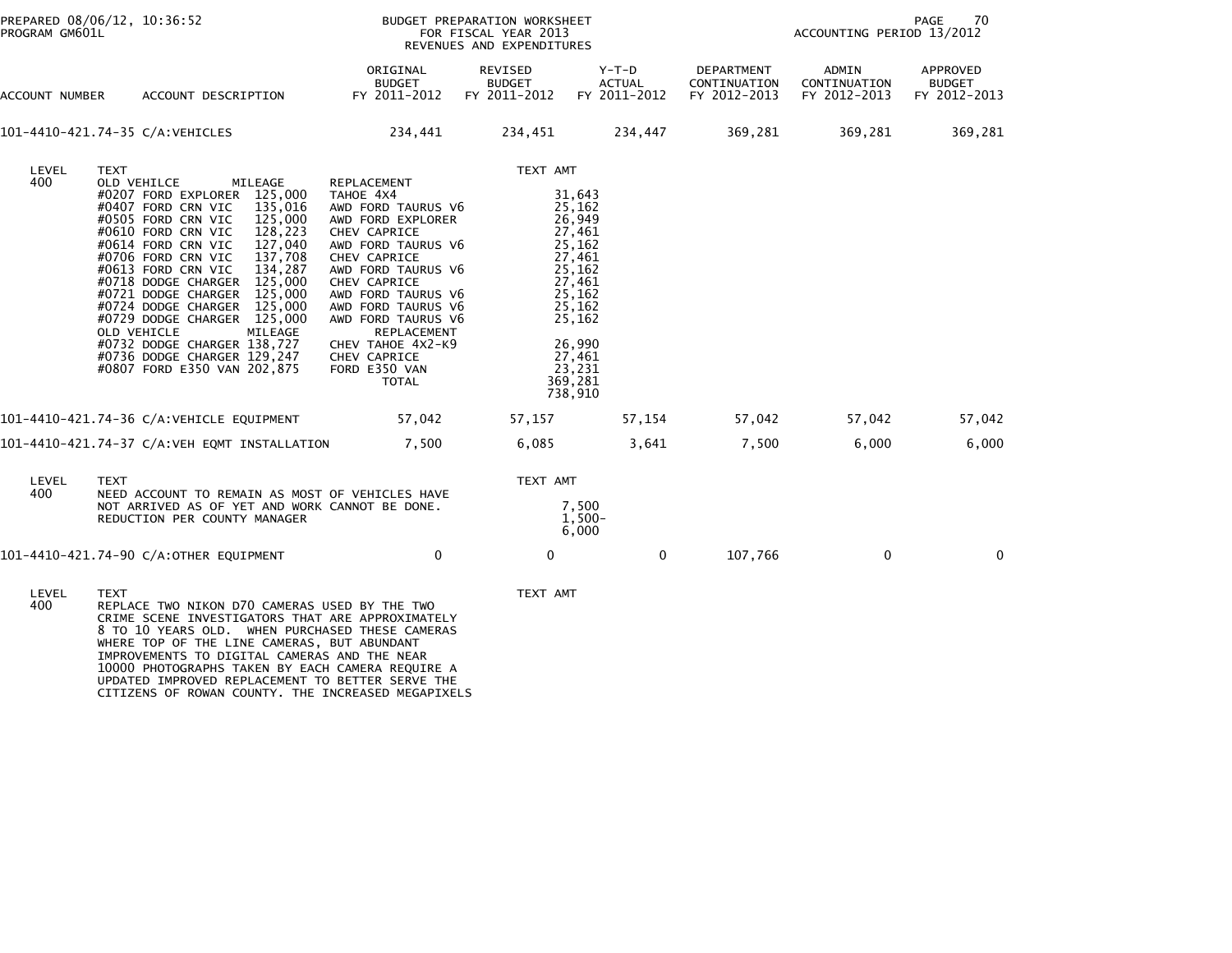| ACCOUNT NUMBER | ACCOUNT DESCRIPTION                                                                                | ORIGINAL<br><b>BUDGET</b><br>FY 2011-2012                                                                                                                                                                                                                                                                                  | REVISED<br><b>BUDGET</b><br>FY 2011-2012 | Y-T-D<br><b>ACTUAL</b><br>FY 2011-2012 | DEPARTMENT<br>CONTINUATION<br>FY 2012-2013 | ADMIN<br>CONTINUATION<br>FY 2012-2013 | APPROVED<br><b>BUDGET</b><br>FY 2012-2013 |
|----------------|----------------------------------------------------------------------------------------------------|----------------------------------------------------------------------------------------------------------------------------------------------------------------------------------------------------------------------------------------------------------------------------------------------------------------------------|------------------------------------------|----------------------------------------|--------------------------------------------|---------------------------------------|-------------------------------------------|
|                | WILL AID IN INVESTIGATIONS, AND IN COURT<br>PRESENTATIONS. CURRENTLY THESE CAMERAS ARE             | SHOWING WEAR AND PROPER FUNCTION IS PARAMOUNT IN<br>CRIME SCENE INVESTIGATIONS, ESPECIALLY CAPITAL<br>OFFENSE CASES. THESE TWO CAMERAS COULD BE PASSED<br>DOWN TO REGULAR INVESTIGATORS FOR USE UNTIL THEY<br>FAIL TO FUNCTION PROPERLY. THE TWO NEW SYSTEMS                                                               |                                          |                                        |                                            |                                       |                                           |
|                | WILL INCLUDE:<br>DIGITAL SLR CAMERA BODY X 2<br>SPEED LIGHT (FLASH)<br>EXTRA BATTERY<br>UV FILTERS | x <sub>2</sub><br>x <sub>2</sub><br>x <sub>2</sub>                                                                                                                                                                                                                                                                         |                                          |                                        |                                            |                                       |                                           |
|                | AFS 60 MICRO LENS (1TO1) X 2<br>AFS 18-55 LENS<br>AFS 55-300 LENS<br>CASES                         | x <sub>2</sub><br>$\times$ 2<br>x <sub>2</sub>                                                                                                                                                                                                                                                                             |                                          |                                        |                                            |                                       |                                           |
|                | MEDIA CARDS (QUANITY 4) X 2<br>$5103 \times 2 =$<br>TOTAL                                          | REPLACE OUTDATED SOFTWARE USED TO PERFORM FORENSIC<br>SEARCHS ON A COMPUTER HARD DRIVE FOR A VARIETY OF<br>DIFFERENT INVESTIGATIONS. WITHOUT THIS TYPE OF<br>UPDATED SOFTWARE, THE ROWAN SHERIFF'S OFFICE MUST                                                                                                             |                                          | 10,206                                 |                                            |                                       |                                           |
|                | POSTAL SERVICE FOR A THOROUGH SEARCH TO BE<br>DATA TYPE, INCLUDING SERVERS, DESKTOPS, AND          | TRANSPORT THE COMPUTERS TO THE NCSBI, FBI, OR US<br>COMPLETED. THIS TYPE OF SOFTWARE ALLOWS USERS TO<br>MAKE DATA ACQUISITION, PRESERVATION, ANALYSIS, AND<br>DETAILED REPORTING ON VIRTUALLY ANY DEVICE AND                                                                                                               |                                          |                                        |                                            |                                       |                                           |
|                | SERVING THE CITIZENS OF ROWAN COUNTY                                                               | HANDHELD DEVICES. HAVING THIS SYSTEM WILL ALLOW<br>THE SHERIFF'S OFFICE TO WORK EXPEDITIOUSLY WITHOUT<br>DEPENDING ON OTHER AGENCIES, THEREFORE, BETTER                                                                                                                                                                    |                                          |                                        |                                            |                                       |                                           |
|                | YEARLY MAINTENANCE COST =<br>VIDEO CAMERA SYSTEMS THAT ARE CONSTANTLY                              | SOFTWARE, 1ST YEAR MAINTENACE AND INSTALLATION =<br>REQUEST REPLACEMENT OF THREE OLD MARTEL IN-CAR<br>BREAKING DOWN REQUIRING THE ITEM TO BE SHIPPED TO                                                                                                                                                                    |                                          | 6,715                                  |                                            |                                       |                                           |
|                | CALIFORNIA FOR REPAIR.<br>$$5615 \times 3 =$<br>REQUEST REPLACEMENT OF OUTDATED LATENT PRINT       | WORK STATION. THE SYSTEM AT RCSO IS NO LONGER                                                                                                                                                                                                                                                                              |                                          | 16,845                                 |                                            |                                       |                                           |
|                |                                                                                                    | COMPATIBLE WITH THE CURRENT FBI OR SBI DATA BASES<br>DUE TO ADVANCEMENT IN THEIR SOFTWARE AND EQUIPMENT<br>CURRENTLY, THE RCSO MUST TAKE ANY LATENT PRINTS<br>THAT ARE COLLECTED AT CRIME SCENES IN OUR COUNTY<br>AND TRANSPORT THEM TO THE NCSBI, OR IREDELL COUNTY<br>SHERIFF'S OFFICE, OR CONCORD PD TO BE ENTERED INTO |                                          |                                        |                                            |                                       |                                           |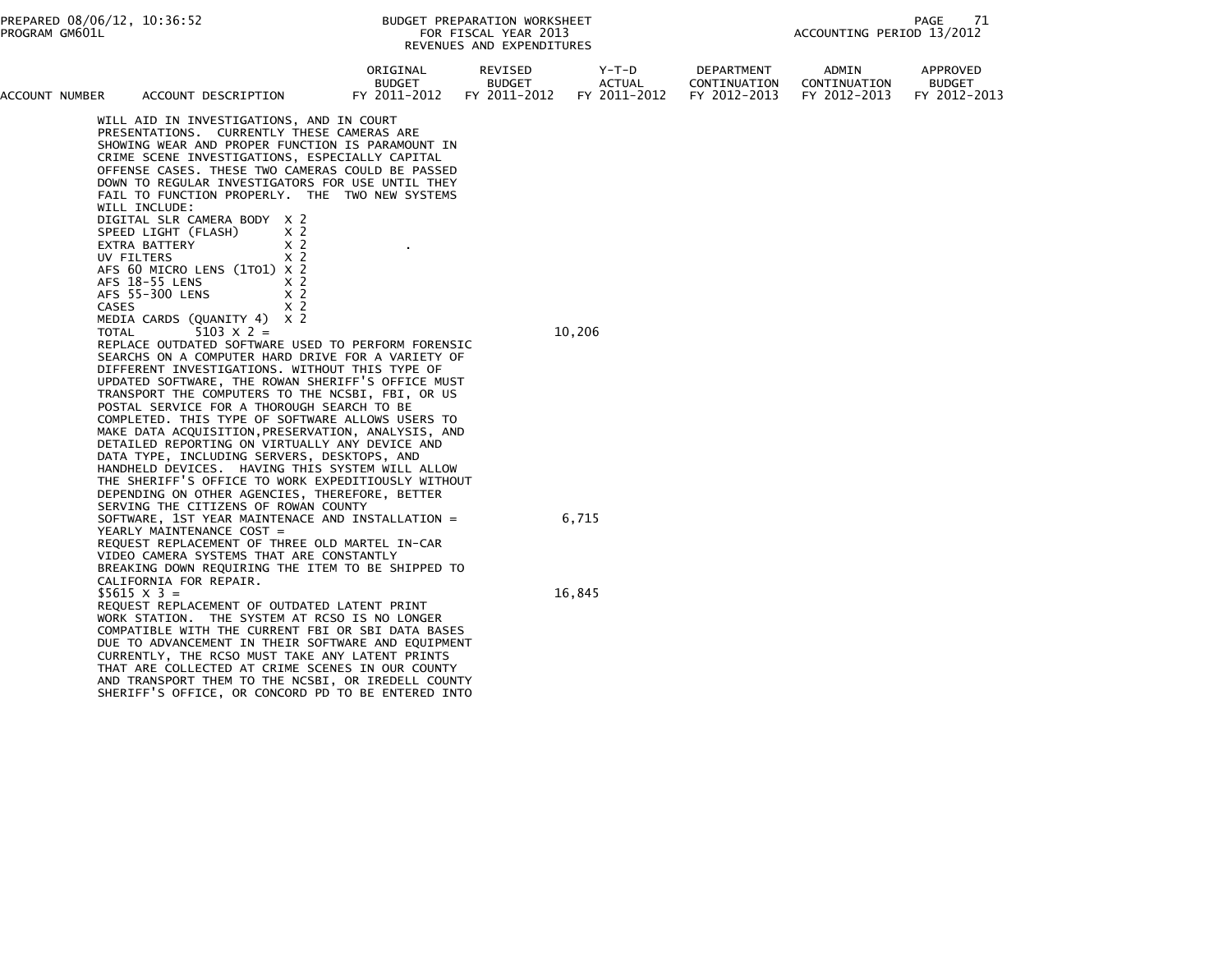| PREPARED 08/06/12, 10:36:52<br>PROGRAM GM601L |                                                                                                                                                                                                                                                                                                                                                                                                                                                                                                                                                                                                                                                                                                                  | BUDGET PREPARATION WORKSHEET<br>FOR FISCAL YEAR 2013<br>REVENUES AND EXPENDITURES |                                          |                                 | PAGE<br>72<br>ACCOUNTING PERIOD 13/2012    |                                       |                                           |  |
|-----------------------------------------------|------------------------------------------------------------------------------------------------------------------------------------------------------------------------------------------------------------------------------------------------------------------------------------------------------------------------------------------------------------------------------------------------------------------------------------------------------------------------------------------------------------------------------------------------------------------------------------------------------------------------------------------------------------------------------------------------------------------|-----------------------------------------------------------------------------------|------------------------------------------|---------------------------------|--------------------------------------------|---------------------------------------|-------------------------------------------|--|
| ACCOUNT NUMBER                                | ACCOUNT DESCRIPTION                                                                                                                                                                                                                                                                                                                                                                                                                                                                                                                                                                                                                                                                                              | ORIGINAL<br>BUDGET<br>FY 2011-2012                                                | REVISED<br><b>BUDGET</b><br>FY 2011-2012 | Y-T-D<br>ACTUAL<br>FY 2011-2012 | DEPARTMENT<br>CONTINUATION<br>FY 2012-2013 | ADMIN<br>CONTINUATION<br>FY 2012-2013 | APPROVED<br><b>BUDGET</b><br>FY 2012-2013 |  |
|                                               | A LATENT PRINT WORKSTATION. RCSO PRINTS ARE<br>ENTERED AT THE OTHER AGENCIES DISCRETION AND ARE<br>NORMALLY DONE SECONDARY TO THE OTHER AGENCY'S<br>WORK, A LATENT PRINT WORKSTATION IS A<br>COMPREHENSIVE WORKSTATION DESIGNED FOR LATENT<br>PRINT INPUT, AND REVIEW OF FINGERPRINT & PALM<br>PRINT SEARCH RESULTS. THE CASE MANAGEMENT<br>RELATIONAL DATABASE ENABLE FORENSIC IDENTIFICATION<br>SPECIALIST TO QUICKLY RETRIEVE AND QUERY CASE<br>INFORMATION PROVIDING GREATER EFFICIENCY AND MORE<br>THOROUGH INVESTIGATIONS. THIS EQUIPMENT WILL<br>ALLOW THE RCSO TO SEARCH LATENT PRINTS COLLECTED<br>AT A CRIMESCENE TO A KNOWN DATABASE MAINTAINED BY<br>BOTH THE SBI AND FBI IN A TIMELY MANNER. CRIMES |                                                                                   |                                          |                                 |                                            |                                       |                                           |  |

 WILL BE SOLVED FASTER IF PRINT MATCHES ARE FOUND,THEREBY ALLOWING CRIMINALS TO BE ARRESTED QUICKER

CITIZENS OF OUR COUNTY. THE COST IS \$55,000, AND 55,000

 THE FIRST YEAR. REQUEST FUNDS FOR REPLACEMENT OF THE BOAT MOTOR ON THE RCSO 1996 MCKEECRAFT BOAT. CURRENT MOTOR HAS BEEN IN SERVICE FOR 16 YEARS, AND THE MAINTENANCE OF THIS UNIT HAS BECOME EXPENSIVE, WITH AVAILABLE PARTS INCREASING IN PRICE DUE TO AGE OF MOTOR. THE REPLACEMENT WOULD BE A NEW MERCURY OPTIMAX (ELX250 )AT A COST OF \$19,000. THE BOAT IS STILL VERY SOUND WITH MINIMAL COSMETIC DAMAGE. IT IS USED BY THE SHERIFF'S OFFICE DURING ANY RESCUE TYPE OPERATION WHICH ALSO REQUIRES A CRIMINAL INVESTIGA TION SUCH AS THE RECENT PLANE CRASH THAT OCCURRED AT HIGHROCK LAKE. THE RCSO BOAT WAS THERE FROM THE BEGINNING OF THE INCIDENT AND THEN ASSISTED INTHE SALVAGE OPERATIONS. THE SALVAGE OPERATIONS. REDUCTION PER COUNTY MANAGER

BEFORE THEY COMMIT MORE CRIMES AGAINST INNOCENT

THERE IS A \$10,000 ANNUAL MAINTENANCE COST AFTER

101-4410-421.76-20 F/A:DP EQUIPMENT 0 0 0 55,000 55,000 0

 LEVEL TEXT TEXT AMT 400 A REVIEW COMPLETED BY THE IT DEPARTMENT OF ROWAN COUNTY REVEALED THAT THERE WAS A NEED TO REPLACE SIXTY(60) LAPTOPS AT THE RCSO WITH NEW D630 LAPTOPPRICE  $$800 \times 60 = $48,000$  48,000 THE REVIEW ALSO REVEALED THAT 10 DESKTOP COMPUTERSWOULD REQUIRE REPLACEMENT

107,766-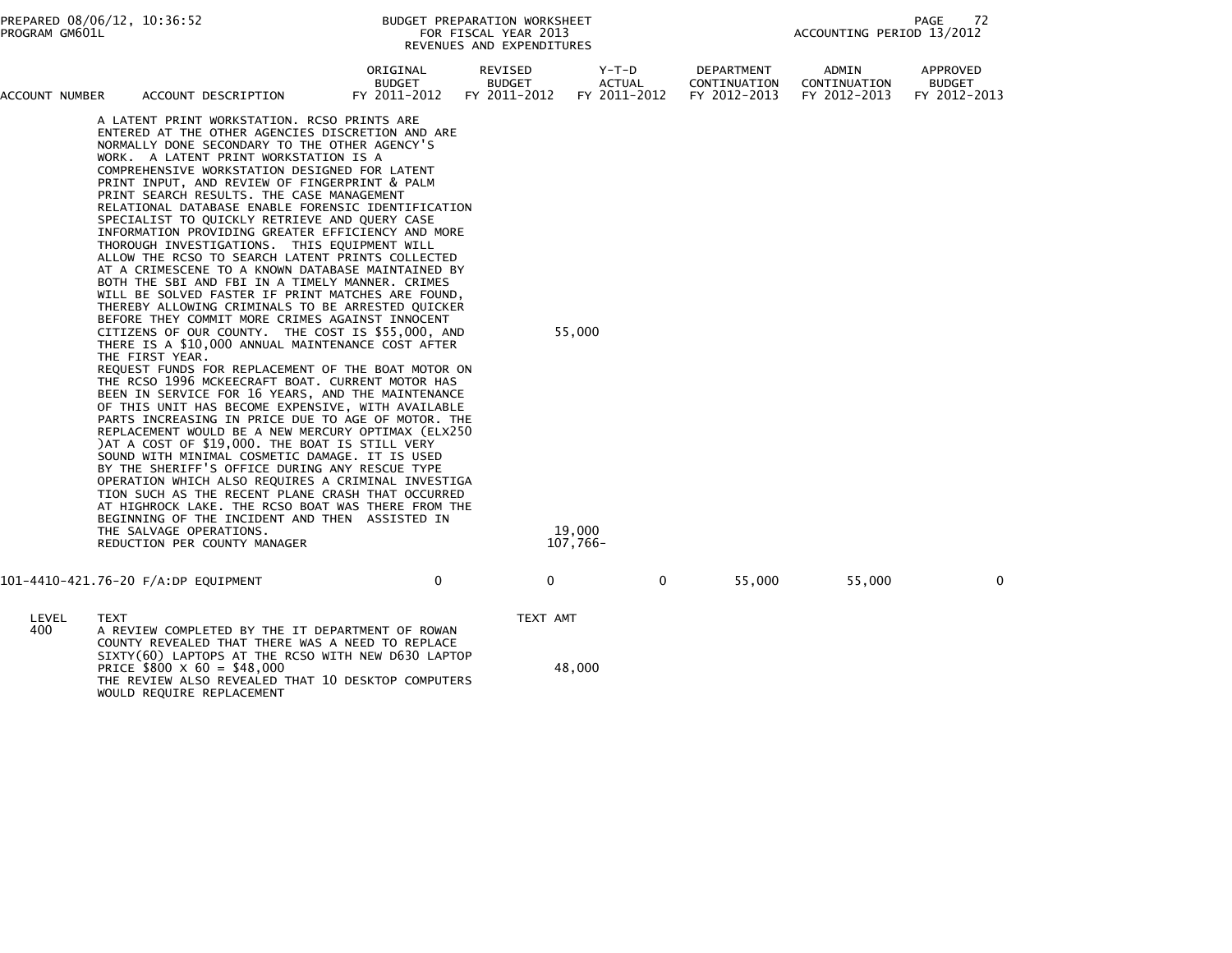| PROGRAM GM601L           | PREPARED 08/06/12, 10:36:52                                                                                                                                                                                                                                                                                                                                                                 |                                           | BUDGET PREPARATION WORKSHEET<br>FOR FISCAL YEAR 2013<br>REVENUES AND EXPENDITURES |                                          |                                            | 73<br>PAGE<br>ACCOUNTING PERIOD 13/2012 |                                           |  |
|--------------------------|---------------------------------------------------------------------------------------------------------------------------------------------------------------------------------------------------------------------------------------------------------------------------------------------------------------------------------------------------------------------------------------------|-------------------------------------------|-----------------------------------------------------------------------------------|------------------------------------------|--------------------------------------------|-----------------------------------------|-------------------------------------------|--|
| ACCOUNT NUMBER           | ACCOUNT DESCRIPTION                                                                                                                                                                                                                                                                                                                                                                         | ORIGINAL<br><b>BUDGET</b><br>FY 2011-2012 | REVISED<br><b>BUDGET</b><br>FY 2011-2012                                          | $Y-T-D$<br><b>ACTUAL</b><br>FY 2011-2012 | DEPARTMENT<br>CONTINUATION<br>FY 2012-2013 | ADMIN<br>CONTINUATION<br>FY 2012-2013   | APPROVED<br><b>BUDGET</b><br>FY 2012-2013 |  |
|                          | PRICE $$700 \times 10 = $7000$<br>MOVED TO IS DEPT (101-4210-419-76-20)                                                                                                                                                                                                                                                                                                                     |                                           |                                                                                   | 7.000<br>$55,000 -$                      |                                            |                                         |                                           |  |
|                          | 101-4410-421.76-90 F/A:OTHER                                                                                                                                                                                                                                                                                                                                                                | 7,000                                     | 7,000                                                                             | 5,513                                    | 12,050                                     | 12,050                                  | 14,000                                    |  |
| LEVEL<br>400             | <b>TEXT</b><br>REPLACE MTAC LEVEL III TACTICAL VEST SYSTEM THAT<br>WAS DESTROYED IN A FIRE THAT OCCURRED IN A PATROL<br>VEHICLE TRUNK, AND HAS BEEN DEEMED UNUSABLE<br>COST IS \$2200<br>FINALIZE REPLACEMENT OF REMAINING EAGLE HEADSETS<br>USED BY SRT TEAM IN TACTICAL SITUATIONS FOR<br>COMMUNICATIONS. REMAINING 7 NEED IMMEDIATE<br>REPLACEMENT AS THEY ARE 12 YEARS OLD AND THEY ARE |                                           | TEXT AMT                                                                          | 2,400                                    |                                            |                                         |                                           |  |
|                          | UNREPAIRABLE. OFFICER SAFETY AND UNIT SAFETY<br>DEPEND ON DEPENDABLE COMMUNICATION<br>$$750/UNIT \t X 7 =$<br>REPLACE TWO MTAC LEVEL II TACTICAL VEST SYSTEMS<br>FOR SPECIAL RESPONSE TEAM MEMBERS. CURRENT ISSUED                                                                                                                                                                          |                                           |                                                                                   | 5,250                                    |                                            |                                         |                                           |  |
|                          | VESTS ARE NOT LEVEL III APPROVED VESTS AND DO NOT<br>OFFER REQUIRED PROTECTION FOR THESE OFFICERS                                                                                                                                                                                                                                                                                           |                                           |                                                                                   | 4,400                                    |                                            |                                         |                                           |  |
|                          | RADAR UNITS:<br>(1) KUSTOM SIGNAL GOLDEN EAGLE UNIT<br>(2) KUSTOM SIGNAL PRO-1000 @ \$550 EACH                                                                                                                                                                                                                                                                                              |                                           |                                                                                   | 850<br>1.100<br>14,000                   |                                            |                                         |                                           |  |
|                          | 101-4410-421.82-15 CALENDAR                                                                                                                                                                                                                                                                                                                                                                 | 7,500                                     | 14,361                                                                            | 8,887                                    | 7,500                                      | 7,500                                   | 7,500                                     |  |
|                          | 101-4410-421.82-32 EXPLORER EXPENDITURES                                                                                                                                                                                                                                                                                                                                                    | 1,200                                     | 1,200                                                                             | 924                                      | 1,200                                      | 1,200                                   | 1,200                                     |  |
|                          | 101-4410-421.83-13 C.R.D.E.                                                                                                                                                                                                                                                                                                                                                                 | 500                                       | 1,351                                                                             | 1,254                                    | 500                                        | 250                                     | 250                                       |  |
| 101-4410-421.83-17 GREAT |                                                                                                                                                                                                                                                                                                                                                                                             | 500                                       | 1,018                                                                             | 0                                        | 500                                        | 500                                     | 500                                       |  |
|                          | 101-4410-421.83-19 COURT SEIZURE MONIES EXP                                                                                                                                                                                                                                                                                                                                                 | $\mathbf{0}$                              | 0                                                                                 | $\Omega$                                 | $\mathbf{0}$                               | 0                                       | $\mathbf 0$                               |  |
|                          | 101-4410-421.83-32 EXPLORER PROGRAM                                                                                                                                                                                                                                                                                                                                                         | 0                                         | 3,369                                                                             | 2,491                                    | 0                                          | 0                                       | $\mathbf{0}$                              |  |
|                          | 101-4410-421.83-89 SHERIFFS CHRISTMAS CARING                                                                                                                                                                                                                                                                                                                                                | $\mathbf{0}$                              | 304                                                                               | $\mathbf{0}$                             | $\mathbf{0}$                               | $\mathbf{0}$                            | $\mathbf{0}$                              |  |
|                          | 101-4410-421.90-17 STATE FEES-CONCEALED WPNS                                                                                                                                                                                                                                                                                                                                                | 48,000                                    | 78,000                                                                            | 60,735                                   | 50,900                                     | 51,000                                  | 51,000                                    |  |
|                          | 101-4410-421.90-28 EVIDENCE STORAGE EXPENSE                                                                                                                                                                                                                                                                                                                                                 | 2,000                                     | 2,000                                                                             | 0                                        | 1,500                                      | 1,500                                   | 1,500                                     |  |
| EXPENDITURE              |                                                                                                                                                                                                                                                                                                                                                                                             | 7,364,651                                 | 7,527,556                                                                         | 7,277,531                                | 1,634,726                                  | 7,639,884                               | 7,586,834                                 |  |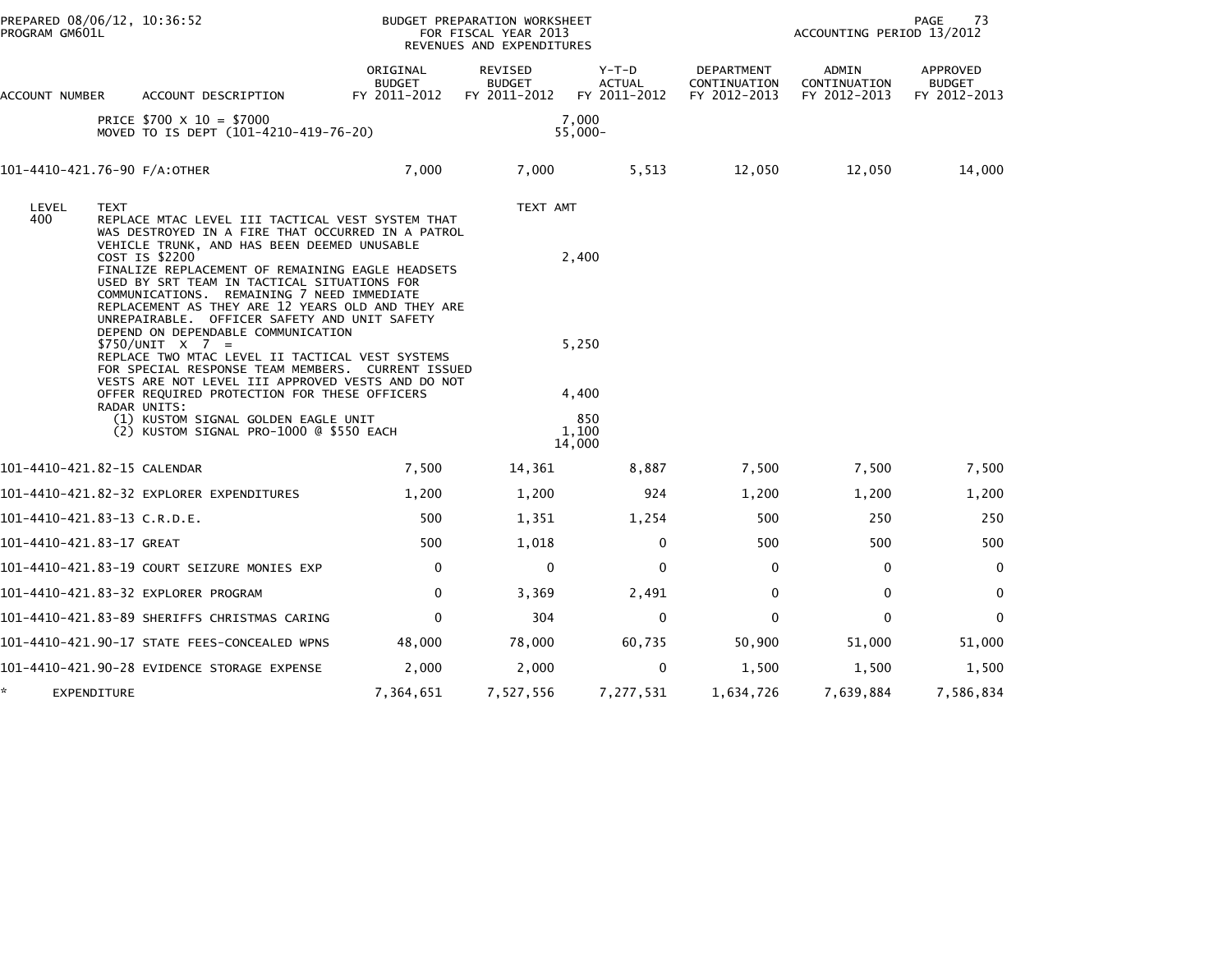| PREPARED 08/06/12, 10:36:52<br>PROGRAM GM601L |                     |                                           | BUDGET PREPARATION WORKSHEET<br>FOR FISCAL YEAR 2013<br>REVENUES AND EXPENDITURES |                                   | PAGE<br>ACCOUNTING PERIOD 13/2012          |                                       |                                           |  |
|-----------------------------------------------|---------------------|-------------------------------------------|-----------------------------------------------------------------------------------|-----------------------------------|--------------------------------------------|---------------------------------------|-------------------------------------------|--|
| <b>ACCOUNT NUMBER</b>                         | ACCOUNT DESCRIPTION | ORIGINAL<br><b>BUDGET</b><br>FY 2011-2012 | REVISED<br><b>BUDGET</b><br>FY 2011-2012                                          | $Y-T-D$<br>ACTUAL<br>FY 2011-2012 | DEPARTMENT<br>CONTINUATION<br>FY 2012-2013 | ADMIN<br>CONTINUATION<br>FY 2012-2013 | APPROVED<br><b>BUDGET</b><br>FY 2012-2013 |  |
| **<br>ADMINISTRATION                          |                     | 7.016.677                                 | 7.107.679                                                                         | 6.804.832                         | 1,208,948                                  | 7.234.156                             | 7.181.106                                 |  |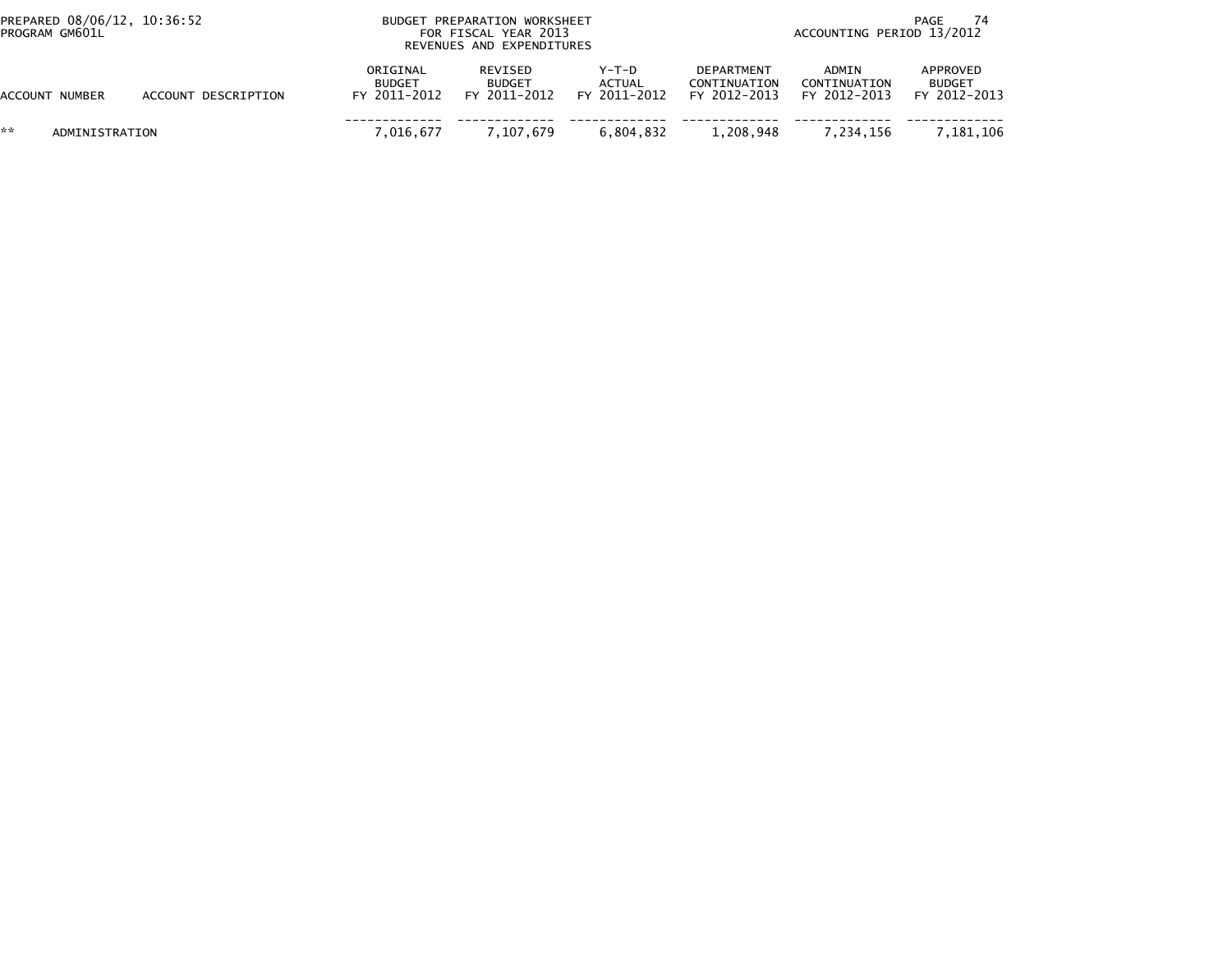| PREPARED 08/06/12, 10:36:52<br>PROGRAM GM601L |                                            |                                           | BUDGET PREPARATION WORKSHEET<br>FOR FISCAL YEAR 2013<br>REVENUES AND EXPENDITURES |                                          | 75<br>PAGE<br>ACCOUNTING PERIOD 13/2012           |                                              |                                                  |  |
|-----------------------------------------------|--------------------------------------------|-------------------------------------------|-----------------------------------------------------------------------------------|------------------------------------------|---------------------------------------------------|----------------------------------------------|--------------------------------------------------|--|
| ACCOUNT NUMBER                                | ACCOUNT DESCRIPTION                        | ORIGINAL<br><b>BUDGET</b><br>FY 2011-2012 | <b>REVISED</b><br><b>BUDGET</b><br>FY 2011-2012                                   | $Y-T-D$<br><b>ACTUAL</b><br>FY 2011-2012 | <b>DEPARTMENT</b><br>CONTINUATION<br>FY 2012-2013 | <b>ADMIN</b><br>CONTINUATION<br>FY 2012-2013 | <b>APPROVED</b><br><b>BUDGET</b><br>FY 2012-2013 |  |
|                                               | 101-4412-342.20-00 CONTRACT SECURITY REIMB | $15,000 -$                                | $15,000-$                                                                         | $8,897-$                                 | $15,000 -$                                        | $15,000 -$                                   | $15,000 -$                                       |  |
|                                               | 101-4412-365.16-00 ALCOA-CONTRIBUTIONS     | 0                                         | 0                                                                                 | $\mathbf{0}$                             | 0                                                 | $\mathbf{0}$                                 | $\Omega$                                         |  |
| *<br><b>REVENUE</b>                           | 101-4412-421.10-15 SALARIES: PART-TIME     | $15,000 -$<br>10,000                      | $15,000-$<br>10,000                                                               | $8,897-$<br>5,385                        | $15,000 -$<br>10,000                              | $15,000 -$<br>10,000                         | $15,000 -$<br>10,000                             |  |
| 101-4412-421.20-10 MEDICARE TAX               |                                            | 145                                       | 145                                                                               | 78                                       | 145                                               | 145                                          | 145                                              |  |
|                                               | 101–4412–421.20–20 SOCIAL SECURITY TAX     | 620                                       | 620                                                                               | 334                                      | 620                                               | 620                                          | 620                                              |  |
|                                               | 101-4412-421.20-25 WORKERS COMPENSATION    | 400                                       | 400                                                                               | 215                                      | 400                                               | 400                                          | 400                                              |  |
| 101-4412-421.43-12 R&M:BOATS                  |                                            | 535                                       | 535                                                                               | $\mathbf{0}$                             | 535                                               | 535                                          | 535                                              |  |
| 101-4412-421.61-90 SUPPLIES:OTHER             |                                            | 500                                       | 500                                                                               | $\mathbf{0}$                             | 500                                               | 500                                          | 500                                              |  |
|                                               | 101-4412-421.62-20 MOTOR FUEL & LUBRICANTS | 2,800                                     | 2,800                                                                             | 2,365                                    | 2,800                                             | 2,800                                        | 2,800                                            |  |
|                                               | 101-4412-421.74-90 C/A:OTHER EQUIPMENT     | $\mathbf 0$                               | $\Omega$                                                                          | $\mathbf{0}$                             | $\mathbf 0$                                       | $\Omega$                                     | $\Omega$                                         |  |
| ÷.<br><b>EXPENDITURE</b>                      |                                            | 15,000                                    | 15,000                                                                            | 8,377                                    | 15,000                                            | 15,000                                       | 15,000                                           |  |
| **<br>ALCOA GRANT                             |                                            | 0                                         | 0                                                                                 | $520 -$                                  | $\mathbf{0}$                                      | 0                                            |                                                  |  |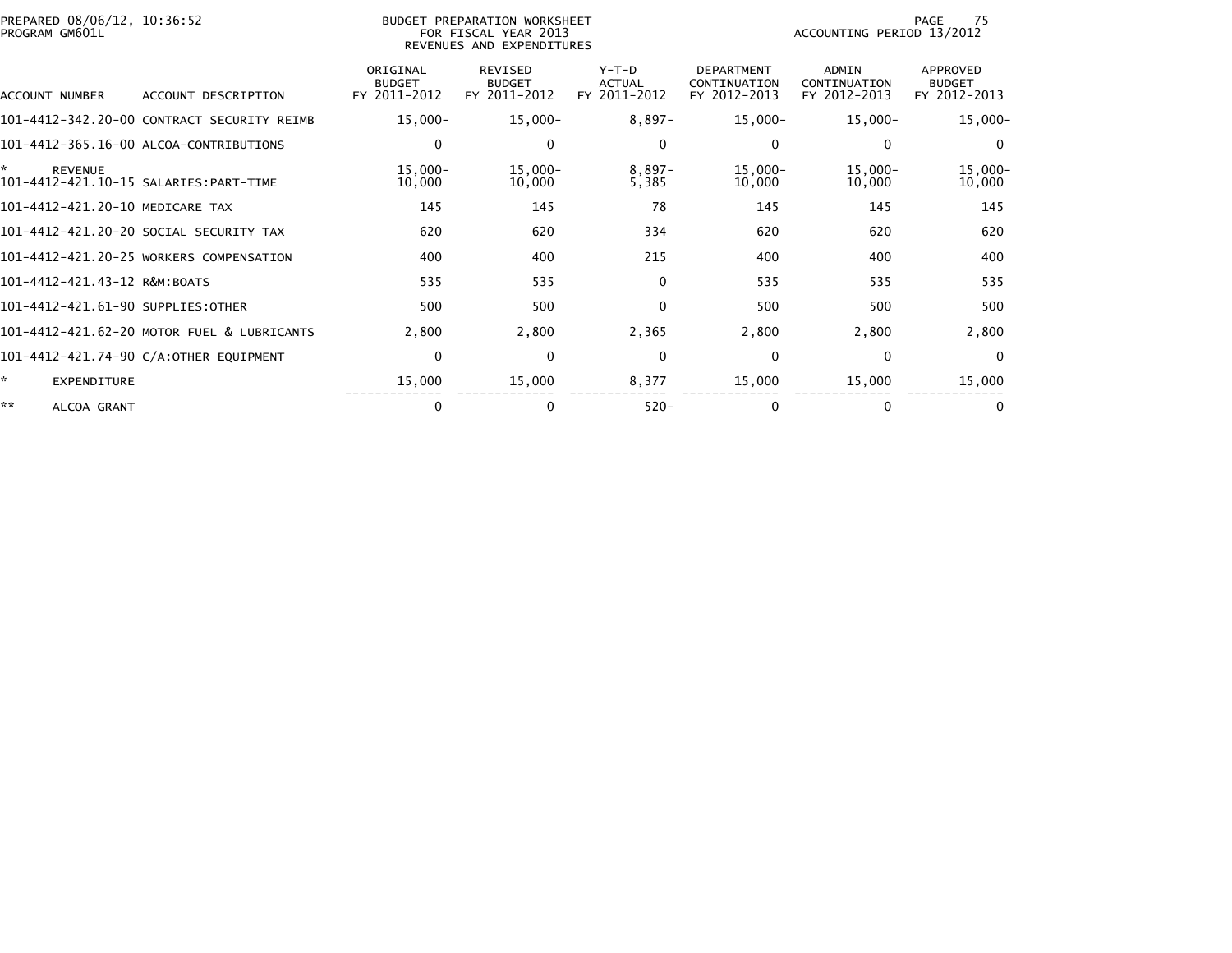| PREPARED 08/06/12, 10:36:52<br>PROGRAM GM601L |                                              |                                           | BUDGET PREPARATION WORKSHEET<br>FOR FISCAL YEAR 2013<br>REVENUES AND EXPENDITURES |                                        | 76<br>PAGE<br>ACCOUNTING PERIOD 13/2012           |                                              |                                                  |  |
|-----------------------------------------------|----------------------------------------------|-------------------------------------------|-----------------------------------------------------------------------------------|----------------------------------------|---------------------------------------------------|----------------------------------------------|--------------------------------------------------|--|
| ACCOUNT NUMBER                                | ACCOUNT DESCRIPTION                          | ORIGINAL<br><b>BUDGET</b><br>FY 2011-2012 | <b>REVISED</b><br><b>BUDGET</b><br>FY 2011-2012                                   | Y-T-D<br><b>ACTUAL</b><br>FY 2011-2012 | <b>DEPARTMENT</b><br>CONTINUATION<br>FY 2012-2013 | <b>ADMIN</b><br>CONTINUATION<br>FY 2012-2013 | <b>APPROVED</b><br><b>BUDGET</b><br>FY 2012-2013 |  |
|                                               | 101-4413-342.50-00 IV-D CHILD SUPPORT REIMB  | 201,219-                                  | 201, 219-                                                                         | $165,922-$                             | $\Omega$                                          | 207,797-                                     | 207,797-                                         |  |
| ×.<br><b>REVENUE</b>                          |                                              | 201,219-<br>105,194                       | 201, 219-<br>105,274                                                              | 165,922-<br>103,255                    | 0<br>$\Omega$                                     | 207,797-<br>104,868                          | 207,797-<br>104,868                              |  |
| 101-4413-421.20-05 HEALTH INSURANCE           |                                              | 24,120                                    | 24,225                                                                            | 23,718                                 | 0                                                 | 24,120                                       | 24,120                                           |  |
| 101-4413-421.20-10 MEDICARE TAX               |                                              | 1,525                                     | 1,525                                                                             | 1,399                                  | 0                                                 | 1,408                                        | 1,408                                            |  |
| 101-4413-421.20-15 RETIREMENT                 |                                              | 7,382                                     | 7,422                                                                             | 7,277                                  | $\Omega$                                          | 7,393                                        | 7,393                                            |  |
|                                               | 101-4413-421.20-20 SOCIAL SECURITY TAX       | 6,522                                     | 6,287                                                                             | 5,980                                  | 0                                                 | 6,021                                        | 6,021                                            |  |
|                                               | 101-4413-421.20-25 WORKERS COMPENSATION      | 4,208                                     | 4,213                                                                             | 4,130                                  | $\Omega$                                          | 4,195                                        | 4,195                                            |  |
|                                               | 101-4413-421.20-30 401(K) CONTRIBUTIONS      | 5,260                                     | 5,265                                                                             | 5,163                                  | $\Omega$                                          | 5,243                                        | 5,243                                            |  |
| 101-4413-421.56-00 UNIFORMS                   |                                              | 2,000                                     | 2,000                                                                             | 2,000                                  | 2,000                                             | 2,000                                        | 2,000                                            |  |
|                                               | 101-4413-421.61-95 SUPPLIES:OTHER SMALL EQMT | 5,500                                     | 5,500                                                                             | 4,166                                  | 5,500                                             | 5,500                                        | 5,500                                            |  |
| ×.<br><b>EXPENDITURE</b>                      |                                              | 161,711                                   | 161,711                                                                           | 157,088                                | 7,500                                             | 160,748                                      | 160,748                                          |  |
| **                                            | DSS SUPPORT-REIMBURSEMENT                    | $39,508-$                                 | $39,508-$                                                                         | $8,834-$                               | 7,500                                             | 47,049-                                      | 47,049-                                          |  |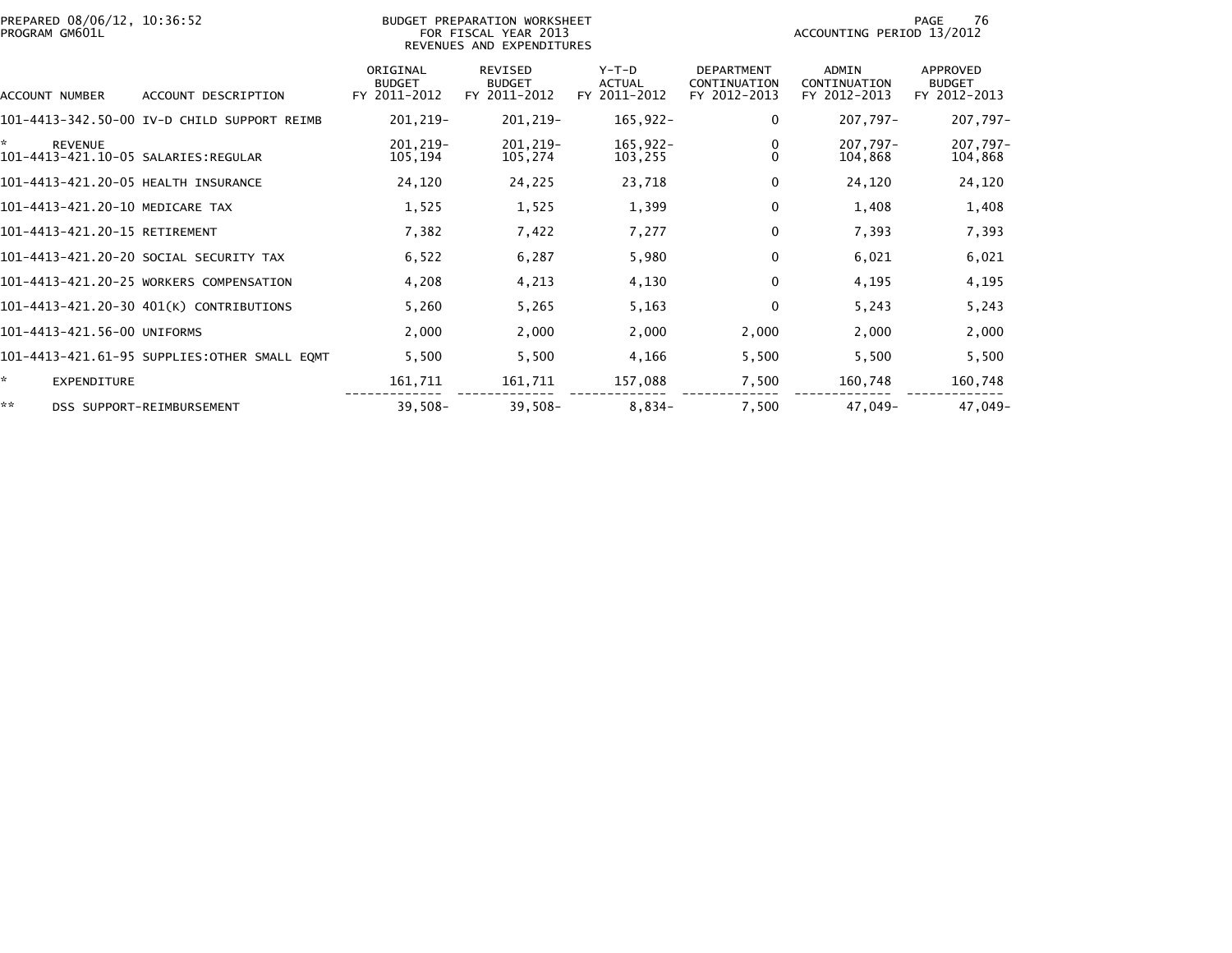| PREPARED 08/06/12, 10:36:52<br>PROGRAM GM601L |                                              |                                           | BUDGET PREPARATION WORKSHEET<br>FOR FISCAL YEAR 2013<br>REVENUES AND EXPENDITURES |                                          | 77<br>PAGE<br>ACCOUNTING PERIOD 13/2012           |                                              |                                                  |
|-----------------------------------------------|----------------------------------------------|-------------------------------------------|-----------------------------------------------------------------------------------|------------------------------------------|---------------------------------------------------|----------------------------------------------|--------------------------------------------------|
| ACCOUNT NUMBER                                | ACCOUNT DESCRIPTION                          | ORIGINAL<br><b>BUDGET</b><br>FY 2011-2012 | <b>REVISED</b><br><b>BUDGET</b><br>FY 2011-2012                                   | $Y-T-D$<br><b>ACTUAL</b><br>FY 2011-2012 | <b>DEPARTMENT</b><br>CONTINUATION<br>FY 2012-2013 | <b>ADMIN</b><br>CONTINUATION<br>FY 2012-2013 | <b>APPROVED</b><br><b>BUDGET</b><br>FY 2012-2013 |
|                                               |                                              | $20,000 -$                                | $20.000 -$                                                                        | $15,962-$                                | $40.000 -$                                        | $20,000 -$                                   | $20,000 -$                                       |
|                                               | 101-4416-335.33-00 ST ASSET FORFEITURE FUNDS | $15,000 -$                                | $30,043-$                                                                         | $90, 307 -$                              | $30,000 -$                                        | $30,000 -$                                   | $30,000 -$                                       |
| 101-4416-392.30-00 SALE OF PROPERTY           |                                              | $\Omega$                                  | 0                                                                                 | $\Omega$                                 | $\Omega$                                          | 0                                            | $\Omega$                                         |
|                                               | 101-4416-395.00-00 FUND BALANCE APPR-RESTR   | 0                                         | 111,288-                                                                          | 0                                        | 0                                                 | 0                                            | 0                                                |
| <b>REVENUE</b>                                | 101-4416-421.34-30 SERVICE & MAINTENANCE     | $35,000 -$                                | 161, 331-<br>1,358                                                                | 106,269-<br>1,358                        | $70,000 -$<br>0                                   | $50,000 -$                                   | $50,000 -$                                       |
| 101-4416-421.53-05 TELEPHONE                  |                                              | 4,000                                     | 4,800                                                                             | 4,136                                    | 4,000                                             | 4,000                                        | 4,000                                            |
| 101-4416-421.58-65 TRAVEL-STATE               |                                              | 2,000                                     | 5,000                                                                             | 1,197                                    | 3,000                                             | 3,000                                        | 3,000                                            |
| 101-4416-421.59-50 TRAINING-STATE             |                                              | 2,000                                     | 4,200                                                                             | 180                                      | 3,000                                             | 3,000                                        | 3,000                                            |
|                                               | 101-4416-421.61-91 SUPPLIES:OTHER-STATE      | 4,000                                     | 24,043                                                                            | 14,334                                   | 5,000                                             | 5,000                                        | 5,000                                            |
|                                               | 101–4416–421.61–95 SUPPLIES:OTHER SMALL EOMT | 10,000                                    | 18,545                                                                            | 14,485                                   | 10,000                                            | 5,000                                        | 5,000                                            |
|                                               |                                              | 3,000                                     | 5,000                                                                             | 2,460                                    | 5,000                                             | 5,000                                        | 5,000                                            |
|                                               | 101–4416–421.61–99 SUPPLIES:WEAPONS-FEDERAL  | 0                                         | 5,000                                                                             | 4,195                                    | 5,000                                             | 1,800                                        | 1,800                                            |
|                                               | 101-4416-421.74-05 C/A:ASSET FORFEITURE-FED  | 0                                         | 16,000                                                                            | 13,406                                   | 0                                                 | 0                                            | $\mathbf 0$                                      |
|                                               |                                              | 0                                         | 8,000                                                                             | $\mathbf{0}$                             | 0                                                 | $\mathbf{0}$                                 | $\Omega$                                         |
|                                               |                                              | 0                                         | 28,685                                                                            | 25,024                                   | 5,000                                             | 10,000                                       | 10,000                                           |
|                                               |                                              | $\Omega$                                  | 14,000                                                                            | 12,553                                   | 5.000                                             | 5,000                                        | 5,000                                            |
|                                               | 101-4416-421.82-13 DRUG EDUCATION-FEDERAL    | $\Omega$                                  | 3,200                                                                             | 2,438                                    | 3,200                                             | 3,200                                        | 3,200                                            |
|                                               | 101–4416–421.82–18 ASSET FORFEITURE–FEDERAL  | 10,000                                    | 10,000                                                                            | 6,126                                    | 10,000                                            | 5,000                                        | 5,000                                            |
|                                               | 101-4416-421.82-19 ASSET FORFEITURE-STATE    | 0                                         | 13,500                                                                            | 6,800                                    | $\Omega$                                          | 0                                            | $\mathbf{0}$                                     |
| *.<br><b>EXPENDITURE</b>                      |                                              | 35,000                                    | 161,331                                                                           | 108,692                                  | 58,200                                            | 50,000                                       | 50,000                                           |
| **<br>ASSET FORFEITURE FUNDS                  |                                              | 0                                         | 0                                                                                 | 2,423                                    | $11,800 -$                                        | 0                                            | $\mathbf 0$                                      |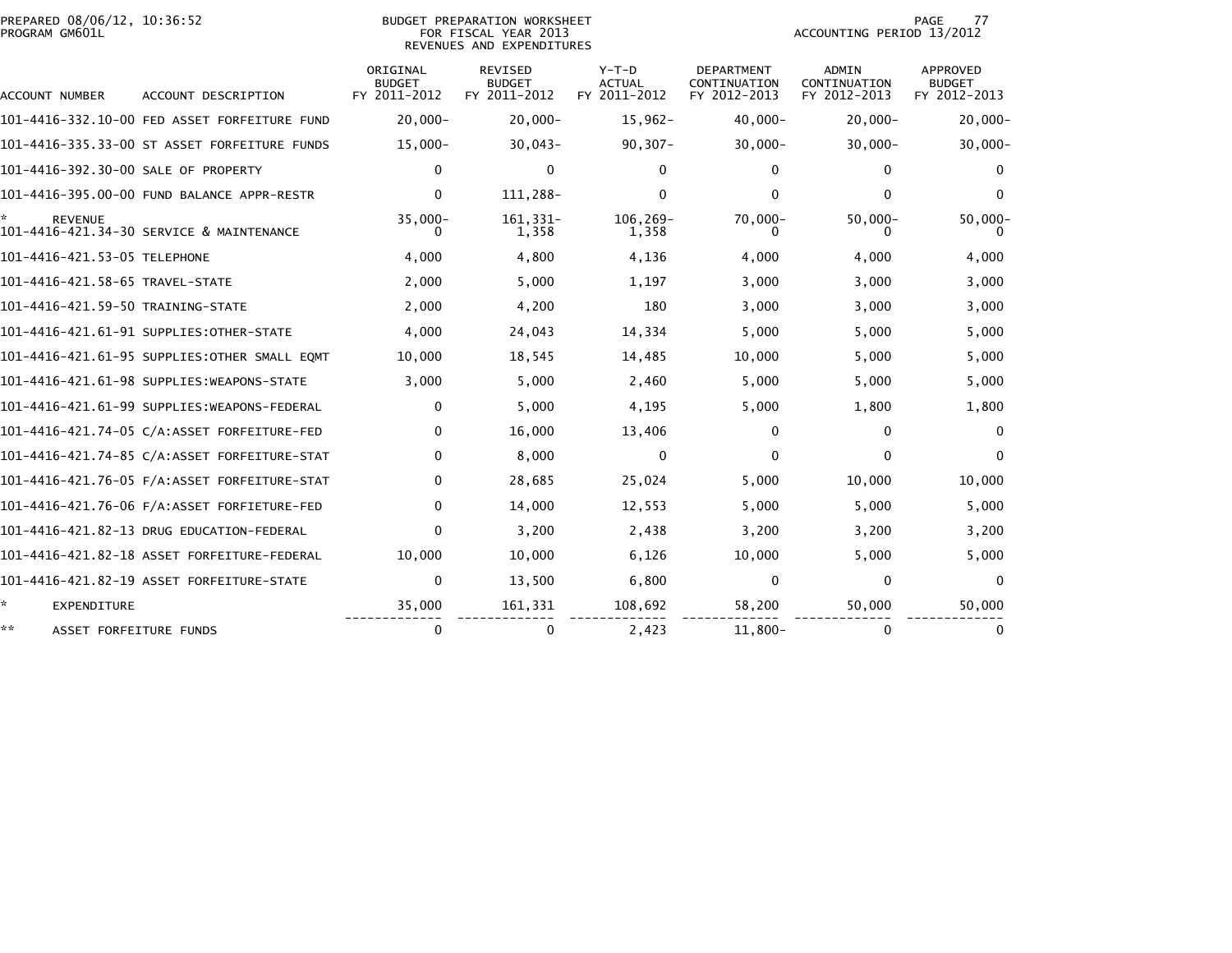| PREPARED 08/06/12, 10:36:52<br>PROGRAM GM601L |                                              |                                           | BUDGET PREPARATION WORKSHEET<br>FOR FISCAL YEAR 2013<br>REVENUES AND EXPENDITURES | ACCOUNTING PERIOD 13/2012              | 78<br>PAGE                                        |                                       |                                           |
|-----------------------------------------------|----------------------------------------------|-------------------------------------------|-----------------------------------------------------------------------------------|----------------------------------------|---------------------------------------------------|---------------------------------------|-------------------------------------------|
| ACCOUNT NUMBER                                | ACCOUNT DESCRIPTION                          | ORIGINAL<br><b>BUDGET</b><br>FY 2011-2012 | REVISED<br><b>BUDGET</b><br>FY 2011-2012                                          | Y-T-D<br><b>ACTUAL</b><br>FY 2011-2012 | <b>DEPARTMENT</b><br>CONTINUATION<br>FY 2012-2013 | ADMIN<br>CONTINUATION<br>FY 2012-2013 | APPROVED<br><b>BUDGET</b><br>FY 2012-2013 |
|                                               | 101–4417–331.47–00 JUSTICE ASSISTANCE GRANT  | 0                                         | 22,317-                                                                           |                                        |                                                   |                                       |                                           |
| ÷.<br><b>REVENUE</b>                          | 101-4417-421.34-30 SERVICE & MAINTENANCE     |                                           | 22,317-                                                                           |                                        |                                                   |                                       |                                           |
|                                               | 101-4417-421.61-95 SUPPLIES:OTHER SMALL EQMT | 0                                         | 0                                                                                 |                                        | 0                                                 | 0                                     | 0                                         |
| 101-4417-421.74-00 C/A:EQUIPMENT              |                                              | 0                                         | 10,725                                                                            | 9,820                                  | $\Omega$                                          |                                       | $\Omega$                                  |
| 101-4417-421.76-90 F/A:OTHER                  |                                              | 0                                         | 11,592                                                                            | 4,945                                  | 0                                                 | 0                                     | 0                                         |
| ×.<br>EXPENDITURE                             |                                              | 0                                         | 22,317                                                                            | 14,765                                 | 0                                                 | O                                     |                                           |
| **<br>LLEBG: EQUIPMENT                        |                                              |                                           |                                                                                   | 14,765                                 |                                                   |                                       |                                           |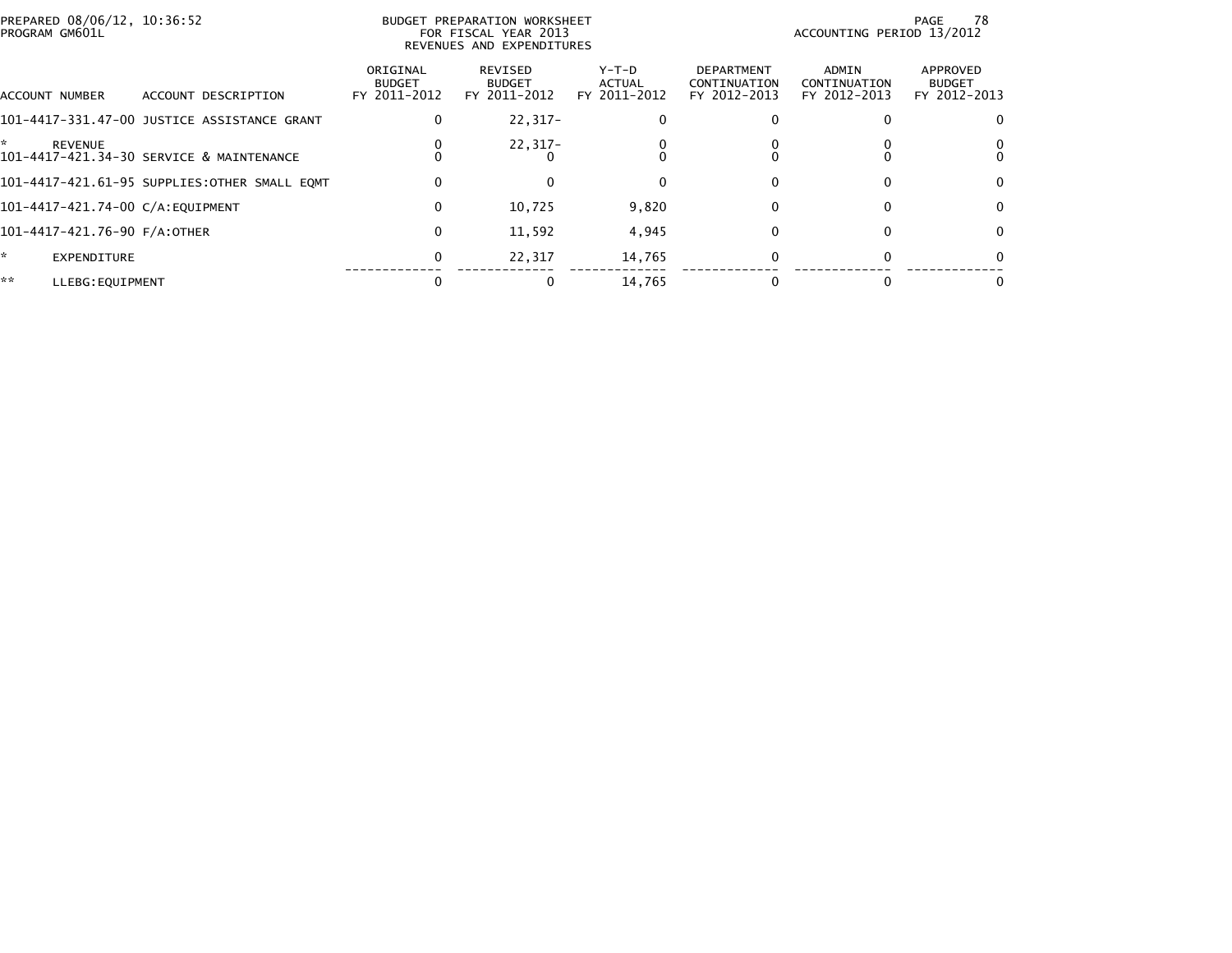| PREPARED 08/06/12, 10:36:52<br><b>BUDGET PREPARATION WORKSHEET</b><br>PROGRAM GM601L<br>FOR FISCAL YEAR 2013<br>REVENUES AND EXPENDITURES |                                              |                                           |                                                 |                                          |                                                   | 79<br>PAGE<br>ACCOUNTING PERIOD 13/2012      |                                           |  |
|-------------------------------------------------------------------------------------------------------------------------------------------|----------------------------------------------|-------------------------------------------|-------------------------------------------------|------------------------------------------|---------------------------------------------------|----------------------------------------------|-------------------------------------------|--|
| ACCOUNT NUMBER                                                                                                                            | ACCOUNT DESCRIPTION                          | ORIGINAL<br><b>BUDGET</b><br>FY 2011-2012 | <b>REVISED</b><br><b>BUDGET</b><br>FY 2011-2012 | $Y-T-D$<br><b>ACTUAL</b><br>FY 2011-2012 | <b>DEPARTMENT</b><br>CONTINUATION<br>FY 2012-2013 | <b>ADMIN</b><br>CONTINUATION<br>FY 2012-2013 | APPROVED<br><b>BUDGET</b><br>FY 2012-2013 |  |
|                                                                                                                                           | 101-4419-331.04-70 COPS - SECURE OUR SCHOOLS | $20,000 -$                                | $36,736-$                                       | $10, 168 -$                              | 0                                                 | $20,000-$                                    | $20,000 -$                                |  |
|                                                                                                                                           | 101-4419-331.15-00 BULLETPROOF VEST GRANT    | $\Omega$                                  | $9,713-$                                        | 1,743-                                   | 0                                                 | $\mathbf{0}$                                 | 0                                         |  |
| 101-4419-331.67-00 SCAAP GRANTS                                                                                                           |                                              | $\Omega$                                  | 14,874-                                         | 14,874-                                  | 0                                                 | $\mathbf{0}$                                 |                                           |  |
| 101-4419-338.60-00 CONTRIBUTIONS-RSS                                                                                                      |                                              | $20,000 -$                                | $36,736-$                                       | $16,644-$                                | 0                                                 | $20,000 -$                                   | $20,000 -$                                |  |
|                                                                                                                                           | 101-4419-365.00-00 CONTRIBUTIONS-PRIVATE     | $\mathbf{0}$                              | $\mathbf 0$                                     | 0                                        | 0                                                 | 0                                            | 0                                         |  |
|                                                                                                                                           | 101-4419-365.65-00 PURDUE PRESCRIPTION GRANT | $\Omega$                                  | $5,000 -$                                       | $5,000-$                                 | 0                                                 | $\Omega$                                     | 0                                         |  |
|                                                                                                                                           | 101-4419-365.74-00 ROBERTSON FMLY FNDN GRANT | 0                                         | 0                                               | 0                                        | 0                                                 | $\mathbf{0}$                                 | 0                                         |  |
|                                                                                                                                           | 101-4419-395.00-00 FUND BALANCE APPR-RESTR   | $\Omega$                                  | $38,202 -$                                      | 0                                        | 0                                                 | $\mathbf{0}$                                 | 0                                         |  |
| <b>REVENUE</b>                                                                                                                            |                                              | $40,000 -$                                | 141, 261-<br>2,500                              | 48,429-                                  | 0<br><sup>0</sup>                                 | $40,000 -$                                   | $40,000 -$                                |  |
| 101-4419-421.20-10 MEDICARE TAX                                                                                                           |                                              |                                           | 37                                              |                                          | 0                                                 | 0                                            |                                           |  |
|                                                                                                                                           | 101–4419–421.20–20 SOCIAL SECURITY TAX       |                                           | 155                                             |                                          | 0                                                 | $\Omega$                                     | 0                                         |  |
|                                                                                                                                           | 101-4419-421.20-25 WORKERS COMPENSATION      | $\Omega$                                  | 100                                             | 0                                        | 0                                                 | $\Omega$                                     | 0                                         |  |
| 101-4419-421.55-00 PRINTING                                                                                                               |                                              | $\mathbf{0}$                              | 589                                             |                                          | 0                                                 | $\mathbf{0}$                                 | 0                                         |  |
| 101-4419-421.59-00 TRAINING                                                                                                               |                                              | $\Omega$                                  | $\mathbf{0}$                                    | 0                                        | 0                                                 | 0                                            | 0                                         |  |
| 101-4419-421.61-90 SUPPLIES:OTHER                                                                                                         |                                              | $\Omega$                                  | 0                                               | 0                                        | 0                                                 | $\mathbf{0}$                                 | $\mathbf{0}$                              |  |
|                                                                                                                                           | 101–4419–421.61–95 SUPPLIES:OTHER SMALL EQMT | $\Omega$                                  | 9,221                                           | 6,588                                    | 0                                                 | $\Omega$                                     | 0                                         |  |
|                                                                                                                                           | 101-4419-421.74-81 C/A:FEDERAL GRANT FUNDS   | 0                                         | 21,074                                          | 20,712                                   | 0                                                 | 0                                            | 0                                         |  |
|                                                                                                                                           | 101-4419-421.76-40 F/A:FEDERAL GRANTS        | 0                                         | 8,733                                           | 4,950                                    | 0                                                 | 0                                            | 0                                         |  |
| 101-4419-421.76-90 F/A:OTHER                                                                                                              |                                              | $\mathbf{0}$                              | 18,800                                          | 4,032                                    | 0                                                 | $\mathbf{0}$                                 | 0                                         |  |
|                                                                                                                                           | 101-4419-421.82-29 PRESCRIPTION DRUG FUNDS   | $\Omega$                                  | 6,580                                           | 3,707                                    | 0                                                 | $\Omega$                                     | $\Omega$                                  |  |
|                                                                                                                                           | 101-4419-421.85-57 COPS - SECURE OUR SCHOOLS | 40,000                                    | 73,472                                          | 20,335                                   | 0                                                 | 40,000                                       | 40,000                                    |  |
| *<br>EXPENDITURE                                                                                                                          |                                              | 40,000                                    | 141,261                                         | 60,324                                   | 0                                                 | 40,000                                       | 40,000                                    |  |
| **<br>OTHER SHERIFF GRANTS                                                                                                                |                                              | $\mathbf 0$                               | 0                                               | 11,895                                   | 0                                                 | $\mathbf{0}$                                 | $\bf{0}$                                  |  |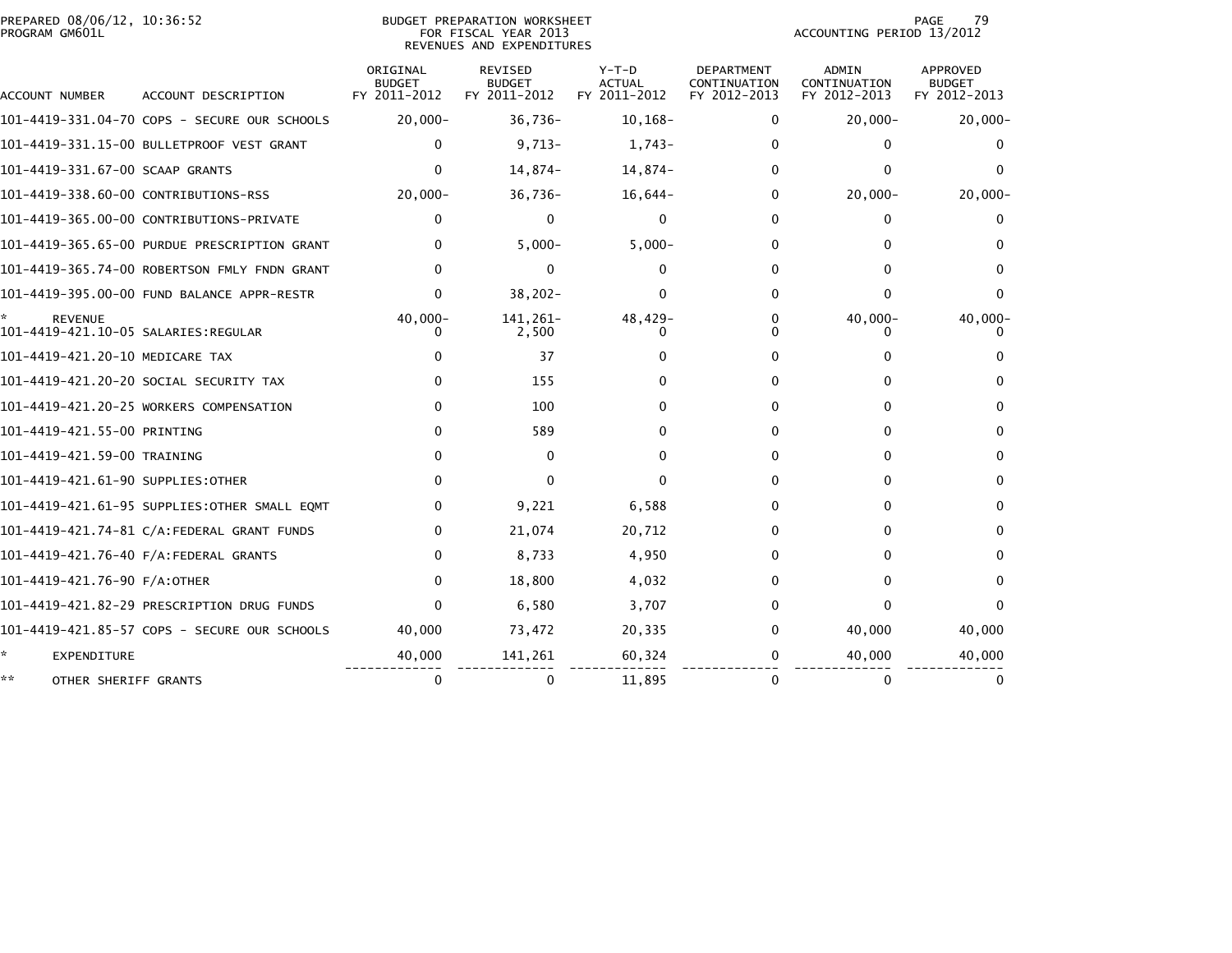| PROGRAM GM601L                                              | PREPARED 08/06/12, 10:36:52<br>BUDGET PREPARATION WORKSHEET<br>FOR FISCAL YEAR 2013<br>REVENUES AND EXPENDITURES |                                           |                                                 |                                          |                                                   |                                              | 80<br>PAGE<br>ACCOUNTING PERIOD 13/2012   |  |  |  |
|-------------------------------------------------------------|------------------------------------------------------------------------------------------------------------------|-------------------------------------------|-------------------------------------------------|------------------------------------------|---------------------------------------------------|----------------------------------------------|-------------------------------------------|--|--|--|
| ACCOUNT NUMBER                                              | ACCOUNT DESCRIPTION                                                                                              | ORIGINAL<br><b>BUDGET</b><br>FY 2011-2012 | <b>REVISED</b><br><b>BUDGET</b><br>FY 2011-2012 | $Y-T-D$<br><b>ACTUAL</b><br>FY 2011-2012 | <b>DEPARTMENT</b><br>CONTINUATION<br>FY 2012-2013 | <b>ADMIN</b><br>CONTINUATION<br>FY 2012-2013 | APPROVED<br><b>BUDGET</b><br>FY 2012-2013 |  |  |  |
| 101-4420-325.61-00 STAFF MEAL SALES                         |                                                                                                                  | 0                                         | $\Omega$                                        | 0                                        | 0                                                 |                                              | $\Omega$                                  |  |  |  |
|                                                             | 101-4420-332.15-00 SS REWARD-INMATE DETENTIO                                                                     | $7,000 -$                                 | $7,000 -$                                       | $11,670-$                                | $8,000 -$                                         | $8,000-$                                     | $8,000-$                                  |  |  |  |
|                                                             | 101-4420-335.10-00 STATE PRISONERS DET FEES                                                                      | $50,000 -$                                | $50,000 -$                                      | $7,589-$                                 | 0                                                 | 0                                            | $\Omega$                                  |  |  |  |
|                                                             | 101-4420-335.15-00 DWI-LICENSE RESTORATION                                                                       | $11,000-$                                 | $11,000-$                                       | $8,679-$                                 | $10,000-$                                         | $10,000 -$                                   | $10,000-$                                 |  |  |  |
|                                                             | 101-4420-342.40-00 INDIGENT SUPPLIES REIMB                                                                       | $\mathbf{0}$                              | $\Omega$                                        |                                          |                                                   |                                              | $\Omega$                                  |  |  |  |
|                                                             | 101-4420-353.24-00 BONDSMAN ADVERTISING FEES                                                                     | $1,200-$                                  | $1,200-$                                        | 0                                        | 0                                                 |                                              | $\Omega$                                  |  |  |  |
|                                                             | 101-4420-389.95-00 OTHER MISC RECEIPTS                                                                           | $1,000-$                                  | $1,000-$                                        | $7,144-$                                 | $2,000-$                                          | $2,000-$                                     | $2,000-$                                  |  |  |  |
|                                                             | 101-4420-395.00-00 FUND BALANCE APPR-RESTR                                                                       | 0                                         | 0                                               |                                          |                                                   |                                              | $\Omega$                                  |  |  |  |
|                                                             | 101-4420-395.10-00 FUND BALANCE APPR-UNREST                                                                      | 0                                         | 0                                               |                                          | 0                                                 |                                              | $\Omega$                                  |  |  |  |
| *.<br><b>REVENUE</b><br>101-4420-423.10-05 SALARIES:REGULAR |                                                                                                                  | 70,200-<br>2,011,177                      | 70,200-<br>2,158,273                            | 35,082-<br>2,035,068                     | $20,000-$                                         | $20,000 -$<br>2,717,894                      | $20,000 -$<br>2,717,894                   |  |  |  |
|                                                             |                                                                                                                  | 0                                         | 650                                             | 448                                      |                                                   |                                              | $\Omega$                                  |  |  |  |
|                                                             |                                                                                                                  | 110,000                                   | 120,000                                         | 111,452                                  | 200,000                                           | 150,000                                      | 150,000                                   |  |  |  |

| LEVEL<br>400 | <b>TEXT</b><br>THE OPENING OF THE NEW DETENTION ANNEX WILL CREATE<br>A NEED FOR ADDITIONAL PART-TIME FUNDS, ESPECIALLY<br>WITH UNIQUE NEEDS INVOLVED WITH TRANSPORTING MEALS<br>TO THE ANNEX AND THEN PREPARING MEALS FOR INMATES<br>ONCE IT IS RECEIVED COOKED IN BULK AT THE<br>ASSEMBLY KITCHEN. ADDITIONS NEEDED ARE AS FOLLOWS:<br>TWO P/T EMPLOYEES NEEDED FOR KITCHEN (TWO NEEDED<br>TO COVER THE WHOLE DAY FOR BREAKFAST, LUNCH, &<br>SUPPER MEAL.<br>TWO P/T EMPLOYEES AT $6HRS/DAY \times $10.80 = $64.80$ | TEXT AMT             |
|--------------|----------------------------------------------------------------------------------------------------------------------------------------------------------------------------------------------------------------------------------------------------------------------------------------------------------------------------------------------------------------------------------------------------------------------------------------------------------------------------------------------------------------------|----------------------|
|              | \$64.80 $\times$ 365 DAYS/YR = \$23,652 $\times$ 2 = \$47,304                                                                                                                                                                                                                                                                                                                                                                                                                                                        | 47,304               |
|              | ONE P/T EMPLOYEE TO ASSIST WITH MEAL TRANSPORTING<br>EACH DAY FOR 3 MEALS/DAY $$16.80 \times 6$ HRS $\times 365 =$<br>AT CURRENT RATE OF FUNDS BEING EXPENDED, THIS<br>ACCOUNT WILL SUFFER A SHORTFALL OF FUNDS FOR THIS<br>FISCAL YEAR. THE STRAIN OF PAYING P/T NURSES TO<br>COVER FOR FULLTIME NURSE OUT ON WORKMEN'S COMP<br>CLAIM HAS DECIMATED THIS ACCOUNT.                                                                                                                                                   | 36,792               |
|              | REDUCTION PER COUNTY MANAGER                                                                                                                                                                                                                                                                                                                                                                                                                                                                                         | $50.000 -$<br>34.096 |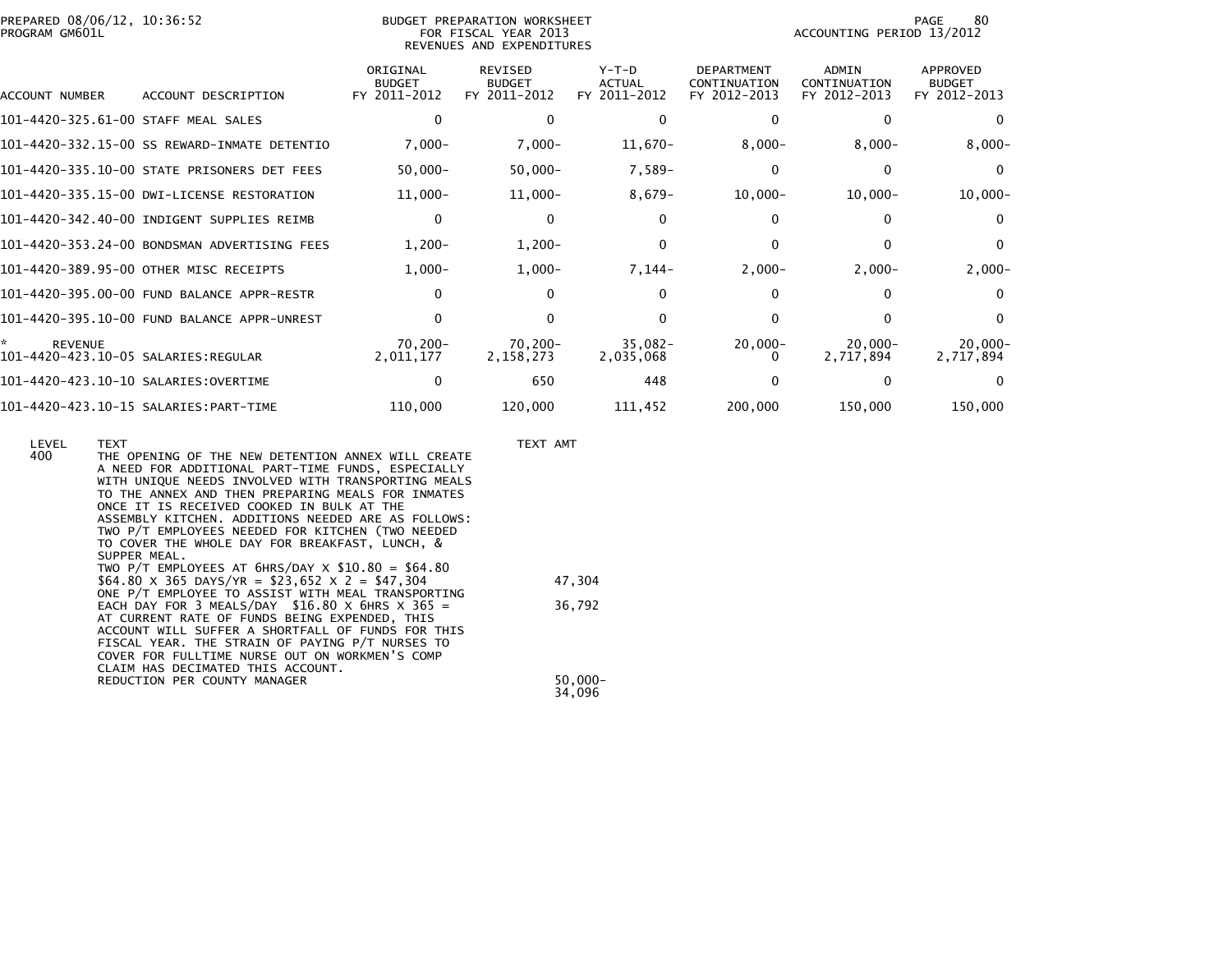| PROGRAM GM601L | PREPARED 08/06/12, 10:36:52                                                                                                                 | BUDGET PREPARATION WORKSHEET<br>FOR FISCAL YEAR 2013<br>REVENUES AND EXPENDITURES |                                          |                                        |                                            | PAGE<br>81<br>ACCOUNTING PERIOD 13/2012 |                                           |  |
|----------------|---------------------------------------------------------------------------------------------------------------------------------------------|-----------------------------------------------------------------------------------|------------------------------------------|----------------------------------------|--------------------------------------------|-----------------------------------------|-------------------------------------------|--|
| ACCOUNT NUMBER | ACCOUNT DESCRIPTION                                                                                                                         | ORIGINAL<br><b>BUDGET</b><br>FY 2011-2012                                         | REVISED<br><b>BUDGET</b><br>FY 2011-2012 | Y-T-D<br><b>ACTUAL</b><br>FY 2011-2012 | DEPARTMENT<br>CONTINUATION<br>FY 2012-2013 | ADMIN<br>CONTINUATION<br>FY 2012-2013   | APPROVED<br><b>BUDGET</b><br>FY 2012-2013 |  |
|                | 101-4420-423.20-05 HEALTH INSURANCE                                                                                                         | 466,320                                                                           | 506,520                                  | 475,901                                | 0                                          | 635,160                                 | 635,160                                   |  |
|                | 101-4420-423.20-10 MEDICARE TAX                                                                                                             | 30,785                                                                            | 33,235                                   | 29,789                                 | $\mathbf 0$                                | 41,585                                  | 41,585                                    |  |
|                | 101-4420-423.20-15 RETIREMENT                                                                                                               | 140,026                                                                           | 151,776                                  | 141,606                                | $\Omega$                                   | 189,438                                 | 189,438                                   |  |
|                | 101-4420-423.20-20 SOCIAL SECURITY TAX                                                                                                      | 131,633                                                                           | 142,083                                  | 127,372                                | $\Omega$                                   | 177,809                                 | 177,809                                   |  |
|                | 101-4420-423.20-25 WORKERS COMPENSATION                                                                                                     | 84,075                                                                            | 90,825                                   | 84,231                                 | $\mathbf 0$                                | 113,950                                 | 113,950                                   |  |
|                | 101-4420-423.20-30 401(K) CONTRIBUTIONS                                                                                                     | 60,335                                                                            | 65,385                                   | 52,069                                 | $\mathbf 0$                                | 81,539                                  | 81,539                                    |  |
|                | 101-4420-423.32-28 PSYCHOLOGICAL ASSESSMENT                                                                                                 | 13,500                                                                            | 13,500                                   | 9,180                                  | 16,752                                     | 11,500                                  | 11,500                                    |  |
| LEVEL<br>400   | <b>TEXT</b><br>INCREASE BASED ON AVERAGE DAILY POPULATION OF<br>340 WITH OPENING OF NEW ANNEX<br>REDCUTION PER COUNTY MANAGER               |                                                                                   | TEXT AMT                                 | 16,752<br>$5,252-$<br>11,500           |                                            |                                         |                                           |  |
|                | 101-4420-423.32-32 MEDICAL DIRECTOR                                                                                                         | 35,000                                                                            | 35,000                                   | 35,000                                 | 43,432                                     | 43,432                                  | 43,432                                    |  |
| LEVEL<br>400   | <b>TEXT</b><br>INCREASED BASED ON THE AVERAGE DAILY POPULATION<br>OF 340 INMATES WITH OPENING OF NEW ANNEX                                  |                                                                                   | TEXT AMT                                 | 43,432<br>43,432                       |                                            |                                         |                                           |  |
|                | 101-4420-423.34-25 MEDICAL/SAFEKEEPER FEES                                                                                                  | 135,000                                                                           | 135,000                                  | 32,131                                 | 167,518                                    | 90,000                                  | 90,000                                    |  |
| LEVEL<br>400   | <b>TEXT</b><br>BASED ON AVD OF 340 WITH NEW ANNEX<br>REDUCTION PER COUNTY MANAGER                                                           |                                                                                   | TEXT AMT                                 | 167,518<br>77,518-<br>90,000           |                                            |                                         |                                           |  |
|                | 101-4420-423.34-30 SERVICE & MAINTENANCE                                                                                                    | 36,788                                                                            | 36,788                                   | 33,987                                 | 48,581                                     | 48,581                                  | 48,581                                    |  |
| LEVEL<br>400   | <b>TEXT</b><br>REQUIRED PREVENTIVE MAINTENANCE OF ICE MACHINE AND<br>STEAMER TO MAINTAIN LIFE AND SANITATION                                |                                                                                   | TEXT AMT                                 | 1,500                                  |                                            |                                         |                                           |  |
|                | REQUIRED PUMPING & CLEANING OF GREASE TRAP EACH<br>MONTH AS MANDATED BY CITY OF SALISBURY<br>PREVENTIVE MAINTENANCE & TESTING OF STOVE HOOD |                                                                                   |                                          | 1,200                                  |                                            |                                         |                                           |  |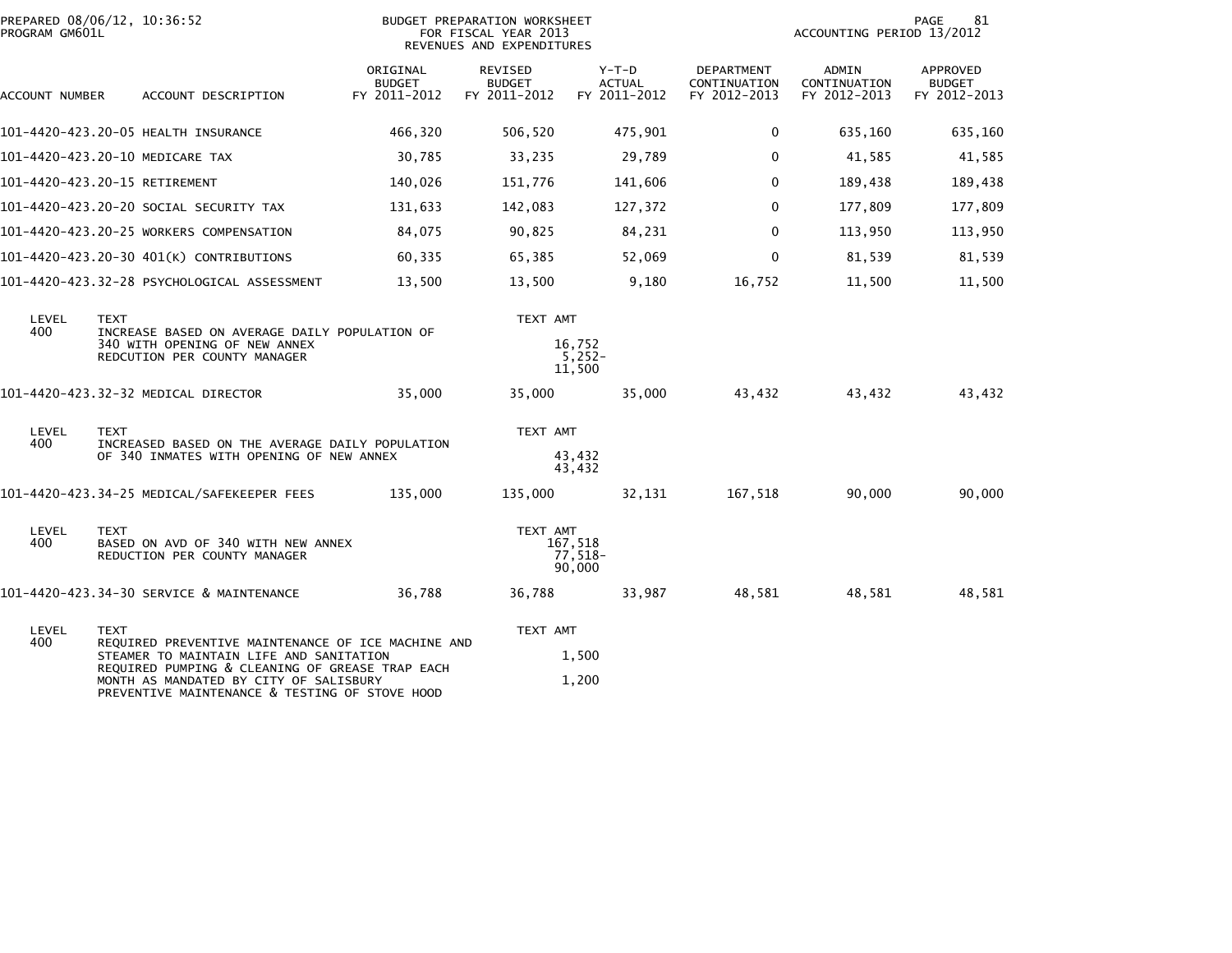| PROGRAM GM601L           | PREPARED 08/06/12, 10:36:52                                                                                                                                                                                                                                                                                                                                                                                                                                                                                                                                                                                                                                                                                                                                                                                                                                                                                                                                                |                                           | BUDGET PREPARATION WORKSHEET<br>FOR FISCAL YEAR 2013<br>REVENUES AND EXPENDITURES |                                                  |                                            | 82<br>PAGE<br>ACCOUNTING PERIOD 13/2012 |                                           |
|--------------------------|----------------------------------------------------------------------------------------------------------------------------------------------------------------------------------------------------------------------------------------------------------------------------------------------------------------------------------------------------------------------------------------------------------------------------------------------------------------------------------------------------------------------------------------------------------------------------------------------------------------------------------------------------------------------------------------------------------------------------------------------------------------------------------------------------------------------------------------------------------------------------------------------------------------------------------------------------------------------------|-------------------------------------------|-----------------------------------------------------------------------------------|--------------------------------------------------|--------------------------------------------|-----------------------------------------|-------------------------------------------|
| ACCOUNT NUMBER           | ACCOUNT DESCRIPTION                                                                                                                                                                                                                                                                                                                                                                                                                                                                                                                                                                                                                                                                                                                                                                                                                                                                                                                                                        | ORIGINAL<br><b>BUDGET</b><br>FY 2011-2012 | REVISED<br><b>BUDGET</b><br>FY 2011-2012                                          | $Y-T-D$<br><b>ACTUAL</b><br>FY 2011-2012         | DEPARTMENT<br>CONTINUATION<br>FY 2012-2013 | ADMIN<br>CONTINUATION<br>FY 2012-2013   | APPROVED<br><b>BUDGET</b><br>FY 2012-2013 |
|                          | FIRE SUPPRESSION SYSTEM<br>YEARLY MAINTENANCE AGREEMENT OF LIVESCAN AFIS<br>FINGERPRINT MACHINE IN DETENTION CENTER<br>ANNUAL FLOW TESTING OF 14 SELF CONTAINED BREATHING<br>APARATUS AND MAINTENANCE CHECK REQUIRED BY OSHA<br>SERVICE & MAINTENANCE AGREEMENT FROM STANLEY SEC.<br>SOLUTIONS FOR TWO ELECTRONIC GRAPHIC CONTROL<br>PANELS IN THE DETENTION CENTER THAT CONTROL ALL<br>ELECTRONIC OPERATIONS OF DOORS THROUGHOUT THE<br>ENTIRE DETENTION CENTER<br>SERVICE & MAINTENANCE AGREEMENT FROM DAVID SCHLANG<br>INC. FOR DETENTION CENTER TO INCLUDE NEW POD THAT<br>BECAME OPERATIONAL DURING PAST FISCAL YEAR. THIS<br>AGREEMENT COVERS MAINTENANCE, ALIGNMENT, AND THE<br>OPERATION OF ALL MANUAL DOOR AND LOCK FUNCTIONS,<br>CLOSURES AND SLIDER DEVICES. AGREEMENT INCLUDES<br>QUARTERLY ONSITE VISITS OF TWO WEEKS TO PERFORM<br>REQUIRED WORK TO KEEP LOCKING SYSTEMS OPERATING &<br>IN GOOD CONDITION ELIMINATING HIGH DOLLAR REPAIRS<br>DUE TO NEGLECT. |                                           |                                                                                   | 500<br>4,764<br>490<br>6,000<br>34,127<br>48,581 |                                            |                                         |                                           |
| 101-4420-423.41-40 WATER |                                                                                                                                                                                                                                                                                                                                                                                                                                                                                                                                                                                                                                                                                                                                                                                                                                                                                                                                                                            | 60,000                                    | 60,000                                                                            | 44,264                                           | 100,480                                    | 80,000                                  | 80,000                                    |
| LEVEL<br>400             | <b>TEXT</b><br>AMOUNT IS FROM ESTIMATE PROVIDED BY S.E. COLLINS<br>ENGINEERING TO INCLUDE NEW DETENTION CENTER ANNEX.<br>REDUCTION PER COUNTY MANAGER                                                                                                                                                                                                                                                                                                                                                                                                                                                                                                                                                                                                                                                                                                                                                                                                                      |                                           | TEXT AMT<br>100,480                                                               | $20,480-$<br>80,000                              |                                            |                                         |                                           |
|                          | 101-4420-423.43-15 R&M:EQUIPMENT                                                                                                                                                                                                                                                                                                                                                                                                                                                                                                                                                                                                                                                                                                                                                                                                                                                                                                                                           | 20,000                                    | 20,000                                                                            | 16,954                                           | 22,000                                     | 20,000                                  | 20,000                                    |
| LEVEL<br>400             | <b>TEXT</b><br>AMOUNT INCLUDES A ONE TIME FEE FOR 10 ROLLER<br>ASSEMBLIES FOR REPLACEMENT ON ELECTRONIC CLOSURES<br>AND 10 ELECTRONIC CLOSURE UNITS<br>AMOUNT INCLUDES ONE TIME FEE FOR 24 SECURITY DET.<br>HINGES AND 500 SECURITY SCREWS<br>REQUEST SLIGHT INCREASE OVER LAST FISCAL YEAR DUE<br>TO OPENING OF NEW DETENTION CENTER ANNEX. MOST<br>ISSUES THERE SHOULD BE UNDER WARRANTY FOR NEXT<br>FISCAL YEAR, BUT WOULD REQUIRE FURTHER ATTN.<br>THEREAFTER.                                                                                                                                                                                                                                                                                                                                                                                                                                                                                                         |                                           | TEXT AMT                                                                          | 3,588                                            |                                            |                                         |                                           |
|                          |                                                                                                                                                                                                                                                                                                                                                                                                                                                                                                                                                                                                                                                                                                                                                                                                                                                                                                                                                                            |                                           |                                                                                   | 3,338                                            |                                            |                                         |                                           |
|                          | REDUCTION PER COUNTY MANAGER                                                                                                                                                                                                                                                                                                                                                                                                                                                                                                                                                                                                                                                                                                                                                                                                                                                                                                                                               |                                           |                                                                                   | $2,000 -$<br>4,926                               |                                            |                                         |                                           |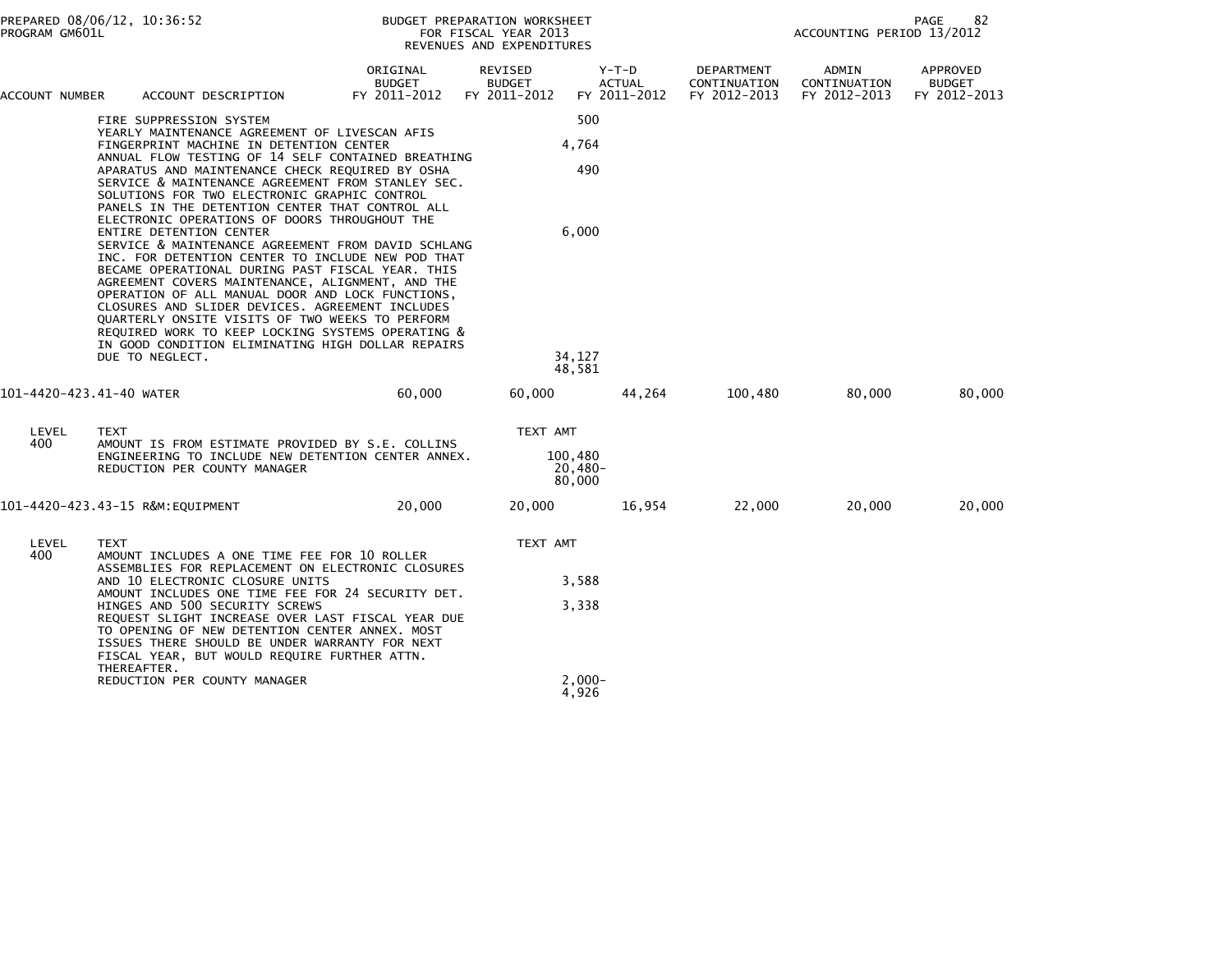| PREPARED 08/06/12, 10:36:52<br>PROGRAM GM601L |                                                                                                                                                      |                                           | BUDGET PREPARATION WORKSHEET<br>FOR FISCAL YEAR 2013<br>REVENUES AND EXPENDITURES |                                          | 83<br>PAGE<br>ACCOUNTING PERIOD 13/2012           |                                       |                                           |  |
|-----------------------------------------------|------------------------------------------------------------------------------------------------------------------------------------------------------|-------------------------------------------|-----------------------------------------------------------------------------------|------------------------------------------|---------------------------------------------------|---------------------------------------|-------------------------------------------|--|
| ACCOUNT NUMBER                                | ACCOUNT DESCRIPTION                                                                                                                                  | ORIGINAL<br><b>BUDGET</b><br>FY 2011-2012 | <b>REVISED</b><br><b>BUDGET</b><br>FY 2011-2012                                   | $Y-T-D$<br><b>ACTUAL</b><br>FY 2011-2012 | <b>DEPARTMENT</b><br>CONTINUATION<br>FY 2012-2013 | ADMIN<br>CONTINUATION<br>FY 2012-2013 | APPROVED<br><b>BUDGET</b><br>FY 2012-2013 |  |
|                                               | 101-4420-423.50-07 COST PER COPY PROGRAM                                                                                                             | 3,300                                     | 3,300                                                                             | 2,121                                    | 4,720                                             | 4,720                                 | 4,720                                     |  |
| LEVEL<br>400                                  | <b>TEXT</b><br>ADDITIONAL COPIER AT NEW ANNEX REQUIRES INCREASE                                                                                      |                                           | TEXT AMT                                                                          |                                          |                                                   |                                       |                                           |  |
|                                               | IN THIS ACCOUNT<br>101-4420-423.50-15 LAUNDRY/DRY CLEANING                                                                                           | 200                                       | 200                                                                               | 30                                       | 300                                               | 300                                   | 300                                       |  |
|                                               | 101-4420-423.53-05 TELEPHONE                                                                                                                         | 1,500                                     | 1,500                                                                             | 1,335                                    | 2,100                                             | 2,100                                 | 2,100                                     |  |
| LEVEL<br>400                                  | <b>TEXT</b><br>ADDITIONAL PHONES AT NEW DETENTION ANNEX WILL                                                                                         |                                           | TEXT AMT                                                                          |                                          |                                                   |                                       |                                           |  |
|                                               | REQUIRE AN INCREASE IN THIS ACCOUNT<br>101-4420-423.55-00 PRINTING                                                                                   | 1,000                                     | 1,000                                                                             | 469                                      | 1,250                                             | 1,250                                 | 1,250                                     |  |
| LEVEL<br>400                                  | <b>TEXT</b><br>SLIGHT INCREASE TO COVER ADDITION OF NEW ANNEX.<br>101-4420-423.56-00 UNIFORMS                                                        | 18,000                                    | TEXT AMT<br>30,000                                                                | 20,365                                   | 25,000                                            | 25,000                                | 25,000                                    |  |
| LEVEL<br>400                                  | <b>TEXT</b><br>ADDITION OF 20 NEW OFFICERS FOR NEW ANNEX REQUIRE                                                                                     |                                           | TEXT AMT                                                                          |                                          |                                                   |                                       |                                           |  |
|                                               | A PROPORTIONAL INCREASE.<br>101-4420-423.57-00 POSTAGE                                                                                               | 125                                       | 125                                                                               | 111                                      | 200                                               | 200                                   | 200                                       |  |
| LEVEL                                         | <b>TEXT</b>                                                                                                                                          |                                           | TEXT AMT                                                                          |                                          |                                                   |                                       |                                           |  |
| 400                                           | ADDITIONAL COSTS DUE TO NEW ANNEX.<br>101-4420-423.58-00 TRAVEL                                                                                      | 500                                       | 500                                                                               | $\mathbf 0$                              | 1,500                                             | 1,000                                 | 1,000                                     |  |
| LEVEL<br>400                                  | <b>TEXT</b><br>INCREASE DUE TO ADDITION OF 20 NEW DETENTION<br>OFFICERS WHO WILL REQUIRE ADDITIONAL TRAINING &                                       |                                           | TEXT AMT                                                                          |                                          |                                                   |                                       |                                           |  |
|                                               | TRAVEL COST TO MEET PROPER TRAINING REQUIREMENTS<br>EVEN AFTER COMPLETION OF REQUIRED DOCC TRAINING.<br>CONTINUATION<br>REDUCTION PER COUNTY MANAGER |                                           |                                                                                   | 1,000<br>500<br>$500 -$<br>1,000         |                                                   |                                       |                                           |  |
|                                               | 101-4420-423.58-55 TRANSPORTATION: PRISONERS                                                                                                         | 1,500                                     | 1,500                                                                             | 565                                      | 1,860                                             | 1,500                                 | 1,500                                     |  |
| LEVEL                                         | <b>TEXT</b>                                                                                                                                          |                                           | TEXT AMT                                                                          |                                          |                                                   |                                       |                                           |  |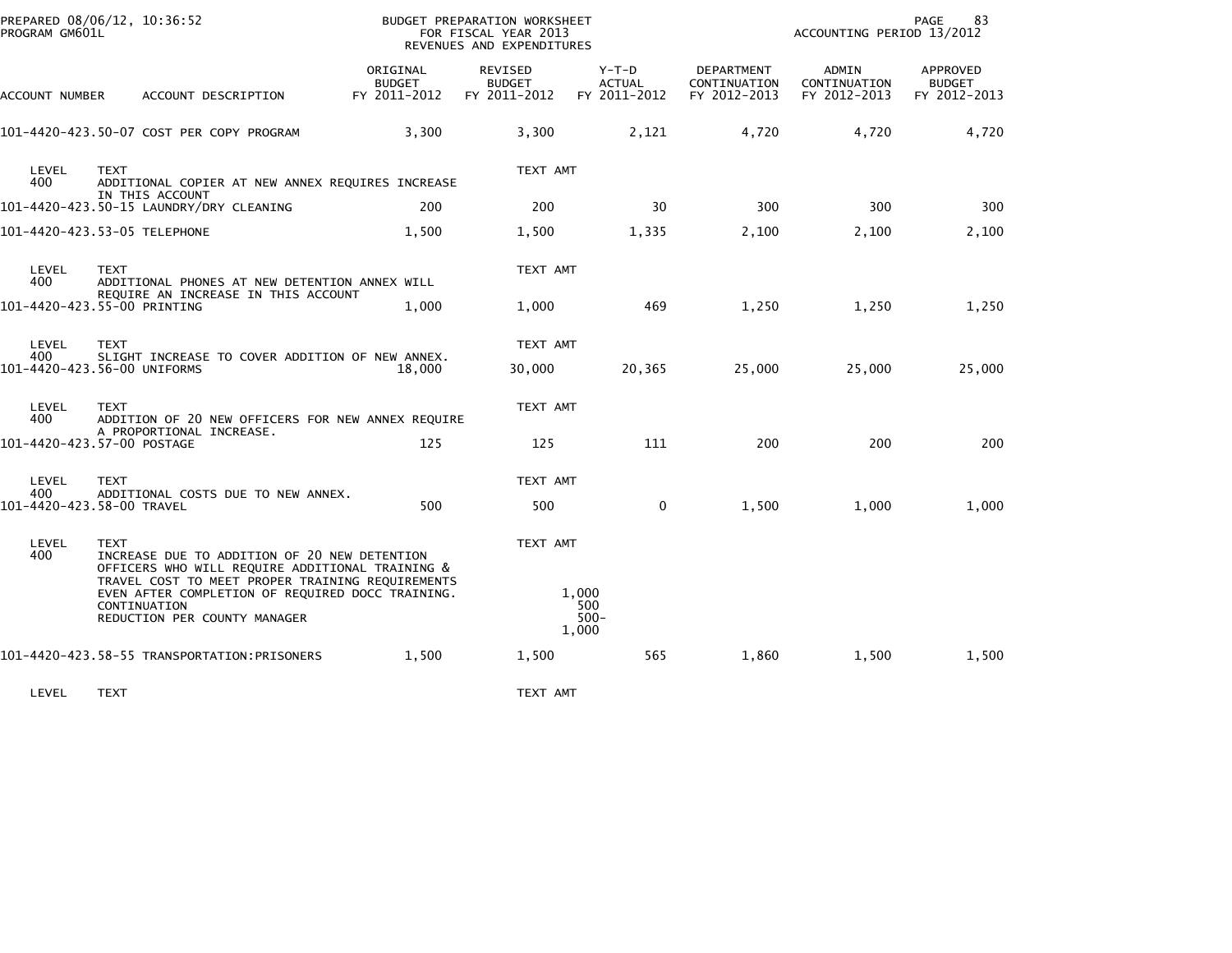| PROGRAM GM601L | PREPARED 08/06/12, 10:36:52                                                                                                                                         | BUDGET PREPARATION WORKSHEET<br>FOR FISCAL YEAR 2013<br>REVENUES AND EXPENDITURES |                                          |                                        |                                            | 84<br>PAGE<br>ACCOUNTING PERIOD 13/2012 |                                           |  |
|----------------|---------------------------------------------------------------------------------------------------------------------------------------------------------------------|-----------------------------------------------------------------------------------|------------------------------------------|----------------------------------------|--------------------------------------------|-----------------------------------------|-------------------------------------------|--|
| ACCOUNT NUMBER | ACCOUNT DESCRIPTION                                                                                                                                                 | ORIGINAL<br><b>BUDGET</b><br>FY 2011-2012                                         | REVISED<br><b>BUDGET</b><br>FY 2011-2012 | Y-T-D<br><b>ACTUAL</b><br>FY 2011-2012 | DEPARTMENT<br>CONTINUATION<br>FY 2012-2013 | ADMIN<br>CONTINUATION<br>FY 2012-2013   | APPROVED<br><b>BUDGET</b><br>FY 2012-2013 |  |
| 400            | REQUEST PROPORTIONAL INCREASE DUE TO ADDITION OF<br>PRISONERS AT NEW ANNEX REQUIRING INCREASED<br>PRISONER MOVEMENT<br>CONTINUATION<br>REDUCTION PER COUNTY MANAGER |                                                                                   |                                          | 360<br>1.500<br>$360 -$<br>1,500       |                                            |                                         |                                           |  |
|                | 101-4420-423.59-00 TRAINING                                                                                                                                         | 3,000                                                                             | 11,000                                   | 2,754                                  | 4,200                                      | 4,000                                   | 4,000                                     |  |
| LEVEL<br>400   | <b>TEXT</b><br>INCREASED REQUIRED DUE TO 20 ADDITIONAL EMPLOYEES<br>AT NEW DETENTION ANNEX.<br>CONTINUATION<br>REDCUTION PER COUNTY MANAGER                         |                                                                                   | TEXT AMT                                 | 1,200<br>3,000<br>$200 -$<br>4.000     |                                            |                                         |                                           |  |
|                | 101-4420-423.61-05 SUPPLIES:OFFICE                                                                                                                                  | 8,000                                                                             | 8,000                                    | 7,037                                  | 11,000                                     | 10,000                                  | 10,000                                    |  |
| LEVEL<br>400   | <b>TEXT</b><br>INCREASE REQUESTED DUE TO NEEDS CREATED BY<br>NEW DETENTION ANNEX<br>CONTINUATION<br>REDUCTION PER COUNTY MANAGER                                    |                                                                                   | TEXT AMT                                 | 3,000<br>8,000<br>$1,000-$<br>10,000   |                                            |                                         |                                           |  |
|                | 101-4420-423.61-11 SUPPLIES:BEDDING & LINEN                                                                                                                         | 12,000                                                                            | 24,700                                   | 15,874                                 | 20,000                                     | 18,000                                  | 18,000                                    |  |
| LEVEL<br>400   | <b>TEXT</b><br>ADDITION OF NEW DETENTION ANNEX WITH 160 BEDS WILL<br>REQUIRE SIGNIFICANT INCREASE<br>CONTINUATION<br>REDUCTION PER COUNTY MANAGER                   |                                                                                   | TEXT AMT                                 | 8,000<br>12,000<br>$2,000 -$<br>18,000 |                                            |                                         |                                           |  |
|                | 101-4420-423.61-20 SUPPLIES:FINGERPRINT                                                                                                                             | 500                                                                               | 500                                      | 288                                    | 650                                        | 650                                     | 650                                       |  |
| LEVEL<br>400   | <b>TEXT</b><br>ADDITIONAL INMATES REQUIRES MODEST INCREASE<br>101–4420–423.61–30 SUPPLIES:JANITORIAL                                                                | 23,000                                                                            | TEXT AMT<br>23,000                       | 12,212                                 | 28,000                                     | 23,000                                  | 23,000                                    |  |
| LEVEL<br>400   | <b>TEXT</b><br>NEW ANNEX FACILITY WILL OF COURSE INCREASE NEEDS                                                                                                     |                                                                                   | TEXT AMT                                 |                                        |                                            |                                         |                                           |  |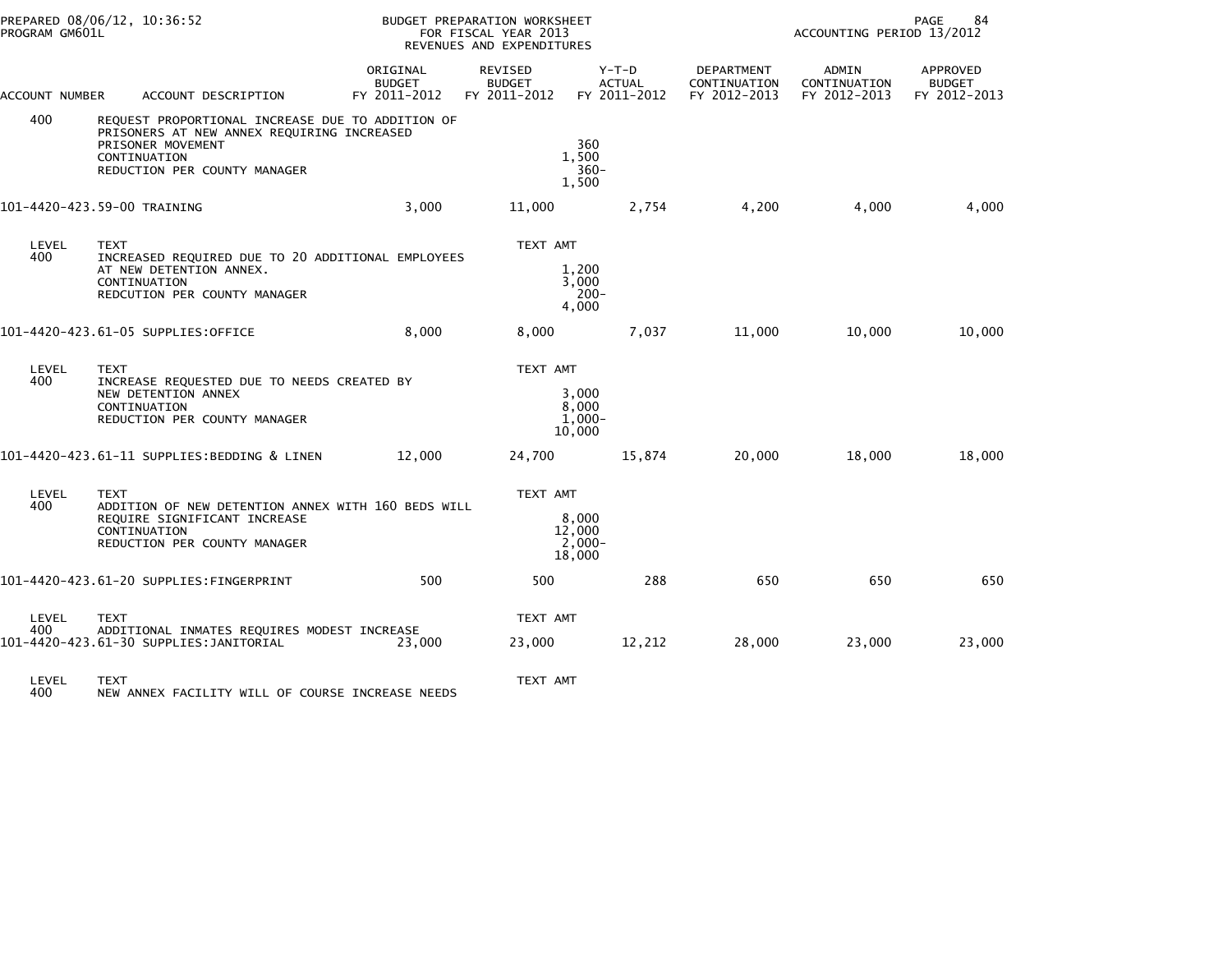|                | PREPARED 08/06/12, 10:36:52<br>PROGRAM GM601L                                                                                                                                                                                                                                                                               |                                           | BUDGET PREPARATION WORKSHEET<br>FOR FISCAL YEAR 2013<br>REVENUES AND EXPENDITURES |                                          |                                                   |                                       | 85<br>PAGE<br>ACCOUNTING PERIOD 13/2012          |  |  |
|----------------|-----------------------------------------------------------------------------------------------------------------------------------------------------------------------------------------------------------------------------------------------------------------------------------------------------------------------------|-------------------------------------------|-----------------------------------------------------------------------------------|------------------------------------------|---------------------------------------------------|---------------------------------------|--------------------------------------------------|--|--|
| ACCOUNT NUMBER | ACCOUNT DESCRIPTION                                                                                                                                                                                                                                                                                                         | ORIGINAL<br><b>BUDGET</b><br>FY 2011-2012 | <b>REVISED</b><br><b>BUDGET</b><br>FY 2011-2012                                   | $Y-T-D$<br><b>ACTUAL</b><br>FY 2011-2012 | <b>DEPARTMENT</b><br>CONTINUATION<br>FY 2012-2013 | ADMIN<br>CONTINUATION<br>FY 2012-2013 | <b>APPROVED</b><br><b>BUDGET</b><br>FY 2012-2013 |  |  |
|                | FOR JANITORIAL SUPPLIES.<br>CONTINUATION<br>REDCUTION PER COUNTY MANAGER                                                                                                                                                                                                                                                    |                                           |                                                                                   | 5,000<br>23,000<br>$5,000 -$<br>23,000   |                                                   |                                       |                                                  |  |  |
|                | 101-4420-423.61-33 SUPPLIES:KITCHEN                                                                                                                                                                                                                                                                                         | 6,000                                     | 6,000                                                                             | 5,672                                    | 10,000                                            | 7,500                                 | 7,500                                            |  |  |
| LEVEL<br>400   | <b>TEXT</b><br>WITH ADDITION OF THE NEW ANNEX, MEAL OUTPUT WILL<br>ALMOST DOUBLE IN SIZE REQUIRING AN INCREASE HERE<br>CONTINUATION<br>REDUCTION PER COUNTY MANAGER                                                                                                                                                         |                                           | TEXT AMT                                                                          | 4,000<br>6,000<br>$2,500-$<br>7,500      |                                                   |                                       |                                                  |  |  |
|                | 101-4420-423.61-35 SUPPLIES:LAW ENFORCEMENT                                                                                                                                                                                                                                                                                 | 13,500                                    | 28,685                                                                            | 15,356                                   | 18,000                                            | 12,000                                | 12,000                                           |  |  |
| LEVEL<br>400   | <b>TEXT</b><br>ADDITION OF 20 NEW DETENTION OFFICERS WILL<br>INCREASE THE NEED FOR SUPPLIES.<br>CONTINUATION<br>REDCUTION PER COUNTY MANAGER                                                                                                                                                                                |                                           | TEXT AMT                                                                          | 4,500<br>13,500<br>$6,000-$<br>12,000    |                                                   |                                       |                                                  |  |  |
|                | 101-4420-423.61-45 SUPPLIES:MEDICAL                                                                                                                                                                                                                                                                                         | 2,000                                     | 2,000                                                                             | 1,480                                    | 2,800                                             | 2,800                                 | 2,800                                            |  |  |
| LEVEL<br>400   | <b>TEXT</b><br>ADDITION OF 20 EMPLOYEES REQUIRE AN INCREASE IN                                                                                                                                                                                                                                                              |                                           | TEXT AMT                                                                          |                                          |                                                   |                                       |                                                  |  |  |
|                | THIS ACCOUNT<br>101-4420-423.61-60 SUPPLIES: PHOTOGRAPHIC                                                                                                                                                                                                                                                                   | 750                                       | 750                                                                               | 750                                      | 1,000                                             | 1,000                                 | 1,000                                            |  |  |
| LEVEL<br>400   | <b>TEXT</b><br>SMALL INCREASE NEEDED FOR ADDITION IN INMATES<br>101-4420-423.61-95 SUPPLIES: OTHER SMALL EQMT                                                                                                                                                                                                               | 2,500                                     | TEXT AMT<br>2,500                                                                 | 1,598                                    | 5,458                                             | 5,000                                 | 5,000                                            |  |  |
| LEVEL<br>400   | <b>TEXT</b><br>INCREASE REQUIRED DUE TO ADDITION OF NEW DETENTION<br>ANNEX.<br>REQUEST ONE TIME INCREASE FOR REPLACEMENT OF SCBA<br>REPLACEMENT CYLINDER STORAGE RACKS TO MEET OSHA<br>COMPLIANCE \$103 X 6 RACKS= \$618<br>REQUEST ONE TIME INCREASE FOR REPLACEMENT OF 14<br>BRACKETS FOR LOW PREBSURE SCBA WITH WALKAWAY |                                           | TEXT AMT                                                                          |                                          |                                                   |                                       |                                                  |  |  |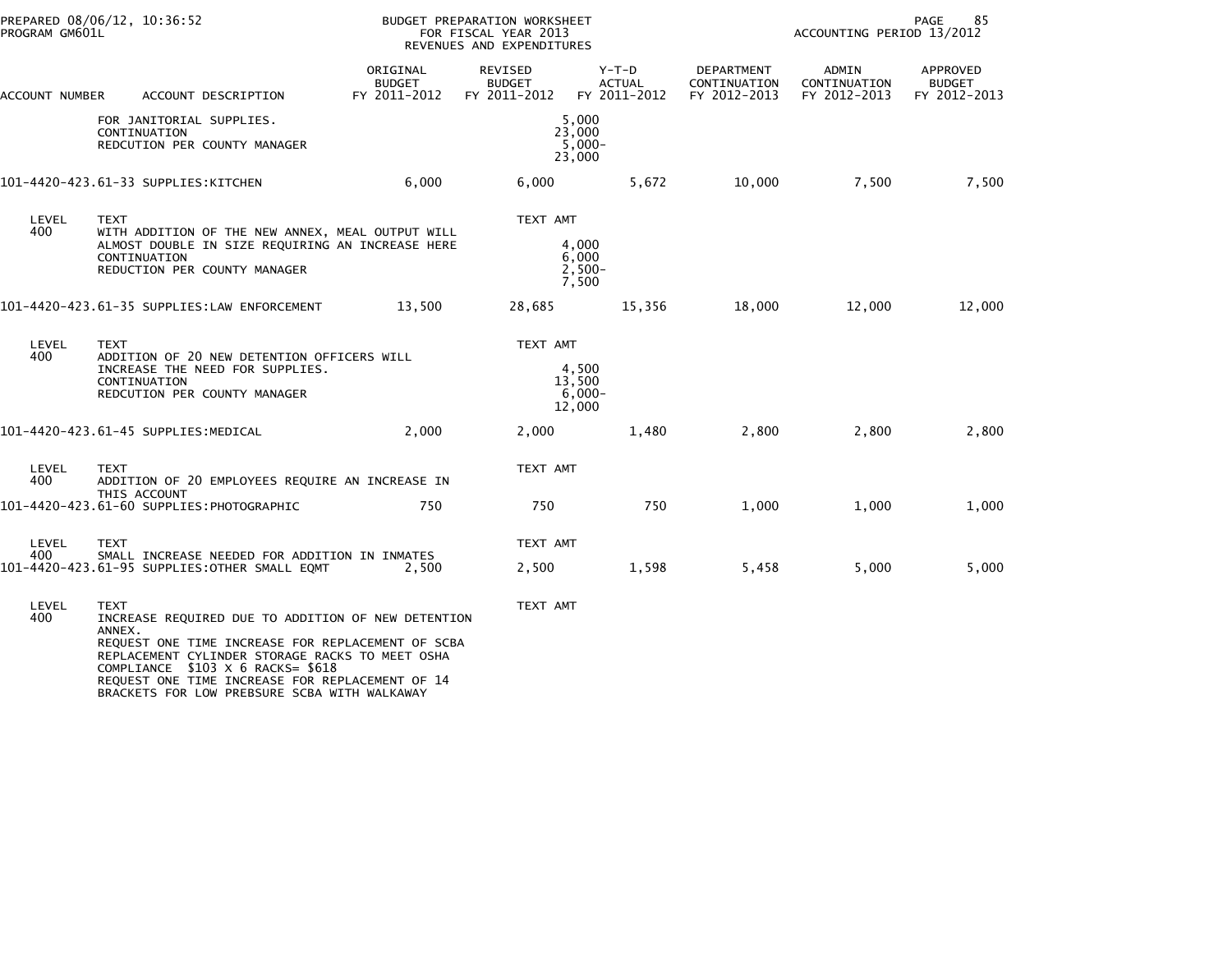| PREPARED 08/06/12, 10:36:52<br>PROGRAM GM601L |                                                                                                                                                                                                                                                             | BUDGET PREPARATION WORKSHEET<br>FOR FISCAL YEAR 2013<br>REVENUES AND EXPENDITURES |                                                         |                                          |                                            | 86<br>PAGE<br>ACCOUNTING PERIOD 13/2012 |                                           |  |
|-----------------------------------------------|-------------------------------------------------------------------------------------------------------------------------------------------------------------------------------------------------------------------------------------------------------------|-----------------------------------------------------------------------------------|---------------------------------------------------------|------------------------------------------|--------------------------------------------|-----------------------------------------|-------------------------------------------|--|
| ACCOUNT NUMBER                                | ACCOUNT DESCRIPTION                                                                                                                                                                                                                                         | ORIGINAL<br><b>BUDGET</b><br>FY 2011-2012                                         | <b>REVISED</b><br><b>BUDGET</b><br>FY 2011-2012         | $Y-T-D$<br><b>ACTUAL</b><br>FY 2011-2012 | DEPARTMENT<br>CONTINUATION<br>FY 2012-2013 | ADMIN<br>CONTINUATION<br>FY 2012-2013   | APPROVED<br><b>BUDGET</b><br>FY 2012-2013 |  |
|                                               | BRACKET WITH SPRING CLIPS TO MEET OSHA COMPLIANCE<br>$$60 \times 14 = $840$<br>CONTINUATION<br>REDCUTION PER COUNTY MANAGER                                                                                                                                 |                                                                                   | 2,958<br>2,500<br>5.000                                 | $458 -$                                  |                                            |                                         |                                           |  |
|                                               | 101-4420-423.62-05 ELECTRICITY                                                                                                                                                                                                                              | 125,000                                                                           | 125,000                                                 | 103,719                                  | 217,000                                    | 210,000                                 | 210,000                                   |  |
| LEVEL<br>400                                  | TEXT<br>AMOUNT REFLECTS ESTIMATE BY S.E. COLLINS ENG. FIRM<br>CONTINUATION<br>REDUCTION PER COUNTY MANAGER                                                                                                                                                  |                                                                                   | TEXT AMT<br>92,000<br>125,000<br>210,000                | $7,000 -$                                |                                            |                                         |                                           |  |
|                                               | 101-4420-423.62-25 NATURAL GAS                                                                                                                                                                                                                              | 87,000                                                                            | 87,000                                                  | 54,705                                   | 138,200                                    | 120,000                                 | 120,000                                   |  |
| LEVEL<br>400                                  | <b>TEXT</b><br>AMOUNT REFLECTS ESTIMATE BY S.E. COLLINS ENG FIRM<br>CONTINUATION<br>REDUCTION PER COUNTY MANAGER                                                                                                                                            |                                                                                   | TEXT AMT<br>51,200<br>87,000<br>$18,200-$<br>120,000    |                                          |                                            |                                         |                                           |  |
| 101-4420-423.63-00 FOOD                       |                                                                                                                                                                                                                                                             | 352,000                                                                           | 352,000                                                 | 327,659                                  | 475,327                                    | 425,000                                 | 425,000                                   |  |
| LEVEL<br>400                                  | <b>TEXT</b><br>AMOUNT LISTED REFLECTS ESTIMATE BASED ON CURRENT<br>AVERAGE DAILY POPULATION OF 274 INMATES, AND A<br>PROJECTED DAILY POPULATION OF 340 INMATES WITH<br>ADDITION OF THE NEW DETENTION ANNEX.<br>CONTINUATION<br>REDUCTION PER COUNTY MANAGER |                                                                                   | TEXT AMT<br>123,327<br>352,000<br>$50,327 -$<br>425,000 |                                          |                                            |                                         |                                           |  |
|                                               | 101-4420-423.64-50 DUES & SUBSCRIPTIONS                                                                                                                                                                                                                     | 500                                                                               | 500                                                     | 206                                      | 650                                        | 650                                     | 650                                       |  |
| LEVEL<br>400                                  | <b>TEXT</b><br>SLIGHT INCREASE TO COVER ADDED BOOK COST FOR NEW<br>DETENTION ANNEX                                                                                                                                                                          |                                                                                   | TEXT AMT                                                |                                          |                                            |                                         |                                           |  |
|                                               | 101-4420-423.74-90 C/A:OTHER EQUIPMENT                                                                                                                                                                                                                      | 0                                                                                 | 7,815                                                   | 7,813                                    | 0                                          | $\mathbf{0}$                            | $\Omega$                                  |  |
|                                               | 101-4420-423.76-90 F/A:OTHER                                                                                                                                                                                                                                | 2,500                                                                             | 52,600                                                  | 7,219                                    | 16,730                                     | 11,300                                  | 13,800                                    |  |

LEVEL TEXT TEXT AMT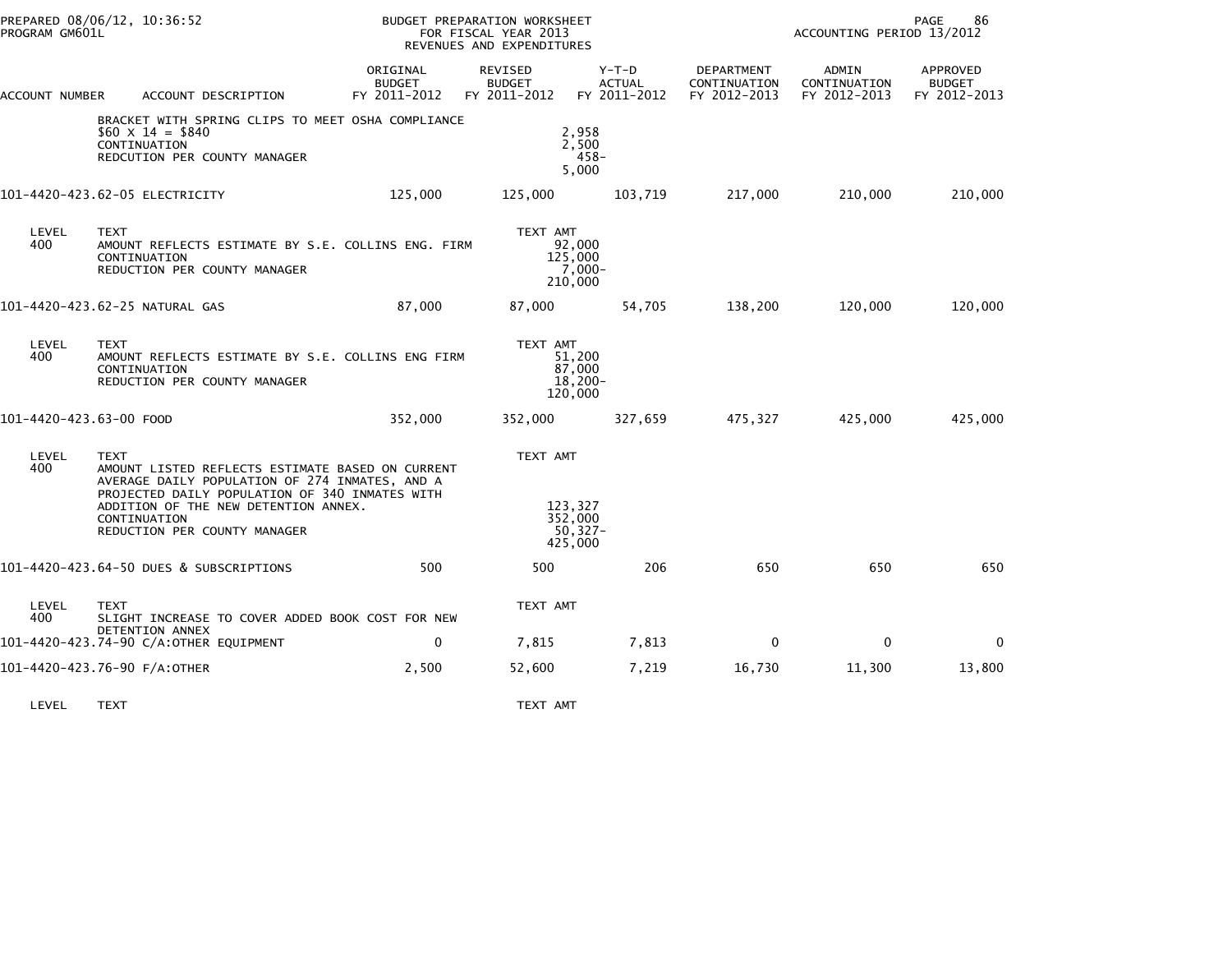| PREPARED 08/06/12, 10:36:52<br>PROGRAM GM601L |                |                                                                                                                                                                                                                                                                                                                                                                                                                                                                                                             |                                           | BUDGET PREPARATION WORKSHEET<br>FOR FISCAL YEAR 2013<br>REVENUES AND EXPENDITURES |                                                       |                                                   | 87<br>PAGE<br>ACCOUNTING PERIOD 13/2012 |                                           |  |
|-----------------------------------------------|----------------|-------------------------------------------------------------------------------------------------------------------------------------------------------------------------------------------------------------------------------------------------------------------------------------------------------------------------------------------------------------------------------------------------------------------------------------------------------------------------------------------------------------|-------------------------------------------|-----------------------------------------------------------------------------------|-------------------------------------------------------|---------------------------------------------------|-----------------------------------------|-------------------------------------------|--|
|                                               | ACCOUNT NUMBER | ACCOUNT DESCRIPTION                                                                                                                                                                                                                                                                                                                                                                                                                                                                                         | ORIGINAL<br><b>BUDGET</b><br>FY 2011-2012 | REVISED<br><b>BUDGET</b><br>FY 2011-2012                                          | Y-T-D<br><b>ACTUAL</b><br>FY 2011-2012                | <b>DEPARTMENT</b><br>CONTINUATION<br>FY 2012-2013 | ADMIN<br>CONTINUATION<br>FY 2012-2013   | APPROVED<br><b>BUDGET</b><br>FY 2012-2013 |  |
|                                               | 400            | REPLACE SIX OUTDATED SCBA REPLACEMENT CYLINDERS<br>THAT CAN NO LONGER BE HYDROSTATICALLY TESTED WITH<br>MSA LOW PRESSURE 2216 CARBON FIBER CYLINDER<br>$$905 \times 6 = $5430$<br>REPLACE FOUR OUTDATED SCBA UNITS THAT PARTS CANNOT<br>BE SECURED FOR ANY LONGER. REPLACE WITH FOUR<br>MAS AIRHAWK SCBA WITH 30 MINUTE CYLINDER<br>$$2675 \times 4 = $10,700$<br>REPLACE WORN OUT WASHING MACHINE USED IN DETENTION<br><b>CENTER KITCHEN</b><br>REDUCTION PER COUNTY MANAGER<br>MOBILE HEATED FOOD CABINET |                                           |                                                                                   | 5,430<br>10,700<br>600<br>$5,430-$<br>2,500<br>13,800 |                                                   |                                         |                                           |  |
|                                               |                | 101-4420-423.84-32 INMATE HOUSING                                                                                                                                                                                                                                                                                                                                                                                                                                                                           | 400,000                                   | 372,000                                                                           | 293,722                                               | $\Omega$                                          | $\mathbf{0}$                            | $\Omega$                                  |  |
|                                               | LEVEL<br>400   | <b>TEXT</b><br>NEED SHOULD CEASE WITH OPENING OF NEW ANNEX<br>101-4420-423.84-35 JUVENILE DETENTION CONTRA                                                                                                                                                                                                                                                                                                                                                                                                  | 82.200                                    | TEXT AMT<br>54,700                                                                | 43.951                                                | 82,200                                            | 62,000                                  | 62,000                                    |  |
|                                               | LEVEL<br>400   | <b>TEXT</b><br>CONTINUATION<br>REDUCTION PER COUNTY MANAGER                                                                                                                                                                                                                                                                                                                                                                                                                                                 |                                           | TEXT AMT                                                                          | 72,200<br>$10,200 -$<br>62,000                        |                                                   |                                         |                                           |  |
| ÷.                                            | EXPENDITURE    |                                                                                                                                                                                                                                                                                                                                                                                                                                                                                                             | 4,481,214                                 | 4,765,910                                                                         | 4,156,463                                             | 1,666,908                                         | 5,349,858                               | 5, 352, 358                               |  |
| **                                            |                | <b>DETENTION CENTER</b>                                                                                                                                                                                                                                                                                                                                                                                                                                                                                     | 4.411.014                                 | 4,695,710                                                                         | 4, 121, 381                                           | 1,646,908                                         | 5,329,858                               | 5,332,358                                 |  |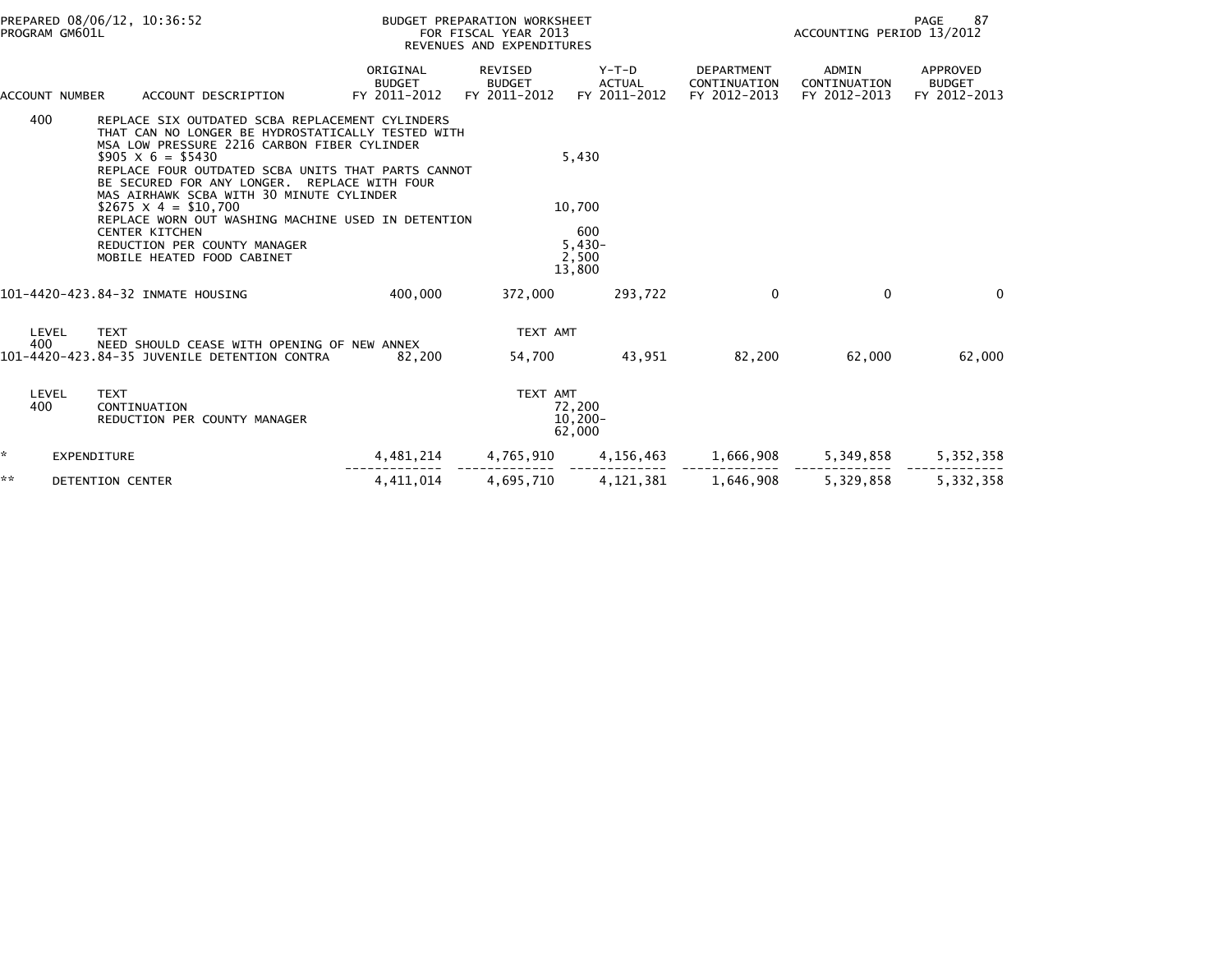| PROGRAM GM601L       | PREPARED 08/06/12, 10:36:52                                                                                                                                                                                                                                                                                                                                                                                                      |                                           | BUDGET PREPARATION WORKSHEET<br>FOR FISCAL YEAR 2013<br>REVENUES AND EXPENDITURES |                                          |                                                   | ACCOUNTING PERIOD 13/2012             | 88<br>PAGE                                       |
|----------------------|----------------------------------------------------------------------------------------------------------------------------------------------------------------------------------------------------------------------------------------------------------------------------------------------------------------------------------------------------------------------------------------------------------------------------------|-------------------------------------------|-----------------------------------------------------------------------------------|------------------------------------------|---------------------------------------------------|---------------------------------------|--------------------------------------------------|
| ACCOUNT NUMBER       | ACCOUNT DESCRIPTION                                                                                                                                                                                                                                                                                                                                                                                                              | ORIGINAL<br><b>BUDGET</b><br>FY 2011-2012 | REVISED<br><b>BUDGET</b><br>FY 2011-2012                                          | $Y-T-D$<br><b>ACTUAL</b><br>FY 2011-2012 | <b>DEPARTMENT</b><br>CONTINUATION<br>FY 2012-2013 | ADMIN<br>CONTINUATION<br>FY 2012-2013 | <b>APPROVED</b><br><b>BUDGET</b><br>FY 2012-2013 |
|                      | 101-4422-325.13-00 INMATE CANTEEN CONCESSION                                                                                                                                                                                                                                                                                                                                                                                     | 160,000-                                  | $216,600 -$                                                                       | 162,632-                                 | $160,000 -$                                       | 180,000-                              | 180,000-                                         |
|                      | 101-4422-342.40-00 INDIGENT SUPPLIES REIMB                                                                                                                                                                                                                                                                                                                                                                                       | $7,000 -$                                 | $7,000 -$                                                                         | $11,640-$                                | $8,000 -$                                         | $10,000 -$                            | $10,000 -$                                       |
|                      | 101-4422-342.60-00 PAY PHONE REVENUES                                                                                                                                                                                                                                                                                                                                                                                            | $70.000 -$                                | $70,000 -$                                                                        | 89,550-                                  | 75,000-                                           | $90,000 -$                            | $90,000 -$                                       |
|                      | 101-4422-395.00-00 FUND BALANCE APPR-RESTR                                                                                                                                                                                                                                                                                                                                                                                       | $\mathbf 0$                               | $\mathbf 0$                                                                       | $\mathbf{0}$                             | $\Omega$                                          | 0                                     | 0                                                |
|                      | 101-4422-395.10-00 FUND BALANCE APPR-UNREST                                                                                                                                                                                                                                                                                                                                                                                      | $\mathbf 0$                               | $\mathbf 0$                                                                       | 0                                        | 0                                                 | $\mathbf 0$                           | $\mathbf 0$                                      |
| ÷.<br><b>REVENUE</b> | 101-4422-423.56-15 INMATE CLOTHING                                                                                                                                                                                                                                                                                                                                                                                               | 237,000-<br>8,000                         | $293,600 -$<br>8,000                                                              | $263,822-$<br>2,673                      | $243,000-$<br>10,000                              | $280,000 -$<br>8,000                  | 280,000-<br>8,000                                |
| LEVEL<br>400         | <b>TEXT</b><br>INCREASE FOR NEW DETENTION ANNEX OPENING JULY 1.<br>CONTINUATION<br>REDUCTION PER COUNTY MANAGER                                                                                                                                                                                                                                                                                                                  |                                           | TEXT AMT                                                                          | 2,000<br>8,000<br>$2,000 -$<br>8,000     |                                                   |                                       |                                                  |
|                      | 101-4422-423.61-12 SUPPLIES:CONCESSIONS                                                                                                                                                                                                                                                                                                                                                                                          | 116,800                                   | 173,400                                                                           | 129,865                                  | 116,800                                           | 131,400                               | 131,400                                          |
|                      | 101-4422-423.61-90 SUPPLIES:OTHER                                                                                                                                                                                                                                                                                                                                                                                                | 35,000                                    | 31,000                                                                            | 18,880                                   | 38,000                                            | 30,600                                | 30,600                                           |
| LEVEL<br>400         | <b>TEXT</b><br>INCREASE FOR NEW DETENTION ANNEX OPENING JULY 1.<br>CONTINUATION<br>REDUCTION PER COUNTY MANAGER                                                                                                                                                                                                                                                                                                                  |                                           | TEXT AMT                                                                          | 3,000<br>35,000<br>7,400-<br>30,600      |                                                   |                                       |                                                  |
|                      | 101-4422-423.65-00 DRUGS & MEDICINES                                                                                                                                                                                                                                                                                                                                                                                             | 25,000                                    | 45,000                                                                            | 32,890                                   | 75,000                                            | 60,000                                | 60,000                                           |
| LEVEL<br>400         | <b>TEXT</b><br>NEED SIGNIFICANT INCREASE IN THIS UNDERFUNDED<br>ACCOUNT TO PROVIDE REQUIRED MEDICATIONS FOR INMATE<br>CARE REQUIRED BY LAW. OVER 90% OF THIS ACCOUNT HAS<br>BEEN SPENT WITH 4 MONTHS YET TO GO. HAVE ALREADY<br>DONE ONE BUDGET AMENDMENT FOR \$10,000.<br>NEW DETENTION ANNEX WILL ALSO OPEN JULY 1, 2012<br>WHICH WILL INCREASE OUR POPULATION REQUIRING CARE.<br>CONTINUATION<br>REDUCTION PER COUNTY MANAGER |                                           | TEXT AMT                                                                          | 40,000<br>35,000<br>$15,000 -$<br>60,000 |                                                   |                                       |                                                  |
|                      | 101-4422-423.98-00 RESERVE                                                                                                                                                                                                                                                                                                                                                                                                       | $\mathbf 0$                               | 0                                                                                 | 0                                        | 0                                                 | 0                                     | 0                                                |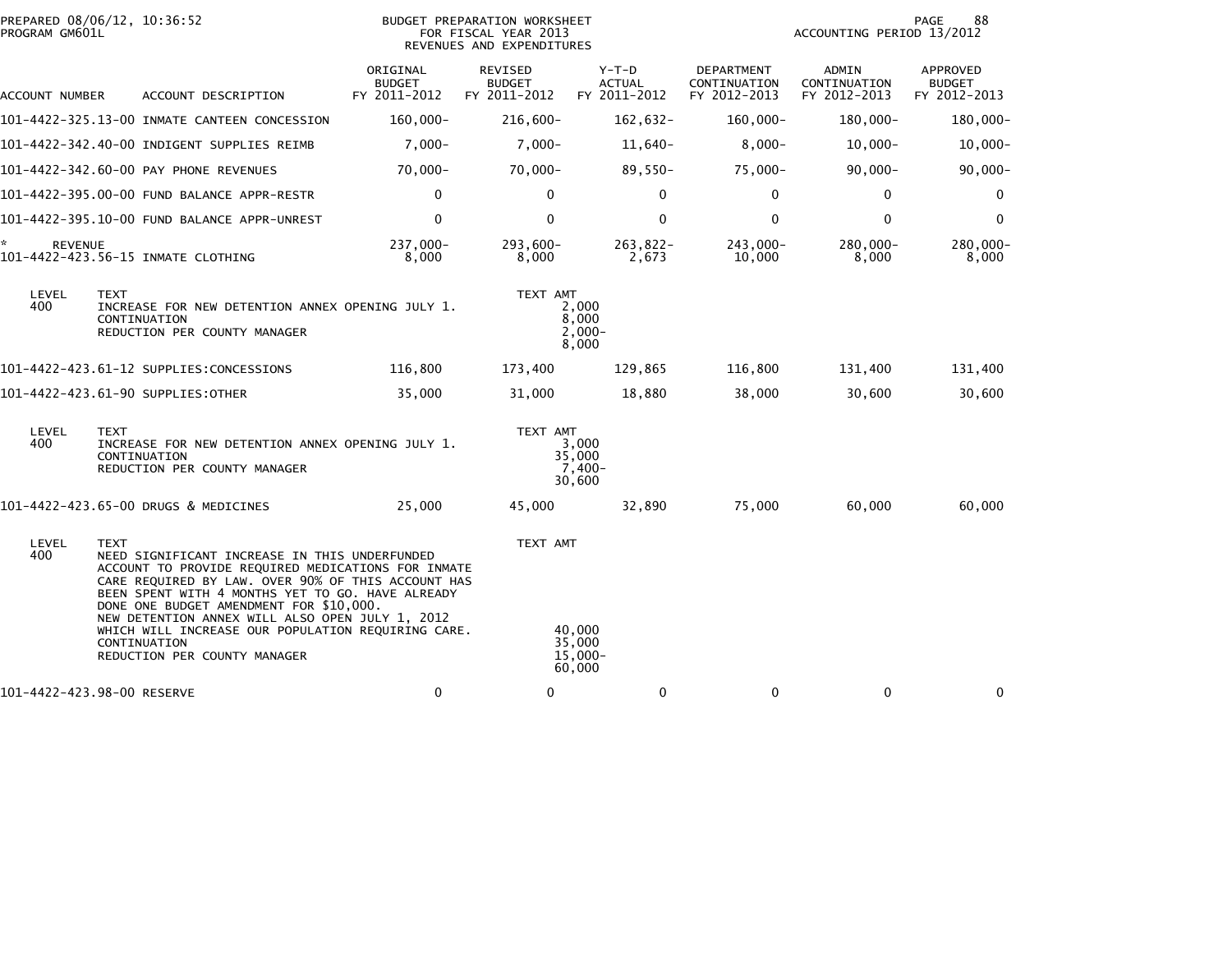| PREPARED 08/06/12, 10:36:52<br>PROGRAM GM601L |                     |                                           | BUDGET PREPARATION WORKSHEET<br>FOR FISCAL YEAR 2013<br>REVENUES AND EXPENDITURES |                                   | -89<br>PAGE<br>ACCOUNTING PERIOD 13/2012          |                                       |                                           |  |
|-----------------------------------------------|---------------------|-------------------------------------------|-----------------------------------------------------------------------------------|-----------------------------------|---------------------------------------------------|---------------------------------------|-------------------------------------------|--|
| ACCOUNT NUMBER                                | ACCOUNT DESCRIPTION | ORIGINAL<br><b>BUDGET</b><br>FY 2011-2012 | REVISED<br><b>BUDGET</b><br>FY 2011-2012                                          | $Y-T-D$<br>ACTUAL<br>FY 2011-2012 | <b>DEPARTMENT</b><br>CONTINUATION<br>FY 2012-2013 | ADMIN<br>CONTINUATION<br>FY 2012-2013 | APPROVED<br><b>BUDGET</b><br>FY 2012-2013 |  |
| *.<br>EXPENDITURE                             |                     | 184,800                                   | 257,400                                                                           | 184.308                           | 239.800                                           | 230,000                               | 230,000                                   |  |
| **<br>INMATE FUNDS                            |                     | $52.200 -$                                | $36,200 -$                                                                        | $79.514-$                         | $3.200 -$                                         | $50.000 -$                            | $50,000 -$                                |  |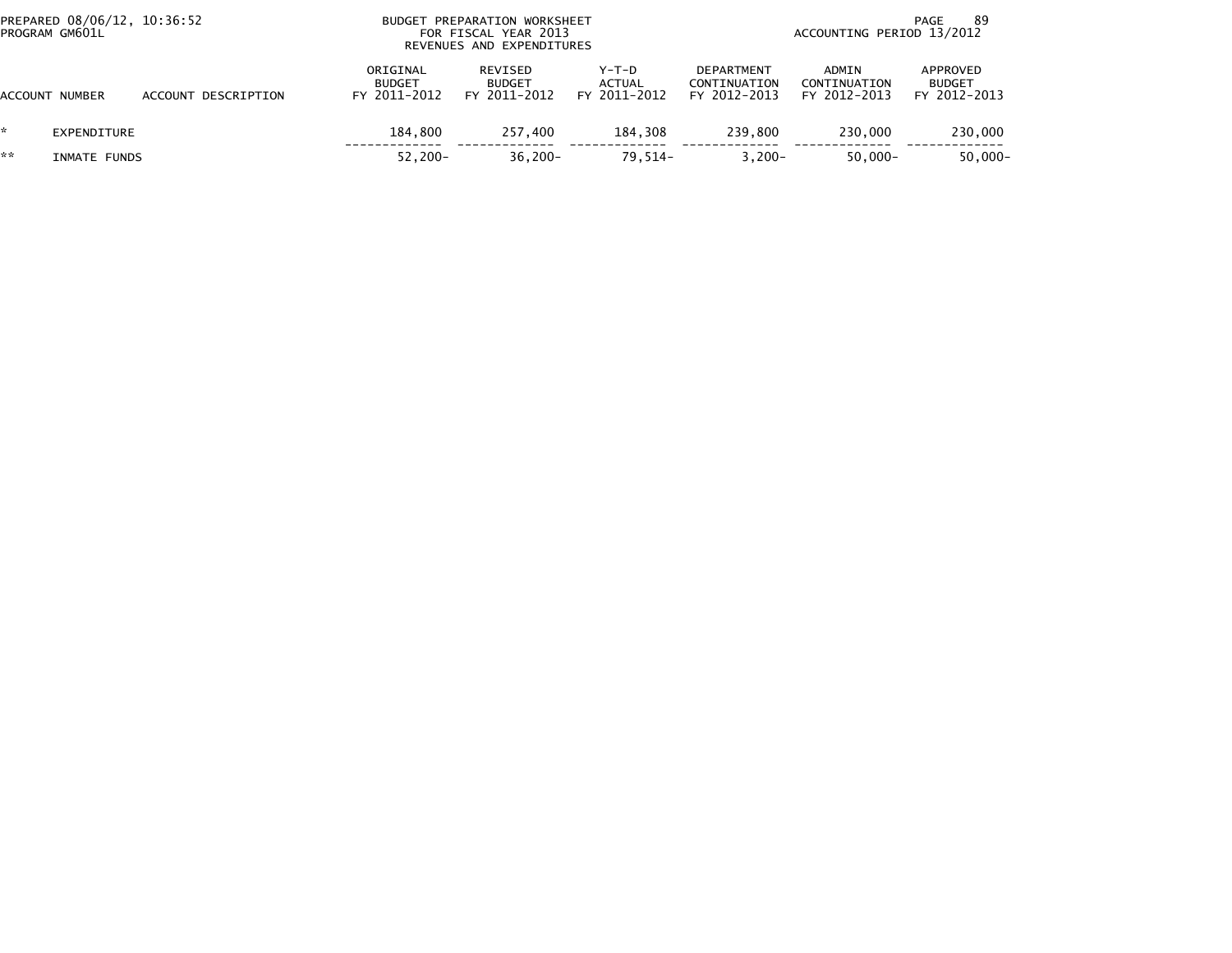| PREPARED 08/06/12, 10:36:52<br>PROGRAM GM601L |             |                                                                                                         |                                           | BUDGET PREPARATION WORKSHEET<br>FOR FISCAL YEAR 2013<br>REVENUES AND EXPENDITURES |                                          |                                            | ACCOUNTING PERIOD 13/2012                    | 90<br>PAGE                                |
|-----------------------------------------------|-------------|---------------------------------------------------------------------------------------------------------|-------------------------------------------|-----------------------------------------------------------------------------------|------------------------------------------|--------------------------------------------|----------------------------------------------|-------------------------------------------|
| ACCOUNT NUMBER                                |             | ACCOUNT DESCRIPTION                                                                                     | ORIGINAL<br><b>BUDGET</b><br>FY 2011-2012 | REVISED<br><b>BUDGET</b><br>FY 2011-2012                                          | $Y-T-D$<br><b>ACTUAL</b><br>FY 2011-2012 | DEPARTMENT<br>CONTINUATION<br>FY 2012-2013 | <b>ADMIN</b><br>CONTINUATION<br>FY 2012-2013 | APPROVED<br><b>BUDGET</b><br>FY 2012-2013 |
|                                               |             | 101-4425-353.23-00 BOND-PRETRIAL FEES                                                                   | $10,000 -$                                | $10,000 -$                                                                        | $7,576-$                                 | $10,000 -$                                 | $10,000 -$                                   | 10,000-                                   |
|                                               |             | 101-4425-395.00-00 FUND BALANCE APPR-RESTR                                                              | $17,000-$                                 | $17,000 -$                                                                        | $\Omega$                                 | $\mathbf{0}$                               | $20,000 -$                                   | $20,000 -$                                |
| <b>REVENUE</b>                                |             |                                                                                                         | $27,000-$<br>39,740                       | $27,000-$<br>39,895                                                               | $7,576-$<br>39,129                       | $10,000 -$<br>0                            | $30,000 -$<br>39,740                         | 30,000-<br>39,740                         |
|                                               |             | 101-4425-423.20-05 HEALTH INSURANCE                                                                     | 8,074                                     | 8,074                                                                             | 7,906                                    | 0                                          | 8,040                                        | 8,040                                     |
| 101-4425-423.20-10 MEDICARE TAX               |             |                                                                                                         | 576                                       | 581                                                                               | 567                                      | $\mathbf{0}$                               | 576                                          | 576                                       |
| 101-4425-423.20-15 RETIREMENT                 |             |                                                                                                         | 2,563                                     | 2,783                                                                             | 2,727                                    | $\Omega$                                   | 2,770                                        | 2,770                                     |
|                                               |             | 101–4425–423.20–20 SOCIAL SECURITY TAX                                                                  | 2,464                                     | 2,474                                                                             | 2,426                                    | 0                                          | 2,464                                        | 2,464                                     |
|                                               |             | 101-4425-423.20-25 WORKERS COMPENSATION                                                                 | 160                                       | 160                                                                               | 156                                      | $\mathbf 0$                                | 159                                          | 159                                       |
|                                               |             | 101-4425-423.20-30 401(K) CONTRIBUTIONS                                                                 | 1,192                                     | 1,197                                                                             | 1,174                                    | $\mathbf{0}$                               | 1,192                                        | 1,192                                     |
|                                               |             |                                                                                                         | 150                                       | 45                                                                                | $\mathbf{0}$                             | 150                                        | 150                                          | 150                                       |
|                                               |             | 101-4425-423.34-30 SERVICE & MAINTENANCE                                                                | 300                                       | 35                                                                                | $\Omega$                                 | 300                                        | 100                                          | 100                                       |
| LEVEL<br>400                                  | <b>TEXT</b> | SMALL REDUCTION TO ADD FUNDS TO TELEPHONE ACCT.                                                         |                                           | TEXT AMT                                                                          |                                          |                                            |                                              |                                           |
| 101-4425-423.43-20 R&M:VEHICLES               |             |                                                                                                         | 500                                       | 400                                                                               | 2                                        | 500                                        | 400                                          | 400                                       |
|                                               |             | 101-4425-423.50-05 BONDS - PRETRIAL                                                                     | 17,000                                    | 17,515                                                                            | 17,514                                   | 17,000                                     | 20,000                                       | 20,000                                    |
|                                               |             | 101-4425-423.50-07 COST PER COPY PROGRAM                                                                | 300                                       | 300                                                                               | 194                                      | 300                                        | 300                                          | 300                                       |
| 101-4425-423.53-05 TELEPHONE                  |             |                                                                                                         | 400                                       | 605                                                                               | 554                                      | 500                                        | 700                                          | 700                                       |
| LEVEL<br>400                                  | <b>TEXT</b> | SLIGHT INCREASE TO MEET ANTICIPATED COST BASED ON<br>CURRENT YEAR. REDUCED SUPPLIES: OFFICE AND SERVICE |                                           | TEXT AMT                                                                          |                                          |                                            |                                              |                                           |
| 101-4425-423.57-00 POSTAGE                    |             | & MAINTENANCE ACCTS EACH BY \$50.                                                                       | 50                                        | 50                                                                                | 0                                        | 50                                         | 50                                           | 50                                        |
| 101-4425-423.58-00 TRAVEL                     |             |                                                                                                         | $\mathbf 0$                               | $\mathbf 0$                                                                       | $\Omega$                                 | 0                                          | 0                                            | 0                                         |
| 101-4425-423.59-00 TRAINING                   |             |                                                                                                         | $\Omega$                                  | $\mathbf 0$                                                                       | $\Omega$                                 | $\Omega$                                   | $\mathbf 0$                                  | 0                                         |
|                                               |             | 101-4425-423.61-05 SUPPLIES:OFFICE                                                                      | 500                                       | 50                                                                                | $\Omega$                                 | 250                                        | 250                                          | 250                                       |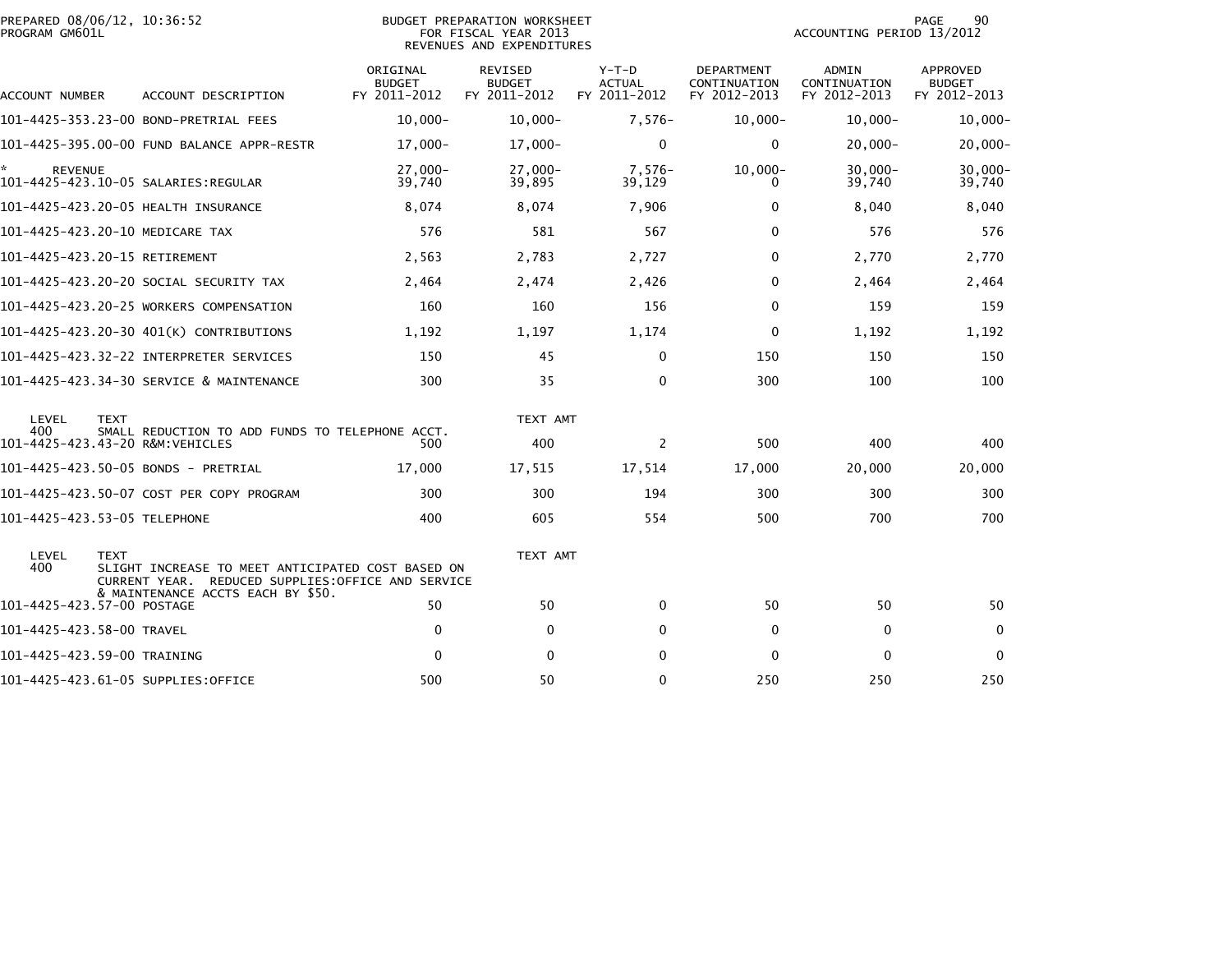| PREPARED 08/06/12, 10:36:52<br>PROGRAM GM601L |                                              |                                           | BUDGET PREPARATION WORKSHEET<br>FOR FISCAL YEAR 2013<br>REVENUES AND EXPENDITURES |                                 |                                                   | ACCOUNTING PERIOD 13/2012             | 91<br>PAGE                                |
|-----------------------------------------------|----------------------------------------------|-------------------------------------------|-----------------------------------------------------------------------------------|---------------------------------|---------------------------------------------------|---------------------------------------|-------------------------------------------|
| ACCOUNT NUMBER                                | ACCOUNT DESCRIPTION                          | ORIGINAL<br><b>BUDGET</b><br>FY 2011-2012 | REVISED<br><b>BUDGET</b><br>FY 2011-2012                                          | Y-T-D<br>ACTUAL<br>FY 2011-2012 | <b>DEPARTMENT</b><br>CONTINUATION<br>FY 2012-2013 | ADMIN<br>CONTINUATION<br>FY 2012-2013 | APPROVED<br><b>BUDGET</b><br>FY 2012-2013 |
| LEVEL<br><b>TEXT</b><br>400                   | REDUCED \$50 TO ADD FUNDS TO TELEPHONE ACCT. |                                           | TEXT AMT                                                                          |                                 |                                                   |                                       |                                           |
| 101-4425-423.61-95 SUPPLIES:OTHER SMALL EQMT  |                                              | 0                                         | 200                                                                               | 185                             | 200                                               | 200                                   | 200                                       |
| 101-4425-423.62-20 MOTOR FUEL & LUBRICANTS    |                                              | 1.200                                     | 1,215                                                                             | 1,184                           | 1,200                                             | 1.200                                 | 1,200                                     |
| ÷.<br>EXPENDITURE                             |                                              | 75.169                                    | 75,579                                                                            | 73.718                          | 20,450                                            | 78,291                                | 78,291                                    |
| **<br>PRE-TRIAL SERVICES                      |                                              | 48.169                                    | 48,579                                                                            | 66,142                          | 10,450                                            | 48.291                                | 48.291                                    |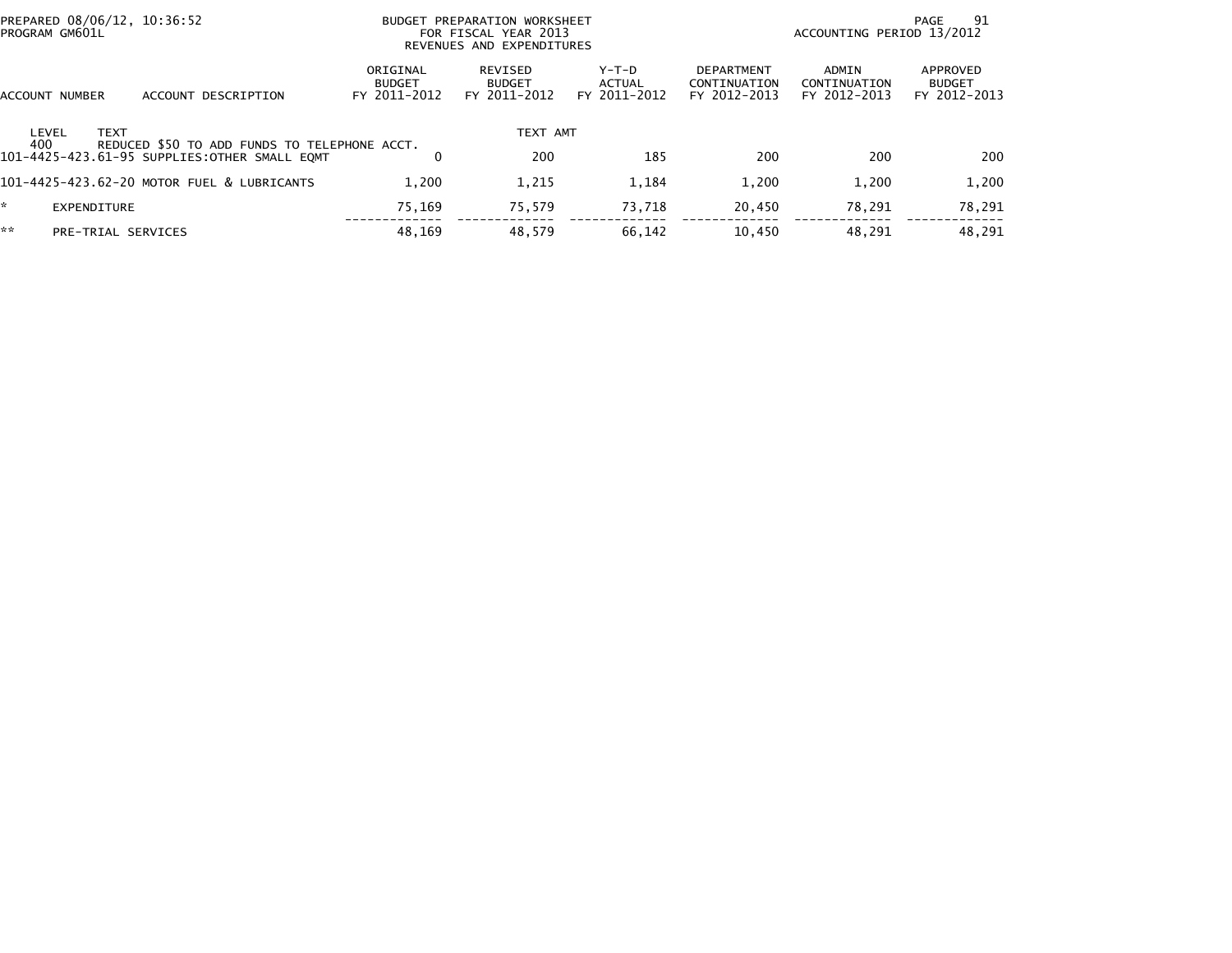| PREPARED 08/06/12, 10:36:52<br>PROGRAM GM601L |                                               |                                           | BUDGET PREPARATION WORKSHEET<br>FOR FISCAL YEAR 2013<br>REVENUES AND EXPENDITURES |                                   |                                                   | ACCOUNTING PERIOD 13/2012             | 92<br><b>PAGE</b>                         |
|-----------------------------------------------|-----------------------------------------------|-------------------------------------------|-----------------------------------------------------------------------------------|-----------------------------------|---------------------------------------------------|---------------------------------------|-------------------------------------------|
| ACCOUNT NUMBER                                | ACCOUNT DESCRIPTION                           | ORIGINAL<br><b>BUDGET</b><br>FY 2011-2012 | <b>REVISED</b><br><b>BUDGET</b><br>FY 2011-2012                                   | $Y-T-D$<br>ACTUAL<br>FY 2011-2012 | <b>DEPARTMENT</b><br>CONTINUATION<br>FY 2012-2013 | ADMIN<br>CONTINUATION<br>FY 2012-2013 | APPROVED<br><b>BUDGET</b><br>FY 2012-2013 |
|                                               | 101-4430-325.12-00 ID SECURITY CARD SALES     | $500 -$                                   | $500 -$                                                                           | $551 -$                           | $500 -$                                           | $500 -$                               | $500 -$                                   |
|                                               | 101-4430-395.00-00 FUND BALANCE APPR-RESTR    | $\mathbf 0$                               | $\Omega$                                                                          | $\mathbf{0}$                      | 0                                                 | $\Omega$                              | $\mathbf 0$                               |
| <b>REVENUE</b>                                | 101-4430-421.10-05 SALARIES:REGULAR           | $500 -$<br>148,947                        | $500 -$<br>149,872                                                                | $551 -$<br>147,091                | $500 -$<br>0                                      | $500 -$<br>148,947                    | $500 -$<br>148,947                        |
|                                               | 101–4430–421.10–10 SALARIES:OVERTIME          | $\mathbf 0$                               | $\Omega$                                                                          | $\mathbf{0}$                      | 0                                                 | $\Omega$                              | 0                                         |
|                                               |                                               | 110,000                                   | 118,175                                                                           | 112,979                           | 110,000                                           | 110,000                               | 110,000                                   |
|                                               | 101-4430-421.20-05 HEALTH INSURANCE           | 32,160                                    | 32,465                                                                            | 31,624                            | 0                                                 | 32,160                                | 32,160                                    |
| 101-4430-421.20-10 MEDICARE TAX               |                                               | 3,755                                     | 3,775                                                                             | 3,668                             | 0                                                 | 3,755                                 | 3,755                                     |
| 101-4430-421.20-15 RETIREMENT                 |                                               | 10,485                                    | 10,565                                                                            | 10,367                            | 0                                                 | 10,501                                | 10,501                                    |
|                                               | 101-4430-421.20-20 SOCIAL SECURITY TAX        | 16,055                                    | 16,145                                                                            | 15,685                            | 0                                                 | 16,055                                | 16,055                                    |
|                                               | 101-4430-421.20-25 WORKERS COMPENSATION       | 10,358                                    | 10,713                                                                            | 10,397                            | 0                                                 | 10,358                                | 10,358                                    |
|                                               | 101-4430-421.20-30 401(K) CONTRIBUTIONS       | 7,447                                     | 7,497                                                                             | 7,355                             | 0                                                 | 7,447                                 | 7,447                                     |
| 101-4430-421.43-15 R&M:EQUIPMENT              |                                               | 1,500                                     | 1,600                                                                             | 50                                | 1.700                                             | 1,500                                 | 1,500                                     |
| LEVEL<br><b>TEXT</b><br>400<br><b>VENDOR</b>  | ADDITIONAL FUNDS REQUESTED DUE TO INCREASE BY |                                           | TEXT AMT                                                                          |                                   |                                                   |                                       |                                           |
| 101-4430-421.53-05 TELEPHONE                  |                                               | 500                                       | 500                                                                               | 247                               | 500                                               | 400                                   | 400                                       |
| 101-4430-421.56-00 UNIFORMS                   |                                               | 1,500                                     | 1,500                                                                             | 1,407                             | 1,500                                             | 1,500                                 | 1,500                                     |
| 101-4430-421.58-00 TRAVEL                     |                                               | 0                                         | 0                                                                                 | 0                                 | 0                                                 | $\Omega$                              | 0                                         |
| 101-4430-421.59-00 TRAINING                   |                                               | $\mathbf{0}$                              | $\Omega$                                                                          | $\Omega$                          | $\Omega$                                          | $\Omega$                              | $\mathbf{0}$                              |
|                                               | 101-4430-421.61-10 SUPPLIES:ANIMAL & VET      | 2,000                                     | 2,000                                                                             | 1,414                             | 2,000                                             | 2,000                                 | 2,000                                     |
|                                               | 101-4430-421.61-35 SUPPLIES:LAW ENFORCEMENT   | 4.000                                     | 3,900                                                                             | 2,903                             | 4,000                                             | 4,000                                 | 4,000                                     |
|                                               | 101-4430-421.74-90 C/A:OTHER EQUIPMENT        | 0                                         | 0                                                                                 | $\mathbf 0$                       | 0                                                 | $\mathbf{0}$                          | 6,300                                     |

 LEVEL TEXT TEXT AMT LEVEL TEXT<br>400 CAMERA FOR MAIN STREET SECURITY ENTRANCE

 $\sim 6,300$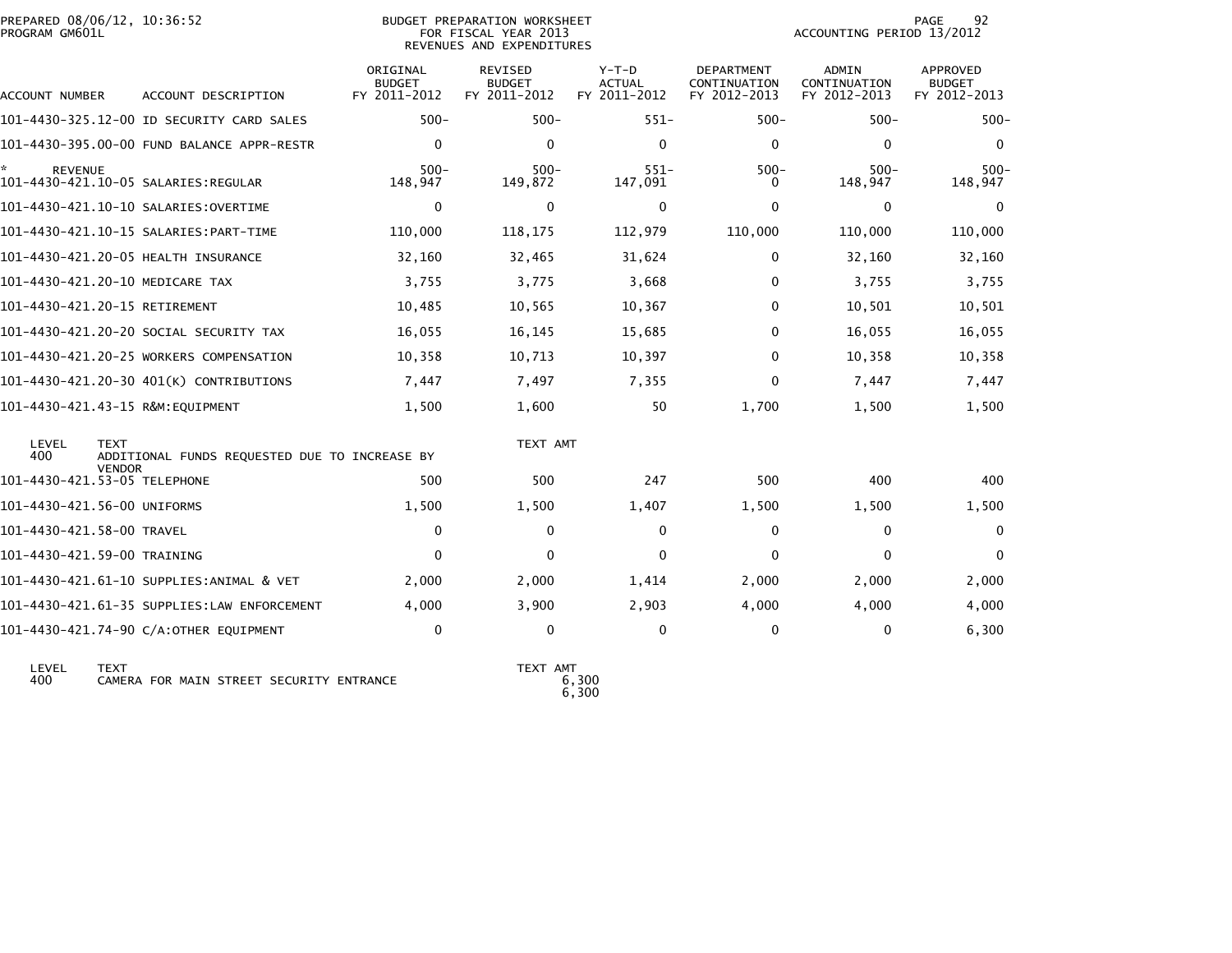| PREPARED 08/06/12, 10:36:52<br>PROGRAM GM601L |                     |                                              |                                           | <b>BUDGET PREPARATION WORKSHEET</b><br>FOR FISCAL YEAR 2013<br>REVENUES AND EXPENDITURES | 93<br>PAGE<br>ACCOUNTING PERIOD 13/2012 |                                                   |                                       |                                           |
|-----------------------------------------------|---------------------|----------------------------------------------|-------------------------------------------|------------------------------------------------------------------------------------------|-----------------------------------------|---------------------------------------------------|---------------------------------------|-------------------------------------------|
|                                               | ACCOUNT NUMBER      | ACCOUNT DESCRIPTION                          | ORIGINAL<br><b>BUDGET</b><br>FY 2011-2012 | REVISED<br><b>BUDGET</b><br>FY 2011-2012                                                 | Y-T-D<br>ACTUAL<br>FY 2011-2012         | <b>DEPARTMENT</b><br>CONTINUATION<br>FY 2012-2013 | ADMIN<br>CONTINUATION<br>FY 2012-2013 | APPROVED<br><b>BUDGET</b><br>FY 2012-2013 |
|                                               |                     | 101-4430-421.76-30 F/A:EQUIPMENT/FURNISHINGS | $\mathbf{0}$                              | 0                                                                                        | 0                                       | 0                                                 | $\Omega$                              | 0                                         |
| ÷.                                            | EXPENDITURE         |                                              | 348.707                                   | 358.707                                                                                  | 345.187                                 | 119.700                                           | 348.623                               | 354,923                                   |
| **                                            | COURTHOUSE SECURITY |                                              | 348.207                                   | 358.207                                                                                  | 344.636                                 | 119,200                                           | 348.123                               | 354,423                                   |
| ***                                           | <b>SHERIFF</b>      |                                              | 11,732,359                                | 12, 134, 467                                                                             | 11,273,884                              | 2,978,006                                         | 12,863,379                            | 12,819,129                                |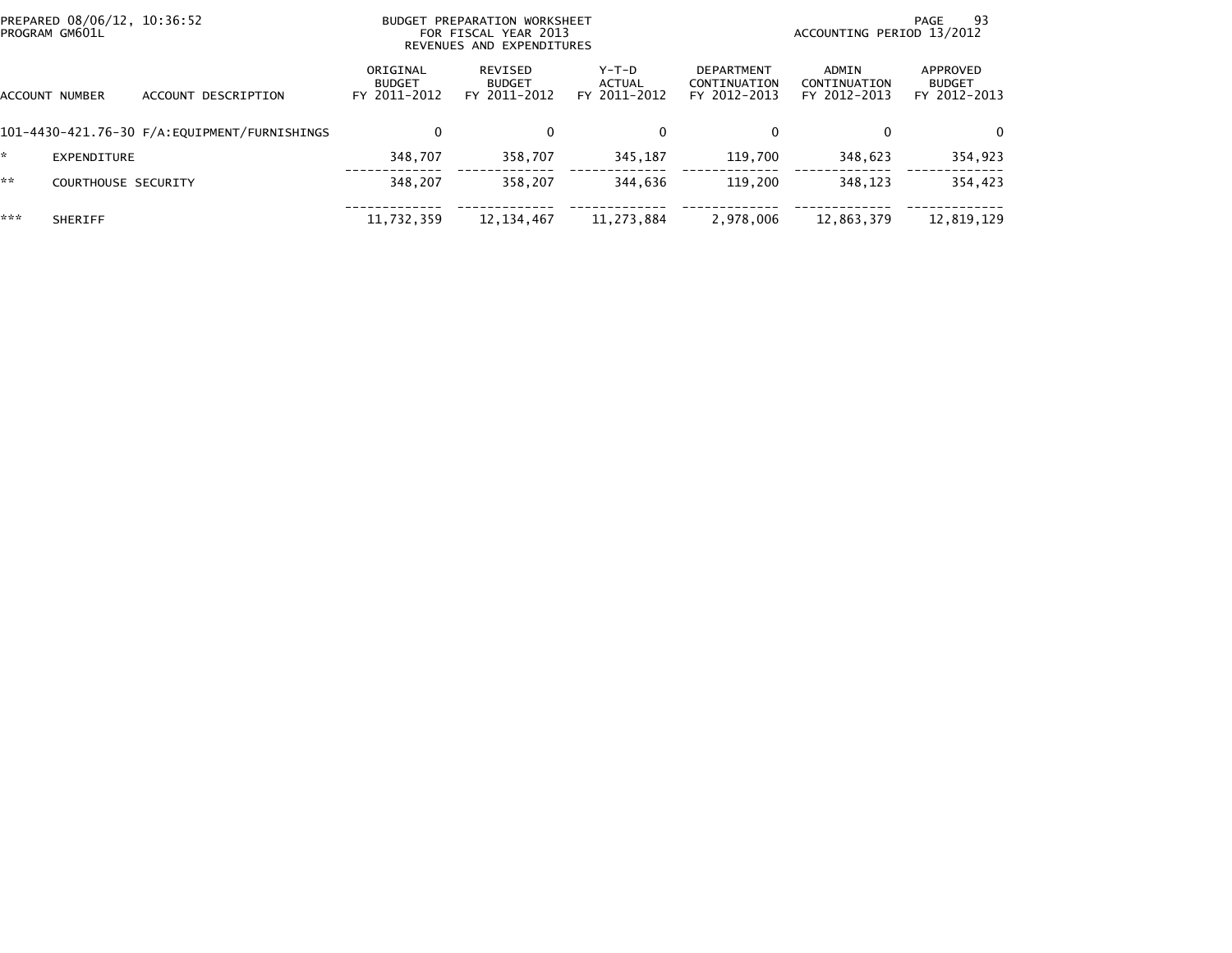| PREPARED 08/06/12, 10:36:52<br>PROGRAM GM601L |                                              |                                           | <b>BUDGET PREPARATION WORKSHEET</b><br>FOR FISCAL YEAR 2013<br>REVENUES AND EXPENDITURES | 94<br>PAGE<br>ACCOUNTING PERIOD 13/2012  |                                            |                                              |                                           |
|-----------------------------------------------|----------------------------------------------|-------------------------------------------|------------------------------------------------------------------------------------------|------------------------------------------|--------------------------------------------|----------------------------------------------|-------------------------------------------|
| ACCOUNT NUMBER                                | ACCOUNT DESCRIPTION                          | ORIGINAL<br><b>BUDGET</b><br>FY 2011-2012 | REVISED<br><b>BUDGET</b><br>FY 2011-2012                                                 | $Y-T-D$<br><b>ACTUAL</b><br>FY 2011-2012 | DEPARTMENT<br>CONTINUATION<br>FY 2012-2013 | <b>ADMIN</b><br>CONTINUATION<br>FY 2012-2013 | APPROVED<br><b>BUDGET</b><br>FY 2012-2013 |
|                                               | 101-4520-334.30-20 DOT CTP CAPITAL GRANT     | 189,360-                                  | 182,329-                                                                                 | 176,998-                                 | 78,342-                                    | 78,342-                                      | 78,342-                                   |
|                                               | 101-4520-334.30-30 DOT CTP ADMIN GRANT       | 204,084-                                  | 154,186-                                                                                 | $106, 297 -$                             | 161,496-                                   | 161,496-                                     | 161,496-                                  |
|                                               | 101-4520-334.30-41 DOT CTP FAC IMPROVE GRANT | $\Omega$                                  | $8,554-$                                                                                 | $8,441-$                                 | 0                                          | $\Omega$                                     | $\bf{0}$                                  |
|                                               | 101-4520-334.30-49 DOT OPERATING SOFTWARE    | 0                                         | 54,612-                                                                                  | 45,296-                                  | 0                                          | $\mathbf 0$                                  | $\mathbf{0}$                              |
| 101-4520-334.30-50 DOT RGP GRANT              |                                              | $155,461-$                                | 112,998-                                                                                 | 112,998-                                 | 112,998-                                   | 112,998-                                     | 112,998-                                  |
|                                               | 101-4520-334.32-00 DOT E&D TRANSPORT GRANT   | $123,555-$                                | $104, 378 -$                                                                             | 104, 378-                                | 104, 378-                                  | $104, 378 -$                                 | 104, 378-                                 |
|                                               | 101-4520-338.43-00 CONTRIBUTION-FAITH        | 0                                         | 0                                                                                        | 0                                        | 0                                          | 0                                            | 0                                         |
|                                               | 101-4520-338.44-00 CONTRIBUTION-GRANITE QUAR | $\mathbf 0$                               | 0                                                                                        | $\mathbf{0}$                             | 0                                          | $\mathbf{0}$                                 | $\Omega$                                  |
|                                               | 101-4520-338.55-00 CONTRIBUTION-ROCKWELL     | $\Omega$                                  | $\mathbf{0}$                                                                             | $\Omega$                                 | 0                                          | $\mathbf{0}$                                 | $\Omega$                                  |
|                                               | 101-4520-353.85-50 RGP PASSENGER FARES       | $6,000-$                                  | $6,000-$                                                                                 | $7,191-$                                 | $7,500-$                                   | $7,500-$                                     | $7,500-$                                  |
|                                               |                                              | $50 -$                                    | $50 -$                                                                                   | $\Omega$                                 | $50 -$                                     | $50-$                                        | $50 -$                                    |
|                                               | 101-4520-365.76-00 RTS TRANS DONATIONS       | $8,000 -$                                 | $\mathbf{0}$                                                                             | $\Omega$                                 | 0                                          | $\mathbf{0}$                                 | $\Omega$                                  |
| REVENUE                                       | 101-4520-535.10-05 SALARIES:REGULAR          | 686,510-<br>115,000                       | $623, 107 -$<br>79,342                                                                   | 561, 599-<br>76,860                      | 464,764-<br>79,547                         | 464,764-<br>78,046                           | 464,764-<br>78,046                        |
|                                               | 101-4520-535.20-05 HEALTH INSURANCE          | 24,120                                    | 17,957                                                                                   | 7,906                                    | 9,191                                      | 16,080                                       | 16,080                                    |
| 101-4520-535.20-10 MEDICARE TAX               |                                              | 1,668                                     | 1,154                                                                                    | 1,104                                    | 1,154                                      | 1,120                                        | 1,120                                     |
| 101-4520-535.20-15 RETIREMENT                 |                                              | 8,016                                     | 5,544                                                                                    | 5,357                                    | 5,544                                      | 5,440                                        | 5,440                                     |
|                                               | 101–4520–535.20–20 SOCIAL SECURITY TAX       | 7,130                                     | 4,932                                                                                    | 4,722                                    | 4,932                                      | 4,789                                        | 4,789                                     |
|                                               | 101-4520-535.20-25 WORKERS COMPENSATION      | 2,096                                     | 1,468                                                                                    | 1,417                                    | 1,468                                      | 1,439                                        | 1,439                                     |
|                                               | 101-4520-535.20-30 401(K) CONTRIBUTIONS      | 3,450                                     | 2,355                                                                                    | 2,306                                    | 2,120                                      | 2,341                                        | 2,341                                     |
|                                               | 101-4520-535.32-00 PROFESSIONAL SERVICES     | $\mathbf 0$                               | 0                                                                                        | 0                                        | 8,600                                      | 8,600                                        | 8,600                                     |
| LEVEL<br><b>TEXT</b><br>400                   | ROUTE MATCH USER/MAINTENANCE FEES            |                                           | TEXT AMT                                                                                 | 8,600<br>8,600                           |                                            |                                              |                                           |
|                                               | 101-4520-535.33-17 CONTRACTED SERVICES       | 5,875                                     | 5,866                                                                                    | 5,166                                    | 5,866                                      | 5,866                                        | 5,866                                     |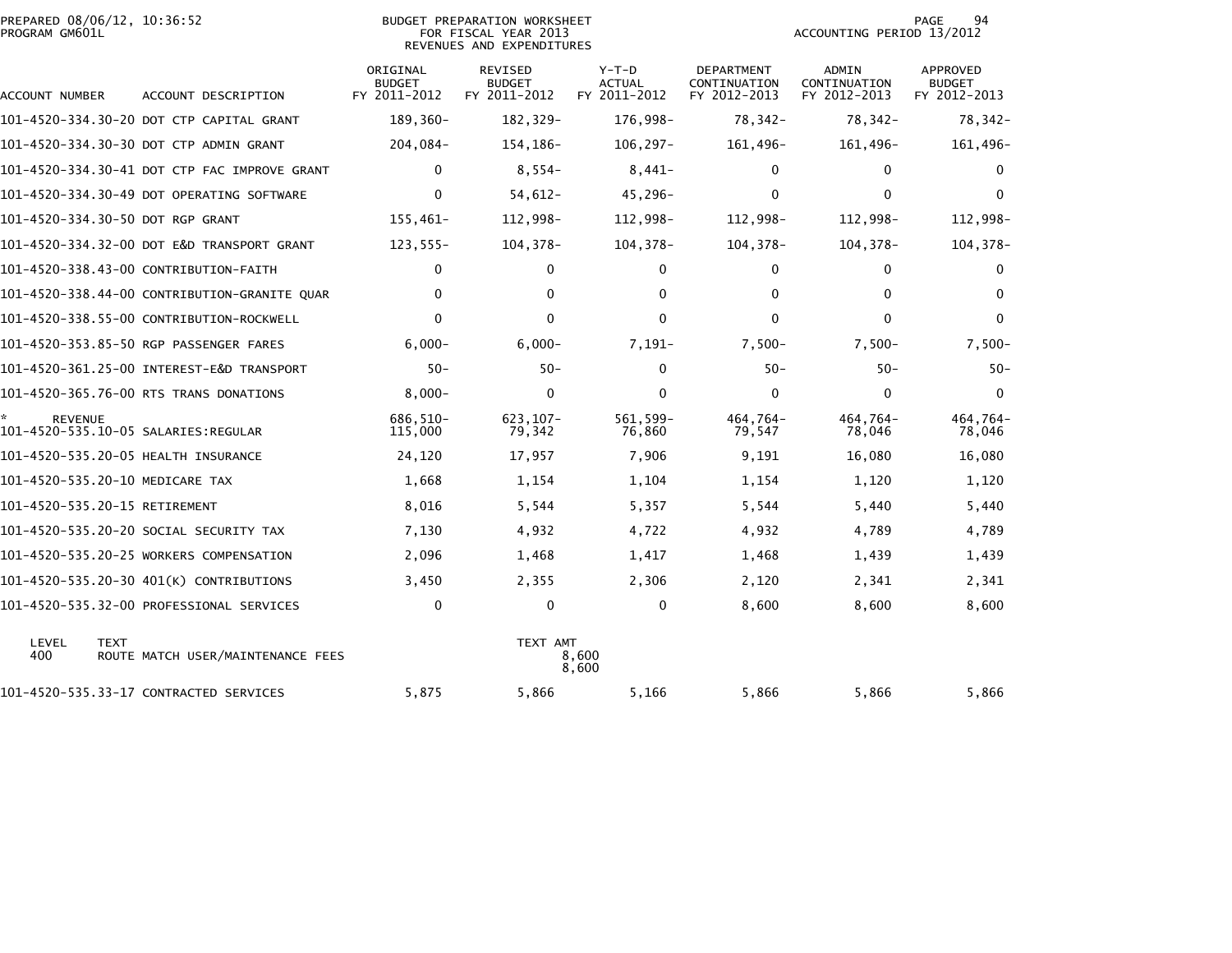| PREPARED 08/06/12, 10:36:52<br>PROGRAM GM601L |                                              |                                           | BUDGET PREPARATION WORKSHEET<br>FOR FISCAL YEAR 2013<br>REVENUES AND EXPENDITURES |                                          | 95<br>PAGE<br>ACCOUNTING PERIOD 13/2012           |                                              |                                                  |  |  |
|-----------------------------------------------|----------------------------------------------|-------------------------------------------|-----------------------------------------------------------------------------------|------------------------------------------|---------------------------------------------------|----------------------------------------------|--------------------------------------------------|--|--|
| ACCOUNT NUMBER                                | ACCOUNT DESCRIPTION                          | ORIGINAL<br><b>BUDGET</b><br>FY 2011-2012 | <b>REVISED</b><br><b>BUDGET</b><br>FY 2011-2012                                   | $Y-T-D$<br><b>ACTUAL</b><br>FY 2011-2012 | <b>DEPARTMENT</b><br>CONTINUATION<br>FY 2012-2013 | <b>ADMIN</b><br>CONTINUATION<br>FY 2012-2013 | <b>APPROVED</b><br><b>BUDGET</b><br>FY 2012-2013 |  |  |
|                                               | 101-4520-535.34-30 SERVICE & MAINTENANCE     | 3,716                                     | 3,225                                                                             | 1,458                                    | 3,225                                             | 3,225                                        | 3,225                                            |  |  |
| 101-4520-535.41-40 WATER                      |                                              | 400                                       | 400                                                                               | 298                                      | 400                                               | 400                                          | 400                                              |  |  |
| 101-4520-535.43-05 R&M:BUILDINGS              |                                              | 0                                         | 500                                                                               | 150                                      | 500                                               | 500                                          | 500                                              |  |  |
|                                               | 101-4520-535.44-04 RENT:COMMUNICATIONS EQUIP | 4,500                                     | 4,500                                                                             | 2,450                                    | 4,600                                             | 4,600                                        | 4,600                                            |  |  |
|                                               | 101-4520-535.44-20 RENT:LAND & BUILDINGS     | 5,100                                     | 5,100                                                                             | 4,200                                    | 5,100                                             | 5,100                                        | 5,100                                            |  |  |
|                                               | 101-4520-535.50-07 COST PER COPY PROGRAM     | 2,400                                     | 2,085                                                                             | 238                                      | 2,400                                             | 2,400                                        | 2,400                                            |  |  |
| 101-4520-535.52-00 INSURANCE                  |                                              | 20,210                                    | 19,200                                                                            | 19,200                                   | 19,200                                            | 19,200                                       | 19,200                                           |  |  |
| 101-4520-535.53-05 TELEPHONE                  |                                              | 3,000                                     | 2,800                                                                             | 2,412                                    | 2,800                                             | 2,800                                        | 2,800                                            |  |  |
| 101-4520-535.54-00 ADVERTISING                |                                              | 5,400                                     | 4,399                                                                             | 4,272                                    | 3,956                                             | 3,956                                        | 3,956                                            |  |  |
| 101-4520-535.55-00 PRINTING                   |                                              | 400                                       | 344                                                                               | 310                                      | 400                                               | 400                                          | 400                                              |  |  |
| 101-4520-535.57-00 POSTAGE                    |                                              | 100                                       | 300                                                                               | 43                                       | 500                                               | 500                                          | 500                                              |  |  |
| 101-4520-535.58-00 TRAVEL                     |                                              | 5,000                                     | 5,000                                                                             | 2,827                                    | 5,000                                             | 5,000                                        | 5,000                                            |  |  |
| 101-4520-535.59-00 TRAINING                   |                                              | 2,500                                     | 2,500                                                                             | 500                                      | 2,000                                             | 2,000                                        | 2,000                                            |  |  |
| 101-4520-535.61-05 SUPPLIES:OFFICE            |                                              | 1,400                                     | 1,900                                                                             | 1,590                                    | 1,900                                             | 1,900                                        | 1,900                                            |  |  |
|                                               | 101-4520-535.61-30 SUPPLIES:JANITORIAL       | 250                                       | 250                                                                               | 0                                        | 250                                               | 250                                          | 250                                              |  |  |
| 101-4520-535.62-05 ELECTRICITY                |                                              | 4,000                                     | 3,985                                                                             | 3,929                                    | 4,360                                             | 4,360                                        | 4,360                                            |  |  |
| 101-4520-535.62-25 NATURAL GAS                |                                              | 3,000                                     | 1,840                                                                             | 1,114                                    | 3,000                                             | 3,000                                        | 3,000                                            |  |  |
|                                               | 101-4520-535.64-50 DUES & SUBSCRIPTIONS      | 500                                       | 500                                                                               | 400                                      | 500                                               | 500                                          | 500                                              |  |  |
| 101-4520-535.73-45 C/A:PAVING                 |                                              | 0                                         | $\mathbf 0$                                                                       | $\mathbf{0}$                             | 0                                                 | 0                                            | $\mathbf{0}$                                     |  |  |
| 101-4520-535.73-90 C/A:OTHER                  |                                              | 0                                         | 6,360                                                                             | 6,360                                    | 0                                                 | $\mathbf{0}$                                 | 0                                                |  |  |
| 101-4520-535.74-30 C/A:SOFTWARE               |                                              | $\mathbf{0}$                              | 60,680                                                                            | 60,680                                   | $\mathbf{0}$                                      | $\mathbf{0}$                                 | $\mathbf{0}$                                     |  |  |
| 101-4520-535.74-35 C/A:VEHICLES               |                                              | 210,400                                   | 202,587                                                                           | 202,536                                  | 87,048                                            | 87,048                                       | 87,048                                           |  |  |
|                                               | 101-4520-535.74-90 C/A:OTHER EQUIPMENT       | 0                                         | 0                                                                                 | $\Omega$                                 | 0                                                 | 0                                            | 0                                                |  |  |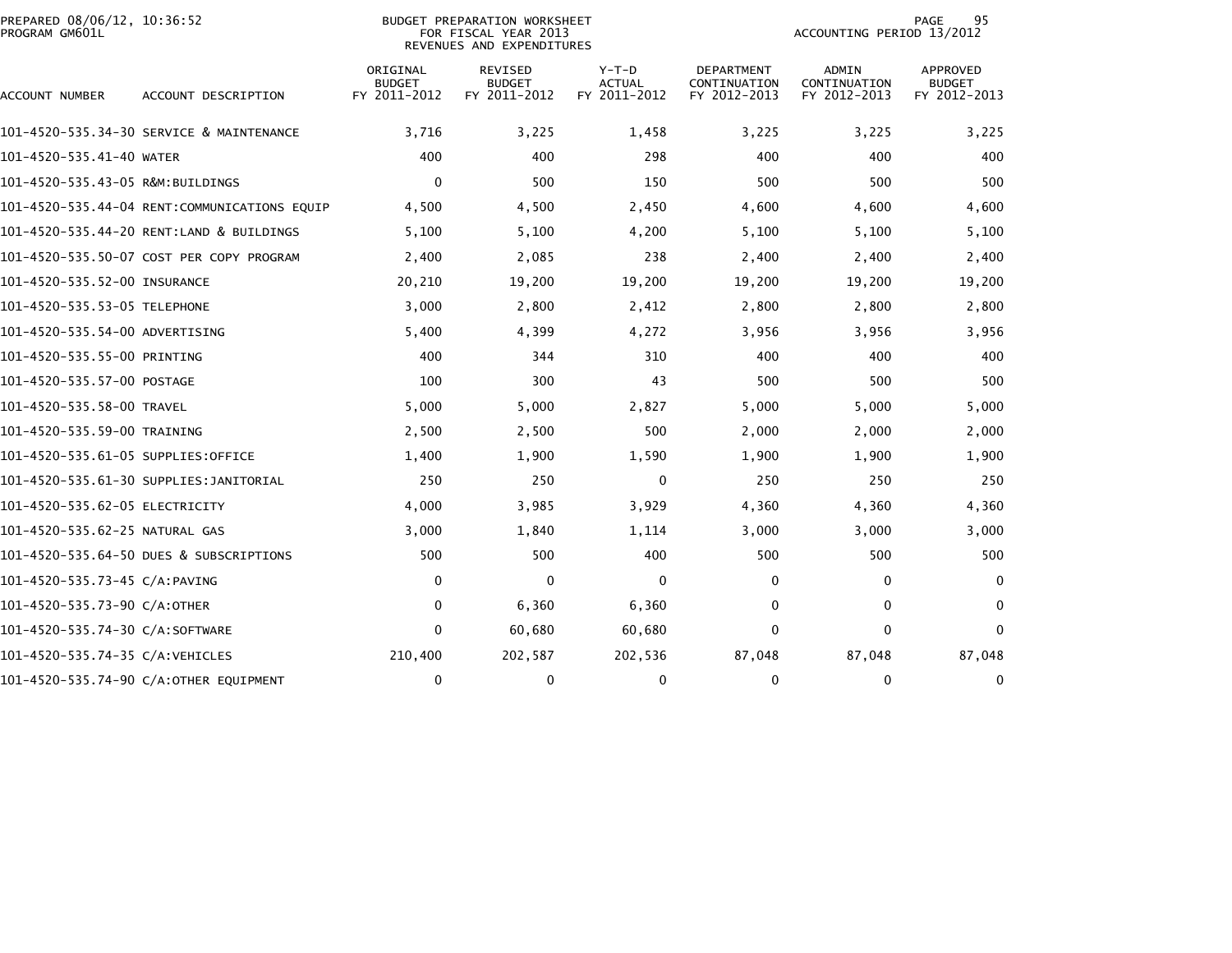| PREPARED 08/06/12, 10:36:52<br>PROGRAM GM601L |                                           |                                           | BUDGET PREPARATION WORKSHEET<br>FOR FISCAL YEAR 2013<br>REVENUES AND EXPENDITURES | 96<br>PAGE<br>ACCOUNTING PERIOD 13/2012  |                                                   |                                       |                                           |
|-----------------------------------------------|-------------------------------------------|-------------------------------------------|-----------------------------------------------------------------------------------|------------------------------------------|---------------------------------------------------|---------------------------------------|-------------------------------------------|
| ACCOUNT NUMBER                                | ACCOUNT DESCRIPTION                       | ORIGINAL<br><b>BUDGET</b><br>FY 2011-2012 | <b>REVISED</b><br><b>BUDGET</b><br>FY 2011-2012                                   | $Y-T-D$<br><b>ACTUAL</b><br>FY 2011-2012 | <b>DEPARTMENT</b><br>CONTINUATION<br>FY 2012-2013 | ADMIN<br>CONTINUATION<br>FY 2012-2013 | APPROVED<br><b>BUDGET</b><br>FY 2012-2013 |
| 101-4520-535.76-20 F/A:DP EQUIPMENT           |                                           | 0                                         | 0                                                                                 | 0                                        | 0                                                 | 0                                     | 0                                         |
| 101-4520-535.76-90 F/A:OTHER                  |                                           | 0                                         | 3,145                                                                             | 3,145                                    | 0                                                 | $\Omega$                              | $\bf{0}$                                  |
|                                               | 101-4520-535.84-25 E&D TRANSPORTATION     | 123,605                                   | 104,428                                                                           | 93,493                                   | 104,428                                           | 104,428                               | 104,428                                   |
|                                               | 101-4520-535.85-43 GRANT:RGP TRANSPORTION | 172,734                                   | 125,553                                                                           | 119,701                                  | 125,553                                           | 125,553                               | 125,553                                   |
| 101-4520-535.90-34 INDIRECT COSTS             |                                           | 0                                         | 12,990                                                                            | 0                                        | 11,484                                            | 6,183                                 | 6,183                                     |
| 101-4520-535.98-00 RESERVE                    |                                           | 10,868                                    | 0                                                                                 | $\mathbf{0}$                             | $\mathbf{0}$                                      | 0                                     | $\Omega$                                  |
| *.<br><b>EXPENDITURE</b>                      |                                           | 746,838                                   | 693,189                                                                           | 636,144                                  | 507,026                                           | 507,024                               | 507,024                                   |
| **<br>ROWAN AREA TRANSIT                      |                                           | 60,328                                    | 70,082                                                                            | 74,545                                   | 42,262                                            | 42,260                                | 42,260                                    |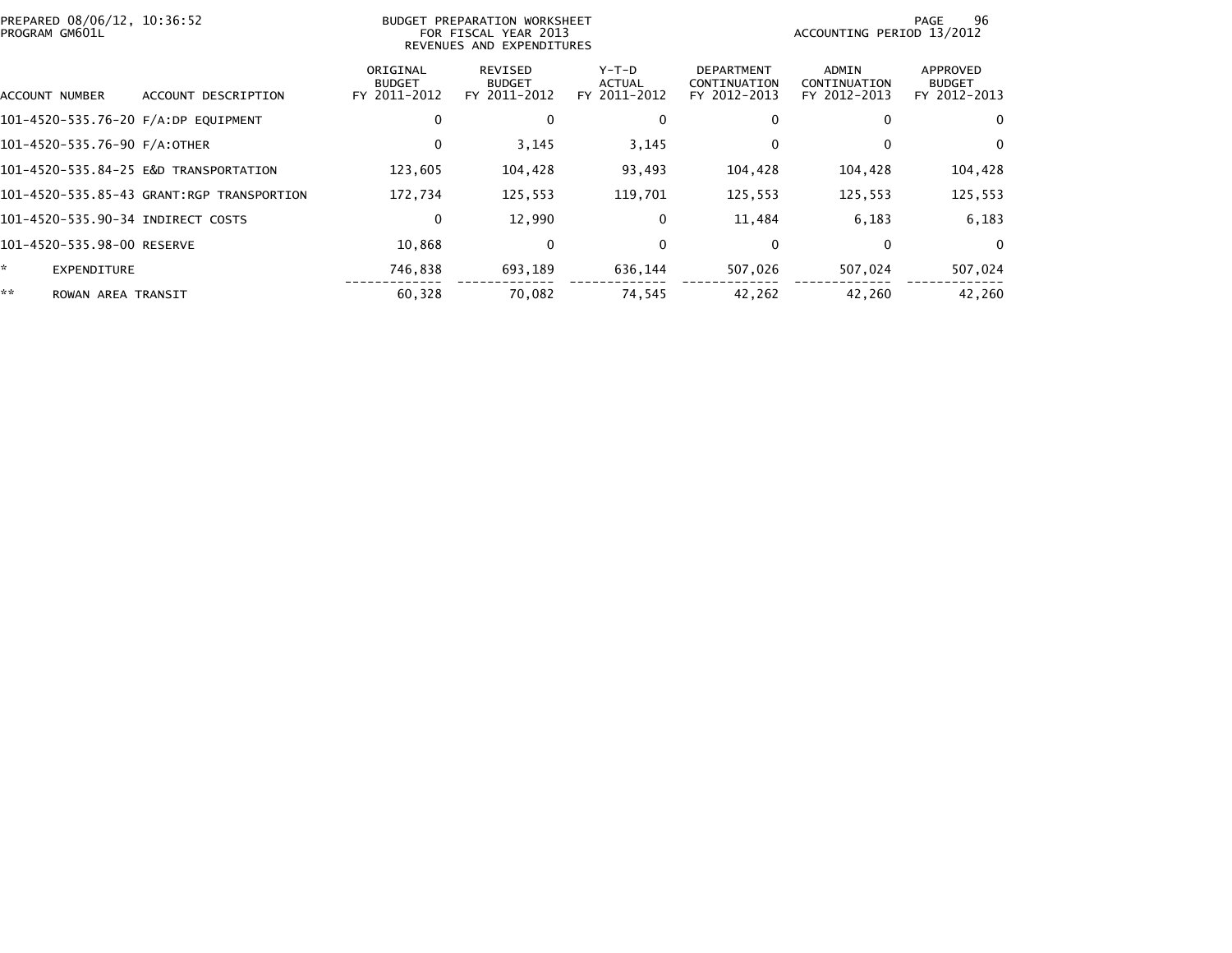| PREPARED 08/06/12, 10:36:52<br>PROGRAM GM601L | BUDGET PREPARATION WORKSHEET<br>FOR FISCAL YEAR 2013<br>REVENUES AND EXPENDITURES |                                           |                                                 |                                          |                                                   |                                              | 97<br>PAGE<br>ACCOUNTING PERIOD 13/2012   |  |  |
|-----------------------------------------------|-----------------------------------------------------------------------------------|-------------------------------------------|-------------------------------------------------|------------------------------------------|---------------------------------------------------|----------------------------------------------|-------------------------------------------|--|--|
| <b>ACCOUNT NUMBER</b>                         | ACCOUNT DESCRIPTION                                                               | ORIGINAL<br><b>BUDGET</b><br>FY 2011-2012 | <b>REVISED</b><br><b>BUDGET</b><br>FY 2011-2012 | $Y-T-D$<br><b>ACTUAL</b><br>FY 2011-2012 | <b>DEPARTMENT</b><br>CONTINUATION<br>FY 2012-2013 | <b>ADMIN</b><br>CONTINUATION<br>FY 2012-2013 | APPROVED<br><b>BUDGET</b><br>FY 2012-2013 |  |  |
| 101-4521-331.05-01 CMAQ DEMO GRANT            |                                                                                   | $21,500-$                                 | $33,438-$                                       | $35,580-$                                | 0                                                 | $\mathbf{0}$                                 | $\Omega$                                  |  |  |
|                                               | 101-4521-338.25-00 CONTRIBUTION-KANNAPOLIS                                        | $2,500-$                                  | $638 -$                                         | $638 -$                                  | 0                                                 | $\mathbf{0}$                                 | 0                                         |  |  |
|                                               | 101-4521-338.40-00 CONTRIBUTION-CHINA GROVE                                       | $2.500 -$                                 | $638 -$                                         | $638 -$                                  | 0                                                 | $\Omega$                                     | 0                                         |  |  |
|                                               | 101-4521-338.45-00 CONTRIBUTION-LANDIS                                            | $2,500-$                                  | $638 -$                                         | $638 -$                                  | 0                                                 | 0                                            | $\Omega$                                  |  |  |
|                                               | 101-4521-338.70-00 CONTRIBUTION-SALISBURY                                         | $2,500-$                                  | $638 -$                                         | $638 -$                                  | 0                                                 | $\Omega$                                     | $\Omega$                                  |  |  |
| 101-4521-365.04-00 CONTRIBUTIONS              |                                                                                   | $1.000 -$                                 | $2,500-$                                        | $2,750-$                                 | $\Omega$                                          | $\mathbf{0}$                                 | $\bf{0}$                                  |  |  |
|                                               | 101-4521-395.10-00 FUND BALANCE APPR-UNREST                                       | $\mathbf{0}$                              | 17,840-                                         | 0                                        | 0                                                 | 0                                            | $\bf{0}$                                  |  |  |
| <b>REVENUE</b>                                | 101-4521-535.33-17 CONTRACTED SERVICES                                            | $32.500 -$<br>32,500                      | $56,330-$<br>56,330                             | $40,882 -$<br>44,475                     | 0                                                 | 0<br>$\Omega$                                | 0<br>$\Omega$                             |  |  |
| 101-4521-535.43-20 R&M:VEHICLES               |                                                                                   | $\Omega$                                  | $\Omega$                                        | 0                                        |                                                   | $\Omega$                                     | 0                                         |  |  |
| 101-4521-535.53-05 TELEPHONE                  |                                                                                   | $\Omega$                                  | 0                                               |                                          | 0                                                 | $\Omega$                                     | $\Omega$                                  |  |  |
| 101-4521-535.54-00 ADVERTISING                |                                                                                   | $\Omega$                                  | 0                                               |                                          | 0                                                 | $\Omega$                                     | $\Omega$                                  |  |  |
| 101-4521-535.61-05 SUPPLIES:OFFICE            |                                                                                   | $\Omega$                                  | 0                                               |                                          | 0                                                 | $\mathbf{0}$                                 | $\mathbf{0}$                              |  |  |
|                                               | 101-4521-535.61-95 SUPPLIES:OTHER SMALL EQMT                                      | $\Omega$                                  | $\Omega$                                        |                                          | $\Omega$                                          | $\mathbf{0}$                                 | $\mathbf{0}$                              |  |  |
| 101-4521-535.76-90 F/A:OTHER                  |                                                                                   | $\Omega$                                  | $\Omega$                                        | <sup>0</sup>                             | 0                                                 | $\Omega$                                     | 0                                         |  |  |
| ÷.<br><b>EXPENDITURE</b>                      |                                                                                   | 32,500                                    | 56,330                                          | 44,475                                   |                                                   | $\Omega$                                     |                                           |  |  |
| **<br>CMAQ DEMO GRANT                         |                                                                                   | 0                                         | 0                                               | 3.593                                    | 0                                                 | $\Omega$                                     | 0                                         |  |  |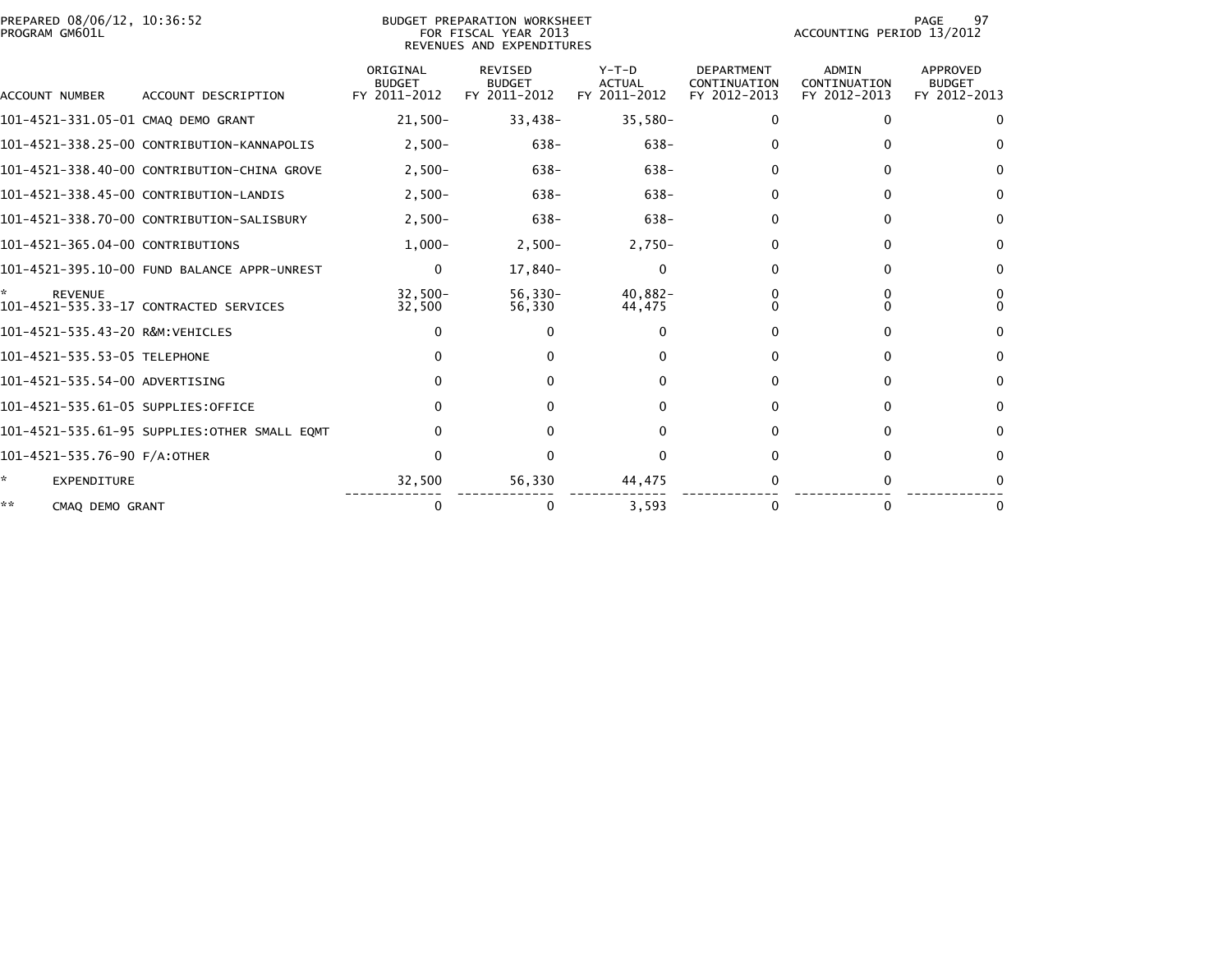| PROGRAM GM601L | PREPARED 08/06/12, 10:36:52                                            |                                           | BUDGET PREPARATION WORKSHEET<br>FOR FISCAL YEAR 2013<br>REVENUES AND EXPENDITURES |                                          | 98<br>PAGE<br>ACCOUNTING PERIOD 13/2012    |                                              |                                           |
|----------------|------------------------------------------------------------------------|-------------------------------------------|-----------------------------------------------------------------------------------|------------------------------------------|--------------------------------------------|----------------------------------------------|-------------------------------------------|
| ACCOUNT NUMBER | ACCOUNT DESCRIPTION                                                    | ORIGINAL<br><b>BUDGET</b><br>FY 2011-2012 | REVISED<br><b>BUDGET</b><br>FY 2011-2012                                          | $Y-T-D$<br><b>ACTUAL</b><br>FY 2011-2012 | DEPARTMENT<br>CONTINUATION<br>FY 2012-2013 | <b>ADMIN</b><br>CONTINUATION<br>FY 2012-2013 | APPROVED<br><b>BUDGET</b><br>FY 2012-2013 |
|                | 101-4522-325.67-00 MEDICAID TRANSPORTAITON                             | 620,000-                                  | 788,300-                                                                          | 686,417-                                 | 660, 315-                                  | 790,000-                                     | 830, 316-                                 |
| LEVEL<br>400   | <b>TEXT</b><br>CONTINUATION<br>TRANSPORTATION TECHNICIAN REIMBURSEMENT |                                           | TEXT AMT                                                                          | 790,000<br>40,316<br>830,316             |                                            |                                              |                                           |
| <b>REVENUE</b> | 101-4522-535.10-05 SALARIES: REGULAR                                   | 620,000-<br>31,696                        | 788,300-<br>31,821                                                                | 686,417-<br>31,208                       | 660, 315-<br>59,044                        | 790,000-<br>31,696                           | 830, 316-<br>59,044                       |
| LEVEL<br>400   | <b>TEXT</b><br>CONTINUATION<br>TRANSPORTATION TECHNICIAN               |                                           | TEXT AMT                                                                          | 31,696<br>27,348<br>59,044               |                                            |                                              |                                           |
|                | 101-4522-535.10-10 SALARIES:OVERTIME                                   | $\mathbf 0$                               | 44                                                                                | 44                                       | $\Omega$                                   | $\mathbf 0$                                  | 0                                         |
|                |                                                                        | 0                                         | 8,795                                                                             | 8,226                                    | $\mathbf 0$                                | $\mathbf 0$                                  | $\mathbf 0$                               |
|                | 101-4522-535.20-05 HEALTH INSURANCE                                    | 8,040                                     | 8,075                                                                             | 7,906                                    | 16,080                                     | 8,040                                        | 16,080                                    |
| LEVEL<br>400   | TEXT<br>CONTINUATION<br>TRANSPORTATION TECHNICIAN                      |                                           | TEXT AMT                                                                          | 8,040<br>8,040<br>16,080                 |                                            |                                              |                                           |
|                | 101-4522-535.20-10 MEDICARE TAX                                        | 460                                       | 540                                                                               | 529                                      | 856                                        | 411                                          | 811                                       |
| LEVEL<br>400   | <b>TEXT</b><br>CONTINUATION<br>TRANSPORTATION TECHNICIAN               |                                           | TEXT AMT                                                                          | 411<br>400<br>811                        |                                            |                                              |                                           |
|                | 101-4522-535.20-15 RETIREMENT                                          | 2,045                                     | 2,220                                                                             | 2,175                                    | 3,951                                      | 2,209                                        | 4,115                                     |
| LEVEL<br>400   | <b>TEXT</b><br>CONTINUATION<br>TRANSPORTATION TECHNICIAN               |                                           | TEXT AMT                                                                          | 2,209<br>1,906<br>4,115                  |                                            |                                              |                                           |
|                | 101-4522-535.20-20 SOCIAL SECURITY TAX                                 | 1,966                                     | 2,296                                                                             | 2,263                                    | 3,662                                      | 1,756                                        | 3,451                                     |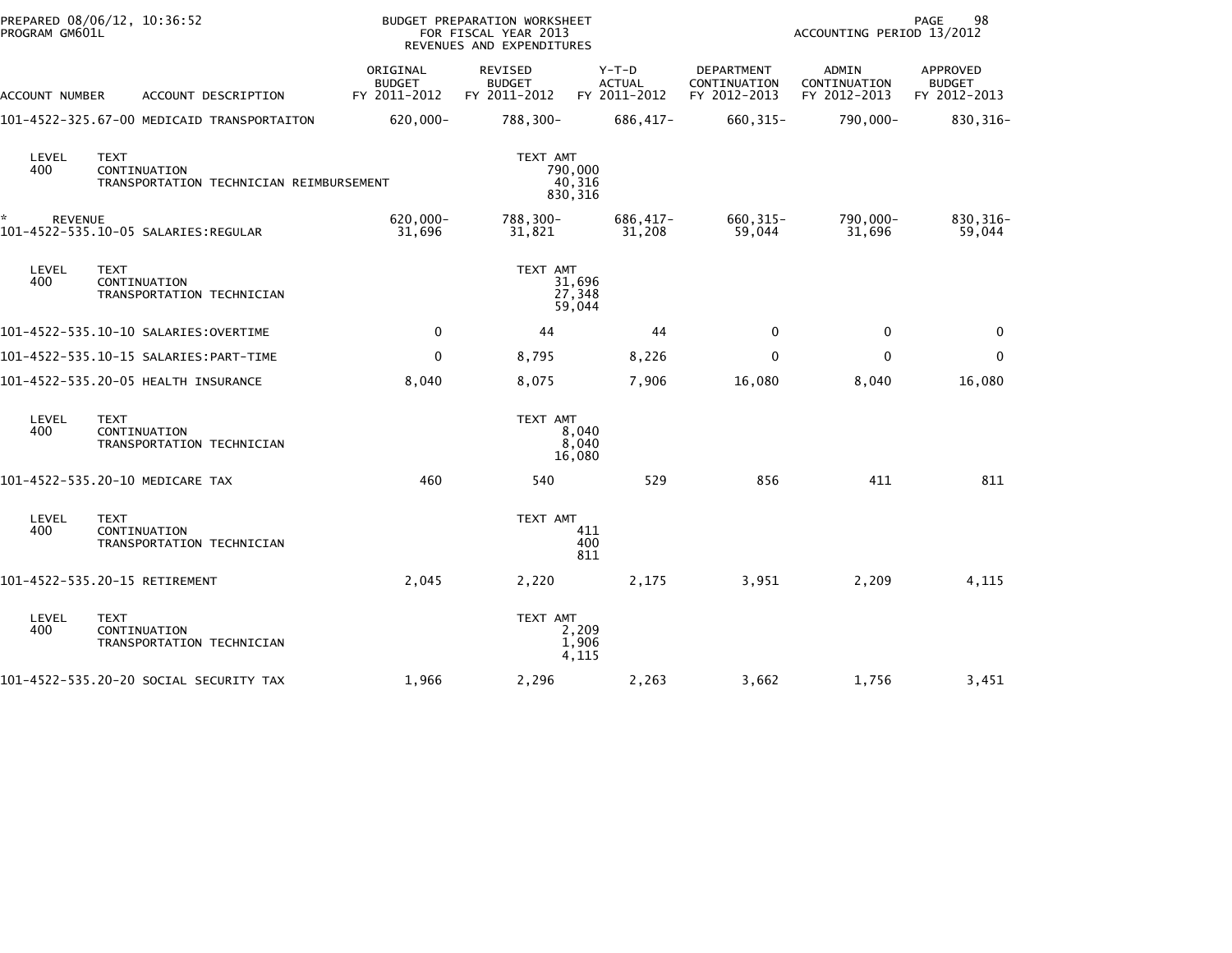| PROGRAM GM601L | PREPARED 08/06/12, 10:36:52                              |                                           | BUDGET PREPARATION WORKSHEET<br>FOR FISCAL YEAR 2013<br>REVENUES AND EXPENDITURES |                                          |                                                   | ACCOUNTING PERIOD 13/2012                    | 99<br>PAGE                                |
|----------------|----------------------------------------------------------|-------------------------------------------|-----------------------------------------------------------------------------------|------------------------------------------|---------------------------------------------------|----------------------------------------------|-------------------------------------------|
| ACCOUNT NUMBER | ACCOUNT DESCRIPTION                                      | ORIGINAL<br><b>BUDGET</b><br>FY 2011-2012 | REVISED<br><b>BUDGET</b><br>FY 2011-2012                                          | $Y-T-D$<br><b>ACTUAL</b><br>FY 2011-2012 | <b>DEPARTMENT</b><br>CONTINUATION<br>FY 2012-2013 | <b>ADMIN</b><br>CONTINUATION<br>FY 2012-2013 | APPROVED<br><b>BUDGET</b><br>FY 2012-2013 |
| LEVEL<br>400   | <b>TEXT</b><br>CONTINUATION<br>TRANSPORTATION TECHNICIAN |                                           | TEXT AMT                                                                          | 1,756<br>1,695<br>3,451                  |                                                   |                                              |                                           |
|                | 101-4522-535.20-21 SOCIAL SECURITY TX-CONTRA             | $\mathbf 0$                               | $\mathbf 0$                                                                       | $\mathbf{0}$                             | $\mathbf 0$                                       | $\mathbf 0$                                  | $\Omega$                                  |
|                | 101-4522-535.20-25 WORKERS COMPENSATION                  | 127                                       | 177                                                                               | 158                                      | 236                                               | 127                                          | 236                                       |
| LEVEL<br>400   | <b>TEXT</b><br>CONTINUATION<br>TRANSPORTATION TECHNICIAN |                                           | TEXT AMT                                                                          | 127<br>109<br>236                        |                                                   |                                              |                                           |
|                | 101-4522-535.20-30 401(K) CONTRIBUTIONS                  | 951                                       | 1,182                                                                             | 936                                      | 1,771                                             | 951                                          | 1,769                                     |
| LEVEL<br>400   | <b>TEXT</b><br>CONTINUATION<br>TRANSPORTATION TECHNICIAN |                                           | TEXT AMT                                                                          | 951<br>818<br>1,769                      |                                                   |                                              |                                           |
|                | 101-4522-535.50-07 COST PER COPY PROGRAM                 | 800                                       | $\mathbf 0$                                                                       | $\mathbf 0$                              | 800                                               | 800                                          | 800                                       |
|                | 101-4522-535.53-05 TELEPHONE                             | 700                                       | 700                                                                               | $\mathbf{0}$                             | 700                                               | 700                                          | 700                                       |
|                | 101-4522-535.55-00 PRINTING                              | 500                                       | 500                                                                               | $\Omega$                                 | 500                                               | 500                                          | 500                                       |
|                | 101-4522-535.57-00 POSTAGE                               | 600                                       | 600                                                                               | 308                                      | 800                                               | 800                                          | 800                                       |
|                | 101-4522-535.58-45 TRAVEL-VOLUNTEER-NONRELAT             | 572,115                                   | 731, 115                                                                          | 647,774                                  | 571,915                                           | 742,010                                      | 742,010                                   |
| ÷.             | EXPENDITURE                                              | 620,000                                   | 788,065                                                                           | 701,527                                  | 660, 315                                          | 790,000                                      | 830, 316                                  |
| **             | MEDICAID TRANSPORTATION                                  | 0                                         | $235 -$                                                                           | 15,110                                   | 0                                                 | 0                                            | 0                                         |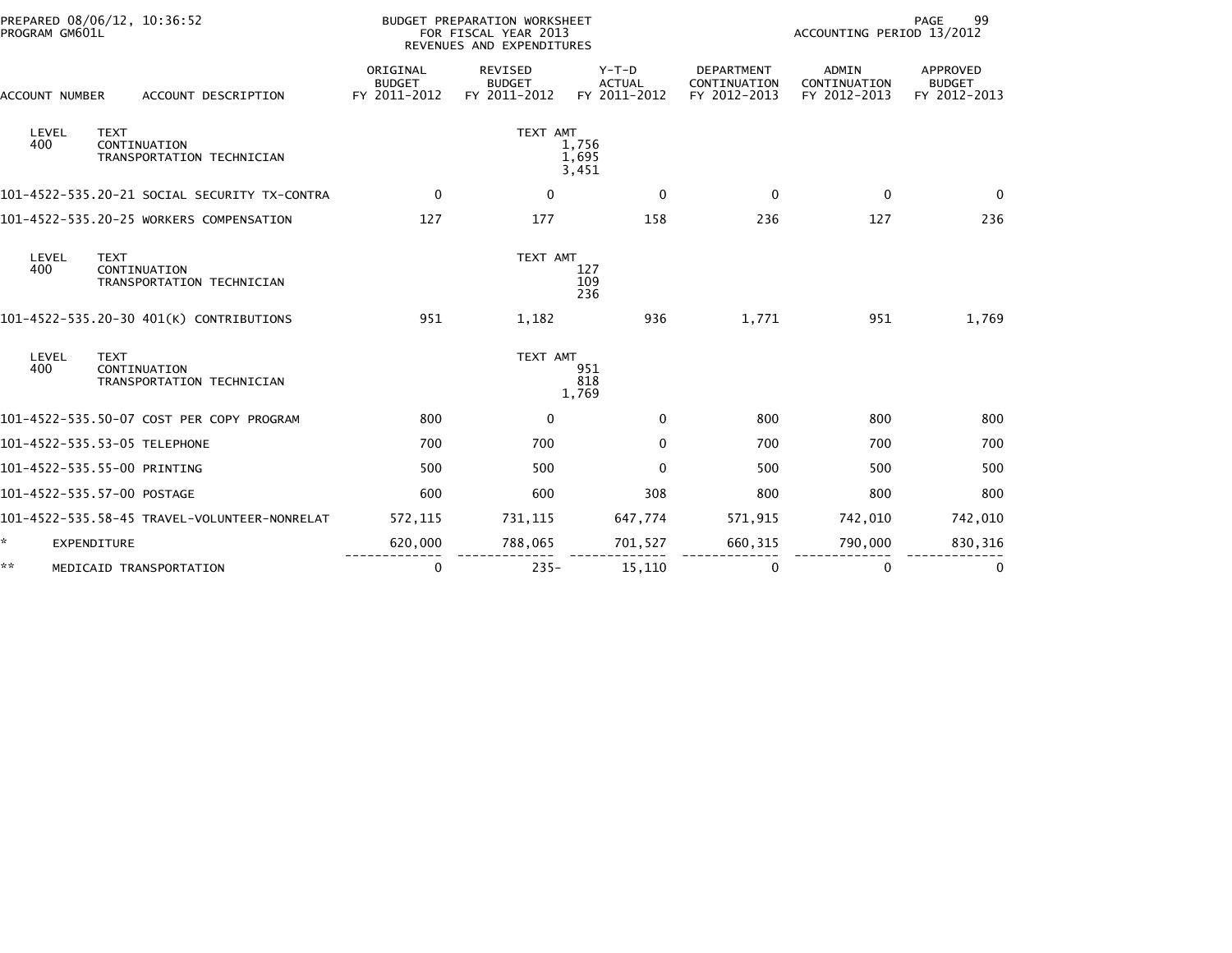| PREPARED 08/06/12, 10:36:52<br>PROGRAM GM601L |                                              |                                           | BUDGET PREPARATION WORKSHEET<br>FOR FISCAL YEAR 2013<br>REVENUES AND EXPENDITURES |                                 | 100<br>PAGE<br>ACCOUNTING PERIOD 13/2012          |                                       |                                           |
|-----------------------------------------------|----------------------------------------------|-------------------------------------------|-----------------------------------------------------------------------------------|---------------------------------|---------------------------------------------------|---------------------------------------|-------------------------------------------|
| ACCOUNT NUMBER                                | DESCRIPTION<br>ACCOUNT                       | ORIGINAL<br><b>BUDGET</b><br>FY 2011-2012 | REVISED<br><b>BUDGET</b><br>FY 2011-2012                                          | Y-T-D<br>ACTUAL<br>FY 2011-2012 | <b>DEPARTMENT</b><br>CONTINUATION<br>FY 2012-2013 | ADMIN<br>CONTINUATION<br>FY 2012-2013 | APPROVED<br><b>BUDGET</b><br>FY 2012-2013 |
|                                               | 101-4523-325.15-00 RTS CONTRACT TRANSPORTATI | 0                                         | $90,500 -$                                                                        | 80,478-                         | 148.250-                                          | 240.000-                              | 240,000-                                  |
|                                               | 101-4523-331.05-06 DOT E&D TRANSPORT GRANT   | $\mathbf 0$                               | 90.000-                                                                           | $16, 146 -$                     | 148.250-                                          | 240.000-                              | 240,000-                                  |
| *<br><b>REVENUE</b>                           | 101-4523-535.84-25 E&D TRANSPORTATION        |                                           | $180.500 -$<br>183.500                                                            | $96.624 -$<br>147.933           | $296.500 -$<br>296.500                            | 480.000-<br>480,000                   | 480.000-<br>480,000                       |
| ×.<br>EXPENDITURE                             |                                              | 0                                         | 183.500                                                                           | 147.933                         | 296.500                                           | 480.000                               | 480,000                                   |
| **<br>ROWAN AREA TRANSIT                      |                                              |                                           | 3.000                                                                             | 51.309                          |                                                   | $\bf{0}$                              | 0                                         |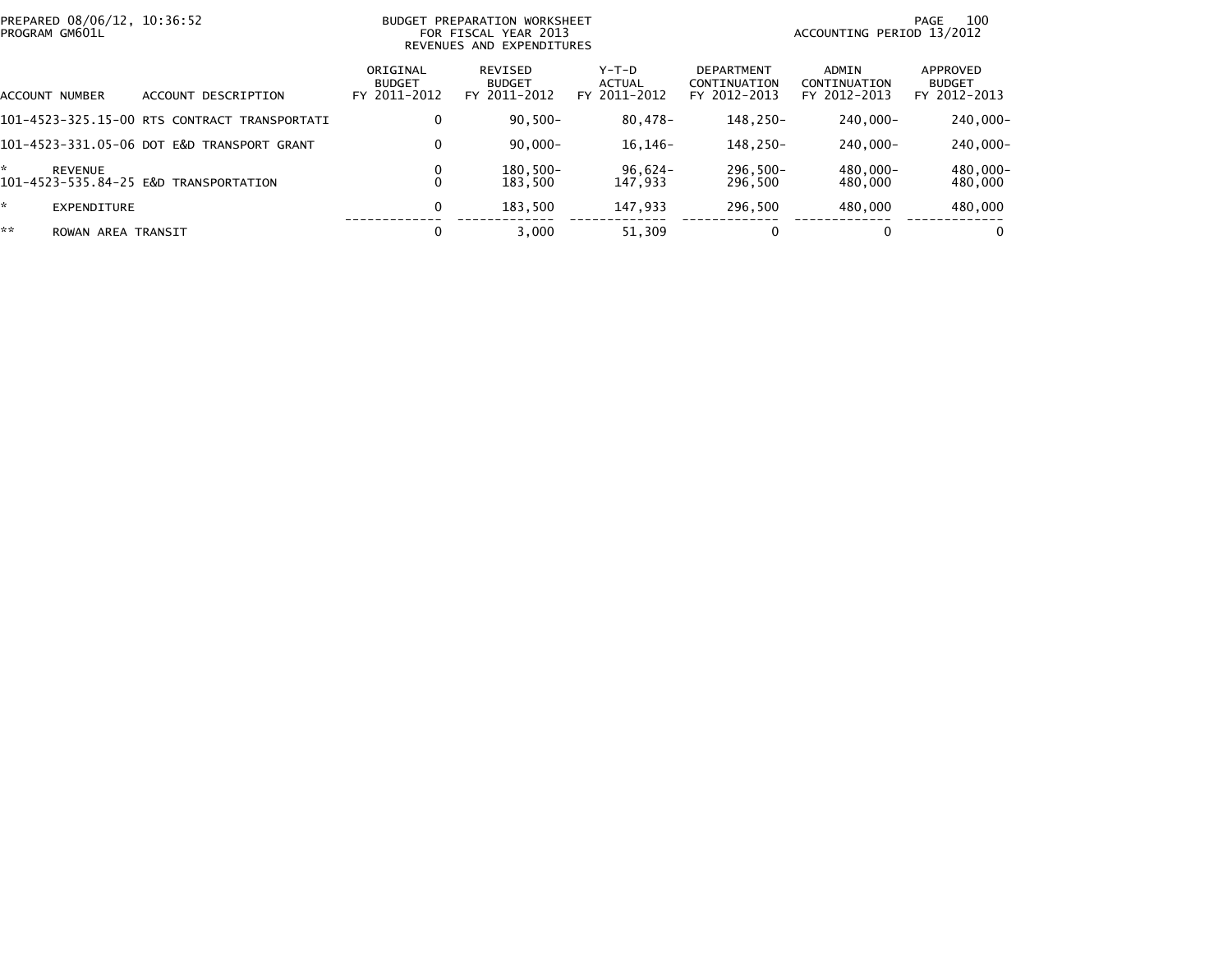## PREPARED 08/06/12, 10:36:52<br>PROGRAM GM601L

BUDGET PREPARATION WORKSHEET<br>FOR FISCAL YEAR 2013 REVENUES AND EXPENDITURES PAGE 101<br>ACCOUNTING PERIOD 13/2012

| <b>ACCOUNT NUMBER</b>                | ACCOUNT DESCRIPTION                          | ORIGINAL<br><b>BUDGET</b><br>FY 2011-2012 | <b>REVISED</b><br><b>BUDGET</b><br>FY 2011-2012 | $Y-T-D$<br><b>ACTUAL</b><br>FY 2011-2012 | DEPARTMENT<br>CONTINUATION<br>FY 2012-2013 | <b>ADMIN</b><br>CONTINUATION<br>FY 2012-2013 | <b>APPROVED</b><br><b>BUDGET</b><br>FY 2012-2013 |
|--------------------------------------|----------------------------------------------|-------------------------------------------|-------------------------------------------------|------------------------------------------|--------------------------------------------|----------------------------------------------|--------------------------------------------------|
|                                      | 101-4524-331.05-04 JARC - CAPITAL GRANT      | $\mathbf 0$                               | 142,400-                                        | 0                                        | 142,400-                                   | 142,400-                                     | 142,400-                                         |
|                                      | 101-4524-331.05-05 JARC - OPERATING GRANT    | 0                                         | $100,000 -$                                     | $13,906-$                                | $100,000 -$                                | 218,000-                                     | $218,000 -$                                      |
|                                      | 101-4524-334.30-47 DOT JARC CAPITAL GRANT    | $\mathbf 0$                               | $17,800-$                                       | $\mathbf{0}$                             | $17,800-$                                  | 17,800-                                      | $17,800-$                                        |
|                                      | 101-4524-338.25-00 CONTRIBUTION-KANNAPOLIS   | 0                                         | $6,862-$                                        | $6,862-$                                 | $6,862-$                                   | $6,862-$                                     | $6,862-$                                         |
|                                      | 101-4524-338.40-00 CONTRIBUTION-CHINA GROVE  | 0                                         | $6,862-$                                        | $6,862-$                                 | $6,862-$                                   | $6,862-$                                     | $6,862-$                                         |
|                                      | 101-4524-338.43-00 CONTRIBUTION-FAITH        | $\Omega$                                  | $1,500-$                                        | $1,500-$                                 | $1,500-$                                   | $1,500-$                                     | $1,500-$                                         |
|                                      | 101-4524-338.44-00 CONTRIBUTION-GRANITE QUAR | 0                                         | $3,000-$                                        | $3,000-$                                 | $3,000-$                                   | $3,000-$                                     | $3,000-$                                         |
|                                      | 101-4524-338.45-00 CONTRIBUTION-LANDIS       | 0                                         | $6,862-$                                        | $6,862-$                                 | $6,862-$                                   | $6,862-$                                     | $6,862-$                                         |
|                                      | 101-4524-338.55-00 CONTRIBUTION-ROCKWELL     | 0                                         | $3,000-$                                        | $3,000-$                                 | $3,000-$                                   | $3,000-$                                     | $3,000-$                                         |
|                                      | 101-4524-338.70-00 CONTRIBUTION-SALISBURY    | 0                                         | $6,862-$                                        | $6,862-$                                 | $6,862-$                                   | $6,862-$                                     | $6,862-$                                         |
|                                      | 101-4524-353.85-00 RTS PASSENGER FARES       | 0                                         | $2,800-$                                        | $8,812-$                                 | $2,800-$                                   | $3,052-$                                     | $3,052-$                                         |
| <b>REVENUE</b>                       | 101-4524-535.33-17 CONTRACTED SERVICES       | 0<br>$\Omega$                             | 297,948-<br>124.898                             | 57,666-<br>86,807                        | 297,948-<br>124,898                        | 416,200-<br>250,650                          | 416,200-<br>250,650                              |
| 101-4524-535.54-00 ADVERTISING       |                                              | $\mathbf{0}$                              | 5,000                                           | 366                                      | 5,000                                      | 5,000                                        | 5,000                                            |
| 101-4524-535.57-00 POSTAGE           |                                              | 0                                         | 150                                             | 0                                        | 150                                        | 150                                          | 150                                              |
| 101-4524-535.61-85 SUPPLIES: VEHICLE |                                              | 0                                         | 200                                             | 0                                        | 200                                        | 200                                          | 200                                              |
| 101-4524-535.74-35 C/A: VEHICLES     |                                              | 0                                         | 178,000                                         | 0                                        | 178,000                                    | 178,000                                      | 178,000                                          |
| $\mathcal{H}^{\pm}$<br>EXPENDITURE   |                                              | 0                                         | 308,248                                         | 87,173                                   | 308,248                                    | 434,000                                      | 434,000                                          |
| **<br>ROWAN AREA TRANSIT             |                                              | $\mathbf{0}$                              | 10,300                                          | 29,507                                   | 10,300                                     | 17,800                                       | 17,800                                           |
| ***<br><b>TRANSPORTATION</b>         |                                              | 60,328                                    | 83,147                                          | 174,064                                  | 52,562                                     | 60,060                                       | 60,060                                           |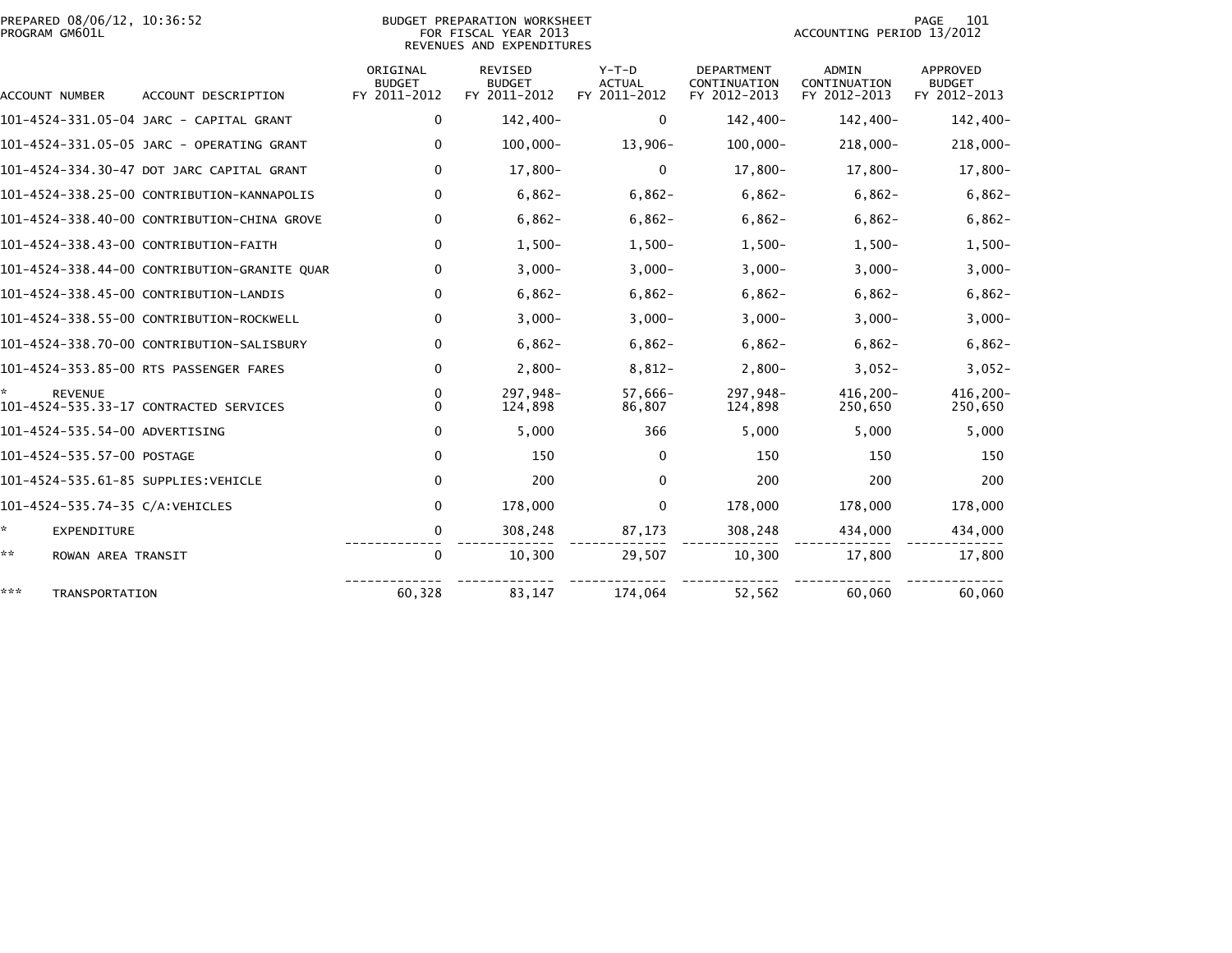| PROGRAM GM601L       | PREPARED 08/06/12, 10:36:52                                                                                                                                                                                                                                                                                                                                                                                                                                                                                                                                                                                                                                            |                                           | BUDGET PREPARATION WORKSHEET<br>FOR FISCAL YEAR 2013<br>REVENUES AND EXPENDITURES |                                          |                                            | 102<br>PAGE<br>ACCOUNTING PERIOD 13/2012 |                                           |  |
|----------------------|------------------------------------------------------------------------------------------------------------------------------------------------------------------------------------------------------------------------------------------------------------------------------------------------------------------------------------------------------------------------------------------------------------------------------------------------------------------------------------------------------------------------------------------------------------------------------------------------------------------------------------------------------------------------|-------------------------------------------|-----------------------------------------------------------------------------------|------------------------------------------|--------------------------------------------|------------------------------------------|-------------------------------------------|--|
| ACCOUNT NUMBER       | ACCOUNT DESCRIPTION                                                                                                                                                                                                                                                                                                                                                                                                                                                                                                                                                                                                                                                    | ORIGINAL<br><b>BUDGET</b><br>FY 2011-2012 | REVISED<br><b>BUDGET</b><br>FY 2011-2012                                          | $Y-T-D$<br><b>ACTUAL</b><br>FY 2011-2012 | DEPARTMENT<br>CONTINUATION<br>FY 2012-2013 | ADMIN<br>CONTINUATION<br>FY 2012-2013    | APPROVED<br><b>BUDGET</b><br>FY 2012-2013 |  |
|                      | 101-4610-353.65-00 OSSI MCT FEES                                                                                                                                                                                                                                                                                                                                                                                                                                                                                                                                                                                                                                       | 0                                         | $7,500-$                                                                          | $1,074-$                                 | 0                                          | 0                                        | 0                                         |  |
| *.<br><b>REVENUE</b> |                                                                                                                                                                                                                                                                                                                                                                                                                                                                                                                                                                                                                                                                        | 0<br>683,758                              | $7,500-$<br>676,758                                                               | $1,074-$<br>662,554                      | 0<br>$\mathbf{0}$                          | $\Omega$<br>695,809                      | 806,297                                   |  |
| LEVEL<br>400         | TEXT<br>CONTINUATION<br>FOUR TELECOMMUNICATORS                                                                                                                                                                                                                                                                                                                                                                                                                                                                                                                                                                                                                         |                                           | TEXT AMT                                                                          | 695,809<br>110,488<br>806,297            |                                            |                                          |                                           |  |
|                      |                                                                                                                                                                                                                                                                                                                                                                                                                                                                                                                                                                                                                                                                        | 55,000                                    | 42,000                                                                            | 35,871                                   | 55,000                                     | 48,000                                   | 48,000                                    |  |
| LEVEL<br>400         | <b>TEXT</b><br>COVERS BUILT IN OVERTIME FOR STAFF. ALSO COVERS<br>EXTRA SHIFTS NEEDED WHEN PART TIMERS ARE NOT<br>ABLE TO COVER OPEN SHIFTS. WE ARE ADDING 4 NEW<br>TELECOMMUNICATORS THIS YEAR. ESTIMATES SHOW WE<br>MAY ONLY USE ABOUT \$43,000 OF OUR \$55,000 SO I AM<br>NOT ASKING FOR ADDITIONAL FUNDS. HOWEVER FINANCE<br>SHOULD REVIEW THESE NUMBERS TO SEE IF MY<br>PROJECTIONS ARE CORRECT. EACH TC ADDES \$1025 IN<br>BUILT IN OVER TIME NOT INCLUDING OTHER LEAVE<br>COVERAGE, SO NUMBERS WILL INCREASE WITH THE 4 NEW<br>POSITIONS AND ALSO THE 10 POSITIONS FROM THE CITY<br>IF WE DO END UP CONSOLIDATING.<br>ADJUSTMENT PER FINANCE AND COUNTY MANAGER |                                           | TEXT AMT                                                                          | 55,000<br>7,000-<br>48,000               |                                            |                                          |                                           |  |
|                      |                                                                                                                                                                                                                                                                                                                                                                                                                                                                                                                                                                                                                                                                        | 65,000                                    | 65,000                                                                            | 63,841                                   | 65,000                                     | 60,000                                   | 60,000                                    |  |
| LEVEL<br>400         | <b>TEXT</b><br>THIS LINE COVERS PART TIME COVERAGE. WE HAVE<br>RELEASED SEVERAL PEOPLE FOR FAILING TO WORK AND<br>ARE IN THE PROCESS OF HIRING AND TRAINING 4 TO 6<br>NEW PEOPLE TO FILL THOSE OPEN SLOTS. ESTIMATES<br>SHOW WE SHOULD BE OK WITH THE AMOUNT CURRENTLY<br>IN OUR BUDGET FOR NEXT YEAR AS WELL.<br>ADJUSTMENT PER FINANCE AND COUNTY MANAGER                                                                                                                                                                                                                                                                                                            |                                           | TEXT AMT                                                                          | 65,000<br>$5.000 -$<br>60,000            |                                            |                                          |                                           |  |
|                      | 101-4610-420.20-05 HEALTH INSURANCE                                                                                                                                                                                                                                                                                                                                                                                                                                                                                                                                                                                                                                    | 183,159                                   | 183,159                                                                           | 171,165                                  | 0                                          | 174,066                                  | 206,226                                   |  |
| LEVEL                | <b>TEXT</b>                                                                                                                                                                                                                                                                                                                                                                                                                                                                                                                                                                                                                                                            |                                           | TEXT AMT                                                                          |                                          |                                            |                                          |                                           |  |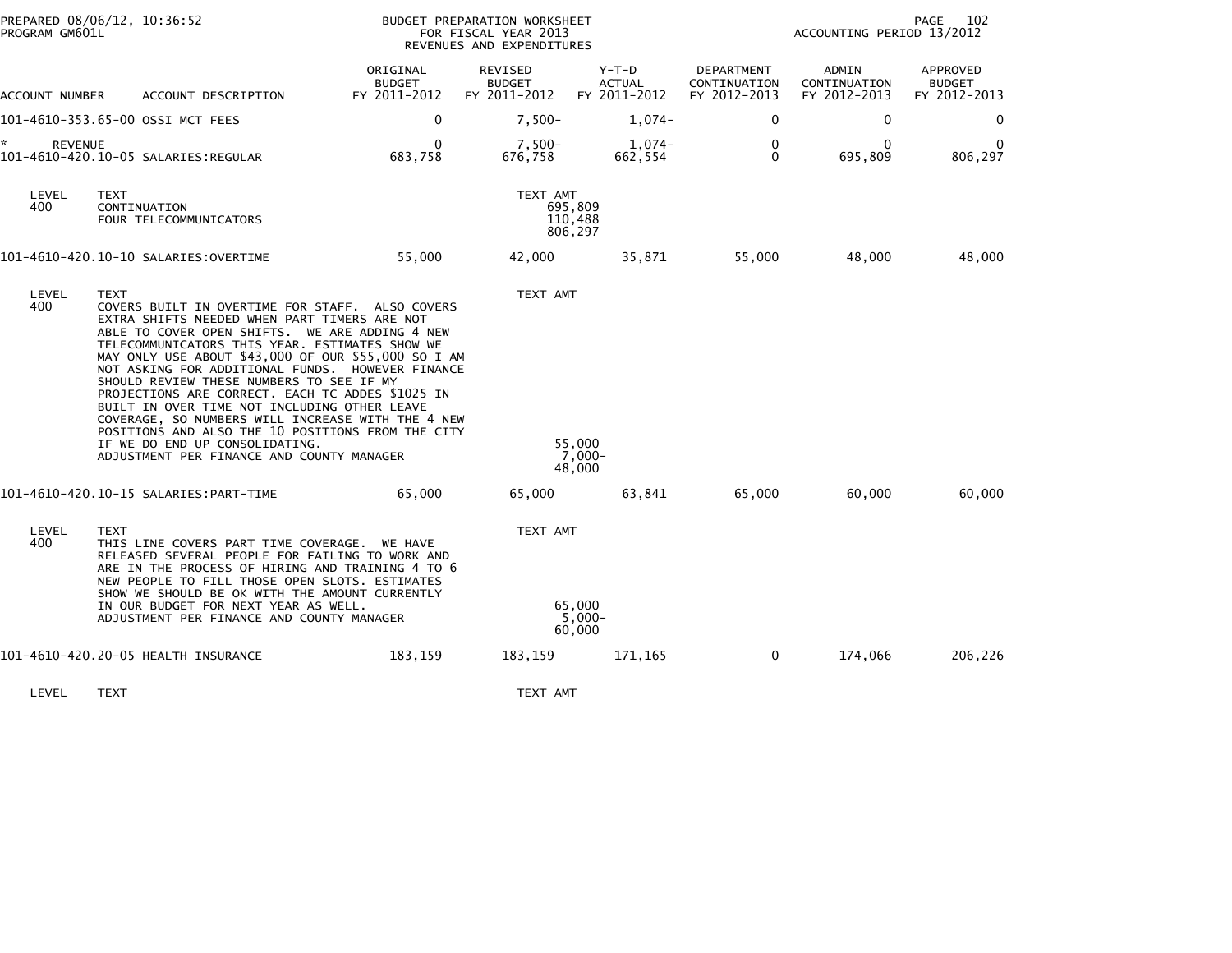| PROGRAM GM601L | PREPARED 08/06/12, 10:36:52<br><b>BUDGET PREPARATION WORKSHEET</b><br>FOR FISCAL YEAR 2013<br>REVENUES AND EXPENDITURES |                                           |                                          |                                        | PAGE<br>103<br>ACCOUNTING PERIOD 13/2012   |                                       |                                           |
|----------------|-------------------------------------------------------------------------------------------------------------------------|-------------------------------------------|------------------------------------------|----------------------------------------|--------------------------------------------|---------------------------------------|-------------------------------------------|
| ACCOUNT NUMBER | ACCOUNT DESCRIPTION                                                                                                     | ORIGINAL<br><b>BUDGET</b><br>FY 2011-2012 | REVISED<br><b>BUDGET</b><br>FY 2011-2012 | Y-T-D<br><b>ACTUAL</b><br>FY 2011-2012 | DEPARTMENT<br>CONTINUATION<br>FY 2012-2013 | ADMIN<br>CONTINUATION<br>FY 2012-2013 | APPROVED<br><b>BUDGET</b><br>FY 2012-2013 |
| 400            | CONTINUATION<br>FOUR TELECOMMUNICATORS                                                                                  | 174,066<br>32,160<br>206,226              |                                          |                                        |                                            |                                       |                                           |
|                |                                                                                                                         | 8,040                                     | 8,040                                    | 8,040                                  | 0                                          | 8,040                                 | 8,040                                     |
|                | 101-4610-420.20-10 MEDICARE TAX                                                                                         | 11,654                                    | 11,654                                   | 10,355                                 | 0                                          | 11,655                                | 13,257                                    |
| LEVEL<br>400   | <b>TEXT</b><br>CONTINUATION<br>FOUR TELECOMMUNICATORS                                                                   |                                           | TEXT AMT                                 | 11,655<br>1,602<br>13,257              |                                            |                                       |                                           |
|                | 101-4610-420.20-15 RETIREMENT                                                                                           | 51,491                                    | 51,491                                   | 48,668                                 | $\mathbf 0$                                | 51,844                                | 59,545                                    |
| LEVEL<br>400   | <b>TEXT</b><br>CONTINUATION<br>FOUR TELECOMMUNICATORS                                                                   |                                           | TEXT AMT                                 | 51,844<br>7,701<br>59,545              |                                            |                                       |                                           |
|                | 101-4610-420.20-20 SOCIAL SECURITY TAX                                                                                  | 49,833                                    | 49,833                                   | 44,275                                 | $\mathbf 0$                                | 49,840                                | 56,690                                    |
| LEVEL<br>400   | <b>TEXT</b><br>CONTINUATION<br>FOUR TELECOMMUNICATORS                                                                   |                                           | TEXT AMT                                 | 49,840<br>6,850<br>56,690              |                                            |                                       |                                           |
|                | 101-4610-420.20-25 WORKERS COMPENSATION                                                                                 | 3,215                                     | 3,215                                    | 2,991                                  | 0                                          | 3,215                                 | 3,657                                     |
| LEVEL<br>400   | <b>TEXT</b><br>CONTINUATION<br>FOUR TELECOMMUNICATORS                                                                   |                                           | TEXT AMT                                 | 3,215<br>442<br>3,657                  |                                            |                                       |                                           |
|                | 101-4610-420.20-30 401(K) CONTRIBUTIONS                                                                                 | 22,163                                    | 22,163                                   | 20,868                                 | 0                                          | 22,315                                | 25,630                                    |
| LEVEL<br>400   | <b>TEXT</b><br>CONTINUATION<br>FOUR TELECOMMUNICATORS                                                                   |                                           | TEXT AMT                                 | 22,315<br>3,315<br>25,630              |                                            |                                       |                                           |
|                | 101-4610-420.34-30 SERVICE & MAINTENANCE                                                                                | 39,937                                    | 39,937                                   | 30,615                                 | 46,690                                     | 46,690                                | 46,690                                    |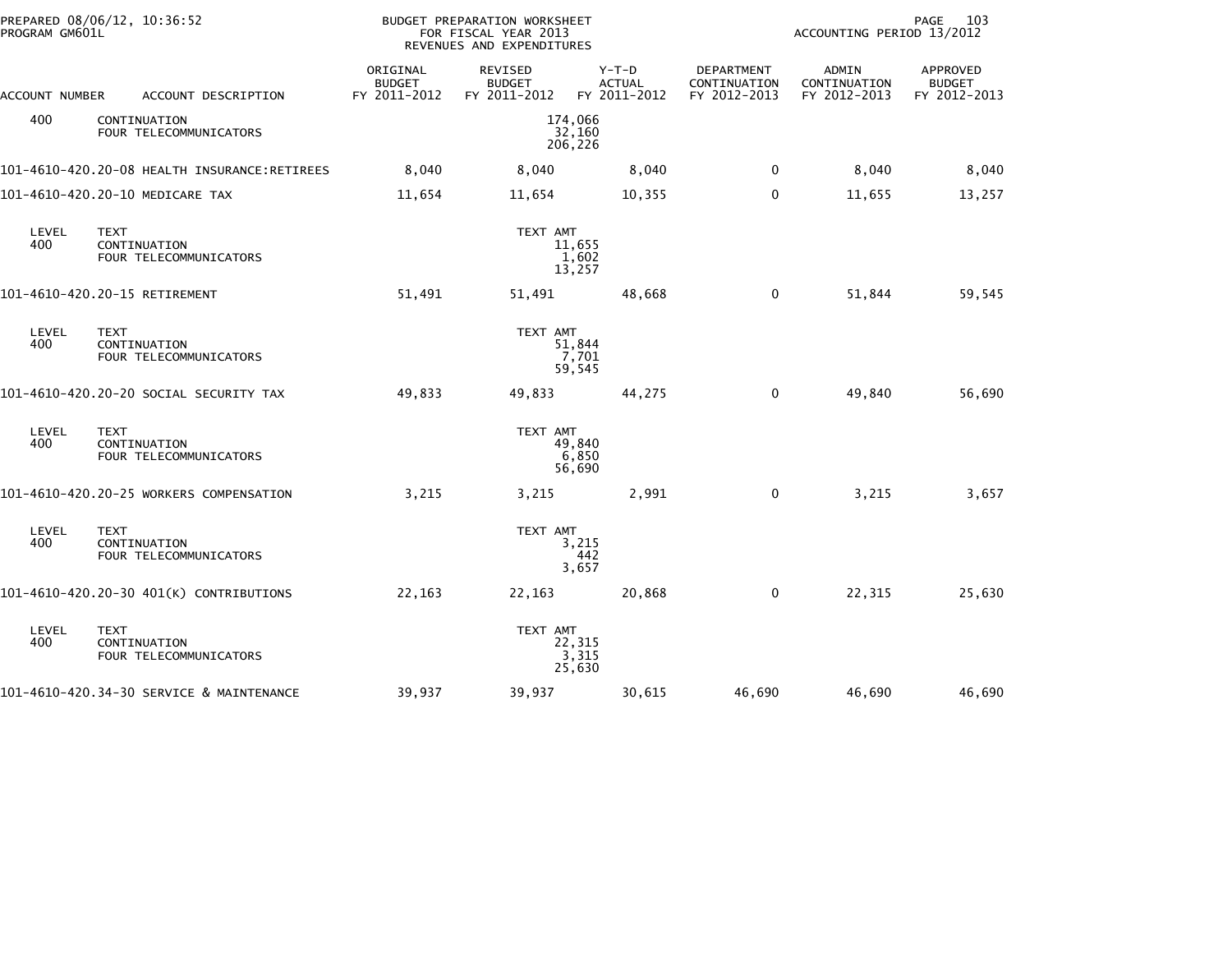| PROGRAM GM601L | PREPARED 08/06/12, 10:36:52                                                                                                                                                                                                                                                                                                                      | <b>BUDGET PREPARATION WORKSHEET</b><br>FOR FISCAL YEAR 2013<br>REVENUES AND EXPENDITURES |                                          |                                          |                                            | 104<br>PAGE<br>ACCOUNTING PERIOD 13/2012 |                                           |
|----------------|--------------------------------------------------------------------------------------------------------------------------------------------------------------------------------------------------------------------------------------------------------------------------------------------------------------------------------------------------|------------------------------------------------------------------------------------------|------------------------------------------|------------------------------------------|--------------------------------------------|------------------------------------------|-------------------------------------------|
| ACCOUNT NUMBER | ACCOUNT DESCRIPTION                                                                                                                                                                                                                                                                                                                              | ORIGINAL<br><b>BUDGET</b><br>FY 2011-2012                                                | REVISED<br><b>BUDGET</b><br>FY 2011-2012 | $Y-T-D$<br><b>ACTUAL</b><br>FY 2011-2012 | DEPARTMENT<br>CONTINUATION<br>FY 2012-2013 | ADMIN<br>CONTINUATION<br>FY 2012-2013    | APPROVED<br><b>BUDGET</b><br>FY 2012-2013 |
| LEVEL<br>400   | <b>TEXT</b><br><b>BUS GENERATOR</b><br>DCI USER FEES<br>TELVENT WEATHER SYSTEM<br>WYNNCOM TELEPHONE<br>VHF FIRE AND EMS BASE STATION<br>AT&T/WINDSTREAM REVERSE 911 DUMPS                                                                                                                                                                        | 500<br>\$3,132<br>\$4,308<br>(UP SLIGHTLY)<br>\$30,000<br>\$2,750<br>\$6,000             | TEXT AMT<br>46,690                       |                                          |                                            |                                          |                                           |
|                |                                                                                                                                                                                                                                                                                                                                                  |                                                                                          | 46.690                                   |                                          |                                            |                                          |                                           |
|                | 101-4610-420.34-70 800 RADIO USER FEES                                                                                                                                                                                                                                                                                                           | 148,000                                                                                  | 148,000                                  | 139,720                                  | 153,360                                    | 153,360                                  | 153,360                                   |
| LEVEL<br>400   | <b>TEXT</b><br>COVERS THE RADIO USER FEES OF \$10 PER RADIO PER<br>MONTH, WE HAVE APPROXIMATLY 1278 RADIOS.<br>THIS NUMBER CHANGES YEARLY BASED ON HOW MANY<br>RADIOS FIRE DEPARTMENTS ADD TO THE SYSTEM.<br>THIS NUMBER CAN CHANGE FROM MONTH TO MONTH. SO<br>THIS NUMBER IS SLIGHTY HIGHER TO COVER THE COST OF<br>OF ADD ONS DURING THE YEAR. |                                                                                          | TEXT AMT<br>153,360<br>153,360           |                                          |                                            |                                          |                                           |
|                | 101-4610-420.43-15 R&M:EQUIPMENT                                                                                                                                                                                                                                                                                                                 | 2.000                                                                                    | 2,000                                    | $\mathbf{0}$                             | 2,000                                      | 1.000                                    | 1,000                                     |
| LEVEL<br>400   | <b>TEXT</b><br>NO CHANGE THIS YEAR. THIS COVERS MAINTENCE ON<br>EQUIPMENT NOT UNDER SERVICE AND MAINTENANCE<br>CONTRACT.<br>REDUCTION PER COUNTY MANAGER                                                                                                                                                                                         |                                                                                          | TEXT AMT<br>2,000<br>$1,000 -$<br>1,000  |                                          |                                            |                                          |                                           |
|                | 101-4610-420.43-20 R&M:VEHICLES                                                                                                                                                                                                                                                                                                                  | 2,500                                                                                    | 2,450                                    | 1,786                                    | 2,500                                      | 1,500                                    | 1,500                                     |
| LEVEL<br>400   | <b>TEXT</b><br>NO CHANGE THIS YEAR. THIS COVERS REPAIRS AND<br>MAINTENANCE REPAIRS TO OUR TWO COUNTY VEHICLES.<br>ONE IS A 2001 CROWN VIC AND A 1996 THOMAS BUS<br>(THE MOBILE COMMAND UNIT)<br>REDUTION PER COUNTY MANAGER                                                                                                                      |                                                                                          | TEXT AMT<br>2,500<br>$1,000-$<br>1,500   |                                          |                                            |                                          |                                           |
|                | 101-4610-420.43-23 R&M:RADIOS                                                                                                                                                                                                                                                                                                                    | 55,000                                                                                   | 55,000                                   | 37,143                                   | 55,000                                     | 55,000                                   | 55,000                                    |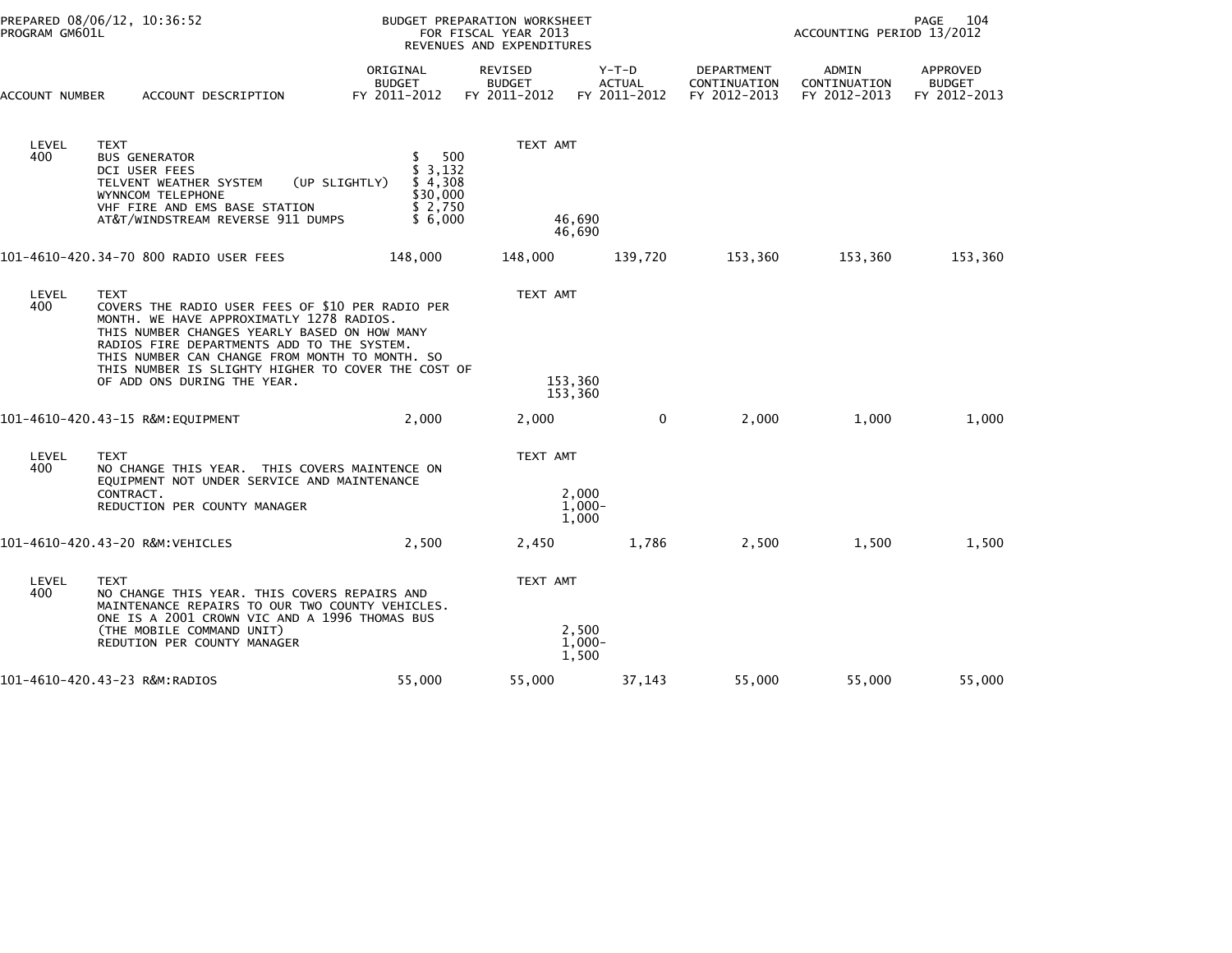| PROGRAM GM601L | PREPARED 08/06/12, 10:36:52                                                                                                                                                                                                                                            | BUDGET PREPARATION WORKSHEET<br>FOR FISCAL YEAR 2013<br>REVENUES AND EXPENDITURES |                                                 |                                          |                                            | PAGE<br>ACCOUNTING PERIOD 13/2012     |                                                  |  |
|----------------|------------------------------------------------------------------------------------------------------------------------------------------------------------------------------------------------------------------------------------------------------------------------|-----------------------------------------------------------------------------------|-------------------------------------------------|------------------------------------------|--------------------------------------------|---------------------------------------|--------------------------------------------------|--|
| ACCOUNT NUMBER | ACCOUNT DESCRIPTION                                                                                                                                                                                                                                                    | ORIGINAL<br><b>BUDGET</b><br>FY 2011-2012                                         | <b>REVISED</b><br><b>BUDGET</b><br>FY 2011-2012 | $Y-T-D$<br><b>ACTUAL</b><br>FY 2011-2012 | DEPARTMENT<br>CONTINUATION<br>FY 2012-2013 | ADMIN<br>CONTINUATION<br>FY 2012-2013 | <b>APPROVED</b><br><b>BUDGET</b><br>FY 2012-2013 |  |
| LEVEL<br>400   | <b>TEXT</b><br>THIS COVER REPAIRS TO MORE THAN 1200 RADIOS ON THE<br>SYSTEM AND ALL INSTALLS FOR THE SHERIFFS OFFICE<br>AND EMS ON NEW VEHICLE PURCHASES.                                                                                                              |                                                                                   | TEXT AMT<br>55,000<br>55,000                    |                                          |                                            |                                       |                                                  |  |
|                |                                                                                                                                                                                                                                                                        | 6,000                                                                             | 6,000                                           | 285                                      | 6,000                                      | 3,000                                 | 3,000                                            |  |
| LEVEL<br>400   | <b>TEXT</b><br>NO CHANGE THIS YEAR. ALTHOUGH WE HAVE NOT USED<br>VERY MUCH OF THIS MONEY WE ASK THAT IT REMAIN THE<br>SAME. WE DO NOT HAVE MANY REPAIRS THIS YEAR, BUT<br>EXPERIENCED ALOT OF REPAIRS LAST YEAR. MOST OF<br>OUR PHONES ARE GOING ON 7 YEARS OLD AND WE |                                                                                   | TEXT AMT                                        |                                          |                                            |                                       |                                                  |  |
|                | EXPECT REPAIRS TO INCREASE<br>REDUCTION PER COUNTY MANAGER                                                                                                                                                                                                             |                                                                                   | 6.000<br>$3,000 -$<br>3,000                     |                                          |                                            |                                       |                                                  |  |
|                | 101-4610-420.44-35 RENT:PAGERS                                                                                                                                                                                                                                         | 24,000                                                                            | 24,000                                          | 19,734                                   | 24,000                                     | 24,000                                | 24,000                                           |  |
| LEVEL<br>400   | <b>TEXT</b><br>NO CHANGE THIS YEAR. THIS COVERS THE COST OF PAGER<br>RENTALS FOR SHERIFF'S OFFICE, EMS, DSS, TELCOM, AND                                                                                                                                               |                                                                                   | TEXT AMT                                        |                                          |                                            |                                       |                                                  |  |
|                | OTHER COUNTY AGENCIES.                                                                                                                                                                                                                                                 |                                                                                   | 24,000<br>24,000                                |                                          |                                            |                                       |                                                  |  |
|                | 101-4610-420.44-55 RENT:TOWERS                                                                                                                                                                                                                                         | 2,700                                                                             | 2,700                                           | 2,700                                    | 2,700                                      | 2,700                                 | 2,700                                            |  |
| LEVEL<br>400   | <b>TEXT</b><br>NO CHANGE THIS YEAR. THIS COVERS THE COST OF TOWER<br>RENTAL FEES FOR OUR VHF FIRE AND EMS PAGING                                                                                                                                                       |                                                                                   | TEXT AMT                                        |                                          |                                            |                                       |                                                  |  |
|                | TRANSMITTERS TO THE CITY OF SALISBURY.                                                                                                                                                                                                                                 |                                                                                   | 2,700<br>2,700                                  |                                          |                                            |                                       |                                                  |  |
|                | 101-4610-420.50-07 COST PER COPY PROGRAM                                                                                                                                                                                                                               | 850                                                                               | 850                                             | 401                                      | 850                                        | 850                                   | 850                                              |  |
| LEVEL<br>400   | TEXT<br>NO CHANGE THIS YEAR.<br>PROGRAM. (COPIERS)                                                                                                                                                                                                                     | COVER OUR COST PER COPY                                                           | TEXT AMT<br>850<br>850                          |                                          |                                            |                                       |                                                  |  |
|                | 101-4610-420.53-05 TELEPHONE                                                                                                                                                                                                                                           | 8,500                                                                             | 8,500                                           | 7,483                                    | 8,500                                      | 8,500                                 | 8,500                                            |  |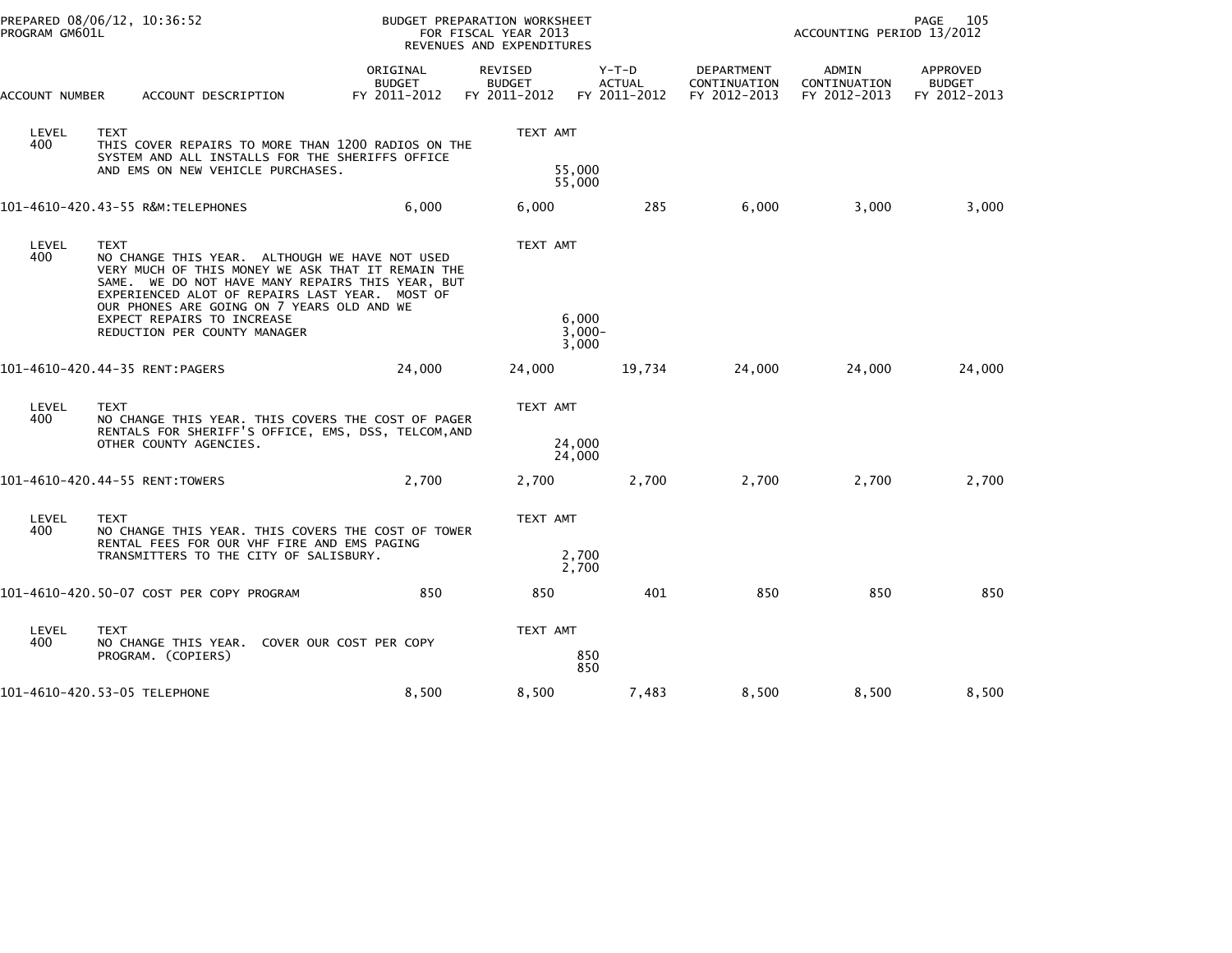| PROGRAM GM601L | PREPARED 08/06/12, 10:36:52                                                                                                                                                                                                                                                                                     |                                           | BUDGET PREPARATION WORKSHEET<br>FOR FISCAL YEAR 2013<br>REVENUES AND EXPENDITURES |                                        |                                            | PAGE<br>106<br>ACCOUNTING PERIOD 13/2012 |                                           |  |
|----------------|-----------------------------------------------------------------------------------------------------------------------------------------------------------------------------------------------------------------------------------------------------------------------------------------------------------------|-------------------------------------------|-----------------------------------------------------------------------------------|----------------------------------------|--------------------------------------------|------------------------------------------|-------------------------------------------|--|
| ACCOUNT NUMBER | ACCOUNT DESCRIPTION                                                                                                                                                                                                                                                                                             | ORIGINAL<br><b>BUDGET</b><br>FY 2011-2012 | REVISED<br><b>BUDGET</b><br>FY 2011-2012                                          | Y-T-D<br><b>ACTUAL</b><br>FY 2011-2012 | DEPARTMENT<br>CONTINUATION<br>FY 2012-2013 | ADMIN<br>CONTINUATION<br>FY 2012-2013    | APPROVED<br><b>BUDGET</b><br>FY 2012-2013 |  |
| LEVEL<br>400   | <b>TEXT</b><br>NO CHANGE THIS YEAR. THIS COVERS OUR COST FOR<br>TELEPHONE SERVICE ON THE COUNTY VOIP TELEPHONE<br>SYSTEM AS WELL AS DEPARTMENT CELL PHONES.                                                                                                                                                     |                                           | TEXT AMT                                                                          | 8,500<br>8,500                         |                                            |                                          |                                           |  |
|                | 101-4610-420.53-15 CELL PHONE ALLOWANCES                                                                                                                                                                                                                                                                        | $\mathbf{0}$                              | $\Omega$                                                                          | $\Omega$                               | $\Omega$                                   | $\mathbf{0}$                             | $\Omega$                                  |  |
|                | 101-4610-420.55-00 PRINTING                                                                                                                                                                                                                                                                                     | 200                                       | 200                                                                               | $\mathbf{0}$                           | 200                                        | 200                                      | 200                                       |  |
| LEVEL<br>400   | <b>TEXT</b><br>NO CHANGE THIS YEAR. COVERS PRINTING OF<br>BUSINESS CARDS ETC.                                                                                                                                                                                                                                   |                                           | TEXT AMT                                                                          | 200<br>200                             |                                            |                                          |                                           |  |
|                | 101-4610-420.56-00 UNIFORMS                                                                                                                                                                                                                                                                                     | 3,400                                     | 3,400                                                                             | 2,270                                  | 6,800                                      | 5,000                                    | 5,000                                     |  |
| LEVEL<br>400   | <b>TEXT</b><br>INCREASE THIS YEAR.<br>THIS COVERS THE COST OF UNIFORM SHIRTS AND PANTS<br>FOR THE DEPARTMENT. WITH RISING COSTS OF THESE<br>UNIFORMS AND WITH ADDING 4 NEW EMPLOYEES, AND<br>POSSIBLY 10 MORE FROM THE CITY WE ARE ASKING FOR<br>AN INCREASE FROM 3400 TO 6800.<br>REDUCTION PER COUNTY MANAGER |                                           | TEXT AMT                                                                          | 6,800<br>$1,800-$<br>5,000             |                                            |                                          |                                           |  |
|                | 101-4610-420.57-00 POSTAGE                                                                                                                                                                                                                                                                                      | 250                                       | 250                                                                               | 156                                    | 250                                        | 250                                      | 250                                       |  |
| LEVEL<br>400   | <b>TEXT</b><br>NO CHANGE THIS YEAR. THIS COVER THE COST OF<br>MAILING AND OTHER SHIPPING CHARGES.                                                                                                                                                                                                               |                                           | TEXT AMT                                                                          | 250<br>250                             |                                            |                                          |                                           |  |
|                | 101-4610-420.58-00 TRAVEL                                                                                                                                                                                                                                                                                       | 5.000                                     | 5,000                                                                             | 1,953                                  | 5,000                                      | 4,000                                    | 4,000                                     |  |
| LEVEL<br>400   | <b>TEXT</b><br>NO CHANGE THIS YEAR. WE CONTINUE TO SEEK TRAINING<br>AND TRAVEL THAT IS APPROVED BY THE 9-1-1 BOARD OUT<br>OF 9-1-1 FUNDS HOWEVER WE STILL HAVE CLASSES                                                                                                                                          |                                           | TEXT AMT                                                                          |                                        |                                            |                                          |                                           |  |

OF 9-1-1 FUNDS. HOWEVER WE STILL HAVE CLASSES THAT ARE NOT ALLOWED THAT MUST BE TAKEN FROM THIS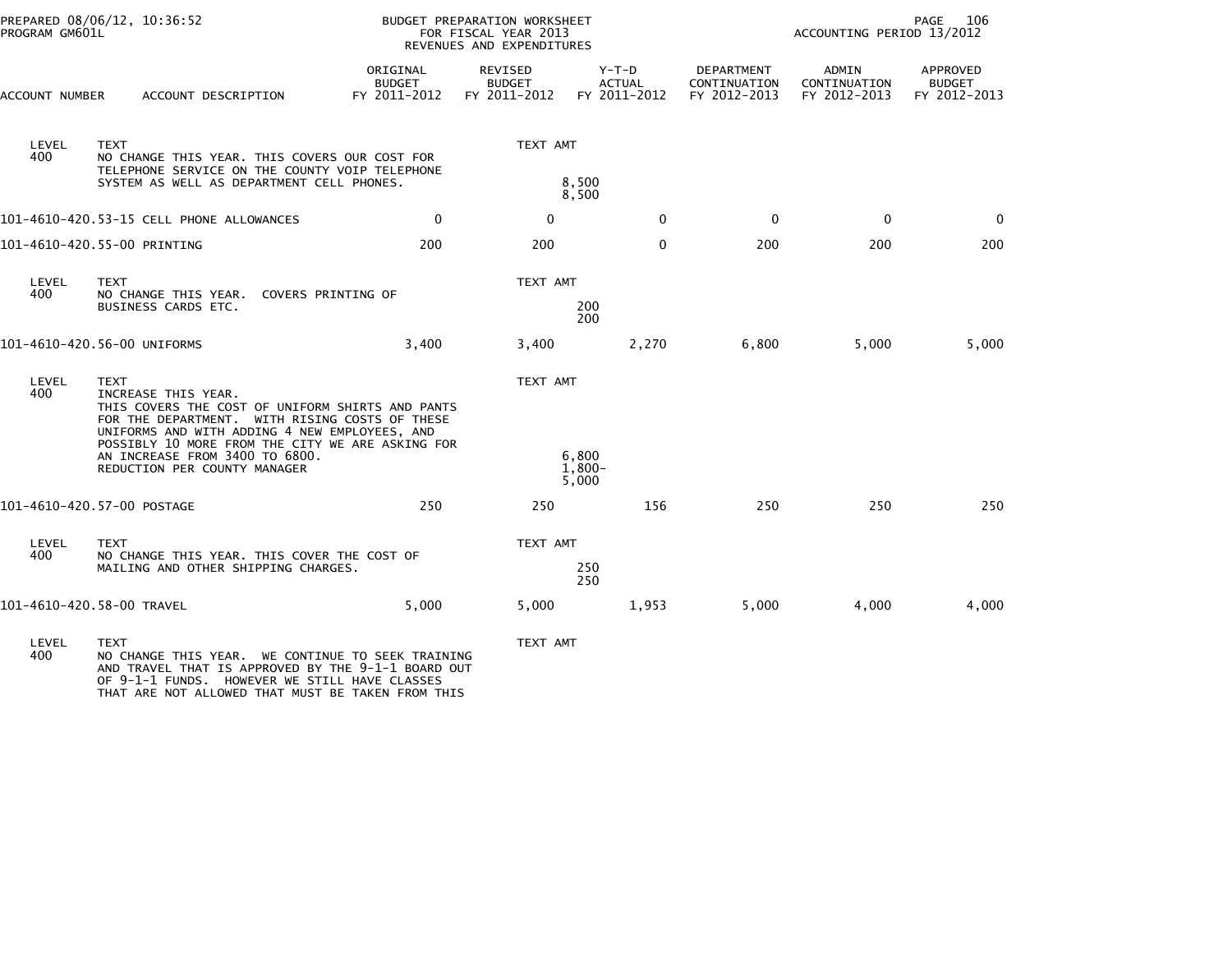| PREPARED 08/06/12, 10:36:52<br>PROGRAM GM601L |                                                                                                                                                                                                                                                                                                                                                                            |                                           | BUDGET PREPARATION WORKSHEET<br>FOR FISCAL YEAR 2013<br>REVENUES AND EXPENDITURES |                                        |                                            | PAGE<br>ACCOUNTING PERIOD 13/2012     |                                           |  |
|-----------------------------------------------|----------------------------------------------------------------------------------------------------------------------------------------------------------------------------------------------------------------------------------------------------------------------------------------------------------------------------------------------------------------------------|-------------------------------------------|-----------------------------------------------------------------------------------|----------------------------------------|--------------------------------------------|---------------------------------------|-------------------------------------------|--|
| ACCOUNT NUMBER                                | ACCOUNT DESCRIPTION                                                                                                                                                                                                                                                                                                                                                        | ORIGINAL<br><b>BUDGET</b><br>FY 2011-2012 | REVISED<br><b>BUDGET</b><br>FY 2011-2012                                          | Y-T-D<br><b>ACTUAL</b><br>FY 2011-2012 | DEPARTMENT<br>CONTINUATION<br>FY 2012-2013 | ADMIN<br>CONTINUATION<br>FY 2012-2013 | APPROVED<br><b>BUDGET</b><br>FY 2012-2013 |  |
|                                               | LINE. WE TRY TO KEEP COST DOWN, BUT STILL NEED<br>THESE FUNDS FOR NON ALLOWABLE 911 CLASSES.<br>REDUCTION PER COUNTY MANAGER                                                                                                                                                                                                                                               |                                           |                                                                                   | 5,000<br>$1.000 -$<br>4,000            |                                            |                                       |                                           |  |
|                                               | 101-4610-420.59-00 TRAINING                                                                                                                                                                                                                                                                                                                                                | 3,500                                     | 3,500                                                                             | 1,255                                  | 3,500                                      | 3,000                                 | 3,000                                     |  |
| LEVEL<br>400                                  | <b>TEXT</b><br>NO CHANGE THIS YEAR. WE CONTINUE TO TRY TO SEEK<br>OUT CLASSES THAT ARE ALLOWED BY THE 9-1-1 BOARD<br>OUT OF 9-1-1 FUNDS. HOWEVER THERE ARE STILL SOME<br>THAT WE MUST ATTEND THAT ARE NOT ALLOWED. FOR<br>THIS REASON WE NEED TO KEEP THIS AMOUNT. AS YOU<br>CAN SEE WE TRY NOT TO SPEND THESE MONEY UNLESS<br>WE HAVE TO.<br>REDCUTION PER COUNTY MANAGER |                                           | TEXT AMT                                                                          | 3,500<br>$500 -$<br>3,000              |                                            |                                       |                                           |  |
|                                               | 101-4610-420.61-05 SUPPLIES:OFFICE                                                                                                                                                                                                                                                                                                                                         | 3.500                                     | 3,500                                                                             | 3,476                                  | 4.000                                      | 4,000                                 | 4.000                                     |  |
| LEVEL<br>400                                  | <b>TEXT</b><br>SLIGHT INCREASE<br>WE ARE ASKING FOR A SLIGHT INCREASE IN THIS LINE.<br>THE DEPARTMENT GIS PERSON IS GETTING HIS OFFICE<br>SUPPLIES FROM PLANNING BUDGET. HE IS MOVING TO<br>OUR DEPARTMENT WHICH MEANS OUR OFFICE SUPPLIES<br>WILL INCREASE. HE WILL NEED PAPER FOR A PLOTTER<br>ALONG WITH INK CARTRIDGES, AND OTHER SUPPLIES.                            |                                           | TEXT AMT                                                                          | 4,000<br>4.000                         |                                            |                                       |                                           |  |
|                                               | 101-4610-420.61-15 SUPPLIES:EDUCATIONAL                                                                                                                                                                                                                                                                                                                                    | 500                                       | 500                                                                               | 44                                     | 500                                        | 500                                   | 500                                       |  |
| LEVEL<br>400                                  | TEXT<br>NO CHANGE THIS YEAR. COVERS EDUCATIONAL SUPPLY<br>COST.                                                                                                                                                                                                                                                                                                            |                                           | TEXT AMT                                                                          | 500<br>500                             |                                            |                                       |                                           |  |
|                                               | 101-4610-420.61-85 SUPPLIES:VEHICLE                                                                                                                                                                                                                                                                                                                                        | 400                                       | 400                                                                               | 349                                    | 400                                        | 400                                   | 400                                       |  |
| LEVEL<br>400                                  | <b>TEXT</b><br>NO CHANGE THIS YEAR. COVERS THE COST OF SUPPLIES<br>FOR BOTH COUNTY OWNED VEHCILES.                                                                                                                                                                                                                                                                         |                                           | TEXT AMT                                                                          | 400<br>400                             |                                            |                                       |                                           |  |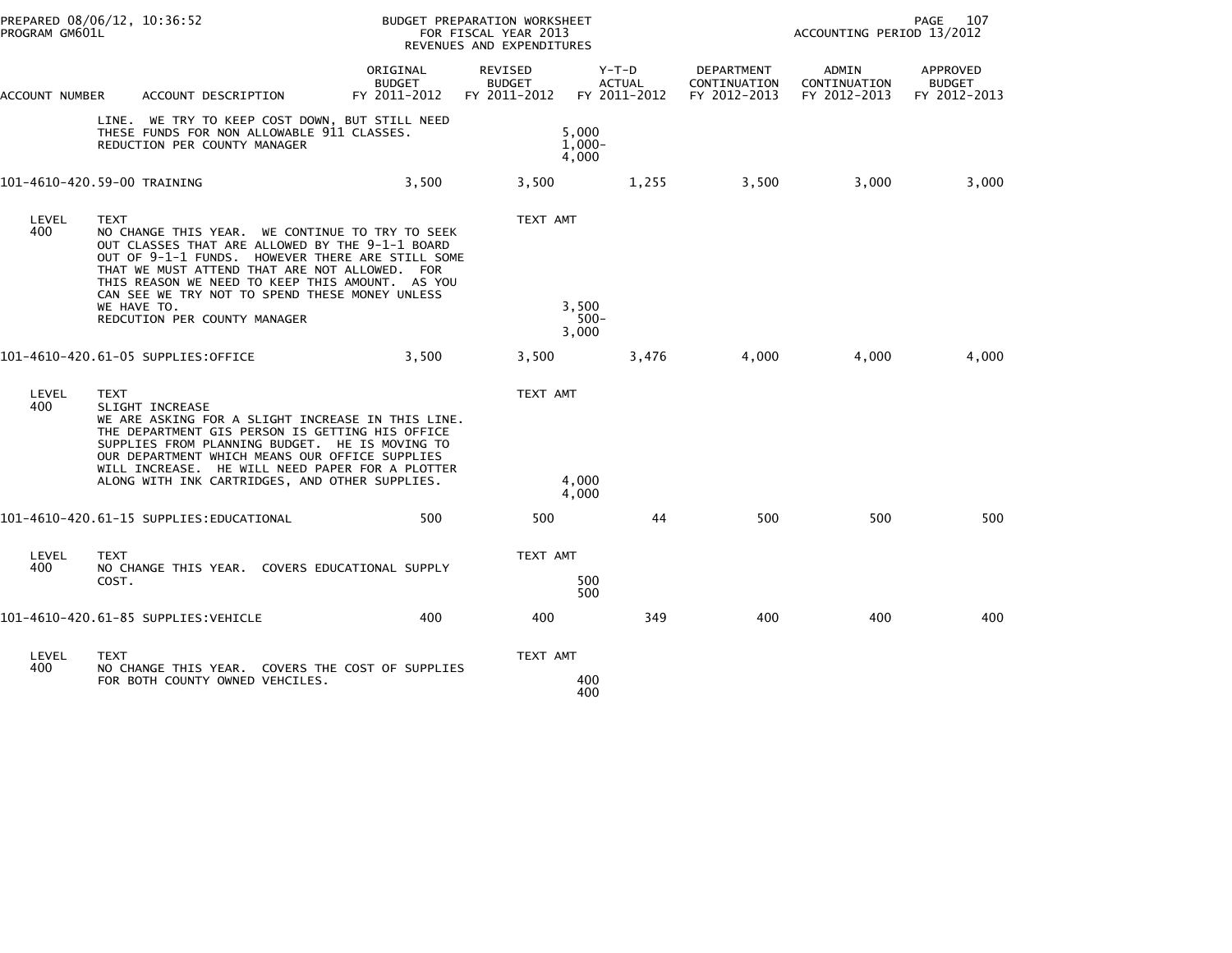| PREPARED 08/06/12, 10:36:52<br>PROGRAM GM601L |                                             |                                                                                            | BUDGET PREPARATION WORKSHEET<br>FOR FISCAL YEAR 2013<br>REVENUES AND EXPENDITURES                                                                                                                                                                                                                                 |                                          |                                          | PAGE<br>108<br>ACCOUNTING PERIOD 13/2012          |                                       |                                           |
|-----------------------------------------------|---------------------------------------------|--------------------------------------------------------------------------------------------|-------------------------------------------------------------------------------------------------------------------------------------------------------------------------------------------------------------------------------------------------------------------------------------------------------------------|------------------------------------------|------------------------------------------|---------------------------------------------------|---------------------------------------|-------------------------------------------|
| ACCOUNT NUMBER                                |                                             | ACCOUNT DESCRIPTION                                                                        | ORIGINAL<br><b>BUDGET</b><br>FY 2011-2012                                                                                                                                                                                                                                                                         | REVISED<br><b>BUDGET</b><br>FY 2011-2012 | $Y-T-D$<br><b>ACTUAL</b><br>FY 2011-2012 | <b>DEPARTMENT</b><br>CONTINUATION<br>FY 2012-2013 | ADMIN<br>CONTINUATION<br>FY 2012-2013 | APPROVED<br><b>BUDGET</b><br>FY 2012-2013 |
|                                               |                                             | 101-4610-420.61-95 SUPPLIES:OTHER SMALL EQMT                                               | 9,000                                                                                                                                                                                                                                                                                                             | 9,000                                    | 1,276                                    | 9.000                                             | 4,000                                 | 4,000                                     |
| LEVEL<br>400                                  | TEXT<br>REDUCTION PER COUNTY MANAGER        | OF REPLACING THE PHONE. (\$400 PER PHONE).                                                 | NO INCREASE THIS YEAR. THIS LINE SERVES A DUAL<br>PURPOSE. COVERS OTHER SMALL EQUIPMENT SUPPLIES<br>FOR THE DEPARTMENT. IT ALSO COVERS THE COST OF<br>PURCHASING NEW PHONES FOR THE COUNTY VOIP SYSTEM<br>FOR ALL DEPARTMENTS. IF A PHONE BREAKS AND CANNOT<br>BE REPAIRED, THIS BUDGET LINE ITEM COVERS THE COST | TEXT AMT                                 | 9.000<br>$5,000 -$<br>4,000              |                                                   |                                       |                                           |
|                                               |                                             | 101-4610-420.62-06 ELECTRICITY-TOWER SITES                                                 | 400                                                                                                                                                                                                                                                                                                               | 400                                      | 338                                      | 400                                               | 400                                   | 400                                       |
| LEVEL<br>400                                  | <b>TEXT</b><br>AT THE POOLETOWN TOWER SITE. |                                                                                            | NO INCREASE THIS YEAR. COVERS ELECTRICITY COST                                                                                                                                                                                                                                                                    |                                          | TEXT AMT<br>400<br>400                   |                                                   |                                       |                                           |
|                                               |                                             | 101-4610-420.62-20 MOTOR FUEL & LUBRICANTS                                                 | 2.000                                                                                                                                                                                                                                                                                                             | 2,050                                    | 1,972                                    | 2,000                                             | 2,000                                 | 2,000                                     |
| LEVEL<br>400                                  | <b>TEXT</b><br>MOBILE COMMAND BUS.          | BOTH COUNTY VEHICLES. ONE BEING THE 40 FOOT                                                | NO INCREASE THIS YEAR. COVER FUEL AND OIL FOR                                                                                                                                                                                                                                                                     | TEXT AMT                                 | 2,000<br>2,000                           |                                                   |                                       |                                           |
| 101-4610-420.64-10 BOOKS                      |                                             |                                                                                            | 200                                                                                                                                                                                                                                                                                                               | 200                                      | $\mathbf{0}$                             | 200                                               | 200                                   | 200                                       |
| LEVEL<br>400                                  | <b>TEXT</b><br>AND OTHER PERIODICALS.       |                                                                                            | NO INCREASE THIS YEAR. COVERS THE COST OF BOOKS                                                                                                                                                                                                                                                                   | TEXT AMT                                 | 200<br>200                               |                                                   |                                       |                                           |
|                                               | 101-4610-420.64-50 DUES & SUBSCRIPTIONS     |                                                                                            | 1,500                                                                                                                                                                                                                                                                                                             | 1,500                                    | 904                                      | 1,500                                             | 1,500                                 | 1,500                                     |
| LEVEL<br>400                                  | <b>TEXT</b>                                 | NO INCREASE THIS YEAR. THIS COVERS DUES TO<br>VARIOUS ORGANIZATIONS SUCH AS ASSOCIATION OF | PUBLIC SAFETY COMMUNICATIONS OFFICIALS (APCO) AND                                                                                                                                                                                                                                                                 | TEXT AMT                                 |                                          |                                                   |                                       |                                           |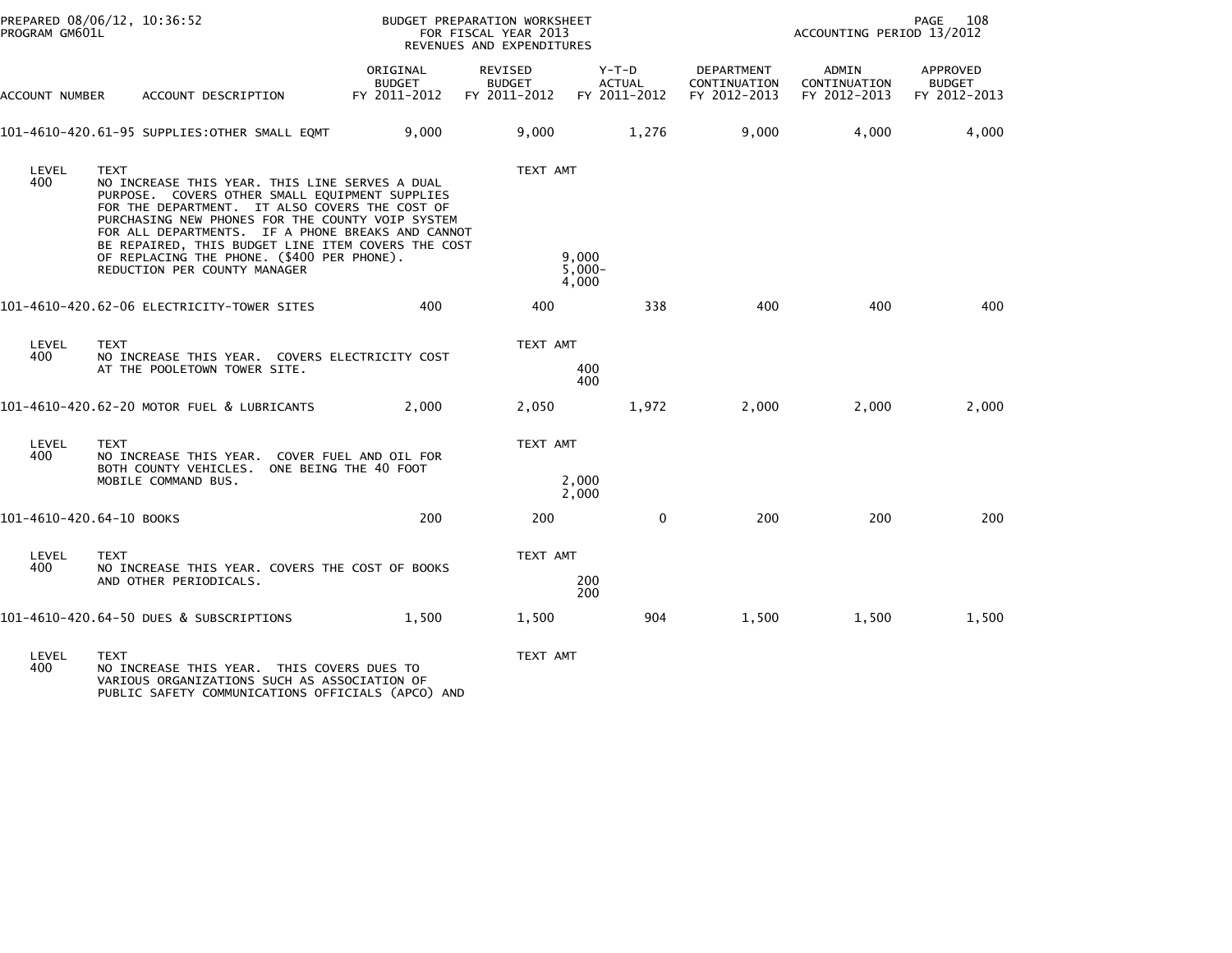|                | PREPARED 08/06/12, 10:36:52<br>PROGRAM GM601L                                                                                                                                                                                                                                                                                                                  |                                           | BUDGET PREPARATION WORKSHEET<br>FOR FISCAL YEAR 2013<br>REVENUES AND EXPENDITURES |                                        |                                            | PAGE<br>109<br>ACCOUNTING PERIOD 13/2012 |                                           |  |
|----------------|----------------------------------------------------------------------------------------------------------------------------------------------------------------------------------------------------------------------------------------------------------------------------------------------------------------------------------------------------------------|-------------------------------------------|-----------------------------------------------------------------------------------|----------------------------------------|--------------------------------------------|------------------------------------------|-------------------------------------------|--|
| ACCOUNT NUMBER | ACCOUNT DESCRIPTION                                                                                                                                                                                                                                                                                                                                            | ORIGINAL<br><b>BUDGET</b><br>FY 2011-2012 | REVISED<br><b>BUDGET</b><br>FY 2011-2012                                          | Y-T-D<br><b>ACTUAL</b><br>FY 2011-2012 | DEPARTMENT<br>CONTINUATION<br>FY 2012-2013 | ADMIN<br>CONTINUATION<br>FY 2012-2013    | APPROVED<br><b>BUDGET</b><br>FY 2012-2013 |  |
|                | THE NATIONAL EMERGENCY NUMBERING ASSOCIATION<br>(NENA). THESE MEMBERSHIPS OFFER DISCOUNTS TO<br>CLASSES AND CONFERENCES THROUGH OUT THE YEAR.                                                                                                                                                                                                                  |                                           |                                                                                   | 1,500<br>1,500                         |                                            |                                          |                                           |  |
|                | 101-4610-420.74-35 C/A:VEHICLES                                                                                                                                                                                                                                                                                                                                | $\mathbf 0$                               | $\mathbf 0$                                                                       | $\mathbf{0}$                           | 32,288                                     | 32,288                                   | 32,288                                    |  |
| LEVEL<br>400   | <b>TEXT</b><br>THIS IS A REQUEST TO REPLACE THE DEPARTMENTS 2001<br>FORD CROWN VICTORIA WITH A 4WD TAHOE.                                                                                                                                                                                                                                                      |                                           | TEXT AMT                                                                          | 32,288<br>32,288                       |                                            |                                          |                                           |  |
|                | 101-4610-420.76-20 F/A:DP EQUIPMENT                                                                                                                                                                                                                                                                                                                            | $\mathbf 0$                               | 0                                                                                 | $\mathbf{0}$                           | 9,000                                      | 9,000                                    | $\mathbf{0}$                              |  |
| LEVEL<br>400   | <b>TEXT</b><br>THIS IS A REQUEST FOR A NEW PLOTTER FOR OUR GIS<br>ANALYST. IT IS AN EXPANSION, HOWEVER HE IS<br>MOVING FROM 402 TO OUR NEW BUILDING AND HAS TO<br>HAVE THIS IN ORDER TO DO PART OF HIS DUTIES. HE<br>CANNOT TAKE THE ONE AT 402 BECAUSE THE COUNTY<br>GIS PERSON WILL NEED THAT ONE TO REMAIN.<br>MOVED TO IS DEPT BUDGET (101-4310-419-76-20) |                                           | TEXT AMT                                                                          | 9,000<br>$9,000-$                      |                                            |                                          |                                           |  |
|                |                                                                                                                                                                                                                                                                                                                                                                | 0                                         | 0                                                                                 | $\mathbf{0}$                           | 21,000                                     | 21,000                                   | 21,000                                    |  |
| LEVEL<br>400   | <b>TEXT</b><br>THERE IS ATTACHED QUOTE FOR OFFICE FURNITURE<br>AND AN EXPANSION SHEET FOR THIS REQUEST ATTACHED<br>TO MY BUDGET PACKAGE. BUT WE HAVE TO HAVE THIS<br>FURNITURE FOR THE NEW 911 CENTER. THAT IS WHY<br>THIS IS BEING ENTERED IN THIS LINE. OUR QUOTE IS<br>FOR ALMOST \$19,000, WE ARE ASKING FOR \$21,000 IN                                   |                                           | TEXT AMT                                                                          |                                        |                                            |                                          |                                           |  |
|                | CASE WE LEFT ANYTHING OFF OF THE QUOTE.                                                                                                                                                                                                                                                                                                                        |                                           |                                                                                   | 21,000<br>21,000                       |                                            |                                          |                                           |  |
|                | 101-4610-420.76-50 F/A:RADIOS                                                                                                                                                                                                                                                                                                                                  | 6,000                                     | 6,000                                                                             | $\mathbf 0$                            | 6,000                                      | 5,000                                    | 5,000                                     |  |
| LEVEL<br>400   | <b>TEXT</b><br>NO INCREASE THIS YEAR. THIS IS TO BUDGET SOME<br>MONEY FOR A COUPLE OF REPLACEMENT RADIOS JUST                                                                                                                                                                                                                                                  |                                           | TEXT AMT                                                                          |                                        |                                            |                                          |                                           |  |
|                | IN CASE ANY BECOME DAMAGED OR UNREPAIRABLE.<br>REDUCTION PER COUNTY MANAGER                                                                                                                                                                                                                                                                                    |                                           |                                                                                   | 6,000<br>$1,000-$                      |                                            |                                          |                                           |  |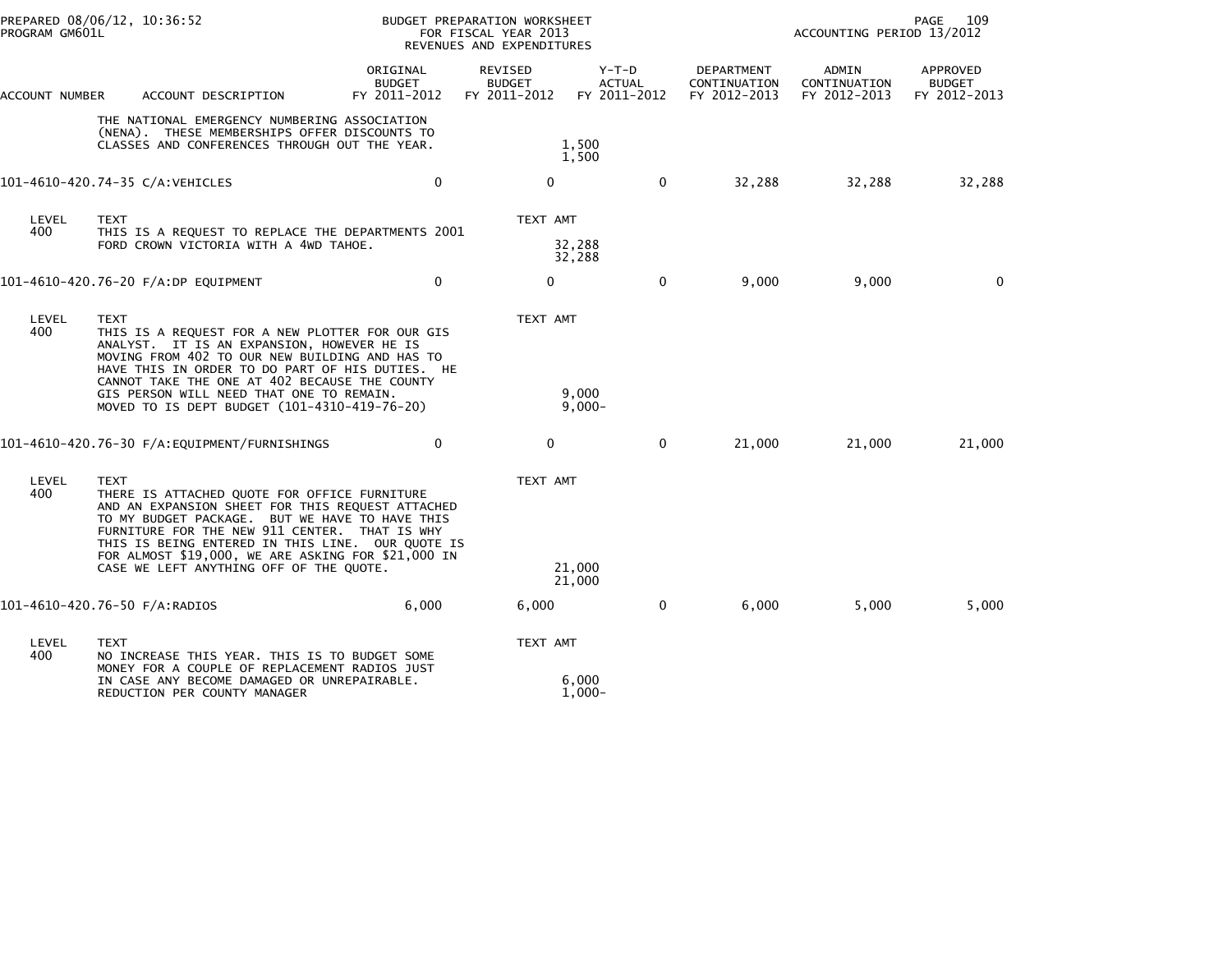|                | PREPARED 08/06/12, 10:36:52<br>PROGRAM GM601L |                     |                                           | BUDGET PREPARATION WORKSHEET<br>FOR FISCAL YEAR 2013<br>REVENUES AND EXPENDITURES |                                   | 110<br>PAGE<br>ACCOUNTING PERIOD 13/2012   |                                       |                                           |
|----------------|-----------------------------------------------|---------------------|-------------------------------------------|-----------------------------------------------------------------------------------|-----------------------------------|--------------------------------------------|---------------------------------------|-------------------------------------------|
| ACCOUNT NUMBER |                                               | ACCOUNT DESCRIPTION | ORIGINAL<br><b>BUDGET</b><br>FY 2011-2012 | REVISED<br><b>BUDGET</b><br>FY 2011-2012                                          | $Y-T-D$<br>ACTUAL<br>FY 2011-2012 | DEPARTMENT<br>CONTINUATION<br>FY 2012-2013 | ADMIN<br>CONTINUATION<br>FY 2012-2013 | APPROVED<br><b>BUDGET</b><br>FY 2012-2013 |
|                |                                               |                     |                                           |                                                                                   | 5,000                             |                                            |                                       |                                           |
|                | EXPENDITURE                                   |                     | 1,458,650                                 | 1,438,650                                                                         | 1,322,488                         | 523,638                                    | 1,514,122                             | 1,667,680                                 |
| **             | 9-1-1 OPERATIONS                              |                     | 1,458,650                                 | 1,431,150                                                                         | 1,321,414                         | 523,638                                    | 1,514,122                             | 1,667,680                                 |
| ***            | <b>TELECOMMUNICATIONS</b>                     |                     | 1,458,650                                 | 1,431,150                                                                         | 1,321,414                         | 523,638                                    | 1,514,122                             | 1,667,680                                 |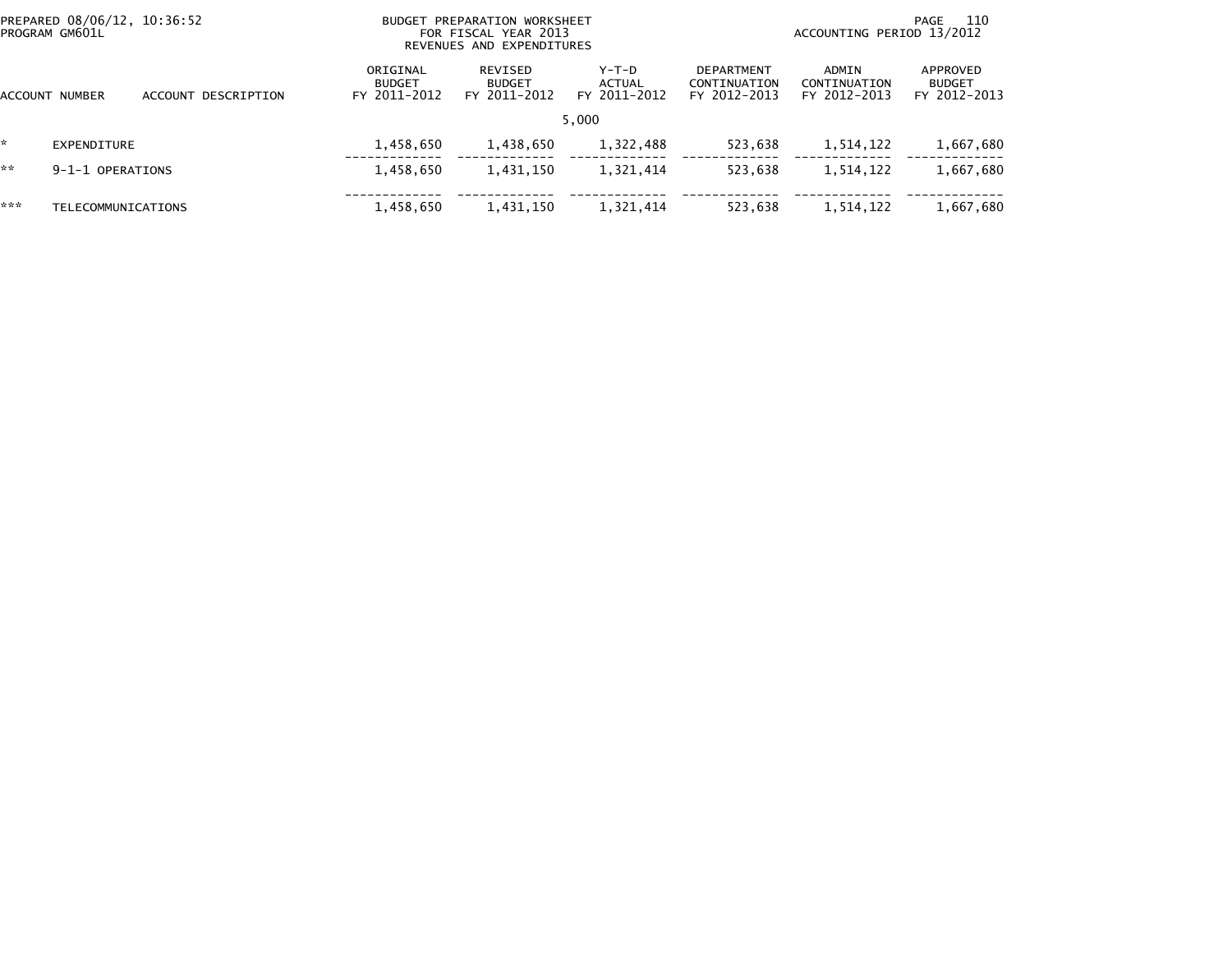| PREPARED 08/06/12, 10:36:52<br>PROGRAM GM601L |                                              |                                           | BUDGET PREPARATION WORKSHEET<br>FOR FISCAL YEAR 2013<br>REVENUES AND EXPENDITURES |                                          | 111<br>PAGE<br>ACCOUNTING PERIOD 13/2012          |                                              |                                                  |  |
|-----------------------------------------------|----------------------------------------------|-------------------------------------------|-----------------------------------------------------------------------------------|------------------------------------------|---------------------------------------------------|----------------------------------------------|--------------------------------------------------|--|
| ACCOUNT NUMBER                                | ACCOUNT DESCRIPTION                          | ORIGINAL<br><b>BUDGET</b><br>FY 2011-2012 | <b>REVISED</b><br><b>BUDGET</b><br>FY 2011-2012                                   | $Y-T-D$<br><b>ACTUAL</b><br>FY 2011-2012 | <b>DEPARTMENT</b><br>CONTINUATION<br>FY 2012-2013 | <b>ADMIN</b><br>CONTINUATION<br>FY 2012-2013 | <b>APPROVED</b><br><b>BUDGET</b><br>FY 2012-2013 |  |
|                                               |                                              | 51,821                                    | 52,021                                                                            | 51,024                                   | $\mathbf{0}$                                      | 51.821                                       | 51,821                                           |  |
| 101-4712-420.20-05 HEALTH INSURANCE           |                                              | 8,040                                     | 8,080                                                                             | 7,906                                    | $\mathbf{0}$                                      | 8.040                                        | 8,040                                            |  |
| 101-4712-420.20-10 MEDICARE TAX               |                                              | 751                                       | 751                                                                               | 727                                      | $\mathbf{0}$                                      | 736                                          | 736                                              |  |
| 101-4712-420.20-15 RETIREMENT                 |                                              | 3,612                                     | 3,627                                                                             | 3,556                                    | $\mathbf{0}$                                      | 3,612                                        | 3,612                                            |  |
|                                               | 101-4712-420.20-20 SOCIAL SECURITY TAX       | 3,213                                     | 3,178                                                                             | 3,110                                    | $\Omega$                                          | 3,146                                        | 3,146                                            |  |
|                                               | 101-4712-420.20-25 WORKERS COMPENSATION      | 207                                       | 212                                                                               | 204                                      | $\mathbf{0}$                                      | 207                                          | 207                                              |  |
|                                               | 101-4712-420.20-30 401(K) CONTRIBUTIONS      | 1,555                                     | 1,565                                                                             | 1,531                                    | $\mathbf{0}$                                      | 1,555                                        | 1,555                                            |  |
|                                               | 101-4712-420.33-50 PROGRAMMING SERVICES      | 12,000                                    | 12,000                                                                            | 10,400                                   | 12,000                                            | 12,000                                       | 12,000                                           |  |
|                                               | 101-4712-420.34-30 SERVICE & MAINTENANCE     | 29,000                                    | 29,000                                                                            | 24,400                                   | 29,000                                            | 29,000                                       | 29,000                                           |  |
| 101-4712-420.53-05 TELEPHONE                  |                                              | 550                                       | 550                                                                               | 308                                      | 550                                               | 550                                          | 550                                              |  |
| 101-4712-420.58-00 TRAVEL                     |                                              | 1,850                                     | 1,850                                                                             | 1,003                                    | 1,850                                             | 1,850                                        | 1,850                                            |  |
| 101-4712-420.59-00 TRAINING                   |                                              | 2,300                                     | 2,300                                                                             | 1,084                                    | 2,300                                             | 2,300                                        | 2,300                                            |  |
| 101-4712-420.61-05 SUPPLIES:OFFICE            |                                              | 300                                       | 300                                                                               | 91                                       | 300                                               | 300                                          | 300                                              |  |
| 101-4712-420.61-42 SUPPLIES:MAPPING           |                                              | 700                                       | 700                                                                               | 400                                      | 700                                               | 700                                          | 700                                              |  |
|                                               | 101-4712-420.61-95 SUPPLIES:OTHER SMALL EQMT | 300                                       | 300                                                                               | 131                                      | 300                                               | 300                                          | 300                                              |  |
|                                               | 101-4712-420.64-50 DUES & SUBSCRIPTIONS      | 200                                       | 200                                                                               | 0                                        | 200                                               | 200                                          | 200                                              |  |
|                                               | 101-4712-420.74-90 C/A:OTHER EQUIPMENT       | 0                                         | $\mathbf 0$                                                                       | $\mathbf{0}$                             | 9.000                                             | 9,000                                        | 9,000                                            |  |
| LEVEL<br><b>TEXT</b><br>400                   | REPLACEMENT OF PLOTTER                       |                                           | TEXT AMT                                                                          | 9,000<br>9,000                           |                                                   |                                              |                                                  |  |
| ÷.<br>EXPENDITURE                             |                                              | 116,399                                   | 116,634                                                                           | 105,875                                  | 56,200                                            | 125,317                                      | 125,317                                          |  |
| **<br>GIS IMPLEMENTATION                      |                                              | 116,399                                   | 116,634                                                                           | 105,875                                  | 56,200                                            | 125,317                                      | 125,317                                          |  |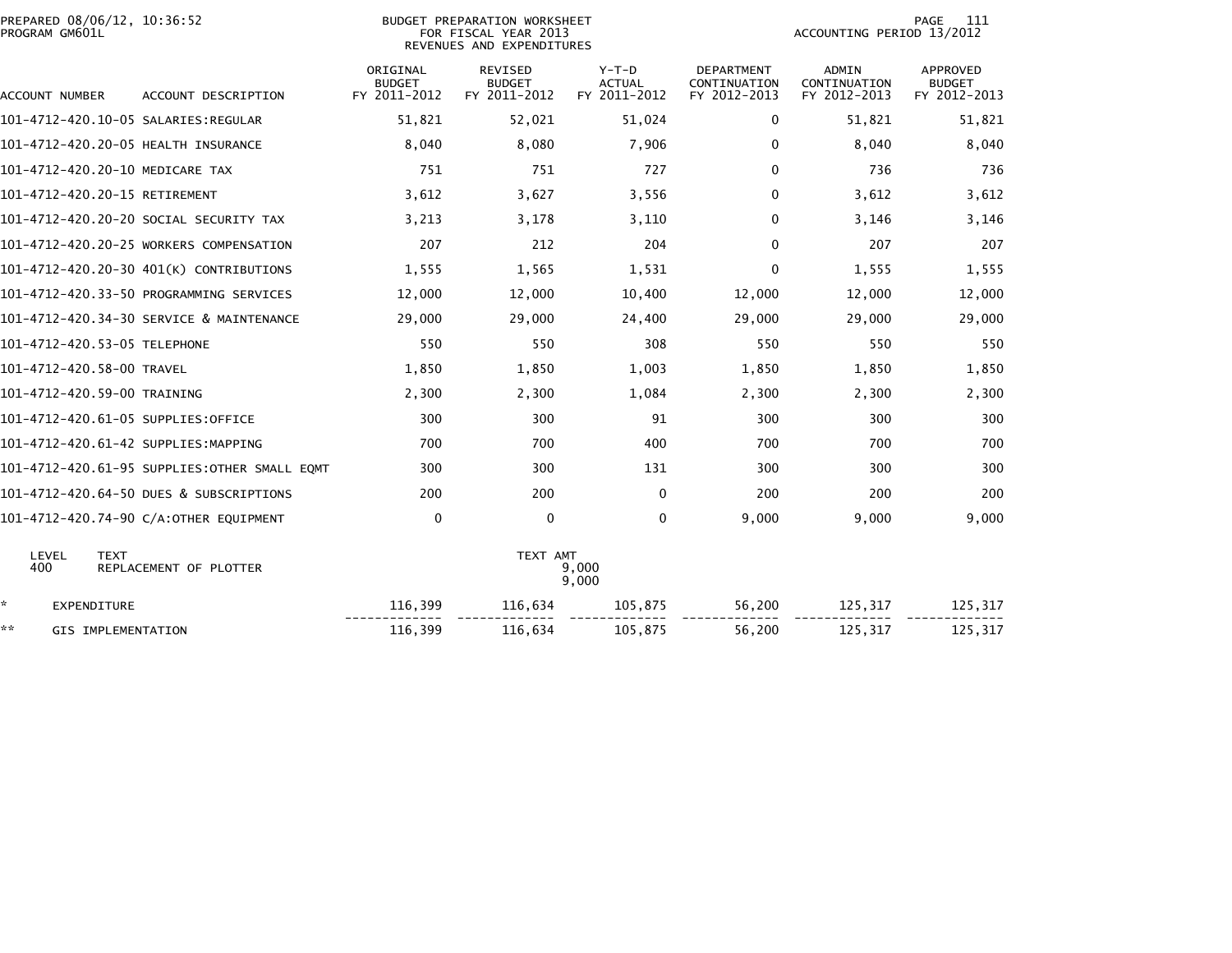| PROGRAM GM601L | PREPARED 08/06/12, 10:36:52                         |                                           | <b>BUDGET PREPARATION WORKSHEET</b><br>FOR FISCAL YEAR 2013<br>REVENUES AND EXPENDITURES |                                          |                                                   | ACCOUNTING PERIOD 13/2012                    | PAGE<br>112                                      |
|----------------|-----------------------------------------------------|-------------------------------------------|------------------------------------------------------------------------------------------|------------------------------------------|---------------------------------------------------|----------------------------------------------|--------------------------------------------------|
| ACCOUNT NUMBER | ACCOUNT DESCRIPTION                                 | ORIGINAL<br><b>BUDGET</b><br>FY 2011-2012 | <b>REVISED</b><br><b>BUDGET</b><br>FY 2011-2012                                          | $Y-T-D$<br><b>ACTUAL</b><br>FY 2011-2012 | <b>DEPARTMENT</b><br>CONTINUATION<br>FY 2012-2013 | <b>ADMIN</b><br>CONTINUATION<br>FY 2012-2013 | <b>APPROVED</b><br><b>BUDGET</b><br>FY 2012-2013 |
|                | 101-4725-325.34-00 MAP SALES                        | $100 -$                                   | $100 -$                                                                                  | $196 -$                                  | $40 -$                                            | $40 -$                                       | $40-$                                            |
|                | 101-4725-325.40-00 ORDINANCE COPY SALES             | 0                                         | $\Omega$                                                                                 | $16-$                                    | $\mathbf{0}$                                      | 0                                            | 0                                                |
|                | 101-4725-325.52-00 ROAD SIGN SALES                  | $\Omega$                                  | $\mathbf{0}$                                                                             | $150 -$                                  | $100 -$                                           | $100 -$                                      | $100 -$                                          |
|                | 101-4725-353.29-00 CELL TOWER FEES                  | $10,000 -$                                | $10,000 -$                                                                               | $\mathbf{0}$                             | $3,500-$                                          | $3,500-$                                     | $3,500-$                                         |
|                | 101-4725-353.46-00 EROSION CONTROL FEES             | 0                                         | $\Omega$                                                                                 | $\mathbf{0}$                             | 0                                                 | 0                                            | $\bf{0}$                                         |
|                | 101-4725-353.48-00 EROSION CONTROL PENALTIES        | 0                                         | $\Omega$                                                                                 | 0                                        | $\mathbf{0}$                                      | 0                                            | $\bf{0}$                                         |
|                | 101-4725-353.77-00 PENALTIES AND INTEREST           | $\Omega$                                  | $\Omega$                                                                                 | $\mathbf{0}$                             | $\Omega$                                          | $\mathbf{0}$                                 | $\mathbf{0}$                                     |
|                | 101-4725-353.81-00 PLANNING FEES                    | $18,000 -$                                | $18,000 -$                                                                               | 22,584-                                  | $25,000 -$                                        | $25,000 -$                                   | $25,000 -$                                       |
| LEVEL<br>400   | <b>TEXT</b><br>INCLUDED IN THE CHINA GROVE CONTRACT |                                           | TEXT AMT                                                                                 | 25,000<br>25,000                         |                                                   |                                              |                                                  |
|                |                                                     | $3.000 -$                                 | $3,000 -$                                                                                | $1.625 -$                                | $1,500-$                                          | $1.500 -$                                    | $1,500-$                                         |
|                | 101-4725-353.86-00 SUBDIVISION REVIEW FEES          | $1,000-$                                  | $1,000 -$                                                                                | $1,085-$                                 | $1,000-$                                          | $1,000-$                                     | $1,000-$                                         |
|                | 101-4725-389.06-00 DEMOLITION REIMBURSEMENT         | 0                                         | $\Omega$                                                                                 | $\mathbf{0}$                             | $\mathbf{0}$                                      | $\mathbf 0$                                  | 0                                                |
| <b>REVENUE</b> |                                                     | $32,100 -$<br>269,755                     | $32,100 -$<br>273,755                                                                    | $25,656-$<br>268,524                     | $31, 140 -$<br>0                                  | $31, 140 -$<br>269,756                       | 31, 140-<br>269,756                              |
|                | 101-4725-465.20-05 HEALTH INSURANCE                 | 56,280                                    | 50,815                                                                                   | 47,637                                   | 0                                                 | 48,240                                       | 48,240                                           |
|                | 101-4725-465.20-10 MEDICARE TAX                     | 3,912                                     | 3,837                                                                                    | 3,691                                    | $\mathbf{0}$                                      | 3,912                                        | 3,912                                            |
|                | 101-4725-465.20-15 RETIREMENT                       | 17,399                                    | 18,974                                                                                   | 18,598                                   | $\mathbf{0}$                                      | 18,802                                       | 18,802                                           |
|                | 101-4725-465.20-20 SOCIAL SECURITY TAX              | 16,725                                    | 16,225                                                                                   | 15,781                                   | $\mathbf{0}$                                      | 16,725                                       | 16,725                                           |
|                | 101-4725-465.20-25 WORKERS COMPENSATION             | 5,914                                     | 6,024                                                                                    | 5,906                                    | 0                                                 | 5,915                                        | 5,915                                            |
|                | 101-4725-465.20-30 401(K) CONTRIBUTIONS             | 8,094                                     | 8,214                                                                                    | 8,056                                    | $\Omega$                                          | 8,093                                        | 8,093                                            |
|                | 101-4725-465.33-08 CONSULTANT SERVICES              | 10,000                                    | 10,000                                                                                   | 0                                        | 7,000                                             | 3,500                                        | 3,500                                            |
|                |                                                     |                                           |                                                                                          |                                          |                                                   |                                              |                                                  |

LEVEL TEXT TEXT AMT 400 CONTINUATION BUDGET PER DEPARTMENT 7,000

TEXT AMT<br>7,000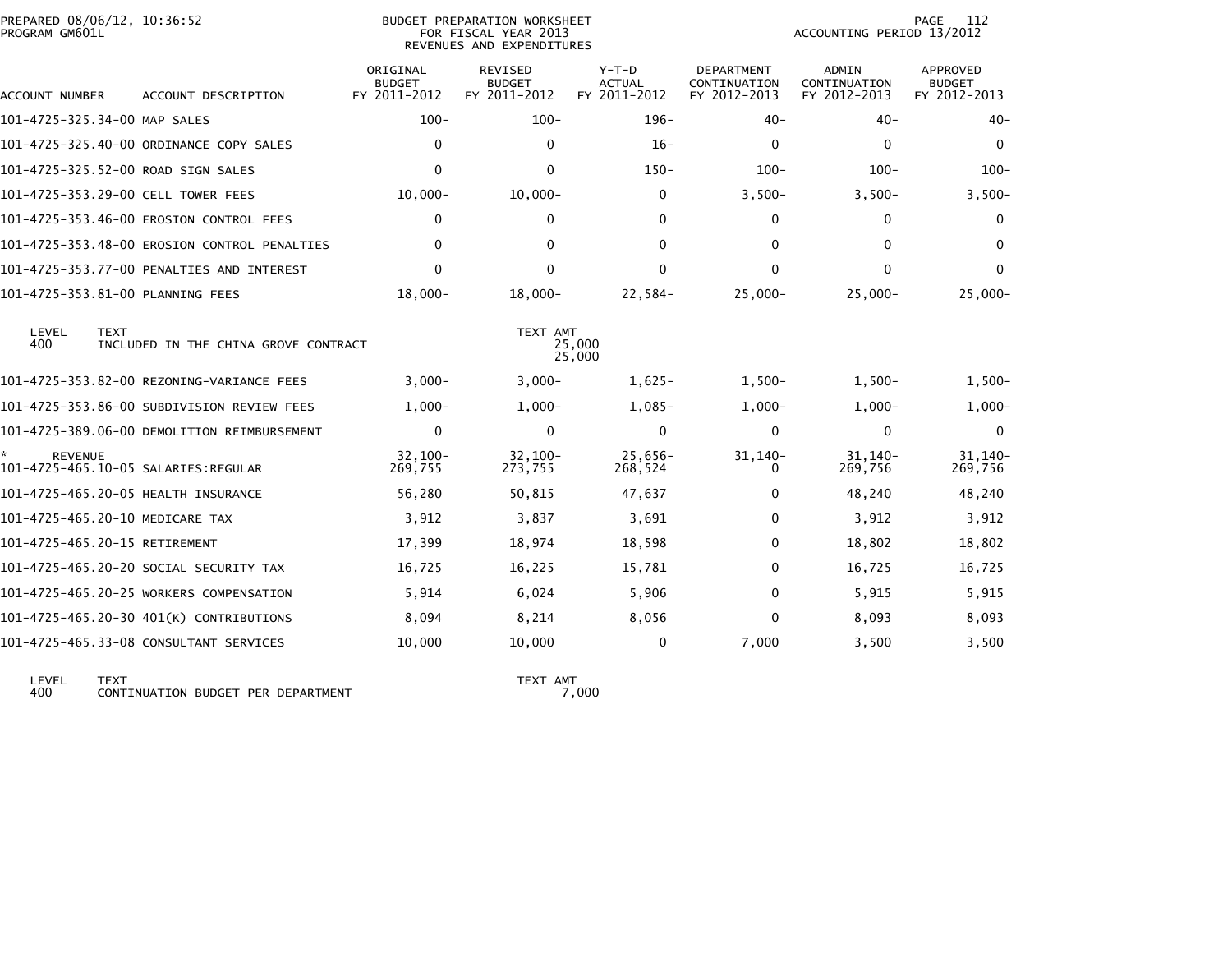| PREPARED 08/06/12, 10:36:52<br>PROGRAM GM601L |                                              |                                           | <b>BUDGET PREPARATION WORKSHEET</b><br>FOR FISCAL YEAR 2013<br>REVENUES AND EXPENDITURES | 113<br>PAGE<br>ACCOUNTING PERIOD 13/2012 |                                                   |                                              |                                           |
|-----------------------------------------------|----------------------------------------------|-------------------------------------------|------------------------------------------------------------------------------------------|------------------------------------------|---------------------------------------------------|----------------------------------------------|-------------------------------------------|
| ACCOUNT NUMBER                                | ACCOUNT DESCRIPTION                          | ORIGINAL<br><b>BUDGET</b><br>FY 2011-2012 | <b>REVISED</b><br><b>BUDGET</b><br>FY 2011-2012                                          | $Y-T-D$<br><b>ACTUAL</b><br>FY 2011-2012 | <b>DEPARTMENT</b><br>CONTINUATION<br>FY 2012-2013 | <b>ADMIN</b><br>CONTINUATION<br>FY 2012-2013 | APPROVED<br><b>BUDGET</b><br>FY 2012-2013 |
|                                               | REDUCTION PER COUNTY MANAGER                 |                                           |                                                                                          | $3,500-$<br>3,500                        |                                                   |                                              |                                           |
| 101-4725-465.33-21 FORUM EXPENSE              |                                              | 200                                       | 200                                                                                      | 176                                      | 200                                               | 200                                          | 200                                       |
|                                               | 101-4725-465.34-30 SERVICE & MAINTENANCE     | 500                                       | 350                                                                                      | 10                                       | 350                                               | 350                                          | 350                                       |
| 101-4725-465.43-15 R&M:EQUIPMENT              |                                              | 500                                       | 350                                                                                      | 350                                      | 350                                               | 350                                          | 350                                       |
| 101-4725-465.43-20 R&M:VEHICLES               |                                              | 2,000                                     | 2,000                                                                                    | 755                                      | 2,000                                             | 2,000                                        | 2,000                                     |
|                                               | 101-4725-465.50-07 COST PER COPY PROGRAM     | 2,000                                     | 1,677                                                                                    | 1,098                                    | 2,000                                             | 2,000                                        | 2,000                                     |
| 101-4725-465.50-50 REG OF DEEDS               |                                              | 0                                         | 0                                                                                        | 0                                        | 0                                                 | 0                                            | 0                                         |
| 101-4725-465.53-05 TELEPHONE                  |                                              | 1,250                                     | 1,830                                                                                    | 1,589                                    | 1,250                                             | 1,850                                        | 1,850                                     |
| 101-4725-465.54-00 ADVERTISING                |                                              | 1,700                                     | 2,550                                                                                    | 2,211                                    | 1,700                                             | 1,700                                        | 1,700                                     |
| 101-4725-465.55-00 PRINTING                   |                                              | 500                                       | 150                                                                                      | 0                                        | 300                                               | 300                                          | 300                                       |
| 101-4725-465.56-00 UNIFORMS                   |                                              | 500                                       | 293                                                                                      | 93                                       | 350                                               | 350                                          | 350                                       |
| 101-4725-465.57-00 POSTAGE                    |                                              | 1,500                                     | 1,500                                                                                    | 1,194                                    | 1,500                                             | 1,500                                        | 1,500                                     |
| 101-4725-465.58-00 TRAVEL                     |                                              | 2,500                                     | 3,100                                                                                    | 2,695                                    | 3,100                                             | 3,100                                        | 3,100                                     |
| 101-4725-465.59-00 TRAINING                   |                                              | 2,250                                     | 2,100                                                                                    | 1,643                                    | 2,250                                             | 2,000                                        | 2,000                                     |
| 101–4725–465.61–05 SUPPLIES:OFFICE            |                                              | 4,500                                     | 3,800                                                                                    | 2,474                                    | 4,500                                             | 3,500                                        | 3,500                                     |
|                                               | 101-4725-465.61-95 SUPPLIES:OTHER SMALL EQMT | 1,500                                     | 1,225                                                                                    | 225                                      | 1,500                                             | 1,000                                        | 1,000                                     |
|                                               | 101-4725-465.62-20 MOTOR FUEL & LUBRICANTS   | 4,000                                     | 4,000                                                                                    | 2,264                                    | 4,000                                             | 4,000                                        | 4,000                                     |
| 101-4725-465.64-10 BOOKS                      |                                              | 600                                       | 600                                                                                      | 79                                       | 500                                               | 500                                          | 500                                       |
|                                               | 101-4725-465.64-50 DUES & SUBSCRIPTIONS      | 1,500                                     | 1,500                                                                                    | 1,318                                    | 1,500                                             | 1,500                                        | 1,500                                     |
| 101-4725-465.74-35 C/A:VEHICLES               |                                              | 0                                         | 0                                                                                        | 0                                        | $\mathbf{0}$                                      | 0                                            | $\mathbf 0$                               |
|                                               | 101-4725-465.82-05 ABANDONED MFG HOME REMOVL | 2,500                                     | 2,500                                                                                    | 2,500                                    | 2,500                                             | 3,000                                        | 3,000                                     |
|                                               | 101–4725–465.82–11 DEMOLITION EXPENSES       | 4,500                                     | 4,500                                                                                    | 3,500                                    | 4,500                                             | 4,500                                        | 4,500                                     |
| 101-4725-465.82-16 CENSUS COUNTS              |                                              | 0                                         | 0                                                                                        | 0                                        | $\Omega$                                          | 0                                            | 0                                         |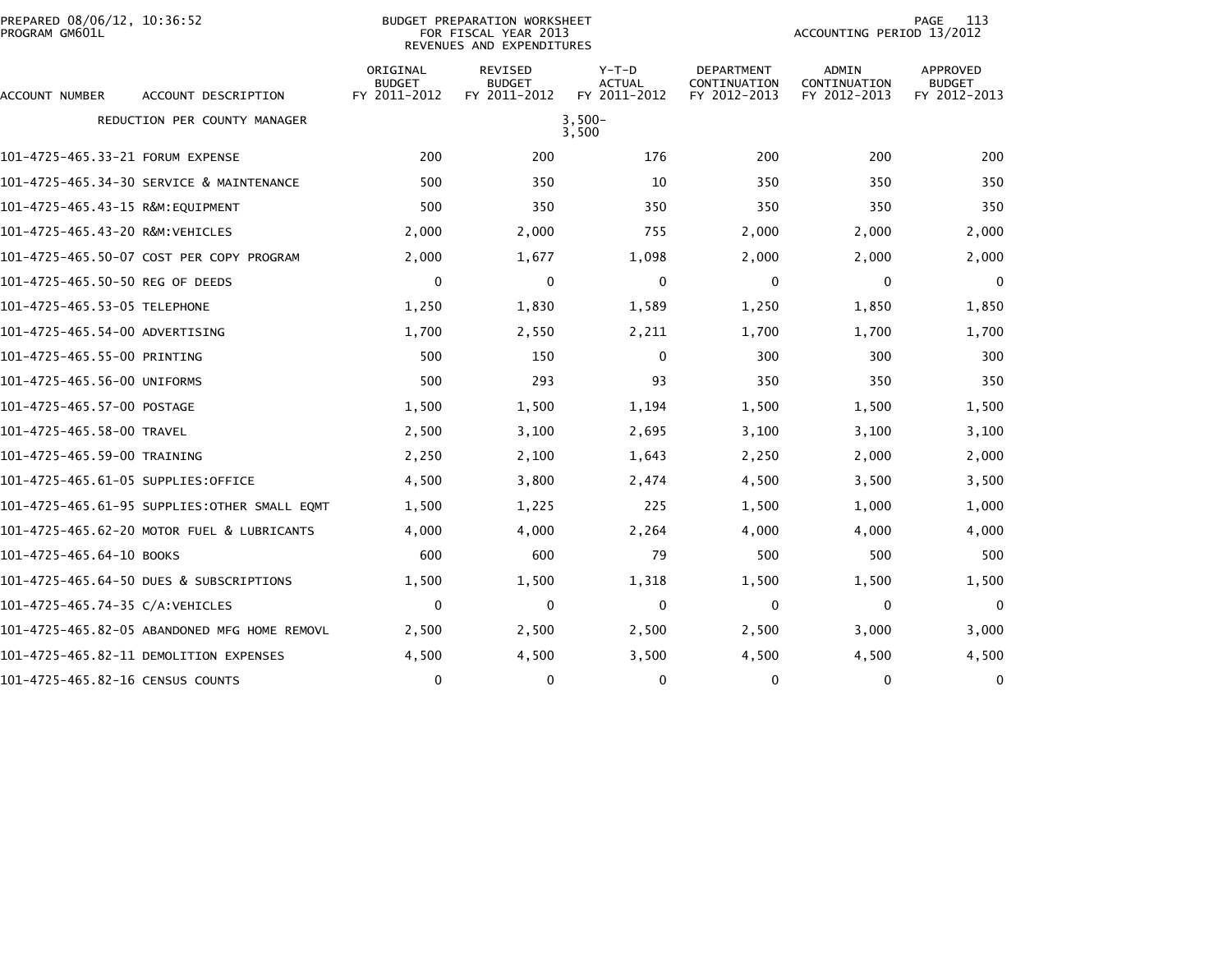| PREPARED 08/06/12, 10:36:52<br>BUDGET PREPARATION WORKSHEET<br>PROGRAM GM601L<br>FOR FISCAL YEAR 2013<br>REVENUES AND EXPENDITURES |                |                                            |                                           |                                          |                                   | 114<br>PAGE<br>ACCOUNTING PERIOD 13/2012          |                                       |                                           |
|------------------------------------------------------------------------------------------------------------------------------------|----------------|--------------------------------------------|-------------------------------------------|------------------------------------------|-----------------------------------|---------------------------------------------------|---------------------------------------|-------------------------------------------|
|                                                                                                                                    | ACCOUNT NUMBER | ACCOUNT DESCRIPTION                        | ORIGINAL<br><b>BUDGET</b><br>FY 2011-2012 | REVISED<br><b>BUDGET</b><br>FY 2011-2012 | $Y-T-D$<br>ACTUAL<br>FY 2011-2012 | <b>DEPARTMENT</b><br>CONTINUATION<br>FY 2012-2013 | ADMIN<br>CONTINUATION<br>FY 2012-2013 | APPROVED<br><b>BUDGET</b><br>FY 2012-2013 |
|                                                                                                                                    |                | 101-4725-465.82-55 PHASE 1 - LAND USE PLAN | 0                                         | 0                                        |                                   | 0                                                 |                                       | $\Omega$                                  |
|                                                                                                                                    |                | 101-4725-465.90-39 SALES & USE TAX         | 0                                         | 275                                      | 10                                | 0                                                 |                                       | $\Omega$                                  |
| *.                                                                                                                                 | EXPENDITURE    |                                            | 422.579                                   | 422.344                                  | 392,377                           | 41.350                                            | 408.643                               | 408,643                                   |
| **                                                                                                                                 | PLANNING       |                                            | 390,479                                   | 390,244                                  | 366,721                           | 10,210                                            | 377,503                               | 377,503                                   |
|                                                                                                                                    |                |                                            |                                           |                                          |                                   |                                                   |                                       |                                           |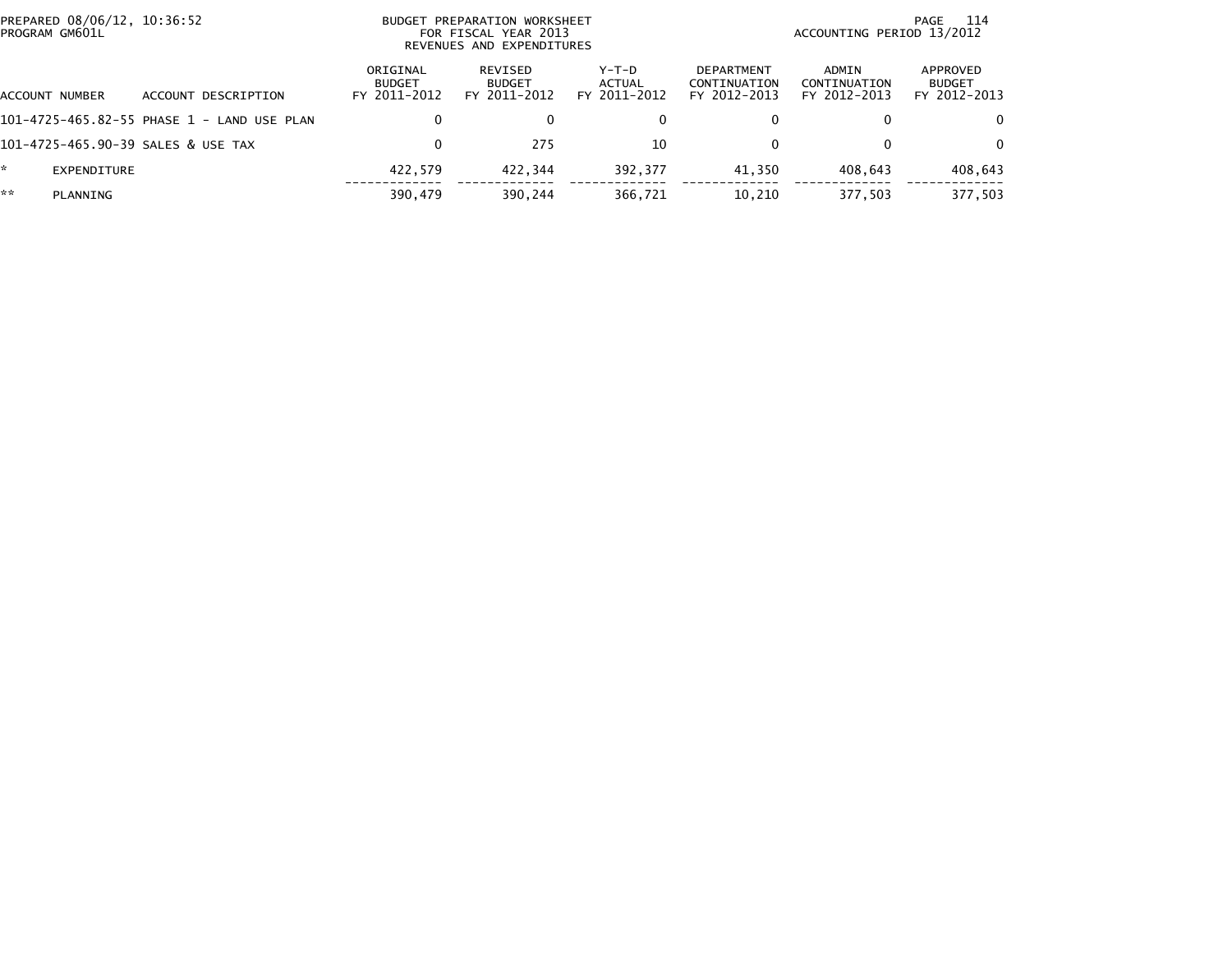| PREPARED 08/06/12, 10:36:52<br>PROGRAM GM601L               |                                                             |                                           | BUDGET PREPARATION WORKSHEET<br>FOR FISCAL YEAR 2013<br>REVENUES AND EXPENDITURES |                                          |                                                   | ACCOUNTING PERIOD 13/2012             | 115<br><b>PAGE</b>                        |
|-------------------------------------------------------------|-------------------------------------------------------------|-------------------------------------------|-----------------------------------------------------------------------------------|------------------------------------------|---------------------------------------------------|---------------------------------------|-------------------------------------------|
| ACCOUNT NUMBER                                              | ACCOUNT DESCRIPTION                                         | ORIGINAL<br><b>BUDGET</b><br>FY 2011-2012 | REVISED<br><b>BUDGET</b><br>FY 2011-2012                                          | $Y-T-D$<br><b>ACTUAL</b><br>FY 2011-2012 | <b>DEPARTMENT</b><br>CONTINUATION<br>FY 2012-2013 | ADMIN<br>CONTINUATION<br>FY 2012-2013 | APPROVED<br><b>BUDGET</b><br>FY 2012-2013 |
| 101–4750–320.10–00 BUILDING PERMITS                         |                                                             | 400,000-                                  | $400,000 -$                                                                       | $363,935-$                               | $\mathbf 0$                                       | 350,000-                              | 350,000-                                  |
| ÷.<br><b>REVENUE</b><br>101-4750-424.10-05 SALARIES:REGULAR |                                                             | 400,000-<br>573,181                       | $400.000 -$<br>575,581                                                            | $363,935-$<br>564,713                    | $\Omega$<br>$\Omega$                              | 350,000-<br>489,513                   | 350,000-<br>489,513                       |
| LEVEL<br><b>TEXT</b><br>400                                 | CONTINUATION<br>TWO POSITIONS ELIMINATED PER COUNTY MANAGER |                                           | TEXT AMT                                                                          | 573,181<br>83,668-<br>489,513            |                                                   |                                       |                                           |
| 101-4750-424.20-05 HEALTH INSURANCE                         |                                                             | 96,480                                    | 96,885                                                                            | 94,872                                   | $\mathbf 0$                                       | 80,400                                | 80,400                                    |
| 101-4750-424.20-10 MEDICARE TAX                             |                                                             | 8,310                                     | 7,810                                                                             | 7,661                                    | 0                                                 | 6,596                                 | 6,596                                     |
| 101-4750-424.20-15 RETIREMENT                               |                                                             | 39,951                                    | 40,111                                                                            | 39,170                                   | 0                                                 | 34,120                                | 34,120                                    |
|                                                             | 101–4750–424.20–20 SOCIAL SECURITY TAX                      | 35,537                                    | 33,537                                                                            | 32,756                                   | 0                                                 | 28,205                                | 28,205                                    |
|                                                             | 101-4750-424.20-25 WORKERS COMPENSATION                     | 14,103                                    | 14,163                                                                            | 13,895                                   | 0                                                 | 12,327                                | 12,327                                    |
|                                                             | 101-4750-424.20-30 401(K) CONTRIBUTIONS                     | 17,195                                    | 17,265                                                                            | 16,942                                   | 0                                                 | 14,690                                | 14,690                                    |
| 101-4750-424.43-15 R&M:EQUIPMENT                            |                                                             | 100                                       | 100                                                                               | $\mathbf{0}$                             | 100                                               | 100                                   | 100                                       |
| 101-4750-424.43-20 R&M:VEHICLES                             |                                                             | 5,000                                     | 2,900                                                                             | 2,694                                    | 5,000                                             | 4,000                                 | 4,000                                     |
|                                                             | 101-4750-424.50-07 COST PER COPY PROGRAM                    | 1,200                                     | 1,200                                                                             | 1,185                                    | 1,200                                             | 1,500                                 | 1,500                                     |
| 101-4750-424.53-05 TELEPHONE                                |                                                             | 15,000                                    | 14,500                                                                            | 10,170                                   | 15,000                                            | 13,000                                | 13,000                                    |
| 101-4750-424.56-00 UNIFORMS                                 |                                                             | 4,000                                     | 3,610                                                                             | 3,567                                    | 4,000                                             | 3,000                                 | 3,000                                     |
| 101-4750-424.57-00 POSTAGE                                  |                                                             | 400                                       | 400                                                                               | 62                                       | 400                                               | 400                                   | 400                                       |
| 101-4750-424.58-00 TRAVEL                                   |                                                             | 2,000                                     | 1,700                                                                             | 1,698                                    | 2,000                                             | 1,500                                 | 1,500                                     |
| 101-4750-424.59-00 TRAINING                                 |                                                             | 5,000                                     | 5,640                                                                             | 5,523                                    | 4,000                                             | 4,500                                 | 4,500                                     |
| 101-4750-424.61-05 SUPPLIES:OFFICE                          |                                                             | 3,500                                     | 4,500                                                                             | 4,283                                    | 4,300                                             | 4,500                                 | 4,500                                     |
| LEVEL<br><b>TEXT</b>                                        |                                                             |                                           | TEXT AMT                                                                          |                                          |                                                   |                                       |                                           |

| LEVEL | $- x 1$                                          | IEXIAMI |
|-------|--------------------------------------------------|---------|
| 400   | OFFICE SUPPLIES ARE COSTING MORE I ESTIMATE THAT |         |
|       | WE WILL SPEND 800 MORE NEXT YEAR.                | 800     |
|       | CONTINUATION                                     | 3.500   |
|       | INCREASE PER COUNTY MANAGERR                     | 200     |
|       |                                                  |         |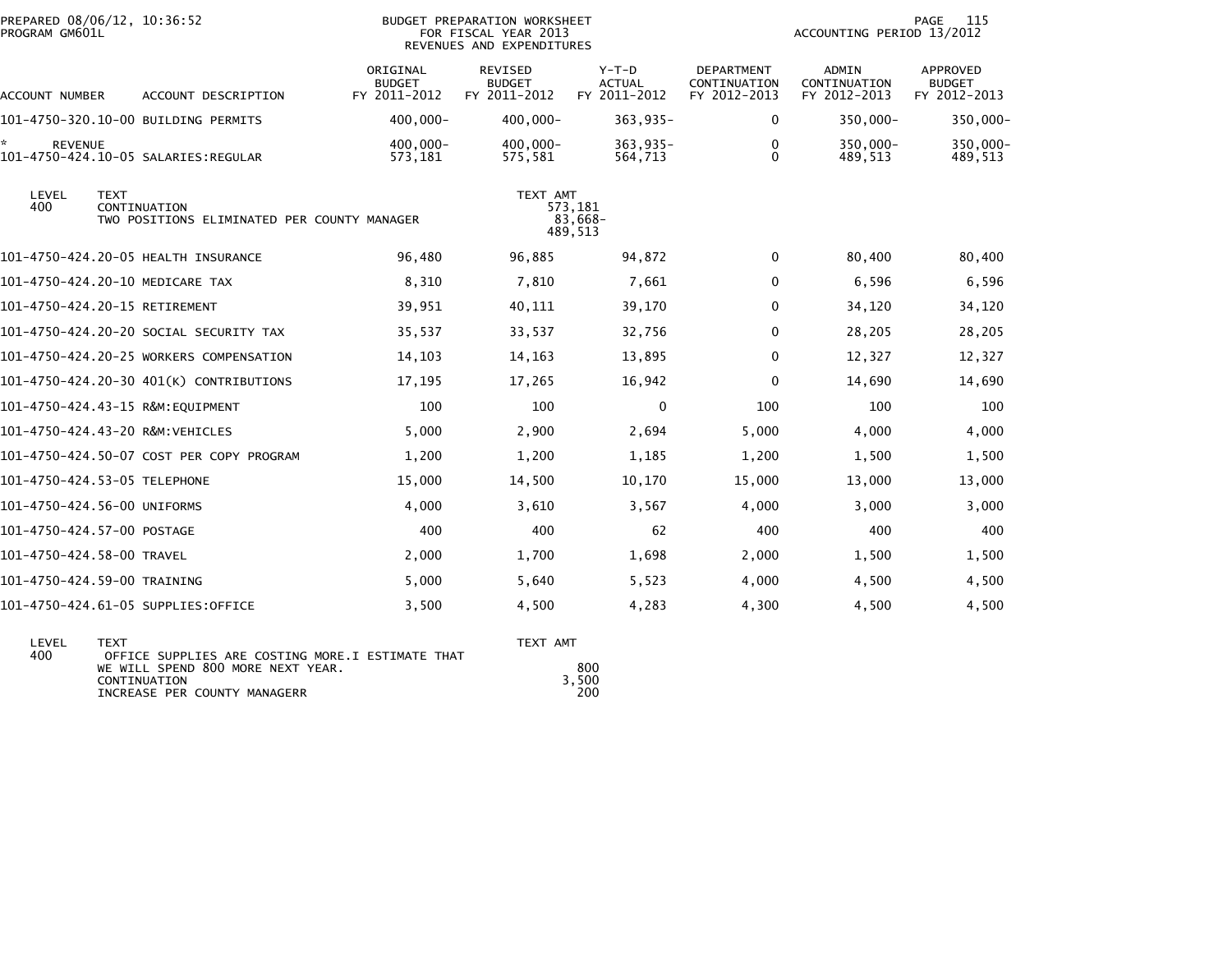| PREPARED 08/06/12, 10:36:52<br>PROGRAM GM601L |                                                                              |                                           | BUDGET PREPARATION WORKSHEET<br>FOR FISCAL YEAR 2013<br>REVENUES AND EXPENDITURES |                                          | 116<br>PAGE<br>ACCOUNTING PERIOD 13/2012          |                                       |                                                  |
|-----------------------------------------------|------------------------------------------------------------------------------|-------------------------------------------|-----------------------------------------------------------------------------------|------------------------------------------|---------------------------------------------------|---------------------------------------|--------------------------------------------------|
| ACCOUNT NUMBER                                | ACCOUNT DESCRIPTION                                                          | ORIGINAL<br><b>BUDGET</b><br>FY 2011-2012 | <b>REVISED</b><br><b>BUDGET</b><br>FY 2011-2012                                   | $Y-T-D$<br><b>ACTUAL</b><br>FY 2011-2012 | <b>DEPARTMENT</b><br>CONTINUATION<br>FY 2012-2013 | ADMIN<br>CONTINUATION<br>FY 2012-2013 | <b>APPROVED</b><br><b>BUDGET</b><br>FY 2012-2013 |
|                                               |                                                                              |                                           |                                                                                   | 4,500                                    |                                                   |                                       |                                                  |
|                                               | 101-4750-424.61-95 SUPPLIES:OTHER SMALL EQMT                                 | 1,000                                     | 1,800                                                                             | 1,742                                    | 1,500                                             | 1,500                                 | 1,500                                            |
|                                               | 101-4750-424.62-20 MOTOR FUEL & LUBRICANTS                                   | 25,000                                    | 25,000                                                                            | 23,718                                   | 25,000                                            | 25,000                                | 25,000                                           |
| 101-4750-424.64-10 BOOKS                      |                                                                              | 5,000                                     | 5,700                                                                             | 5,666                                    | 5,000                                             | 5,000                                 | 5,000                                            |
|                                               | 101-4750-424.64-50 DUES & SUBSCRIPTIONS                                      | 800                                       | 1,050                                                                             | 570                                      | 800                                               | 800                                   | 800                                              |
|                                               | 101-4750-424.74-35 C/A:VEHICLES                                              | 0                                         | $\Omega$                                                                          | $\Omega$                                 | $\mathbf{0}$                                      | $\Omega$                              | $\mathbf{0}$                                     |
|                                               | 101-4750-424.76-20 F/A:DP EQUIPMENT                                          | $\mathbf 0$                               | $\mathbf 0$                                                                       | $\mathbf{0}$                             | 18,450                                            | 16,400                                | $\mathbf{0}$                                     |
| LEVEL<br>400                                  | <b>TEXT</b><br>NEW COMPUTERS FOR NINE (9) INSPECTORS INCLUDING<br><b>GPS</b> |                                           | TEXT AMT                                                                          | 18,450                                   |                                                   |                                       |                                                  |
|                                               | REDUCTION PER COUNTY MANAGER<br>MOVED TO IS DEPT BUDGET (101-4210-419-76-20) |                                           |                                                                                   | $2,050-$<br>$16,400-$                    |                                                   |                                       |                                                  |
|                                               |                                                                              | $\mathbf 0$                               | 0                                                                                 | $\mathbf{0}$                             | 1.600                                             | 1.600                                 | 1,600                                            |
| LEVEL<br>400                                  | <b>TEXT</b><br>MINI BLINDS FOR THE INSPECTORS OFFICE                         |                                           | TEXT AMT                                                                          | 1,600<br>1,600                           |                                                   |                                       |                                                  |
|                                               | 101-4750-424.90-16 BANK FEES: CREDIT CARD                                    | 7,000                                     | 9,450                                                                             | 8.096                                    | $\mathbf{0}$                                      | 9.000                                 | 9,000                                            |
| ÷.<br>EXPENDITURE                             |                                                                              | 859,757                                   | 862,902                                                                           | 838,983                                  | 88,350                                            | 757,651                               | 741,251                                          |
| **<br><b>INSPECTIONS</b>                      |                                                                              | 459,757                                   | 462,902                                                                           | 475,048                                  | 88,350                                            | 407,651                               | 391,251                                          |
| ***                                           | ENVIRONMENTAL SERVICES                                                       | 966,635                                   | 969,780                                                                           | 947,644                                  | 154,760                                           | 910,471                               | 894,071                                          |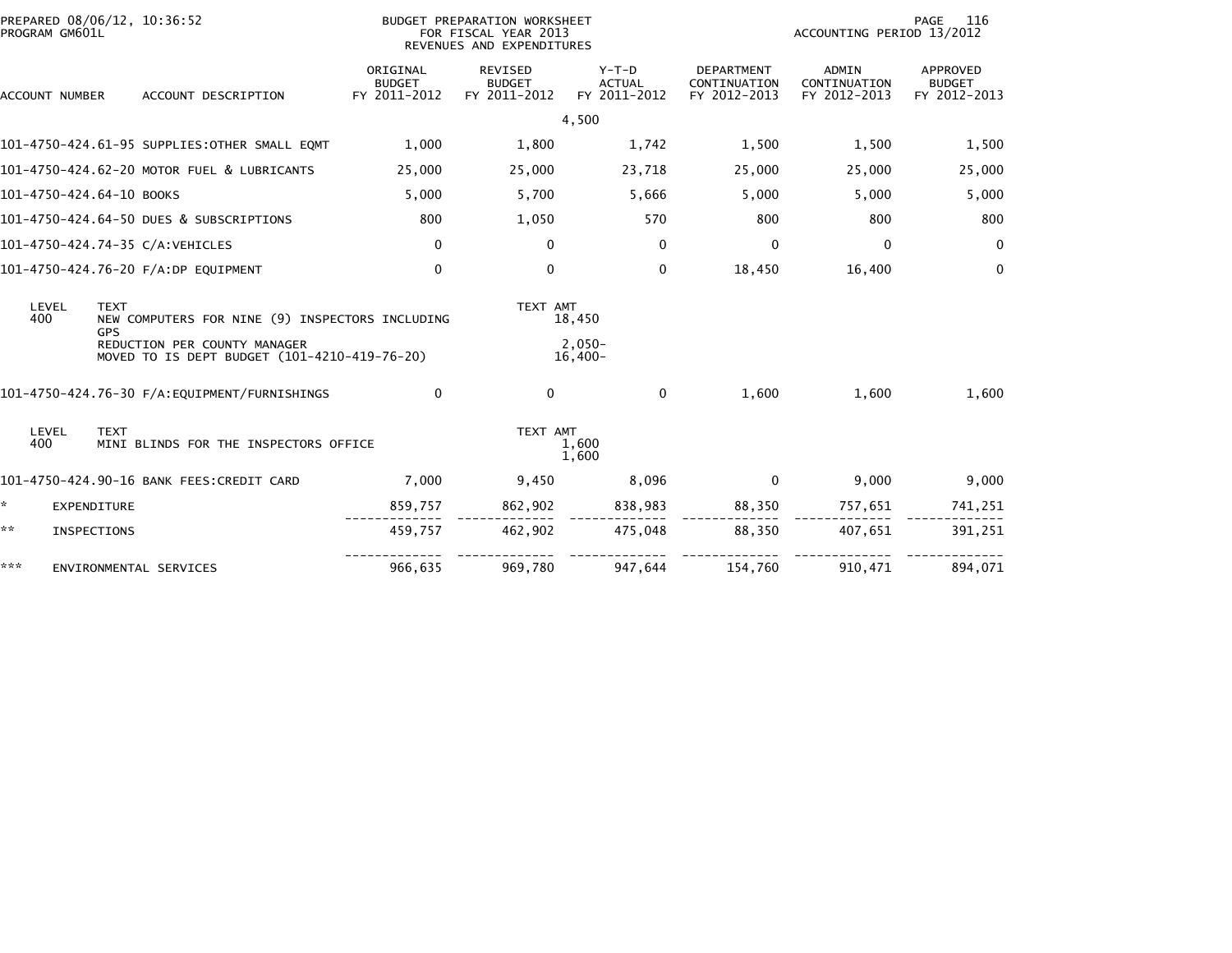| PREPARED 08/06/12, 10:36:52<br>PROGRAM GM601L |                                             |                                           | BUDGET PREPARATION WORKSHEET<br>FOR FISCAL YEAR 2013<br>REVENUES AND EXPENDITURES |                                          | - 117<br>PAGE<br>ACCOUNTING PERIOD 13/2012        |                                       |                                           |  |
|-----------------------------------------------|---------------------------------------------|-------------------------------------------|-----------------------------------------------------------------------------------|------------------------------------------|---------------------------------------------------|---------------------------------------|-------------------------------------------|--|
| <b>ACCOUNT NUMBER</b>                         | ACCOUNT DESCRIPTION                         | ORIGINAL<br><b>BUDGET</b><br>FY 2011-2012 | REVISED<br><b>BUDGET</b><br>FY 2011-2012                                          | $Y-T-D$<br><b>ACTUAL</b><br>FY 2011-2012 | <b>DEPARTMENT</b><br>CONTINUATION<br>FY 2012-2013 | ADMIN<br>CONTINUATION<br>FY 2012-2013 | APPROVED<br><b>BUDGET</b><br>FY 2012-2013 |  |
|                                               | 101-4810-465.83-44 OCCUPANCY TAX REMITTANCE | 297,000                                   | 317,000                                                                           | 271,661                                  | 0                                                 | 323,232                               | 323,232                                   |  |
| *<br>EXPENDITURE                              |                                             | 297,000                                   | 317,000                                                                           | 271,661                                  | 0                                                 | 323,232                               | 323,232                                   |  |
| **<br>CONV & VISIT BUREAU                     |                                             | 297,000                                   | 317,000                                                                           | 271,661                                  | 0                                                 | 323,232                               | 323,232                                   |  |
| ***<br><b>RELATED UNITS</b>                   |                                             | 297,000                                   | 317,000                                                                           | 271,661                                  | 0                                                 | 323,232                               | 323,232                                   |  |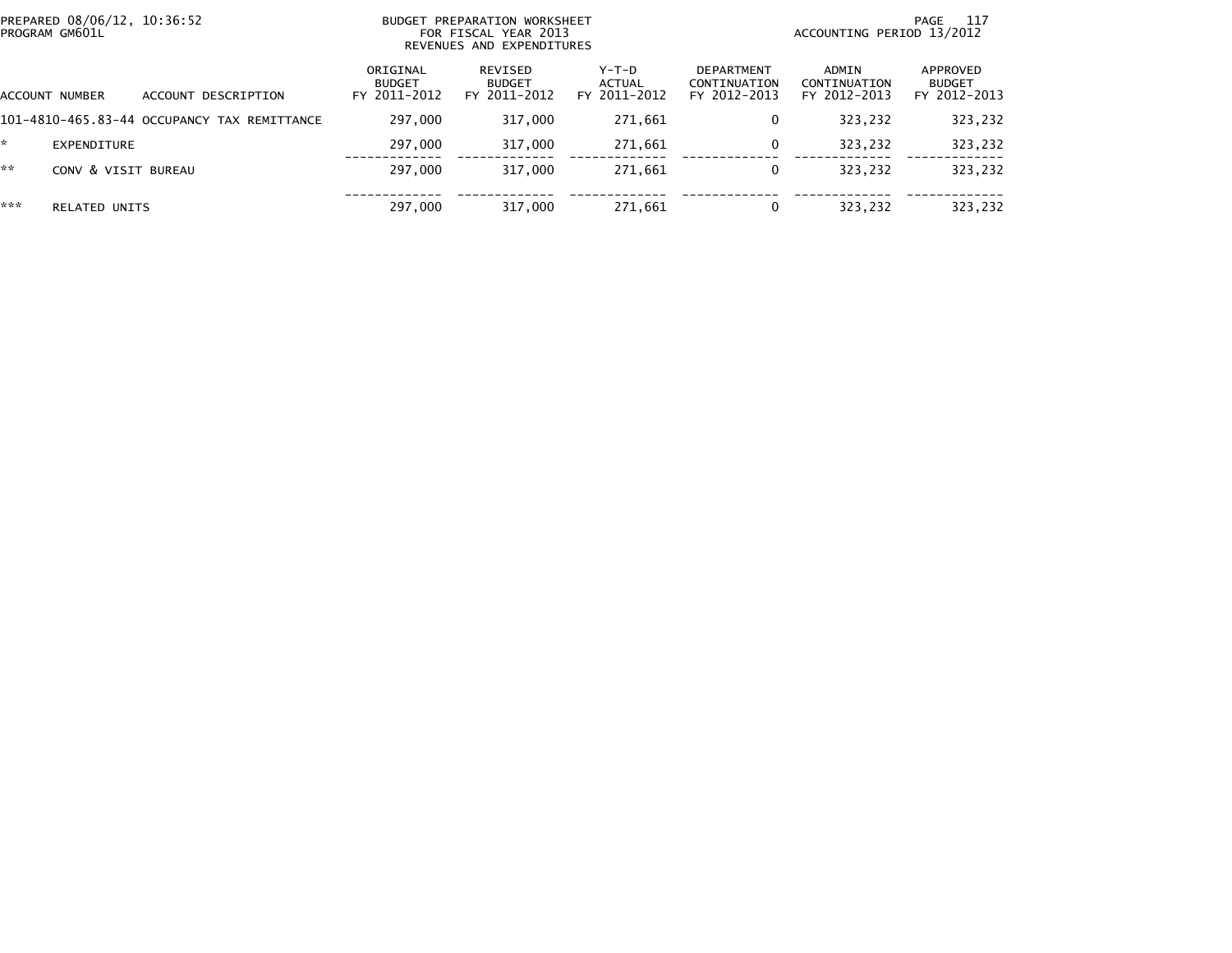| PREPARED 08/06/12, 10:36:52<br>PROGRAM GM601L |                                              |                                           | BUDGET PREPARATION WORKSHEET<br>FOR FISCAL YEAR 2013<br>REVENUES AND EXPENDITURES | 118<br>PAGE<br>ACCOUNTING PERIOD 13/2012 |                                                   |                                              |                                           |
|-----------------------------------------------|----------------------------------------------|-------------------------------------------|-----------------------------------------------------------------------------------|------------------------------------------|---------------------------------------------------|----------------------------------------------|-------------------------------------------|
| ACCOUNT NUMBER                                | ACCOUNT DESCRIPTION                          | ORIGINAL<br><b>BUDGET</b><br>FY 2011-2012 | <b>REVISED</b><br><b>BUDGET</b><br>FY 2011-2012                                   | $Y-T-D$<br><b>ACTUAL</b><br>FY 2011-2012 | <b>DEPARTMENT</b><br>CONTINUATION<br>FY 2012-2013 | <b>ADMIN</b><br>CONTINUATION<br>FY 2012-2013 | APPROVED<br><b>BUDGET</b><br>FY 2012-2013 |
|                                               | 101-4950-395.00-00 FUND BALANCE APPR-RESTR   | 0                                         | 0                                                                                 | 0                                        | 0                                                 | 0                                            | 0                                         |
| <b>REVENUE</b>                                | 101-4950-465.32-22 INTERPRETER SERVICES      | 0<br>0                                    | 0<br>$\Omega$                                                                     | 0<br>0                                   | 0<br>220                                          | 0<br>220                                     | 0<br>220                                  |
|                                               | 101-4950-465.33-17 CONTRACTED SERVICES       | 215,000                                   | 215,000                                                                           | 184,279                                  | 215,000                                           | 215,000                                      | 215,000                                   |
|                                               | 101-4950-465.34-30 SERVICE & MAINTENANCE     | 500                                       | 935                                                                               | 933                                      | 935                                               | 935                                          | 935                                       |
|                                               |                                              | 500                                       | 500                                                                               | 175                                      | 500                                               | 500                                          | 500                                       |
| 101-4950-465.43-20 R&M:VEHICLES               |                                              | 0                                         | 0                                                                                 | 0                                        | 0                                                 | 0                                            | 0                                         |
|                                               |                                              | 1,400                                     | 1,400                                                                             | 1,129                                    | 1,400                                             | 1,400                                        | 1,400                                     |
|                                               | 101-4950-465.50-07 COST PER COPY PROGRAM     | 3,000                                     | 3,000                                                                             | 2,625                                    | 3,000                                             | 4,000                                        | 4,000                                     |
| 101–4950–465.53–05 TELEPHONE                  |                                              | 870                                       | 870                                                                               | 683                                      | 870                                               | 870                                          | 870                                       |
| 101-4950-465.55-00 PRINTING                   |                                              | 2,600                                     | 2,600                                                                             | 1,057                                    | 2,600                                             | 2,000                                        | 2,000                                     |
| 101–4950–465.58–00 TRAVEL                     |                                              | 7,865                                     | 7,865                                                                             | 6,312                                    | 7,865                                             | 7,400                                        | 7,400                                     |
| 101-4950-465.59-00 TRAINING                   |                                              | 1,200                                     | 1,200                                                                             | 1,028                                    | 1,200                                             | 1,200                                        | 1,200                                     |
| 101–4950–465.61–05 SUPPLIES:OFFICE            |                                              | 6,000                                     | 6,000                                                                             | 4,426                                    | 6,000                                             | 6,000                                        | 6,000                                     |
|                                               | 101–4950–465.61–15 SUPPLIES:EDUCATIONAL      | 400                                       | 400                                                                               | 292                                      | 400                                               | 400                                          | 400                                       |
|                                               | 101-4950-465.61-95 SUPPLIES:OTHER SMALL EOMT | 500                                       | 900                                                                               | 622                                      | 500                                               | 500                                          | 500                                       |
|                                               | 101-4950-465.62-20 MOTOR FUEL & LUBRICANTS   | $\Omega$                                  | $\Omega$                                                                          | $\mathbf{0}$                             | $\Omega$                                          | $\Omega$                                     | $\Omega$                                  |
| 101-4950-465.64-10 BOOKS                      |                                              | 300                                       | 300                                                                               | $\Omega$                                 | 300                                               | 300                                          | 300                                       |
|                                               | 101-4950-465.64-50 DUES & SUBSCRIPTIONS      | 1,400                                     | 1,400                                                                             | 947                                      | 1,400                                             | 1,400                                        | 1,400                                     |
| 101-4950-465.76-20 F/A:DP EQUIPMENT           |                                              | 1,500                                     | 1,065                                                                             | 500                                      | 1,500                                             | 1,500                                        | 1,500                                     |
|                                               | 101–4950–465.76–30 F/A:EQUIPMENT/FURNISHINGS | 1,200                                     | 800                                                                               | 500                                      | 1,200                                             | 1,200                                        | 1,200                                     |
| ÷.<br>EXPENDITURE                             |                                              | 244,235                                   | 244,235                                                                           | 205,508                                  | 244,890                                           | 244,825                                      | 244,825                                   |
| **<br>ADMINISTRATION                          |                                              | 244,235                                   | 244,235                                                                           | 205,508                                  | 244,890                                           | 244,825                                      | 244,825                                   |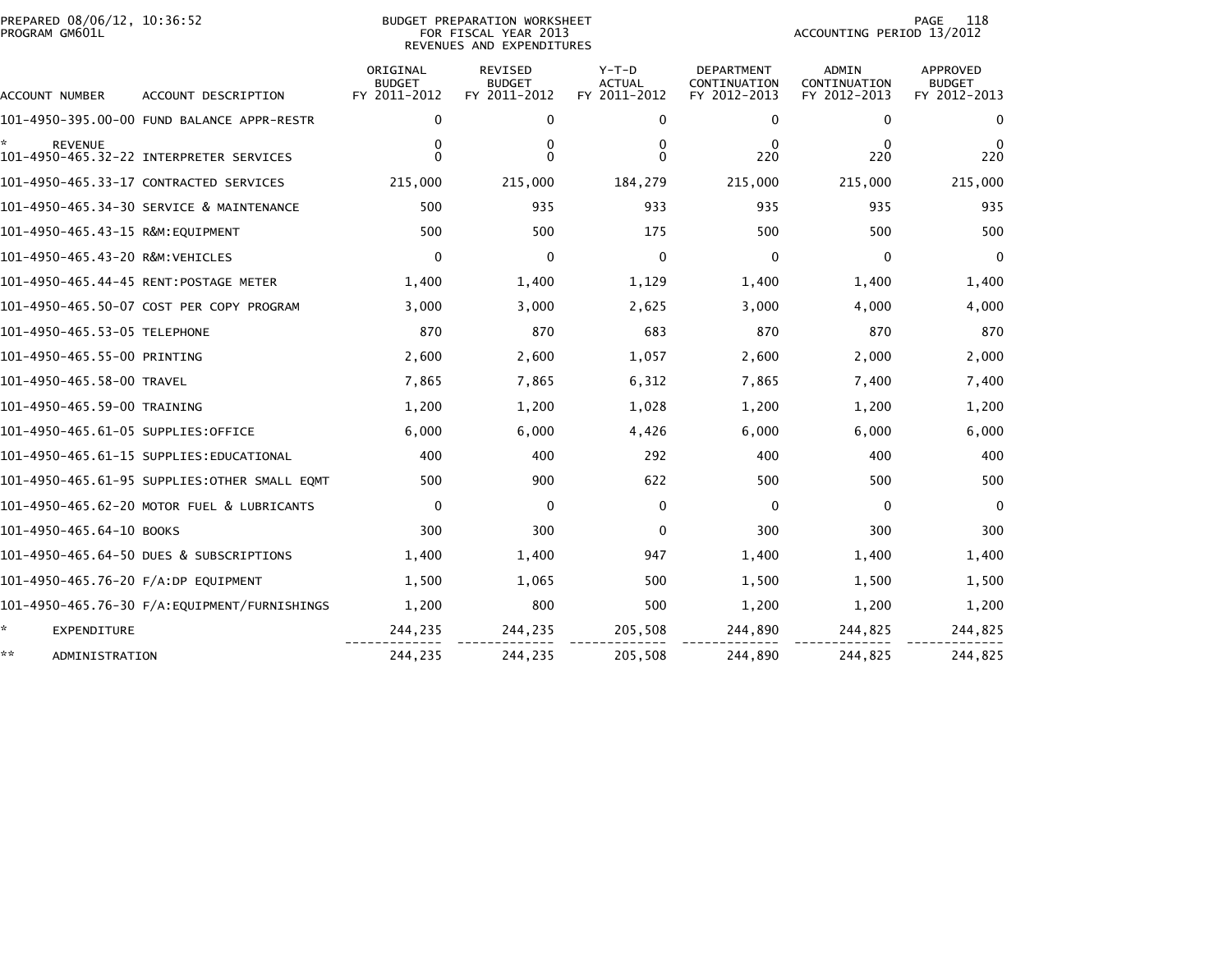| PREPARED 08/06/12, 10:36:52<br>PROGRAM GM601L            |                                              |                                           | BUDGET PREPARATION WORKSHEET<br>FOR FISCAL YEAR 2013<br>REVENUES AND EXPENDITURES |                                        |                                                   | ACCOUNTING PERIOD 13/2012             | 119<br>PAGE                                      |
|----------------------------------------------------------|----------------------------------------------|-------------------------------------------|-----------------------------------------------------------------------------------|----------------------------------------|---------------------------------------------------|---------------------------------------|--------------------------------------------------|
| ACCOUNT NUMBER                                           | ACCOUNT DESCRIPTION                          | ORIGINAL<br><b>BUDGET</b><br>FY 2011-2012 | <b>REVISED</b><br><b>BUDGET</b><br>FY 2011-2012                                   | Y-T-D<br><b>ACTUAL</b><br>FY 2011-2012 | <b>DEPARTMENT</b><br>CONTINUATION<br>FY 2012-2013 | ADMIN<br>CONTINUATION<br>FY 2012-2013 | <b>APPROVED</b><br><b>BUDGET</b><br>FY 2012-2013 |
|                                                          | 101-4955-349.20-00 EXTENSION GENERAL REVENUE | $\Omega$                                  | $\Omega$                                                                          | $8,517-$                               | $\Omega$                                          | $\Omega$                              |                                                  |
|                                                          | 101-4955-349.35-00 HORTICULTURE REVENUE      | 0                                         | $3,500-$                                                                          | $6,258-$                               | 0                                                 | 0                                     | $\mathbf{0}$                                     |
|                                                          |                                              | 0                                         | 0                                                                                 | $16, 120 -$                            | 0                                                 | $\Omega$                              | 0                                                |
|                                                          | 101-4955-395.00-00 FUND BALANCE APPR-RESTR   | $\mathbf{0}$                              | $60,647-$                                                                         |                                        | 0                                                 | 0                                     | $\Omega$                                         |
| *<br><b>REVENUE</b><br>101-4955-465.83-05 ADVISORY BOARD |                                              | 0<br>$\Omega$                             | 64, 147-<br>4,058                                                                 | $30,895 -$<br>751                      |                                                   |                                       | $\Omega$                                         |
|                                                          |                                              | $\mathbf{0}$                              | 37,359                                                                            | 15,786                                 | $\Omega$                                          | 0                                     | 0                                                |
|                                                          | 101-4955-465.83-79 EXTENSION-GENERAL EXPENSE | $\mathbf{0}$                              | 14,945                                                                            | 8,157                                  | $\Omega$                                          | $\Omega$                              | $\Omega$                                         |
|                                                          | 101-4955-465.83-81 HORTICULTURE EXPENSE      | $\mathbf{0}$                              | 7,785                                                                             | 5,932                                  | $\Omega$                                          | 0                                     | $\Omega$                                         |
| ×.<br><b>EXPENDITURE</b>                                 |                                              | 0                                         | 64,147                                                                            | 30,626                                 | 0                                                 | 0                                     |                                                  |
| **<br>OTHER PROGRAMS                                     |                                              | $\Omega$                                  | $\Omega$                                                                          | $269 -$                                | $\Omega$                                          | $\Omega$                              |                                                  |
| ***<br>COOPERATIVE EXTENSION                             |                                              | 244,235                                   | 244,235                                                                           | 205,239                                | 244,890                                           | 244,825                               | 244,825                                          |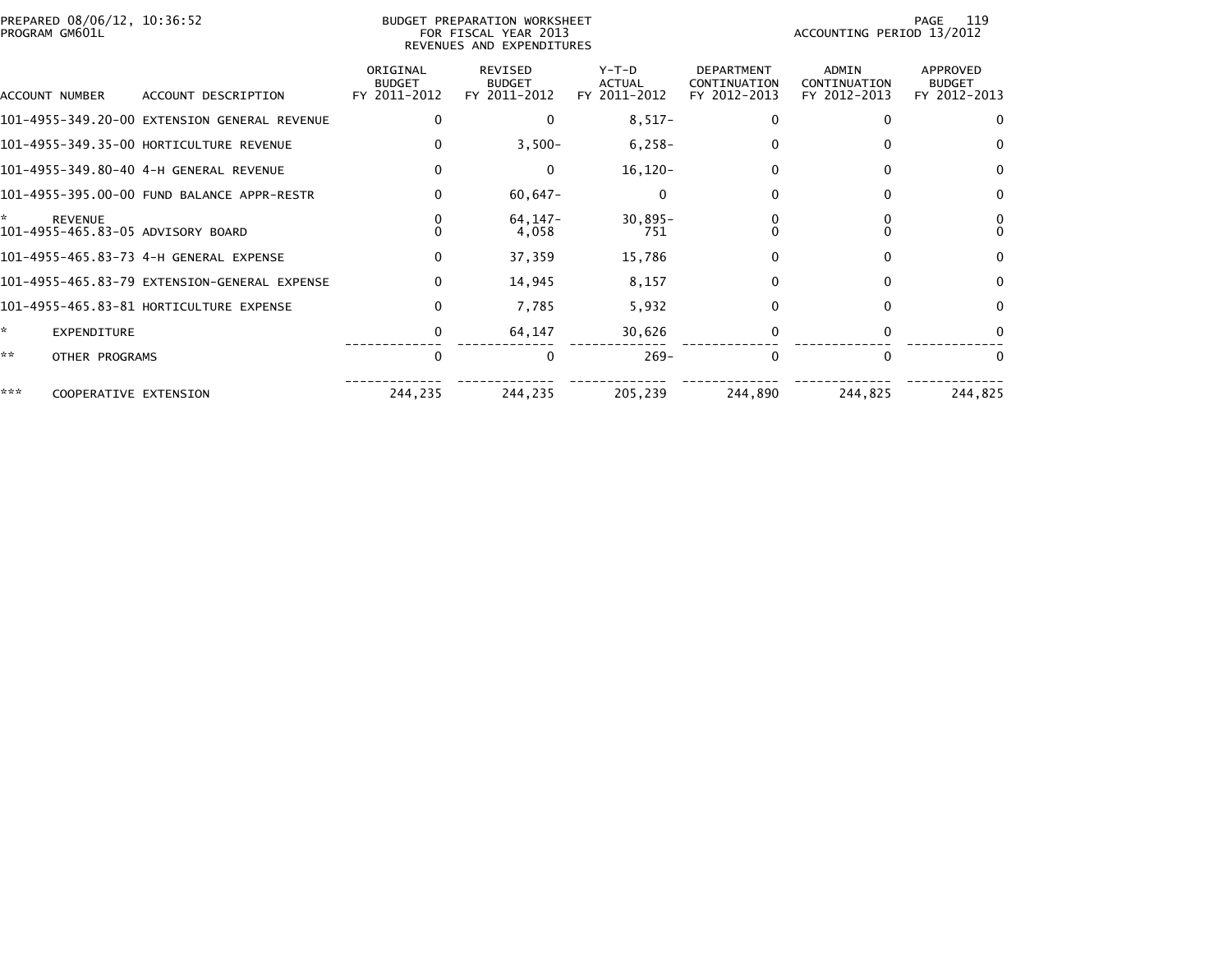| PREPARED 08/06/12, 10:36:52<br>PROGRAM GM601L         |                                            |                                           | <b>BUDGET PREPARATION WORKSHEET</b><br>FOR FISCAL YEAR 2013<br>REVENUES AND EXPENDITURES |                                          |                                                   | ACCOUNTING PERIOD 13/2012             | 120<br>PAGE                               |
|-------------------------------------------------------|--------------------------------------------|-------------------------------------------|------------------------------------------------------------------------------------------|------------------------------------------|---------------------------------------------------|---------------------------------------|-------------------------------------------|
| ACCOUNT NUMBER                                        | ACCOUNT DESCRIPTION                        | ORIGINAL<br><b>BUDGET</b><br>FY 2011-2012 | <b>REVISED</b><br><b>BUDGET</b><br>FY 2011-2012                                          | $Y-T-D$<br><b>ACTUAL</b><br>FY 2011-2012 | <b>DEPARTMENT</b><br>CONTINUATION<br>FY 2012-2013 | ADMIN<br>CONTINUATION<br>FY 2012-2013 | APPROVED<br><b>BUDGET</b><br>FY 2012-2013 |
|                                                       | 101-5010-334.60-00 SOIL & WATER GRANT      | 24,381-                                   | $24,381-$                                                                                | 22,950-                                  | 0                                                 | 24,381-                               | 24,381-                                   |
|                                                       | 101-5010-334.68-00 STATE SOIL CONSERVATION | $3,600-$                                  | $3,600-$                                                                                 | $3,600-$                                 | $3,600-$                                          | $3,600-$                              | $3,600-$                                  |
| 101–5010–365.55–00 MISC DONATIONS                     |                                            | 0                                         | 0                                                                                        | $605 -$                                  | 0                                                 | 0                                     | 0                                         |
|                                                       | 101-5010-395.00-00 FUND BALANCE APPR-RESTR | 0                                         | $6,225-$                                                                                 | 0                                        | 0                                                 | $\mathbf{0}$                          | $\bf{0}$                                  |
|                                                       |                                            | $\Omega$                                  | 0                                                                                        | 0                                        | $\mathbf 0$                                       | $\Omega$                              | 0                                         |
| <b>REVENUE</b><br>101-5010-461.10-05 SALARIES:REGULAR |                                            | $27.981 -$<br>36,000                      | $34,206 -$<br>36,140                                                                     | $27.155 -$<br>35,446                     | $3,600-$<br>$\Omega$                              | 27,981-<br>36,000                     | 27,981-<br>36,000                         |
| 101-5010-461.20-05 HEALTH INSURANCE                   |                                            | 6,965                                     | 6,965                                                                                    | 6,859                                    | 0                                                 | 7,270                                 | 7,270                                     |
| 101-5010-461.20-10 MEDICARE TAX                       |                                            | 522                                       | 527                                                                                      | 514                                      | $\mathbf{0}$                                      | 522                                   | 522                                       |
| 101-5010-461.20-15 RETIREMENT                         |                                            | 2,851                                     | 2,866                                                                                    | 2,807                                    | $\mathbf{0}$                                      | 2,858                                 | 2,858                                     |
|                                                       | 101-5010-461.20-20 SOCIAL SECURITY TAX     | 2,232                                     | 2,242                                                                                    | 2,198                                    | $\mathbf{0}$                                      | 2,232                                 | 2,232                                     |
|                                                       | 101–5010–461.33–60 SECRETARIAL SERVICES    | 550                                       | 405                                                                                      | 405                                      | 600                                               | 600                                   | 600                                       |
| 101-5010-461.43-15 R&M:EQUIPMENT                      |                                            | 800                                       | 1,165                                                                                    | 1,160                                    | 800                                               | 400                                   | 400                                       |
|                                                       | 101-5010-461.50-07 COST PER COPY PROGRAM   | 200                                       | 25                                                                                       | 0                                        | 200                                               | 200                                   | 200                                       |
| 101–5010–461.53–05 TELEPHONE                          |                                            | 0                                         | $\mathbf{0}$                                                                             | 0                                        | $\mathbf{0}$                                      | $\mathbf{0}$                          | $\mathbf{0}$                              |
| 101-5010-461.54-00 ADVERTISING                        |                                            | 0                                         | $\mathbf{0}$                                                                             | $\mathbf{0}$                             | $\mathbf{0}$                                      | $\mathbf{0}$                          | $\mathbf{0}$                              |
| 101-5010-461.57-00 POSTAGE                            |                                            | 200                                       | 200                                                                                      | 92                                       | 200                                               | 200                                   | 200                                       |
| 101-5010-461.58-00 TRAVEL                             |                                            | 2,250                                     | 2,010                                                                                    | 1,920                                    | 2,250                                             | 2,250                                 | 2,250                                     |
| 101-5010-461.59-00 TRAINING                           |                                            | 1,000                                     | 310                                                                                      | 310                                      | 1,000                                             | 1,000                                 | 1,000                                     |
| 101-5010-461.61-05 SUPPLIES:OFFICE                    |                                            | 492                                       | 492                                                                                      | 459                                      | 500                                               | 500                                   | 500                                       |
|                                                       | 101-5010-461.64-50 DUES & SUBSCRIPTIONS    | 1,500                                     | 1,500                                                                                    | 1,466                                    | 1,500                                             | 1,500                                 | 1,500                                     |
|                                                       | 101-5010-461.83-04 EASEMENT MONITORING     | 0                                         | 6,225                                                                                    | $\Omega$                                 | 6,225                                             | $\mathbf{0}$                          | $\Omega$                                  |
|                                                       | 101-5010-461.83-16 EDUCATIONAL PROJECT     | 400                                       | 1,115                                                                                    | 1,115                                    | 1,020                                             | 430                                   | 430                                       |
| EXPENDITURE                                           |                                            | 55,962                                    | 62,187                                                                                   | 54,751                                   | 14,295                                            | 55,962                                | 55,962                                    |

------------- ------------- ------------- ------------- ------------- -------------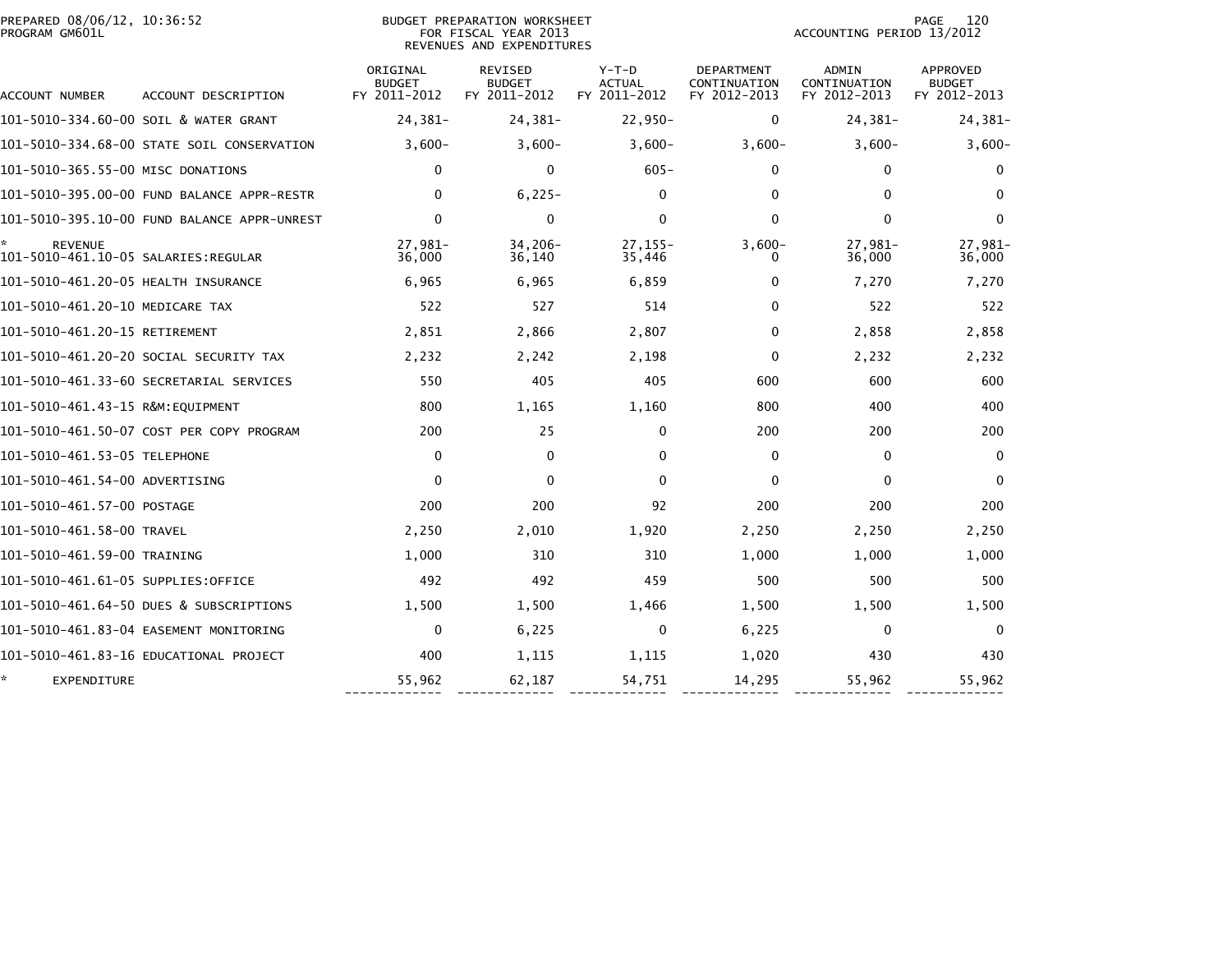| PREPARED 08/06/12, 10:36:52<br>PROGRAM GM601L |                |                           | BUDGET PREPARATION WORKSHEET<br>FOR FISCAL YEAR 2013<br>REVENUES AND EXPENDITURES | 121<br>PAGE<br>ACCOUNTING PERIOD 13/2012 |                                 |                                                   |                                       |                                           |
|-----------------------------------------------|----------------|---------------------------|-----------------------------------------------------------------------------------|------------------------------------------|---------------------------------|---------------------------------------------------|---------------------------------------|-------------------------------------------|
|                                               | ACCOUNT NUMBER | ACCOUNT DESCRIPTION       | ORIGINAL<br><b>BUDGET</b><br>FY 2011-2012                                         | REVISED<br><b>BUDGET</b><br>FY 2011-2012 | Y-T-D<br>ACTUAL<br>FY 2011-2012 | <b>DEPARTMENT</b><br>CONTINUATION<br>FY 2012-2013 | ADMIN<br>CONTINUATION<br>FY 2012-2013 | APPROVED<br><b>BUDGET</b><br>FY 2012-2013 |
| **                                            |                | SOIL & WATER CONSERVATION | 27.981                                                                            | 27.981                                   | 27.596                          | 10.695                                            | 27.981                                | 27,981                                    |
| ***                                           | SOIL & WATER   |                           | 27,981                                                                            | 27.981                                   | 27.596                          | 10.695                                            | 27,981                                | 27,981                                    |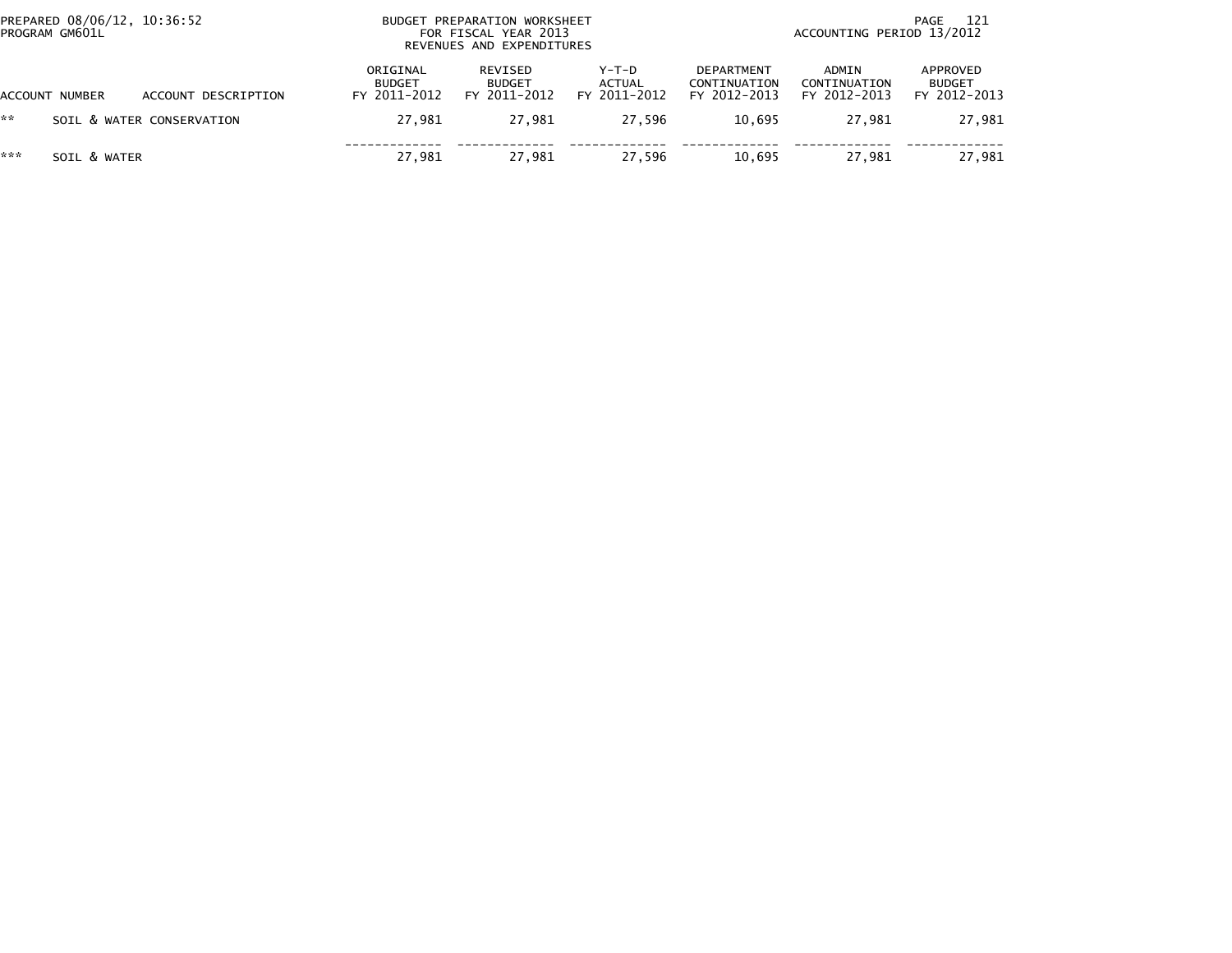| PREPARED 08/06/12, 10:36:52<br>PROGRAM GM601L |                                                                                                              |                                           | BUDGET PREPARATION WORKSHEET<br>FOR FISCAL YEAR 2013<br>REVENUES AND EXPENDITURES |                                          | 122<br>PAGE<br>ACCOUNTING PERIOD 13/2012   |                                       |                                           |
|-----------------------------------------------|--------------------------------------------------------------------------------------------------------------|-------------------------------------------|-----------------------------------------------------------------------------------|------------------------------------------|--------------------------------------------|---------------------------------------|-------------------------------------------|
| ACCOUNT NUMBER                                | ACCOUNT DESCRIPTION                                                                                          | ORIGINAL<br><b>BUDGET</b><br>FY 2011-2012 | <b>REVISED</b><br><b>BUDGET</b><br>FY 2011-2012                                   | $Y-T-D$<br><b>ACTUAL</b><br>FY 2011-2012 | DEPARTMENT<br>CONTINUATION<br>FY 2012-2013 | ADMIN<br>CONTINUATION<br>FY 2012-2013 | APPROVED<br><b>BUDGET</b><br>FY 2012-2013 |
|                                               | 101-5110-331.02-00 BEACON GRANT                                                                              | 0                                         | $112, 253-$                                                                       | 71,976-                                  | 0                                          | 0                                     | $\Omega$                                  |
|                                               |                                                                                                              | $\mathbf{0}$                              | 0                                                                                 | 0                                        | 40,996-                                    | 49,996-                               | 49,996-                                   |
| LEVEL<br>400                                  | <b>TEXT</b><br>DEPT CONTINUATION<br>RECEIVED NOTIFICATION OF ADDITIONAL FUNDS<br>PREVIOUSLY BUDGETED IN 5223 |                                           | TEXT AMT                                                                          | 40,996<br>9,000                          |                                            |                                       |                                           |
|                                               |                                                                                                              |                                           |                                                                                   | 49,996                                   |                                            |                                       |                                           |
|                                               | 101-5110-334.64-00 STATE AID HEALTH DEPT                                                                     | 70,400-                                   | $70,400-$                                                                         | 67,973-                                  | 66,010-                                    | 66,010-                               | 66,010-                                   |
|                                               | 101-5110-389.15-00 HLTH:STAFF SUPP/MARKETING                                                                 | $350 -$                                   | $350 -$                                                                           | 0                                        | $350 -$                                    | $\mathbf{0}$                          | 0                                         |
|                                               | 101-5110-389.95-00 OTHER MISC RECEIPTS                                                                       | $\mathbf{0}$                              | 0                                                                                 | $20 -$                                   | 0                                          | $\mathbf{0}$                          | $\Omega$                                  |
|                                               |                                                                                                              | $\mathbf{0}$                              | $\mathbf{0}$                                                                      | 0                                        | 0                                          | $\mathbf{0}$                          | $\Omega$                                  |
|                                               | 101-5110-395.10-00 FUND BALANCE APPR-UNREST                                                                  | $\mathbf 0$                               | $\mathbf{0}$                                                                      | 0                                        | $\Omega$                                   | $\mathbf 0$                           | $\Omega$                                  |
| <b>REVENUE</b>                                |                                                                                                              | $70.750 -$<br>$\Omega$                    | 183,003-<br>0                                                                     | 139,969-<br>379,110                      | $107, 356 -$<br>0                          | $116,006 -$<br>0                      | 116,006-<br>$\Omega$                      |
|                                               | 101–5110–441.10–05 SALARIES:REGULAR                                                                          | 164,636                                   | 187,553                                                                           | 165,238                                  | 169,268                                    | 169,268                               | 169,268                                   |
|                                               |                                                                                                              | $\mathbf 0$                               | $\mathbf 0$                                                                       | 44                                       | $\Omega$                                   | 0                                     | $\Omega$                                  |
|                                               |                                                                                                              | $\mathbf 0$                               | 8,920                                                                             | 7,118                                    | $\Omega$                                   | $\Omega$                              | $\Omega$                                  |
|                                               | 101-5110-441.10-20 SALARIES:PER DIEM                                                                         | 800                                       | 800                                                                               | 480                                      | 800                                        | 800                                   | 800                                       |
|                                               |                                                                                                              | 31,834                                    | 44,334                                                                            | 38,245                                   | 36,544                                     | 36,544                                | 36,544                                    |
|                                               | 101-5110-441.20-08 HEALTH INSURANCE:RETIREES                                                                 | 50,760                                    | 50,760                                                                            | 56,280                                   | 50,760                                     | 44,890                                | 44,890                                    |
|                                               | 101-5110-441.20-10 MEDICARE TAX                                                                              | 2,387                                     | 7,094                                                                             | 7,789                                    | 2,454                                      | 2,454                                 | 2,454                                     |
|                                               | 101-5110-441.20-15 RETIREMENT                                                                                | 29,404                                    | 34,798                                                                            | 37,970                                   | 11,798                                     | 11,798                                | 11,798                                    |
|                                               | 101–5110–441.20–20 SOCIAL SECURITY TAX                                                                       | 10,207                                    | 30,701                                                                            | 33,304                                   | 10,495                                     | 10,495                                | 10,495                                    |
|                                               | 101-5110-441.20-25 WORKERS COMPENSATION                                                                      | 1,238                                     | 6,527                                                                             | 7,344                                    | 504                                        | 504                                   | 504                                       |
|                                               | 101-5110-441.20-30 401(K) CONTRIBUTIONS                                                                      | 4,939                                     | 14,927                                                                            | 16,012                                   | 5,078                                      | 5,078                                 | 5,078                                     |
|                                               | 101-5110-441.33-00 OTHER PROFESSIONAL SRVCS                                                                  | 0                                         | 23,950                                                                            | 8,948                                    | 0                                          | $\mathbf 0$                           | 0                                         |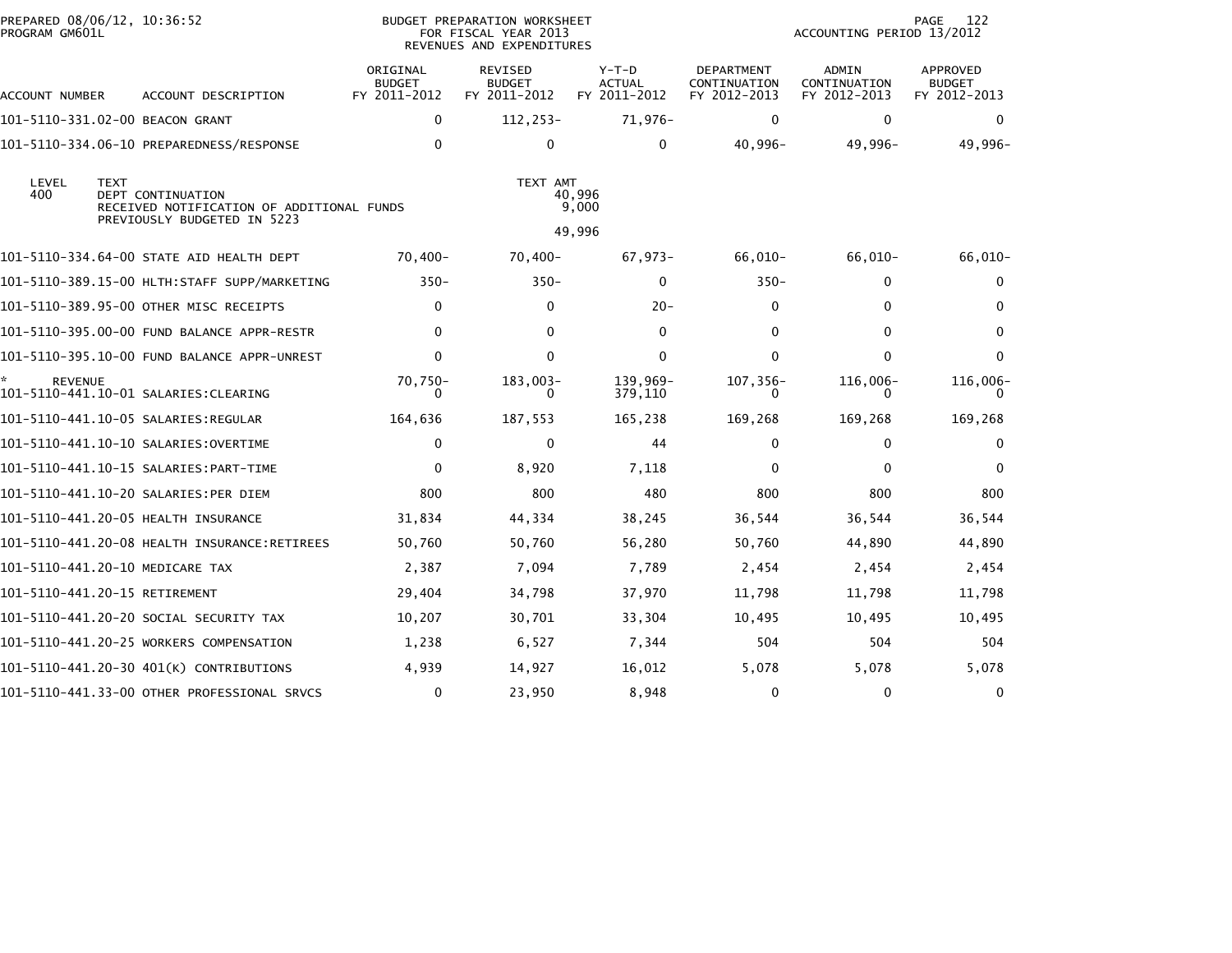| PREPARED 08/06/12, 10:36:52<br>PROGRAM GM601L |             |                                              | BUDGET PREPARATION WORKSHEET<br>FOR FISCAL YEAR 2013<br>REVENUES AND EXPENDITURES |                                          |                                          |                                            | 123<br>PAGE<br>ACCOUNTING PERIOD 13/2012 |                                                  |  |
|-----------------------------------------------|-------------|----------------------------------------------|-----------------------------------------------------------------------------------|------------------------------------------|------------------------------------------|--------------------------------------------|------------------------------------------|--------------------------------------------------|--|
| ACCOUNT NUMBER                                |             | ACCOUNT DESCRIPTION                          | ORIGINAL<br><b>BUDGET</b><br>FY 2011-2012                                         | REVISED<br><b>BUDGET</b><br>FY 2011-2012 | $Y-T-D$<br><b>ACTUAL</b><br>FY 2011-2012 | DEPARTMENT<br>CONTINUATION<br>FY 2012-2013 | ADMIN<br>CONTINUATION<br>FY 2012-2013    | <b>APPROVED</b><br><b>BUDGET</b><br>FY 2012-2013 |  |
|                                               |             | 101–5110–441.33–17 CONTRACTED SERVICES       | 7,051                                                                             | 12,108                                   | 12,108                                   | 0                                          | 2,500                                    | 2,500                                            |  |
|                                               |             | 101-5110-441.34-30 SERVICE & MAINTENANCE     | 33,800                                                                            | 40,490                                   | 37,685                                   | 39,000                                     | 39,000                                   | 39,000                                           |  |
| 101-5110-441.41-40 WATER                      |             |                                              | 5,000                                                                             | 5,000                                    | 2,856                                    | 5,000                                      | 4,000                                    | 4,000                                            |  |
|                                               |             | 101-5110-441.43-15 R&M:EQUIPMENT             | 1,500                                                                             | 1,500                                    | $\mathbf{0}$                             | 1,500                                      | 1,000                                    | 1,000                                            |  |
|                                               |             | 101-5110-441.44-20 RENT:LAND & BUILDINGS     | 3,720                                                                             | 3,760                                    | 3,760                                    | 3,840                                      | 3,840                                    | 3,840                                            |  |
| LEVEL<br>400                                  | <b>TEXT</b> | RENTAL ON STORAGE INCREASED \$10 A MONTH     |                                                                                   | TEXT AMT                                 | 3,840<br>3,840                           |                                            |                                          |                                                  |  |
|                                               |             |                                              | 2,400                                                                             | 2,400                                    | 2,400                                    | 2,400                                      | 2,400                                    | 2,400                                            |  |
|                                               |             | 101-5110-441.50-07 COST PER COPY PROGRAM     | 150                                                                               | 150                                      | 0                                        | 150                                        | 150                                      | 150                                              |  |
| 101–5110–441.50–50 REG OF DEEDS               |             |                                              | $\mathbf 0$                                                                       | $\mathbf{0}$                             | $\Omega$                                 | $\Omega$                                   | 0                                        | $\mathbf 0$                                      |  |
| 101-5110-441.53-05 TELEPHONE                  |             |                                              | 4,600                                                                             | 4,600                                    | 3,234                                    | 4,600                                      | 4,600                                    | 4,600                                            |  |
| 101–5110–441.54–00 ADVERTISING                |             |                                              | $\mathbf 0$                                                                       | 650                                      | 611                                      | $\Omega$                                   | $\Omega$                                 | 0                                                |  |
| 101-5110-441.55-00 PRINTING                   |             |                                              | 60                                                                                | 60                                       | 19                                       | 60                                         | 60                                       | 60                                               |  |
| 101-5110-441.57-00 POSTAGE                    |             |                                              | 1,200                                                                             | 1,200                                    | 1,200                                    | 1.700                                      | 1,700                                    | 1,700                                            |  |
| LEVEL<br>400<br>101-5110-441.58-00 TRAVEL     | <b>TEXT</b> | INCREASE IN POSTAGE AND COURIER SERVICE      | 4,000                                                                             | TEXT AMT<br>6,300                        | 2,991                                    | 4,600                                      | 4,600                                    | 4,600                                            |  |
| 101-5110-441.59-00 TRAINING                   |             |                                              | 2,000                                                                             | 2,810                                    | 1,433                                    | 2,130                                      | 2,130                                    | 2,130                                            |  |
|                                               |             | 101–5110–441.61–05 SUPPLIES:OFFICE           | 3,000                                                                             | 2,960                                    | 2,031                                    | 3,000                                      | 3,000                                    | 3,000                                            |  |
|                                               |             | 101–5110–441.61–95 SUPPLIES:OTHER SMALL EQMT | 700                                                                               | 700                                      | 345                                      | 700                                        | 700                                      | 700                                              |  |
| 101-5110-441.62-05 ELECTRICITY                |             |                                              | 30,000                                                                            | 30,000                                   | 27,901                                   | 30,000                                     | 34,000                                   | 34,000                                           |  |
| 101–5110–441.62–25 NATURAL GAS                |             |                                              | 5,000                                                                             | 5,000                                    | 1,222                                    | 5,000                                      | 3,000                                    | 3,000                                            |  |
|                                               |             | 101-5110-441.64-50 DUES & SUBSCRIPTIONS      | 1,400                                                                             | 1,400                                    | 1,324                                    | 1,400                                      | 1,400                                    | 1,400                                            |  |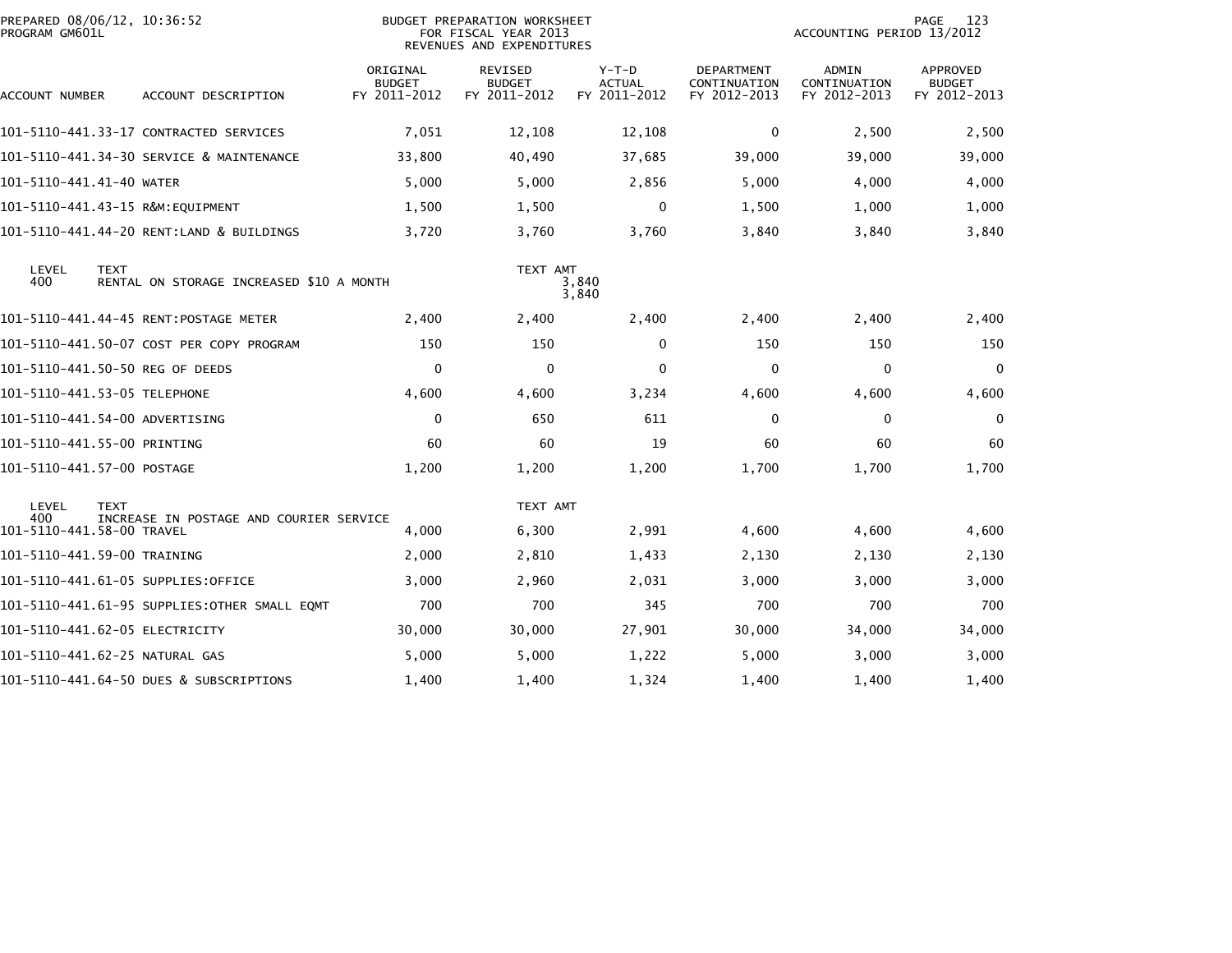| PREPARED 08/06/12, 10:36:52<br>PROGRAM GM601L |                                              |                                           | BUDGET PREPARATION WORKSHEET<br>FOR FISCAL YEAR 2013<br>REVENUES AND EXPENDITURES |                                          |                                                   | 124<br>PAGE<br>ACCOUNTING PERIOD 13/2012     |                                                  |  |
|-----------------------------------------------|----------------------------------------------|-------------------------------------------|-----------------------------------------------------------------------------------|------------------------------------------|---------------------------------------------------|----------------------------------------------|--------------------------------------------------|--|
| ACCOUNT NUMBER                                | ACCOUNT DESCRIPTION                          | ORIGINAL<br><b>BUDGET</b><br>FY 2011-2012 | <b>REVISED</b><br><b>BUDGET</b><br>FY 2011-2012                                   | $Y-T-D$<br><b>ACTUAL</b><br>FY 2011-2012 | <b>DEPARTMENT</b><br>CONTINUATION<br>FY 2012-2013 | <b>ADMIN</b><br>CONTINUATION<br>FY 2012-2013 | <b>APPROVED</b><br><b>BUDGET</b><br>FY 2012-2013 |  |
|                                               | 101-5110-441.73-00 C/A:OTHER IMPROVEMENTS    | $\mathbf{0}$                              | $\Omega$                                                                          |                                          | 0                                                 | $\mathbf{0}$                                 | $\Omega$                                         |  |
|                                               | 101-5110-441.74-90 C/A:OTHER EQUIPMENT       | $\mathbf{0}$                              | $\Omega$                                                                          |                                          | $\Omega$                                          | $\Omega$                                     | $\mathbf{0}$                                     |  |
| 101-5110-441.76-20 F/A:DP EQUIPMENT           |                                              | 0                                         | 0                                                                                 | $\Omega$                                 | 5,000                                             | 5,000                                        | 5,000                                            |  |
| <b>TEXT</b><br>LEVEL<br>400                   | COST ASSOCIATED WITH UPGRADED DP EQUIPMENT   |                                           | TEXT AMT                                                                          |                                          |                                                   |                                              |                                                  |  |
|                                               | 101-5110-441.76-25 F/A:SOFTWARE LICENSES     | 0                                         | 0                                                                                 | $\Omega$                                 | $\Omega$                                          | $\mathbf{0}$                                 | $\Omega$                                         |  |
|                                               |                                              | 900                                       | 11,053                                                                            | 11,039                                   | 900                                               | 900                                          | 900                                              |  |
|                                               | 101-5110-441.83-28 HLTH:STAFF SUPP/MARKETING | 350                                       | 350                                                                               | 199                                      | 350                                               | $\mathbf{0}$                                 | 0                                                |  |
|                                               | 101-5110-441.85-00 GRANT EXPENDITURES        | $\mathbf{0}$                              | $\Omega$                                                                          | $\Omega$                                 | $\Omega$                                          | $\Omega$                                     | $\Omega$                                         |  |
|                                               |                                              | $\mathbf{0}$                              | $\mathbf{0}$                                                                      |                                          | 2,500                                             | $\mathbf{0}$                                 | $\Omega$                                         |  |
| *<br>EXPENDITURE                              |                                              | 403,036                                   | 542,855                                                                           | 870,240                                  | 401,531                                           | 395,811                                      | 395,811                                          |  |
| **<br>ADMINISTRATION                          |                                              | 332,286                                   | 359,852                                                                           | 730,271                                  | 294,175                                           | 279,805                                      | 279,805                                          |  |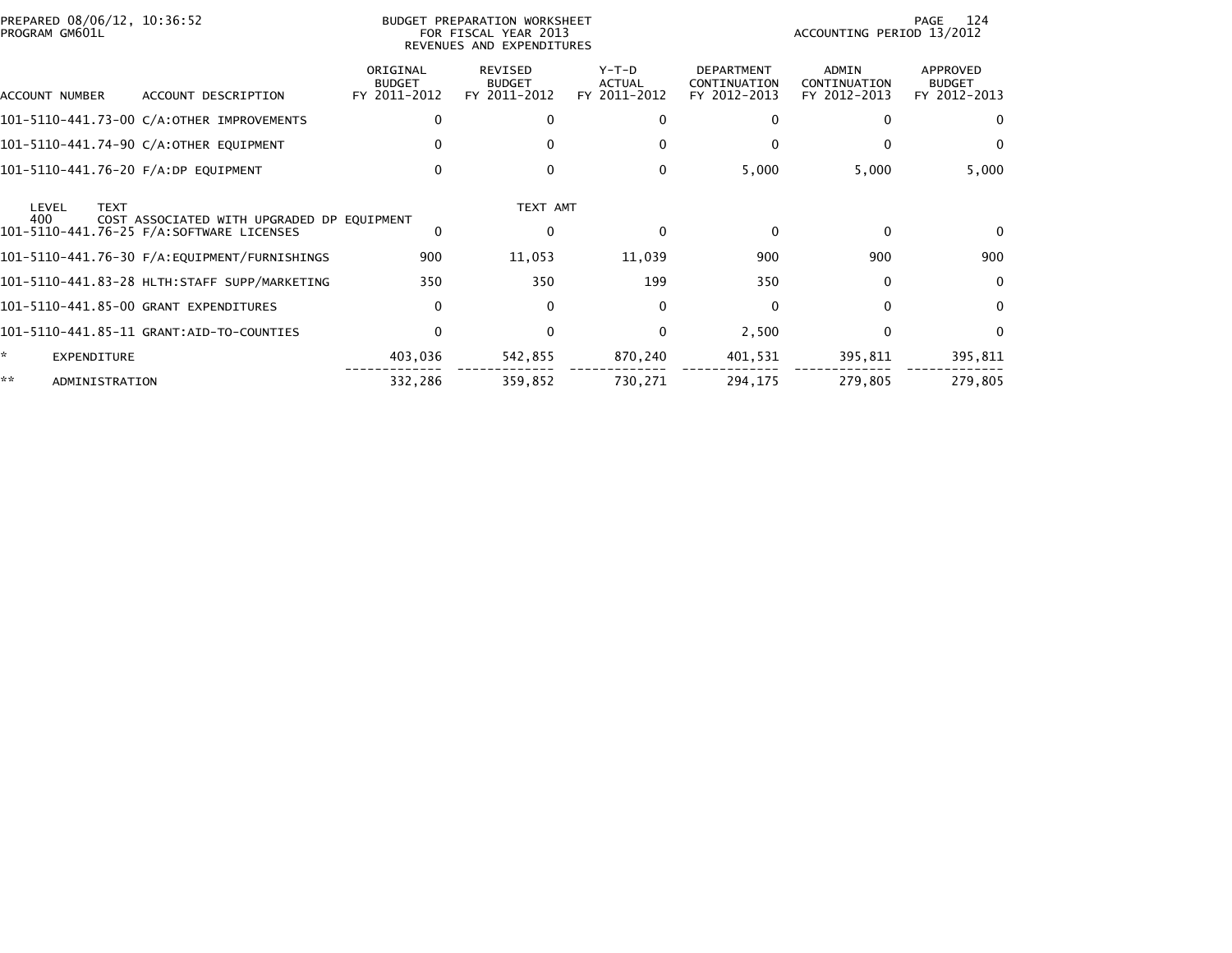|                | PREPARED 08/06/12, 10:36:52 |  |
|----------------|-----------------------------|--|
| PROGRAM GM601L |                             |  |

## PREPARED 08/06/12, 10:36:52 PREPARATION WORKSHEET PREPARATION WORKSHEET PREPARATION WORKSHEET<br>FOR FISCAL YEAR 2013 ACCOUNTING PERIOD 13/2012<br>REVENUES AND EXPENDITURES

PAGE 125<br>ACCOUNTING PERIOD 13/2012

|                                                        |                                              | ORIGINAL<br><b>BUDGET</b> | <b>REVISED</b><br><b>BUDGET</b> | $Y-T-D$<br><b>ACTUAL</b> | <b>DEPARTMENT</b><br>CONTINUATION | ADMIN<br>CONTINUATION | <b>APPROVED</b><br><b>BUDGET</b> |
|--------------------------------------------------------|----------------------------------------------|---------------------------|---------------------------------|--------------------------|-----------------------------------|-----------------------|----------------------------------|
| ACCOUNT NUMBER                                         | ACCOUNT DESCRIPTION                          | FY 2011-2012              | FY 2011-2012                    | FY 2011-2012             | FY 2012-2013                      | FY 2012-2013          | FY 2012-2013                     |
|                                                        | 101-5185-334.36-00 ENVIRONMENTAL HEALTH GRNT | $18,373-$                 | $18,373-$                       | $21,402-$                | $15,484-$                         | $15,484-$             | 15,484-                          |
|                                                        | 101-5185-334.64-00 STATE AID HEALTH DEPT     | $8,762-$                  | $8,762-$                        | $8,762-$                 | $8,762-$                          | $8,762-$              | $8,762-$                         |
|                                                        | 101-5185-353.44-00 ENVIRONMENTAL HEALTH FEES | $87,000 -$                | $87,000 -$                      | 103,330-                 | $87,000 -$                        | 87,000-               | 87,000-                          |
| <b>REVENUE</b><br>101-5185-424.10-05 SALARIES: REGULAR |                                              | $114, 135 -$<br>468,904   | $114, 135 -$<br>504,904         | 133,494-<br>440,254      | 111,246-<br>479,151               | 111,246-<br>479,151   | 111,246-<br>479,151              |
| 101-5185-424.20-05 HEALTH INSURANCE                    |                                              | 90,666                    | 85,666                          | 75,020                   | 80,913                            | 80,913                | 80,913                           |
| 101-5185-424.20-10 MEDICARE TAX                        |                                              | 6,799                     | 6,999                           | 6,085                    | 6,410                             | 6,950                 | 6,950                            |
| 101-5185-424.20-15 RETIREMENT                          |                                              | 30,244                    | 35,344                          | 30,686                   | 33,216                            | 33,400                | 33,400                           |
|                                                        | 101-5185-424.20-20 SOCIAL SECURITY TAX       | 29,072                    | 29,872                          | 26,019                   | 28,707                            | 28,707                | 28,707                           |
|                                                        | 101-5185-424.20-25 WORKERS COMPENSATION      | 2,319                     | 2,519                           | 2,167                    | 2,496                             | 2,496                 | 2,496                            |
|                                                        | 101-5185-424.20-30 401(K) CONTRIBUTIONS      | 14,067                    | 15,067                          | 12,927                   | 14,375                            | 14,375                | 14,375                           |
|                                                        | 101-5185-424.34-30 SERVICE & MAINTENANCE     | 16,500                    | 16,000                          | 14,540                   | 16,500                            | 16,500                | 16,500                           |
|                                                        | 101-5185-424.50-07 COST PER COPY PROGRAM     | 500                       | 500                             | 377                      | 500                               | 500                   | 500                              |
| 101-5185-424.53-05 TELEPHONE                           |                                              | 7,500                     | 7,500                           | 5,272                    | 7,500                             | 7,500                 | 7,500                            |
| 101–5185–424.54–00 ADVERTISING                         |                                              | 0                         | $\mathbf{0}$                    | $\Omega$                 | 0                                 | 0                     | $\mathbf{0}$                     |
| 101-5185-424.55-00 PRINTING                            |                                              | 1,000                     | 1,000                           | 435                      | 1,000                             | 1,000                 | 1,000                            |
| 101-5185-424.57-00 POSTAGE                             |                                              | 3,700                     | 3,700                           | 3,312                    | 3,700                             | 3,700                 | 3,700                            |
| 101-5185-424.58-00 TRAVEL                              |                                              | 45,000                    | 43,620                          | 37,696                   | 38,500                            | 38,500                | 38,500                           |
| 101-5185-424.59-00 TRAINING                            |                                              | 2,000                     | 1,000                           | 975                      | 2,000                             | 2,000                 | 2,000                            |
| 101-5185-424.61-05 SUPPLIES:OFFICE                     |                                              | 1,450                     | 1,320                           | 930                      | 1,320                             | 1,200                 | 1,200                            |
|                                                        | 101–5185–424.61–34 SUPPLIES:LABORATORY       | 14,500                    | 10,880                          | 7,224                    | 14,500                            | 12,500                | 12,500                           |
|                                                        | 101-5185-424.61-88 SUPPLIES: VECTOR CONTROL  | 0                         | 0                               | 0                        | 0                                 | $\mathbf{0}$          | 0                                |
|                                                        | 101–5185–424.61–95 SUPPLIES:OTHER SMALL EOMT | 1,000                     | 130                             | 126                      | 130                               | 130                   | 130                              |
|                                                        | 101-5185-424.74-90 C/A:OTHER EQUIPMENT       | $\mathbf 0$               | $\mathbf{0}$                    | $\mathbf{0}$             | $\Omega$                          | $\mathbf{0}$          | $\mathbf 0$                      |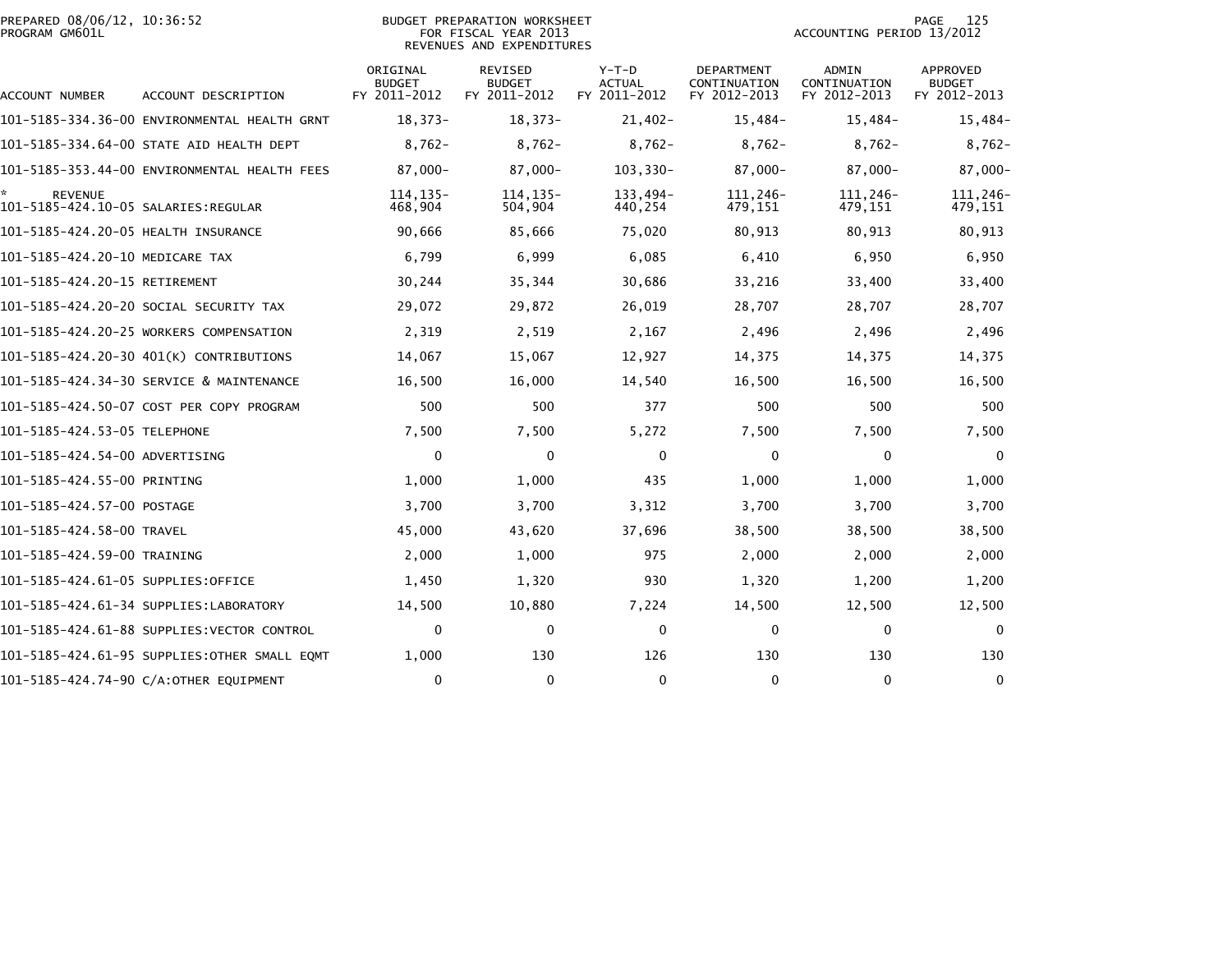| PREPARED 08/06/12, 10:36:52<br>PROGRAM GM601L |                                              | BUDGET PREPARATION WORKSHEET<br>FOR FISCAL YEAR 2013<br>REVENUES AND EXPENDITURES |                                          |                                          |                                                   | 126<br>PAGE<br>ACCOUNTING PERIOD 13/2012 |                                           |  |
|-----------------------------------------------|----------------------------------------------|-----------------------------------------------------------------------------------|------------------------------------------|------------------------------------------|---------------------------------------------------|------------------------------------------|-------------------------------------------|--|
| ACCOUNT NUMBER                                | ACCOUNT DESCRIPTION                          | ORIGINAL<br><b>BUDGET</b><br>FY 2011-2012                                         | REVISED<br><b>BUDGET</b><br>FY 2011-2012 | $Y-T-D$<br><b>ACTUAL</b><br>FY 2011-2012 | <b>DEPARTMENT</b><br>CONTINUATION<br>FY 2012-2013 | ADMIN<br>CONTINUATION<br>FY 2012-2013    | APPROVED<br><b>BUDGET</b><br>FY 2012-2013 |  |
|                                               | 101-5185-424.76-20 F/A:DP EQUIPMENT          | 0                                                                                 | 7,500                                    | 7,072                                    | 0                                                 |                                          | $\mathbf 0$                               |  |
|                                               | 101-5185-424.76-30 F/A:EQUIPMENT/FURNISHINGS | 0                                                                                 | 0                                        | 0                                        | 0                                                 | 0                                        | $\mathbf 0$                               |  |
|                                               | 101-5185-424.76-90 F/A:OTHER                 | 0                                                                                 | 0                                        | 0                                        | 0                                                 | 0                                        | $\mathbf{0}$                              |  |
|                                               | 101-5185-424.82-06 IMMINENT HAZARD CLEANUP   | 0                                                                                 | $\mathbf{0}$                             | $\Omega$                                 | 0                                                 |                                          | $\Omega$                                  |  |
|                                               | 101-5185-424.90-16 BANK FEES:CREDIT CARD     | 1.000                                                                             | 1,000                                    | 878                                      | 1,000                                             | 1.000                                    | 1,000                                     |  |
| *.<br>EXPENDITURE                             |                                              | 736,221                                                                           | 774,521                                  | 671,995                                  | 731,918                                           | 730,522                                  | 730,522                                   |  |
| **                                            | ENVIRONMENTAL HEALTH                         | 622,086                                                                           | 660.386                                  | 538,501                                  | 620.672                                           | 619.276                                  | 619,276                                   |  |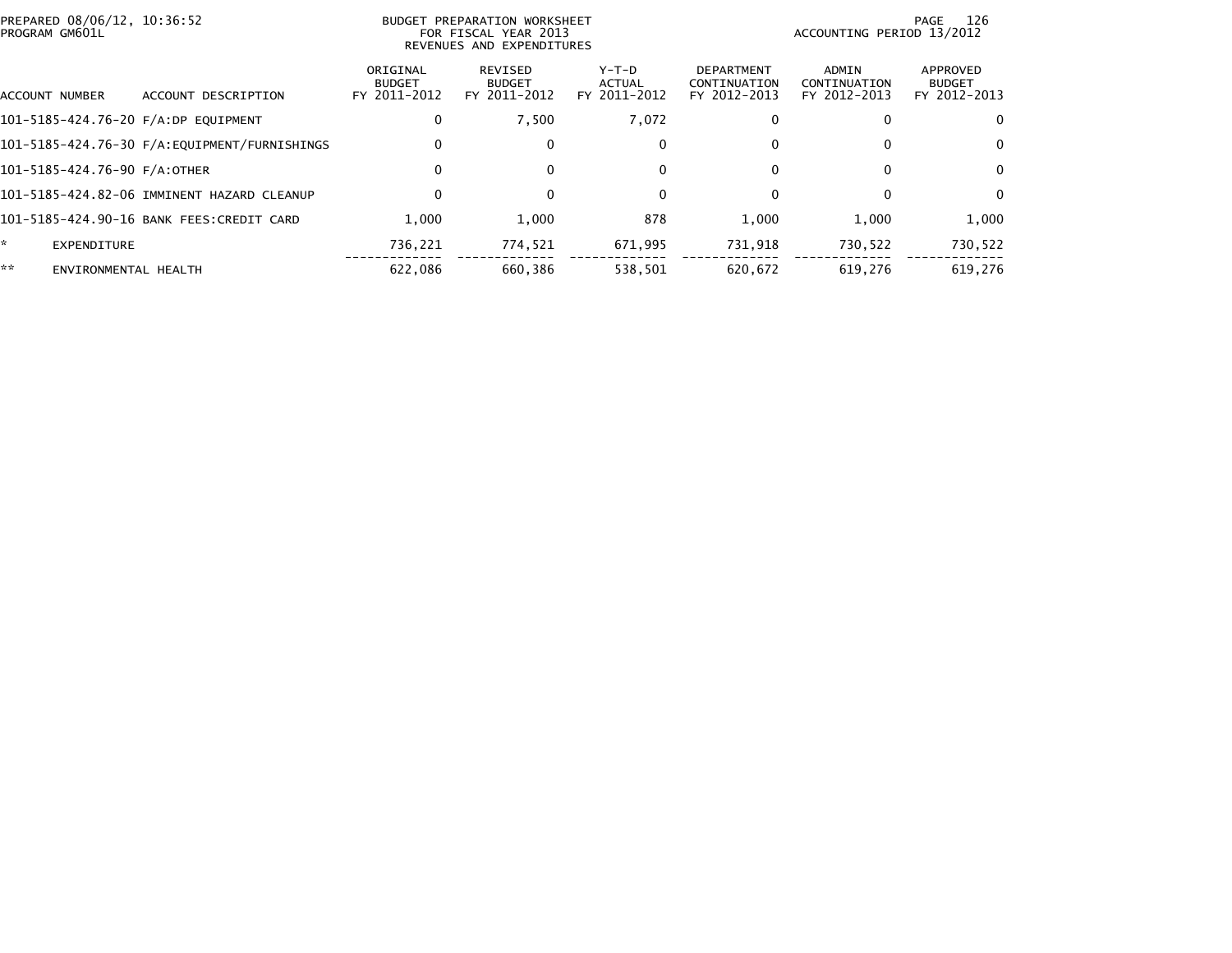| PREPARED 08/06/12, 10:36:52<br>PROGRAM GM601L         |                                                                                    |                                           | BUDGET PREPARATION WORKSHEET<br>FOR FISCAL YEAR 2013<br>REVENUES AND EXPENDITURES |                                          | 127<br>PAGE<br>ACCOUNTING PERIOD 13/2012   |                                              |                                           |
|-------------------------------------------------------|------------------------------------------------------------------------------------|-------------------------------------------|-----------------------------------------------------------------------------------|------------------------------------------|--------------------------------------------|----------------------------------------------|-------------------------------------------|
| ACCOUNT NUMBER                                        | ACCOUNT DESCRIPTION                                                                | ORIGINAL<br><b>BUDGET</b><br>FY 2011-2012 | <b>REVISED</b><br><b>BUDGET</b><br>FY 2011-2012                                   | $Y-T-D$<br><b>ACTUAL</b><br>FY 2011-2012 | DEPARTMENT<br>CONTINUATION<br>FY 2012-2013 | <b>ADMIN</b><br>CONTINUATION<br>FY 2012-2013 | APPROVED<br><b>BUDGET</b><br>FY 2012-2013 |
| 101-5190-325.19-00 SHELTER FEES                       |                                                                                    | $30,000 -$                                | $30,000 -$                                                                        | $30, 291 -$                              | $30,000 -$                                 | $27,000 -$                                   | $27,000-$                                 |
|                                                       | 101-5190-338.70-00 CONTRIBUTION-SALISBURY                                          | $15,000 -$                                | $15,000 -$                                                                        | $12,364-$                                | 0                                          | $\mathbf{0}$                                 | $\Omega$                                  |
| 101-5190-353.94-00 VETERINARY FEES                    |                                                                                    | $25,000 -$                                | $25,000-$                                                                         | $45,640-$                                | $12,500-$                                  | $12,500-$                                    | $12,500-$                                 |
| LEVEL<br><b>TEXT</b><br>400                           | AC WILL BE GIVING ADOPTABLE ANIMALS TO FAITHFUL<br>FRIENDS- EXPECT REDUCED REVENUE |                                           | TEXT AMT                                                                          |                                          |                                            |                                              |                                           |
|                                                       | 101-5190-365.17-00 ANIMAL CONTROL DONATIONS                                        | $1,500-$                                  | $1,500-$                                                                          | $978 -$                                  | $1,000-$                                   | $1,000-$                                     | $1,000-$                                  |
|                                                       | 101-5190-395.00-00 FUND BALANCE APPR-RESTR                                         | 0                                         | 0                                                                                 | 0                                        | 0                                          | 0                                            | 0                                         |
|                                                       |                                                                                    | $\mathbf{0}$                              | $\Omega$                                                                          | $\mathbf{0}$                             | $\Omega$                                   | $\Omega$                                     | $\mathbf{0}$                              |
| <b>REVENUE</b><br>101–5190–420.10–05 SALARIES:REGULAR |                                                                                    | $71,500 -$<br>323,715                     | 71,500-<br>308,815                                                                | 89,273-<br>272,343                       | $43,500-$<br>314,807                       | $40,500 -$<br>314,807                        | 40,500-<br>314,807                        |
|                                                       |                                                                                    | 0                                         | $\mathbf 0$                                                                       | $\mathbf{0}$                             | 0                                          | $\mathbf{0}$                                 | $\mathbf{0}$                              |
|                                                       |                                                                                    | 11,164                                    | 8,324                                                                             | 8,322                                    | $\mathbf{0}$                               | $\mathbf{0}$                                 | $\mathbf{0}$                              |
| 101-5190-420.20-05 HEALTH INSURANCE                   |                                                                                    | 62,593                                    | 87,493                                                                            | 77,036                                   | 80,400                                     | 80,400                                       | 80,400                                    |
| 101-5190-420.20-10 MEDICARE TAX                       |                                                                                    | 4,694                                     | 4,694                                                                             | 4,004                                    | 4,565                                      | 4,565                                        | 4,565                                     |
| 101-5190-420.20-15 RETIREMENT                         |                                                                                    | 20,880                                    | 22,380                                                                            | 19,697                                   | 21,942                                     | 21,942                                       | 21,942                                    |
|                                                       | 101–5190–420.20–20 SOCIAL SECURITY TAX                                             | 20,070                                    | 20,070                                                                            | 17,122                                   | 18,518                                     | 19,518                                       | 19,518                                    |
|                                                       | 101-5190-420.20-25 WORKERS COMPENSATION                                            | 8,590                                     | 8,790                                                                             | 7,752                                    | 9,444                                      | 9,444                                        | 9,444                                     |
|                                                       | 101-5190-420.20-30 401(K) CONTRIBUTIONS                                            | 9,711                                     | 9,711                                                                             | 7,271                                    | 9,444                                      | 9,444                                        | 9,444                                     |
| 101-5190-420.32-60 VETERINARIAN FEES                  |                                                                                    | 10,000                                    | 14,450                                                                            | 13,649                                   | 10,000                                     | 10,000                                       | 10,000                                    |
| 101-5190-420.33-13 CONTRACT CLEANING                  |                                                                                    | 6,482                                     | 6,482                                                                             | 5,818                                    | 6,482                                      | 6,482                                        | 6,482                                     |
|                                                       | 101-5190-420.34-30 SERVICE & MAINTENANCE                                           | 4,100                                     | 3,600                                                                             | 2,949                                    | 4,345                                      | 4,100                                        | 4,100                                     |
| 101-5190-420.41-40 WATER                              |                                                                                    | 1,700                                     | 1,700                                                                             | 1,646                                    | 1,700                                      | 2,200                                        | 2,200                                     |
| 101-5190-420.43-15 R&M:EOUIPMENT                      |                                                                                    | 3,000                                     | 2,000                                                                             | 1,727                                    | 3.000                                      | 2,500                                        | 2,500                                     |
| 101-5190-420.43-20 R&M:VEHICLES                       |                                                                                    | 3,000                                     | 2,675                                                                             | 2,662                                    | 3,000                                      | 3,000                                        | 3,000                                     |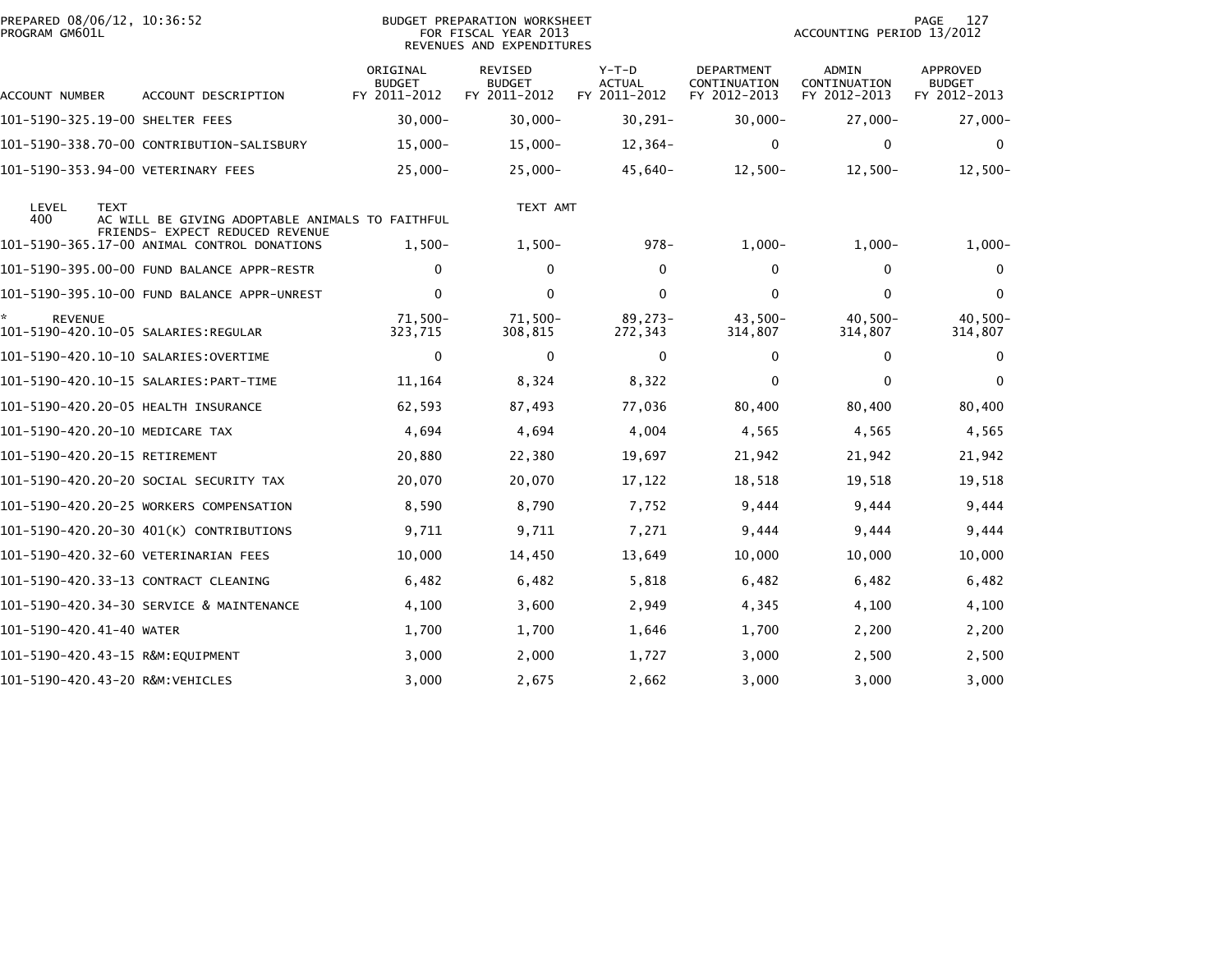| PREPARED 08/06/12, 10:36:52<br>PROGRAM GM601L |                                              | <b>BUDGET PREPARATION WORKSHEET</b><br>FOR FISCAL YEAR 2013<br>REVENUES AND EXPENDITURES |                                          |                                          |                                                   | PAGE<br>128<br>ACCOUNTING PERIOD 13/2012 |                                           |  |
|-----------------------------------------------|----------------------------------------------|------------------------------------------------------------------------------------------|------------------------------------------|------------------------------------------|---------------------------------------------------|------------------------------------------|-------------------------------------------|--|
| ACCOUNT NUMBER                                | ACCOUNT DESCRIPTION                          | ORIGINAL<br><b>BUDGET</b><br>FY 2011-2012                                                | REVISED<br><b>BUDGET</b><br>FY 2011-2012 | $Y-T-D$<br><b>ACTUAL</b><br>FY 2011-2012 | <b>DEPARTMENT</b><br>CONTINUATION<br>FY 2012-2013 | ADMIN<br>CONTINUATION<br>FY 2012-2013    | APPROVED<br><b>BUDGET</b><br>FY 2012-2013 |  |
|                                               | 101-5190-420.50-07 COST PER COPY PROGRAM     | 1,200                                                                                    | 1,200                                    | 887                                      | 1,000                                             | 1,000                                    | 1,000                                     |  |
| 101-5190-420.53-05 TELEPHONE                  |                                              | 3,900                                                                                    | 3,900                                    | 3,711                                    | 3,900                                             | 4,300                                    | 4,300                                     |  |
| 101-5190-420.54-00 ADVERTISING                |                                              | 1,400                                                                                    | 1,375                                    | 1,276                                    | 1,400                                             | 1,400                                    | 1,400                                     |  |
| 101-5190-420.55-00 PRINTING                   |                                              | 2,500                                                                                    | 2,300                                    | 2,260                                    | 3,500                                             | 3,000                                    | 3,000                                     |  |
| 101-5190-420.56-00 UNIFORMS                   |                                              | 5,000                                                                                    | 5,000                                    | 4,768                                    | 6,000                                             | 5,500                                    | 5,500                                     |  |
| LEVEL<br><b>TEXT</b><br>400                   | MORE STAFF NEED ADDITIONAL UNIFORMS          |                                                                                          | TEXT AMT                                 |                                          |                                                   |                                          |                                           |  |
| 101-5190-420.57-00 POSTAGE                    |                                              | 1,500                                                                                    | 1,500                                    | 1,341                                    | 1,800                                             | 1,800                                    | 1,800                                     |  |
| LEVEL<br><b>TEXT</b><br>400                   | INCREASE IN POSTAGE AND COURIER COST         |                                                                                          | TEXT AMT                                 |                                          |                                                   |                                          |                                           |  |
| 101-5190-420.58-00 TRAVEL                     |                                              | 2,000                                                                                    | 2,700                                    | 2,700                                    | 3,000                                             | 3,000                                    | 3,000                                     |  |
| 101–5190–420.61–05 SUPPLIES:OFFICE            |                                              | 2,800                                                                                    | 2,800                                    | 2,638                                    | 2.800                                             | 2,800                                    | 2,800                                     |  |
|                                               | 101-5190-420.61-13 SUPPLIES:ANIMAL CONTROL   | 22,000                                                                                   | 16,100                                   | 15,534                                   | 25,800                                            | 20,000                                   | 20,000                                    |  |
| LEVEL<br><b>TEXT</b><br>400                   | INCREASE COST IN SUPPLIES NEEDED             |                                                                                          | TEXT AMT                                 |                                          |                                                   |                                          |                                           |  |
|                                               |                                              | 2,400                                                                                    | 1,250                                    | 1,049                                    | 1,000                                             | 1,000                                    | 1,000                                     |  |
| 101-5190-420.61-85 SUPPLIES:VEHICLE           |                                              | 2,000                                                                                    | 2,000                                    | 1,959                                    | 2,000                                             | 2,000                                    | 2,000                                     |  |
|                                               | 101-5190-420.61-95 SUPPLIES:OTHER SMALL EQMT | 7,000                                                                                    | 6,370                                    | 6,340                                    | 8,000                                             | 7,000                                    | 7,000                                     |  |
| 101-5190-420.62-05 ELECTRICITY                |                                              | 8,500                                                                                    | 8,500                                    | 6,821                                    | 8,500                                             | 8,500                                    | 8,500                                     |  |
|                                               | 101-5190-420.62-20 MOTOR FUEL & LUBRICANTS   | 24,000                                                                                   | 29,100                                   | 28,398                                   | 25,000                                            | 28,000                                   | 28,000                                    |  |
| 101-5190-420.62-25 NATURAL GAS                |                                              | 20,000                                                                                   | 18,000                                   | 15,438                                   | 20,000                                            | 20,000                                   | 20,000                                    |  |
| 101-5190-420.63-10 ANIMAL FOOD                |                                              | 1,000                                                                                    | 2,000                                    | 2,000                                    | 2,000                                             | 2,000                                    | 2,000                                     |  |
| 101-5190-420.74-35 C/A:VEHICLES               |                                              | 24,000                                                                                   | 24,730                                   | 24,729                                   | 50,000                                            | 50,000                                   | 50,000                                    |  |
| LEVEL<br><b>TEXT</b><br>400                   | AC NEEDS TWO TRUCK REPLACED FY 13            |                                                                                          | TEXT AMT                                 |                                          |                                                   |                                          |                                           |  |
|                                               |                                              | 3,634                                                                                    | 3,134                                    | 3,105                                    | 0                                                 | 0                                        | 0                                         |  |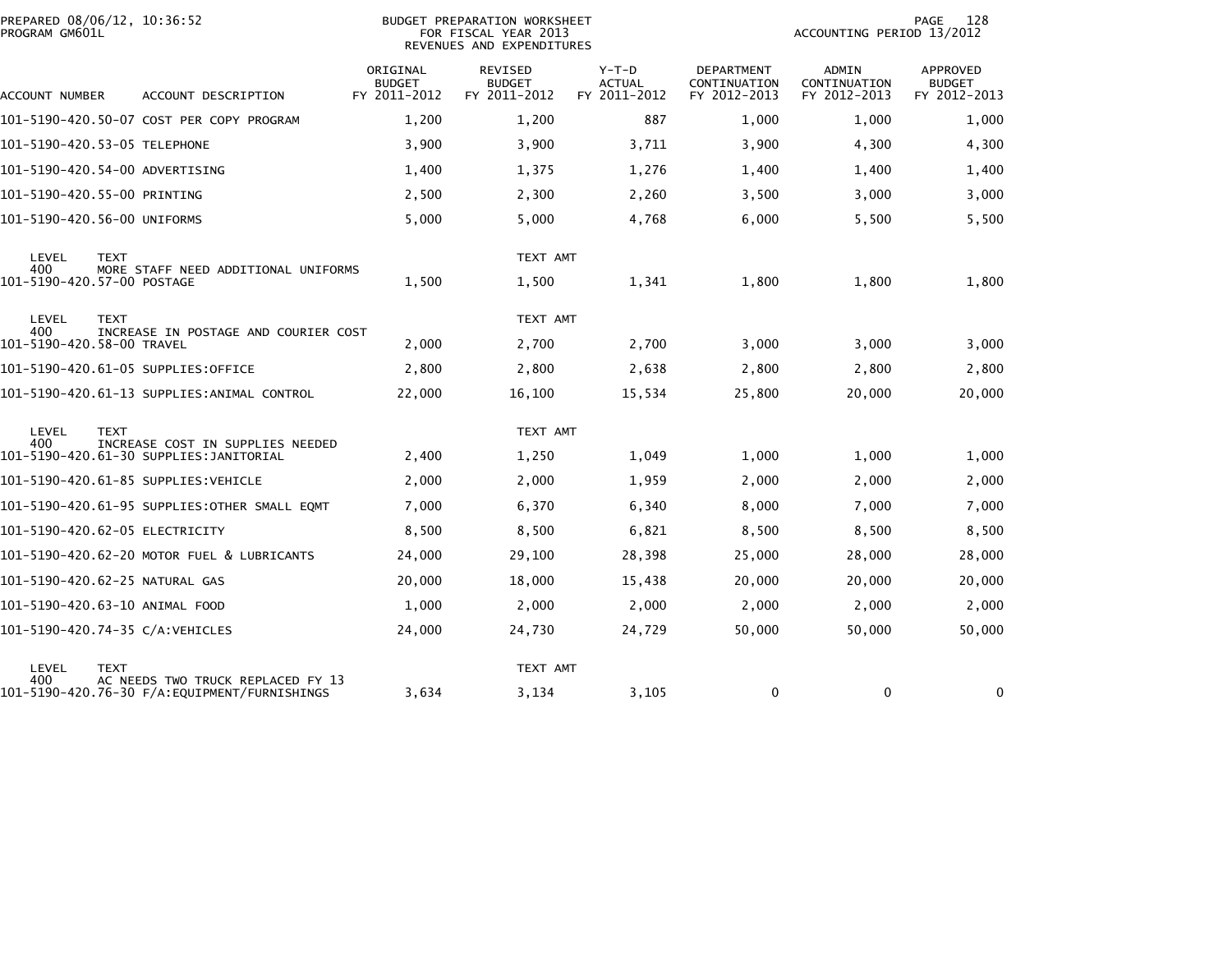| PREPARED 08/06/12, 10:36:52<br>PROGRAM GM601L |                |                                           |                                           | BUDGET PREPARATION WORKSHEET<br>FOR FISCAL YEAR 2013<br>REVENUES AND EXPENDITURES |                                 |                                                   | 129<br>PAGE<br>ACCOUNTING PERIOD 13/2012 |                                           |  |
|-----------------------------------------------|----------------|-------------------------------------------|-------------------------------------------|-----------------------------------------------------------------------------------|---------------------------------|---------------------------------------------------|------------------------------------------|-------------------------------------------|--|
|                                               | ACCOUNT NUMBER | ACCOUNT DESCRIPTION                       | ORIGINAL<br><b>BUDGET</b><br>FY 2011-2012 | REVISED<br><b>BUDGET</b><br>FY 2011-2012                                          | Y-T-D<br>ACTUAL<br>FY 2011-2012 | <b>DEPARTMENT</b><br>CONTINUATION<br>FY 2012-2013 | ADMIN<br>CONTINUATION<br>FY 2012-2013    | APPROVED<br><b>BUDGET</b><br>FY 2012-2013 |  |
|                                               |                | 101-5190-420.90-16 BANK FEES: CREDIT CARD | 1.000                                     | 1,250                                                                             | 1,040                           | 1.000                                             | 1.000                                    | 1,000                                     |  |
|                                               | EXPENDITURE    |                                           | 625.533                                   | 634.393                                                                           | 567.992                         | 654,347                                           | 650.702                                  | 650,702                                   |  |
| **                                            | ANIMAL CONTROL |                                           | 554.033                                   | 562.893                                                                           | 478.719                         | 610.847                                           | 610.202                                  | 610,202                                   |  |
| ***                                           | <b>HEALTH</b>  |                                           | 1,508,405                                 | 1,583,131                                                                         | 1,747,491                       | 1,525,694                                         | 1,509,283                                | 1,509,283                                 |  |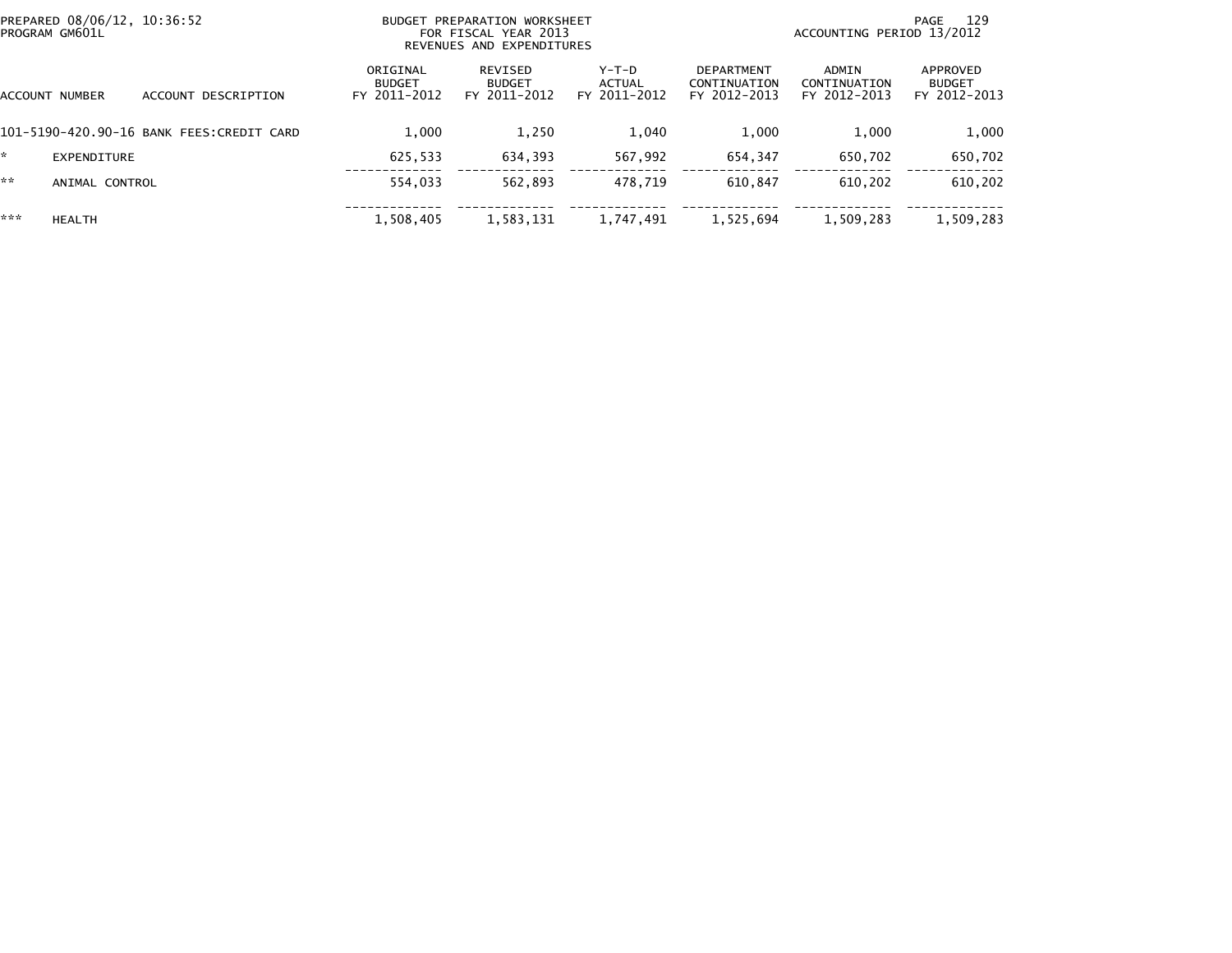|    | PREPARED 08/06/12, 10:36:52<br>PROGRAM GM601L |                                 |                                           | BUDGET PREPARATION WORKSHEET<br>FOR FISCAL YEAR 2013<br>REVENUES AND EXPENDITURES |                                 | 130<br>PAGE<br>ACCOUNTING PERIOD 13/2012          |                                       |                                           |  |
|----|-----------------------------------------------|---------------------------------|-------------------------------------------|-----------------------------------------------------------------------------------|---------------------------------|---------------------------------------------------|---------------------------------------|-------------------------------------------|--|
|    | ACCOUNT NUMBER                                | ACCOUNT DESCRIPTION             | ORIGINAL<br><b>BUDGET</b><br>FY 2011-2012 | REVISED<br><b>BUDGET</b><br>FY 2011-2012                                          | Y-T-D<br>ACTUAL<br>FY 2011-2012 | <b>DEPARTMENT</b><br>CONTINUATION<br>FY 2012-2013 | ADMIN<br>CONTINUATION<br>FY 2012-2013 | APPROVED<br><b>BUDGET</b><br>FY 2012-2013 |  |
|    |                                               | 101-5200-441.83-59 SWIM THERAPY |                                           |                                                                                   |                                 |                                                   |                                       | $\Omega$                                  |  |
| *  | EXPENDITURE                                   |                                 | 0                                         |                                                                                   | 0                               |                                                   |                                       | $\Omega$                                  |  |
| ** | ARTHRITIS                                     |                                 |                                           |                                                                                   |                                 |                                                   |                                       | 0                                         |  |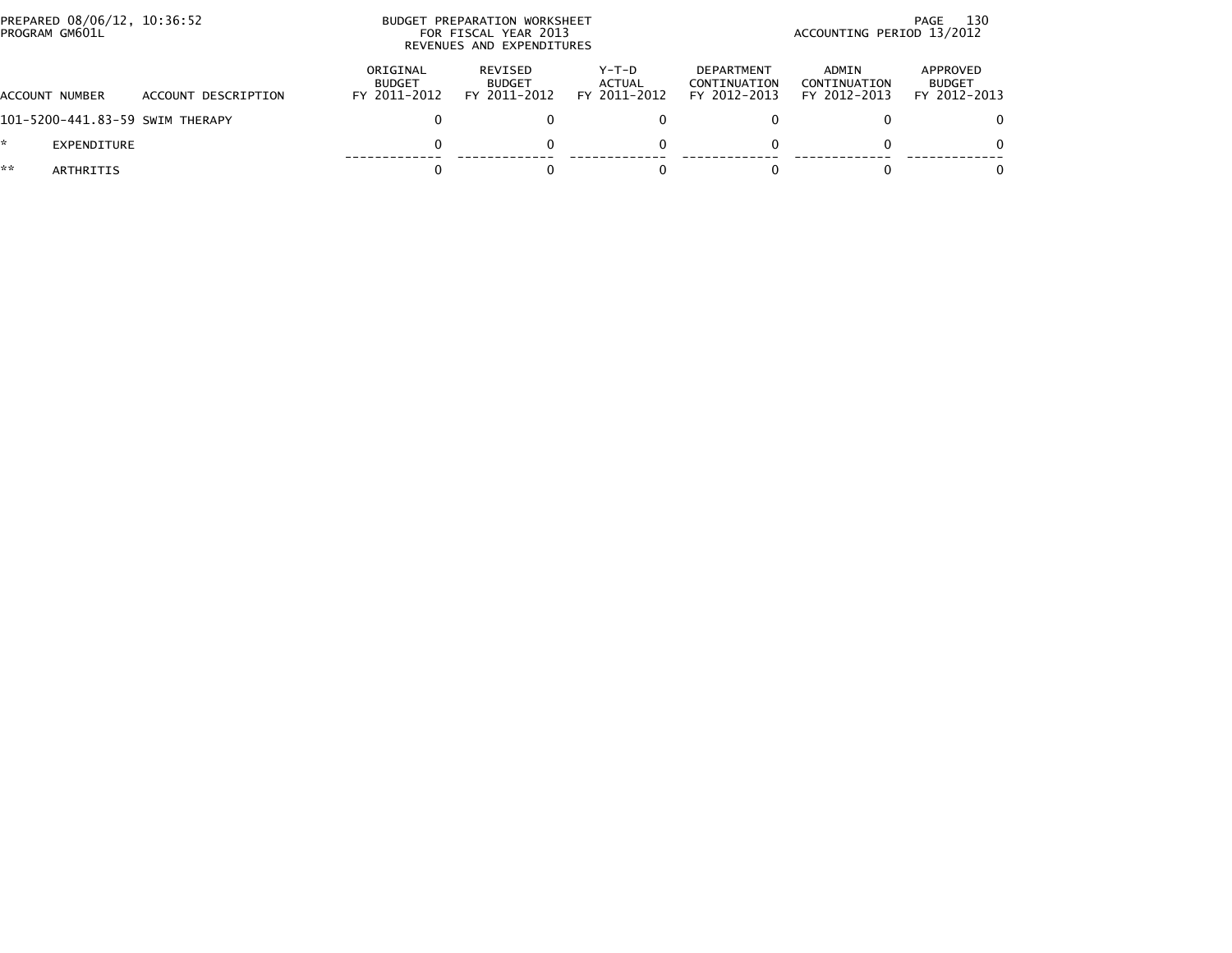| PREPARED 08/06/12, 10:36:52<br>PROGRAM GM601L         |                                              |                                           | BUDGET PREPARATION WORKSHEET<br>FOR FISCAL YEAR 2013<br>REVENUES AND EXPENDITURES |                                          |                                                   | ACCOUNTING PERIOD 13/2012             | 131<br>PAGE                               |
|-------------------------------------------------------|----------------------------------------------|-------------------------------------------|-----------------------------------------------------------------------------------|------------------------------------------|---------------------------------------------------|---------------------------------------|-------------------------------------------|
| ACCOUNT NUMBER                                        | ACCOUNT DESCRIPTION                          | ORIGINAL<br><b>BUDGET</b><br>FY 2011-2012 | REVISED<br><b>BUDGET</b><br>FY 2011-2012                                          | $Y-T-D$<br><b>ACTUAL</b><br>FY 2011-2012 | <b>DEPARTMENT</b><br>CONTINUATION<br>FY 2012-2013 | ADMIN<br>CONTINUATION<br>FY 2012-2013 | APPROVED<br><b>BUDGET</b><br>FY 2012-2013 |
| 101-5205-334.14-00 BCCCP GRANT                        |                                              | 0                                         | $\Omega$                                                                          | $\mathbf{0}$                             | 0                                                 | 0                                     | 0                                         |
|                                                       | 101-5205-365.63-00 SUSAN G.KOMEN CANCER FOUN | 19,208-                                   | $9,604-$                                                                          | $9,604-$                                 |                                                   |                                       | 0                                         |
|                                                       |                                              | $\Omega$                                  | 14,051-                                                                           | 0                                        |                                                   | 0                                     | $\Omega$                                  |
| <b>REVENUE</b><br>101–5205–441.10–05 SALARIES:REGULAR |                                              | 19,208-                                   | $23,655-$                                                                         | $9,604-$<br>0                            | 0                                                 | 0<br>0                                | 0                                         |
| 101-5205-441.20-05 HEALTH INSURANCE                   |                                              |                                           |                                                                                   |                                          |                                                   | 0                                     | 0                                         |
| 101-5205-441.20-10 MEDICARE TAX                       |                                              | O                                         |                                                                                   |                                          | 0                                                 | 0                                     | 0                                         |
| 101-5205-441.20-15 RETIREMENT                         |                                              |                                           |                                                                                   |                                          | $\Omega$                                          | 0                                     | 0                                         |
|                                                       | 101-5205-441.20-20 SOCIAL SECURITY TAX       | $\Omega$                                  |                                                                                   |                                          |                                                   | 0                                     | $\Omega$                                  |
|                                                       | 101-5205-441.20-25 WORKERS COMPENSATION      | 0                                         |                                                                                   | $\mathbf{a}$                             |                                                   | 0                                     | 0                                         |
|                                                       | 101-5205-441.20-30 401(K) CONTRIBUTIONS      | O                                         |                                                                                   |                                          |                                                   | 0                                     | 0                                         |
| 101–5205–441.32–40 PHYSICIAN FEES                     |                                              | O                                         |                                                                                   |                                          |                                                   | 0                                     | 0                                         |
| 101-5205-441.34-19 LABORATORY FEES                    |                                              | O                                         |                                                                                   |                                          |                                                   | 0                                     | 0                                         |
|                                                       |                                              | 0                                         |                                                                                   |                                          |                                                   | O                                     | 0                                         |
| 101-5205-441.53-05 TELEPHONE                          |                                              | O                                         |                                                                                   |                                          |                                                   | 0                                     |                                           |
| 101-5205-441.55-00 PRINTING                           |                                              |                                           |                                                                                   |                                          |                                                   | 0                                     | 0                                         |
| 101–5205–441.57–00 POSTAGE                            |                                              |                                           |                                                                                   |                                          |                                                   |                                       | 0                                         |
| 101-5205-441.58-00 TRAVEL                             |                                              | O                                         |                                                                                   |                                          |                                                   | 0                                     | 0                                         |
| 101–5205–441.61–05 SUPPLIES:OFFICE                    |                                              | O                                         |                                                                                   |                                          |                                                   | O                                     | 0                                         |
| 101–5205–441.61–45 SUPPLIES:MEDICAL                   |                                              | O                                         |                                                                                   |                                          | 0                                                 | 0                                     | 0                                         |
| 101-5205-441.62-05 ELECTRICITY                        |                                              |                                           |                                                                                   |                                          |                                                   |                                       |                                           |
|                                                       | 101-5205-441.85-61 GRANT:SUSAN G. KOMEN      | O                                         |                                                                                   |                                          |                                                   | 0                                     | 0                                         |
|                                                       | 101-5205-441.85-62 GRANT:KOMEN GRNT CASE MGR |                                           |                                                                                   |                                          |                                                   | O                                     | 0                                         |
|                                                       | 101-5205-441.85-63 GRANT:KOMEN GRNT INPATINT | ∩                                         |                                                                                   |                                          |                                                   | 0                                     | 0                                         |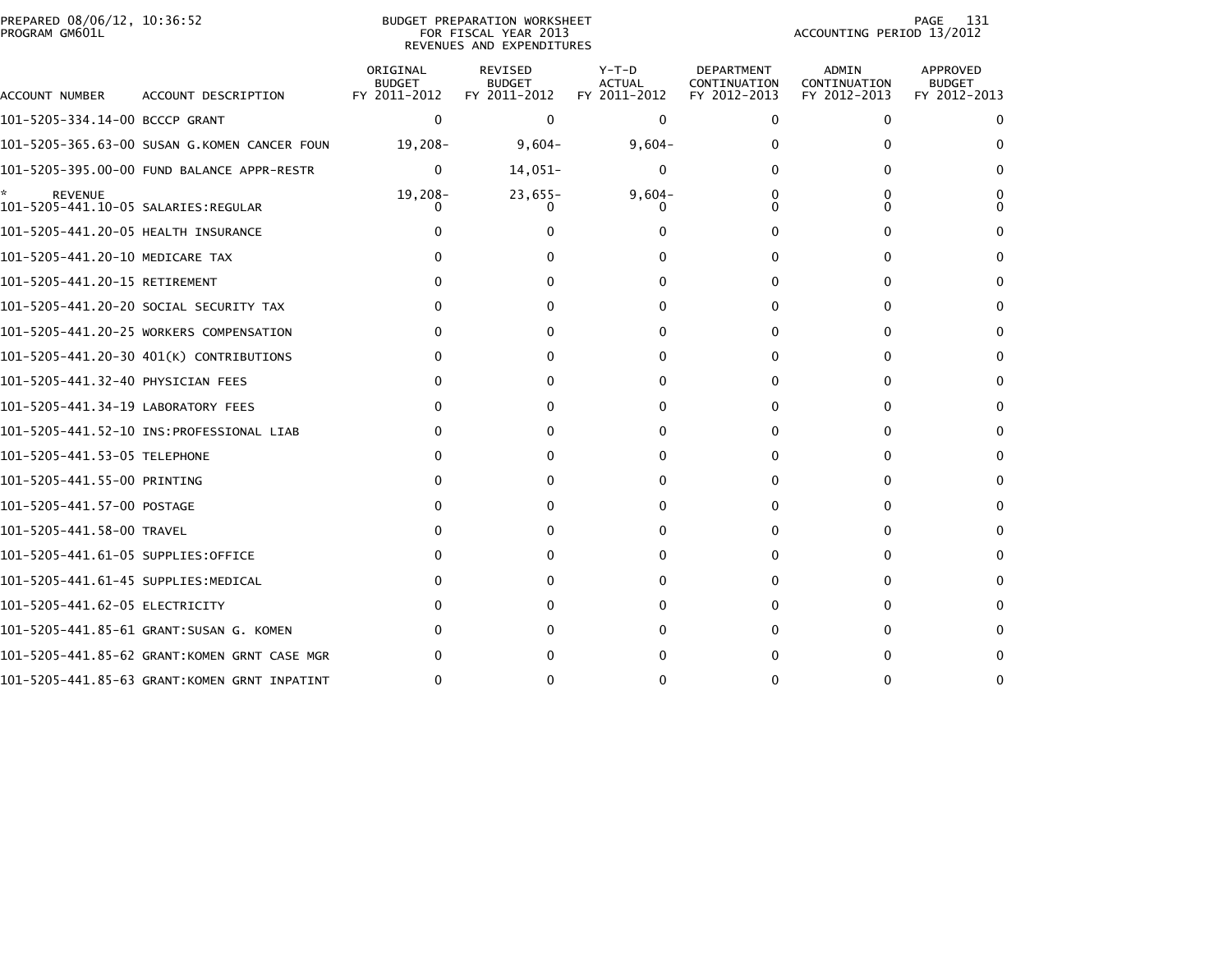|    | PREPARED 08/06/12, 10:36:52<br>PROGRAM GM601L |                                              |                                           | BUDGET PREPARATION WORKSHEET<br>FOR FISCAL YEAR 2013<br>REVENUES AND EXPENDITURES |                                   |                                                   | 132<br>PAGE<br>ACCOUNTING PERIOD 13/2012 |                                           |  |  |
|----|-----------------------------------------------|----------------------------------------------|-------------------------------------------|-----------------------------------------------------------------------------------|-----------------------------------|---------------------------------------------------|------------------------------------------|-------------------------------------------|--|--|
|    | ACCOUNT NUMBER                                | ACCOUNT DESCRIPTION                          | ORIGINAL<br><b>BUDGET</b><br>FY 2011-2012 | REVISED<br><b>BUDGET</b><br>FY 2011-2012                                          | $Y-T-D$<br>ACTUAL<br>FY 2011-2012 | <b>DEPARTMENT</b><br>CONTINUATION<br>FY 2012-2013 | ADMIN<br>CONTINUATION<br>FY 2012-2013    | APPROVED<br><b>BUDGET</b><br>FY 2012-2013 |  |  |
|    |                                               | 101-5205-441.85-64 GRANT:KOMEN GRANT OUTPTNT | 19.208                                    | 23.655                                                                            | 20.976                            |                                                   |                                          |                                           |  |  |
| ÷. | EXPENDITURE                                   |                                              | 19.208                                    | 23.655                                                                            | 20.976                            | 0                                                 | 0                                        |                                           |  |  |
| ** | <b>BCCCP</b>                                  |                                              |                                           |                                                                                   | 11.372                            |                                                   |                                          |                                           |  |  |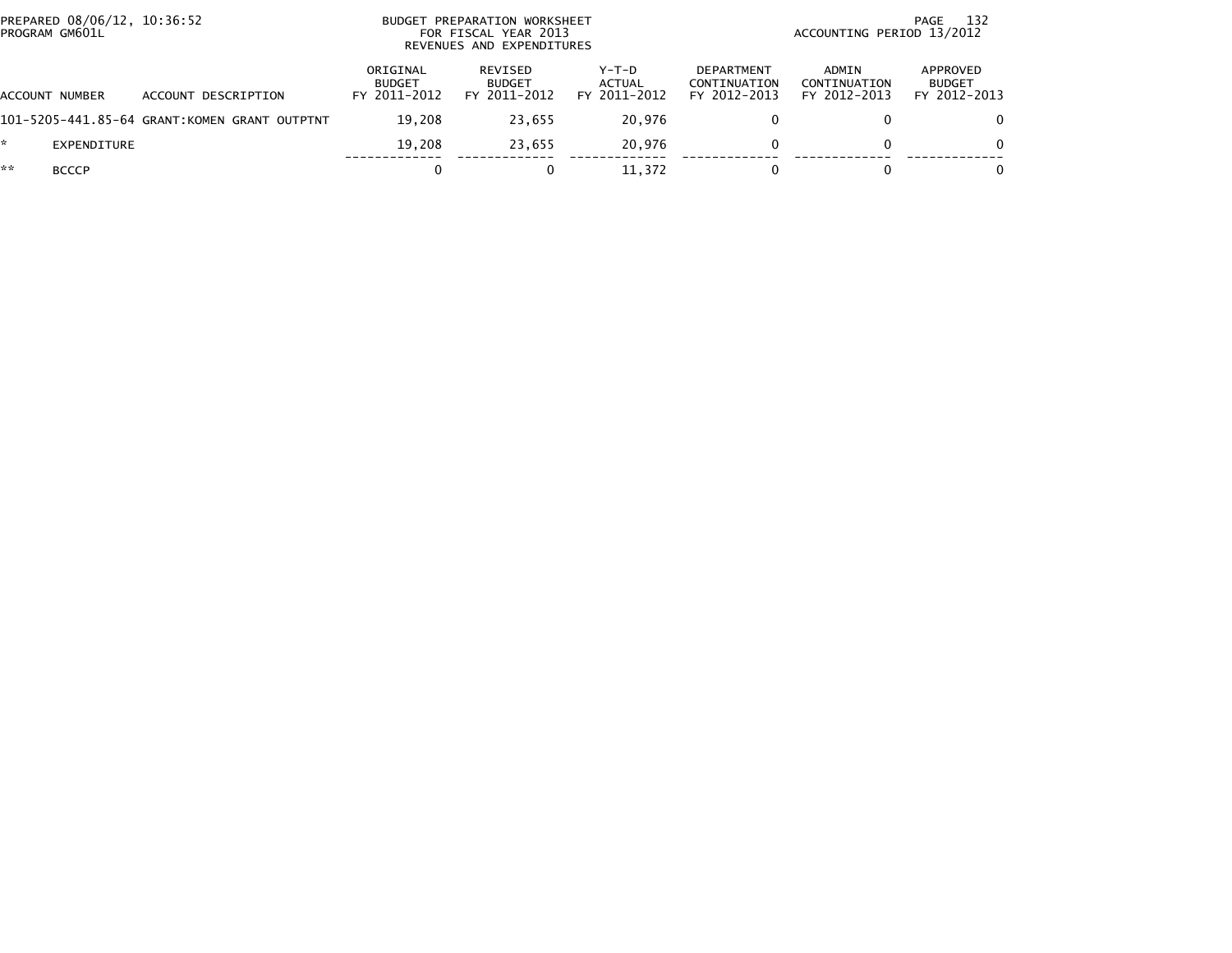| PREPARED 08/06/12, 10:36:52<br>PROGRAM GM601L               |                                              |                                           | BUDGET PREPARATION WORKSHEET<br>FOR FISCAL YEAR 2013<br>REVENUES AND EXPENDITURES |                                          | 133<br><b>PAGE</b><br>ACCOUNTING PERIOD 13/2012   |                                              |                                                  |
|-------------------------------------------------------------|----------------------------------------------|-------------------------------------------|-----------------------------------------------------------------------------------|------------------------------------------|---------------------------------------------------|----------------------------------------------|--------------------------------------------------|
| ACCOUNT NUMBER                                              | ACCOUNT DESCRIPTION                          | ORIGINAL<br><b>BUDGET</b><br>FY 2011-2012 | <b>REVISED</b><br><b>BUDGET</b><br>FY 2011-2012                                   | $Y-T-D$<br><b>ACTUAL</b><br>FY 2011-2012 | <b>DEPARTMENT</b><br>CONTINUATION<br>FY 2012-2013 | <b>ADMIN</b><br>CONTINUATION<br>FY 2012-2013 | <b>APPROVED</b><br><b>BUDGET</b><br>FY 2012-2013 |
|                                                             | 101-5210-331.84-25 TXIX FEES-CHILD HEALTH    | $22.000 -$                                | $22,000 -$                                                                        | $22,843-$                                | $23,000 -$                                        | $23,000 -$                                   | $23,000 -$                                       |
|                                                             | 101-5210-334.18-00 CHILD HEALTH GRANT        | $536 -$                                   | $536-$                                                                            | $535 -$                                  | $536-$                                            | $536 -$                                      | $536-$                                           |
|                                                             | 101-5210-334.64-00 STATE AID HEALTH DEPT     | $9,954-$                                  | $9,954-$                                                                          | $4,000-$                                 | $\Omega$                                          | $\mathbf{0}$                                 | $\mathbf{0}$                                     |
|                                                             | 101-5210-334.65-23 SMART START:HEALTHY BEGIN | $39,655 -$                                | $36,054-$                                                                         | $36,054-$                                | $32,883-$                                         | $32,883-$                                    | 32,883-                                          |
| 101-5210-353.30-00 CHILD HEALTH FEES                        |                                              | $4.000 -$                                 | $4,000 -$                                                                         | $3,000-$                                 | $4,000-$                                          | $3,000-$                                     | $3,000-$                                         |
|                                                             | 101-5210-395.00-00 FUND BALANCE APPR-RESTR   | $40,000 -$                                | $40,000 -$                                                                        | $\mathbf 0$                              | $\mathbf 0$                                       | $40,000 -$                                   | $40,000 -$                                       |
| *.<br><b>REVENUE</b><br>101-5210-441.10-05 SALARIES:REGULAR |                                              | 116.145-<br>123,044                       | 112.544-<br>125,993                                                               | $66,432-$<br>108,893                     | $60,419-$<br>107,379                              | 99,419-<br>107,379                           | 99,419-<br>107,379                               |
| 101-5210-441.20-05 HEALTH INSURANCE                         |                                              | 23,791                                    | 23,791                                                                            | 17,394                                   | 21,240                                            | 21,240                                       | 21,240                                           |
| 101-5210-441.20-10 MEDICARE TAX                             |                                              | 1,784                                     | 1,740                                                                             | 1,505                                    | 1,548                                             | 1,548                                        | 1,548                                            |
| 101-5210-441.20-15 RETIREMENT                               |                                              | 7,936                                     | 8,723                                                                             | 7,590                                    | 7,441                                             | 7,441                                        | 7,441                                            |
|                                                             | 101–5210–441.20–20 SOCIAL SECURITY TAX       | 7,629                                     | 7,440                                                                             | 6,437                                    | 6,657                                             | 6,657                                        | 6,657                                            |
|                                                             | 101-5210-441.20-25 WORKERS COMPENSATION      | 3,072                                     | 3,060                                                                             | 2,725                                    | 4,233                                             | 4,233                                        | 4,233                                            |
|                                                             | 101-5210-441.20-30 401(K) CONTRIBUTIONS      | 3,691                                     | 3,699                                                                             | 3,249                                    | 3,221                                             | 3,221                                        | 3,221                                            |
|                                                             | 101-5210-441.32-22 INTERPRETER SERVICES      | 300                                       | 300                                                                               | $\mathbf{0}$                             | 300                                               | 300                                          | 300                                              |
|                                                             | 101-5210-441.32-36 PUBLIC HEALTH NURSING SVS | 0                                         | 0                                                                                 | 0                                        | 1,782                                             | 1,782                                        | 1,782                                            |
| LEVEL<br><b>TEXT</b><br>400                                 | PAY FOR PT EMPLOYEE                          |                                           | TEXT AMT                                                                          |                                          |                                                   |                                              |                                                  |
| 101-5210-441.32-40 PHYSICIAN FEES                           |                                              | 3,562                                     | 3,562                                                                             | 3,048                                    | 1,780                                             | 1,780                                        | 1,780                                            |
|                                                             | 101-5210-441.33-65 TELEPHONE ANSWERING SERV  | 2,000                                     | 2,000                                                                             | 1,500                                    | 2,000                                             | 2,000                                        | 2,000                                            |
| 101-5210-441.34-19 LABORATORY FEES                          |                                              | 100                                       | 100                                                                               | 100                                      | 100                                               | 100                                          | 100                                              |
| 101-5210-441.43-15 R&M:EQUIPMENT                            |                                              | 740                                       | 740                                                                               | 740                                      | 1,000                                             | 1,000                                        | 1,000                                            |
| LEVEL<br><b>TEXT</b><br>400                                 | R&M COST UP FOR ANNUAL MICROSCOPE REPAIRS    |                                           | TEXT AMT                                                                          |                                          |                                                   |                                              |                                                  |
| 101-5210-441.43-55 R&M:TELEPHONES                           |                                              | 100                                       | $\mathbf 0$                                                                       | 0                                        | 100                                               | 100                                          | 100                                              |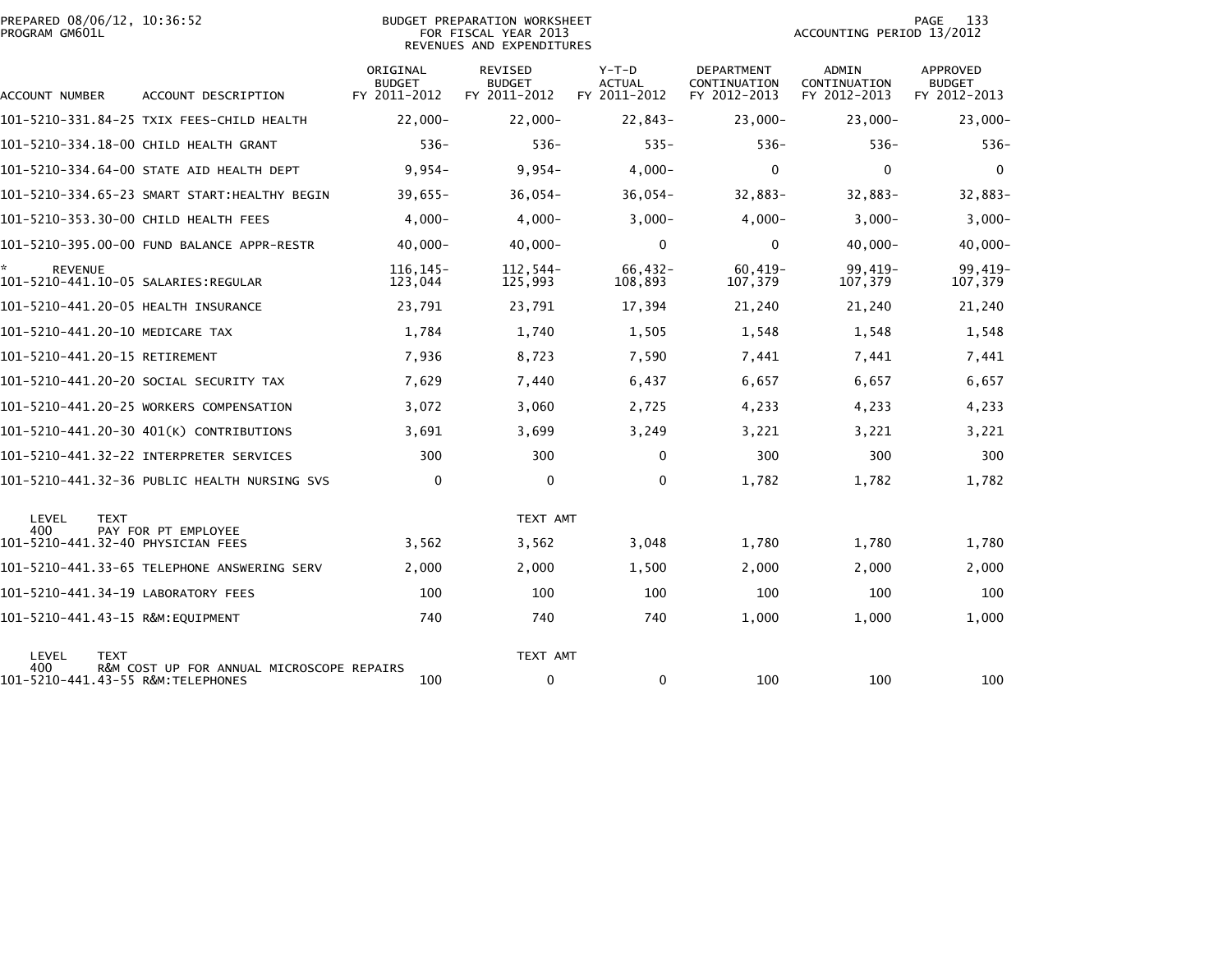|    | PROGRAM GM601L        | PREPARED 08/06/12, 10:36:52                                                            |                                           | <b>BUDGET PREPARATION WORKSHEET</b><br>FOR FISCAL YEAR 2013<br>REVENUES AND EXPENDITURES |                                          |                                                   | ACCOUNTING PERIOD 13/2012                    | 134<br>PAGE                               |
|----|-----------------------|----------------------------------------------------------------------------------------|-------------------------------------------|------------------------------------------------------------------------------------------|------------------------------------------|---------------------------------------------------|----------------------------------------------|-------------------------------------------|
|    | <b>ACCOUNT NUMBER</b> | ACCOUNT DESCRIPTION                                                                    | ORIGINAL<br><b>BUDGET</b><br>FY 2011-2012 | REVISED<br><b>BUDGET</b><br>FY 2011-2012                                                 | $Y-T-D$<br><b>ACTUAL</b><br>FY 2011-2012 | <b>DEPARTMENT</b><br>CONTINUATION<br>FY 2012-2013 | <b>ADMIN</b><br>CONTINUATION<br>FY 2012-2013 | APPROVED<br><b>BUDGET</b><br>FY 2012-2013 |
|    |                       | 101-5210-441.50-07 COST PER COPY PROGRAM                                               | 1,160                                     | 1,610                                                                                    | 1,185                                    | 900                                               | 1.700                                        | 1,700                                     |
|    |                       |                                                                                        | 1,000                                     | 1,000                                                                                    | 1,000                                    | 1,000                                             | 1,000                                        | 1,000                                     |
|    |                       | 101-5210-441.53-05 TELEPHONE                                                           | 1,600                                     | 1,600                                                                                    | 588                                      | 1,600                                             | 1,600                                        | 1,600                                     |
|    |                       | 101-5210-441.55-00 PRINTING                                                            | 300                                       | 300                                                                                      | 208                                      | 300                                               | 300                                          | 300                                       |
|    |                       | 101-5210-441.57-00 POSTAGE                                                             | 750                                       | 750                                                                                      | 412                                      | 750                                               | 750                                          | 750                                       |
|    |                       | 101-5210-441.58-00 TRAVEL                                                              | 1,360                                     | 1,360                                                                                    | 1,360                                    | 1,960                                             | 1,960                                        | 1,960                                     |
|    | LEVEL<br>400          | <b>TEXT</b><br>INCREASE COST IN TRAVEL TO ATTEND M&M CONFERENCE<br>AND ICD-10 TRAINING |                                           | TEXT AMT                                                                                 |                                          |                                                   |                                              |                                           |
|    |                       | 101-5210-441.59-00 TRAINING                                                            | 1.300                                     | 1,150                                                                                    | 281                                      | 2,000                                             | 2,000                                        | 2,000                                     |
|    | LEVEL<br>400          | <b>TEXT</b><br>ATTENDING M&M (BILLING SYSTEM) CONFERENCE AND<br>ICD-10 TRAINING        |                                           | TEXT AMT                                                                                 |                                          |                                                   |                                              |                                           |
|    |                       | 101-5210-441.61-05 SUPPLIES:OFFICE                                                     | 2,500                                     | 2,500                                                                                    | 1,962                                    | 1,800                                             | 1,800                                        | 1,800                                     |
|    |                       | 101-5210-441.61-45 SUPPLIES:MEDICAL                                                    | 4,100                                     | 3,650                                                                                    | 3,585                                    | 4,100                                             | 4,100                                        | 4,100                                     |
|    |                       | 101-5210-441.61-95 SUPPLIES:OTHER SMALL EQMT                                           | 0                                         | $\mathbf{0}$                                                                             | 0                                        | 0                                                 | $\mathbf{0}$                                 | $\mathbf{0}$                              |
|    |                       | 101-5210-441.76-30 F/A:EQUIPMENT/FURNISHINGS                                           | $\mathbf 0$                               | $\Omega$                                                                                 | $\mathbf{0}$                             | $\Omega$                                          | $\Omega$                                     | $\mathbf{0}$                              |
|    |                       | 101-5210-441.83-21 CHILD FATALITY COMMITTEE                                            | 536                                       | 536                                                                                      | 535                                      | 536                                               | 536                                          | 536                                       |
|    |                       | 101-5210-441.90-16 BANK FEES: CREDIT CARD                                              | 700                                       | 950                                                                                      | 812                                      | 750                                               | 900                                          | 900                                       |
| ÷. |                       | <b>EXPENDITURE</b>                                                                     | 193,055                                   | 196,554                                                                                  | 165,109                                  | 174,477                                           | 175,427                                      | 175,427                                   |
| ** |                       | <b>CHILD HEALTH</b>                                                                    | 76,910                                    | 84,010                                                                                   | 98,677                                   | 114,058                                           | 76,008                                       | 76,008                                    |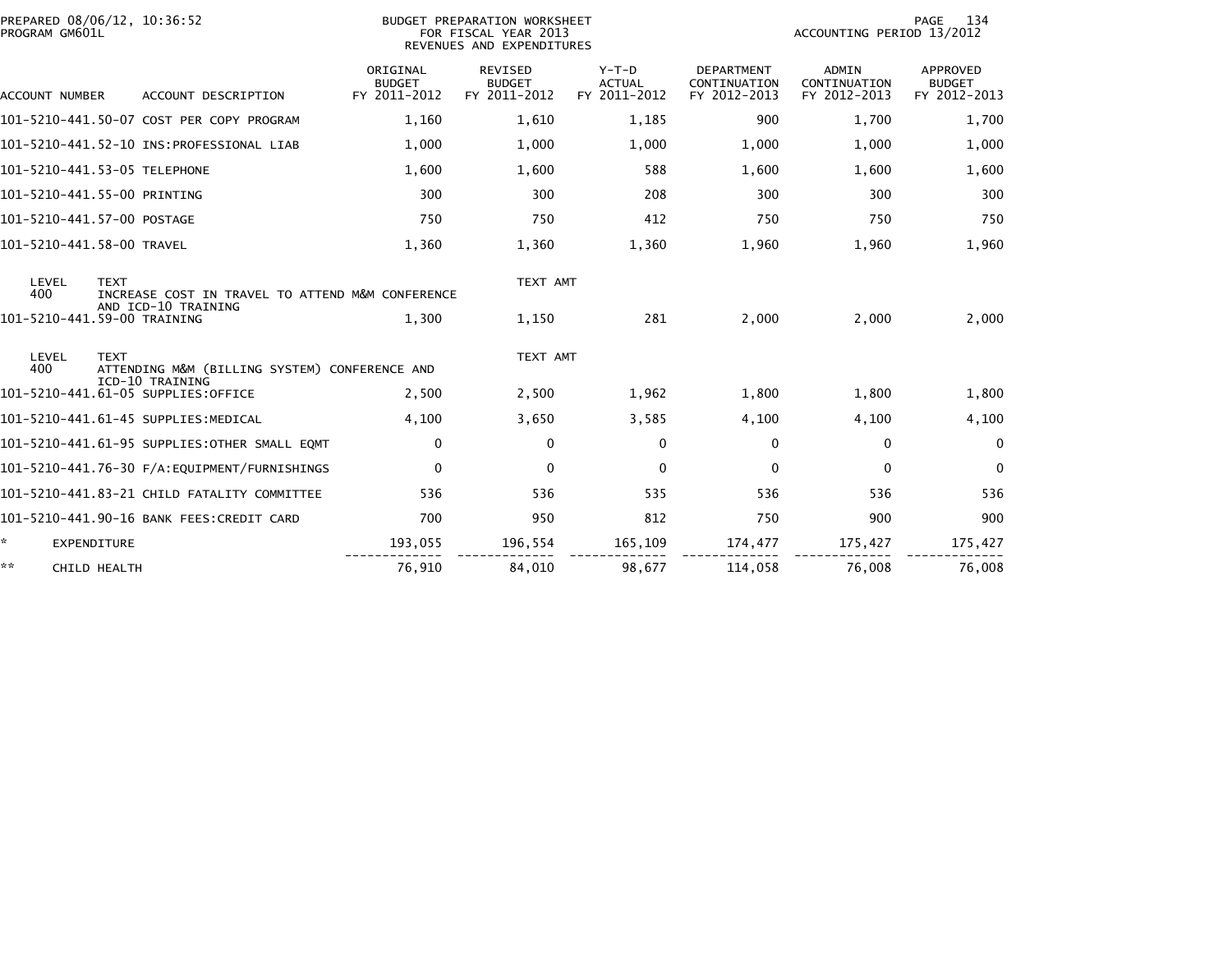| PREPARED 08/06/12, 10:36:52<br>PROGRAM GM601L |                                              | BUDGET PREPARATION WORKSHEET<br>FOR FISCAL YEAR 2013<br>REVENUES AND EXPENDITURES |                                          |                                 |                                            | 135<br>PAGE<br>ACCOUNTING PERIOD 13/2012 |                                           |  |  |
|-----------------------------------------------|----------------------------------------------|-----------------------------------------------------------------------------------|------------------------------------------|---------------------------------|--------------------------------------------|------------------------------------------|-------------------------------------------|--|--|
| ACCOUNT NUMBER                                | ACCOUNT DESCRIPTION                          | ORIGINAL<br><b>BUDGET</b><br>FY 2011-2012                                         | REVISED<br><b>BUDGET</b><br>FY 2011-2012 | Y-T-D<br>ACTUAL<br>FY 2011-2012 | DEPARTMENT<br>CONTINUATION<br>FY 2012-2013 | ADMIN<br>CONTINUATION<br>FY 2012-2013    | APPROVED<br><b>BUDGET</b><br>FY 2012-2013 |  |  |
|                                               | 101-5212-331.84-39 TXIX FEES-HEALTH CK COORD |                                                                                   |                                          |                                 |                                            |                                          |                                           |  |  |
| <b>REVENUE</b>                                |                                              | $\Omega$                                                                          |                                          | 0                               |                                            | 0                                        |                                           |  |  |
| **                                            | HEALTH CHECK COORDINATOR                     |                                                                                   |                                          |                                 |                                            |                                          |                                           |  |  |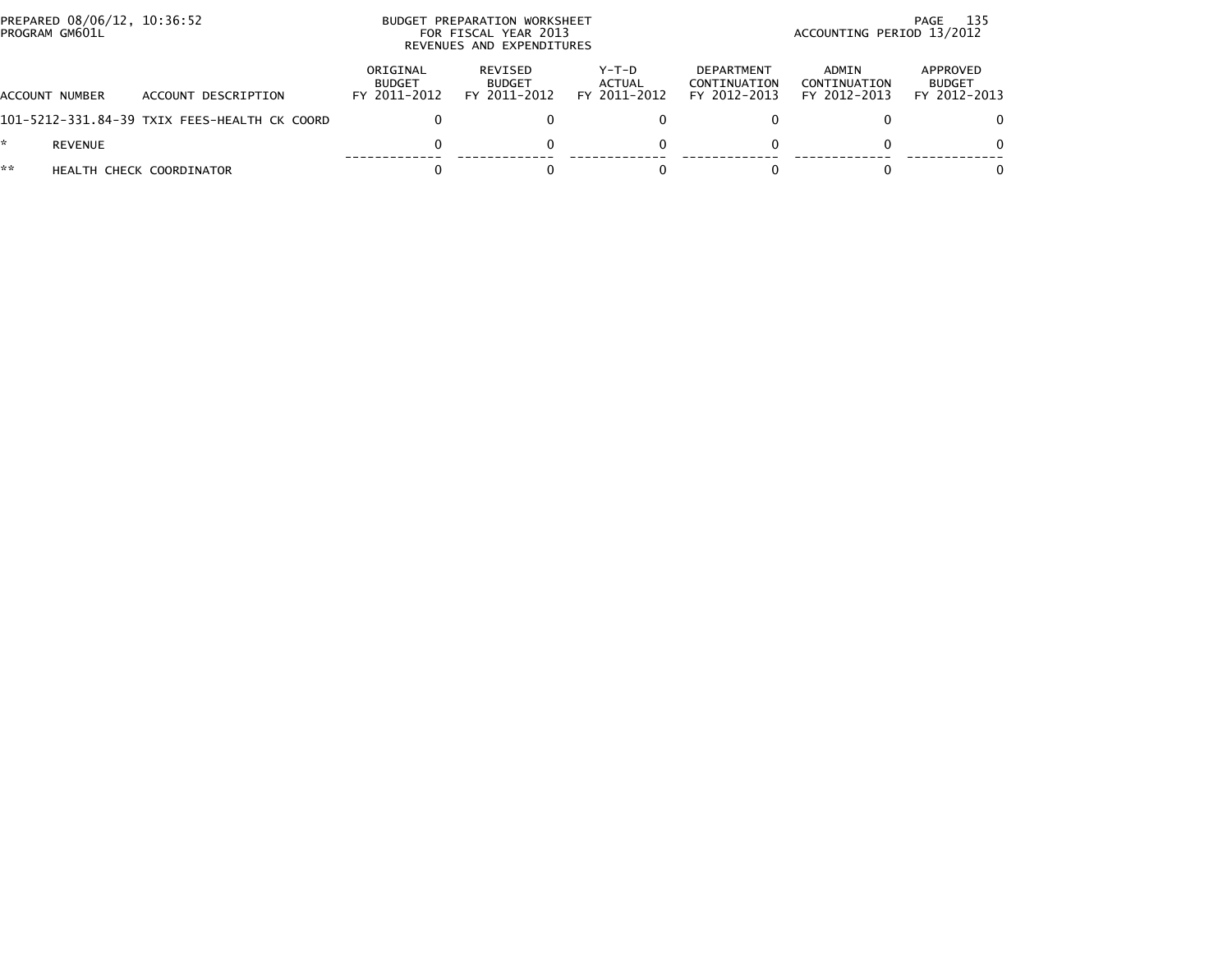| PROGRAM GM601L | PREPARED 08/06/12, 10:36:52                |                                                    |                                           | <b>BUDGET PREPARATION WORKSHEET</b><br>FOR FISCAL YEAR 2013<br>REVENUES AND EXPENDITURES |                                        |                                                   | ACCOUNTING PERIOD 13/2012                    | 136<br>PAGE                               |
|----------------|--------------------------------------------|----------------------------------------------------|-------------------------------------------|------------------------------------------------------------------------------------------|----------------------------------------|---------------------------------------------------|----------------------------------------------|-------------------------------------------|
| ACCOUNT NUMBER |                                            | ACCOUNT DESCRIPTION                                | ORIGINAL<br><b>BUDGET</b><br>FY 2011-2012 | REVISED<br><b>BUDGET</b><br>FY 2011-2012                                                 | Y-T-D<br><b>ACTUAL</b><br>FY 2011-2012 | <b>DEPARTMENT</b><br>CONTINUATION<br>FY 2012-2013 | <b>ADMIN</b><br>CONTINUATION<br>FY 2012-2013 | APPROVED<br><b>BUDGET</b><br>FY 2012-2013 |
|                |                                            | 101–5215–331.84–30 TXIX FEES-CHILD SERV COOR       | 119,013-                                  | 138,775-                                                                                 | 309,741-                               | $268,461-$                                        | 268,461-                                     | $268,461-$                                |
|                |                                            | 101-5215-334.20-00 CHILD SERV COORDINATION G       | $\mathbf{0}$                              | 22,770-                                                                                  | 22,770-                                | 22,770-                                           | 22,770-                                      | 22,770-                                   |
|                |                                            | 101-5215-395.00-00 FUND BALANCE APPR-RESTR         | $\mathbf{0}$                              | $\mathbf 0$                                                                              | $\mathbf{0}$                           | $\mathbf{0}$                                      | 0                                            | $\Omega$                                  |
|                | <b>REVENUE</b>                             |                                                    | 119,013-<br>81,772                        | $161, 545 -$<br>105,357                                                                  | 332, 511-<br>83,241                    | 291, 231-<br>126,856                              | 291, 231-<br>126,856                         | 291, 231-<br>126,856                      |
|                |                                            | 101-5215-441.20-05 HEALTH INSURANCE                | 15,811                                    | 18,697                                                                                   | 17,680                                 | 26,120                                            | 26,120                                       | 26,120                                    |
|                |                                            | 101-5215-441.20-10 MEDICARE TAX                    | 1,186                                     | 1,528                                                                                    | 1,197                                  | 1,839                                             | 1,839                                        | 1,839                                     |
|                |                                            | 101-5215-441.20-15 RETIREMENT                      | 5,274                                     | 6,847                                                                                    | 5,802                                  | 8,842                                             | 8,842                                        | 8,842                                     |
|                |                                            | 101-5215-441.20-20 SOCIAL SECURITY TAX             | 5,070                                     | 6,533                                                                                    | 5,117                                  | 7,865                                             | 7,865                                        | 7,865                                     |
|                |                                            | 101-5215-441.20-25 WORKERS COMPENSATION            | 397                                       | 3,222                                                                                    | 2,582                                  | 5,053                                             | 5,053                                        | 5,053                                     |
|                |                                            | 101-5215-441.20-30 401(K) CONTRIBUTIONS            | 2,453                                     | 3,161                                                                                    | 2,465                                  | 3,806                                             | 3,806                                        | 3,806                                     |
|                |                                            | 101-5215-441.50-07 COST PER COPY PROGRAM           | 400                                       | 400                                                                                      | 162                                    | 400                                               | 400                                          | 400                                       |
|                |                                            |                                                    | 900                                       | 900                                                                                      | $\mathbf{0}$                           | 900                                               | 900                                          | 900                                       |
|                | 101-5215-441.53-05 TELEPHONE               |                                                    | 1,000                                     | 1,150                                                                                    | 434                                    | 1,300                                             | 1,300                                        | 1,300                                     |
|                | 101-5215-441.55-00 PRINTING                |                                                    | 150                                       | 150                                                                                      | 88                                     | 300                                               | 300                                          | 300                                       |
|                | 101-5215-441.57-00 POSTAGE                 |                                                    | 300                                       | 300                                                                                      | 150                                    | 400                                               | 400                                          | 400                                       |
|                | 101-5215-441.58-00 TRAVEL                  |                                                    | 4,100                                     | 7,100                                                                                    | 5,400                                  | 7,850                                             | 7,850                                        | 7,850                                     |
| LEVEL<br>400   | <b>TEXT</b><br>101-5215-441.59-00 TRAINING | INCREASE IN TRAVEL FOR NEW POSITION ADDED IN FY 12 | 100                                       | TEXT AMT<br>100                                                                          | $\mathbf{0}$                           | 100                                               | 100                                          | 100                                       |
|                |                                            | 101-5215-441.61-05 SUPPLIES:OFFICE                 | 100                                       | 100                                                                                      | 91                                     | 100                                               | 100                                          | 100                                       |
|                |                                            | 101-5215-441.76-20 F/A:DP EQUIPMENT                | 0                                         | 6,000                                                                                    | 3,706                                  | $\mathbf 0$                                       | $\mathbf 0$                                  | $\mathbf 0$                               |
|                | 101-5215-441.98-00 RESERVE                 |                                                    | $\Omega$                                  | $\mathbf 0$                                                                              | $\mathbf{0}$                           | 99,500                                            | 99,500                                       | 99,500                                    |
| *              | <b>EXPENDITURE</b>                         |                                                    | 119,013                                   | 161,545                                                                                  | 128,115                                | 291,231                                           | 291,231                                      | 291,231                                   |
| **             |                                            | CHILD SERV COORDINATION                            | 0                                         | 0                                                                                        | $204, 396 -$                           | 0                                                 | 0                                            |                                           |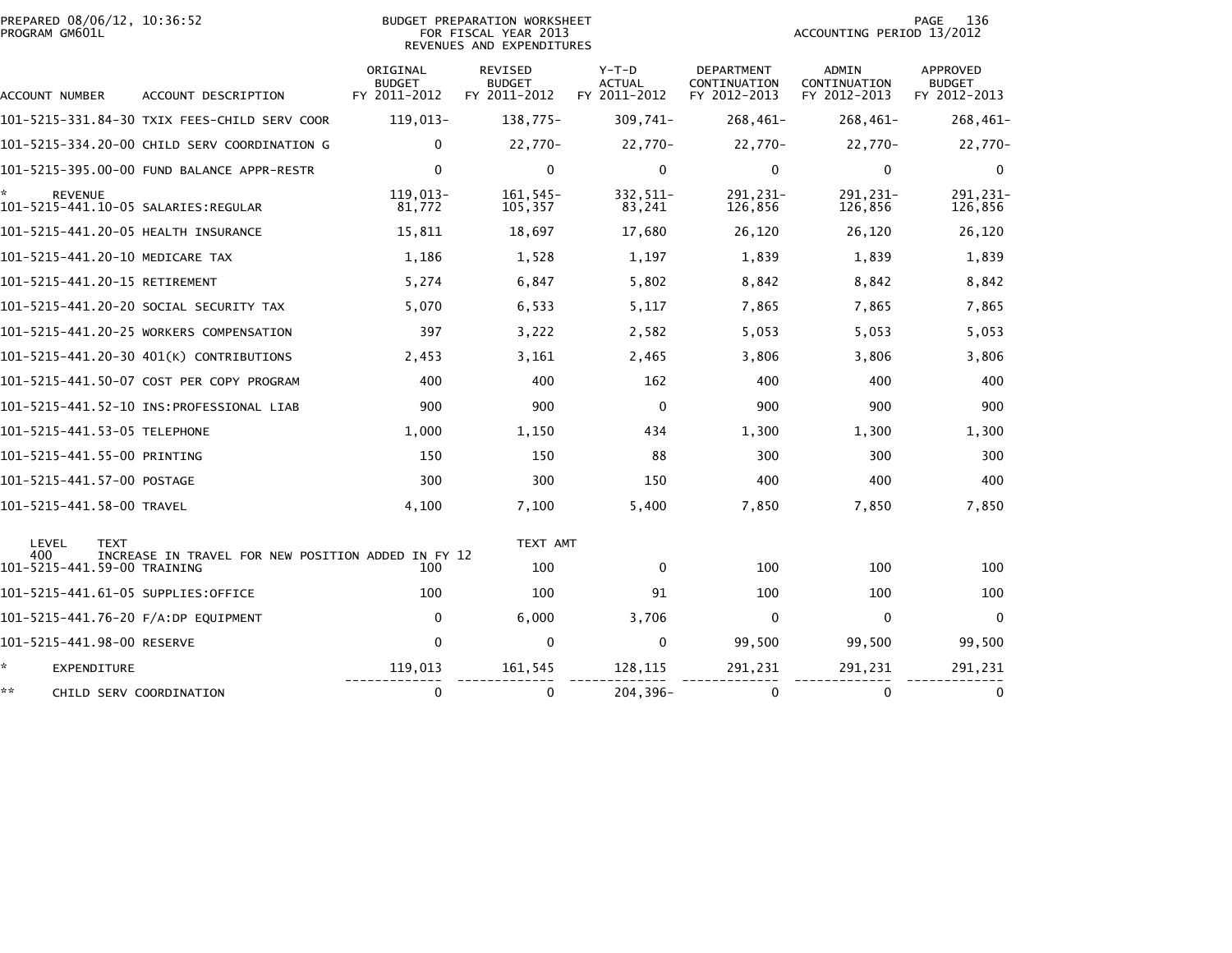| PREPARED 08/06/12, 10:36:52<br>PROGRAM GM601L |                     | <b>BUDGET</b>                             | PREPARATION WORKSHEET<br>FOR FISCAL YEAR 2013<br>REVENUES AND EXPENDITURES |                                   | 137<br>PAGE<br>ACCOUNTING PERIOD 13/2012          |                                       |                                           |  |
|-----------------------------------------------|---------------------|-------------------------------------------|----------------------------------------------------------------------------|-----------------------------------|---------------------------------------------------|---------------------------------------|-------------------------------------------|--|
| ACCOUNT<br>NUMBER                             | ACCOUNT DESCRIPTION | ORIGINAL<br><b>BUDGET</b><br>FY 2011-2012 | REVISED<br><b>BUDGET</b><br>FY 2011-2012                                   | $Y-T-D$<br>ACTUAL<br>FY 2011-2012 | <b>DEPARTMENT</b><br>CONTINUATION<br>FY 2012-2013 | ADMIN<br>CONTINUATION<br>FY 2012-2013 | APPROVED<br><b>BUDGET</b><br>FY 2012-2013 |  |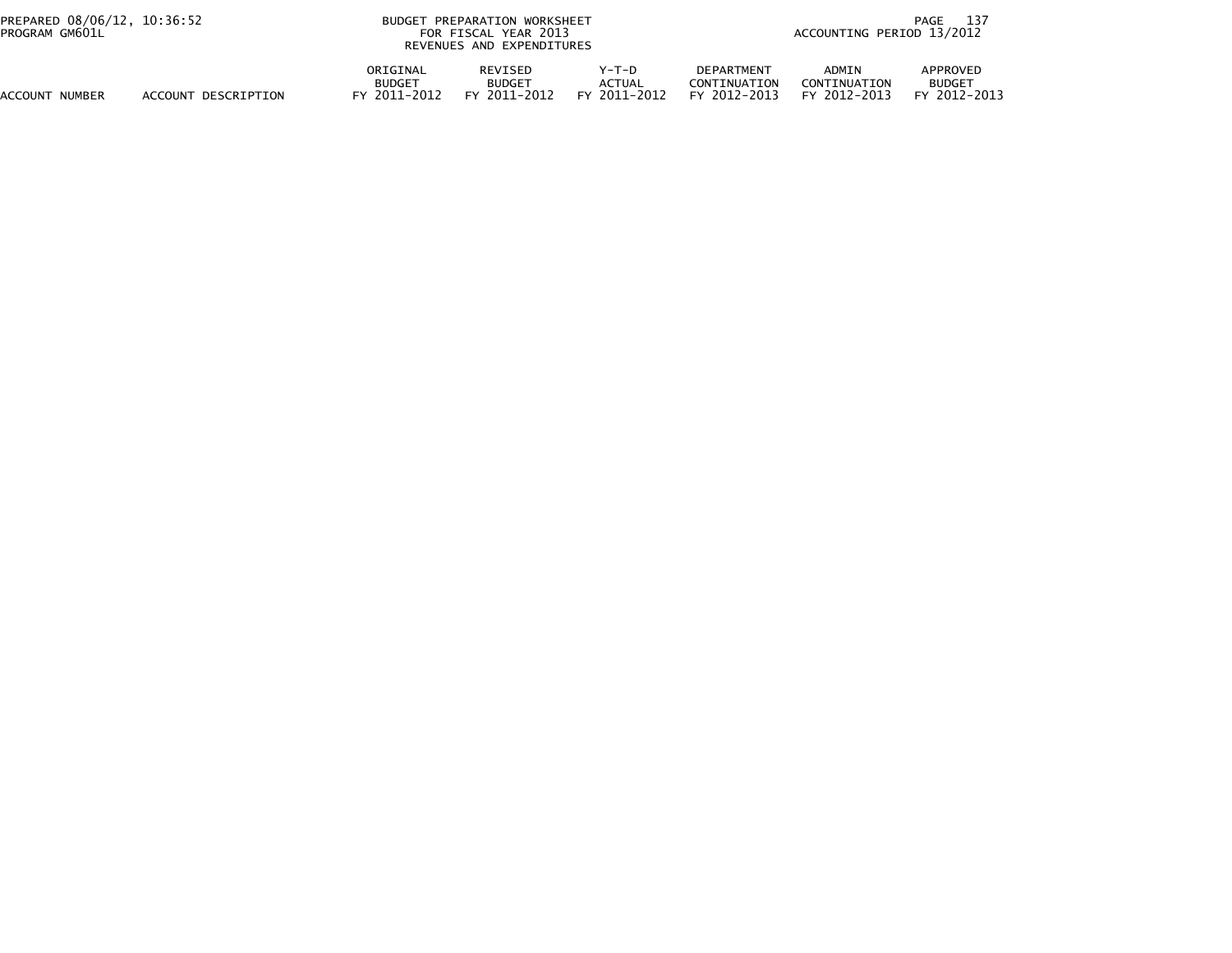| PREPARED 08/06/12, 10:36:52<br>PROGRAM GM601L               |                                              |                                           | BUDGET PREPARATION WORKSHEET<br>FOR FISCAL YEAR 2013<br>REVENUES AND EXPENDITURES |                                          |                                            | ACCOUNTING PERIOD 13/2012                    | 138<br>PAGE                               |
|-------------------------------------------------------------|----------------------------------------------|-------------------------------------------|-----------------------------------------------------------------------------------|------------------------------------------|--------------------------------------------|----------------------------------------------|-------------------------------------------|
| ACCOUNT NUMBER                                              | ACCOUNT DESCRIPTION                          | ORIGINAL<br><b>BUDGET</b><br>FY 2011-2012 | REVISED<br><b>BUDGET</b><br>FY 2011-2012                                          | $Y-T-D$<br><b>ACTUAL</b><br>FY 2011-2012 | DEPARTMENT<br>CONTINUATION<br>FY 2012-2013 | <b>ADMIN</b><br>CONTINUATION<br>FY 2012-2013 | APPROVED<br><b>BUDGET</b><br>FY 2012-2013 |
|                                                             |                                              | 54,991-                                   | 54,991-                                                                           | 49,654-                                  | 0                                          | 0                                            | 0                                         |
|                                                             | 101-5223-334.64-00 STATE AID HEALTH DEPT     | 7,380-                                    | 7,380-                                                                            | 1,536-                                   | 0                                          | 0                                            | $\Omega$                                  |
| ÷.<br><b>REVENUE</b><br>101-5223-441.10-05 SALARIES:REGULAR |                                              | 62,371-<br>45,600                         | $62,371-$<br>45,600                                                               | $51,190-$<br>33,468                      | 0<br>0                                     | 0<br>0                                       | 0<br>$\Omega$                             |
| 101-5223-441.20-05 HEALTH INSURANCE                         |                                              | 8,040                                     | 8,040                                                                             | 6,186                                    | 0                                          | 0                                            | 0                                         |
| 101-5223-441.20-10 MEDICARE TAX                             |                                              | 661                                       | 661                                                                               | 449                                      | 0                                          | 0                                            | 0                                         |
| 101-5223-441.20-15 RETIREMENT                               |                                              | 2,941                                     | 2,941                                                                             | 2,333                                    | 0                                          | 0                                            | 0                                         |
|                                                             | 101–5223–441.20–20 SOCIAL SECURITY TAX       | 2,828                                     | 2,828                                                                             | 1,920                                    | 0                                          | $\mathbf{0}$                                 | $\mathbf{0}$                              |
|                                                             | 101-5223-441.20-25 WORKERS COMPENSATION      | 228                                       | 228                                                                               | 165                                      | 0                                          | $\Omega$                                     | $\mathbf{0}$                              |
|                                                             | 101-5223-441.20-30 401(K) CONTRIBUTIONS      | 1,368                                     | 1,368                                                                             | 1,004                                    | 0                                          | $\mathbf{0}$                                 | $\mathbf{0}$                              |
| 101-5223-441.55-00 PRINTING                                 |                                              | 150                                       | $\mathbf{0}$                                                                      | 0                                        | 0                                          | 0                                            | 0                                         |
| 101-5223-441.57-00 POSTAGE                                  |                                              | 100                                       | 0                                                                                 | $\mathbf{0}$                             | 0                                          | $\mathbf{0}$                                 | $\mathbf{0}$                              |
| 101-5223-441.58-00 TRAVEL                                   |                                              | 300                                       | 650                                                                               | 552                                      | 0                                          | $\mathbf{0}$                                 | $\mathbf{0}$                              |
| 101-5223-441.59-00 TRAINING                                 |                                              | $\mathbf{0}$                              | $\mathbf{0}$                                                                      | $\mathbf{0}$                             | 0                                          | $\mathbf{0}$                                 | $\mathbf{0}$                              |
| 101-5223-441.61-05 SUPPLIES:OFFICE                          |                                              | 155                                       | 55                                                                                | 0                                        | 0                                          | 0                                            | 0                                         |
| 101-5223-441.61-45 SUPPLIES:MEDICAL                         |                                              | 0                                         | 0                                                                                 | 0                                        | $\mathbf{0}$                               | $\mathbf{0}$                                 | 0                                         |
| 101-5223-441.61-89 SOFTWARE LICENSES                        |                                              | $\Omega$                                  | 0                                                                                 | 0                                        | 0                                          | $\mathbf{0}$                                 | $\Omega$                                  |
| 101-5223-441.61-90 SUPPLIES:OTHER                           |                                              | $\Omega$                                  | 0                                                                                 | 0                                        | 0                                          | $\mathbf{0}$                                 | 0                                         |
|                                                             | 101-5223-441.61-95 SUPPLIES:OTHER SMALL EQMT | 0                                         | $\Omega$                                                                          | 0                                        | 0                                          | 0                                            | $\Omega$                                  |
|                                                             | 101-5223-441.74-90 C/A:OTHER EQUIPMENT       | 0                                         |                                                                                   | 0                                        | 0                                          | $\mathbf{0}$                                 | 0                                         |
| 101-5223-441.76-20 F/A:DP EQUIPMENT                         |                                              | <sup>0</sup>                              |                                                                                   | $\Omega$                                 | 0                                          | 0                                            | 0                                         |
|                                                             |                                              | $\Omega$                                  | $\Omega$                                                                          | $\Omega$                                 | 0                                          | $\Omega$                                     | 0                                         |
| *<br><b>EXPENDITURE</b>                                     |                                              | 62,371                                    | 62,371                                                                            | 46,077                                   |                                            | 0                                            |                                           |
| **<br><b>BIOTERRORISM</b>                                   |                                              | 0                                         | 0                                                                                 | $5,113-$                                 | $\Omega$                                   | $\mathbf{0}$                                 | 0                                         |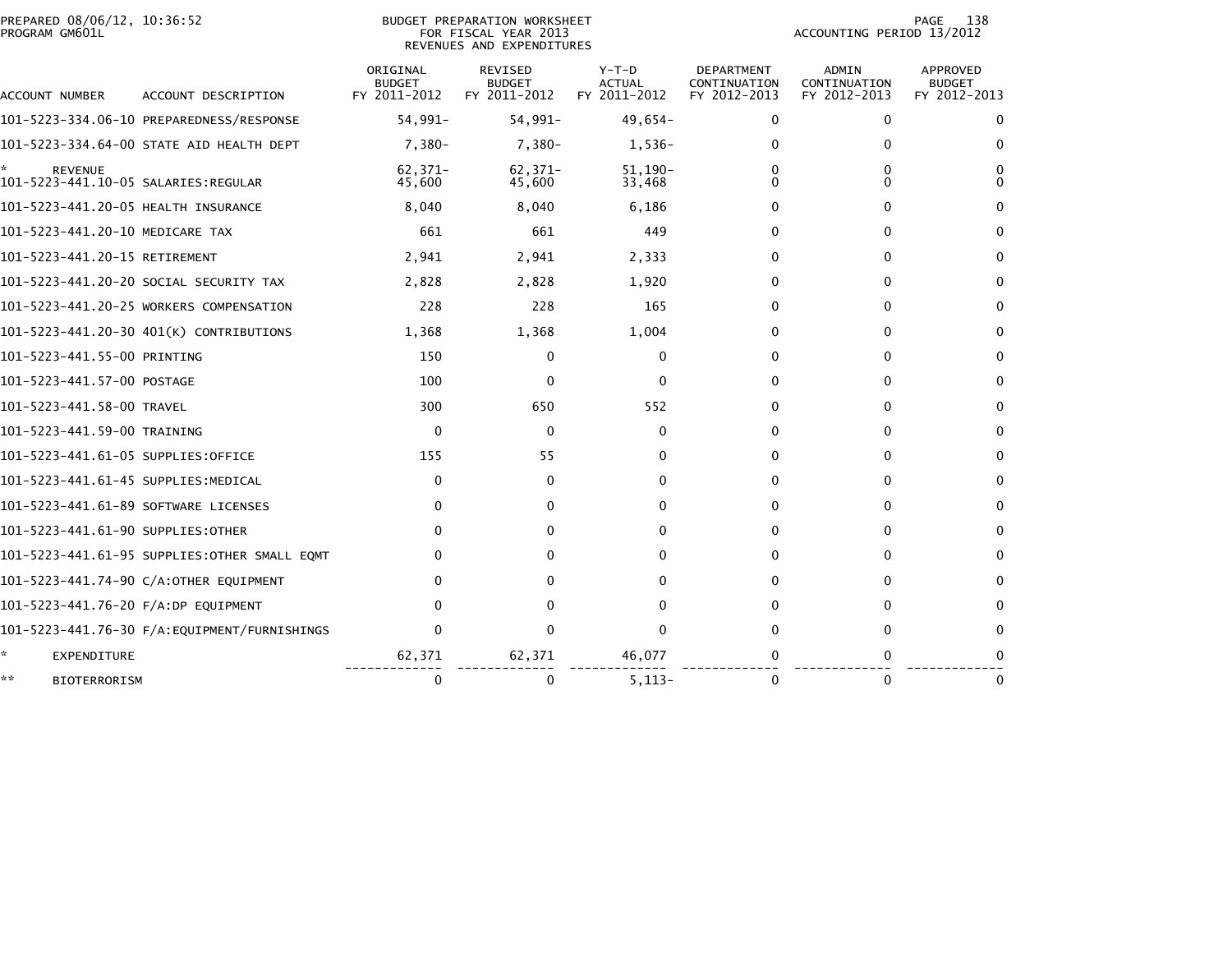| PREPARED 08/06/12, 10:36:52<br>PROGRAM GM601L |                                                                                    | BUDGET PREPARATION WORKSHEET<br>FOR FISCAL YEAR 2013<br>REVENUES AND EXPENDITURES |                                          |                                        |                                            | 139<br>PAGE<br>ACCOUNTING PERIOD 13/2012 |                                           |  |
|-----------------------------------------------|------------------------------------------------------------------------------------|-----------------------------------------------------------------------------------|------------------------------------------|----------------------------------------|--------------------------------------------|------------------------------------------|-------------------------------------------|--|
| ACCOUNT NUMBER                                | ACCOUNT DESCRIPTION                                                                | ORIGINAL<br><b>BUDGET</b><br>FY 2011-2012                                         | REVISED<br><b>BUDGET</b><br>FY 2011-2012 | Y-T-D<br><b>ACTUAL</b><br>FY 2011-2012 | DEPARTMENT<br>CONTINUATION<br>FY 2012-2013 | ADMIN<br>CONTINUATION<br>FY 2012-2013    | APPROVED<br><b>BUDGET</b><br>FY 2012-2013 |  |
|                                               | 101-5225-334.24-00 COMMUNICABLE DIS/TB GRANT                                       | $11,271-$                                                                         | $11,271-$                                | $11,271-$                              | 11,271-                                    | 11,271-                                  | $11,271-$                                 |  |
|                                               | 101-5225-334.64-00 STATE AID HEALTH DEPT                                           | $\mathbf{0}$                                                                      | $\Omega$                                 | $\mathbf{0}$                           | $\Omega$                                   | $\Omega$                                 | 0                                         |  |
|                                               |                                                                                    | $30.000 -$                                                                        | $30,000 -$                               | $\mathbf{0}$                           | $\mathbf{0}$                               | $20.000 -$                               | $20,000 -$                                |  |
| <b>REVENUE</b>                                | 101-5225-441.10-05 SALARIES:REGULAR                                                | 41,271-<br>44,641                                                                 | 41,271-<br>63,641                        | $11,271-$<br>55,391                    | 11,271-<br>83,168                          | $31,271-$<br>83,168                      | $31,271-$<br>83,168                       |  |
|                                               | 101-5225-441.20-05 HEALTH INSURANCE                                                | 8,632                                                                             | 8,832                                    | 7,986                                  | 13,403                                     | 13,403                                   | 13,403                                    |  |
| 101-5225-441.20-10 MEDICARE TAX               |                                                                                    | 647                                                                               | 1,047                                    | 781                                    | 1,006                                      | 1,206                                    | 1,206                                     |  |
| 101-5225-441.20-15 RETIREMENT                 |                                                                                    | 2,879                                                                             | 4,479                                    | 3,861                                  | 5,797                                      | 5,797                                    | 5,797                                     |  |
|                                               | 101–5225–441.20–20 SOCIAL SECURITY TAX                                             | 2,768                                                                             | 3,968                                    | 3,338                                  | 5,156                                      | 5,156                                    | 5,156                                     |  |
|                                               | 101-5225-441.20-25 WORKERS COMPENSATION                                            | 1,489                                                                             | 2,489                                    | 1,692                                  | 1,944                                      | 3,000                                    | 3,000                                     |  |
|                                               | 101-5225-441.20-30 401(K) CONTRIBUTIONS                                            | 1,339                                                                             | 2,339                                    | 1,662                                  | 2,495                                      | 2,495                                    | 2,495                                     |  |
|                                               | 101-5225-441.32-22 INTERPRETER SERVICES                                            | 300                                                                               | 300                                      | $\mathbf{0}$                           | 300                                        | 300                                      | 300                                       |  |
| 101–5225–441.32–40 PHYSICIAN FEES             |                                                                                    | 2,000                                                                             | 2,000                                    | 105                                    | 2,000                                      | 1,000                                    | 1,000                                     |  |
|                                               | 101-5225-441.34-19 LABORATORY FEES                                                 | 500                                                                               | 500                                      | 0                                      | 250                                        | 250                                      | 250                                       |  |
| 101-5225-441.43-55 R&M:TELEPHONES             |                                                                                    | 100                                                                               | 100                                      | 0                                      | 100                                        | 100                                      | 100                                       |  |
|                                               |                                                                                    | 380                                                                               | 380                                      | 200                                    | 380                                        | 380                                      | 380                                       |  |
| 101-5225-441.53-05 TELEPHONE                  |                                                                                    | 600                                                                               | 600                                      | 285                                    | 600                                        | 600                                      | 600                                       |  |
| 101-5225-441.55-00 PRINTING                   |                                                                                    | 100                                                                               | 100                                      | $\mathbf{0}$                           | 100                                        | 100                                      | 100                                       |  |
| 101-5225-441.57-00 POSTAGE                    |                                                                                    | 500                                                                               | 500                                      | 486                                    | 600                                        | 600                                      | 600                                       |  |
| LEVEL<br><b>TEXT</b><br>400                   | POSTAGE RATE INCREASE                                                              |                                                                                   | TEXT AMT                                 |                                        |                                            |                                          |                                           |  |
| 101-5225-441.58-00 TRAVEL                     |                                                                                    | 500                                                                               | 500                                      | 500                                    | 1,000                                      | 1,000                                    | 1,000                                     |  |
| LEVEL<br><b>TEXT</b><br>400                   | TRAVEL AND TRAINING INCREASE FOR NEW SUPERVISOR<br>COMM DISEASE REQUIRED TRAINING. |                                                                                   | TEXT AMT                                 |                                        |                                            |                                          |                                           |  |
| 101-5225-441.59-00 TRAINING                   |                                                                                    | 200                                                                               | 200                                      | 200                                    | 650                                        | 650                                      | 650                                       |  |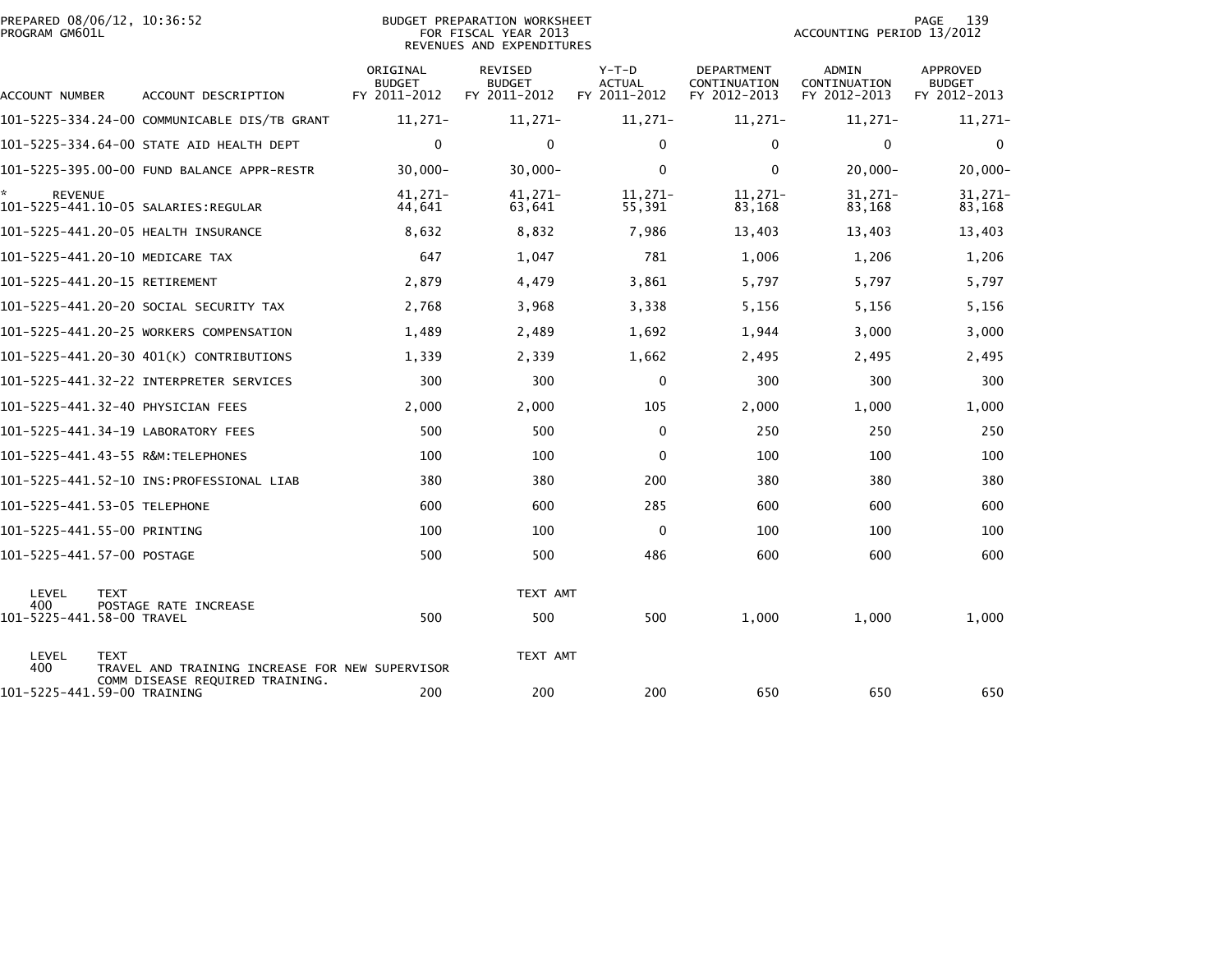| PROGRAM GM601L | PREPARED 08/06/12, 10:36:52             |                                           | BUDGET PREPARATION WORKSHEET<br>FOR FISCAL YEAR 2013<br>REVENUES AND EXPENDITURES |                                          |                                                   | ACCOUNTING PERIOD 13/2012                    | 140<br>PAGE                               |
|----------------|-----------------------------------------|-------------------------------------------|-----------------------------------------------------------------------------------|------------------------------------------|---------------------------------------------------|----------------------------------------------|-------------------------------------------|
| ACCOUNT NUMBER | ACCOUNT DESCRIPTION                     | ORIGINAL<br><b>BUDGET</b><br>FY 2011-2012 | REVISED<br><b>BUDGET</b><br>FY 2011-2012                                          | $Y-T-D$<br><b>ACTUAL</b><br>FY 2011-2012 | <b>DEPARTMENT</b><br>CONTINUATION<br>FY 2012-2013 | <b>ADMIN</b><br>CONTINUATION<br>FY 2012-2013 | APPROVED<br><b>BUDGET</b><br>FY 2012-2013 |
|                | 101-5225-441.61-05 SUPPLIES:OFFICE      | 700                                       | 700                                                                               | 241                                      | 700                                               | 500                                          | 500                                       |
|                | 101-5225-441.61-45 SUPPLIES:MEDICAL     | 3,500                                     | 3,500                                                                             | 2,246                                    | 3,500                                             | 3,500                                        | 3,500                                     |
|                | 101-5225-441.64-50 DUES & SUBSCRIPTIONS | 150                                       | 150                                                                               | 0                                        | 150                                               | 150                                          | 150                                       |
|                |                                         | 0                                         | 0                                                                                 | 0                                        | 0                                                 | 0                                            | $\mathbf 0$                               |
|                | 101-5225-441.98-00 RESERVE              | 0                                         | 0                                                                                 | 0                                        | $\mathbf{0}$                                      | 0                                            | $\Omega$                                  |
| *.             | EXPENDITURE                             | 71,925                                    | 96,325                                                                            | 78,974                                   | 123,299                                           | 123,355                                      | 123,355                                   |
| **             | COMMUNICABLE DISEASE                    | 30.654                                    | 55,054                                                                            | 67.703                                   | 112.028                                           | 92.084                                       | 92.084                                    |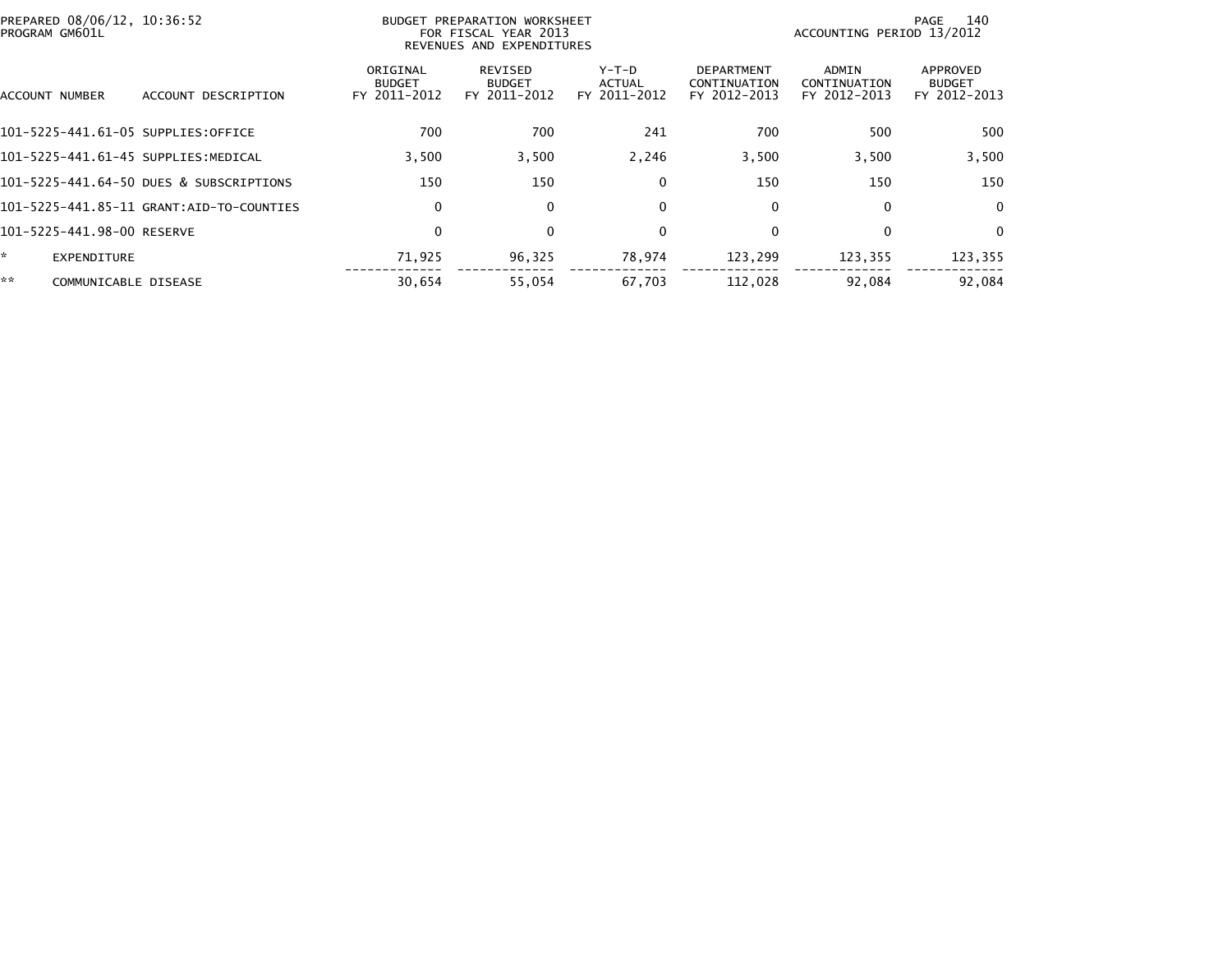| PREPARED 08/06/12, 10:36:52<br>PROGRAM GM601L |                                             |                                           | BUDGET PREPARATION WORKSHEET<br>FOR FISCAL YEAR 2013<br>REVENUES AND EXPENDITURES |                                          |                                                   | ACCOUNTING PERIOD 13/2012             | 141<br>PAGE                               |
|-----------------------------------------------|---------------------------------------------|-------------------------------------------|-----------------------------------------------------------------------------------|------------------------------------------|---------------------------------------------------|---------------------------------------|-------------------------------------------|
| ACCOUNT NUMBER                                | ACCOUNT DESCRIPTION                         | ORIGINAL<br><b>BUDGET</b><br>FY 2011-2012 | <b>REVISED</b><br><b>BUDGET</b><br>FY 2011-2012                                   | $Y-T-D$<br><b>ACTUAL</b><br>FY 2011-2012 | <b>DEPARTMENT</b><br>CONTINUATION<br>FY 2012-2013 | ADMIN<br>CONTINUATION<br>FY 2012-2013 | APPROVED<br><b>BUDGET</b><br>FY 2012-2013 |
| 101–5228–331.84–33 TXIX FEES–DENTAL           |                                             | 570,378-                                  | 570,378-                                                                          | 611, 195-                                | 629, 114-                                         | 629, 114-                             | 629,114-                                  |
| LEVEL<br><b>TEXT</b>                          |                                             |                                           | TEXT AMT                                                                          |                                          |                                                   |                                       |                                           |
| 400<br>101-5228-353.43-00 DENTAL FEES         | COMBINED MEDICAID AND HEALTH CHOICE REVENUE | $10.000 -$                                | $10,000 -$                                                                        | $8,623-$                                 | $8,000 -$                                         | $8,000 -$                             | $8,000 -$                                 |
|                                               | 101-5228-353.79-00 HEALTH CHOICE INS FEES   | 65,000-                                   | $65,000 -$                                                                        | $28, 177 -$                              | 0                                                 | $\mathbf 0$                           | $\Omega$                                  |
|                                               | 101-5228-395.00-00 FUND BALANCE APPR-RESTR  | $10,000 -$                                | $10,000 -$                                                                        | $\mathbf 0$                              | $\Omega$                                          | $10,000 -$                            | $10,000 -$                                |
| <b>REVENUE</b>                                |                                             | 655,378-<br>380,153                       | 655,378-<br>241,438                                                               | 647,995-<br>210,386                      | 637, 114-<br>370,002                              | 647, 114-<br>370,002                  | 647, 114-<br>370,002                      |
| 101-5228-441.20-05 HEALTH INSURANCE           |                                             | 73,028                                    | 36,988                                                                            | 30,077                                   | 65,730                                            | 65,730                                | 65,730                                    |
| 101-5228-441.20-10 MEDICARE TAX               |                                             | 5,512                                     | 3,718                                                                             | 3,011                                    | 5,307                                             | 5,366                                 | 5,366                                     |
| 101-5228-441.20-15 RETIREMENT                 |                                             | 24,520                                    | 17,271                                                                            | 14,597                                   | 25,510                                            | 25,790                                | 25,790                                    |
|                                               | 101-5228-441.20-20 SOCIAL SECURITY TAX      | 23,570                                    | 15,900                                                                            | 12,873                                   | 22,440                                            | 22,941                                | 22,941                                    |
|                                               | 101-5228-441.20-25 WORKERS COMPENSATION     | 1,900                                     | 1,403                                                                             | 1,038                                    | 1,049                                             | 1,050                                 | 1,050                                     |
|                                               | 101-5228-441.20-30 401(K) CONTRIBUTIONS     | 11,405                                    | 7,694                                                                             | 5,366                                    | 11,100                                            | 11,100                                | 11,100                                    |
| 101-5228-441.32-40 PHYSICIAN FEES             |                                             | 6,000                                     | 6,000                                                                             | 6,000                                    | 6,000                                             | 5,160                                 | 5,160                                     |
|                                               | 101-5228-441.33-17 CONTRACTED SERVICES      | 50,000                                    | 202,676                                                                           | 194,355                                  | 60,000                                            | 60,000                                | 60,000                                    |
|                                               | 101-5228-441.34-30 SERVICE & MAINTENANCE    | 1,940                                     | 1,940                                                                             | 1,724                                    | 1,950                                             | 1,950                                 | 1,950                                     |
| 101-5228-441.43-05 R&M:BUILDINGS              |                                             | 0                                         | 0                                                                                 | $\mathbf 0$                              | 0                                                 | 0                                     | $\Omega$                                  |
| 101-5228-441.43-15 R&M:EQUIPMENT              |                                             | 4,350                                     | 6,750                                                                             | 5,728                                    | 4,350                                             | 4,350                                 | 4,350                                     |
|                                               | 101-5228-441.50-07 COST PER COPY PROGRAM    | 400                                       | 400                                                                               | 289                                      | 400                                               | 400                                   | 400                                       |
|                                               |                                             | 2,000                                     | 1,000                                                                             | 1,000                                    | 2,000                                             | 2,000                                 | 2,000                                     |
| 101-5228-441.53-05 TELEPHONE                  |                                             | 1,600                                     | 1,600                                                                             | 1,233                                    | 1,600                                             | 1,600                                 | 1,600                                     |
| 101-5228-441.54-00 ADVERTISING                |                                             | $\mathbf 0$                               | 100                                                                               | 100                                      | 0                                                 | $\mathbf 0$                           | $\Omega$                                  |
| 101-5228-441.55-00 PRINTING                   |                                             | 600                                       | 300                                                                               | 31                                       | 500                                               | 500                                   | 500                                       |
| 101-5228-441.57-00 POSTAGE                    |                                             | 850                                       | 850                                                                               | 750                                      | 1,200                                             | 1,200                                 | 1,200                                     |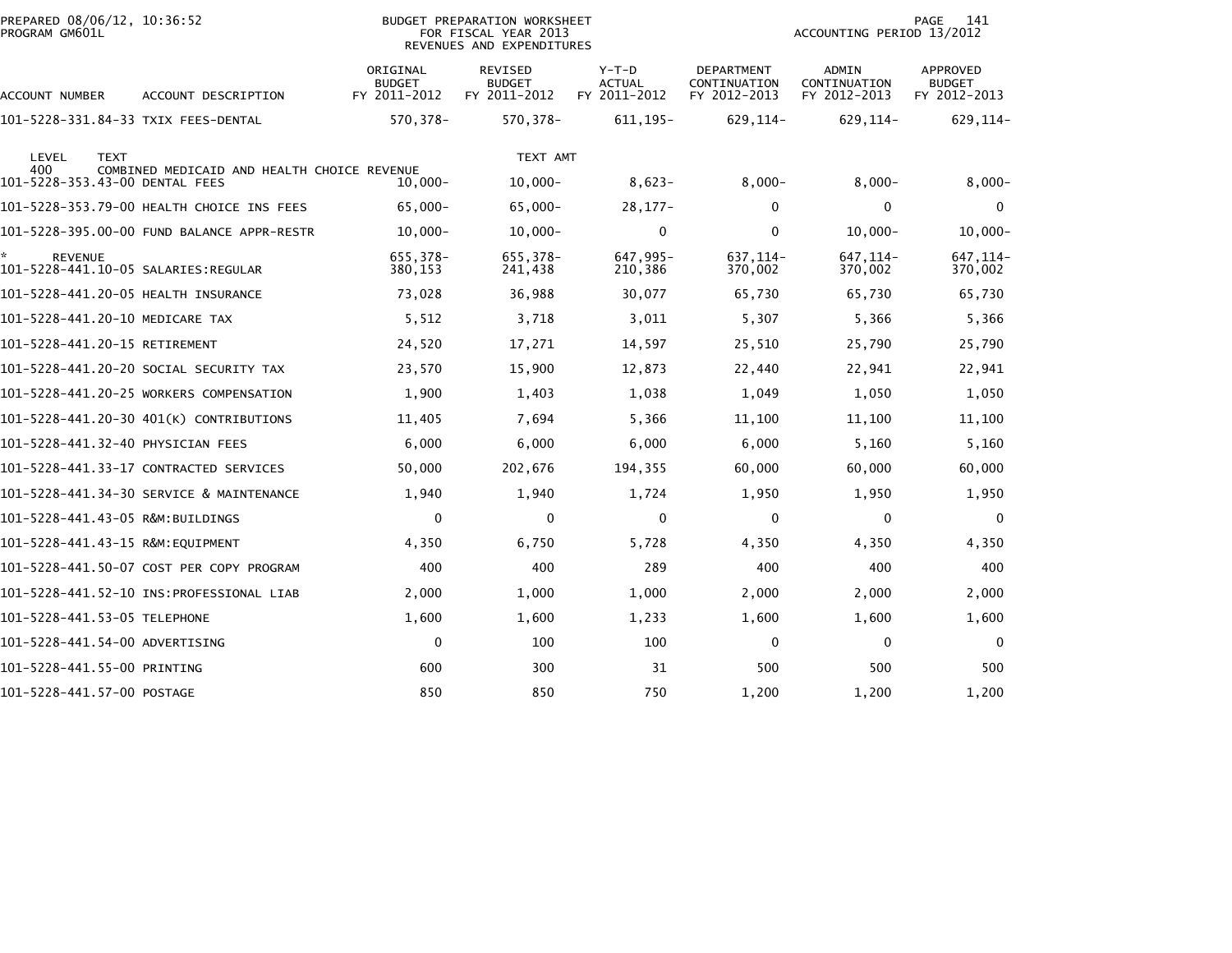| PREPARED 08/06/12, 10:36:52<br>PROGRAM GM601L                     |                                           | BUDGET PREPARATION WORKSHEET<br>FOR FISCAL YEAR 2013<br>REVENUES AND EXPENDITURES |                                          |                                                   | ACCOUNTING PERIOD 13/2012                    | PAGE<br>142                               |
|-------------------------------------------------------------------|-------------------------------------------|-----------------------------------------------------------------------------------|------------------------------------------|---------------------------------------------------|----------------------------------------------|-------------------------------------------|
| <b>ACCOUNT NUMBER</b><br>ACCOUNT DESCRIPTION                      | ORIGINAL<br><b>BUDGET</b><br>FY 2011-2012 | <b>REVISED</b><br><b>BUDGET</b><br>FY 2011-2012                                   | $Y-T-D$<br><b>ACTUAL</b><br>FY 2011-2012 | <b>DEPARTMENT</b><br>CONTINUATION<br>FY 2012-2013 | <b>ADMIN</b><br>CONTINUATION<br>FY 2012-2013 | APPROVED<br><b>BUDGET</b><br>FY 2012-2013 |
| LEVEL<br><b>TEXT</b><br>400<br>INCREASE POSTAGE AND COURIER RATES |                                           | TEXT AMT                                                                          |                                          |                                                   |                                              |                                           |
| 101-5228-441.58-00 TRAVEL                                         | 1,600                                     | 600                                                                               | 135                                      | 1,600                                             | 1,600                                        | 1,600                                     |
| 101-5228-441.59-00 TRAINING                                       | 2,750                                     | 2,250                                                                             | 2,093                                    | 2,250                                             | 2,250                                        | 2,250                                     |
| 101-5228-441.61-05 SUPPLIES:OFFICE                                | 3,000                                     | 3,000                                                                             | 2,899                                    | 3,000                                             | 3,000                                        | 3,000                                     |
| 101-5228-441.61-15 SUPPLIES:EDUCATIONAL                           | $\mathbf 0$                               | $\mathbf 0$                                                                       | $\mathbf{0}$                             | $\mathbf 0$                                       | $\mathbf 0$                                  | 0                                         |
| 101-5228-441.61-45 SUPPLIES: MEDICAL                              | 55,000                                    | 51,310                                                                            | 50,748                                   | 53,000                                            | 53,000                                       | 53,000                                    |
| 101-5228-441.61-95 SUPPLIES: OTHER SMALL EQMT                     | 3,200                                     | 700                                                                               | 152                                      | 2,000                                             | 2,000                                        | 2,000                                     |
| 101-5228-441.64-50 DUES & SUBSCRIPTIONS                           | 2,000                                     | 3,125                                                                             | 3,125                                    | 3,125                                             | 3,125                                        | 3,125                                     |
| 101-5228-441.73-00 C/A:OTHER IMPROVEMENTS                         | $\mathbf 0$                               | $\Omega$                                                                          | 0                                        | $\mathbf{0}$                                      | $\mathbf{0}$                                 | $\bf{0}$                                  |
| 101-5228-441.74-15 C/A:MEDICAL EQUIPMENT                          | 0                                         | $\Omega$                                                                          | 0                                        | $\Omega$                                          | $\mathbf{0}$                                 | $\mathbf{0}$                              |
| 101-5228-441.76-20 F/A:DP EQUIPMENT                               | $\Omega$                                  | $\Omega$                                                                          | <sup>0</sup>                             | $\Omega$                                          | $\Omega$                                     | $\bf{0}$                                  |
| 101-5228-441.76-30 F/A:EQUIPMENT/FURNISHINGS                      | 0                                         | 5,365                                                                             | 5,231                                    | 3,000                                             | 3,000                                        | 3,000                                     |
| 101-5228-441.76-90 F/A:OTHER                                      | $\Omega$                                  | 0                                                                                 | $\Omega$                                 | $\mathbf{0}$                                      | $\bf{0}$                                     | $\Omega$                                  |
| <b>EXPENDITURE</b>                                                | 655,378                                   | 612,378                                                                           | 552,941                                  | 647,113                                           | 647,114                                      | 647,114                                   |
| **<br>DENTAL CLINIC                                               | 0                                         | $43,000 -$                                                                        | $95.054 -$                               | 9.999                                             | 0                                            |                                           |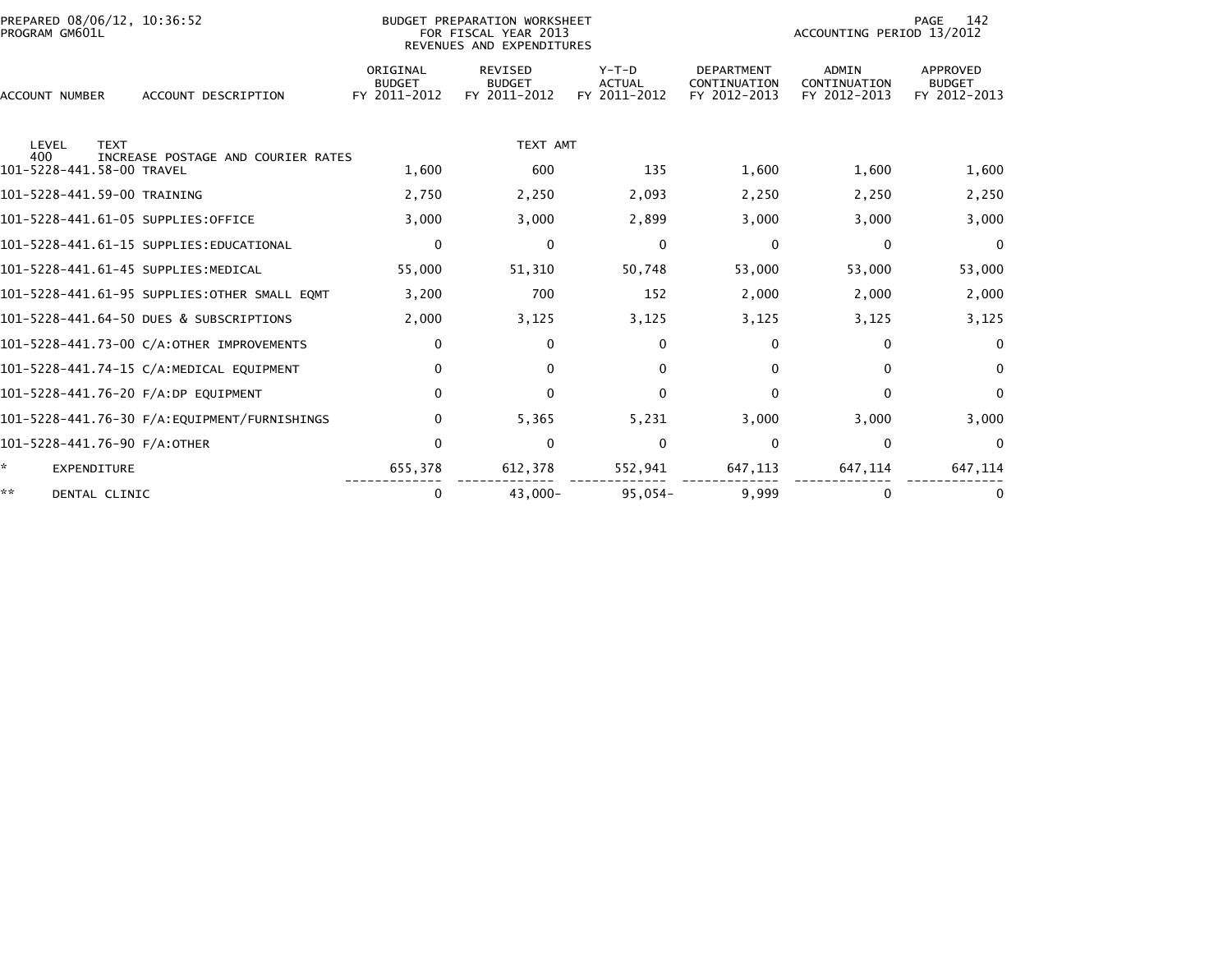| PREPARED 08/06/12, 10:36:52<br>PROGRAM GM601L |                                              | BUDGET PREPARATION WORKSHEET<br>FOR FISCAL YEAR 2013<br>REVENUES AND EXPENDITURES |                                          |                                          | 143<br>PAGE<br>ACCOUNTING PERIOD 13/2012          |                                       |                                                  |  |
|-----------------------------------------------|----------------------------------------------|-----------------------------------------------------------------------------------|------------------------------------------|------------------------------------------|---------------------------------------------------|---------------------------------------|--------------------------------------------------|--|
| ACCOUNT NUMBER                                | ACCOUNT DESCRIPTION                          | ORIGINAL<br><b>BUDGET</b><br>FY 2011-2012                                         | REVISED<br><b>BUDGET</b><br>FY 2011-2012 | $Y-T-D$<br><b>ACTUAL</b><br>FY 2011-2012 | <b>DEPARTMENT</b><br>CONTINUATION<br>FY 2012-2013 | ADMIN<br>CONTINUATION<br>FY 2012-2013 | <b>APPROVED</b><br><b>BUDGET</b><br>FY 2012-2013 |  |
|                                               | 101-5229-334.65-45 SMART START CH CONSULTANT | 75,316-                                                                           | $60.253 -$                               | $60, 253 -$                              | $60, 253 -$                                       | $60, 253 -$                           | $60, 253 -$                                      |  |
| <b>REVENUE</b>                                |                                              | 75,316-<br>51,821                                                                 | $60.253 -$<br>42,641                     | $60.253 -$<br>38,129                     | $60, 253 -$<br>41,457                             | $60.253 -$<br>41,457                  | $60, 253 -$<br>41,457                            |  |
| 101-5229-441.20-05 HEALTH INSURANCE           |                                              | 8,040                                                                             | 8,040                                    | 7,710                                    | 8,040                                             | 8,040                                 | 8,040                                            |  |
| 101-5229-441.20-10 MEDICARE TAX               |                                              | 751                                                                               | 619                                      | 526                                      | 601                                               | 601                                   | 601                                              |  |
| 101-5229-441.20-15 RETIREMENT                 |                                              | 3,342                                                                             | 2,702                                    | 2,658                                    | 2,890                                             | 2,890                                 | 2,890                                            |  |
| 101–5229–441.20–20 SOCIAL SECURITY TAX        |                                              | 3,213                                                                             | 2,644                                    | 2,249                                    | 2,570                                             | 2,570                                 | 2,570                                            |  |
| 101-5229-441.20-25 WORKERS COMPENSATION       |                                              | 1,814                                                                             | 1,490                                    | 1,335                                    | 1,451                                             | 1,451                                 | 1,451                                            |  |
| 101-5229-441.20-30 401(K) CONTRIBUTIONS       |                                              | 1,555                                                                             | 1,279                                    | 1,144                                    | 1,244                                             | 1,244                                 | 1,244                                            |  |
| 101-5229-441.55-00 PRINTING                   |                                              | 250                                                                               | 0                                        | $\mathbf{0}$                             | 0                                                 | 0                                     | $\mathbf{0}$                                     |  |
| 101-5229-441.57-00 POSTAGE                    |                                              | 250                                                                               | 0                                        | $\Omega$                                 | 100                                               | 100                                   | 100                                              |  |
| 101-5229-441.58-00 TRAVEL                     |                                              | 2,400                                                                             | 440                                      | 438                                      | 1,400                                             | 1,400                                 | 1,400                                            |  |
| 101-5229-441.59-00 TRAINING                   |                                              | 250                                                                               | 197                                      | 197                                      | 0                                                 | $\Omega$                              | $\Omega$                                         |  |
| 101-5229-441.61-05 SUPPLIES:OFFICE            |                                              | 1,380                                                                             | 166                                      | 166                                      | 300                                               | 300                                   | 300                                              |  |
| 101–5229–441.61–15 SUPPLIES:EDUCATIONAL       |                                              | 100                                                                               | 0                                        | $\Omega$                                 | 100                                               | 100                                   | 100                                              |  |
|                                               | 101–5229–441.61–95 SUPPLIES:OTHER SMALL EOMT | $\mathbf 0$                                                                       | $\Omega$                                 | $\Omega$                                 | $\Omega$                                          | $\Omega$                              | $\Omega$                                         |  |
| 101-5229-441.64-50 DUES & SUBSCRIPTIONS       |                                              | 150                                                                               | 35                                       | 35                                       | 100                                               | 100                                   | 100                                              |  |
| 101-5229-441.76-20 F/A:DP EOUIPMENT           |                                              | $\mathbf{0}$                                                                      | $\mathbf{0}$                             | $\Omega$                                 | 0                                                 | $\mathbf{0}$                          | $\mathbf{0}$                                     |  |
|                                               |                                              | $\mathbf 0$                                                                       | $\mathbf 0$                              | 0                                        | 0                                                 | $\mathbf 0$                           | $\mathbf{0}$                                     |  |
| *.<br><b>EXPENDITURE</b>                      |                                              | 75,316                                                                            | 60,253                                   | 54,587                                   | 60,253                                            | 60,253                                | 60,253                                           |  |
| **<br>SMART START: SMILE SAVERS               |                                              | $\mathbf{0}$                                                                      | 0                                        | $5,666-$                                 | $\Omega$                                          | $\Omega$                              | 0                                                |  |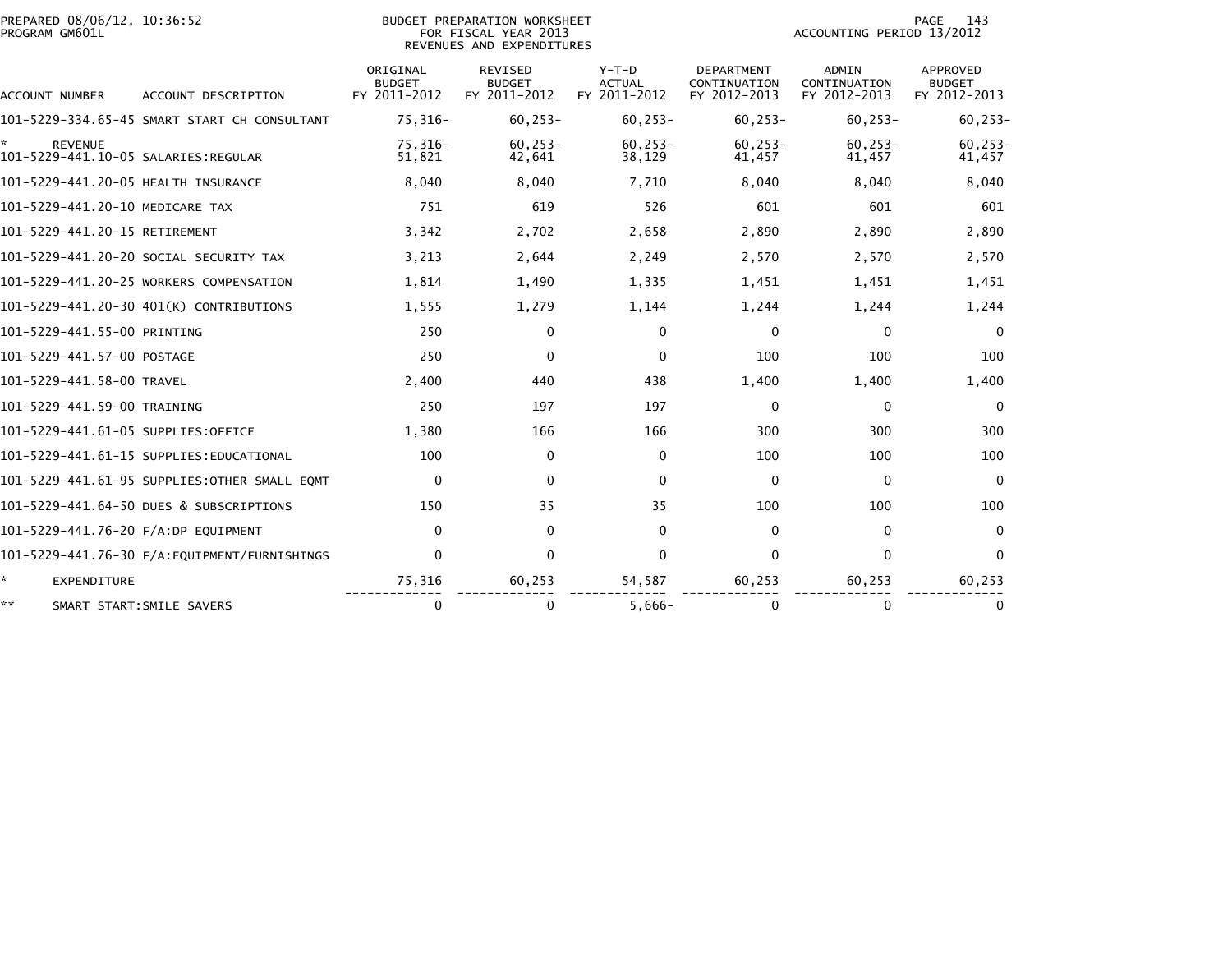|                | PREPARED 08/06/12, 10:36:52 |  |
|----------------|-----------------------------|--|
| PROGRAM GM601L |                             |  |

## BUDGET PREPARATION WORKSHEET PROGRAM GM601L FOR FISCAL YEAR 2013 ACCOUNTING PERIOD 13/2012 REVENUES AND EXPENDITURES

PAGE 144<br>ACCOUNTING PERIOD 13/2012

| <b>ACCOUNT NUMBER</b>                                  | ACCOUNT DESCRIPTION                          | ORIGINAL<br><b>BUDGET</b><br>FY 2011-2012 | REVISED<br><b>BUDGET</b><br>FY 2011-2012 | $Y-T-D$<br>ACTUAL<br>FY 2011-2012 | DEPARTMENT<br>CONTINUATION<br>FY 2012-2013 | ADMIN<br>CONTINUATION<br>FY 2012-2013 | <b>APPROVED</b><br><b>BUDGET</b><br>FY 2012-2013 |
|--------------------------------------------------------|----------------------------------------------|-------------------------------------------|------------------------------------------|-----------------------------------|--------------------------------------------|---------------------------------------|--------------------------------------------------|
| 101-5230-331.75-00 TANF                                |                                              | $15.857 -$                                | $15.857-$                                | $15.857-$                         | 15,857-                                    | $15.857-$                             | $15,857-$                                        |
|                                                        | 101-5230-331.84-35 TXIX FEES-FAMILY PLANNING | $70,000 -$                                | $70,000 -$                               | 134,499-                          | 115,000-                                   | 115,000-                              | $115,000 -$                                      |
| 101-5230-334.38-00 FAMILY PLANNING                     |                                              | $200, 972 -$                              | 217,047-                                 | 217,047-                          | 200,972-                                   | $200.972 -$                           | $200, 972 -$                                     |
|                                                        | 101-5230-334.64-00 STATE AID HEALTH DEPT     | $9,954-$                                  | $9,954-$                                 | $9,954-$                          | $6,875-$                                   | $6,875-$                              | $6,875-$                                         |
|                                                        | 101-5230-353.50-00 FAMILY PLANNING FEES      | $13,000 -$                                | $13,000 -$                               | $29,425-$                         | $20,000 -$                                 | $20,000 -$                            | $20,000 -$                                       |
|                                                        | 101-5230-395.00-00 FUND BALANCE APPR-RESTR   | $100,000 -$                               | $100,000 -$                              | $\mathbf{0}$                      | $\mathbf 0$                                | $100,000 -$                           | $100,000 -$                                      |
| <b>REVENUE</b><br>101-5230-441.10-05 SALARIES: REGULAR |                                              | 409,783-<br>370,961                       | 425,858-<br>365,294                      | $406,782 -$<br>312,804            | $358,704-$<br>351,762                      | 458,704-<br>351,762                   | 458,704-<br>351,762                              |
| 101-5230-441.20-05 HEALTH INSURANCE                    |                                              | 71,728                                    | 63,728                                   | 54,519                            | 79,393                                     | 79,393                                | 79,393                                           |
| 101-5230-441.20-10 MEDICARE TAX                        |                                              | 5,379                                     | 5,514                                    | 4,287                             | 4,812                                      | 5,101                                 | 5,101                                            |
| 101-5230-441.20-15 RETIREMENT                          |                                              | 23,927                                    | 24,829                                   | 21,802                            | 25,021                                     | 24,518                                | 24,518                                           |
|                                                        | 101-5230-441.20-20 SOCIAL SECURITY TAX       | 23,000                                    | 22,578                                   | 18,332                            | 19,809                                     | 21,810                                | 21,810                                           |
|                                                        | 101-5230-441.20-25 WORKERS COMPENSATION      | 8,853                                     | 9,237                                    | 7,888                             | 7,687                                      | 8,500                                 | 8,500                                            |
|                                                        | 101-5230-441.20-30 401(K) CONTRIBUTIONS      | 11,129                                    | 10,976                                   | 9,269                             | 10,553                                     | 10,553                                | 10,553                                           |
|                                                        | 101-5230-441.32-22 INTERPRETER SERVICES      | 2,000                                     | 2,000                                    | 1,109                             | 1,000                                      | 1,000                                 | 1,000                                            |
|                                                        | 101-5230-441.32-36 PUBLIC HEALTH NURSING SVS | 0                                         | 27,730                                   | 23,991                            | 4,100                                      | 4,100                                 | 4,100                                            |
| 101-5230-441.32-40 PHYSICIAN FEES                      |                                              | 4,863                                     | 4,863                                    | 4,863                             | 3,380                                      | 4,400                                 | 4,400                                            |
| 101-5230-441.34-19 LABORATORY FEES                     |                                              | 20,000                                    | 20,000                                   | 9,920                             | 15,000                                     | 15,000                                | 15,000                                           |
| 101-5230-441.43-15 R&M:EQUIPMENT                       |                                              | 250                                       | 250                                      | 224                               | 250                                        | 250                                   | 250                                              |
| 101-5230-441.43-55 R&M: TELEPHONES                     |                                              | 100                                       | 100                                      | $\Omega$                          | 100                                        | 100                                   | 100                                              |
|                                                        | 101-5230-441.50-07 COST PER COPY PROGRAM     | 1,150                                     | 1,550                                    | 1,185                             | 1,150                                      | 1,700                                 | 1,700                                            |
|                                                        | 101-5230-441.52-10 INS:PROFESSIONAL LIAB     | 3,500                                     | 3,500                                    | 2,500                             | 3,500                                      | 3,500                                 | 3,500                                            |
| 101-5230-441.53-05 TELEPHONE                           |                                              | 2,500                                     | 2,500                                    | 1,447                             | 2,500                                      | 2,500                                 | 2,500                                            |
| 101-5230-441.54-00 ADVERTISING                         |                                              | 500                                       | 500                                      | 353                               | 500                                        | 500                                   | 500                                              |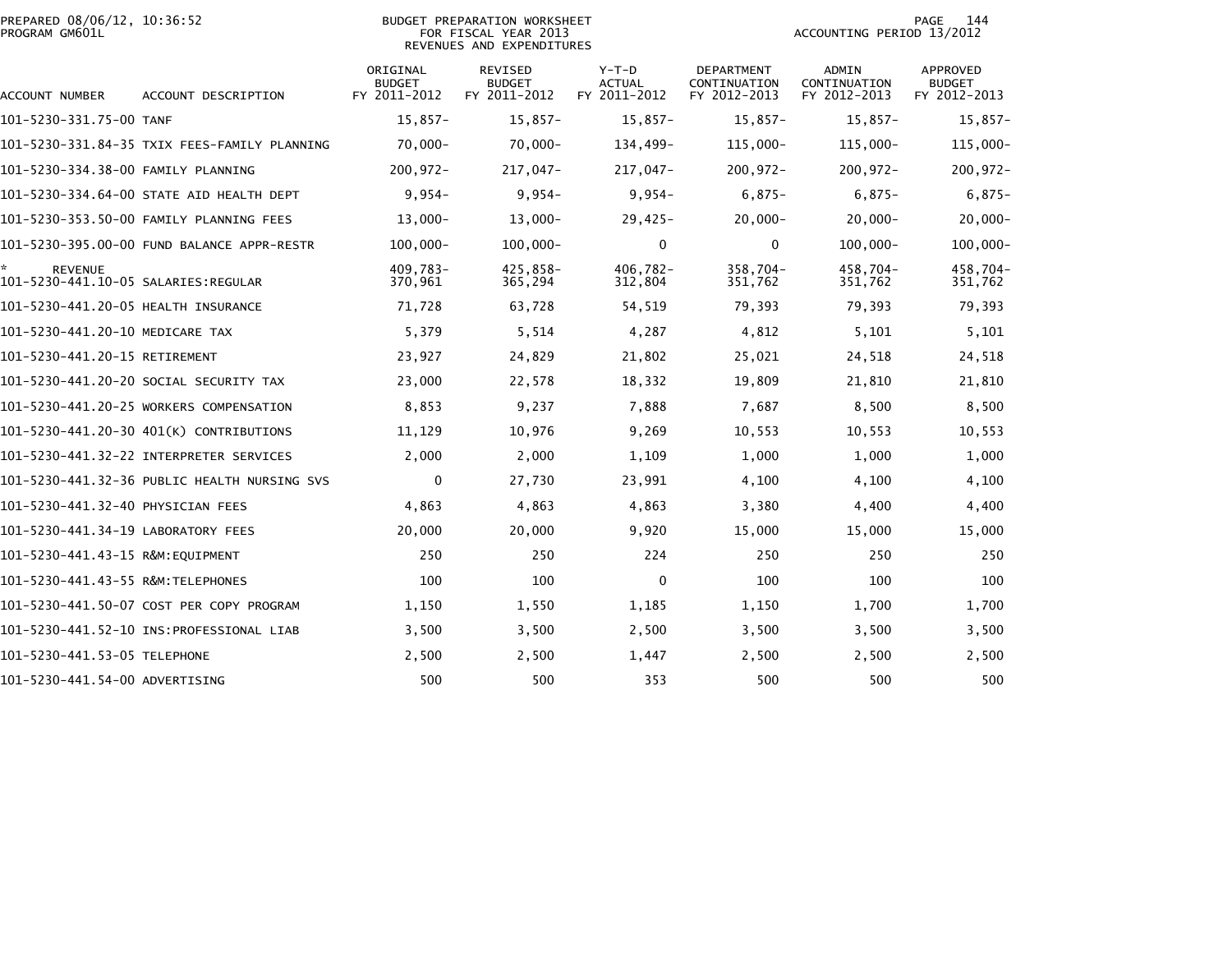| PREPARED 08/06/12, 10:36:52<br>PROGRAM GM601L                             |                                           | BUDGET PREPARATION WORKSHEET<br>FOR FISCAL YEAR 2013<br>REVENUES AND EXPENDITURES |                                          |                                                   |                                       | 145<br>PAGE<br>ACCOUNTING PERIOD 13/2012         |  |  |
|---------------------------------------------------------------------------|-------------------------------------------|-----------------------------------------------------------------------------------|------------------------------------------|---------------------------------------------------|---------------------------------------|--------------------------------------------------|--|--|
| ACCOUNT DESCRIPTION<br>ACCOUNT NUMBER                                     | ORIGINAL<br><b>BUDGET</b><br>FY 2011-2012 | <b>REVISED</b><br><b>BUDGET</b><br>FY 2011-2012                                   | $Y-T-D$<br><b>ACTUAL</b><br>FY 2011-2012 | <b>DEPARTMENT</b><br>CONTINUATION<br>FY 2012-2013 | ADMIN<br>CONTINUATION<br>FY 2012-2013 | <b>APPROVED</b><br><b>BUDGET</b><br>FY 2012-2013 |  |  |
| 101-5230-441.55-00 PRINTING                                               | 900                                       | 900                                                                               | 290                                      | 900                                               | 900                                   | 900                                              |  |  |
| 101-5230-441.57-00 POSTAGE                                                | 3,400                                     | 3,400                                                                             | 3,119                                    | 3,900                                             | 3,900                                 | 3,900                                            |  |  |
| 101-5230-441.58-00 TRAVEL                                                 | 1,250                                     | 1,250                                                                             | 1,152                                    | 2,250                                             | 2,250                                 | 2,250                                            |  |  |
| LEVEL<br><b>TEXT</b><br>400<br>INCREASE TRAVEL AND TRAINING TO ATTEND M&M |                                           | TEXT AMT                                                                          |                                          |                                                   |                                       |                                                  |  |  |
| CONFERENCE AND ICD-10 TRAINING<br>101-5230-441.59-00 TRAINING             | 1,600                                     | 1,600                                                                             | 918                                      | 3,000                                             | 3,000                                 | 3,000                                            |  |  |
| 101-5230-441.61-05 SUPPLIES:OFFICE                                        | 3,500                                     | 3,500                                                                             | 2,635                                    | 3,000                                             | 3,000                                 | 3,000                                            |  |  |
| 101-5230-441.61-15 SUPPLIES:EDUCATIONAL                                   | $\mathbf 0$                               | $\mathbf 0$                                                                       | $\mathbf{0}$                             | $\mathbf 0$                                       | $\mathbf 0$                           | $\Omega$                                         |  |  |
| 101-5230-441.61-45 SUPPLIES:MEDICAL                                       | 79,124                                    | 78,074                                                                            | 76,335                                   | 79,124                                            | 79,124                                | 79,124                                           |  |  |
| 101-5230-441.61-95 SUPPLIES:OTHER SMALL EOMT                              | 300                                       | 300                                                                               | 192                                      | 300                                               | 300                                   | 300                                              |  |  |
| 101-5230-441.64-50 DUES & SUBSCRIPTIONS                                   | 400                                       | 400                                                                               | 270                                      | 400                                               | 400                                   | 400                                              |  |  |
| 101-5230-441.76-30 F/A:EQUIPMENT/FURNISHINGS                              | $\mathbf 0$                               | $\mathbf 0$                                                                       | $\mathbf{0}$                             | 0                                                 | $\mathbf{0}$                          | $\Omega$                                         |  |  |
| *.<br>EXPENDITURE                                                         | 640,314                                   | 654,573                                                                           | 559,404                                  | 623,391                                           | 627,561                               | 627,561                                          |  |  |
| **<br><b>FAMILY PLANNING</b>                                              | 230,531                                   | 228.715                                                                           | 152.622                                  | 264.687                                           | 168.857                               | 168.857                                          |  |  |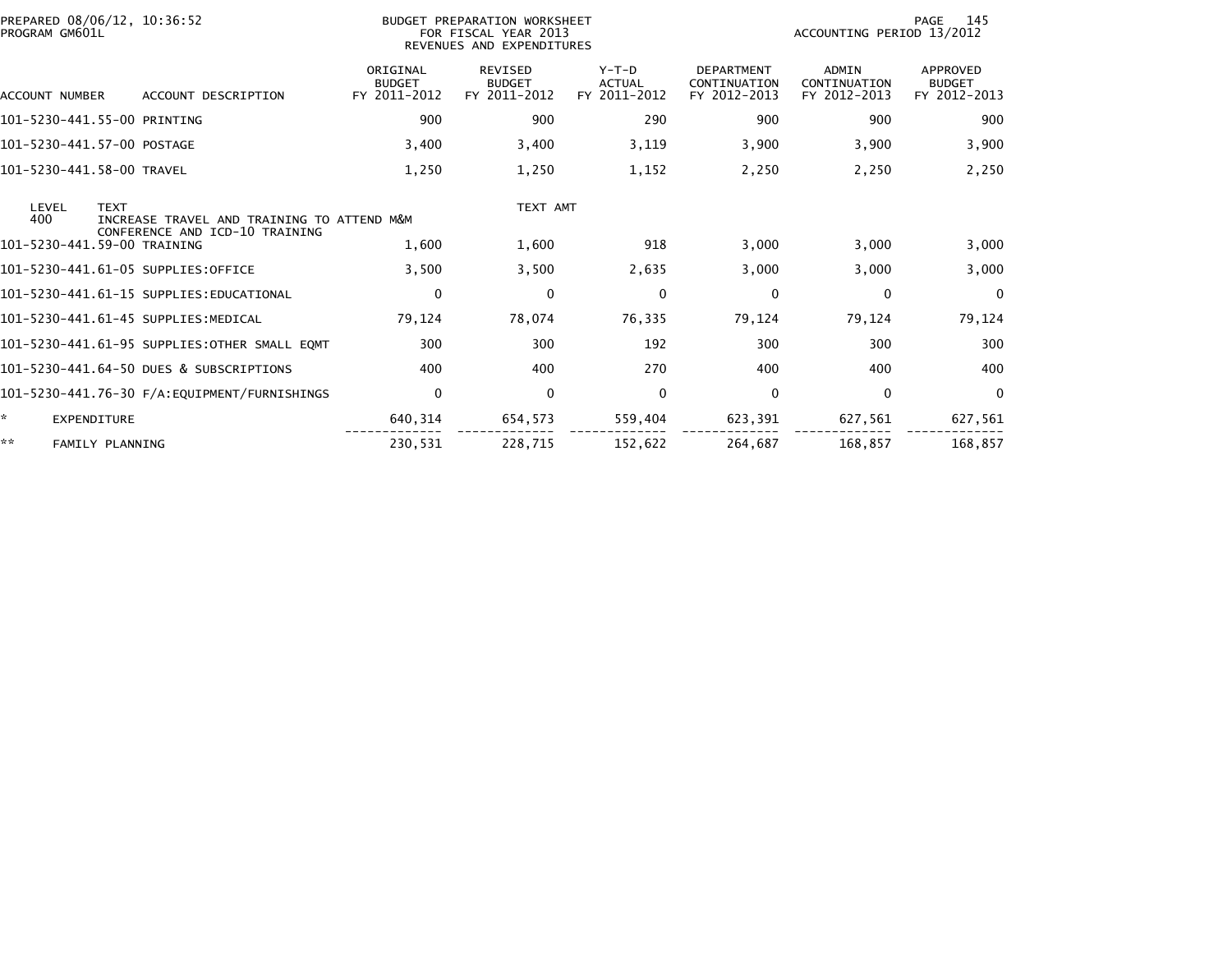| PREPARED 08/06/12, 10:36:52<br>PROGRAM GM601L            |                                              |                                           | <b>BUDGET PREPARATION WORKSHEET</b><br>FOR FISCAL YEAR 2013<br>REVENUES AND EXPENDITURES |                                          | PAGE<br>146<br>ACCOUNTING PERIOD 13/2012          |                                       |                                           |
|----------------------------------------------------------|----------------------------------------------|-------------------------------------------|------------------------------------------------------------------------------------------|------------------------------------------|---------------------------------------------------|---------------------------------------|-------------------------------------------|
| ACCOUNT NUMBER                                           | ACCOUNT DESCRIPTION                          | ORIGINAL<br><b>BUDGET</b><br>FY 2011-2012 | REVISED<br><b>BUDGET</b><br>FY 2011-2012                                                 | $Y-T-D$<br><b>ACTUAL</b><br>FY 2011-2012 | <b>DEPARTMENT</b><br>CONTINUATION<br>FY 2012-2013 | ADMIN<br>CONTINUATION<br>FY 2012-2013 | APPROVED<br><b>BUDGET</b><br>FY 2012-2013 |
|                                                          | 101-5240-334.42-00 HEALTH PROMOTION GRANT    | $30,042 -$                                | $30,042 -$                                                                               | $10, 265 -$                              | $6,000 -$                                         | $6,000 -$                             | $6,000-$                                  |
| LEVEL<br><b>TEXT</b>                                     |                                              |                                           | TEXT AMT                                                                                 |                                          |                                                   |                                       |                                           |
| 400<br>STATE CUT<br>101-5240-334.45-00 HEALTH LINK GRANT |                                              | $67,633-$                                 | $53,430-$                                                                                | $53,430-$                                | 67,633-                                           | $67,633-$                             | 67,633-                                   |
|                                                          | 101-5240-334.64-00 STATE AID HEALTH DEPT     | $20, 188 -$                               | $20, 188 -$                                                                              | 20, 188-                                 | $20, 188 -$                                       | $20, 188 -$                           | $20, 188 -$                               |
|                                                          | 101-5240-334.98-00 FAMILY STRENGTH INITIATVE | $50,000 -$                                | $50,000 -$                                                                               | 0                                        | 0                                                 | 0                                     | 0                                         |
|                                                          | 101-5240-334.99-00 SNFI-SCHOOL NURSE FUNDING | $\mathbf 0$                               | $100,000 -$                                                                              | $100,000 -$                              | $100,000 -$                                       | $100,000 -$                           | $100,000 -$                               |
|                                                          | 101-5240-365.04-40 HEALTH-HDSP PUBLIC AWARE  | 0                                         | 0                                                                                        | 0                                        | 0                                                 | 0                                     | 0                                         |
|                                                          | 101-5240-365.74-04 GRANT:ROBERTSON/HLTHLINK  | $50,000 -$                                | 0                                                                                        | $\mathbf{0}$                             | $50,000 -$                                        | $50,000 -$                            | $50,000 -$                                |
|                                                          | 101-5240-395.00-00 FUND BALANCE APPR-RESTR   | 0                                         | $50, 214 -$                                                                              | 0                                        | $\Omega$                                          | $\mathbf 0$                           | $\mathbf{0}$                              |
| <b>REVENUE</b><br>101-5240-441.10-05 SALARIES:REGULAR    |                                              | 217,863-<br>155,684                       | $303,874-$<br>144,669                                                                    | 183,883-<br>124,837                      | 243,821-<br>128,232                               | 243,821-<br>128,232                   | 243,821-<br>128,232                       |
| 101-5240-441.20-05 HEALTH INSURANCE                      |                                              | 30,103                                    | 30,303                                                                                   | 26,620                                   | 25,365                                            | 25,365                                | 25,365                                    |
| 101-5240-441.20-10 MEDICARE TAX                          |                                              | 2,257                                     | 2,097                                                                                    | 1,794                                    | 1,859                                             | 1,859                                 | 1,859                                     |
| 101-5240-441.20-15 RETIREMENT                            |                                              | 10,042                                    | 10,274                                                                                   | 8,701                                    | 8,938                                             | 8,938                                 | 8,938                                     |
|                                                          | 101-5240-441.20-20 SOCIAL SECURITY TAX       | 9,652                                     | 8,969                                                                                    | 7,672                                    | 7,844                                             | 7,951                                 | 7,951                                     |
|                                                          | 101-5240-441.20-25 WORKERS COMPENSATION      | 740                                       | 696                                                                                      | 602                                      | 813                                               | 813                                   | 813                                       |
|                                                          | 101-5240-441.20-30 401(K) CONTRIBUTIONS      | 4,671                                     | 4,341                                                                                    | 3,745                                    | 3,847                                             | 3,847                                 | 3,847                                     |
|                                                          | 101-5240-441.50-07 COST PER COPY PROGRAM     | 2,000                                     | 2,000                                                                                    | 297                                      | 1,000                                             | 1,000                                 | 1,000                                     |
| 101-5240-441.53-05 TELEPHONE                             |                                              | 1,100                                     | 1,100                                                                                    | 570                                      | 1,100                                             | 1,100                                 | 1,100                                     |
| 101-5240-441.54-00 ADVERTISING                           |                                              | 190                                       | 190                                                                                      | 158                                      | 190                                               | 190                                   | 190                                       |
| 101-5240-441.55-00 PRINTING                              |                                              | 750                                       | 750                                                                                      | 31                                       | 500                                               | 500                                   | 500                                       |
| 101-5240-441.57-00 POSTAGE                               |                                              | 95                                        | 95                                                                                       | 95                                       | 100                                               | 100                                   | 100                                       |
| 101-5240-441.58-00 TRAVEL                                |                                              | 2,000                                     | 2,000                                                                                    | 1,310                                    | 2,000                                             | 2,000                                 | 2,000                                     |
| 101-5240-441.59-00 TRAINING                              |                                              | 750                                       | 750                                                                                      | 520                                      | 1,450                                             | 1,450                                 | 1,450                                     |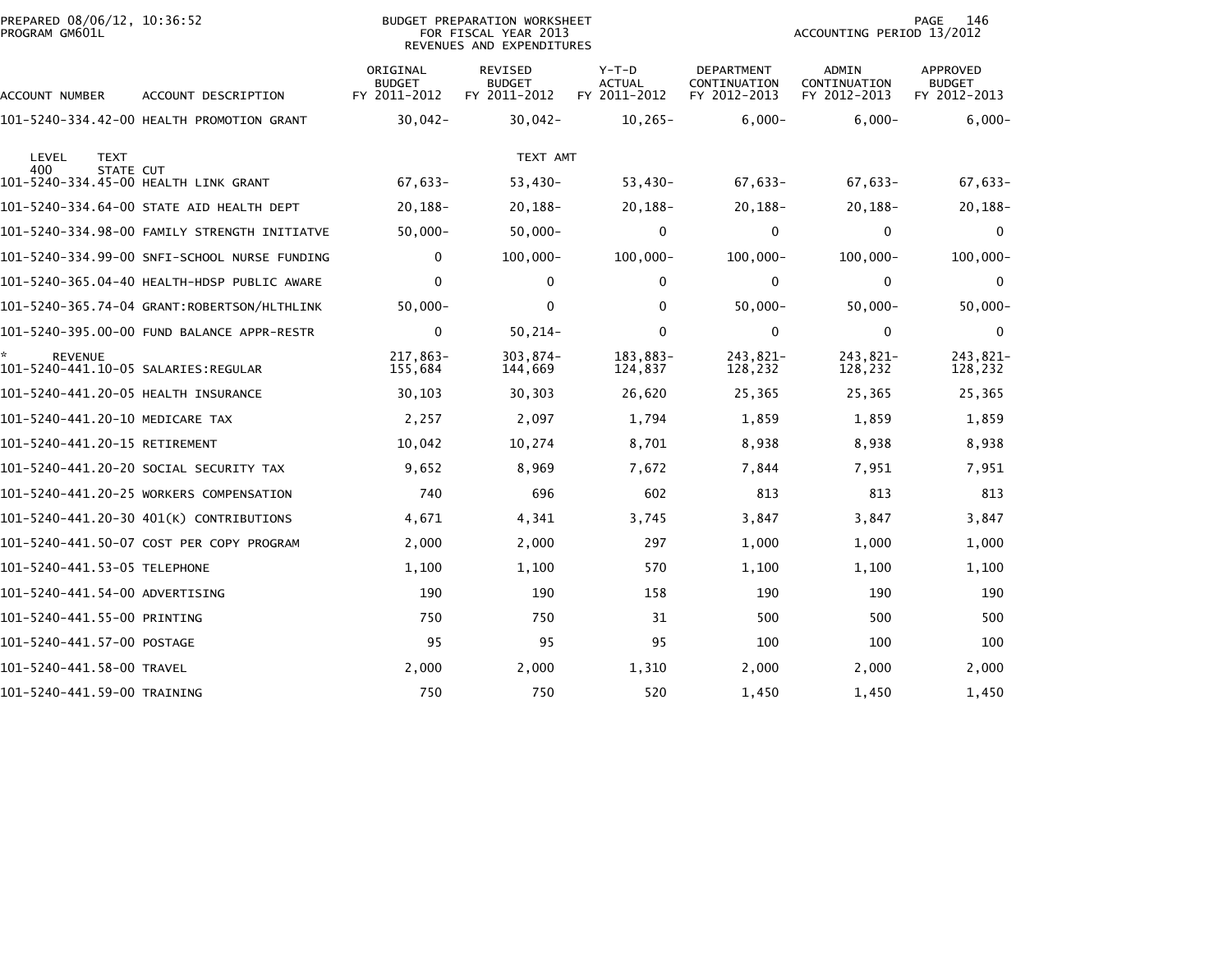|              | PREPARED 08/06/12, 10:36:52<br>PROGRAM GM601L |                                         |                                           | BUDGET PREPARATION WORKSHEET<br>FOR FISCAL YEAR 2013<br>REVENUES AND EXPENDITURES |                                   |                                                   | ACCOUNTING PERIOD 13/2012             | 147<br>PAGE                               |
|--------------|-----------------------------------------------|-----------------------------------------|-------------------------------------------|-----------------------------------------------------------------------------------|-----------------------------------|---------------------------------------------------|---------------------------------------|-------------------------------------------|
|              | ACCOUNT NUMBER                                | ACCOUNT DESCRIPTION                     | ORIGINAL<br><b>BUDGET</b><br>FY 2011-2012 | REVISED<br><b>BUDGET</b><br>FY 2011-2012                                          | $Y-T-D$<br>ACTUAL<br>FY 2011-2012 | <b>DEPARTMENT</b><br>CONTINUATION<br>FY 2012-2013 | ADMIN<br>CONTINUATION<br>FY 2012-2013 | APPROVED<br><b>BUDGET</b><br>FY 2012-2013 |
|              | <b>TEXT</b><br>LEVEL<br>400                   | M&M TRAINING CONFERENCE AND ICD-10      |                                           | TEXT AMT                                                                          |                                   |                                                   |                                       |                                           |
|              |                                               | 101-5240-441.61-05 SUPPLIES:OFFICE      | 618                                       | 618                                                                               | 480                               | 700                                               | 700                                   | 700                                       |
|              |                                               | 101-5240-441.61-15 SUPPLIES:EDUCATIONAL | 350                                       | 350                                                                               | $\mathbf{0}$                      | 350                                               | 350                                   | 350                                       |
|              |                                               | 101-5240-441.64-50 DUES & SUBSCRIPTIONS | 250                                       | 250                                                                               | 190                               | 250                                               | 250                                   | 250                                       |
|              |                                               | 101-5240-441.76-20 F/A:DP EQUIPMENT     | $\mathbf 0$                               | 0                                                                                 | $\mathbf{0}$                      | 0                                                 | $\Omega$                              | $\Omega$                                  |
|              |                                               | 101-5240-441.85-00 GRANT EXPENDITURES   | 154,633                                   | 253,644                                                                           | 201,913                           | 204,633                                           | 204,633                               | 204,633                                   |
| $\mathbf{x}$ | <b>EXPENDITURE</b>                            |                                         | 375,885                                   | 463,096                                                                           | 379,535                           | 389,171                                           | 389,278                               | 389,278                                   |
| **           | <b>HEALTH PROMOTION</b>                       |                                         | 158,022                                   | 159,222                                                                           | 195,652                           | 145,350                                           | 145,457                               | 145,457                                   |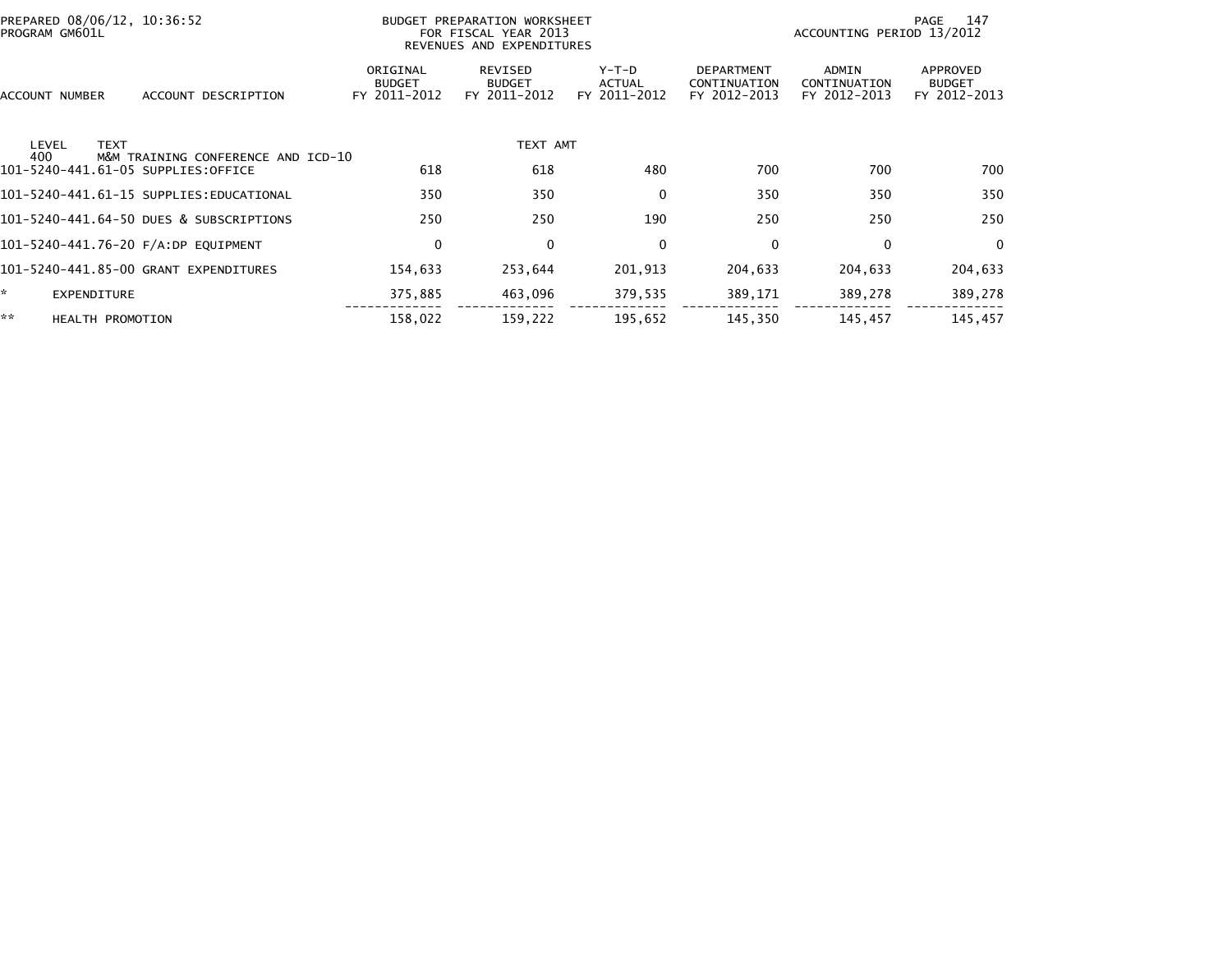| PREPARED 08/06/12, 10:36:52<br>PROGRAM GM601L         |                                              |                                           | <b>BUDGET PREPARATION WORKSHEET</b><br>FOR FISCAL YEAR 2013<br>REVENUES AND EXPENDITURES |                                          |                                                   | ACCOUNTING PERIOD 13/2012             | 148<br><b>PAGE</b>                        |
|-------------------------------------------------------|----------------------------------------------|-------------------------------------------|------------------------------------------------------------------------------------------|------------------------------------------|---------------------------------------------------|---------------------------------------|-------------------------------------------|
| ACCOUNT NUMBER                                        | ACCOUNT DESCRIPTION                          | ORIGINAL<br><b>BUDGET</b><br>FY 2011-2012 | <b>REVISED</b><br><b>BUDGET</b><br>FY 2011-2012                                          | $Y-T-D$<br><b>ACTUAL</b><br>FY 2011-2012 | <b>DEPARTMENT</b><br>CONTINUATION<br>FY 2012-2013 | ADMIN<br>CONTINUATION<br>FY 2012-2013 | APPROVED<br><b>BUDGET</b><br>FY 2012-2013 |
|                                                       | 101-5244-334.07-70 TEEN TOBACCO PREVENTION   | $100,000 -$                               | $100,000 -$                                                                              | $90, 307 -$                              | $100,000 -$                                       | $100,000 -$                           | $100,000 -$                               |
| 101-5244-361.00-00 INTEREST REVENUE                   |                                              | 0                                         | $\mathbf 0$                                                                              | 0                                        | 0                                                 | $\mathbf 0$                           | 0                                         |
| <b>REVENUE</b><br>101-5244-441.10-05 SALARIES:REGULAR |                                              | $100.000 -$<br>38,210                     | $100.000 -$<br>41,240                                                                    | $90, 307 -$<br>35,271                    | $100.000 -$<br>38,210                             | $100.000 -$<br>38,210                 | $100.000 -$<br>38,210                     |
| 101-5244-441.20-05 HEALTH INSURANCE                   |                                              | 8,040                                     | 8,840                                                                                    | 7,870                                    | 8,040                                             | 8,040                                 | 8,040                                     |
| 101-5244-441.20-10 MEDICARE TAX                       |                                              | 554                                       | 568                                                                                      | 486                                      | 554                                               | 554                                   | 554                                       |
| 101-5244-441.20-15 RETIREMENT                         |                                              | 2,465                                     | 2,875                                                                                    | 2,458                                    | 2,663                                             | 2,663                                 | 2,663                                     |
|                                                       | 101-5244-441.20-20 SOCIAL SECURITY TAX       | 2,369                                     | 2,429                                                                                    | 2,080                                    | 2,369                                             | 2,369                                 | 2,369                                     |
|                                                       | 101-5244-441.20-25 WORKERS COMPENSATION      | 191                                       | 199                                                                                      | 176                                      | 191                                               | 191                                   | 191                                       |
|                                                       | 101-5244-441.20-30 401(K) CONTRIBUTIONS      | 1,146                                     | 1,191                                                                                    | 1,058                                    | 1,146                                             | 1,146                                 | 1,146                                     |
|                                                       | 101-5244-441.33-17 CONTRACTED SERVICES       | 5,040                                     | 5,040                                                                                    | 4,755                                    | 5,040                                             | 5,040                                 | 5,040                                     |
|                                                       | 101-5244-441.50-07 COST PER COPY PROGRAM     | $\mathbf 0$                               | 1,000                                                                                    | 568                                      | 400                                               | 700                                   | 700                                       |
| 101-5244-441.53-05 TELEPHONE                          |                                              | 1,836                                     | 1,836                                                                                    | 418                                      | 1,836                                             | 1,536                                 | 1,536                                     |
| 101-5244-441.54-10 CENTRAL MEDIA                      |                                              | 8,918                                     | 4,043                                                                                    | 4,000                                    | 7,043                                             | 7,043                                 | 7,043                                     |
| 101-5244-441.57-00 POSTAGE                            |                                              | 200                                       | 664                                                                                      | 69                                       | 664                                               | 664                                   | 664                                       |
| 101-5244-441.58-00 TRAVEL                             |                                              | 3,800                                     | 2,433                                                                                    | 1,326                                    | 4,037                                             | 4,037                                 | 4,037                                     |
| 101-5244-441.59-00 TRAINING                           |                                              | 0                                         | $\mathbf 0$                                                                              | 0                                        | 0                                                 | 0                                     | 0                                         |
|                                                       | 101–5244–441.61–15 SUPPLIES:EDUCATIONAL      | 16,039                                    | 18,310                                                                                   | 15,686                                   | 18,310                                            | 18,310                                | 18,310                                    |
|                                                       | 101-5244-441.61-24 SUPPLIES:FOOD CLUB MEETNG | 5,556                                     | 6,696                                                                                    | 6,056                                    | 6,696                                             | 6,697                                 | 6,697                                     |
|                                                       | 101-5244-441.61-95 SUPPLIES:OTHER SMALL EQMT | $\Omega$                                  | 0                                                                                        | $\Omega$                                 | $\mathbf{0}$                                      | $\mathbf 0$                           | $\Omega$                                  |
| 101-5244-441.76-20 F/A:DP EQUIPMENT                   |                                              | 0                                         | 0                                                                                        | $\Omega$                                 | 0                                                 | $\mathbf 0$                           | $\mathbf{0}$                              |
|                                                       |                                              | 5,636                                     | $\Omega$                                                                                 | 0                                        | 2,800                                             | 2,800                                 | 2,800                                     |
| 101-5244-441.98-00 RESERVE                            |                                              | $\Omega$                                  | 2,636                                                                                    | $\Omega$                                 | $\Omega$                                          | $\mathbf{0}$                          | $\Omega$                                  |
| EXPENDITURE                                           |                                              | 100,000                                   | 100,000                                                                                  | 82,277                                   | 99,999                                            | 100,000                               | 100,000                                   |

------------- ------------- ------------- ------------- ------------- -------------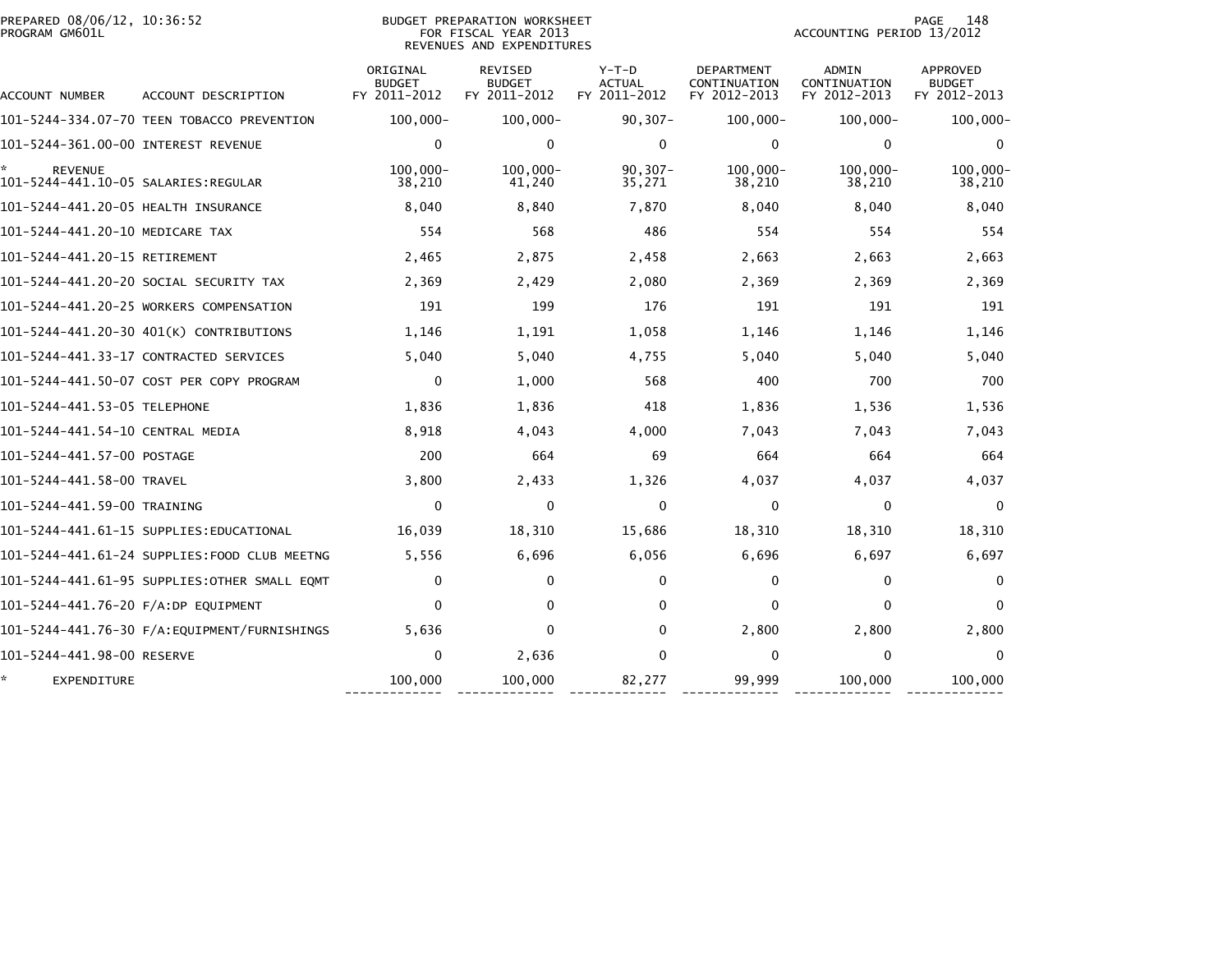| PREPARED 08/06/12, 10:36:52<br>PROGRAM GM601L |                     |                                           | BUDGET PREPARATION WORKSHEET<br>FOR FISCAL YEAR 2013<br>REVENUES AND EXPENDITURES |                                        | 149<br>PAGE<br>ACCOUNTING PERIOD 13/2012          |                                       |                                           |
|-----------------------------------------------|---------------------|-------------------------------------------|-----------------------------------------------------------------------------------|----------------------------------------|---------------------------------------------------|---------------------------------------|-------------------------------------------|
| <b>ACCOUNT NUMBER</b>                         | ACCOUNT DESCRIPTION | ORIGINAL<br><b>BUDGET</b><br>FY 2011-2012 | REVISED<br><b>BUDGET</b><br>FY 2011-2012                                          | Y-T-D<br><b>ACTUAL</b><br>FY 2011-2012 | <b>DEPARTMENT</b><br>CONTINUATION<br>FY 2012-2013 | ADMIN<br>CONTINUATION<br>FY 2012-2013 | APPROVED<br><b>BUDGET</b><br>FY 2012-2013 |
| **<br>HWTFC/ CIS PROJECT                      |                     |                                           |                                                                                   | $8.030 -$                              |                                                   |                                       |                                           |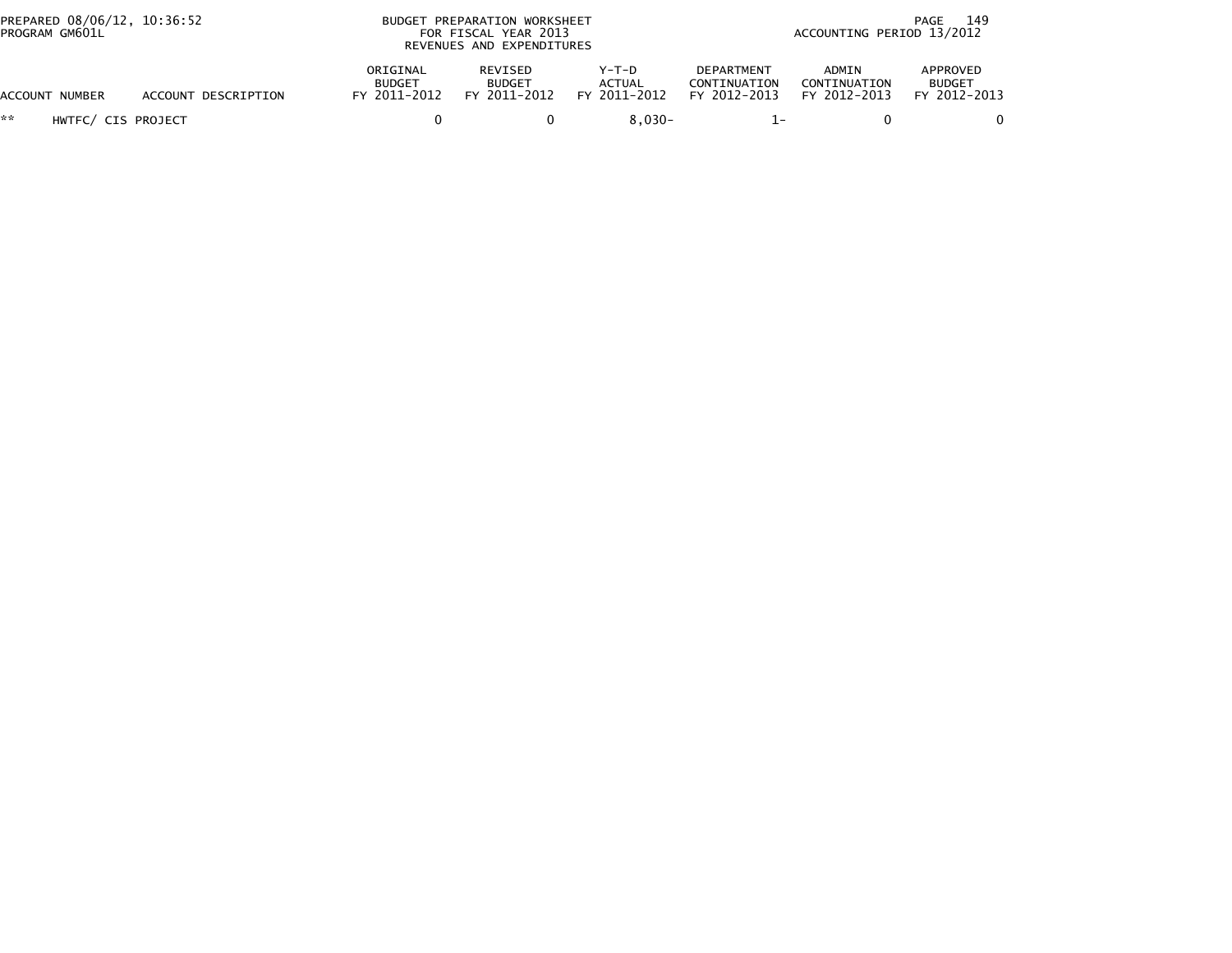| PREPARED 08/06/12, 10:36:52<br>PROGRAM GM601L         |                                            |                                           | <b>BUDGET PREPARATION WORKSHEET</b><br>FOR FISCAL YEAR 2013<br>REVENUES AND EXPENDITURES |                                          |                                            | ACCOUNTING PERIOD 13/2012                    | 150<br>PAGE                               |
|-------------------------------------------------------|--------------------------------------------|-------------------------------------------|------------------------------------------------------------------------------------------|------------------------------------------|--------------------------------------------|----------------------------------------------|-------------------------------------------|
| ACCOUNT NUMBER                                        | ACCOUNT DESCRIPTION                        | ORIGINAL<br><b>BUDGET</b><br>FY 2011-2012 | <b>REVISED</b><br><b>BUDGET</b><br>FY 2011-2012                                          | $Y-T-D$<br><b>ACTUAL</b><br>FY 2011-2012 | DEPARTMENT<br>CONTINUATION<br>FY 2012-2013 | <b>ADMIN</b><br>CONTINUATION<br>FY 2012-2013 | APPROVED<br><b>BUDGET</b><br>FY 2012-2013 |
| 101–5245–331.84–55 TXIX FEES–STD                      |                                            | $10,000 -$                                | $10,000 -$                                                                               | $9,532-$                                 | $10,000 -$                                 | $10,000 -$                                   | $10,000 -$                                |
|                                                       | 101-5245-334.13-00 AIDS CONTROL GRANT      | $12,500-$                                 | $12,500-$                                                                                | $12,500-$                                | $12,500-$                                  | $12,500-$                                    | $12,500-$                                 |
|                                                       | 101-5245-395.00-00 FUND BALANCE APPR-RESTR | 0                                         | $\mathbf 0$                                                                              | $\mathbf{0}$                             | $\mathbf{0}$                               | $\mathbf 0$                                  | $\Omega$                                  |
| <b>REVENUE</b><br>101-5245-441.10-05 SALARIES:REGULAR |                                            | $22,500-$<br>178,619                      | $22,500-$<br>182,619                                                                     | $22,032-$<br>159,499                     | $22,500-$<br>158,599                       | $22,500-$<br>158,599                         | $22,500-$<br>158,599                      |
| 101-5245-441.20-05 HEALTH INSURANCE                   |                                            | 34,537                                    | 32,037                                                                                   | 26,539                                   | 23,414                                     | 23,414                                       | 23,414                                    |
| 101-5245-441.20-10 MEDICARE TAX                       |                                            | 2,590                                     | 2,590                                                                                    | 2,205                                    | 2,300                                      | 2,300                                        | 2,300                                     |
| 101-5245-441.20-15 RETIREMENT                         |                                            | 11,521                                    | 13,521                                                                                   | 11, 117                                  | 11,054                                     | 11,054                                       | 11,054                                    |
|                                                       | 101–5245–441.20–20 SOCIAL SECURITY TAX     | 11,074                                    | 11,074                                                                                   | 9,428                                    | 7,833                                      | 9,833                                        | 9,833                                     |
|                                                       | 101-5245-441.20-25 WORKERS COMPENSATION    | 4,281                                     | 4,781                                                                                    | 4,038                                    | 3,967                                      | 3,967                                        | 3,967                                     |
|                                                       | 101-5245-441.20-30 401(K) CONTRIBUTIONS    | 5,359                                     | 5,509                                                                                    | 4,774                                    | 4,758                                      | 4,758                                        | 4,758                                     |
|                                                       | 101-5245-441.32-22 INTERPRETER SERVICES    | 100                                       | 100                                                                                      | $\Omega$                                 | 100                                        | 100                                          | 100                                       |
| 101-5245-441.32-40 PHYSICIAN FEES                     |                                            | 3,000                                     | 3,000                                                                                    | 2,843                                    | 3,580                                      | 3,580                                        | 3,580                                     |
| 101-5245-441.34-19 LABORATORY FEES                    |                                            | 3,670                                     | 3,670                                                                                    | 1,500                                    | 3,670                                      | 3,670                                        | 3,670                                     |
| 101-5245-441.43-15 R&M:EOUIPMENT                      |                                            | 400                                       | 750                                                                                      | 690                                      | 400                                        | 400                                          | 400                                       |
| 101-5245-441.43-55 R&M:TELEPHONES                     |                                            | 100                                       | 100                                                                                      | $\Omega$                                 | 100                                        | 100                                          | 100                                       |
|                                                       |                                            | 1,300                                     | 1,300                                                                                    | 750                                      | 1,300                                      | 1,300                                        | 1,300                                     |
| 101-5245-441.53-05 TELEPHONE                          |                                            | 1,000                                     | 1,000                                                                                    | 576                                      | 1,000                                      | 1,000                                        | 1,000                                     |
| 101-5245-441.55-00 PRINTING                           |                                            | 100                                       | 100                                                                                      | $\Omega$                                 | 100                                        | 100                                          | 100                                       |
| 101-5245-441.57-00 POSTAGE                            |                                            | 3,000                                     | 3,000                                                                                    | 3,000                                    | 3,000                                      | 3,000                                        | 3,000                                     |
| 101-5245-441.58-00 TRAVEL                             |                                            | 600                                       | 600                                                                                      | 600                                      | 600                                        | 600                                          | 600                                       |
| 101-5245-441.59-00 TRAINING                           |                                            | 300                                       | 300                                                                                      | $\Omega$                                 | 700                                        | 700                                          | 700                                       |

LEVEL TEXT TEXT AMT 400 INCREASE TO ATTEND M&M TRAINING CONFERENCE AND ICD-10 TRAINING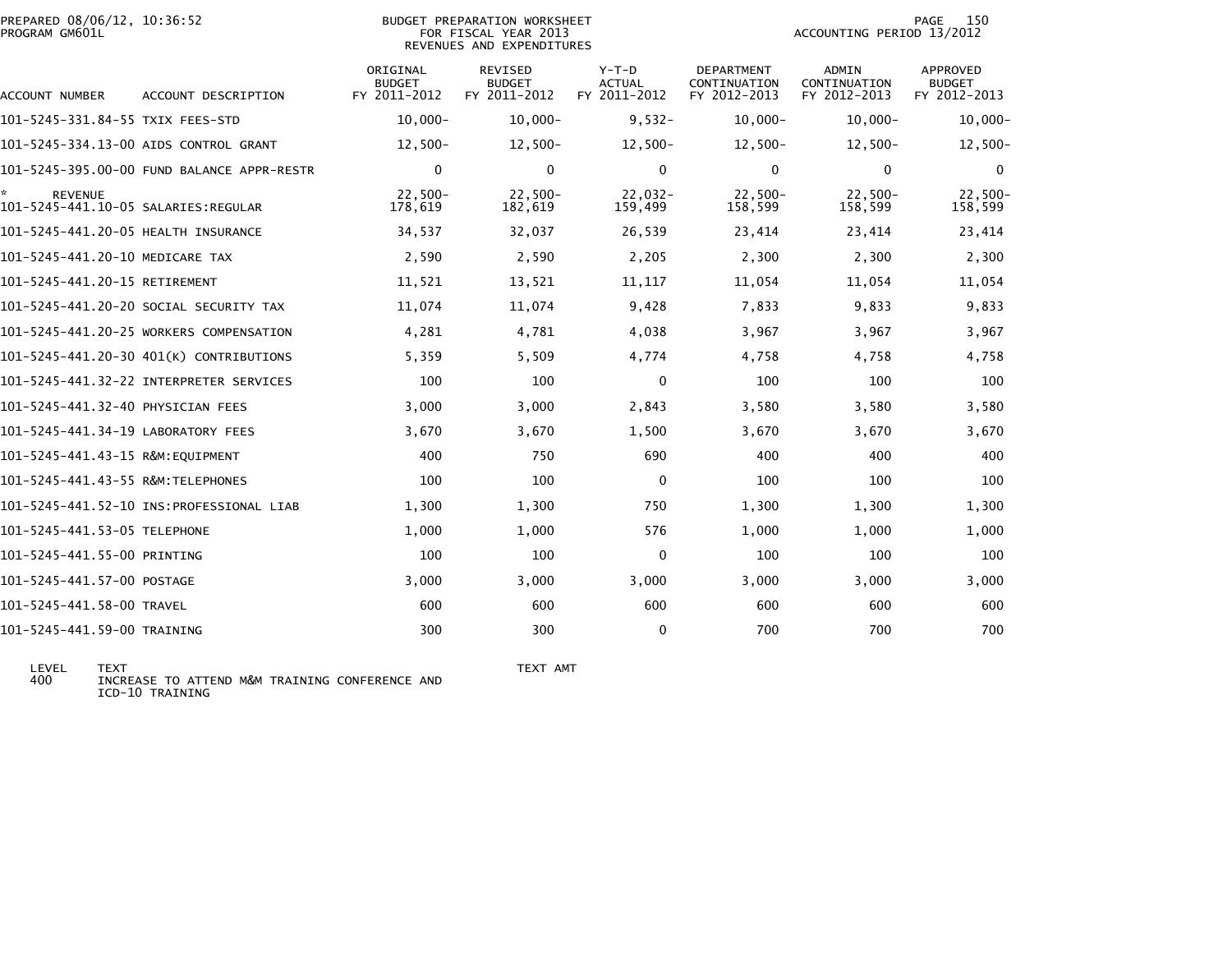| PREPARED 08/06/12, 10:36:52<br>PROGRAM GM601L |                                         |                                           | BUDGET PREPARATION WORKSHEET<br>FOR FISCAL YEAR 2013<br>REVENUES AND EXPENDITURES |                                   |                                                   |                                       | 151<br>PAGE<br>ACCOUNTING PERIOD 13/2012  |
|-----------------------------------------------|-----------------------------------------|-------------------------------------------|-----------------------------------------------------------------------------------|-----------------------------------|---------------------------------------------------|---------------------------------------|-------------------------------------------|
| ACCOUNT NUMBER                                | ACCOUNT DESCRIPTION                     | ORIGINAL<br><b>BUDGET</b><br>FY 2011-2012 | REVISED<br><b>BUDGET</b><br>FY 2011-2012                                          | $Y-T-D$<br>ACTUAL<br>FY 2011-2012 | <b>DEPARTMENT</b><br>CONTINUATION<br>FY 2012-2013 | ADMIN<br>CONTINUATION<br>FY 2012-2013 | APPROVED<br><b>BUDGET</b><br>FY 2012-2013 |
| 101-5245-441.61-05 SUPPLIES:OFFICE            |                                         | 1.200                                     | 1,200                                                                             | 966                               | 800                                               | 800                                   | 800                                       |
| 101-5245-441.61-45 SUPPLIES:MEDICAL           |                                         | 6.500                                     | 6,500                                                                             | 6.405                             | 6.500                                             | 6.500                                 | 6,500                                     |
|                                               | 101-5245-441.64-50 DUES & SUBSCRIPTIONS | 100                                       | 100                                                                               |                                   | 100                                               | 100                                   | 100                                       |
| EXPENDITURE                                   |                                         | 269.351                                   | 273.851                                                                           | 234.930                           | 233.875                                           | 235.875                               | 235,875                                   |
| **<br>HIV-STD STATE                           |                                         | 246,851                                   | 251.351                                                                           | 212.898                           | 211.375                                           | 213.375                               | 213,375                                   |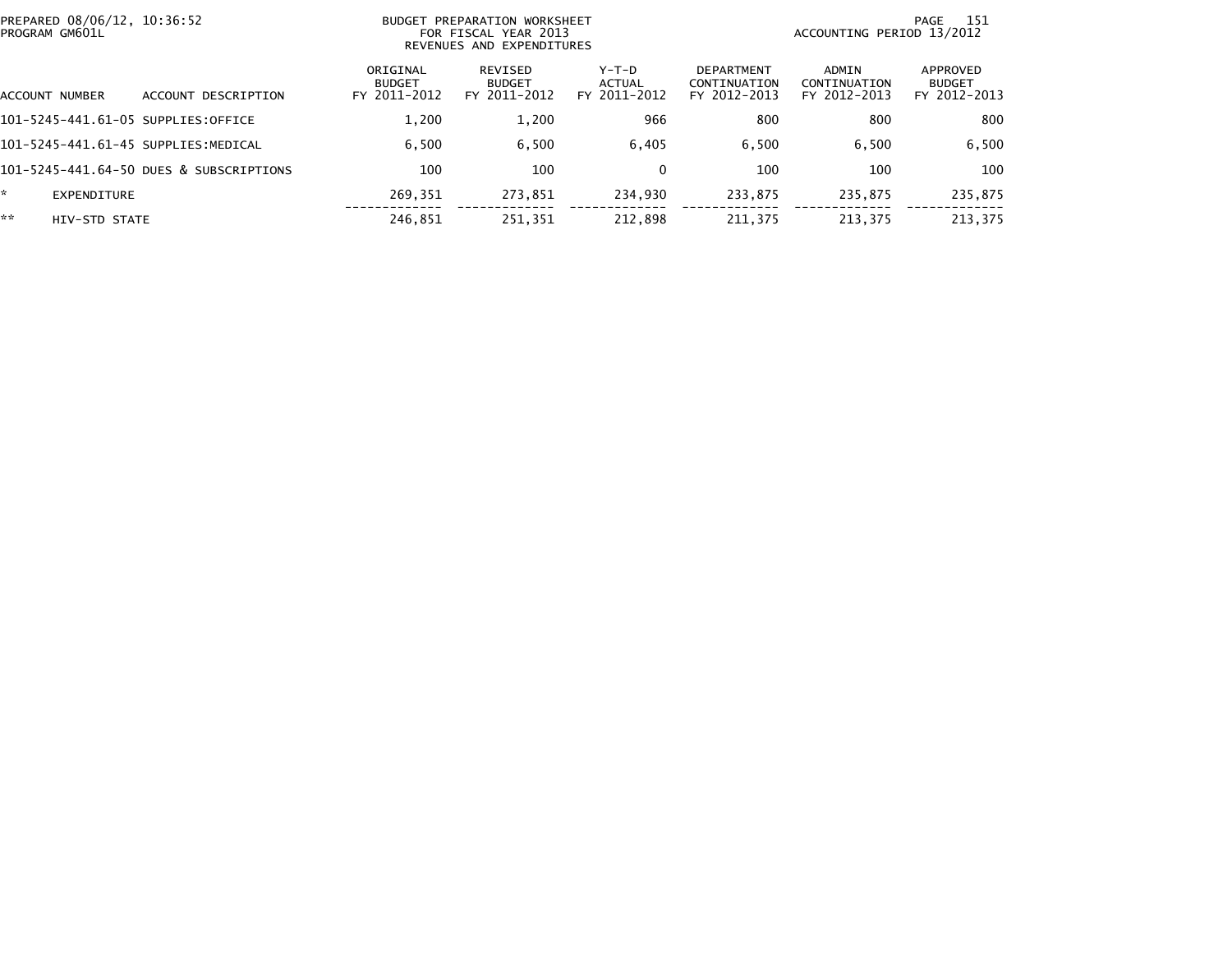| PREPARED 08/06/12, 10:36:52<br>PROGRAM GM601L |                                                                                         | <b>BUDGET PREPARATION WORKSHEET</b><br>FOR FISCAL YEAR 2013<br>REVENUES AND EXPENDITURES |                                                 |                                          |                                            |                                              | 152<br>PAGE<br>ACCOUNTING PERIOD 13/2012         |  |  |
|-----------------------------------------------|-----------------------------------------------------------------------------------------|------------------------------------------------------------------------------------------|-------------------------------------------------|------------------------------------------|--------------------------------------------|----------------------------------------------|--------------------------------------------------|--|--|
| ACCOUNT NUMBER                                | ACCOUNT DESCRIPTION                                                                     | ORIGINAL<br><b>BUDGET</b><br>FY 2011-2012                                                | <b>REVISED</b><br><b>BUDGET</b><br>FY 2011-2012 | $Y-T-D$<br><b>ACTUAL</b><br>FY 2011-2012 | DEPARTMENT<br>CONTINUATION<br>FY 2012-2013 | <b>ADMIN</b><br>CONTINUATION<br>FY 2012-2013 | <b>APPROVED</b><br><b>BUDGET</b><br>FY 2012-2013 |  |  |
| 101-5250-325.25-00 FLU SHOTS                  |                                                                                         | $\mathbf 0$                                                                              | $\mathbf 0$                                     | $83 -$                                   | $\mathbf 0$                                | $\mathbf 0$                                  | $\mathbf 0$                                      |  |  |
|                                               |                                                                                         | $2.000 -$                                                                                | $2,000-$                                        | 0                                        | $\mathbf 0$                                | $\mathbf{0}$                                 | $\mathbf 0$                                      |  |  |
|                                               | 101-5250-331.84-40 TXIX FEES-IMMUNIZATION                                               | $12,500-$                                                                                | $12,500-$                                       | $13,550-$                                | $14, 195 -$                                | $14, 195 -$                                  | $14, 195 -$                                      |  |  |
|                                               | 101-5250-334.48-00 IMMUNIZATION ACT PLAN GRN                                            | $35,368-$                                                                                | $43, 107 -$                                     | $43, 107 -$                              | $35,368-$                                  | $35,368-$                                    | 35,368-                                          |  |  |
|                                               | 101-5250-334.64-00 STATE AID HEALTH DEPT                                                | $29,954-$                                                                                | $29,954-$                                       | 13,359-                                  | $12, 142 -$                                | $12, 142 -$                                  | $12, 142 -$                                      |  |  |
|                                               | 101-5250-353.09-00 ADULT IMMUNIZATION FEES                                              | $2,500-$                                                                                 | $2,500-$                                        | $8,043-$                                 | $10,000 -$                                 | $10,000 -$                                   | $10,000 -$                                       |  |  |
|                                               | 101-5250-395.00-00 FUND BALANCE APPR-RESTR                                              | $90.000 -$                                                                               | $90,000 -$                                      | $\mathbf{0}$                             | $\mathbf{0}$                               | $80,000 -$                                   | $80,000 -$                                       |  |  |
| <b>REVENUE</b>                                |                                                                                         | 172,322-<br>125,454                                                                      | 180,061-<br>101,454                             | 78, 142-<br>78,576                       | 71,705-<br>103,240                         | 151,705-<br>103,240                          | 151,705-<br>103,240                              |  |  |
| 101-5250-441.20-05 HEALTH INSURANCE           |                                                                                         | 24,257                                                                                   | 20,257                                          | 15,452                                   | 19,352                                     | 19,352                                       | 19,352                                           |  |  |
| 101-5250-441.20-10 MEDICARE TAX               |                                                                                         | 1,819                                                                                    | 1,819                                           | 1,095                                    | 1,497                                      | 1,497                                        | 1,497                                            |  |  |
| 101-5250-441.20-15 RETIREMENT                 |                                                                                         | 8,092                                                                                    | 7,192                                           | 5,477                                    | 7,196                                      | 7,196                                        | 7,196                                            |  |  |
|                                               | 101-5250-441.20-20 SOCIAL SECURITY TAX                                                  | 7,778                                                                                    | 6,778                                           | 4,680                                    | 6,401                                      | 6,401                                        | 6,401                                            |  |  |
|                                               | 101-5250-441.20-25 WORKERS COMPENSATION                                                 | 3,047                                                                                    | 3,047                                           | 1,784                                    | 2,143                                      | 2,143                                        | 2,143                                            |  |  |
|                                               | 101-5250-441.20-30 401(K) CONTRIBUTIONS                                                 | 3,764                                                                                    | 3,164                                           | 2,348                                    | 3,097                                      | 3,097                                        | 3,097                                            |  |  |
|                                               |                                                                                         | 100                                                                                      | 100                                             | 0                                        | 100                                        | 100                                          | 100                                              |  |  |
|                                               | 101-5250-441.32-36 PUBLIC HEALTH NURSING SVS                                            | $\mathbf 0$                                                                              | $\mathbf 0$                                     | $\Omega$                                 | 8,000                                      | 7,400                                        | 7,400                                            |  |  |
| LEVEL<br><b>TEXT</b>                          |                                                                                         |                                                                                          | TEXT AMT                                        |                                          |                                            |                                              |                                                  |  |  |
| 400<br>101-5250-441.32-40 PHYSICIAN FEES      | FUNDS FOR PT OR CONTRACTED PERSON                                                       | 400                                                                                      | 400                                             | $\mathbf{0}$                             | 2,400                                      | 2,400                                        | 2,400                                            |  |  |
| LEVEL<br><b>TEXT</b>                          |                                                                                         |                                                                                          | TEXT AMT                                        |                                          |                                            |                                              |                                                  |  |  |
| 400                                           | PAY PHARMACY PHY CONTRACT FROM THIS ACCOUNT<br>101-5250-441.34-30 SERVICE & MAINTENANCE | 805                                                                                      | 805                                             | 0                                        | 0                                          | $\mathbf 0$                                  | $\Omega$                                         |  |  |
| 101-5250-441.43-15 R&M:EQUIPMENT              |                                                                                         | 500                                                                                      | 800                                             | 400                                      | 500                                        | 500                                          | 500                                              |  |  |
| 101-5250-441.43-55 R&M:TELEPHONES             |                                                                                         | 200                                                                                      | 200                                             | $\mathbf{0}$                             | 200                                        | 200                                          | 200                                              |  |  |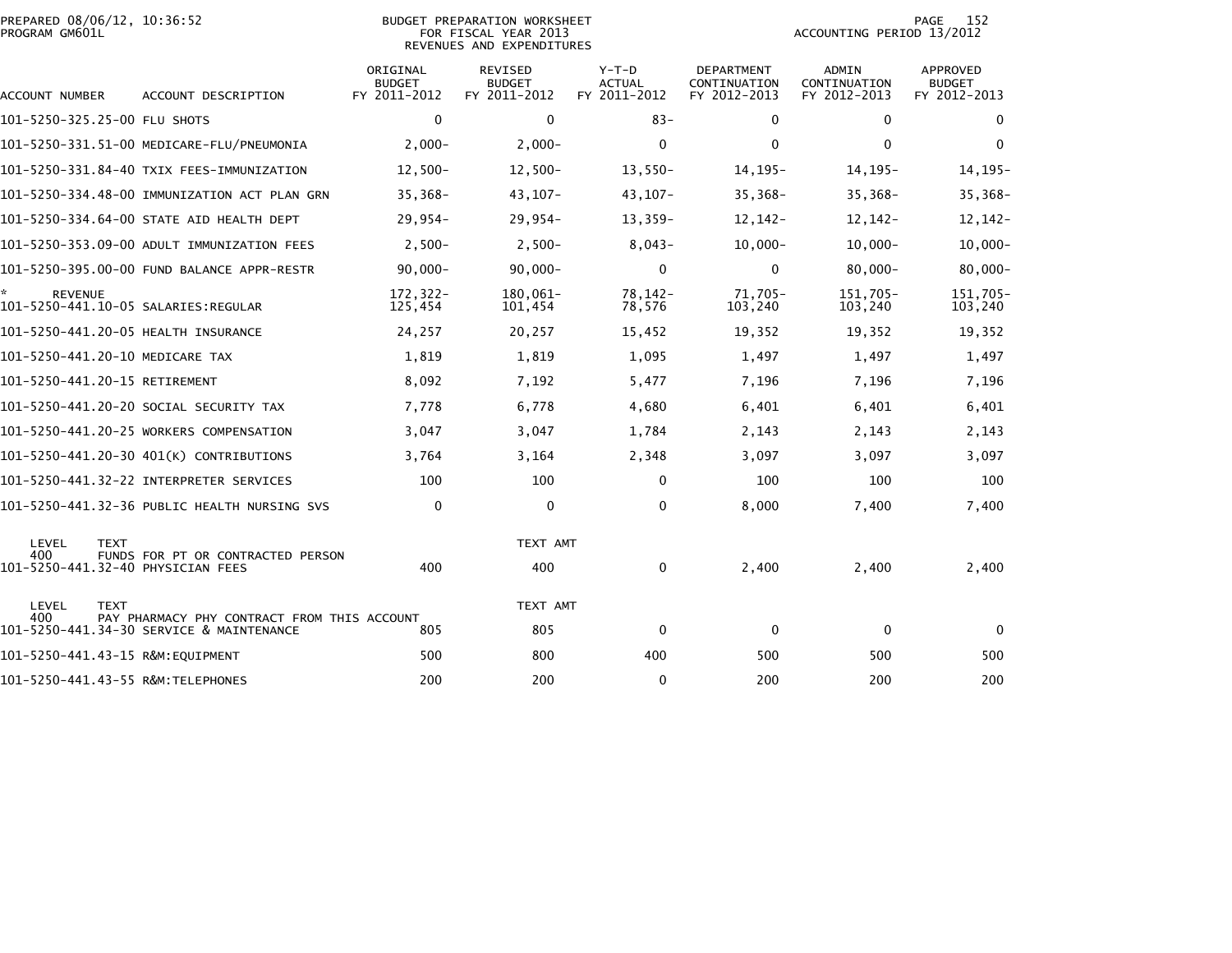| PREPARED 08/06/12, 10:36:52<br>PROGRAM GM601L                                   | BUDGET PREPARATION WORKSHEET<br>FOR FISCAL YEAR 2013<br>REVENUES AND EXPENDITURES |                                                 |                                          |                                                   |                                              | 153<br>PAGE<br>ACCOUNTING PERIOD 13/2012  |  |  |
|---------------------------------------------------------------------------------|-----------------------------------------------------------------------------------|-------------------------------------------------|------------------------------------------|---------------------------------------------------|----------------------------------------------|-------------------------------------------|--|--|
| ACCOUNT DESCRIPTION<br>ACCOUNT NUMBER                                           | ORIGINAL<br><b>BUDGET</b><br>FY 2011-2012                                         | <b>REVISED</b><br><b>BUDGET</b><br>FY 2011-2012 | $Y-T-D$<br><b>ACTUAL</b><br>FY 2011-2012 | <b>DEPARTMENT</b><br>CONTINUATION<br>FY 2012-2013 | <b>ADMIN</b><br>CONTINUATION<br>FY 2012-2013 | APPROVED<br><b>BUDGET</b><br>FY 2012-2013 |  |  |
| 101-5250-441.50-07 COST PER COPY PROGRAM                                        | 1,150                                                                             | 1,550                                           | 1,185                                    | 1,150                                             | 1,700                                        | 1,700                                     |  |  |
|                                                                                 | 1,000                                                                             | 1,000                                           | 838                                      | 1,000                                             | 1,000                                        | 1,000                                     |  |  |
| 101-5250-441.53-05 TELEPHONE                                                    | 1,000                                                                             | 1,000                                           | 876                                      | 1,000                                             | 1,000                                        | 1,000                                     |  |  |
| 101-5250-441.55-00 PRINTING                                                     | 1,000                                                                             | 1,000                                           | 167                                      | 400                                               | 400                                          | 400                                       |  |  |
| 101-5250-441.57-00 POSTAGE                                                      | 200                                                                               | 200                                             | 96                                       | 300                                               | 300                                          | 300                                       |  |  |
| 101-5250-441.58-00 TRAVEL                                                       | 182                                                                               | 182                                             | 171                                      | 780                                               | 780                                          | 780                                       |  |  |
| LEVEL<br><b>TEXT</b><br>400<br>ATTENDING M&M BILLING SYSTEM TRAINING CONFERENCE |                                                                                   | TEXT AMT                                        |                                          |                                                   |                                              |                                           |  |  |
| AND ICD-10 TRAINING<br>101-5250-441.59-00 TRAINING                              | 1,200                                                                             | 1,200                                           | 533                                      | 1,200                                             | 1,200                                        | 1,200                                     |  |  |
| 101-5250-441.61-05 SUPPLIES:OFFICE                                              | 600                                                                               | 600                                             | 521                                      | 600                                               | 600                                          | 600                                       |  |  |
| 101-5250-441.61-45 SUPPLIES:MEDICAL                                             | 40,000                                                                            | 34,600                                          | 5,624                                    | 24,577                                            | 24,577                                       | 24,577                                    |  |  |
| 101-5250-441.61-95 SUPPLIES:OTHER SMALL EOMT                                    | 0                                                                                 | $\mathbf{0}$                                    | $\Omega$                                 | 0                                                 | $\mathbf{0}$                                 | $\mathbf 0$                               |  |  |
| 101-5250-441.76-20 F/A:DP EQUIPMENT                                             | $\mathbf{0}$                                                                      | 7,739                                           | 4,659                                    | 1,500                                             | 1,500                                        | 1,500                                     |  |  |
|                                                                                 | $\mathbf{0}$                                                                      | $\mathbf{0}$                                    | $\Omega$                                 | $\Omega$                                          | $\mathbf{0}$                                 | $\mathbf{0}$                              |  |  |
| *<br><b>EXPENDITURE</b>                                                         | 222,548                                                                           | 195,087                                         | 124,482                                  | 186,633                                           | 186,583                                      | 186,583                                   |  |  |
| **<br>IMMUNIZATION ACTION PLAN                                                  | 50,226                                                                            | 15,026                                          | 46,340                                   | 114,928                                           | 34,878                                       | 34,878                                    |  |  |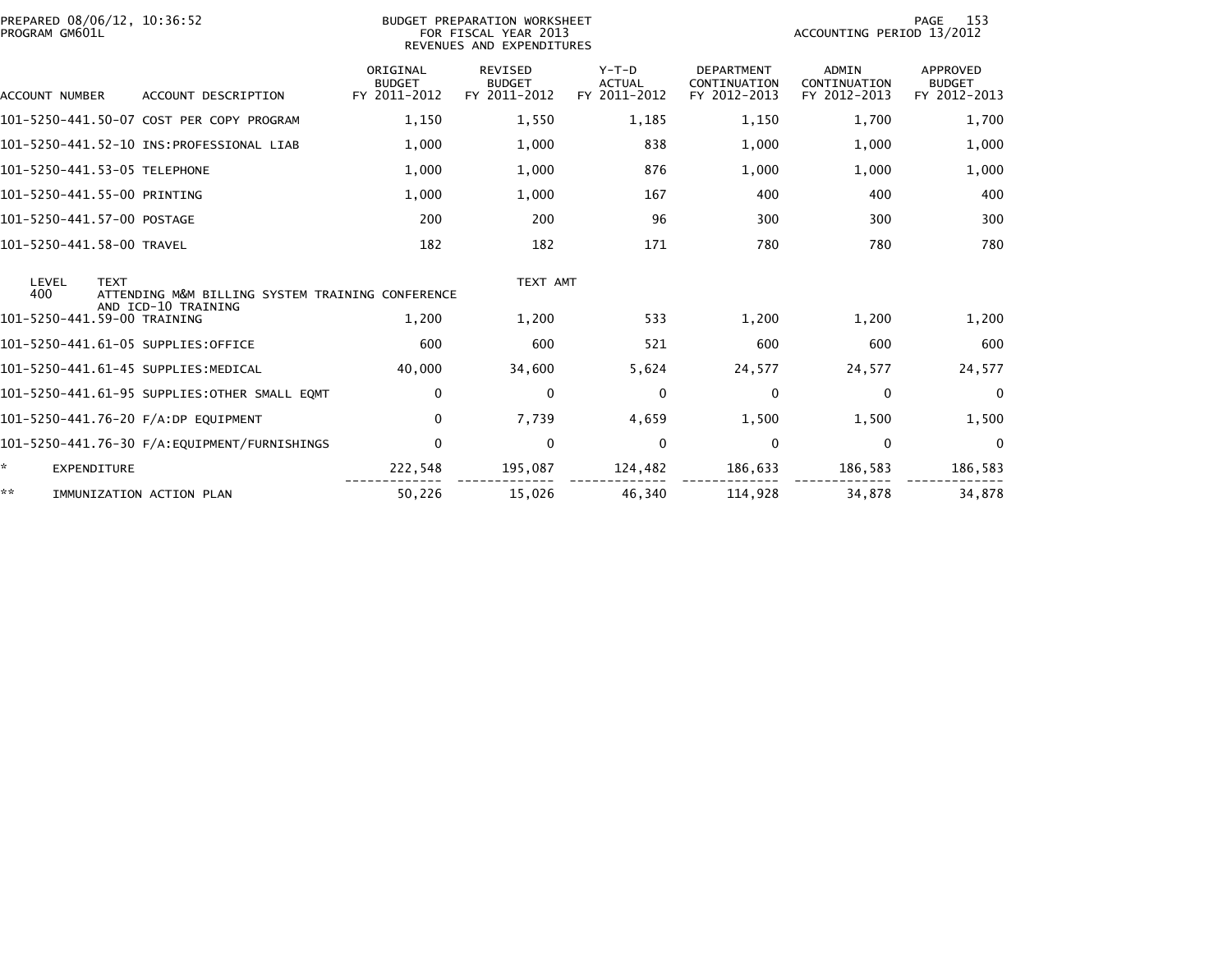| PREPARED 08/06/12, 10:36:52<br>PROGRAM GM601L         |                                               |                                           | BUDGET PREPARATION WORKSHEET<br>FOR FISCAL YEAR 2013<br>REVENUES AND EXPENDITURES |                                        |                                            | ACCOUNTING PERIOD 13/2012             | 154<br>PAGE                               |
|-------------------------------------------------------|-----------------------------------------------|-------------------------------------------|-----------------------------------------------------------------------------------|----------------------------------------|--------------------------------------------|---------------------------------------|-------------------------------------------|
| <b>ACCOUNT NUMBER</b>                                 | ACCOUNT DESCRIPTION                           | ORIGINAL<br><b>BUDGET</b><br>FY 2011-2012 | <b>REVISED</b><br><b>BUDGET</b><br>FY 2011-2012                                   | Y-T-D<br><b>ACTUAL</b><br>FY 2011-2012 | DEPARTMENT<br>CONTINUATION<br>FY 2012-2013 | ADMIN<br>CONTINUATION<br>FY 2012-2013 | APPROVED<br><b>BUDGET</b><br>FY 2012-2013 |
|                                                       | 101-5255-331.84-45 TXIX FEES-MATERNAL CARE C  | $51,950-$                                 | $51,950-$                                                                         | $10,648-$                              | $\Omega$                                   | $\Omega$                              | $\mathbf{0}$                              |
|                                                       | 101-5255-331.84-50 TXIX FEES-MATERNAL HEALTH  | 145,000-                                  | 145,000-                                                                          | $119,655-$                             | 140,000-                                   | 140,000-                              | 140,000-                                  |
|                                                       | 101-5255-334.35-00 MATERNAL HEALTH GRANT      | $36,472-$                                 | $36.472 -$                                                                        | $36.472 -$                             | $36,472-$                                  | $36,472-$                             | $36,472-$                                 |
|                                                       | 101-5255-334.64-00 STATE AID HEALTH DEPT      | 13,639-                                   | 13,639-                                                                           | 13,639-                                | $20,973-$                                  | $20,973-$                             | 20,973-                                   |
|                                                       | 101-5255-334.65-23 SMART START: HEALTHY BEGIN | $43,257-$                                 | 40,086-                                                                           | 40,086-                                | $43,257-$                                  | $43,257-$                             | 43,257-                                   |
| 101-5255-353.78-00 PRENATAL FEES                      |                                               | $10.000 -$                                | $10,000 -$                                                                        | $18,042-$                              | $16,000 -$                                 | $16,000 -$                            | $16,000 -$                                |
|                                                       | 101-5255-395.00-00 FUND BALANCE APPR-RESTR    | $30,000 -$                                | $30,000 -$                                                                        | $\Omega$                               | $\Omega$                                   | $30,000 -$                            | $30,000 -$                                |
| <b>REVENUE</b><br>101-5255-441.10-05 SALARIES:REGULAR |                                               | 330, 318-<br>253,482                      | $327, 147 -$<br>248,795                                                           | $238,542-$<br>218,745                  | 256,702-<br>254,127                        | $286.702 -$<br>254,127                | 286,702-<br>254,127                       |
| 101-5255-441.20-05 HEALTH INSURANCE                   |                                               | 49,012                                    | 40,012                                                                            | 32,703                                 | 42,936                                     | 42,936                                | 42,936                                    |
| 101-5255-441.20-10 MEDICARE TAX                       |                                               | 3,675                                     | 3,636                                                                             | 3,019                                  | 3,485                                      | 3,685                                 | 3,685                                     |
| 101-5255-441.20-15 RETIREMENT                         |                                               | 16,350                                    | 17,463                                                                            | 15,246                                 | 17,713                                     | 17,713                                | 17,713                                    |
|                                                       | 101-5255-441.20-20 SOCIAL SECURITY TAX        | 15,716                                    | 15,139                                                                            | 12,910                                 | 15,756                                     | 15,756                                | 15,756                                    |
|                                                       | 101-5255-441.20-25 WORKERS COMPENSATION       | 5,675                                     | 5,865                                                                             | 5,099                                  | 5,233                                      | 5,233                                 | 5,233                                     |
|                                                       | 101-5255-441.20-30 401(K) CONTRIBUTIONS       | 7,604                                     | 7,523                                                                             | 6,462                                  | 7,624                                      | 7,624                                 | 7,624                                     |
|                                                       | 101-5255-441.32-22 INTERPRETER SERVICES       | 7,000                                     | 7,000                                                                             | 254                                    | 3,500                                      | 3,000                                 | 3,000                                     |
|                                                       | 101-5255-441.32-36 PUBLIC HEALTH NURSING SVS  | $\mathbf 0$                               | $\mathbf 0$                                                                       | 0                                      | 2,500                                      | 2,500                                 | 2,500                                     |

| LEVEL<br>400 | TEXT<br>PAY FOR PT OR CONTRACTED PERSON<br>101-5255-441.32-40 PHYSICIAN FEES           | 100,000 | TEXT AMT<br>100,000 | 87.850 | 106,000 | 106,000 | 106,000 |
|--------------|----------------------------------------------------------------------------------------|---------|---------------------|--------|---------|---------|---------|
| LEVEL        | TEXT                                                                                   |         | TEXT AMT            |        |         |         |         |
| 400          | INCREASE DUE TO HOURLY RATE INCREASE FOR MH PHYS<br>101-5255-441.34-19 LABORATORY FEES | 8.000   | 8.000               | 3.813  | 7.000   | 7.000   | 7,000   |
|              | 101-5255-441.43-15 R&M:EQUIPMENT                                                       | 0       |                     |        | 1,000   | 1,000   | 1,000   |

LEVEL TEXT TEXT AMT

286,702-<br>254,127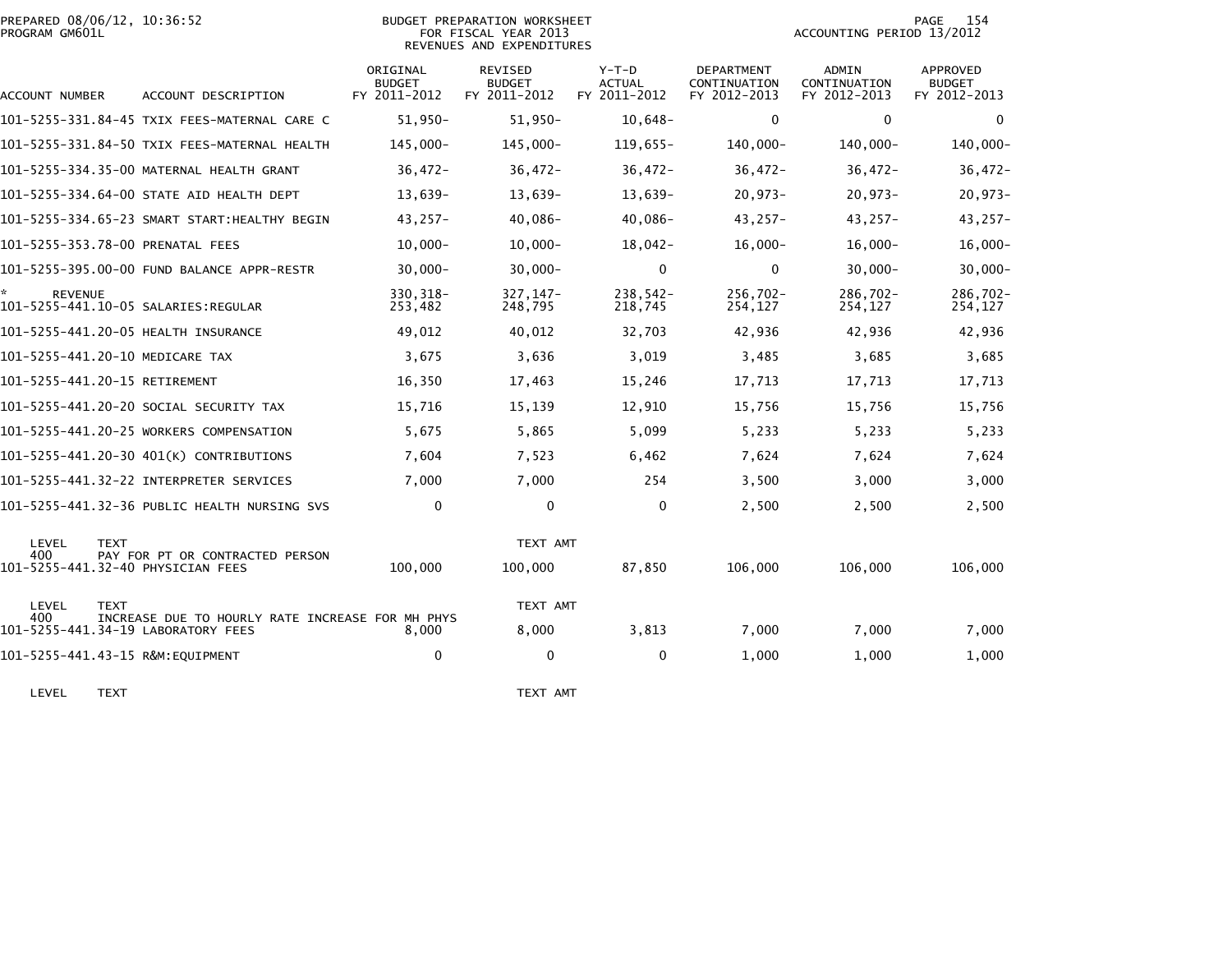| PROGRAM GM601L | PREPARED 08/06/12, 10:36:52<br>BUDGET PREPARATION WORKSHEET<br>FOR FISCAL YEAR 2013<br>REVENUES AND EXPENDITURES |                                           |                                                 |                                          |                                                   | 155<br>PAGE<br>ACCOUNTING PERIOD 13/2012     |                                                  |  |
|----------------|------------------------------------------------------------------------------------------------------------------|-------------------------------------------|-------------------------------------------------|------------------------------------------|---------------------------------------------------|----------------------------------------------|--------------------------------------------------|--|
| ACCOUNT NUMBER | ACCOUNT DESCRIPTION                                                                                              | ORIGINAL<br><b>BUDGET</b><br>FY 2011-2012 | <b>REVISED</b><br><b>BUDGET</b><br>FY 2011-2012 | $Y-T-D$<br><b>ACTUAL</b><br>FY 2011-2012 | <b>DEPARTMENT</b><br>CONTINUATION<br>FY 2012-2013 | <b>ADMIN</b><br>CONTINUATION<br>FY 2012-2013 | <b>APPROVED</b><br><b>BUDGET</b><br>FY 2012-2013 |  |
| 400            | HAVE MATERNAL HEALTH EQUIPMENT THAT IS IN NEED OF                                                                |                                           |                                                 |                                          |                                                   |                                              |                                                  |  |
|                | <b>REPAIRS</b><br>101-5255-441.43-55 R&M:TELEPHONES                                                              | 200                                       | 200                                             | $\mathbf{0}$                             | 200                                               | 200                                          | 200                                              |  |
|                | 101-5255-441.50-07 COST PER COPY PROGRAM                                                                         | 1,800                                     | 3,400                                           | 1,347                                    | 1,800                                             | 1,900                                        | 1,900                                            |  |
|                |                                                                                                                  | 2,500                                     | 2,500                                           | 1,500                                    | 2,000                                             | 2,000                                        | 2,000                                            |  |
|                | 101-5255-441.53-05 TELEPHONE                                                                                     | 2,100                                     | 2,100                                           | 1,922                                    | 2,100                                             | 2,100                                        | 2,100                                            |  |
|                | 101-5255-441.55-00 PRINTING                                                                                      | 1,400                                     | 1,400                                           | 220                                      | 500                                               | 500                                          | 500                                              |  |
|                | 101-5255-441.57-00 POSTAGE                                                                                       | 2,200                                     | 2,200                                           | 2,141                                    | 2,500                                             | 2,500                                        | 2,500                                            |  |
|                | 101-5255-441.58-00 TRAVEL                                                                                        | 1,000                                     | 1,000                                           | 776                                      | 1,400                                             | 1,400                                        | 1,400                                            |  |
| LEVEL<br>400   | <b>TEXT</b><br>ATTENDING M&M TRAINING CONFERENCE AND ICD-10<br>TRAINING                                          |                                           | TEXT AMT                                        |                                          |                                                   |                                              |                                                  |  |
|                | 101-5255-441.59-00 TRAINING                                                                                      | 600                                       | 600                                             | 264                                      | 800                                               | 800                                          | 800                                              |  |
|                | 101–5255–441.61–05 SUPPLIES:OFFICE                                                                               | 2,100                                     | 2,100                                           | 1,847                                    | 2,100                                             | 2,100                                        | 2,100                                            |  |
|                | 101–5255–441.61–45 SUPPLIES:MEDICAL                                                                              | 6,500                                     | 9,900                                           | 8,903                                    | 6,500                                             | 6,500                                        | 6,500                                            |  |
|                | 101-5255-441.61-95 SUPPLIES:OTHER SMALL EQMT                                                                     | 200                                       | 200                                             | 0                                        | 1,000                                             | 1,000                                        | 1,000                                            |  |
| LEVEL<br>400   | <b>TEXT</b><br>PURCHASE DOPPLERS UNDER \$500 EA                                                                  |                                           | TEXT AMT                                        | 1,000<br>1,000                           |                                                   |                                              |                                                  |  |
|                | 101-5255-441.74-15 C/A:MEDICAL EQUIPMENT                                                                         | $\mathbf{0}$                              | $\Omega$                                        | $\mathbf{0}$                             | $\mathbf{0}$                                      | $\Omega$                                     | 0                                                |  |
|                | 101-5255-441.76-30 F/A:EQUIPMENT/FURNISHINGS                                                                     | 600                                       | 600                                             | 0                                        | 4,600                                             | 4,600                                        | 4,600                                            |  |
| LEVEL<br>400   | <b>TEXT</b><br>PURCHASE NST-FETAL MONTORING MACHINE FOR MATERNAL<br>HEALTH \$4000                                |                                           | TEXT AMT                                        |                                          |                                                   |                                              |                                                  |  |
| ÷.             | <b>EXPENDITURE</b>                                                                                               | 487,714                                   | 479,633                                         | 405,021                                  | 492,374                                           | 492,174                                      | 492,174                                          |  |
| **             | MATERNAL HEALTH                                                                                                  | 157,396                                   | 152,486                                         | 166,479                                  | 235,672                                           | 205,472                                      | 205,472                                          |  |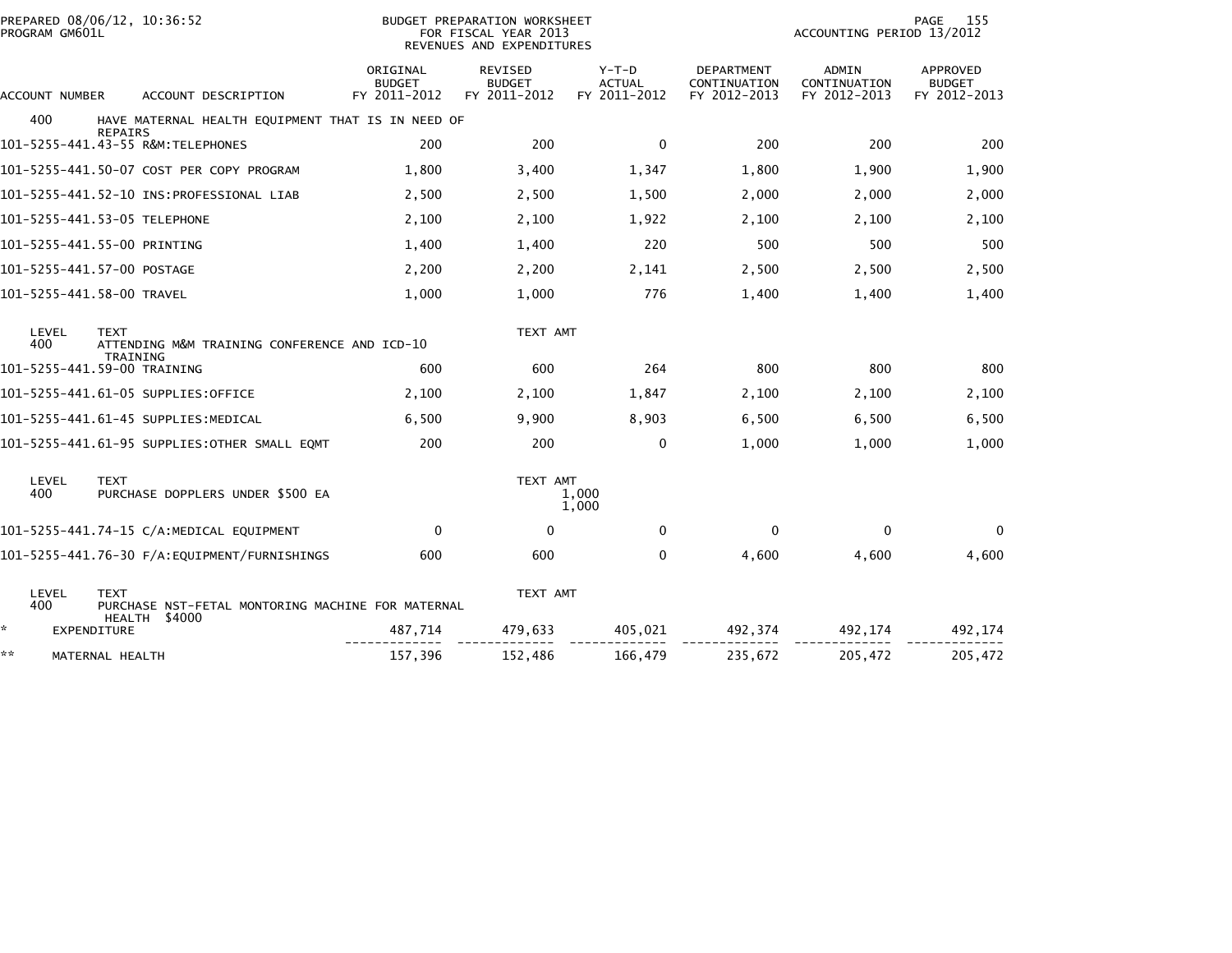| PROGRAM GM601L       | PREPARED 08/06/12, 10:36:52                           |                                           | BUDGET PREPARATION WORKSHEET<br>FOR FISCAL YEAR 2013<br>REVENUES AND EXPENDITURES |                                          |                                            | ACCOUNTING PERIOD 13/2012             | 156<br>PAGE                               |
|----------------------|-------------------------------------------------------|-------------------------------------------|-----------------------------------------------------------------------------------|------------------------------------------|--------------------------------------------|---------------------------------------|-------------------------------------------|
| ACCOUNT NUMBER       | ACCOUNT DESCRIPTION                                   | ORIGINAL<br><b>BUDGET</b><br>FY 2011-2012 | <b>REVISED</b><br><b>BUDGET</b><br>FY 2011-2012                                   | $Y-T-D$<br><b>ACTUAL</b><br>FY 2011-2012 | DEPARTMENT<br>CONTINUATION<br>FY 2012-2013 | ADMIN<br>CONTINUATION<br>FY 2012-2013 | APPROVED<br><b>BUDGET</b><br>FY 2012-2013 |
|                      | 101-5256-331.84-45 TXIX FEES-MATERNAL CARE C          | 213,360-                                  | $253, 225 -$                                                                      | 343,203-                                 | $300,000 -$                                | $300,000 -$                           | $300,000 -$                               |
| ☆.<br><b>REVENUE</b> | 101-5256-441.10-05 SALARIES:REGULAR                   | $213,360-$<br>150,172                     | $253, 225 -$<br>169,490                                                           | $343,203-$<br>141,593                    | $300,000 -$<br>157,709                     | $300,000 -$<br>157,709                | 300,000-<br>194,090                       |
| LEVEL<br>400         | <b>TEXT</b><br>CONTINUATION<br>PREGNANCY CARE MANAGER |                                           | TEXT AMT                                                                          | 157,709<br>36,381<br>194,090             |                                            |                                       |                                           |
|                      | 101-5256-441.20-05 HEALTH INSURANCE                   | 29,037                                    | 37,207                                                                            | 33,194                                   | 33,160                                     | 33,160                                | 41,200                                    |
| LEVEL<br>400         | <b>TEXT</b><br>CONTINUATION<br>PREGNANCY CARE MANAGER |                                           | TEXT AMT                                                                          | 33,160<br>8,040<br>41,200                |                                            |                                       |                                           |
|                      | 101-5256-441.20-10 MEDICARE TAX                       | 2,178                                     | 2,458                                                                             | 2,031                                    | 2,287                                      | 2,287                                 | 2,815                                     |
| LEVEL<br>400         | TEXT<br>CONTINUATION<br>PREGNANCY CARE MANAGER        |                                           | TEXT AMT                                                                          | 2,287<br>528<br>2,815                    |                                            |                                       |                                           |
|                      | 101-5256-441.20-15 RETIREMENT                         | 9,686                                     | 11,814                                                                            | 9,869                                    | 10,992                                     | 10,992                                | 13,528                                    |
| LEVEL<br>400         | <b>TEXT</b><br>CONTINUATION<br>PREGNANCY CARE MANAGER |                                           | TEXT AMT                                                                          | 10,992<br>2,536<br>13,528                |                                            |                                       |                                           |
|                      | 101-5256-441.20-20 SOCIAL SECURITY TAX                | 9,311                                     | 10,508                                                                            | 8,683                                    | 9,778                                      | 9,778                                 | 12,034                                    |
| LEVEL<br>400         | <b>TEXT</b><br>CONTINUATION<br>PREGNANCT CARE MANAGER |                                           | TEXT AMT                                                                          | 9,778<br>2,256<br>12,034                 |                                            |                                       |                                           |
|                      | 101-5256-441.20-25 WORKERS COMPENSATION               | 721                                       | 5,613                                                                             | 4,541                                    | 6,020                                      | 6,020                                 | 7,293                                     |
| LEVEL                | <b>TEXT</b>                                           |                                           | TEXT AMT                                                                          |                                          |                                            |                                       |                                           |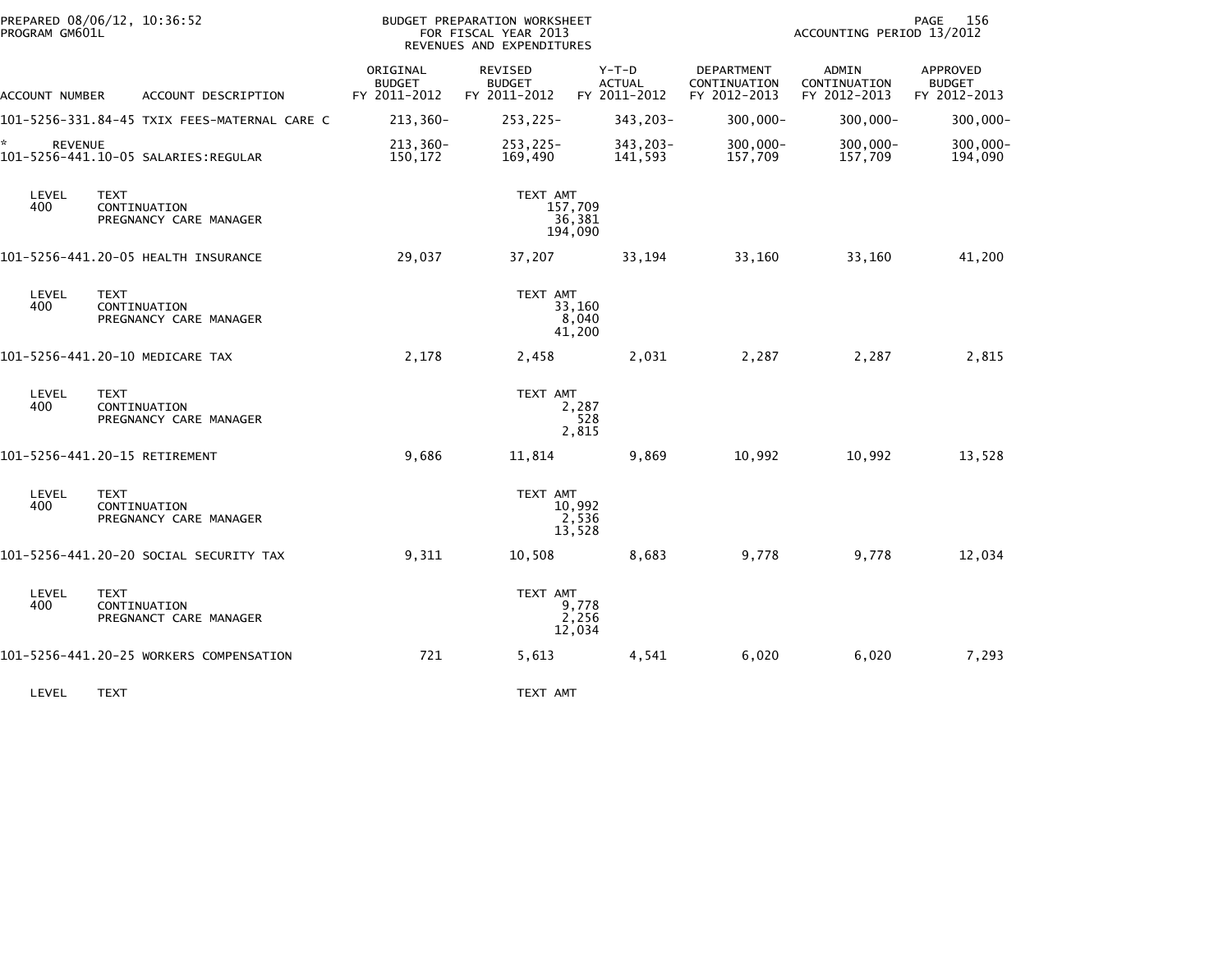| PROGRAM GM601L | PREPARED 08/06/12, 10:36:52                                               |                                           | BUDGET PREPARATION WORKSHEET<br>FOR FISCAL YEAR 2013<br>REVENUES AND EXPENDITURES |                                          | PAGE<br>157<br>ACCOUNTING PERIOD 13/2012   |                                       |                                           |
|----------------|---------------------------------------------------------------------------|-------------------------------------------|-----------------------------------------------------------------------------------|------------------------------------------|--------------------------------------------|---------------------------------------|-------------------------------------------|
| ACCOUNT NUMBER | ACCOUNT DESCRIPTION                                                       | ORIGINAL<br><b>BUDGET</b><br>FY 2011-2012 | <b>REVISED</b><br><b>BUDGET</b><br>FY 2011-2012                                   | $Y-T-D$<br><b>ACTUAL</b><br>FY 2011-2012 | DEPARTMENT<br>CONTINUATION<br>FY 2012-2013 | ADMIN<br>CONTINUATION<br>FY 2012-2013 | APPROVED<br><b>BUDGET</b><br>FY 2012-2013 |
| 400            | CONTINUATION<br>PREGNANCY CARE MANAGER                                    |                                           |                                                                                   | 6,020<br>1,273<br>7,293                  |                                            |                                       |                                           |
|                | 101-5256-441.20-30 401(K) CONTRIBUTIONS                                   | 4,505                                     | 5,085                                                                             | 4,248                                    | 4,731                                      | 4,731                                 | 5,822                                     |
| LEVEL<br>400   | <b>TEXT</b><br>CONTINUATION<br>PREGNANCY CARE MANAGER                     |                                           | TEXT AMT                                                                          | 4,731<br>1,091<br>5,822                  |                                            |                                       |                                           |
|                | 101-5256-441.55-00 PRINTING                                               | 150                                       | 150                                                                               | 117                                      | 300                                        | 300                                   | 300                                       |
|                | 101–5256–441.57–00 POSTAGE                                                | 500                                       | 500                                                                               | 250                                      | 600                                        | 600                                   | 600                                       |
|                | 101-5256-441.58-00 TRAVEL                                                 | 7,000                                     | 10,300                                                                            | 9,523                                    | 7,300                                      | 7,300                                 | 9,700                                     |
| LEVEL<br>400   | <b>TEXT</b><br>CONTINUATION<br>TRAVEL/TRAINING FOR PREGNANCY CARE MANAGER |                                           | TEXT AMT                                                                          | 7,300<br>2,400<br>9,700                  |                                            |                                       |                                           |
|                | 101-5256-441.61-05 SUPPLIES:OFFICE                                        | 100                                       | 100                                                                               | 22                                       | 200                                        | 200                                   | 200                                       |
|                | 101-5256-441.61-95 SUPPLIES:OTHER SMALL EQMT                              | $\mathbf 0$                               | $\mathbf 0$                                                                       | $\mathbf{0}$                             | $\mathbf 0$                                | $\mathbf 0$                           | 350                                       |
| LEVEL<br>400   | <b>TEXT</b><br>TELEPHONE FOR PREGNANCY CARE MANAGER                       |                                           | TEXT AMT                                                                          | 350<br>350                               |                                            |                                       |                                           |
|                | 101-5256-441.76-20 F/A:DP EQUIPMENT                                       | $\mathbf{0}$                              | $\Omega$                                                                          | $\mathbf{0}$                             | $\mathbf 0$                                | $\mathbf{0}$                          | 1,000                                     |
| LEVEL<br>400   | <b>TEXT</b><br>COMPUTER FOR PREGNANCY CARE MANAGER                        |                                           | TEXT AMT                                                                          | 1,000<br>1,000                           |                                            |                                       |                                           |
|                | 101-5256-441.98-00 RESERVE                                                | $\mathbf 0$                               | 0                                                                                 | $\mathbf 0$                              | 66,923                                     | 66,923                                | 11,068                                    |
| LEVEL<br>400   | <b>TEXT</b><br>CONTINUATION<br>PREGNANCY CARE MANAGER                     |                                           | TEXT AMT                                                                          | 66,923<br>$55,855-$<br>11,068            |                                            |                                       |                                           |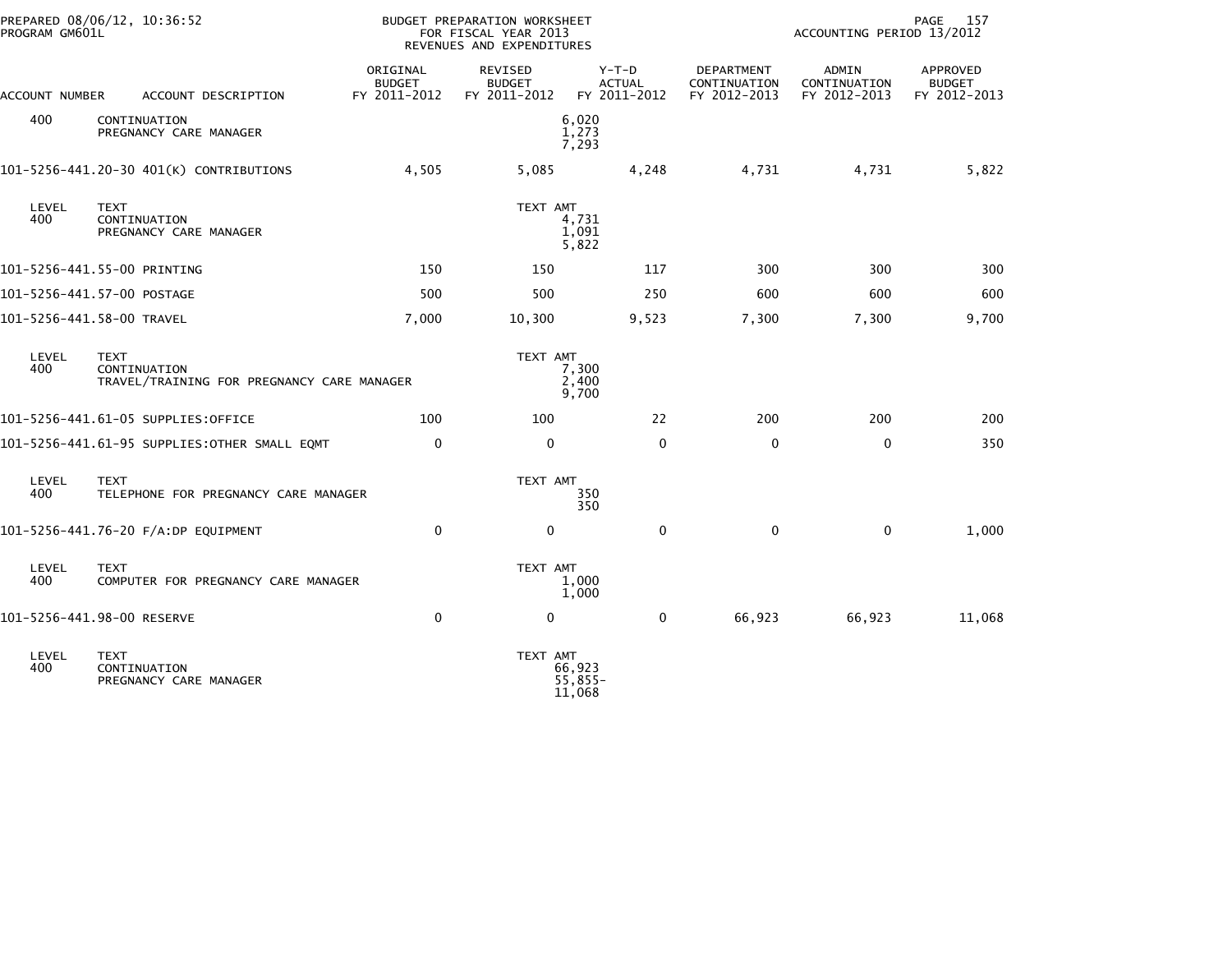| PROGRAM GM601L | PREPARED 08/06/12, 10:36:52 |                     | BUDGET PREPARATION WORKSHEET<br>FOR FISCAL YEAR 2013<br>REVENUES AND EXPENDITURES |                                          |                                          |                                                   | - 158<br>PAGE<br>ACCOUNTING PERIOD 13/2012 |                                           |  |
|----------------|-----------------------------|---------------------|-----------------------------------------------------------------------------------|------------------------------------------|------------------------------------------|---------------------------------------------------|--------------------------------------------|-------------------------------------------|--|
| ACCOUNT NUMBER |                             | ACCOUNT DESCRIPTION | ORIGINAL<br><b>BUDGET</b><br>FY 2011-2012                                         | REVISED<br><b>BUDGET</b><br>FY 2011-2012 | $Y-T-D$<br><b>ACTUAL</b><br>FY 2011-2012 | <b>DEPARTMENT</b><br>CONTINUATION<br>FY 2012-2013 | ADMIN<br>CONTINUATION<br>FY 2012-2013      | APPROVED<br><b>BUDGET</b><br>FY 2012-2013 |  |
|                | EXPENDITURE                 |                     | 213.360                                                                           | 253.225                                  | 214.071                                  | 300,000                                           | 300,000                                    | 300,000                                   |  |
| **             | MATERNAL HEALTH             |                     |                                                                                   |                                          | 129, 132-                                |                                                   |                                            |                                           |  |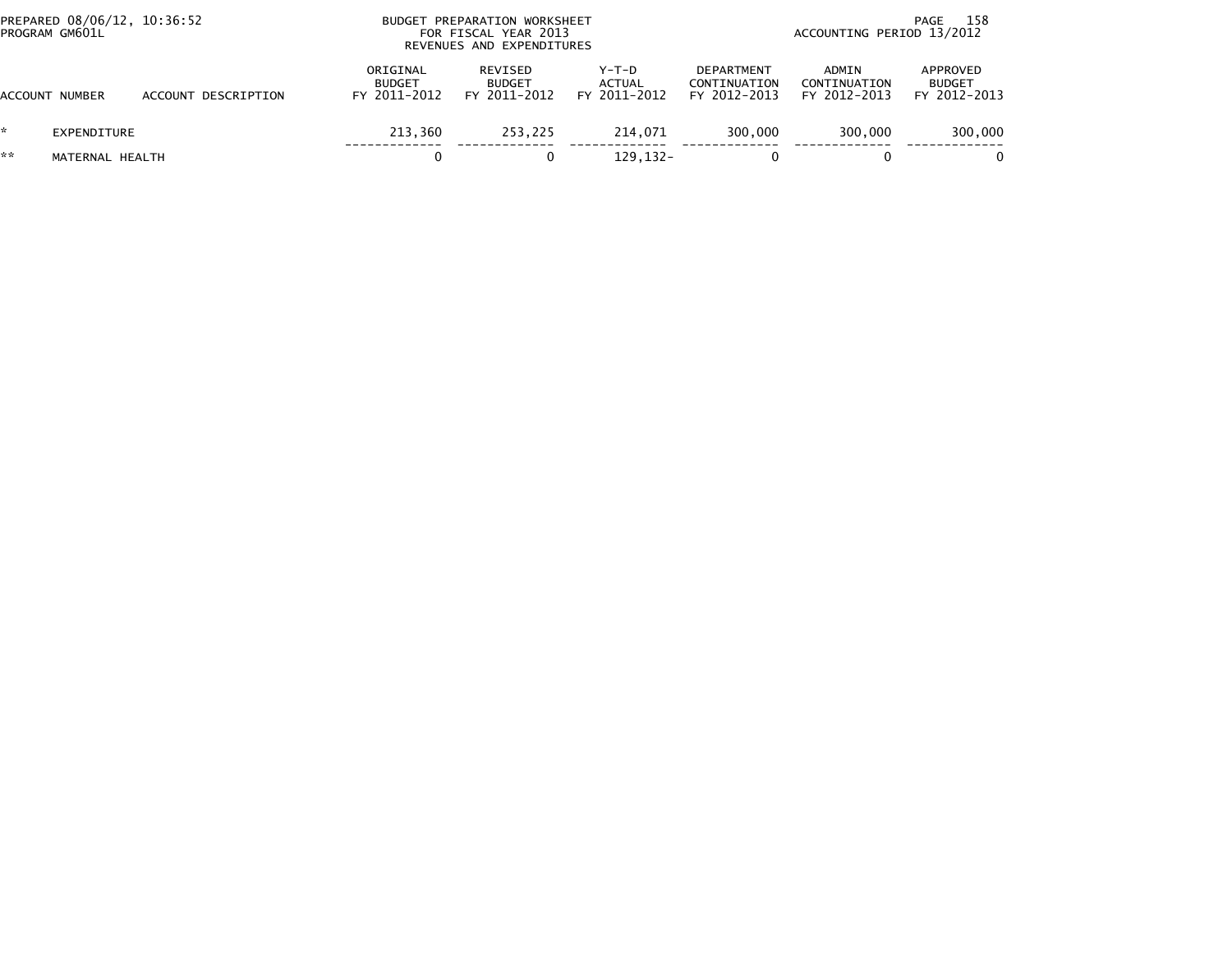| PREPARED 08/06/12, 10:36:52<br>PROGRAM GM601L |                                              | <b>BUDGET PREPARATION WORKSHEET</b><br>FOR FISCAL YEAR 2013<br>REVENUES AND EXPENDITURES | 159<br>PAGE<br>ACCOUNTING PERIOD 13/2012        |                                        |                                                   |                                              |                                           |
|-----------------------------------------------|----------------------------------------------|------------------------------------------------------------------------------------------|-------------------------------------------------|----------------------------------------|---------------------------------------------------|----------------------------------------------|-------------------------------------------|
| ACCOUNT NUMBER                                | ACCOUNT DESCRIPTION                          | ORIGINAL<br><b>BUDGET</b><br>FY 2011-2012                                                | <b>REVISED</b><br><b>BUDGET</b><br>FY 2011-2012 | Y-T-D<br><b>ACTUAL</b><br>FY 2011-2012 | <b>DEPARTMENT</b><br>CONTINUATION<br>FY 2012-2013 | <b>ADMIN</b><br>CONTINUATION<br>FY 2012-2013 | APPROVED<br><b>BUDGET</b><br>FY 2012-2013 |
| 101-5260-331.90-00 WIC GRANT                  |                                              | 649,080-                                                                                 | 676,998-                                        | $621, 143-$                            | 652,698-                                          | 652,698-                                     | 652,698-                                  |
|                                               | 101-5260-395.00-00 FUND BALANCE APPR-RESTR   | $\mathbf 0$                                                                              | $\mathbf 0$                                     | $\mathbf 0$                            | 0                                                 | $\mathbf 0$                                  | $\mathbf 0$                               |
| <b>REVENUE</b>                                |                                              | 649.080-<br>399,256                                                                      | 676,998-<br>450,066                             | 621.143-<br>394,346                    | 652,698-<br>394,697                               | 652,698-<br>394,697                          | 652,698-<br>394,697                       |
| 101-5260-441.20-05 HEALTH INSURANCE           |                                              | 79,189                                                                                   | 105,589                                         | 95,868                                 | 78,074                                            | 106,374                                      | 106,374                                   |
| 101-5260-441.20-10 MEDICARE TAX               |                                              | 5,789                                                                                    | 6,065                                           | 5,294                                  | 5,423                                             | 5,723                                        | 5,723                                     |
| 101-5260-441.20-15 RETIREMENT                 |                                              | 25,752                                                                                   | 30,730                                          | 26,845                                 | 27,510                                            | 27,510                                       | 27,510                                    |
|                                               | 101–5260–441.20–20 SOCIAL SECURITY TAX       | 24,754                                                                                   | 25,932                                          | 22,639                                 | 23,471                                            | 24,471                                       | 24,471                                    |
|                                               | 101-5260-441.20-25 WORKERS COMPENSATION      | 1,722                                                                                    | 2,080                                           | 1,817                                  | 1,893                                             | 2,093                                        | 2,093                                     |
|                                               | 101-5260-441.20-30 401(K) CONTRIBUTIONS      | 11,978                                                                                   | 13,164                                          | 11,509                                 | 11,841                                            | 11,841                                       | 11,841                                    |
|                                               |                                              | 33,000                                                                                   | 12,943                                          | $\Omega$                               | $\mathbf{0}$                                      | 0                                            | $\Omega$                                  |
|                                               | 101-5260-441.33-17 CONTRACTED SERVICES       | $\mathbf 0$                                                                              | 5,000                                           | 3,569                                  | 20,000                                            | 20,000                                       | 20,000                                    |
|                                               | 101-5260-441.50-07 COST PER COPY PROGRAM     | 2,000                                                                                    | 2,000                                           | 1,282                                  | 1,000                                             | 1,000                                        | 1,000                                     |
| 101-5260-441.55-00 PRINTING                   |                                              | 1,500                                                                                    | 1,500                                           | 31                                     | 1,500                                             | 1,000                                        | 1,000                                     |
| 101-5260-441.57-00 POSTAGE                    |                                              | 150                                                                                      | 2,150                                           | 1,018                                  | 1,500                                             | 1,500                                        | 1,500                                     |
| 101-5260-441.58-00 TRAVEL                     |                                              | 1,050                                                                                    | 3,050                                           | 2,379                                  | 3,050                                             | 3,050                                        | 3,050                                     |
| 101-5260-441.59-00 TRAINING                   |                                              | 800                                                                                      | 800                                             | 259                                    | 800                                               | 800                                          | 800                                       |
| 101–5260–441.61–05 SUPPLIES:OFFICE            |                                              | 2,600                                                                                    | 2,600                                           | 2,224                                  | 2,600                                             | 2,600                                        | 2,600                                     |
| 101-5260-441.61-45 SUPPLIES:MEDICAL           |                                              | 2,500                                                                                    | 5,979                                           | 2,236                                  | 5,979                                             | 4,000                                        | 4,000                                     |
| 101–5260–441.61–85 SUPPLIES:VEHICLE           |                                              | 300                                                                                      | 300                                             | $\mathbf{0}$                           | 300                                               | 300                                          | 300                                       |
|                                               | 101-5260-441.61-95 SUPPLIES:OTHER SMALL EQMT | 2,800                                                                                    | 2,800                                           | 272                                    | 2,800                                             | 2,500                                        | 2,500                                     |
|                                               | 101-5260-441.62-20 MOTOR FUEL & LUBRICANTS   | 250                                                                                      | 250                                             | $\Omega$                               | 250                                               | 250                                          | 250                                       |
|                                               | 101-5260-441.73-00 C/A:OTHER IMPROVEMENTS    | 0                                                                                        | 0                                               | $\Omega$                               | 0                                                 | $\mathbf{0}$                                 | $\mathbf{0}$                              |
|                                               | 101-5260-441.74-90 C/A:OTHER EQUIPMENT       | $\Omega$                                                                                 | 0                                               | $\Omega$                               | $\Omega$                                          | $\mathbf{0}$                                 | 0                                         |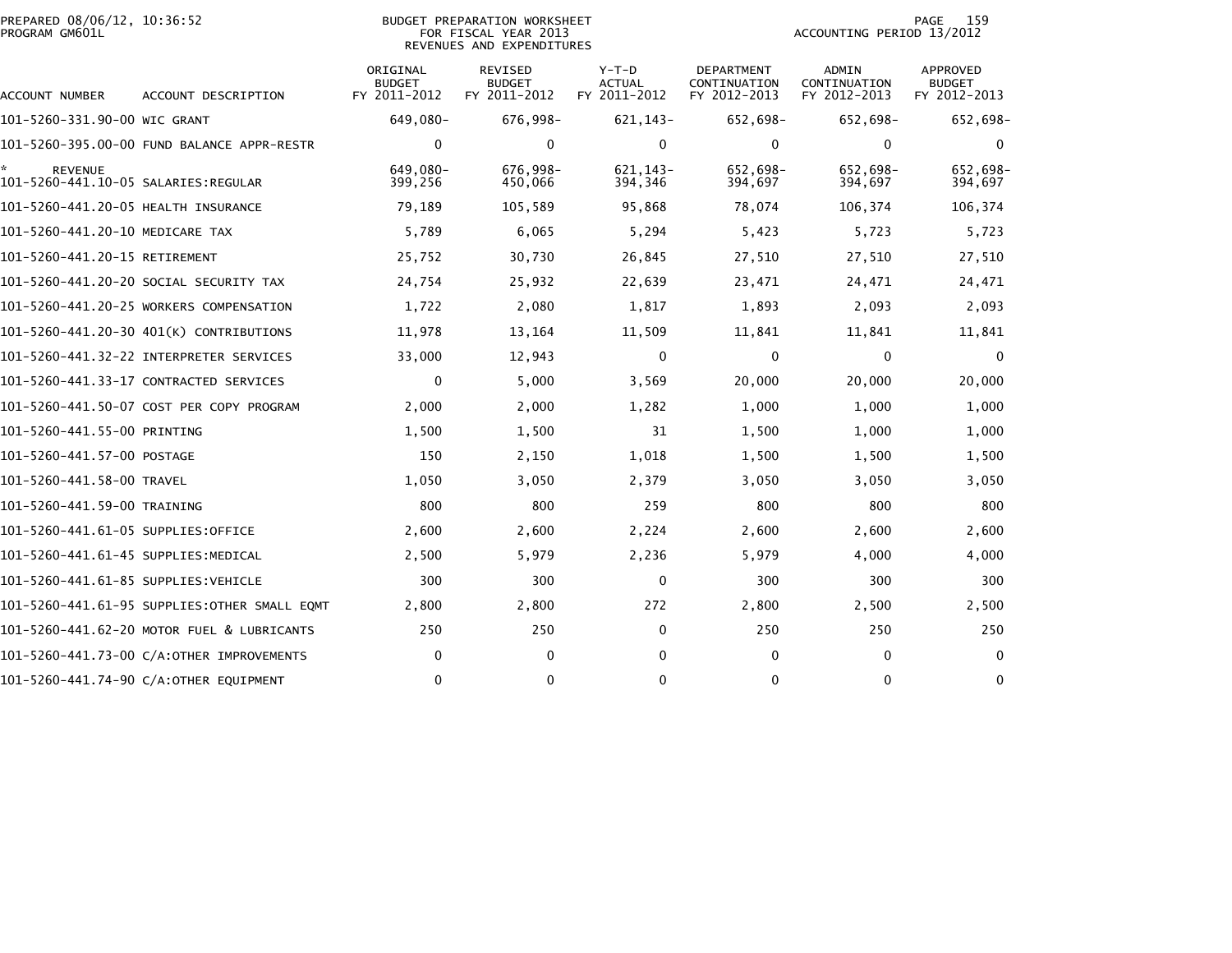| PREPARED 08/06/12, 10:36:52<br>PROGRAM GM601L |                            |                                              | BUDGET PREPARATION WORKSHEET<br>FOR FISCAL YEAR 2013<br>REVENUES AND EXPENDITURES |                                          |                                 | 160<br>PAGE<br>ACCOUNTING PERIOD 13/2012          |                                       |                                           |
|-----------------------------------------------|----------------------------|----------------------------------------------|-----------------------------------------------------------------------------------|------------------------------------------|---------------------------------|---------------------------------------------------|---------------------------------------|-------------------------------------------|
|                                               | ACCOUNT NUMBER             | ACCOUNT DESCRIPTION                          | ORIGINAL<br><b>BUDGET</b><br>FY 2011-2012                                         | REVISED<br><b>BUDGET</b><br>FY 2011-2012 | Y-T-D<br>ACTUAL<br>FY 2011-2012 | <b>DEPARTMENT</b><br>CONTINUATION<br>FY 2012-2013 | ADMIN<br>CONTINUATION<br>FY 2012-2013 | APPROVED<br><b>BUDGET</b><br>FY 2012-2013 |
|                                               |                            | 101-5260-441.76-20 F/A:DP EQUIPMENT          | 0                                                                                 | 0                                        |                                 |                                                   |                                       | $\Omega$                                  |
|                                               |                            |                                              | $\Omega$                                                                          | 0                                        |                                 |                                                   | $\Omega$                              | $\mathbf{0}$                              |
|                                               |                            | 101-5260-441.83-11 BREASTFEEDING PROJECT FND | 4.000                                                                             | 4.000                                    | 725                             | 4,000                                             | 4.000                                 | 4,000                                     |
|                                               | 101-5260-441.98-00 RESERVE |                                              | 49.690                                                                            | 0                                        |                                 | 66,010                                            | 38.989                                | 38,989                                    |
| ÷.                                            | EXPENDITURE                |                                              | 649,080                                                                           | 676.998                                  | 572.313                         | 652.698                                           | 652.698                               | 652,698                                   |
| **                                            | <b>WIC</b>                 |                                              |                                                                                   | 0                                        | 48.830-                         |                                                   | $\Omega$                              | 0                                         |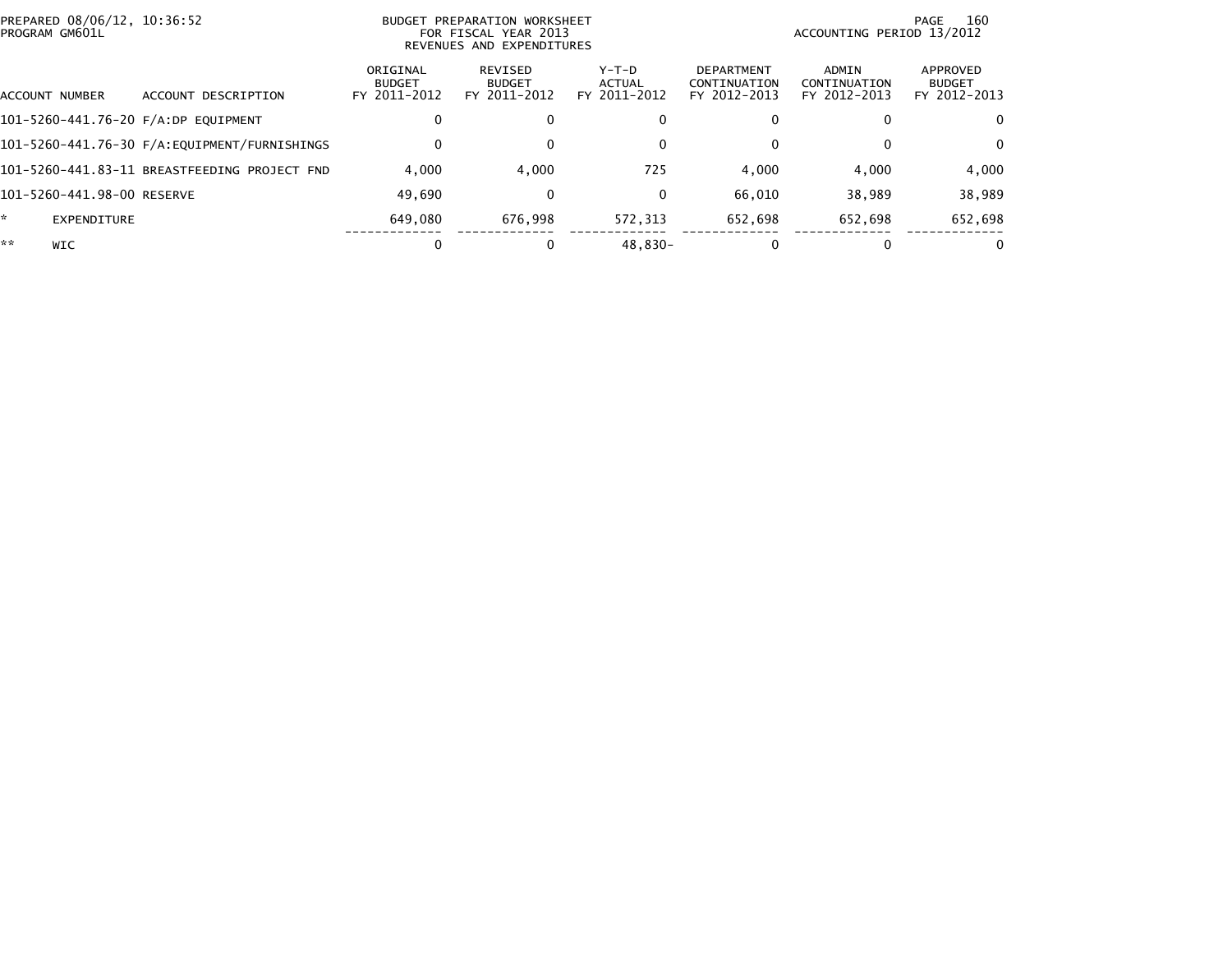|                | PREPARED 08/06/12, 10:36:52 |  |
|----------------|-----------------------------|--|
| PROGRAM GM601L |                             |  |

## BUDGET PREPARATION WORKSHEET PROGRAM GM601L FOR FISCAL YEAR 2013 ACCOUNTING PERIOD 13/2012 REVENUES AND EXPENDITURES

PAGE 161<br>ACCOUNTING PERIOD 13/2012

| ACCOUNT NUMBER                           | ACCOUNT DESCRIPTION                          | ORIGINAL<br><b>BUDGET</b><br>FY 2011-2012 | <b>REVISED</b><br><b>BUDGET</b><br>FY 2011-2012 | $Y-T-D$<br><b>ACTUAL</b><br>FY 2011-2012 | <b>DEPARTMENT</b><br>CONTINUATION<br>FY 2012-2013 | <b>ADMIN</b><br>CONTINUATION<br>FY 2012-2013 | <b>APPROVED</b><br><b>BUDGET</b><br>FY 2012-2013 |
|------------------------------------------|----------------------------------------------|-------------------------------------------|-------------------------------------------------|------------------------------------------|---------------------------------------------------|----------------------------------------------|--------------------------------------------------|
|                                          | 101-5265-331.84-54 TXIX FEES-PRIMARY CARE PR | $51,500 -$                                | $51,500 -$                                      | $40, 317 -$                              | $43,000 -$                                        | 43,000-                                      | $43,000-$                                        |
|                                          | 101-5265-334.64-00 STATE AID HEALTH DEPT     | $9,953-$                                  | $9,953-$                                        | $6,836-$                                 | 0                                                 | $\mathbf 0$                                  | 0                                                |
| 101-5265-345.60-00 PRIMARY CARE FEES     |                                              | $40,000 -$                                | $40,000 -$                                      | $34,877-$                                | $30,000 -$                                        | $30,000 -$                                   | $30,000 -$                                       |
|                                          | 101-5265-395.00-00 FUND BALANCE APPR-RESTR   | $100,000 -$                               | $100,000 -$                                     | 0                                        | 0                                                 | $100,000 -$                                  | $100,000 -$                                      |
| *<br><b>REVENUE</b>                      |                                              | $201.453 -$<br>181,737                    | $201,453-$<br>177.737                           | 82,030-<br>155.101                       | $73.000 -$<br>180,396                             | 173.000-<br>180,396                          | 173,000-<br>180,396                              |
| 101-5265-441.20-05 HEALTH INSURANCE      |                                              | 35,140                                    | 32,140                                          | 27,148                                   | 33,368                                            | 33,368                                       | 33,368                                           |
| 101-5265-441.20-10 MEDICARE TAX          |                                              | 2,635                                     | 2,635                                           | 2,131                                    | 2,416                                             | 2,616                                        | 2,616                                            |
| 101-5265-441.20-15 RETIREMENT            |                                              | 11,722                                    | 12,522                                          | 10,811                                   | 12,574                                            | 12,574                                       | 12,574                                           |
|                                          | 101–5265–441.20–20 SOCIAL SECURITY TAX       | 11,268                                    | 10,768                                          | 9,113                                    | 9,685                                             | 11,185                                       | 11,185                                           |
|                                          | 101-5265-441.20-25 WORKERS COMPENSATION      | 4,290                                     | 4,290                                           | 3,651                                    | 3,796                                             | 3,796                                        | 3,796                                            |
|                                          | 101-5265-441.20-30 401(K) CONTRIBUTIONS      | 5,452                                     | 5,452                                           | 4,564                                    | 5,412                                             | 5,412                                        | 5,412                                            |
|                                          | 101-5265-441.32-22 INTERPRETER SERVICES      | 1,400                                     | 1,400                                           | 0                                        | 600                                               | 600                                          | 600                                              |
|                                          | 101-5265-441.32-36 PUBLIC HEALTH NURSING SVS | 0                                         | 0                                               | 0                                        | 3,683                                             | 2,000                                        | 2,000                                            |
| LEVEL<br><b>TEXT</b>                     |                                              |                                           | TEXT AMT                                        |                                          |                                                   |                                              |                                                  |
| 400<br>101-5265-441.32-40 PHYSICIAN FEES | PAY FOR PT OR CONTRACTED PERSON              | 4,863                                     | 4,863                                           | 4,655                                    | 3,380                                             | 3,380                                        | 3,380                                            |
|                                          | 101–5265–441.33–65 TELEPHONE ANSWERING SERV  | 2,000                                     | 2,000                                           | 1,250                                    | 2,000                                             | 2,000                                        | 2,000                                            |
| 101-5265-441.34-19 LABORATORY FEES       |                                              | 1,000                                     | 1,000                                           | 253                                      | 500                                               | 500                                          | 500                                              |
| 101-5265-441.53-05 TELEPHONE             |                                              | 1,600                                     | 1,600                                           | 1,128                                    | 1,600                                             | 1,600                                        | 1,600                                            |
| 101-5265-441.55-00 PRINTING              |                                              | 200                                       | 200                                             | 200                                      | 300                                               | 300                                          | 300                                              |
| 101–5265–441.57–00 POSTAGE               |                                              | 300                                       | 300                                             | 300                                      | 700                                               | 700                                          | 700                                              |
| 101-5265-441.58-00 TRAVEL                |                                              | 1,193                                     | 1,193                                           | 1,097                                    | 1,193                                             | 1,193                                        | 1,193                                            |
| 101-5265-441.59-00 TRAINING              |                                              | 1,300                                     | 1,300                                           | 539                                      | 1,300                                             | 600                                          | 600                                              |
| 101-5265-441.61-05 SUPPLIES:OFFICE       |                                              | 2,700                                     | 2,700                                           | 2,530                                    | 2,700                                             | 2,700                                        | 2,700                                            |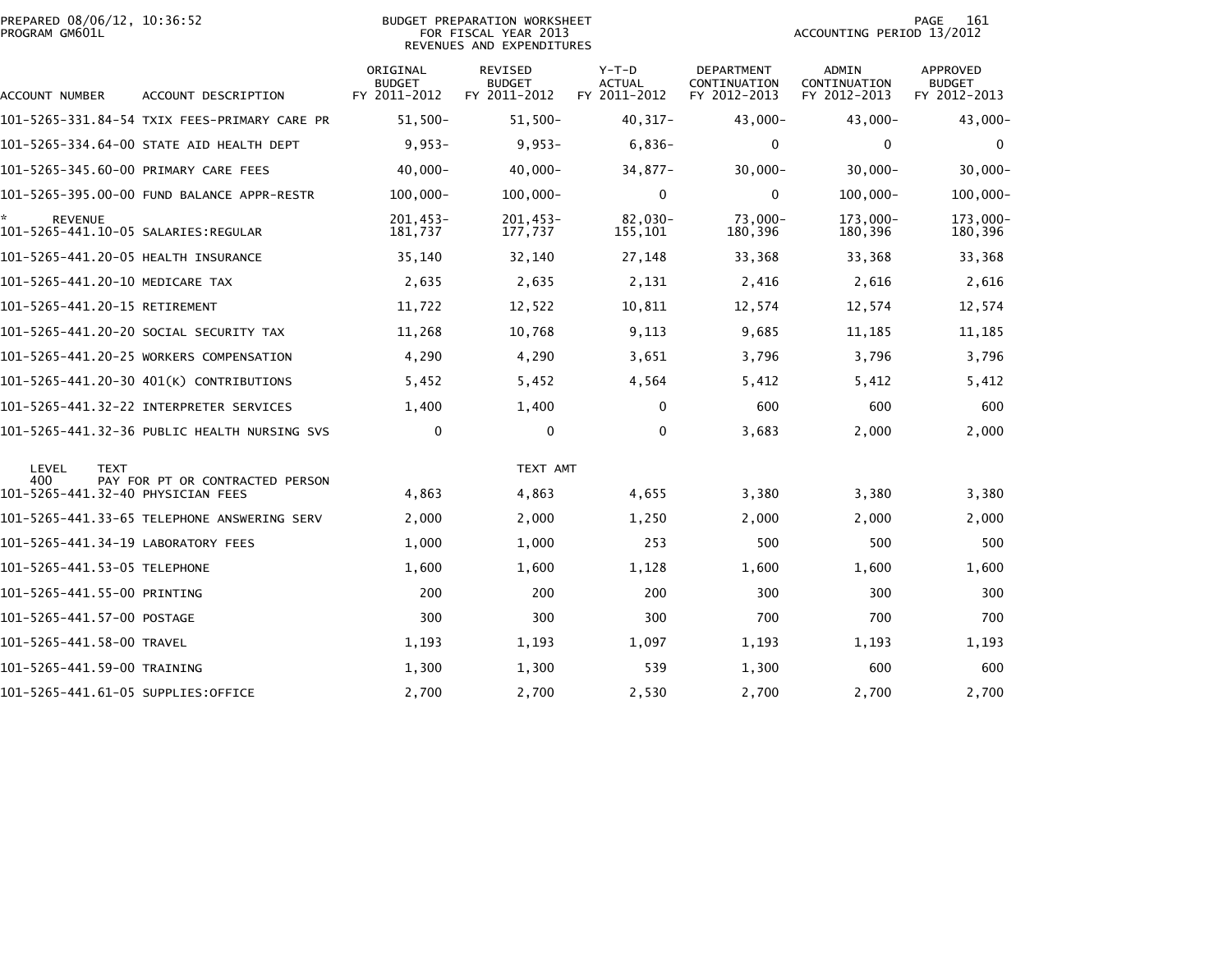|    | PREPARED 08/06/12, 10:36:52<br>PROGRAM GM601L |                                              |                                           | BUDGET PREPARATION WORKSHEET<br>FOR FISCAL YEAR 2013<br>REVENUES AND EXPENDITURES |                                 |                                                   | ACCOUNTING PERIOD 13/2012             | 162<br>PAGE                               |
|----|-----------------------------------------------|----------------------------------------------|-------------------------------------------|-----------------------------------------------------------------------------------|---------------------------------|---------------------------------------------------|---------------------------------------|-------------------------------------------|
|    | ACCOUNT NUMBER                                | ACCOUNT DESCRIPTION                          | ORIGINAL<br><b>BUDGET</b><br>FY 2011-2012 | REVISED<br><b>BUDGET</b><br>FY 2011-2012                                          | Y-T-D<br>ACTUAL<br>FY 2011-2012 | <b>DEPARTMENT</b><br>CONTINUATION<br>FY 2012-2013 | ADMIN<br>CONTINUATION<br>FY 2012-2013 | APPROVED<br><b>BUDGET</b><br>FY 2012-2013 |
|    |                                               | 101-5265-441.61-45 SUPPLIES:MEDICAL          | 5.700                                     | 5.700                                                                             | 5.614                           | 5.700                                             | 5.700                                 | 5,700                                     |
|    |                                               | 101–5265–441.61–95 SUPPLIES:OTHER SMALL EOMT | 0                                         | 0                                                                                 | 0                               | 0                                                 | 0                                     | $\mathbf{0}$                              |
| ÷. | EXPENDITURE                                   |                                              | 274,500                                   | 267,800                                                                           | 230.085                         | 271.303                                           | 270.620                               | 270,620                                   |
| ** |                                               | PRIM CARE ADULT HLTH PROV                    | 73.047                                    | 66,347                                                                            | 148,055                         | 198,303                                           | 97.620                                | 97,620                                    |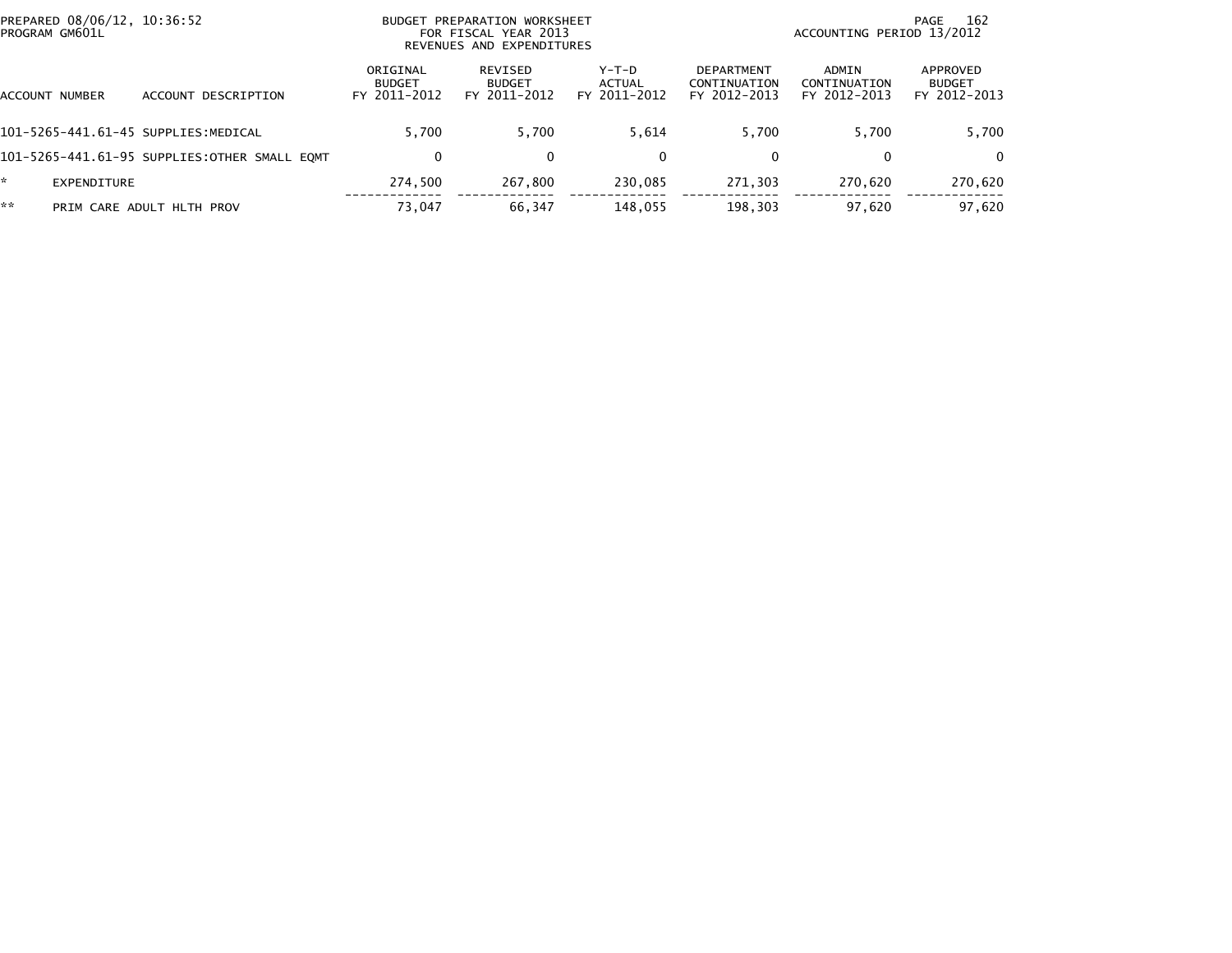| PREPARED 08/06/12, 10:36:52<br>PROGRAM GM601L |                                             |                                           | BUDGET PREPARATION WORKSHEET<br>FOR FISCAL YEAR 2013<br>REVENUES AND EXPENDITURES |                                   | -163<br>PAGE<br>ACCOUNTING PERIOD 13/2012         |                                       |                                           |  |
|-----------------------------------------------|---------------------------------------------|-------------------------------------------|-----------------------------------------------------------------------------------|-----------------------------------|---------------------------------------------------|---------------------------------------|-------------------------------------------|--|
| ACCOUNT NUMBER                                | ACCOUNT DESCRIPTION                         | ORIGINAL<br><b>BUDGET</b><br>FY 2011-2012 | REVISED<br><b>BUDGET</b><br>FY 2011-2012                                          | $Y-T-D$<br>ACTUAL<br>FY 2011-2012 | <b>DEPARTMENT</b><br>CONTINUATION<br>FY 2012-2013 | ADMIN<br>CONTINUATION<br>FY 2012-2013 | APPROVED<br><b>BUDGET</b><br>FY 2012-2013 |  |
|                                               | 101-5270-334.65-25 SMART START:IMMUNIZATION |                                           |                                                                                   |                                   |                                                   |                                       | 0                                         |  |
| REVENUE                                       |                                             |                                           |                                                                                   |                                   |                                                   |                                       | $\Omega$                                  |  |
| **                                            | HS FOR CHILDREN SMART ST                    |                                           |                                                                                   |                                   |                                                   |                                       | 0                                         |  |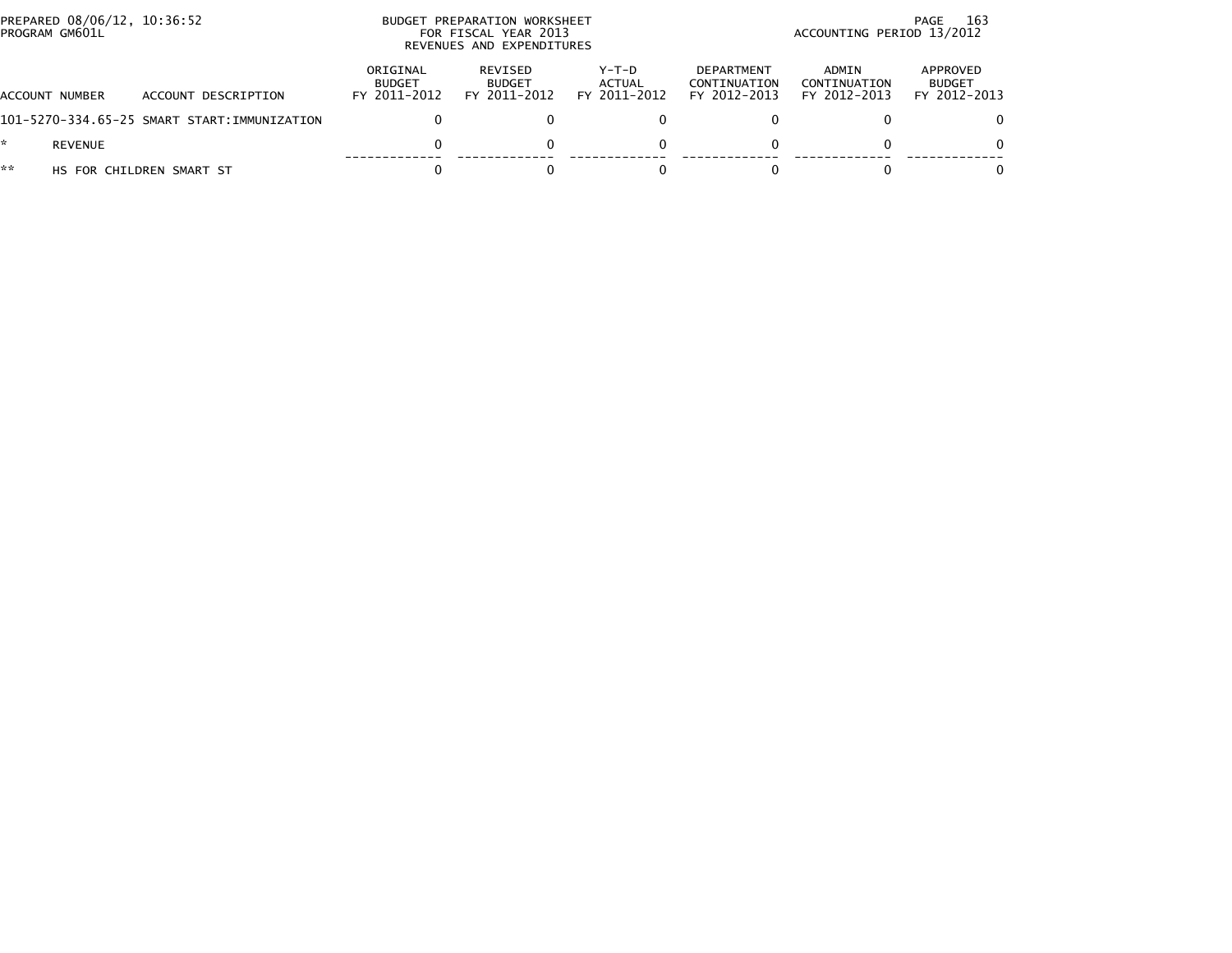| PREPARED 08/06/12, 10:36:52<br>PROGRAM GM601L         |                                              |                                           | <b>BUDGET PREPARATION WORKSHEET</b><br>FOR FISCAL YEAR 2013<br>REVENUES AND EXPENDITURES |                                          |                                                   | ACCOUNTING PERIOD 13/2012             | 164<br>PAGE                                      |
|-------------------------------------------------------|----------------------------------------------|-------------------------------------------|------------------------------------------------------------------------------------------|------------------------------------------|---------------------------------------------------|---------------------------------------|--------------------------------------------------|
| ACCOUNT NUMBER                                        | ACCOUNT DESCRIPTION                          | ORIGINAL<br><b>BUDGET</b><br>FY 2011-2012 | <b>REVISED</b><br><b>BUDGET</b><br>FY 2011-2012                                          | $Y-T-D$<br><b>ACTUAL</b><br>FY 2011-2012 | <b>DEPARTMENT</b><br>CONTINUATION<br>FY 2012-2013 | ADMIN<br>CONTINUATION<br>FY 2012-2013 | <b>APPROVED</b><br><b>BUDGET</b><br>FY 2012-2013 |
| 101-5275-331.84-60 TXIX FEES-TB                       |                                              | $1,452-$                                  | $1,452-$                                                                                 | $1,310-$                                 | $2,000-$                                          | $2,000-$                              | $2,000-$                                         |
|                                                       | 101-5275-334.24-00 COMMUNICABLE DIS/TB GRANT | $18,410-$                                 | $18,410-$                                                                                | $18,410-$                                | 18,410-                                           | $18,410-$                             | $18,410-$                                        |
| 101-5275-353.90-00 TB FEES                            |                                              | $7,500-$                                  | $7,500-$                                                                                 | $6,706-$                                 | $6,500-$                                          | $6,500-$                              | $6,500-$                                         |
|                                                       | 101-5275-395.00-00 FUND BALANCE APPR-RESTR   | $\mathbf{0}$                              | $\mathbf{0}$                                                                             | 0                                        | $\mathbf{0}$                                      | $\mathbf{0}$                          | $\Omega$                                         |
| <b>REVENUE</b><br>101-5275-441.10-05 SALARIES:REGULAR |                                              | $27,362-$<br>85,933                       | $27,362-$<br>77,933                                                                      | $26,426-$<br>67,089                      | $26,910-$<br>82,073                               | $26,910-$<br>82,073                   | $26,910-$<br>82,073                              |
| 101-5275-441.20-05 HEALTH INSURANCE                   |                                              | 16,616                                    | 14,816                                                                                   | 12,454                                   | 15,948                                            | 15,948                                | 15,948                                           |
| 101-5275-441.20-10 MEDICARE TAX                       |                                              | 1,246                                     | 1,246                                                                                    | 919                                      | 913                                               | 1,190                                 | 1,190                                            |
| 101-5275-441.20-15 RETIREMENT                         |                                              | 5,543                                     | 5,543                                                                                    | 4,676                                    | 5,721                                             | 5,721                                 | 5,721                                            |
|                                                       | 101–5275–441.20–20 SOCIAL SECURITY TAX       | 5,328                                     | 4,828                                                                                    | 3,932                                    | 5,339                                             | 5,090                                 | 5,090                                            |
|                                                       | 101-5275-441.20-25 WORKERS COMPENSATION      | 2,043                                     | 2,043                                                                                    | 1,479                                    | 1,340                                             | 1,500                                 | 1,500                                            |
|                                                       | 101-5275-441.20-30 401(K) CONTRIBUTIONS      | 2,578                                     | 2,578                                                                                    | 2,010                                    | 2,462                                             | 2,462                                 | 2,462                                            |
|                                                       |                                              | 300                                       | 300                                                                                      | 0                                        | 300                                               | 300                                   | 300                                              |
| 101-5275-441.32-40 PHYSICIAN FEES                     |                                              | 3,937                                     | 3,937                                                                                    | 1,467                                    | 4,600                                             | 3,000                                 | 3,000                                            |
| 101-5275-441.34-19 LABORATORY FEES                    |                                              | 1,000                                     | 1,000                                                                                    | 391                                      | 1,250                                             | 1,250                                 | 1,250                                            |
|                                                       |                                              | 800                                       | 800                                                                                      | 0                                        | 800                                               | 800                                   | 800                                              |
| 101-5275-441.53-05 TELEPHONE                          |                                              | 700                                       | 700                                                                                      | 314                                      | 700                                               | 700                                   | 700                                              |
| 101-5275-441.55-00 PRINTING                           |                                              | 75                                        | 75                                                                                       | $\mathbf{0}$                             | 75                                                | 75                                    | 75                                               |
| 101-5275-441.57-00 POSTAGE                            |                                              | 400                                       | 400                                                                                      | 390                                      | 600                                               | 600                                   | 600                                              |
| 101-5275-441.58-00 TRAVEL                             |                                              | 1,100                                     | 1,100                                                                                    | 782                                      | 1,300                                             | 1,300                                 | 1,300                                            |
| 101-5275-441.59-00 TRAINING                           |                                              | 800                                       | 800                                                                                      | 500                                      | 800                                               | 800                                   | 800                                              |
| 101-5275-441.61-05 SUPPLIES:OFFICE                    |                                              | 500                                       | 500                                                                                      | 158                                      | 500                                               | 500                                   | 500                                              |
| 101–5275–441.61–45 SUPPLIES:MEDICAL                   |                                              | 1,500                                     | 1,500                                                                                    | 923                                      | 1,500                                             | 1,500                                 | 1,500                                            |
|                                                       | 101-5275-441.64-50 DUES & SUBSCRIPTIONS      | 150                                       | 150                                                                                      | 0                                        | 150                                               | 150                                   | 150                                              |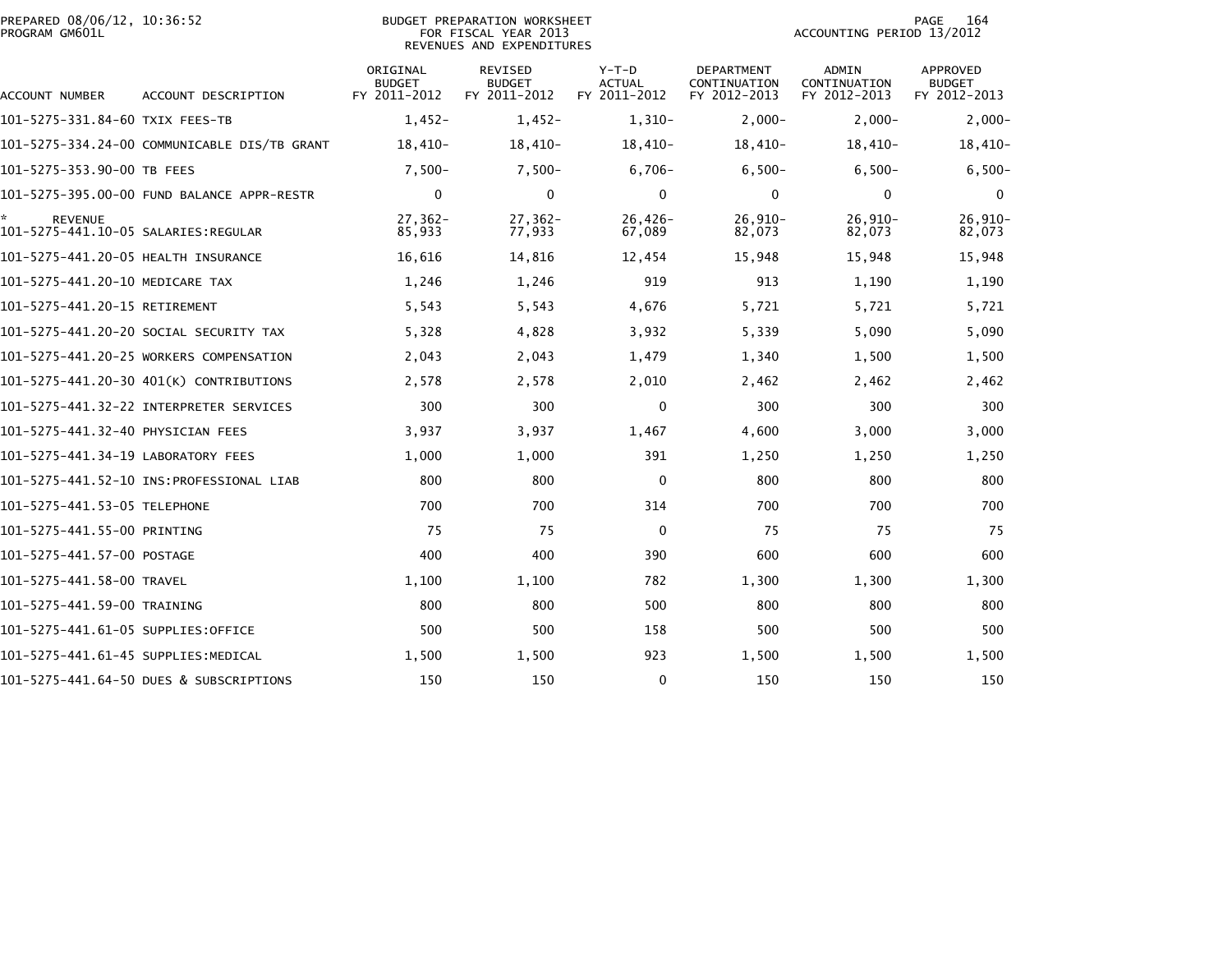| PREPARED 08/06/12, 10:36:52<br>PROGRAM GM601L |                 |                     |                                           | BUDGET PREPARATION WORKSHEET<br>FOR FISCAL YEAR 2013<br>REVENUES AND EXPENDITURES |                                 | 165<br>PAGE<br>ACCOUNTING PERIOD 13/2012   |                                       |                                           |  |
|-----------------------------------------------|-----------------|---------------------|-------------------------------------------|-----------------------------------------------------------------------------------|---------------------------------|--------------------------------------------|---------------------------------------|-------------------------------------------|--|
|                                               | ACCOUNT NUMBER  | ACCOUNT DESCRIPTION | ORIGINAL<br><b>BUDGET</b><br>FY 2011-2012 | REVISED<br><b>BUDGET</b><br>FY 2011-2012                                          | Y-T-D<br>ACTUAL<br>FY 2011-2012 | DEPARTMENT<br>CONTINUATION<br>FY 2012-2013 | ADMIN<br>CONTINUATION<br>FY 2012-2013 | APPROVED<br><b>BUDGET</b><br>FY 2012-2013 |  |
| *                                             | EXPENDITURE     |                     | 130.549                                   | 120.249                                                                           | 97.484                          | 126.371                                    | 124.959                               | 124,959                                   |  |
| **                                            | TB PROGRAM      |                     | 103.187                                   | 92.887                                                                            | 71.058                          | 99.461                                     | 98.049                                | 98,049                                    |  |
| ***                                           | PERSONAL HEALTH |                     | 1,126,824                                 | 1,062,098                                                                         | 674,635                         | 1,505,860                                  | 1,131,800                             | 1,131,800                                 |  |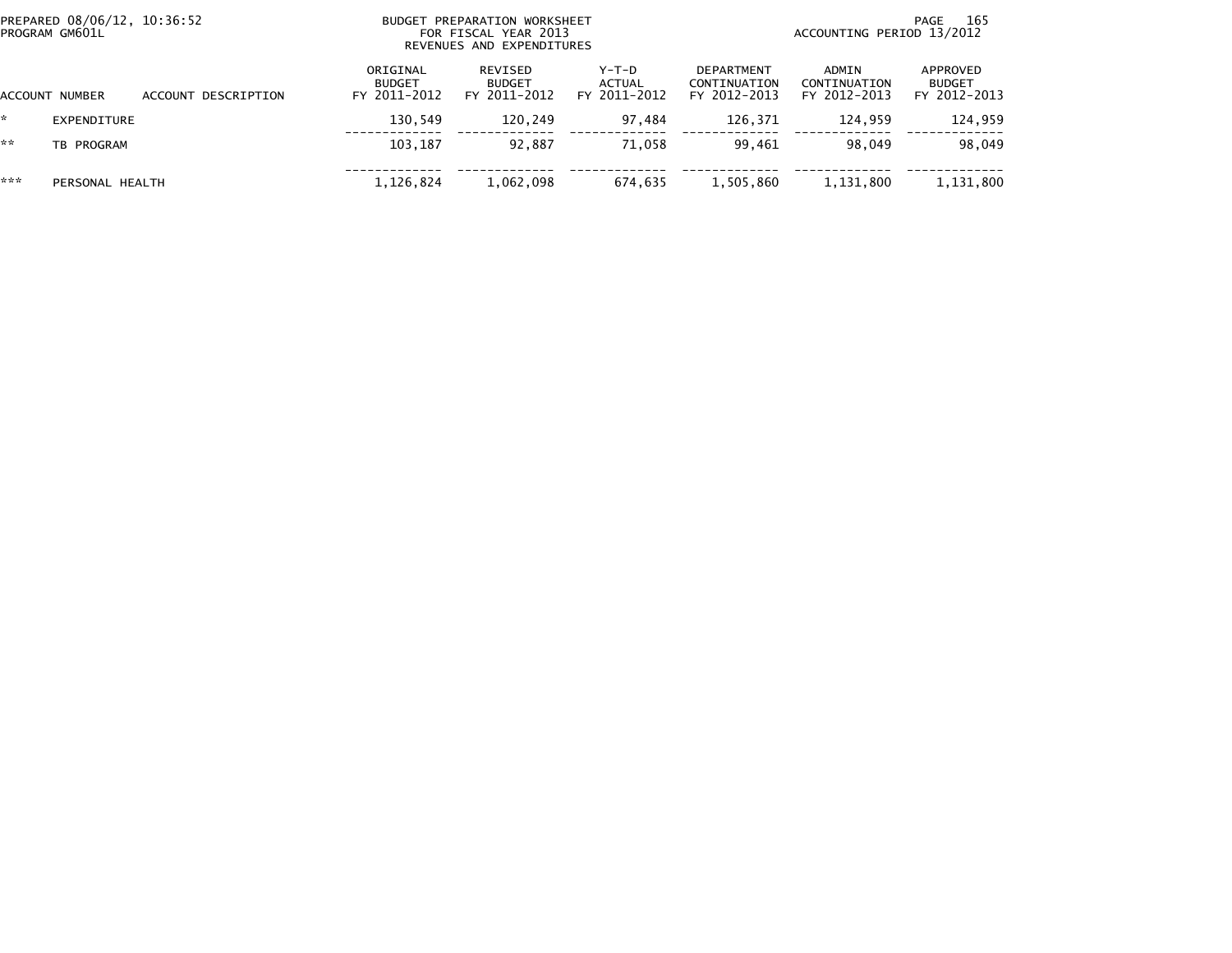|                | PREPARED 08/06/12, 10:36:52 |  |
|----------------|-----------------------------|--|
| PROGRAM GM601L |                             |  |

| ACCOUNT NUMBER                | ACCOUNT DESCRIPTION                          | ORIGINAL<br><b>BUDGET</b><br>FY 2011-2012 | REVISED<br><b>BUDGET</b><br>FY 2011-2012 | $Y-T-D$<br>ACTUAL<br>FY 2011-2012 | <b>DEPARTMENT</b><br>CONTINUATION<br>FY 2012-2013 | <b>ADMIN</b><br>CONTINUATION<br>FY 2012-2013 | <b>APPROVED</b><br><b>BUDGET</b><br>FY 2012-2013 |
|-------------------------------|----------------------------------------------|-------------------------------------------|------------------------------------------|-----------------------------------|---------------------------------------------------|----------------------------------------------|--------------------------------------------------|
|                               |                                              |                                           |                                          |                                   |                                                   |                                              |                                                  |
|                               | 101-5310-334.62-00 STATE AID CO ADMIN DSS    | 0                                         | $\mathbf 0$                              | 0                                 | $\mathbf 0$                                       | $\mathbf 0$                                  | 0                                                |
|                               | 101-5310-346.30-00 DSS INTERIM PYMT CLEARING | $54,050-$                                 | $\mathbf{0}$                             | 43,290-                           | $\Omega$                                          | 0                                            | $\mathbf{0}$                                     |
|                               | 101-5310-353.36-00 COPY MACHINE FEES         | $60 -$                                    | $60 -$                                   | $106 -$                           | $60 -$                                            | $60 -$                                       | $60 -$                                           |
|                               | 101-5310-389.50-00 MISC DSS CLEARING         | $\mathbf 0$                               | $\Omega$                                 | $\Omega$                          | $\mathbf{0}$                                      | $\Omega$                                     | $\mathbf{0}$                                     |
| <b>REVENUE</b>                | 101-5310-444.10-01 SALARIES: CLEARING        | $54, 110 -$<br>0                          | $60 -$<br>$\bf{0}$                       | 43,396-<br>1,333,718              | $60 -$<br>0                                       | $60 -$<br>0                                  | $60 -$<br>$\Omega$                               |
|                               | 101–5310–444.10–05 SALARIES:REGULAR          | 529,264                                   | 521,314                                  | 423,230                           | 502,827                                           | 502,827                                      | 502,827                                          |
|                               |                                              | 0                                         | 560                                      | $\overline{7}$                    | $\Omega$                                          | $\Omega$                                     | 0                                                |
|                               | 101-5310-444.10-15 SALARIES: PART-TIME       | $\mathbf{0}$                              | 2,600                                    | 9,713                             | 0                                                 | 0                                            | 0                                                |
|                               | 101-5310-444.10-20 SALARIES: PER DIEM        | 2,520                                     | 4,410                                    | 3,610                             | 2,520                                             | 2,520                                        | 2,520                                            |
|                               | 101-5310-444.20-05 HEALTH INSURANCE          | 121,583                                   | 107,583                                  | 337,836                           | 119,153                                           | 119,153                                      | 119,153                                          |
|                               | 101-5310-444.20-08 HEALTH INSURANCE:RETIREES | 50,250                                    | 47,734                                   | 46,900                            | 50,250                                            | 38,190                                       | 38,190                                           |
|                               | 101-5310-444.20-10 MEDICARE TAX              | 7,675                                     | 7,675                                    | 24,443                            | 7,291                                             | 7,291                                        | 7,291                                            |
| 101-5310-444.20-15 RETIREMENT |                                              | 73,669                                    | 47,669                                   | 121,764                           | 35,047                                            | 35,047                                       | 35,047                                           |
|                               | 101-5310-444.20-20 SOCIAL SECURITY TAX       | 32,814                                    | 32,814                                   | 104,517                           | 31,175                                            | 31,175                                       | 31,175                                           |
|                               | 101-5310-444.20-25 WORKERS COMPENSATION      | 181,653                                   | 207,653                                  | 207,231                           | 199,994                                           | 199,994                                      | 199,994                                          |
| LEVEL<br>400                  | <b>TEXT</b><br>CONTINUATION                  |                                           | TEXT AMT                                 | 199,994<br>199,994                |                                                   |                                              |                                                  |
|                               | 101-5310-444.20-30 401(K) CONTRIBUTIONS      | 15,878                                    | 15,878                                   | 49,965                            | 15,085                                            | 15,085                                       | 15,085                                           |
|                               | 101-5310-444.32-00 PROFESSIONAL SERVICES     | 0                                         | $\mathbf 0$                              | 0                                 | 0                                                 | $\mathbf 0$                                  | $\Omega$                                         |
|                               | 101-5310-444.32-01 PROFESSIONAL SERVICES NR  | $\Omega$                                  | $\Omega$                                 | $\Omega$                          | $\mathbf{0}$                                      | $\Omega$                                     | $\Omega$                                         |
|                               |                                              | 900                                       | 1,200                                    | 909                               | 900                                               | 900                                          | 900                                              |
|                               | 101-5310-444.33-02 BOARD EXPENDITURES        | 1,000                                     | 1,000                                    | 298                               | 1,000                                             | 600                                          | 600                                              |
|                               | 101-5310-444.33-40 MOVING SERVICES           | 0                                         | $\mathbf{0}$                             | $\Omega$                          | $\Omega$                                          | $\Omega$                                     | 0                                                |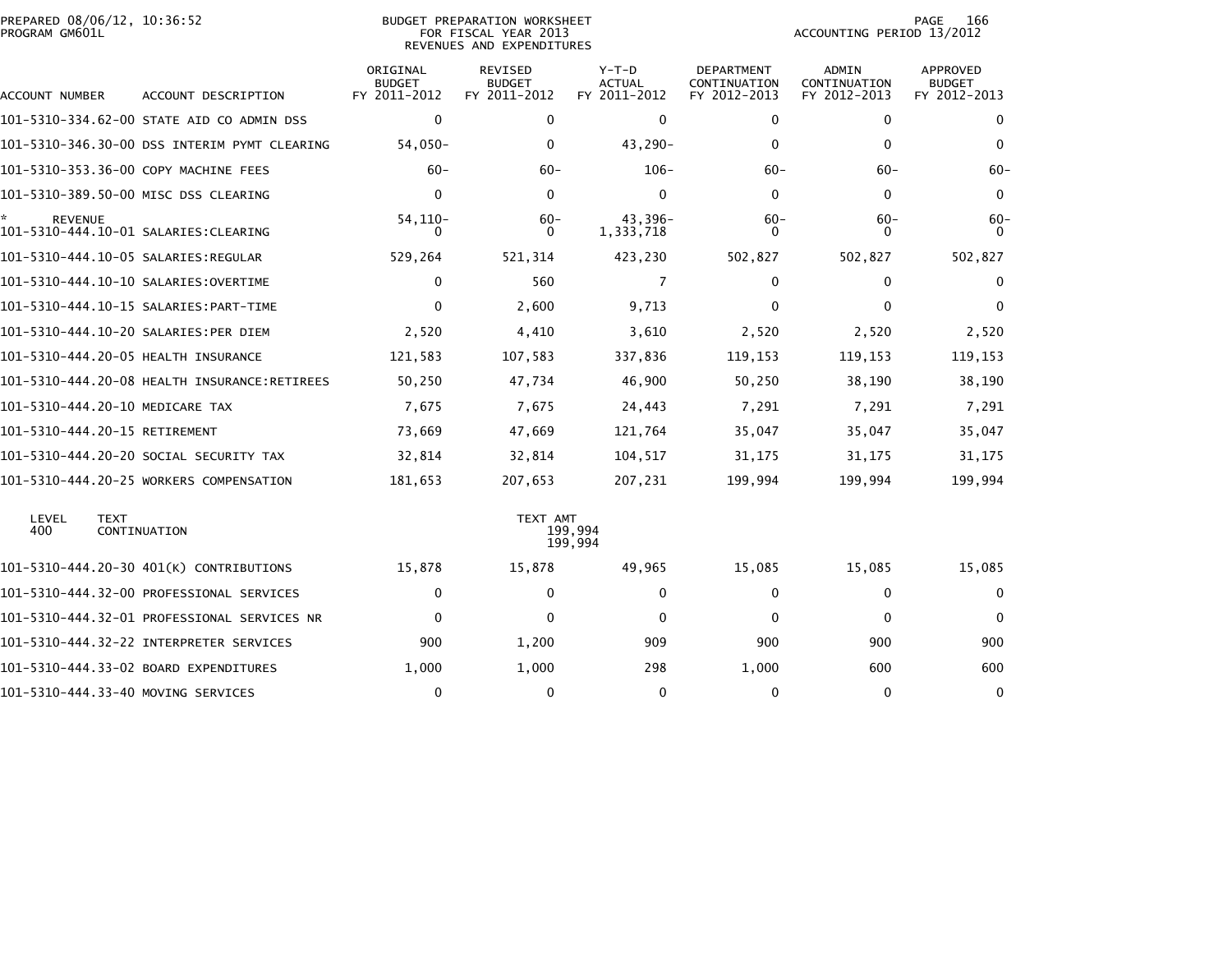| PREPARED 08/06/12, 10:36:52<br>PROGRAM GM601L |                                                                                                                                                        |                                           | BUDGET PREPARATION WORKSHEET<br>FOR FISCAL YEAR 2013<br>REVENUES AND EXPENDITURES |                                                                            | 167<br>PAGE<br>ACCOUNTING PERIOD 13/2012   |                                       |                                           |  |
|-----------------------------------------------|--------------------------------------------------------------------------------------------------------------------------------------------------------|-------------------------------------------|-----------------------------------------------------------------------------------|----------------------------------------------------------------------------|--------------------------------------------|---------------------------------------|-------------------------------------------|--|
| ACCOUNT NUMBER                                | ACCOUNT DESCRIPTION                                                                                                                                    | ORIGINAL<br><b>BUDGET</b><br>FY 2011-2012 | REVISED<br><b>BUDGET</b><br>FY 2011-2012                                          | $Y-T-D$<br><b>ACTUAL</b><br>FY 2011-2012                                   | DEPARTMENT<br>CONTINUATION<br>FY 2012-2013 | ADMIN<br>CONTINUATION<br>FY 2012-2013 | APPROVED<br><b>BUDGET</b><br>FY 2012-2013 |  |
|                                               | 101-5310-444.33-50 PROGRAMMING SERVICES                                                                                                                | 73,587                                    | 76,487                                                                            | 76,165                                                                     | 74,195                                     | 74,195                                | 74,195                                    |  |
|                                               | 101-5310-444.34-30 SERVICE & MAINTENANCE                                                                                                               | 47,615                                    | 50,175                                                                            | 49,588                                                                     | 58,687                                     | 58,687                                | 54,062                                    |  |
| LEVEL<br>400                                  | <b>TEXT</b><br>DMG MAXIMUS<br><b>CINTAS</b><br>LEXIS<br>ONE SOURCE<br>REVISED NORTHWOODS<br>SIGN IN BOARDS<br>MATTHEW BENDER<br>ADVANCED PEOPLE SEARCH |                                           | TEXT AMT                                                                          | 1,725<br>3,500<br>3,500<br>20,000<br>24,482<br>625<br>130<br>100<br>54,062 |                                            |                                       |                                           |  |
|                                               | 101-5310-444.34-31 SERVICE & MAINTENANCE-NR                                                                                                            | 40,131                                    | 40,863                                                                            | 40.830                                                                     | 37,161                                     | 37,161                                | 41,786                                    |  |
| LEVEL<br>400                                  | <b>TEXT</b><br><b>REVISED NORTHWOODS</b>                                                                                                               |                                           | TEXT AMT<br>41,786<br>41,786                                                      |                                                                            |                                            |                                       |                                           |  |
| 101-5310-444.41-40 WATER                      |                                                                                                                                                        | 6,200                                     | 6,200                                                                             | 4,276                                                                      | 6,200                                      | 6,000                                 | 6,000                                     |  |
|                                               | 101-5310-444.43-15 R&M:EQUIPMENT                                                                                                                       | 1,750                                     | 950                                                                               | 143                                                                        | 1,750                                      | 1,750                                 | 1,750                                     |  |
|                                               | 101-5310-444.43-20 R&M:VEHICLES                                                                                                                        | 2,500                                     | 0                                                                                 | $\mathbf{0}$                                                               | 0                                          | $\mathbf{0}$                          | 0                                         |  |
|                                               | 101-5310-444.43-55 R&M:TELEPHONES                                                                                                                      | 2,500                                     | 1,500                                                                             | 213                                                                        | 2,500                                      | 2,000                                 | 2,000                                     |  |
|                                               | 101-5310-444.44-20 RENT:LAND & BUILDINGS                                                                                                               | $\mathbf 0$                               | $\mathbf{0}$                                                                      | $\mathbf{0}$                                                               | $\mathbf{0}$                               | $\mathbf{0}$                          | $\mathbf 0$                               |  |
|                                               | 101-5310-444.44-35 RENT:PAGERS                                                                                                                         | 576                                       | 576                                                                               | 528                                                                        | 576                                        | 576                                   | 576                                       |  |
|                                               | 101-5310-444.44-45 RENT:POSTAGE METER                                                                                                                  | 4,500                                     | 4,200                                                                             | 3,576                                                                      | 4,500                                      | 4,500                                 | 4,500                                     |  |
|                                               | 101-5310-444.50-07 COST PER COPY PROGRAM                                                                                                               | 46,000                                    | 46,000                                                                            | 32,715                                                                     | 48,000                                     | 46,000                                | 46,000                                    |  |
|                                               | 101–5310–444.50–50 REG OF DEEDS                                                                                                                        | 0                                         | 1,000                                                                             | 60                                                                         | 1,000                                      | 500                                   | 500                                       |  |
| LEVEL                                         | <b>TEXT</b>                                                                                                                                            |                                           | TEXT AMT                                                                          |                                                                            |                                            |                                       |                                           |  |

400 NEW REGISTER OF DEEDS IS CHARING FOR VERIFICATIONS REDUCTION PER COUNTY MANAGER

500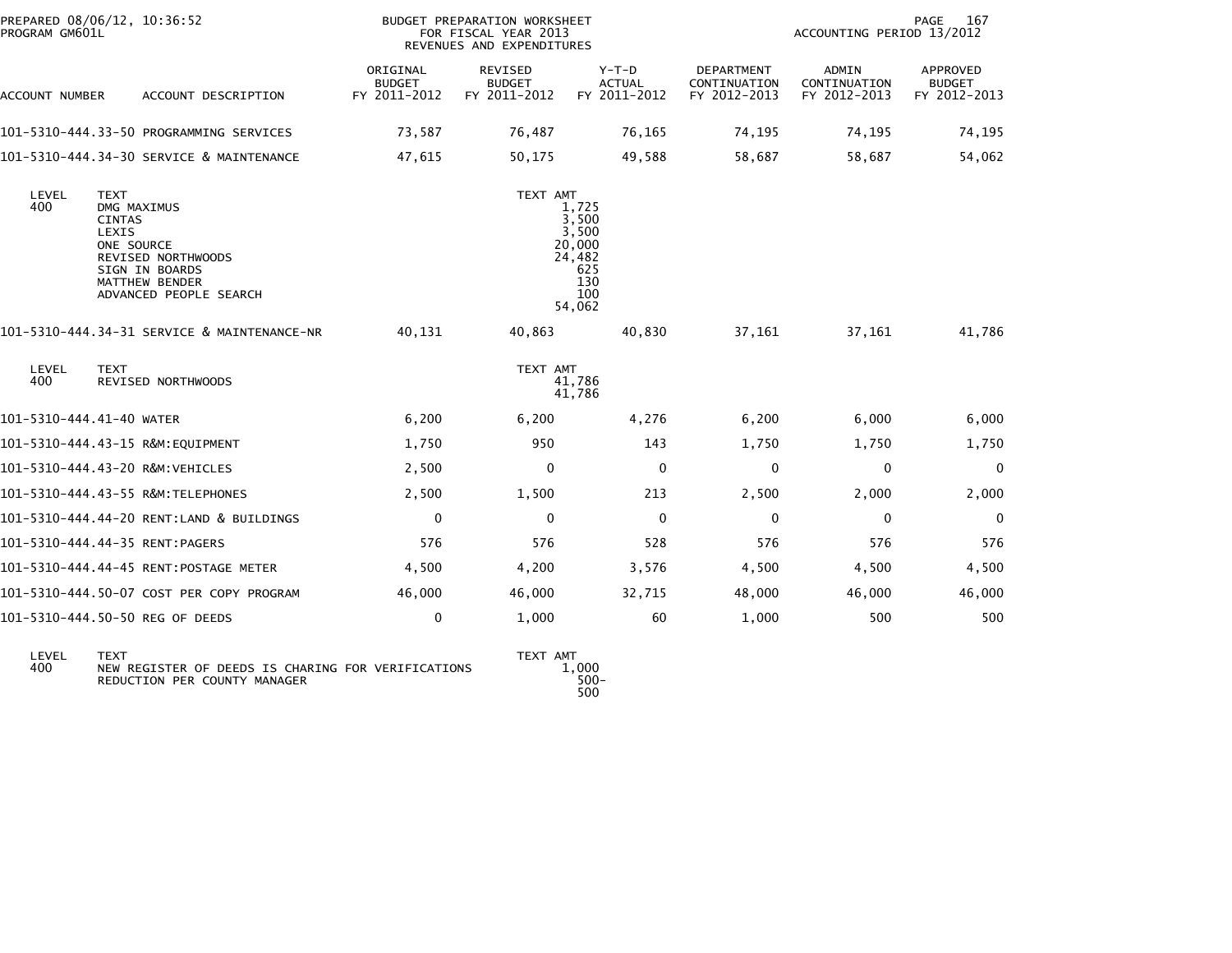| PROGRAM GM601L | PREPARED 08/06/12, 10:36:52                                                                                                                                                                         |                                           | BUDGET PREPARATION WORKSHEET<br>FOR FISCAL YEAR 2013<br>REVENUES AND EXPENDITURES |                                                    | 168<br>PAGE<br>ACCOUNTING PERIOD 13/2012   |                                       |                                           |  |
|----------------|-----------------------------------------------------------------------------------------------------------------------------------------------------------------------------------------------------|-------------------------------------------|-----------------------------------------------------------------------------------|----------------------------------------------------|--------------------------------------------|---------------------------------------|-------------------------------------------|--|
| ACCOUNT NUMBER | ACCOUNT DESCRIPTION                                                                                                                                                                                 | ORIGINAL<br><b>BUDGET</b><br>FY 2011-2012 | REVISED<br><b>BUDGET</b><br>FY 2011-2012                                          | $Y-T-D$<br><b>ACTUAL</b><br>FY 2011-2012           | DEPARTMENT<br>CONTINUATION<br>FY 2012-2013 | ADMIN<br>CONTINUATION<br>FY 2012-2013 | APPROVED<br><b>BUDGET</b><br>FY 2012-2013 |  |
|                | 101-5310-444.53-05 TELEPHONE                                                                                                                                                                        | 38,000                                    | 38,000                                                                            | 30,543                                             | 40,000                                     | 41,080                                | 38,721                                    |  |
| LEVEL<br>400   | <b>TEXT</b><br><b>TELEPHONE</b><br>CPS 45.00/MONTH INTERNET CHARGE<br>APS 45.00/MONTH INTERNET CHARGE<br>REDUCTION PER COUNTY MANAGER<br>ADD TWO CHILD PROTECTIVE SOCIAL WORKERS                    |                                           | TEXT AMT                                                                          | 38,920<br>540<br>540<br>$2.000 -$<br>721<br>38,721 |                                            |                                       |                                           |  |
|                | 101-5310-444.55-00 PRINTING                                                                                                                                                                         | 8,500                                     | 8,500                                                                             | 8,023                                              | 9,500                                      | 9,500                                 | 9,500                                     |  |
|                | 101-5310-444.56-00 UNIFORMS                                                                                                                                                                         | 250                                       | 550                                                                               | 540                                                | 500                                        | 500                                   | 500                                       |  |
|                | 101-5310-444.57-00 POSTAGE                                                                                                                                                                          | 2,500                                     | 2,500                                                                             | 1,987                                              | 2,500                                      | 2,500                                 | 2,500                                     |  |
|                | 101-5310-444.57-10 POSTAGE:MAILING MACHINE                                                                                                                                                          | 78,000                                    | 78,000                                                                            | 78,000                                             | 88,000                                     | 83,000                                | 83,000                                    |  |
|                | 101-5310-444.58-00 TRAVEL                                                                                                                                                                           | 1,500                                     | 2,850                                                                             | 2,552                                              | 2,000                                      | 6,500                                 | 6,500                                     |  |
| LEVEL<br>400   | <b>TEXT</b><br>CONTINUATION<br>INCREASE FOR NEW DSS DIRECTOR                                                                                                                                        |                                           | TEXT AMT                                                                          | 2,000<br>4.500<br>6,500                            |                                            |                                       |                                           |  |
|                | 101-5310-444.59-00 TRAINING                                                                                                                                                                         | $\mathbf 0$                               | 200                                                                               | 125                                                | 0                                          | 1,300                                 | 1,300                                     |  |
|                | 101-5310-444.61-05 SUPPLIES:OFFICE                                                                                                                                                                  | 60,000                                    | 60,000                                                                            | 59,322                                             | 60,000                                     | 60,000                                | 60,000                                    |  |
|                | 101-5310-444.61-50 SUPPLIES:NR                                                                                                                                                                      | 1,000                                     | 1,000                                                                             | 758                                                | 1,000                                      | 1,000                                 | 1,000                                     |  |
|                | 101-5310-444.61-89 SOFTWARE LICENSES                                                                                                                                                                | 64,500                                    | 64,500                                                                            | 64,500                                             | 53,275                                     | 53,275                                | 53,275                                    |  |
| LEVEL<br>400   | <b>TEXT</b><br>3RD YEAR OF MICROSOFT EA LICENSE AGREEMENT<br>FY14 COST WILL DROP-PAY FOR MAINTENANCE ONLY<br>215 LICENSES @ 225 EACH/ESTIMATE DROPPED THIS YEAR<br>7 ADDITIONAL LICENSES @ 700 EACH |                                           | TEXT AMT                                                                          | 48,375<br>4,900<br>53,275                          |                                            |                                       |                                           |  |
|                | 101-5310-444.61-95 SUPPLIES:OTHER SMALL EQMT                                                                                                                                                        | 11,620                                    | 11,575                                                                            | 8,992                                              | 11,620                                     | 12,020                                | 12,754                                    |  |

LEVEL TEXT ANT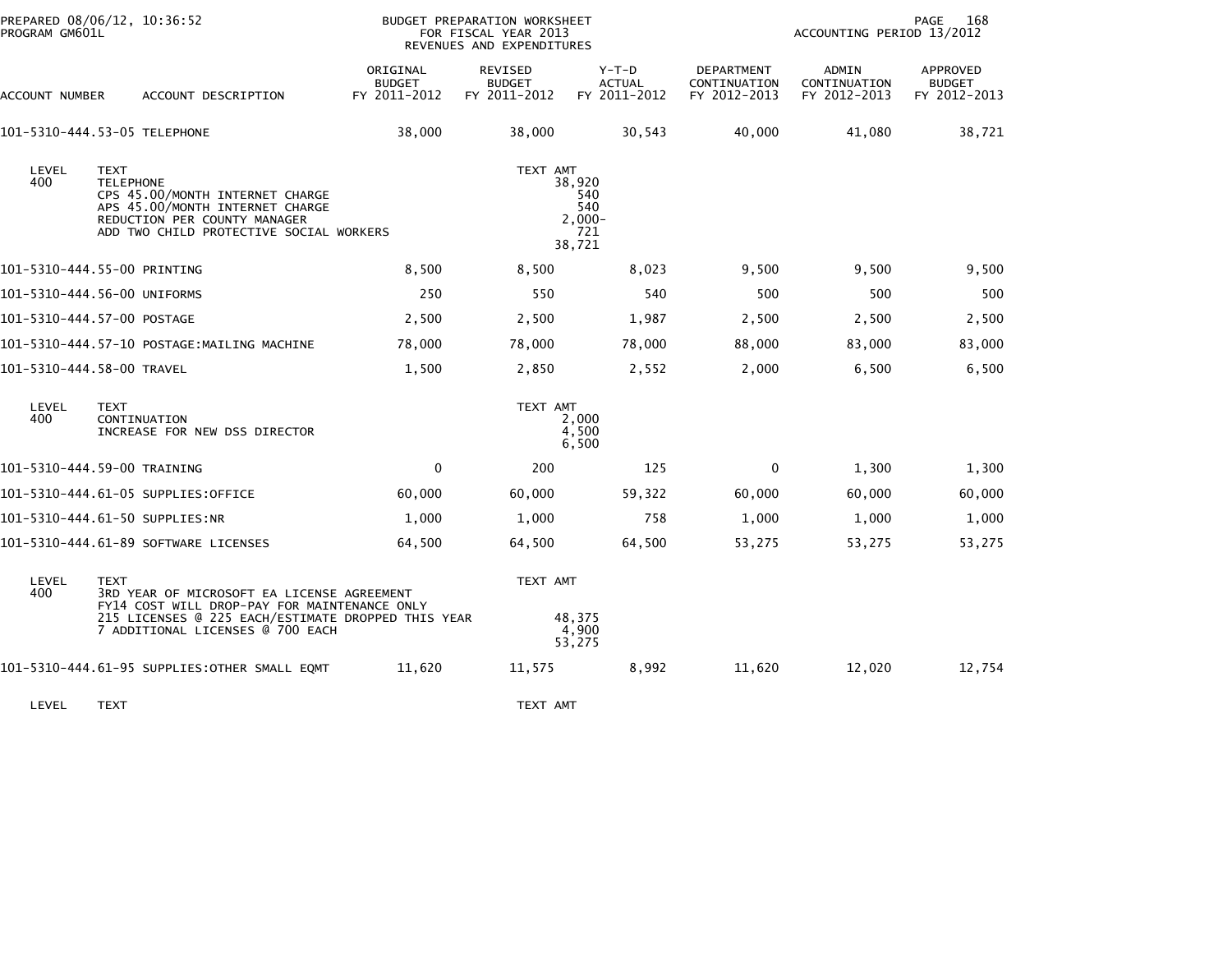| ACCOUNT NUMBER |                   | ACCOUNT DESCRIPTION                                                                                                                                                                                                                                                                                                                                                                                                                                                     | ORIGINAL<br><b>BUDGET</b><br>FY 2011-2012 | REVISED<br><b>BUDGET</b><br>FY 2011-2012 | Y-T-D<br><b>ACTUAL</b><br>FY 2011-2012                                                                             | DEPARTMENT<br>CONTINUATION<br>FY 2012-2013 | ADMIN<br>CONTINUATION<br>FY 2012-2013 | APPROVED<br><b>BUDGET</b><br>FY 2012-2013 |
|----------------|-------------------|-------------------------------------------------------------------------------------------------------------------------------------------------------------------------------------------------------------------------------------------------------------------------------------------------------------------------------------------------------------------------------------------------------------------------------------------------------------------------|-------------------------------------------|------------------------------------------|--------------------------------------------------------------------------------------------------------------------|--------------------------------------------|---------------------------------------|-------------------------------------------|
| 400            | <b>DESK PHONE</b> | 12 REPLACEMENT PRINTERS @ 300 EACH<br>LIEAP/FILE ROOM-TELEPHONE & LICENSE X4 @ 684 EACH<br>3 DESK CHAIRS WITH ARMS @ 350 EACH<br>3 DESK CHAIRS WITHOUT ARMS @ 269 EACH<br>4 PRINTERS @ 300 EACH<br>4 DESK PHONE REPLACEMENTS @ 345 EACH<br>2 SIGNATURE PAD REPLACEMENTS @ 251 EACH<br>REDUCTION PER COUNTY MANAGER<br>EOUIPMENT FOR TWO CHILD PROTECTIVE SOCIAL WORKERS<br>CHAIRS - \$350.00 EACH<br>SIDE CHAIRS<br>PRINTERS - \$300.00 EACH<br>CAMERAS - \$160.00 EACH |                                           |                                          | 345<br>3,600<br>2,736<br>1,050<br>807<br>1,200<br>1,380<br>502<br>$1,620-$<br>700<br>1,074<br>600<br>380<br>12,754 |                                            |                                       |                                           |
|                |                   | 101-5310-444.62-05 ELECTRICITY                                                                                                                                                                                                                                                                                                                                                                                                                                          | 57,000                                    | 56,000                                   | 36,171                                                                                                             | 56,000                                     | 50,000                                | 50,000                                    |
|                |                   | 101-5310-444.62-20 MOTOR FUEL & LUBRICANTS                                                                                                                                                                                                                                                                                                                                                                                                                              | 1,200                                     | $\Omega$                                 | $\Omega$                                                                                                           | $\mathbf{0}$                               | $\mathbf{0}$                          | $\Omega$                                  |
|                |                   | 101-5310-444.62-25 NATURAL GAS                                                                                                                                                                                                                                                                                                                                                                                                                                          | 10,500                                    | 9,200                                    | 4,320                                                                                                              | 10,200                                     | 9,000                                 | 9,000                                     |
|                |                   | 101-5310-444.64-50 DUES & SUBSCRIPTIONS                                                                                                                                                                                                                                                                                                                                                                                                                                 | 1,800                                     | 2,600                                    | 2,582                                                                                                              | 2,600                                      | 2,600                                 | 2,600                                     |
|                |                   | 101-5310-444.64-51 DUES & SUBS:NR                                                                                                                                                                                                                                                                                                                                                                                                                                       | 1,200                                     | 1,200                                    | 750                                                                                                                | 1,200                                      | 1,200                                 | 1,200                                     |
|                |                   | 101-5310-444.74-10 C/A:DATA PROCESSING                                                                                                                                                                                                                                                                                                                                                                                                                                  | 0                                         | $\Omega$                                 | $\mathbf{0}$                                                                                                       | $\Omega$                                   | $\mathbf{0}$                          | $\mathbf{0}$                              |
|                |                   | 101-5310-444.74-20 C/A:OFFICE EQUIPMENT                                                                                                                                                                                                                                                                                                                                                                                                                                 | $\mathbf 0$                               | 0                                        | $\Omega$                                                                                                           | $\Omega$                                   | $\mathbf{0}$                          | $\Omega$                                  |
|                |                   | 101-5310-444.74-90 C/A:OTHER EQUIPMENT                                                                                                                                                                                                                                                                                                                                                                                                                                  | $\mathbf 0$                               | 0                                        | $\mathbf{0}$                                                                                                       | 0                                          | $\mathbf{0}$                          | $\mathbf 0$                               |
|                |                   | 101-5310-444.76-20 F/A:DP EQUIPMENT                                                                                                                                                                                                                                                                                                                                                                                                                                     | 3,850                                     | 14,015                                   | 11,450                                                                                                             | 31,718                                     | 25,250                                | 26,750                                    |

| LEVEL | <b>TEXT</b>                                        | TEXT AMT  |
|-------|----------------------------------------------------|-----------|
| 400   | 10 CPS, 10 ES REPLACEMENT COMPUTERS                | 15,000    |
|       | 2 LAPTOPS FOR CHILDREN SERVICES                    | 1,500     |
|       | IPAD FOR CPS ON CALL                               | 750       |
|       | 4 COMPUTERS FOR LIEAP AND TITLE V WORKERS          | 3,000     |
|       | NORTHWOODS USER QUOTE FOR 4 POSITIONS              | 9,968     |
|       | 2 LAPTOPS FOR ADMIN-SAFETY OFFICER & CUSTODIAN     | 1,500     |
|       | REDCUTION PER COUNTY MANAGER                       |           |
|       | 2 COMPUTERS FOR LIEAP AND TITLE V WORKERS          | $1,500-$  |
|       | NORTHWOOD SUSER QUOTE FOR 2 POSITIONS              | $4.968 -$ |
|       | 2 COMPUTERS FOR NEW CHILD PROTECTIVE SOCIAL WORKER |           |
|       | @ \$750.00 EACH                                    | 1.500     |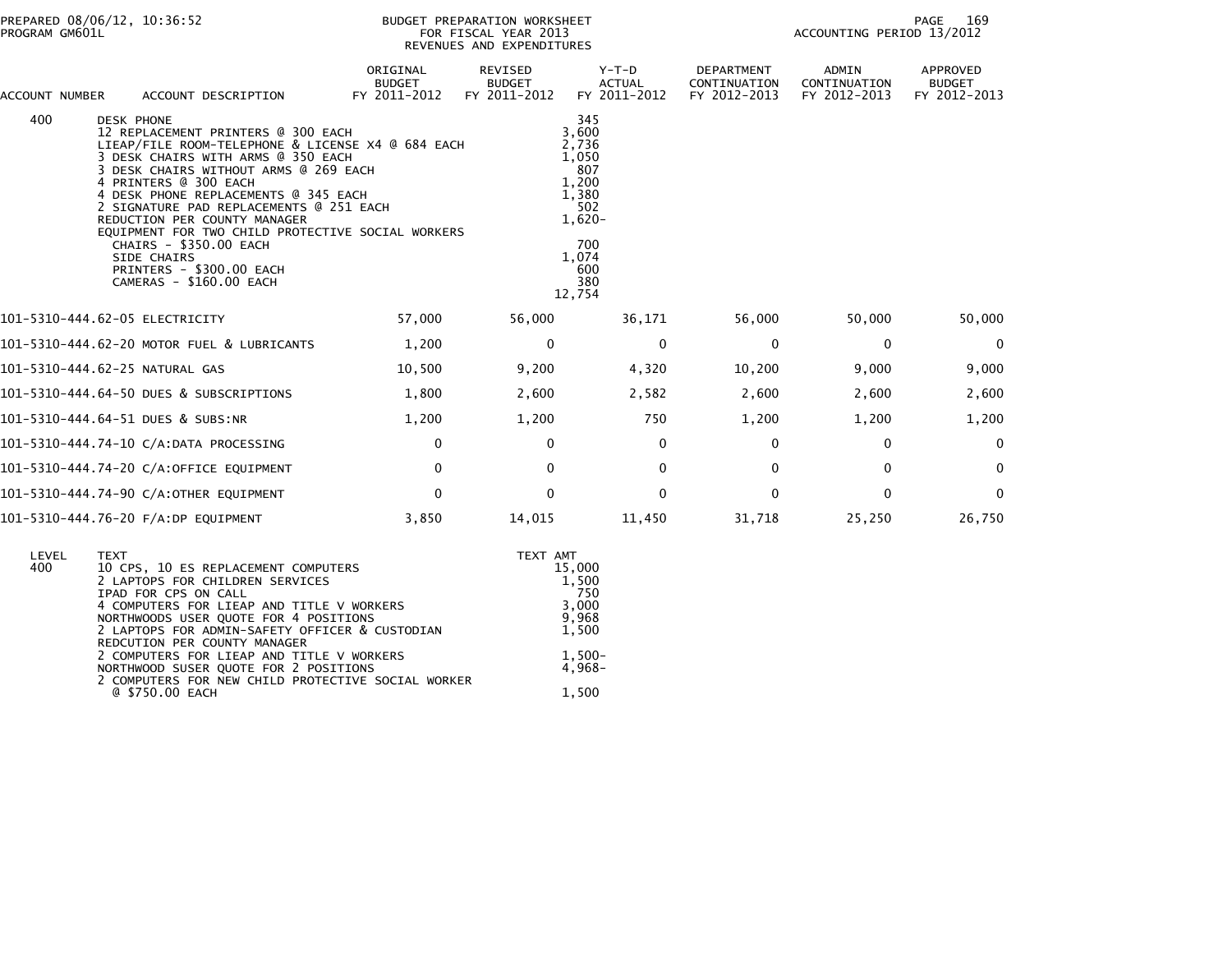| PREPARED 08/06/12, 10:36:52<br>PROGRAM GM601L |                                                    |                                           | BUDGET PREPARATION WORKSHEET<br>FOR FISCAL YEAR 2013<br>REVENUES AND EXPENDITURES |                                        | 170<br>PAGE<br>ACCOUNTING PERIOD 13/2012          |                                       |                                           |  |
|-----------------------------------------------|----------------------------------------------------|-------------------------------------------|-----------------------------------------------------------------------------------|----------------------------------------|---------------------------------------------------|---------------------------------------|-------------------------------------------|--|
| ACCOUNT NUMBER                                | ACCOUNT DESCRIPTION                                | ORIGINAL<br><b>BUDGET</b><br>FY 2011-2012 | REVISED<br><b>BUDGET</b><br>FY 2011-2012                                          | Y-T-D<br><b>ACTUAL</b><br>FY 2011-2012 | <b>DEPARTMENT</b><br>CONTINUATION<br>FY 2012-2013 | ADMIN<br>CONTINUATION<br>FY 2012-2013 | APPROVED<br><b>BUDGET</b><br>FY 2012-2013 |  |
|                                               |                                                    |                                           |                                                                                   | 26,750                                 |                                                   |                                       |                                           |  |
| 101-5310-444.76-21 F/A:DP EQUIPMENT NON-REIM  |                                                    | $\mathbf 0$                               | 3,940                                                                             | 2,955                                  | 5,400                                             | 5,400                                 | 5,400                                     |  |
| <b>TEXT</b><br>LEVEL<br>400                   | NORTHWOODS FORMS & PILOT EQUIP/SOFTWARE            |                                           | TEXT AMT                                                                          | 5,400<br>5,400                         |                                                   |                                       |                                           |  |
|                                               |                                                    | 0                                         | $\mathbf{0}$                                                                      | $\mathbf{0}$                           | $\Omega$                                          | $\mathbf{0}$                          | 6,148                                     |  |
| <b>TEXT</b><br>LEVEL<br>400<br>SOCIAL WORKERS | EQUIPMENT COSTS FOR TWO CHILD PROTECTIVE SERVICES  |                                           | TEXT AMT                                                                          |                                        |                                                   |                                       |                                           |  |
|                                               | DESK - \$2390.00 EACH<br>TELEPHONE - \$684.00 EACH |                                           |                                                                                   | 4,780<br>1,368<br>6,148                |                                                   |                                       |                                           |  |
| 101-5310-444.76-90 F/A:OTHER                  |                                                    | $\mathbf 0$                               | 0                                                                                 | $\mathbf{0}$                           | $\mathbf{0}$                                      | $\Omega$                              | $\Omega$                                  |  |
| 101-5310-444.90-15 COURT FILING FEES          |                                                    | 150                                       | 150                                                                               | $\mathbf{0}$                           | 150                                               | 150                                   | 150                                       |  |
| *.<br><b>EXPENDITURE</b>                      |                                                    | 1,584,135                                 | 1,580,821                                                                         | 3,185,805                              | 1,575,474                                         | 1,548,426                             | 1,554,449                                 |  |
| **<br>ADMINISTRATION                          |                                                    | 1,530,025                                 | 1,580,761                                                                         | 3, 142, 409                            | 1,575,414                                         | 1,548,366                             | 1,554,389                                 |  |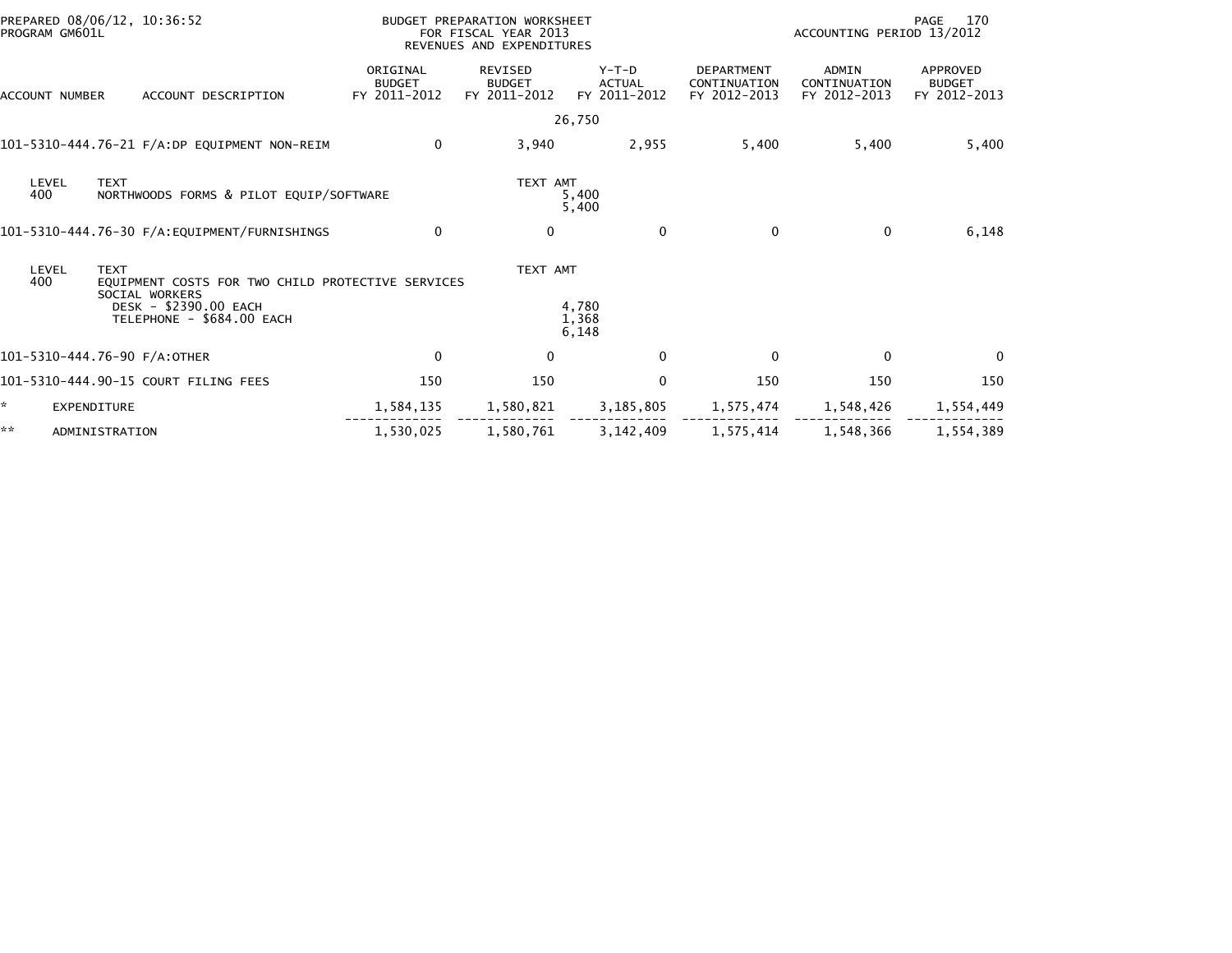| PROGRAM GM601L               | PREPARED 08/06/12, 10:36:52<br>BUDGET PREPARATION WORKSHEET<br>FOR FISCAL YEAR 2013<br>REVENUES AND EXPENDITURES |                                           |                                          |                                 |                                                   | 171<br>PAGE<br>ACCOUNTING PERIOD 13/2012 |                                           |  |  |
|------------------------------|------------------------------------------------------------------------------------------------------------------|-------------------------------------------|------------------------------------------|---------------------------------|---------------------------------------------------|------------------------------------------|-------------------------------------------|--|--|
| ACCOUNT NUMBER               | DESCRIPTION<br>ACCOUNT                                                                                           | ORIGINAL<br><b>BUDGET</b><br>FY 2011-2012 | REVISED<br><b>BUDGET</b><br>FY 2011-2012 | Y-T-D<br>ACTUAL<br>FY 2011-2012 | <b>DEPARTMENT</b><br>CONTINUATION<br>FY 2012-2013 | ADMIN<br>CONTINUATION<br>FY 2012-2013    | APPROVED<br><b>BUDGET</b><br>FY 2012-2013 |  |  |
|                              | 101-5311-331.86-00 USDA FOOD DISTRIBUTION                                                                        | $36.000 -$                                | 56,539-                                  | 56,538-                         | 0                                                 | $50.000 -$                               | $50,000 -$                                |  |  |
| <b>REVENUE</b>               | 101-5311-444.83-60 USDA DISTRIBUTED FOOD                                                                         | 36,000-<br>36,000                         | $56,539-$<br>56.539                      | 56,538-<br>56,538               |                                                   | $50,000 -$<br>50,000                     | 50,000-<br>50,000                         |  |  |
| EXPENDITURE                  |                                                                                                                  | 36.000                                    | 56.539                                   | 56,538                          | 0                                                 | 50.000                                   | 50,000                                    |  |  |
| **<br>USDA FOOD DISTRIBUTION |                                                                                                                  |                                           |                                          | 0                               | 0                                                 |                                          | 0                                         |  |  |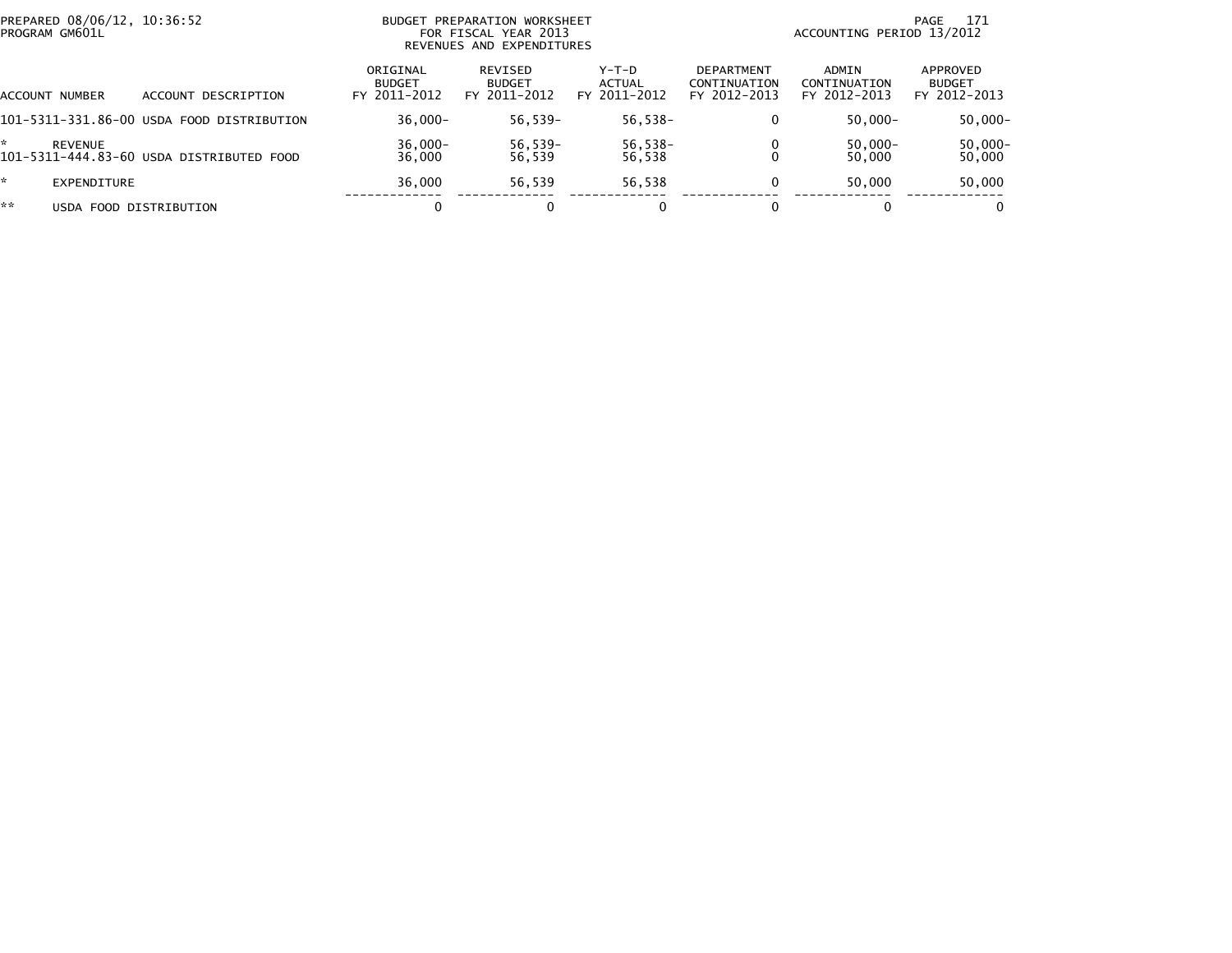| PREPARED 08/06/12, 10:36:52<br>PROGRAM GM601L |                                              |                                           | <b>BUDGET PREPARATION WORKSHEET</b><br>FOR FISCAL YEAR 2013<br>REVENUES AND EXPENDITURES | 172<br>PAGE<br>ACCOUNTING PERIOD 13/2012 |                                                   |                                       |                                           |
|-----------------------------------------------|----------------------------------------------|-------------------------------------------|------------------------------------------------------------------------------------------|------------------------------------------|---------------------------------------------------|---------------------------------------|-------------------------------------------|
| ACCOUNT NUMBER                                | ACCOUNT DESCRIPTION                          | ORIGINAL<br><b>BUDGET</b><br>FY 2011-2012 | <b>REVISED</b><br><b>BUDGET</b><br>FY 2011-2012                                          | $Y-T-D$<br><b>ACTUAL</b><br>FY 2011-2012 | <b>DEPARTMENT</b><br>CONTINUATION<br>FY 2012-2013 | ADMIN<br>CONTINUATION<br>FY 2012-2013 | APPROVED<br><b>BUDGET</b><br>FY 2012-2013 |
| 101-5320-331.12-00 ADULT DAY CARE             |                                              | $32,850-$                                 | 34, 178-                                                                                 | 24,438-                                  | $32,010-$                                         | $32,010-$                             | $32,010-$                                 |
|                                               | 101-5320-331.72-00 FEDERAL GOVERNEMNT GRANTS | 382,492-                                  | $325,576-$                                                                               | 290,670-                                 | 456,480-                                          | 456,480-                              | 456,480-                                  |
| 101-5320-331.72-10 TANF TO SSBG               |                                              | $\mathbf{0}$                              | $51,662 -$                                                                               | $51,662-$                                | $\mathbf{0}$                                      | $\Omega$                              | $\Omega$                                  |
|                                               | 101-5320-334.92-00 ADULT DAY CARE STATE FNDS | $10,840-$                                 | $28,821-$                                                                                | $18,684-$                                | $26,991-$                                         | $26,991-$                             | $26,991-$                                 |
| 101-5320-334.95-00 SSBG STATE FUNDS           |                                              | $37,364-$                                 | $37,364-$                                                                                | $28,221-$                                | $37,364-$                                         | 37,364-                               | $37,364-$                                 |
|                                               | 101-5320-353.08-00 ADOPTION INTERMEDIARY FEE | $1,500-$                                  | $1,500-$                                                                                 | $725 -$                                  | $1.500 -$                                         | $1.500 -$                             | $1,500-$                                  |
| 101-5320-353.54-00 HOME STUDY FEES            |                                              | $4,000-$                                  | $4,000-$                                                                                 | $3,950-$                                 | $4,000-$                                          | $4,000-$                              | $4,000-$                                  |
| <b>REVENUE</b>                                |                                              | 469,046-<br>416,118                       | 483, 101-<br>367,030                                                                     | $418,350-$<br>290,407                    | $558, 345 -$<br>378,653                           | 558,345-<br>378,653                   | 558, 345-<br>378,653                      |
|                                               |                                              | 0                                         | $\mathbf 0$                                                                              | 0                                        | 0                                                 | $\mathbf 0$                           | 0                                         |
| 101-5320-444.20-05 HEALTH INSURANCE           |                                              | 91,155                                    | 81,198                                                                                   | 61,782                                   | 82,860                                            | 82,860                                | 82,860                                    |
| 101-5320-444.20-10 MEDICARE TAX               |                                              | 6,034                                     | 5,318                                                                                    | 3,994                                    | 5,490                                             | 5,490                                 | 5,490                                     |
| 101-5320-444.20-15 RETIREMENT                 |                                              | 26,737                                    | 24,788                                                                                   | 19,781                                   | 26,208                                            | 26,208                                | 26,208                                    |
|                                               | 101-5320-444.20-20 SOCIAL SECURITY TAX       | 25,799                                    | 22,684                                                                                   | 17,076                                   | 23,476                                            | 23,476                                | 23,476                                    |
|                                               | 101-5320-444.20-25 WORKERS COMPENSATION      | $\mathbf{0}$                              | $\Omega$                                                                                 | $\mathbf{0}$                             | $\mathbf{0}$                                      | $\mathbf{0}$                          | $\Omega$                                  |
|                                               | 101-5320-444.20-30 401(K) CONTRIBUTIONS      | 12,436                                    | 11,206                                                                                   | 8,046                                    | 11,280                                            | 11,280                                | 11,280                                    |
|                                               | 101-5320-444.33-00 OTHER PROFESSIONAL SRVCS  | 1,240                                     | 1,240                                                                                    | 677                                      | 0                                                 | $\mathbf 0$                           | 0                                         |
| 101-5320-444.33-11 CHILDREN SERVICES          |                                              | $\mathbf{0}$                              | $\mathbf 0$                                                                              | $\mathbf{0}$                             | 2,000                                             | 2,000                                 | 2,000                                     |
| 101-5320-444.33-14 SERVICES SUPPORT           |                                              | $\mathbf{0}$                              | 0                                                                                        | $\Omega$                                 | 750                                               | 750                                   | 750                                       |
| 101-5320-444.54-00 ADVERTISING                |                                              | 1,000                                     | 1,000                                                                                    | $\Omega$                                 | 1,000                                             | 1,000                                 | 1,000                                     |
|                                               |                                              | 195,000                                   | 193,650                                                                                  | 177,546                                  | 200,000                                           | 200,000                               | 200,000                                   |
|                                               |                                              | 1,000                                     | 250                                                                                      | $\mathbf{0}$                             | 1,000                                             | 1,000                                 | 1,000                                     |
| 101-5320-444.83-10 ADULT DAY CARE             |                                              | 49,931                                    | 72,000                                                                                   | 64,915                                   | 67,429                                            | 67,429                                | 67,429                                    |
| ÷.<br><b>EXPENDITURE</b>                      |                                              | 826,450                                   | 780,364                                                                                  | 644,224                                  | 800,146                                           | 800,146                               | 800,146                                   |
|                                               |                                              |                                           |                                                                                          |                                          |                                                   |                                       |                                           |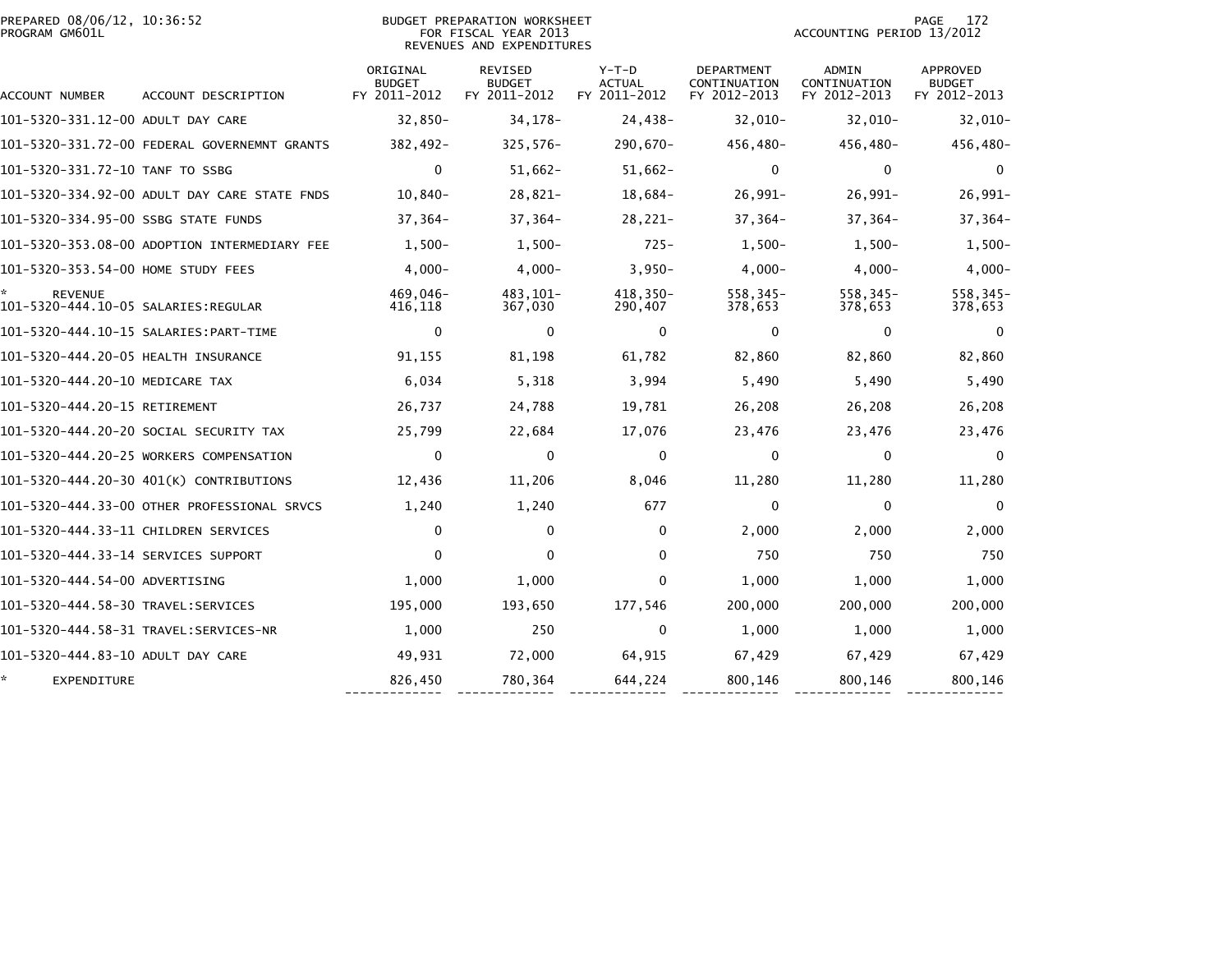| PREPARED 08/06/12, 10:36:52<br>PROGRAM GM601L |                     | BUDGET PREPARATION WORKSHEET<br>FOR FISCAL YEAR 2013<br>REVENUES AND EXPENDITURES |                                          |                                   | 173<br>PAGE<br>ACCOUNTING PERIOD 13/2012   |                                       |                                           |
|-----------------------------------------------|---------------------|-----------------------------------------------------------------------------------|------------------------------------------|-----------------------------------|--------------------------------------------|---------------------------------------|-------------------------------------------|
| ACCOUNT NUMBER                                | ACCOUNT DESCRIPTION | ORIGINAL<br><b>BUDGET</b><br>FY 2011-2012                                         | REVISED<br><b>BUDGET</b><br>FY 2011-2012 | $Y-T-D$<br>ACTUAL<br>FY 2011-2012 | DEPARTMENT<br>CONTINUATION<br>FY 2012-2013 | ADMIN<br>CONTINUATION<br>FY 2012-2013 | APPROVED<br><b>BUDGET</b><br>FY 2012-2013 |
| **<br><b>SSBG</b>                             |                     | 357.404                                                                           | 297.263                                  | 225,874                           | 241,801                                    | 241,801                               | 241,801                                   |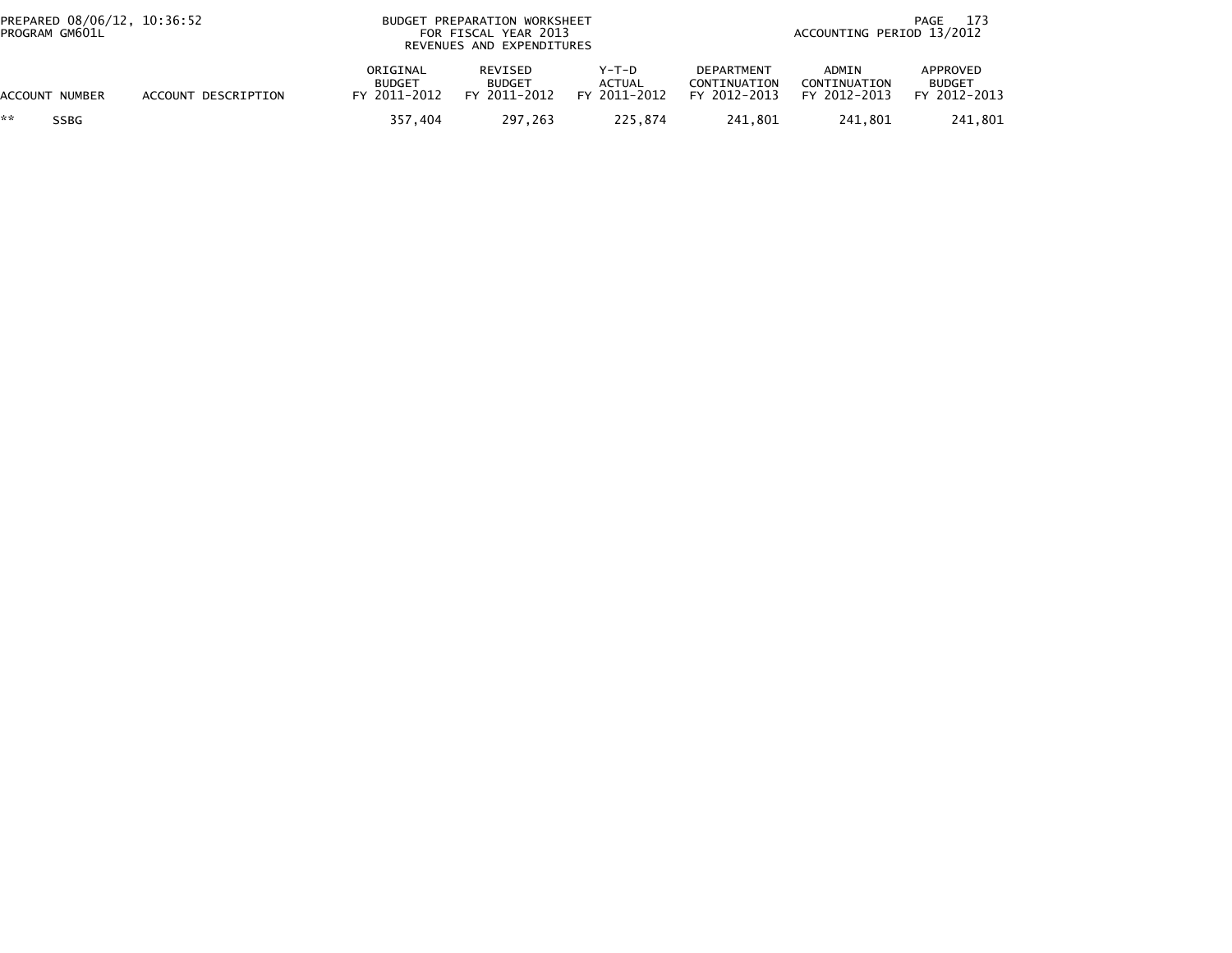| PREPARED 08/06/12, 10:36:52<br>PROGRAM GM601L |                                              |                                           | BUDGET PREPARATION WORKSHEET<br>FOR FISCAL YEAR 2013<br>REVENUES AND EXPENDITURES |                                          |                                                   | 174<br>PAGE<br>ACCOUNTING PERIOD 13/2012 |                                                  |  |
|-----------------------------------------------|----------------------------------------------|-------------------------------------------|-----------------------------------------------------------------------------------|------------------------------------------|---------------------------------------------------|------------------------------------------|--------------------------------------------------|--|
| ACCOUNT NUMBER                                | ACCOUNT DESCRIPTION                          | ORIGINAL<br><b>BUDGET</b><br>FY 2011-2012 | <b>REVISED</b><br><b>BUDGET</b><br>FY 2011-2012                                   | $Y-T-D$<br><b>ACTUAL</b><br>FY 2011-2012 | <b>DEPARTMENT</b><br>CONTINUATION<br>FY 2012-2013 | ADMIN<br>CONTINUATION<br>FY 2012-2013    | <b>APPROVED</b><br><b>BUDGET</b><br>FY 2012-2013 |  |
|                                               | 101-5325-331.10-00 ADULT CARE HOME CS MGMT   | 74,874-                                   | 75,496-                                                                           | 48,513-                                  | 74,970-                                           | 74,970-                                  | 74,970-                                          |  |
|                                               | 101-5325-331.11-00 ADULT HOME SPECIALIST     | $30,391 -$                                | $30,630-$                                                                         | $23,216-$                                | $30,907 -$                                        | $30,907 -$                               | $30,907 -$                                       |  |
|                                               | 101-5325-334.15-00 ADULT CARE HOME CASE MGMT | $34,257-$                                 | $34,257-$                                                                         | $24, 257 -$                              | $34,257-$                                         | $34,257-$                                | $34,257-$                                        |  |
|                                               | 101-5325-334.21-00 ADULT HOME SPECIALIST FND | 0                                         | 12,093-                                                                           | $9,364-$                                 | 12,093-                                           | 12,093-                                  | $12,093-$                                        |  |
| <b>REVENUE</b>                                |                                              | $139,522-$<br>118,871                     | 152,476-<br>99,443                                                                | $105, 350 -$<br>80,794                   | $152, 227 -$<br>117,732                           | 152,227-<br>117,732                      | 152,227-<br>117,732                              |  |
| 101-5325-444.20-05 HEALTH INSURANCE           |                                              | 26,040                                    | 26,040                                                                            | 16,997                                   | 25,763                                            | 25,763                                   | 25,763                                           |  |
| 101-5325-444.20-10 MEDICARE TAX               |                                              | 1,724                                     | 1,724                                                                             | 1,112                                    | 1,707                                             | 1,707                                    | 1,707                                            |  |
| 101-5325-444.20-15 RETIREMENT                 |                                              | 7,638                                     | 6,614                                                                             | 5,513                                    | 8,149                                             | 8,149                                    | 8,149                                            |  |
|                                               | 101-5325-444.20-20 SOCIAL SECURITY TAX       | 7,370                                     | 7,370                                                                             | 4,757                                    | 7,299                                             | 7,299                                    | 7,299                                            |  |
|                                               | 101-5325-444.20-30 401(K) CONTRIBUTIONS      | 3,553                                     | 3,553                                                                             | 2,236                                    | 3,507                                             | 3,507                                    | 3,507                                            |  |
| *.<br><b>EXPENDITURE</b>                      |                                              | 165,196                                   | 144,744                                                                           | 111,409                                  | 164,157                                           | 164,157                                  | 164,157                                          |  |
| **                                            | ADULT CARE HOME CASE MGMT                    | 25,674                                    | 7,732-                                                                            | 6,059                                    | 11,930                                            | 11,930                                   | 11,930                                           |  |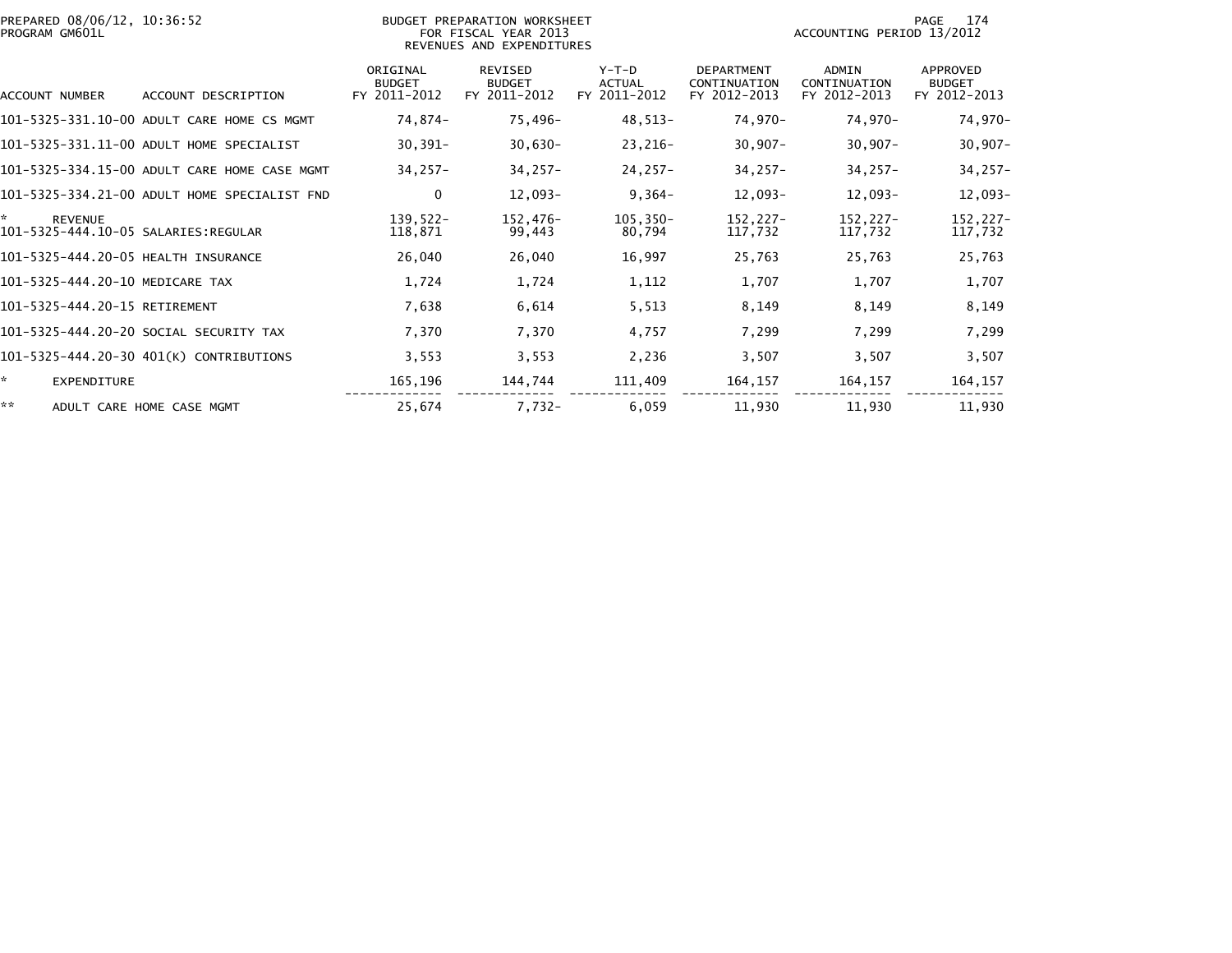| PREPARED 08/06/12, 10:36:52<br>PROGRAM GM601L |                                             | BUDGET PREPARATION WORKSHEET<br>FOR FISCAL YEAR 2013<br>REVENUES AND EXPENDITURES | 175<br>PAGE<br>ACCOUNTING PERIOD 13/2012 |                                          |                                                   |                                              |                                           |
|-----------------------------------------------|---------------------------------------------|-----------------------------------------------------------------------------------|------------------------------------------|------------------------------------------|---------------------------------------------------|----------------------------------------------|-------------------------------------------|
| ACCOUNT NUMBER                                | ACCOUNT DESCRIPTION                         | ORIGINAL<br><b>BUDGET</b><br>FY 2011-2012                                         | REVISED<br><b>BUDGET</b><br>FY 2011-2012 | $Y-T-D$<br><b>ACTUAL</b><br>FY 2011-2012 | <b>DEPARTMENT</b><br>CONTINUATION<br>FY 2012-2013 | <b>ADMIN</b><br>CONTINUATION<br>FY 2012-2013 | APPROVED<br><b>BUDGET</b><br>FY 2012-2013 |
|                                               | 101-5326-331.08-00 ADULT PROTECTIVE SVS REV | 23,760-                                                                           | 23,760-                                  | 23,760-                                  | $26,832-$                                         | $26,832-$                                    | $26,832-$                                 |
|                                               | 101-5326-334.19-00 ADULT PROTECTIVE SVS REV | 0                                                                                 | 0                                        | $\mathbf{0}$                             | 0                                                 | 0                                            | $\Omega$                                  |
| ÷,<br><b>REVENUE</b>                          |                                             | 23.760-<br>14,743                                                                 | 23,760-<br>27,371                        | 23,760-<br>27,332                        | $26,832-$<br>20,438                               | $26,832-$<br>20,438                          | $26,832-$<br>20,438                       |
| 101-5326-444.20-05 HEALTH INSURANCE           |                                             | 3,230                                                                             | 5,394                                    | 5,394                                    | 4,472                                             | 4,472                                        | 4,472                                     |
| 101-5326-444.20-10 MEDICARE TAX               |                                             | 214                                                                               | 378                                      | 377                                      | 296                                               | 296                                          | 296                                       |
| 101-5326-444.20-15 RETIREMENT                 |                                             | 947                                                                               | 1,871                                    | 1,871                                    | 1,415                                             | 1,415                                        | 1,415                                     |
|                                               | 101-5326-444.20-20 SOCIAL SECURITY TAX      | 914                                                                               | 1,614                                    | 1,613                                    | 1,267                                             | 1,267                                        | 1,267                                     |
|                                               | 101-5326-444.20-30 401(K) CONTRIBUTIONS     | 441                                                                               | 756                                      | 755                                      | 609                                               | 609                                          | 609                                       |
| ÷.<br>EXPENDITURE                             |                                             | 20,489                                                                            | 37,384                                   | 37,342                                   | 28,497                                            | 28,497                                       | 28,497                                    |
| **                                            | ADULT PROTECTIVE SERVICES                   | $3,271-$                                                                          | 13,624                                   | 13,582                                   | 1,665                                             | 1,665                                        | 1,665                                     |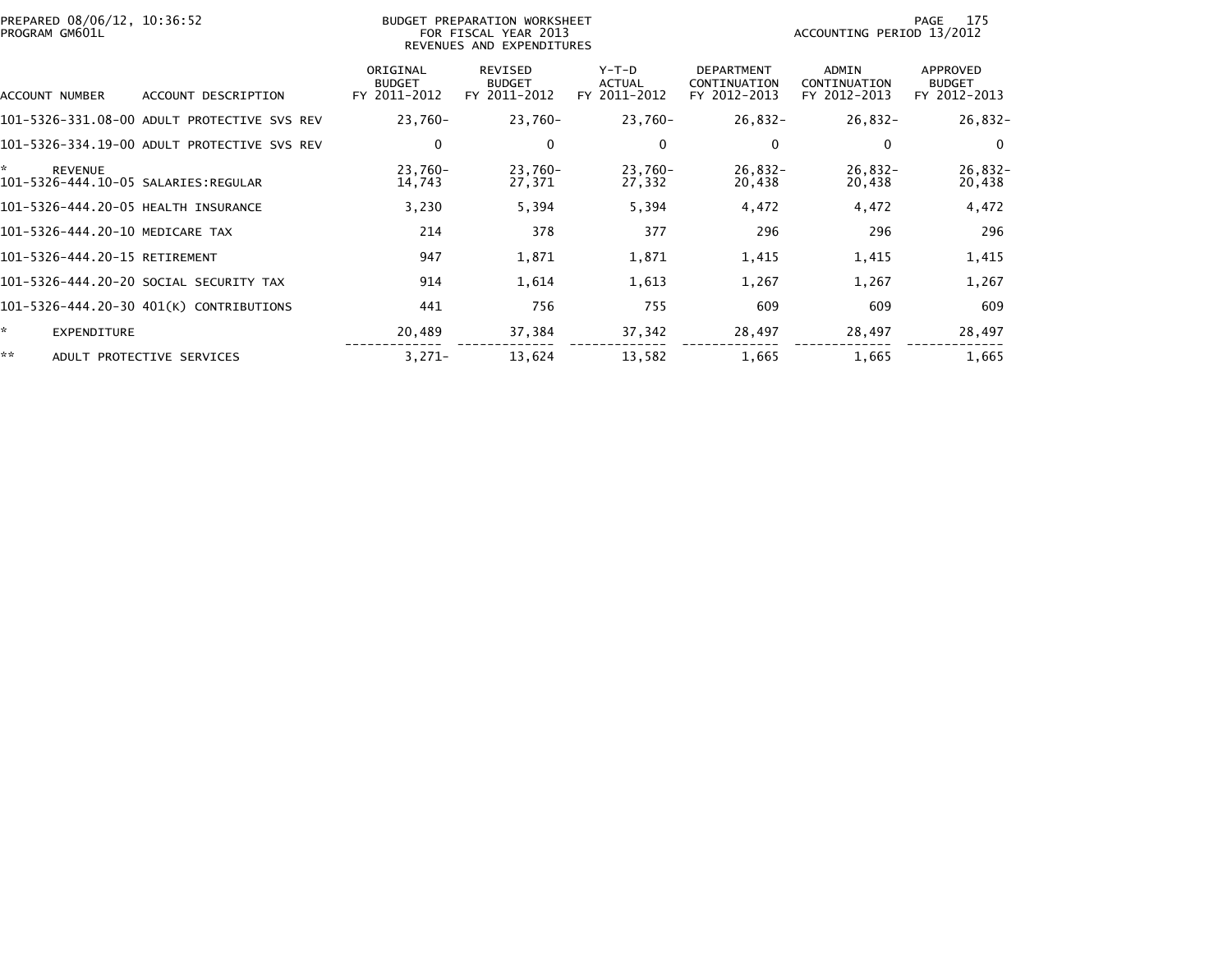| PREPARED 08/06/12, 10:36:52<br>PROGRAM GM601L               |                                          | BUDGET PREPARATION WORKSHEET<br>FOR FISCAL YEAR 2013<br>REVENUES AND EXPENDITURES | 176<br>PAGE<br>ACCOUNTING PERIOD 13/2012        |                                          |                                                   |                                              |                                           |
|-------------------------------------------------------------|------------------------------------------|-----------------------------------------------------------------------------------|-------------------------------------------------|------------------------------------------|---------------------------------------------------|----------------------------------------------|-------------------------------------------|
| ACCOUNT NUMBER                                              | ACCOUNT DESCRIPTION                      | ORIGINAL<br><b>BUDGET</b><br>FY 2011-2012                                         | <b>REVISED</b><br><b>BUDGET</b><br>FY 2011-2012 | $Y-T-D$<br><b>ACTUAL</b><br>FY 2011-2012 | <b>DEPARTMENT</b><br>CONTINUATION<br>FY 2012-2013 | <b>ADMIN</b><br>CONTINUATION<br>FY 2012-2013 | APPROVED<br><b>BUDGET</b><br>FY 2012-2013 |
| 101-5330-331.44-00 IN-HOME SERVICES                         |                                          | 23,078-                                                                           | $25,450-$                                       | $18,522-$                                | 23,078-                                           | 23,078-                                      | 23,078-                                   |
| ×.<br><b>REVENUE</b><br>101-5330-444.10-05 SALARIES:REGULAR |                                          | 23,078-<br>19,356                                                                 | $25,450-$<br>19,356                             | $18,522-$<br>5,714                       | 23,078-<br>19,558                                 | 23,078-<br>19,558                            | 23,078-<br>19,558                         |
| 101-5330-444.20-05 HEALTH INSURANCE                         |                                          | 4,240                                                                             | 4,240                                           | 1,281                                    | 4,280                                             | 4,280                                        | 4,280                                     |
| 101-5330-444.20-10 MEDICARE TAX                             |                                          | 281                                                                               | 281                                             | 79                                       | 284                                               | 284                                          | 284                                       |
| 101-5330-444.20-15 RETIREMENT                               |                                          | 1,244                                                                             | 1,244                                           | 389                                      | 1,354                                             | 1,354                                        | 1,354                                     |
|                                                             | 101-5330-444.20-20 SOCIAL SECURITY TAX   | 1,200                                                                             | 1,200                                           | 336                                      | 1,213                                             | 1,213                                        | 1,213                                     |
|                                                             | 101-5330-444.20-30 401(K) CONTRIBUTIONS  | 578                                                                               | 578                                             | 159                                      | 583                                               | 583                                          | 583                                       |
|                                                             | 101-5330-444.83-15 IN-HOME AIDE PAYMENTS | 90,000                                                                            | 90,000                                          | 84,697                                   | 90,000                                            | 90,000                                       | 90,000                                    |
| ÷.<br><b>EXPENDITURE</b>                                    |                                          | 116,899                                                                           | 116,899                                         | 92,655                                   | 117,272                                           | 117,272                                      | 117,272                                   |
| **<br>IN-HOME AIDE SERVICE                                  |                                          | 93,821                                                                            | 91,449                                          | 74,133                                   | 94,194                                            | 94,194                                       | 94,194                                    |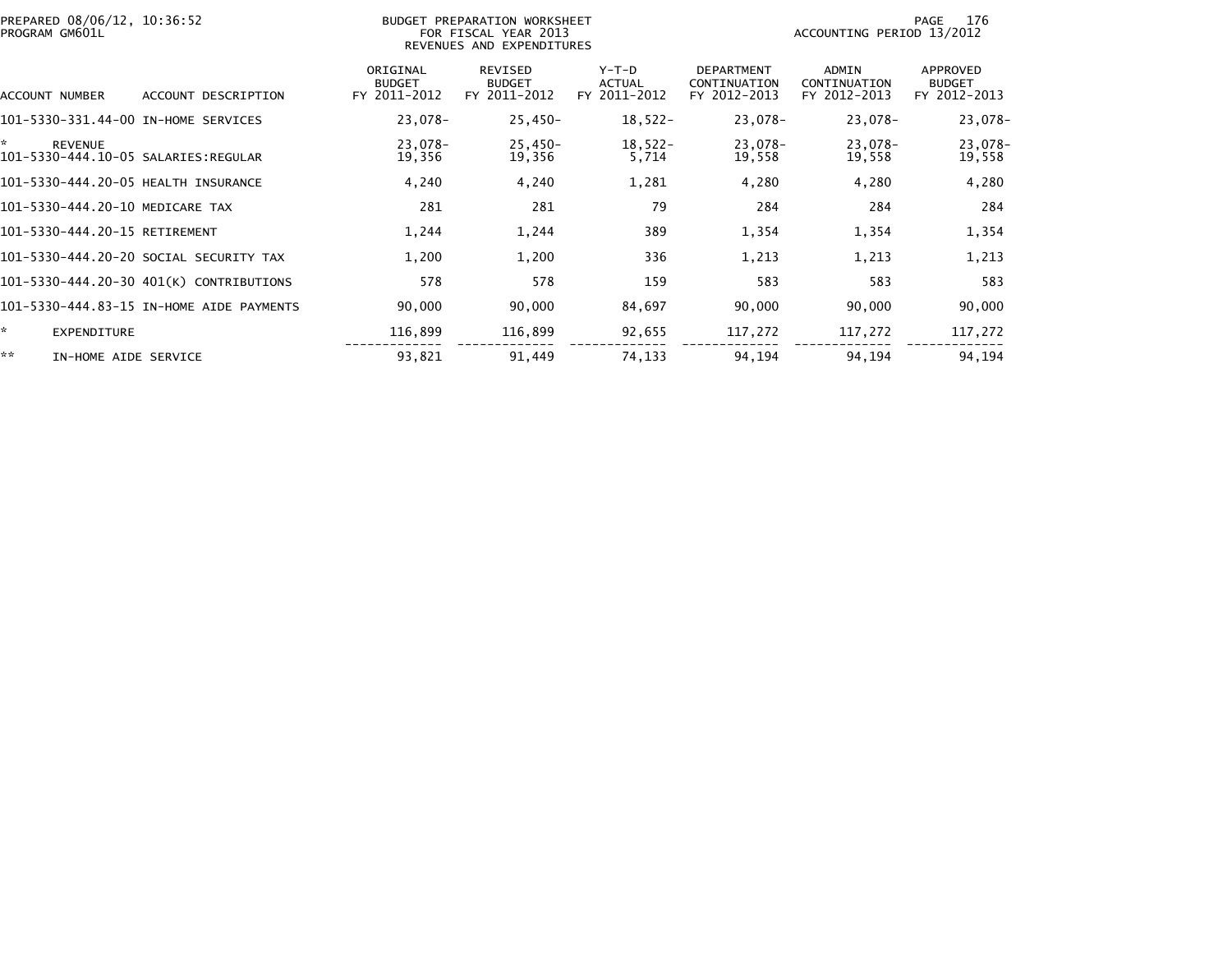| PROGRAM GM601L                      | PREPARED 08/06/12, 10:36:52<br>BUDGET PREPARATION WORKSHEET<br>FOR FISCAL YEAR 2013<br>REVENUES AND EXPENDITURES |                                           |                                                 |                                          |                                                   | 177<br>PAGE<br>ACCOUNTING PERIOD 13/2012     |                                           |  |
|-------------------------------------|------------------------------------------------------------------------------------------------------------------|-------------------------------------------|-------------------------------------------------|------------------------------------------|---------------------------------------------------|----------------------------------------------|-------------------------------------------|--|
| ACCOUNT NUMBER                      | ACCOUNT DESCRIPTION                                                                                              | ORIGINAL<br><b>BUDGET</b><br>FY 2011-2012 | <b>REVISED</b><br><b>BUDGET</b><br>FY 2011-2012 | $Y-T-D$<br><b>ACTUAL</b><br>FY 2011-2012 | <b>DEPARTMENT</b><br>CONTINUATION<br>FY 2012-2013 | <b>ADMIN</b><br>CONTINUATION<br>FY 2012-2013 | APPROVED<br><b>BUDGET</b><br>FY 2012-2013 |  |
|                                     | 101-5340-331.60-00 PERMANENCY PLANNING                                                                           | $38,256-$                                 | $38,256-$                                       | $32,970-$                                | $38,256-$                                         | $38,256-$                                    | $38,256-$                                 |  |
|                                     | 101-5340-334.54-00 PERMANENCY PLANNING STATE                                                                     | 0                                         | 0                                               | $\bf{0}$                                 | 0                                                 | 0                                            | $\Omega$                                  |  |
|                                     | 101-5340-334.99-00 SNFI-SCHOOL NURSE FUNDING                                                                     | $\mathbf 0$                               | $\mathbf 0$                                     | $\mathbf{0}$                             | $\Omega$                                          | $\mathbf{0}$                                 | $\Omega$                                  |  |
| ÷,<br><b>REVENUE</b>                |                                                                                                                  | 38,256-<br>33,488                         | $38,256-$<br>25,555                             | $32,970-$<br>25,554                      | $38,256-$<br>33,264                               | $38,256-$<br>33,264                          | $38,256-$<br>33,264                       |  |
| 101-5340-444.20-05 HEALTH INSURANCE |                                                                                                                  | 7,336                                     | 5,091                                           | 5,091                                    | 7,279                                             | 7,279                                        | 7,279                                     |  |
| 101-5340-444.20-10 MEDICARE TAX     |                                                                                                                  | 486                                       | 354                                             | 354                                      | 482                                               | 482                                          | 482                                       |  |
| 101-5340-444.20-15 RETIREMENT       |                                                                                                                  | 2,152                                     | 1,749                                           | 1,749                                    | 2,302                                             | 2,302                                        | 2,302                                     |  |
|                                     | 101-5340-444.20-20 SOCIAL SECURITY TAX                                                                           | 2,076                                     | 1,513                                           | 1,512                                    | 2,062                                             | 2,062                                        | 2,062                                     |  |
|                                     | 101-5340-444.20-30 401(K) CONTRIBUTIONS                                                                          | 1,001                                     | 708                                             | 708                                      | 991                                               | 991                                          | 991                                       |  |
| *<br>EXPENDITURE                    |                                                                                                                  | 46,539                                    | 34,970                                          | 34,968                                   | 46,380                                            | 46,380                                       | 46,380                                    |  |
| **<br>PERMANENCY PLANNING           |                                                                                                                  | 8,283                                     | $3,286-$                                        | 1,998                                    | 8,124                                             | 8,124                                        | 8,124                                     |  |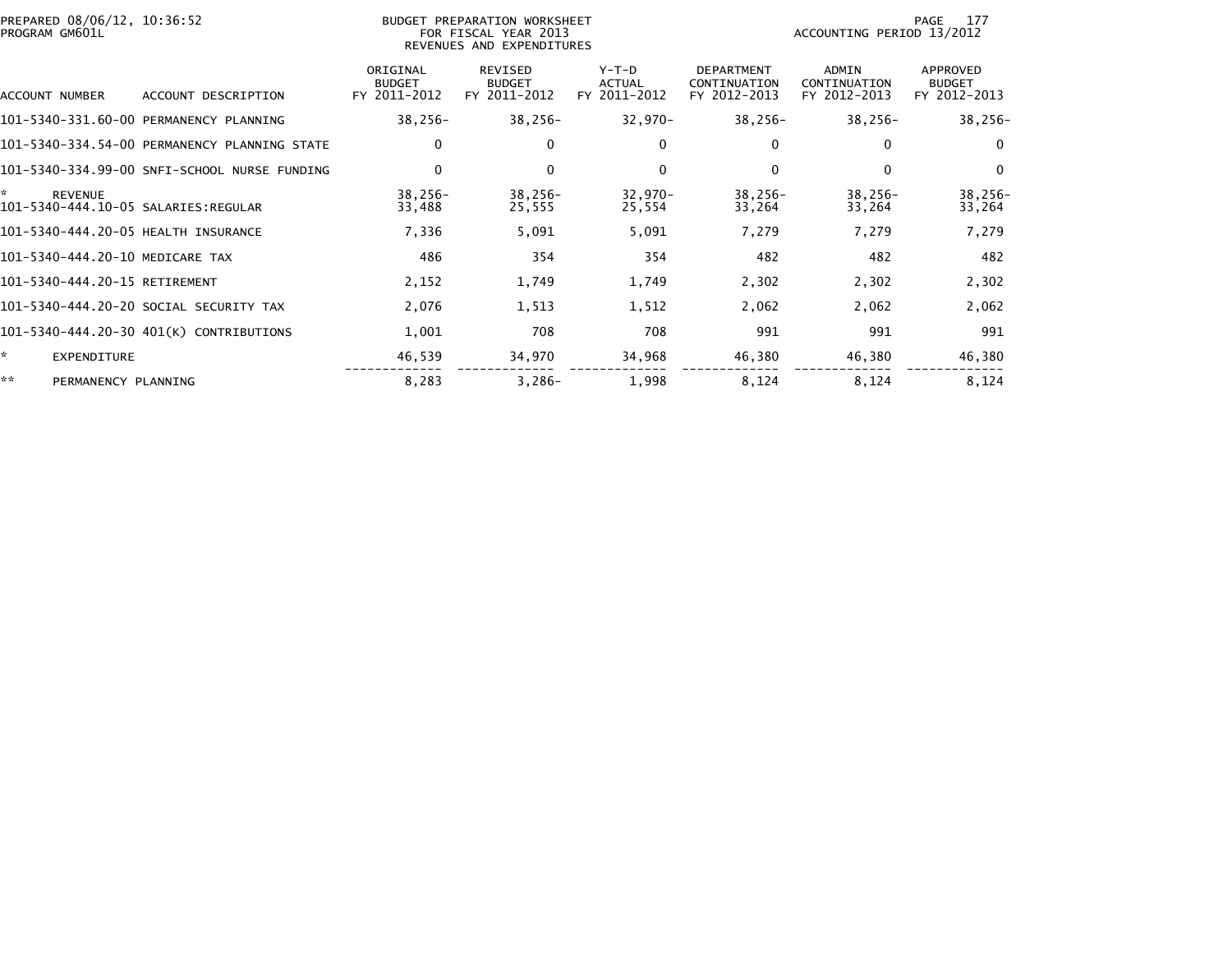| PREPARED 08/06/12, 10:36:52<br>PROGRAM GM601L              |                                             | BUDGET PREPARATION WORKSHEET<br>FOR FISCAL YEAR 2013<br>REVENUES AND EXPENDITURES |                                                 |                                          |                                                   | 178<br>PAGE<br>ACCOUNTING PERIOD 13/2012 |                                           |  |
|------------------------------------------------------------|---------------------------------------------|-----------------------------------------------------------------------------------|-------------------------------------------------|------------------------------------------|---------------------------------------------------|------------------------------------------|-------------------------------------------|--|
| ACCOUNT NUMBER                                             | ACCOUNT DESCRIPTION                         | ORIGINAL<br><b>BUDGET</b><br>FY 2011-2012                                         | <b>REVISED</b><br><b>BUDGET</b><br>FY 2011-2012 | $Y-T-D$<br><b>ACTUAL</b><br>FY 2011-2012 | <b>DEPARTMENT</b><br>CONTINUATION<br>FY 2012-2013 | ADMIN<br>CONTINUATION<br>FY 2012-2013    | APPROVED<br><b>BUDGET</b><br>FY 2012-2013 |  |
|                                                            | 101-5345-331.42-00 INDEPENDENT LIVING/LINKS | $40,064-$                                                                         | $40,064-$                                       | $39,449-$                                | $40,722 -$                                        | $40,722 -$                               | $40,722 -$                                |  |
|                                                            | 101-5345-331.42-01 LINKS SPECIAL FUND       | $18,000 -$                                                                        | $23,000 -$                                      | $15,753-$                                | $20,000 -$                                        | $20,000 -$                               | $20,000-$                                 |  |
|                                                            | 101-5345-334.94-00 INDEPENDENT LIVING/LINKS | $10,016-$                                                                         | $10,016-$                                       | $9,862-$                                 | $10, 181 -$                                       | $10,181-$                                | $10, 181 -$                               |  |
|                                                            | 101-5345-395.00-00 FUND BALANCE APPR-RESTR  | 0                                                                                 | 0                                               | 0                                        | 0                                                 | 0                                        | $\mathbf 0$                               |  |
| *<br><b>REVENUE</b><br>101-5345-444.10-05 SALARIES:REGULAR |                                             | 68.080-<br>42,766                                                                 | 73,080-<br>33,695                               | 65,064-<br>33,695                        | $70.903 -$<br>42,917                              | $70,903-$<br>42,917                      | $70,903-$<br>42,917                       |  |
| 101-5345-444.20-05 HEALTH INSURANCE                        |                                             | 9,368                                                                             | 7.016                                           | 7.016                                    | 9.391                                             | 9.391                                    | 9,391                                     |  |
| 101-5345-444.20-10 MEDICARE TAX                            |                                             | 620                                                                               | 466                                             | 466                                      | 622                                               | 622                                      | 622                                       |  |
| 101-5345-444.20-15 RETIREMENT                              |                                             | 2,748                                                                             | 2,323                                           | 2,322                                    | 2,970                                             | 2,970                                    | 2,970                                     |  |
|                                                            | 101-5345-444.20-20 SOCIAL SECURITY TAX      | 2,652                                                                             | 1,991                                           | 1,991                                    | 2,661                                             | 2,661                                    | 2,661                                     |  |
|                                                            | 101-5345-444.20-30 401(K) CONTRIBUTIONS     | 1,278                                                                             | 941                                             | 941                                      | 1,279                                             | 1,279                                    | 1,279                                     |  |
|                                                            | 101-5345-444.33-00 OTHER PROFESSIONAL SRVCS | 3,000                                                                             | 3,000                                           | 480                                      | 1,500                                             | 1,500                                    | 1,500                                     |  |
|                                                            | 101-5345-444.83-38 LINKS SPECIAL FUNDS      | 18,000                                                                            | 23,000                                          | 18,481                                   | 20,000                                            | 20,000                                   | 20,000                                    |  |
| *.<br>EXPENDITURE                                          |                                             | 80,432                                                                            | 72,432                                          | 65,392                                   | 81,340                                            | 81,340                                   | 81,340                                    |  |
| **                                                         | INDEPENDENT LIVING/LINKS                    | 12,352                                                                            | $648-$                                          | 328                                      | 10,437                                            | 10,437                                   | 10,437                                    |  |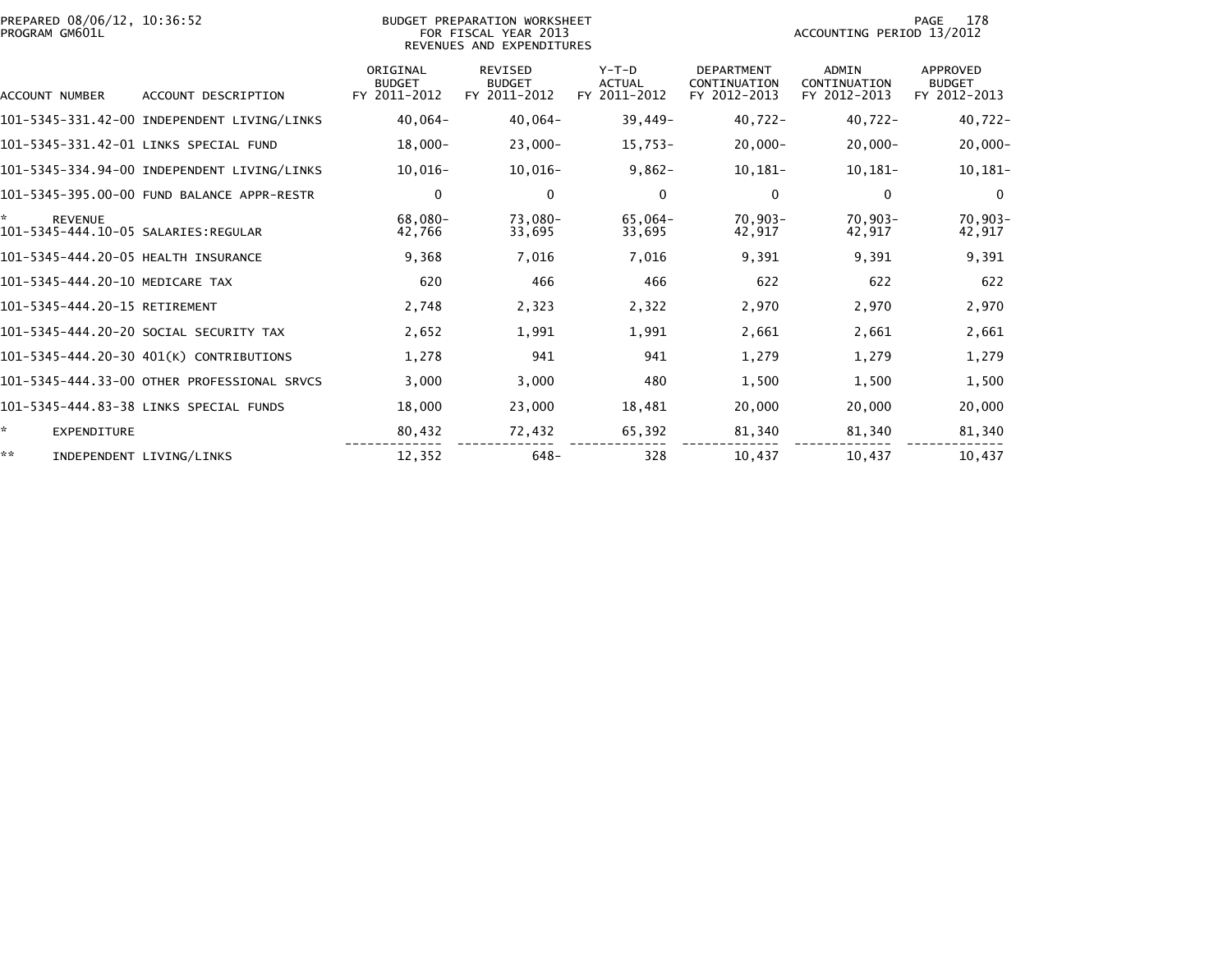| PREPARED 08/06/12, 10:36:52<br>PROGRAM GM601L              |                                              |                                           | BUDGET PREPARATION WORKSHEET<br>FOR FISCAL YEAR 2013<br>REVENUES AND EXPENDITURES | 179<br>PAGE<br>ACCOUNTING PERIOD 13/2012 |                                                   |                                       |                                                  |
|------------------------------------------------------------|----------------------------------------------|-------------------------------------------|-----------------------------------------------------------------------------------|------------------------------------------|---------------------------------------------------|---------------------------------------|--------------------------------------------------|
| ACCOUNT NUMBER                                             | ACCOUNT DESCRIPTION                          | ORIGINAL<br><b>BUDGET</b><br>FY 2011-2012 | <b>REVISED</b><br><b>BUDGET</b><br>FY 2011-2012                                   | $Y-T-D$<br><b>ACTUAL</b><br>FY 2011-2012 | <b>DEPARTMENT</b><br>CONTINUATION<br>FY 2012-2013 | ADMIN<br>CONTINUATION<br>FY 2012-2013 | <b>APPROVED</b><br><b>BUDGET</b><br>FY 2012-2013 |
|                                                            | 101-5350-331.80-20 TITLE IV-E ADMINISTRATION | 618,013-                                  | $622,603-$                                                                        | 641, 353-                                | 523,574-                                          | 620,733-                              | $620,733 -$                                      |
| 101-5350-334.73-00 TITLE IV-E ADM ST                       |                                              | 238,020-                                  | $238,020-$                                                                        | $152, 322 -$                             | $202,020-$                                        | $202,020-$                            | 202,020-                                         |
| *<br><b>REVENUE</b><br>101-5350-444.10-05 SALARIES:REGULAR |                                              | 856,033-<br>821,410                       | 860,623-<br>787,106                                                               | 793,675-<br>675,381                      | 725,594-<br>815,305                               | 822,753-<br>815,305                   | 822,753-<br>815,305                              |
|                                                            |                                              | $\mathbf 0$                               | $\mathbf 0$                                                                       | $\mathbf{0}$                             | 0                                                 | 0                                     | $\overline{0}$                                   |
| 101-5350-444.20-05 HEALTH INSURANCE                        |                                              | 179,939                                   | 177,735                                                                           | 139,266                                  | 178,411                                           | 178,411                               | 178,411                                          |
| 101-5350-444.20-10 MEDICARE TAX                            |                                              | 11,910                                    | 11,700                                                                            | 9,304                                    | 11,822                                            | 11,822                                | 11,822                                           |
| 101-5350-444.20-15 RETIREMENT                              |                                              | 52,779                                    | 51,184                                                                            | 46,059                                   | 56,430                                            | 56,430                                | 56,430                                           |
|                                                            | 101-5350-444.20-20 SOCIAL SECURITY TAX       | 50,927                                    | 50,032                                                                            | 39,785                                   | 50,549                                            | 50,549                                | 50,549                                           |
|                                                            | 101-5350-444.20-30 401(K) CONTRIBUTIONS      | 24,548                                    | 24,185                                                                            | 18,697                                   | 24,288                                            | 24,288                                | 24,288                                           |
|                                                            | 101-5350-444.59-25 TRAINING:FOSTER PARENTS   | 200                                       | 200                                                                               | 83                                       | 300                                               | 300                                   | 300                                              |
| ÷.<br><b>EXPENDITURE</b>                                   |                                              | 1, 141, 713                               | 1, 102, 142                                                                       | 928,575                                  | 1, 137, 105                                       | 1, 137, 105                           | 1, 137, 105                                      |
| **<br>TITLE IV-E SERVICES                                  |                                              | 285,680                                   | 241,519                                                                           | 134,900                                  | 411,511                                           | 314,352                               | 314,352                                          |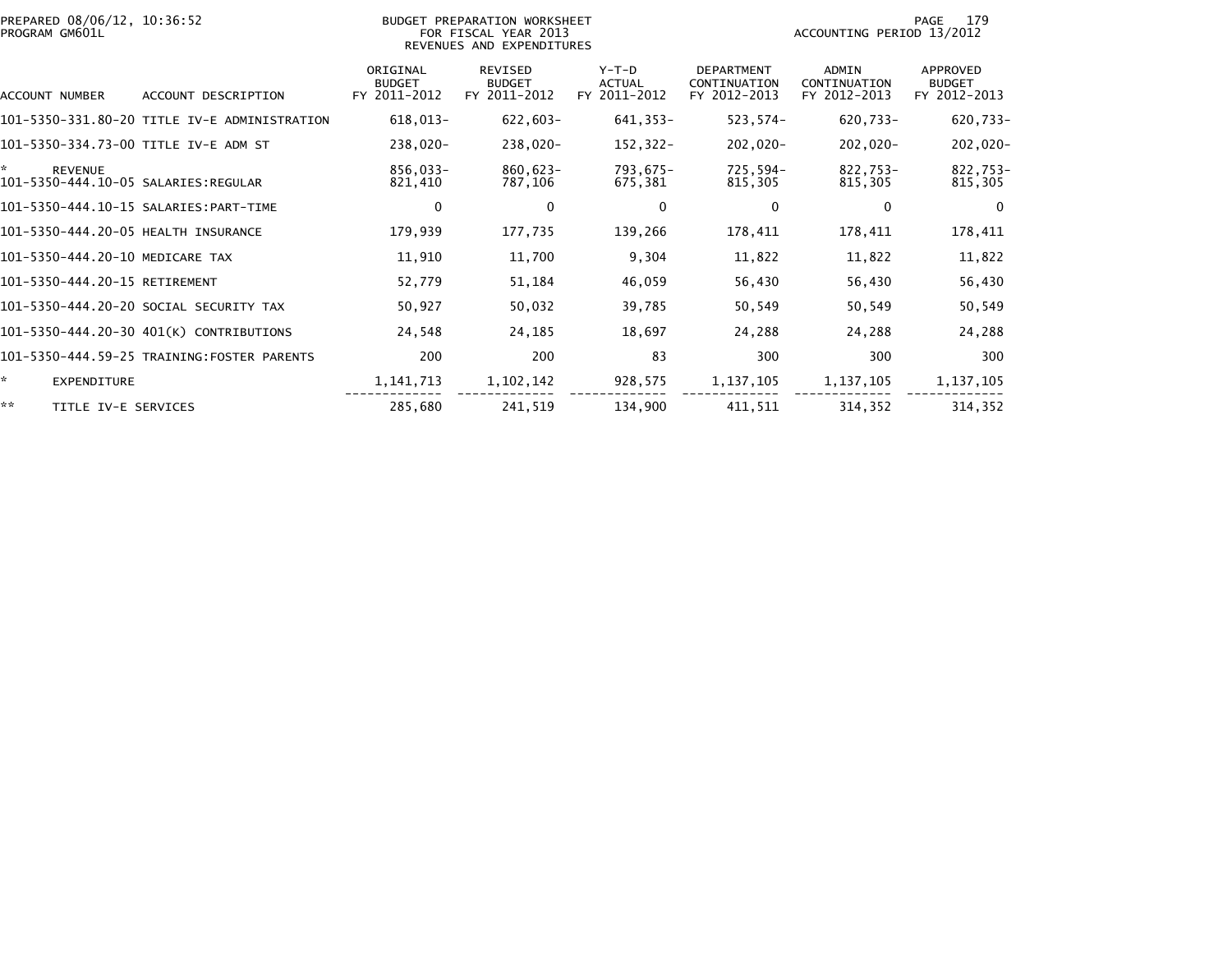| PREPARED 08/06/12, 10:36:52<br>PROGRAM GM601L |                                             | <b>BUDGET PREPARATION WORKSHEET</b><br>FOR FISCAL YEAR 2013<br>REVENUES AND EXPENDITURES |                                                 |                                          |                                                   | 180<br>PAGE<br>ACCOUNTING PERIOD 13/2012     |                                                  |  |
|-----------------------------------------------|---------------------------------------------|------------------------------------------------------------------------------------------|-------------------------------------------------|------------------------------------------|---------------------------------------------------|----------------------------------------------|--------------------------------------------------|--|
| ACCOUNT NUMBER                                | ACCOUNT DESCRIPTION                         | ORIGINAL<br><b>BUDGET</b><br>FY 2011-2012                                                | <b>REVISED</b><br><b>BUDGET</b><br>FY 2011-2012 | $Y-T-D$<br><b>ACTUAL</b><br>FY 2011-2012 | <b>DEPARTMENT</b><br>CONTINUATION<br>FY 2012-2013 | <b>ADMIN</b><br>CONTINUATION<br>FY 2012-2013 | <b>APPROVED</b><br><b>BUDGET</b><br>FY 2012-2013 |  |
|                                               | 101-5352-331.03-10 FOSTER CARE VISITATION   |                                                                                          | 11,066-                                         | $11,066-$                                |                                                   | 0                                            | $\Omega$                                         |  |
|                                               | 101-5352-334.82-00 FOSTER CARE VISIT FUNDS  |                                                                                          | 0                                               | $\Omega$                                 |                                                   |                                              | 0                                                |  |
| *<br><b>REVENUE</b>                           |                                             |                                                                                          | 11,066-<br>6,134                                | 11,066-<br>6,129                         |                                                   |                                              |                                                  |  |
|                                               |                                             |                                                                                          | 0                                               | $\Omega$                                 |                                                   | $\Omega$                                     | $\Omega$                                         |  |
| 101-5352-444.20-05 HEALTH INSURANCE           |                                             | 0                                                                                        | 1,398                                           | 1,398                                    |                                                   | $\Omega$                                     | $\bf{0}$                                         |  |
| 101-5352-444.20-10 MEDICARE TAX               |                                             | 0                                                                                        | 121                                             | 83                                       |                                                   | 0                                            | $\Omega$                                         |  |
| 101-5352-444.20-15 RETIREMENT                 |                                             | 0                                                                                        | 582                                             | 410                                      |                                                   | $\Omega$                                     | $\bf{0}$                                         |  |
|                                               | 101-5352-444.20-20 SOCIAL SECURITY TAX      |                                                                                          | 517                                             | 357                                      | 0                                                 | 0                                            | $\mathbf{0}$                                     |  |
|                                               | 101-5352-444.20-25 WORKERS COMPENSATION     |                                                                                          | $\Omega$                                        | $\Omega$                                 | 0                                                 | $\Omega$                                     | $\Omega$                                         |  |
|                                               | 101-5352-444.20-30 401(K) CONTRIBUTIONS     | 0                                                                                        | 250                                             | 167                                      |                                                   | $\Omega$                                     | $\Omega$                                         |  |
|                                               | 101-5352-444.33-00 OTHER PROFESSIONAL SRVCS | 0                                                                                        | 15,500                                          | 15,456                                   |                                                   | 0                                            | $\Omega$                                         |  |
| *.<br><b>EXPENDITURE</b>                      |                                             | 0                                                                                        | 24,502                                          | 24,000                                   |                                                   |                                              |                                                  |  |
| **                                            | FOSTER CARE VISIT FUNDS                     | 0                                                                                        | 13,436                                          | 12.934                                   |                                                   | 0                                            | 0                                                |  |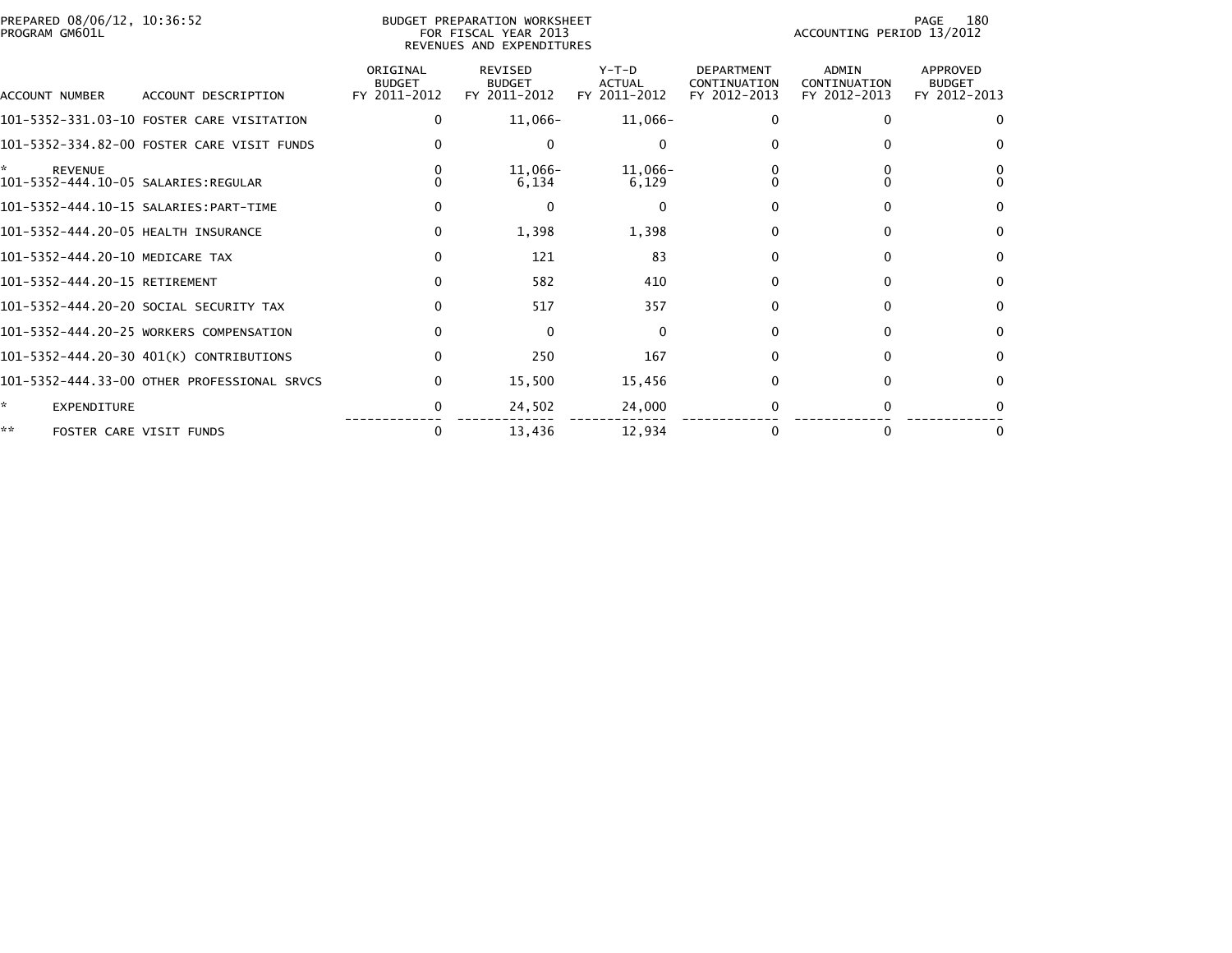| PREPARED 08/06/12, 10:36:52<br>PROGRAM GM601L |                |                                            | BUDGET PREPARATION WORKSHEET<br>FOR FISCAL YEAR 2013<br>REVENUES AND EXPENDITURES |                                          |                                        |                                                   | 181<br>PAGE<br>ACCOUNTING PERIOD 13/2012 |                                           |  |
|-----------------------------------------------|----------------|--------------------------------------------|-----------------------------------------------------------------------------------|------------------------------------------|----------------------------------------|---------------------------------------------------|------------------------------------------|-------------------------------------------|--|
|                                               | ACCOUNT NUMBER | ACCOUNT DESCRIPTION                        | ORIGINAL<br><b>BUDGET</b><br>FY 2011-2012                                         | REVISED<br><b>BUDGET</b><br>FY 2011-2012 | Y-T-D<br><b>ACTUAL</b><br>FY 2011-2012 | <b>DEPARTMENT</b><br>CONTINUATION<br>FY 2012-2013 | ADMIN<br>CONTINUATION<br>FY 2012-2013    | APPROVED<br><b>BUDGET</b><br>FY 2012-2013 |  |
|                                               |                | 101-5353-334.61-00 SPEC CHILD ADOPTION FDS | 0                                                                                 | 0                                        | $12.000 -$                             |                                                   |                                          |                                           |  |
|                                               |                | 101-5353-395.00-00 FUND BALANCE APPR-RESTR | 0                                                                                 | 119.787-                                 | 0                                      | $20,000 -$                                        | $20,000 -$                               | $20,000 -$                                |  |
| *                                             | <b>REVENUE</b> | 101-5353-444.76-20 F/A:DP EQUIPMENT        | 0                                                                                 | 119.787-                                 | 12,000-                                | $20,000-$                                         | $20,000 -$                               | $20,000-$                                 |  |
|                                               |                | 101-5353-444.82-00 SPECIAL PROJECTS        | 0                                                                                 | 119.787                                  | 26,158                                 | 20,000                                            | 20,000                                   | 20,000                                    |  |
| *.                                            | EXPENDITURE    |                                            | 0                                                                                 | 119.787                                  | 26,158                                 | 20,000                                            | 20,000                                   | 20,000                                    |  |
| **                                            |                | SPECIAL CHILD ADOPTION FD                  |                                                                                   | 0                                        | 14,158                                 | $\Omega$                                          |                                          | $\Omega$                                  |  |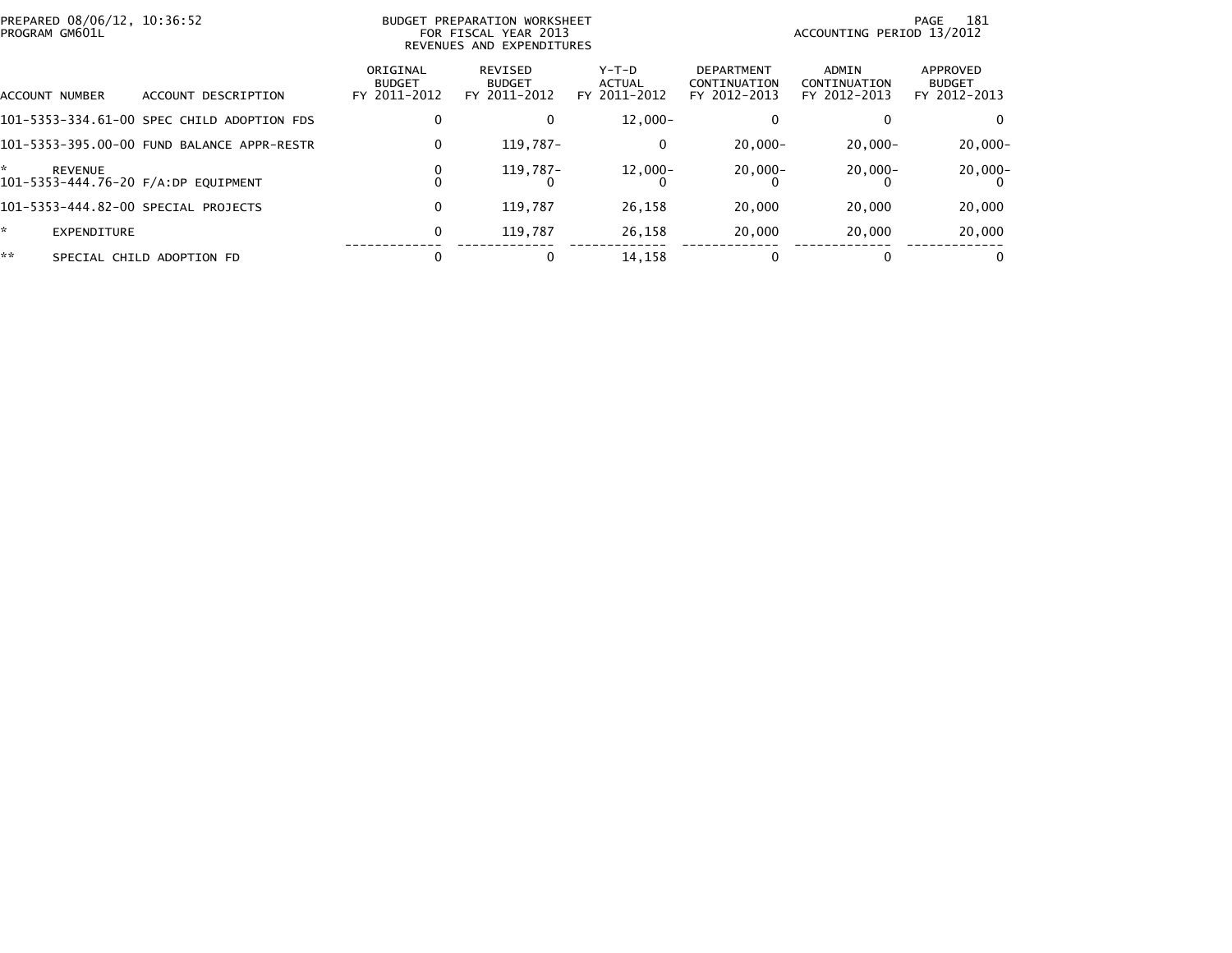| PREPARED 08/06/12, 10:36:52<br>PROGRAM GM601L              |                                            |                                           | BUDGET PREPARATION WORKSHEET<br>FOR FISCAL YEAR 2013<br>REVENUES AND EXPENDITURES |                                          |                                                   | ACCOUNTING PERIOD 13/2012                    | 182<br>PAGE                               |
|------------------------------------------------------------|--------------------------------------------|-------------------------------------------|-----------------------------------------------------------------------------------|------------------------------------------|---------------------------------------------------|----------------------------------------------|-------------------------------------------|
| ACCOUNT NUMBER                                             | ACCOUNT DESCRIPTION                        | ORIGINAL<br><b>BUDGET</b><br>FY 2011-2012 | <b>REVISED</b><br><b>BUDGET</b><br>FY 2011-2012                                   | $Y-T-D$<br><b>ACTUAL</b><br>FY 2011-2012 | <b>DEPARTMENT</b><br>CONTINUATION<br>FY 2012-2013 | <b>ADMIN</b><br>CONTINUATION<br>FY 2012-2013 | APPROVED<br><b>BUDGET</b><br>FY 2012-2013 |
|                                                            | 101-5372-331.78-20 TITLE IV-D INCENTIVE    | 192,367-                                  | 192,367-                                                                          | 132,602-                                 | 202,199-                                          | 202,199-                                     | 202,199-                                  |
|                                                            | 101-5372-395.00-00 FUND BALANCE APPR-RESTR | 0                                         | $\mathbf{0}$                                                                      |                                          | 0                                                 | $\mathbf{0}$                                 | $\Omega$                                  |
| *<br><b>REVENUE</b><br>101-5372-444.10-05 SALARIES:REGULAR |                                            | 192,367-<br>111,812                       | 192, 367-                                                                         | 132,602-                                 | 202, 199-                                         | 202.199-<br>111,812                          | 202, 199-<br>111,812                      |
|                                                            |                                            | 10,803                                    | 10,803                                                                            | 8,751                                    | 10,803                                            | 10,803                                       | 10,803                                    |
| 101-5372-444.20-05 HEALTH INSURANCE                        |                                            | 24,806                                    | $\mathbf 0$                                                                       | $\mathbf{0}$                             | 0                                                 | 24,806                                       | 24,806                                    |
| 101-5372-444.20-10 MEDICARE TAX                            |                                            | 1,778                                     | 278                                                                               | 127                                      | 157                                               | 1,778                                        | 1,778                                     |
| 101-5372-444.20-15 RETIREMENT                              |                                            | 7,212                                     | $\mathbf 0$                                                                       | $\Omega$                                 | $\mathbf 0$                                       | 7,793                                        | 7,793                                     |
|                                                            | 101-5372-444.20-20 SOCIAL SECURITY TAX     | 7,602                                     | 1,602                                                                             | 543                                      | 670                                               | 7,602                                        | 7,602                                     |
|                                                            | 101-5372-444.20-25 WORKERS COMPENSATION    | $\mathbf{0}$                              | $\mathbf{0}$                                                                      | $\Omega$                                 | $\mathbf{0}$                                      | $\Omega$                                     | $\Omega$                                  |
|                                                            | 101-5372-444.20-30 401(K) CONTRIBUTIONS    | 3,354                                     | $\Omega$                                                                          | 0                                        | $\mathbf{0}$                                      | 3,354                                        | 3,354                                     |
| 101-5372-444.76-20 F/A:DP EQUIPMENT                        |                                            | $\mathbf{0}$                              | $\Omega$                                                                          | $\Omega$                                 | $\mathbf{0}$                                      | $\Omega$                                     | $\Omega$                                  |
|                                                            | 101-5372-444.83-34 CHILD SUPPORT INCENTIVE | 25,000                                    | 5,500                                                                             | 2,008                                    | 190,569                                           | 34,251                                       | 34,251                                    |
| ☆.<br>EXPENDITURE                                          |                                            | 192,367                                   | 18,183                                                                            | 11,429                                   | 202,199                                           | 202,199                                      | 202,199                                   |
| **                                                         | CHILD SUPPORT INCENTIVES                   | 0                                         | 174, 184-                                                                         | 121.173-                                 | $\mathbf{0}$                                      | $\mathbf{0}$                                 |                                           |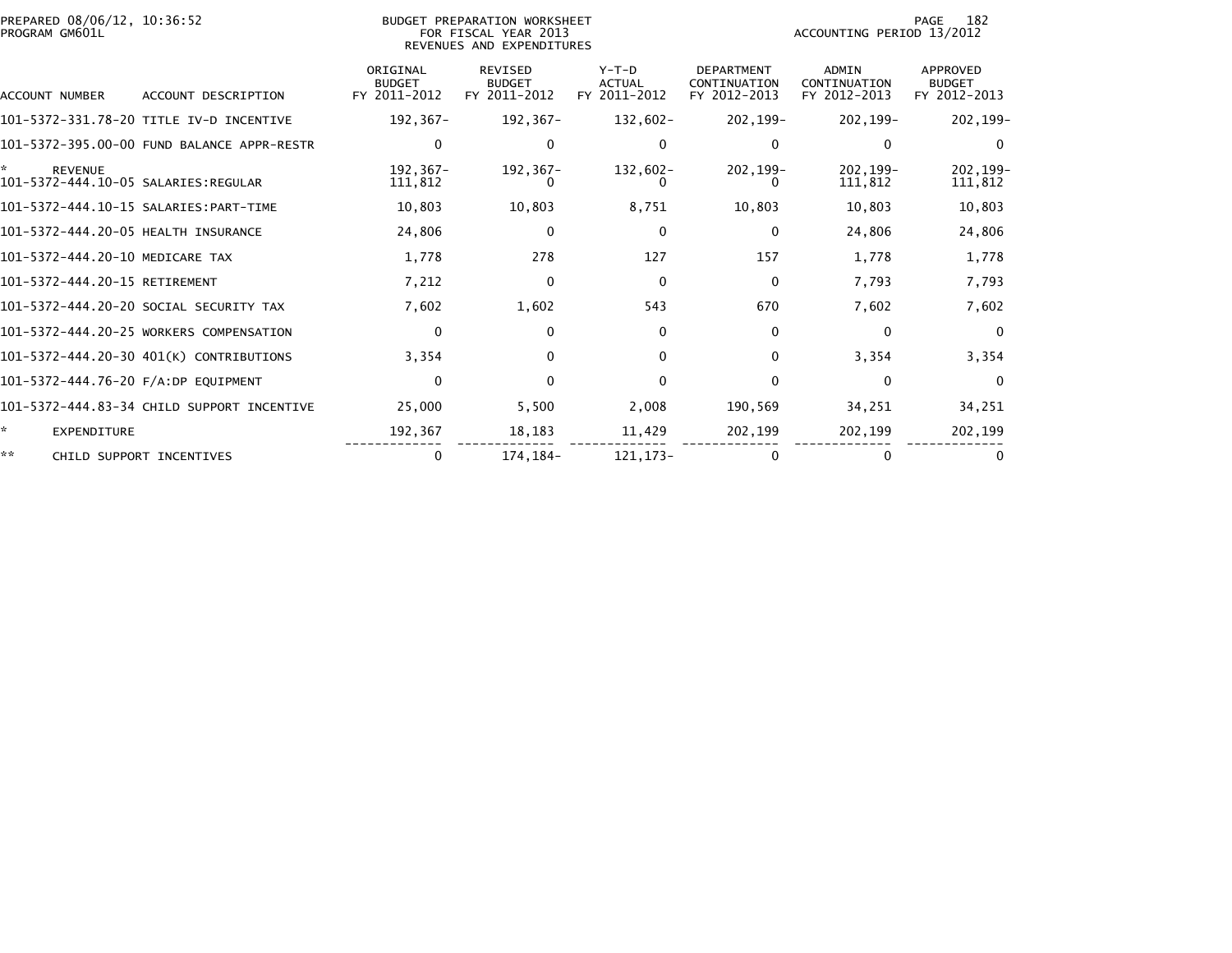| PREPARED 08/06/12, 10:36:52<br>PROGRAM GM601L |                                             |                                           | BUDGET PREPARATION WORKSHEET<br>FOR FISCAL YEAR 2013<br>REVENUES AND EXPENDITURES |                                          |                                                   | ACCOUNTING PERIOD 13/2012                    | PAGE<br>183                               |
|-----------------------------------------------|---------------------------------------------|-------------------------------------------|-----------------------------------------------------------------------------------|------------------------------------------|---------------------------------------------------|----------------------------------------------|-------------------------------------------|
| ACCOUNT NUMBER                                | ACCOUNT DESCRIPTION                         | ORIGINAL<br><b>BUDGET</b><br>FY 2011-2012 | <b>REVISED</b><br><b>BUDGET</b><br>FY 2011-2012                                   | $Y-T-D$<br><b>ACTUAL</b><br>FY 2011-2012 | <b>DEPARTMENT</b><br>CONTINUATION<br>FY 2012-2013 | <b>ADMIN</b><br>CONTINUATION<br>FY 2012-2013 | APPROVED<br><b>BUDGET</b><br>FY 2012-2013 |
|                                               | 101-5373-331.78-10 TITLE IV-D CHILD SUPPORT | 1,106,045-                                | 1, 115, 194-                                                                      | 860,216-                                 | 1,225,699-                                        | 1,225,699-                                   | 1,225,699-                                |
|                                               | 101-5373-331.78-20 TITLE IV-D INCENTIVE     | $\Omega$                                  | $\mathbf{0}$                                                                      | $\mathbf{0}$                             | 0                                                 | 0                                            | $\Omega$                                  |
| 101-5373-331.78-30 TITLE IV-D OFFSET          |                                             | $35,000 -$                                | $35,000 -$                                                                        | $27,843-$                                | $35,000 -$                                        | $35,000 -$                                   | $35,000 -$                                |
|                                               | 101-5373-340.66-00 PARENT LOCATER FEES      | $4,000-$                                  | $4,000 -$                                                                         | $3,005-$                                 | $4,000-$                                          | $4,000-$                                     | $4,000-$                                  |
|                                               | 101-5373-353.96-00 PATERNITY TEST FEES-VOL  | $500 -$                                   | $500 -$                                                                           | $1,860-$                                 | $1,000-$                                          | $1,000-$                                     | $1,000-$                                  |
|                                               | 101-5373-395.00-00 FUND BALANCE APPR-RESTR  | $\mathbf{0}$                              | $\mathbf{0}$                                                                      | $\mathbf{0}$                             | $\Omega$                                          | $\mathbf{0}$                                 | $\Omega$                                  |
| <b>REVENUE</b>                                |                                             | 1, 145, 545-<br>734,010                   | 1,154,694-<br>867,510                                                             | 892,924-<br>705,446                      | 1,265,699-<br>845,344                             | 1,265,699-<br>733,532                        | 1,265,699-<br>733,532                     |
|                                               |                                             | 0                                         | 0                                                                                 | $\Omega$                                 | 0                                                 | 0                                            | $\Omega$                                  |
| 101-5373-444.20-05 HEALTH INSURANCE           |                                             | 162,847                                   | 179,347                                                                           | 149,008                                  | 187,348                                           | 162,542                                      | 162,542                                   |
| 101-5373-444.20-10 MEDICARE TAX               |                                             | 10,643                                    | 11,943                                                                            | 9,705                                    | 12,257                                            | 10,636                                       | 10,636                                    |
| 101-5373-444.20-15 RETIREMENT                 |                                             | 47,830                                    | 59,930                                                                            | 48,695                                   | 59,257                                            | 51,127                                       | 51,127                                    |
|                                               | 101-5373-444.20-20 SOCIAL SECURITY TAX      | 45,509                                    | 51,109                                                                            | 41,496                                   | 52,411                                            | 45,479                                       | 45,479                                    |
|                                               | 101-5373-444.20-30 401(K) CONTRIBUTIONS     | 22,246                                    | 24,446                                                                            | 19,776                                   | 25,505                                            | 22,006                                       | 22,006                                    |
| 101-5373-444.34-20 PATERNITY TESTING          |                                             | 15,000                                    | 15,000                                                                            | 3,652                                    | 15,000                                            | 15,000                                       | 15,000                                    |
|                                               |                                             | 500                                       | 500                                                                               | $\mathbf{0}$                             | 500                                               | 500                                          | 500                                       |
|                                               | 101-5373-444.34-80 IV-D COOP AGREEMENTS     | 6,000                                     | 6,000                                                                             | 5,008                                    | 6,000                                             | 6.000                                        | 6,000                                     |
| 101-5373-444.58-00 TRAVEL                     |                                             | 8,104                                     | 7,454                                                                             | 2,431                                    | 8,104                                             | 8,104                                        | 8,104                                     |
| ŵ.<br><b>EXPENDITURE</b>                      |                                             | 1,052,689                                 | 1,223,239                                                                         | 985,217                                  | 1,211,726                                         | 1,054,926                                    | 1,054,926                                 |
| **                                            | CHILD SUPPORT & ENFORCEMT                   | $92,856-$                                 | 68,545                                                                            | 92,293                                   | $53,973-$                                         | $210,773-$                                   | 210,773-                                  |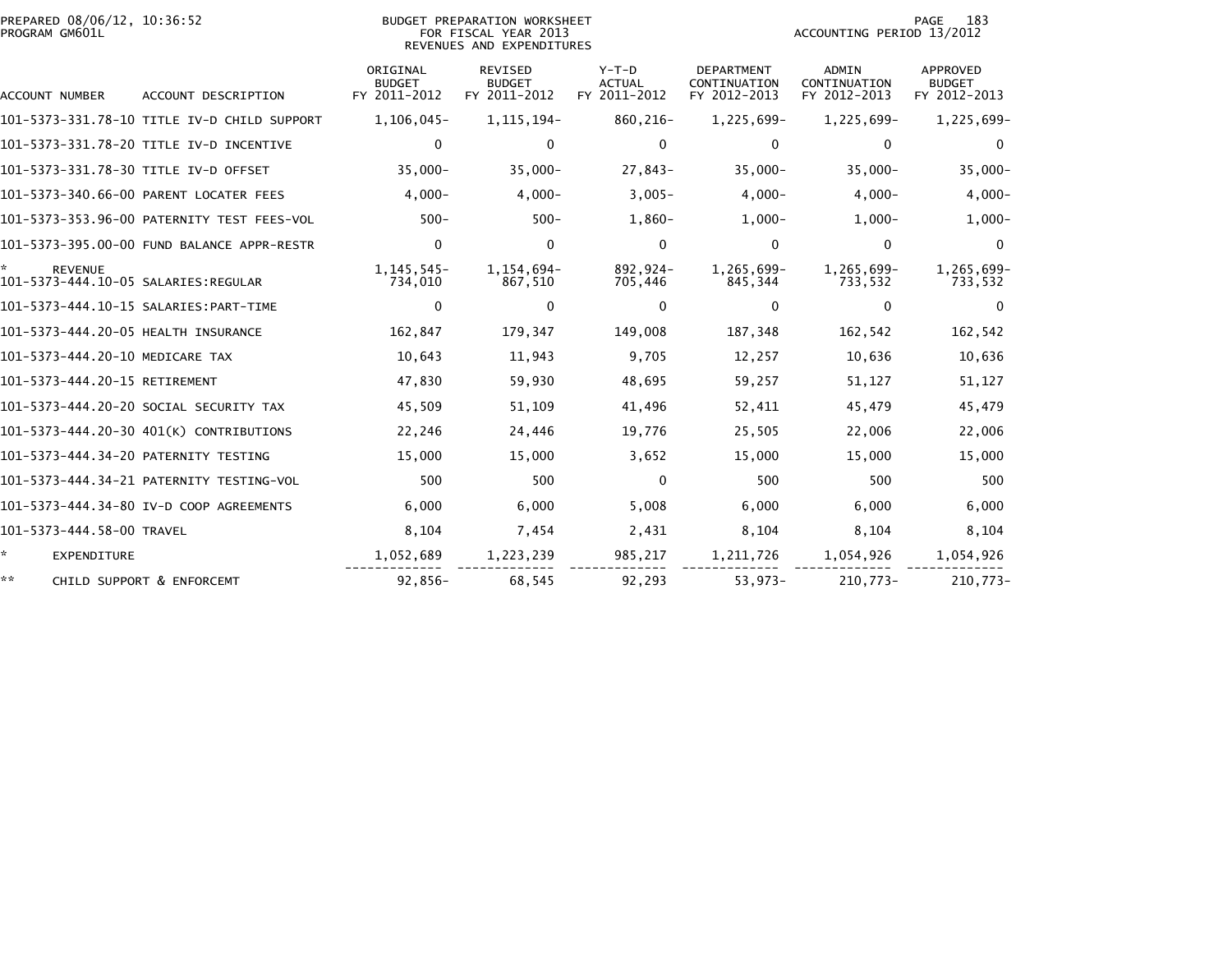| PREPARED 08/06/12, 10:36:52<br>PROGRAM GM601L |                                              |                                           | BUDGET PREPARATION WORKSHEET<br>FOR FISCAL YEAR 2013<br>REVENUES AND EXPENDITURES |                                          | 184<br>PAGE<br>ACCOUNTING PERIOD 13/2012          |                                              |                                                  |
|-----------------------------------------------|----------------------------------------------|-------------------------------------------|-----------------------------------------------------------------------------------|------------------------------------------|---------------------------------------------------|----------------------------------------------|--------------------------------------------------|
| ACCOUNT NUMBER                                | ACCOUNT DESCRIPTION                          | ORIGINAL<br><b>BUDGET</b><br>FY 2011-2012 | <b>REVISED</b><br><b>BUDGET</b><br>FY 2011-2012                                   | $Y-T-D$<br><b>ACTUAL</b><br>FY 2011-2012 | <b>DEPARTMENT</b><br>CONTINUATION<br>FY 2012-2013 | <b>ADMIN</b><br>CONTINUATION<br>FY 2012-2013 | <b>APPROVED</b><br><b>BUDGET</b><br>FY 2012-2013 |
|                                               | 101-5374-331.18-00 CHILD CARE DEV B G ADMIN  | 132,229-                                  | 183, 128-                                                                         | 141,843-                                 | $125,922-$                                        | $125,922-$                                   | 125,922-                                         |
|                                               | 101-5374-331.20-00 CHILD CARE DEVELOPMENT BG | 4,444,310-                                | 4,596,933-                                                                        | 4, 139, 197-                             | 4,240,391-                                        | 4,240,391-                                   | 4,240,391-                                       |
|                                               | 101-5374-334.27-00 DOT-WF DAY CARE TRANSPORT | 43,647-                                   | 41,506-                                                                           | $41,506-$                                | 41,506-                                           | $41,506-$                                    | $41,506-$                                        |
|                                               | 101-5374-395.00-00 FUND BALANCE APPR-RESTR   | 0                                         | 0                                                                                 | $\mathbf{0}$                             | $\mathbf 0$                                       | 0                                            | $\Omega$                                         |
| *.<br><b>REVENUE</b>                          |                                              | 4,620,186-<br>139,887                     | $4,821,567-$<br>219,747                                                           | 4,322,546-<br>177,510                    | 4,407,819-<br>139,510                             | 4,407,819-<br>139,510                        | 4,407,819-<br>139,510                            |
| 101-5374-444.20-05 HEALTH INSURANCE           |                                              | 30,644                                    | 44,564                                                                            | 36,791                                   | 30,529                                            | 30,529                                       | 30,529                                           |
| 101-5374-444.20-10 MEDICARE TAX               |                                              | 2,028                                     | 3,035                                                                             | 2,445                                    | 2,023                                             | 2,023                                        | 2,023                                            |
| 101-5374-444.20-15 RETIREMENT                 |                                              | 8,988                                     | 15,022                                                                            | 12,104                                   | 9,656                                             | 9,656                                        | 9,656                                            |
|                                               | 101-5374-444.20-20 SOCIAL SECURITY TAX       | 8,673                                     | 13,034                                                                            | 10,454                                   | 8,650                                             | 8,650                                        | 8,650                                            |
|                                               | 101-5374-444.20-30 401(K) CONTRIBUTIONS      | 4,181                                     | 6,127                                                                             | 4,915                                    | 4,156                                             | 4,156                                        | 4,156                                            |
| 101-5374-444.58-25 TRAVEL:DOT                 |                                              | 43,647                                    | 41,506                                                                            | 35,561                                   | 41,506                                            | 41,506                                       | 41,506                                           |
|                                               | 101-5374-444.83-20 CHILD DAY CARE PAYMENTS   | 4,444,310                                 | 4,596,933                                                                         | 4, 139, 197                              | 4,240,391                                         | 4,240,391                                    | 4,240,391                                        |
| ☆.<br><b>EXPENDITURE</b>                      |                                              | 4,682,358                                 | 4,939,968                                                                         | 4,418,977                                | 4,476,421                                         | 4,476,421                                    | 4,476,421                                        |
| **<br>CHILD DAY CARE                          |                                              | 62,172                                    | 118,401                                                                           | 96,431                                   | 68,602                                            | 68,602                                       | 68,602                                           |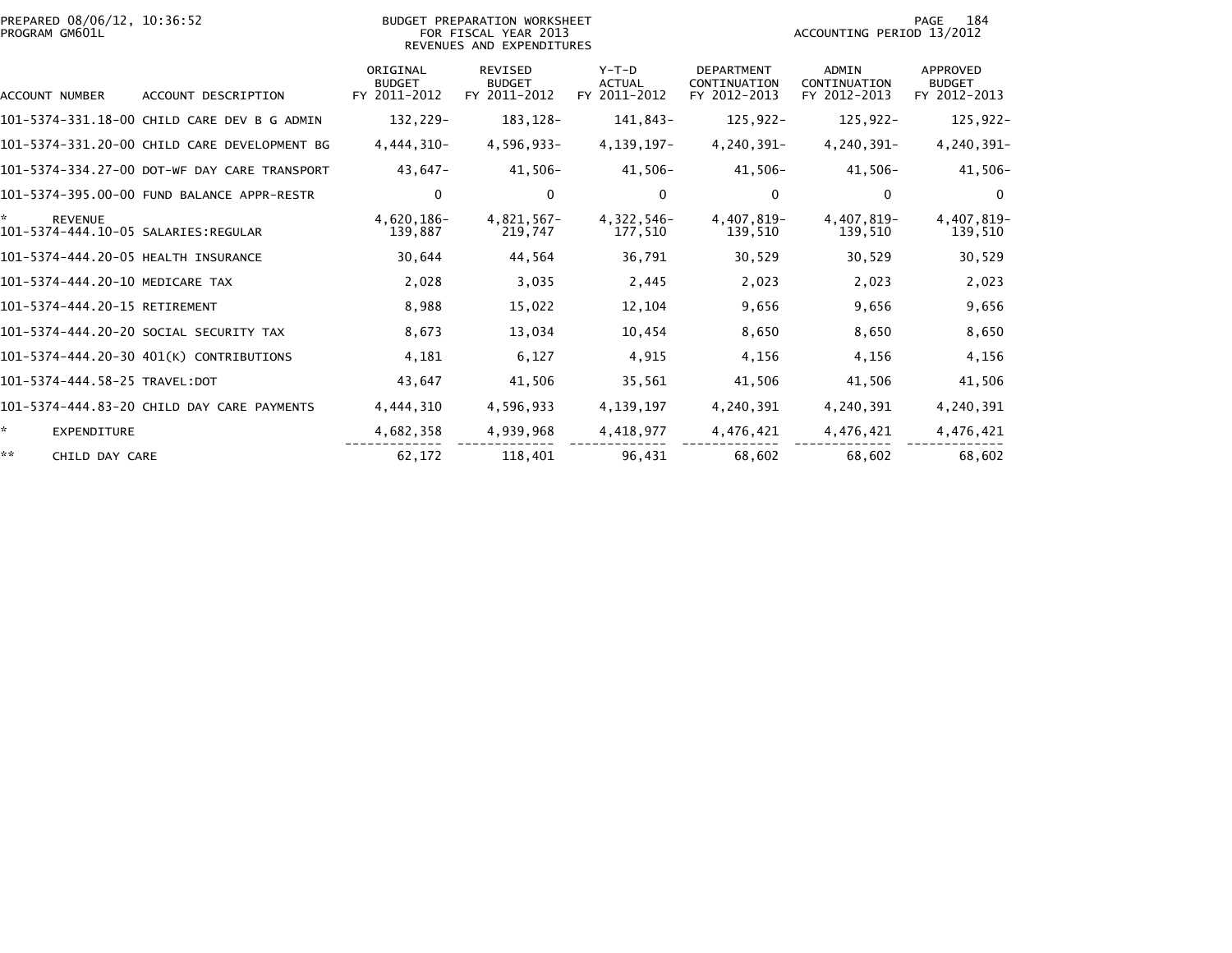| PREPARED 08/06/12, 10:36:52<br>PROGRAM GM601L |                                              |                                           | <b>BUDGET PREPARATION WORKSHEET</b><br>FOR FISCAL YEAR 2013<br>REVENUES AND EXPENDITURES | 185<br>PAGE<br>ACCOUNTING PERIOD 13/2012 |                                                   |                                              |                                           |
|-----------------------------------------------|----------------------------------------------|-------------------------------------------|------------------------------------------------------------------------------------------|------------------------------------------|---------------------------------------------------|----------------------------------------------|-------------------------------------------|
| ACCOUNT NUMBER                                | ACCOUNT DESCRIPTION                          | ORIGINAL<br><b>BUDGET</b><br>FY 2011-2012 | <b>REVISED</b><br><b>BUDGET</b><br>FY 2011-2012                                          | $Y-T-D$<br><b>ACTUAL</b><br>FY 2011-2012 | <b>DEPARTMENT</b><br>CONTINUATION<br>FY 2012-2013 | <b>ADMIN</b><br>CONTINUATION<br>FY 2012-2013 | APPROVED<br><b>BUDGET</b><br>FY 2012-2013 |
| 101-5380-331.30-00 FOOD ASSISTANCE            |                                              | 861,784-                                  | 888,560-                                                                                 | 691,731-                                 | 831,674-                                          | 831,674-                                     | 831,674-                                  |
|                                               | 101-5380-331.34-00 FS CLAIM REC INCENTIVE FD | $19,357-$                                 | $19,357-$                                                                                | 15,948-                                  | $23,205-$                                         | $23,205-$                                    | $23,205-$                                 |
|                                               | 101-5380-331.48-00 LOW INCOME ENERGY ASSIST  | 82,960-                                   | 117,950-                                                                                 | $100, 523 -$                             | $56, 310 -$                                       | $56, 310 -$                                  | $56, 310 -$                               |
| 101-5380-331.50-00 MA EXPANSION               |                                              | 19,016-                                   | 19,016-                                                                                  | 14,724-                                  | 19,016-                                           | 19,016-                                      | $19,016-$                                 |
|                                               | 101-5380-331.52-00 MEDICAID ASSISTANCE       | 1,263,155-                                | $1,303,155-$                                                                             | 1, 128, 784-                             | 1,299,595-                                        | 1,299,595-                                   | 1,299,595-                                |
|                                               | 101-5380-331.64-00 REFUGEE ASSISTANCE        | $\mathbf 0$                               | $\mathbf 0$                                                                              | 0                                        | $\Omega$                                          | $\mathbf 0$                                  | $\mathbf 0$                               |
|                                               | 101-5380-331.85-00 TXIX MEDICAID TRANSPORTAT | 396,851-                                  | 519,246-                                                                                 | 359,218-                                 | 465,724-                                          | 520, 178-                                    | 520, 178-                                 |
|                                               | 101-5380-334.53-00 MA EXPANSION STATE        | 19,016-                                   | 19,016-                                                                                  | 14,724-                                  | 19,016-                                           | 19,016-                                      | 19,016-                                   |
|                                               | 101-5380-334.71-00 TITLE XIX MEDICAID TRANS  | $215,471-$                                | 281,376-                                                                                 | 191,849-                                 | 253,031-                                          | $282, 352 -$                                 | 282,352-                                  |
|                                               | 101-5380-334.87-00 MANAGED CARE CONTRACT     | 40,260-                                   | 42,204-                                                                                  | $32,051-$                                | 42,204-                                           | $42,204-$                                    | $42,204-$                                 |
|                                               | 101-5380-395.00-00 FUND BALANCE APPR-RESTR   | $\mathbf 0$                               | $\mathbf 0$                                                                              | $\mathbf{0}$                             | $\Omega$                                          | $\mathbf 0$                                  | $\mathbf{0}$                              |
| <b>REVENUE</b>                                |                                              | 2,917,870-<br>2,443,617                   | 3,209,880-<br>2,424,231                                                                  | $2,549,552-$<br>1,975,894                | $3,009,775-$<br>2,445,871                         | 3,093,550-<br>2,445,871                      | $3,093,550-$<br>2,445,871                 |
|                                               |                                              | $\mathbf{0}$                              | 4,950                                                                                    | 4,950                                    | $\Omega$                                          | $\mathbf{0}$                                 | $\Omega$                                  |
|                                               |                                              | 14,440                                    | 69,613                                                                                   | 54,438                                   | 35,667                                            | 35,667                                       | 35,667                                    |
| 101-5380-444.20-05 HEALTH INSURANCE           |                                              | 539,764                                   | 539,764                                                                                  | 422,878                                  | 543,028                                           | 543,028                                      | 543,028                                   |
| 101-5380-444.20-10 MEDICARE TAX               |                                              | 35,642                                    | 36,233                                                                                   | 27,954                                   | 35,982                                            | 35,982                                       | 35,982                                    |
| 101-5380-444.20-15 RETIREMENT                 |                                              | 157,948                                   | 157,948                                                                                  | 138,417                                  | 171,756                                           | 171,756                                      | 171,756                                   |
|                                               | 101-5380-444.20-20 SOCIAL SECURITY TAX       | 152,400                                   | 154,925                                                                                  | 119,527                                  | 153,855                                           | 153,855                                      | 153,855                                   |
|                                               | 101-5380-444.20-30 401(K) CONTRIBUTIONS      | 73,464                                    | 73,464                                                                                   | 56,214                                   | 73,926                                            | 73,926                                       | 73,926                                    |
|                                               | 101-5380-444.33-00 OTHER PROFESSIONAL SRVCS  | 44,318                                    | 78,904                                                                                   | 70,598                                   | 28,155                                            | 28,155                                       | 28,155                                    |
|                                               | 101-5380-444.33-20 FOOD STAMP ISSUANCE CONTR | 43,600                                    | 43,600                                                                                   | 40,427                                   | 50,000                                            | 50,000                                       | 50,000                                    |
|                                               | 101-5380-444.58-10 TRAVEL:INCOME MAINTENANCE | 1,630                                     | 1,630                                                                                    | 1,502                                    | 11,630                                            | 11,630                                       | 11,630                                    |
|                                               | 101-5380-444.58-40 TRAVEL:VOLUNTEER-RELATIVE | 3,500                                     | 3,500                                                                                    | $\mathbf{0}$                             | 3,500                                             | 3,500                                        | 3,500                                     |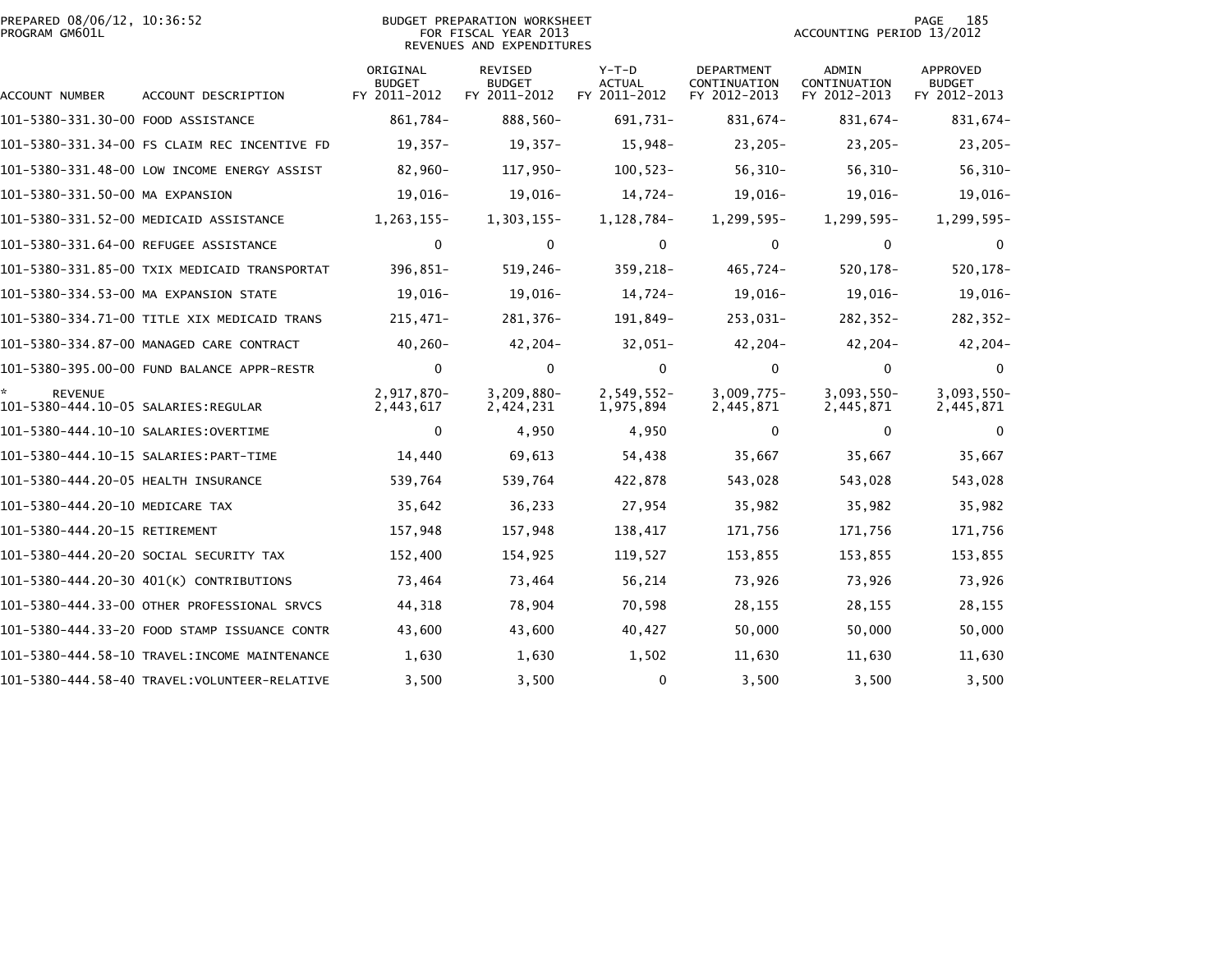| PREPARED 08/06/12, 10:36:52<br>PROGRAM GM601L |                                              |                                           | BUDGET PREPARATION WORKSHEET<br>FOR FISCAL YEAR 2013<br>REVENUES AND EXPENDITURES | 186<br>PAGE<br>ACCOUNTING PERIOD 13/2012 |                                                   |                                              |                                           |
|-----------------------------------------------|----------------------------------------------|-------------------------------------------|-----------------------------------------------------------------------------------|------------------------------------------|---------------------------------------------------|----------------------------------------------|-------------------------------------------|
| ACCOUNT NUMBER                                | ACCOUNT DESCRIPTION                          | ORIGINAL<br><b>BUDGET</b><br>FY 2011-2012 | REVISED<br><b>BUDGET</b><br>FY 2011-2012                                          | $Y-T-D$<br><b>ACTUAL</b><br>FY 2011-2012 | <b>DEPARTMENT</b><br>CONTINUATION<br>FY 2012-2013 | <b>ADMIN</b><br>CONTINUATION<br>FY 2012-2013 | APPROVED<br><b>BUDGET</b><br>FY 2012-2013 |
|                                               |                                              | 600,000                                   | 788,300                                                                           | 686,601                                  | 706,225                                           | 790,000                                      | 790,000                                   |
|                                               |                                              | 3,500                                     | 4,900                                                                             | 4,336                                    | 3,500                                             | 3,500                                        | 3,500                                     |
|                                               | 101-5380-444.61-95 SUPPLIES:OTHER SMALL EQMT | 0                                         | 0                                                                                 | 0                                        | 0                                                 | $\mathbf{0}$                                 | $\mathbf 0$                               |
| 101-5380-444.76-20 F/A:DP EQUIPMENT           |                                              | 0                                         | $\Omega$                                                                          | $\Omega$                                 | $\mathbf{0}$                                      | $\mathbf{0}$                                 | $\mathbf 0$                               |
|                                               |                                              | 0                                         | $\Omega$                                                                          | $\mathbf{0}$                             | $\mathbf{0}$                                      | $\Omega$                                     | $\mathbf 0$                               |
|                                               | 101-5380-444.90-11 BANK FEES:FOOD STAMP      | 50                                        | 50                                                                                | $\Omega$                                 | $\Omega$                                          | $\Omega$                                     | $\mathbf 0$                               |
|                                               | 101-5380-444.90-12 BANK FEES:MEDICAID        | 5,500                                     | 5,500                                                                             | 2,711                                    | 0                                                 | $\Omega$                                     | $\mathbf 0$                               |
|                                               | 101-5380-444.90-13 BANK FEES:SPECIAL ASSIST  | 350                                       | 350                                                                               | 283                                      | 0                                                 | $\Omega$                                     | $\mathbf{0}$                              |
|                                               | 101-5380-444.90-19 BANK FEES:INCOME MAINTENA | $\mathbf 0$                               | $\mathbf 0$                                                                       | 0                                        | 6,000                                             | 6,000                                        | 6,000                                     |
| ×.<br><b>EXPENDITURE</b>                      |                                              | 4, 119, 723                               | 4,387,862                                                                         | 3,606,730                                | 4,269,095                                         | 4,352,870                                    | 4,352,870                                 |
| **                                            | PUBLIC ASSISTANCE ADMIN                      | 1,201,853                                 | 1,177,982                                                                         | 1,057,178                                | 1,259,320                                         | 1,259,320                                    | 1,259,320                                 |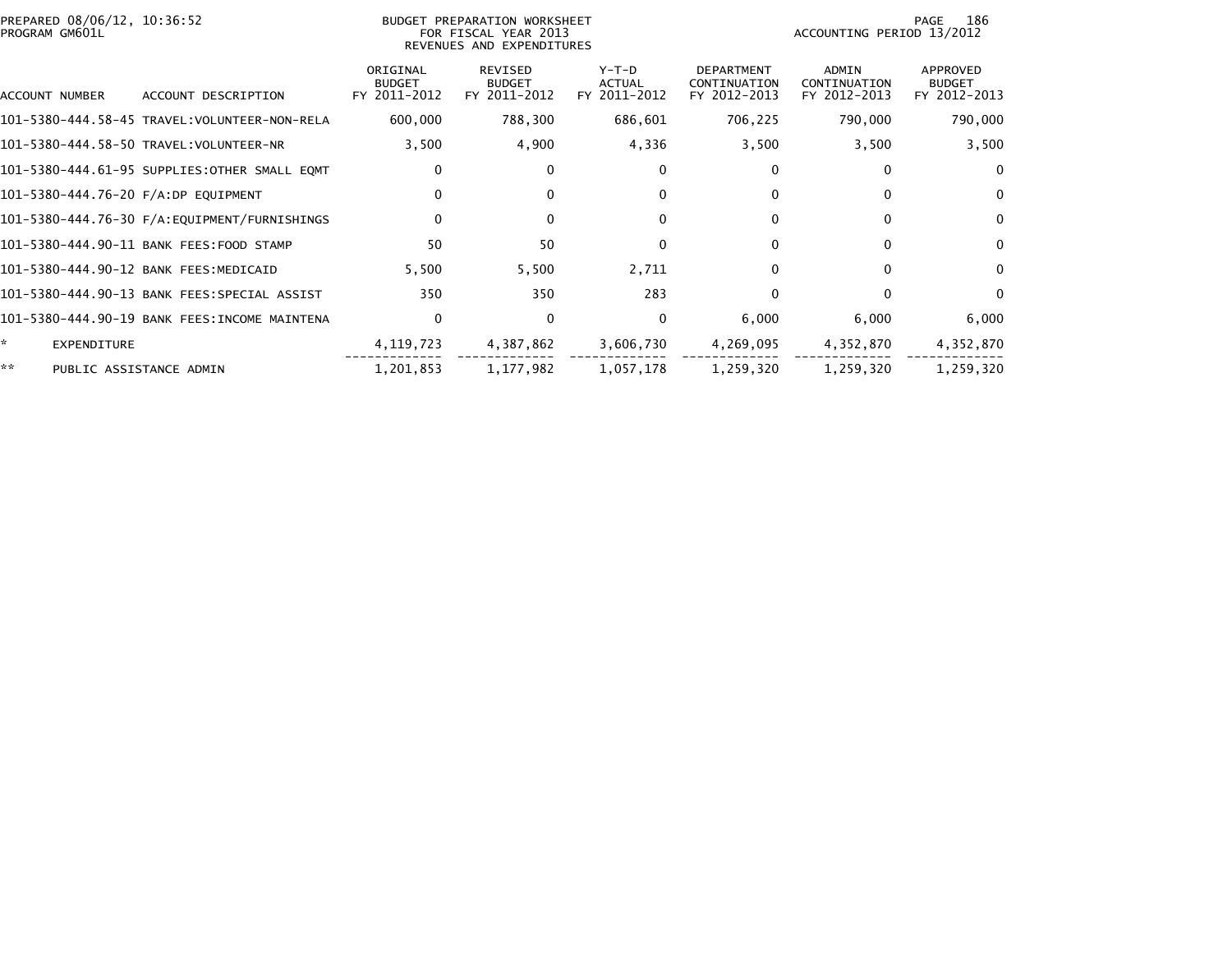| PREPARED 08/06/12, 10:36:52<br>PROGRAM GM601L               |                                             |                                           | BUDGET PREPARATION WORKSHEET<br>FOR FISCAL YEAR 2013<br>REVENUES AND EXPENDITURES |                                        |                                                   | ACCOUNTING PERIOD 13/2012             | 187<br>PAGE                               |
|-------------------------------------------------------------|---------------------------------------------|-------------------------------------------|-----------------------------------------------------------------------------------|----------------------------------------|---------------------------------------------------|---------------------------------------|-------------------------------------------|
| ACCOUNT NUMBER                                              | ACCOUNT DESCRIPTION                         | ORIGINAL<br><b>BUDGET</b><br>FY 2011-2012 | REVISED<br><b>BUDGET</b><br>FY 2011-2012                                          | Y-T-D<br><b>ACTUAL</b><br>FY 2011-2012 | <b>DEPARTMENT</b><br>CONTINUATION<br>FY 2012-2013 | ADMIN<br>CONTINUATION<br>FY 2012-2013 | APPROVED<br><b>BUDGET</b><br>FY 2012-2013 |
|                                                             | 101-5381-331.54-00 MEDICAID CASE MANAGEMENT | $35,400 -$                                | $35,400-$                                                                         | 28,956-                                | $40,000 -$                                        | $40,000 -$                            | $40,000 -$                                |
| ×.<br><b>REVENUE</b><br>101-5381-444.10-05 SALARIES:REGULAR |                                             | $35,400 -$<br>39,312                      | $35,400-$<br>39,312                                                               | 28,956-<br>28,301                      | $40,000 -$<br>38,866                              | $40,000 -$<br>38,866                  | $40,000 -$<br>38,866                      |
| 101-5381-444.20-05 HEALTH INSURANCE                         |                                             | 8,612                                     | 8,612                                                                             | 5,765                                  | 8,505                                             | 8,505                                 | 8,505                                     |
| 101-5381-444.20-10 MEDICARE TAX                             |                                             | 570                                       | 570                                                                               | 390                                    | 564                                               | 564                                   | 564                                       |
| 101-5381-444.20-15 RETIREMENT                               |                                             | 2,526                                     | 2,526                                                                             | 1,931                                  | 2,690                                             | 2,690                                 | 2,690                                     |
|                                                             | 101–5381–444.20–20 SOCIAL SECURITY TAX      | 2,437                                     | 2,437                                                                             | 1,668                                  | 2,410                                             | 2,410                                 | 2,410                                     |
|                                                             | 101-5381-444.20-30 401(K) CONTRIBUTIONS     | 1,175                                     | 1,175                                                                             | 785                                    | 1,158                                             | 1,158                                 | 1,158                                     |
| ÷.<br><b>EXPENDITURE</b>                                    |                                             | 54,632                                    | 54,632                                                                            | 38,840                                 | 54,193                                            | 54,193                                | 54,193                                    |
| **                                                          | MEDICAID CASE MANAGEMENT                    | 19,232                                    | 19,232                                                                            | 9,884                                  | 14, 193                                           | 14,193                                | 14,193                                    |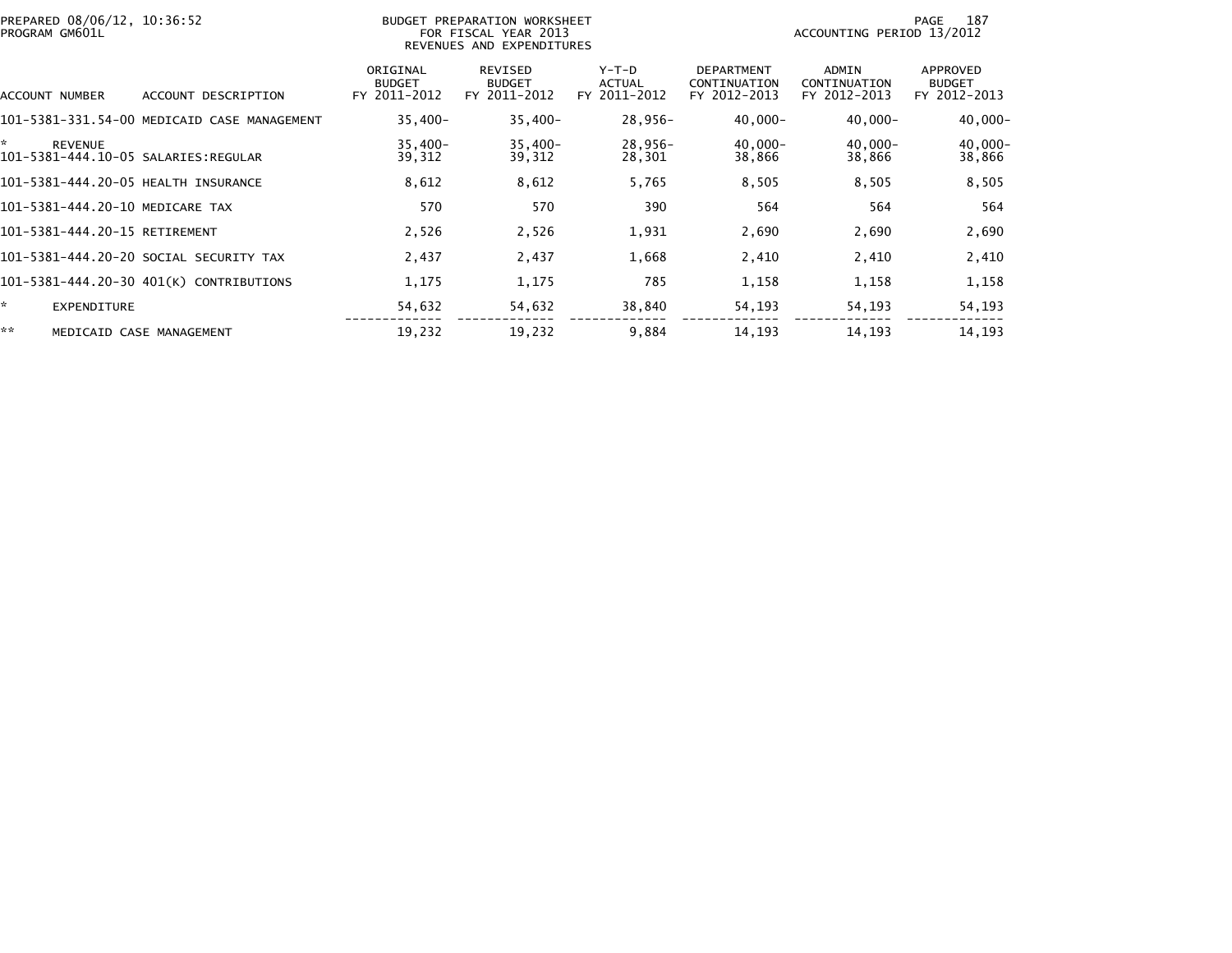|    | PREPARED 08/06/12, 10:36:52<br>PROGRAM GM601L |                                       |                                           | BUDGET PREPARATION WORKSHEET<br>FOR FISCAL YEAR 2013<br>REVENUES AND EXPENDITURES |                                   | 188<br>PAGE<br>ACCOUNTING PERIOD 13/2012          |                                       |                                           |  |
|----|-----------------------------------------------|---------------------------------------|-------------------------------------------|-----------------------------------------------------------------------------------|-----------------------------------|---------------------------------------------------|---------------------------------------|-------------------------------------------|--|
|    | ACCOUNT NUMBER                                | ACCOUNT DESCRIPTION                   | ORIGINAL<br><b>BUDGET</b><br>FY 2011-2012 | REVISED<br><b>BUDGET</b><br>FY 2011-2012                                          | $Y-T-D$<br>ACTUAL<br>FY 2011-2012 | <b>DEPARTMENT</b><br>CONTINUATION<br>FY 2012-2013 | ADMIN<br>CONTINUATION<br>FY 2012-2013 | APPROVED<br><b>BUDGET</b><br>FY 2012-2013 |  |
|    |                                               | 101-5382-341.20-00 RRMC REIMBURSEMENT |                                           |                                                                                   | 0                                 |                                                   |                                       | $\Omega$                                  |  |
|    | <b>REVENUE</b>                                |                                       |                                           |                                                                                   | $\Omega$                          |                                                   |                                       | $\Omega$                                  |  |
| ** | MEDICAID - RRMC                               |                                       |                                           |                                                                                   |                                   |                                                   |                                       | 0                                         |  |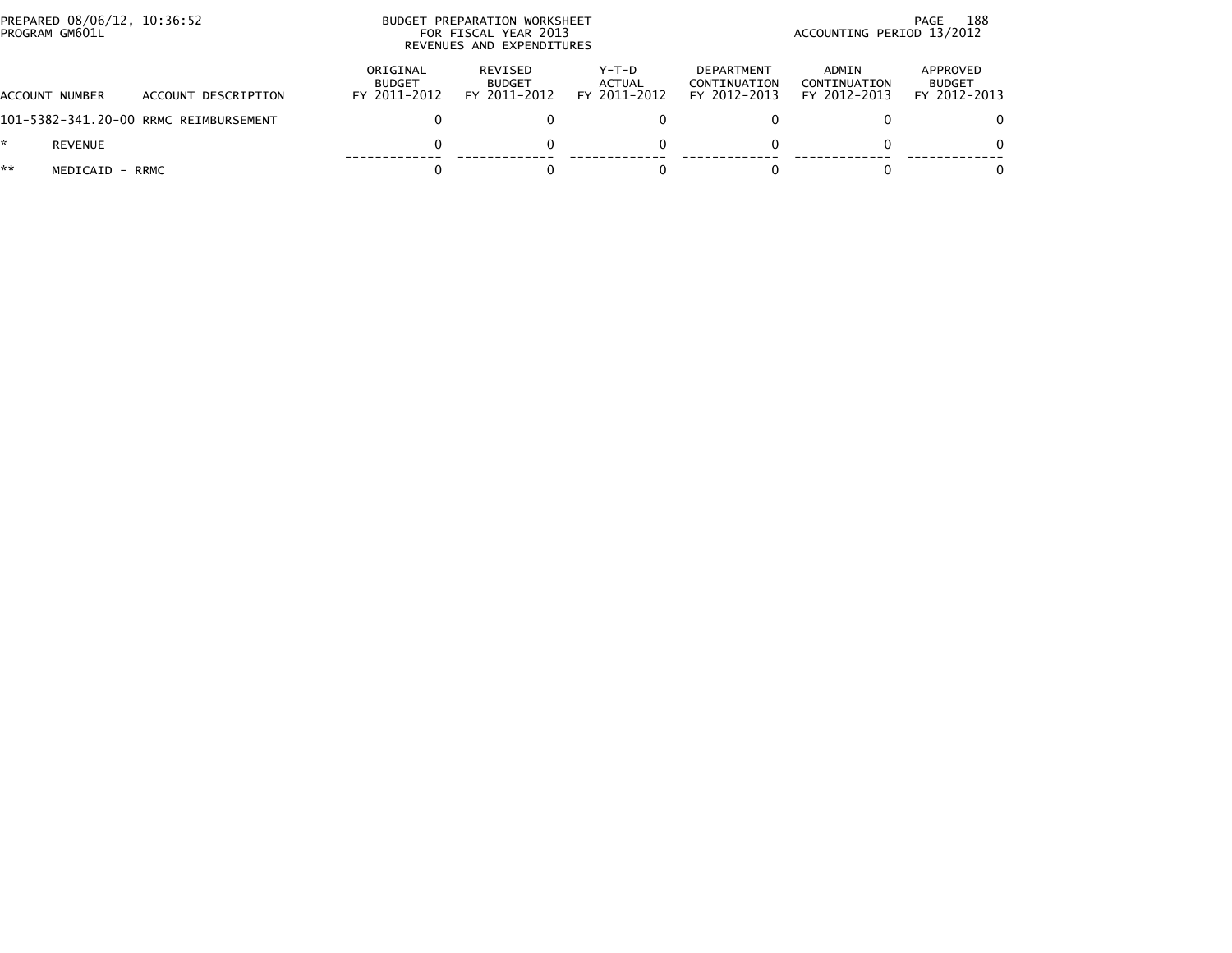| PREPARED 08/06/12, 10:36:52<br>PROGRAM GM601L |                                              |                                           | <b>BUDGET PREPARATION WORKSHEET</b><br>FOR FISCAL YEAR 2013<br>REVENUES AND EXPENDITURES |                                          |                                                   | ACCOUNTING PERIOD 13/2012                    | 189<br>PAGE                               |
|-----------------------------------------------|----------------------------------------------|-------------------------------------------|------------------------------------------------------------------------------------------|------------------------------------------|---------------------------------------------------|----------------------------------------------|-------------------------------------------|
| ACCOUNT NUMBER                                | ACCOUNT DESCRIPTION                          | ORIGINAL<br><b>BUDGET</b><br>FY 2011-2012 | <b>REVISED</b><br><b>BUDGET</b><br>FY 2011-2012                                          | $Y-T-D$<br><b>ACTUAL</b><br>FY 2011-2012 | <b>DEPARTMENT</b><br>CONTINUATION<br>FY 2012-2013 | <b>ADMIN</b><br>CONTINUATION<br>FY 2012-2013 | APPROVED<br><b>BUDGET</b><br>FY 2012-2013 |
|                                               |                                              | $\mathbf 0$                               | $\mathbf 0$                                                                              | $\Omega$                                 | $\Omega$                                          | $\mathbf{0}$                                 | $\bf{0}$                                  |
|                                               | 101-5383-331.75-20 TANF DOMESTIC VIOLENCE    | 25,189-                                   | $21,904-$                                                                                | $9,854-$                                 | 0                                                 | $\mathbf{0}$                                 | $\Omega$                                  |
|                                               | 101-5383-331.75-30 TANF CPS/FC/ADOPTION      | 364,199-                                  | 364, 199-                                                                                | $212,524-$                               | 290,638-                                          | 290,638-                                     | 290,638-                                  |
|                                               | 101-5383-331.93-00 WORK FIRST INCENTIVES     | $5,000-$                                  | $5,000-$                                                                                 | $4,468-$                                 | $5,000-$                                          | $5,000-$                                     | $5,000-$                                  |
|                                               | 101-5383-331.94-00 WORK FIRST SERVICES-FED   | 737,208-                                  | 737,208-                                                                                 | 737, 112-                                | 588,306-                                          | 588,306-                                     | 588,306-                                  |
| <b>REVENUE</b>                                |                                              | 1, 131, 596-<br>1,503,910                 | 1, 128, 311-<br>1,486,043                                                                | 963,958-<br>1,297,837                    | 883,944-<br>1,500,456                             | 883,944-<br>1,500,456                        | 883,944-<br>1,500,456                     |
| 101–5383–444.10–10 SALARIES:OVERTIME          |                                              | $\mathbf{0}$                              | $\mathbf{0}$                                                                             | $\Omega$                                 | 0                                                 | $\mathbf{0}$                                 | $\Omega$                                  |
|                                               |                                              | $\mathbf{0}$                              | 98,140                                                                                   | 26,281                                   | $\mathbf{0}$                                      | 0                                            | $\Omega$                                  |
| 101-5383-444.20-05 HEALTH INSURANCE           |                                              | 329,449                                   | 329,449                                                                                  | 277,255                                  | 328,341                                           | 328,341                                      | 328,341                                   |
| 101-5383-444.20-10 MEDICARE TAX               |                                              | 21,807                                    | 22,971                                                                                   | 18,227                                   | 21,757                                            | 21,757                                       | 21,757                                    |
| 101-5383-444.20-15 RETIREMENT                 |                                              | 96,632                                    | 96,632                                                                                   | 90,224                                   | 103,852                                           | 103,852                                      | 103,852                                   |
|                                               | 101-5383-444.20-20 SOCIAL SECURITY TAX       | 93,242                                    | 98,219                                                                                   | 77,938                                   | 93,028                                            | 93,028                                       | 93,028                                    |
|                                               | 101-5383-444.20-30 401(K) CONTRIBUTIONS      | 44,945                                    | 44,945                                                                                   | 36,651                                   | 44,699                                            | 44,699                                       | 44,699                                    |
|                                               | 101-5383-444.33-00 OTHER PROFESSIONAL SRVCS  | 25,189                                    | $\mathbf{0}$                                                                             | $\mathbf{0}$                             | $\Omega$                                          | $\mathbf{0}$                                 | $\Omega$                                  |
|                                               | 101-5383-444.33-17 CONTRACTED SERVICES       | 0                                         | 21,904                                                                                   | 9,854                                    | $\Omega$                                          | $\mathbf{0}$                                 | $\Omega$                                  |
|                                               |                                              | 32,000                                    | 52,400                                                                                   | 41,903                                   | 67,000                                            | 52,000                                       | 52,000                                    |
|                                               |                                              | 200                                       | 200                                                                                      | 75                                       | 300                                               | 300                                          | 300                                       |
|                                               | 101-5383-444.59-30 TRAINING:SKILL-WORK FIRST | 1,000                                     | 20                                                                                       | 20                                       | 1,000                                             | 1,000                                        | 1,000                                     |
|                                               | 101–5383–444.83–31 FUNTIONAL ASSESS – WF     | $\mathbf{0}$                              | $\mathbf{0}$                                                                             | $\mathbf{0}$                             | $\mathbf{0}$                                      | $\mathbf{0}$                                 | $\Omega$                                  |
| 101-5383-444.83-40 JOB SEARCH                 |                                              | 1,000                                     | $\mathbf 0$                                                                              | $\Omega$                                 | 1,000                                             | 1,000                                        | 1,000                                     |
|                                               | 101–5383–444.83–45 PARTICIPANT ASSISTANCE    | 3,000                                     | 5,080                                                                                    | 4,849                                    | 8,000                                             | 6,000                                        | 6,000                                     |
|                                               | 101-5383-444.90-14 BANK FEES:WORK FIRST      | 50                                        | 50                                                                                       | $\Omega$                                 | 0                                                 | $\mathbf{0}$                                 | $\Omega$                                  |
| EXPENDITURE                                   |                                              | 2, 152, 424                               | 2,256,053                                                                                | 1,881,114                                | 2,169,433                                         | 2, 152, 433                                  | 2, 152, 433                               |

------------- ------------- ------------- ------------- ------------- -------------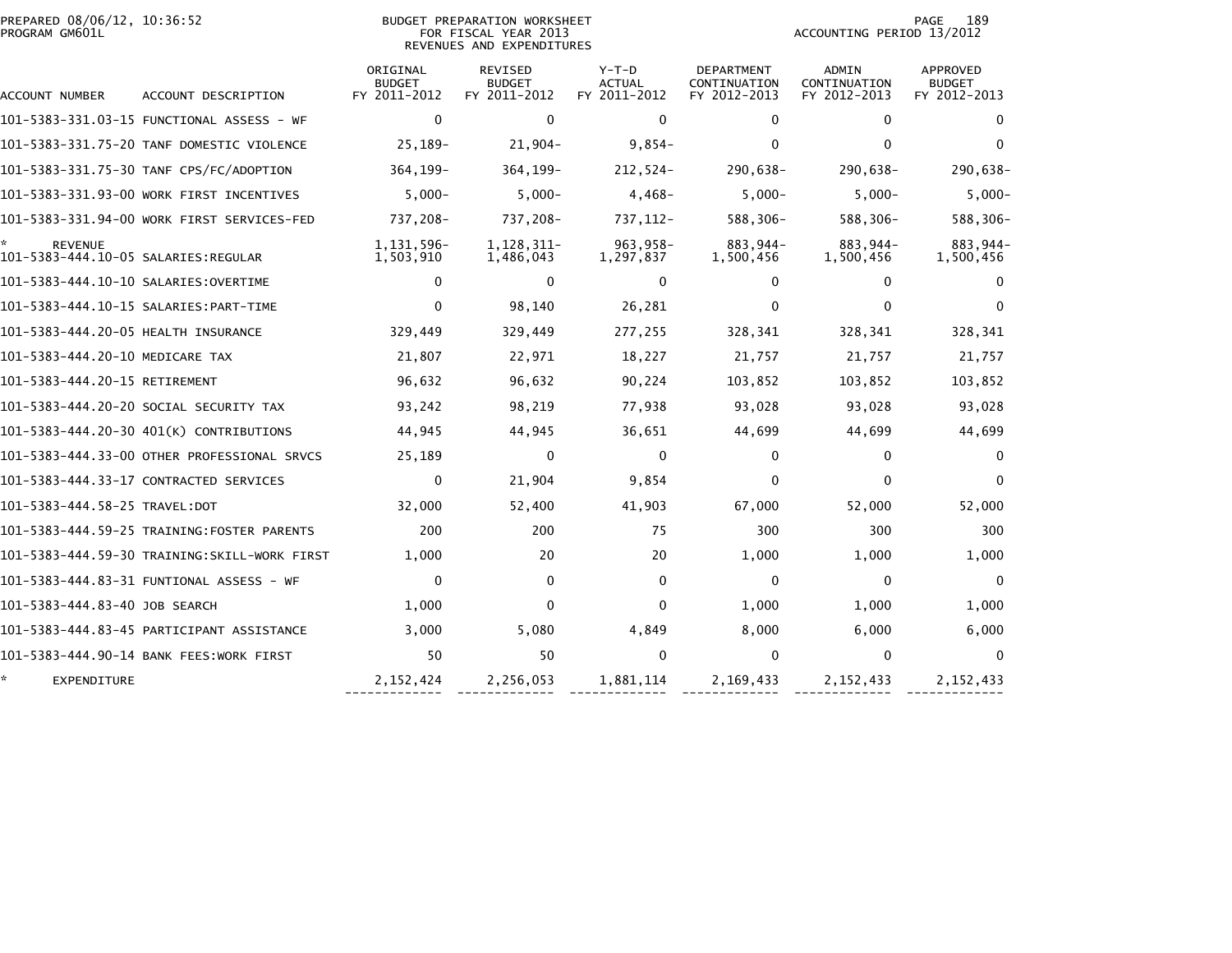| PREPARED 08/06/12, 10:36:52<br>PROGRAM GM601L |                     |                                           | BUDGET PREPARATION WORKSHEET<br>FOR FISCAL YEAR 2013<br>REVENUES AND EXPENDITURES |                                   |                                                   |                                       | 190<br>PAGE<br>ACCOUNTING PERIOD 13/2012  |  |  |
|-----------------------------------------------|---------------------|-------------------------------------------|-----------------------------------------------------------------------------------|-----------------------------------|---------------------------------------------------|---------------------------------------|-------------------------------------------|--|--|
| ACCOUNT NUMBER                                | ACCOUNT DESCRIPTION | ORIGINAL<br><b>BUDGET</b><br>FY 2011-2012 | REVISED<br><b>BUDGET</b><br>FY 2011-2012                                          | $Y-T-D$<br>ACTUAL<br>FY 2011-2012 | <b>DEPARTMENT</b><br>CONTINUATION<br>FY 2012-2013 | ADMIN<br>CONTINUATION<br>FY 2012-2013 | APPROVED<br><b>BUDGET</b><br>FY 2012-2013 |  |  |
| **<br>WORK FIRST BLOCK GRANT                  |                     | 1.020.828                                 | 1.127.742                                                                         | 917.156                           | 1.285.489                                         | 1.268.489                             | 1.268.489                                 |  |  |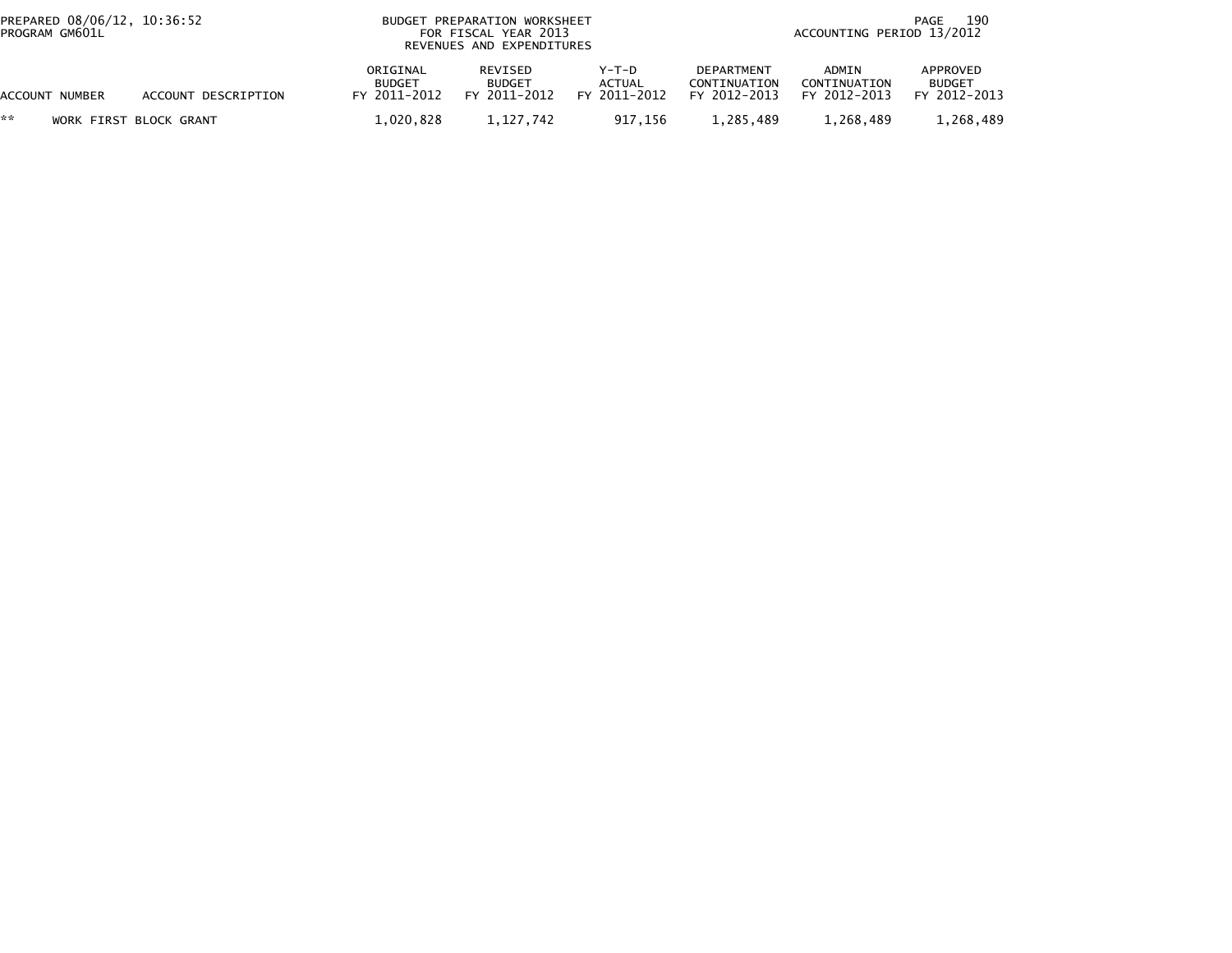| PREPARED 08/06/12, 10:36:52<br>PROGRAM GM601L |                                         |                                           | BUDGET PREPARATION WORKSHEET<br>FOR FISCAL YEAR 2013<br>REVENUES AND EXPENDITURES |                                          | 191<br>PAGE<br>ACCOUNTING PERIOD 13/2012          |                                              |                                           |
|-----------------------------------------------|-----------------------------------------|-------------------------------------------|-----------------------------------------------------------------------------------|------------------------------------------|---------------------------------------------------|----------------------------------------------|-------------------------------------------|
| ACCOUNT NUMBER                                | ACCOUNT DESCRIPTION                     | ORIGINAL<br><b>BUDGET</b><br>FY 2011-2012 | <b>REVISED</b><br><b>BUDGET</b><br>FY 2011-2012                                   | $Y-T-D$<br><b>ACTUAL</b><br>FY 2011-2012 | <b>DEPARTMENT</b><br>CONTINUATION<br>FY 2012-2013 | <b>ADMIN</b><br>CONTINUATION<br>FY 2012-2013 | APPROVED<br><b>BUDGET</b><br>FY 2012-2013 |
| 101-5384-331.72-10 TANF TO SSBG               |                                         | 0                                         | 0                                                                                 |                                          | 0                                                 | $\Omega$                                     | $\mathbf 0$                               |
| 101-5384-331.79-00 CPS EXPANSION              |                                         | 83,424-                                   | 83,424-                                                                           | 83,424-                                  | $83,424-$                                         | 83,424-                                      | $83,424-$                                 |
| 101-5384-334.79-00 CPS EXPANSION              |                                         | 0                                         | 0                                                                                 | 0                                        | $\mathbf{0}$                                      | $\Omega$                                     | $\Omega$                                  |
| ×.<br><b>REVENUE</b>                          |                                         | 83,424-<br>113,884                        | 83,424-<br>46,400                                                                 | 83,424-<br>46,399                        | 83,424-<br>112,372                                | 83,424-<br>112,372                           | $83,424-$<br>112,372                      |
| 101-5384-444.20-05 HEALTH INSURANCE           |                                         | 24,947                                    | 10,368                                                                            | 10,367                                   | 24,590                                            | 24,590                                       | 24,590                                    |
| 101-5384-444.20-10 MEDICARE TAX               |                                         | 1,651                                     | 636                                                                               | 636                                      | 1,629                                             | 1,629                                        | 1,629                                     |
| 101-5384-444.20-15 RETIREMENT                 |                                         | 7,317                                     | 3,197                                                                             | 3,197                                    | 7,778                                             | 7,778                                        | 7,778                                     |
|                                               | 101–5384–444.20–20 SOCIAL SECURITY TAX  | 7,061                                     | 2,720                                                                             | 2,719                                    | 6,967                                             | 6,967                                        | 6,967                                     |
|                                               | 101-5384-444.20-30 401(K) CONTRIBUTIONS | 3,403                                     | 1,284                                                                             | 1,283                                    | 3,348                                             | 3,348                                        | 3,348                                     |
| *<br>EXPENDITURE                              |                                         | 158,263                                   | 64,605                                                                            | 64,601                                   | 156,684                                           | 156,684                                      | 156,684                                   |
| **<br>CHILD WELFARE - STATE                   |                                         | 74,839                                    | 18,819-                                                                           | $18,823-$                                | 73,260                                            | 73,260                                       | 73,260                                    |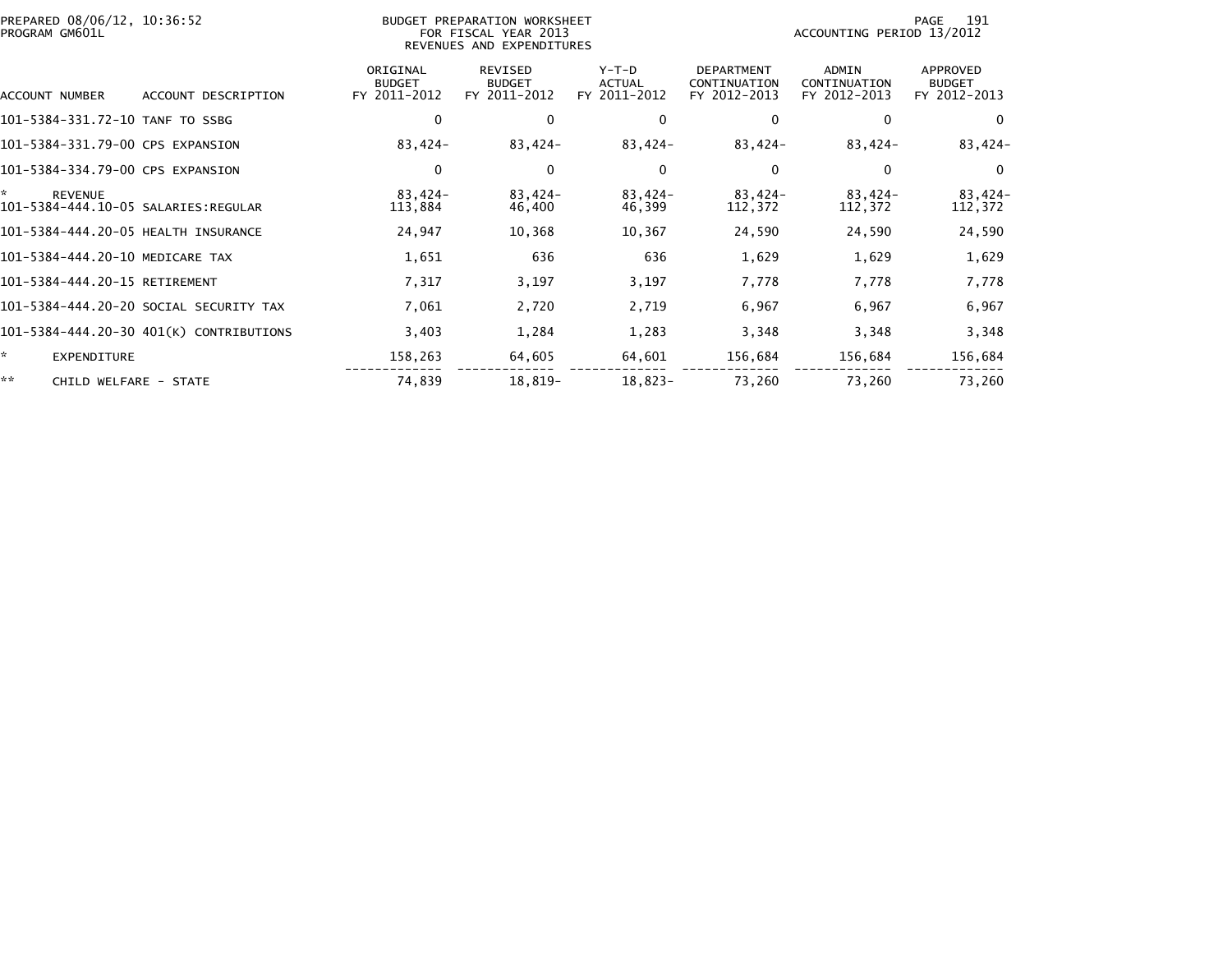|                | PREPARED 08/06/12, 10:36:52<br>PROGRAM GM601L                                     |                                           | BUDGET PREPARATION WORKSHEET<br>FOR FISCAL YEAR 2013<br>REVENUES AND EXPENDITURES |                                          |                                            | 192<br>PAGE<br>ACCOUNTING PERIOD 13/2012 |                                           |  |
|----------------|-----------------------------------------------------------------------------------|-------------------------------------------|-----------------------------------------------------------------------------------|------------------------------------------|--------------------------------------------|------------------------------------------|-------------------------------------------|--|
| ACCOUNT NUMBER | ACCOUNT DESCRIPTION                                                               | ORIGINAL<br><b>BUDGET</b><br>FY 2011-2012 | REVISED<br><b>BUDGET</b><br>FY 2011-2012                                          | $Y-T-D$<br><b>ACTUAL</b><br>FY 2011-2012 | DEPARTMENT<br>CONTINUATION<br>FY 2012-2013 | ADMIN<br>CONTINUATION<br>FY 2012-2013    | APPROVED<br><b>BUDGET</b><br>FY 2012-2013 |  |
|                | 101-5385-334.22-00 CHILD PROT SERV-STATE                                          | $94,602 -$                                | $94,602 -$                                                                        | 121,078-                                 | 130,602-                                   | $130,602 -$                              | 196,992-                                  |  |
| LEVEL<br>400   | <b>TEXT</b><br>CONTINUATION<br>OTHER FUNDS FOR TWO CHILD PROTECTIVE SOCIAL WORKER |                                           | TEXT AMT                                                                          | 130.602<br>66,390<br>196,992             |                                            |                                          |                                           |  |
| <b>REVENUE</b> |                                                                                   | $94,602-$<br>72.576                       | $94,602 -$<br>151,896                                                             | 121,078-<br>117,996                      | $130,602 -$<br>72,055                      | $130,602 -$<br>72,055                    | 196,992-<br>158,877                       |  |
| LEVEL<br>400   | <b>TEXT</b><br>CONTINUATION<br>TWO CHILD PROTECTIVE SOCIAL WORKERS                |                                           | TEXT AMT                                                                          | 72,055<br>86,822<br>158,877              |                                            |                                          |                                           |  |
|                |                                                                                   | $\mathbf{0}$                              | $\mathbf{0}$                                                                      | $\mathbf{0}$                             | $\mathbf{0}$                               | $\mathbf{0}$                             | $\mathbf{0}$                              |  |
|                | 101-5385-444.20-05 HEALTH INSURANCE                                               | 15,899                                    | 30,006                                                                            | 24,191                                   | 15,768                                     | 15,768                                   | 31,848                                    |  |
| LEVEL<br>400   | <b>TEXT</b><br>CONTINUATION<br>TWO CHILD PROTECTIVE SOCIAL WORKERS                |                                           | TEXT AMT                                                                          | 15,768<br>16,080<br>31,848               |                                            |                                          |                                           |  |
|                | 101-5385-444.20-10 MEDICARE TAX                                                   | 1,052                                     | 2,108                                                                             | 1,626                                    | 1,045                                      | 1,045                                    | 2,304                                     |  |
| LEVEL<br>400   | <b>TEXT</b><br>CONTINUATION<br>TWO CHILD PROTECTIVE SOCIAL WORKERS                |                                           | TEXT AMT                                                                          | 1,045<br>1,259<br>2,304                  |                                            |                                          |                                           |  |
|                | 101-5385-444.20-15 RETIREMENT                                                     | 4,663                                     | 10,431                                                                            | 8,056                                    | 4,987                                      | 4,987                                    | 11,039                                    |  |
| LEVEL<br>400   | <b>TEXT</b><br>CONTINUATION<br>TWO CHILD PROTECTIVE SOCIAL                        |                                           | TEXT AMT                                                                          | 4,987<br>6,052<br>11,039                 |                                            |                                          |                                           |  |
|                | 101-5385-444.20-20 SOCIAL SECURITY TAX                                            | 4,500                                     | 9,014                                                                             | 6,954                                    | 4,467                                      | 4,467                                    | 9,850                                     |  |
| LEVEL          | TEXT                                                                              |                                           | TEXT AMT                                                                          |                                          |                                            |                                          |                                           |  |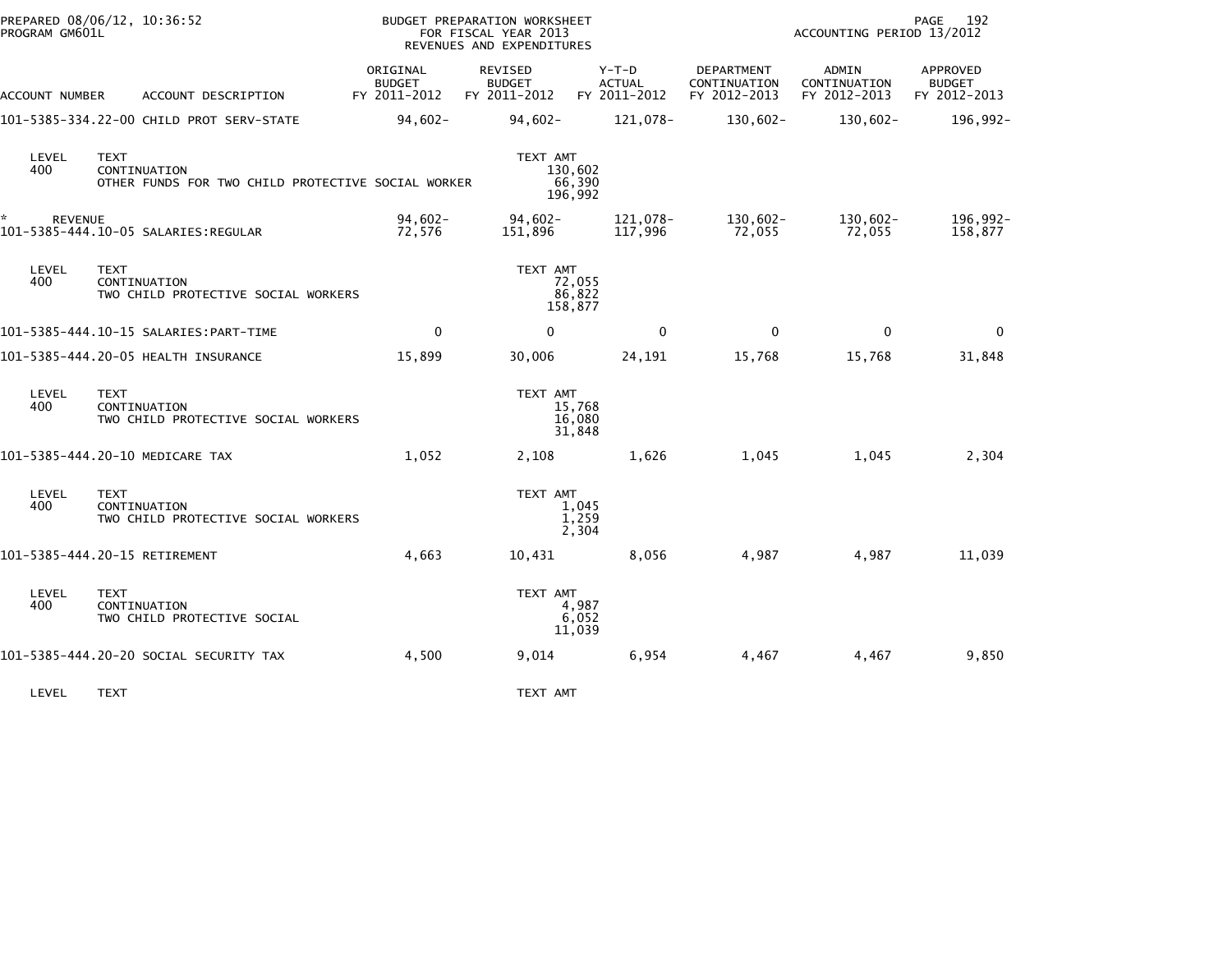|    | PREPARED 08/06/12, 10:36:52<br>PROGRAM GM601L |                                                     |                                           | BUDGET PREPARATION WORKSHEET<br>FOR FISCAL YEAR 2013<br>REVENUES AND EXPENDITURES |                                        |                                                   | 193<br>PAGE<br>ACCOUNTING PERIOD 13/2012 |                                           |  |
|----|-----------------------------------------------|-----------------------------------------------------|-------------------------------------------|-----------------------------------------------------------------------------------|----------------------------------------|---------------------------------------------------|------------------------------------------|-------------------------------------------|--|
|    | ACCOUNT NUMBER                                | ACCOUNT DESCRIPTION                                 | ORIGINAL<br><b>BUDGET</b><br>FY 2011-2012 | REVISED<br><b>BUDGET</b><br>FY 2011-2012                                          | Y-T-D<br>ACTUAL<br>FY 2011-2012        | <b>DEPARTMENT</b><br>CONTINUATION<br>FY 2012-2013 | ADMIN<br>CONTINUATION<br>FY 2012-2013    | APPROVED<br><b>BUDGET</b><br>FY 2012-2013 |  |
|    | 400                                           | CONTINUATION<br>TWO CHILD PROTECTIVE SOCIAL WORKERS |                                           |                                                                                   | 4,467<br>$\frac{5}{9}$ , 383<br>9, 850 |                                                   |                                          |                                           |  |
|    |                                               | 101-5385-444.20-30 401(K) CONTRIBUTIONS             | 2,169                                     | 4,250                                                                             | 3,273                                  | 2,147                                             | 2,147                                    | 4,752                                     |  |
|    | <b>TEXT</b><br>LEVEL<br>400                   | CONTINUATION<br>TWO CHILD PROTECTIVE SOCIAL WORKERS |                                           | TEXT AMT                                                                          | 2,147<br>2,605<br>4,752                |                                                   |                                          |                                           |  |
| ŵ. | EXPENDITURE                                   |                                                     | 100,859                                   | 207,705                                                                           | 162,096                                | 100,469                                           | 100,469                                  | 218,670                                   |  |
| ** |                                               | CHILD PROTECTIVE SERVICES                           | 6,257                                     | 113,103                                                                           | 41,018                                 | $30, 133 -$                                       | $30.133 -$                               | 21,678                                    |  |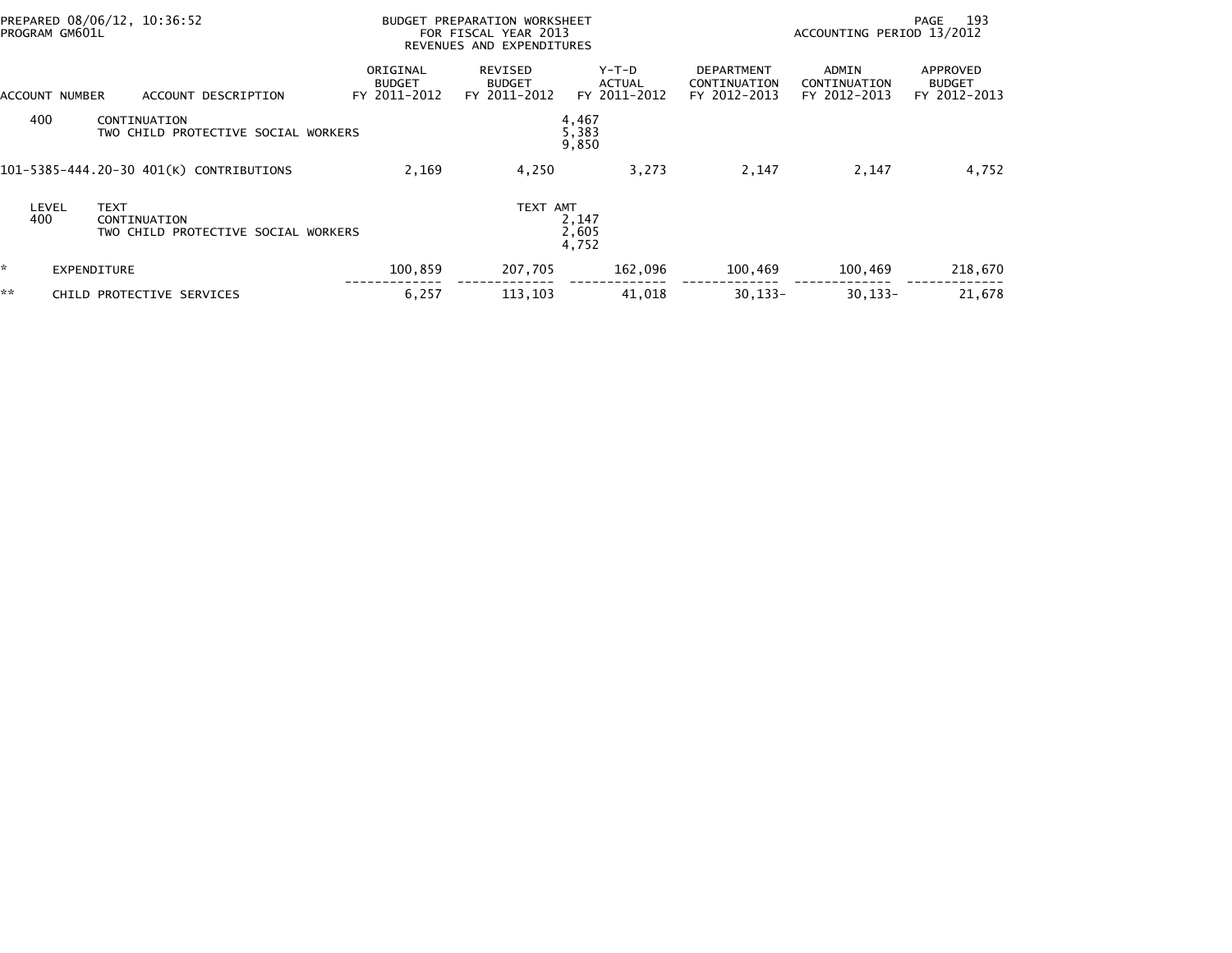|               | REPARED 08/06/12, 10:36:52 |  |
|---------------|----------------------------|--|
| ROGRAM GM601L |                            |  |

## PREPARED 08/06/12, 10:36:52 BUDGET PREPARATION WORKSHEET PAGE 194PROGRAM GM601L FOR FISCAL YEAR 2013 ACCOUNTING PERIOD 13/2012 REVENUES AND EXPENDITURES

PAGE 194<br>ACCOUNTING PERIOD 13/2012

| ACCOUNT NUMBER                       | ACCOUNT DESCRIPTION                          | ORIGINAL<br><b>BUDGET</b><br>FY 2011-2012 | <b>REVISED</b><br><b>BUDGET</b><br>FY 2011-2012 | $Y-T-D$<br><b>ACTUAL</b><br>FY 2011-2012 | <b>DEPARTMENT</b><br>CONTINUATION<br>FY 2012-2013 | <b>ADMIN</b><br>CONTINUATION<br>FY 2012-2013 | <b>APPROVED</b><br><b>BUDGET</b><br>FY 2012-2013 |
|--------------------------------------|----------------------------------------------|-------------------------------------------|-------------------------------------------------|------------------------------------------|---------------------------------------------------|----------------------------------------------|--------------------------------------------------|
| 101-5395-365.11-01 ALTRUSA DONATIONS |                                              | $\mathbf{0}$                              | 0                                               | $\mathbf{0}$                             | 0                                                 | $\Omega$                                     | $\mathbf 0$                                      |
|                                      |                                              | $6.000 -$                                 | $9,979-$                                        | $10.079 -$                               | $5,000-$                                          | $5,000-$                                     | $5,000-$                                         |
|                                      | 101-5395-365.11-04 FOSTER PARENTS ASSOCIATIO | $225 -$                                   | $225 -$                                         | $225 -$                                  | $\mathbf{0}$                                      | 0                                            |                                                  |
|                                      | 101-5395-365.14-00 ADULT SVCS DONATIONS      | $1,665-$                                  | $300 -$                                         | $300 -$                                  | 0                                                 |                                              |                                                  |
| 101–5395–365.19–00 BLIND FUND        |                                              | $\Omega$                                  | $\Omega$                                        | $\bf{0}$                                 | $\bf{0}$                                          | 0                                            | 0                                                |
|                                      | 101-5395-365.28-00 CHRISTMAS HAPPINESS DONAT | $70.000 -$                                | $70,000 -$                                      | 74,749-                                  | $\Omega$                                          | $68,000 -$                                   | 68,000-                                          |
|                                      | 101-5395-365.38-00 DONATIONS-INCOME MAINTENA | $500 -$                                   | $350 -$                                         | $375 -$                                  | 0                                                 | $\Omega$                                     | $^{(1)}$                                         |
| 101-5395-365.55-00 MISC DONATIONS    |                                              | $500 -$                                   | 0                                               | 0                                        | 0                                                 |                                              |                                                  |
|                                      |                                              | $550 -$                                   | 0                                               | 0                                        | 0                                                 | 0                                            |                                                  |
|                                      | 101-5395-395.00-00 FUND BALANCE APPR-RESTR   | 0                                         | $30,211-$                                       | 0                                        | $\Omega$                                          | 0                                            |                                                  |
|                                      |                                              | $\Omega$                                  | 0                                               | 0                                        | $\Omega$                                          | 0                                            | 0                                                |
| <b>REVENUE</b>                       | 101-5395-444.83-01 CHRISTMAS PARTY FOR FC    | 79,440-                                   | $111,065-$                                      | 85,728-                                  | $5,000-$                                          | $73,000-$                                    | 73,000-                                          |
|                                      |                                              | 6,000                                     | 17,544                                          | 11,814                                   | 5,000                                             | 5,000                                        | 5,000                                            |
|                                      | 101-5395-444.83-03 ALTRUSA CLUB - CHILDREN   | $\Omega$                                  | 7                                               | 0                                        | 0                                                 | 0                                            |                                                  |
|                                      | 101-5395-444.83-07 ADULT SVCS DONATIONS      | 1,665                                     | 1,965                                           | 772                                      | 0                                                 | 0                                            |                                                  |
|                                      | 101-5395-444.83-22 DRUG SCREENING-CHILD SVS  | 38,000                                    | 52,450                                          | 42,515                                   | 45,000                                            | 45,000                                       | 45,000                                           |
|                                      | 101-5395-444.83-23 FOSTER PARENTS ASSOCIATIO | 225                                       | 475                                             | 275                                      | 0                                                 | 0                                            |                                                  |
|                                      | 101-5395-444.83-49 DSS: STAFF DEVLOPMENT     | 550                                       | 550                                             | 0                                        | 0                                                 | 0                                            |                                                  |
|                                      | 101-5395-444.83-88 DONATION EXP-INCOME MAINT | 500                                       | 1,332                                           | 873                                      | 0                                                 | 0                                            |                                                  |
|                                      | 101-5395-444.83-90 BLIND FUND EXPENSES       | 0                                         | 0                                               | 0                                        | 0                                                 | 0                                            |                                                  |
|                                      | 101-5395-444.83-91 CHRISTMAS HAPPINESS EXP   | 70,000                                    | 85,868                                          | 47,332                                   | $\mathbf{0}$                                      | 68,000                                       | 68,000                                           |
|                                      | 101–5395–444.83–93 GEN ASSIST:CHILDREN SVS   | 5,000                                     | 5,000                                           | 4,927                                    | 6,000                                             | 6,000                                        | 6,000                                            |
|                                      | 101-5395-444.83-94 GEN ASSIST:INCOME MAIN    | 2,000                                     | 2,000                                           | 1,316                                    | 2.000                                             | 2,000                                        | 2,000                                            |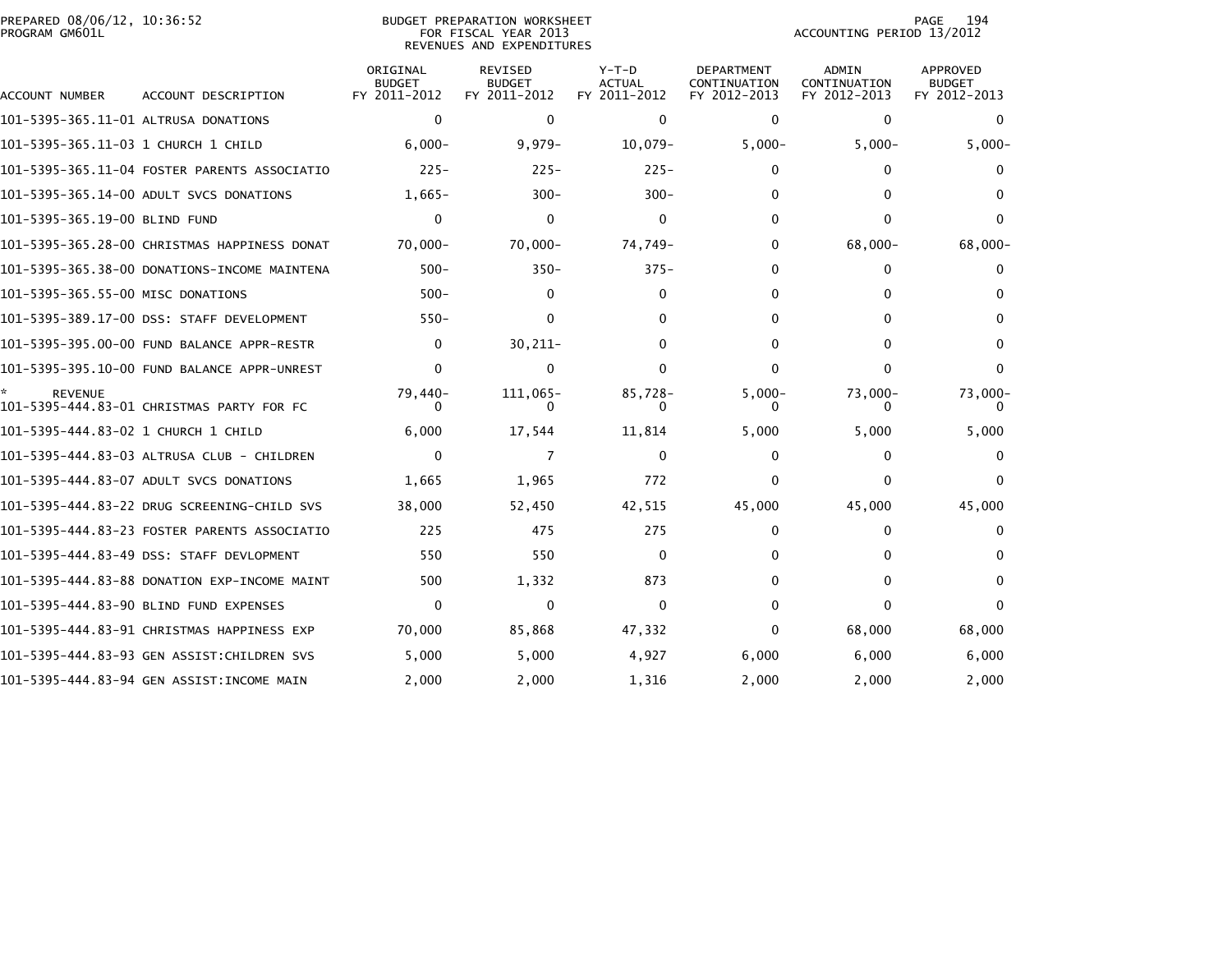| 195<br>PAGE<br>ACCOUNTING PERIOD 13/2012                                           |  |  |
|------------------------------------------------------------------------------------|--|--|
| ADMIN<br>APPROVED<br>CONTINUATION<br><b>BUDGET</b><br>FY 2012-2013<br>FY 2012-2013 |  |  |
| $\bf{0}$<br>0                                                                      |  |  |
| 0<br>$\bf{0}$                                                                      |  |  |
| 3,000<br>3,000                                                                     |  |  |
| $\mathbf{0}$<br>$\Omega$                                                           |  |  |
| 129,000<br>129,000                                                                 |  |  |
| 56,000<br>56.000                                                                   |  |  |
| 4,787,661<br>4,729,827                                                             |  |  |
|                                                                                    |  |  |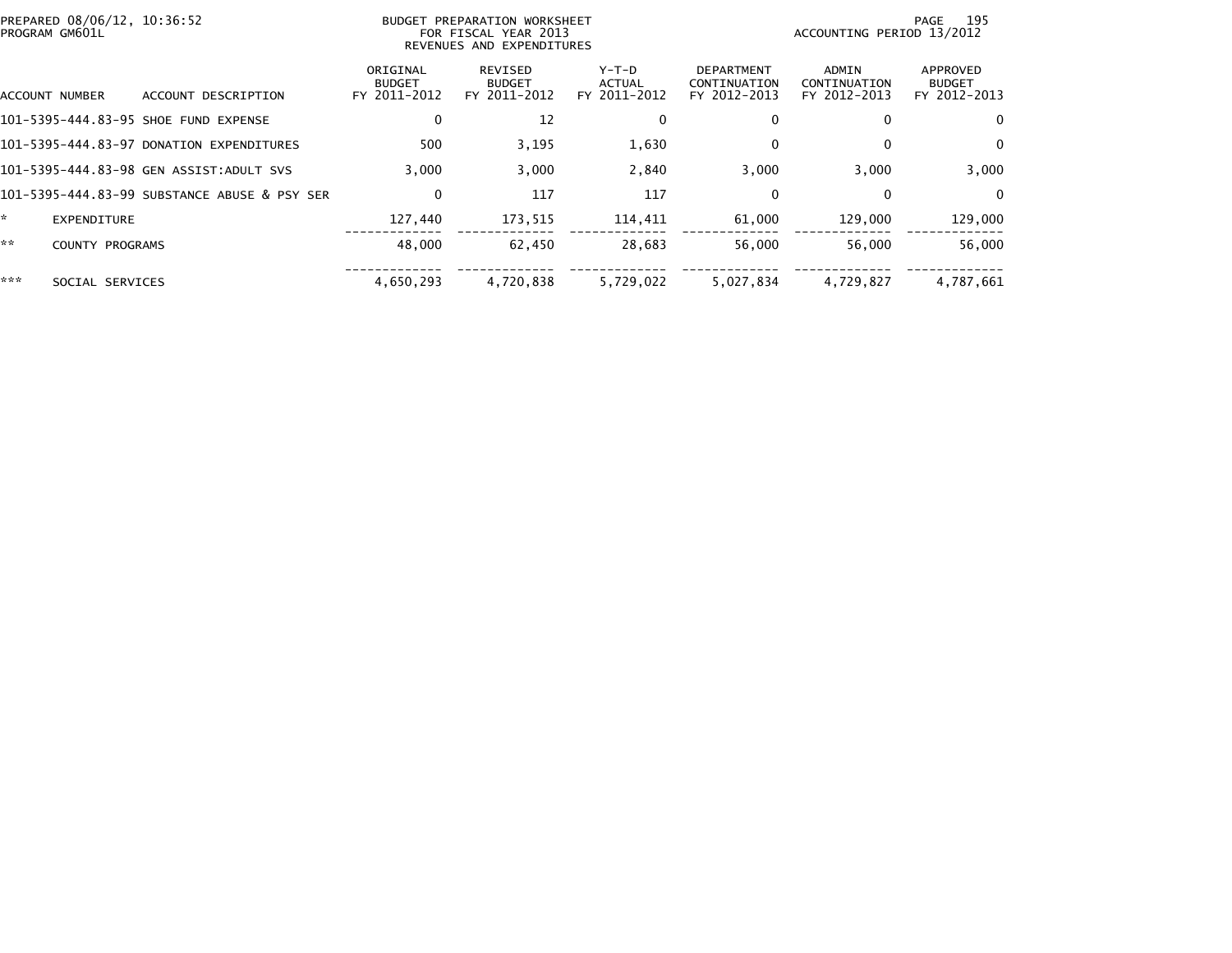| PREPARED 08/06/12, 10:36:52<br>PROGRAM GM601L |                                              |                                           | FOR FISCAL YEAR 2013                     | BUDGET PREPARATION WORKSHEET<br>REVENUES AND EXPENDITURES |                                            |                                       | 196<br>PAGE<br>ACCOUNTING PERIOD 13/2012  |  |  |
|-----------------------------------------------|----------------------------------------------|-------------------------------------------|------------------------------------------|-----------------------------------------------------------|--------------------------------------------|---------------------------------------|-------------------------------------------|--|--|
| <b>ACCOUNT NUMBER</b>                         | ACCOUNT DESCRIPTION                          | ORIGINAL<br><b>BUDGET</b><br>FY 2011-2012 | REVISED<br><b>BUDGET</b><br>FY 2011-2012 | $Y-T-D$<br>ACTUAL<br>FY 2011-2012                         | DEPARTMENT<br>CONTINUATION<br>FY 2012-2013 | ADMIN<br>CONTINUATION<br>FY 2012-2013 | APPROVED<br><b>BUDGET</b><br>FY 2012-2013 |  |  |
|                                               | 101-5410-334.76-00 TITLE IV-B ADOPTIONS-STAT | $3.000 -$                                 | $3.000 -$                                | $2,100-$                                                  | $3,000-$                                   | $3.000 -$                             | $3,000-$                                  |  |  |
| REVENUE                                       | 101-5410-444.93-05 IV-B ADOPTION ASSISTANCE  | $3,000-$<br>135.617                       | $3,000-$<br>135.617                      | $2,100-$<br>120.316                                       | $3,000-$<br>135.617                        | $3,000-$<br>135.617                   | $3,000-$<br>135,617                       |  |  |
| *.<br>EXPENDITURE                             |                                              | 135,617                                   | 135,617                                  | 120,316                                                   | 135,617                                    | 135.617                               | 135,617                                   |  |  |
| **                                            | IV-B ADOPTION ASSISTANCE                     | 132,617                                   | 132,617                                  | 118,216                                                   | 132,617                                    | 132,617                               | 132,617                                   |  |  |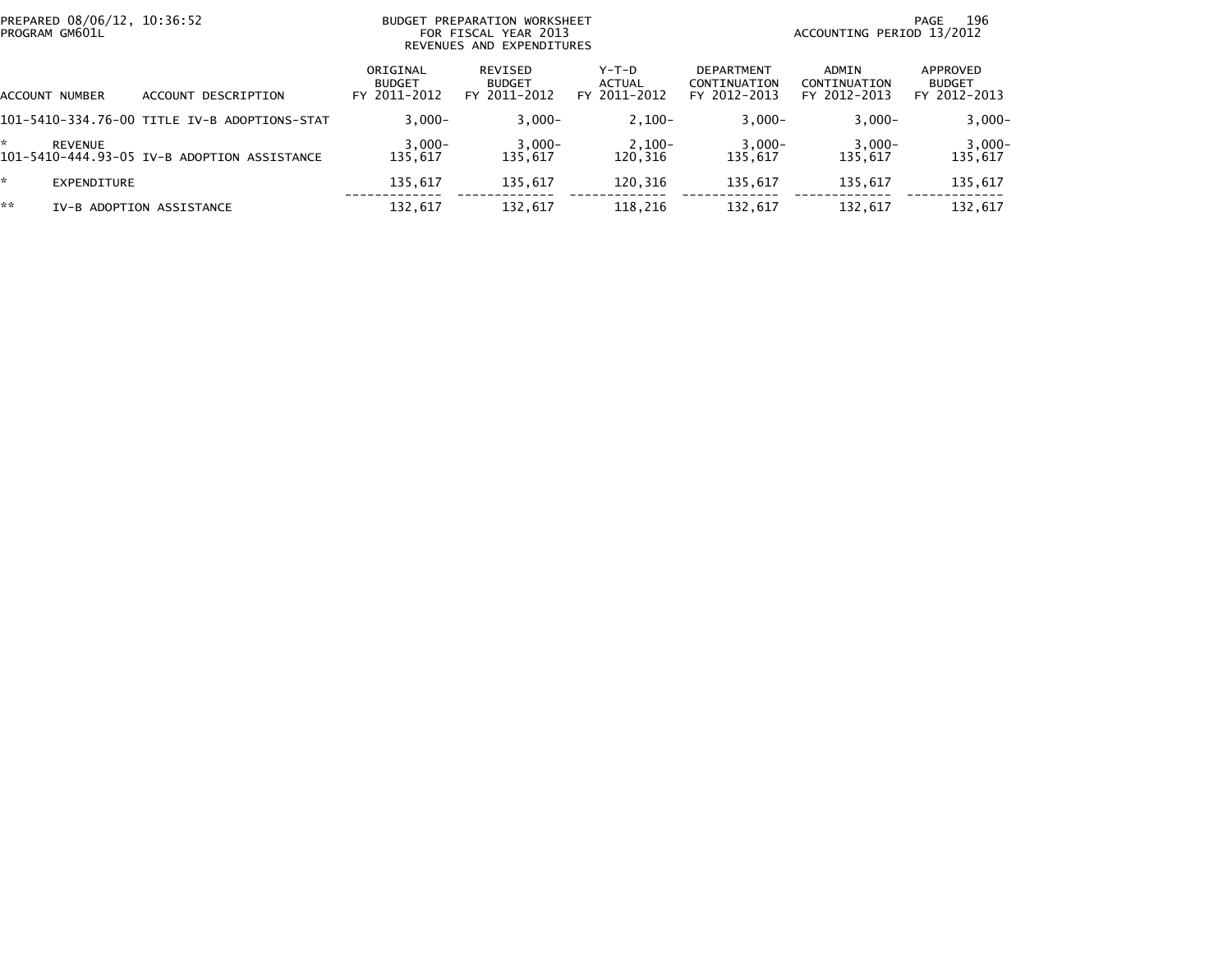| PREPARED 08/06/12, 10:36:52<br>PROGRAM GM601L |                |                                              | BUDGET PREPARATION WORKSHEET<br>FOR FISCAL YEAR 2013<br>REVENUES AND EXPENDITURES |                                          |                                 | 197<br>PAGE<br>ACCOUNTING PERIOD 13/2012          |                                       |                                           |  |
|-----------------------------------------------|----------------|----------------------------------------------|-----------------------------------------------------------------------------------|------------------------------------------|---------------------------------|---------------------------------------------------|---------------------------------------|-------------------------------------------|--|
|                                               | ACCOUNT NUMBER | DESCRIPTION<br>ACCOUNT                       | ORIGINAL<br><b>BUDGET</b><br>FY 2011-2012                                         | REVISED<br><b>BUDGET</b><br>FY 2011-2012 | Y-T-D<br>ACTUAL<br>FY 2011-2012 | <b>DEPARTMENT</b><br>CONTINUATION<br>FY 2012-2013 | ADMIN<br>CONTINUATION<br>FY 2012-2013 | APPROVED<br><b>BUDGET</b><br>FY 2012-2013 |  |
|                                               |                | 101-5415-331.80-10 TITLE IV-E ADOPTIONS      | $650 -$                                                                           | $650 -$                                  | $4.584-$                        | $4.700 -$                                         | $4.700 -$                             | 4,700-                                    |  |
|                                               |                | 101-5415-334.73-10 TITLE IV-E ADOPTIONS-STAT | $325 -$                                                                           | $325 -$                                  | $2.292 -$                       | $2.350 -$                                         | $2.350 -$                             | $2,350-$                                  |  |
| *                                             | <b>REVENUE</b> | 101-5415-444.93-10 IV-E ADOPTION ASSISTANCE  | $975 -$<br>190.676                                                                | $975 -$<br>190.676                       | 6,876-<br>176.648               | 7.050-<br>190.676                                 | 7.050-<br>190.676                     | 7,050-<br>190,676                         |  |
| *.                                            | EXPENDITURE    |                                              | 190.676                                                                           | 190.676                                  | 176,648                         | 190.676                                           | 190.676                               | 190,676                                   |  |
| **                                            |                | IV-E ADOPTION ASSISTANCE                     | 189,701                                                                           | 189.701                                  | 169.772                         | 183.626                                           | 183.626                               | 183,626                                   |  |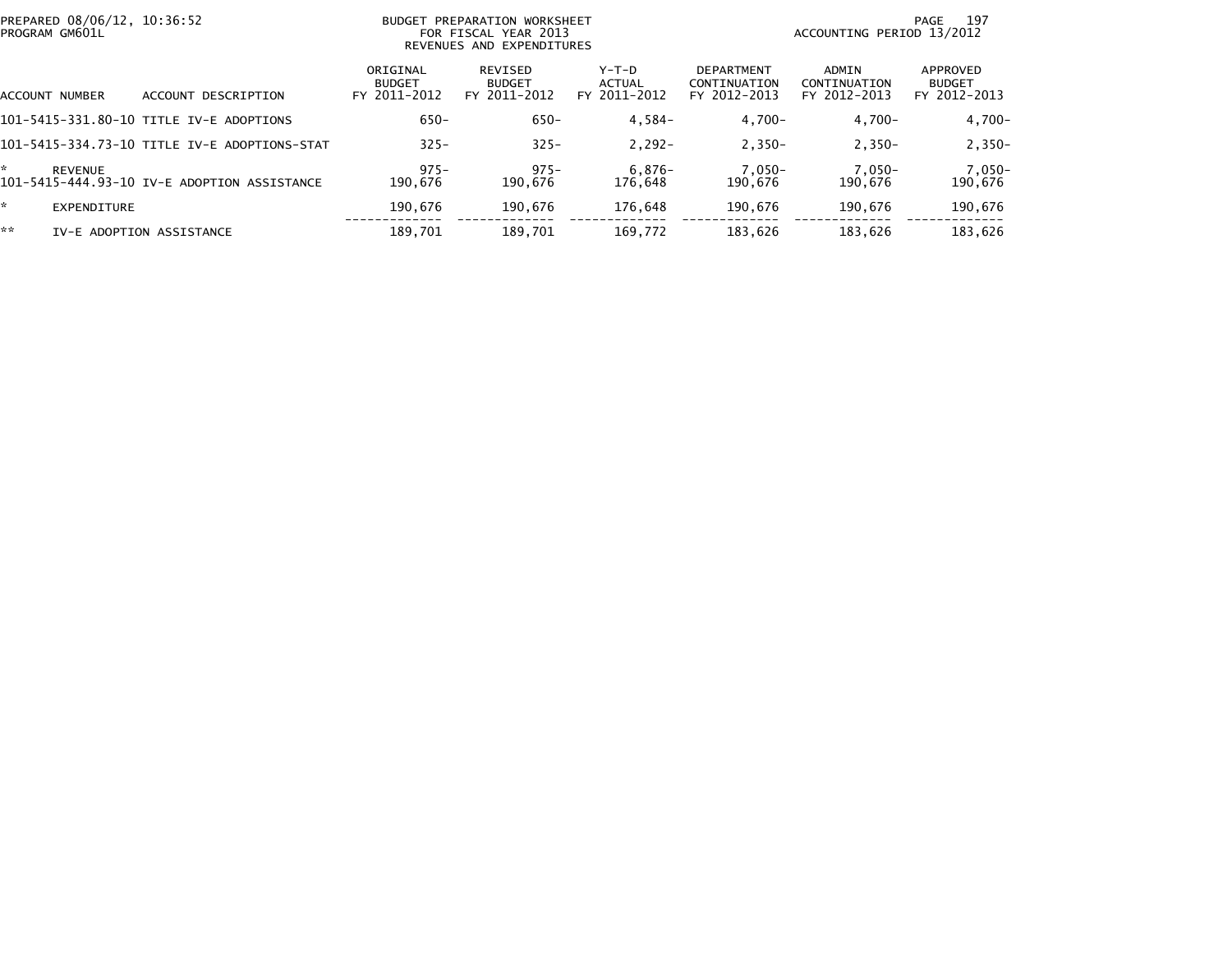| PREPARED 08/06/12, 10:36:52<br>PROGRAM GM601L         |                                             | BUDGET PREPARATION WORKSHEET<br>FOR FISCAL YEAR 2013<br>REVENUES AND EXPENDITURES |                                          |                                 | 198<br>PAGE<br>ACCOUNTING PERIOD 13/2012          |                                       |                                           |
|-------------------------------------------------------|---------------------------------------------|-----------------------------------------------------------------------------------|------------------------------------------|---------------------------------|---------------------------------------------------|---------------------------------------|-------------------------------------------|
| ACCOUNT NUMBER                                        | DESCRIPTION<br><b>ACCOUNT</b>               | ORIGINAL<br><b>BUDGET</b><br>FY 2011-2012                                         | REVISED<br><b>BUDGET</b><br>FY 2011-2012 | Y-T-D<br>ACTUAL<br>FY 2011-2012 | <b>DEPARTMENT</b><br>CONTINUATION<br>FY 2012-2013 | ADMIN<br>CONTINUATION<br>FY 2012-2013 | APPROVED<br><b>BUDGET</b><br>FY 2012-2013 |
|                                                       | 101-5420-334.66-00 IV-B FOSTER CARE BEN PYM | 415.633-                                                                          | 415,633-                                 | 450.604-                        | 440.000-                                          | 440.000-                              | 440,000-                                  |
| <b>REVENUE</b><br>101-5420-444.93-15 IV-B FC-CLOTHING |                                             | 415,633-<br>47,628                                                                | 415,633-<br>47,628                       | 450,604-<br>24,652              | 440.000-<br>47,628                                | 440,000-<br>47,628                    | 440,000-<br>47,628                        |
|                                                       | 101-5420-444.93-20 IV-B FC-MISCELLANEOUS    | 2,000                                                                             | 3.000                                    | 2,507                           | 3,000                                             | 3.000                                 | 3,000                                     |
| 101-5420-444.93-25 IV-B FC-PAYMENTS                   |                                             | 1,347,029                                                                         | 1,340,654                                | 1,016,946                       | 1,346,029                                         | 1,346,029                             | 1,346,029                                 |
| <b>EXPENDITURE</b>                                    |                                             | 1,396,657                                                                         | 1,391,282                                | 1,044,105                       | 1,396,657                                         | 1,396,657                             | 1,396,657                                 |
| **<br>IV-B FOSTER CARE                                |                                             | 981.024                                                                           | 975.649                                  | 593,501                         | 956,657                                           | 956.657                               | 956,657                                   |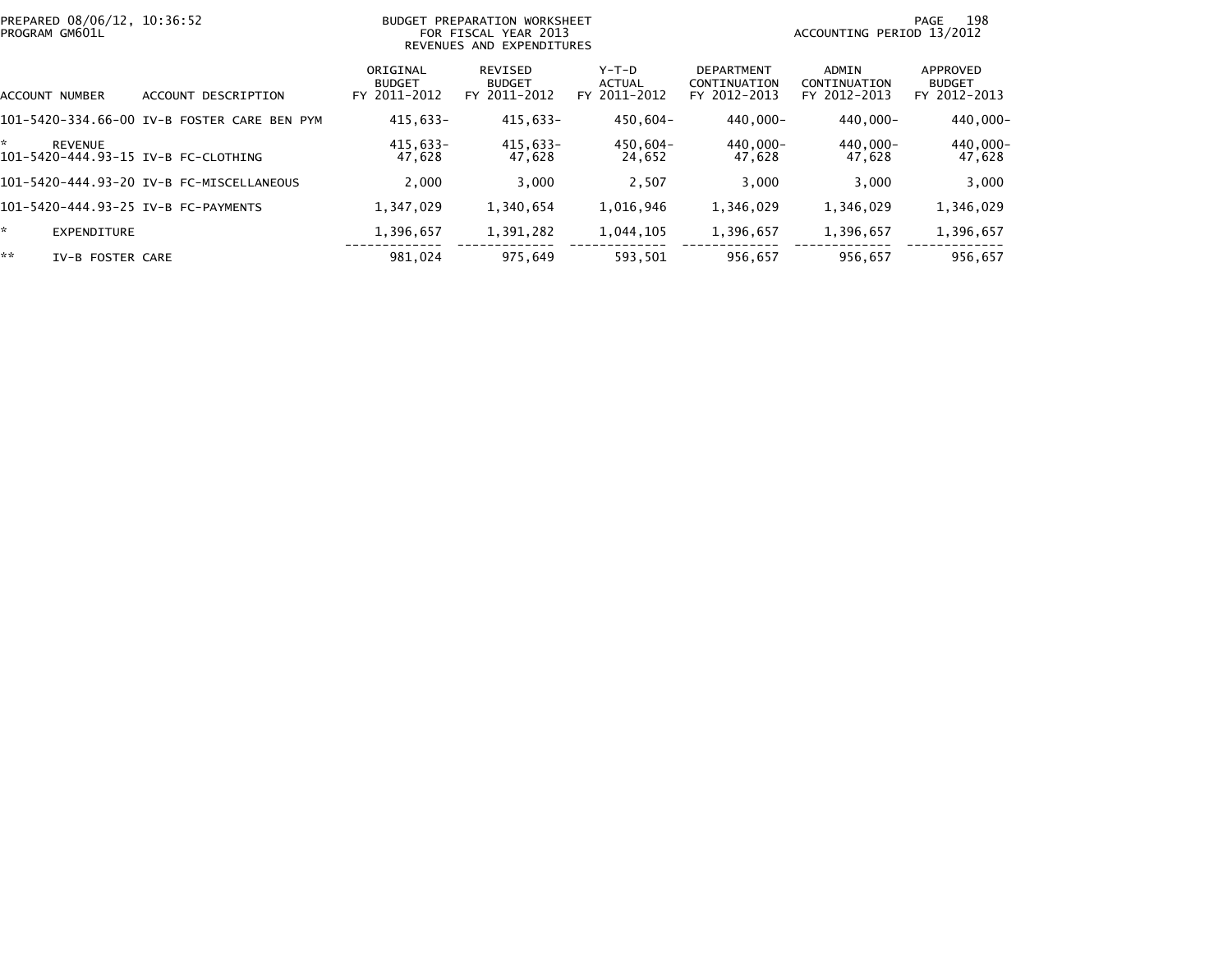| PREPARED 08/06/12, 10:36:52<br>PROGRAM GM601L              |                                              |                                           | BUDGET PREPARATION WORKSHEET<br>FOR FISCAL YEAR 2013<br>REVENUES AND EXPENDITURES |                                        | 199<br>PAGE<br>ACCOUNTING PERIOD 13/2012          |                                       |                                           |  |
|------------------------------------------------------------|----------------------------------------------|-------------------------------------------|-----------------------------------------------------------------------------------|----------------------------------------|---------------------------------------------------|---------------------------------------|-------------------------------------------|--|
| ACCOUNT NUMBER                                             | ACCOUNT DESCRIPTION                          | ORIGINAL<br><b>BUDGET</b><br>FY 2011-2012 | REVISED<br><b>BUDGET</b><br>FY 2011-2012                                          | Y-T-D<br><b>ACTUAL</b><br>FY 2011-2012 | <b>DEPARTMENT</b><br>CONTINUATION<br>FY 2012-2013 | ADMIN<br>CONTINUATION<br>FY 2012-2013 | APPROVED<br><b>BUDGET</b><br>FY 2012-2013 |  |
|                                                            | 101-5425-331.80-30 TITLE IV-E FOSTER CARE PY | 746.216-                                  | 746,216-                                                                          | 584,446-                               | 796,668-                                          | 796,668-                              | 796,668-                                  |  |
|                                                            | 101–5425–334.37–00 HIGH RISK RESIDENTIAL FND | $12,000-$                                 | $12,000-$                                                                         | 22,921-                                | $17,000 -$                                        | 17,000-                               | $17,000 -$                                |  |
|                                                            | 101-5425-334.75-00 TITLE IV-E FC STATE PYMT  | $97.579 -$                                | $97,579-$                                                                         | 152,095-                               | 111, 332-                                         | 111,332-                              | 111,332-                                  |  |
| *<br><b>REVENUE</b><br>101-5425-444.93-30 IV-E FC-CLOTHING |                                              | 855,795-<br>65,772                        | $855.795 -$<br>65,772                                                             | 759,462-<br>32,749                     | $925.000 -$<br>65,772                             | $925.000 -$<br>65,772                 | $925,000 -$<br>65,772                     |  |
|                                                            | 101-5425-444.93-35 IV-E FC-MISCELLANSOUS     | 2,000                                     | 3,000                                                                             | 2,828                                  | 3,000                                             | 3,000                                 | 3,000                                     |  |
| 101-5425-444.93-40 IV-E FC-PAYMENTS                        |                                              | 1,276,065                                 | 1,269,690                                                                         | 1,001,989                              | 1,275,065                                         | 1,275,065                             | 1,275,065                                 |  |
| ☆.<br><b>EXPENDITURE</b>                                   |                                              | 1,343,837                                 | 1,338,462                                                                         | 1,037,566                              | 1,343,837                                         | 1,343,837                             | 1,343,837                                 |  |
| **<br>IV-E FOSTER CARE                                     |                                              | 488.042                                   | 482,667                                                                           | 278.104                                | 418.837                                           | 418,837                               | 418,837                                   |  |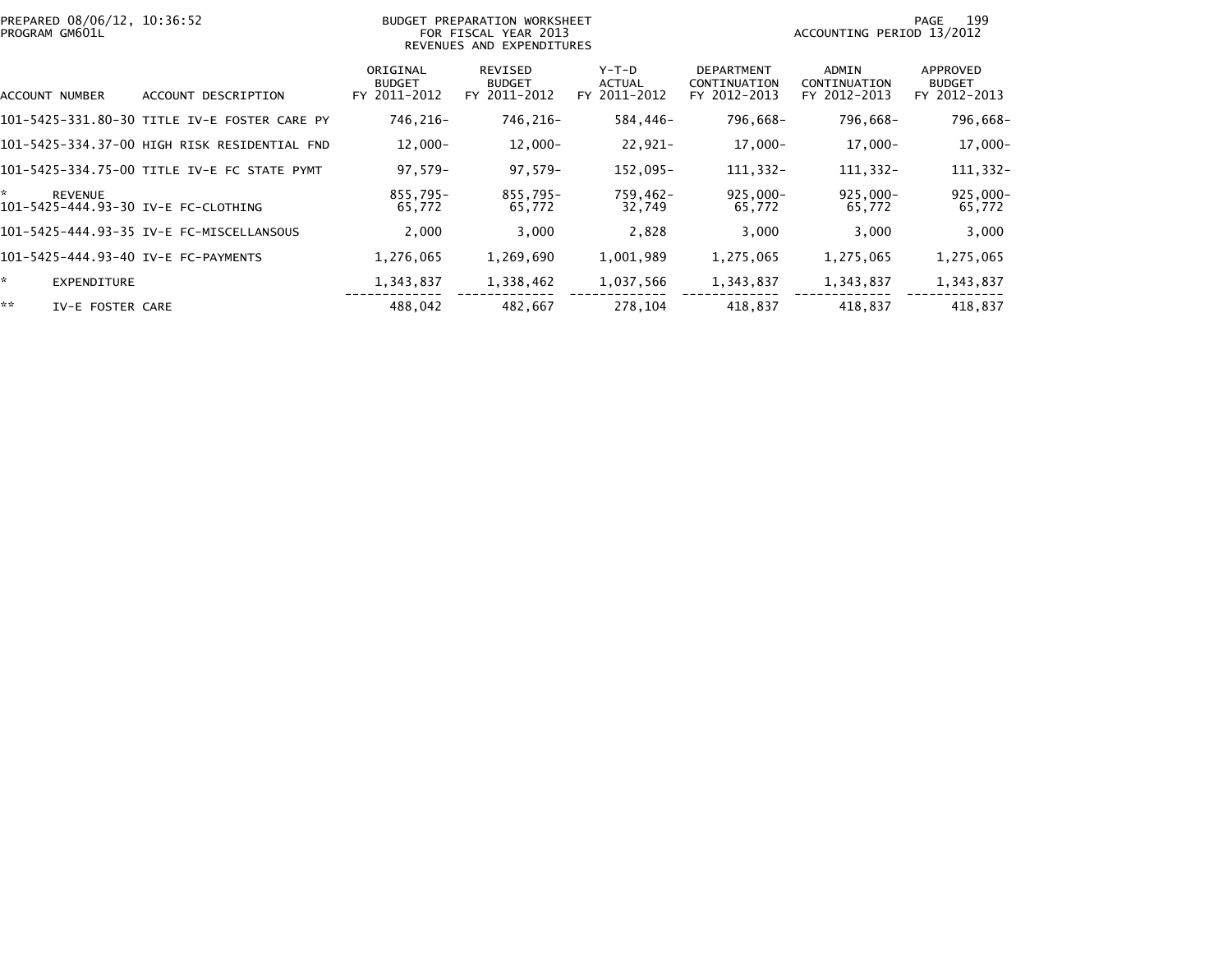| PREPARED 08/06/12, 10:36:52<br>PROGRAM GM601L |                                            | BUDGET PREPARATION WORKSHEET<br>FOR FISCAL YEAR 2013<br>REVENUES AND EXPENDITURES |                                          |                                   |                                            | 200<br>PAGE<br>ACCOUNTING PERIOD 13/2012 |                                           |  |
|-----------------------------------------------|--------------------------------------------|-----------------------------------------------------------------------------------|------------------------------------------|-----------------------------------|--------------------------------------------|------------------------------------------|-------------------------------------------|--|
| ACCOUNT NUMBER                                | DESCRIPTION<br>ACCOUNT                     | ORIGINAL<br><b>BUDGET</b><br>FY 2011-2012                                         | REVISED<br><b>BUDGET</b><br>FY 2011-2012 | $Y-T-D$<br>ACTUAL<br>FY 2011-2012 | DEPARTMENT<br>CONTINUATION<br>FY 2012-2013 | ADMIN<br>CONTINUATION<br>FY 2012-2013    | APPROVED<br><b>BUDGET</b><br>FY 2012-2013 |  |
|                                               | 101-5430-334.70-00 STATE-PA EQUALIZATION   |                                                                                   | $\mathbf{0}$                             |                                   |                                            | 0                                        | 0                                         |  |
| <b>REVENUE</b>                                | 101-5430-444.93-45 ASSISTANCE TO THE BLIND | 5.640                                                                             | 5.640                                    | 5.139                             | 5.640                                      | 5.640                                    | 0<br>5,640                                |  |
| EXPENDITURE                                   |                                            | 5.640                                                                             | 5.640                                    | 5,139                             | 5.640                                      | 5.640                                    | 5,640                                     |  |
| **<br>BLIND-ASSISTANCE                        |                                            | 5.640                                                                             | 5.640                                    | 5,139                             | 5.640                                      | 5.640                                    | 5,640                                     |  |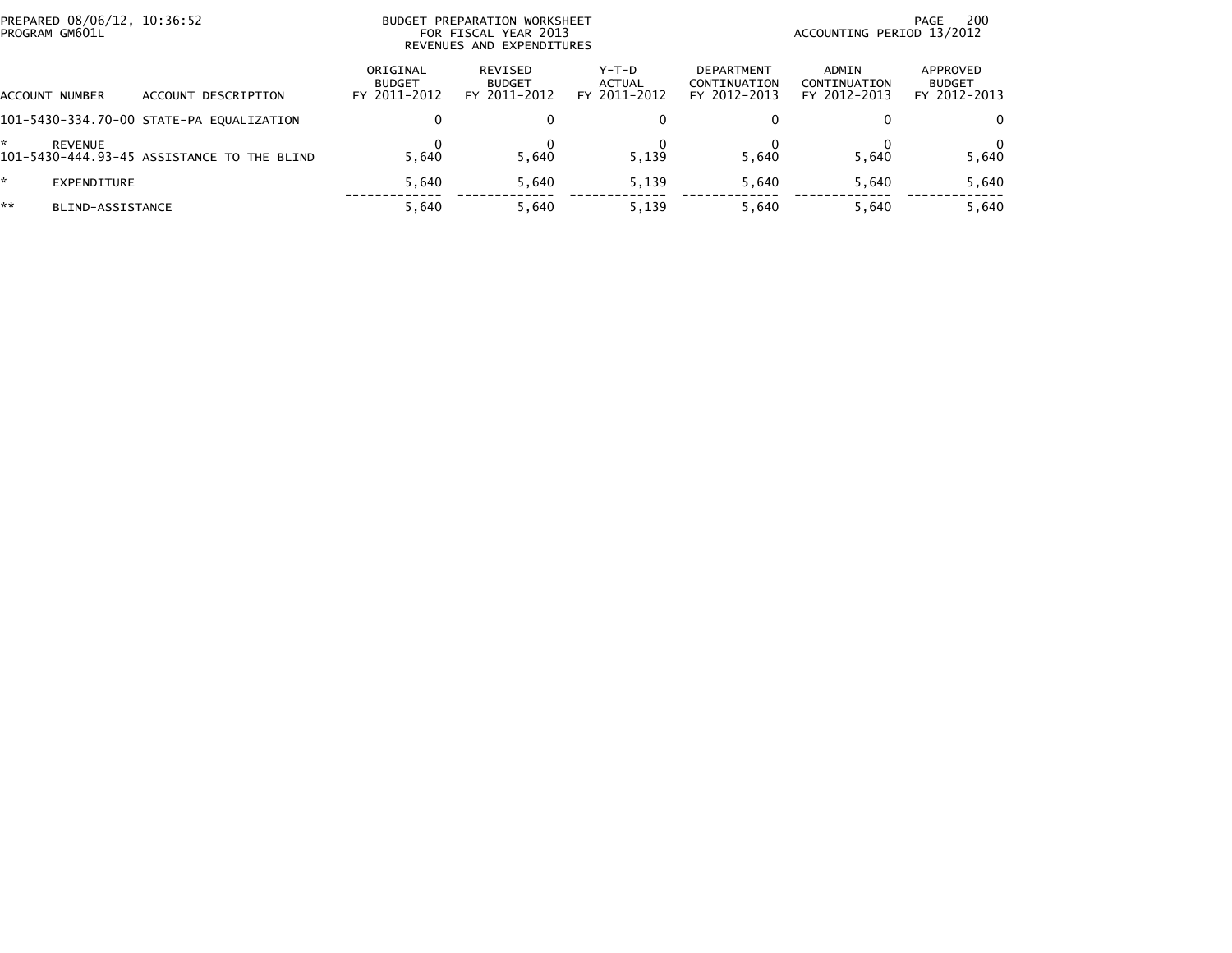|    | PREPARED 08/06/12, 10:36:52<br>PROGRAM GM601L |                                              |                                           | BUDGET PREPARATION WORKSHEET<br>FOR FISCAL YEAR 2013<br>REVENUES AND EXPENDITURES |                                        | 201<br>PAGE<br>ACCOUNTING PERIOD 13/2012          |                                       |                                           |  |
|----|-----------------------------------------------|----------------------------------------------|-------------------------------------------|-----------------------------------------------------------------------------------|----------------------------------------|---------------------------------------------------|---------------------------------------|-------------------------------------------|--|
|    | ACCOUNT NUMBER                                | ACCOUNT DESCRIPTION                          | ORIGINAL<br><b>BUDGET</b><br>FY 2011-2012 | REVISED<br><b>BUDGET</b><br>FY 2011-2012                                          | Y-T-D<br><b>ACTUAL</b><br>FY 2011-2012 | <b>DEPARTMENT</b><br>CONTINUATION<br>FY 2012-2013 | ADMIN<br>CONTINUATION<br>FY 2012-2013 | APPROVED<br><b>BUDGET</b><br>FY 2012-2013 |  |
|    |                                               | 101-5435-331.22-00 CRISIS INTERVENTION PYMT  | $655, 305 -$                              | $1,095,462-$                                                                      | 624,751-                               | 1,095,462-                                        | 519,827-                              | 519,827-                                  |  |
|    |                                               | 101-5435-331.48-00 LOW INCOME ENERGY ASSIST  | 0                                         | 249.827-                                                                          | 243,867-                               | 249,827-                                          | 228.146-                              | 228,146-                                  |  |
|    |                                               | 101-5435-334.90-00 SHARE THE WARMTH          | $3,000-$                                  | $3,192-$                                                                          | 2,978-                                 | $3,000-$                                          | $3,000-$                              | $3,000-$                                  |  |
| *  | <b>REVENUE</b>                                | 101-5435-444.82-44 SHARE THE WARMTH EXPEND   | 658,305-<br>3,000                         | 1,348,481-<br>3,192                                                               | 871,596-<br>3,086                      | 1,348,289-<br>3,000                               | 750,973-<br>3,000                     | 750,973-<br>3,000                         |  |
|    |                                               | 101-5435-444.93-50 CRISIS INTERVENTION PYMTS | 655,305                                   | 1,095,462                                                                         | 739,731                                | 1,095,462                                         | 519,827                               | 519,827                                   |  |
|    |                                               | 101-5435-444.93-62 LOW INCOME ENERGY ASSIST  | 0                                         | 249.827                                                                           | 243,600                                | 249,827                                           | 228,146                               | 228,146                                   |  |
| *. | EXPENDITURE                                   |                                              | 658,305                                   | 1,348,481                                                                         | 986,417                                | 1,348,289                                         | 750,973                               | 750,973                                   |  |
| ** | CRISIS INTERVENTION                           |                                              | 0                                         | 0                                                                                 | 114,821                                | 0                                                 |                                       | $\mathbf 0$                               |  |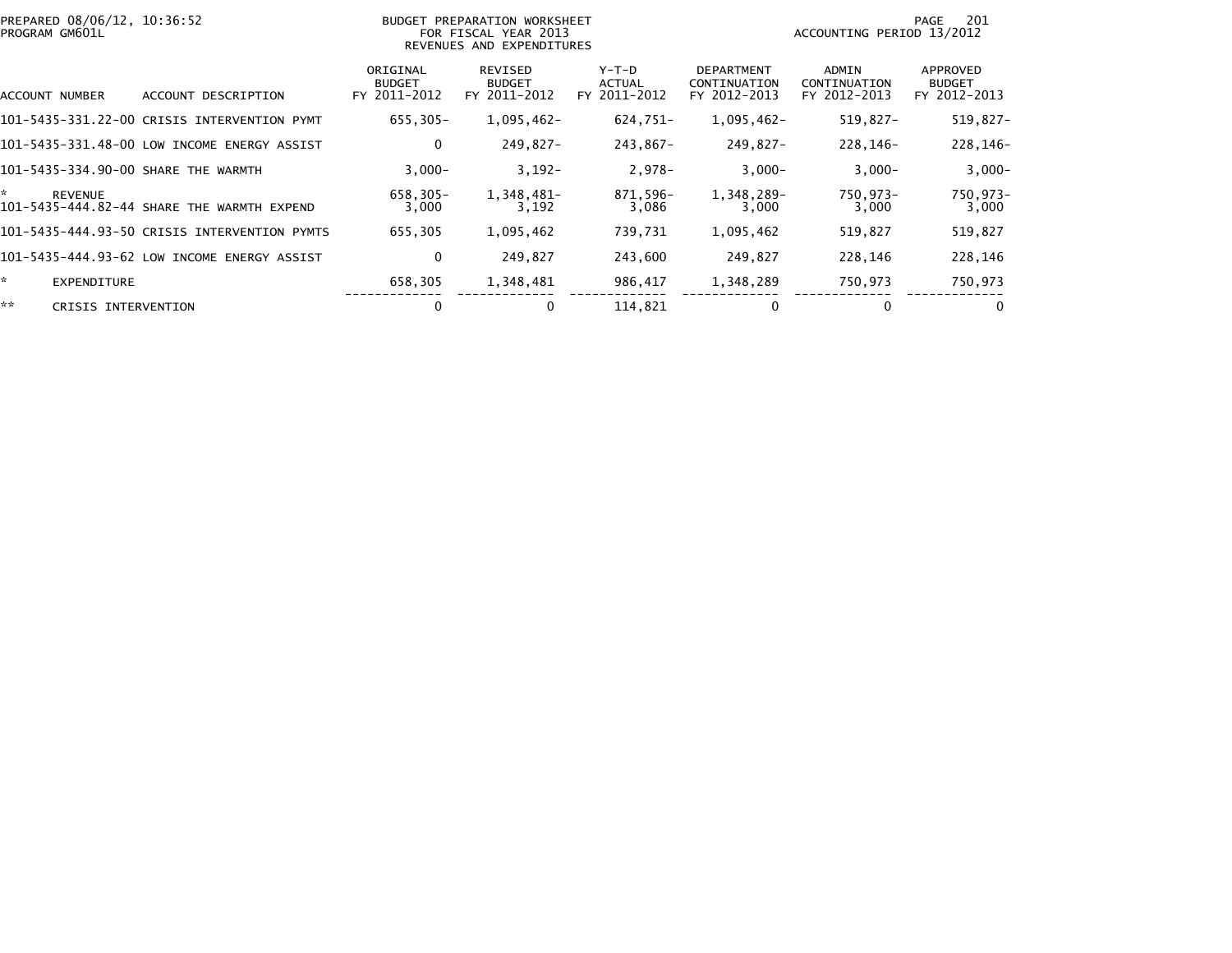| PREPARED 08/06/12, 10:36:52<br>PROGRAM GM601L |                                             |                                           | BUDGET PREPARATION WORKSHEET<br>FOR FISCAL YEAR 2013<br>REVENUES AND EXPENDITURES |                                   |                                            |                                       | 202<br>PAGE<br>ACCOUNTING PERIOD 13/2012  |
|-----------------------------------------------|---------------------------------------------|-------------------------------------------|-----------------------------------------------------------------------------------|-----------------------------------|--------------------------------------------|---------------------------------------|-------------------------------------------|
| ACCOUNT NUMBER                                | ACCOUNT DESCRIPTION                         | ORIGINAL<br><b>BUDGET</b><br>FY 2011-2012 | REVISED<br><b>BUDGET</b><br>FY 2011-2012                                          | $Y-T-D$<br>ACTUAL<br>FY 2011-2012 | DEPARTMENT<br>CONTINUATION<br>FY 2012-2013 | ADMIN<br>CONTINUATION<br>FY 2012-2013 | APPROVED<br><b>BUDGET</b><br>FY 2012-2013 |
|                                               | 101-5440-331.36-00 FOOD ASST-EMP & TRAINING |                                           | 0                                                                                 |                                   |                                            |                                       | 0                                         |
| <b>REVENUE</b>                                | 101-5440-444.93-55 FS EMPLOYMENT & TRAINING |                                           |                                                                                   |                                   |                                            |                                       | 0                                         |
| ÷.<br>EXPENDITURE                             |                                             |                                           | $\Omega$                                                                          |                                   |                                            | 0                                     | 0                                         |
| **<br>FOOD STAMPS                             |                                             |                                           |                                                                                   |                                   |                                            |                                       | 0                                         |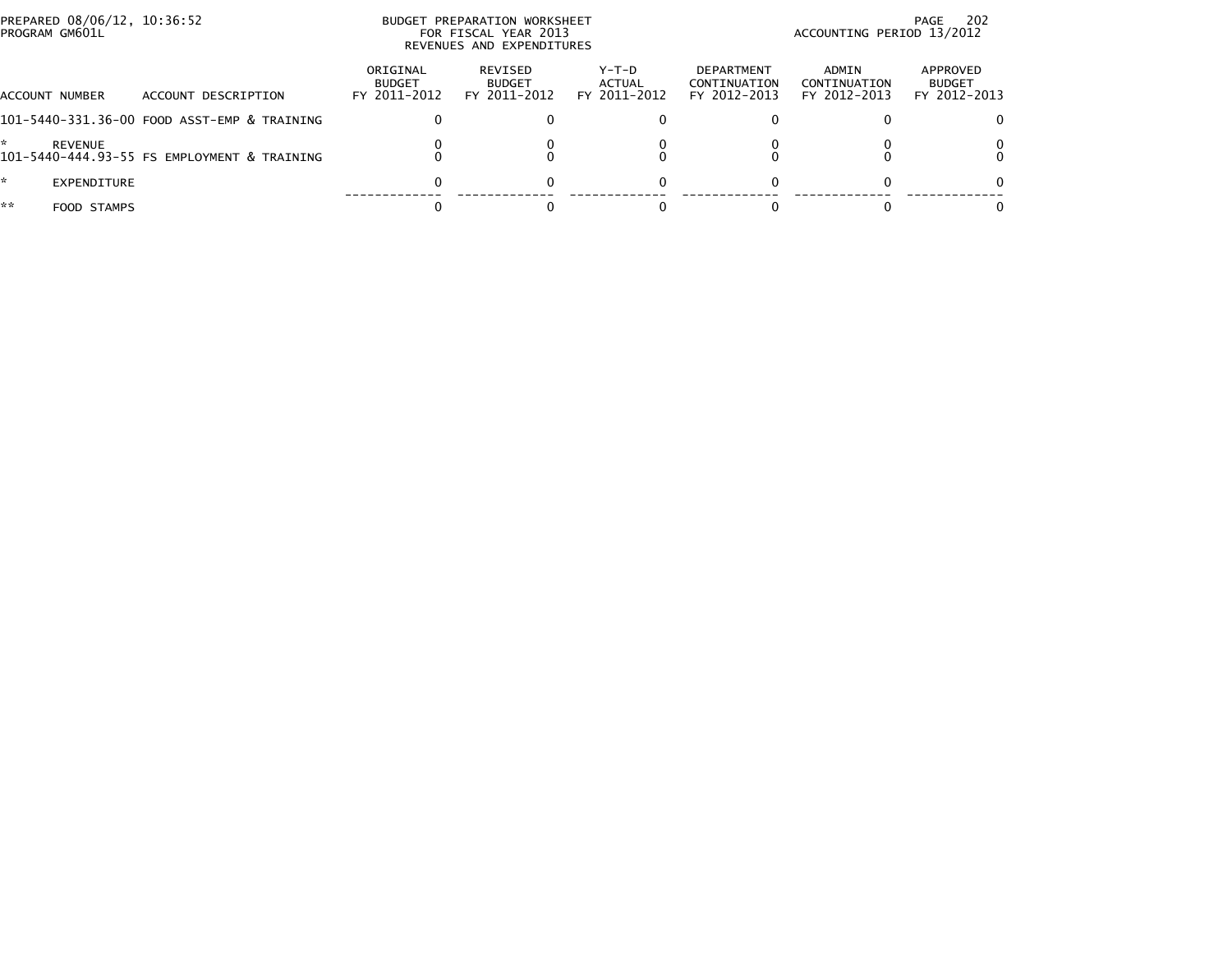| PREPARED 08/06/12, 10:36:52<br>BUDGET PREPARATION WORKSHEET<br>PROGRAM GM601L<br>FOR FISCAL YEAR 2013<br>REVENUES AND EXPENDITURES |                    |                                             |                                           | 203<br>PAGE<br>ACCOUNTING PERIOD 13/2012        |                                        |                                                   |                                       |                                           |
|------------------------------------------------------------------------------------------------------------------------------------|--------------------|---------------------------------------------|-------------------------------------------|-------------------------------------------------|----------------------------------------|---------------------------------------------------|---------------------------------------|-------------------------------------------|
| ACCOUNT NUMBER                                                                                                                     |                    | ACCOUNT DESCRIPTION                         | ORIGINAL<br><b>BUDGET</b><br>FY 2011-2012 | <b>REVISED</b><br><b>BUDGET</b><br>FY 2011-2012 | Y-T-D<br><b>ACTUAL</b><br>FY 2011-2012 | <b>DEPARTMENT</b><br>CONTINUATION<br>FY 2012-2013 | ADMIN<br>CONTINUATION<br>FY 2012-2013 | APPROVED<br><b>BUDGET</b><br>FY 2012-2013 |
|                                                                                                                                    |                    | 101-5445-331.57-00 NC HLTH CHOICE ADM-FED   | $41.329 -$                                | 42,379-                                         | 34,170-                                | 45,026-                                           | 45,026-                               | 45,026-                                   |
|                                                                                                                                    |                    | 101-5445-334.57-00 NC HLTH CHOICE ADM-STATE | $5.471-$                                  | $5,216-$                                        | $4,368-$                               | $5,217-$                                          | $5,217-$                              | $5,217-$                                  |
|                                                                                                                                    |                    | 101-5445-353.55-00 HEALTH CHOICE INS FEES   | $37.000 -$                                | $37,000 -$                                      | $37.700 -$                             | $38.000 -$                                        | $38,000 -$                            | $38,000 -$                                |
| *<br><b>REVENUE</b>                                                                                                                |                    | 101-5445-444.93-65 MEDICAID PAYMENTS        | 83,800-<br>10,000                         | 84,595-<br>10,000                               | 76,238-<br>5,094                       | 88,243-<br>10,000                                 | 88,243-<br>10,000                     | 88,243-<br>10,000                         |
| ÷.                                                                                                                                 | <b>EXPENDITURE</b> |                                             | 10,000                                    | 10,000                                          | 5,094                                  | 10,000                                            | 10,000                                | 10,000                                    |
| **                                                                                                                                 | MEDICAID           |                                             | 73,800-                                   | $74,595-$                                       | 71, 144-                               | 78,243-                                           | $78.243-$                             | 78,243-                                   |
|                                                                                                                                    |                    |                                             |                                           |                                                 |                                        |                                                   |                                       |                                           |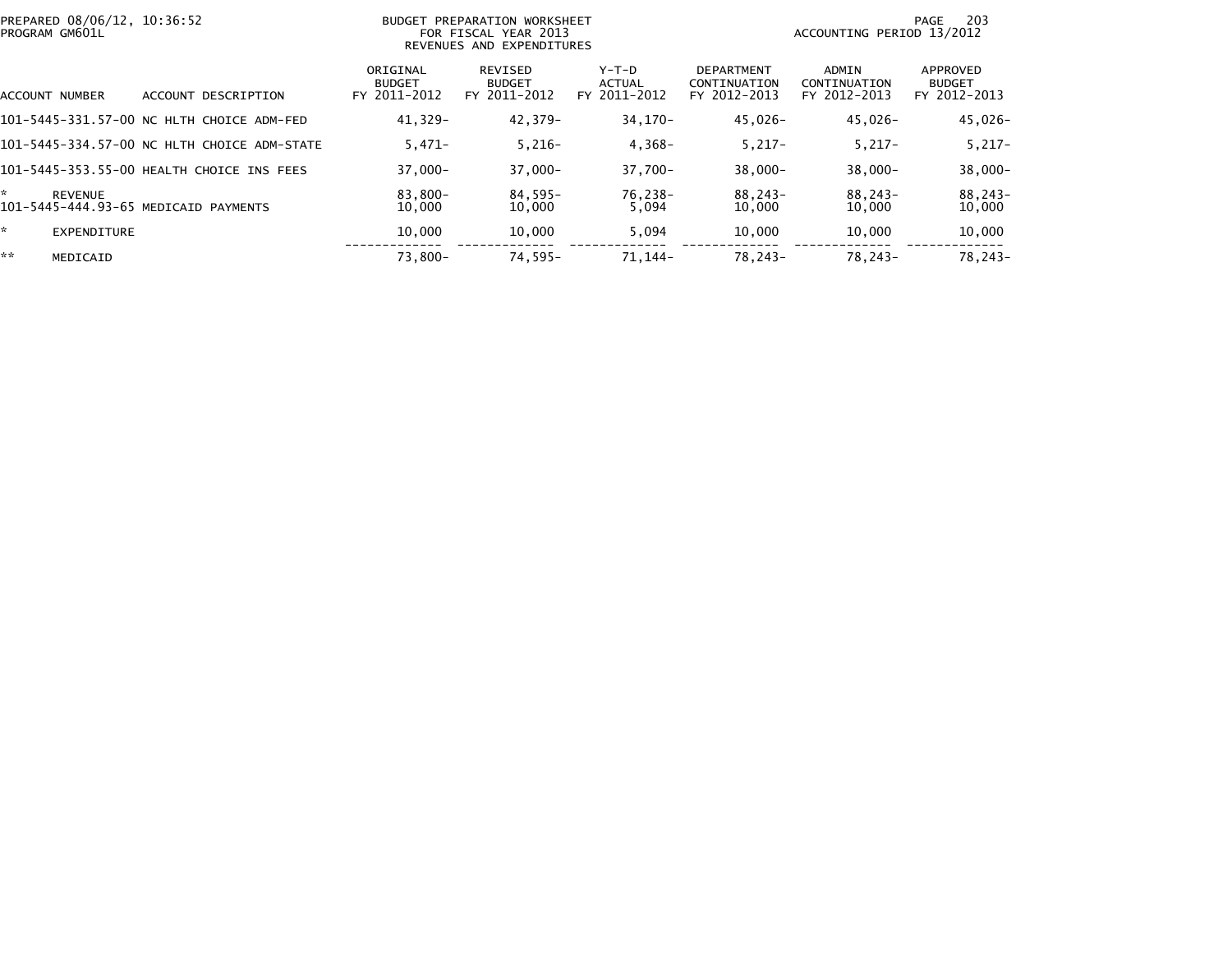| PREPARED 08/06/12, 10:36:52<br>PROGRAM GM601L |                         |  |                                            | BUDGET PREPARATION WORKSHEET<br>FOR FISCAL YEAR 2013<br>REVENUES AND EXPENDITURES |                                          |                                   |                                            | 204<br>PAGE<br>ACCOUNTING PERIOD 13/2012 |                                           |  |  |
|-----------------------------------------------|-------------------------|--|--------------------------------------------|-----------------------------------------------------------------------------------|------------------------------------------|-----------------------------------|--------------------------------------------|------------------------------------------|-------------------------------------------|--|--|
| ACCOUNT NUMBER                                |                         |  | ACCOUNT DESCRIPTION                        | ORIGINAL<br><b>BUDGET</b><br>FY 2011-2012                                         | REVISED<br><b>BUDGET</b><br>FY 2011-2012 | $Y-T-D$<br>ACTUAL<br>FY 2011-2012 | DEPARTMENT<br>CONTINUATION<br>FY 2012-2013 | ADMIN<br>CONTINUATION<br>FY 2012-2013    | APPROVED<br><b>BUDGET</b><br>FY 2012-2013 |  |  |
|                                               |                         |  | 101-5450-444.93-70 SPECIAL ASSISTANCE-AGED | 540.500                                                                           | 540.500                                  | 524.943                           | 555.000                                    | 555.000                                  | 555,000                                   |  |  |
| ÷.                                            | EXPENDITURE             |  |                                            | 540.500                                                                           | 540,500                                  | 524,943                           | 555,000                                    | 555,000                                  | 555,000                                   |  |  |
| **                                            | SPECIAL ASSISTANCE-AGED |  |                                            | 540.500                                                                           | 540,500                                  | 524,943                           | 555,000                                    | 555.000                                  | 555,000                                   |  |  |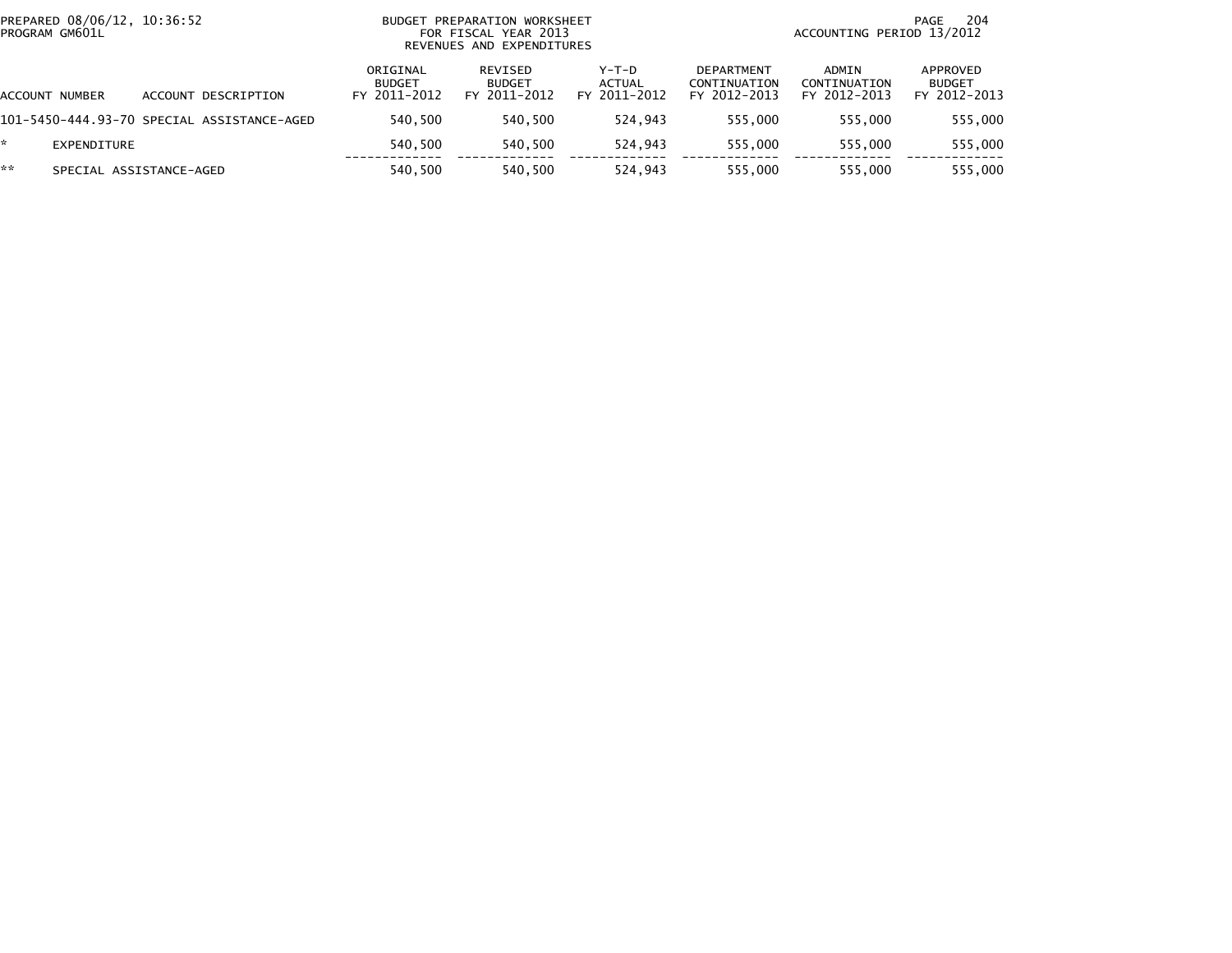| PREPARED 08/06/12, 10:36:52<br>PROGRAM GM601L |                                              | BUDGET PREPARATION WORKSHEET<br>FOR FISCAL YEAR 2013<br>REVENUES AND EXPENDITURES |                                          |                                 |                                                   | 205<br>PAGE<br>ACCOUNTING PERIOD 13/2012 |                                           |  |
|-----------------------------------------------|----------------------------------------------|-----------------------------------------------------------------------------------|------------------------------------------|---------------------------------|---------------------------------------------------|------------------------------------------|-------------------------------------------|--|
| ACCOUNT NUMBER                                | ACCOUNT DESCRIPTION                          | ORIGINAL<br><b>BUDGET</b><br>FY 2011-2012                                         | REVISED<br><b>BUDGET</b><br>FY 2011-2012 | Y-T-D<br>ACTUAL<br>FY 2011-2012 | <b>DEPARTMENT</b><br>CONTINUATION<br>FY 2012-2013 | ADMIN<br>CONTINUATION<br>FY 2012-2013    | APPROVED<br><b>BUDGET</b><br>FY 2012-2013 |  |
|                                               | 101-5455-444.93-75 SPECIAL ASSISTANCE-DISABL | 575.500                                                                           | 575.500                                  | 509.506                         | 561.000                                           | 561.000                                  | 561,000                                   |  |
| EXPENDITURE                                   |                                              | 575.500                                                                           | 575.500                                  | 509.506                         | 561.000                                           | 561.000                                  | 561,000                                   |  |
| **                                            | SPECIAL ASSISTANCE-DISABL                    | 575.500                                                                           | 575.500                                  | 509.506                         | 561.000                                           | 561,000                                  | 561,000                                   |  |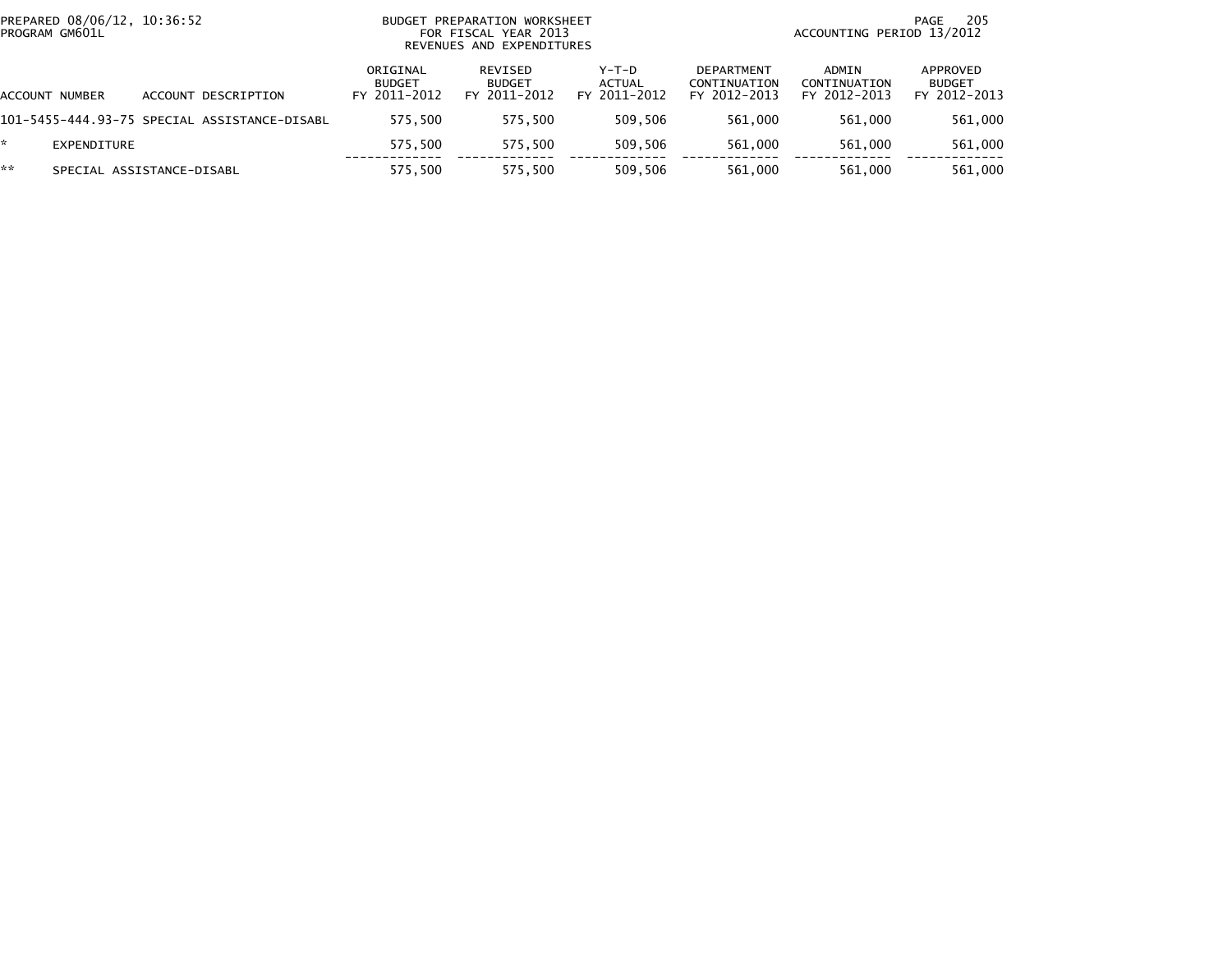| PROGRAM GM601L | PREPARED 08/06/12, 10:36:52 |                     |                                           | BUDGET PREPARATION WORKSHEET<br>FOR FISCAL YEAR 2013<br>REVENUES AND EXPENDITURES |                                   | 206<br>PAGE<br>ACCOUNTING PERIOD 13/2012          |                                       |                                           |
|----------------|-----------------------------|---------------------|-------------------------------------------|-----------------------------------------------------------------------------------|-----------------------------------|---------------------------------------------------|---------------------------------------|-------------------------------------------|
| ACCOUNT NUMBER |                             | ACCOUNT DESCRIPTION | ORIGINAL<br><b>BUDGET</b><br>FY 2011-2012 | REVISED<br><b>BUDGET</b><br>FY 2011-2012                                          | $Y-T-D$<br>ACTUAL<br>FY 2011-2012 | <b>DEPARTMENT</b><br>CONTINUATION<br>FY 2012-2013 | ADMIN<br>CONTINUATION<br>FY 2012-2013 | APPROVED<br><b>BUDGET</b><br>FY 2012-2013 |
|                | 101-5460-444.93-80 WFFA-EA  |                     | 10.000                                    | 9.000                                                                             | 9.000                             | 9.000                                             | 9.000                                 | 9,000                                     |
| *              | <b>EXPENDITURE</b>          |                     | 10,000                                    | 9.000                                                                             | 9.000                             | 9.000                                             | 9.000                                 | 9,000                                     |
| **             | WFFA-EA                     |                     | 10.000                                    | 9.000                                                                             | 9.000                             | 9.000                                             | 9.000                                 | 9,000                                     |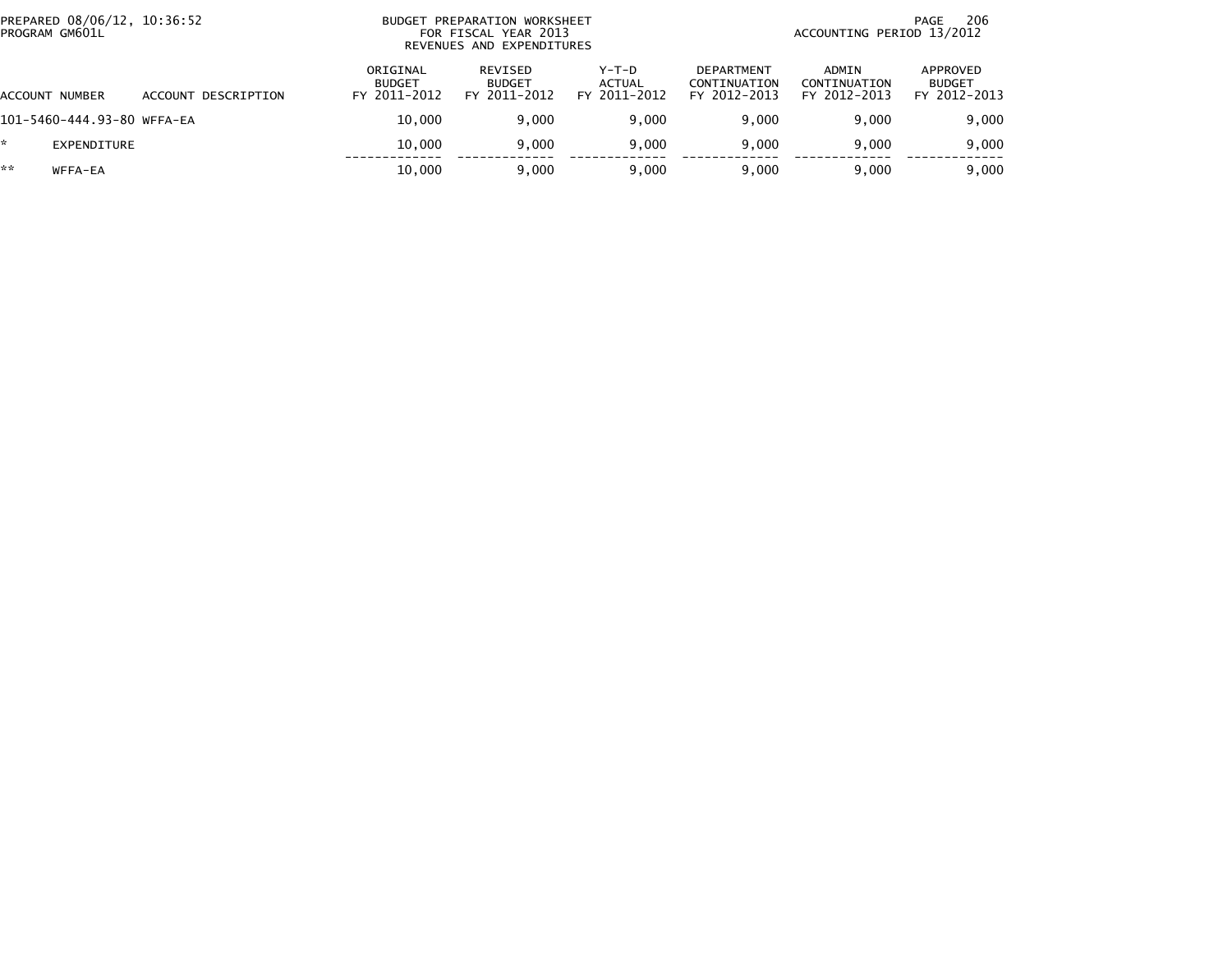| PREPARED 08/06/12, 10:36:52<br>PROGRAM GM601L |                                          | BUDGET PREPARATION WORKSHEET<br>FOR FISCAL YEAR 2013<br>REVENUES AND EXPENDITURES |                                          | 207<br>PAGE<br>ACCOUNTING PERIOD 13/2012 |                                                   |                                       |                                           |
|-----------------------------------------------|------------------------------------------|-----------------------------------------------------------------------------------|------------------------------------------|------------------------------------------|---------------------------------------------------|---------------------------------------|-------------------------------------------|
| ACCOUNT NUMBER                                | DESCRIPTION<br><b>ACCOUNT</b>            | ORIGINAL<br><b>BUDGET</b><br>FY 2011-2012                                         | REVISED<br><b>BUDGET</b><br>FY 2011-2012 | $Y-T-D$<br>ACTUAL<br>FY 2011-2012        | <b>DEPARTMENT</b><br>CONTINUATION<br>FY 2012-2013 | ADMIN<br>CONTINUATION<br>FY 2012-2013 | APPROVED<br><b>BUDGET</b><br>FY 2012-2013 |
|                                               | 101-5465-331.91-00 WFFA INITIAL PAYMENTS | $5.000 -$                                                                         | $5.000 -$                                | $510 -$                                  | $5,000-$                                          | $5.000 -$                             | $5,000 -$                                 |
| <b>REVENUE</b>                                | 101-5465-444.93-85 WFFA-INITIAL PAYMENTS | $5,000 -$<br>5,000                                                                | $5,000-$<br>5.000                        | 510-<br>315                              | $5,000-$<br>5,000                                 | $5,000 -$<br>5,000                    | $5,000-$<br>5,000                         |
| <b>EXPENDITURE</b>                            |                                          | 5.000                                                                             | 5,000                                    | 315                                      | 5.000                                             | 5.000                                 | 5,000                                     |
| **<br>WFFA-INITIAL                            |                                          | 0                                                                                 | 0                                        | $195 -$                                  | $\mathbf{0}$                                      | $\Omega$                              | $\bf{0}$                                  |
| ***                                           | PUBLIC ASSISTANCE PYMNTS                 | 2.849.224                                                                         | 2,836,679                                | 2,251,663                                | 2,744,134                                         | 2.744.134                             | 2,744,134                                 |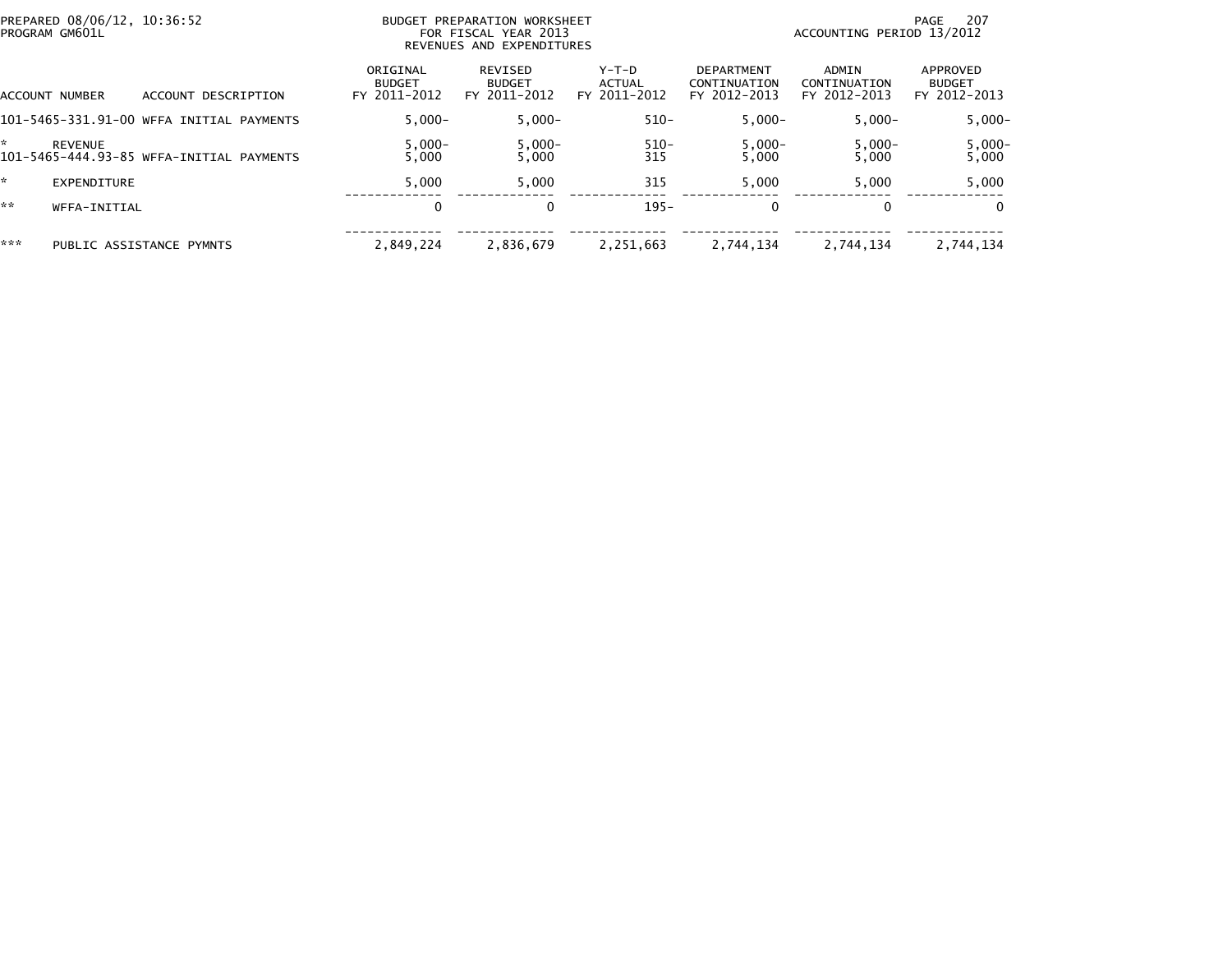## PREPARED 08/06/12, 10:36:52<br>PROGRAM GM601L

BUDGET PREPARATION WORKSHEET<br>FOR FISCAL YEAR 2013 REVENUES AND EXPENDITURES PAGE 208<br>ACCOUNTING PERIOD 13/2012

| <b>ACCOUNT NUMBER</b>                                 | ACCOUNT DESCRIPTION                          | ORIGINAL<br><b>BUDGET</b><br>FY 2011-2012 | <b>REVISED</b><br><b>BUDGET</b><br>FY 2011-2012 | $Y-T-D$<br><b>ACTUAL</b><br>FY 2011-2012 | DEPARTMENT<br>CONTINUATION<br>FY 2012-2013 | ADMIN<br>CONTINUATION<br>FY 2012-2013 | APPROVED<br><b>BUDGET</b><br>FY 2012-2013 |
|-------------------------------------------------------|----------------------------------------------|-------------------------------------------|-------------------------------------------------|------------------------------------------|--------------------------------------------|---------------------------------------|-------------------------------------------|
|                                                       | 101-5550-331.00-00 FEDERAL GOVERNMENT GRANTS | 0                                         | 0                                               | 0                                        | 0                                          | 0                                     | 0                                         |
|                                                       | 101-5550-331.05-02 ARRA NUTRITION FUNDS      | 0                                         | $\Omega$                                        | 0                                        | 0                                          | $\Omega$                              |                                           |
|                                                       | 101-5550-331.19-00 CARE GIVERS SUPPORT GRANT | 0                                         | 0                                               | $\Omega$                                 | 0                                          | $\Omega$                              | $\Omega$                                  |
|                                                       | 101-5550-331.40-00 HCCBG SERVICES GRANT      | 0                                         | 0                                               | $\Omega$                                 | 0                                          | $\Omega$                              | $\Omega$                                  |
|                                                       | 101-5550-331.40-05 HCCBG-ADULT DAY CARE      | 27,686-                                   | $28,677-$                                       | 27,215-                                  | $28,677-$                                  | $28,677-$                             | $28,677-$                                 |
|                                                       | 101-5550-331.40-10 HCCBG-ADULT DAY HEALTH    | 12,451-                                   | $12,451-$                                       | 11,829-                                  | $12,451-$                                  | $12,451-$                             | $12,451-$                                 |
|                                                       | 101-5550-331.40-15 HCCBG-CONGREGATE MEALS    | 331,669-                                  | 331,669-                                        | 299,209-                                 | 331,669-                                   | 331,669-                              | 331,669-                                  |
|                                                       | 101-5550-331.40-20 HCCBG-INFO AND ASSIST     | 68,356-                                   | 68,356-                                         | $59,049-$                                | 68,356-                                    | 68,356-                               | 68,356-                                   |
|                                                       | 101-5550-331.40-25 HCCBG-IN-HOME SERVICE     | 143,378-                                  | 143,378-                                        | 118,605-                                 | 143,378-                                   | $144, 457 -$                          | $144, 457 -$                              |
|                                                       | 101-5550-331.40-40 HCCBG-SENIOR CENTER OPS   | $33,642-$                                 | $33,642-$                                       | $29,653-$                                | $33,642-$                                  | $33,642-$                             | $33,642-$                                 |
|                                                       | 101-5550-331.40-50 HCCBG-TRANSPORTATION      | 148,909-                                  | 182,081-                                        | 172,975-                                 | 182,081-                                   | 182,081-                              | 182,081-                                  |
| 101-5550-331.88-00 USDA GRANT                         |                                              | 49,310-                                   | 49,310-                                         | $30,312-$                                | 49,310-                                    | $36,480-$                             | $36,480-$                                 |
|                                                       | 101-5550-365.22-00 CAP CARE-SUPP MEAL DONATI | $\mathbf{0}$                              | $\mathbf{0}$                                    | $\mathbf{0}$                             | $\Omega$                                   | $\mathbf{0}$                          | $\Omega$                                  |
|                                                       | 101-5550-365.25-00 ADULT DAY CARE DONATIONS  | $500 -$                                   | $500 -$                                         | 0                                        | 0                                          | 0                                     | $\Omega$                                  |
|                                                       | 101-5550-365.26-00 CARE GIVER DONATIONS      | $\mathbf{0}$                              | 0                                               | 0                                        | $\Omega$                                   | $\mathbf{0}$                          | $\Omega$                                  |
|                                                       | 101-5550-365.46-00 IN HOME AIDE DONATIONS    | $200 -$                                   | $200 -$                                         | 0                                        | 0                                          | $\mathbf{0}$                          | $\Omega$                                  |
|                                                       | 101-5550-365.64-00 NUTRITION DONATIONS       | 0                                         | $\mathbf{0}$                                    | 0                                        | 0                                          | $\mathbf{0}$                          | $\Omega$                                  |
|                                                       | 101-5550-365.75-00 SENIOR CENTER OPER MATCH  | 0                                         | 0                                               | 0                                        | 0                                          | 0                                     | $\Omega$                                  |
|                                                       | 101-5550-365.80-00 SAFE PROJECT DONATIONS    | $\Omega$                                  | 0                                               | 0                                        | 0                                          | 0                                     | $\Omega$                                  |
|                                                       | 101-5550-365.96-00 ASSISTIVE TECHNOLOGY DEV  | $\Omega$                                  | 0                                               | $\Omega$                                 | $\Omega$                                   | $\Omega$                              | $\Omega$                                  |
|                                                       | 101-5550-365.99-00 HCCBG TRANS DONATIONS     | $1,000-$                                  | $1,000-$                                        | $785 -$                                  | $1,000-$                                   | 0                                     | $\Omega$                                  |
|                                                       | 101-5550-395.00-00 FUND BALANCE APPR-RESTR   | $4,400-$                                  | $8,330-$                                        | $\mathbf{0}$                             | 0                                          | $\mathbf{0}$                          | $\mathbf{0}$                              |
| <b>REVENUE</b><br>101-5550-444.10-05 SALARIES:REGULAR |                                              | 821.501-<br>36,017                        | 859,594-<br>64,501                              | 749.632-<br>58,524                       | 850,564-<br>64,501                         | 837.813-<br>64,501                    | 837,813-<br>64,501                        |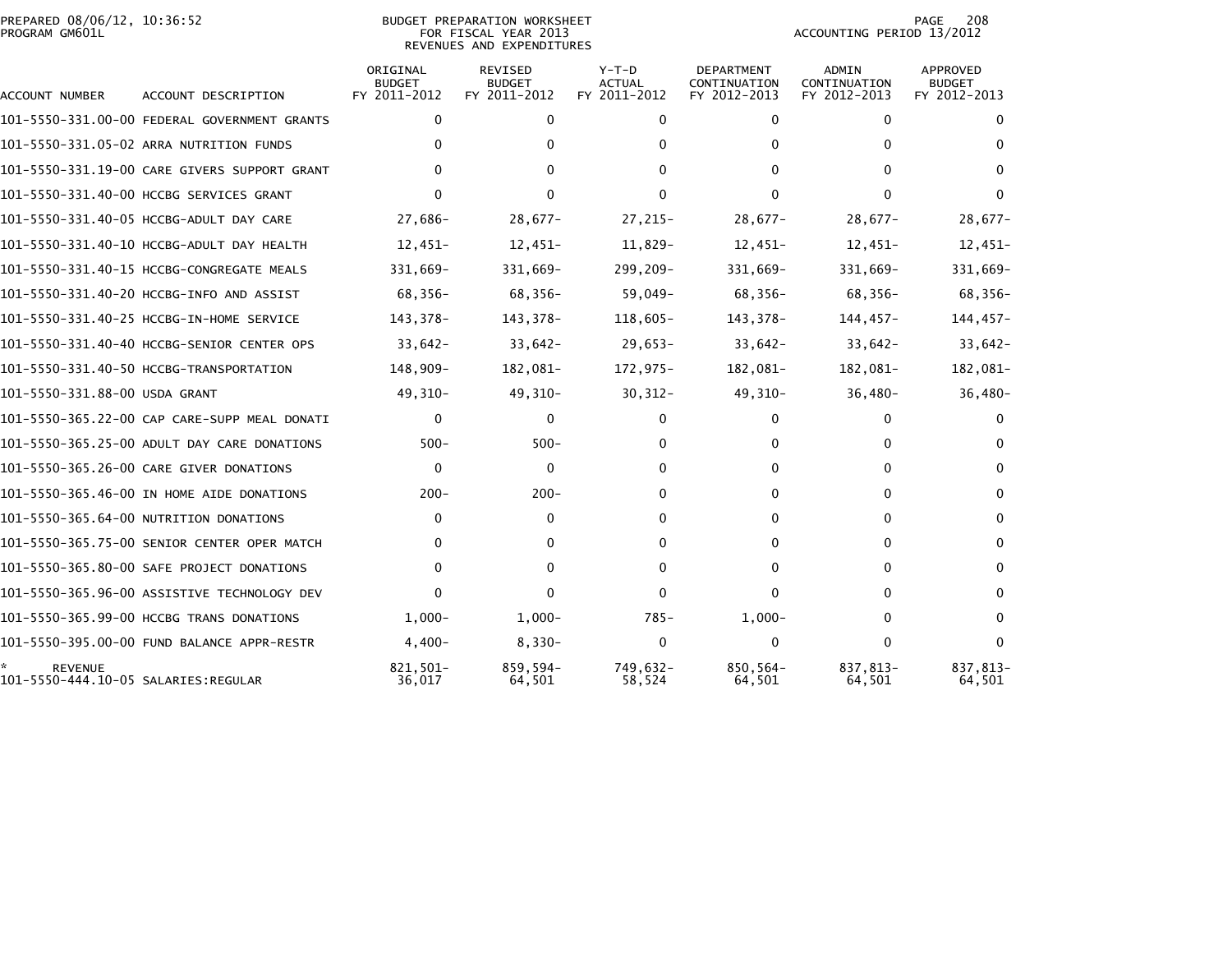| PREPARED 08/06/12, 10:36:52<br>PROGRAM GM601L |                                              |                                           | <b>BUDGET PREPARATION WORKSHEET</b><br>FOR FISCAL YEAR 2013<br>REVENUES AND EXPENDITURES | 209<br>PAGE<br>ACCOUNTING PERIOD 13/2012 |                                                   |                                              |                                           |
|-----------------------------------------------|----------------------------------------------|-------------------------------------------|------------------------------------------------------------------------------------------|------------------------------------------|---------------------------------------------------|----------------------------------------------|-------------------------------------------|
| ACCOUNT NUMBER                                | ACCOUNT DESCRIPTION                          | ORIGINAL<br><b>BUDGET</b><br>FY 2011-2012 | REVISED<br><b>BUDGET</b><br>FY 2011-2012                                                 | $Y-T-D$<br><b>ACTUAL</b><br>FY 2011-2012 | <b>DEPARTMENT</b><br>CONTINUATION<br>FY 2012-2013 | <b>ADMIN</b><br>CONTINUATION<br>FY 2012-2013 | APPROVED<br><b>BUDGET</b><br>FY 2012-2013 |
|                                               |                                              | $\mathbf{0}$                              | $\mathbf 0$                                                                              | $\mathbf{0}$                             | $\mathbf{0}$                                      | $\Omega$                                     | $\Omega$                                  |
| 101-5550-444.20-05 HEALTH INSURANCE           |                                              | 8,040                                     | 13,668                                                                                   | 12,017                                   | 13,668                                            | 14,195                                       | 14,195                                    |
|                                               | 101-5550-444.20-08 HEALTH INSURANCE:RETIREES | 8,040                                     | 8,040                                                                                    | 8,040                                    | 8,040                                             | 5,360                                        | 5,360                                     |
| 101-5550-444.20-10 MEDICARE TAX               |                                              | 523                                       | 936                                                                                      | 781                                      | 936                                               | 936                                          | 936                                       |
| 101-5550-444.20-15 RETIREMENT                 |                                              | 2,510                                     | 4,495                                                                                    | 3,466                                    | 4,495                                             | 4,495                                        | 4,495                                     |
|                                               | 101–5550–444.20–20 SOCIAL SECURITY TAX       | 2,233                                     | 3,999                                                                                    | 3,932                                    | 3,999                                             | 3,999                                        | 3,999                                     |
|                                               | 101-5550-444.20-25 WORKERS COMPENSATION      | 145                                       | 943                                                                                      | 230                                      | 943                                               | 943                                          | 943                                       |
|                                               | 101-5550-444.20-30 401(K) CONTRIBUTIONS      | 1,081                                     | 1,936                                                                                    | 1,745                                    | 1,936                                             | 1,936                                        | 1,936                                     |
|                                               | 101–5550–444.33–00 OTHER PROFESSIONAL SRVCS  | 0                                         | 0                                                                                        | $\Omega$                                 | 0                                                 | 0                                            | $\mathbf{0}$                              |
|                                               | 101-5550-444.33-61 SENIOR CENTER OUTREACH    | $\mathbf{0}$                              | 0                                                                                        | $\Omega$                                 | $\mathbf{0}$                                      | $\mathbf{0}$                                 | $\mathbf{0}$                              |
|                                               | 101-5550-444.41-50 UTILITY:NUTRITION SITES   | $\mathbf{0}$                              | 0                                                                                        | $384-$                                   | $\mathbf{0}$                                      | $\mathbf{0}$                                 | 0                                         |
| 101-5550-444.43-15 R&M:EQUIPMENT              |                                              | $\mathbf{0}$                              | 0                                                                                        | $\Omega$                                 | $\mathbf{0}$                                      | $\mathbf{0}$                                 | $\mathbf{0}$                              |
|                                               |                                              | 0                                         | 0                                                                                        | 0                                        | 0                                                 | 0                                            | 0                                         |
| 101-5550-444.43-55 R&M:TELEPHONES             |                                              | $\mathbf{0}$                              | 0                                                                                        | $\Omega$                                 | $\mathbf{0}$                                      | $\Omega$                                     | $\mathbf{0}$                              |
|                                               | 101-5550-444.44-25 RENT:NUTRITION SITES      | $\mathbf{0}$                              | 0                                                                                        | 0                                        | $\Omega$                                          | $\Omega$                                     | $\mathbf{0}$                              |
| 101-5550-444.44-29 RENT:OFFICE                |                                              | $\Omega$                                  | $\mathbf{0}$                                                                             | $\Omega$                                 | $\mathbf{0}$                                      | $\Omega$                                     | $\Omega$                                  |
|                                               | 101-5550-444.50-07 COST PER COPY PROGRAM     | 1,000                                     | 1,000                                                                                    | 622                                      | 1,000                                             | 1,200                                        | 1,200                                     |
| 101-5550-444.53-05 TELEPHONE                  |                                              | 500                                       | 500                                                                                      | 35                                       | 500                                               | 300                                          | 300                                       |
|                                               | 101–5550–444.53–06 TELEPHONE:NUTRITION SITES | 0                                         | 0                                                                                        | $\bf{0}$                                 | $\bf{0}$                                          | $\Omega$                                     | $\mathbf{0}$                              |
| 101-5550-444.55-00 PRINTING                   |                                              | $\Omega$                                  | 0                                                                                        | $\mathbf{0}$                             | $\mathbf{0}$                                      | $\mathbf{0}$                                 | $\mathbf{0}$                              |
| 101-5550-444.57-00 POSTAGE                    |                                              | 500                                       | 500                                                                                      | 300                                      | 500                                               | 500                                          | 500                                       |
| 101-5550-444.58-00 TRAVEL                     |                                              | 1,500                                     | 800                                                                                      | 205                                      | 1,500                                             | 1,500                                        | 1,500                                     |
| 101-5550-444.59-00 TRAINING                   |                                              | 400                                       | 400                                                                                      | $\Omega$                                 | 400                                               | 400                                          | 400                                       |
| 101-5550-444.61-05 SUPPLIES:OFFICE            |                                              | 500                                       | 500                                                                                      | $\Omega$                                 | 500                                               | 500                                          | 500                                       |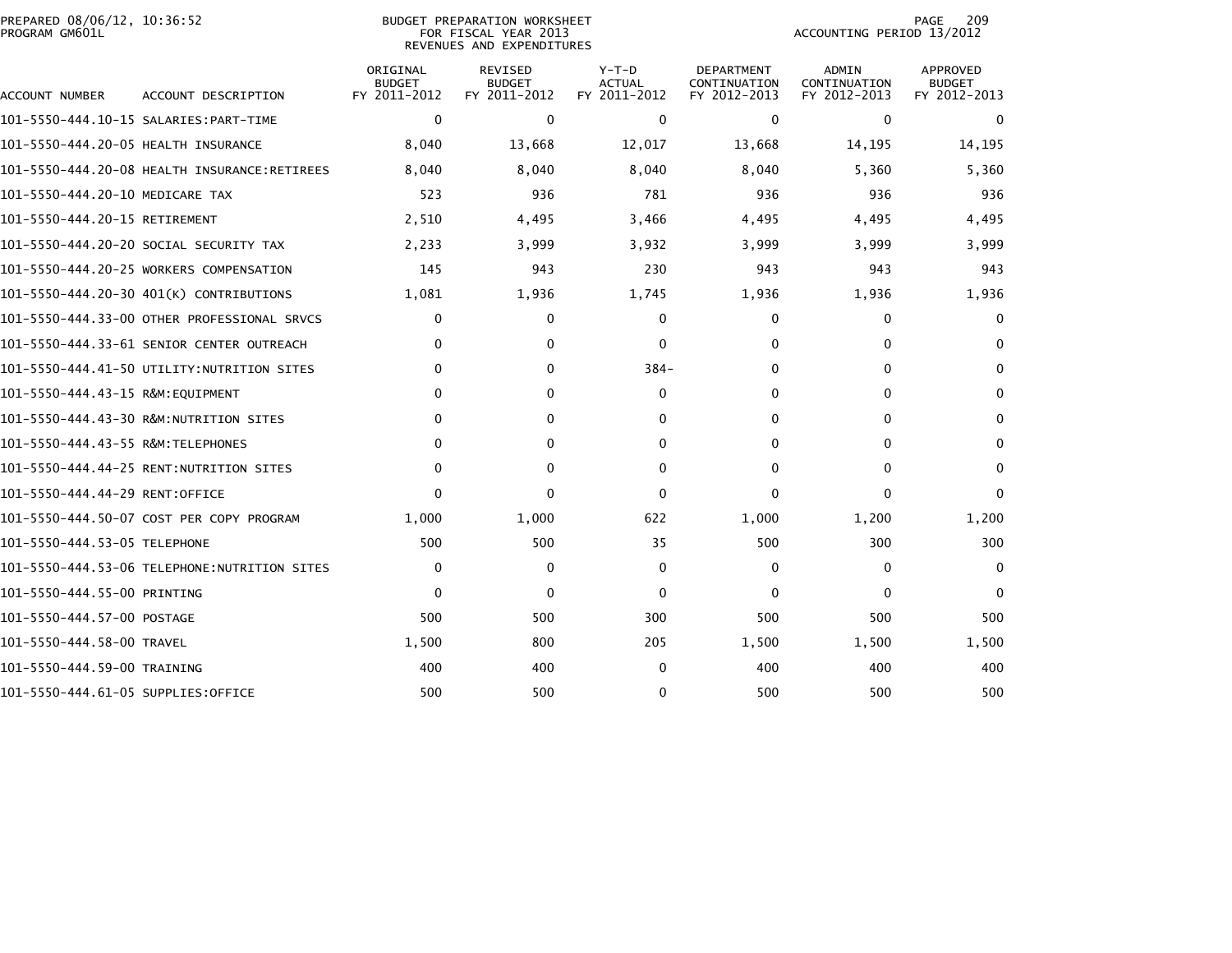| PREPARED 08/06/12, 10:36:52<br>PROGRAM GM601L |                                              |                                           | BUDGET PREPARATION WORKSHEET<br>FOR FISCAL YEAR 2013<br>REVENUES AND EXPENDITURES |                                          |                                                   | ACCOUNTING PERIOD 13/2012             | 210<br>PAGE                                      |
|-----------------------------------------------|----------------------------------------------|-------------------------------------------|-----------------------------------------------------------------------------------|------------------------------------------|---------------------------------------------------|---------------------------------------|--------------------------------------------------|
| ACCOUNT NUMBER                                | ACCOUNT DESCRIPTION                          | ORIGINAL<br><b>BUDGET</b><br>FY 2011-2012 | <b>REVISED</b><br><b>BUDGET</b><br>FY 2011-2012                                   | $Y-T-D$<br><b>ACTUAL</b><br>FY 2011-2012 | <b>DEPARTMENT</b><br>CONTINUATION<br>FY 2012-2013 | ADMIN<br>CONTINUATION<br>FY 2012-2013 | <b>APPROVED</b><br><b>BUDGET</b><br>FY 2012-2013 |
| 101-5550-444.61-81 SUPPLIES:SITE              |                                              | $\mathbf{0}$                              | $\Omega$                                                                          | 0                                        | $\Omega$                                          | $\mathbf{0}$                          | $\Omega$                                         |
|                                               | 101-5550-444.61-95 SUPPLIES:OTHER SMALL EQMT | 500                                       | 500                                                                               | 0                                        | 500                                               | 500                                   | 500                                              |
| 101–5550–444.62–05 ELECTRICITY                |                                              | 0                                         | 0                                                                                 | 0                                        | $\mathbf{0}$                                      | 0                                     | $\Omega$                                         |
| 101-5550-444.62-25 NATURAL GAS                |                                              | $\Omega$                                  | $\Omega$                                                                          | 0                                        | $\Omega$                                          | $\Omega$                              | $\Omega$                                         |
|                                               | 101-5550-444.64-50 DUES & SUBSCRIPTIONS      | 100                                       | 100                                                                               | 0                                        | 100                                               | 100                                   | 100                                              |
| 101-5550-444.76-90 F/A:OTHER                  |                                              | $\mathbf{0}$                              | $\Omega$                                                                          | 0                                        | $\Omega$                                          | $\Omega$                              | $\Omega$                                         |
|                                               | 101-5550-444.83-00 PROGRAM ACTIVITIES        | $\Omega$                                  | 0                                                                                 | 0                                        | $\mathbf{0}$                                      | 0                                     | $\Omega$                                         |
| 101-5550-444.83-05 ADVISORY BOARD             |                                              | 200                                       | 200                                                                               | $\Omega$                                 | 200                                               | 200                                   | 200                                              |
|                                               | 101-5550-444.83-97 DONATION EXPENDITURES     | 4,400                                     | 7,665                                                                             | 7,665                                    | 7,665                                             | $\mathbf{0}$                          | $\Omega$                                         |
|                                               | 101-5550-444.84-10 ADULT DAY CARE CONTRACT   | 45,097                                    | 31,722                                                                            | 31,678                                   | 31,722                                            | 31,722                                | 31,722                                           |
|                                               | 101-5550-444.84-15 CARE MGMT SERV PURCHASE   | 0                                         | 0                                                                                 | 0                                        | $\Omega$                                          | 0                                     | 0                                                |
|                                               | 101-5550-444.84-19 CARE GIVERS SUPPORT GRANT | $\Omega$                                  | 0                                                                                 | 0                                        | $\mathbf{0}$                                      | 0                                     | 0                                                |
|                                               | 101-5550-444.84-20 CONGREGATE CATERING CONTR | 0                                         | 0                                                                                 | 0                                        | $\mathbf{0}$                                      | 0                                     | 0                                                |
|                                               | 101-5550-444.84-21 ARRA CONGREGATE CATERING  | <sup>0</sup>                              | 0                                                                                 | $\Omega$                                 | $\Omega$                                          | $\Omega$                              |                                                  |
|                                               | 101-5550-444.84-30 IN HOME AIDE CONTRACT     | 159,509                                   | 134,056                                                                           | 116,335                                  | 134,056                                           | 135,135                               | 135,135                                          |
|                                               | 101-5550-444.84-70 SUPPLEMENTAL MEALS CONTRA | $\Omega$                                  | $\Omega$                                                                          | $\mathbf{0}$                             | $\Omega$                                          | $\mathbf{0}$                          | $\Omega$                                         |
|                                               | 101-5550-444.84-75 TRANSPORTATION CONTRACT   | 236,000                                   | 269,172                                                                           | 201,776                                  | 269,172                                           | 268,715                               | 268,715                                          |
| 101-5550-444.85-30 GRANT:HCCBG AGING          |                                              | 482,977                                   | 482,977                                                                           | 415,405                                  | $\Omega$                                          | 470,147                               | 470,147                                          |
|                                               | 101-5550-444.85-44 GRANT:ROBERTSON-SAFE      | 0                                         | 555                                                                               | 554                                      | 555                                               | $\mathbf 0$                           | $\Omega$                                         |
| 101-5550-444.85-98 GRANT MATCH                |                                              | 204,782                                   | 204,782                                                                           | 204,782                                  | 204,782                                           | 204,782                               | 204,782                                          |
|                                               | 101-5550-444.90-45 MGMT INFO SYSTEMS MAIN    | 400                                       | 1,100                                                                             | 890                                      | 400                                               | 1,200                                 | 1,200                                            |
|                                               | 101-5550-444.91-44 APPROPRIATION-RUFTYHOLMES | 73,530                                    | 73,530                                                                            | 73,530                                   | 73,530                                            | 73,530                                | 73,530                                           |
|                                               |                                              | 0                                         | 0                                                                                 | $\mathbf{0}$                             | $\mathbf{0}$                                      | $\mathbf{0}$                          | 0                                                |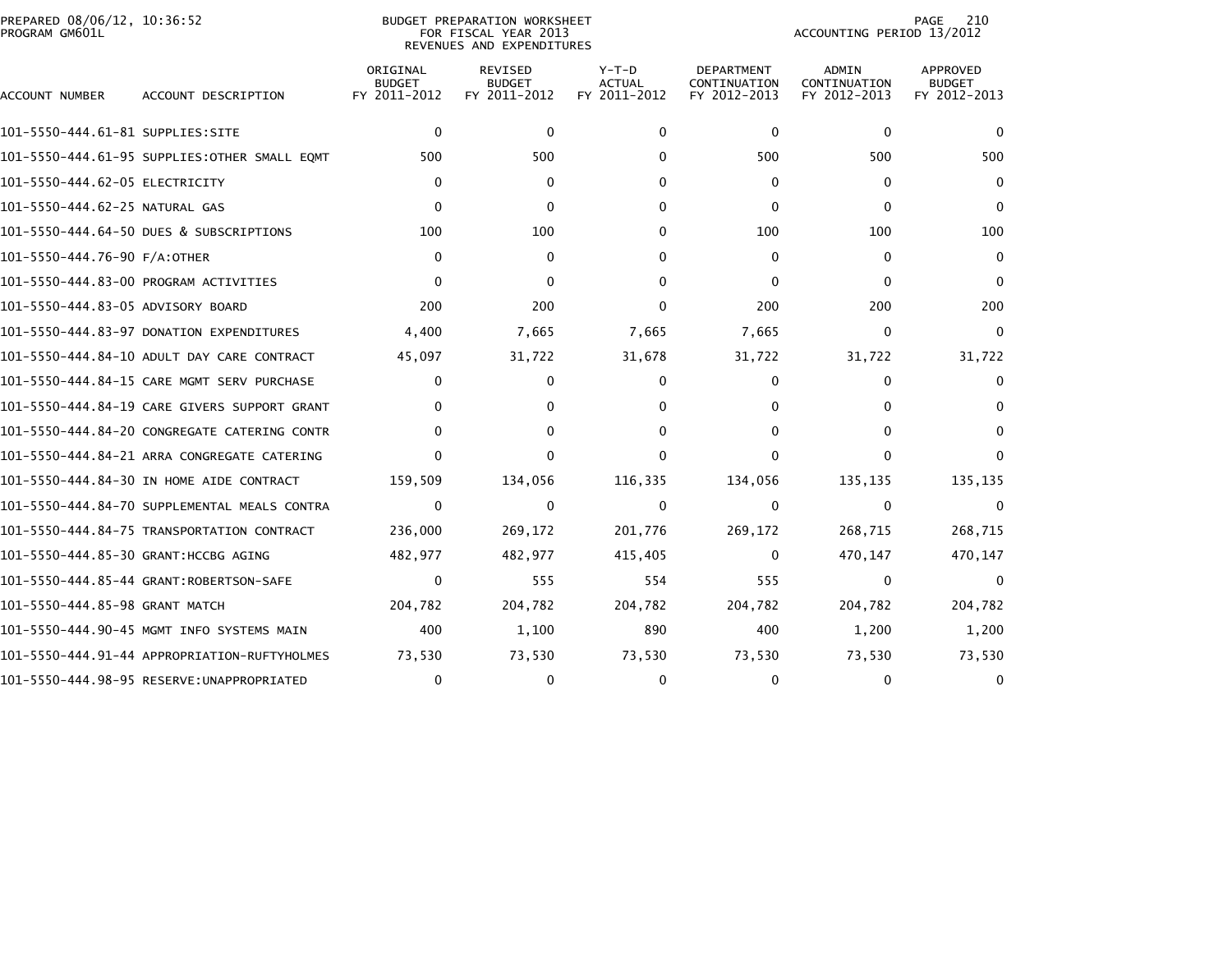| PROGRAM GM601L | PREPARED 08/06/12, 10:36:52 |                          | BUDGET PREPARATION WORKSHEET<br>FOR FISCAL YEAR 2013<br>REVENUES AND EXPENDITURES | 211<br>PAGE<br>ACCOUNTING PERIOD 13/2012 |                                 |                                                   |                                       |                                           |
|----------------|-----------------------------|--------------------------|-----------------------------------------------------------------------------------|------------------------------------------|---------------------------------|---------------------------------------------------|---------------------------------------|-------------------------------------------|
| ACCOUNT NUMBER |                             | ACCOUNT DESCRIPTION      | ORIGINAL<br><b>BUDGET</b><br>FY 2011-2012                                         | REVISED<br><b>BUDGET</b><br>FY 2011-2012 | Y-T-D<br>ACTUAL<br>FY 2011-2012 | <b>DEPARTMENT</b><br>CONTINUATION<br>FY 2012-2013 | ADMIN<br>CONTINUATION<br>FY 2012-2013 | APPROVED<br><b>BUDGET</b><br>FY 2012-2013 |
|                | EXPENDITURE                 |                          | 1.270.484                                                                         | 1,308,577                                | 1.142.128                       | 825.600                                           | 1.286.796                             | 1,286,796                                 |
| **             |                             | HOME CARE COMM BLK GRANT | 448.983                                                                           | 448.983                                  | 392.496                         | 24.964-                                           | 448.983                               | 448.983                                   |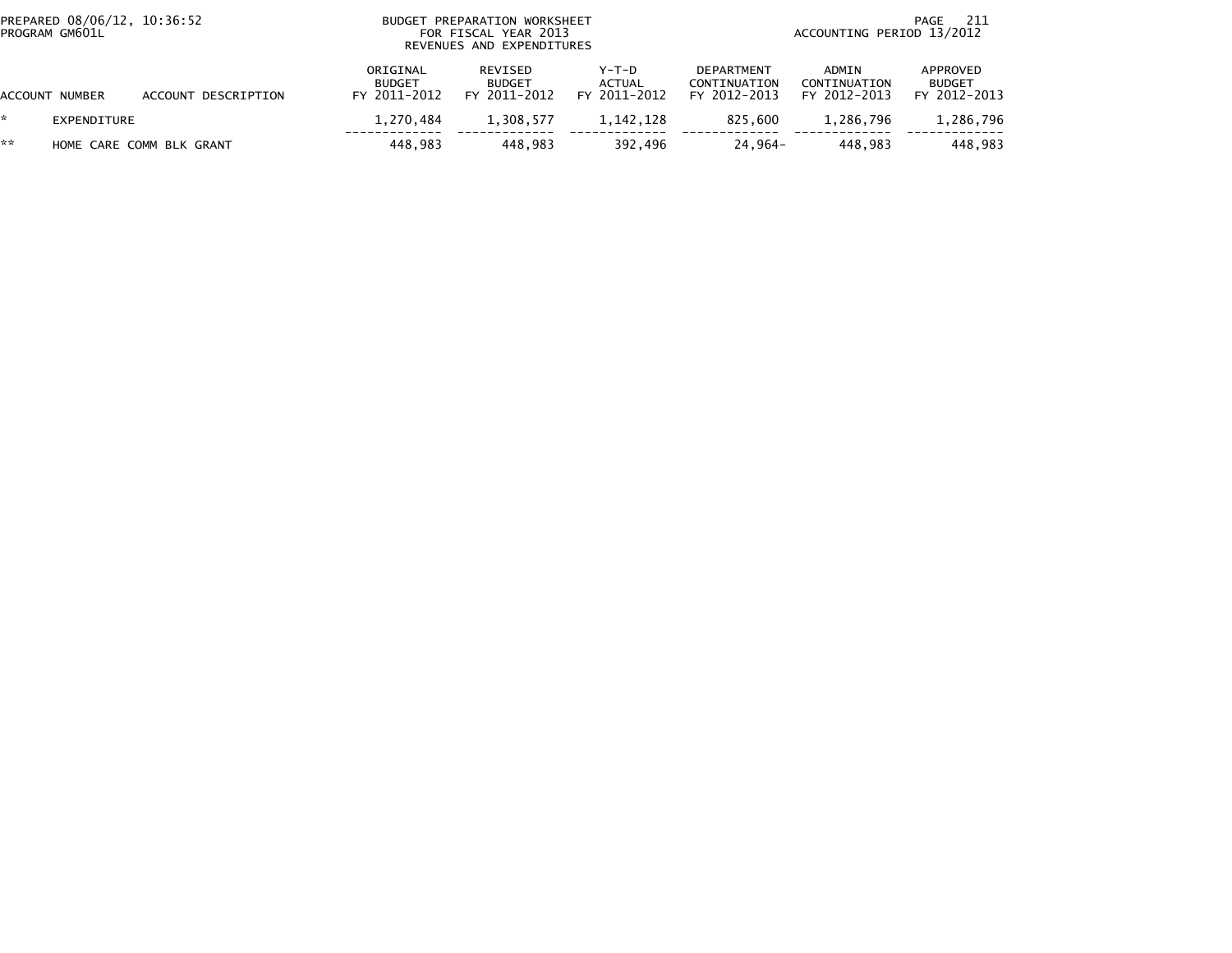| PROGRAM GM601L | PREPARED 08/06/12, 10:36:52 |                                            |                                           | BUDGET PREPARATION WORKSHEET<br>FOR FISCAL YEAR 2013<br>REVENUES AND EXPENDITURES |                                 |                                                   | ACCOUNTING PERIOD 13/2012             | 212<br>PAGE                               |
|----------------|-----------------------------|--------------------------------------------|-------------------------------------------|-----------------------------------------------------------------------------------|---------------------------------|---------------------------------------------------|---------------------------------------|-------------------------------------------|
| ACCOUNT NUMBER |                             | ACCOUNT DESCRIPTION                        | ORIGINAL<br><b>BUDGET</b><br>FY 2011-2012 | REVISED<br><b>BUDGET</b><br>FY 2011-2012                                          | Y-T-D<br>ACTUAL<br>FY 2011-2012 | <b>DEPARTMENT</b><br>CONTINUATION<br>FY 2012-2013 | ADMIN<br>CONTINUATION<br>FY 2012-2013 | APPROVED<br><b>BUDGET</b><br>FY 2012-2013 |
|                |                             | 101-5551-331.71-00 SHIIP GRANT             |                                           | 0                                                                                 |                                 |                                                   |                                       | $\Omega$                                  |
|                |                             | 101-5551-395.00-00 FUND BALANCE APPR-RESTR | $2.200 -$                                 | $1,076-$                                                                          |                                 | 0                                                 |                                       | $\mathbf 0$                               |
| ÷              | REVENUE                     | 101-5551-444.85-00 GRANT EXPENDITURES      | $2,200-$<br>2.200                         | $1,076-$<br>1,076                                                                 | 1,076                           |                                                   |                                       | 0<br>$\mathbf{0}$                         |
| *              | EXPENDITURE                 |                                            | 2.200                                     | 1.076                                                                             | 1,076                           | <sup>0</sup>                                      |                                       | $\mathbf{0}$                              |
| **             |                             | DEPT OF RURAL EDUCATION                    |                                           |                                                                                   | 1.076                           |                                                   |                                       | $\mathbf{0}$                              |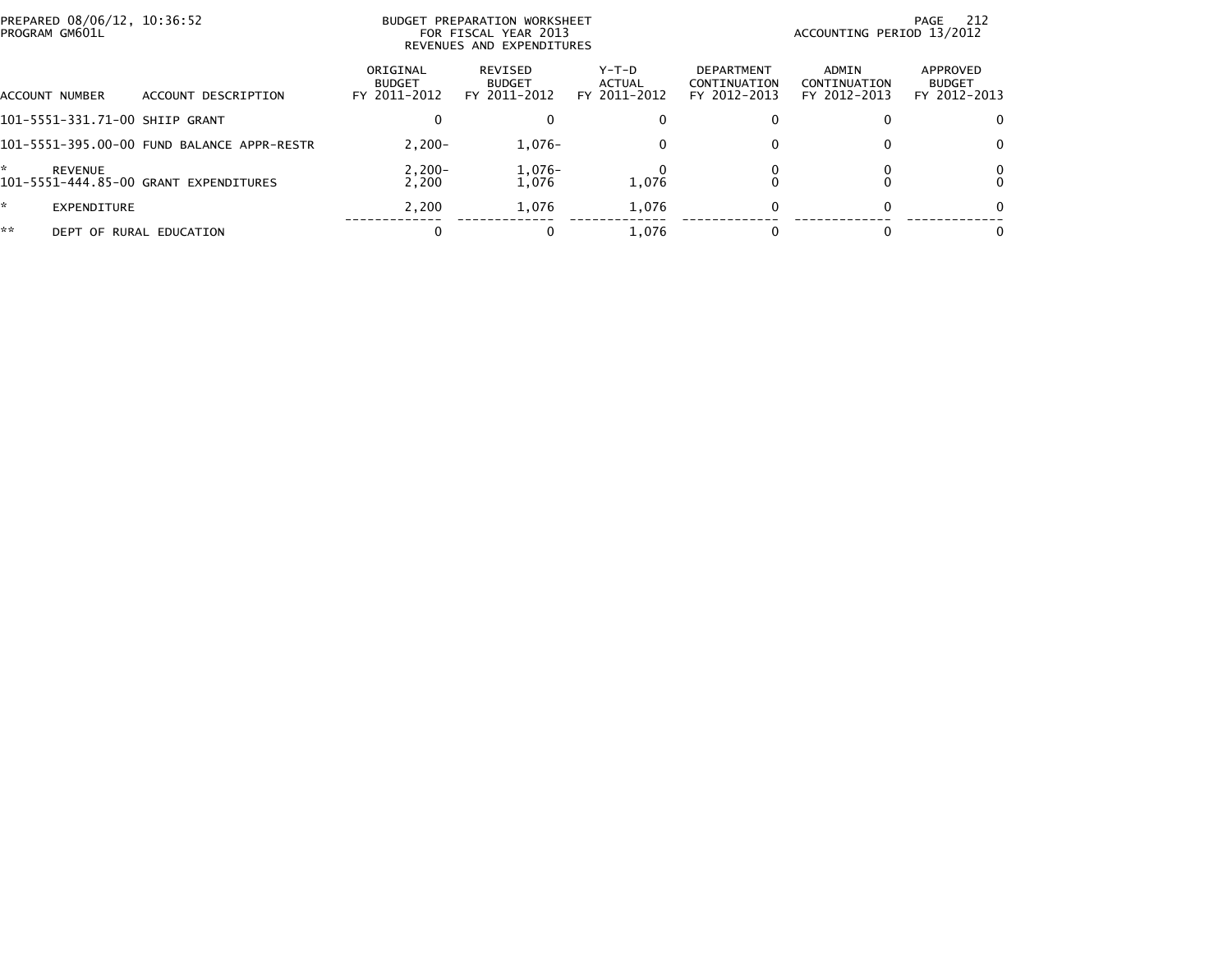| PREPARED 08/06/12, 10:36:52<br>PROGRAM GM601L |                                              |                                           | BUDGET PREPARATION WORKSHEET<br>FOR FISCAL YEAR 2013<br>REVENUES AND EXPENDITURES | 213<br>PAGE<br>ACCOUNTING PERIOD 13/2012 |                                                   |                                       |                                           |
|-----------------------------------------------|----------------------------------------------|-------------------------------------------|-----------------------------------------------------------------------------------|------------------------------------------|---------------------------------------------------|---------------------------------------|-------------------------------------------|
| <b>ACCOUNT NUMBER</b>                         | ACCOUNT DESCRIPTION                          | ORIGINAL<br><b>BUDGET</b><br>FY 2011-2012 | <b>REVISED</b><br><b>BUDGET</b><br>FY 2011-2012                                   | Y-T-D<br><b>ACTUAL</b><br>FY 2011-2012   | <b>DEPARTMENT</b><br>CONTINUATION<br>FY 2012-2013 | ADMIN<br>CONTINUATION<br>FY 2012-2013 | APPROVED<br><b>BUDGET</b><br>FY 2012-2013 |
|                                               | 101-5560-331.82-00 TITLE V SCSEP GRANT       | 250,000-                                  | 197, 107-                                                                         | $\Omega$                                 | 232,009-                                          | 232,009-                              | 232,009-                                  |
|                                               | 101-5560-338.20-00 TITLE V AGENCY MATCH      | $\Omega$                                  | 0                                                                                 | <sup>0</sup>                             | 0                                                 | $\bf{0}$                              | 0                                         |
| <b>REVENUE</b>                                |                                              | 250,000-                                  | 197, 107-                                                                         |                                          | 232,009-                                          | 232,009-                              | 232,009-                                  |
|                                               |                                              |                                           |                                                                                   |                                          |                                                   |                                       |                                           |
| 101-5560-444.20-05 HEALTH INSURANCE           |                                              |                                           |                                                                                   |                                          |                                                   |                                       |                                           |
| 101-5560-444.20-10 MEDICARE TAX               |                                              |                                           |                                                                                   |                                          | 0                                                 | 0                                     | 0                                         |
| 101-5560-444.20-15 RETIREMENT                 |                                              |                                           | 0                                                                                 | 0                                        | 0                                                 | 0                                     | 0                                         |
|                                               | 101-5560-444.20-20 SOCIAL SECURITY TAX       | $\Omega$                                  | 0                                                                                 | 0                                        | 0                                                 | 0                                     | $\bf{0}$                                  |
|                                               | 101-5560-444.20-25 WORKERS COMPENSATION      | <sup>0</sup>                              | 0                                                                                 |                                          | 0                                                 | 0                                     | 0                                         |
|                                               | 101-5560-444.20-30 401(K) CONTRIBUTIONS      | $\Omega$                                  | 0                                                                                 | 0                                        | 0                                                 | $\Omega$                              | 0                                         |
| 101-5560-444.32-30 MEDICAL                    |                                              |                                           | 0                                                                                 |                                          | 0                                                 | $\Omega$                              | $\Omega$                                  |
| 101-5560-444.58-00 TRAVEL                     |                                              |                                           | U                                                                                 |                                          | 0                                                 | $\Omega$                              | 0                                         |
| 101-5560-444.59-00 TRAINING                   |                                              |                                           | 0                                                                                 |                                          | 0                                                 | $\Omega$                              | $\Omega$                                  |
| 101-5560-444.85-72 GRANT:TITLE V              |                                              | 250,000                                   | 197,107                                                                           | 0                                        | 232,009                                           | 232,009                               | 232,009                                   |
| 101-5560-444.85-98 GRANT MATCH                |                                              | 27,778                                    | 21,901                                                                            | 21,901                                   | 25,779                                            | 25,779                                | 25,779                                    |
|                                               | 101-5560-444.91-44 APPROPRIATION-RUFTYHOLMES | 0                                         | $\mathbf{0}$                                                                      | $\mathbf{0}$                             | $\mathbf 0$                                       | 0                                     | 0                                         |
| *.<br>EXPENDITURE                             |                                              | 277,778                                   | 219,008                                                                           | 21,901                                   | 257,788                                           | 257,788                               | 257,788                                   |
| **<br>TITLE V SCSEP                           |                                              | 27,778                                    | 21,901                                                                            | 21,901                                   | 25,779                                            | 25,779                                | 25,779                                    |
| ***<br>SENIOR SERVICES                        |                                              | 476,761                                   | 470,884                                                                           | 415,473                                  | 815                                               | 474,762                               | 474,762                                   |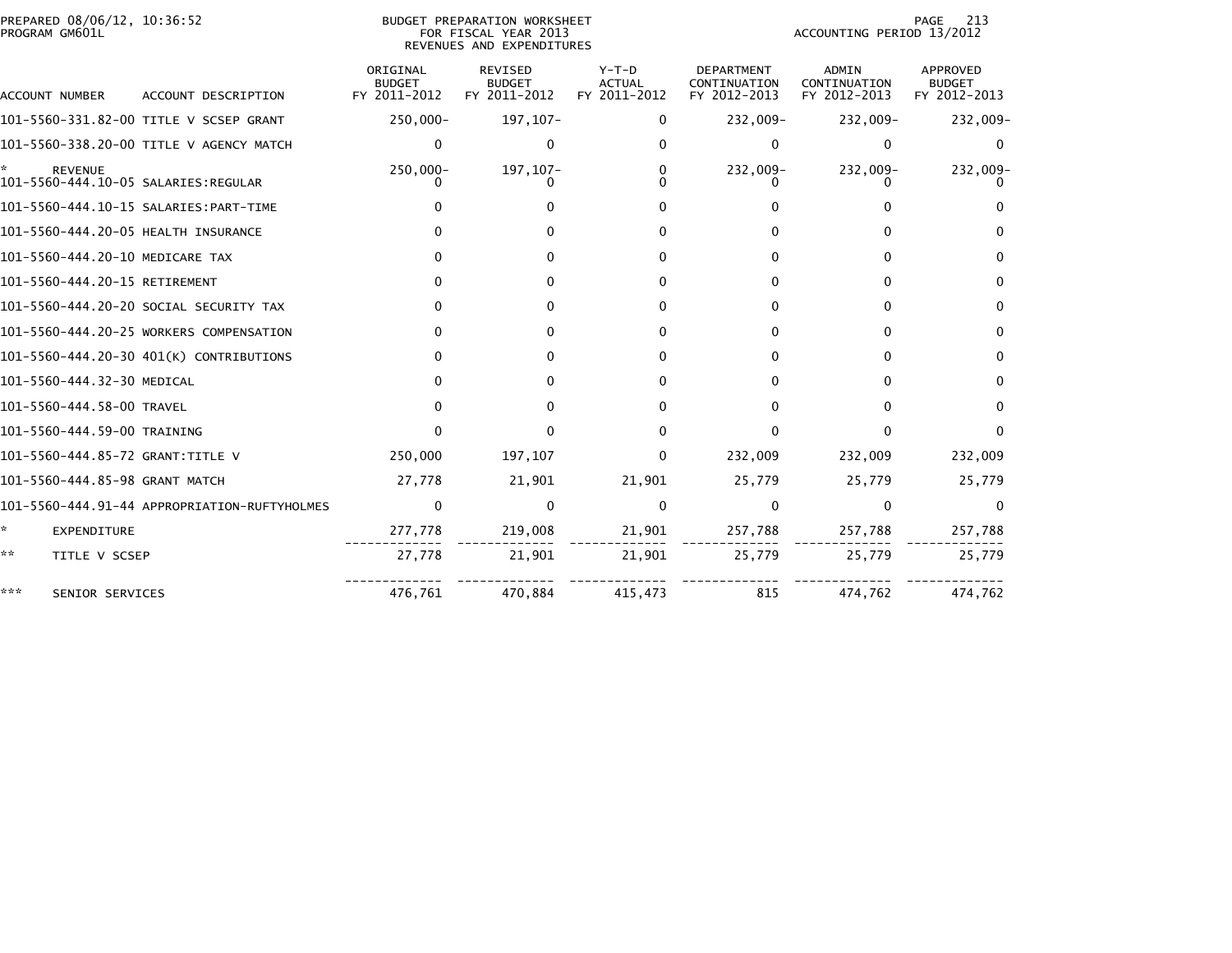|                               | PREPARED 08/06/12, 10:36:52<br>PROGRAM GM601L |                                                                  |                                           | BUDGET PREPARATION WORKSHEET<br>FOR FISCAL YEAR 2013<br>REVENUES AND EXPENDITURES |                                          |                                                   | ACCOUNTING PERIOD 13/2012             | 214<br>PAGE                                      |
|-------------------------------|-----------------------------------------------|------------------------------------------------------------------|-------------------------------------------|-----------------------------------------------------------------------------------|------------------------------------------|---------------------------------------------------|---------------------------------------|--------------------------------------------------|
| ACCOUNT NUMBER                |                                               | ACCOUNT DESCRIPTION                                              | ORIGINAL<br><b>BUDGET</b><br>FY 2011-2012 | REVISED<br><b>BUDGET</b><br>FY 2011-2012                                          | $Y-T-D$<br><b>ACTUAL</b><br>FY 2011-2012 | <b>DEPARTMENT</b><br>CONTINUATION<br>FY 2012-2013 | ADMIN<br>CONTINUATION<br>FY 2012-2013 | <b>APPROVED</b><br><b>BUDGET</b><br>FY 2012-2013 |
|                               |                                               | 101-6110-331.46-00 LIBRARY FEDERAL AID GRANT                     | $\mathbf 0$                               | 11,079-                                                                           | 11,030-                                  | 0                                                 | 0                                     | 0                                                |
|                               |                                               | 101-6110-334.52-00 LIBRARY STATE AID GRANT                       | 170,285-                                  | 170,285-                                                                          | 158,122-                                 | $167,000 -$                                       | 167,000-                              | $167,000-$                                       |
| LEVEL<br>400                  | <b>TEXT</b>                                   | BASED ON THE MOST CURRENT INFORAMTION FROM THE<br>STATE LIBRARY. |                                           | TEXT AMT                                                                          | 167,000                                  |                                                   |                                       |                                                  |
|                               |                                               |                                                                  |                                           |                                                                                   | 167,000                                  |                                                   |                                       |                                                  |
|                               |                                               | 101-6110-334.65-30 SMART START:LIBRARY                           | 110,787-                                  | $\mathbf 0$                                                                       | $\mathbf{0}$                             | $10,000 -$                                        | $\mathbf 0$                           | $\mathbf 0$                                      |
|                               |                                               | 101-6110-351.50-00 LIBRARY FINES                                 | $100,000 -$                               | $100,000 -$                                                                       | 81,424-                                  | $79,500-$                                         | $75,000 -$                            | $75,000 -$                                       |
| LEVEL<br>400                  | <b>TEXT</b>                                   | FINES ARE PROJECTED BASED ON CURRENT REVENUE.                    |                                           | TEXT AMT                                                                          | 79,500<br>79,500                         |                                                   |                                       |                                                  |
|                               |                                               | 101-6110-353.60-00 LIBRARY FEES(MICRO-PHOTO)                     | $35,000 -$                                | 35,000-                                                                           | 32,990-                                  | $35,000 -$                                        | $30,000 -$                            | $30,000 -$                                       |
| LEVEL<br>400                  | <b>TEXT</b>                                   | FEES ARE PROJECTED BASED ON CURRENT REVENUE.                     |                                           | TEXT AMT                                                                          | 35,000<br>35,000                         |                                                   |                                       |                                                  |
|                               |                                               | 101-6110-389.10-00 LIBRARY:MISCELLANEOUS                         | $10,000 -$                                | $10,000 -$                                                                        | 13,089-                                  | $10,000 -$                                        | $8,000-$                              | $8,000 -$                                        |
| LEVEL<br>400                  | <b>TEXT</b><br>REVENUE.                       | OTHER REVENUE IS PROJECTED BASED ON CURRENT                      |                                           | TEXT AMT                                                                          | 10,000                                   |                                                   |                                       |                                                  |
|                               |                                               |                                                                  |                                           |                                                                                   | 10,000                                   |                                                   |                                       |                                                  |
| <b>REVENUE</b>                |                                               | 101-6110-455.10-05 SALARIES:REGULAR                              | 426,072-<br>1,351,455                     | $326, 364 -$<br>1,278,615                                                         | 296,655-<br>1,232,453                    | $301, 500 -$<br>1,278,615                         | 280,000-<br>1,269,941                 | $280,000 -$<br>1,269,941                         |
|                               |                                               |                                                                  | 212, 113                                  | 242,888                                                                           | 214,981                                  | 242,938                                           | 242,938                               | 242,938                                          |
|                               |                                               | 101-6110-455.20-05 HEALTH INSURANCE                              | 337,680                                   | 314,900                                                                           | 285,688                                  | 314,900                                           | 313,560                               | 313,560                                          |
|                               |                                               |                                                                  | 32,160                                    | 32,160                                                                            | 32,160                                   | 32,160                                            | 24,790                                | 24,790                                           |
|                               |                                               | 101-6110-455.20-10 MEDICARE TAX                                  | 22,672                                    | 22,062                                                                            | 20,128                                   | 22,062                                            | 20,985                                | 20,985                                           |
| 101-6110-455.20-15 RETIREMENT |                                               |                                                                  | 94,196                                    | 89,116                                                                            | 85,902                                   | 89,116                                            | 88,515                                | 88,515                                           |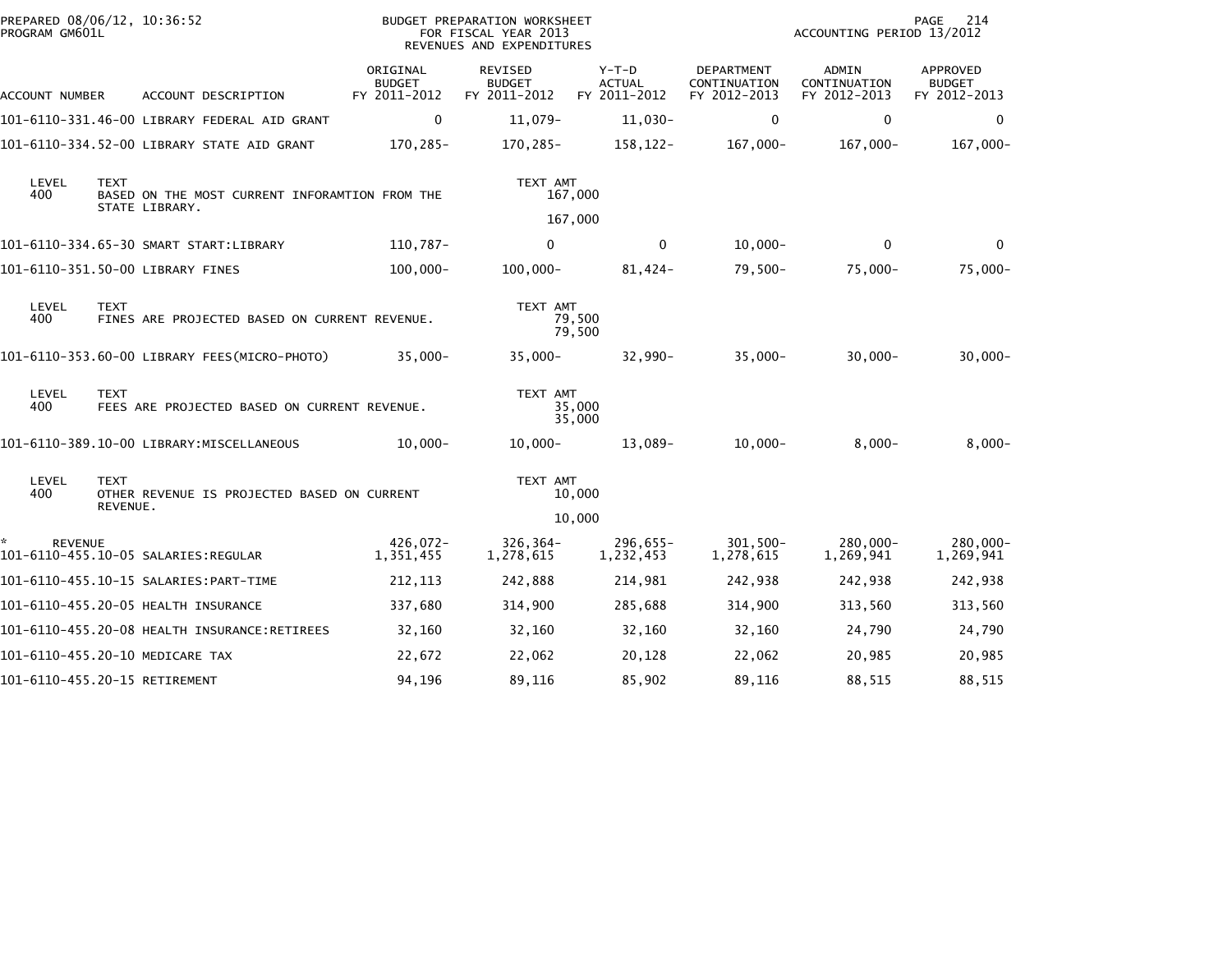| PROGRAM GM601L           | PREPARED 08/06/12, 10:36:52                                                                                                                                                                                                                                                                                                                                                          |                                           | BUDGET PREPARATION WORKSHEET<br>FOR FISCAL YEAR 2013<br>REVENUES AND EXPENDITURES |                                          | 215<br>PAGE<br>ACCOUNTING PERIOD 13/2012          |                                       |                                           |
|--------------------------|--------------------------------------------------------------------------------------------------------------------------------------------------------------------------------------------------------------------------------------------------------------------------------------------------------------------------------------------------------------------------------------|-------------------------------------------|-----------------------------------------------------------------------------------|------------------------------------------|---------------------------------------------------|---------------------------------------|-------------------------------------------|
| ACCOUNT NUMBER           | ACCOUNT DESCRIPTION                                                                                                                                                                                                                                                                                                                                                                  | ORIGINAL<br><b>BUDGET</b><br>FY 2011-2012 | REVISED<br><b>BUDGET</b><br>FY 2011-2012                                          | $Y-T-D$<br><b>ACTUAL</b><br>FY 2011-2012 | <b>DEPARTMENT</b><br>CONTINUATION<br>FY 2012-2013 | ADMIN<br>CONTINUATION<br>FY 2012-2013 | APPROVED<br><b>BUDGET</b><br>FY 2012-2013 |
|                          | 101-6110-455.20-20 SOCIAL SECURITY TAX                                                                                                                                                                                                                                                                                                                                               | 96,941                                    | 94,336                                                                            | 86,119                                   | 94,336                                            | 89,723                                | 89,723                                    |
|                          | 101-6110-455.20-25 WORKERS COMPENSATION                                                                                                                                                                                                                                                                                                                                              | 8,548                                     | 8,428                                                                             | 8,249                                    | 8,378                                             | 8,783                                 | 8,783                                     |
|                          | 101-6110-455.20-30 401(K) CONTRIBUTIONS                                                                                                                                                                                                                                                                                                                                              | 40,545                                    | 38,360                                                                            | 36,832                                   | 38,360                                            | 38,099                                | 38,099                                    |
|                          | 101-6110-455.32-46 SECURITY SERVICES                                                                                                                                                                                                                                                                                                                                                 | 375                                       | 375                                                                               | 367                                      | 375                                               | 375                                   | 375                                       |
|                          | 101-6110-455.33-06 CATALOGING AND PROCESSING                                                                                                                                                                                                                                                                                                                                         | 50,000                                    | 50,000                                                                            | 41,991                                   | 50,000                                            | 50,000                                | 50,000                                    |
|                          | 101-6110-455.33-17 CONTRACTED SERVICES                                                                                                                                                                                                                                                                                                                                               | 11,000                                    | 11,000                                                                            | 9,460                                    | 11,000                                            | 11,000                                | 11,000                                    |
|                          | 101-6110-455.34-09 BINDING                                                                                                                                                                                                                                                                                                                                                           | 1,500                                     | 1,500                                                                             | 257                                      | 1,500                                             | 1,000                                 | 1,000                                     |
|                          | 101-6110-455.34-30 SERVICE & MAINTENANCE                                                                                                                                                                                                                                                                                                                                             | 100,000                                   | 100,000                                                                           | 84,936                                   | 100,000                                           | 100,000                               | 100,000                                   |
| LEVEL<br>400             | <b>TEXT</b><br>CONTRACTS FOR THE LIBRARY SYSTEM WHICH INCLUDES:<br>BILL'S EXTERNINATING COMPANY, DTI INTERGRATED<br>BUSINESS SOLUTIONS, IKON, INTERGRATED TECHNOLOGY<br>GROUP, J&D CLEANING SERVICE, PITNEY BOWES,<br>RESIDENTIAL GARBAGE SERVICE, SPECTRUM SALES,<br>SUPERIOR COMMERICAL CLEANING & MAINTENANCE, INC.,<br>THE LIBRARY CORP., TOSHIBA, US POST OFFICE, AND<br>XEROX. |                                           | TEXT AMT                                                                          | 100,000                                  |                                                   |                                       |                                           |
|                          |                                                                                                                                                                                                                                                                                                                                                                                      |                                           |                                                                                   | 100,000                                  |                                                   |                                       |                                           |
| 101-6110-455.41-40 WATER |                                                                                                                                                                                                                                                                                                                                                                                      | 13,000                                    | 13,000                                                                            | 9,084                                    | 13,000                                            | 13,000                                | 13,000                                    |
|                          | 101-6110-455.43-05 R&M:BUILDINGS                                                                                                                                                                                                                                                                                                                                                     | 35,000                                    | 52,000                                                                            | 51,168                                   | 85,000                                            | 85,000                                | 85,000                                    |
| LEVEL<br>400             | <b>TEXT</b><br>THE INCREASE IN THIS LINE ITEM IS DUE TO THE NEED<br>OF PAINTING AND REPAIRS TO THE OLDER LIBRARY<br>HEADQUARTERS BUILDING.                                                                                                                                                                                                                                           |                                           | TEXT AMT                                                                          | 85,000                                   |                                                   |                                       |                                           |
|                          |                                                                                                                                                                                                                                                                                                                                                                                      |                                           |                                                                                   | 85,000                                   |                                                   |                                       |                                           |
|                          |                                                                                                                                                                                                                                                                                                                                                                                      | 2,000                                     | 2,000                                                                             | 587                                      | 2,000                                             | 2,000                                 | 2,000                                     |
|                          | 101-6110-455.43-20 R&M:VEHICLES                                                                                                                                                                                                                                                                                                                                                      | 3,500                                     | 3,500                                                                             | 2,343                                    | 3,500                                             | 3,500                                 | 3,500                                     |
|                          |                                                                                                                                                                                                                                                                                                                                                                                      | 500                                       | 500                                                                               | $\Omega$                                 | 500                                               | 500                                   | 500                                       |
|                          | 101-6110-455.44-20 RENT:LAND & BUILDINGS                                                                                                                                                                                                                                                                                                                                             | 4,368                                     | 4,368                                                                             | 4,368                                    | 4,368                                             | 4,368                                 | 4,368                                     |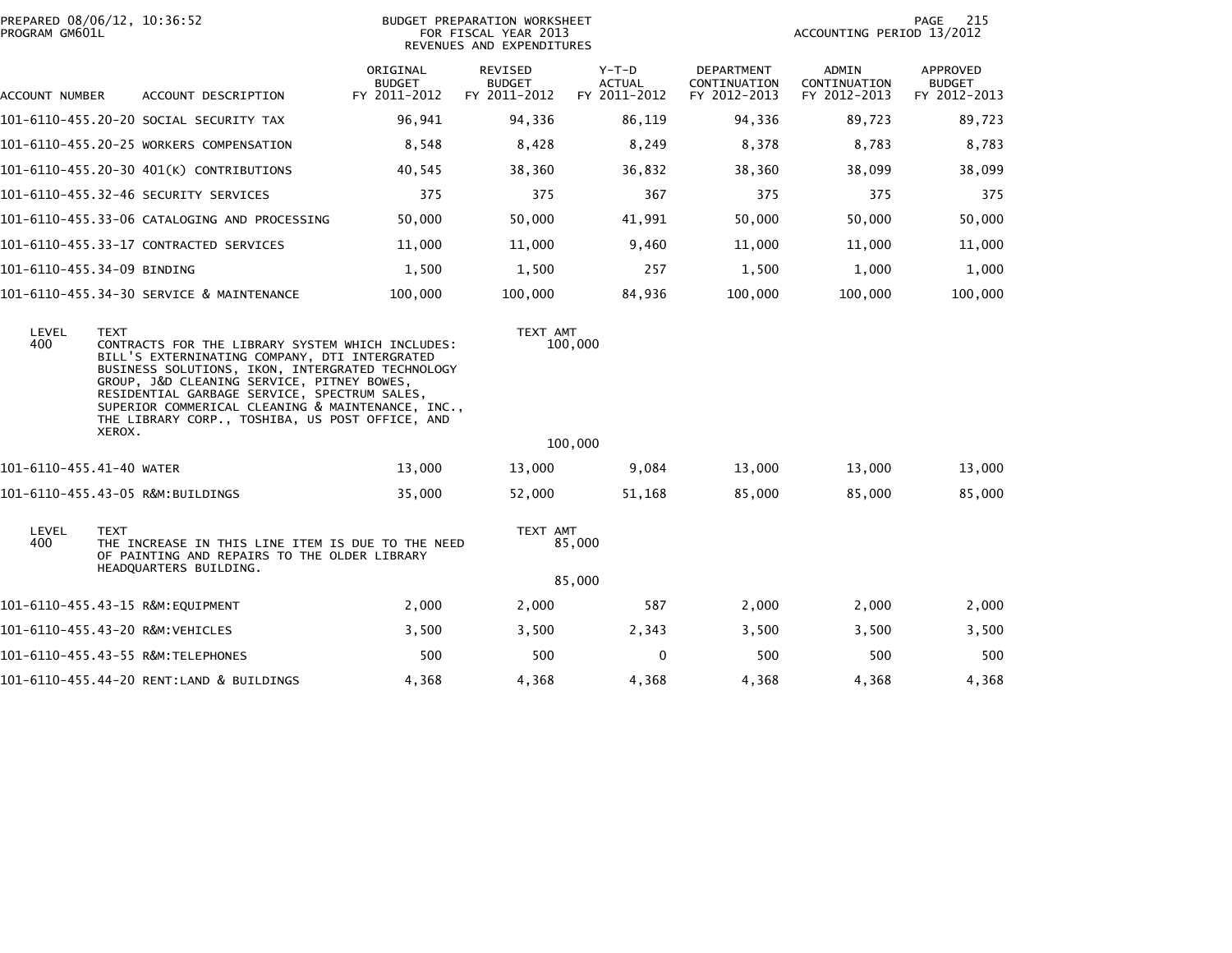| PREPARED 08/06/12, 10:36:52<br>PROGRAM GM601L |                                                                                                                                                 | BUDGET PREPARATION WORKSHEET<br>FOR FISCAL YEAR 2013<br>REVENUES AND EXPENDITURES |                                                 |                                          |                                                   | 216<br>PAGE<br>ACCOUNTING PERIOD 13/2012     |                                           |
|-----------------------------------------------|-------------------------------------------------------------------------------------------------------------------------------------------------|-----------------------------------------------------------------------------------|-------------------------------------------------|------------------------------------------|---------------------------------------------------|----------------------------------------------|-------------------------------------------|
| ACCOUNT NUMBER                                | ACCOUNT DESCRIPTION                                                                                                                             | ORIGINAL<br><b>BUDGET</b><br>FY 2011-2012                                         | <b>REVISED</b><br><b>BUDGET</b><br>FY 2011-2012 | $Y-T-D$<br><b>ACTUAL</b><br>FY 2011-2012 | <b>DEPARTMENT</b><br>CONTINUATION<br>FY 2012-2013 | <b>ADMIN</b><br>CONTINUATION<br>FY 2012-2013 | APPROVED<br><b>BUDGET</b><br>FY 2012-2013 |
|                                               | 101-6110-455.50-07 COST PER COPY PROGRAM                                                                                                        | 6,500                                                                             | 6,500                                           | 3,200                                    | 6,500                                             | 6,500                                        | 6,500                                     |
|                                               | 101-6110-455.53-05 TELEPHONE                                                                                                                    | 10,000                                                                            | 10,000                                          | 5,784                                    | 10,000                                            | 8,000                                        | 8,000                                     |
|                                               | 101-6110-455.54-00 ADVERTISING                                                                                                                  | $\mathbf 0$                                                                       | $\mathbf 0$                                     | $\mathbf{0}$                             | 1,000                                             | 1,000                                        | 1,000                                     |
| LEVEL<br>400                                  | <b>TEXT</b><br>THE INCREASE IN THIS LINE ITEM IS TO PAY FOR<br>ADVERTISING OF THE SUMMER READING PROGRAM AND THE<br>LIBRARY'S ANNUAL BOOK SALE. |                                                                                   | TEXT AMT                                        | 1,000                                    |                                                   |                                              |                                           |
|                                               |                                                                                                                                                 |                                                                                   |                                                 | 1,000                                    |                                                   |                                              |                                           |
|                                               | 101-6110-455.55-00 PRINTING                                                                                                                     | 3,000                                                                             | 3,000                                           | 1,880                                    | 3,000                                             | 2,500                                        | 2,500                                     |
|                                               | 101-6110-455.57-00 POSTAGE                                                                                                                      | 15,000                                                                            | 15,000                                          | 13,864                                   | 15,000                                            | 15,000                                       | 15,000                                    |
| 101-6110-455.58-00 TRAVEL                     |                                                                                                                                                 | 7,000                                                                             | 7,000                                           | 4,441                                    | 7,000                                             | 5,000                                        | 5,000                                     |
|                                               | 101-6110-455.59-00 TRAINING                                                                                                                     | 2,000                                                                             | 2,000                                           | 875                                      | 2,000                                             | 2,000                                        | 2,000                                     |
|                                               | 101-6110-455.60-00 MISCELLANEOUS                                                                                                                | $\mathbf 0$                                                                       | $\mathbf 0$                                     | $\mathbf 0$                              | 400                                               | 400                                          | 400                                       |
|                                               | 101-6110-455.61-05 SUPPLIES:OFFICE                                                                                                              | 23,695                                                                            | 21,895                                          | 18,274                                   | 21,895                                            | 21,000                                       | 21,000                                    |
|                                               | 101-6110-455.61-30 SUPPLIES:JANITORIAL                                                                                                          | 10,000                                                                            | 10,000                                          | 9,945                                    | 10,000                                            | 10,000                                       | 10,000                                    |
|                                               | 101-6110-455.61-37 SUPPLIES:LIBRARY                                                                                                             | 20,000                                                                            | 20,000                                          | 15,584                                   | 20,000                                            | 20,000                                       | 20,000                                    |
|                                               | 101-6110-455.61-85 SUPPLIES:VEHICLE                                                                                                             | 1,700                                                                             | 2,104                                           | 1,348                                    | 2,100                                             | 2,100                                        | 2,100                                     |
|                                               | 101-6110-455.61-95 SUPPLIES:OTHER SMALL EQMT                                                                                                    | 19,000                                                                            | 17,701                                          | 13,811                                   | 17,700                                            | 15,000                                       | 15,000                                    |
|                                               | 101-6110-455.62-05 ELECTRICITY                                                                                                                  | 114,000                                                                           | 114,000                                         | 88,323                                   | 114,000                                           | 114,000                                      | 114,000                                   |
|                                               | 101-6110-455.62-20 MOTOR FUEL & LUBRICANTS                                                                                                      | 5,000                                                                             | 5,000                                           | 4,555                                    | 5,000                                             | 5,000                                        | 5,000                                     |
|                                               | 101-6110-455.62-25 NATURAL GAS                                                                                                                  | 34,000                                                                            | 34,000                                          | 19,300                                   | 34,000                                            | 32,000                                       | 32,000                                    |
|                                               | 101-6110-455.64-05 AUDIO-VISUAL                                                                                                                 | 16,000                                                                            | 16,000                                          | 15,891                                   | 25,000                                            | 25,000                                       | 25,000                                    |
| 101-6110-455.64-10 BOOKS                      |                                                                                                                                                 | 180,000                                                                           | 173,000                                         | 162,937                                  | 164,000                                           | 164,000                                      | 164,000                                   |
|                                               | 101-6110-455.64-40 ELECTRONIC RESOURCES                                                                                                         | 25,000                                                                            | 25,000                                          | 16,359                                   | 25,000                                            | 25,000                                       | 25,000                                    |
|                                               | 101-6110-455.64-50 DUES & SUBSCRIPTIONS                                                                                                         | 700                                                                               | 700                                             | 415                                      | 700                                               | 700                                          | 700                                       |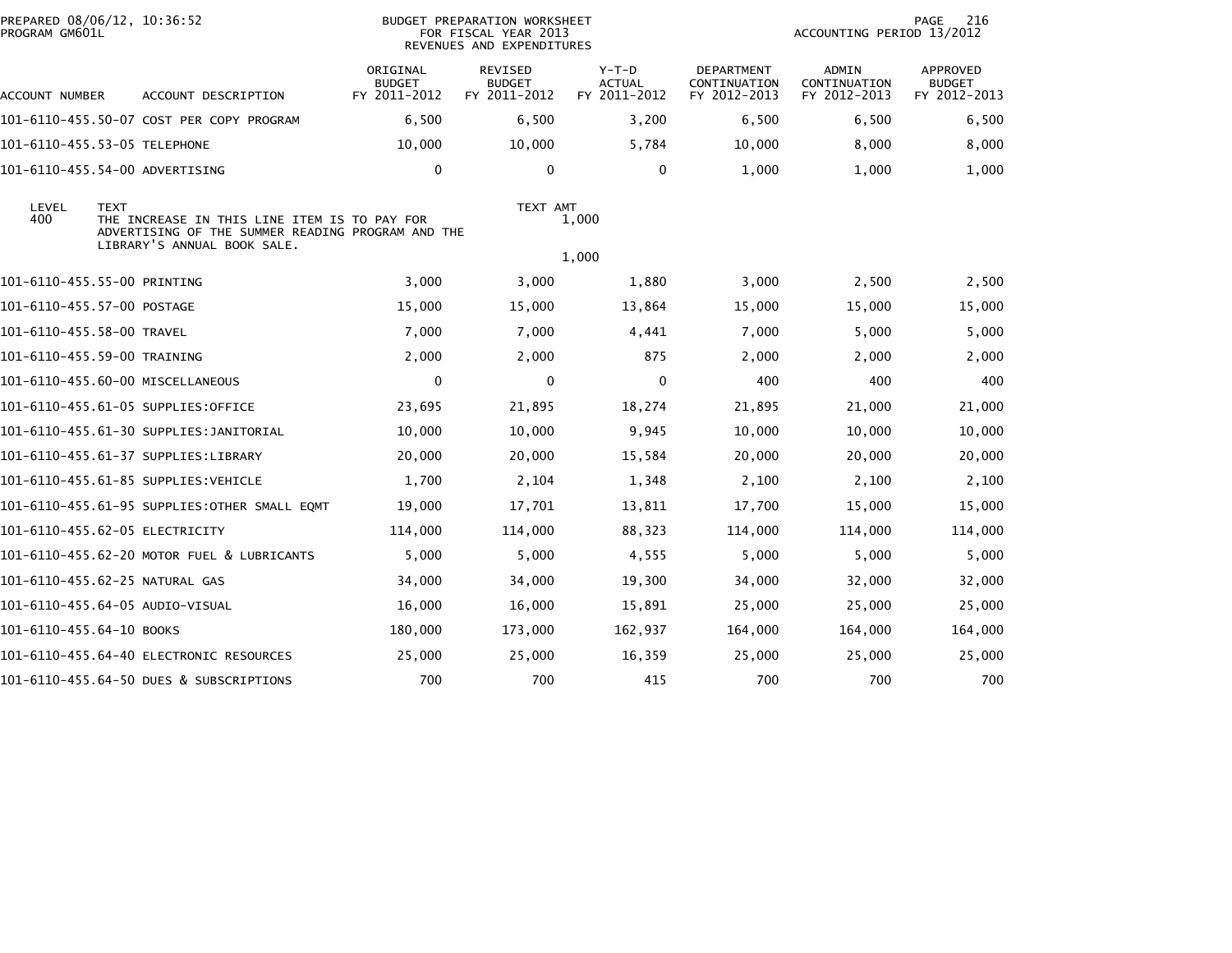| PROGRAM GM601L | PREPARED 08/06/12, 10:36:52                                                                                                                                                                                                         |                                           | BUDGET PREPARATION WORKSHEET<br>FOR FISCAL YEAR 2013<br>REVENUES AND EXPENDITURES | 217<br>PAGE<br>ACCOUNTING PERIOD 13/2012 |                                            |                                       |                                           |
|----------------|-------------------------------------------------------------------------------------------------------------------------------------------------------------------------------------------------------------------------------------|-------------------------------------------|-----------------------------------------------------------------------------------|------------------------------------------|--------------------------------------------|---------------------------------------|-------------------------------------------|
| ACCOUNT NUMBER | ACCOUNT DESCRIPTION                                                                                                                                                                                                                 | ORIGINAL<br><b>BUDGET</b><br>FY 2011-2012 | REVISED<br><b>BUDGET</b><br>FY 2011-2012                                          | $Y-T-D$<br><b>ACTUAL</b><br>FY 2011-2012 | DEPARTMENT<br>CONTINUATION<br>FY 2012-2013 | ADMIN<br>CONTINUATION<br>FY 2012-2013 | APPROVED<br><b>BUDGET</b><br>FY 2012-2013 |
|                | 101-6110-455.64-60 MICROFILM                                                                                                                                                                                                        | 2,000                                     | 2,000                                                                             | 1,849                                    | 2,000                                      | 2,000                                 | 2,000                                     |
|                | 101-6110-455.64-70 PERIODICALS                                                                                                                                                                                                      | 20,100                                    | 20,100                                                                            | 17,800                                   | 20,100                                     | 20,100                                | 20,100                                    |
|                | 101-6110-455.64-92 OTHER:A/YA                                                                                                                                                                                                       | 0                                         | $\mathbf{0}$                                                                      | $\mathbf{0}$                             | $\mathbf{0}$                               | $\Omega$                              | 0                                         |
|                | 101-6110-455.64-94 OTHER:J                                                                                                                                                                                                          | 0                                         | $\mathbf{0}$                                                                      | $\Omega$                                 | 0                                          | $\Omega$                              | $\mathbf{0}$                              |
|                | 101-6110-455.74-25 C/A:OFFICE-FURN & FIXTURE                                                                                                                                                                                        | 0                                         | $\mathbf 0$                                                                       | $\mathbf 0$                              | 16,000                                     | $\mathbf 0$                           | $\mathbf 0$                               |
| LEVEL<br>400   | <b>TEXT</b><br>THE INCREASE IN THIS LINE ITEM IS FOR REPLACEMENT<br>OF 12 COMPUTER LAB CHAIRS AT THE FRANK K. TADLOCK<br>SOUTH ROWAN REGIONAL LIBRARY AND 10 COMPUTER LAB<br>CHAIRS AT THE LIBRARY HEADQUARTER'S CHILDRENS<br>AREA. |                                           | TEXT AMT                                                                          | 16,000                                   |                                            |                                       |                                           |
|                | REDCUTION PER COUNTY MANAGER<br>MOVED TO F/A ACCT - 101-6110-455-76-30                                                                                                                                                              |                                           |                                                                                   | $7,200-$<br>$8,800-$                     |                                            |                                       |                                           |
|                | 101-6110-455.76-20 F/A:DP EQUIPMENT                                                                                                                                                                                                 | 0                                         | 11,079                                                                            | 11,000                                   | 11,000                                     | 5,000                                 | $\Omega$                                  |
| LEVEL<br>400   | <b>TEXT</b><br>CONTINUATION<br>REDUCTION BY COUNTY MANAGER<br>MOVED TO IS DEPT BUDGET (101-6110-455-76-20)                                                                                                                          |                                           | TEXT AMT                                                                          | 11.000<br>$6,000-$<br>$5,000 -$          |                                            |                                       |                                           |
|                |                                                                                                                                                                                                                                     | 0                                         | 1,299                                                                             | 1,258                                    | 1,300                                      | 10,100                                | 10,100                                    |
| LEVEL<br>400   | <b>TEXT</b><br>CONTINUATION<br>REPLACE 6 COMPUTER LAB CHAIRS @ S ROWAN BRANCH<br>REPLACE 6 COMPUTER LAB CHAIRS @ MAIN BRANCH                                                                                                        |                                           | TEXT AMT                                                                          | 1.300<br>4,400<br>4,400<br>10,100        |                                            |                                       |                                           |
|                | 101-6110-455.76-90 F/A:OTHER                                                                                                                                                                                                        | 1,500                                     | 1,096                                                                             | 1,096                                    | 1,500                                      | 1,500                                 | 1,500                                     |
|                | 101-6110-455.83-00 PROGRAM ACTIVITIES                                                                                                                                                                                               | 15,000                                    | 15,000                                                                            | 13,231                                   | 15,000                                     | 15,000                                | 15,000                                    |
|                | 101-6110-455.85-58 GRANT:SMART START                                                                                                                                                                                                | 35,342                                    | 0                                                                                 | $\mathbf{0}$                             | 10,000                                     | $\Omega$                              | $\mathbf 0$                               |
|                |                                                                                                                                                                                                                                     |                                           |                                                                                   |                                          |                                            |                                       |                                           |

LEVEL TEXT TEXT AMT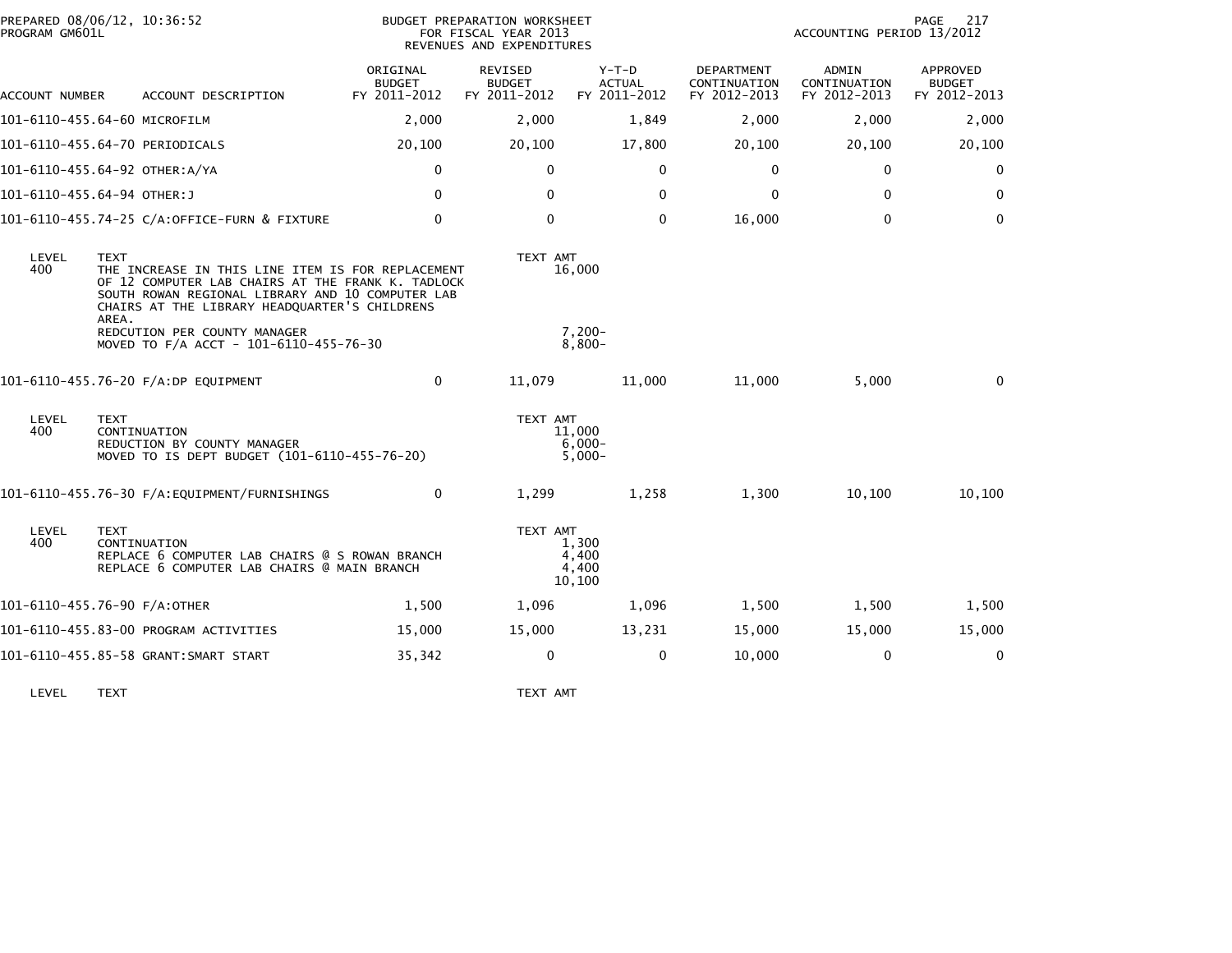| PREPARED 08/06/12, 10:36:52<br>PROGRAM GM601L                                                                                    |                                                                                                                                                                  |                                           | BUDGET PREPARATION WORKSHEET<br>FOR FISCAL YEAR 2013<br>REVENUES AND EXPENDITURES |                                   |                                                   | 218<br>PAGE<br>ACCOUNTING PERIOD 13/2012     |                                           |  |  |
|----------------------------------------------------------------------------------------------------------------------------------|------------------------------------------------------------------------------------------------------------------------------------------------------------------|-------------------------------------------|-----------------------------------------------------------------------------------|-----------------------------------|---------------------------------------------------|----------------------------------------------|-------------------------------------------|--|--|
| ACCOUNT NUMBER                                                                                                                   | ACCOUNT DESCRIPTION                                                                                                                                              | ORIGINAL<br><b>BUDGET</b><br>FY 2011-2012 | <b>REVISED</b><br><b>BUDGET</b><br>FY 2011-2012                                   | $Y-T-D$<br>ACTUAL<br>FY 2011-2012 | <b>DEPARTMENT</b><br>CONTINUATION<br>FY 2012-2013 | <b>ADMIN</b><br>CONTINUATION<br>FY 2012-2013 | APPROVED<br><b>BUDGET</b><br>FY 2012-2013 |  |  |
| 400                                                                                                                              | THE INCREASE IN THIS LINE ITEM IS TO COVER<br>ADDITIONAL MATERIALS FOR THE STORIES TO GO<br>PROGRAM WHICH WILL BE PROVIDED BY A GRANT FROM<br>SMART START ROWAN. |                                           |                                                                                   | 10,000                            |                                                   |                                              |                                           |  |  |
|                                                                                                                                  |                                                                                                                                                                  |                                           |                                                                                   | 10,000                            |                                                   |                                              |                                           |  |  |
|                                                                                                                                  | 101-6110-455.90-16 BANK FEES:CREDIT CARD                                                                                                                         | 2,500                                     | 4,300                                                                             | 3,265                             | 5,000                                             | 5,000                                        | 5,000                                     |  |  |
| LEVEL<br><b>TEXT</b><br>400<br>THIS INCREASE IN THIS LINE ITEM IS DUE TO THE<br>INCREASE USAGE OF THE CREDIT CARD MACHINE AT ALL |                                                                                                                                                                  |                                           | TEXT AMT                                                                          | 5,000                             |                                                   |                                              |                                           |  |  |
|                                                                                                                                  | THREE LIBRARY LOCATIONS.                                                                                                                                         |                                           |                                                                                   | 5,000                             |                                                   |                                              |                                           |  |  |
|                                                                                                                                  | 101-6110-455.90-38 NETWORKING                                                                                                                                    | 7,200                                     | 7,200                                                                             | 5,513                             | 7,200                                             | 7,200                                        | 7,200                                     |  |  |
|                                                                                                                                  | 101-6110-455.90-39 SALES & USE TAX                                                                                                                               | 2,800                                     | 2,800                                                                             | 1,992                             | 2,800                                             | 2,800                                        | 2,800                                     |  |  |
| ×.                                                                                                                               | EXPENDITURE                                                                                                                                                      | 2,996,590                                 | 2,906,882                                                                         | 2,660,863                         | 2,968,303                                         | 2,910,977                                    | 2,905,977                                 |  |  |
| **                                                                                                                               | ADMINISTRATION                                                                                                                                                   | 2,570,518                                 | 2,580,518                                                                         | 2,364,208                         | 2,666,803                                         | 2,630,977                                    | 2,625,977                                 |  |  |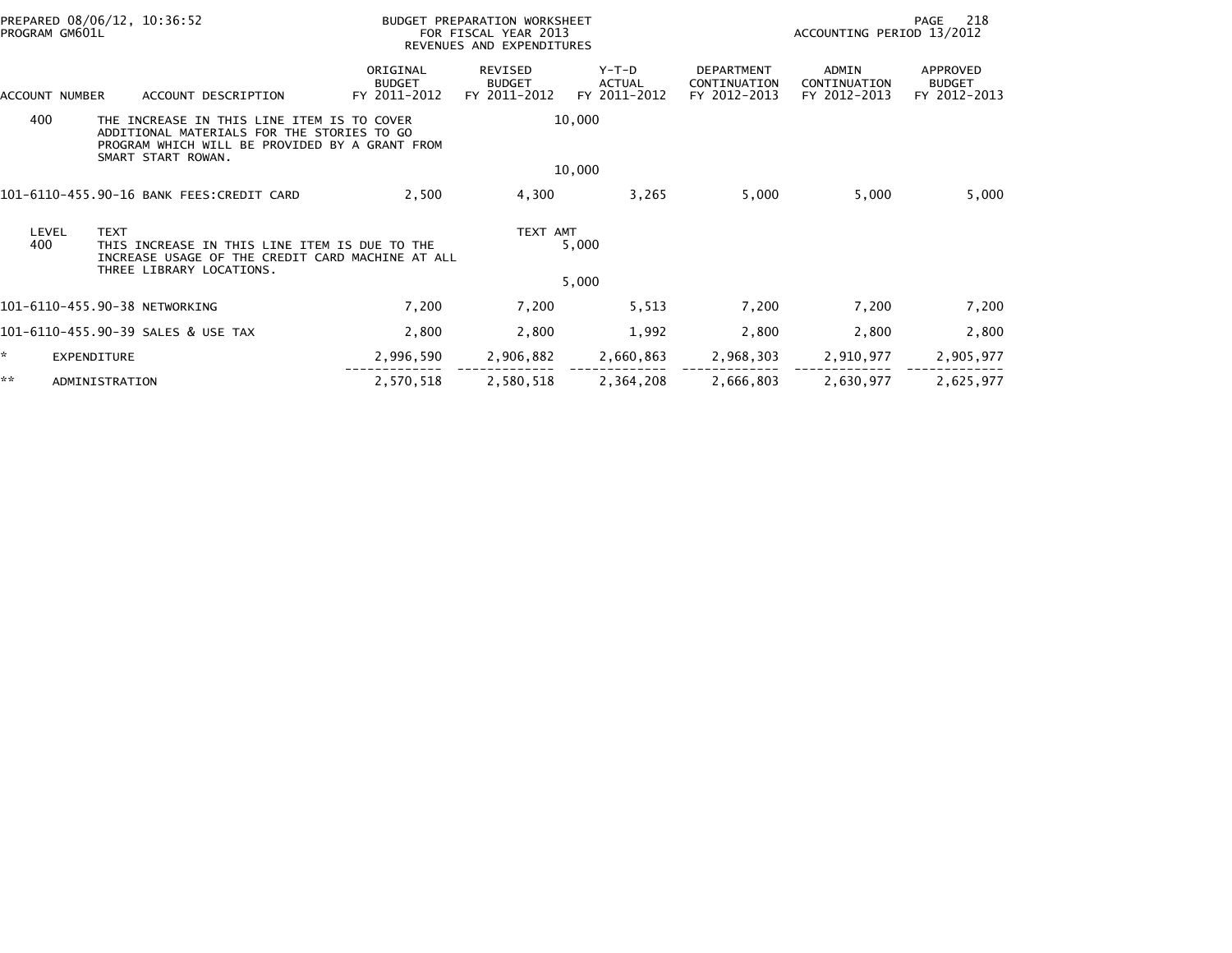|     | PREPARED 08/06/12, 10:36:52<br>PROGRAM GM601L |                                              |                                           | BUDGET PREPARATION WORKSHEET<br>FOR FISCAL YEAR 2013<br>REVENUES AND EXPENDITURES |                                          | 219<br>PAGE<br>ACCOUNTING PERIOD 13/2012          |                                              |                                           |
|-----|-----------------------------------------------|----------------------------------------------|-------------------------------------------|-----------------------------------------------------------------------------------|------------------------------------------|---------------------------------------------------|----------------------------------------------|-------------------------------------------|
|     | ACCOUNT NUMBER                                | ACCOUNT DESCRIPTION                          | ORIGINAL<br><b>BUDGET</b><br>FY 2011-2012 | <b>REVISED</b><br><b>BUDGET</b><br>FY 2011-2012                                   | $Y-T-D$<br><b>ACTUAL</b><br>FY 2011-2012 | <b>DEPARTMENT</b><br>CONTINUATION<br>FY 2012-2013 | <b>ADMIN</b><br>CONTINUATION<br>FY 2012-2013 | APPROVED<br><b>BUDGET</b><br>FY 2012-2013 |
|     |                                               | 101-6115-365.35-00 EAST BRANCH DONATIONS     |                                           | 0                                                                                 |                                          |                                                   | O                                            | 0                                         |
|     |                                               | 101-6115-365.70-00 RESTRICTED DONATIONS      | $\Omega$                                  | $22,126-$                                                                         | 22,666-                                  |                                                   |                                              |                                           |
|     |                                               | 101-6115-395.00-00 FUND BALANCE APPR-RESTR   | $\Omega$                                  | $20,480-$                                                                         |                                          |                                                   | $\Omega$                                     | $\Omega$                                  |
|     | <b>REVENUE</b>                                | 101-6115-455.61-95 SUPPLIES:OTHER SMALL EQMT |                                           | $42,606-$                                                                         | 22,666-                                  |                                                   |                                              |                                           |
|     |                                               | 101-6115-455.76-10 F/A:DONATIONS             | $\Omega$                                  | 0                                                                                 |                                          |                                                   | <sup>n</sup>                                 | $\Omega$                                  |
|     |                                               |                                              | $\Omega$                                  | 701                                                                               | 685                                      |                                                   |                                              | $\Omega$                                  |
|     |                                               | 101-6115-455.82-35 MEMORIAL/GIFTS EXPENSE    | $\mathbf{0}$                              | 41,905                                                                            | 25,130                                   | 0                                                 | $\Omega$                                     | $\Omega$                                  |
|     |                                               | 101-6115-455.82-60 EAST BRANCH EXPENDITURES  | $\Omega$                                  | $\Omega$                                                                          |                                          |                                                   |                                              | $\Omega$                                  |
| *   | <b>EXPENDITURE</b>                            |                                              | 0                                         | 42,606                                                                            | 25,815                                   |                                                   |                                              |                                           |
| **  |                                               | DONATION/ENDOWMENT FUNDS                     | $\Omega$                                  | $\mathbf{0}$                                                                      | 3,149                                    | 0                                                 | $\Omega$                                     |                                           |
| *** | LIBRARY                                       |                                              | 2,570,518                                 | 2,580,518                                                                         | 2,367,357                                | 2,666,803                                         | 2,630,977                                    | 2,625,977                                 |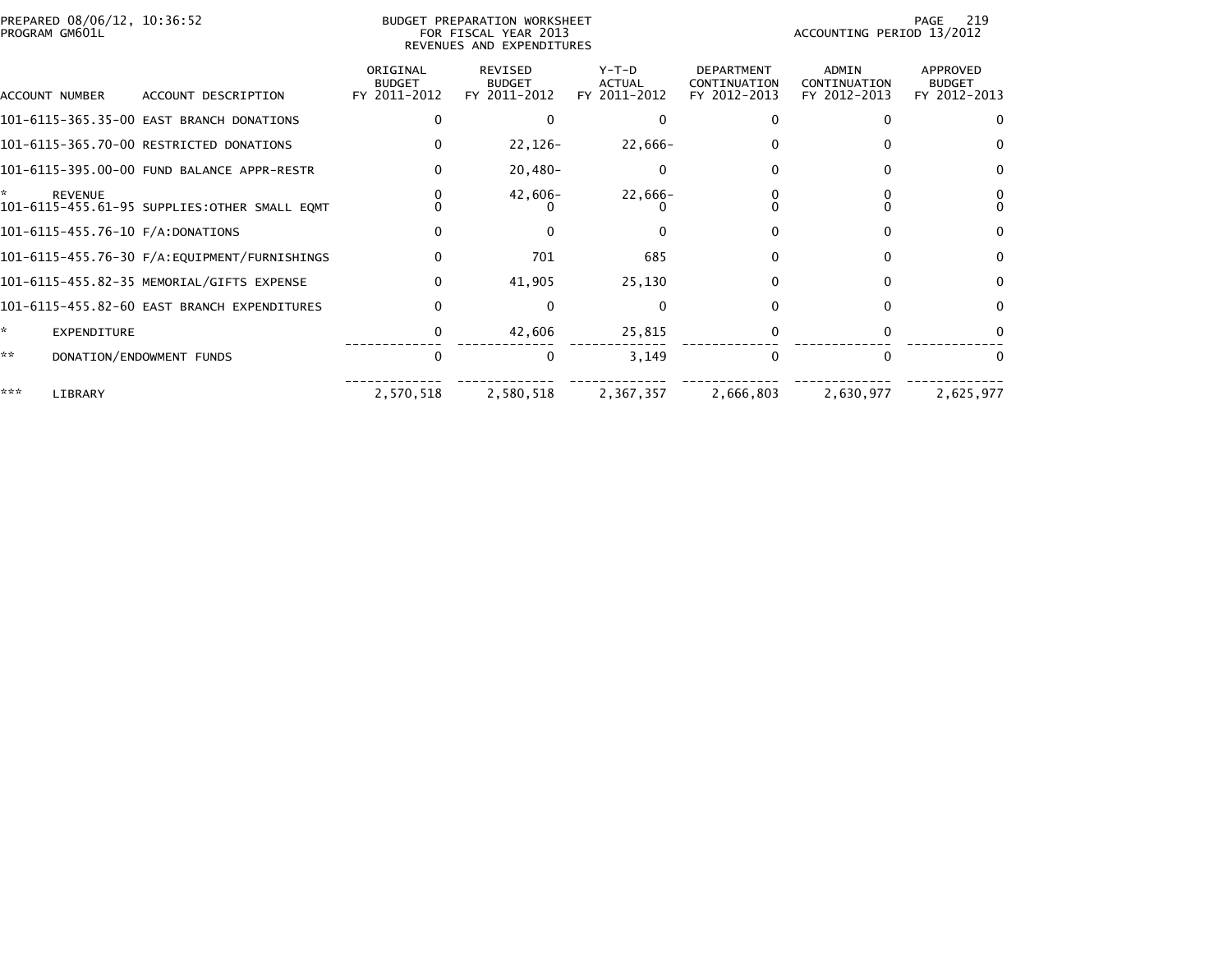| PROGRAM GM601L                       | PREPARED 08/06/12, 10:36:52<br>BUDGET PREPARATION WORKSHEET<br>FOR FISCAL YEAR 2013<br>REVENUES AND EXPENDITURES |                                           |                                                 |                                          |                                                   |                                              | 220<br><b>PAGE</b><br>ACCOUNTING PERIOD 13/2012  |  |  |
|--------------------------------------|------------------------------------------------------------------------------------------------------------------|-------------------------------------------|-------------------------------------------------|------------------------------------------|---------------------------------------------------|----------------------------------------------|--------------------------------------------------|--|--|
| ACCOUNT NUMBER                       | ACCOUNT DESCRIPTION                                                                                              | ORIGINAL<br><b>BUDGET</b><br>FY 2011-2012 | <b>REVISED</b><br><b>BUDGET</b><br>FY 2011-2012 | $Y-T-D$<br><b>ACTUAL</b><br>FY 2011-2012 | <b>DEPARTMENT</b><br>CONTINUATION<br>FY 2012-2013 | <b>ADMIN</b><br>CONTINUATION<br>FY 2012-2013 | <b>APPROVED</b><br><b>BUDGET</b><br>FY 2012-2013 |  |  |
| 101-6230-325.46-00 PARK CONCESSIONS  |                                                                                                                  | $215,000 -$                               | $215,000 -$                                     | 214,234-                                 | $215,000 -$                                       | $215,000 -$                                  | $215,000 -$                                      |  |  |
|                                      | 101-6230-325.46-10 CONCESSIONS:PENNY MACHINE                                                                     | $\mathbf{0}$                              | $\mathbf 0$                                     | $\mathbf{0}$                             | $\Omega$                                          | $\Omega$                                     | $\mathbf{0}$                                     |  |  |
| 101-6230-347.10-00 AUTUMN JUBILEE    |                                                                                                                  | $40,000 -$                                | $40,000 -$                                      | 48,836-                                  | $40,000 -$                                        | $40,000 -$                                   | $40,000 -$                                       |  |  |
| 101-6230-353.70-00 PARK FISHING FEES |                                                                                                                  | $4,900-$                                  | $4,900-$                                        | $4,100-$                                 | $3,500-$                                          | $3,500-$                                     | $3,500-$                                         |  |  |
| 101-6230-353.72-00 PARK GOLF FEES    |                                                                                                                  | $62,000 -$                                | $62,000 -$                                      | 83,541-                                  | $62,000 -$                                        | $62,000 -$                                   | $62,000 -$                                       |  |  |
| 101-6230-353.74-00 PARK SHELTER FEES |                                                                                                                  | $50,000 -$                                | $50,000 -$                                      | $53,595-$                                | $50,000 -$                                        | $50,000-$                                    | $50,000 -$                                       |  |  |
| 101-6230-363.30-00 RENT-CELL TOWERS  |                                                                                                                  | $10, 350 -$                               | $10, 350 -$                                     | $11,263-$                                | $10, 350 -$                                       | $10, 350 -$                                  | $10, 350 -$                                      |  |  |
| 101-6230-363.40-00 PARK BOAT RENTALS |                                                                                                                  | $75,000 -$                                | $75,000 -$                                      | 69,884-                                  | $75,000-$                                         | $75,000 -$                                   | $75,000 -$                                       |  |  |
| 101-6230-365.23-00 GOLF DONATIONS    |                                                                                                                  | 0                                         | $25,000 -$                                      | 46,269-                                  | 0                                                 | 0                                            | 0                                                |  |  |
|                                      | 101-6230-365.58-00 MURTIS NICHOLAS DONATIONS                                                                     | 0                                         | 0                                               | $\mathbf{0}$                             | 0                                                 | 0                                            | $\Omega$                                         |  |  |
|                                      | 101-6230-365.70-00 RESTRICTED DONATIONS                                                                          | $\mathbf{0}$                              | $\mathbf{0}$                                    | $\Omega$                                 | 0                                                 | $\Omega$                                     | $\mathbf{0}$                                     |  |  |
|                                      |                                                                                                                  | $400 -$                                   | $400 -$                                         | $340 -$                                  | 400-                                              | $400 -$                                      | $400 -$                                          |  |  |
|                                      | 101-6230-395.00-00 FUND BALANCE APPR-RESTR                                                                       | 0                                         | 244,846-                                        | $\mathbf{0}$                             | $\Omega$                                          | $\Omega$                                     | $\mathbf{0}$                                     |  |  |
| <b>REVENUE</b>                       |                                                                                                                  | 457,650-<br>294,562                       | 727,496-<br>296,562                             | 532,062-<br>290,840                      | 456,250-<br>294,562                               | 456,250-<br>294,562                          | 456,250-<br>294,562                              |  |  |
|                                      |                                                                                                                  | 150                                       | 150                                             | 49                                       | 0                                                 | 0                                            | 0                                                |  |  |
|                                      |                                                                                                                  | 182,855                                   | 182,855                                         | 148,824                                  | 182,855                                           | 182,855                                      | 182,855                                          |  |  |
| 101-6230-452.10-20 SALARIES:PER DIEM |                                                                                                                  | 800                                       | 800                                             | 380                                      | 800                                               | 800                                          | 800                                              |  |  |
| 101-6230-452.20-05 HEALTH INSURANCE  |                                                                                                                  | 64,320                                    | 62,320                                          | 59,228                                   | 0                                                 | 64,320                                       | 64,320                                           |  |  |
| 101-6230-452.20-10 MEDICARE TAX      |                                                                                                                  | 6,923                                     | 6,923                                           | 6,173                                    | 0                                                 | 6,923                                        | 6,923                                            |  |  |
| 101-6230-452.20-15 RETIREMENT        |                                                                                                                  | 20,531                                    | 20,661                                          | 20,272                                   | $\Omega$                                          | 20,531                                       | 20,531                                           |  |  |
|                                      | 101-6230-452.20-20 SOCIAL SECURITY TAX                                                                           | 29,600                                    | 29,410                                          | 26,395                                   | $\Omega$                                          | 29,600                                       | 29,600                                           |  |  |
|                                      | 101-6230-452.20-25 WORKERS COMPENSATION                                                                          | 14,908                                    | 14,908                                          | 13,354                                   | $\Omega$                                          | 14,908                                       | 14,908                                           |  |  |
|                                      | 101-6230-452.20-30 401(K) CONTRIBUTIONS                                                                          | 8,837                                     | 8,912                                           | 8,725                                    | 0                                                 | 8,837                                        | 8,837                                            |  |  |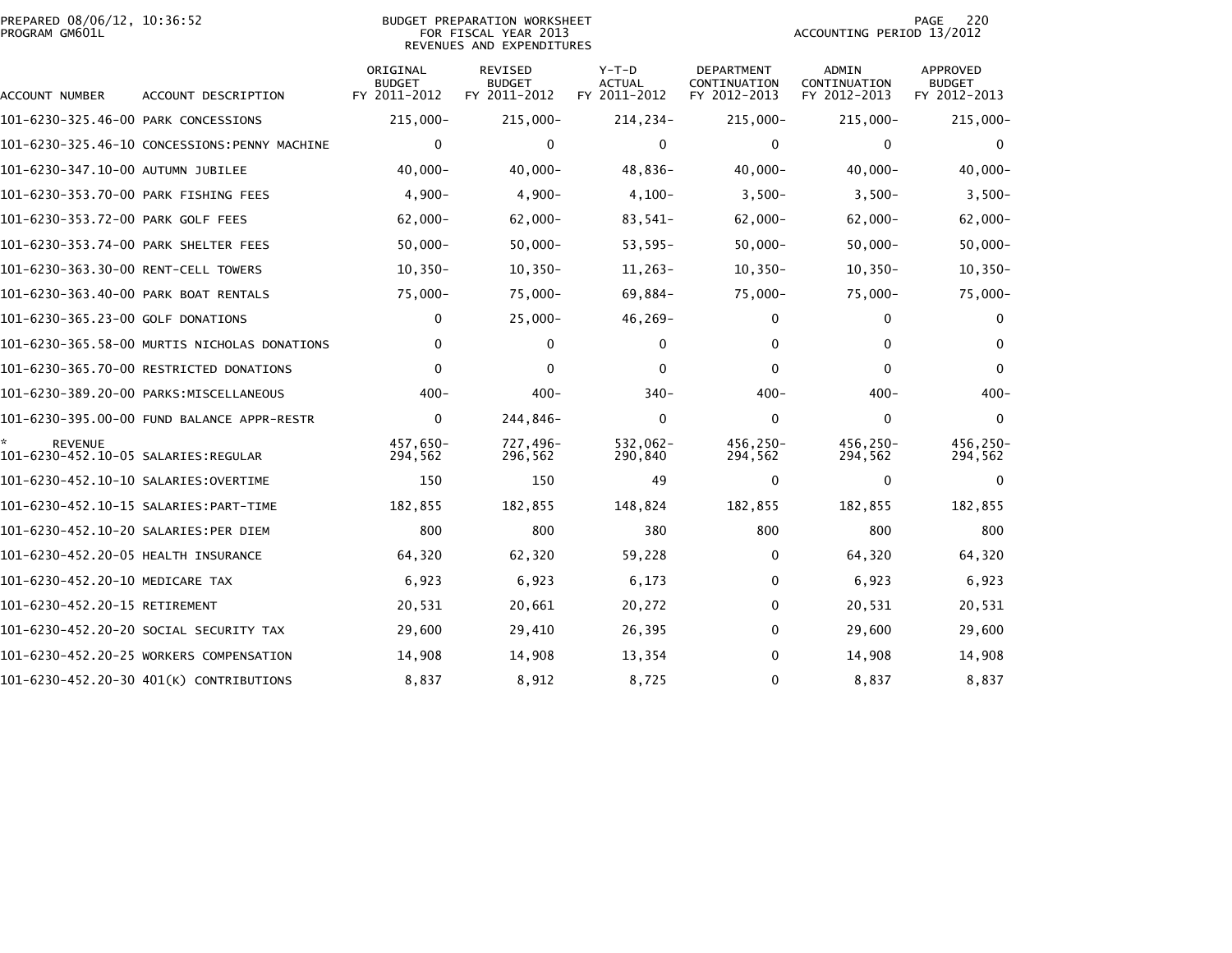|                | PREPARED 08/06/12, 10:36:52 |  |
|----------------|-----------------------------|--|
| PROGRAM GM601L |                             |  |

| ACCOUNT NUMBER                       | ACCOUNT DESCRIPTION                      | ORIGINAL<br><b>BUDGET</b><br>FY 2011-2012 | <b>REVISED</b><br><b>BUDGET</b><br>FY 2011-2012 | $Y-T-D$<br><b>ACTUAL</b><br>FY 2011-2012 | <b>DEPARTMENT</b><br>CONTINUATION<br>FY 2012-2013 | ADMIN<br>CONTINUATION<br>FY 2012-2013 | APPROVED<br><b>BUDGET</b><br>FY 2012-2013 |
|--------------------------------------|------------------------------------------|-------------------------------------------|-------------------------------------------------|------------------------------------------|---------------------------------------------------|---------------------------------------|-------------------------------------------|
| 101-6230-452.32-46 SECURITY SERVICES |                                          | 15,000                                    | 15,000                                          | 14,291                                   | 15,000                                            | 15,000                                | 15,000                                    |
|                                      | 101-6230-452.34-30 SERVICE & MAINTENANCE | 2,100                                     | 1,025                                           | $\mathbf 0$                              | 2,100                                             | 1,000                                 | 1,000                                     |
|                                      | 101-6230-452.34-50 WATER & SOIL TESTING  | 2,200                                     | 2,200                                           | 1,914                                    | 2,200                                             | 2,200                                 | 2,200                                     |
|                                      | 101-6230-452.42-20 GROUNDS MAINTENANCE   | 12,000                                    | 11,380                                          | 9,341                                    | 12,000                                            | 11,000                                | 11,000                                    |
| 101-6230-452.43-05 R&M:BUILDINGS     |                                          | 20,000                                    | 19,870                                          | 19,504                                   | 20,000                                            | 20,000                                | 20,000                                    |
| 101-6230-452.43-15 R&M:EQUIPMENT     |                                          | 5,500                                     | 5,500                                           | 5,280                                    | 5,500                                             | 5,500                                 | 5,500                                     |
| 101-6230-452.43-20 R&M: VEHICLES     |                                          | 2,000                                     | 2,250                                           | 2,242                                    | 2,000                                             | 2,000                                 | 2,000                                     |
| 101-6230-452.43-25 R&M:SIGNS         |                                          | 1,500                                     | 1,500                                           | 1,374                                    | 1,500                                             | 1,500                                 | 1,500                                     |
|                                      | 101-6230-452.43-40 R&M:FARM HOUSE/DNP    | 500                                       | 500                                             | 450                                      | 500                                               | 500                                   | 500                                       |
|                                      | 101-6230-452.43-45 R&M:FARM HOUSE/SLOAN  | 2,580                                     | 2,555                                           | 2,508                                    | 2,000                                             | 2,000                                 | 2,000                                     |
| 101-6230-452.43-46 R&M:GOLF COURSE   |                                          | 1,500                                     | 1,500                                           | 1,193                                    | 1,500                                             | 1,500                                 | 1,500                                     |
| 101-6230-452.43-47 R&M:PADDLE BOATS  |                                          | 700                                       | 0                                               | 0                                        | 500                                               | 500                                   | 500                                       |
| 101-6230-452.43-55 R&M: TELEPHONES   |                                          | 300                                       | $\Omega$                                        | 0                                        | 300                                               | 300                                   | 300                                       |
| 101-6230-452.44-10 RENT:EOUIPMENT    |                                          | 450                                       | 450                                             | 423                                      | 450                                               | 450                                   | 450                                       |
| 101-6230-452.44-42 RENT:PORT-A-JOHNS |                                          | 1,800                                     | 1,800                                           | 1,662                                    | 1,800                                             | 1,800                                 | 1,800                                     |
|                                      | 101-6230-452.50-07 COST PER COPY PROGRAM | 1,600                                     | 1,600                                           | 684                                      | 1,600                                             | 1,600                                 | 1,600                                     |
| 101-6230-452.53-05 TELEPHONE         |                                          | 7,500                                     | 7,500                                           | 6,181                                    | 7,500                                             | 7,500                                 | 7,500                                     |
| 101-6230-452.54-00 ADVERTISING       |                                          | 25,000                                    | 25,000                                          | 22,437                                   | 25,000                                            | 25,000                                | 25,000                                    |
| 101-6230-452.55-00 PRINTING          |                                          | 8,000                                     | 8,000                                           | 7,609                                    | 8,000                                             | 8,000                                 | 8,000                                     |
| 101-6230-452.56-00 UNIFORMS          |                                          | 3,000                                     | 3,000                                           | 1,617                                    | 3,000                                             | 2,500                                 | 2,500                                     |
| 101-6230-452.57-00 POSTAGE           |                                          | 3,000                                     | 3,000                                           | 2,809                                    | 3,000                                             | 3,000                                 | 3,000                                     |
| 101-6230-452.58-00 TRAVEL            |                                          | 3,500                                     | 3,900                                           | 3,302                                    | 3,500                                             | 3,500                                 | 3,500                                     |
| 101-6230-452.59-00 TRAINING          |                                          | 1,500                                     | 563                                             | 562                                      | 1,500                                             | 1,000                                 | 1,000                                     |
|                                      | 101-6230-452.61-04 SUPPLIES:CHEMICALS    | 1,000                                     | 1,000                                           | 512                                      | 1,000                                             | 1,000                                 | 1,000                                     |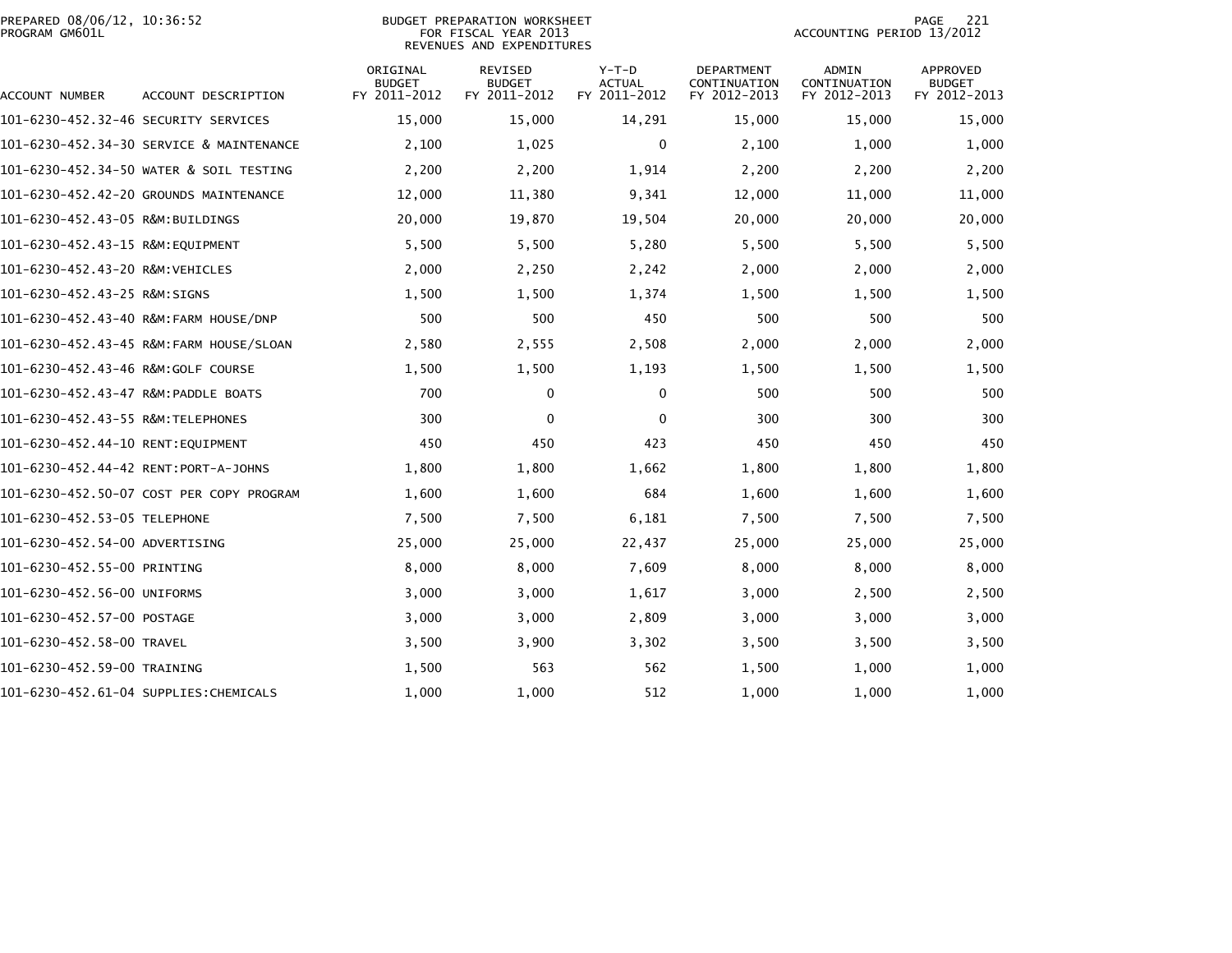| PROGRAM GM601L | PREPARED 08/06/12, 10:36:52                                                                                           |                                           | <b>BUDGET PREPARATION WORKSHEET</b><br>FOR FISCAL YEAR 2013<br>REVENUES AND EXPENDITURES |                                          |                                            | 222<br>PAGE<br>ACCOUNTING PERIOD 13/2012     |                                                  |  |  |
|----------------|-----------------------------------------------------------------------------------------------------------------------|-------------------------------------------|------------------------------------------------------------------------------------------|------------------------------------------|--------------------------------------------|----------------------------------------------|--------------------------------------------------|--|--|
| ACCOUNT NUMBER | ACCOUNT DESCRIPTION                                                                                                   | ORIGINAL<br><b>BUDGET</b><br>FY 2011-2012 | REVISED<br><b>BUDGET</b><br>FY 2011-2012                                                 | $Y-T-D$<br><b>ACTUAL</b><br>FY 2011-2012 | DEPARTMENT<br>CONTINUATION<br>FY 2012-2013 | <b>ADMIN</b><br>CONTINUATION<br>FY 2012-2013 | <b>APPROVED</b><br><b>BUDGET</b><br>FY 2012-2013 |  |  |
|                | 101-6230-452.61-05 SUPPLIES:OFFICE                                                                                    | 2,500                                     | 3,000                                                                                    | 2,897                                    | 2,500                                      | 2,500                                        | 2,500                                            |  |  |
|                | 101-6230-452.61-12 SUPPLIES:CONCESSIONS                                                                               | 105,000                                   | 105,000                                                                                  | 89,393                                   | 105,000                                    | 105,000                                      | 105,000                                          |  |  |
|                | 101-6230-452.61-21 SUPPLIES:FISHING                                                                                   | 1,200                                     | 1,200                                                                                    | 1,154                                    | 1,200                                      | 1,200                                        | 1,200                                            |  |  |
|                | 101-6230-452.61-30 SUPPLIES:JANITORIAL                                                                                | 15,000                                    | 16,545                                                                                   | 15,614                                   | 15,000                                     | 15,000                                       | 15,000                                           |  |  |
|                | 101-6230-452.61-40 SUPPLIES:MAINTENANCE                                                                               | 4,000                                     | 4,000                                                                                    | 3,178                                    | 4,000                                      | 4,000                                        | 4,000                                            |  |  |
|                | 101-6230-452.61-70 SUPPLIES:RECREATION                                                                                | 1,500                                     | 2,900                                                                                    | 1,446                                    | 1,500                                      | 1,500                                        | 1,500                                            |  |  |
|                | 101–6230–452.61–85 SUPPLIES:VEHICLE                                                                                   | 1,500                                     | 1,500                                                                                    | 1,338                                    | 1,500                                      | 1,500                                        | 1,500                                            |  |  |
|                | 101-6230-452.61-90 SUPPLIES:OTHER                                                                                     | 500                                       | 500                                                                                      | 489                                      | 500                                        | 500                                          | 500                                              |  |  |
|                | 101-6230-452.61-95 SUPPLIES:OTHER SMALL EQMT                                                                          | 11,900                                    | 8,593                                                                                    | 7,154                                    | 10,000                                     | 8,500                                        | 8,500                                            |  |  |
|                | 101-6230-452.62-05 ELECTRICITY                                                                                        | 57,000                                    | 57,000                                                                                   | 44,164                                   | 57,000                                     | 57,000                                       | 57,000                                           |  |  |
|                | 101-6230-452.62-10 HEATING OIL                                                                                        | 2,500                                     | 2,345                                                                                    | 2,345                                    | 2,500                                      | 2,500                                        | 2,500                                            |  |  |
|                | 101-6230-452.62-20 MOTOR FUEL & LUBRICANTS                                                                            | 29,000                                    | 29,000                                                                                   | 26,504                                   | 29,000                                     | 27,000                                       | 27,000                                           |  |  |
|                | 101-6230-452.64-50 DUES & SUBSCRIPTIONS                                                                               | 700                                       | 725                                                                                      | 725                                      | 700                                        | 700                                          | 700                                              |  |  |
|                | 101-6230-452.73-25 C/A:MINI GOLF COURSES                                                                              | 0                                         | 207,900                                                                                  | 203,956                                  | $\mathbf{0}$                               | 0                                            | $\Omega$                                         |  |  |
|                | 101-6230-452.73-45 C/A:PAVING                                                                                         | 5,000                                     | 2,500                                                                                    | 2,500                                    | 10,000                                     | 10,000                                       | 10,000                                           |  |  |
| LEVEL<br>400   | <b>TEXT</b><br>WE ARE ASKING FOR \$5000 MORE THIS YEAR TO REPAIR<br>THE CAMPGROUND ROAD DUE TO HEAVY USAGE OF CAMPERS |                                           | TEXT AMT                                                                                 | 10,000                                   |                                            |                                              |                                                  |  |  |
|                | AND HEAVY TRUCKS PULLING CAMPERS                                                                                      |                                           |                                                                                          | 10,000                                   |                                            |                                              |                                                  |  |  |
|                | 101-6230-452.73-90 C/A:OTHER                                                                                          | 0                                         | $\mathbf{0}$                                                                             | 0                                        | 0                                          | 0                                            | $\Omega$                                         |  |  |
|                | 101-6230-452.74-35 C/A:VEHICLES                                                                                       | $\mathbf 0$                               | 0                                                                                        | 0                                        | 0                                          | 0                                            | 0                                                |  |  |
|                | 101-6230-452.74-90 C/A:OTHER EQUIPMENT                                                                                | $\mathbf 0$                               | $\mathbf 0$                                                                              | 0                                        | 0                                          | 0                                            | 0                                                |  |  |
|                |                                                                                                                       | 0                                         | 4,758                                                                                    | 1,583                                    | 0                                          | 0                                            | $\mathbf 0$                                      |  |  |
|                | 101-6230-452.76-90 F/A:OTHER                                                                                          | $\Omega$                                  | 724                                                                                      | 723                                      | 0                                          | 0                                            | $\mathbf 0$                                      |  |  |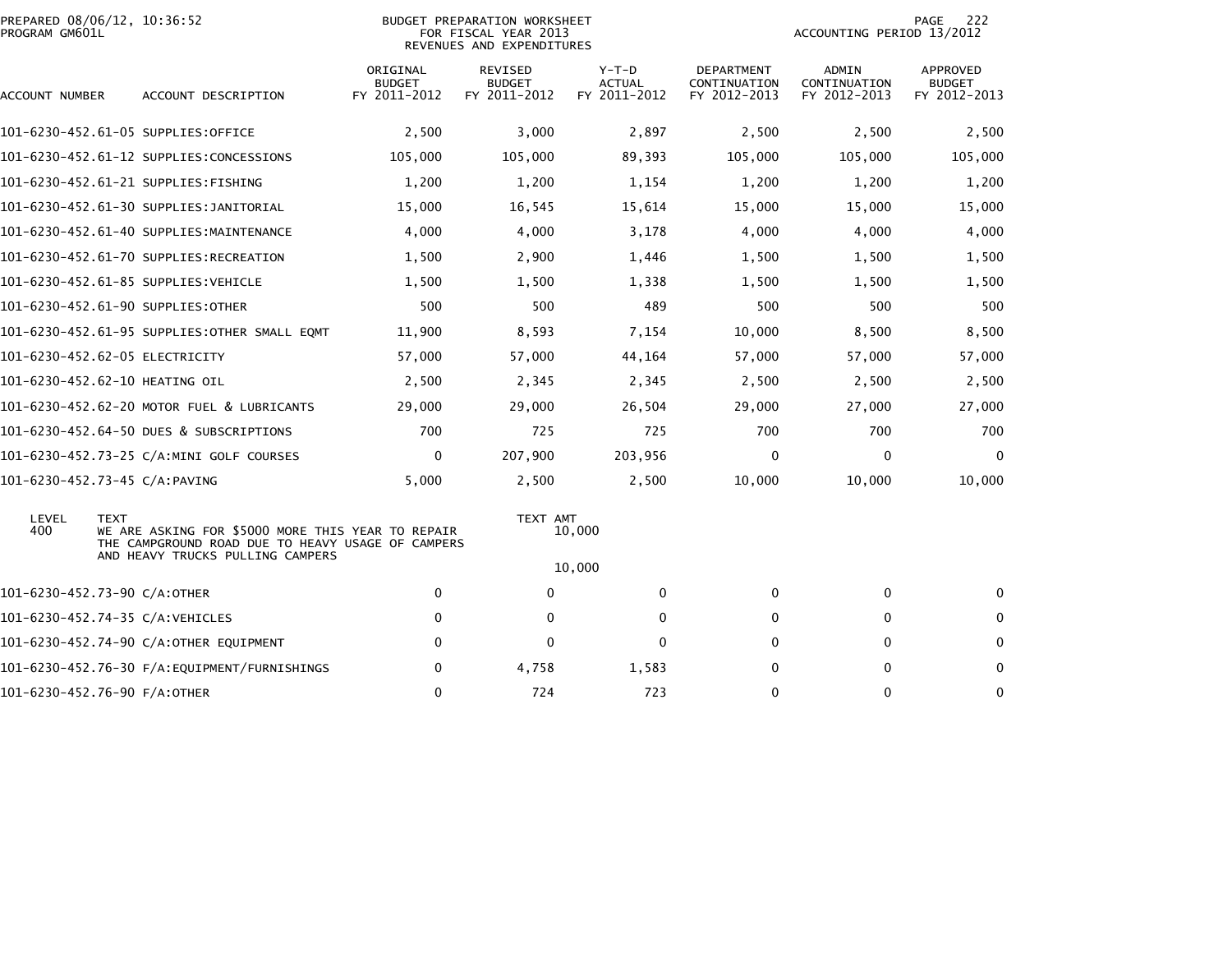| PROGRAM GM601L                     | PREPARED 08/06/12, 10:36:52<br>BUDGET PREPARATION WORKSHEET<br>FOR FISCAL YEAR 2013<br>REVENUES AND EXPENDITURES |                                           |                                          |                                   |                                                   | - 223<br>PAGE<br>ACCOUNTING PERIOD 13/2012 |                                           |
|------------------------------------|------------------------------------------------------------------------------------------------------------------|-------------------------------------------|------------------------------------------|-----------------------------------|---------------------------------------------------|--------------------------------------------|-------------------------------------------|
| ACCOUNT NUMBER                     | DESCRIPTION<br>ACCOUNT                                                                                           | ORIGINAL<br><b>BUDGET</b><br>FY 2011-2012 | REVISED<br><b>BUDGET</b><br>FY 2011-2012 | $Y-T-D$<br>ACTUAL<br>FY 2011-2012 | <b>DEPARTMENT</b><br>CONTINUATION<br>FY 2012-2013 | ADMIN<br>CONTINUATION<br>FY 2012-2013      | APPROVED<br><b>BUDGET</b><br>FY 2012-2013 |
|                                    | 101-6230-452.83-00 PROGRAM ACTIVITIES                                                                            | 4,500                                     | 4,500                                    | 4,110                             | 4,500                                             | 4,500                                      | 4,500                                     |
| 101-6230-452.83-12 AUTUMN JUBILEE  |                                                                                                                  | 40,000                                    | 101,946                                  | 46,962                            | 40,000                                            | 40,000                                     | 40,000                                    |
|                                    | 101-6230-452.90-16 BANK FEES:CREDIT CARD                                                                         | 2,000                                     | 2,655                                    | 2,119                             | 2,000                                             | 2,500                                      | 2,500                                     |
| 101-6230-452.90-39 SALES & USE TAX |                                                                                                                  | 44,000                                    | 44,000                                   | 33,863                            | 44,000                                            | 50,000                                     | 50,000                                    |
| *.<br>EXPENDITURE                  |                                                                                                                  | 1,073,516                                 | 1,343,885                                | 1, 172, 352                       | 930,567                                           | 1,075,586                                  | 1,075,586                                 |
| **<br>ADMINISTRATION               |                                                                                                                  | 615,866                                   | 616.389                                  | 640.290                           | 474.317                                           | 619,336                                    | 619,336                                   |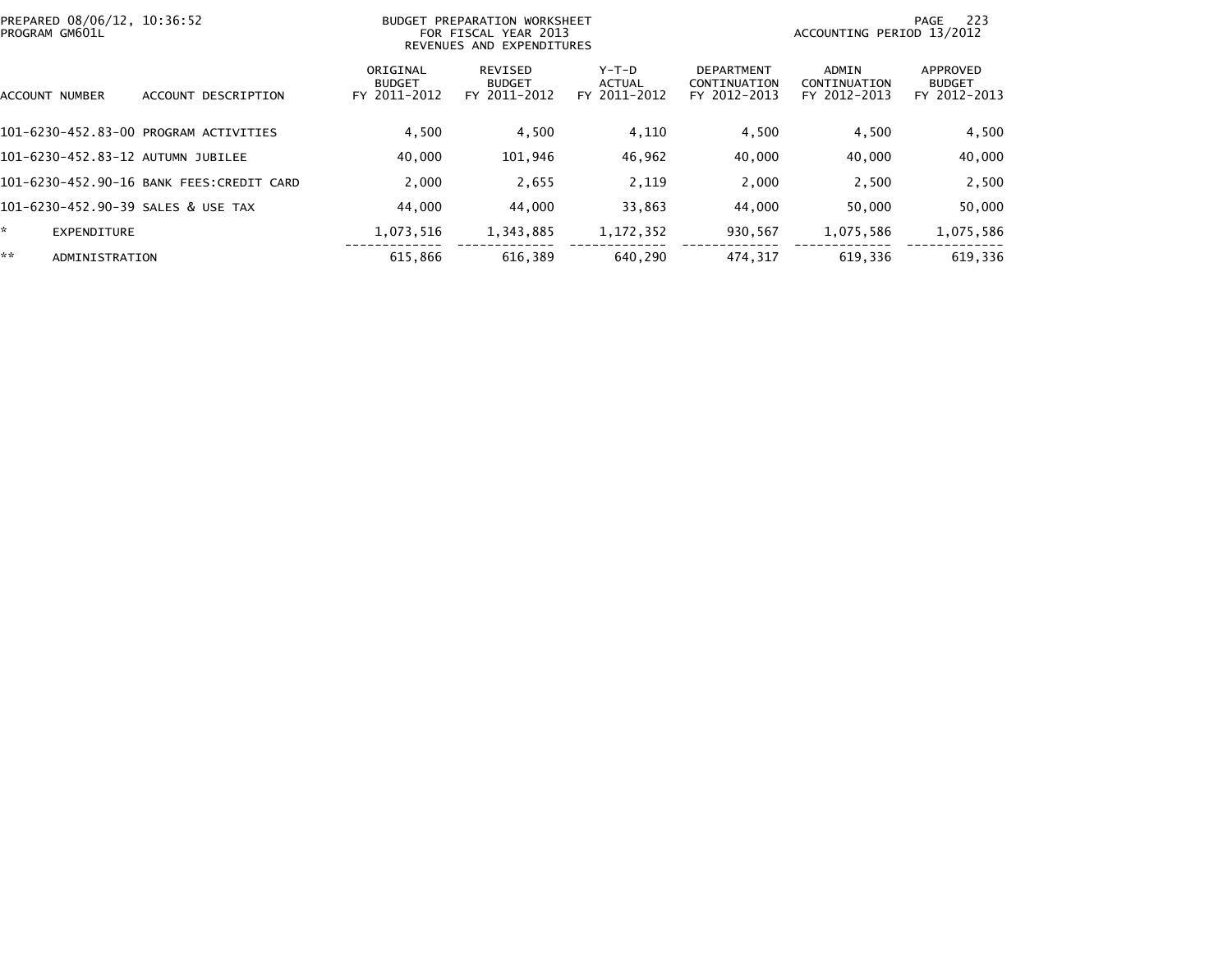| PREPARED 08/06/12, 10:36:52<br>PROGRAM GM601L |                                            |                                           | <b>BUDGET PREPARATION WORKSHEET</b><br>FOR FISCAL YEAR 2013<br>REVENUES AND EXPENDITURES | 224<br>PAGE<br>ACCOUNTING PERIOD 13/2012 |                                                   |                                              |                                                  |
|-----------------------------------------------|--------------------------------------------|-------------------------------------------|------------------------------------------------------------------------------------------|------------------------------------------|---------------------------------------------------|----------------------------------------------|--------------------------------------------------|
| ACCOUNT NUMBER                                | ACCOUNT DESCRIPTION                        | ORIGINAL<br><b>BUDGET</b><br>FY 2011-2012 | REVISED<br><b>BUDGET</b><br>FY 2011-2012                                                 | $Y-T-D$<br><b>ACTUAL</b><br>FY 2011-2012 | <b>DEPARTMENT</b><br>CONTINUATION<br>FY 2012-2013 | <b>ADMIN</b><br>CONTINUATION<br>FY 2012-2013 | <b>APPROVED</b><br><b>BUDGET</b><br>FY 2012-2013 |
|                                               | 101-6231-365.70-00 RESTRICTED DONATIONS    | 0                                         | $2,950-$                                                                                 | $5,020-$                                 | 0                                                 | 0                                            | $\Omega$                                         |
|                                               | 101-6231-365.78-00 SENIOR GAMES DONATIONS  | 0                                         | $10,000 -$                                                                               | $17,507-$                                | 0                                                 | 0                                            | $\Omega$                                         |
|                                               | 101-6231-395.00-00 FUND BALANCE APPR-RESTR | $\Omega$                                  | 13, 184-                                                                                 | $\Omega$                                 | 0                                                 | $\Omega$                                     | $\Omega$                                         |
| <b>REVENUE</b>                                |                                            | 0<br>114,070                              | $26, 134 -$<br>114,520                                                                   | $22,527-$<br>112,315                     | 0<br>114,070                                      | $\Omega$<br>114,070                          | $\Omega$<br>114,070                              |
| 101-6231-452.10-10 SALARIES:OVERTIME          |                                            | 0                                         | $\mathbf 0$                                                                              | $\mathbf{0}$                             | $\Omega$                                          | 0                                            | $\Omega$                                         |
|                                               |                                            | 7,200                                     | 6,945                                                                                    | 6,099                                    | 7,200                                             | 7,200                                        | 7,200                                            |
| 101-6231-452.20-05 HEALTH INSURANCE           |                                            | 24,120                                    | 24,225                                                                                   | 23,718                                   | 0                                                 | 24,120                                       | 24,120                                           |
| 101-6231-452.20-10 MEDICARE TAX               |                                            | 1,758                                     | 1,708                                                                                    | 1,641                                    | $\Omega$                                          | 1,760                                        | 1,760                                            |
| 101-6231-452.20-15 RETIREMENT                 |                                            | 7,951                                     | 7,986                                                                                    | 7,828                                    | 0                                                 | 7,951                                        | 7,951                                            |
|                                               | 101-6231-452.20-20 SOCIAL SECURITY TAX     | 7,519                                     | 7,319                                                                                    | 7,016                                    | 0                                                 | 7,520                                        | 7,520                                            |
|                                               | 101-6231-452.20-25 WORKERS COMPENSATION    | 4,244                                     | 4,144                                                                                    | 3,955                                    | 0                                                 | 4,245                                        | 4,245                                            |
|                                               | 101-6231-452.20-30 401(K) CONTRIBUTIONS    | 3,422                                     | 3,422                                                                                    | 3,369                                    | 0                                                 | 3,422                                        | 3,422                                            |
| 101-6231-452.43-15 R&M:EOUIPMENT              |                                            | 220                                       | 220                                                                                      | 203                                      | 220                                               | 220                                          | 220                                              |
| 101-6231-452.44-05 RENT:COPIER                |                                            | $\mathbf 0$                               | $\mathbf 0$                                                                              | 0                                        | $\Omega$                                          | $\mathbf 0$                                  | $\mathbf{0}$                                     |
|                                               | 101-6231-452.50-07 COST PER COPY PROGRAM   | 5,000                                     | 3,550                                                                                    | 1,382                                    | 2,500                                             | 2,500                                        | 2,500                                            |
| 101-6231-452.53-05 TELEPHONE                  |                                            | 1,300                                     | 1,300                                                                                    | 947                                      | 1,300                                             | 1,300                                        | 1,300                                            |
| 101-6231-452.55-00 PRINTING                   |                                            | 200                                       | 191                                                                                      | 190                                      | 200                                               | 200                                          | 200                                              |
| 101-6231-452.56-00 UNIFORMS                   |                                            | 300                                       | 300                                                                                      | 125                                      | 300                                               | 300                                          | 300                                              |
| 101-6231-452.57-00 POSTAGE                    |                                            | 1,166                                     | 1,564                                                                                    | 1,408                                    | 1.700                                             | 1,700                                        | 1,700                                            |

LEVEL TEXT AMT<br>400 DUE TO INCREASE IN POSTAGE WE NEED TO COVER THE TEXT AMT DUE TO INCREASE IN POSTAGE WE NEED TO COVER THE ONE CENT INCREASE INSTITUTED ON JAN 22, 2012 AND TO COVER THE ACTUAL AMOUNT OF POSTAGE NEEDED FOR THE FISCAL YEAR. POSTAGE WAS JUST SEPARATED INTOA DEDICATED LINE ITEM IN OUR BUDGET LAST YEAR AND THE INITIAL ALLOCATION IS NOT SUFFICIENT FOR THE

1,700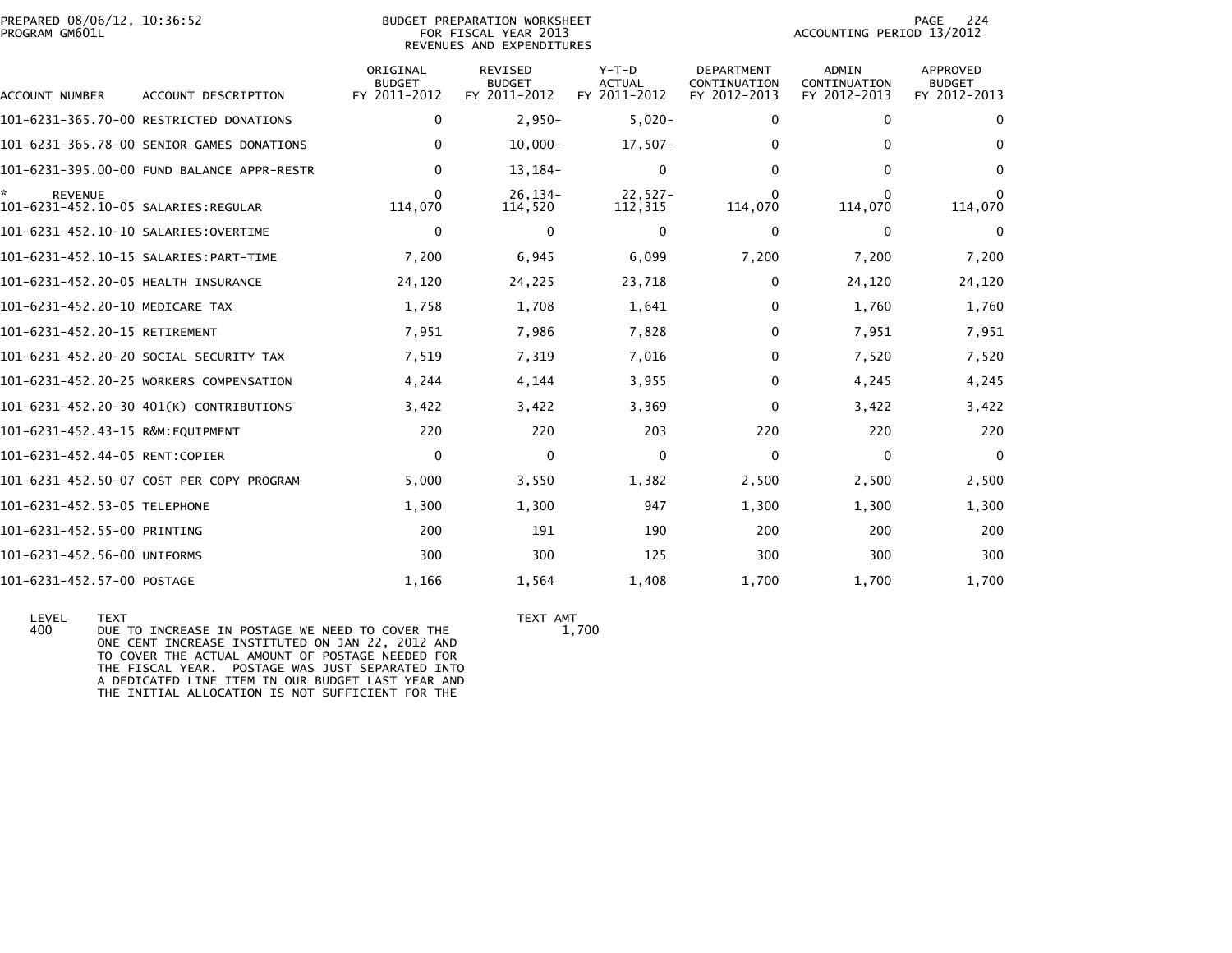| PREPARED 08/06/12, 10:36:52<br>PROGRAM GM601L |                                                                                                                                                |                                           | <b>BUDGET PREPARATION WORKSHEET</b><br>FOR FISCAL YEAR 2013<br>REVENUES AND EXPENDITURES |                                          | 225<br>PAGE<br>ACCOUNTING PERIOD 13/2012          |                                              |                                           |  |
|-----------------------------------------------|------------------------------------------------------------------------------------------------------------------------------------------------|-------------------------------------------|------------------------------------------------------------------------------------------|------------------------------------------|---------------------------------------------------|----------------------------------------------|-------------------------------------------|--|
| <b>ACCOUNT NUMBER</b>                         | ACCOUNT DESCRIPTION                                                                                                                            | ORIGINAL<br><b>BUDGET</b><br>FY 2011-2012 | <b>REVISED</b><br><b>BUDGET</b><br>FY 2011-2012                                          | $Y-T-D$<br><b>ACTUAL</b><br>FY 2011-2012 | <b>DEPARTMENT</b><br>CONTINUATION<br>FY 2012-2013 | <b>ADMIN</b><br>CONTINUATION<br>FY 2012-2013 | APPROVED<br><b>BUDGET</b><br>FY 2012-2013 |  |
|                                               | AMOUNT OF MAILING DONE BY THIS DEPARTMENT. WE ARE<br>CURRENTLY ADDING \$500 VIA BUDGET AMENDMENT TO<br>COVER THE REMAINDER OF THIS FISCAL YEAR |                                           |                                                                                          |                                          |                                                   |                                              |                                           |  |
|                                               |                                                                                                                                                |                                           |                                                                                          | 1,700                                    |                                                   |                                              |                                           |  |
| 101-6231-452.58-00 TRAVEL                     |                                                                                                                                                | 7,500                                     | 8,700                                                                                    | 8,291                                    | 7,500                                             | 7,500                                        | 7,500                                     |  |
| 101-6231-452.59-00 TRAINING                   |                                                                                                                                                | 810                                       | 610                                                                                      | 385                                      | 810                                               | 810                                          | 810                                       |  |
| 101-6231-452.61-05 SUPPLIES:OFFICE            |                                                                                                                                                | 1,050                                     | 1,050                                                                                    | 890                                      | 1.050                                             | 1.050                                        | 1,050                                     |  |
|                                               | 101-6231-452.61-15 SUPPLIES:EDUCATIONAL                                                                                                        | 130                                       | 112                                                                                      | 112                                      | 130                                               | 130                                          | 130                                       |  |
|                                               | 101-6231-452.61-95 SUPPLIES:OTHER SMALL EQMT                                                                                                   | 700                                       | 700                                                                                      | 295                                      | 700                                               | 700                                          | 700                                       |  |
|                                               | 101-6231-452.64-50 DUES & SUBSCRIPTIONS                                                                                                        | 400                                       | 405                                                                                      | 405                                      | 405                                               | 405                                          | 405                                       |  |
|                                               | 101-6231-452.76-30 F/A:EQUIPMENT/FURNISHINGS                                                                                                   | 0                                         | 1,523                                                                                    | 1,523                                    | 0                                                 | 0                                            | $\mathbf{0}$                              |  |
|                                               | 101-6231-452.83-00 PROGRAM ACTIVITIES                                                                                                          | 3,578                                     | 3,855                                                                                    | 3,702                                    | 3,578                                             | 3,578                                        | 3,578                                     |  |
| 101-6231-452.83-41 DONATIONS                  |                                                                                                                                                | $\Omega$                                  | 5,942                                                                                    | 4,064                                    | 0                                                 | $\mathbf{0}$                                 | $\mathbf{0}$                              |  |
|                                               | 101-6231-452.83-54 SENIOR GAMES ACTIVITIES                                                                                                     | $\mathbf{0}$                              | 18,466                                                                                   | 12,860                                   | $\Omega$                                          | $\mathbf{0}$                                 | $\Omega$                                  |  |
|                                               | 101-6231-452.83-56 SENIOR GAMES COORDINATOR                                                                                                    | 3,300                                     | 3,300                                                                                    | 3,271                                    | 3,300                                             | 3,300                                        | 3,300                                     |  |
|                                               | 101-6231-452.84-75 TRANSPORTATION CONTRACT                                                                                                     | 22,000                                    | 22,000                                                                                   | 19,265                                   | 22,000                                            | 22,000                                       | 22,000                                    |  |
| ÷.<br><b>EXPENDITURE</b>                      |                                                                                                                                                | 217,938                                   | 244,057                                                                                  | 225,259                                  | 166,963                                           | 215,981                                      | 215,981                                   |  |
| **<br>THERAPEUTIC RECREATION                  |                                                                                                                                                | 217,938                                   | 217.923                                                                                  | 202.732                                  | 166,963                                           | 215.981                                      | 215,981                                   |  |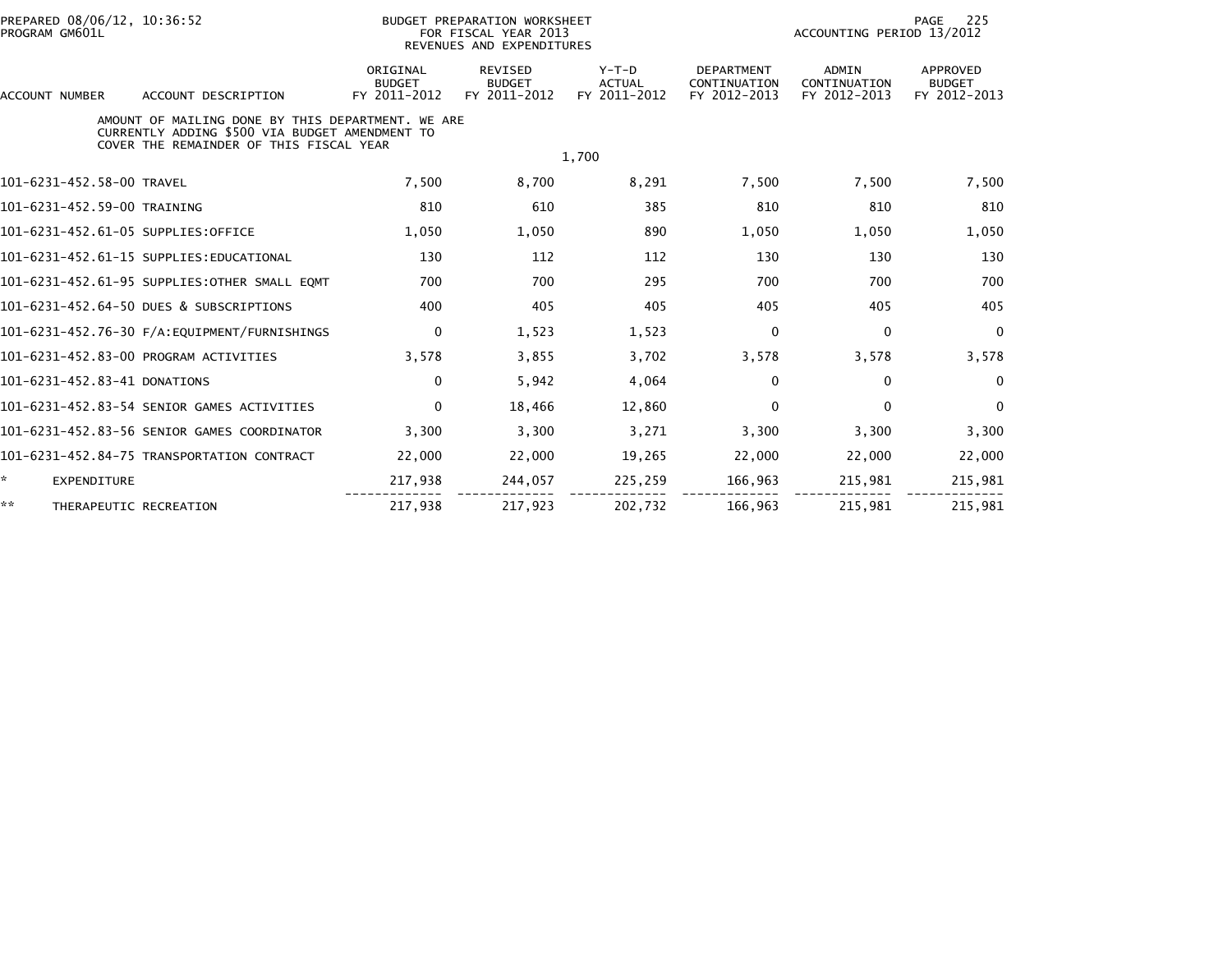| PROGRAM GM601L            | PREPARED 08/06/12, 10:36:52                                                                                                                                                                                                                                                                                                                                |                                           | <b>BUDGET PREPARATION WORKSHEET</b><br>FOR FISCAL YEAR 2013<br>REVENUES AND EXPENDITURES |                                          |                                            | ACCOUNTING PERIOD 13/2012             | PAGE<br>226                               |
|---------------------------|------------------------------------------------------------------------------------------------------------------------------------------------------------------------------------------------------------------------------------------------------------------------------------------------------------------------------------------------------------|-------------------------------------------|------------------------------------------------------------------------------------------|------------------------------------------|--------------------------------------------|---------------------------------------|-------------------------------------------|
| ACCOUNT NUMBER            | ACCOUNT DESCRIPTION                                                                                                                                                                                                                                                                                                                                        | ORIGINAL<br><b>BUDGET</b><br>FY 2011-2012 | REVISED<br><b>BUDGET</b><br>FY 2011-2012                                                 | $Y-T-D$<br><b>ACTUAL</b><br>FY 2011-2012 | DEPARTMENT<br>CONTINUATION<br>FY 2012-2013 | ADMIN<br>CONTINUATION<br>FY 2012-2013 | APPROVED<br><b>BUDGET</b><br>FY 2012-2013 |
|                           | 101-6232-325.46-00 PARK CONCESSIONS                                                                                                                                                                                                                                                                                                                        | $30,000 -$                                | $30,000 -$                                                                               | $28,453-$                                | $30,000 -$                                 | $30,000 -$                            | $30,000 -$                                |
|                           | 101-6232-325.47-00 PARK GEM MINING JEWELRY                                                                                                                                                                                                                                                                                                                 | $26,000 -$                                | $26,000-$                                                                                | $30,535-$                                | $26,000-$                                  | $26,000 -$                            | $26,000 -$                                |
|                           | 101-6232-325.48-00 PARK GEM MINING RAW GEMS                                                                                                                                                                                                                                                                                                                | $200,000 -$                               | $200,000 -$                                                                              | 228,791-                                 | $210,000 -$                                | $210,000 -$                           | $210,000 -$                               |
| ×.<br><b>REVENUE</b>      |                                                                                                                                                                                                                                                                                                                                                            | 256,000-<br>33,293                        | 256,000-<br>33,423                                                                       | 287,779-<br>32,781                       | 266,000-<br>33,293                         | 266,000-<br>33,293                    | 266,000-<br>33,293                        |
|                           | 101-6232-452.10-15 SALARIES:PART-TIME                                                                                                                                                                                                                                                                                                                      | 57,941                                    | 57,941                                                                                   | 44,280                                   | 57,941                                     | 57,941                                | 57,941                                    |
|                           | 101-6232-452.20-05 HEALTH INSURANCE                                                                                                                                                                                                                                                                                                                        | 8,040                                     | 8,075                                                                                    | 7,906                                    | 0                                          | 8,040                                 | 8,040                                     |
|                           | 101-6232-452.20-10 MEDICARE TAX                                                                                                                                                                                                                                                                                                                            | 1,323                                     | 1,323                                                                                    | 1,106                                    | 0                                          | 1,325                                 | 1,325                                     |
|                           | 101-6232-452.20-15 RETIREMENT                                                                                                                                                                                                                                                                                                                              | 2,321                                     | 2,331                                                                                    | 2,285                                    | 0                                          | 2,321                                 | 2,321                                     |
|                           | 101-6232-452.20-20 SOCIAL SECURITY TAX                                                                                                                                                                                                                                                                                                                     | 5,656                                     | 5,476                                                                                    | 4,729                                    | 0                                          | 5,660                                 | 5,660                                     |
|                           | 101-6232-452.20-25 WORKERS COMPENSATION                                                                                                                                                                                                                                                                                                                    | 3,193                                     | 3,193                                                                                    | 2,697                                    | 0                                          | 3,200                                 | 3,200                                     |
|                           | 101-6232-452.20-30 401(K) CONTRIBUTIONS                                                                                                                                                                                                                                                                                                                    | 999                                       | 1,004                                                                                    | 984                                      | $\Omega$                                   | 999                                   | 999                                       |
|                           | 101-6232-452.42-20 GROUNDS MAINTENANCE                                                                                                                                                                                                                                                                                                                     | 1,000                                     | 1,000                                                                                    | 525                                      | 1,000                                      | 1,000                                 | 1,000                                     |
|                           | 101-6232-452.43-05 R&M:BUILDINGS                                                                                                                                                                                                                                                                                                                           | 1,100                                     | 1,100                                                                                    | 977                                      | 1,100                                      | 1,100                                 | 1,100                                     |
|                           | 101-6232-452.55-00 PRINTING                                                                                                                                                                                                                                                                                                                                | 1,200                                     | 989                                                                                      | 989                                      | 1,200                                      | 800                                   | 800                                       |
|                           | 101-6232-452.56-00 UNIFORMS                                                                                                                                                                                                                                                                                                                                | 450                                       | 250                                                                                      | 197                                      | 450                                        | 450                                   | 450                                       |
| 101-6232-452.58-00 TRAVEL |                                                                                                                                                                                                                                                                                                                                                            | 900                                       | 900                                                                                      | 730                                      | 1,500                                      | 1,500                                 | 1,500                                     |
| LEVEL<br>400              | <b>TEXT</b><br>WE ARE ASKING FOR AN INCREASE OF \$600 IN THE<br>TRAVEL ACCOUNT BECAUSE WE WOULD LIKE TO ATTEND<br>TWO SHOWS INSTEAD OF ONE. THESE REQUIRE A OVER<br>NIGHT STAY AND ALSO WOULD LIKE TO BE ABLE TO<br>ATTEND SEVERAL DAY SHOWS. WE GET LOTS OF SPECIALS<br>AT THESE SHOWS AND MORE FOR OUR MONEY. THE BIG<br>SHOWS ARE HELD IN MAY AND JULY. |                                           |                                                                                          | TEXT AMT<br>1,500<br>1,500               |                                            |                                       |                                           |
|                           | 101-6232-452.59-00 TRAINING                                                                                                                                                                                                                                                                                                                                | 400                                       | 100                                                                                      | 100                                      | 400                                        | 400                                   | 400                                       |
|                           | 101-6232-452.61-05 SUPPLIES:OFFICE                                                                                                                                                                                                                                                                                                                         | 200                                       | 200                                                                                      | 37                                       | 200                                        | 200                                   | 200                                       |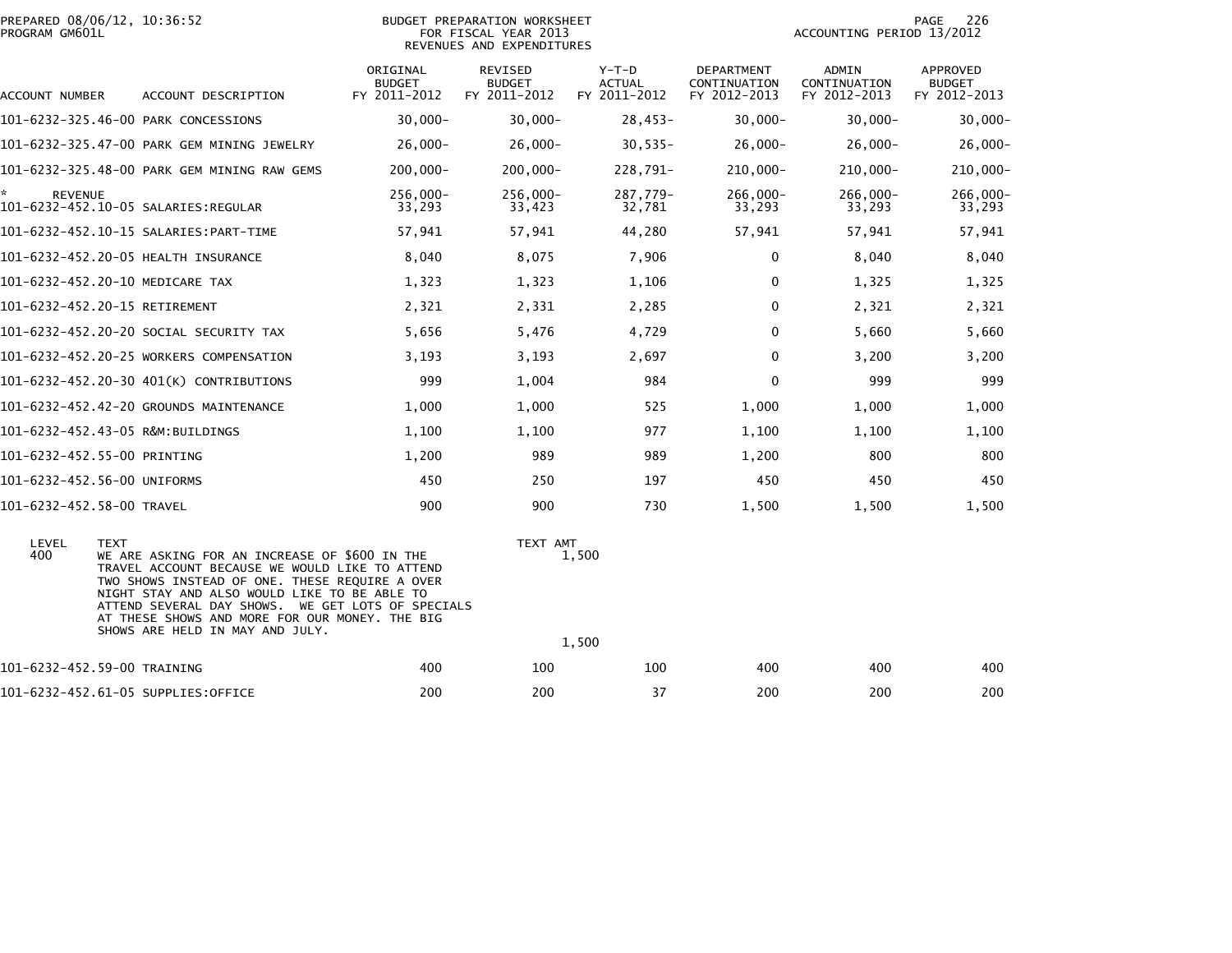| PREPARED 08/06/12, 10:36:52<br>PROGRAM GM601L |                                               |                                           | BUDGET PREPARATION WORKSHEET<br>FOR FISCAL YEAR 2013<br>REVENUES AND EXPENDITURES |                                          | 227<br>PAGE<br>ACCOUNTING PERIOD 13/2012          |                                              |                                           |  |
|-----------------------------------------------|-----------------------------------------------|-------------------------------------------|-----------------------------------------------------------------------------------|------------------------------------------|---------------------------------------------------|----------------------------------------------|-------------------------------------------|--|
| <b>ACCOUNT NUMBER</b>                         | ACCOUNT DESCRIPTION                           | ORIGINAL<br><b>BUDGET</b><br>FY 2011-2012 | <b>REVISED</b><br><b>BUDGET</b><br>FY 2011-2012                                   | $Y-T-D$<br><b>ACTUAL</b><br>FY 2011-2012 | <b>DEPARTMENT</b><br>CONTINUATION<br>FY 2012-2013 | <b>ADMIN</b><br>CONTINUATION<br>FY 2012-2013 | APPROVED<br><b>BUDGET</b><br>FY 2012-2013 |  |
|                                               | 101-6232-452.61-15 SUPPLIES:EDUCATIONAL       | 100                                       | 100                                                                               | $\mathbf{0}$                             | 100                                               | 100                                          | 100                                       |  |
|                                               | 101-6232-452.61-18 SUPPLIES:DISPLAYS/EXHIBIT  | 200                                       | 200                                                                               | 39                                       | 200                                               | 200                                          | 200                                       |  |
|                                               | 101-6232-452.61-26 SUPPLIES:GEM MINING        | 1,753                                     | 1,953                                                                             | 1,824                                    | 1,700                                             | 1,700                                        | 1,700                                     |  |
|                                               | 101-6232-452.61-30 SUPPLIES:JANITORIAL        | 194                                       | 194                                                                               | 125                                      | 194                                               | 100                                          | 100                                       |  |
|                                               | 101-6232-452.61-76 SUPPLIES:RESALE-NOVELTIES  | 9,000                                     | 9,000                                                                             | 7,938                                    | 9,000                                             | 9,000                                        | 9,000                                     |  |
|                                               | 101-6232-452.61-77 SUPPLIES:RESALE-JEWELRY    | 15,000                                    | 15,000                                                                            | 13,250                                   | 15,000                                            | 15,000                                       | 15,000                                    |  |
|                                               | 101-6232-452.61-78 SUPPLIES:RESALE-RAW GEMS   | 60,000                                    | 59,800                                                                            | 59,565                                   | 60,000                                            | 60,000                                       | 60,000                                    |  |
|                                               | 101-6232-452.61-95 SUPPLIES: OTHER SMALL EQMT | 420                                       | 620                                                                               | 514                                      | 420                                               | 420                                          | 420                                       |  |
| 101-6232-452.62-05 ELECTRICITY                |                                               | 5,500                                     | 5,500                                                                             | 3,943                                    | 5,500                                             | 5,500                                        | 5,500                                     |  |
|                                               | 101-6232-452.76-30 F/A:EQUIPMENT/FURNISHINGS  | 0                                         | 0                                                                                 | $\mathbf{0}$                             | $\mathbf{0}$                                      | $\Omega$                                     | $\mathbf 0$                               |  |
|                                               | 101-6232-452.90-16 BANK FEES:CREDIT CARD      | 1,500                                     | 2,011                                                                             | 1,457                                    | 1,500                                             | 1,700                                        | 1,700                                     |  |
| $\mathcal{R}^{\mathcal{A}}$<br>EXPENDITURE    |                                               | 211,683                                   | 211,683                                                                           | 188,978                                  | 190,698                                           | 211,949                                      | 211,949                                   |  |
| **<br><b>GEM MINING</b>                       |                                               | 44,317-                                   | $44.317 -$                                                                        | $98.801 -$                               | $75,302 -$                                        | 54.051-                                      | $54.051-$                                 |  |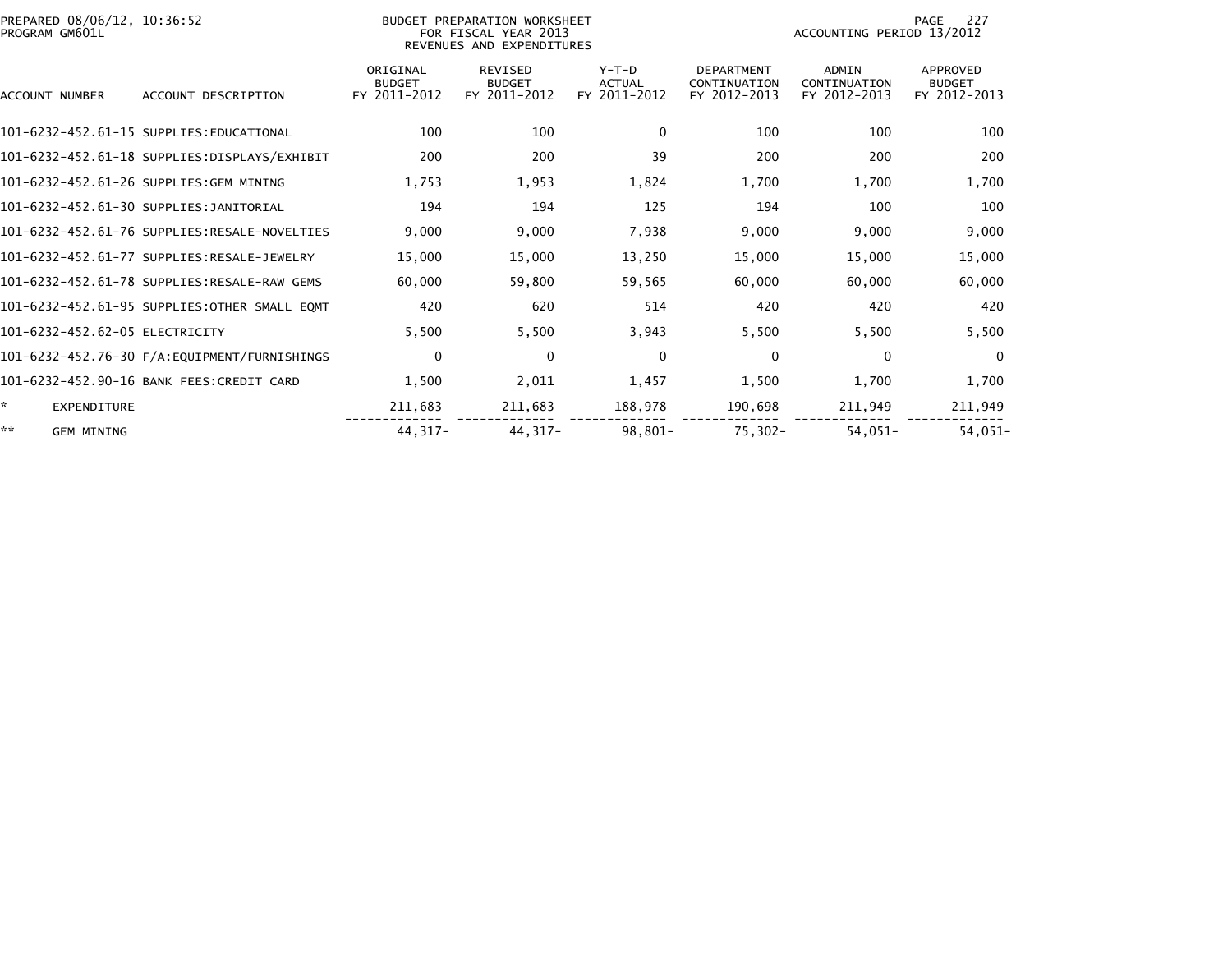| PREPARED 08/06/12, 10:36:52<br>PROGRAM GM601L          | BUDGET PREPARATION WORKSHEET<br>FOR FISCAL YEAR 2013<br>REVENUES AND EXPENDITURES |                                           |                                                 |                                          |                                                   | 228<br>PAGE<br>ACCOUNTING PERIOD 13/2012     |                                           |
|--------------------------------------------------------|-----------------------------------------------------------------------------------|-------------------------------------------|-------------------------------------------------|------------------------------------------|---------------------------------------------------|----------------------------------------------|-------------------------------------------|
| <b>ACCOUNT NUMBER</b>                                  | ACCOUNT DESCRIPTION                                                               | ORIGINAL<br><b>BUDGET</b><br>FY 2011-2012 | <b>REVISED</b><br><b>BUDGET</b><br>FY 2011-2012 | $Y-T-D$<br><b>ACTUAL</b><br>FY 2011-2012 | <b>DEPARTMENT</b><br>CONTINUATION<br>FY 2012-2013 | <b>ADMIN</b><br>CONTINUATION<br>FY 2012-2013 | APPROVED<br><b>BUDGET</b><br>FY 2012-2013 |
|                                                        | 101-6233-325.31-00 HURLEY STATION CONCESSION                                      | $45,000 -$                                | $45,000 -$                                      | $39,955 -$                               | $43,000 -$                                        | $43,000 -$                                   | $43,000 -$                                |
| 101-6233-353.28-00 CAROUSEL FEES                       |                                                                                   | $110,000 -$                               | 110,000-                                        | 109,408-                                 | $110,000 -$                                       | $110,000 -$                                  | $110,000 -$                               |
| 101-6233-353.92-00 TRAIN FEES                          |                                                                                   | $124.000 -$                               | 124,000-                                        | 124,831-                                 | $124,000 -$                                       | 124,000-                                     | 124,000-                                  |
| <b>REVENUE</b><br>101-6233-452.10-10 SALARIES:OVERTIME |                                                                                   | 279,000-<br>$\Omega$                      | 279,000-<br>0                                   | 274, 194-<br>$\Omega$                    | 277,000-<br>$\Omega$                              | 277,000-<br>0                                | 277,000-<br>$\Omega$                      |
|                                                        |                                                                                   | 50,085                                    | 47,670                                          | 33,207                                   | 50,085                                            | 50,085                                       | 50,085                                    |
| 101-6233-452.20-10 MEDICARE TAX                        |                                                                                   | 726                                       | 726                                             | 482                                      | 0                                                 | 726                                          | 726                                       |
|                                                        | 101-6233-452.20-20 SOCIAL SECURITY TAX                                            | 3,105                                     | 3,105                                           | 2,059                                    | 0                                                 | 3,105                                        | 3,105                                     |
|                                                        | 101-6233-452.20-25 WORKERS COMPENSATION                                           | 1,753                                     | 1,753                                           | 1,162                                    | $\Omega$                                          | 1,753                                        | 1,753                                     |
| 101-6233-452.43-35 R&M:CAROUSEL                        |                                                                                   | 1,500                                     | 1,500                                           | 1,003                                    | 1,500                                             | 1,500                                        | 1,500                                     |
| 101-6233-452.43-50 R&M:TRAIN                           |                                                                                   | 4,000                                     | 3,500                                           | 3,247                                    | 4,000                                             | 4,000                                        | 4,000                                     |
| 101-6233-452.56-00 UNIFORMS                            |                                                                                   | 500                                       | 393                                             | 392                                      | 500                                               | 500                                          | 500                                       |
|                                                        | 101-6233-452.61-28 SUPPLIES:RESALE-HURLEY ST                                      | 25,000                                    | 25,000                                          | 20,554                                   | 25,000                                            | 25,000                                       | 25,000                                    |
| 101-6233-452.62-05 ELECTRICITY                         |                                                                                   | 8,000                                     | 8,000                                           | 4,371                                    | 8,000                                             | 6,000                                        | 6,000                                     |
| 101-6233-452.76-90 F/A:OTHER                           |                                                                                   | 0                                         | 0                                               | $\Omega$                                 | $\Omega$                                          | $\mathbf{0}$                                 | $\Omega$                                  |
|                                                        | 101-6233-452.90-16 BANK FEES:CREDIT CARD                                          | 3,200                                     | 3,807                                           | 3,178                                    | 3,200                                             | 3,600                                        | 3,600                                     |
| ☆.<br><b>EXPENDITURE</b>                               |                                                                                   | 97,869                                    | 95,454                                          | 69,655                                   | 92,285                                            | 96,269                                       | 96,269                                    |
| **<br>TRAIN/CAROUSEL                                   |                                                                                   | 181.131-                                  | 183,546-                                        | $204.539 -$                              | 184.715-                                          | 180.731-                                     | 180,731-                                  |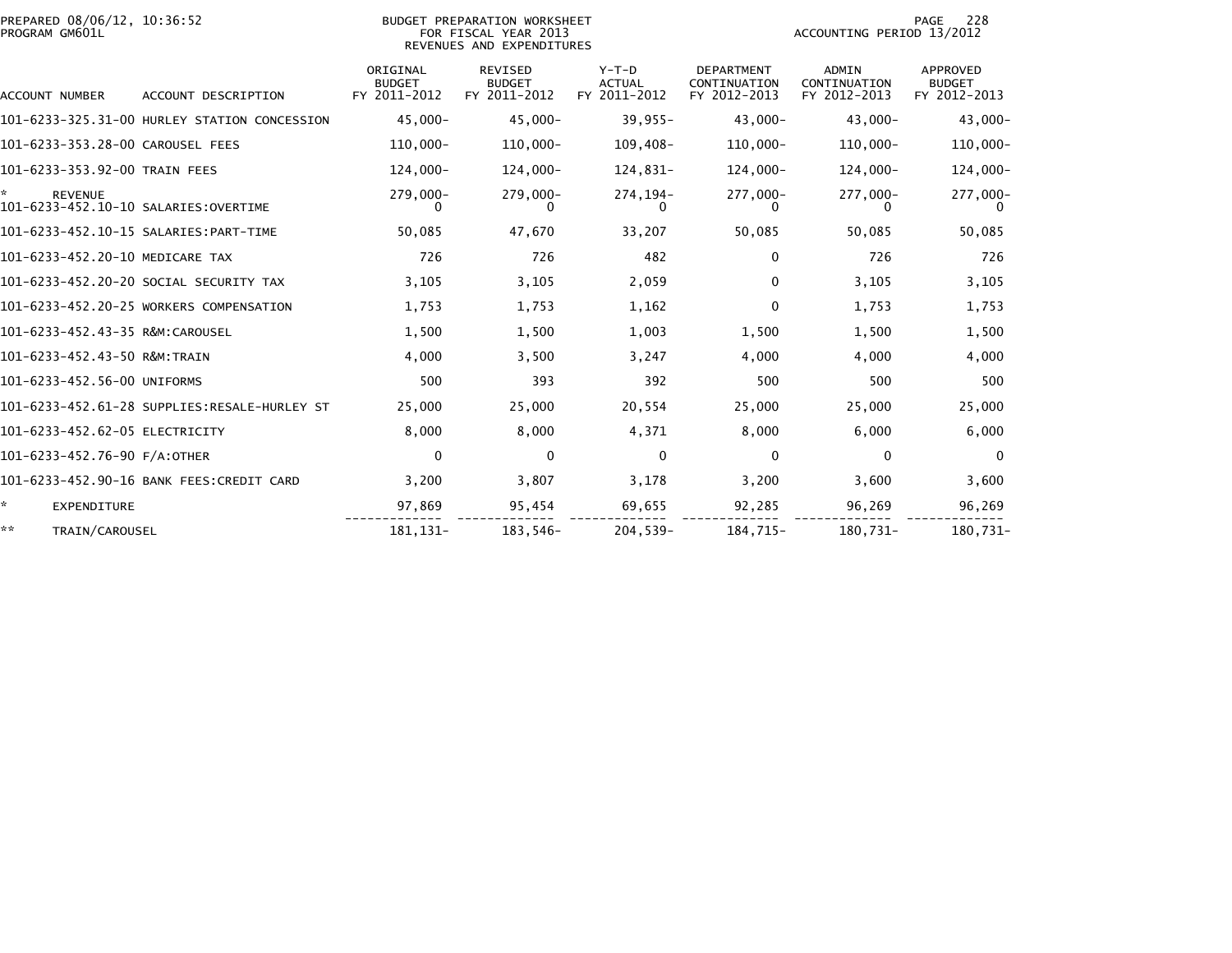|                | PREPARED 08/06/12, 10:36:52 |  |
|----------------|-----------------------------|--|
| PROGRAM GM601L |                             |  |

| ACCOUNT NUMBER       | ACCOUNT DESCRIPTION                                                                                                                                                                                                                                    | ORIGINAL<br><b>BUDGET</b><br>FY 2011-2012 | <b>REVISED</b><br><b>BUDGET</b><br>FY 2011-2012 | $Y-T-D$<br><b>ACTUAL</b><br>FY 2011-2012 | <b>DEPARTMENT</b><br>CONTINUATION<br>FY 2012-2013 | <b>ADMIN</b><br>CONTINUATION<br>FY 2012-2013 | <b>APPROVED</b><br><b>BUDGET</b><br>FY 2012-2013 |
|----------------------|--------------------------------------------------------------------------------------------------------------------------------------------------------------------------------------------------------------------------------------------------------|-------------------------------------------|-------------------------------------------------|------------------------------------------|---------------------------------------------------|----------------------------------------------|--------------------------------------------------|
|                      | 101-6234-325.43-00 CAMP STORE CONCESSIONS                                                                                                                                                                                                              | $15,500-$                                 | $15,500-$                                       | $16,074-$                                | $15,500-$                                         | $15,500-$                                    | 15,500-                                          |
|                      | 101-6234-353.68-00 PARK CAMPING FEES                                                                                                                                                                                                                   | 150,000-                                  | 150,000-                                        | 154,764-                                 | 155,000-                                          | 155,000-                                     | 155,000-                                         |
|                      | 101-6234-363.42-00 PARK CABIN RENTALS                                                                                                                                                                                                                  | $22,000 -$                                | $22,000 -$                                      | $29,679-$                                | $24,000-$                                         | $24,000 -$                                   | $24,000-$                                        |
| ×.<br><b>REVENUE</b> |                                                                                                                                                                                                                                                        | 187,500-<br>31,696                        | 187,500-<br>31,821                              | $200, 517 -$<br>31,208                   | $194,500-$<br>31,695                              | $194,500-$<br>31,696                         | 194,500-<br>31,696                               |
|                      | 101-6234-452.10-15 SALARIES:PART-TIME                                                                                                                                                                                                                  | 19,758                                    | 19,758                                          | 16,043                                   | 19,758                                            | 19,758                                       | 19,758                                           |
|                      | 101-6234-452.20-05 HEALTH INSURANCE                                                                                                                                                                                                                    | 8,040                                     | 8,075                                           | 7,906                                    | 0                                                 | 8.040                                        | 8,040                                            |
|                      | 101-6234-452.20-10 MEDICARE TAX                                                                                                                                                                                                                        | 747                                       | 747                                             | 659                                      | 0                                                 | 750                                          | 750                                              |
|                      | 101-6234-452.20-15 RETIREMENT                                                                                                                                                                                                                          | 2,210                                     | 2,220                                           | 2,175                                    | $\Omega$                                          | 2,210                                        | 2,210                                            |
|                      | 101–6234–452.20–20 SOCIAL SECURITY TAX                                                                                                                                                                                                                 | 3,190                                     | 3,015                                           | 2,817                                    | $\mathbf{0}$                                      | 3,190                                        | 3,190                                            |
|                      | 101-6234-452.20-25 WORKERS COMPENSATION                                                                                                                                                                                                                | 1,801                                     | 1,801                                           | 1,654                                    | $\mathbf{0}$                                      | 1,800                                        | 1,800                                            |
|                      | 101-6234-452.20-30 401(K) CONTRIBUTIONS                                                                                                                                                                                                                | 951                                       | 956                                             | 936                                      | $\mathbf{0}$                                      | 951                                          | 951                                              |
|                      | 101-6234-452.43-36 R&M:CAMPGROUND                                                                                                                                                                                                                      | 6,000                                     | 3,000                                           | 2,978                                    | 5,500                                             | 5,500                                        | 5,500                                            |
| LEVEL<br>400         | <b>TEXT</b><br>WE STARTED A NEW LINE ITEM SUPPLIES SMALL<br>EQUIPMENT IN 2011 BUDGET FROM THE R&M CAMPGROUND<br>ACCOUNT, WE WOULD LIKE TO PUT \$2500 BACK INTO<br>THE R & M MAINTENANCE ACCOUNT AND KEEP ONLY \$500<br>IN THE SMALL EQUIPMENT ACCOUNT. |                                           | TEXT AMT                                        | 5,500                                    |                                                   |                                              |                                                  |
|                      |                                                                                                                                                                                                                                                        |                                           |                                                 | 5,500                                    |                                                   |                                              |                                                  |
|                      | 101-6234-452.61-12 SUPPLIES:CONCESSIONS                                                                                                                                                                                                                | 8,400                                     | 8,400                                           | 8,114                                    | 8,400                                             | 8,400                                        | 8,400                                            |
|                      | 101-6234-452.61-30 SUPPLIES:JANITORIAL                                                                                                                                                                                                                 | 1,900                                     | 1,900                                           | 1,900                                    | 1,900                                             | 1,900                                        | 1,900                                            |
|                      | 101-6234-452.61-95 SUPPLIES:OTHER SMALL EQMT                                                                                                                                                                                                           | 0                                         | 3,000                                           | 3,000                                    | 500                                               | 500                                          | 500                                              |
|                      | 101-6234-452.62-05 ELECTRICITY                                                                                                                                                                                                                         | 16,800                                    | 16,800                                          | 12,001                                   | 16,800                                            | 16,800                                       | 16,800                                           |
|                      | 101-6234-452.76-90 F/A:OTHER                                                                                                                                                                                                                           | 0                                         | 0                                               | $\mathbf 0$                              | 0                                                 | 0                                            | 0                                                |
|                      | 101-6234-452.83-00 PROGRAM ACTIVITIES                                                                                                                                                                                                                  | 500                                       | 500                                             | 437                                      | 500                                               | 500                                          | 500                                              |
|                      | 101-6234-452.90-16 BANK FEES:CREDIT CARD                                                                                                                                                                                                               | 5,800                                     | 7,700                                           | 6,488                                    | 5,800                                             | 7,500                                        | 7,500                                            |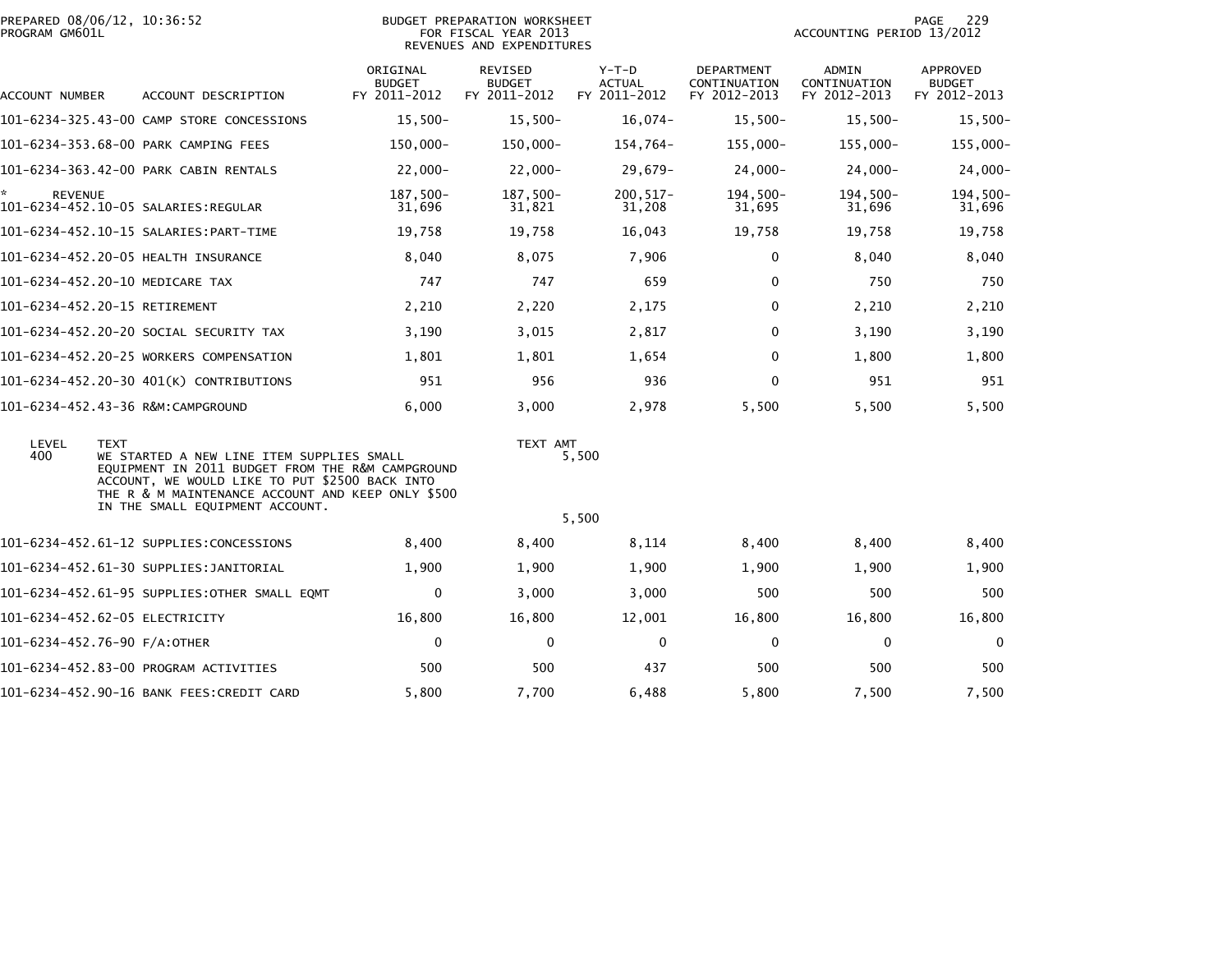| PREPARED 08/06/12, 10:36:52<br>PROGRAM GM601L |                |                     |                                           | BUDGET PREPARATION WORKSHEET<br>FOR FISCAL YEAR 2013<br>REVENUES AND EXPENDITURES |                                          |                                                   | - 230<br>PAGE<br>ACCOUNTING PERIOD 13/2012 |                                           |  |  |
|-----------------------------------------------|----------------|---------------------|-------------------------------------------|-----------------------------------------------------------------------------------|------------------------------------------|---------------------------------------------------|--------------------------------------------|-------------------------------------------|--|--|
|                                               | ACCOUNT NUMBER | ACCOUNT DESCRIPTION | ORIGINAL<br><b>BUDGET</b><br>FY 2011-2012 | REVISED<br><b>BUDGET</b><br>FY 2011-2012                                          | $Y-T-D$<br><b>ACTUAL</b><br>FY 2011-2012 | <b>DEPARTMENT</b><br>CONTINUATION<br>FY 2012-2013 | ADMIN<br>CONTINUATION<br>FY 2012-2013      | APPROVED<br><b>BUDGET</b><br>FY 2012-2013 |  |  |
| *.                                            | EXPENDITURE    |                     | 107.793                                   | 109.693                                                                           | 98.316                                   | 90.853                                            | 109.495                                    | 109,495                                   |  |  |
| **                                            | CAMPGROUND     |                     | $79.707 -$                                | $77.807 -$                                                                        | 102,201-                                 | 103,647-                                          | $85.005 -$                                 | $85,005 -$                                |  |  |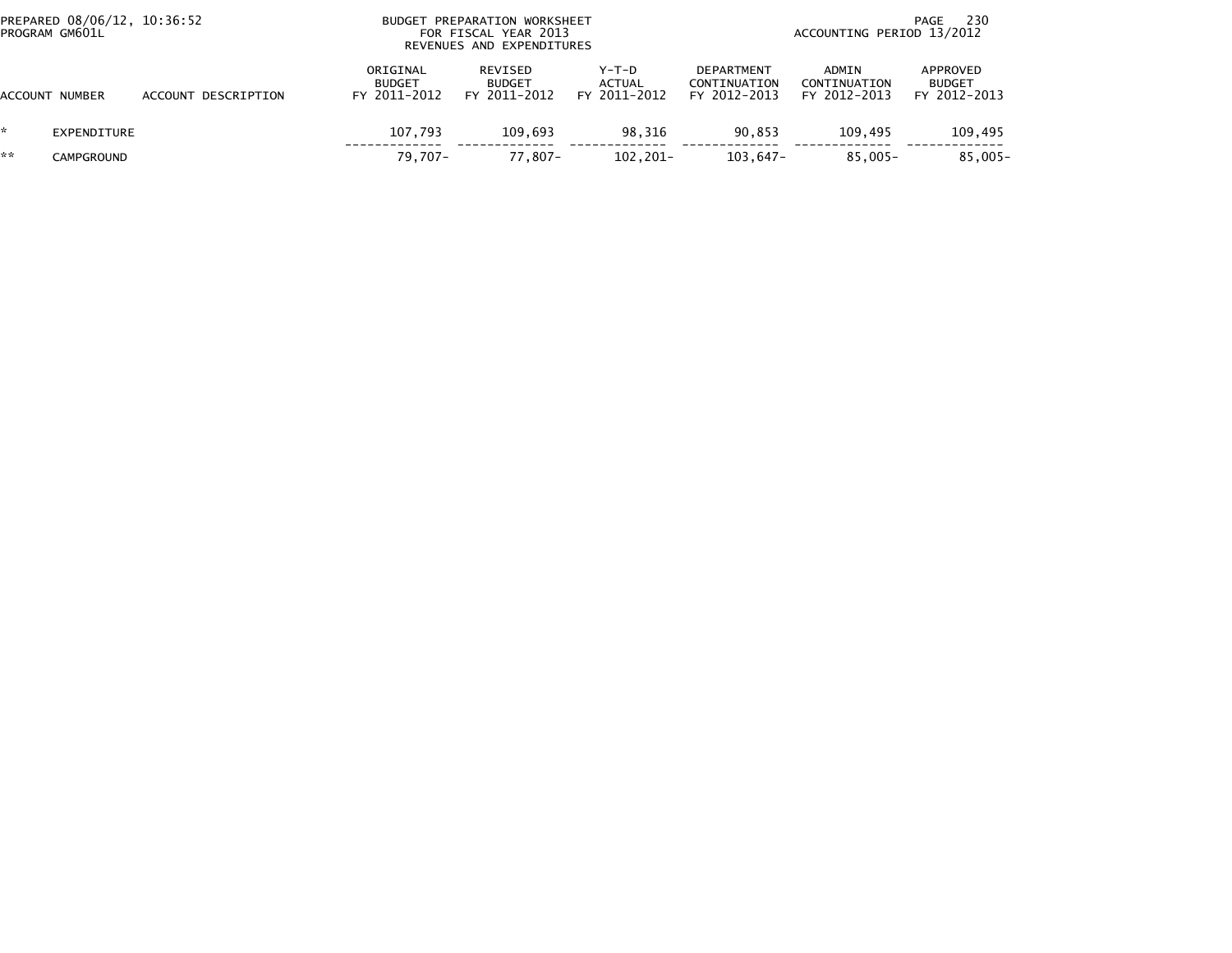|                | PREPARED 08/06/12, 10:36:52 |  |
|----------------|-----------------------------|--|
| PROGRAM GM601L |                             |  |

### BUDGET PREPARATION WORKSHEET<br>FOR FISCAL YEAR 2013 PROGRAM GM601L FOR FISCAL YEAR 2013 ACCOUNTING PERIOD 13/2012REVENUES AND EXPENDITURES

| <b>ACCOUNT NUMBER</b>                                 | ACCOUNT DESCRIPTION                        | ORIGINAL<br><b>BUDGET</b><br>FY 2011-2012 | <b>REVISED</b><br><b>BUDGET</b><br>FY 2011-2012 | $Y-T-D$<br><b>ACTUAL</b><br>FY 2011-2012 | <b>DEPARTMENT</b><br>CONTINUATION<br>FY 2012-2013 | <b>ADMIN</b><br>CONTINUATION<br>FY 2012-2013 | APPROVED<br><b>BUDGET</b><br>FY 2012-2013 |
|-------------------------------------------------------|--------------------------------------------|-------------------------------------------|-------------------------------------------------|------------------------------------------|---------------------------------------------------|----------------------------------------------|-------------------------------------------|
| 101-6235-325.46-00 PARK CONCESSIONS                   |                                            | $1,000-$                                  | $1.000 -$                                       | $854-$                                   | $950 -$                                           | $950 -$                                      | $950 -$                                   |
| 101-6235-353.20-00 BARNYARD ZOO FEES                  |                                            | $34,000 -$                                | $34,000 -$                                      | $33,877-$                                | $34,000 -$                                        | $34,000 -$                                   | $34,000 -$                                |
|                                                       | 101-6235-353.21-00 ANIMAL HABITAT FEES     | $79,000 -$                                | 79,000-                                         | $80, 313 -$                              | $80,000 -$                                        | $80,000 -$                                   | $80,000 -$                                |
|                                                       | 101-6235-365.06-75 SIMPLY LIVING FESTIVAL  | $500 -$                                   | $500 -$                                         | $\mathbf{0}$                             | 0                                                 | 0                                            | 0                                         |
|                                                       | 101-6235-365.70-00 RESTRICTED DONATIONS    | 0                                         | $\mathbf{0}$                                    | $25 -$                                   | 0                                                 | $\Omega$                                     | $\mathbf{0}$                              |
|                                                       | 101-6235-395.00-00 FUND BALANCE APPR-RESTR | $\mathbf 0$                               | $5.000 -$                                       | 0                                        | $\mathbf 0$                                       | $\mathbf 0$                                  | $\mathbf 0$                               |
| <b>REVENUE</b><br>101-6235-452.10-05 SALARIES:REGULAR |                                            | $114.500 -$<br>102,411                    | $119,500-$<br>103,141                           | 115.069-<br>101,271                      | 114.950-<br>102,411                               | 114.950-<br>102,411                          | 114,950-<br>102,411                       |
|                                                       | 101-6235-452.10-15 SALARIES: PART-TIME     | 66,000                                    | 67,500                                          | 65,407                                   | 66,000                                            | 66,000                                       | 66,000                                    |
| 101-6235-452.20-05 HEALTH INSURANCE                   |                                            | 24,120                                    | 24,225                                          | 23,718                                   | $\Omega$                                          | 24,120                                       | 24,120                                    |
| 101-6235-452.20-10 MEDICARE TAX                       |                                            | 2,442                                     | 2,442                                           | 2,330                                    | 0                                                 | 2,442                                        | 2,442                                     |
| 101-6235-452.20-15 RETIREMENT                         |                                            | 7,139                                     | 7,189                                           | 7,059                                    | 0                                                 | 7,138                                        | 7,138                                     |
|                                                       | 101-6235-452.20-20 SOCIAL SECURITY TAX     | 10,441                                    | 10,441                                          | 9,961                                    | 0                                                 | 10,441                                       | 10,441                                    |
|                                                       | 101-6235-452.20-25 WORKERS COMPENSATION    | 5,894                                     | 5,924                                           | 5,635                                    | 0                                                 | 5,894                                        | 5,894                                     |
|                                                       | 101-6235-452.20-30 401(K) CONTRIBUTIONS    | 3,072                                     | 3,072                                           | 3,038                                    | 0                                                 | 3,072                                        | 3,072                                     |
|                                                       | 101-6235-452.42-20 GROUNDS MAINTENANCE     | 2,250                                     | 2,250                                           | 1,576                                    | 2,250                                             | 2,250                                        | 2,250                                     |
| 101-6235-452.43-05 R&M:BUILDINGS                      |                                            | 8,000                                     | 9,300                                           | 9,067                                    | 8,000                                             | 8,000                                        | 8,000                                     |
| 101-6235-452.43-33 R&M:ANIMAL CAGES                   |                                            | 800                                       | 800                                             | 553                                      | 800                                               | 800                                          | 800                                       |
| 101-6235-452.56-00 UNIFORMS                           |                                            | 1,500                                     | 1,500                                           | 1,112                                    | 1,500                                             | 1,500                                        | 1,500                                     |
| 101-6235-452.58-00 TRAVEL                             |                                            | 200                                       | 353                                             | 352                                      | 500                                               | 500                                          | 500                                       |
| 101-6235-452.59-00 TRAINING                           |                                            | 700                                       | $\mathbf{0}$                                    | $\mathbf{0}$                             | 400                                               | 400                                          | 400                                       |
| 101-6235-452.61-05 SUPPLIES:OFFICE                    |                                            | 800                                       | 800                                             | 568                                      | 800                                               | 800                                          | 800                                       |
|                                                       | 101-6235-452.61-10 SUPPLIES:ANIMAL & VET   | 7,000                                     | 7,883                                           | 7,109                                    | 7,000                                             | 7,000                                        | 7,000                                     |
|                                                       | 101-6235-452.61-12 SUPPLIES:CONCESSIONS    | 500                                       | 500                                             | 381                                      | 500                                               | 500                                          | 500                                       |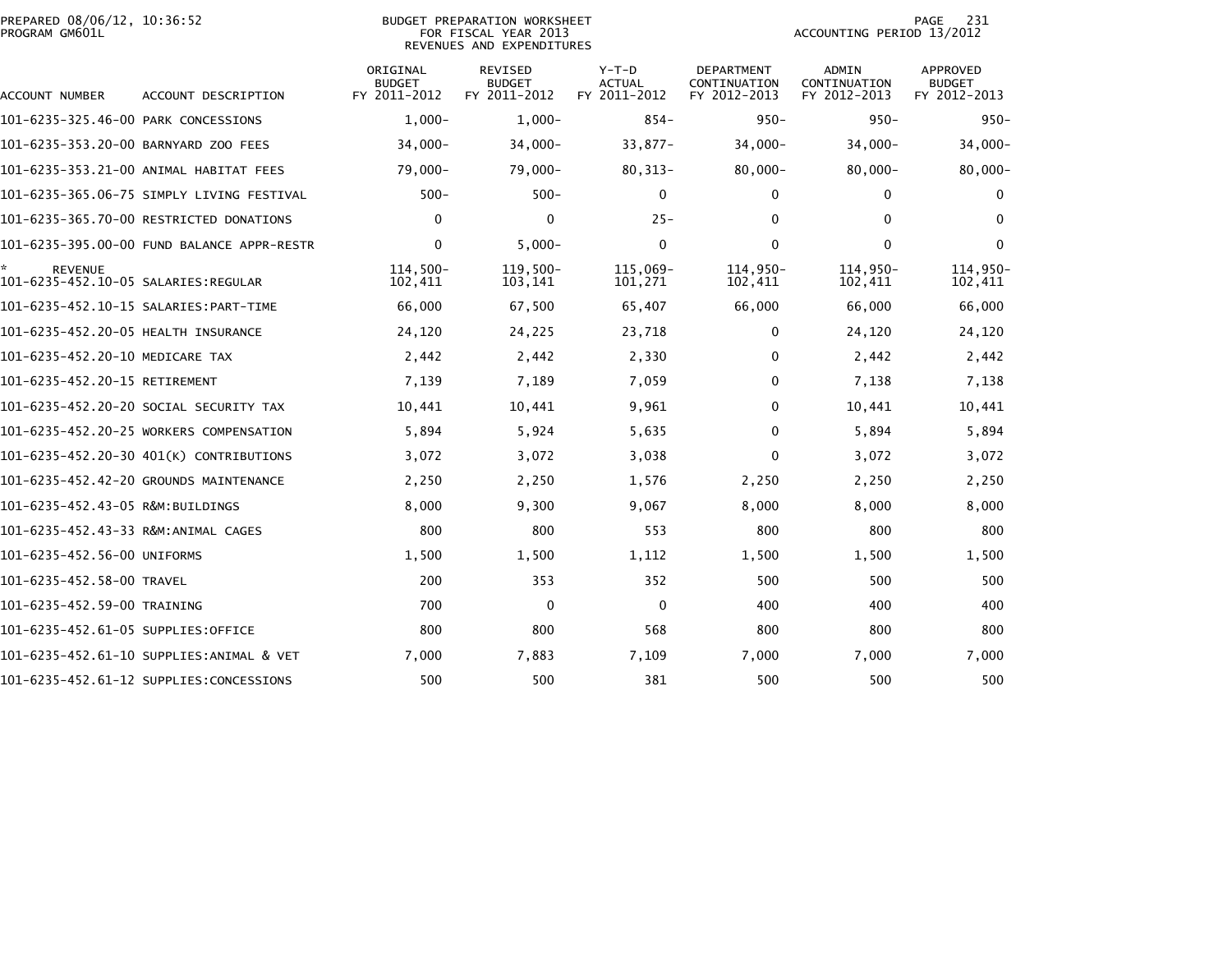| PROGRAM GM601L    | PREPARED 08/06/12, 10:36:52                                                                                                                                                                                                                                                                                                                                                                                                                                                                                                                                                                                                                     |                                           | BUDGET PREPARATION WORKSHEET<br>FOR FISCAL YEAR 2013<br>REVENUES AND EXPENDITURES |                                          |                                            | ACCOUNTING PERIOD 13/2012             | 232<br>PAGE                               |
|-------------------|-------------------------------------------------------------------------------------------------------------------------------------------------------------------------------------------------------------------------------------------------------------------------------------------------------------------------------------------------------------------------------------------------------------------------------------------------------------------------------------------------------------------------------------------------------------------------------------------------------------------------------------------------|-------------------------------------------|-----------------------------------------------------------------------------------|------------------------------------------|--------------------------------------------|---------------------------------------|-------------------------------------------|
| ACCOUNT NUMBER    | ACCOUNT DESCRIPTION                                                                                                                                                                                                                                                                                                                                                                                                                                                                                                                                                                                                                             | ORIGINAL<br><b>BUDGET</b><br>FY 2011-2012 | REVISED<br><b>BUDGET</b><br>FY 2011-2012                                          | $Y-T-D$<br><b>ACTUAL</b><br>FY 2011-2012 | DEPARTMENT<br>CONTINUATION<br>FY 2012-2013 | ADMIN<br>CONTINUATION<br>FY 2012-2013 | APPROVED<br><b>BUDGET</b><br>FY 2012-2013 |
|                   | 101-6235-452.61-15 SUPPLIES:EDUCATIONAL                                                                                                                                                                                                                                                                                                                                                                                                                                                                                                                                                                                                         | 425                                       | 425                                                                               | 300                                      | 425                                        | 425                                   | 425                                       |
|                   | 101-6235-452.61-18 SUPPLIES:DISPLAYS/EXHIBIT                                                                                                                                                                                                                                                                                                                                                                                                                                                                                                                                                                                                    | 1,500                                     | 1,500                                                                             | 1,457                                    | 1,500                                      | 1,500                                 | 1,500                                     |
|                   | 101-6235-452.61-30 SUPPLIES:JANITORIAL                                                                                                                                                                                                                                                                                                                                                                                                                                                                                                                                                                                                          | 1,200                                     | 1,200                                                                             | 1,166                                    | 1,200                                      | 1,200                                 | 1,200                                     |
|                   | 101-6235-452.61-37 SUPPLIES:LIBRARY                                                                                                                                                                                                                                                                                                                                                                                                                                                                                                                                                                                                             | 300                                       | 300                                                                               | 75                                       | 300                                        | 300                                   | 300                                       |
|                   | 101-6235-452.61-84 SUPPLIES:AQUARIUM                                                                                                                                                                                                                                                                                                                                                                                                                                                                                                                                                                                                            | 300                                       | 300                                                                               | 293                                      | 300                                        | 300                                   | 300                                       |
|                   | 101-6235-452.61-90 SUPPLIES:OTHER                                                                                                                                                                                                                                                                                                                                                                                                                                                                                                                                                                                                               | 300                                       | 300                                                                               | 287                                      | 300                                        | 300                                   | 300                                       |
|                   | 101-6235-452.61-95 SUPPLIES:OTHER SMALL EQMT                                                                                                                                                                                                                                                                                                                                                                                                                                                                                                                                                                                                    | 400                                       | 400                                                                               | 384                                      | 400                                        | 400                                   | 400                                       |
|                   | 101-6235-452.63-10 ANIMAL FOOD                                                                                                                                                                                                                                                                                                                                                                                                                                                                                                                                                                                                                  | 12,000                                    | 12,000                                                                            | 11,926                                   | 12,000                                     | 13,000                                | 13,000                                    |
|                   | 101-6235-452.64-50 DUES & SUBSCRIPTIONS                                                                                                                                                                                                                                                                                                                                                                                                                                                                                                                                                                                                         | 2,650                                     | 1,350                                                                             | 918                                      | 2,650                                      | 2,650                                 | 2,650                                     |
| LEVEL<br>400      | <b>TEXT</b><br>WE HAVE NOT USED THE 2011-2012 MONIES BUT WE NEED<br>TO CARRY THE \$2000 OVER IN THE 2012-13 FISCAL YEAR<br>DUE TO WE HAVE APPLIED AND BEEN ACCEPTED AS A<br>MEMBER OF THE GRASSROOTS SCIENCE AND MUSEUM<br>INITATIVE AND AS A MEMBER WE PAY DUES AND A ANNUAL<br>FEE TO COVER ADMINISTRATIVE COST. WE WILL BE<br>PAYING THESE COST AND REAPING THE BENEFITS. WE<br>NEED \$2000 IN THE BUDGET FOR THIS PROGRAM AND ONCE<br>IT DOES BEGIN WE WILL HAVE IT. THE RETURN TO THIS<br>MONEY SHOULD BE MORE THAN TENFOLD AND HELP WITH<br>FUNDING STAFF. IF FOR SOME REASON THIS COST DOES<br>NOT OCCUR THIS MONEY WILL BE LEFT UNUSED. |                                           | TEXT AMT                                                                          | 2,600<br>2,600                           |                                            |                                       |                                           |
|                   | 101-6235-452.73-90 C/A:OTHER                                                                                                                                                                                                                                                                                                                                                                                                                                                                                                                                                                                                                    | $\mathbf 0$                               | 0                                                                                 | $\mathbf{0}$                             | $\mathbf{0}$                               | $\mathbf{0}$                          | $\Omega$                                  |
|                   | 101-6235-452.76-90 F/A:OTHER                                                                                                                                                                                                                                                                                                                                                                                                                                                                                                                                                                                                                    | $\mathbf{0}$                              | $\mathbf{0}$                                                                      | $\mathbf{0}$                             | $\Omega$                                   | $\mathbf{0}$                          | $\mathbf{0}$                              |
|                   | 101-6235-452.83-00 PROGRAM ACTIVITIES                                                                                                                                                                                                                                                                                                                                                                                                                                                                                                                                                                                                           | 1,000                                     | 664                                                                               | 263                                      | 1,000                                      | 1,000                                 | 1,000                                     |
|                   | 101-6235-452.83-42 DONATION EXPENDITURES                                                                                                                                                                                                                                                                                                                                                                                                                                                                                                                                                                                                        | 0                                         | 5,000                                                                             | $\mathbf{0}$                             | 0                                          | $\mathbf 0$                           | $\mathbf{0}$                              |
|                   | 101-6235-452.83-61 SIMPLY LIVING FESTIVAL                                                                                                                                                                                                                                                                                                                                                                                                                                                                                                                                                                                                       | 500                                       | 500                                                                               | 380                                      | 500                                        | 500                                   | 500                                       |
| *.<br>EXPENDITURE |                                                                                                                                                                                                                                                                                                                                                                                                                                                                                                                                                                                                                                                 | 263,844                                   | 271,259                                                                           | 256,586                                  | 210,736                                    | 264,843                               | 264,843                                   |
| **                | NATURE CENTER                                                                                                                                                                                                                                                                                                                                                                                                                                                                                                                                                                                                                                   | 149,344                                   | 151,759                                                                           | 141,517                                  | 95,786                                     | 149,893                               | 149,893                                   |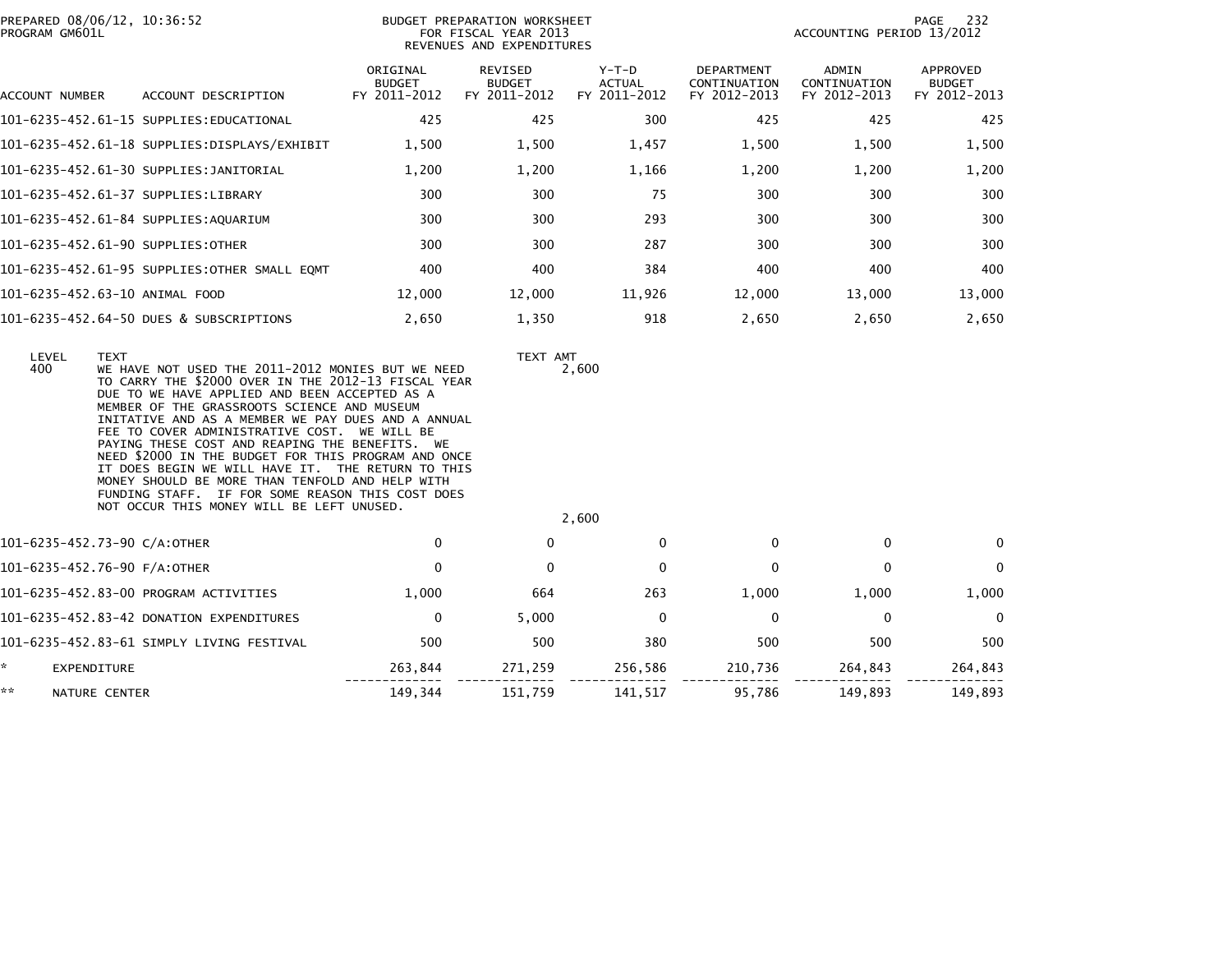| PREPARED 08/06/12, 10:36:52<br>PROGRAM GM601L |                     |                                           | BUDGET PREPARATION WORKSHEET<br>FOR FISCAL YEAR 2013<br>REVENUES AND EXPENDITURES |                                 |                                                       |                                              | 233<br>PAGE<br>ACCOUNTING PERIOD 13/2012  |  |
|-----------------------------------------------|---------------------|-------------------------------------------|-----------------------------------------------------------------------------------|---------------------------------|-------------------------------------------------------|----------------------------------------------|-------------------------------------------|--|
| <b>ACCOUNT NUMBER</b>                         | ACCOUNT DESCRIPTION | ORIGINAL<br><b>BUDGET</b><br>FY 2011-2012 | REVISED<br><b>BUDGET</b><br>FY 2011-2012                                          | Y-T-D<br>ACTUAL<br>FY 2011-2012 | <b>DEPARTMENT</b><br>CONTINUATION<br>2012-2013<br>FY. | <b>ADMIN</b><br>CONTINUATION<br>FY 2012-2013 | APPROVED<br><b>BUDGET</b><br>FY 2012-2013 |  |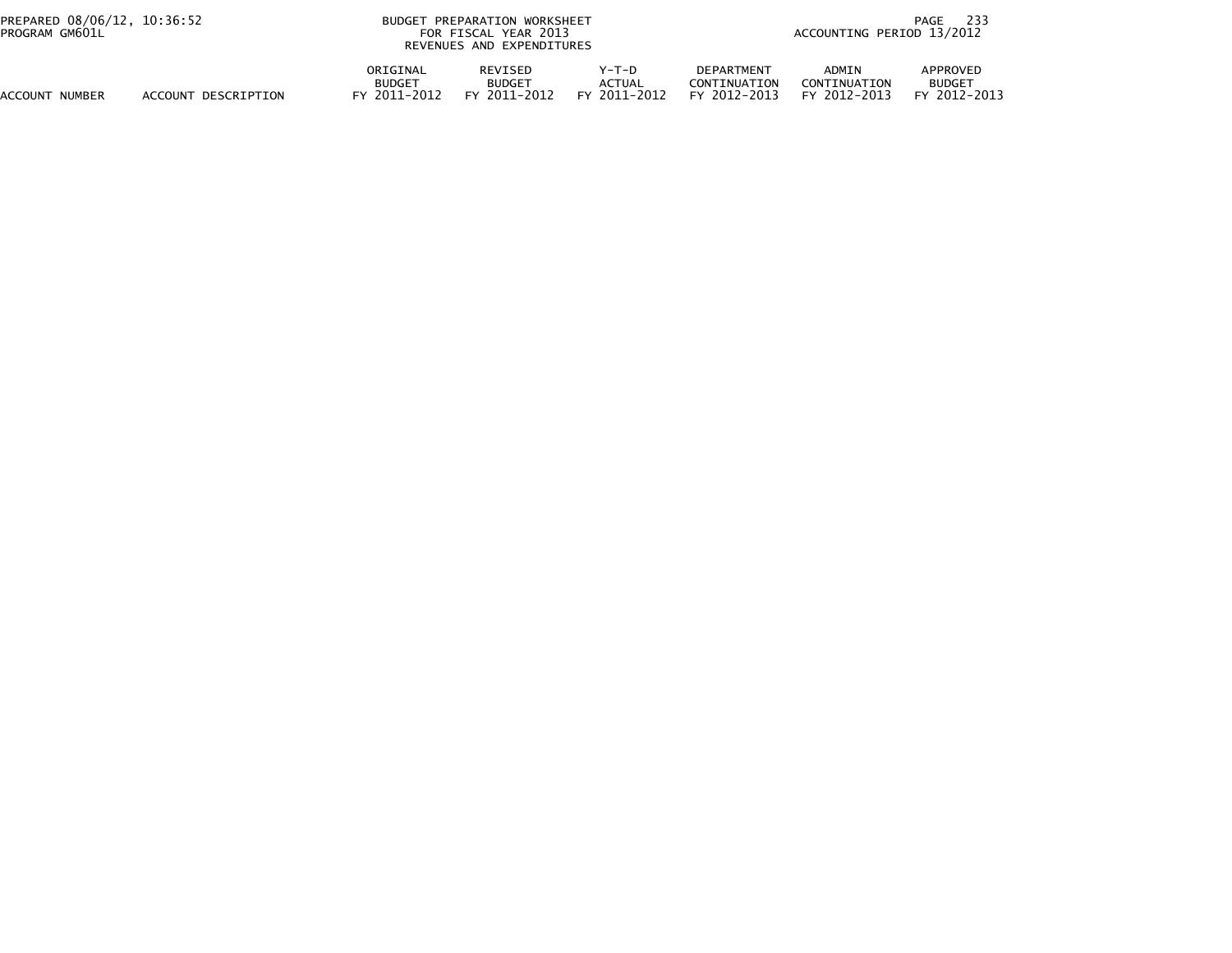| PREPARED 08/06/12, 10:36:52<br>PROGRAM GM601L          |                                            |                                           | BUDGET PREPARATION WORKSHEET<br>FOR FISCAL YEAR 2013<br>REVENUES AND EXPENDITURES |                                   | 234<br>PAGE<br>ACCOUNTING PERIOD 13/2012          |                                       |                                           |
|--------------------------------------------------------|--------------------------------------------|-------------------------------------------|-----------------------------------------------------------------------------------|-----------------------------------|---------------------------------------------------|---------------------------------------|-------------------------------------------|
| <b>ACCOUNT NUMBER</b>                                  | ACCOUNT DESCRIPTION                        | ORIGINAL<br><b>BUDGET</b><br>FY 2011-2012 | <b>REVISED</b><br><b>BUDGET</b><br>FY 2011-2012                                   | $Y-T-D$<br>ACTUAL<br>FY 2011-2012 | <b>DEPARTMENT</b><br>CONTINUATION<br>FY 2012-2013 | ADMIN<br>CONTINUATION<br>FY 2012-2013 | APPROVED<br><b>BUDGET</b><br>FY 2012-2013 |
| 101-6237-325.46-00 PARK CONCESSIONS                    |                                            | $4,250-$                                  | $4,250-$                                                                          | $2,978-$                          | $4,250-$                                          | $4,250-$                              | $4,250-$                                  |
| 101-6237-334.51-25 NCDENR GRANT                        |                                            | $\Omega$                                  | $3.091 -$                                                                         | $3.083 -$                         | $\mathbf 0$                                       | $\mathbf{0}$                          | $\mathbf{0}$                              |
|                                                        | 101-6237-347.50-00 PROGRAM ACTIVITIES      | $750-$                                    | $750 -$                                                                           | $895 -$                           | $800 -$                                           | $800 -$                               | $800 -$                                   |
| 101-6237-353.74-00 PARK SHELTER FEES                   |                                            | $5,000-$                                  | $5,000-$                                                                          | $7,530-$                          | $6,000 -$                                         | $6,000-$                              | $6,000-$                                  |
|                                                        | 101-6237-365.70-00 RESTRICTED DONATIONS    | $\mathbf{0}$                              | 0                                                                                 | $675-$                            | 0                                                 | $\mathbf{0}$                          | 0                                         |
|                                                        | 101-6237-395.00-00 FUND BALANCE APPR-RESTR | $\Omega$                                  | $3.090 -$                                                                         | $\mathbf{0}$                      | $\mathbf{0}$                                      | $\mathbf{0}$                          | $\mathbf{0}$                              |
| <b>REVENUE</b><br>101-6237-452.10-05 SALARIES: REGULAR |                                            | $10,000 -$<br>60,589                      | 16,181-<br>60,839                                                                 | $15,161-$<br>59,657               | $11.050 -$<br>60,589                              | 11,050-<br>60,589                     | 11,050-<br>60,589                         |
|                                                        |                                            | 10,800                                    | 10,800                                                                            | 8,946                             | 10,800                                            | 10.800                                | 10,800                                    |
| 101-6237-452.20-05 HEALTH INSURANCE                    |                                            | 16,080                                    | 16,180                                                                            | 15,812                            | $\Omega$                                          | 16,080                                | 16,080                                    |
| 101-6237-452.20-10 MEDICARE TAX                        |                                            | 1,035                                     | 1,035                                                                             | 959                               | $\mathbf{0}$                                      | 1,035                                 | 1,035                                     |
| 101-6237-452.20-15 RETIREMENT                          |                                            | 4,223                                     | 4,243                                                                             | 4,158                             | $\mathbf 0$                                       | 4,223                                 | 4,223                                     |
|                                                        | 101-6237-452.20-20 SOCIAL SECURITY TAX     | 4,426                                     | 4,426                                                                             | 4,102                             | $\mathbf{0}$                                      | 4,426                                 | 4,426                                     |
|                                                        | 101-6237-452.20-25 WORKERS COMPENSATION    | 2,499                                     | 2,499                                                                             | 2,401                             | $\mathbf{0}$                                      | 2,499                                 | 2,499                                     |
|                                                        | 101-6237-452.20-30 401(K) CONTRIBUTIONS    | 1,818                                     | 1,828                                                                             | 1,790                             | $\mathbf 0$                                       | 1,818                                 | 1,818                                     |
| 101-6237-452.41-40 WATER                               |                                            | 150                                       | 150                                                                               | 72                                | 150                                               | 150                                   | 150                                       |
|                                                        | 101-6237-452.42-20 GROUNDS MAINTENANCE     | 2,000                                     | 2.000                                                                             | 1,997                             | 2,000                                             | 2,000                                 | 2,000                                     |
| 101-6237-452.43-05 R&M:BUILDINGS                       |                                            | 6,500                                     | 6,350                                                                             | 4,743                             | 6,500                                             | 6,500                                 | 6,500                                     |
| 101-6237-452.43-15 R&M:EQUIPMENT                       |                                            | 1,100                                     | 1,100                                                                             | 579                               | 1,100                                             | 1,100                                 | 1,100                                     |
| 101-6237-452.43-48 R&M:PARK GROUNDS                    |                                            | 2,600                                     | 2,600                                                                             | 1,817                             | 2,000                                             | 2,000                                 | 2,000                                     |
| 101-6237-452.44-10 RENT:EOUIPMENT                      |                                            | 250                                       | $\mathbf{0}$                                                                      | $\mathbf{0}$                      | 250                                               | 250                                   | 250                                       |
| 101-6237-452.44-42 RENT:PORT-A-JOHNS                   |                                            | 570                                       | 570                                                                               | 512                               | 570                                               | 570                                   | 570                                       |
|                                                        | 101-6237-452.50-07 COST PER COPY PROGRAM   | $\Omega$                                  | 10                                                                                | 2                                 | 0                                                 | $\Omega$                              | $\Omega$                                  |
| 101-6237-452.53-05 TELEPHONE                           |                                            | 600                                       | 600                                                                               | 558                               | 600                                               | 700                                   | 700                                       |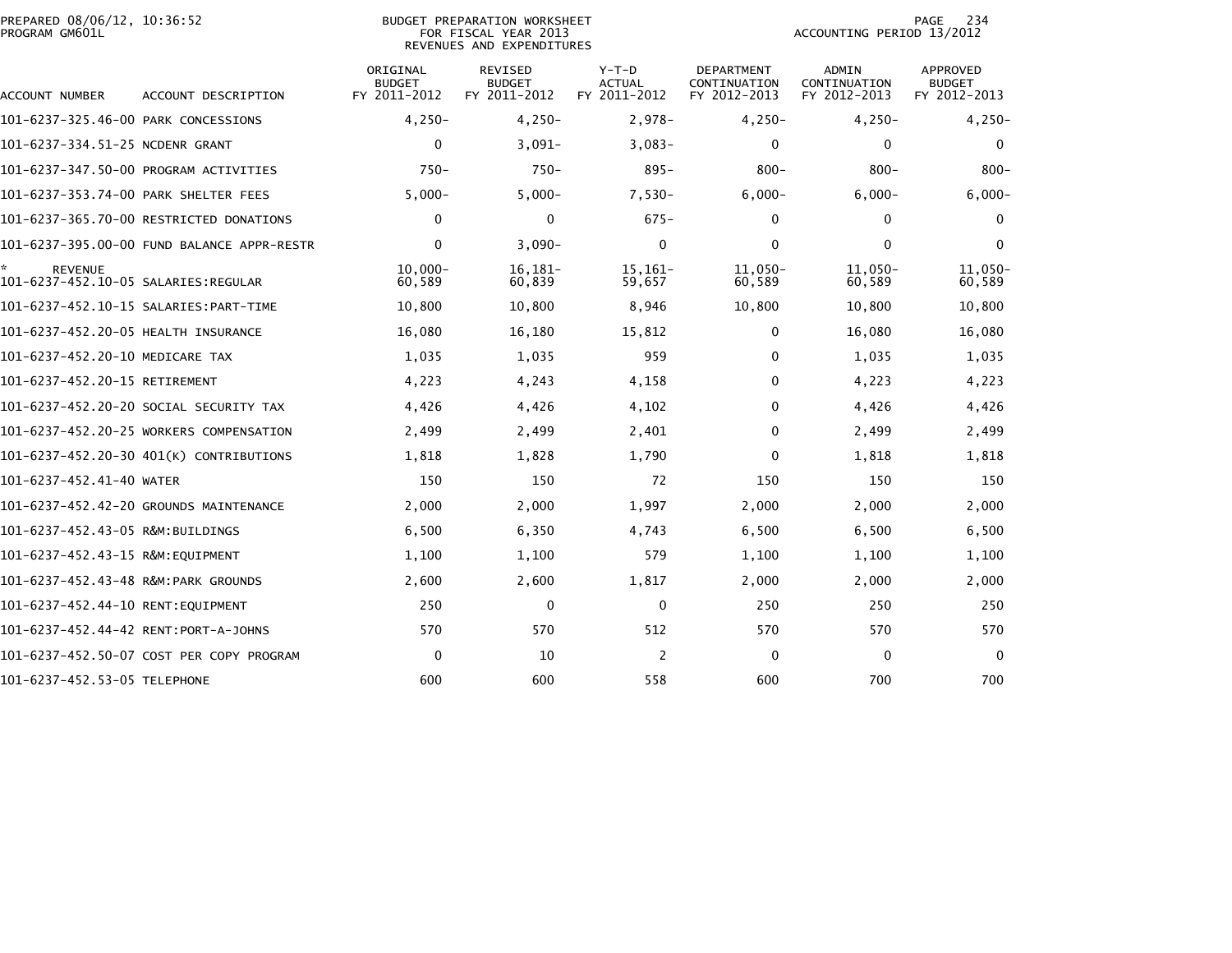| PREPARED 08/06/12, 10:36:52<br>PROGRAM GM601L |                                              | BUDGET PREPARATION WORKSHEET<br>FOR FISCAL YEAR 2013<br>REVENUES AND EXPENDITURES |                                                 |                                          |                                                   | 235<br>PAGE<br>ACCOUNTING PERIOD 13/2012     |                                           |  |
|-----------------------------------------------|----------------------------------------------|-----------------------------------------------------------------------------------|-------------------------------------------------|------------------------------------------|---------------------------------------------------|----------------------------------------------|-------------------------------------------|--|
| <b>ACCOUNT NUMBER</b>                         | ACCOUNT DESCRIPTION                          | ORIGINAL<br><b>BUDGET</b><br>FY 2011-2012                                         | <b>REVISED</b><br><b>BUDGET</b><br>FY 2011-2012 | $Y-T-D$<br><b>ACTUAL</b><br>FY 2011-2012 | <b>DEPARTMENT</b><br>CONTINUATION<br>FY 2012-2013 | <b>ADMIN</b><br>CONTINUATION<br>FY 2012-2013 | APPROVED<br><b>BUDGET</b><br>FY 2012-2013 |  |
| 101-6237-452.56-00 UNIFORMS                   |                                              | 375                                                                               | 375                                             | 359                                      | 375                                               | 375                                          | 375                                       |  |
| 101-6237-452.61-05 SUPPLIES:OFFICE            |                                              | 300                                                                               | 290                                             | 62                                       | 290                                               | 290                                          | 290                                       |  |
|                                               | 101-6237-452.61-12 SUPPLIES:CONCESSIONS      | 2,000                                                                             | 2,000                                           | 1,718                                    | 2,000                                             | 2,000                                        | 2,000                                     |  |
|                                               | 101-6237-452.61-30 SUPPLIES:JANITORIAL       | 900                                                                               | 900                                             | 815                                      | 900                                               | 900                                          | 900                                       |  |
| 101-6237-452.61-31 SUPPLIES:GARDEN            |                                              | $\mathbf 0$                                                                       | $\Omega$                                        | $\Omega$                                 | $\mathbf{0}$                                      | $\mathbf{0}$                                 | $\mathbf{0}$                              |  |
|                                               | 101-6237-452.61-40 SUPPLIES:MAINTENANCE      | 700                                                                               | 700                                             | 380                                      | 700                                               | 700                                          | 700                                       |  |
|                                               | 101-6237-452.61-70 SUPPLIES:RECREATION       | 400                                                                               | 455                                             | 354                                      | 400                                               | 400                                          | 400                                       |  |
|                                               | 101-6237-452.61-95 SUPPLIES:OTHER SMALL EQMT | 700                                                                               | 750                                             | 718                                      | 700                                               | 700                                          | 700                                       |  |
| 101-6237-452.62-05 ELECTRICITY                |                                              | 10,000                                                                            | 10,000                                          | 7,621                                    | 10,000                                            | 10,000                                       | 10,000                                    |  |
|                                               | 101-6237-452.62-20 MOTOR FUEL & LUBRICANTS   | 2,500                                                                             | 3,129                                           | 2,818                                    | 2,500                                             | 3,100                                        | 3,100                                     |  |
|                                               | 101-6237-452.72-30 C/A:BALL FIELD LIGHTS     | 0                                                                                 | $\Omega$                                        | 0                                        | $\mathbf{0}$                                      | $\Omega$                                     | $\Omega$                                  |  |
|                                               | 101-6237-452.73-00 C/A:OTHER IMPROVEMENTS    | $\mathbf{0}$                                                                      | 0                                               | 0                                        | $\Omega$                                          | $\Omega$                                     | $\Omega$                                  |  |
|                                               | 101-6237-452.74-17 C/A:DISC GOLF COURSE      | $\mathbf 0$                                                                       | 0                                               | 0                                        | $\Omega$                                          | 0                                            | 0                                         |  |
|                                               | 101-6237-452.74-26 C/A:PLAYGROUD EQUIPMENT   | $\Omega$                                                                          | $\mathbf{0}$                                    | $\Omega$                                 | $\Omega$                                          | $\mathbf{0}$                                 | $\mathbf{0}$                              |  |
|                                               | 101-6237-452.76-30 F/A:EQUIPMENT/FURNISHINGS | $\mathbf{0}$                                                                      | 5,847                                           | 5,846                                    | $\mathbf{0}$                                      | $\mathbf{0}$                                 | $\Omega$                                  |  |
| 101-6237-452.76-90 F/A:OTHER                  |                                              | $\mathbf{0}$                                                                      | $\mathbf 0$                                     | $\mathbf{0}$                             | $\Omega$                                          | $\mathbf{0}$                                 | $\mathbf{0}$                              |  |
|                                               | 101-6237-452.83-00 PROGRAM ACTIVITIES        | 300                                                                               | 300                                             | 261                                      | 300                                               | 300                                          | 300                                       |  |
| ÷.<br>EXPENDITURE                             |                                              | 133,415                                                                           | 139,976                                         | 129,057                                  | 102,724                                           | 133,505                                      | 133,505                                   |  |
| **<br>ELLIS PARK                              |                                              | 123,415                                                                           | 123,795                                         | 113,896                                  | 91,674                                            | 122,455                                      | 122,455                                   |  |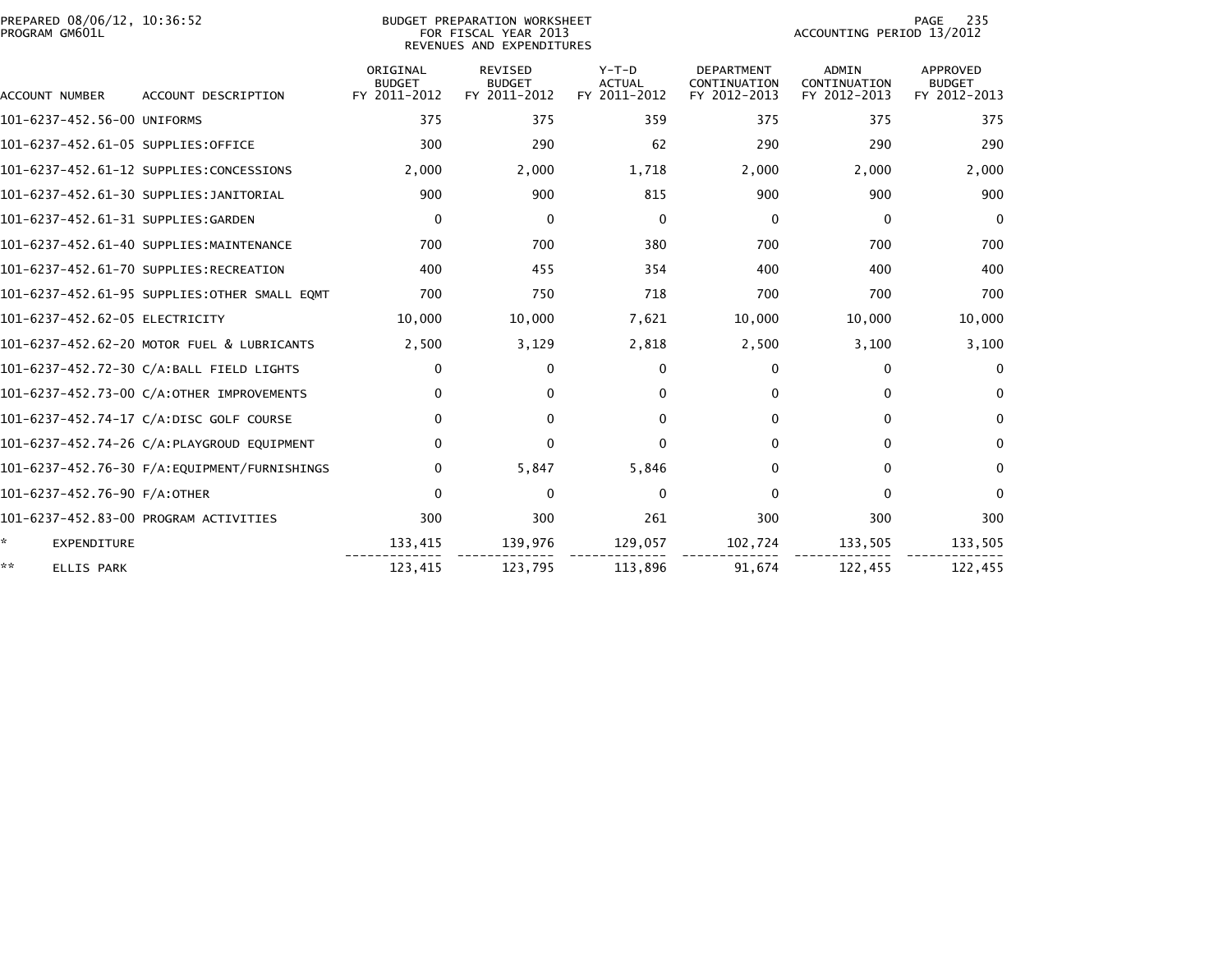|                | PREPARED 08/06/12, 10:36:52 |  |
|----------------|-----------------------------|--|
| PROGRAM GM601L |                             |  |

### BUDGET PREPARATION WORKSHEET<br>FOR FISCAL YEAR 2013 PROGRAM GM601L FOR FISCAL YEAR 2013 ACCOUNTING PERIOD 13/2012REVENUES AND EXPENDITURES

| ACCOUNT NUMBER                                        | ACCOUNT DESCRIPTION                          | ORIGINAL<br><b>BUDGET</b><br>FY 2011-2012 | <b>REVISED</b><br><b>BUDGET</b><br>FY 2011-2012 | $Y-T-D$<br><b>ACTUAL</b><br>FY 2011-2012 | <b>DEPARTMENT</b><br>CONTINUATION<br>FY 2012-2013 | ADMIN<br>CONTINUATION<br>FY 2012-2013 | <b>APPROVED</b><br><b>BUDGET</b><br>FY 2012-2013 |
|-------------------------------------------------------|----------------------------------------------|-------------------------------------------|-------------------------------------------------|------------------------------------------|---------------------------------------------------|---------------------------------------|--------------------------------------------------|
| 101-6238-325.46-00 PARK CONCESSIONS                   |                                              | $1,200-$                                  | $1,200-$                                        | $892 -$                                  | $1,200-$                                          | $1,200-$                              | $1,200-$                                         |
| 101-6238-353.74-00 PARK SHELTER FEES                  |                                              | $6,000 -$                                 | $6,000 -$                                       | $5,050-$                                 | $6,000 -$                                         | $6,000-$                              | $6,000 -$                                        |
|                                                       | 101-6238-365.41-00 FARM LIFE CENTER DONATION | 0                                         | $\mathbf{0}$                                    | $2,300-$                                 | 0                                                 | $\mathbf{0}$                          | 0                                                |
|                                                       | 101-6238-365.70-00 RESTRICTED DONATIONS      | 0                                         | $\Omega$                                        | $\Omega$                                 | 0                                                 | $\Omega$                              | $\bf{0}$                                         |
|                                                       | 101-6238-395.00-00 FUND BALANCE APPR-RESTR   | $\Omega$                                  | $\mathbf{0}$                                    | $\mathbf{0}$                             | 0                                                 | $\Omega$                              | 0                                                |
| <b>REVENUE</b><br>101-6238-452.10-05 SALARIES:REGULAR |                                              | $7.200 -$<br>34,629                       | $7.200 -$<br>34,779                             | $8,242-$<br>34,096                       | $7.200 -$<br>34,629                               | $7.200 -$<br>34,629                   | $7,200-$<br>34,629                               |
|                                                       |                                              | 19,200                                    | 18,450                                          | 11,269                                   | 19,200                                            | 19,200                                | 19,200                                           |
| 101-6238-452.20-05 HEALTH INSURANCE                   |                                              | 8,040                                     | 8,245                                           | 7,906                                    | $\mathbf{0}$                                      | 8,040                                 | 8,040                                            |
| 101-6238-452.20-10 MEDICARE TAX                       |                                              | 780                                       | 780                                             | 658                                      | $\mathbf{0}$                                      | 780                                   | 780                                              |
| 101-6238-452.20-15 RETIREMENT                         |                                              | 2,414                                     | 2,424                                           | 2,376                                    | 0                                                 | 2,414                                 | 2,414                                            |
|                                                       | 101-6238-452.20-20 SOCIAL SECURITY TAX       | 3,337                                     | 3,337                                           | 2,813                                    | 0                                                 | 3,337                                 | 3,337                                            |
|                                                       | 101-6238-452.20-25 WORKERS COMPENSATION      | 1,884                                     | 1,884                                           | 1,588                                    | $\mathbf{0}$                                      | 1,884                                 | 1,884                                            |
|                                                       | 101-6238-452.20-30 401(K) CONTRIBUTIONS      | 1,039                                     | 1,044                                           | 1,023                                    | $\mathbf{0}$                                      | 1,039                                 | 1,039                                            |
|                                                       | 101-6238-452.42-20 GROUNDS MAINTENANCE       | 3,000                                     | 1,604                                           | 520                                      | 3,000                                             | 2,000                                 | 2,000                                            |
| 101-6238-452.43-05 R&M:BUILDINGS                      |                                              | 8,000                                     | 7,990                                           | 7,894                                    | 8,000                                             | 8,000                                 | 8,000                                            |
| 101-6238-452.43-15 R&M:EQUIPMENT                      |                                              | 2,000                                     | 3,100                                           | 2,695                                    | 2,000                                             | 2,000                                 | 2,000                                            |
|                                                       | 101-6238-452.50-07 COST PER COPY PROGRAM     | 100                                       | 100                                             | 3                                        | 100                                               | 100                                   | 100                                              |
| 101-6238-452.53-05 TELEPHONE                          |                                              | 3,000                                     | 3,010                                           | 3,009                                    | 3,000                                             | 3,700                                 | 3,700                                            |
| 101-6238-452.56-00 UNIFORMS                           |                                              | 250                                       | 146                                             | 146                                      | 250                                               | 250                                   | 250                                              |
| 101-6238-452.61-05 SUPPLIES:OFFICE                    |                                              | 200                                       | 200                                             | 72                                       | 200                                               | 200                                   | 200                                              |
|                                                       | 101-6238-452.61-12 SUPPLIES:CONCESSIONS      | 1,000                                     | 600                                             | 297                                      | 1,000                                             | 1,000                                 | 1,000                                            |
|                                                       | 101-6238-452.61-30 SUPPLIES:JANITORIAL       | 1.200                                     | 950                                             | 774                                      | 1,200                                             | 1.200                                 | 1,200                                            |
|                                                       | 101-6238-452.61-40 SUPPLIES:MAINTENANCE      | 600                                       | 247                                             | 135                                      | 600                                               | 600                                   | 600                                              |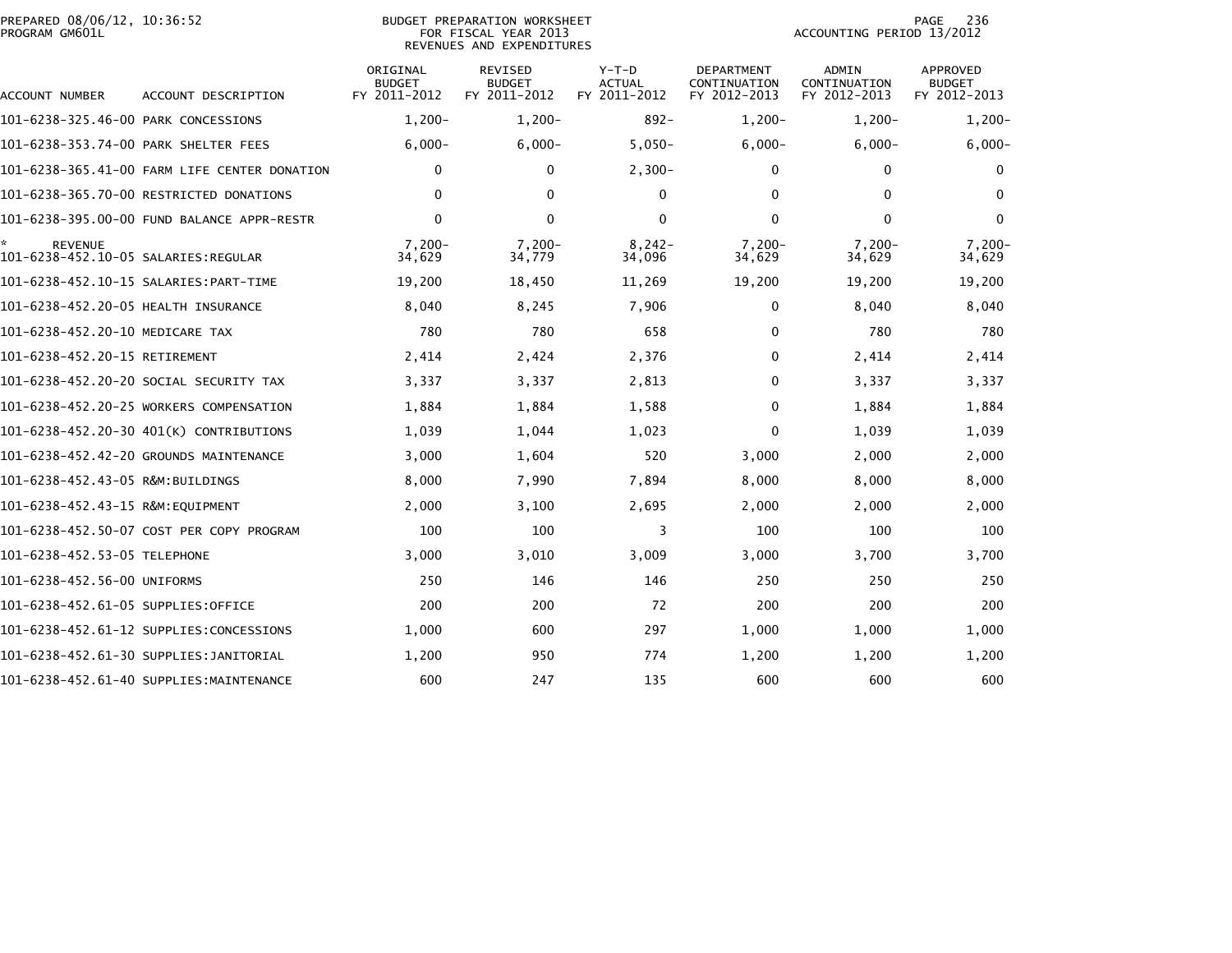| PREPARED 08/06/12, 10:36:52<br>PROGRAM GM601L |                                              |                                           | BUDGET PREPARATION WORKSHEET<br>FOR FISCAL YEAR 2013<br>REVENUES AND EXPENDITURES | 237<br>PAGE<br>ACCOUNTING PERIOD 13/2012 |                                                   |                                       |                                           |
|-----------------------------------------------|----------------------------------------------|-------------------------------------------|-----------------------------------------------------------------------------------|------------------------------------------|---------------------------------------------------|---------------------------------------|-------------------------------------------|
| ACCOUNT NUMBER                                | ACCOUNT DESCRIPTION                          | ORIGINAL<br><b>BUDGET</b><br>FY 2011-2012 | REVISED<br><b>BUDGET</b><br>FY 2011-2012                                          | Y-T-D<br>ACTUAL<br>FY 2011-2012          | <b>DEPARTMENT</b><br>CONTINUATION<br>FY 2012-2013 | ADMIN<br>CONTINUATION<br>FY 2012-2013 | APPROVED<br><b>BUDGET</b><br>FY 2012-2013 |
|                                               | 101-6238-452.61-70 SUPPLIES:RECREATION       | 200                                       | 200                                                                               | 0                                        | 200                                               | 200                                   | 200                                       |
|                                               | 101-6238-452.61-95 SUPPLIES:OTHER SMALL EQMT | 500                                       | 500                                                                               | 369                                      | 500                                               | 500                                   | 500                                       |
| 101-6238-452.62-05 ELECTRICITY                |                                              | 8,000                                     | 8,000                                                                             | 7,804                                    | 8,000                                             | 8,500                                 | 8,500                                     |
|                                               | 101-6238-452.62-20 MOTOR FUEL & LUBRICANTS   | 3,000                                     | 3,000                                                                             | 2,624                                    | 3,000                                             | 3,000                                 | 3,000                                     |
|                                               | 101-6238-452.73-00 C/A:OTHER IMPROVEMENTS    | 0                                         | 0                                                                                 | 0                                        | $\mathbf{0}$                                      | 0                                     | $\Omega$                                  |
| 101-6238-452.76-90 F/A:OTHER                  |                                              | 0                                         | $\mathbf{0}$                                                                      | $\Omega$                                 | $\mathbf{0}$                                      | $\Omega$                              | $\Omega$                                  |
|                                               | 101-6238-452.82-30 HISTORIC TREE FUND EXPENS | $\mathbf 0$                               | $\mathbf{0}$                                                                      | $\Omega$                                 | $\Omega$                                          | $\Omega$                              | $\Omega$                                  |
|                                               | 101-6238-452.83-00 PROGRAM ACTIVITIES        | 600                                       | 153                                                                               | 153                                      | 600                                               | 600                                   | 600                                       |
| ÷.<br>EXPENDITURE                             |                                              | 102,973                                   | 100,743                                                                           | 88,224                                   | 85,479                                            | 103,173                               | 103,173                                   |
| **<br>SLOAN PARK                              |                                              | 95,773                                    | 93,543                                                                            | 79,982                                   | 78,279                                            | 95,973                                | 95,973                                    |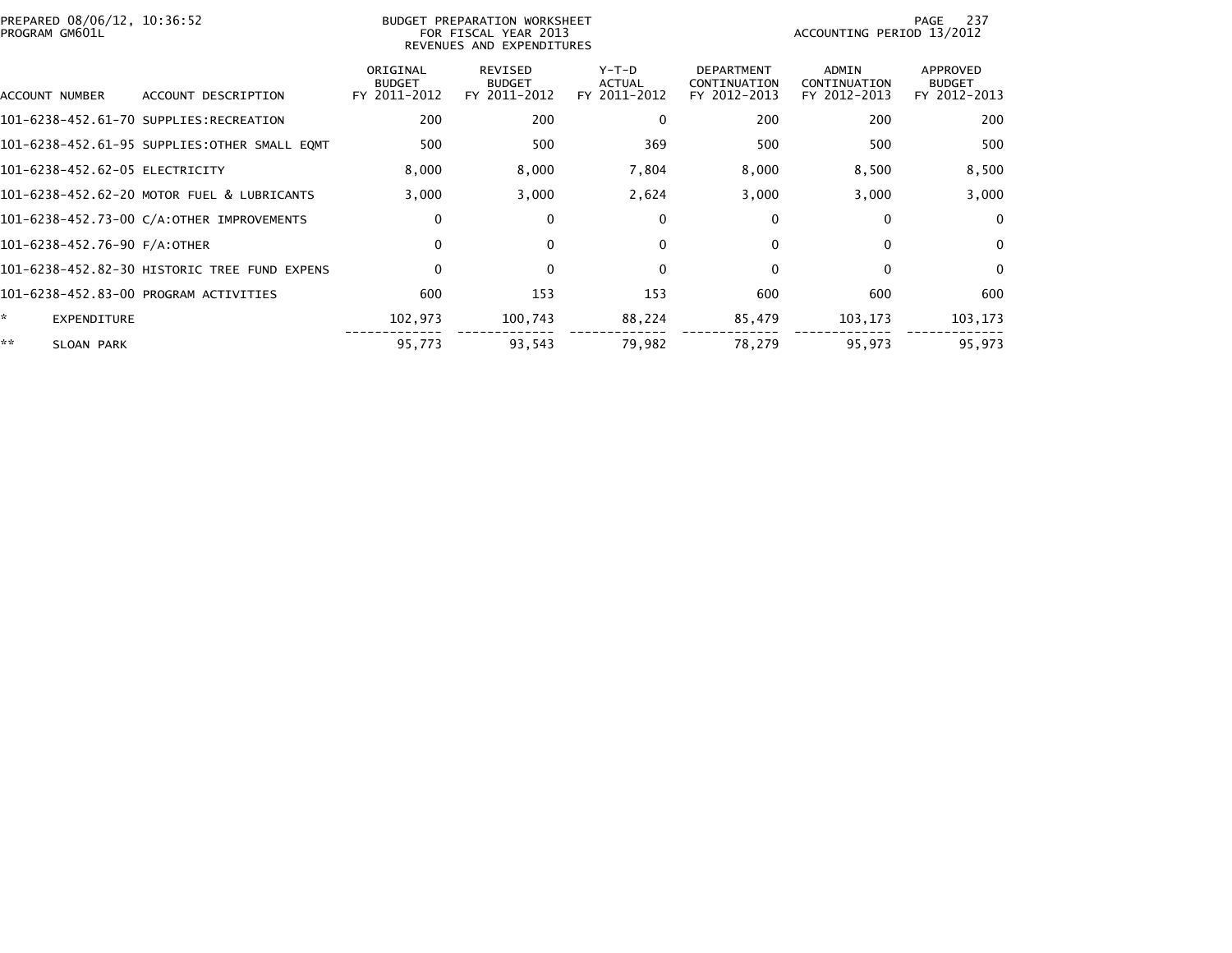| PREPARED 08/06/12, 10:36:52<br>PROGRAM GM601L |                                              | BUDGET PREPARATION WORKSHEET<br>ACCOUNTING PERIOD 13/2012<br>FOR FISCAL YEAR 2013<br>REVENUES AND EXPENDITURES |                                                 |                                          |                                                   |                                              |                                                  |
|-----------------------------------------------|----------------------------------------------|----------------------------------------------------------------------------------------------------------------|-------------------------------------------------|------------------------------------------|---------------------------------------------------|----------------------------------------------|--------------------------------------------------|
| ACCOUNT NUMBER                                | ACCOUNT DESCRIPTION                          | ORIGINAL<br><b>BUDGET</b><br>FY 2011-2012                                                                      | <b>REVISED</b><br><b>BUDGET</b><br>FY 2011-2012 | $Y-T-D$<br><b>ACTUAL</b><br>FY 2011-2012 | <b>DEPARTMENT</b><br>CONTINUATION<br>FY 2012-2013 | <b>ADMIN</b><br>CONTINUATION<br>FY 2012-2013 | <b>APPROVED</b><br><b>BUDGET</b><br>FY 2012-2013 |
| 101-6239-325.46-00 PARK CONCESSIONS           |                                              | $600 -$                                                                                                        | $600 -$                                         | $334 -$                                  | $500 -$                                           | $500 -$                                      | $500 -$                                          |
| 101-6239-365.06-50 MUSIC ON THE MT            |                                              | $\mathbf{0}$                                                                                                   | $1.220 -$                                       | $1.220 -$                                | 0                                                 | $\mathbf{0}$                                 | $\mathbf{0}$                                     |
|                                               | 101-6239-365.70-00 RESTRICTED DONATIONS      | $\mathbf{0}$                                                                                                   | $\Omega$                                        | $204 -$                                  | 0                                                 | $\mathbf{0}$                                 | 0                                                |
|                                               | 101-6239-395.00-00 FUND BALANCE APPR-RESTR   | $\mathbf 0$                                                                                                    | $\mathbf 0$                                     | $\mathbf 0$                              | $\Omega$                                          | $\mathbf 0$                                  | $\mathbf 0$                                      |
| <b>REVENUE</b>                                |                                              | $600 -$<br>15,300                                                                                              | $1.820 -$<br>15,300                             | 1.758-<br>13,236                         | $500 -$<br>15,300                                 | $500 -$<br>15,300                            | $500 -$<br>15,300                                |
| 101-6239-452.20-10 MEDICARE TAX               |                                              | 222                                                                                                            | 222                                             | 192                                      | 0                                                 | 225                                          | 225                                              |
|                                               | 101-6239-452.20-20 SOCIAL SECURITY TAX       | 949                                                                                                            | 949                                             | 821                                      | 0                                                 | 950                                          | 950                                              |
|                                               | 101-6239-452.20-25 WORKERS COMPENSATION      | 536                                                                                                            | 536                                             | 463                                      | $\Omega$                                          | 540                                          | 540                                              |
|                                               | 101-6239-452.42-20 GROUNDS MAINTENANCE       | 400                                                                                                            | 244                                             | 61                                       | 400                                               | 400                                          | 400                                              |
| 101-6239-452.43-05 R&M:BUILDINGS              |                                              | 600                                                                                                            | 600                                             | 517                                      | 600                                               | 600                                          | 600                                              |
| 101-6239-452.43-15 R&M:EQUIPMENT              |                                              | $\mathbf 0$                                                                                                    | $\mathbf 0$                                     | $\mathbf 0$                              | $\mathbf 0$                                       | $\mathbf 0$                                  | 0                                                |
| 101-6239-452.43-20 R&M:VEHICLES               |                                              | 250                                                                                                            | 250                                             | 136                                      | 250                                               | 250                                          | 250                                              |
| 101-6239-452.53-05 TELEPHONE                  |                                              | 470                                                                                                            | 470                                             | 365                                      | 470                                               | 470                                          | 470                                              |
| 101-6239-452.56-10 CLOTHING                   |                                              | 100                                                                                                            | 100                                             | 93                                       | 100                                               | 100                                          | 100                                              |
|                                               | 101-6239-452.61-12 SUPPLIES:CONCESSIONS      | 500                                                                                                            | 470                                             | 470                                      | 500                                               | 500                                          | 500                                              |
|                                               | 101-6239-452.61-30 SUPPLIES:JANITORIAL       | 500                                                                                                            | 411                                             | 410                                      | 500                                               | 500                                          | 500                                              |
|                                               | 101-6239-452.61-40 SUPPLIES:MAINTENANCE      | 200                                                                                                            | 17                                              | 17                                       | 200                                               | 200                                          | 200                                              |
|                                               | 101-6239-452.61-95 SUPPLIES:OTHER SMALL EQMT | 200                                                                                                            | 100                                             | $\mathbf{0}$                             | 200                                               | 200                                          | 200                                              |
| 101-6239-452.62-05 ELECTRICITY                |                                              | 2,780                                                                                                          | 2,780                                           | 2,466                                    | 2,780                                             | 3,200                                        | 3,200                                            |
| 101-6239-452.82-34 MUSIC ON THE MT            |                                              | 0                                                                                                              | 1,220                                           | 675                                      | 1,220                                             | 0                                            | $\Omega$                                         |
|                                               | 101-6239-452.83-42 DONATION EXPENDITURES     | $\Omega$                                                                                                       | 0                                               | $\mathbf{0}$                             | 0                                                 | $\mathbf{0}$                                 | $\mathbf{0}$                                     |
| ÷.<br><b>EXPENDITURE</b>                      |                                              | 23,007                                                                                                         | 23,669                                          | 19,922                                   | 22,520                                            | 23,435                                       | 23,435                                           |
| **<br>DUNN'S MT PARK                          |                                              | 22,407                                                                                                         | 21,849                                          | 18,164                                   | 22,020                                            | 22,935                                       | 22,935                                           |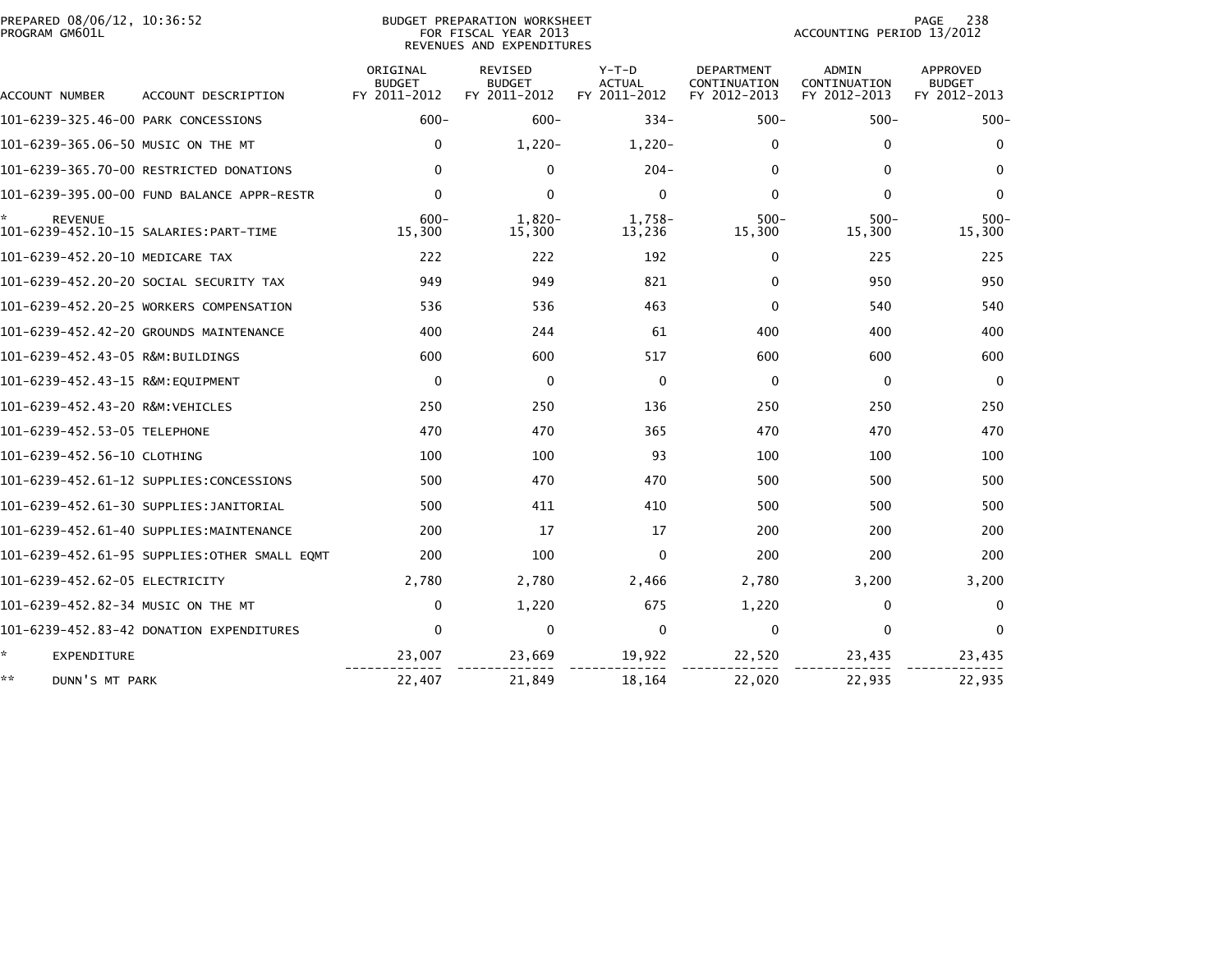| PROGRAM GM601L       | PREPARED 08/06/12, 10:36:52                                                                                                     |                                           | BUDGET PREPARATION WORKSHEET<br>FOR FISCAL YEAR 2013<br>REVENUES AND EXPENDITURES |                                          | 239<br>PAGE<br>ACCOUNTING PERIOD 13/2012   |                                              |                                           |  |
|----------------------|---------------------------------------------------------------------------------------------------------------------------------|-------------------------------------------|-----------------------------------------------------------------------------------|------------------------------------------|--------------------------------------------|----------------------------------------------|-------------------------------------------|--|
| ACCOUNT NUMBER       | ACCOUNT DESCRIPTION                                                                                                             | ORIGINAL<br><b>BUDGET</b><br>FY 2011-2012 | REVISED<br><b>BUDGET</b><br>FY 2011-2012                                          | $Y-T-D$<br><b>ACTUAL</b><br>FY 2011-2012 | DEPARTMENT<br>CONTINUATION<br>FY 2012-2013 | <b>ADMIN</b><br>CONTINUATION<br>FY 2012-2013 | APPROVED<br><b>BUDGET</b><br>FY 2012-2013 |  |
|                      | 101-6250-363.55-00 RENT:FAIRGROUNDS                                                                                             | $10.000 -$                                | $10,000 -$                                                                        | $30,400 -$                               | 0                                          | $25,000 -$                                   | $25,000-$                                 |  |
| ÷.<br><b>REVENUE</b> | 101-6250-452.33-13 CONTRACT CLEANING                                                                                            | $10,000 -$<br>2,886                       | $10,000 -$<br>2,886                                                               | $30,400-$<br>2,133                       | $\Omega$<br>2,886                          | $25,000 -$<br>3,000                          | $25,000 -$<br>3,000                       |  |
|                      | 101-6250-452.33-17 CONTRACTED SERVICES                                                                                          | 11,550                                    | 11,550                                                                            | 10,629                                   | 13,500                                     | 12,000                                       | 12,000                                    |  |
| LEVEL<br>400         | <b>TEXT</b><br>INCREASE DUE TO MORE EVENTS<br>CONTINUATION<br>REDUCTION PER COUNTY MANAGER                                      |                                           | TEXT AMT                                                                          | 1,950<br>11,550<br>1,500-<br>12,000      |                                            |                                              |                                           |  |
|                      | 101-6250-452.43-05 R&M:BUILDINGS                                                                                                | 5,000                                     | 8,000                                                                             | 7,973                                    | 15,000                                     | 7,000                                        | 7,000                                     |  |
| LEVEL<br>400         | <b>TEXT</b><br>ALL BUILDINGS NEED MAJOR REPAIR DUE TO AGE AND<br><b>NEGLECT</b><br>CONTINUATION<br>REDUCTION PER COUNTY MANAGER |                                           | TEXT AMT                                                                          | 7,000<br>8,000<br>$8.000 -$<br>7,000     |                                            |                                              |                                           |  |
|                      | 101-6250-452.53-05 TELEPHONE                                                                                                    | $\mathbf{0}$                              | 0                                                                                 | $\mathbf{0}$                             | $\mathbf{0}$                               | $\Omega$                                     | $\Omega$                                  |  |
|                      | 101-6250-452.61-30 SUPPLIES:JANITORIAL                                                                                          | 3,386                                     | 136                                                                               | $\mathbf{0}$                             | 2,000                                      | 1,000                                        | 1,000                                     |  |
|                      | 101-6250-452.61-40 SUPPLIES:MAINTENANCE                                                                                         | 1,500                                     | 1,750                                                                             | 1,579                                    | 1,500                                      | 1,500                                        | 1,500                                     |  |
|                      | 101-6250-452.62-05 ELECTRICITY                                                                                                  | 18,000                                    | 18,000                                                                            | 13,523                                   | 18,000                                     | 16,000                                       | 16,000                                    |  |
| ÷.                   | <b>EXPENDITURE</b>                                                                                                              | 42,322                                    | 42,322                                                                            | 35,837                                   | 52,886                                     | 40,500                                       | 40,500                                    |  |
| **                   | FAIRGROUNDS                                                                                                                     | 32,322                                    | 32,322                                                                            | 5,437                                    | 52,886                                     | 15,500                                       | 15,500                                    |  |
| ***                  | PARKS & RECREATION                                                                                                              | 951,910                                   | 951,910                                                                           | 796,477                                  | 618,261                                    | 922,286                                      | 922,286                                   |  |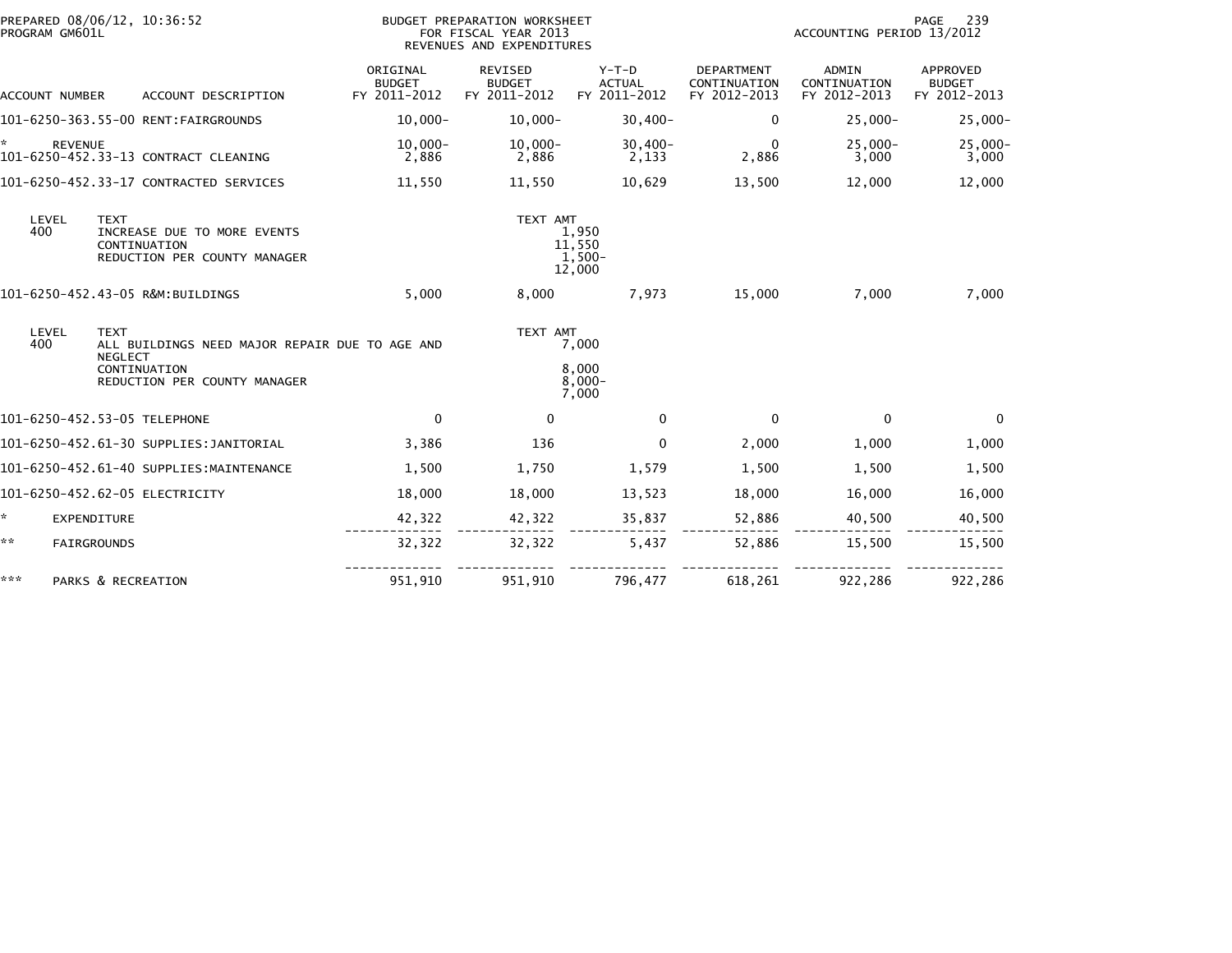| PREPARED 08/06/12, 10:36:52<br>PROGRAM GM601L |                     | <b>BUDGET</b>                             | PREPARATION WORKSHEET<br>FOR FISCAL YEAR 2013<br>REVENUES AND EXPENDITURES |                                   | 240<br>PAGE<br>ACCOUNTING PERIOD 13/2012          |                                       |                                           |  |
|-----------------------------------------------|---------------------|-------------------------------------------|----------------------------------------------------------------------------|-----------------------------------|---------------------------------------------------|---------------------------------------|-------------------------------------------|--|
| ACCOUNT NUMBER                                | ACCOUNT DESCRIPTION | ORIGINAL<br><b>BUDGET</b><br>FY 2011-2012 | REVISED<br><b>BUDGET</b><br>FY 2011-2012                                   | $Y-T-D$<br>ACTUAL<br>FY 2011-2012 | <b>DEPARTMENT</b><br>CONTINUATION<br>FY 2012-2013 | ADMIN<br>CONTINUATION<br>FY 2012-2013 | APPROVED<br><b>BUDGET</b><br>FY 2012-2013 |  |
| 101-7110-517.94-20 CAPITAL OUTLAY             |                     | 260,130                                   | 260,130                                                                    | 260,130                           | 0                                                 | 260,130                               | 260,130                                   |  |
| 101-7110-517.94-40 CURRENT EXPENSE            |                     | 1,995,090                                 | 1,995,090                                                                  | 1,995,090                         | 0                                                 | 1,995,090                             | 1,995,090                                 |  |
| EXPENDITURE                                   |                     | 2,255,220                                 | 2,255,220                                                                  | 2,255,220                         | 0                                                 | 2,255,220                             | 2,255,220                                 |  |
| **<br>COMMUNITY COLLEGES                      |                     | 2,255,220                                 | 2,255,220                                                                  | 2,255,220                         | 0                                                 | 2,255,220                             | 2,255,220                                 |  |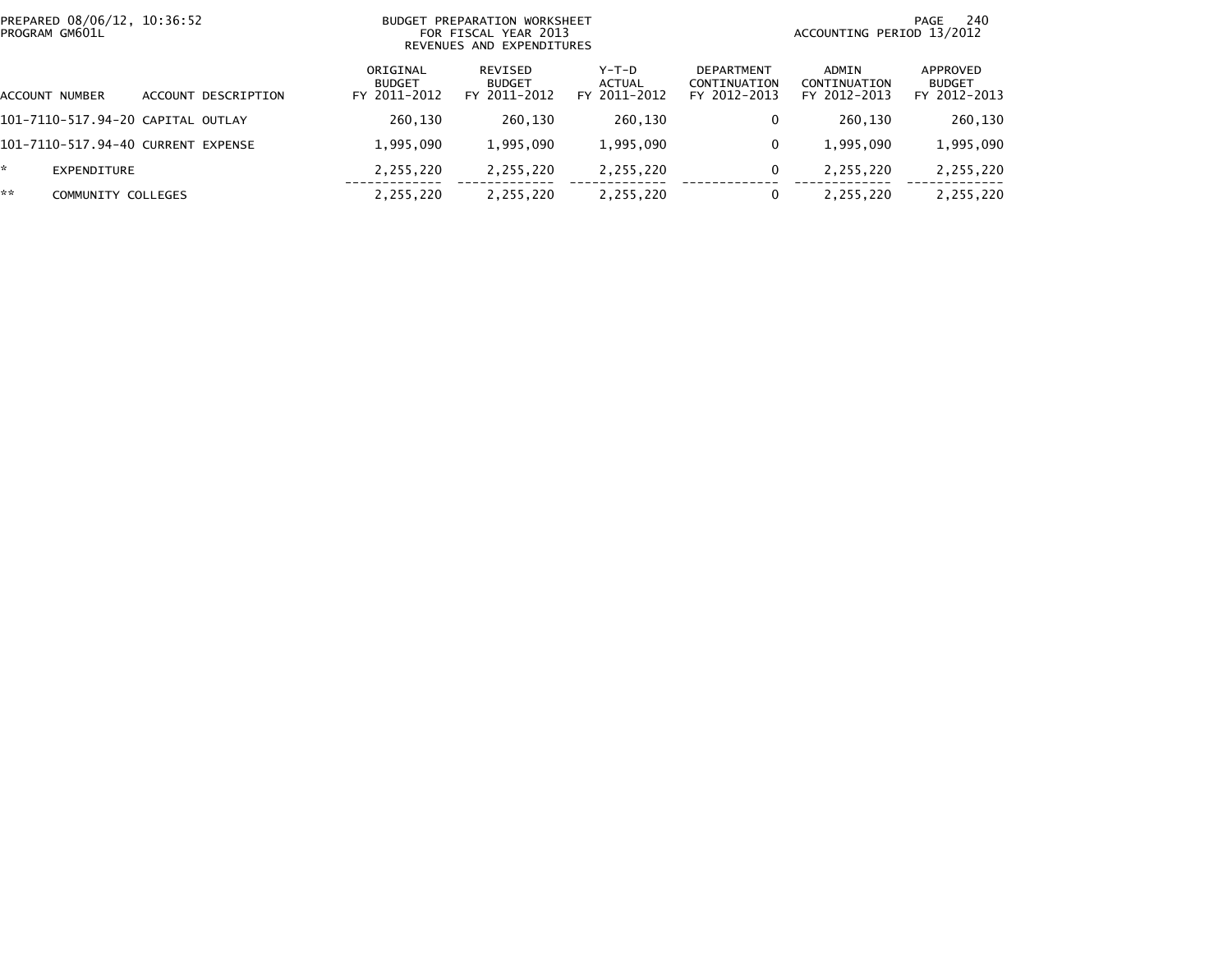| PREPARED 08/06/12, 10:36:52<br>PROGRAM GM601L                     | <b>BUDGET PREPARATION WORKSHEET</b><br>FOR FISCAL YEAR 2013<br>REVENUES AND EXPENDITURES |                                          |                                          |                                                   | PAGE<br>241<br>ACCOUNTING PERIOD 13/2012     |                                           |  |
|-------------------------------------------------------------------|------------------------------------------------------------------------------------------|------------------------------------------|------------------------------------------|---------------------------------------------------|----------------------------------------------|-------------------------------------------|--|
| <b>ACCOUNT NUMBER</b><br>ACCOUNT DESCRIPTION                      | ORIGINAL<br><b>BUDGET</b><br>FY 2011-2012                                                | REVISED<br><b>BUDGET</b><br>FY 2011-2012 | $Y-T-D$<br><b>ACTUAL</b><br>FY 2011-2012 | <b>DEPARTMENT</b><br>CONTINUATION<br>FY 2012-2013 | <b>ADMIN</b><br>CONTINUATION<br>FY 2012-2013 | APPROVED<br><b>BUDGET</b><br>FY 2012-2013 |  |
| 101-7120-335.60-00 STATE FUNDS-PSBCF                              | 0                                                                                        |                                          |                                          | $\Omega$                                          |                                              |                                           |  |
| 101-7120-395.00-00 FUND BALANCE APPR-RESTR                        |                                                                                          |                                          |                                          | 0                                                 |                                              |                                           |  |
| <b>REVENUE</b><br>101-7120-516.94-00 EDUCATION APPROPRIATION      | 375,000                                                                                  | 375,000                                  | 375,000                                  | 0<br>0                                            | 375,000                                      | 375,000                                   |  |
| 101-7120-516.94-20 CAPITAL OUTLAY                                 | 0                                                                                        |                                          | 0                                        | 0                                                 | O                                            | $\Omega$                                  |  |
|                                                                   | 0                                                                                        |                                          |                                          | 0                                                 | n                                            | $^{\circ}$                                |  |
| 101-7120-516.94-40 CURRENT EXPENSE                                | 31,788,764                                                                               | 31,788,764                               | 31,788,764                               | 0                                                 | 31, 353, 834                                 | 31,789,443                                |  |
| LEVEL<br><b>TEXT</b><br>400<br>MANAGERS RECOMMENDATION<br>PER BOC |                                                                                          | TEXT AMT<br>31, 353, 834<br>31,789,443   | 435,609                                  |                                                   |                                              |                                           |  |
| 101-7120-516.94-65 PSBCF EXPENDITURES                             | 0                                                                                        | 0                                        | 0                                        | $\mathbf{0}$                                      | $\Omega$                                     |                                           |  |
| 101-7120-516.94-80 1/2 CENTS SALES TAX                            | 1,200,127                                                                                | 1,200,127                                | 1,200,127                                | $\mathbf{0}$                                      | 1,508,701                                    | 1,508,701                                 |  |
| 101–7120–516.94–81 SALES TAX RESERVE                              | $\mathbf{0}$                                                                             |                                          | 0                                        | 0                                                 | $\Omega$                                     |                                           |  |
| 101-7120-516.94-95 REPAYMENT-PY SALES TAX                         | 188,620                                                                                  | 188,620                                  | 0                                        | $\mathbf 0$                                       | 188,580                                      | 188,580                                   |  |
| *<br>EXPENDITURE                                                  | 33, 552, 511                                                                             | 33,552,511                               | 33, 363, 891                             | $\mathbf{0}$                                      | 33,426,115                                   | 33,861,724                                |  |
| **<br>ROWAN-SALISBURY SCHOOLS                                     | 33, 552, 511                                                                             | 33,552,511                               | 33, 363, 891                             | $\Omega$                                          | 33,426,115                                   | 33,861,724                                |  |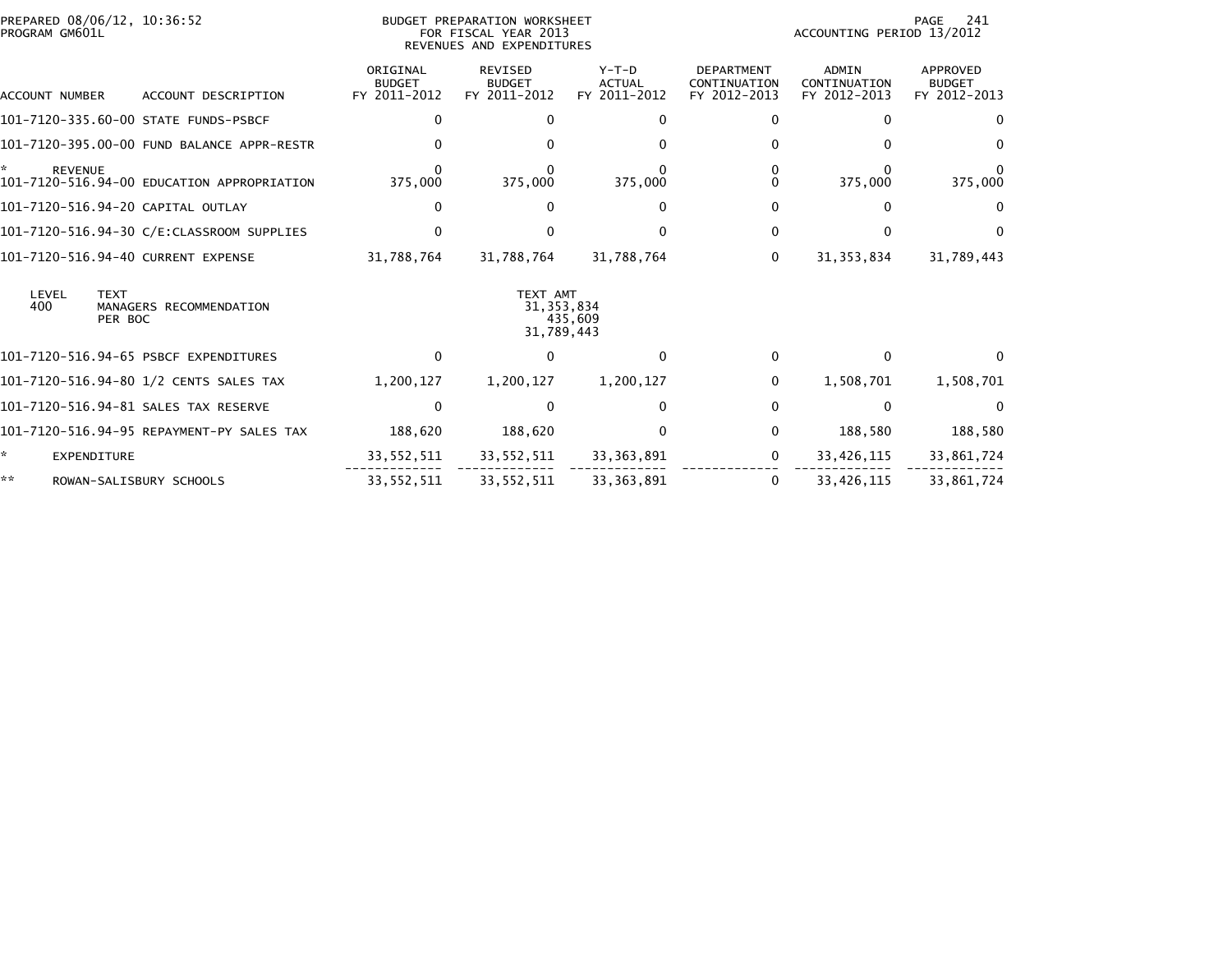| PREPARED 08/06/12, 10:36:52<br>PROGRAM GM601L          |                                                                  | BUDGET PREPARATION WORKSHEET<br>FOR FISCAL YEAR 2013<br>REVENUES AND EXPENDITURES |                                  |                                            | 242<br>PAGE<br>ACCOUNTING PERIOD 13/2012 |                                           |  |  |
|--------------------------------------------------------|------------------------------------------------------------------|-----------------------------------------------------------------------------------|----------------------------------|--------------------------------------------|------------------------------------------|-------------------------------------------|--|--|
| ACCOUNT NUMBER                                         | ORIGINAL<br><b>BUDGET</b><br>FY 2011-2012<br>ACCOUNT DESCRIPTION | REVISED<br><b>BUDGET</b><br>FY 2011-2012                                          | Y-T-D<br>ACTUAL<br>FY 2011-2012  | DEPARTMENT<br>CONTINUATION<br>FY 2012-2013 | ADMIN<br>CONTINUATION<br>FY 2012-2013    | APPROVED<br><b>BUDGET</b><br>FY 2012-2013 |  |  |
| 101-7130-395.00-00 FUND BALANCE APPR-RESTR             | 0                                                                | 0                                                                                 | 0                                | 0                                          | 0                                        |                                           |  |  |
| *.<br><b>REVENUE</b>                                   | 22,770                                                           | 22,770                                                                            |                                  | 0<br>$\Omega$                              | 22,693                                   | 22,693                                    |  |  |
| 101-7130-516.94-40 CURRENT EXPENSE                     | 1,930,262                                                        | 1,930,262                                                                         | 1,930,262                        | $\mathbf 0$                                | 1,897,386                                | 1,974,539                                 |  |  |
| <b>TEXT</b><br>LEVEL<br>400<br>MANAGERS RECOMMENDATION | BOC-BASED ON RSSS PER PUPIL FUNDING                              | TEXT AMT                                                                          | 1,897,386<br>77,153<br>1,974,539 |                                            |                                          |                                           |  |  |
| 101–7130–516.94–80 1/2 CENTS SALES TAX                 | 72,873                                                           | 72,873                                                                            | 72,873                           | $\mathbf 0$                                | 91,299                                   | 91,299                                    |  |  |
| 101-7130-516.94-95 REPAYMENT-PY SALES TAX              | 11,380                                                           | 11,380                                                                            | 0                                | $\mathbf 0$                                | 11,420                                   | 11,420                                    |  |  |
| ×.<br>EXPENDITURE                                      | 2,037,285                                                        | 2,037,285                                                                         | 2,003,135                        | 0                                          | 2,022,798                                | 2,099,951                                 |  |  |
| **<br>KANNAPOLIS CITY SCHOOLS                          | 2,037,285                                                        | 2,037,285                                                                         | 2,003,135                        | $\mathbf 0$                                | 2,022,798                                | 2,099,951                                 |  |  |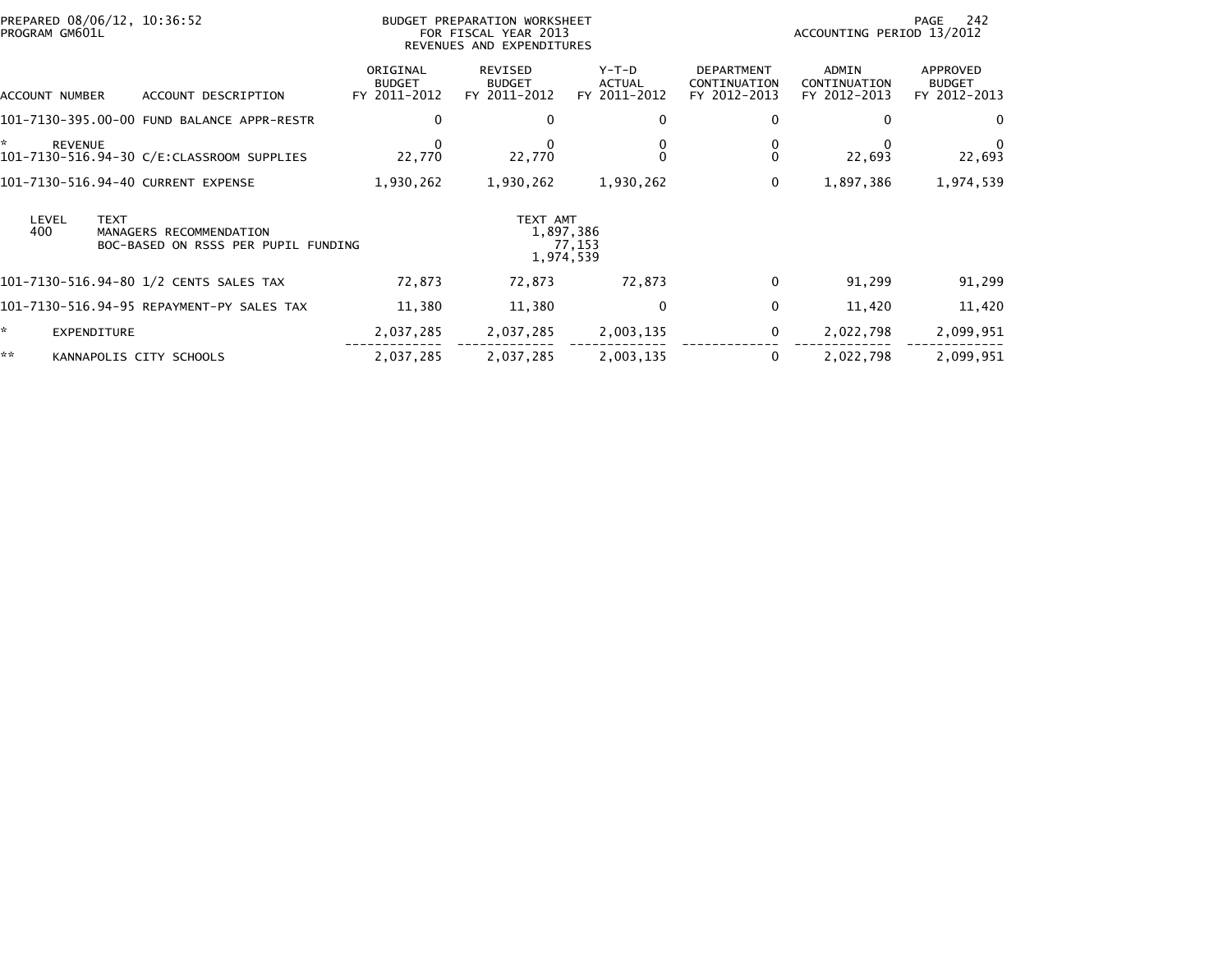|     | PROGRAM GM601L |                | PREPARED 08/06/12, 10:36:52                                      |                                           | BUDGET PREPARATION WORKSHEET<br>FOR FISCAL YEAR 2013<br>REVENUES AND EXPENDITURES |                                        |                                                   | ACCOUNTING PERIOD 13/2012             | - 243<br>PAGE                             |
|-----|----------------|----------------|------------------------------------------------------------------|-------------------------------------------|-----------------------------------------------------------------------------------|----------------------------------------|---------------------------------------------------|---------------------------------------|-------------------------------------------|
|     | ACCOUNT NUMBER |                | ACCOUNT DESCRIPTION                                              | ORIGINAL<br><b>BUDGET</b><br>FY 2011-2012 | REVISED<br><b>BUDGET</b><br>FY 2011-2012                                          | Y-T-D<br><b>ACTUAL</b><br>FY 2011-2012 | <b>DEPARTMENT</b><br>CONTINUATION<br>FY 2012-2013 | ADMIN<br>CONTINUATION<br>FY 2012-2013 | APPROVED<br><b>BUDGET</b><br>FY 2012-2013 |
|     |                |                | 101-7140-516.94-30 C/E:CLASSROOM SUPPLIES                        | 1,514                                     | 1,514                                                                             | 0                                      | 0                                                 | 0                                     | $\mathbf{0}$                              |
|     |                |                | 101-7140-516.94-40 CURRENT EXPENSE                               | 128,371                                   | 128,371                                                                           | 128,371                                | 0                                                 | 114,282                               | 115,869                                   |
|     | LEVEL<br>400   | <b>TEXT</b>    | MANAGERS RECOMMENDATION<br>BOC - BASED ON RSSS PER PUPIL FUNDING |                                           | TEXT AMT                                                                          | 114,282<br>1,587<br>115,869            |                                                   |                                       |                                           |
| *   |                | EXPENDITURE    |                                                                  | 129,885                                   | 129,885                                                                           | 128,371                                | 0                                                 | 114,282                               | 115,869                                   |
| **  |                |                | ROWAN CHARTER SCHOOLS                                            | 129,885                                   | 129.885                                                                           | 128,371                                | 0                                                 | 114.282                               | 115,869                                   |
| *** |                | PUBLIC SCHOOLS |                                                                  | 37,974,901                                | 37,974,901                                                                        | 37,750,617                             | 0                                                 | 37,818,415                            | 38, 332, 764                              |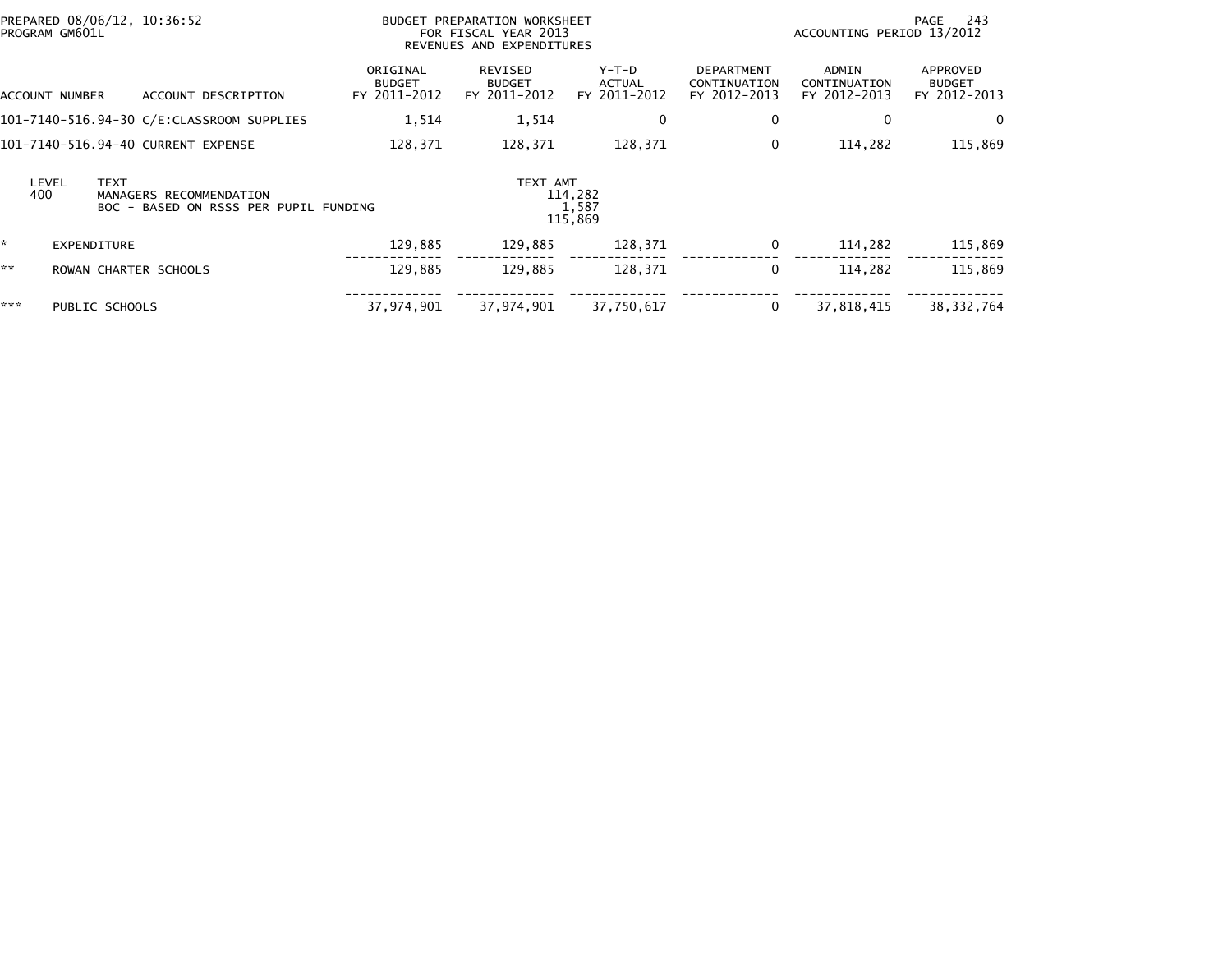| PREPARED 08/06/12. 10:36:52<br>BUDGET PREPARATION WORKSHEET<br>PROGRAM GM601L<br>FOR FISCAL YEAR 2013<br>REVENUES AND EXPENDITURES |                                              |                                           |                                          |                                 | 244<br>PAGE<br>ACCOUNTING PERIOD 13/2012          |                                       |                                           |
|------------------------------------------------------------------------------------------------------------------------------------|----------------------------------------------|-------------------------------------------|------------------------------------------|---------------------------------|---------------------------------------------------|---------------------------------------|-------------------------------------------|
| ACCOUNT NUMBER                                                                                                                     | ACCOUNT DESCRIPTION                          | ORIGINAL<br><b>BUDGET</b><br>FY 2011-2012 | REVISED<br><b>BUDGET</b><br>FY 2011-2012 | Y-T-D<br>ACTUAL<br>FY 2011-2012 | <b>DEPARTMENT</b><br>CONTINUATION<br>FY 2012-2013 | ADMIN<br>CONTINUATION<br>FY 2012-2013 | APPROVED<br><b>BUDGET</b><br>FY 2012-2013 |
|                                                                                                                                    | 101-7210-445.91-80 ABC BOTTLE TAX            | 35,000                                    | 40,000                                   | 26,253                          | 0                                                 | 40,000                                | 40,000                                    |
|                                                                                                                                    | 101-7210-445.91-81 PIEDMONT BEHAVIORAL CONTR | 563,420                                   | 505,420                                  | 502,148                         | 0                                                 | 563,420                               | 563,420                                   |
| *.<br>EXPENDITURE                                                                                                                  |                                              | 598,420                                   | 545,420                                  | 528,401                         | 0                                                 | 603,420                               | 603,420                                   |
| **<br>MENTAL HEALTH                                                                                                                |                                              | 598,420                                   | 545.420                                  | 528,401                         | 0                                                 | 603.420                               | 603,420                                   |
| ***<br>MENTAL HEALTH                                                                                                               |                                              | 598,420                                   | 545.420                                  | 528,401                         | 0                                                 | 603,420                               | 603.420                                   |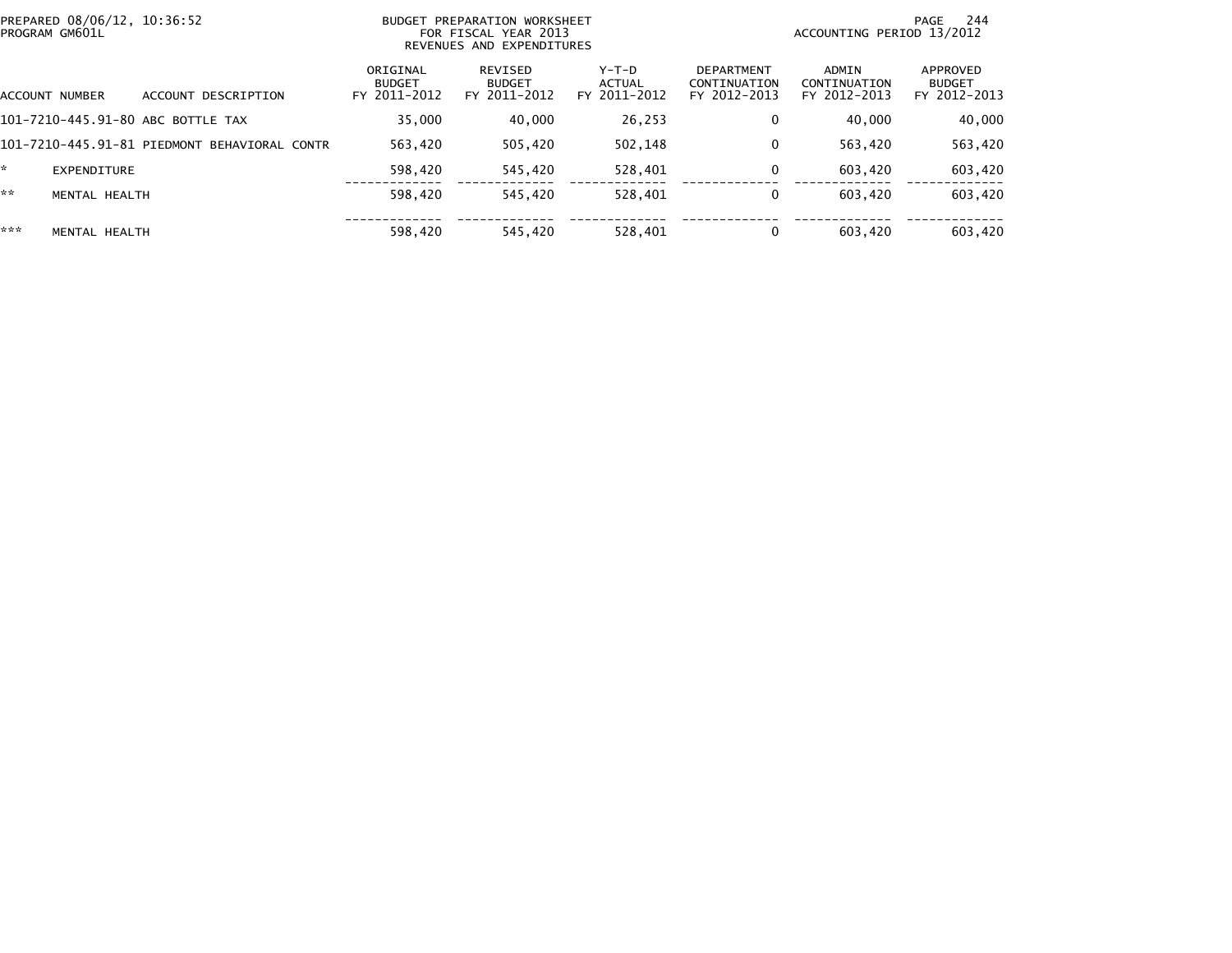| PREPARED 08/06/12, 10:36:52<br>PROGRAM GM601L |                                     |                                           | BUDGET PREPARATION WORKSHEET<br>FOR FISCAL YEAR 2013<br>REVENUES AND EXPENDITURES |                                 | PAGE 245<br>ACCOUNTING PERIOD 13/2012             |                                       |                                           |  |
|-----------------------------------------------|-------------------------------------|-------------------------------------------|-----------------------------------------------------------------------------------|---------------------------------|---------------------------------------------------|---------------------------------------|-------------------------------------------|--|
| ACCOUNT NUMBER                                | ACCOUNT DESCRIPTION                 | ORIGINAL<br><b>BUDGET</b><br>FY 2011-2012 | REVISED<br><b>BUDGET</b><br>FY 2011-2012                                          | Y-T-D<br>ACTUAL<br>FY 2011-2012 | <b>DEPARTMENT</b><br>CONTINUATION<br>FY 2012-2013 | ADMIN<br>CONTINUATION<br>FY 2012-2013 | APPROVED<br><b>BUDGET</b><br>FY 2012-2013 |  |
|                                               | 101-7310-420.32-31 MEDICAL EXAMINER | 80,000                                    | 95,000                                                                            | 70,200                          | 0                                                 | 95.000                                | 95,000                                    |  |
| EXPENDITURE                                   |                                     | 80.000                                    | 95,000                                                                            | 70.200                          | 0                                                 | 95,000                                | 95,000                                    |  |
| **<br>MEDICAL EXAMINER                        |                                     | 80,000                                    | 95,000                                                                            | 70,200                          | 0                                                 | 95.000                                | 95,000                                    |  |
| ***<br>MEDICAL EXAMINER                       |                                     | 80,000                                    | 95,000                                                                            | 70,200                          | 0                                                 | 95.000                                | 95,000                                    |  |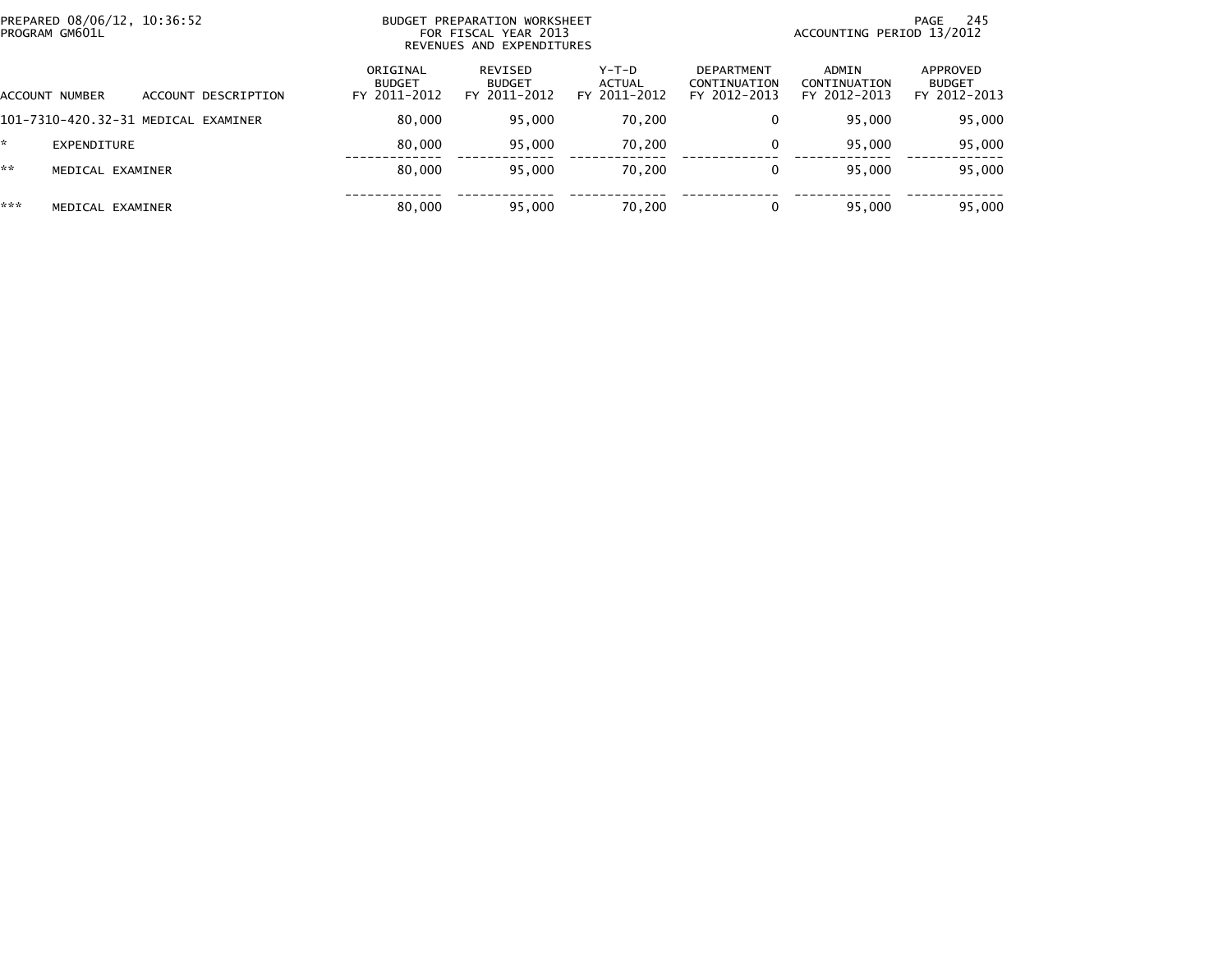| PROGRAM GM601L | PREPARED 08/06/12, 10:36:52                                   | <b>BUDGET PREPARATION WORKSHEET</b><br>FOR FISCAL YEAR 2013<br>REVENUES AND EXPENDITURES |                                          |                                        |                                            | PAGE<br>246<br>ACCOUNTING PERIOD 13/2012 |                                           |
|----------------|---------------------------------------------------------------|------------------------------------------------------------------------------------------|------------------------------------------|----------------------------------------|--------------------------------------------|------------------------------------------|-------------------------------------------|
| ACCOUNT NUMBER | ACCOUNT DESCRIPTION                                           | ORIGINAL<br><b>BUDGET</b><br>FY 2011-2012                                                | REVISED<br><b>BUDGET</b><br>FY 2011-2012 | Y-T-D<br><b>ACTUAL</b><br>FY 2011-2012 | DEPARTMENT<br>CONTINUATION<br>FY 2012-2013 | ADMIN<br>CONTINUATION<br>FY 2012-2013    | APPROVED<br><b>BUDGET</b><br>FY 2012-2013 |
|                | 101-7410-410.91-28 CABARRUS/ROWAN MPO                         | 18,465                                                                                   | 18,465                                   | 11,285                                 | 0                                          | 18,465                                   | 18,465                                    |
|                | 101-7410-420.91-24 HIG RK BUOY MAINT PROJ                     | 0                                                                                        | 10,000                                   | $\mathbf{0}$                           | $\Omega$                                   | 0                                        | 0                                         |
|                | 101-7410-420.91-46 THIRD CREEK WTRSHED MAINT                  | 5,534                                                                                    | 5,534                                    | 5,534                                  | $\Omega$                                   | 5,534                                    | 5,534                                     |
|                | 101-7410-421.91-38 ROWAN RESCUE SQUAD                         | 399,832                                                                                  | 399,832                                  | 399,832                                | 0                                          | 399,832                                  | 350,000                                   |
| LEVEL<br>400   | TEXT<br>CONTINUATION<br>BOC CUT                               |                                                                                          | TEXT AMT                                 | 399,832<br>49,832-<br>350,000          |                                            |                                          |                                           |
|                | 101-7410-429.91-10 ARMY AV FLIGHT FACILITY                    | 4,590                                                                                    | 4,590                                    | 4,590                                  | 0                                          | 4,590                                    | 4,590                                     |
|                | 101-7410-444.91-42 SAL/RWN HUMAN REL COUNCIL                  | 3,150                                                                                    | 3,150                                    | 3,150                                  | 0                                          | 3,150                                    | 3,150                                     |
|                | 101-7410-444.91-44 APPROPRIATION-RUFTYHOLMES                  | $\mathbf{0}$                                                                             | $\mathbf{0}$                             | $\Omega$                               | 0                                          | 0                                        | 0                                         |
|                | 101-7410-444.91-95 PREVENT CHILD ABUSE                        | $\mathbf 0$                                                                              | $\mathbf 0$                              | $\Omega$                               | $\Omega$                                   | $\mathbf 0$                              | 2,500                                     |
| LEVEL<br>400   | <b>TEXT</b><br>MANAGERS RECOMMEDATION                         |                                                                                          | TEXT AMT                                 | 2,500<br>2,500                         |                                            |                                          |                                           |
|                | 101-7410-450.91-32 NC TRANSPORTATION MUSEUM                   | 21,375                                                                                   | 21,375                                   | 21,375                                 | 0                                          | 21,375                                   | 30,000                                    |
| LEVEL<br>400   | <b>TEXT</b><br>CONTINUATION<br>MANAGERS RECOMMENDED EXPANSION |                                                                                          | TEXT AMT                                 | 21,375<br>8,625<br>30,000              |                                            |                                          |                                           |
|                | 101-7410-450.91-36 ROWAN MUSEUM                               | 17,100                                                                                   | 17,100                                   | 17,100                                 | 0                                          | 17,100                                   | 17,100                                    |
|                | 101-7410-450.91-48 ROWAN ARTS COUNCIL                         | 20,692                                                                                   | 20,692                                   | 20,692                                 | 0                                          | 20,692                                   | 20,692                                    |
|                | 101-7410-450.91-80 NC CIVIL WAR TRAIL                         | 200                                                                                      | 200                                      | 200                                    | $\Omega$                                   | 200                                      | 200                                       |
|                | 101-7410-452.91-61 RIVERPARK (BULLHOLE)                       | 2,565                                                                                    | 2,565                                    | 2,565                                  | 0                                          | 2,565                                    | 2,565                                     |
|                | 101–7410–461.91–22 FORESTRY SERVICE                           | 56,645                                                                                   | 56,645                                   | 44,570                                 | 0                                          | 56,645                                   | 56,645                                    |
|                | 101-7410-461.91-54 YADKIN-PEEDEE ASSOCIATION                  | 3,200                                                                                    | 3,200                                    | 3,200                                  | $\Omega$                                   | 3,200                                    | 3,200                                     |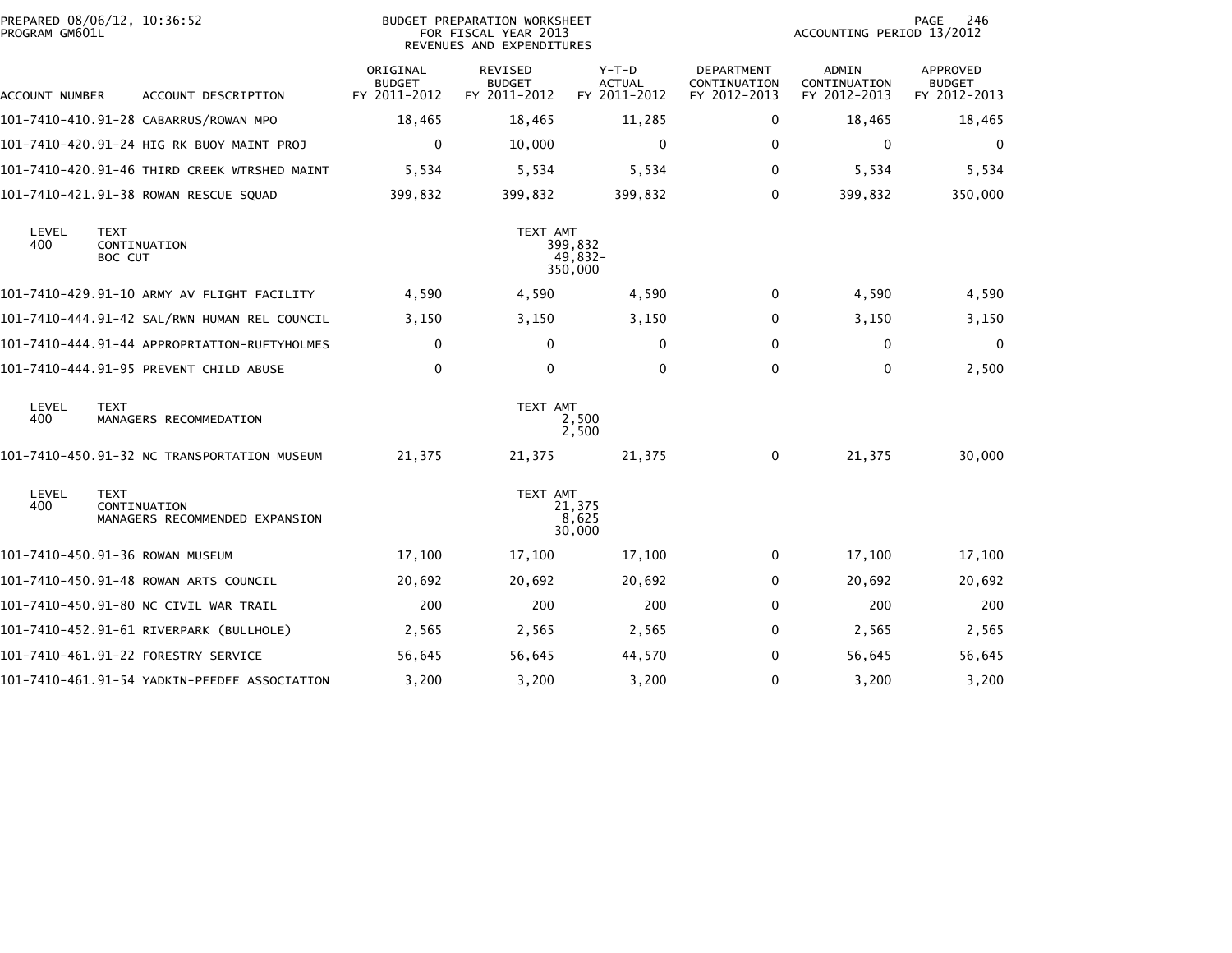| PREPARED 08/06/12, 10:36:52<br>PROGRAM GM601L |                |                                                               | BUDGET PREPARATION WORKSHEET<br>FOR FISCAL YEAR 2013<br>REVENUES AND EXPENDITURES |                                                 |                                          |                                                   | 247<br>PAGE<br>ACCOUNTING PERIOD 13/2012 |                                                  |  |
|-----------------------------------------------|----------------|---------------------------------------------------------------|-----------------------------------------------------------------------------------|-------------------------------------------------|------------------------------------------|---------------------------------------------------|------------------------------------------|--------------------------------------------------|--|
|                                               | ACCOUNT NUMBER | ACCOUNT DESCRIPTION                                           | ORIGINAL<br><b>BUDGET</b><br>FY 2011-2012                                         | <b>REVISED</b><br><b>BUDGET</b><br>FY 2011-2012 | $Y-T-D$<br><b>ACTUAL</b><br>FY 2011-2012 | <b>DEPARTMENT</b><br>CONTINUATION<br>FY 2012-2013 | ADMIN<br>CONTINUATION<br>FY 2012-2013    | <b>APPROVED</b><br><b>BUDGET</b><br>FY 2012-2013 |  |
|                                               |                | 101-7410-465.91-18 ECONOMIC DEVELOPMENT COMM                  | 304,979                                                                           | 304,979                                         | 304,979                                  | 0                                                 | 304,979                                  | 318,191                                          |  |
|                                               | LEVEL<br>400   | <b>TEXT</b><br>CONTINUATION<br><b>EXPANSION</b>               |                                                                                   | TEXT AMT                                        | 304,979<br>13,212<br>318,191             |                                                   |                                          |                                                  |  |
|                                               |                | 101-7410-465.91-19 CHAMBER OF COMMERCE                        | 2,500                                                                             | 2,500                                           | 2,500                                    | 0                                                 | 2,500                                    | 2,500                                            |  |
|                                               |                | 101-7410-480.91-14 CHARLOTTE REG'L PARTNERSP                  | 36,326                                                                            | 36,326                                          | $\mathbf{0}$                             | $\mathbf{0}$                                      | 36,326                                   | 40,362                                           |  |
|                                               | LEVEL<br>400   | <b>TEXT</b><br>CONTINUATION<br>MANAGERS RECOMMENDED EXPANSION |                                                                                   | TEXT AMT                                        | 36,326<br>4,036<br>40,362                |                                                   |                                          |                                                  |  |
|                                               |                | 101-7410-480.91-34 ROWAN VOCATIONAL OPPORTUN                  | 66,532                                                                            | 66,532                                          | 66.532                                   | 0                                                 | 66,532                                   | 66,532                                           |  |
| ×.                                            |                | <b>EXPENDITURE</b>                                            | 963,685                                                                           | 973,685                                         | 908,104                                  | 0                                                 | 963,685                                  | 942,226                                          |  |
| **                                            |                | SPECIAL APPROPRIATIONS                                        | 963,685                                                                           | 973,685                                         | 908,104                                  | 0                                                 | 963,685                                  | 942,226                                          |  |
| ***                                           |                | SPECIAL APPROPRIATIONS                                        | 963,685                                                                           | 973,685                                         | 908,104                                  | 0                                                 | 963.685                                  | 942,226                                          |  |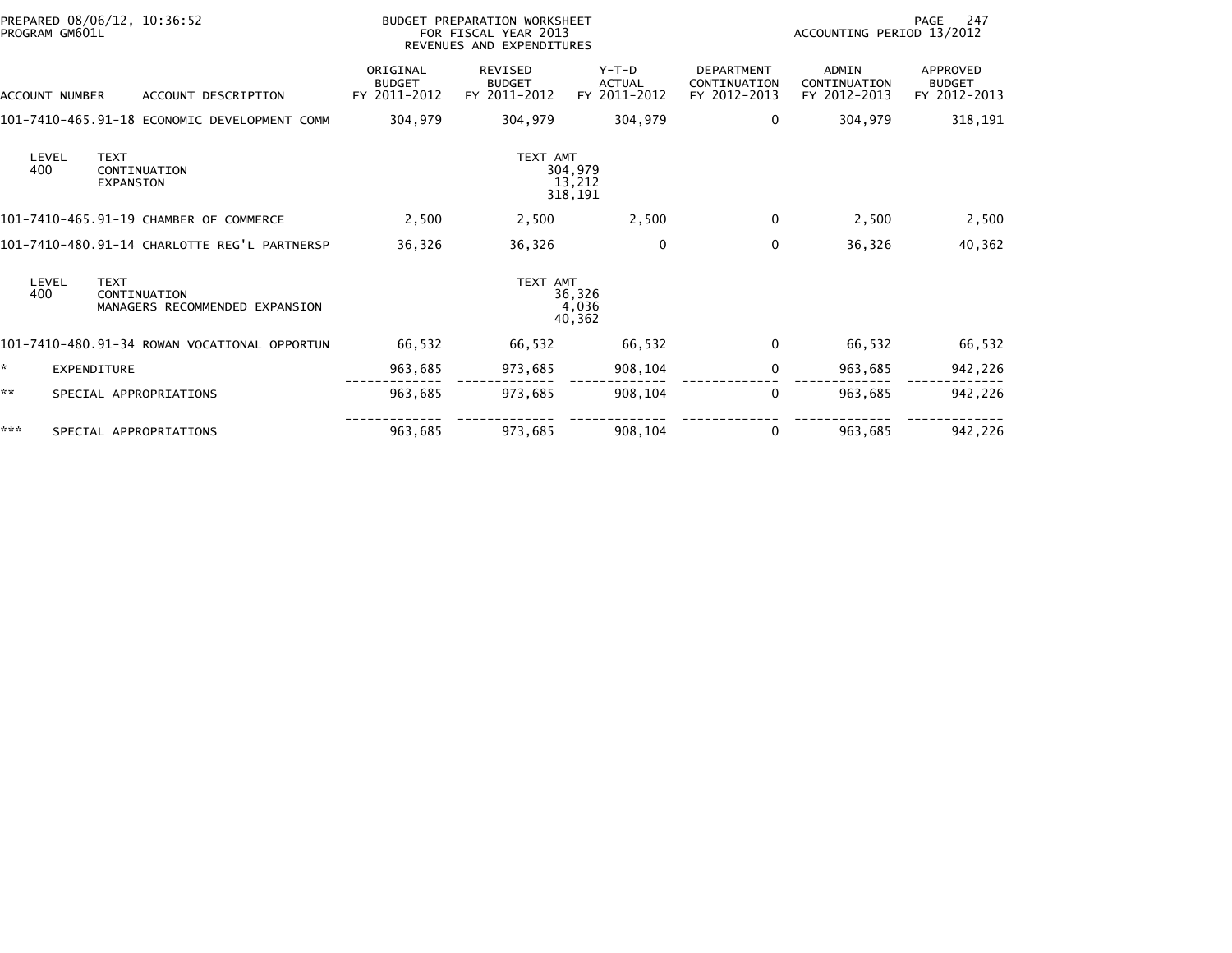# PREPARED 08/06/12, 10:36:52<br>PROGRAM GM601L

## BUDGET PREPARATION WORKSHEET<br>FOR FISCAL YEAR 2013 REVENUES AND EXPENDITURES

PAGE 248<br>ACCOUNTING PERIOD 13/2012

| <b>ACCOUNT NUMBER</b>                | ACCOUNT DESCRIPTION                          | ORIGINAL<br><b>BUDGET</b><br>FY 2011-2012 | REVISED<br><b>BUDGET</b><br>FY 2011-2012 | $Y-T-D$<br><b>ACTUAL</b><br>FY 2011-2012 | DEPARTMENT<br>CONTINUATION<br>FY 2012-2013 | ADMIN<br>CONTINUATION<br>FY 2012-2013 | APPROVED<br><b>BUDGET</b><br>FY 2012-2013 |
|--------------------------------------|----------------------------------------------|-------------------------------------------|------------------------------------------|------------------------------------------|--------------------------------------------|---------------------------------------|-------------------------------------------|
| 101-9100-335.05-00 LOTTERY PROCEEDS  |                                              | 1,700,000-                                | 1,700,000-                               | 1,700,000-                               | 0                                          | 1,700,000-                            | 1,700,000-                                |
| 101-9100-390.20-00 OFS:LOAN PROCEEDS |                                              | $\Omega$                                  | 0                                        | 0                                        | $\mathbf{0}$                               | $\Omega$                              |                                           |
| 101-9100-390.30-00 OFS:BOND PROCEEDS |                                              | $\Omega$                                  | 17,990,000-                              | 17,990,000-                              | $\mathbf{0}$                               | $\Omega$                              | 0                                         |
| 101-9100-390.40-00 OFS:BOND PREMIUM  |                                              | $\Omega$                                  | 1,839,348-                               | 1,839,348-                               | $\Omega$                                   | 0                                     |                                           |
|                                      | 101-9100-395.00-00 FUND BALANCE APPR-RESTR   | 0                                         | 0                                        | $\bf{0}$                                 | 0                                          | $\mathbf{0}$                          | 0                                         |
| <b>REVENUE</b>                       | 101-9100-470.90-27 DEBT ISSUANCE COSTS       | 1,700,000-                                | 21,529,348-<br>170,000                   | 21,529,348-<br>156,221                   | 0<br>U                                     | 1,700,000-                            | 1,700,000-                                |
|                                      | 101-9100-470.90-29 OFU: PYMT TO ESCROW AGENT | 0                                         | 19, 170, 513                             | 19, 170, 513                             | 0                                          | 0                                     |                                           |
|                                      | 101-9100-470.92-15 S ROWAN WATER PRINCIPAL   | 783,022                                   | 783,022                                  | 783,021                                  | 0                                          | 0                                     | 0                                         |
|                                      | 101-9100-470.92-16 S ROWAN WATER INTEREST    | 27,138                                    | 27,338                                   | 27,171                                   | 0                                          | 0                                     | <sup>0</sup>                              |
|                                      | 101-9100-470.92-18 TOWN CREEK PRINCIPAL      | 275,000                                   | 275,000                                  | 275,000                                  | 0                                          | 275,000                               | 275,000                                   |
|                                      | 101-9100-470.92-19 TOWN CREEK INTEREST       | 93,700                                    | 93,700                                   | 93,699                                   | 0                                          | 82,400                                | 82,400                                    |
|                                      | 101-9100-470.92-22 JUDICIAL FAC PRINCIPAL    | 1,169,858                                 | 1,169,858                                | 1,169,857                                | 0                                          | 1,169,860                             | 1,169,860                                 |
|                                      | 101-9100-470.92-23 JUCICIAL FAC INTEREST     | 182,890                                   | 182,990                                  | 182,969                                  | 0                                          | 213,300                               | 213,300                                   |
|                                      | 101-9100-470.92-40 ROCKWELL SEWER PRINCIPAL  | 24,043                                    | 24,043                                   | 24,042                                   | 0                                          | 24,050                                | 24,050                                    |
|                                      | 101-9100-470.92-41 ROCKWELL SEWER INTEREST   | 4,070                                     | 4,070                                    | 4,069                                    | 0                                          | 3,260                                 | 3,260                                     |
|                                      | 101-9100-470.92-46 RCCC CLASSROOMS PRINCIPAL | 340,000                                   | 340,000                                  | 340,000                                  | 0                                          | 740,000                               | 740,000                                   |
|                                      | 101-9100-470.92-47 RCCC CLASSROOMS INTEREST  | 344,597                                   | 230,390                                  | 226,169                                  | 0                                          | 376,300                               | 376,300                                   |
|                                      | 101-9100-470.92-48 SCHOOL LOAN PRINCIPAL     | 400,000                                   | 400,000                                  | 400,000                                  | 0                                          | 400,000                               | 400,000                                   |
|                                      | 101-9100-470.92-49 SCHOOL LOAN INTEREST      | 138,437                                   | 138,437                                  | 138,437                                  | 0                                          | 122,700                               | 122,700                                   |
|                                      | 101-9100-470.92-50 '93 SCHOOL BOND PRINCIPAL | 2,225,000                                 | 2,225,000                                | 2,225,000                                | 0                                          | 2,180,000                             | 2,180,000                                 |
|                                      | 101-9100-470.92-51 '93 SCHOOL BOND INTEREST  | 398,803                                   | 398,803                                  | 398,803                                  | 0                                          | 319,620                               | 319,620                                   |
|                                      | 101-9100-470.92-52 '02 SCHOOL BOND PRINCIPAL | 5,320,000                                 | 5,555,000                                | 5,555,000                                | 0                                          | 5,615,000                             | 5,615,000                                 |
|                                      | 101-9100-470.92-53 '02 SCHOOL BOND INTEREST  | 2,444,100                                 | 2,085,570                                | 2,085,570                                | 0                                          | 1,877,100                             | 1,877,100                                 |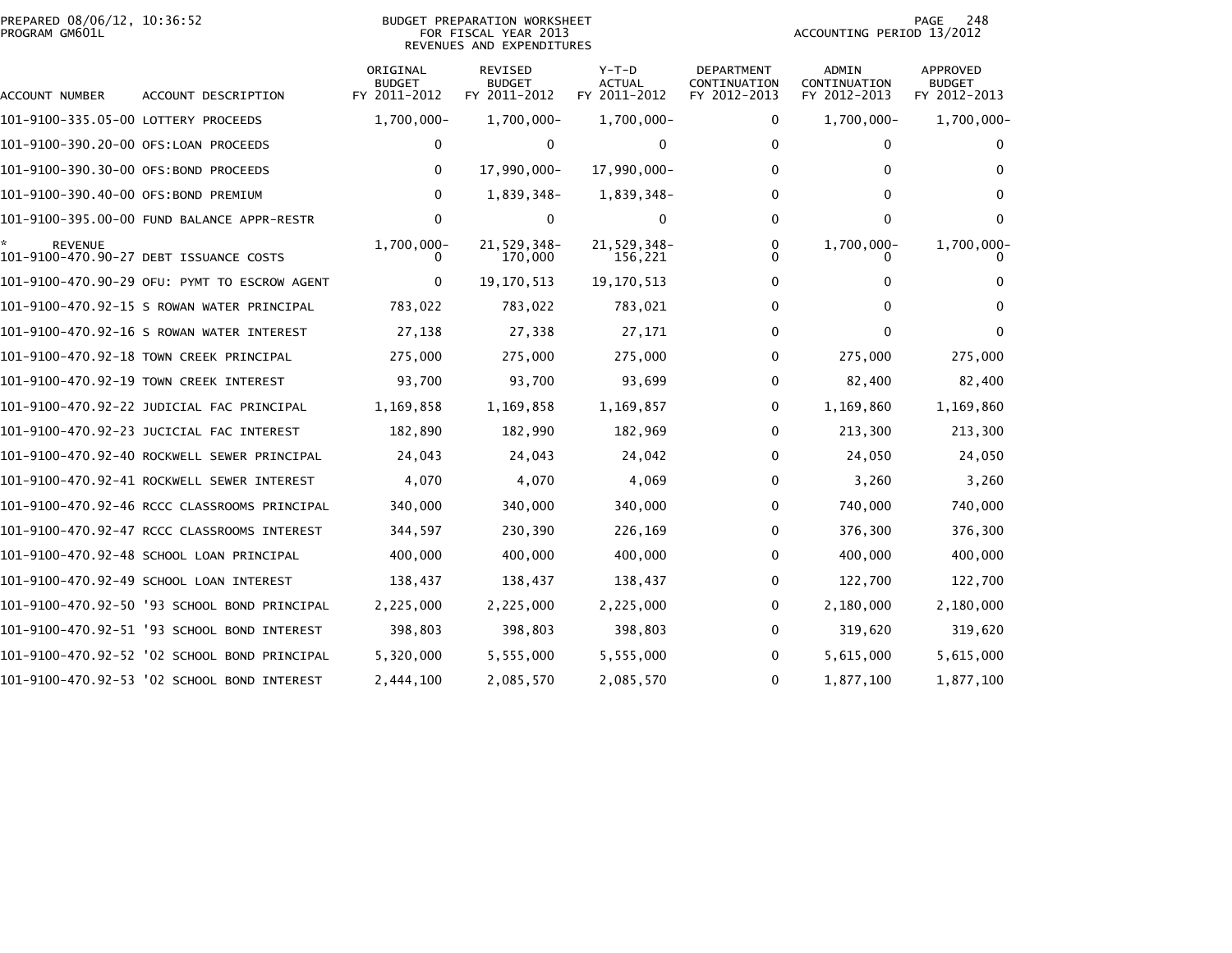|                | PREPARED 08/06/12, 10:36:52<br>PROGRAM GM601L |                                                   |                                           | BUDGET PREPARATION WORKSHEET<br>FOR FISCAL YEAR 2013<br>REVENUES AND EXPENDITURES |                                          |                                                   | 249<br>PAGE<br>ACCOUNTING PERIOD 13/2012     |                                           |  |
|----------------|-----------------------------------------------|---------------------------------------------------|-------------------------------------------|-----------------------------------------------------------------------------------|------------------------------------------|---------------------------------------------------|----------------------------------------------|-------------------------------------------|--|
| ACCOUNT NUMBER |                                               | ACCOUNT DESCRIPTION                               | ORIGINAL<br><b>BUDGET</b><br>FY 2011-2012 | REVISED<br><b>BUDGET</b><br>FY 2011-2012                                          | $Y-T-D$<br><b>ACTUAL</b><br>FY 2011-2012 | <b>DEPARTMENT</b><br>CONTINUATION<br>FY 2012-2013 | <b>ADMIN</b><br>CONTINUATION<br>FY 2012-2013 | APPROVED<br><b>BUDGET</b><br>FY 2012-2013 |  |
|                |                                               | 101-9100-470.92-56 TELECOM EQUIP-PRINCIPAL        | 1,000,000                                 | 485,000                                                                           | 485,000                                  | 0                                                 | 970,000                                      | 970,000                                   |  |
|                |                                               | 101-9100-470.92-57 TELECOM EQUIP-INTEREST         | 447,090                                   | 87,300                                                                            | 87,214                                   | $\mathbf{0}$                                      | 213,700                                      | 213,700                                   |  |
|                |                                               | 101-9100-470.92-62 DSS RENOVATION-PRINCIPAL       | 513,200                                   | 513,200                                                                           | 513,200                                  | $\mathbf{0}$                                      | 513,200                                      | 513,200                                   |  |
|                |                                               | 101-9100-470.92-63 DSS RENOVATION-INTEREST        | 131,713                                   | 131,913                                                                           | 131,850                                  | $\mathbf 0$                                       | 113,700                                      | 113,700                                   |  |
|                |                                               | 101-9100-470.92-84 EMS VEHICLES-PRINCIPAL         | 238,143                                   | 207,543                                                                           | 207,543                                  | $\mathbf 0$                                       | 180,600                                      | 180,600                                   |  |
|                |                                               | 101-9100-470.92-85 EMS VEHICLES-INTEREST          | 10,333                                    | 6,233                                                                             | 6,233                                    | $\mathbf 0$                                       | 7,900                                        | 7,900                                     |  |
|                |                                               | 101-9100-470.92-86 SHERIFF VEHICLES-PRINCIPL      | 258,010                                   | 217,710                                                                           | 217,710                                  | $\Omega$                                          | 190,230                                      | 190,230                                   |  |
|                |                                               | 101-9100-470.92-87 SHERIFF VEHICLES-INTEREST      | 11,871                                    | 6,801                                                                             | 6,800                                    | $\Omega$                                          | 9,500                                        | 9,500                                     |  |
|                |                                               | 101-9100-470.92-90 COMPUTER EQMT-PRINCIPAL        | 231,015                                   | 231,015                                                                           | 231,014                                  | $\Omega$                                          | 99,060                                       | 172,960                                   |  |
| LEVEL<br>400   | <b>TEXT</b>                                   | CONTINUATION<br>PRINCIPAL FOR FINANCE/HR SOFTWARE |                                           | TEXT AMT                                                                          | 99,060<br>73,900<br>172,960              |                                                   |                                              |                                           |  |
|                |                                               | 101-9100-470.92-91 COMPUTER EQMT-INTEREST         | 6,954                                     | 6,954                                                                             | 6,954                                    | $\mathbf 0$                                       | 1,400                                        | 15,400                                    |  |
| LEVEL<br>400   | <b>TEXT</b>                                   | CONTINUATION<br>INTEREST FOR FINANCE/HR SOFTWARE  |                                           | TEXT AMT                                                                          | 1,400<br>14,000<br>15,400                |                                                   |                                              |                                           |  |
|                |                                               | 101-9100-470.92-92 VEHICLES OTHER-PRINCIPAL       | 4,200                                     | $\Omega$                                                                          | $\Omega$                                 | 0                                                 | 15,720                                       | 15,720                                    |  |
|                |                                               | 101-9100-470.92-93 VEHICLES OTHER-INTEREST        | 600                                       | $\Omega$                                                                          | 0                                        | 0                                                 | 1,700                                        | 1,700                                     |  |
| *.             | EXPENDITURE                                   |                                                   | 17,023,787                                | 35,167,403                                                                        | 35,149,059                               | $\mathbf{0}$                                      | 15,715,300                                   | 15,803,200                                |  |
| **             | <b>DEBT SERVICE</b>                           |                                                   | 15,323,787                                | 13,638,055                                                                        | 13,619,711                               | $\mathbf{0}$                                      | 14,015,300                                   | 14, 103, 200                              |  |
| ***            | <b>DEBT SERVICE</b>                           |                                                   |                                           | 15, 323, 787 13, 638, 055 13, 619, 711                                            |                                          | $\mathbf{0}$                                      | 14,015,300                                   | 14, 103, 200                              |  |
| ****           | <b>GENERAL FUND</b>                           |                                                   | $\mathbf 0$                               | $\Omega$                                                                          | 2,280,091                                | 23,430,880                                        | 4,819,283                                    |                                           |  |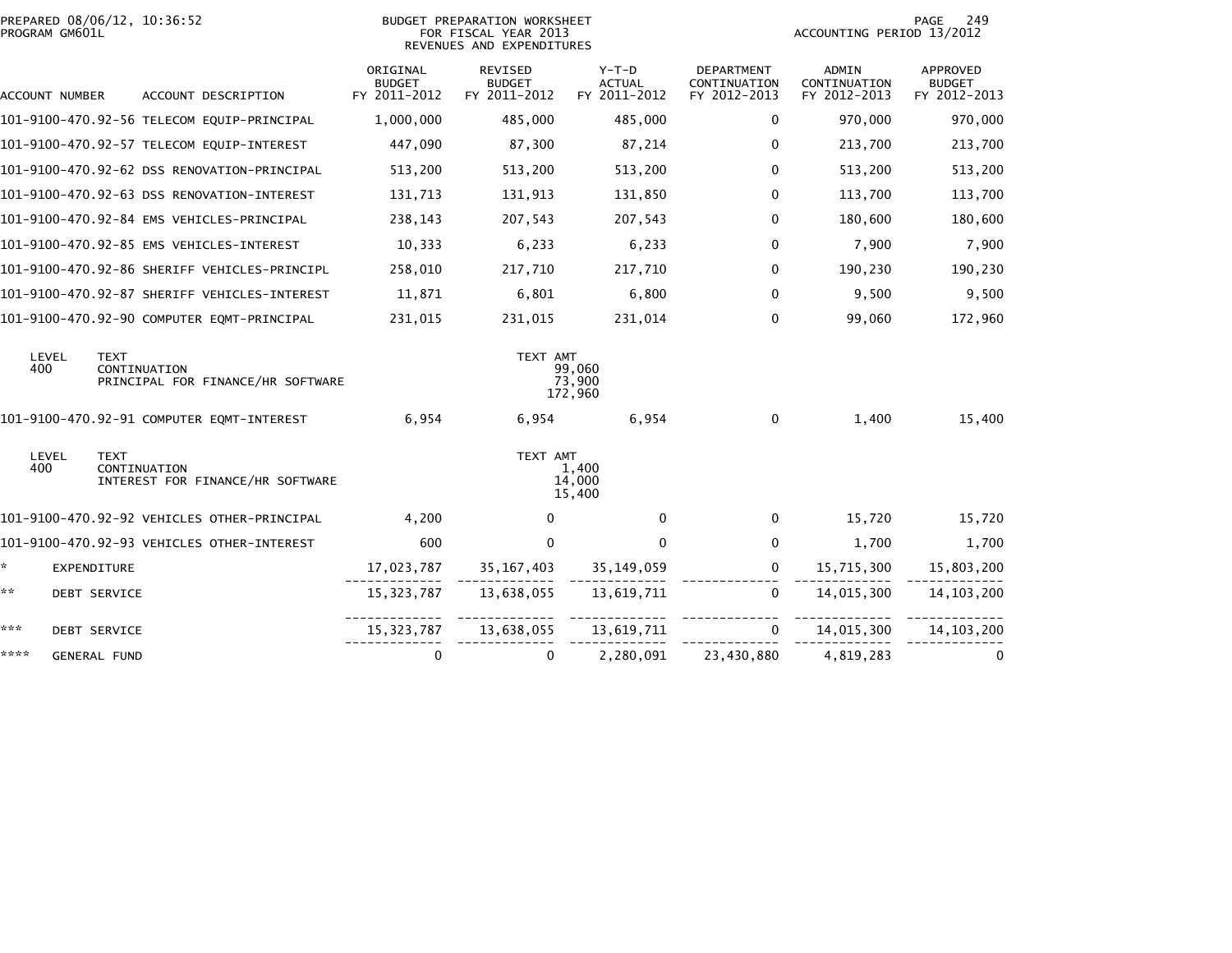| PREPARED 08/06/12, 10:36:52 | <b>PREPARATION WORKSHEET</b><br><b>BUDGET</b> | 25 <sub>0</sub><br>PAGE   |
|-----------------------------|-----------------------------------------------|---------------------------|
| PROGRAM GM601L              | FOR FISCAL YEAR 2013                          | ACCOUNTING PERIOD 13/2012 |

### BUDGET PREPARATION WORKSHEET<br>FOR FISCAL YEAR 2013 REVENUES AND EXPENDITURES

| ACCOUNT NUMBER                                       | ACCOUNT DESCRIPTION                          | ORIGINAL<br><b>BUDGET</b><br>FY 2011-2012 | <b>REVISED</b><br><b>BUDGET</b><br>FY 2011-2012 | $Y-T-D$<br>ACTUAL<br>FY 2011-2012 | <b>DEPARTMENT</b><br>CONTINUATION<br>FY 2012-2013 | ADMIN<br>CONTINUATION<br>FY 2012-2013 | <b>APPROVED</b><br><b>BUDGET</b><br>FY 2012-2013 |
|------------------------------------------------------|----------------------------------------------|-------------------------------------------|-------------------------------------------------|-----------------------------------|---------------------------------------------------|---------------------------------------|--------------------------------------------------|
|                                                      | 201-4340-311.10-00 AD VALOREM TAX-CURRENT YR | 3,744,453-                                | 4, 132, 703-                                    | 4,026,117-                        | $\mathbf 0$                                       | 4, 107, 329-                          | 4, 105, 753-                                     |
|                                                      | 201-4340-311.20-00 AD VALOREM-WRITE OFF COLL | 0                                         | $\mathbf{0}$                                    | $7,695-$                          | 0                                                 | $\Omega$                              | $\mathbf{0}$                                     |
|                                                      |                                              | 30,000                                    | 30,000                                          | 33,025                            | 0                                                 | 30,000                                | 30,000                                           |
| 201-4340-311.30-00 DISCOUNTS                         |                                              | 25,000                                    | 25,000                                          | 29,459                            | 0                                                 | 25,000                                | 25,000                                           |
| 201-4340-319.10-00 INTEREST                          |                                              | $25,000 -$                                | $25,000 -$                                      | 28,899-                           | 0                                                 | $25,000 -$                            | $25,000 -$                                       |
| <b>REVENUE</b><br>201-4340-422.86-10 ATWELL TOWNSHIP |                                              | $3,714,453-$<br>306,993                   | 4, 102, 703-<br>324,193                         | $4,000,227 -$<br>316,466          | 0<br>0                                            | 4,077,329-<br>316,634                 | 4,075,753-<br>318,142                            |
| 201-4340-422.86-12 BOSTIAN HEIGHTS                   |                                              | 429,970                                   | 461,970                                         | 451,839                           | 0                                                 | 446,660                               | 446,660                                          |
| 201-4340-422.86-16 CLEVELAND                         |                                              | 263,739                                   | 299,739                                         | 294,779                           | $\Omega$                                          | 272,176                               | 272,176                                          |
| 201-4340-422.86-18 EAST GOLD HILL                    |                                              | 70,110                                    | 78,110                                          | 75,912                            | 0                                                 | 74,612                                | 74,612                                           |
| 201-4340-422.86-20 EAST LANDIS                       |                                              | 10,055                                    | 11,555                                          | 10,672                            | 0                                                 | 10,633                                | 23,885                                           |
| 201-4340-422.86-22 EAST ROWAN                        |                                              | 11,875                                    | 13,125                                          | 12,122                            | 0                                                 | 12,367                                | 12,367                                           |
|                                                      | 201-4340-422.86-24 ELLIS CROSS COUNTRY       | 75,582                                    | 82,082                                          | 78,514                            | 0                                                 | 97,917                                | 97,917                                           |
| 201-4340-422.86-26 ENOCHVILLE                        |                                              | 160,740                                   | 170,240                                         | 163,773                           | 0                                                 | 165,989                               | 165,989                                          |
| 201-4340-422.86-28 FRANKLIN TOWNSHIP                 |                                              | 168,990                                   | 181,990                                         | 177,568                           | 0                                                 | 177,081                               | 177,081                                          |
| 201-4340-422.86-29 LIBERTY (WEST)                    |                                              | 187,393                                   | 200,893                                         | 194,158                           | 0                                                 | 195,070                               | 195,070                                          |
| 201-4340-422.86-30 LOCKE TOWNSHIP                    |                                              | 435,575                                   | 466,575                                         | 457,046                           | 0                                                 | 556,227                               | 556,489                                          |
| 201-4340-422.86-32 MILLER FERRY                      |                                              | 289,275                                   | 386,775                                         | 382,875                           | 0                                                 | 383,295                               | 383,295                                          |
| 201-4340-422.86-34 MOUNT MITCHELL                    |                                              | 53,718                                    | 59,718                                          | 57,765                            | 0                                                 | 56,379                                | 56,379                                           |
| 201-4340-422.86-38 POOLE TOWN                        |                                              | 51,326                                    | 59,326                                          | 56,843                            | 0                                                 | 56,254                                | 56,254                                           |
|                                                      | 201-4340-422.86-40 RICHFIELD-MISENHEIMER     | 6,650                                     | 7,650                                           | 6,944                             | 0                                                 | 7,130                                 | 7,130                                            |
| 201-4340-422.86-42 ROCKWELL RURAL                    |                                              | 359,100                                   | 389,100                                         | 378,661                           | 0                                                 | 374,740                               | 374,740                                          |
| 201-4340-422.86-43 ROWAN IREDELL                     |                                              | 28,044                                    | 31,544                                          | 30,015                            | 0                                                 | 30,322                                | 30,322                                           |
| 201-4340-422.86-44 SCOTCH IRISH                      |                                              | 41,420                                    | 46,420                                          | 43,560                            | $\mathbf{0}$                                      | 43,689                                | 43,689                                           |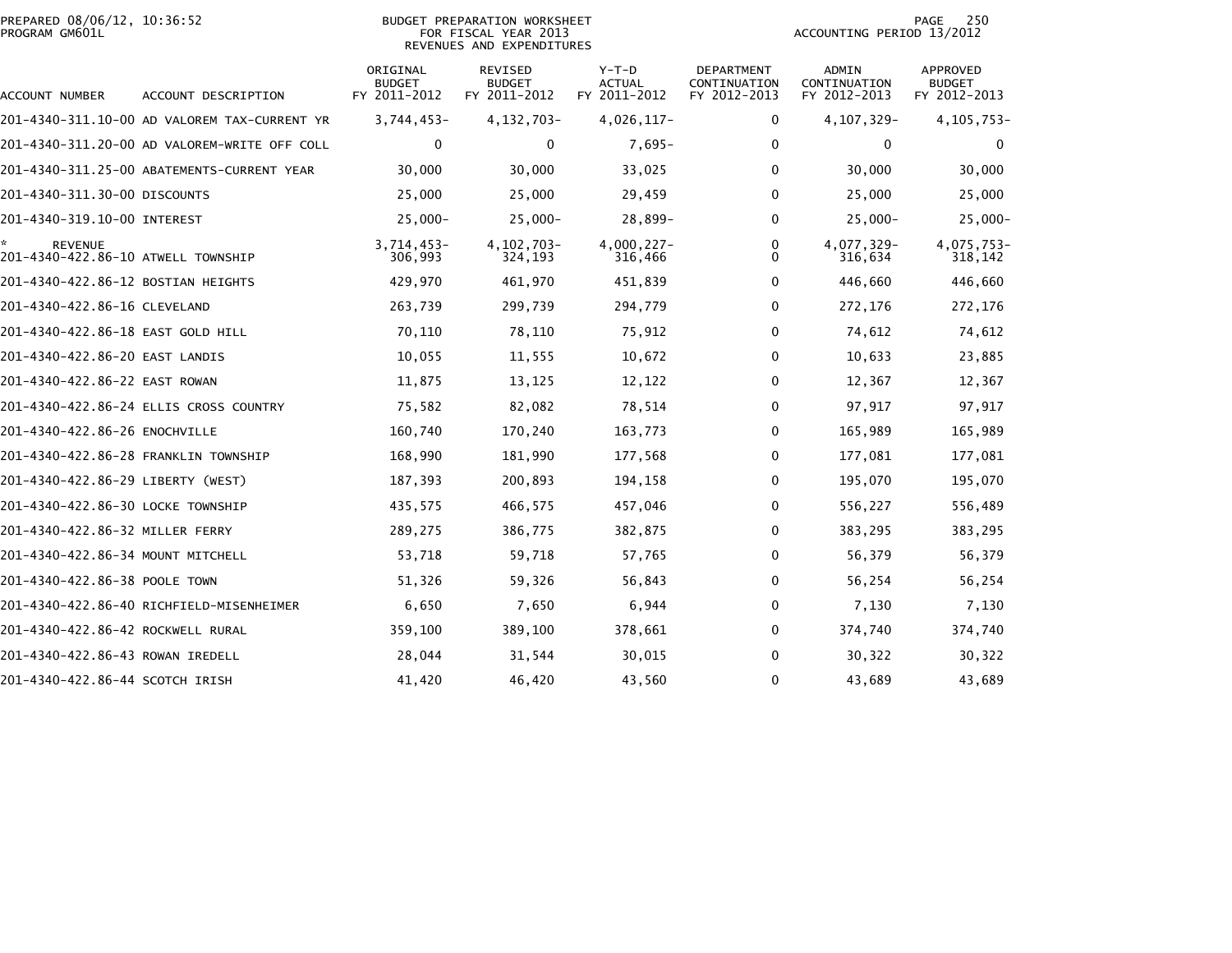| PREPARED 08/06/12, 10:36:52<br>BUDGET PREPARATION WORKSHEET<br>FOR FISCAL YEAR 2013<br>PROGRAM GM601L<br>REVENUES AND EXPENDITURES |                                |                                    |                                           |                                          |                                        | 251<br>PAGE<br>ACCOUNTING PERIOD 13/2012          |                                       |                                           |
|------------------------------------------------------------------------------------------------------------------------------------|--------------------------------|------------------------------------|-------------------------------------------|------------------------------------------|----------------------------------------|---------------------------------------------------|---------------------------------------|-------------------------------------------|
|                                                                                                                                    | ACCOUNT NUMBER                 | ACCOUNT DESCRIPTION                | ORIGINAL<br><b>BUDGET</b><br>FY 2011-2012 | REVISED<br><b>BUDGET</b><br>FY 2011-2012 | Y-T-D<br><b>ACTUAL</b><br>FY 2011-2012 | <b>DEPARTMENT</b><br>CONTINUATION<br>FY 2012-2013 | ADMIN<br>CONTINUATION<br>FY 2012-2013 | APPROVED<br><b>BUDGET</b><br>FY 2012-2013 |
|                                                                                                                                    | 201-4340-422.86-46 SOUTH ROWAN |                                    | 15,550                                    | 17,550                                   | 16,650                                 | 0                                                 | 16,808                                | 210                                       |
|                                                                                                                                    |                                | 201–4340–422.86–48 SOUTH SALISBURY | 254,006                                   | 279,806                                  | 271,860                                | 0                                                 | 265,969                               | 265,969                                   |
|                                                                                                                                    | 201-4340-422.86-50 UNION       |                                    | 110,390                                   | 120,390                                  | 116,912                                | 0                                                 | 115,464                               | 115,464                                   |
|                                                                                                                                    | 201-4340-422.86-51 WEST ROWAN  |                                    | 178,752                                   | 189,752                                  | 184,525                                | 0                                                 | 183,313                               | 183,313                                   |
|                                                                                                                                    | 201-4340-422.86-52 WOODLEAF    |                                    | 205,200                                   | 224,200                                  | 220,765                                | 0                                                 | 218,600                               | 218,600                                   |
| ×.                                                                                                                                 | <b>EXPENDITURE</b>             |                                    | 3,714,453                                 | 4, 102, 703                              | 4,000,224                              | 0                                                 | 4,077,329                             | 4,075,753                                 |
| **                                                                                                                                 | FIRE DISTRICTS                 |                                    | 0                                         | 0                                        | $3-$                                   | 0                                                 | $\bf{0}$                              | $\Omega$                                  |
| ***                                                                                                                                | <b>EMERGENCY SERVICES</b>      |                                    | $\Omega$                                  | $\mathbf{0}$                             | $3-$                                   | $\Omega$                                          | $\Omega$                              | 0                                         |
| ****                                                                                                                               |                                | SP FIRE & SVS DIST TX FD           | 0                                         | 0                                        | $3-$                                   | 0                                                 | $\bf{0}$                              | 0                                         |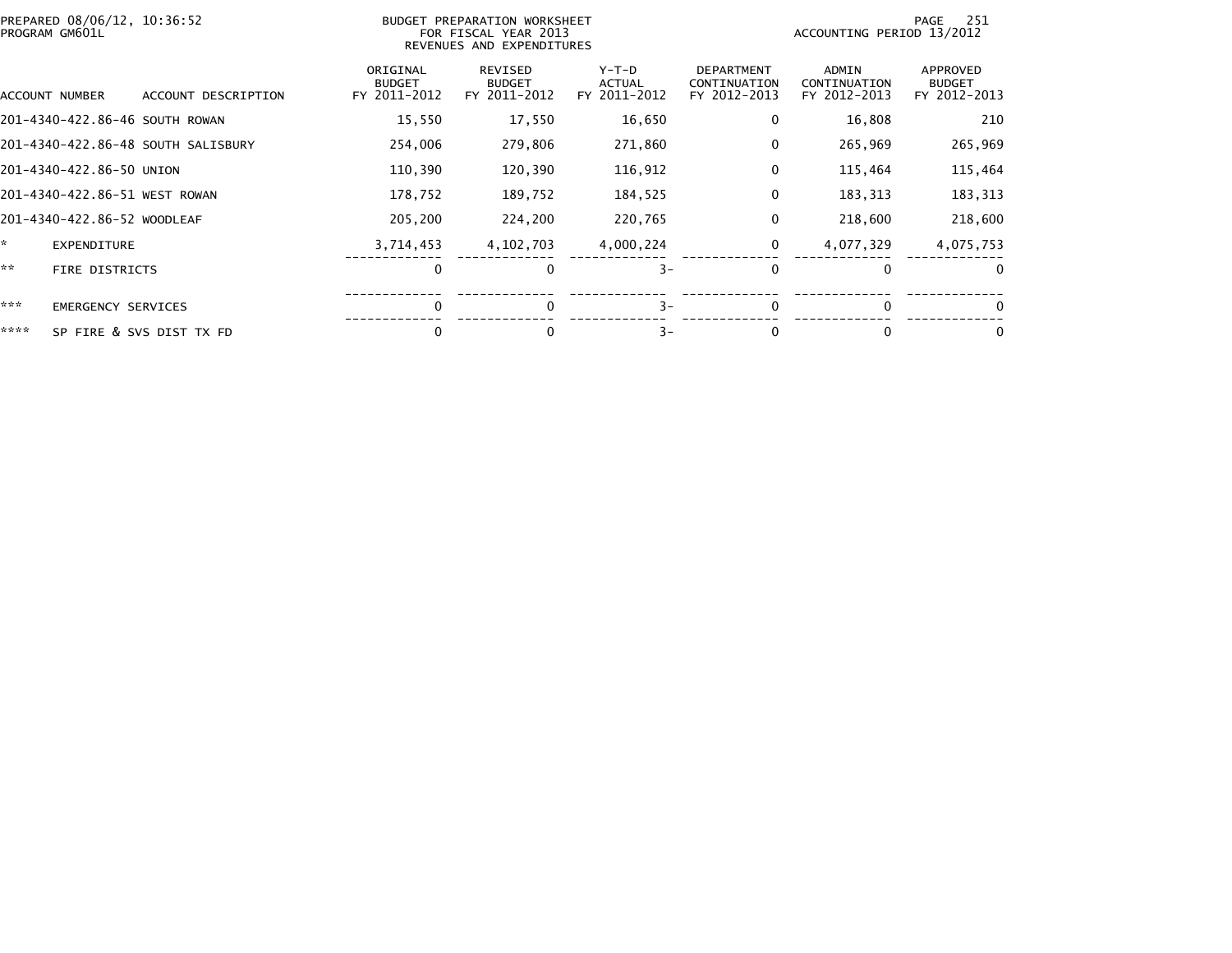| PREPARED 08/06/12, 10:36:52<br>PROGRAM GM601L |                |                                                                                                                                      | BUDGET PREPARATION WORKSHEET<br>FOR FISCAL YEAR 2013<br>REVENUES AND EXPENDITURES |                                          |                                 |                                                   | 252<br>PAGE<br>ACCOUNTING PERIOD 13/2012 |                                           |  |
|-----------------------------------------------|----------------|--------------------------------------------------------------------------------------------------------------------------------------|-----------------------------------------------------------------------------------|------------------------------------------|---------------------------------|---------------------------------------------------|------------------------------------------|-------------------------------------------|--|
| ACCOUNT NUMBER                                |                | ACCOUNT DESCRIPTION                                                                                                                  | ORIGINAL<br><b>BUDGET</b><br>FY 2011-2012                                         | REVISED<br><b>BUDGET</b><br>FY 2011-2012 | Y-T-D<br>ACTUAL<br>FY 2011-2012 | <b>DEPARTMENT</b><br>CONTINUATION<br>FY 2012-2013 | ADMIN<br>CONTINUATION<br>FY 2012-2013    | APPROVED<br><b>BUDGET</b><br>FY 2012-2013 |  |
|                                               |                | 202-0000-355.50-00 TELEPHONE SURCHARGE-E-911                                                                                         | 539,413-                                                                          | 539,413-                                 | 494,462-                        | 502,509–                                          | 502,509-                                 | 1,210,764-                                |  |
| LEVEL<br>400                                  | <b>TEXT</b>    | THIS NUMBER IS BASED ON A LETTER FROM THE 9-1-1<br>BOARD DATED DECEMBER 19TH, 2011.<br>NC 911 BOARD APPROVED FUNDING RECONSIDERATION |                                                                                   | TEXT AMT<br>1,210,764                    | 502,509<br>708,255              |                                                   |                                          |                                           |  |
|                                               |                | 202-0000-361.00-00 INTEREST REVENUE                                                                                                  | $1,000-$                                                                          | $1,000-$                                 | $3,336-$                        | $\mathbf{0}$                                      | $1,000-$                                 | $1,000-$                                  |  |
|                                               |                | 202-0000-395.00-00 FUND BALANCE APPR-RESTR                                                                                           | 0                                                                                 | 0                                        | $\Omega$                        | 0                                                 | 801,793-                                 | $354,571-$                                |  |
|                                               | <b>REVENUE</b> |                                                                                                                                      | 540,413-                                                                          | 540,413-                                 | 497,798–                        | $502, 509 -$                                      | $1,305,302 -$                            | 1,566,335-                                |  |
| **                                            |                | <b>EMERGENCY TELEPHONE SYS</b>                                                                                                       | 540,413-                                                                          | 540,413-                                 | 497,798-                        | $502, 509 -$                                      | 1,305,302-                               | 1,566,335-                                |  |
| ***                                           |                | EMERGENCY TELEPHONE SYS                                                                                                              | 540,413-                                                                          | 540,413-                                 | 497,798-                        | $502, 509 -$                                      | 1,305,302-                               | 1,566,335-                                |  |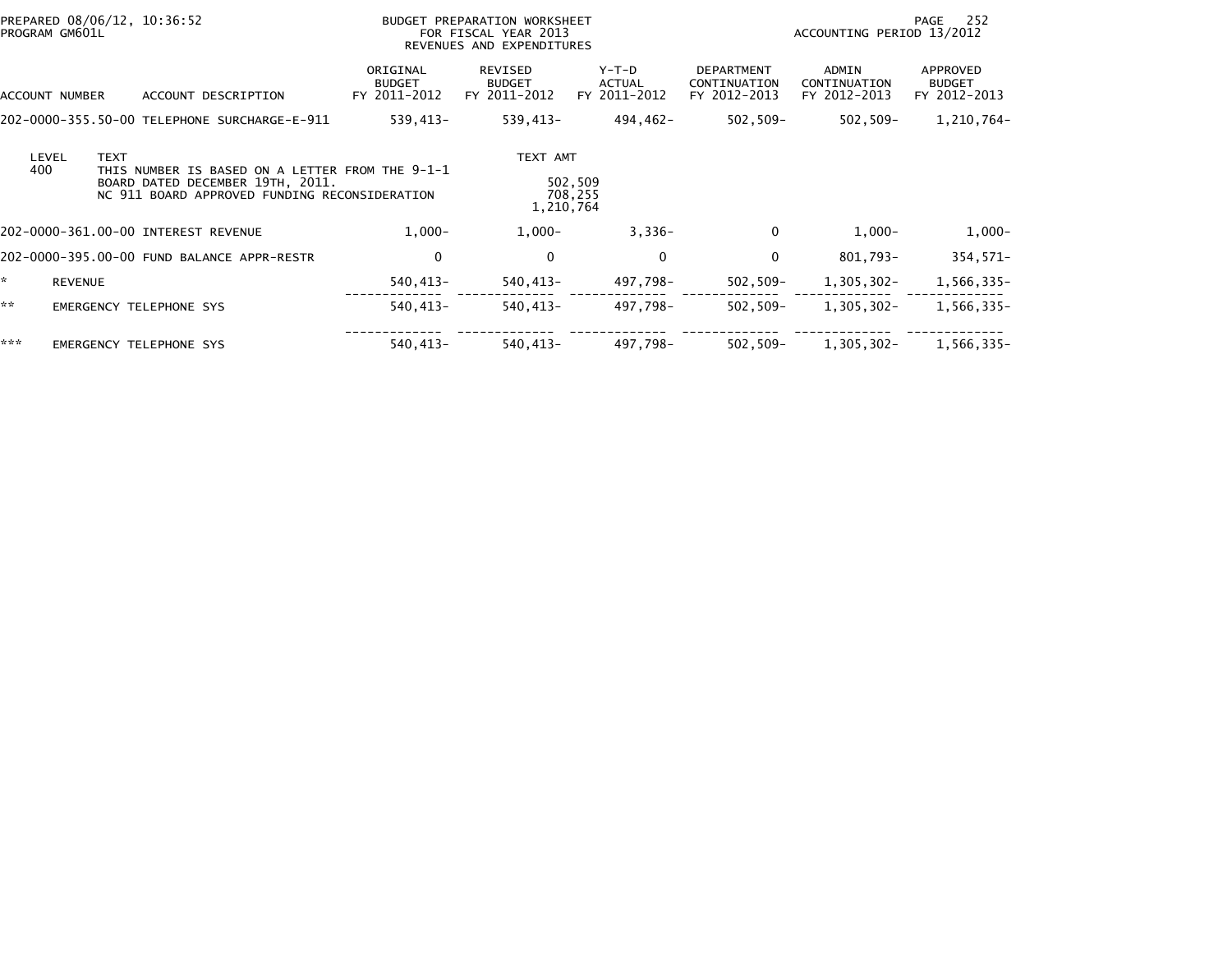| PROGRAM GM601L        | PREPARED 08/06/12, 10:36:52                                                                                                                                                                                                                                                                                 |                                                                               | BUDGET PREPARATION WORKSHEET<br>FOR FISCAL YEAR 2013<br>REVENUES AND EXPENDITURES | 253<br>PAGE<br>ACCOUNTING PERIOD 13/2012 |                                            |                                       |                                           |
|-----------------------|-------------------------------------------------------------------------------------------------------------------------------------------------------------------------------------------------------------------------------------------------------------------------------------------------------------|-------------------------------------------------------------------------------|-----------------------------------------------------------------------------------|------------------------------------------|--------------------------------------------|---------------------------------------|-------------------------------------------|
| ACCOUNT NUMBER        | ACCOUNT DESCRIPTION                                                                                                                                                                                                                                                                                         | ORIGINAL<br><b>BUDGET</b><br>FY 2011-2012                                     | REVISED<br><b>BUDGET</b><br>FY 2011-2012                                          | Y-T-D<br><b>ACTUAL</b><br>FY 2011-2012   | DEPARTMENT<br>CONTINUATION<br>FY 2012-2013 | ADMIN<br>CONTINUATION<br>FY 2012-2013 | APPROVED<br><b>BUDGET</b><br>FY 2012-2013 |
|                       | 202-4615-395.00-00 FUND BALANCE APPR-RESTR                                                                                                                                                                                                                                                                  | 0                                                                             | 590,000-                                                                          | $\mathbf{0}$                             | 0                                          | $\Omega$                              | 0                                         |
| * .<br><b>REVENUE</b> |                                                                                                                                                                                                                                                                                                             | 0<br>51,176                                                                   | 590,000-<br>51,376                                                                | $\bf{0}$<br>50,388                       | 0<br>0                                     | $\Omega$<br>51,176                    | $\bf{0}$<br>51,176                        |
|                       | 202-4615-420.20-05 HEALTH INSURANCE                                                                                                                                                                                                                                                                         | 10,854                                                                        | 10,904                                                                            | 10,673                                   | 0                                          | 10,854                                | 10,854                                    |
|                       | 202-4615-420.20-10 MEDICARE TAX                                                                                                                                                                                                                                                                             | 742                                                                           | 742                                                                               | 685                                      | 0                                          | 742                                   | 742                                       |
|                       | 202-4615-420.20-15 RETIREMENT                                                                                                                                                                                                                                                                               | 3,567                                                                         | 3,582                                                                             | 3,512                                    | 0                                          | 3,567                                 | 3,567                                     |
|                       | 202-4615-420.20-20 SOCIAL SECURITY TAX                                                                                                                                                                                                                                                                      | 3,173                                                                         | 3,173                                                                             | 2,931                                    | 0                                          | 3,173                                 | 3,173                                     |
|                       | 202-4615-420.20-25 WORKERS COMPENSATION                                                                                                                                                                                                                                                                     | 205                                                                           | 205                                                                               | 201                                      | $\mathbf{0}$                               | 205                                   | 205                                       |
|                       | 202-4615-420.20-30 401(K) CONTRIBUTIONS                                                                                                                                                                                                                                                                     | 1,535                                                                         | 1,535                                                                             | 1,512                                    | 0                                          | 1,535                                 | 1,535                                     |
|                       | 202-4615-420.32-19 ORTHOPHOTOGRAPHY                                                                                                                                                                                                                                                                         | $\mathbf 0$                                                                   | $\Omega$                                                                          | $\mathbf{0}$                             | $\Omega$                                   | $\mathbf{0}$                          | $\mathbf 0$                               |
|                       | 202-4615-420.34-30 SERVICE & MAINTENANCE                                                                                                                                                                                                                                                                    | 97,514                                                                        | 97,514                                                                            | 91,327                                   | 86,614                                     | 86,614                                | 86,614                                    |
| LEVEL<br>400          | <b>TEXT</b><br>UPS SYSTEM - UNTIL WE MOVE -<br>OSSI CAD SYSTEM<br>RADIO CONSOLES MAINTENANCE<br>PRIORITY DISPATCH<br>CENTURYLINK 9-1-1 PHONES<br>CAROLINA RECORDING SOLUTIONS<br>RADIO SHOP ON 9-1-1 PHONE SWITCH<br>CAD FIGURES DROPPED BECAUSE OF INFORMATION FROM<br>THE 911 BOARD ON WHAT IS ALLOWABLE. | \$4,500<br>\$16,778<br>\$17,000<br>\$ 6.336<br>\$32,000<br>\$7,500<br>\$2.500 | TEXT AMT                                                                          | 86,614<br>86,614                         |                                            |                                       |                                           |
|                       | 202-4615-420.43-15 R&M:EQUIPMENT                                                                                                                                                                                                                                                                            | 3,000                                                                         | 2,735                                                                             | 0                                        | 3,000                                      | 3,000                                 | 3,000                                     |
| LEVEL<br>400          | <b>TEXT</b><br>NO INCREASE THIS YEAR! THIS IS TO COVER THE COST<br>OF ANY EQUIPMENT NOT COVERED UNDER MAINTENANCE<br>CONTRACT BUT ALLOWABLE FROM 9-1-1 FUNDS.                                                                                                                                               |                                                                               | TEXT AMT                                                                          | 3,000                                    |                                            |                                       |                                           |
|                       |                                                                                                                                                                                                                                                                                                             |                                                                               |                                                                                   | 3,000                                    |                                            |                                       |                                           |
|                       | 202-4615-420.53-05 TELEPHONE                                                                                                                                                                                                                                                                                | 3,000                                                                         | 3,000                                                                             | 1,015                                    | 3,000                                      | 3,000                                 | 3,000                                     |
| LEVEL                 | <b>TEXT</b>                                                                                                                                                                                                                                                                                                 |                                                                               | TEXT AMT                                                                          |                                          |                                            |                                       |                                           |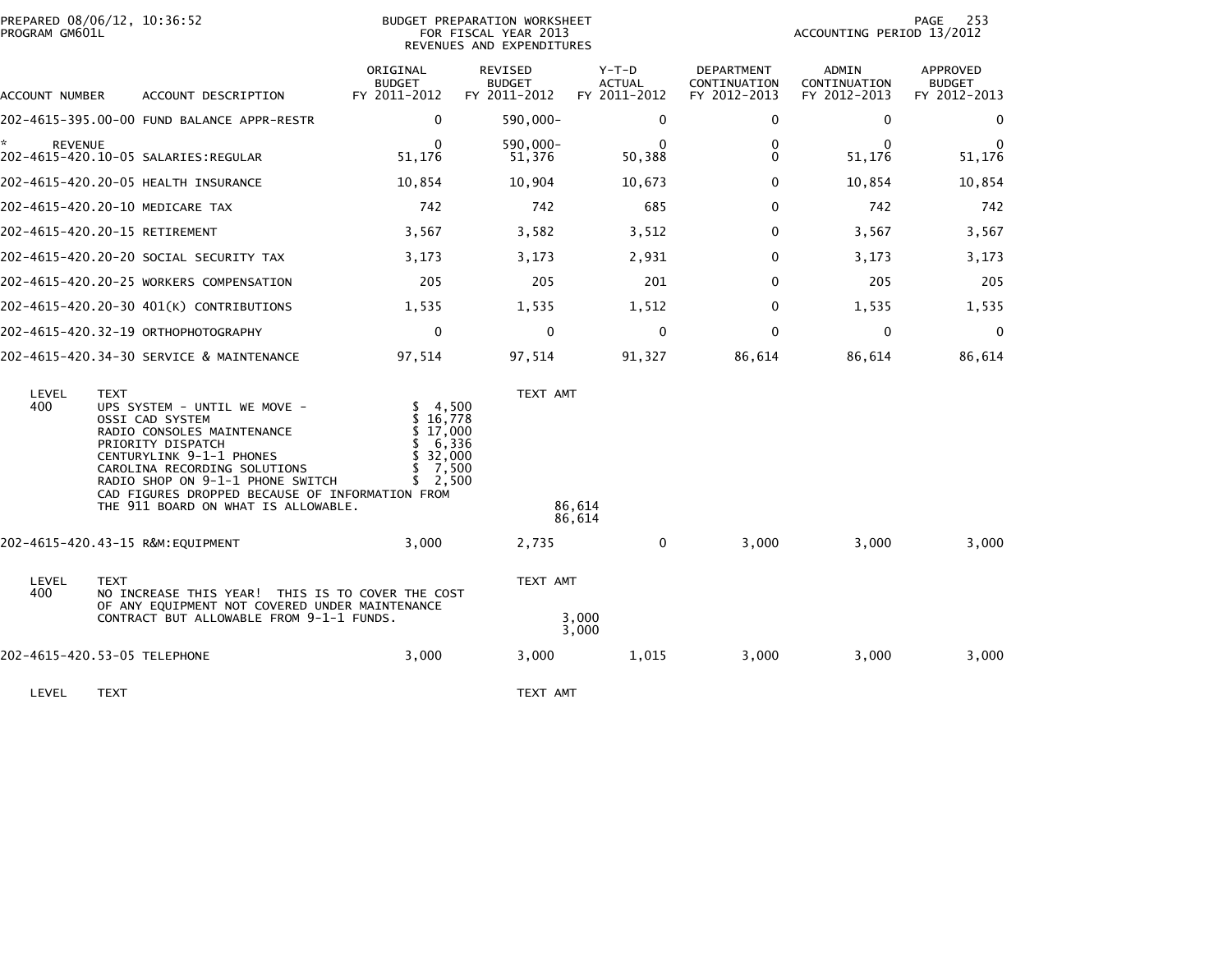| PREPARED 08/06/12, 10:36:52<br>PROGRAM GM601L |                                                                                                                                                                                                                                                                                                                                                                                                                                                                                                                    |                                           | BUDGET PREPARATION WORKSHEET<br>FOR FISCAL YEAR 2013<br>REVENUES AND EXPENDITURES |                                          | PAGE<br>254<br>ACCOUNTING PERIOD 13/2012   |                                       |                                           |  |
|-----------------------------------------------|--------------------------------------------------------------------------------------------------------------------------------------------------------------------------------------------------------------------------------------------------------------------------------------------------------------------------------------------------------------------------------------------------------------------------------------------------------------------------------------------------------------------|-------------------------------------------|-----------------------------------------------------------------------------------|------------------------------------------|--------------------------------------------|---------------------------------------|-------------------------------------------|--|
| ACCOUNT NUMBER                                | ACCOUNT DESCRIPTION                                                                                                                                                                                                                                                                                                                                                                                                                                                                                                | ORIGINAL<br><b>BUDGET</b><br>FY 2011-2012 | REVISED<br><b>BUDGET</b><br>FY 2011-2012                                          | $Y-T-D$<br><b>ACTUAL</b><br>FY 2011-2012 | DEPARTMENT<br>CONTINUATION<br>FY 2012-2013 | ADMIN<br>CONTINUATION<br>FY 2012-2013 | APPROVED<br><b>BUDGET</b><br>FY 2012-2013 |  |
| 400                                           | NO INCREASE THE YEAR. THIS COVERS THE AMOUNT<br>ALLOWED BY THE 911 BOARD FOR TELEPHONE SERVICE<br>THAT IS NOT ACTUAL 911 LINES.                                                                                                                                                                                                                                                                                                                                                                                    |                                           |                                                                                   | 3,000<br>3,000                           |                                            |                                       |                                           |  |
|                                               | 202-4615-420.53-07 TELEPHONE-E-911                                                                                                                                                                                                                                                                                                                                                                                                                                                                                 | 180,000                                   | 180,000                                                                           | 113,802                                  | 180,000                                    | 180,000                               | 180,000                                   |  |
| LEVEL<br>400                                  | <b>TEXT</b><br>THIS LINE COVERS 911 TRUNKING CHARGES<br>AS WELL AS LANGUAGE LINE (TRANSLATION) SERVICES.<br>WITH THE MOVE TO NG911 SOMETIME NEXT YEAR OUR<br>LINES CHARGES WILL INCREASE AND COULD POSSIBLE<br>DOUBLE PER MONTH. WE CURRENTLY PAY ABOUT \$9,000<br>TO \$10,000 PER MONTH. NG911 WILL RUN AROUND<br>\$20,000. SINCE WE DO NOT ANTICIPATE MOVING TO<br>NG911 TILL MARCH WE ARE ESTIMATING NO CHANGE.<br>HOWEVER, THIS LINE WILL DEFINATELY INCREASE NEXT<br>BUDGET CYCLE TO OVER \$200,000 PER YEAR. |                                           | TEXT AMT                                                                          | 180,000<br>180,000                       |                                            |                                       |                                           |  |
|                                               | 202-4615-420.53-08 TELEPHONE-NG911                                                                                                                                                                                                                                                                                                                                                                                                                                                                                 | 100,000                                   | 100,000                                                                           | 0                                        | 167,000                                    | 167,000                               | 167,000                                   |  |
| LEVEL<br>400                                  | <b>TEXT</b><br>THIS AMOUNT IS BEING REQUESTED AGAIN. AS WE<br>CONTINUE TO MOVE TOWARDS NG911 WE KNOW THAT WE<br>WILL HAVE SUBSTANCIAL UPFRONT SET UP AND EQUIPMENT<br>COST ASSOCIATED WITH THIS MOVE.<br>WE WILL ALSO INCUR A ONE-TIME CHARGE OF \$41,000.                                                                                                                                                                                                                                                         |                                           | TEXT AMT                                                                          | 167,000                                  |                                            |                                       |                                           |  |
|                                               |                                                                                                                                                                                                                                                                                                                                                                                                                                                                                                                    |                                           |                                                                                   | 167,000                                  |                                            |                                       |                                           |  |
|                                               | 202-4615-420.58-00 TRAVEL                                                                                                                                                                                                                                                                                                                                                                                                                                                                                          | 5.000                                     | 2,500                                                                             | 187                                      | 5,000                                      | 5,000                                 | 5,000                                     |  |
| LEVEL<br>400                                  | TEXT<br>NO INCREASE THIS YEAR. BUT WE REQUEST THE SAME.<br>THIS PAST YEAR WE WERE NOT ABLE TO HIRE VERY MANY<br>NEW PEOPLE AND THE PEOPLE WE HAVE HIRED HAS NOT<br>BEEN ABLE TO ATTEND THE REQUIRED TRAINING. WE                                                                                                                                                                                                                                                                                                   |                                           | TEXT AMT                                                                          |                                          |                                            |                                       |                                           |  |
|                                               | ARE ASKING FOR THE SAME AMOUNT AS LAST YEAR.                                                                                                                                                                                                                                                                                                                                                                                                                                                                       |                                           |                                                                                   | 5,000<br>5,000                           |                                            |                                       |                                           |  |
|                                               | 202-4615-420.59-00 TRAINING                                                                                                                                                                                                                                                                                                                                                                                                                                                                                        | 5,000                                     | 7,500                                                                             | 4,380                                    | 7,000                                      | 7,000                                 | 7,000                                     |  |
| LEVEL                                         | <b>TEXT</b>                                                                                                                                                                                                                                                                                                                                                                                                                                                                                                        |                                           | TEXT AMT                                                                          |                                          |                                            |                                       |                                           |  |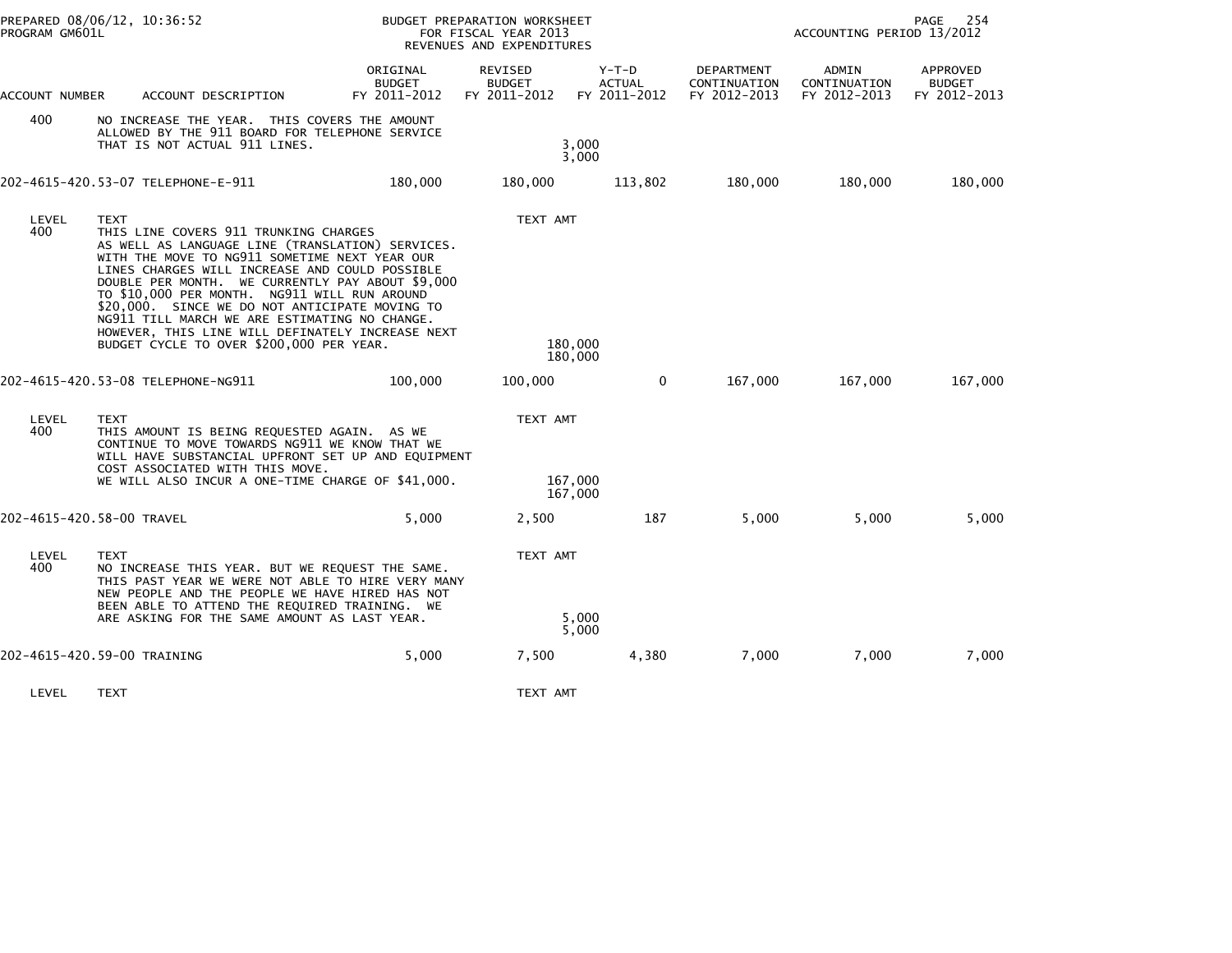| PROGRAM GM601L | PREPARED 08/06/12, 10:36:52                                                                                                                                                                                                                                                                                                                                                                                                                                                                                                                                |                                           | BUDGET PREPARATION WORKSHEET<br>FOR FISCAL YEAR 2013<br>REVENUES AND EXPENDITURES |                                          | 255<br>PAGE<br>ACCOUNTING PERIOD 13/2012          |                                       |                                           |  |
|----------------|------------------------------------------------------------------------------------------------------------------------------------------------------------------------------------------------------------------------------------------------------------------------------------------------------------------------------------------------------------------------------------------------------------------------------------------------------------------------------------------------------------------------------------------------------------|-------------------------------------------|-----------------------------------------------------------------------------------|------------------------------------------|---------------------------------------------------|---------------------------------------|-------------------------------------------|--|
| ACCOUNT NUMBER | ACCOUNT DESCRIPTION                                                                                                                                                                                                                                                                                                                                                                                                                                                                                                                                        | ORIGINAL<br><b>BUDGET</b><br>FY 2011-2012 | <b>REVISED</b><br><b>BUDGET</b><br>FY 2011-2012                                   | $Y-T-D$<br><b>ACTUAL</b><br>FY 2011-2012 | <b>DEPARTMENT</b><br>CONTINUATION<br>FY 2012-2013 | ADMIN<br>CONTINUATION<br>FY 2012-2013 | APPROVED<br><b>BUDGET</b><br>FY 2012-2013 |  |
| 400            | SLIGHT INCREASE. WE HAVE SEVERAL NEW PEOPLE<br>IN TRANINING IN THE PART TIME STAFFING AREA AND<br>WE WILL BE HIRING 4 NEW TELECOMMUNICATIONS THAT<br>WILL REQUIRE TRAINING AND A NEW TELECOMMUNICATOR<br>SCHOOL. WE ARE ALSO GETTING READY TO HOLD A<br>FIRE COMMUNICATIONS SCHOOL THAT WILL BE REQUIRED<br>FOR ALL EXISTING AND NEW EMPLOYEES. WE ALSO HAVE<br>CONSOLIDATION EFFORTS BETWEEN US AND THE CITY<br>WHICH MAY INCREASE OUR STAFF BY 10 MORE.<br>WITH THIS IN MIND WE ARE ASKING FOR \$2,000 MORE<br>FOR NEXT YEAR TILL EVERYTHING LEVELS OUT. |                                           | 7,000<br>7,000                                                                    |                                          |                                                   |                                       |                                           |  |
|                | 202-4615-420.61-89 SOFTWARE LICENSES                                                                                                                                                                                                                                                                                                                                                                                                                                                                                                                       | $\mathbf 0$                               | $\mathbf 0$                                                                       | $\mathbf{0}$                             | 0                                                 | 7,800                                 | 7,800                                     |  |
| LEVEL<br>400   | <b>TEXT</b><br>TO FUNCTION IN THE NEW 911 CENTER:<br>2 CAD LICENSES                                                                                                                                                                                                                                                                                                                                                                                                                                                                                        |                                           | TEXT AMT<br>7,800<br>7,800                                                        |                                          |                                                   |                                       |                                           |  |
|                | 202-4615-420.61-95 SUPPLIES: OTHER SMALL EQMT                                                                                                                                                                                                                                                                                                                                                                                                                                                                                                              | 4,000                                     | 4,000                                                                             | 1,887                                    | 6,000                                             | 6,000                                 | 6,000                                     |  |
| LEVEL<br>400   | <b>TEXT</b><br>SLIGHT INCREASE - THIS IS TO COVER SMALL EQUIPMENT<br>IN THE CENTER SUCH AS HEADSET, BATTERIES FOR THE<br>HEADSETS ETC. WE ARE ASKING FOR A SLIGHT INCREASE<br>FOR NEW WIRELESS HEADSET BASES FOR THE 4 NEW<br>TELECOMMUNICATORS AND THE SPARE POSITIONS.                                                                                                                                                                                                                                                                                   |                                           | TEXT AMT<br>6,000<br>6,000                                                        |                                          |                                                   |                                       |                                           |  |
|                | 202–4615–420.72–20 C/A:E–911 FACILITY                                                                                                                                                                                                                                                                                                                                                                                                                                                                                                                      | 0                                         | 590,000                                                                           | 590,000                                  | 0                                                 | 0                                     | $\mathbf 0$                               |  |
|                | 202-4615-420.74-00 C/A:EQUIPMENT                                                                                                                                                                                                                                                                                                                                                                                                                                                                                                                           | $\mathbf 0$                               | 0                                                                                 | 0                                        | 532,000                                           | 532,000                               | 793,033                                   |  |
| LEVEL<br>400   | <b>TEXT</b><br>THIS IS NEEDED REGARDLESS OF CONSOLIDATION. THIS<br>REQUEST IS FOR THE NEW 911 DISPATCH FURNITURE IN<br>THE NEW CENTER. WE ARE NEEDING 15 POSITIONS.<br>COST IS \$300,000<br>WE ARE ALSO NEEDING A NEW GENERATOR, UPS AND                                                                                                                                                                                                                                                                                                                   |                                           | TEXT AMT                                                                          |                                          |                                                   |                                       |                                           |  |
|                | TRANSFER SWITCH AT THE NEW 911 BUILDING.<br>COST IS \$232,0000<br>911 LOGGING RECORDING SYSTEM<br>MAINTENANCE CONTRACT-911 LOGGING RECORDING SYSTEM                                                                                                                                                                                                                                                                                                                                                                                                        |                                           | 532,000<br>158,233<br>7,500                                                       |                                          |                                                   |                                       |                                           |  |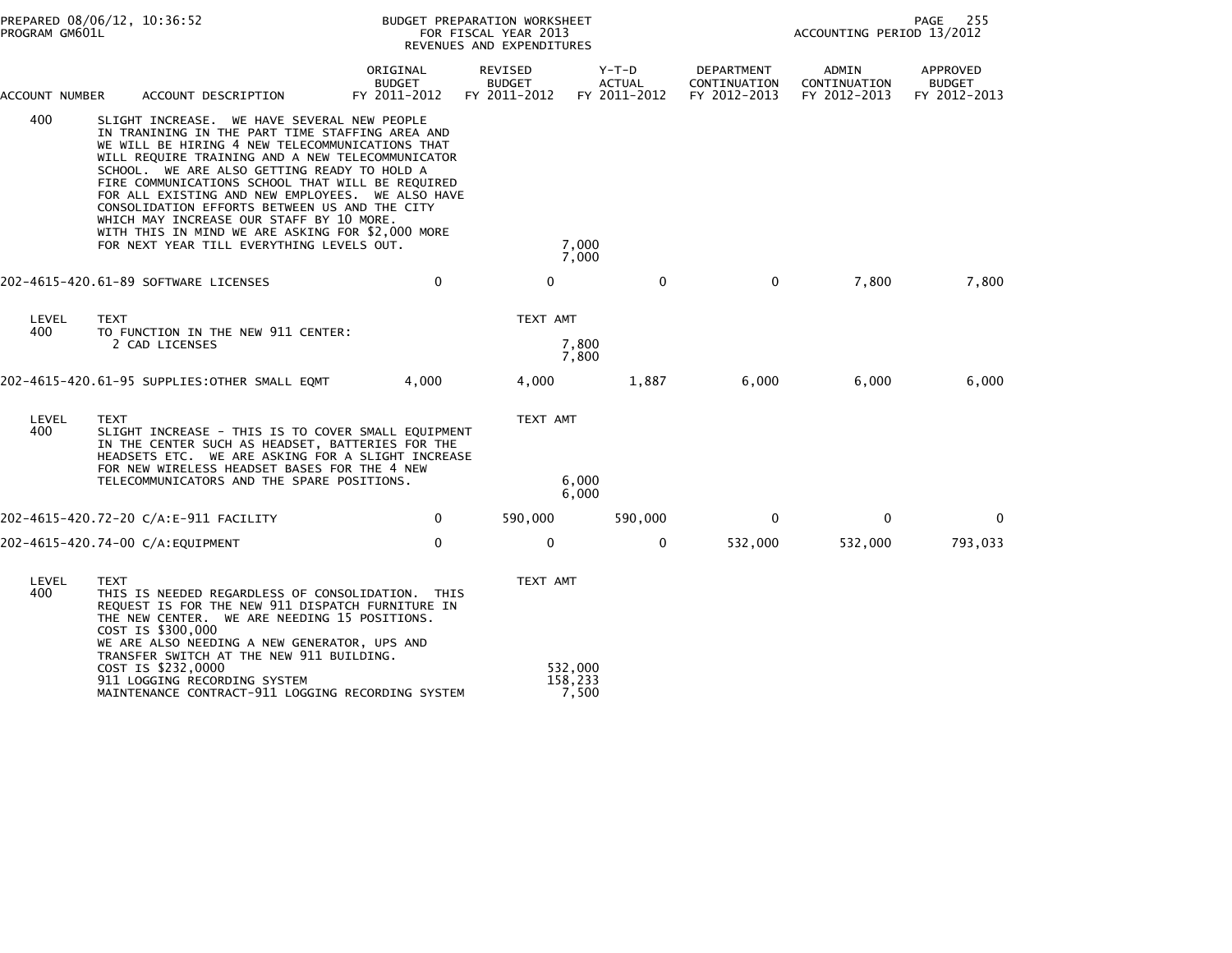| PROGRAM GM601L | PREPARED 08/06/12, 10:36:52                                                                                                                                                                                                                                                                                     |                                           | BUDGET PREPARATION WORKSHEET<br>FOR FISCAL YEAR 2013<br>REVENUES AND EXPENDITURES |                                          | 256<br><b>PAGE</b><br>ACCOUNTING PERIOD 13/2012 |                                                          |                                           |  |
|----------------|-----------------------------------------------------------------------------------------------------------------------------------------------------------------------------------------------------------------------------------------------------------------------------------------------------------------|-------------------------------------------|-----------------------------------------------------------------------------------|------------------------------------------|-------------------------------------------------|----------------------------------------------------------|-------------------------------------------|--|
| ACCOUNT NUMBER | ACCOUNT DESCRIPTION                                                                                                                                                                                                                                                                                             | ORIGINAL<br><b>BUDGET</b><br>FY 2011-2012 | REVISED<br><b>BUDGET</b><br>FY 2011-2012                                          | $Y-T-D$<br><b>ACTUAL</b><br>FY 2011-2012 | DEPARTMENT<br>CONTINUATION<br>FY 2012-2013      | ADMIN<br>CONTINUATION<br>FY 2012-2013                    | APPROVED<br><b>BUDGET</b><br>FY 2012-2013 |  |
|                | RADIO CONSOLE TO CAD PAGING INTERFACE<br>C TO C INTERFACE<br>CAD SYSTEM UPGRADE/DATA CONVERSION                                                                                                                                                                                                                 |                                           |                                                                                   | 30,000<br>10,000<br>55,300<br>793,033    |                                                 |                                                          |                                           |  |
|                | 202-4615-420.74-10 C/A:DATA PROCESSING                                                                                                                                                                                                                                                                          | $\mathbf 0$                               | $\mathbf{0}$                                                                      | $\Omega$                                 | 203,331                                         | 203,331                                                  | 203,331                                   |  |
| LEVEL<br>400   | <b>TEXT</b><br>THIS IS NEEDED REGARDLESS OF CONSOLIDATION.<br>WE ARE NEEDING TO MOVE THE EXISTING 911 PHONE<br>SYSTEM AND ADD SOME ADDITIONAL PHONE POSITIONS<br>FOR THE SPARE POSITIONS.<br>COST IS \$68,211<br>WE ALSO NEED NEW SERVERS, RACKS AND COMPUTER<br>EQUIPMENT IN THE NEW CENTER.<br>COST \$135,120 |                                           | TEXT AMT                                                                          | 203,331<br>203,331                       |                                                 |                                                          |                                           |  |
|                | 202-4615-420.74-30 C/A:SOFTWARE                                                                                                                                                                                                                                                                                 | $\mathbf 0$                               | $\Omega$                                                                          | $\mathbf{0}$                             | $\mathbf{0}$                                    | 27,305                                                   | 27,305                                    |  |
| LEVEL<br>400   | <b>TEXT</b><br>TO FUNCTION IN THE NEW 911 CENTER:<br>EMD PRO QA SOFTWARE AND CARDSETS                                                                                                                                                                                                                           |                                           | TEXT AMT                                                                          | 27,305<br>27,305                         |                                                 |                                                          |                                           |  |
|                | 202-4615-420.76-20 F/A:DP EQUIPMENT                                                                                                                                                                                                                                                                             | $\mathbf{0}$                              | $\mathbf{0}$                                                                      | 0                                        | 35,105                                          | $\Omega$                                                 | 0                                         |  |
|                |                                                                                                                                                                                                                                                                                                                 | 3,000                                     | 3,000                                                                             | 2,583                                    | 6,000                                           | 6,000                                                    | 6,000                                     |  |
| LEVEL<br>400   | <b>TEXT</b><br>WE RECIEVE 2 REPLACEMENT CHAIRS IN THE 911 CENTER<br>PER YEAR. THIS YEAR WE ARE ASKING FOR THOSE 2<br>PLUS ONE FOR THE NEW TELECOMMUNICATOR POSITION<br>AND 2 MORE FOR THE SPARE DISPATCH POSITIONS.                                                                                             |                                           | TEXT AMT                                                                          | 6,000<br>6.000                           |                                                 |                                                          |                                           |  |
|                | 202-4615-420.98-00 RESERVE                                                                                                                                                                                                                                                                                      | 68,647                                    | 68,647                                                                            | $\mathbf 0$                              | $\mathbf{0}$                                    | $\mathbf 0$                                              | 0                                         |  |
| *              | EXPENDITURE                                                                                                                                                                                                                                                                                                     | 540,413                                   |                                                                                   |                                          |                                                 | 1, 130, 413 875, 083 1, 234, 050 1, 305, 302 1, 566, 335 |                                           |  |
| **             | EMERGENCY TELEPHONE SYS                                                                                                                                                                                                                                                                                         | 540,413                                   | 540,413                                                                           |                                          | 875,083 1,234,050 1,305,302                     |                                                          | 1,566,335                                 |  |
| ***            | TELECOMMUNICATIONS                                                                                                                                                                                                                                                                                              | 540,413                                   | 540,413                                                                           | 875,083                                  | 1,234,050                                       | 1,305,302                                                | 1,566,335                                 |  |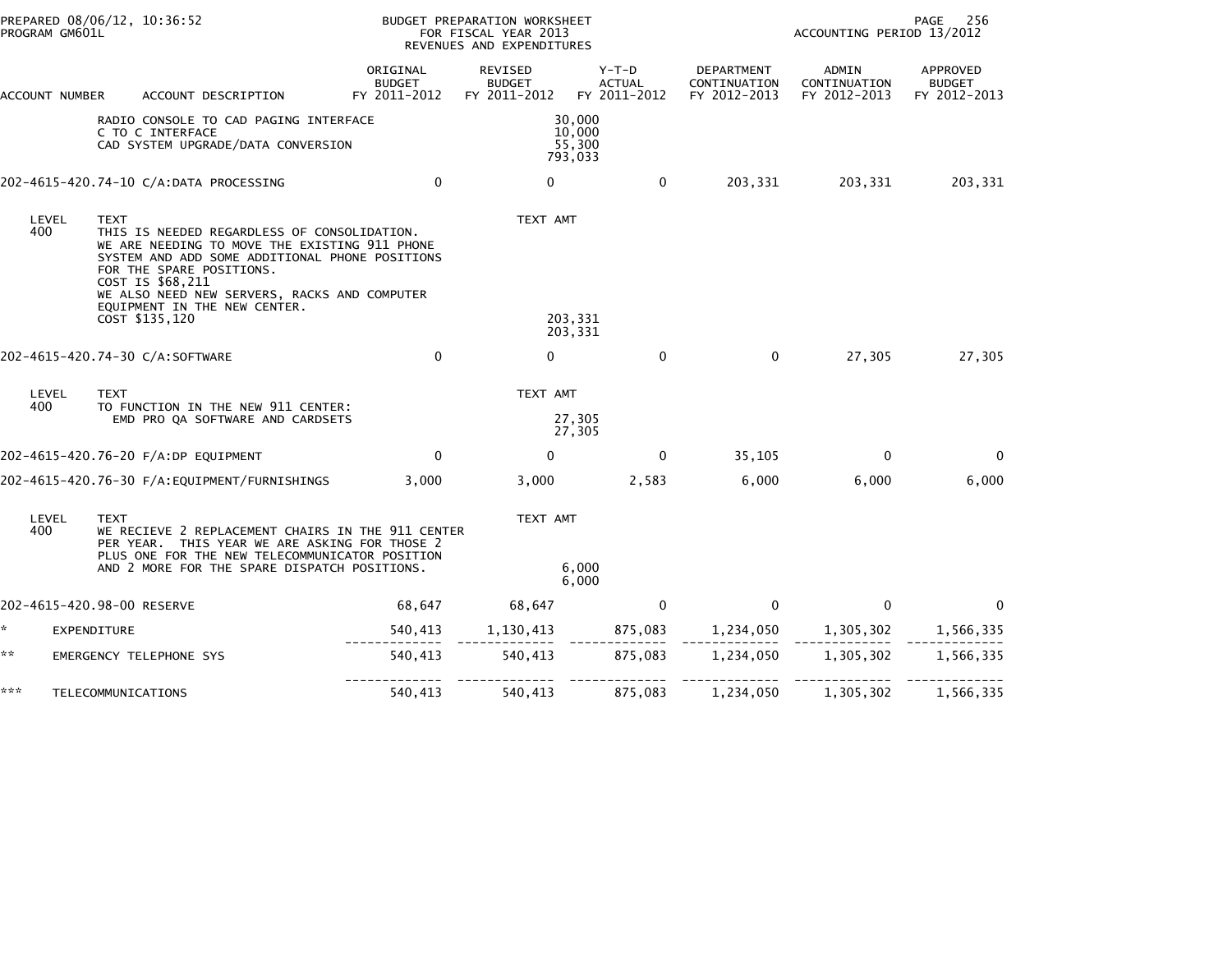| PREPARED 08/06/12, 10:36:52<br>PROGRAM GM601L |                         |                                           | BUDGET PREPARATION WORKSHEET<br>FOR FISCAL YEAR 2013<br>REVENUES AND EXPENDITURES |                                        | 257<br>PAGE<br>ACCOUNTING PERIOD 13/2012   |                                       |                                           |  |
|-----------------------------------------------|-------------------------|-------------------------------------------|-----------------------------------------------------------------------------------|----------------------------------------|--------------------------------------------|---------------------------------------|-------------------------------------------|--|
| ACCOUNT NUMBER                                | ACCOUNT DESCRIPTION     | ORIGINAL<br><b>BUDGET</b><br>FY 2011-2012 | REVISED<br><b>BUDGET</b><br>FY 2011-2012                                          | Y-T-D<br><b>ACTUAL</b><br>FY 2011-2012 | DEPARTMENT<br>CONTINUATION<br>FY 2012-2013 | ADMIN<br>CONTINUATION<br>FY 2012-2013 | APPROVED<br><b>BUDGET</b><br>FY 2012-2013 |  |
| ****                                          | EMERGENCY TELEPHONE SYS |                                           |                                                                                   | 377.285                                | 731.541                                    |                                       |                                           |  |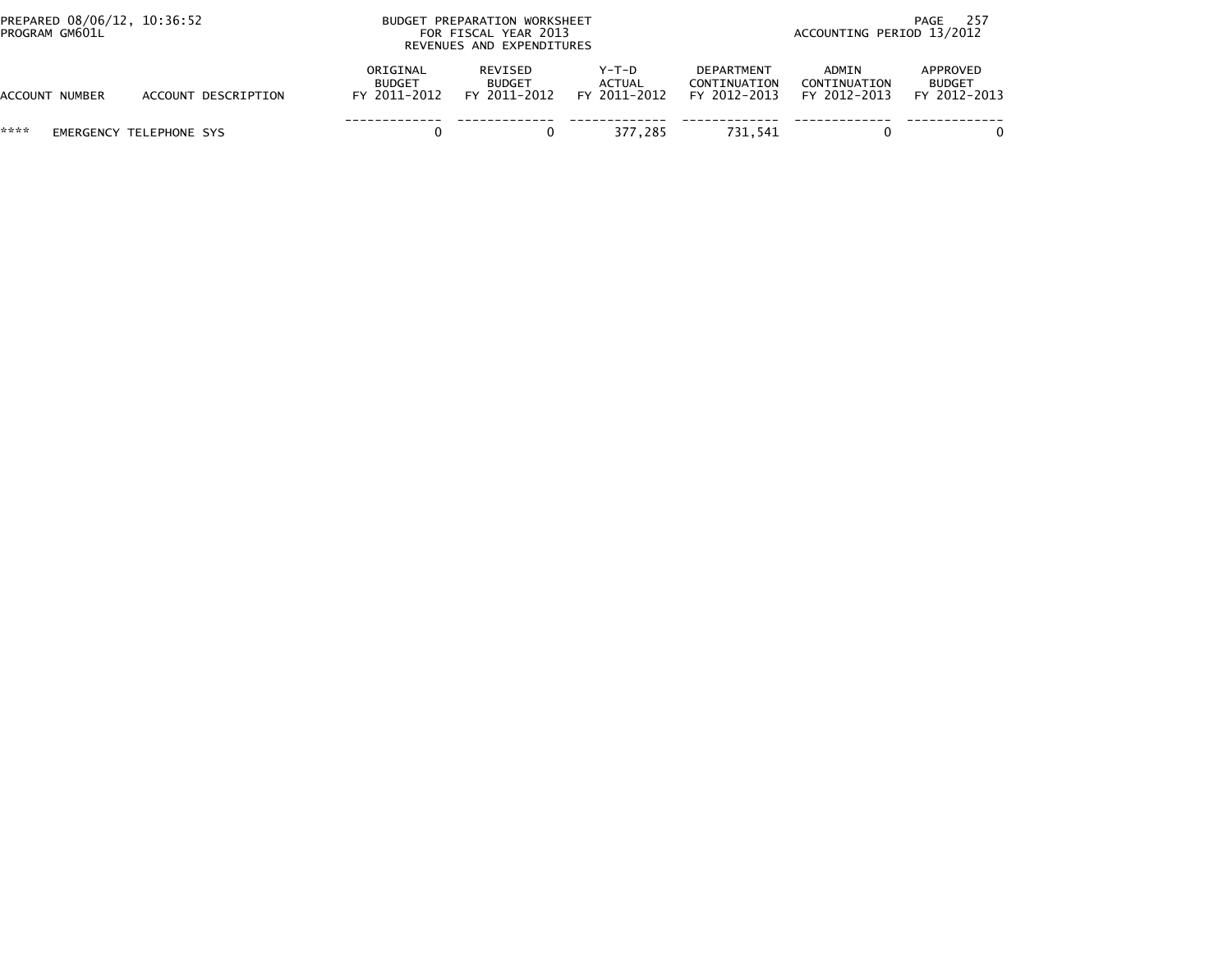|                | PREPARED 08/06/12, 10:36:52 |  |
|----------------|-----------------------------|--|
| PROGRAM GM601L |                             |  |

# PREPARED 08/06/12, 10:36:52 PREPARATION WORKSHEET PREPARATION WORKSHEET PREPARATION WORKSHEET<br>FOR FISCAL YEAR 2013 ACCOUNTING PERIOD 13/2012<br>REVENUES AND EXPENDITURES

PAGE 258<br>ACCOUNTING PERIOD 13/2012

| ACCOUNT NUMBER                       | ACCOUNT DESCRIPTION                         | ORIGINAL<br><b>BUDGET</b><br>FY 2011-2012 | <b>REVISED</b><br><b>BUDGET</b><br>FY 2011-2012 | $Y-T-D$<br><b>ACTUAL</b><br>FY 2011-2012 | DEPARTMENT<br>CONTINUATION<br>FY 2012-2013 | <b>ADMIN</b><br>CONTINUATION<br>FY 2012-2013 | <b>APPROVED</b><br><b>BUDGET</b><br>FY 2012-2013 |
|--------------------------------------|---------------------------------------------|-------------------------------------------|-------------------------------------------------|------------------------------------------|--------------------------------------------|----------------------------------------------|--------------------------------------------------|
| 203-4123-331.77-09 SFR 2009 GRANT    |                                             | 397,000-                                  | 397,000-                                        | $396,777 -$                              | 0                                          | 0                                            | 397,000-                                         |
|                                      | 203-4123-331.77-10 SFR 2011 GRANT-FY 2012   | 0                                         | $160,000 -$                                     | 0                                        | 0                                          | 0                                            | $160,000 -$                                      |
| 203-4123-331.87-01 URP 2011          |                                             | $\mathbf{0}$                              | 75,000-                                         | $37,500-$                                | 0                                          | 0                                            | 75,000-                                          |
|                                      | 203-4123-331.89-01 HOME PROGRAM INCOME      | $10,000 -$                                | $10,000 -$                                      | $10,000 -$                               | 0                                          | 0                                            | $10,000 -$                                       |
| 203-4123-331.89-06 HOME 2006         |                                             | $108,667-$                                | $108,667-$                                      | 108,668-                                 | 0                                          | 0                                            | $108,667-$                                       |
| 203-4123-331.89-07 HOME 2007         |                                             | $106,068 -$                               | 106,068-                                        | $106,060 -$                              | 0                                          | 0                                            | 106,068-                                         |
| 203-4123-331.89-09 HOME 2009         |                                             | 159,189-                                  | 159,189-                                        | 159,189-                                 | 0                                          | $\mathbf{0}$                                 | 159,189-                                         |
| 203-4123-331.89-10 HOME 2010         |                                             | 200,919-                                  | 200,919-                                        | $200, 919 -$                             | 0                                          | $\mathbf{0}$                                 | 200,919-                                         |
| 203-4123-331.89-11 HOME 2011         |                                             | 199,791-                                  | 199,791-                                        | 199,734-                                 | 0                                          | $\mathbf 0$                                  | 199,791-                                         |
| 203-4123-331.89-12 HOME 2012         |                                             | 0                                         | 185,460-                                        | $17,065-$                                | 0                                          | $\mathbf{0}$                                 | 185,460-                                         |
| 203-4123-334.80-05 CDBG 2005 GRANT   |                                             | $400,000 -$                               | $400,000 -$                                     | 399,493-                                 | 0                                          | $\mathbf{0}$                                 | $400,000 -$                                      |
| 203-4123-334.80-08 CDBG 2008 GRANT   |                                             | $400,000 -$                               | $400,000 -$                                     | $400,000 -$                              | 0                                          | $\mathbf{0}$                                 | $400,000 -$                                      |
| 203-4123-334.80-10 CDBG-R 2010 GRANT |                                             | $100,000 -$                               | $100,000 -$                                     | $100,000 -$                              | 0                                          | $\mathbf{0}$                                 | $100,000 -$                                      |
|                                      | 203-4123-334.96-00 DUKE HOME ENGERY LOAN PL | 180,000-                                  | 280,000-                                        | $192,500-$                               | 0                                          | $\mathbf{0}$                                 | 280,000-                                         |
|                                      | 203–4123–334.97–00 LEAD ASSIT PARTERSHIP PL | 88,000-                                   | $88,000 -$                                      | $22,495-$                                | 0                                          | $\mathbf{0}$                                 | $88,000 -$                                       |
|                                      | 203-4123-391.10-00 TRANSFER FROM FUND 101   | $25,000 -$                                | $25,000 -$                                      | $25,000 -$                               | 0                                          | 0                                            | $25,000 -$                                       |
| <b>REVENUE</b>                       | 203-4123-410.90-42 CDBG 2005:ADMINISTRATION | 2,374,634-<br>53,000                      | 2,895,094-<br>53,000                            | 2,375,400-<br>53,000                     | 0<br>0                                     | 0<br>0                                       | 2,895,094-<br>53,000                             |
|                                      | 203-4123-410.90-43 CDBG 2005:REHABILITATION | 347,000                                   | 347,000                                         | 346,493                                  | 0                                          | 0                                            | 347,000                                          |
|                                      | 203-4123-410.90-44 HOME 2006:ADMINISTRATION | 8,667                                     | 8,667                                           | 8,667                                    | 0                                          | 0                                            | 8,667                                            |
|                                      | 203-4123-410.90-46 HOME 2006:REHABILITATION | 100,000                                   | 100,000                                         | 100,000                                  | 0                                          | $\mathbf{0}$                                 | 100,000                                          |
|                                      | 203-4123-410.90-48 HOME 2006:E SPENCER      | 25,000                                    | 25,000                                          | 25,000                                   | 0                                          | 0                                            | 25,000                                           |
|                                      |                                             | 7,629                                     | 7,629                                           | 7,629                                    | 0                                          | 0                                            | 7,629                                            |
|                                      | 203-4123-410.90-52 HOME 2007:REHABILITATION | 51,000                                    | 51,000                                          | 50,992                                   | 0                                          | 0                                            | 51,000                                           |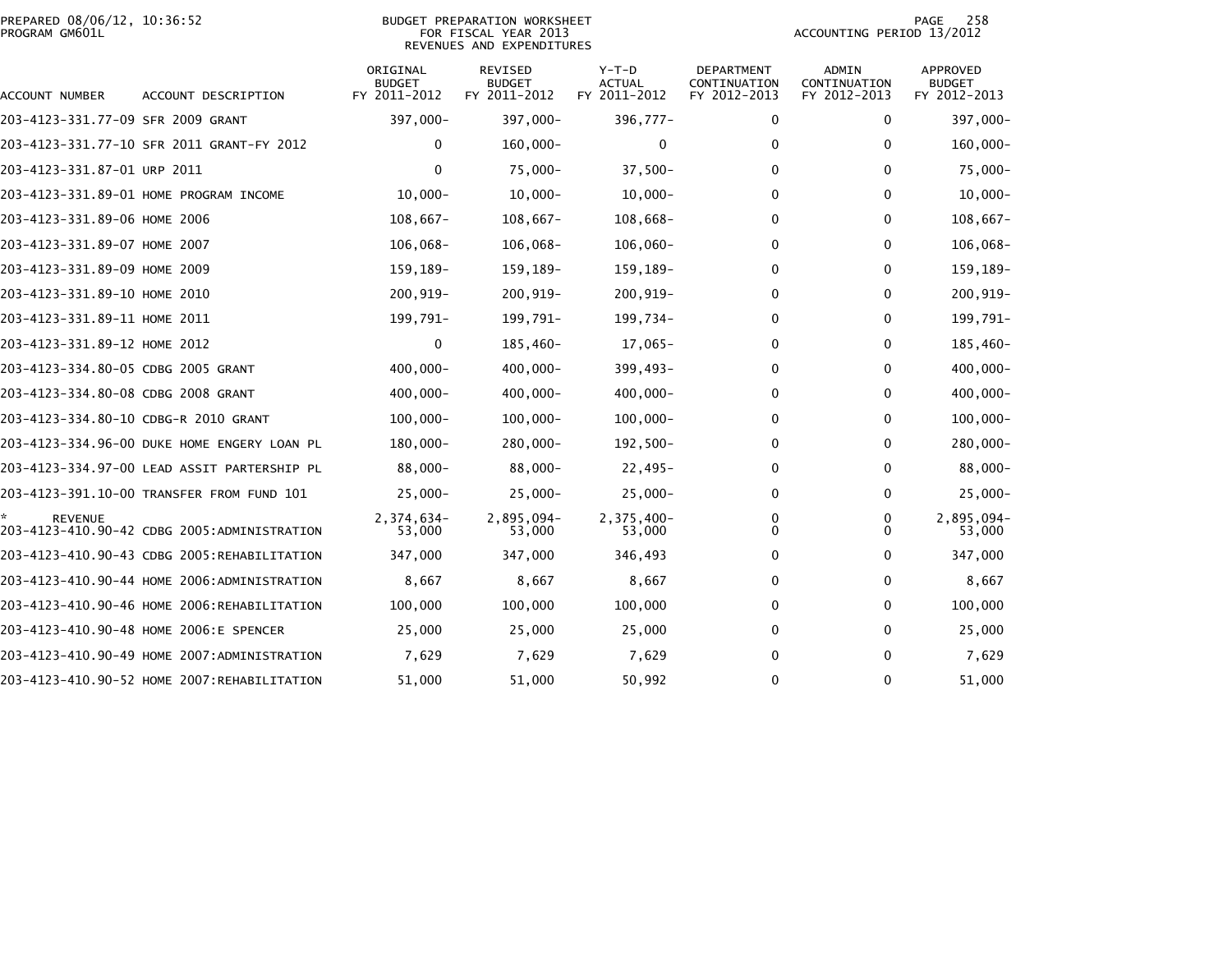## PREPARED 08/06/12, 10:36:52<br>PROGRAM GM601L

BUDGET PREPARATION WORKSHEET<br>FOR FISCAL YEAR 2013 REVENUES AND EXPENDITURES PAGE 259<br>ACCOUNTING PERIOD 13/2012

| ACCOUNT NUMBER                       | ACCOUNT DESCRIPTION                          | ORIGINAL<br><b>BUDGET</b><br>FY 2011-2012 | <b>REVISED</b><br><b>BUDGET</b><br>FY 2011-2012 | $Y-T-D$<br>ACTUAL<br>FY 2011-2012 | <b>DEPARTMENT</b><br>CONTINUATION<br>FY 2012-2013 | <b>ADMIN</b><br>CONTINUATION<br>FY 2012-2013 | APPROVED<br><b>BUDGET</b><br>FY 2012-2013 |
|--------------------------------------|----------------------------------------------|-------------------------------------------|-------------------------------------------------|-----------------------------------|---------------------------------------------------|----------------------------------------------|-------------------------------------------|
|                                      | 203-4123-410.90-53 HOME 2007:DOWN PMT ASSIST | 10,000                                    | 10,000                                          | 10,000                            | $\mathbf 0$                                       | $\mathbf{0}$                                 | 10,000                                    |
|                                      | 203-4123-410.90-54 HOME 2007:NEW CONSTRUCTIO | 47,439                                    | 47,439                                          | 47,439                            | 0                                                 | $\mathbf{0}$                                 | 47,439                                    |
|                                      | 203-4123-410.90-57 CDBG 2008:ADMINISTRATION  | 40,000                                    | 40,000                                          | 40,000                            | 0                                                 | $\mathbf{0}$                                 | 40,000                                    |
|                                      | 203-4123-410.90-58 CDBG 2008:REHABILITATION  | 360,000                                   | 360,000                                         | 360,000                           | 0                                                 | $\Omega$                                     | 360,000                                   |
|                                      | 203-4123-410.90-61 SFR 2009:REHABILITATION   | 320,000                                   | 320,000                                         | 320,000                           | 0                                                 | 0                                            | 320,000                                   |
|                                      | 203-4123-410.90-63 SFR 2009:SOFT COST        | 45,000                                    | 45,000                                          | 45,000                            | 0                                                 | $\mathbf{0}$                                 | 45,000                                    |
|                                      | 203-4123-410.90-64 SFR 2009:ADMINISTRATION   | 32,000                                    | 32,000                                          | 31,778                            | $\Omega$                                          | $\mathbf{0}$                                 | 32,000                                    |
|                                      | 203-4123-410.90-66 HOME 2009:REHABILITATION  | 105,178                                   | 105,178                                         | 105,178                           | 0                                                 | $\mathbf{0}$                                 | 105,178                                   |
|                                      | 203-4123-410.90-67 HOME 2009:NEW CONSTRUCTIO | 45,000                                    | 45,000                                          | 45,000                            | 0                                                 | $\mathbf{0}$                                 | 45,000                                    |
|                                      | 203-4123-410.90-68 HOME 2009:ADMINISTRATION  | 9,011                                     | 9,011                                           | 9,011                             | 0                                                 | $\mathbf{0}$                                 | 9,011                                     |
|                                      | 203-4123-410.90-69 DUKE HOME ENERGY EXPEND   | 180,000                                   | 280,000                                         | 195,378                           | 0                                                 | 0                                            | 280,000                                   |
| 203-4123-410.90-71 LAPP EXPENDITURES |                                              | 88,000                                    | 88,000                                          | 22,495                            | 0                                                 | $\Omega$                                     | 88,000                                    |
|                                      | 203-4123-410.90-72 HOME 2010:ADMINISTRATION  | 11,373                                    | 11,373                                          | 11,373                            | 0                                                 | $\mathbf{0}$                                 | 11,373                                    |
|                                      | 203-4123-410.90-74 HOME 2010:REHABILITATION  | 189,546                                   | 189,546                                         | 189,546                           | 0                                                 | $\mathbf{0}$                                 | 189,546                                   |
|                                      | 203-4123-410.90-76 CDBG-R EXPENDITURES       | 100,000                                   | 100,000                                         | 100,000                           | 0                                                 | $\Omega$                                     | 100,000                                   |
|                                      | 203-4123-410.90-81 HOME 2012:ADMINISTRATION  | 0                                         | 10,498                                          | 5,952                             | 0                                                 | 0                                            | 10,498                                    |
|                                      | 203-4123-410.90-82 HOME 2012:REHABILITATION  | 0                                         | 174,962                                         | 11, 113                           | 0                                                 | 0                                            | 174,962                                   |
|                                      | 203-4123-410.90-83 SFR 2011:ADMINISTRATION   | $\mathbf{0}$                              | 15,000                                          | $\Omega$                          | 0                                                 | $\mathbf{0}$                                 | 15,000                                    |
|                                      | 203-4123-410.90-84 SFR 2011:SOFT COSTS       | 0                                         | 14,700                                          | 1,500                             | 0                                                 | $\mathbf{0}$                                 | 14,700                                    |
|                                      | 203-4123-410.90-85 SFR 2011:REHABILITATION   | 0                                         | 130,300                                         | 0                                 | 0                                                 | 0                                            | 130,300                                   |
|                                      | 203-4123-410.90-86 URP 2011:ADMINISTRATION   | $\Omega$                                  | 8,400                                           | 600                               | 0                                                 | $\Omega$                                     | 8,400                                     |
|                                      | 203-4123-410.90-87 URP 2011:REHABILITATION   | 0                                         | 66,600                                          | 10,050                            | 0                                                 | 0                                            | 66,600                                    |
|                                      | 203-4123-419.90-77 HOME 2011:ADMINISTRATION  | 11,309                                    | 11,309                                          | 11,309                            | $\Omega$                                          | $\mathbf{0}$                                 | 11,309                                    |
|                                      | 203-4123-419.90-78 HOME 2011:REHABILITATION  | 188,482                                   | 188,482                                         | 188,482                           | $\Omega$                                          | $\mathbf{0}$                                 | 188,482                                   |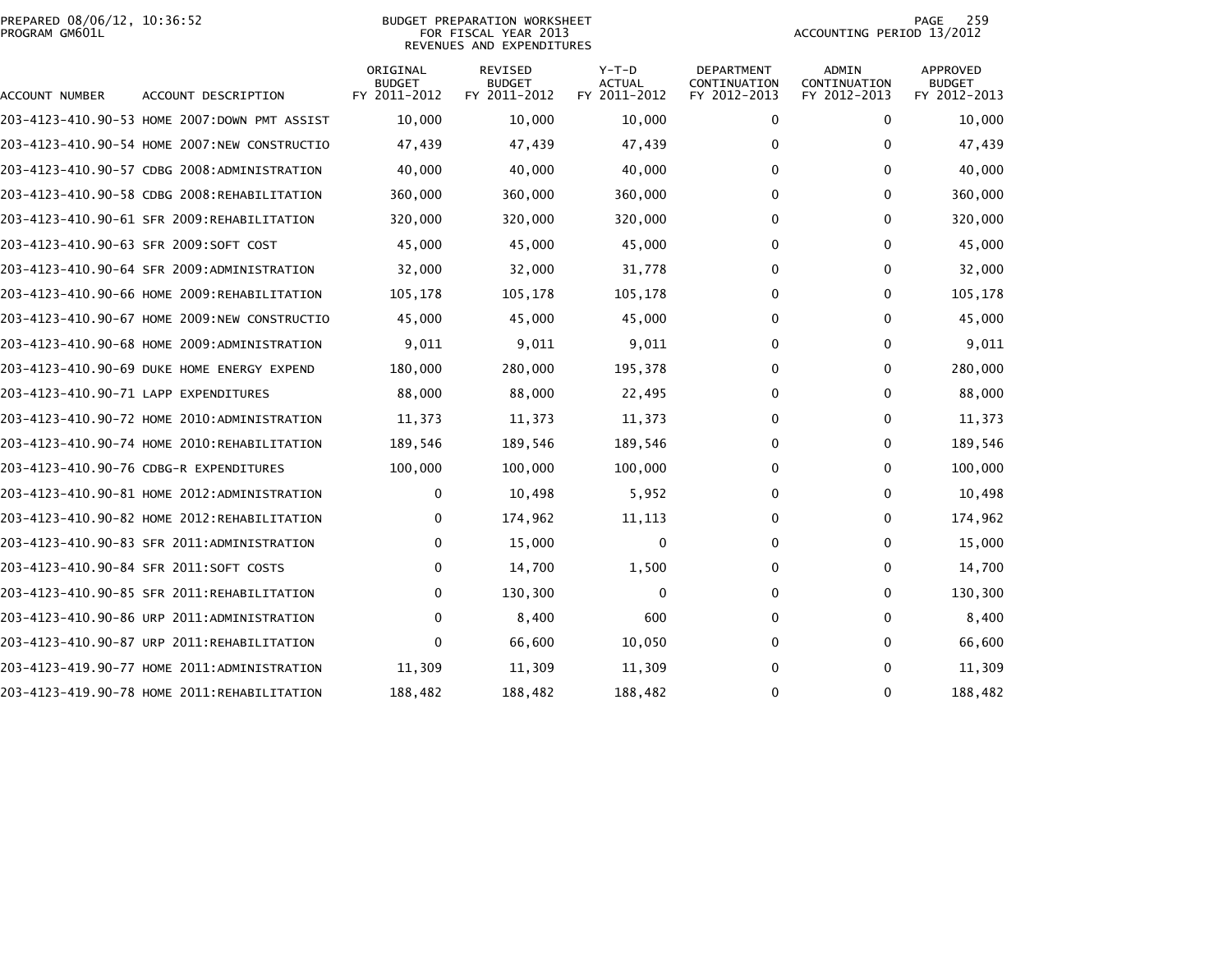| PREPARED 08/06/12, 10:36:52<br>PROGRAM GM601L |                           |                           | BUDGET PREPARATION WORKSHEET<br>FOR FISCAL YEAR 2013<br>REVENUES AND EXPENDITURES |                                          |                                 | - 260<br>PAGE<br>ACCOUNTING PERIOD 13/2012 |                                       |                                           |  |
|-----------------------------------------------|---------------------------|---------------------------|-----------------------------------------------------------------------------------|------------------------------------------|---------------------------------|--------------------------------------------|---------------------------------------|-------------------------------------------|--|
|                                               | <b>ACCOUNT NUMBER</b>     | ACCOUNT DESCRIPTION       | ORIGINAL<br><b>BUDGET</b><br>FY 2011-2012                                         | REVISED<br><b>BUDGET</b><br>FY 2011-2012 | Y-T-D<br>ACTUAL<br>FY 2011-2012 | DEPARTMENT<br>CONTINUATION<br>FY 2012-2013 | ADMIN<br>CONTINUATION<br>FY 2012-2013 | APPROVED<br><b>BUDGET</b><br>FY 2012-2013 |  |
| '*                                            | EXPENDITURE               |                           | 2,374,634                                                                         | 2,895,094                                | 2,352,985                       | $\mathbf{0}$                               | 0                                     | 2,895,094                                 |  |
| **                                            |                           | COMMUNITY DEV BLOCK GRANT | 0                                                                                 |                                          | $22.415 -$                      | 0                                          | 0                                     | $\Omega$                                  |  |
| ***                                           | <b>GENERAL GOVERNMENT</b> |                           | $\Omega$                                                                          |                                          | $22,415-$                       | $\mathbf{0}$                               | $\Omega$                              |                                           |  |
| ****                                          | CDBG/HOME GRANT FUND      |                           |                                                                                   |                                          | $22.415-$                       | $\Omega$                                   | 0                                     | $\Omega$                                  |  |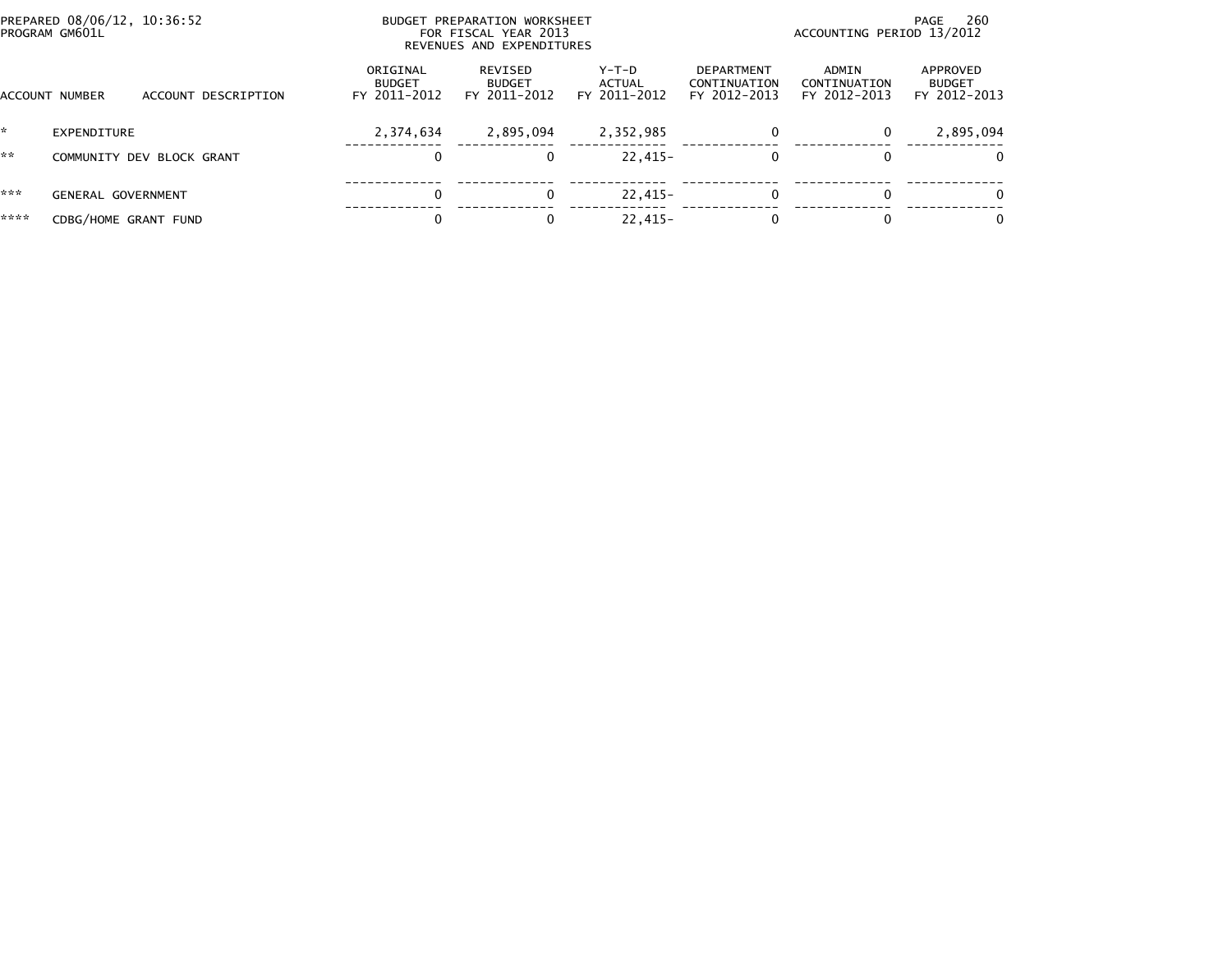| PREPARED 08/06/12, 10:36:52<br>PROGRAM GM601L |                                              |                                           | BUDGET PREPARATION WORKSHEET<br>FOR FISCAL YEAR 2013<br>REVENUES AND EXPENDITURES | 261<br>PAGE<br>ACCOUNTING PERIOD 13/2012 |                                                   |                                       |                                           |
|-----------------------------------------------|----------------------------------------------|-------------------------------------------|-----------------------------------------------------------------------------------|------------------------------------------|---------------------------------------------------|---------------------------------------|-------------------------------------------|
| ACCOUNT NUMBER                                | ACCOUNT DESCRIPTION                          | ORIGINAL<br><b>BUDGET</b><br>FY 2011-2012 | <b>REVISED</b><br><b>BUDGET</b><br>FY 2011-2012                                   | Y-T-D<br><b>ACTUAL</b><br>FY 2011-2012   | <b>DEPARTMENT</b><br>CONTINUATION<br>FY 2012-2013 | ADMIN<br>CONTINUATION<br>FY 2012-2013 | APPROVED<br><b>BUDGET</b><br>FY 2012-2013 |
| 310-8041-361.00-00 INTEREST REVENUE           |                                              | 0                                         |                                                                                   |                                          | 0                                                 |                                       |                                           |
|                                               | 310-8041-390.10-00 OFS:INSTALLMENT PURCHASES |                                           |                                                                                   |                                          |                                                   |                                       |                                           |
|                                               | 310-8041-391.10-00 TRANSFER FROM FUND 101    |                                           |                                                                                   |                                          |                                                   |                                       |                                           |
| <b>REVENUE</b>                                | 310-8041-495.77-10 CIP:ARCHITECTURAL FEES    |                                           |                                                                                   |                                          |                                                   |                                       |                                           |
| 310-8041-495.77-27 CIP:EQUIPMENT              |                                              |                                           |                                                                                   |                                          |                                                   |                                       |                                           |
|                                               | 310-8041-495.77-30 CIP:FIXTURES/FURNISHINGS  |                                           |                                                                                   |                                          |                                                   |                                       |                                           |
|                                               | 310-8041-495.77-70 CIP:CONSTRUCTION/REMODEL  |                                           |                                                                                   |                                          | O.                                                |                                       |                                           |
|                                               | 310-8041-495.95-10 TRANSFER TO FUND 101      |                                           |                                                                                   |                                          |                                                   |                                       |                                           |
| ×.<br>EXPENDITURE                             |                                              |                                           |                                                                                   |                                          |                                                   |                                       |                                           |
| **<br>PHASE I                                 |                                              | $\Omega$                                  | $\Omega$                                                                          |                                          | $\Omega$                                          | $\Omega$                              |                                           |
| ***                                           | CONSTRUCTION IN PROGRESS                     |                                           |                                                                                   |                                          |                                                   |                                       |                                           |
| ****<br>JUSTICE CENTER III                    |                                              |                                           |                                                                                   |                                          |                                                   |                                       |                                           |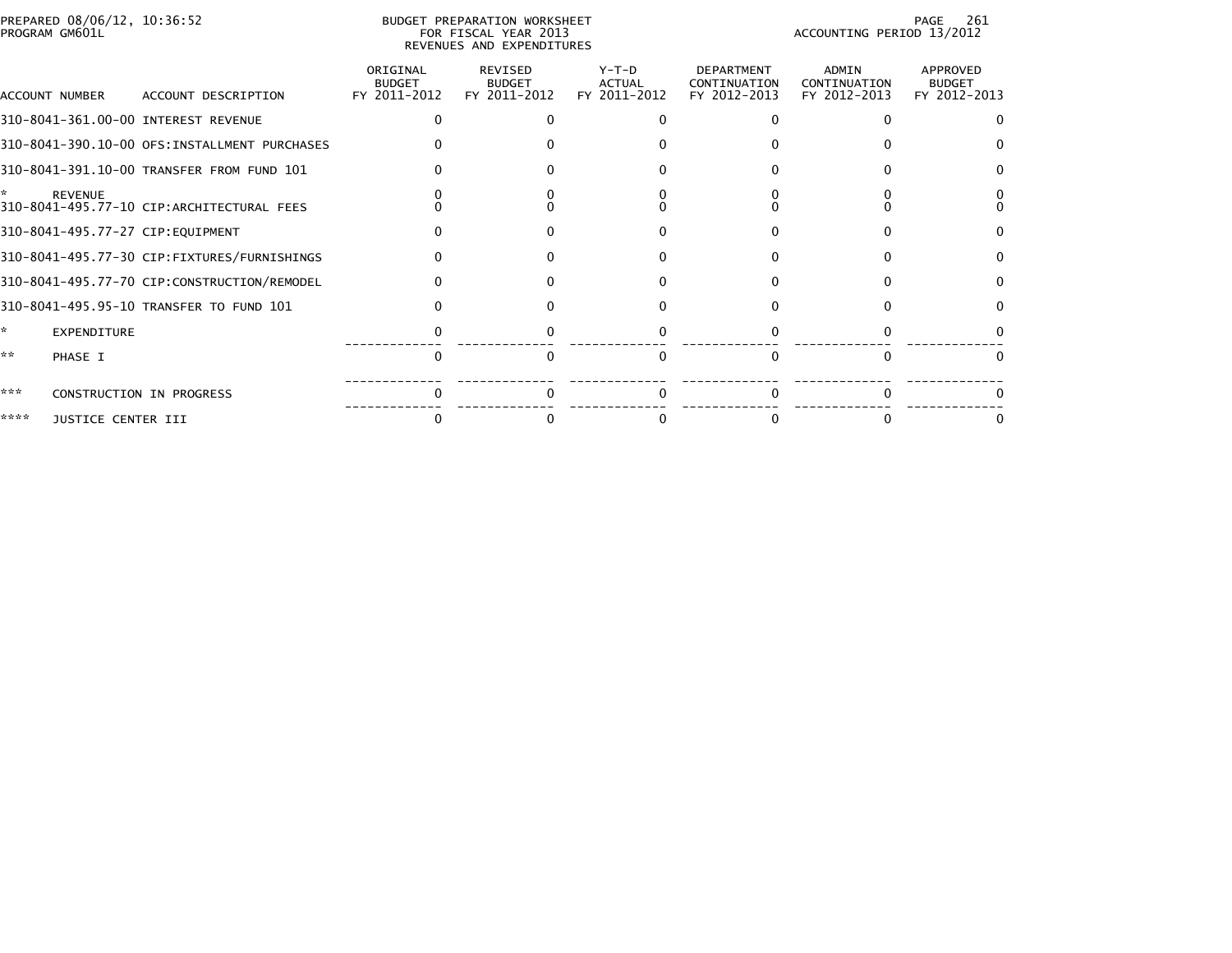| PREPARED 08/06/12, 10:36:52<br>PROGRAM GM601L |                                             |                                           | BUDGET PREPARATION WORKSHEET<br>FOR FISCAL YEAR 2013<br>REVENUES AND EXPENDITURES |                                          |                                            | 262<br>PAGE<br>ACCOUNTING PERIOD 13/2012 |                                           |  |  |
|-----------------------------------------------|---------------------------------------------|-------------------------------------------|-----------------------------------------------------------------------------------|------------------------------------------|--------------------------------------------|------------------------------------------|-------------------------------------------|--|--|
| ACCOUNT NUMBER                                | ACCOUNT DESCRIPTION                         | ORIGINAL<br><b>BUDGET</b><br>FY 2011-2012 | REVISED<br><b>BUDGET</b><br>FY 2011-2012                                          | $Y-T-D$<br><b>ACTUAL</b><br>FY 2011-2012 | DEPARTMENT<br>CONTINUATION<br>FY 2012-2013 | ADMIN<br>CONTINUATION<br>FY 2012-2013    | APPROVED<br><b>BUDGET</b><br>FY 2012-2013 |  |  |
| 311-8070-361.60-00 INTEREST                   |                                             |                                           |                                                                                   |                                          |                                            |                                          |                                           |  |  |
|                                               | 311-8070-390.20-00 OFS:LOAN PROCEEDS        |                                           |                                                                                   |                                          |                                            |                                          |                                           |  |  |
| <b>REVENUE</b>                                | 311-8070-495.77-10 CIP:ARCHITECTURAL FEES   |                                           |                                                                                   |                                          |                                            |                                          |                                           |  |  |
|                                               | 311-8070-495.77-30 CIP:FIXTURES/FURNISHINGS |                                           |                                                                                   |                                          |                                            |                                          |                                           |  |  |
|                                               | 311-8070-495.77-72 CIP:CONSTRUCTION-OTHER   |                                           |                                                                                   |                                          |                                            |                                          |                                           |  |  |
|                                               | 311-8070-495.77-75 CONSTRUCTION:GENERAL     |                                           |                                                                                   |                                          |                                            |                                          |                                           |  |  |
|                                               | 311-8070-495.95-10 TRANSFER TO FUND 101     |                                           |                                                                                   |                                          |                                            |                                          |                                           |  |  |
| ÷.<br><b>EXPENDITURE</b>                      |                                             |                                           |                                                                                   |                                          |                                            |                                          |                                           |  |  |
| **                                            | DSS ADDITION & RENOVATION                   |                                           |                                                                                   |                                          |                                            | O                                        |                                           |  |  |
| ***                                           | CONSTRUCTION IN PROGRESS                    |                                           |                                                                                   |                                          |                                            |                                          |                                           |  |  |
| ****                                          | DSS ADDITION & REVOVATION                   |                                           |                                                                                   |                                          |                                            |                                          |                                           |  |  |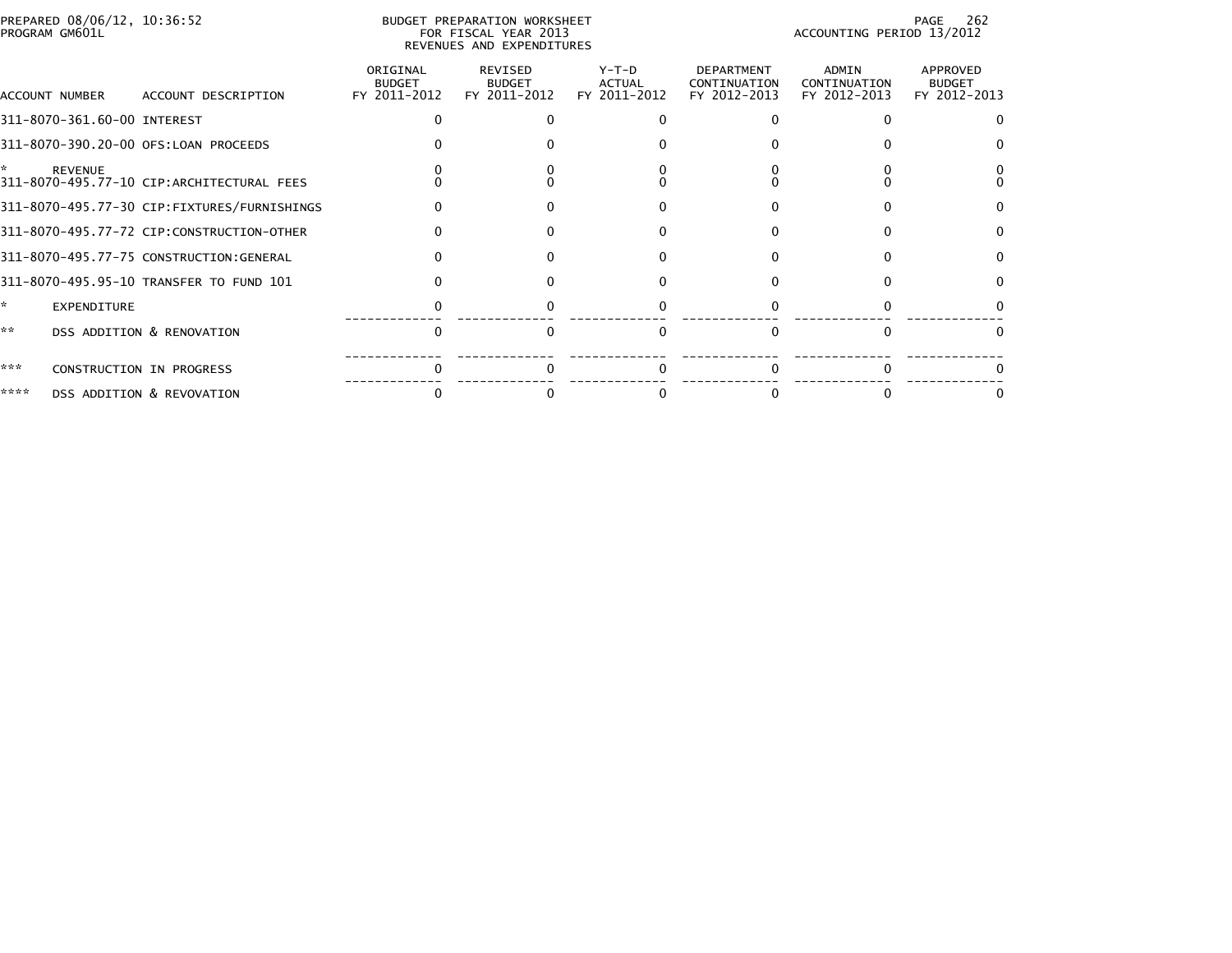| PREPARED 08/06/12, 10:36:52<br>PROGRAM GM601L              |                                         |                                           | BUDGET PREPARATION WORKSHEET<br>FOR FISCAL YEAR 2013<br>REVENUES AND EXPENDITURES | - 263<br>PAGE<br>ACCOUNTING PERIOD 13/2012 |                                            |                                       |                                           |
|------------------------------------------------------------|-----------------------------------------|-------------------------------------------|-----------------------------------------------------------------------------------|--------------------------------------------|--------------------------------------------|---------------------------------------|-------------------------------------------|
| ACCOUNT NUMBER                                             | ACCOUNT DESCRIPTION                     | ORIGINAL<br><b>BUDGET</b><br>FY 2011-2012 | REVISED<br><b>BUDGET</b><br>FY 2011-2012                                          | Y-T-D<br>ACTUAL<br>FY 2011-2012            | DEPARTMENT<br>CONTINUATION<br>FY 2012-2013 | ADMIN<br>CONTINUATION<br>FY 2012-2013 | APPROVED<br><b>BUDGET</b><br>FY 2012-2013 |
| 312-8080-361.00-00 INTEREST REVENUE                        |                                         |                                           |                                                                                   |                                            |                                            |                                       | 0                                         |
| 312-8080-390.20-00 OFS:LOAN PROCEEDS                       |                                         |                                           |                                                                                   |                                            |                                            |                                       | 0                                         |
| ÷.<br><b>REVENUE</b><br>312-8080-495.77-79 CIP:SEWER LINES |                                         |                                           |                                                                                   |                                            |                                            |                                       | 0                                         |
|                                                            | 312-8080-495.95-10 TRANSFER TO FUND 101 |                                           |                                                                                   |                                            |                                            |                                       | 0                                         |
| ÷.<br><b>EXPENDITURE</b>                                   |                                         |                                           |                                                                                   |                                            |                                            |                                       |                                           |
| **                                                         | TOWN CREEK SEWER PROJECT                |                                           | $\Omega$                                                                          |                                            |                                            | $\Omega$                              | 0                                         |
| ***                                                        | CONSTRUCTION IN PROGRESS                |                                           |                                                                                   |                                            |                                            |                                       |                                           |
| ****                                                       | TOWN CREEK SEWER PROJECT                |                                           |                                                                                   |                                            |                                            |                                       |                                           |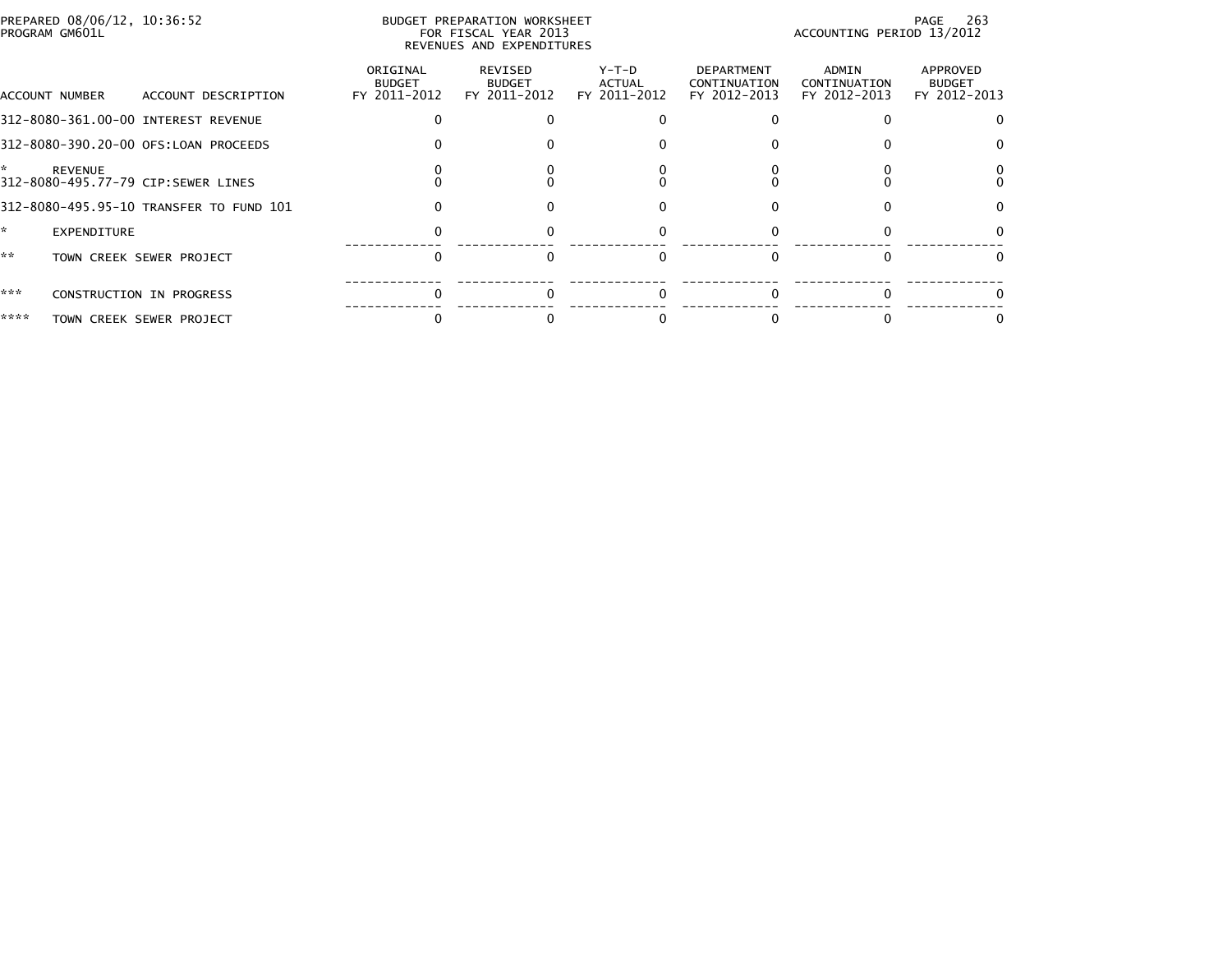| PREPARED 08/06/12, 10:36:52<br>PROGRAM GM601L             |                                           | BUDGET PREPARATION WORKSHEET<br>FOR FISCAL YEAR 2013<br>REVENUES AND EXPENDITURES |                                 |                                                   | ACCOUNTING PERIOD 13/2012                    | 264<br>PAGE                               |
|-----------------------------------------------------------|-------------------------------------------|-----------------------------------------------------------------------------------|---------------------------------|---------------------------------------------------|----------------------------------------------|-------------------------------------------|
| ACCOUNT DESCRIPTION<br>ACCOUNT NUMBER                     | ORIGINAL<br><b>BUDGET</b><br>FY 2011-2012 | <b>REVISED</b><br><b>BUDGET</b><br>FY 2011-2012                                   | Y-T-D<br>ACTUAL<br>FY 2011-2012 | <b>DEPARTMENT</b><br>CONTINUATION<br>FY 2012-2013 | <b>ADMIN</b><br>CONTINUATION<br>FY 2012-2013 | APPROVED<br><b>BUDGET</b><br>FY 2012-2013 |
| 313-8085-334.80-20 CDBG-ED 2008 GRANT                     | 384,000-                                  | 384,000-                                                                          | 210,620-                        | 0                                                 | 0                                            | 384,000-                                  |
| 313-8085-334.84-00 NC RURAL CENTER GRANT                  | 281,000-                                  | 281,000-                                                                          | 151,316-                        | $\mathbf{0}$                                      | 0                                            | 281,000-                                  |
| 313-8085-361.00-00 INTEREST REVENUE                       | $\Omega$                                  | $\Omega$                                                                          |                                 | $\Omega$                                          | $\Omega$                                     | - 0                                       |
| 313-8085-365.04-80 CONTRIBUTIONS-RDH TIRE                 | $35,000 -$                                | $35,000 -$                                                                        | $35,000 -$                      | $\mathbf{0}$                                      | 0                                            | $35,000 -$                                |
| *<br><b>REVENUE</b><br>313-8085-495.73-85 C/A:WATER LINES | $700.000 -$<br>700,000                    | 700.000-<br>700,000                                                               | 396,936-<br>396,937             |                                                   |                                              | 700,000-<br>700,000                       |
| ×.<br><b>EXPENDITURE</b>                                  | 700,000                                   | 700,000                                                                           | 396,937                         | $\mathbf{0}$                                      | 0                                            | 700,000                                   |
| **<br><b>RDH TIRE WATER</b>                               | $\mathbf{0}$                              | 0                                                                                 |                                 | 0                                                 | $\mathbf{0}$                                 | 0                                         |
| ***<br>CONSTRUCTION IN PROGRESS                           | 0                                         | $\Omega$                                                                          |                                 | $\Omega$                                          | $\Omega$                                     |                                           |
| ****<br>RDH TIRE WATER                                    |                                           |                                                                                   |                                 | $\Omega$                                          |                                              |                                           |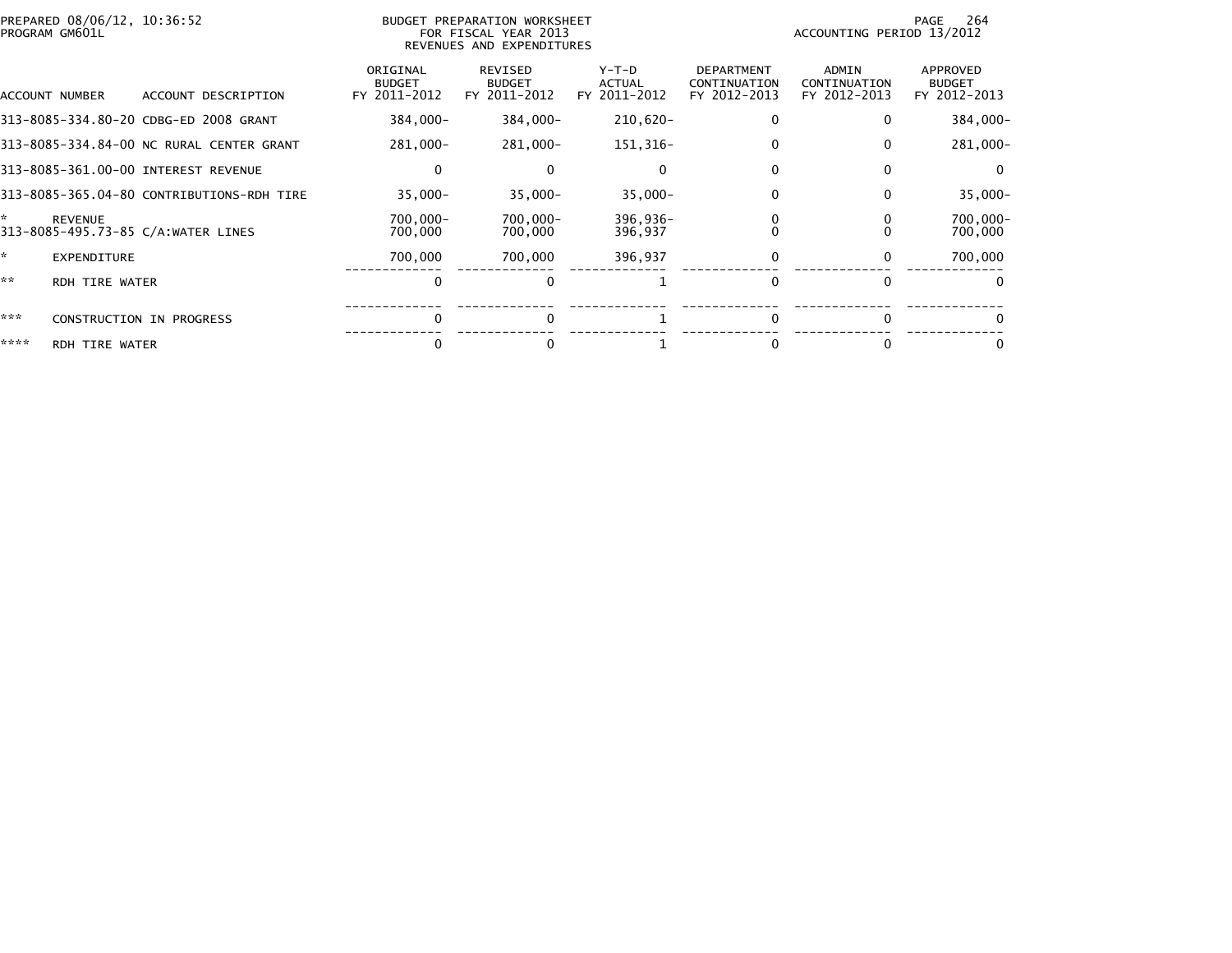| PREPARED 08/06/12, 10:36:52<br>PROGRAM GM601L |                                               |                                           | BUDGET PREPARATION WORKSHEET<br>FOR FISCAL YEAR 2013<br>REVENUES AND EXPENDITURES |                                 |                                                   | ACCOUNTING PERIOD 13/2012             | 265<br>PAGE                               |
|-----------------------------------------------|-----------------------------------------------|-------------------------------------------|-----------------------------------------------------------------------------------|---------------------------------|---------------------------------------------------|---------------------------------------|-------------------------------------------|
| ACCOUNT NUMBER                                | ACCOUNT DESCRIPTION                           | ORIGINAL<br><b>BUDGET</b><br>FY 2011-2012 | REVISED<br><b>BUDGET</b><br>FY 2011-2012                                          | Y-T-D<br>ACTUAL<br>FY 2011-2012 | <b>DEPARTMENT</b><br>CONTINUATION<br>FY 2012-2013 | ADMIN<br>CONTINUATION<br>FY 2012-2013 | APPROVED<br><b>BUDGET</b><br>FY 2012-2013 |
| 314-8020-361.00-00 INTEREST REVENUE           |                                               |                                           | 0                                                                                 | $3,124-$                        | 0                                                 |                                       |                                           |
|                                               | 314-8020-390.10-00 OFS: INSTALLMENT PURCHASES | $3,400,000 -$                             | $3,400,000 -$                                                                     | $3,400,000 -$                   | 0                                                 | 0                                     | $3,400,000 -$                             |
| 314-8020-390.30-00 OFS:BOND PROCEEDS          |                                               |                                           |                                                                                   |                                 |                                                   |                                       |                                           |
| ÷.<br><b>REVENUE</b>                          | 314-8020-495.77-03 CIP:ACCESS IMPROVEMENTS    | $3,400,000 -$                             | $3,400,000 -$                                                                     | $3,403,124-$                    |                                                   |                                       | $3,400,000 -$                             |
| 314-8020-495.77-05 CIP:BUILDINGS              |                                               |                                           |                                                                                   |                                 | $\Omega$                                          |                                       |                                           |
|                                               | 314-8020-495.77-29 CIP:FIRE IMPROVEMENTS      |                                           |                                                                                   |                                 | 0                                                 | 0                                     |                                           |
|                                               | 314-8020-495.77-30 CIP:FIXTURES/FURNISHINGS   | 412,700                                   | 412,700                                                                           | 209,435                         | $\Omega$                                          | 0                                     | 412,700                                   |
|                                               | 314-8020-495.77-75 CONSTRUCTION:GENERAL       | 2,987,300                                 | 2,987,300                                                                         | 2,923,457                       | $\Omega$                                          | $\mathbf{0}$                          | 2,987,300                                 |
| *<br>EXPENDITURE                              |                                               | 3,400,000                                 | 3,400,000                                                                         | 3,132,892                       | 0                                                 | 0                                     | 3,400,000                                 |
| **<br>SCHOOL CONSTRUCTION                     |                                               |                                           | 0                                                                                 | 270.232-                        |                                                   |                                       |                                           |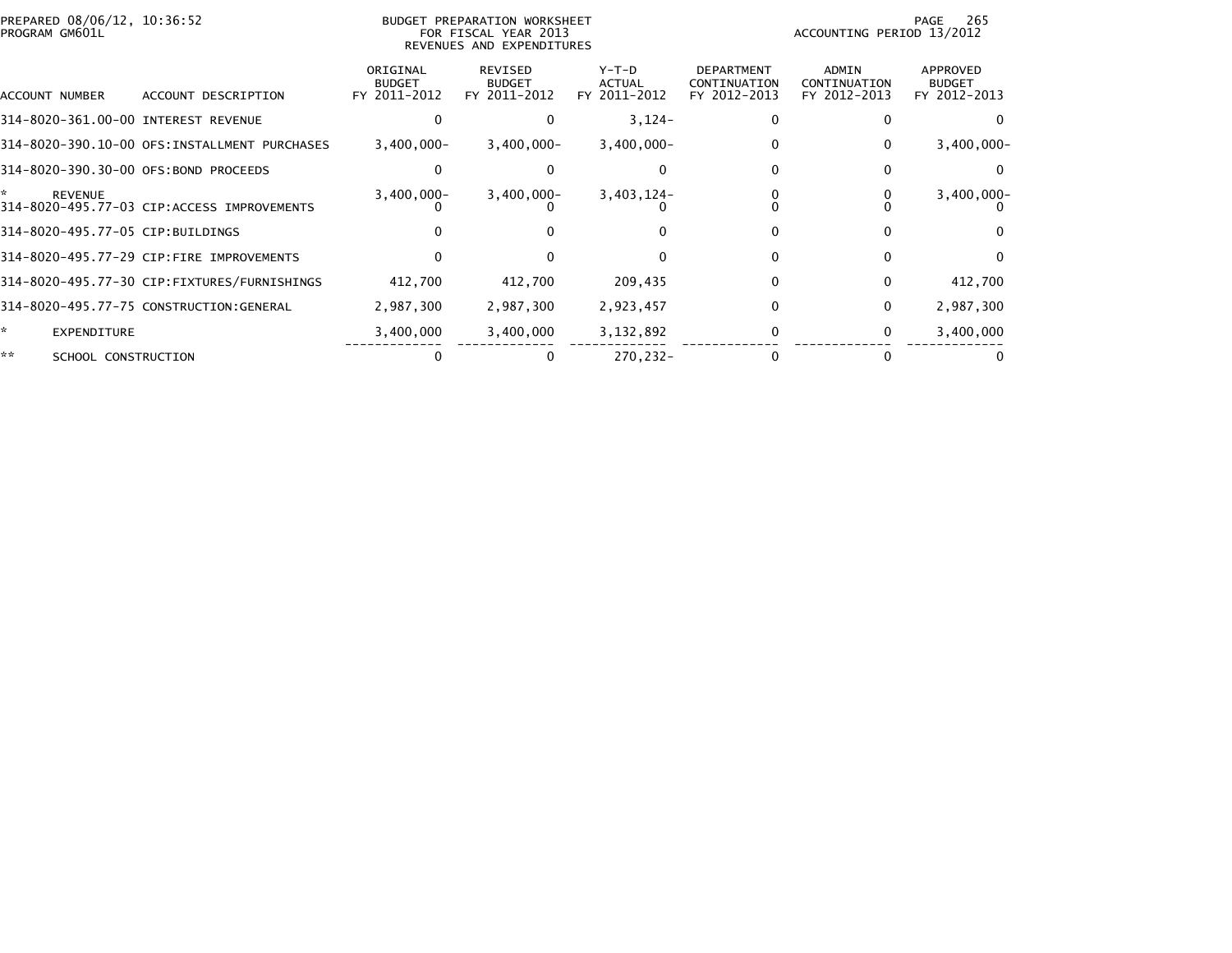|      | PREPARED 08/06/12, 10:36:52<br>PROGRAM GM601L |                                            |                                           | BUDGET PREPARATION WORKSHEET<br>FOR FISCAL YEAR 2013<br>REVENUES AND EXPENDITURES |                                   |                                                   | ACCOUNTING PERIOD 13/2012             | 266<br>PAGE                               |
|------|-----------------------------------------------|--------------------------------------------|-------------------------------------------|-----------------------------------------------------------------------------------|-----------------------------------|---------------------------------------------------|---------------------------------------|-------------------------------------------|
|      | ACCOUNT NUMBER                                | ACCOUNT DESCRIPTION                        | ORIGINAL<br><b>BUDGET</b><br>FY 2011-2012 | REVISED<br><b>BUDGET</b><br>FY 2011-2012                                          | $Y-T-D$<br>ACTUAL<br>FY 2011-2012 | <b>DEPARTMENT</b><br>CONTINUATION<br>FY 2012-2013 | ADMIN<br>CONTINUATION<br>FY 2012-2013 | APPROVED<br><b>BUDGET</b><br>FY 2012-2013 |
|      |                                               | 314-8075-361.00-00 INTEREST REVENUE        | 0                                         |                                                                                   | $8,891-$                          | $\Omega$                                          |                                       |                                           |
|      |                                               | 314-8075-390.30-00 OFS:BOND PROCEEDS       | 0                                         | $12,000,000 -$                                                                    | $12,000,000 -$                    | 0                                                 | 0                                     | $12,000,000 -$                            |
| ×.   | <b>REVENUE</b>                                | 314-8075-495.77-03 CIP:ACCESS IMPROVEMENTS | 0<br>0                                    | $12,000,000 -$<br>3,000,000                                                       | 12,008,891-<br>209,137            | 0                                                 |                                       | 12,000,000-<br>3,000,000                  |
|      |                                               | 314-8075-495.77-05 CIP:BUILDINGS           | 0                                         | 6,700,000                                                                         |                                   | $\mathbf{0}$                                      | $\mathbf{0}$                          | 6,700,000                                 |
|      |                                               | 314-8075-495.77-29 CIP:FIRE IMPROVEMENTS   | $\mathbf 0$                               | 2,300,000                                                                         | 104,652                           | 0                                                 | 0                                     | 2,300,000                                 |
| ÷.   | EXPENDITURE                                   |                                            | 0                                         | 12,000,000                                                                        | 313,789                           | 0                                                 | 0                                     | 12,000,000                                |
| **   | RCCC BOND CONSTRUCTION                        |                                            | 0                                         | 0                                                                                 | 11,695,102-                       | $\Omega$                                          | $\Omega$                              | 0                                         |
| ***  |                                               | CONSTRUCTION IN PROGRESS                   | $\mathbf{0}$                              | 0                                                                                 | 11,965,334-                       | $\mathbf{0}$                                      |                                       |                                           |
| **** | RCCC FACILITIES                               |                                            |                                           | 0                                                                                 | 11,965,334-                       | $\Omega$                                          |                                       |                                           |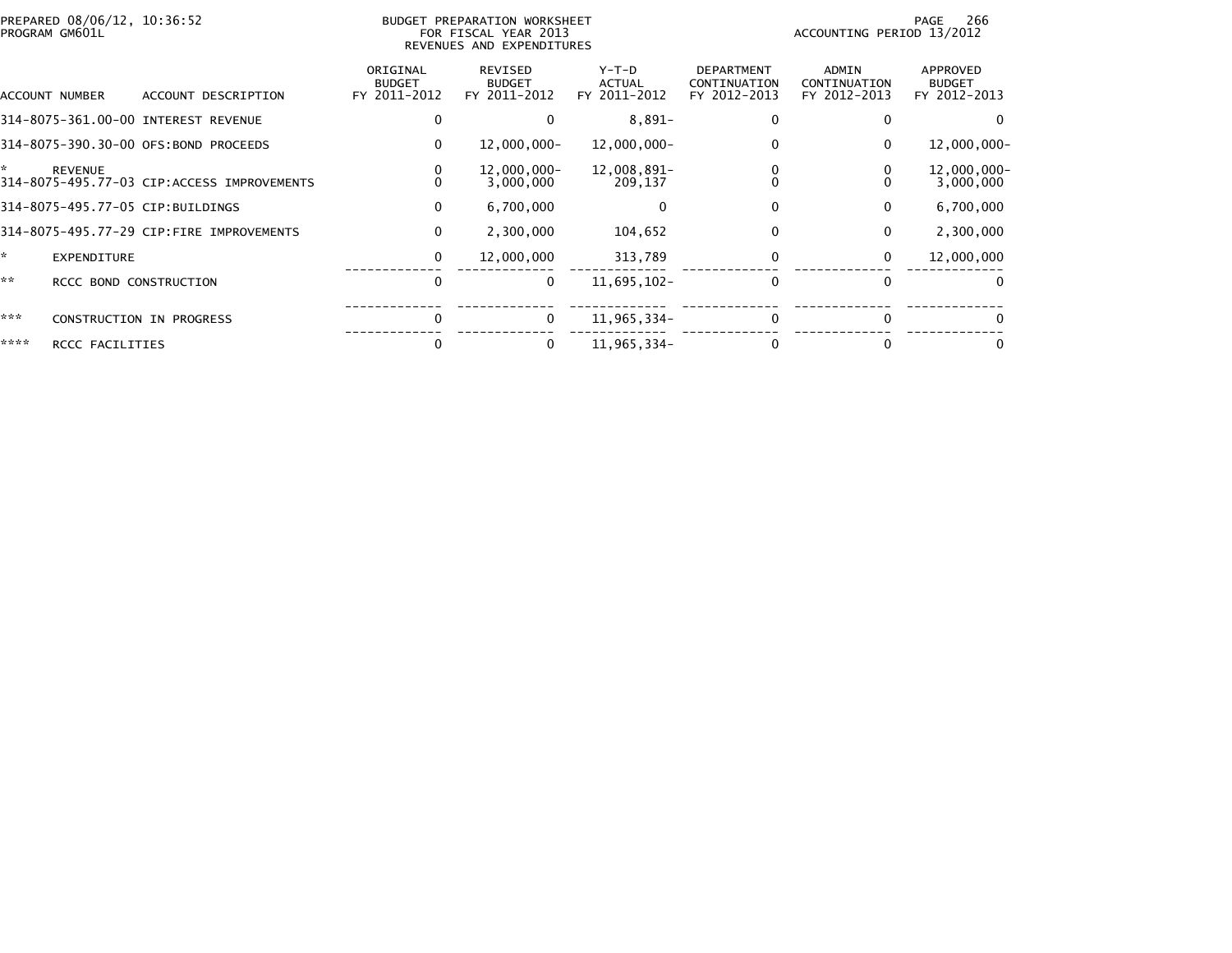| PREPARED 08/06/12, 10:36:52<br>PROGRAM GM601L |                                |                                               |                                           | BUDGET PREPARATION WORKSHEET<br>FOR FISCAL YEAR 2013<br>REVENUES AND EXPENDITURES |                                          | 267<br>PAGE<br>ACCOUNTING PERIOD 13/2012          |                                              |                                           |
|-----------------------------------------------|--------------------------------|-----------------------------------------------|-------------------------------------------|-----------------------------------------------------------------------------------|------------------------------------------|---------------------------------------------------|----------------------------------------------|-------------------------------------------|
|                                               | ACCOUNT NUMBER                 | ACCOUNT DESCRIPTION                           | ORIGINAL<br><b>BUDGET</b><br>FY 2011-2012 | REVISED<br><b>BUDGET</b><br>FY 2011-2012                                          | $Y-T-D$<br><b>ACTUAL</b><br>FY 2011-2012 | <b>DEPARTMENT</b><br>CONTINUATION<br>FY 2012-2013 | <b>ADMIN</b><br>CONTINUATION<br>FY 2012-2013 | APPROVED<br><b>BUDGET</b><br>FY 2012-2013 |
|                                               |                                | 315-8041-361.00-00 INTEREST REVENUE           | $\mathbf{0}$                              | 0                                                                                 | $5,975-$                                 | $\mathbf 0$                                       | 0                                            |                                           |
|                                               |                                | 315-8041-390.10-00 OFS: INSTALLMENT PURCHASES | $6, 270, 000 -$                           | $6,270,000 -$                                                                     | $6,270,000 -$                            | 0                                                 | 0                                            | $6,270,000 -$                             |
|                                               |                                | 315-8041-391.10-00 TRANSFER FROM FUND 101     | 430,000-                                  | 430,000-                                                                          | 430,000-                                 | $\mathbf 0$                                       | 0                                            | 430,000-                                  |
|                                               | <b>REVENUE</b>                 | 315-8041-495.33-00 OTHER PROFESSIONAL SRVCS   | $6,700,000 -$<br>43,465                   | $6,700,000 -$<br>80,000                                                           | $6,705,975-$<br>70,962                   | $\Omega$<br>0                                     |                                              | $6,700,000 -$<br>80,000                   |
|                                               | 315-8041-495.71-00 C/A:LAND    |                                               | 430,000                                   | 427,650                                                                           | 427,649                                  | 0                                                 | 0                                            | 427,650                                   |
|                                               |                                | 315-8041-495.77-10 CIP:ARCHITECTURAL FEES     | 440,660                                   | 450,660                                                                           | 443,801                                  | 0                                                 | 0                                            | 450,660                                   |
|                                               |                                | 315-8041-495.77-16 CIP:WATER LINES            | 211,535                                   | 123,421                                                                           | 123,421                                  | 0                                                 | $\Omega$                                     | 123,421                                   |
|                                               |                                | 315-8041-495.77-30 CIP:FIXTURES/FURNISHINGS   | 227,120                                   | 227,120                                                                           | 16,827                                   | 0                                                 | 0                                            | 227,120                                   |
|                                               |                                | 315-8041-495.77-75 CONSTRUCTION:GENERAL       | 4,956,400                                 | 5,253,788                                                                         | 4,789,575                                | $\Omega$                                          | $\mathbf{0}$                                 | 5,253,788                                 |
|                                               |                                | 315-8041-495.77-85 SITE PREPARATION           | 45,424                                    | 37,416                                                                            | 12,227                                   | 0                                                 | $\Omega$                                     | 37,416                                    |
|                                               | 315-8041-495.99-00 CONTINGENCY |                                               | 345,396                                   | 99,945                                                                            | 0                                        | 0                                                 | 0                                            | 99,945                                    |
| *                                             | EXPENDITURE                    |                                               | 6,700,000                                 | 6,700,000                                                                         | 5,884,462                                | 0                                                 | 0                                            | 6,700,000                                 |
| **                                            | PHASE I                        |                                               | 0                                         | 0                                                                                 | 821, 513-                                | $\mathbf{0}$                                      | $\Omega$                                     |                                           |
| ***                                           |                                | CONSTRUCTION IN PROGRESS                      | $\mathbf{0}$                              | $\Omega$                                                                          | 821, 513-                                | $\Omega$                                          | $\Omega$                                     |                                           |
| ****                                          |                                | SATELLITE JAIL FACILITY                       | 0                                         | 0                                                                                 | 821.513-                                 | 0                                                 | 0                                            |                                           |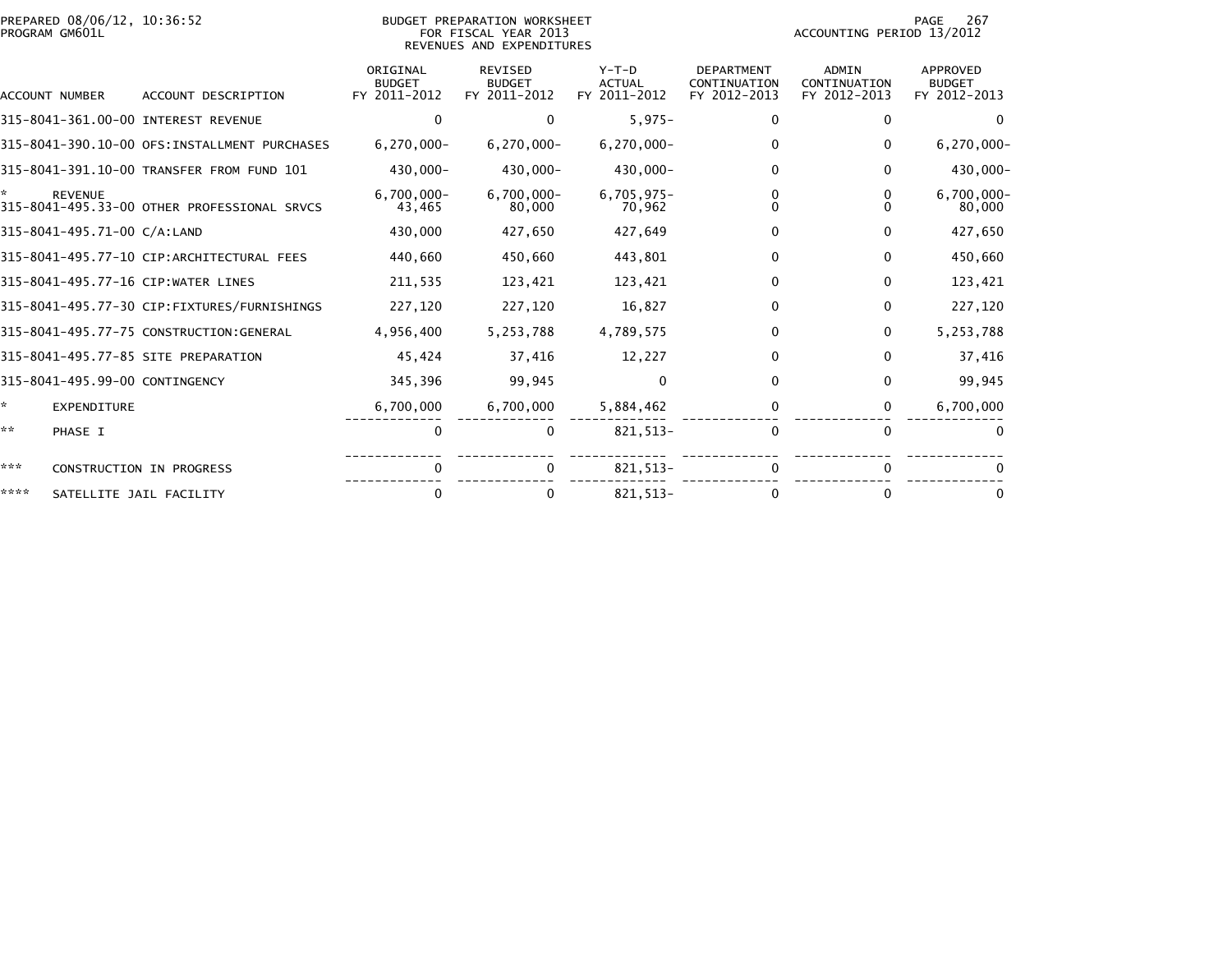| PREPARED 08/06/12, 10:36:52<br>PROGRAM GM601L |                                               |                                              |                                           | <b>BUDGET PREPARATION WORKSHEET</b><br>FOR FISCAL YEAR 2013<br>REVENUES AND EXPENDITURES | 268<br>PAGE<br>ACCOUNTING PERIOD 13/2012 |                                                   |                                              |                                           |
|-----------------------------------------------|-----------------------------------------------|----------------------------------------------|-------------------------------------------|------------------------------------------------------------------------------------------|------------------------------------------|---------------------------------------------------|----------------------------------------------|-------------------------------------------|
|                                               | ACCOUNT NUMBER                                | ACCOUNT DESCRIPTION                          | ORIGINAL<br><b>BUDGET</b><br>FY 2011-2012 | <b>REVISED</b><br><b>BUDGET</b><br>FY 2011-2012                                          | $Y-T-D$<br><b>ACTUAL</b><br>FY 2011-2012 | <b>DEPARTMENT</b><br>CONTINUATION<br>FY 2012-2013 | <b>ADMIN</b><br>CONTINUATION<br>FY 2012-2013 | APPROVED<br><b>BUDGET</b><br>FY 2012-2013 |
|                                               |                                               | 316-8016-361.00-00 INTEREST REVENUE          | 0                                         | 0                                                                                        | $3,238-$                                 | 0                                                 | $\Omega$                                     | $\Omega$                                  |
|                                               |                                               | 316-8016-390.10-00 OFS:INSTALLMENT PURCHASES | $\mathbf{0}$                              | $6,400,000 -$                                                                            | $6,400,000 -$                            | 0                                                 | $\mathbf{0}$                                 | $6,400,000 -$                             |
|                                               |                                               | 316-8016-390.20-00 OFS:LOAN PROCEEDS         | $\Omega$                                  | $\Omega$                                                                                 | $\Omega$                                 | 0                                                 | $\mathbf{0}$                                 | $\Omega$                                  |
|                                               |                                               | 316-8016-391.10-00 TRANSFER FROM FUND 101    | $\mathbf{0}$                              | 935,000-                                                                                 | 935,000-                                 | $\Omega$                                          | 0                                            | 935,000-                                  |
| ÷.                                            | <b>REVENUE</b><br>316-8016-495.71-00 C/A:LAND |                                              | $\Omega$                                  | $7,335,000 -$<br>33,174                                                                  | 7,338,238-<br>33,173                     | 0                                                 |                                              | 7,335,000-<br>33,174                      |
|                                               |                                               | 316-8016-495.77-10 CIP:ARCHITECTURAL FEES    | 0                                         | 18,461                                                                                   |                                          | 0                                                 | 0                                            | 18,461                                    |
|                                               |                                               | 316-8016-495.77-27 CIP:EQUIPMENT             | $\mathbf 0$                               | 5,478,833                                                                                |                                          | $\Omega$                                          | $\mathbf 0$                                  | 5,478,833                                 |
|                                               |                                               | 316-8016-495.77-70 CIP:CONSTRUCTION/REMODEL  | $\mathbf 0$                               | 1,753,332                                                                                | 109,544                                  | 0                                                 | $\Omega$                                     | 1,753,332                                 |
|                                               |                                               | 316-8016-495.77-72 CIP:CONSTRUCTION-OTHER    | $\bf{0}$                                  | 51,200                                                                                   | 7,905                                    | $\Omega$                                          | $\bf{0}$                                     | 51,200                                    |
| *                                             | <b>EXPENDITURE</b>                            |                                              | 0                                         | 7,335,000                                                                                | 150,622                                  | 0                                                 | 0                                            | 7,335,000                                 |
| **                                            | COMMUNICATIONS PROJECT                        |                                              | 0                                         | 0                                                                                        | 7,187,616-                               | 0                                                 | $\mathbf{0}$                                 |                                           |
| ***                                           |                                               | CONSTRUCTION IN PROGRESS                     |                                           | $\mathbf{0}$                                                                             | 7,187,616-                               |                                                   |                                              |                                           |
| ****                                          | COMMUNICATIONS PROJECT                        |                                              | $\Omega$                                  | 0                                                                                        | 7,187,616-                               |                                                   | 0                                            |                                           |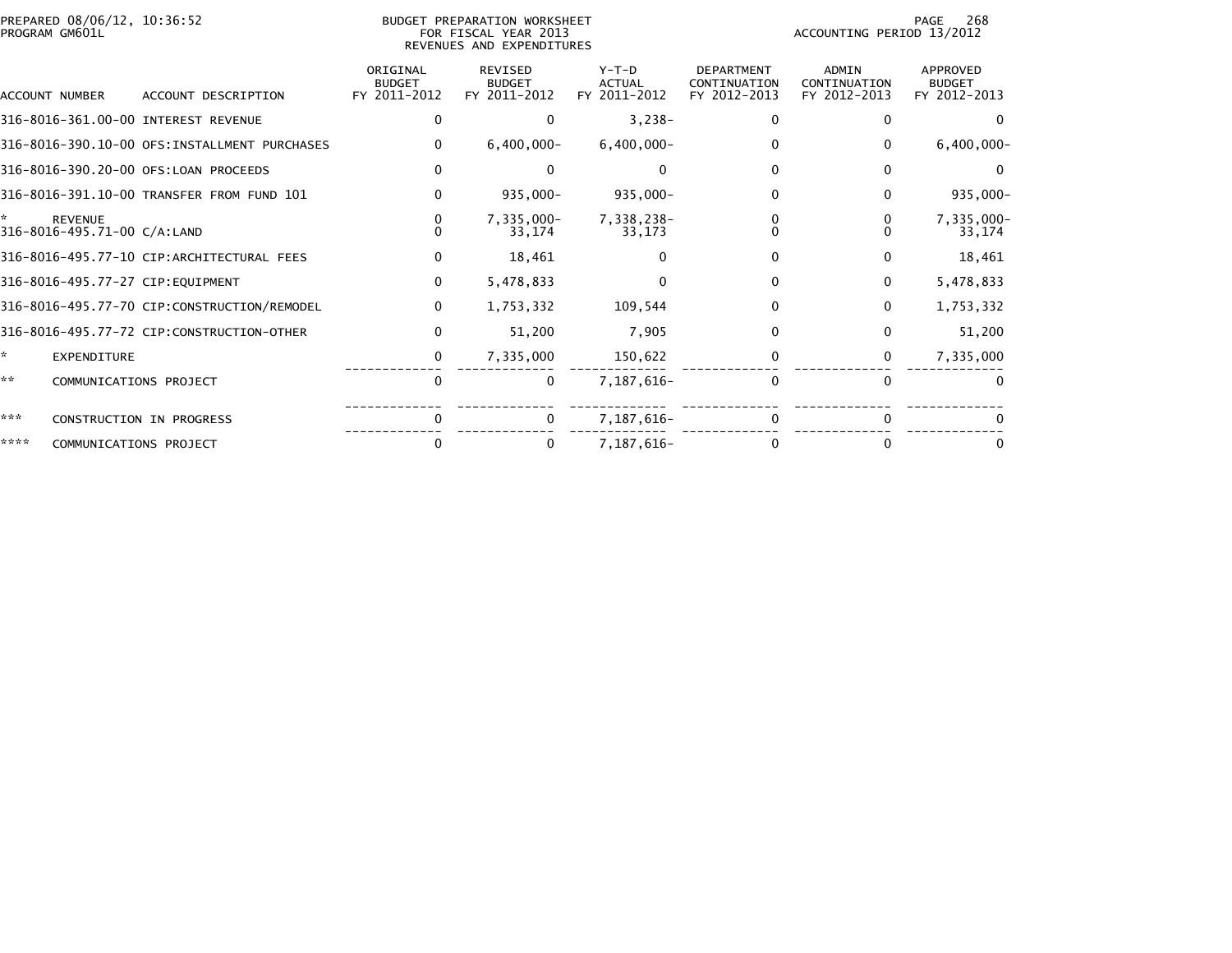|     | PREPARED 08/06/12, 10:36:52<br>PROGRAM GM601L |                                             |                                    | BUDGET PREPARATION WORKSHEET<br>FOR FISCAL YEAR 2013<br>REVENUES AND EXPENDITURES |                                 | 269<br>PAGE<br>ACCOUNTING PERIOD 13/2012          |                                       |                                           |
|-----|-----------------------------------------------|---------------------------------------------|------------------------------------|-----------------------------------------------------------------------------------|---------------------------------|---------------------------------------------------|---------------------------------------|-------------------------------------------|
|     | ACCOUNT NUMBER                                | ACCOUNT DESCRIPTION                         | ORIGINAL<br>BUDGET<br>FY 2011-2012 | REVISED<br><b>BUDGET</b><br>FY 2011-2012                                          | Y-T-D<br>ACTUAL<br>FY 2011-2012 | <b>DEPARTMENT</b><br>CONTINUATION<br>FY 2012-2013 | ADMIN<br>CONTINUATION<br>FY 2012-2013 | APPROVED<br><b>BUDGET</b><br>FY 2012-2013 |
|     |                                               | 501-0000-395.10-00 FUND BALANCE APPR-UNREST |                                    |                                                                                   |                                 |                                                   |                                       | $\Omega$                                  |
|     | <b>REVENUE</b>                                |                                             |                                    | $\Omega$                                                                          |                                 |                                                   |                                       | $\Omega$                                  |
| **  |                                               | RISK MANAGEMENT PROG FUND                   |                                    |                                                                                   |                                 |                                                   |                                       | 0                                         |
| *** |                                               | RISK MANAGEMENT PROG FUND                   |                                    |                                                                                   |                                 |                                                   |                                       |                                           |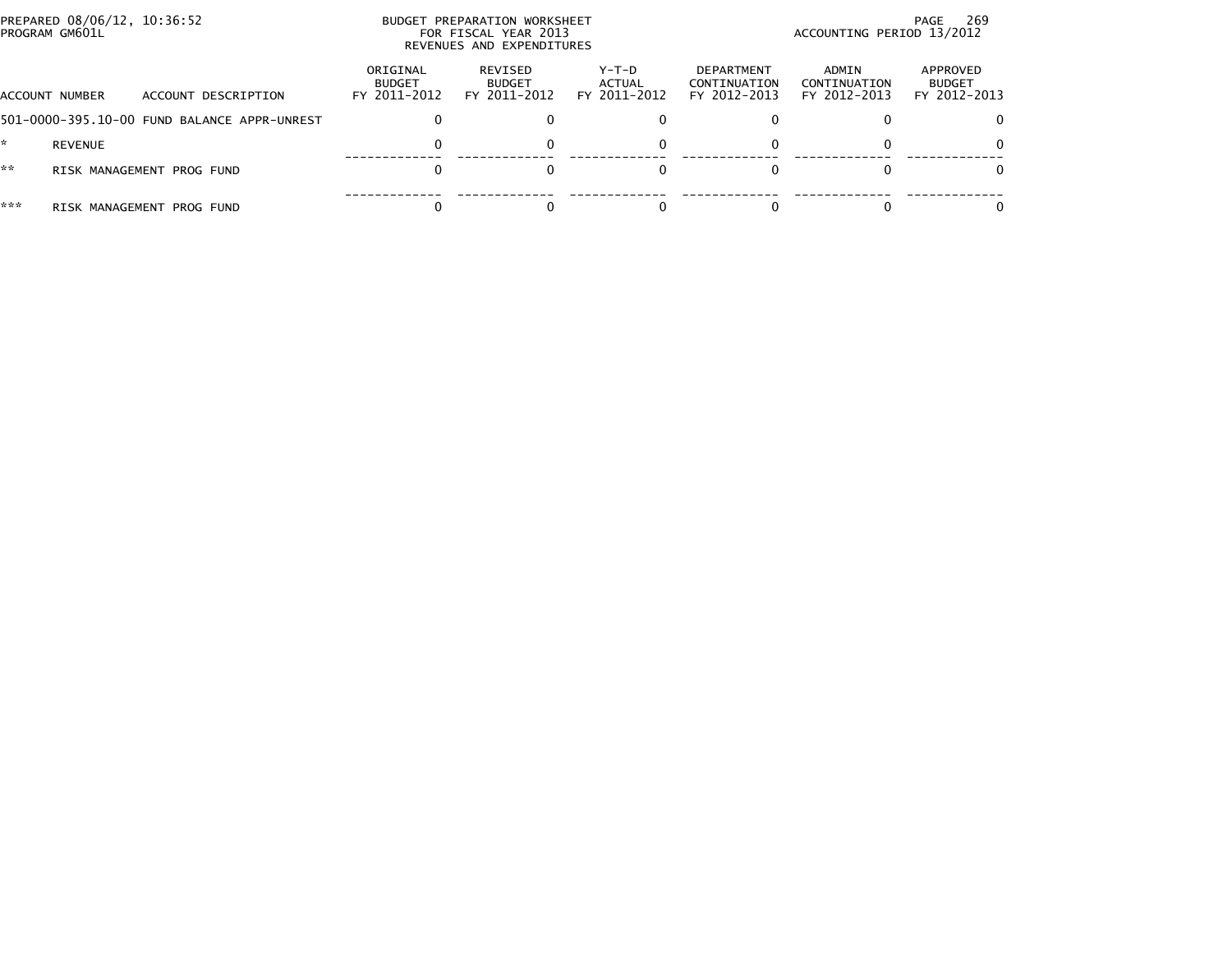| PREPARED 08/06/12, 10:36:52<br>PROGRAM GM601L |                                                                                                  |                           | BUDGET PREPARATION WORKSHEET<br>FOR FISCAL YEAR 2013<br>REVENUES AND EXPENDITURES |                        |                                   | ACCOUNTING PERIOD 13/2012 | 270<br>PAGE               |
|-----------------------------------------------|--------------------------------------------------------------------------------------------------|---------------------------|-----------------------------------------------------------------------------------|------------------------|-----------------------------------|---------------------------|---------------------------|
|                                               |                                                                                                  | ORIGINAL<br><b>BUDGET</b> | <b>REVISED</b><br><b>BUDGET</b>                                                   | $Y-T-D$<br>ACTUAL      | <b>DEPARTMENT</b><br>CONTINUATION | ADMIN<br>CONTINUATION     | APPROVED<br><b>BUDGET</b> |
| ACCOUNT NUMBER                                | ACCOUNT DESCRIPTION                                                                              | FY 2011-2012              | FY 2011-2012                                                                      | FY 2011-2012           | FY 2012-2013                      | FY 2012-2013              | FY 2012-2013              |
|                                               | 501-4133-354.10-00 INS. SETTLEMENT CLAIMS                                                        | 0                         | $207,500 -$                                                                       | 217,641-               | 0                                 | $\Omega$                  | 0                         |
|                                               | 501-4133-361.70-00 INTEREST:WC                                                                   | $10,000 -$                | $10,000 -$                                                                        | 12,850-                | 0                                 | $8,000 -$                 | $8,000 -$                 |
|                                               | 501-4133-389.05-00 WC:DEPT PREMIUM CHARGES                                                       | 800,000-                  | $800,000 -$                                                                       | 894,003-               | $\mathbf{0}$                      | 850,000-                  | 850,000-                  |
|                                               | 501-4133-395.10-00 FUND BALANCE APPR-UNREST                                                      | $\mathbf 0$               | 273,800-                                                                          | 0                      | 0                                 | 0                         | 0                         |
| <b>REVENUE</b>                                | 501-4133-416.10-05 SALARIES:REGULAR                                                              | $810.000 -$<br>49,336     | 1,291,300-<br>51,146                                                              | 1, 124, 494-<br>50,155 | 0<br>$\Omega$                     | 858,000-<br>51,322        | 858,000-<br>51,322        |
|                                               | 501-4133-416.20-05 HEALTH INSURANCE                                                              | 8,040                     | 8,080                                                                             | 7,906                  | $\mathbf{0}$                      | 8,040                     | 8,040                     |
|                                               | 501-4133-416.20-10 MEDICARE TAX                                                                  | 715                       | 740                                                                               | 722                    | $\mathbf{0}$                      | 739                       | 739                       |
| 501-4133-416.20-15 RETIREMENT                 |                                                                                                  | 3,439                     | 3,569                                                                             | 3,496                  | 0                                 | 3,577                     | 3,577                     |
|                                               | 501-4133-416.20-20 SOCIAL SECURITY TAX                                                           | 3,058                     | 3,148                                                                             | 3,089                  | $\Omega$                          | 3,160                     | 3,160                     |
|                                               | 501-4133-416.20-25 WORKERS COMPENSATION                                                          | 197                       | 207                                                                               | 201                    | $\Omega$                          | 205                       | 205                       |
|                                               | 501-4133-416.20-30 401(K) CONTRIBUTIONS                                                          | 1,480                     | 1,480                                                                             | 947                    | 0                                 | 1,540                     | 1,540                     |
|                                               | 501-4133-416.52-30 INS:WORKERS COMP                                                              | 78,000                    | 78,000                                                                            | 75,825                 | 162,202                           | 162,202                   | 162,202                   |
| LEVEL<br><b>TEXT</b><br>400<br>25%.           | INCLUDES INDUSTRY INCREASE IN EXCESS INSURANCE OF<br>LOWERS EXPOSURE FROM \$550,000 TO \$500,000 |                           | TEXT AMT                                                                          |                        |                                   |                           |                           |
| 501-4133-416.53-05 TELEPHONE                  |                                                                                                  | 0                         | 725                                                                               | 594                    | 0                                 | $\mathbf{0}$              | 0                         |
| 501-4133-416.58-00 TRAVEL                     |                                                                                                  | 1,300                     | 1,325                                                                             | 1,225                  | 1,325                             | 1,325                     | 1,325                     |
| 501-4133-416.59-00 TRAINING                   |                                                                                                  | 900                       | 490                                                                               | 400                    | 500                               | 500                       | 500                       |
|                                               | 501-4133-416.61-05 SUPPLIES:OFFICE                                                               | 500                       | 100                                                                               | 97                     | 300                               | 300                       | 300                       |
|                                               | 501-4133-416.61-15 SUPPLIES: EDUCATIONAL                                                         | 300                       | 110                                                                               | $\Omega$               | 300                               | 300                       | 300                       |
|                                               | 501-4133-416.61-95 SUPPLIES:OTHER SMALL EOMT                                                     | $\Omega$                  | 240                                                                               | 234                    | $\Omega$                          | $\Omega$                  | $\mathbf{0}$              |
|                                               | 501-4133-416.83-67 WELLNESS PROGRAM                                                              | 8,000                     | 8,000                                                                             | 7,992                  | 9,000                             | 9,000                     | 9,000                     |

TEXT AMT<br>9,000

LEVEL TEXT TEXT AMT 400 INCREASE IN COSTS TO PROVIDE A BOX LUNCH @ HEALTH 9,000 FAIR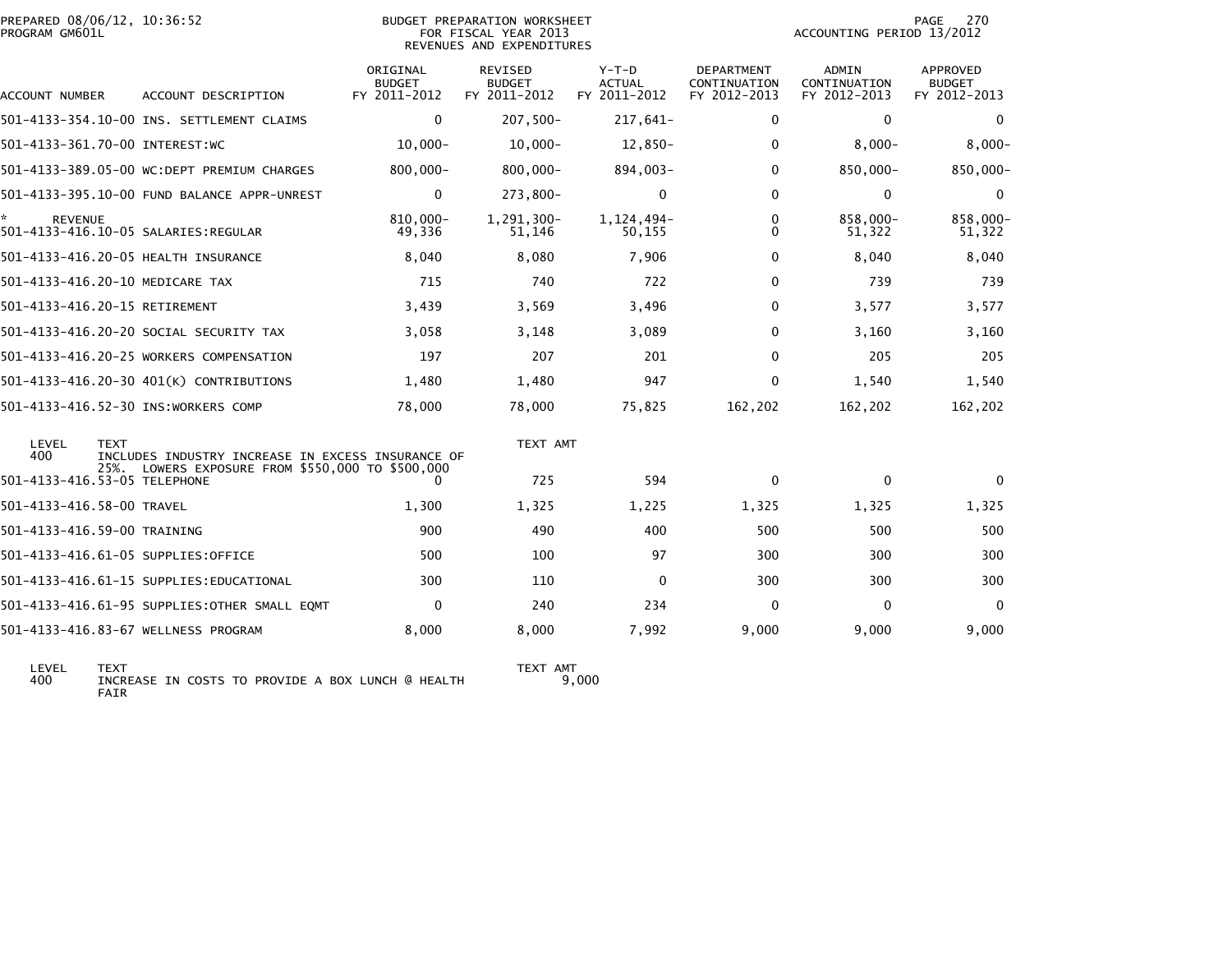| PROGRAM GM601L | PREPARED 08/06/12, 10:36:52                                                                                                                                                                                                                                                               |                                           | BUDGET PREPARATION WORKSHEET<br>FOR FISCAL YEAR 2013<br>REVENUES AND EXPENDITURES |                                   |                                                   | ACCOUNTING PERIOD 13/2012             | 271<br>PAGE                               |
|----------------|-------------------------------------------------------------------------------------------------------------------------------------------------------------------------------------------------------------------------------------------------------------------------------------------|-------------------------------------------|-----------------------------------------------------------------------------------|-----------------------------------|---------------------------------------------------|---------------------------------------|-------------------------------------------|
| ACCOUNT NUMBER | ACCOUNT DESCRIPTION                                                                                                                                                                                                                                                                       | ORIGINAL<br><b>BUDGET</b><br>FY 2011-2012 | REVISED<br><b>BUDGET</b><br>FY 2011-2012                                          | $Y-T-D$<br>ACTUAL<br>FY 2011-2012 | <b>DEPARTMENT</b><br>CONTINUATION<br>FY 2012-2013 | ADMIN<br>CONTINUATION<br>FY 2012-2013 | APPROVED<br><b>BUDGET</b><br>FY 2012-2013 |
|                |                                                                                                                                                                                                                                                                                           |                                           |                                                                                   | 9,000                             |                                                   |                                       |                                           |
|                | 501-4133-416.90-10 BANK FEES                                                                                                                                                                                                                                                              | 850                                       | 850                                                                               | 718                               | 850                                               | 850                                   | 850                                       |
|                | 501-4133-416.90-25 CLAIMS EXPENSE                                                                                                                                                                                                                                                         | 620,696                                   | 901,996                                                                           | 810,623                           | 515,608                                           | 515,608                               | 515,608                                   |
| LEVEL<br>400   | <b>TEXT</b><br>CURRENT CLAIMS EXPERIENCE \$167,588 LESS FOR PPO<br>NETWORK AND 28,250 LESS FOR NURSE CASE MANAGEMENT<br>INCLUDED IN PROGRAM ADMINISTRATION FEE<br>INCLUDES MEDICAL BILL REVIEW, MEDICAL PEER<br>REVIEW AND SUBROGATION RECOVERY<br>501-4133-416.90-26 CLAIMS EXPENSE-IBNR | 0                                         | TEXT AMT<br>200,000                                                               | 200,000                           | 0                                                 | $\mathbf 0$                           | $\Omega$                                  |
|                | 501-4133-416.90-34 INDIRECT COSTS                                                                                                                                                                                                                                                         | 9,189                                     | 9,189                                                                             | 9,189                             | 0                                                 | 9,103                                 | 9,103                                     |
|                | 501-4133-416.90-37 PROCESSING COSTS                                                                                                                                                                                                                                                       | 24,000                                    | 21,905                                                                            | 18,750                            | 44,886                                            | 68,865                                | 68,865                                    |
| LEVEL<br>400   | <b>TEXT</b><br>NCACC PROGRAM ADMINISTRATION INCLUDING RISK<br>CONTROL SERVICES, SAFETY TRAINING PROGRAMS, AND<br>ASSOCIATION LEGAL STAFF GUIDANCE                                                                                                                                         |                                           | TEXT AMT                                                                          |                                   |                                                   |                                       |                                           |
|                | 501-4133-416.98-95 RESERVE: UNAPPROPRIATED                                                                                                                                                                                                                                                | 0                                         | $\mathbf 0$                                                                       | $\mathbf 0$                       | $\mathbf 0$                                       | 21,364                                | 21,364                                    |
| ÷.             | EXPENDITURE                                                                                                                                                                                                                                                                               | 810,000                                   | 1,291,300                                                                         | 1, 192, 163                       | 734,971                                           | 858,000                               | 858,000                                   |
| **             | RISK MANAGEMENT-WC                                                                                                                                                                                                                                                                        | 0                                         | 0                                                                                 | 67,669                            | 734,971                                           | 0                                     | 0                                         |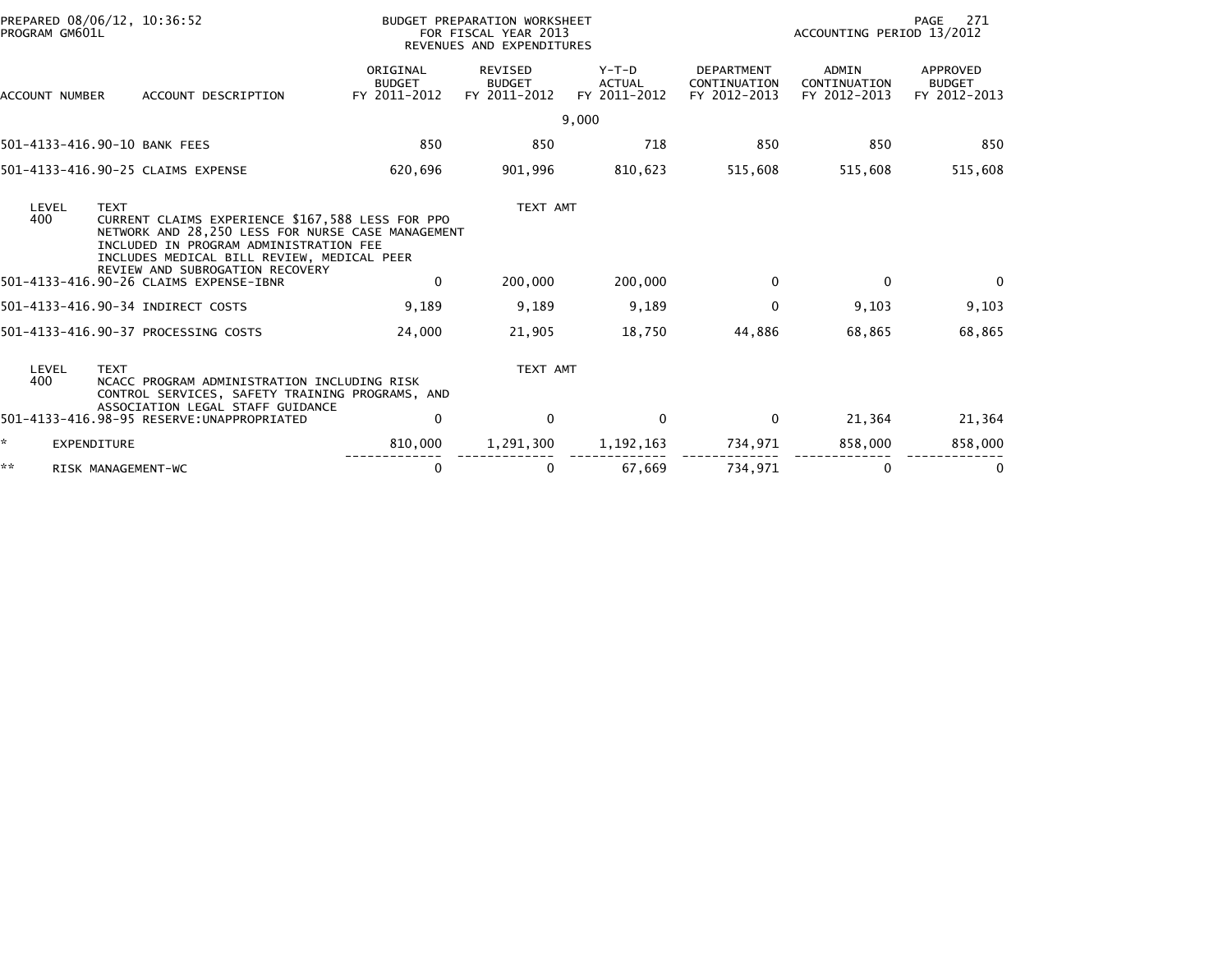|      | PREPARED 08/06/12, 10:36:52<br>PROGRAM GM601L |                                             |                                           | BUDGET PREPARATION WORKSHEET<br>FOR FISCAL YEAR 2013<br>REVENUES AND EXPENDITURES |                                          |                                                   | ACCOUNTING PERIOD 13/2012                    | 272<br>PAGE                               |
|------|-----------------------------------------------|---------------------------------------------|-------------------------------------------|-----------------------------------------------------------------------------------|------------------------------------------|---------------------------------------------------|----------------------------------------------|-------------------------------------------|
|      | <b>ACCOUNT NUMBER</b>                         | ACCOUNT DESCRIPTION                         | ORIGINAL<br><b>BUDGET</b><br>FY 2011-2012 | <b>REVISED</b><br><b>BUDGET</b><br>FY 2011-2012                                   | $Y-T-D$<br><b>ACTUAL</b><br>FY 2011-2012 | <b>DEPARTMENT</b><br>CONTINUATION<br>FY 2012-2013 | <b>ADMIN</b><br>CONTINUATION<br>FY 2012-2013 | APPROVED<br><b>BUDGET</b><br>FY 2012-2013 |
|      |                                               | 501-4138-354.10-00 INS. SETTLEMENT CLAIMS   | $\mathbf 0$                               | $\mathbf{0}$                                                                      | $4,236-$                                 | $\mathbf 0$                                       | $\Omega$                                     | $\bf{0}$                                  |
|      |                                               | 501-4138-361.45-00 INTEREST-PPL             | $200 -$                                   | $200 -$                                                                           | $88 -$                                   | $\mathbf{0}$                                      | 0                                            | $\Omega$                                  |
|      |                                               | 501-4138-391.10-00 TRANSFER FROM FUND 101   | 625,000-                                  | $625,000 -$                                                                       | 625,000-                                 | $\mathbf{0}$                                      | 525,000-                                     | $525,000 -$                               |
|      |                                               | 501-4138-395.10-00 FUND BALANCE APPR-UNREST | $\mathbf 0$                               | $50,000 -$                                                                        | 0                                        | $\mathbf 0$                                       | $\mathbf 0$                                  | $\mathbf 0$                               |
| ×.   | <b>REVENUE</b><br>501-4138-416.52-07 INS:CGA  |                                             | 625,200-<br>500,000                       | $675.200 -$<br>500,000                                                            | $629.324-$<br>500,000                    | $\mathbf{0}$<br>$\Omega$                          | $525.000 -$<br>375,000                       | 525,000-<br>375,000                       |
|      |                                               | 501-4138-416.90-25 CLAIMS EXPENSE           | 106,000                                   | 153,500                                                                           | 149,010                                  | 178,000                                           | 130,400                                      | 130,400                                   |
| 400  | LEVEL<br><b>TEXT</b>                          | <b>ESTIMATED CLAIMS</b>                     |                                           | TEXT AMT                                                                          | 178,000<br>178,000                       |                                                   |                                              |                                           |
|      |                                               | 501-4138-416.90-37 PROCESSING COSTS         | 19,200                                    | 21,700                                                                            | 21,698                                   | 19.600                                            | 19,600                                       | 19,600                                    |
| 400  | <b>TEXT</b><br>LEVEL                          | INCREASE IN COSTS BY \$400                  |                                           | TEXT AMT                                                                          | 19,600<br>19,600                         |                                                   |                                              |                                           |
| *    | EXPENDITURE                                   |                                             | 625,200                                   | 675,200                                                                           | 670,708                                  | 197,600                                           | 525,000                                      | 525,000                                   |
| **   | RISK MANAGEMENT-PPL                           |                                             | 0                                         | 0                                                                                 | 41,384                                   | 197,600                                           | 0                                            | 0                                         |
| ***  | GENERAL GOVERNMENT                            |                                             | 0                                         | $\Omega$                                                                          | 109,053                                  | 932,571                                           | $\Omega$                                     |                                           |
| **** |                                               | RISK MANAGEMENT PROG FUND                   | 0                                         | 0                                                                                 | 109,053                                  | 932,571                                           | $\Omega$                                     | $\bf{0}$                                  |
|      |                                               |                                             |                                           |                                                                                   |                                          |                                                   |                                              |                                           |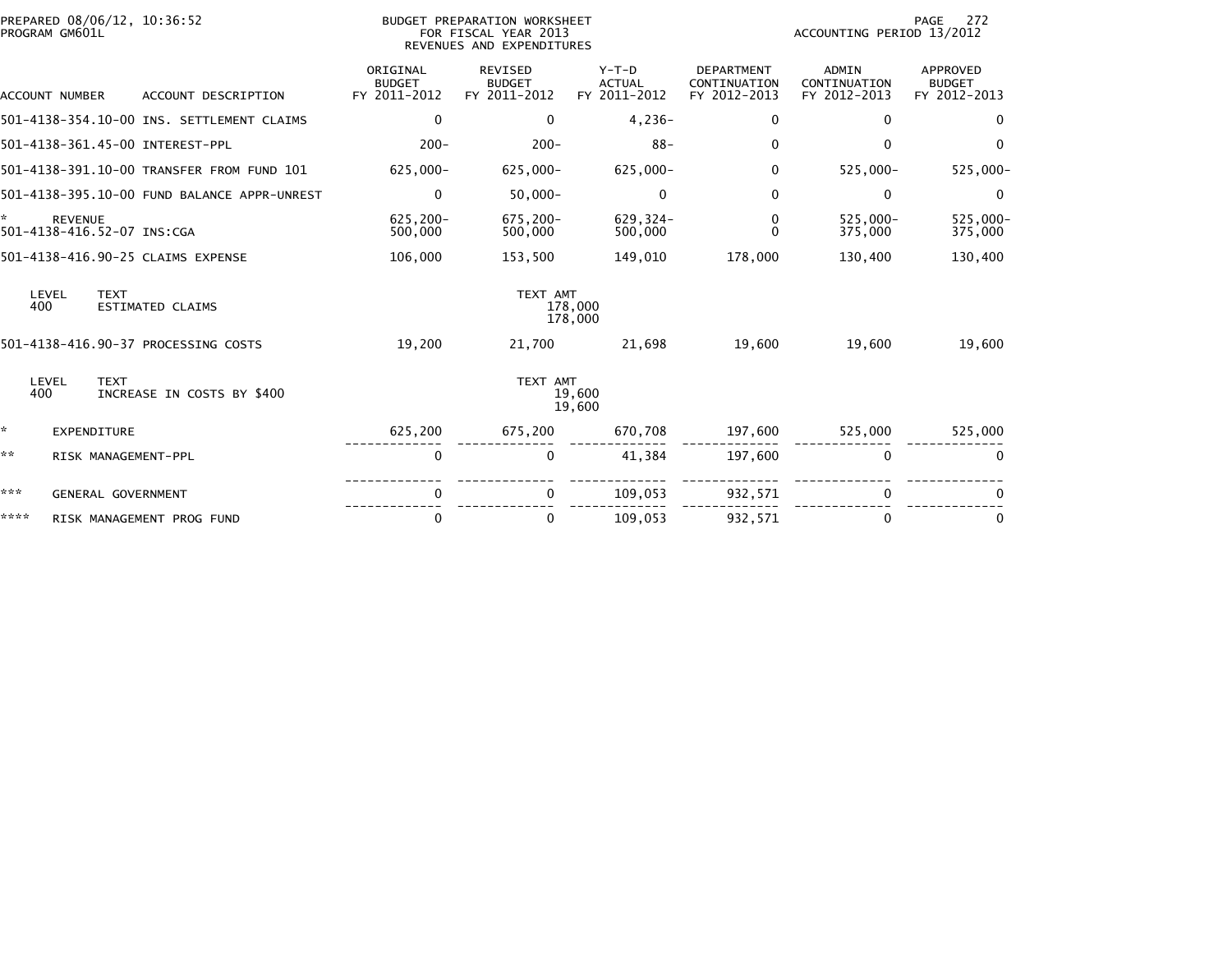| PREPARED 08/06/12, 10:36:52<br>PROGRAM GM601L |                                             |                                           | BUDGET PREPARATION WORKSHEET<br>FOR FISCAL YEAR 2013<br>REVENUES AND EXPENDITURES |                                   | -273<br>PAGE<br>ACCOUNTING PERIOD 13/2012         |                                       |                                           |  |
|-----------------------------------------------|---------------------------------------------|-------------------------------------------|-----------------------------------------------------------------------------------|-----------------------------------|---------------------------------------------------|---------------------------------------|-------------------------------------------|--|
| ACCOUNT NUMBER                                | ACCOUNT DESCRIPTION                         | ORIGINAL<br><b>BUDGET</b><br>FY 2011-2012 | REVISED<br><b>BUDGET</b><br>FY 2011-2012                                          | $Y-T-D$<br>ACTUAL<br>FY 2011-2012 | <b>DEPARTMENT</b><br>CONTINUATION<br>FY 2012-2013 | ADMIN<br>CONTINUATION<br>FY 2012-2013 | APPROVED<br><b>BUDGET</b><br>FY 2012-2013 |  |
|                                               | 601-4700-395.10-00 FUND BALANCE APPR-UNREST |                                           |                                                                                   |                                   |                                                   |                                       | 0                                         |  |
| REVENUE                                       |                                             | 0                                         |                                                                                   |                                   |                                                   |                                       | $\Omega$                                  |  |
| **<br>ENVIRONMENTAL SERVICES                  |                                             |                                           |                                                                                   |                                   |                                                   |                                       | 0                                         |  |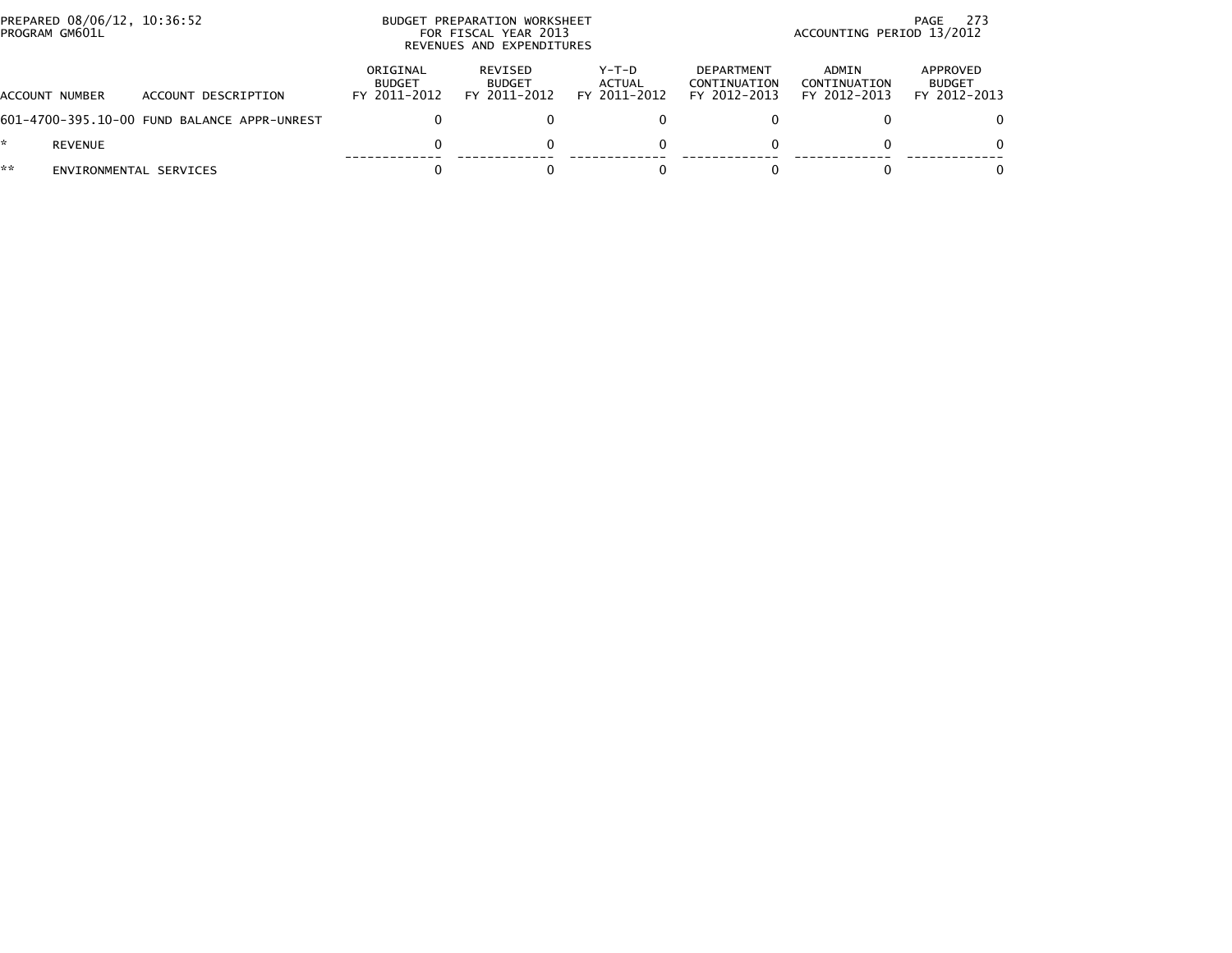| PREPARED 08/06/12, 10:36:52<br>PROGRAM GM601L         |                                              |                                           | <b>BUDGET PREPARATION WORKSHEET</b><br>FOR FISCAL YEAR 2013<br>REVENUES AND EXPENDITURES |                                          |                                                   | ACCOUNTING PERIOD 13/2012                    | 274<br>PAGE                               |
|-------------------------------------------------------|----------------------------------------------|-------------------------------------------|------------------------------------------------------------------------------------------|------------------------------------------|---------------------------------------------------|----------------------------------------------|-------------------------------------------|
| ACCOUNT NUMBER                                        | ACCOUNT DESCRIPTION                          | ORIGINAL<br><b>BUDGET</b><br>FY 2011-2012 | REVISED<br><b>BUDGET</b><br>FY 2011-2012                                                 | $Y-T-D$<br><b>ACTUAL</b><br>FY 2011-2012 | <b>DEPARTMENT</b><br>CONTINUATION<br>FY 2012-2013 | <b>ADMIN</b><br>CONTINUATION<br>FY 2012-2013 | APPROVED<br><b>BUDGET</b><br>FY 2012-2013 |
|                                                       | 601-4705-353.46-00 EROSION CONTROL FEES      | $1,000-$                                  | $1.000 -$                                                                                | $800 -$                                  | $1,000-$                                          | $1,000-$                                     | $1,000-$                                  |
|                                                       | 601-4705-353.48-00 EROSION CONTROL PENALTIES | $\mathbf{0}$                              | 0                                                                                        | $\mathbf{0}$                             | $\mathbf{0}$                                      | 0                                            | $\mathbf 0$                               |
| <b>REVENUE</b><br>601-4705-432.10-05 SALARIES:REGULAR |                                              | $1.000 -$<br>146,480                      | $1.000 -$<br>146,885                                                                     | 800-<br>144,364                          | $1.000 -$<br>146,480                              | $1.000 -$<br>146,480                         | $1.000 -$<br>146,480                      |
| 601-4705-432.20-05 HEALTH INSURANCE                   |                                              | 16,080                                    | 16,180                                                                                   | 15,812                                   | 16,080                                            | 16,080                                       | 16,080                                    |
|                                                       | 601-4705-432.20-08 HEALTH INSURANCE:RETIREES | 8,040                                     | 8,040                                                                                    | 8,040                                    | 8,040                                             | 8,040                                        | 8,040                                     |
| 601-4705-432.20-10 MEDICARE TAX                       |                                              | 2,124                                     | 2,124                                                                                    | 1,964                                    | 2,124                                             | 2,124                                        | 2,124                                     |
| 601-4705-432.20-15 RETIREMENT                         |                                              | 10,210                                    | 10,260                                                                                   | 10,062                                   | 10,210                                            | 10,210                                       | 10,210                                    |
|                                                       | 601-4705-432.20-20 SOCIAL SECURITY TAX       | 9,082                                     | 9,082                                                                                    | 8,399                                    | 9,082                                             | 9,082                                        | 9,082                                     |
|                                                       | 601-4705-432.20-25 WORKERS COMPENSATION      | 4,101                                     | 4,121                                                                                    | 4,041                                    | 4,101                                             | 4,101                                        | 4,101                                     |
|                                                       | 601-4705-432.20-30 401(K) CONTRIBUTIONS      | 4,395                                     | 4,395                                                                                    | 4,331                                    | 4,395                                             | 4,394                                        | 4,394                                     |
|                                                       | 601-4705-432.34-30 SERVICE & MAINTENANCE     | 300                                       | 300                                                                                      | $\Omega$                                 | 300                                               | 300                                          | 300                                       |
| 601-4705-432.43-20 R&M:VEHICLES                       |                                              | 2,000                                     | 1,750                                                                                    | 1,039                                    | 2,000                                             | 2,000                                        | 2,000                                     |
| 601-4705-432.43-55 R&M:TELEPHONES                     |                                              | 0                                         | 0                                                                                        | $\Omega$                                 | $\mathbf{0}$                                      | 0                                            | $\Omega$                                  |
|                                                       | 601-4705-432.50-07 COST PER COPY PROGRAM     | 800                                       | 800                                                                                      | 276                                      | 800                                               | 800                                          | 800                                       |
| 601-4705-432.53-05 TELEPHONE                          |                                              | 5,000                                     | 5,250                                                                                    | 5,245                                    | 5,000                                             | 6,000                                        | 6,000                                     |
| 601-4705-432.55-00 PRINTING                           |                                              | 200                                       | 200                                                                                      | 198                                      | 200                                               | 200                                          | 200                                       |
| 601-4705-432.57-00 POSTAGE                            |                                              | 500                                       | 500                                                                                      | 160                                      | 500                                               | 500                                          | 500                                       |
| 601-4705-432.58-00 TRAVEL                             |                                              | 4,500                                     | 4,500                                                                                    | 4,488                                    | 4,500                                             | 4,500                                        | 4,500                                     |
| 601-4705-432.59-00 TRAINING                           |                                              | 2,000                                     | 2,000                                                                                    | 1,430                                    | 2,000                                             | 2,000                                        | 2,000                                     |
| 601-4705-432.61-05 SUPPLIES:OFFICE                    |                                              | 1,200                                     | 1,200                                                                                    | 1,196                                    | 1,200                                             | 1,200                                        | 1,200                                     |
|                                                       | 601-4705-432.61-95 SUPPLIES:OTHER SMALL EQMT | 500                                       | 500                                                                                      | 359                                      | 500                                               | 500                                          | 500                                       |
|                                                       | 601-4705-432.62-20 MOTOR FUEL & LUBRICANTS   | 3,000                                     | 3,000                                                                                    | 2,719                                    | 3,000                                             | 3,000                                        | 3,000                                     |
|                                                       | 601-4705-432.64-50 DUES & SUBSCRIPTIONS      | 500                                       | 500                                                                                      | 440                                      | 500                                               | 500                                          | 500                                       |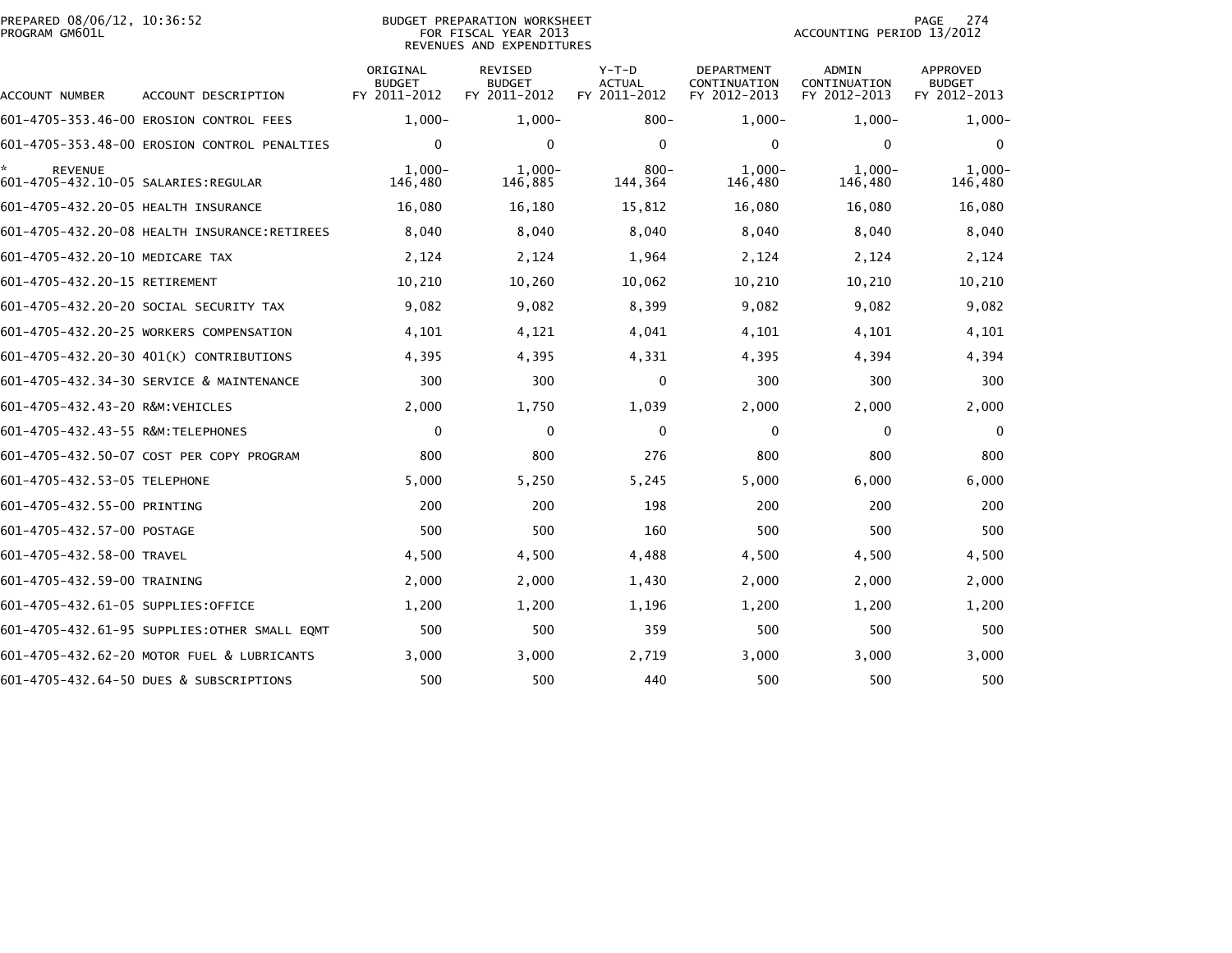| PREPARED 08/06/12, 10:36:52<br>PROGRAM GM601L |                             |                                         | BUDGET PREPARATION WORKSHEET<br>FOR FISCAL YEAR 2013<br>REVENUES AND EXPENDITURES |                                                 |                                        |                                                   | 275<br>PAGE<br>ACCOUNTING PERIOD 13/2012 |                                           |  |
|-----------------------------------------------|-----------------------------|-----------------------------------------|-----------------------------------------------------------------------------------|-------------------------------------------------|----------------------------------------|---------------------------------------------------|------------------------------------------|-------------------------------------------|--|
| ACCOUNT NUMBER                                |                             | DESCRIPTION<br>ACCOUNT                  | ORIGINAL<br><b>BUDGET</b><br>FY 2011-2012                                         | <b>REVISED</b><br><b>BUDGET</b><br>FY 2011-2012 | Y-T-D<br><b>ACTUAL</b><br>FY 2011-2012 | <b>DEPARTMENT</b><br>CONTINUATION<br>FY 2012-2013 | ADMIN<br>CONTINUATION<br>FY 2012-2013    | APPROVED<br><b>BUDGET</b><br>FY 2012-2013 |  |
|                                               |                             | 601-4705-432.76-20 F/A:DP EQMT/SOFTWARE |                                                                                   | $\mathbf{0}$                                    | 0                                      |                                                   |                                          | $\Omega$                                  |  |
|                                               |                             | 601-4705-525.74-20 C/A:OFFICE EOUIPMENT |                                                                                   | $\mathbf{0}$                                    | 0                                      |                                                   | 0                                        | $\mathbf{0}$                              |  |
|                                               |                             |                                         |                                                                                   | $\mathbf{0}$                                    | 0                                      |                                                   | $\bf{0}$                                 | $\Omega$                                  |  |
|                                               | 601-4705-525.78-00 C/O:GAAP |                                         |                                                                                   | $\mathbf{0}$                                    | 0                                      |                                                   | 0                                        | $\Omega$                                  |  |
| *                                             | <b>EXPENDITURE</b>          |                                         | 221.012                                                                           | 221.587                                         | 214.563                                | 221.012                                           | 222.011                                  | 222,011                                   |  |
| **                                            | LANDFILL                    |                                         | 220,012                                                                           | 220,587                                         | 213,763                                | 220,012                                           | 221,011                                  | 221,011                                   |  |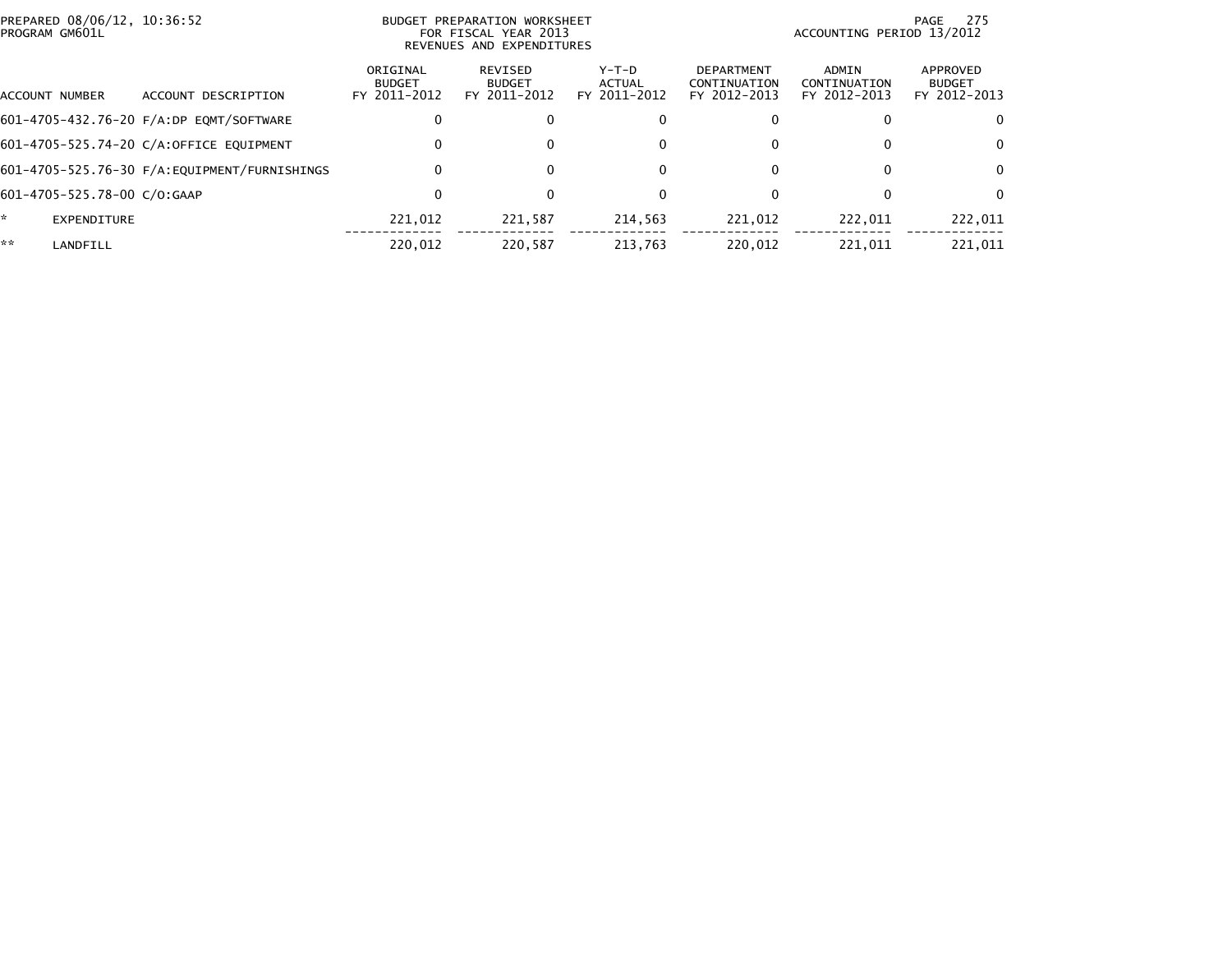|                | PREPARED 08/06/12, 10:36:52 |  |
|----------------|-----------------------------|--|
| PROGRAM GM601L |                             |  |

#### BUDGET PREPARATION WORKSHEET<br>FOR FISCAL YEAR 2013 PROGRAM GM601L FOR FISCAL YEAR 2013 ACCOUNTING PERIOD 13/2012REVENUES AND EXPENDITURES

| ACCOUNT NUMBER                                         | ACCOUNT DESCRIPTION                           | ORIGINAL<br><b>BUDGET</b><br>FY 2011-2012 | <b>REVISED</b><br><b>BUDGET</b><br>FY 2011-2012 | $Y-T-D$<br><b>ACTUAL</b><br>FY 2011-2012 | <b>DEPARTMENT</b><br>CONTINUATION<br>FY 2012-2013 | ADMIN<br>CONTINUATION<br>FY 2012-2013 | <b>APPROVED</b><br><b>BUDGET</b><br>FY 2012-2013 |
|--------------------------------------------------------|-----------------------------------------------|-------------------------------------------|-------------------------------------------------|------------------------------------------|---------------------------------------------------|---------------------------------------|--------------------------------------------------|
|                                                        | 601-4710-344.33-00 COLLECTION SITE FEES       | $190,000 -$                               | 190,000-                                        | 178,120-                                 | 190,000-                                          | 190,000-                              | 190,000-                                         |
|                                                        | 601-4710-395.00-00 FUND BALANCE APPR-RESTR    | 0                                         | $\mathbf{0}$                                    | 0                                        | 0                                                 | 0                                     | 0                                                |
|                                                        | 601-4710-395.10-00 FUND BALANCE APPR-UNREST   | $\Omega$                                  | $\mathbf{0}$                                    | $\mathbf{0}$                             | $\Omega$                                          | $\mathbf{0}$                          | 0                                                |
| <b>REVENUE</b><br>601-4710-525.10-05 SALARIES: REGULAR |                                               | 190.000-<br>252,289                       | $190.000 -$<br>252,289                          | 178.120-<br>239,874                      | 190.000-<br>252,289                               | 190.000-<br>258,230                   | $190,000 -$<br>258,230                           |
|                                                        | 601-4710-525.10-15 SALARIES: PART-TIME        | 21,200                                    | 19,920                                          | 4,540                                    | 21,200                                            | 21,200                                | 21,200                                           |
| 601-4710-525.20-05 HEALTH INSURANCE                    |                                               | 88,440                                    | 89,145                                          | 87,301                                   | 88,440                                            | 88,440                                | 88,440                                           |
| 601-4710-525.20-10 MEDICARE TAX                        |                                               | 3,965                                     | 3,965                                           | 3,416                                    | 3,965                                             | 4,055                                 | 4,055                                            |
| 601-4710-525.20-15 RETIREMENT                          |                                               | 17,585                                    | 17,585                                          | 16,719                                   | 17,585                                            | 17,999                                | 17,999                                           |
|                                                        | 601-4710-525.20-20 SOCIAL SECURITY TAX        | 16,955                                    | 16,955                                          | 14,604                                   | 16,955                                            | 17,325                                | 17,325                                           |
|                                                        | 601-4710-525.20-25 WORKERS COMPENSATION       | 27,350                                    | 27,350                                          | 24,427                                   | 27,350                                            | 27,950                                | 27,950                                           |
|                                                        | 601-4710-525.20-30 401(K) CONTRIBUTIONS       | 7,569                                     | 7,569                                           | 6,788                                    | 7,569                                             | 7,747                                 | 7,747                                            |
|                                                        | 601-4710-525.33-10 CONTRACT COLLECTION        | 100,000                                   | 100,000                                         | 86,234                                   | 100,000                                           | 100,000                               | 100,000                                          |
|                                                        | 601-4710-525.42-20 GROUNDS MAINTENANCE        | 5,000                                     | 5,000                                           | 3,991                                    | 5,000                                             | 5,000                                 | 5,000                                            |
| 601-4710-525.43-05 R&M:BUILDINGS                       |                                               | 3,500                                     | 11,000                                          | 10,438                                   | 11,000                                            | 11,000                                | 11,000                                           |
| 601-4710-525.43-15 R&M:EQUIPMENT                       |                                               | 3,500                                     | 3,500                                           | 833                                      | 3,500                                             | 2,500                                 | 2,500                                            |
| 601-4710-525.43-20 R&M: VEHICLES                       |                                               | 2,000                                     | 2,000                                           | 847                                      | 2,000                                             | 1,500                                 | 1,500                                            |
|                                                        | 601-4710-525.44-20 RENT:LAND & BUILDINGS      | 2,100                                     | 2,100                                           | 2,100                                    | 2,100                                             | 2,100                                 | 2,100                                            |
| 601-4710-525.44-42 RENT:PORT-A-JOHNS                   |                                               | 6,500                                     | 6,500                                           | 5,040                                    | 6,500                                             | 6,500                                 | 6,500                                            |
| 601-4710-525.53-05 TELEPHONE                           |                                               | 8,000                                     | 8,600                                           | 8,015                                    | 8,000                                             | 8,500                                 | 8,500                                            |
| 601-4710-525.56-00 UNIFORMS                            |                                               | 2,500                                     | 2,500                                           | 2,477                                    | 2,500                                             | 2,500                                 | 2,500                                            |
| 601-4710-525.58-00 TRAVEL                              |                                               | 10,000                                    | 9,400                                           | 7,039                                    | 10,000                                            | 10,000                                | 10,000                                           |
| 601-4710-525.61-05 SUPPLIES:OFFICE                     |                                               | 500                                       | 500                                             | 496                                      | 500                                               | 500                                   | 500                                              |
|                                                        | 601-4710-525.61-95 SUPPLIES: OTHER SMALL EQMT | 1,400                                     | 1,400                                           | 1,307                                    | 1,400                                             | 1,400                                 | 1,400                                            |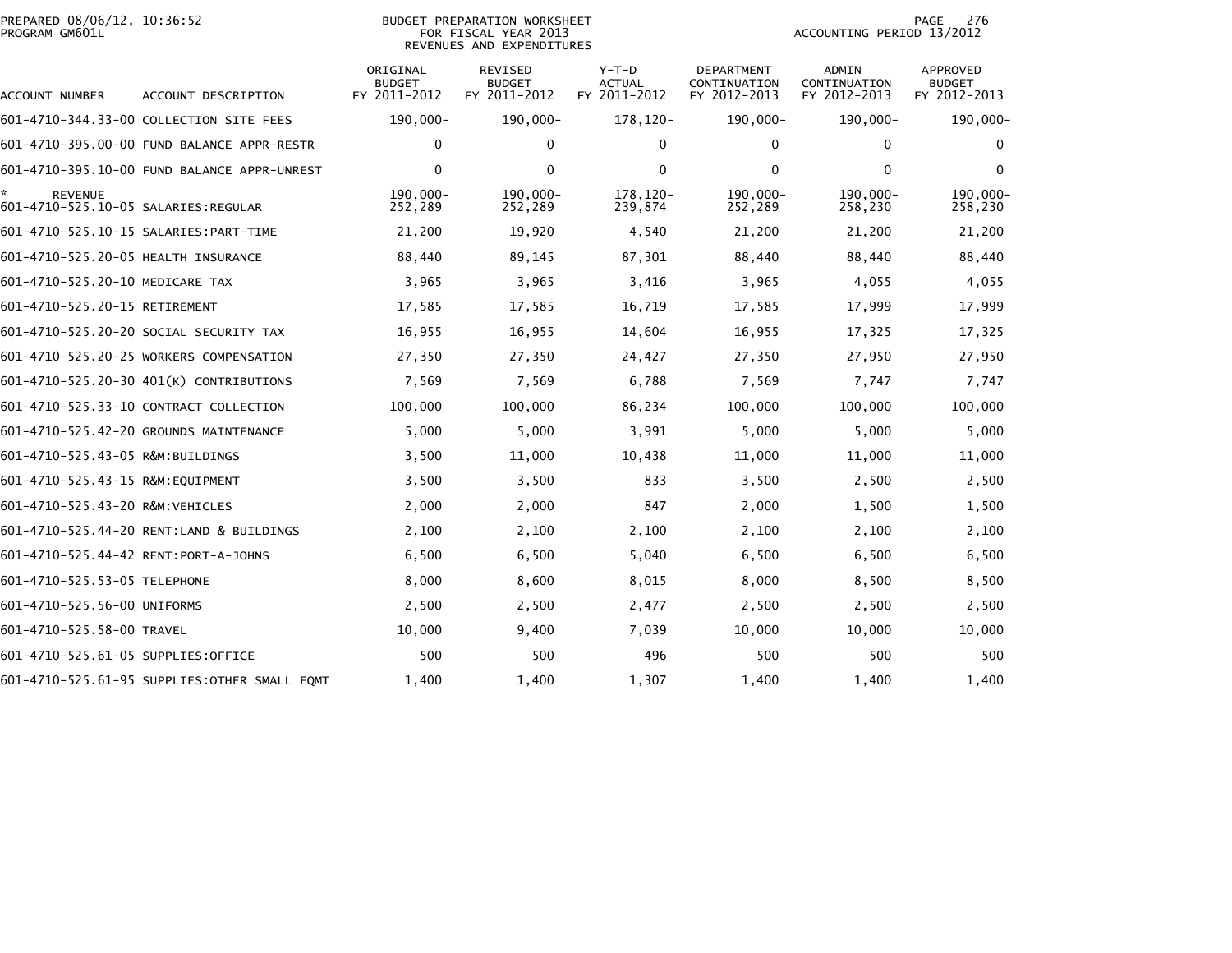| PREPARED 08/06/12, 10:36:52<br>PROGRAM GM601L | BUDGET PREPARATION WORKSHEET<br>FOR FISCAL YEAR 2013<br>REVENUES AND EXPENDITURES |                                           |                                                 |                                          |                                                   | 277<br>PAGE<br>ACCOUNTING PERIOD 13/2012 |                                           |  |
|-----------------------------------------------|-----------------------------------------------------------------------------------|-------------------------------------------|-------------------------------------------------|------------------------------------------|---------------------------------------------------|------------------------------------------|-------------------------------------------|--|
| ACCOUNT NUMBER                                | ACCOUNT DESCRIPTION                                                               | ORIGINAL<br><b>BUDGET</b><br>FY 2011-2012 | <b>REVISED</b><br><b>BUDGET</b><br>FY 2011-2012 | $Y-T-D$<br><b>ACTUAL</b><br>FY 2011-2012 | <b>DEPARTMENT</b><br>CONTINUATION<br>FY 2012-2013 | ADMIN<br>CONTINUATION<br>FY 2012-2013    | APPROVED<br><b>BUDGET</b><br>FY 2012-2013 |  |
| 601-4710-525.62-05 ELECTRICITY                |                                                                                   | 8,300                                     | 8,300                                           | 6,482                                    | 8,300                                             | 8,300                                    | 8,300                                     |  |
|                                               | 601-4710-525.62-20 MOTOR FUEL & LUBRICANTS                                        | 100                                       | 100                                             | $\bf{0}$                                 | 100                                               | 100                                      | 100                                       |  |
|                                               | 601-4710-525.64-50 DUES & SUBSCRIPTIONS                                           | 200                                       | 200                                             |                                          | 200                                               | 200                                      | 200                                       |  |
|                                               | 601-4710-525.73-00 C/A:OTHER IMPROVEMENTS                                         | 0                                         | 0                                               | $\bf{0}$                                 | 0                                                 | $\Omega$                                 | $\overline{0}$                            |  |
|                                               | 601-4710-525.74-90 C/A:OTHER EQUIPMENT                                            | 30,000                                    | 10,455                                          | 10,120                                   | 30,000                                            | 12,000                                   | 12,000                                    |  |
| 601-4710-525.76-90 F/A:OTHER                  |                                                                                   | 0                                         | 22,045                                          | 22,045                                   | $\mathbf{0}$                                      | 0                                        | $\Omega$                                  |  |
| 601-4710-525.78-00 C/O:GAAP                   |                                                                                   | $\mathbf 0$                               | $\Omega$                                        | $\Omega$                                 | $\Omega$                                          | $\Omega$                                 | $\Omega$                                  |  |
|                                               | 601-4710-525.90-30 DISPOSAL FEES AT LANDFILL                                      | 62,000                                    | 62,000                                          | 52,244                                   | 62,000                                            | 62,000                                   | 62,000                                    |  |
| ŵ.<br><b>EXPENDITURE</b>                      |                                                                                   | 680,953                                   | 690,378                                         | 617,382                                  | 688,453                                           | 677,046                                  | 677,046                                   |  |
| **<br>SANITATION                              |                                                                                   | 490,953                                   | 500,378                                         | 439,262                                  | 498,453                                           | 487,046                                  | 487,046                                   |  |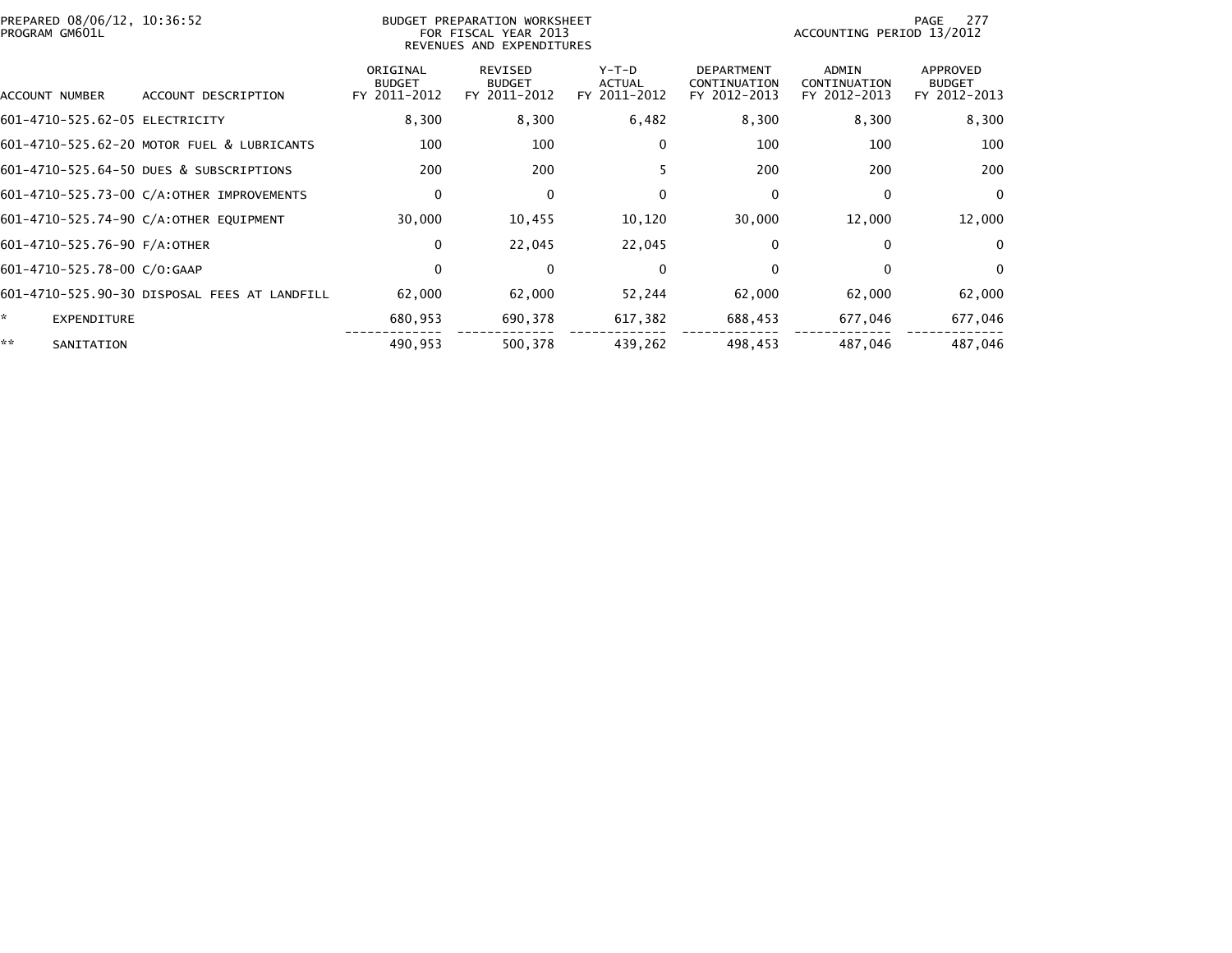| PREPARED 08/06/12, 10:36:52<br>PROGRAM GM601L |                                            | BUDGET PREPARATION WORKSHEET<br>FOR FISCAL YEAR 2013<br>REVENUES AND EXPENDITURES |                                          |                                          |                                            |                                       | 278<br>PAGE<br>ACCOUNTING PERIOD 13/2012  |  |  |
|-----------------------------------------------|--------------------------------------------|-----------------------------------------------------------------------------------|------------------------------------------|------------------------------------------|--------------------------------------------|---------------------------------------|-------------------------------------------|--|--|
| ACCOUNT NUMBER                                | ACCOUNT DESCRIPTION                        | ORIGINAL<br><b>BUDGET</b><br>FY 2011-2012                                         | REVISED<br><b>BUDGET</b><br>FY 2011-2012 | $Y-T-D$<br><b>ACTUAL</b><br>FY 2011-2012 | DEPARTMENT<br>CONTINUATION<br>FY 2012-2013 | ADMIN<br>CONTINUATION<br>FY 2012-2013 | APPROVED<br><b>BUDGET</b><br>FY 2012-2013 |  |  |
| 601-4715-335.31-00 ST:TIRE DISPOSAL           |                                            | $160,000 -$                                                                       | $160,000 -$                              | 126,946-                                 | $160,000 -$                                | $160,000 -$                           | $160,000 -$                               |  |  |
|                                               | 601–4715–335.32–00 ST:WHITE GOODS DISPOSAL | $40,000 -$                                                                        | $40,000 -$                               | $32,337-$                                | $40,000 -$                                 | $40,000 -$                            | $40,000 -$                                |  |  |
| 601-4715-344.40-10 RECYCLING SALES            |                                            | 180,000-                                                                          | 180,000-                                 | 211, 579-                                | 180,000-                                   | $205,000 -$                           | $205,000 -$                               |  |  |
|                                               | 601-4715-344.40-20 SALES OF CONTAINERS     | 0                                                                                 | 0                                        | 0                                        | 0                                          | 0                                     | 0                                         |  |  |
| <b>REVENUE</b>                                |                                            | 380,000-<br>91,430                                                                | 380,000-<br>91,805                       | 370,862-<br>90,029                       | 380,000-<br>91,430                         | 405,000-<br>91,428                    | 405,000-<br>91,428                        |  |  |
| 601-4715-525.20-05 HEALTH INSURANCE           |                                            | 24,120                                                                            | 24,225                                   | 23,718                                   | 24,120                                     | 24,120                                | 24,120                                    |  |  |
| 601-4715-525.20-10 MEDICARE TAX               |                                            | 1,325                                                                             | 1,325                                    | 1,210                                    | 1,325                                      | 1,326                                 | 1,326                                     |  |  |
| 601-4715-525.20-15 RETIREMENT                 |                                            | 6,373                                                                             | 6,398                                    | 6,275                                    | 6,373                                      | 6,372                                 | 6,372                                     |  |  |
|                                               | 601-4715-525.20-20 SOCIAL SECURITY TAX     | 5,668                                                                             | 5,668                                    | 5,173                                    | 5,668                                      | 5,669                                 | 5,669                                     |  |  |
|                                               | 601-4715-525.20-25 WORKERS COMPENSATION    | 9,143                                                                             | 9,183                                    | 9,003                                    | 9,143                                      | 9,313                                 | 9,313                                     |  |  |
|                                               | 601-4715-525.20-30 401(K) CONTRIBUTIONS    | 2,743                                                                             | 2,758                                    | 2,701                                    | 2,743                                      | 2,743                                 | 2,743                                     |  |  |
|                                               | 601-4715-525.33-10 CONTRACT COLLECTION     | 60,000                                                                            | 60,000                                   | 47,822                                   | 60,000                                     | 60,000                                | 60,000                                    |  |  |
| 601-4715-525.41-40 WATER                      |                                            | 500                                                                               | 500                                      | 298                                      | 500                                        | 500                                   | 500                                       |  |  |
| 601-4715-525.42-40 TIRE DISPOSAL              |                                            | 200,000                                                                           | 200,000                                  | 154,527                                  | 200,000                                    | 200,000                               | 200,000                                   |  |  |
| 601-4715-525.54-00 ADVERTISING                |                                            | 500                                                                               | $\mathbf 0$                              | $\mathbf 0$                              | 500                                        | 500                                   | 500                                       |  |  |
| 601-4715-525.55-00 PRINTING                   |                                            | 1,000                                                                             | 1.000                                    | 635                                      | 1.000                                      | 1,000                                 | 1,000                                     |  |  |
| 601-4715-525.56-00 UNIFORMS                   |                                            | 300                                                                               | 300                                      | 91                                       | 300                                        | 300                                   | 300                                       |  |  |
| 601-4715-525.58-00 TRAVEL                     |                                            | 5,000                                                                             | 5,000                                    | 4,344                                    | 5,000                                      | 5,000                                 | 5,000                                     |  |  |
| 601-4715-525.59-00 TRAINING                   |                                            | 2,000                                                                             | 2,000                                    | 1,880                                    | 2,000                                      | 2,000                                 | 2,000                                     |  |  |
| 601-4715-525.61-05 SUPPLIES:OFFICE            |                                            | 1,000                                                                             | 1,000                                    | 971                                      | 1,000                                      | 1,000                                 | 1,000                                     |  |  |
|                                               |                                            | 2,000                                                                             | 2,000                                    | 1,920                                    | 2,000                                      | 2,000                                 | 2,000                                     |  |  |
|                                               | 601-4715-525.61-75 SUPPLIES:RECYCLING      | 6,000                                                                             | 5,500                                    | 3,670                                    | 6,000                                      | 5,000                                 | 5,000                                     |  |  |
| 601-4715-525.61-80 SUPPLIES:SIGNS             |                                            | 1,000                                                                             | 1,000                                    | 860                                      | 1,000                                      | 1,000                                 | 1,000                                     |  |  |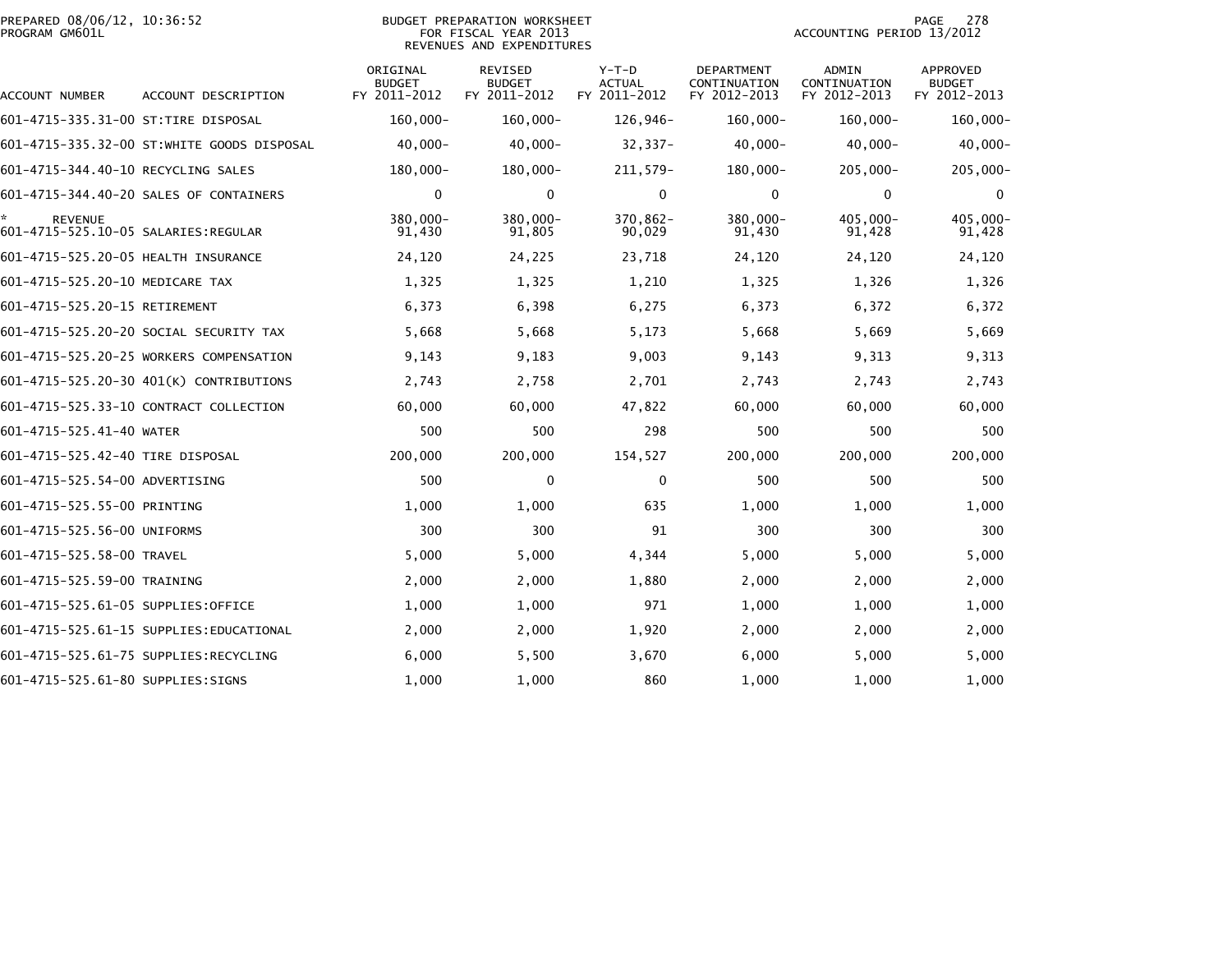| PREPARED 08/06/12, 10:36:52<br>PROGRAM GM601L |                                           | BUDGET PREPARATION WORKSHEET<br>FOR FISCAL YEAR 2013<br>REVENUES AND EXPENDITURES |                                   |                                                   | ACCOUNTING PERIOD 13/2012                    | 279<br>PAGE                               |
|-----------------------------------------------|-------------------------------------------|-----------------------------------------------------------------------------------|-----------------------------------|---------------------------------------------------|----------------------------------------------|-------------------------------------------|
| ACCOUNT NUMBER<br>ACCOUNT DESCRIPTION         | ORIGINAL<br><b>BUDGET</b><br>FY 2011-2012 | <b>REVISED</b><br><b>BUDGET</b><br>FY 2011-2012                                   | $Y-T-D$<br>ACTUAL<br>FY 2011-2012 | <b>DEPARTMENT</b><br>CONTINUATION<br>FY 2012-2013 | <b>ADMIN</b><br>CONTINUATION<br>FY 2012-2013 | APPROVED<br><b>BUDGET</b><br>FY 2012-2013 |
| 601-4715-525.61-95 SUPPLIES:OTHER SMALL EQMT  |                                           | 0                                                                                 | 0                                 | 0                                                 | $\Omega$                                     |                                           |
| 601-4715-525.62-20 MOTOR FUEL & LUBRICANTS    | 12,000                                    | 13,000                                                                            | 12,748                            | 12,000                                            | 12,500                                       | 12,500                                    |
| 601-4715-525.64-50 DUES & SUBSCRIPTIONS       |                                           | 200                                                                               | 200<br>150                        | 200                                               | 200                                          | 200                                       |
| 601-4715-525.74-35 C/A:VEHICLES               |                                           | $\mathbf{0}$                                                                      | $\Omega$                          | 0                                                 | $\Omega$                                     | $\mathbf{0}$                              |
| 601-4715-525.74-90 C/A:OTHER EQUIPMENT        |                                           | 0                                                                                 | $\Omega$                          | 0                                                 | 0                                            | $\bf{0}$                                  |
| 601-4715-525.76-20 F/A:DP EQUIPMENT           |                                           | $\mathbf{0}$                                                                      | $\mathbf{0}$                      | $\mathbf{0}$                                      | $\Omega$                                     | $\mathbf{0}$                              |
| 601-4715-525.76-90 F/A:OTHER                  |                                           | $\Omega$                                                                          | $\Omega$                          | $\Omega$                                          | $\Omega$                                     | $\mathbf{0}$                              |
| 601-4715-525.78-00 C/O:GAAP                   |                                           | $\mathbf{0}$                                                                      | $\mathbf{0}$                      | 0                                                 | $\Omega$                                     | $\bf{0}$                                  |
| 601-4715-525.79-00 DEPRECIATION EXPENSE       |                                           | $\mathbf{0}$                                                                      | $\mathbf{0}$                      | $\Omega$                                          | 0                                            | $\mathbf{0}$                              |
| 601-4715-525.82-04 ALUMINUM PURCHASES         |                                           | 200                                                                               | 200                               | 200<br>0                                          | 200                                          | 200                                       |
| 601-4715-525.83-00 PROGRAM ACTIVITIES         |                                           | 2,000<br>2,000                                                                    |                                   | 2,000<br>0                                        | 2,000                                        | 2,000                                     |
| ÷,<br><b>EXPENDITURE</b>                      | 434,502                                   | 435,062                                                                           | 368,025                           | 434,502                                           | 434,171                                      | 434,171                                   |
| **<br>RECYCLING PROGRAM                       | 54,502                                    | 55,062                                                                            | $2,837-$                          | 54,502                                            | 29,171                                       | 29,171                                    |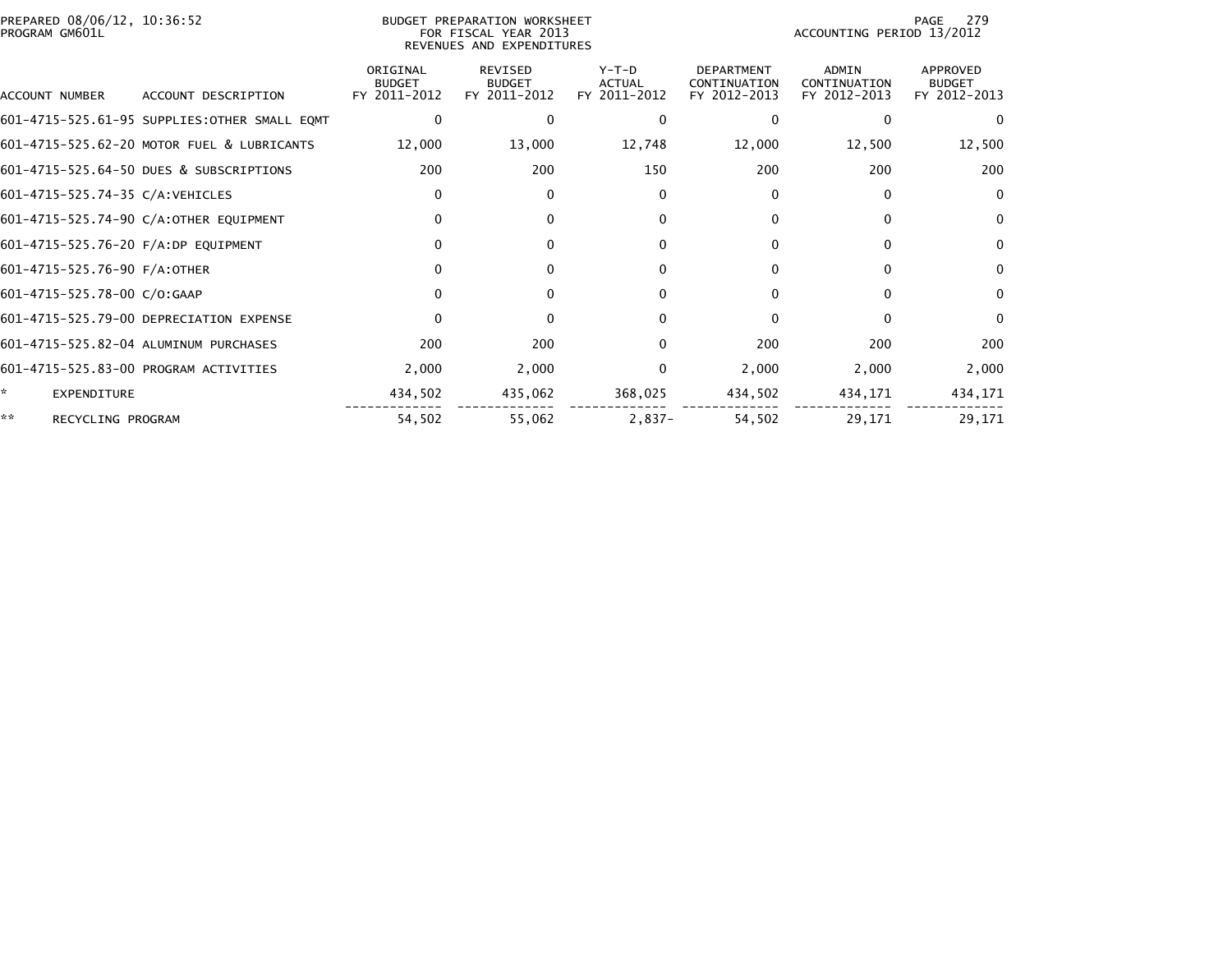| PREPARED 08/06/12, 10:36:52<br>PROGRAM GM601L         |                                             | BUDGET PREPARATION WORKSHEET<br>FOR FISCAL YEAR 2013<br>REVENUES AND EXPENDITURES |                                          |                                   |                                            | 280<br>PAGE<br>ACCOUNTING PERIOD 13/2012 |                                                  |
|-------------------------------------------------------|---------------------------------------------|-----------------------------------------------------------------------------------|------------------------------------------|-----------------------------------|--------------------------------------------|------------------------------------------|--------------------------------------------------|
| ACCOUNT NUMBER                                        | ACCOUNT DESCRIPTION                         | ORIGINAL<br><b>BUDGET</b><br>FY 2011-2012                                         | REVISED<br><b>BUDGET</b><br>FY 2011-2012 | $Y-T-D$<br>ACTUAL<br>FY 2011-2012 | DEPARTMENT<br>CONTINUATION<br>FY 2012-2013 | ADMIN<br>CONTINUATION<br>FY 2012-2013    | <b>APPROVED</b><br><b>BUDGET</b><br>FY 2012-2013 |
|                                                       | 601-4720-316.60-00 SOLID WASTE DISPOSAL TAX | $265,000 -$                                                                       | $265,000 -$                              | 178, 152-                         | 265,000-                                   | $265,000 -$                              | $265,000 -$                                      |
|                                                       | 601-4720-334.88-00 SOLID WASTE TAX REVENUE  | $62,000-$                                                                         | $62,000 -$                               | 48,680-                           | $62,000-$                                  | $62,000 -$                               | $62,000 -$                                       |
|                                                       | 601-4720-344.31-10 LANDFILL CASH RECEIPTS   | $350,000 -$                                                                       | $350,000 -$                              | 369,488-                          | 350,000-                                   | 350,000-                                 | $350,000 -$                                      |
| 601-4720-344.31-20 LANDFILL CHARGES                   |                                             | $3,950,000 -$                                                                     | $3,950,000 -$                            | 3, 352, 223-                      | $3,950,000 -$                              | $3,700,000 -$                            | $3,700,000 -$                                    |
|                                                       | 601-4720-344.31-25 LANDFILL CHARGES-REBATE  | $\Omega$                                                                          | 0                                        | $\mathbf{0}$                      | 0                                          | $\mathbf{0}$                             | $\bf{0}$                                         |
|                                                       | 601-4720-344.32-00 LANDFILL LATE FEES       | 0                                                                                 | 0                                        | $1.723-$                          | 0                                          | $\Omega$                                 | 0                                                |
| 601-4720-361.00-00 INTEREST REVENUE                   |                                             | $120,000 -$                                                                       | 120,000-                                 | 208,288-                          | $120,000 -$                                | $120,000 -$                              | $120,000 -$                                      |
|                                                       | 601-4720-389.95-00 OTHER MISC RECEIPTS      | 0                                                                                 | 0                                        | 0                                 | 0                                          | 0                                        | 0                                                |
| 601-4720-392.30-00 SALE OF PROPERTY                   |                                             | 0                                                                                 | 0                                        | 0                                 | 0                                          | 0                                        | 0                                                |
|                                                       | 601-4720-395.00-00 FUND BALANCE APPR-RESTR  | 0                                                                                 | 0                                        | $\Omega$                          | $\Omega$                                   | U                                        | <sup>0</sup>                                     |
|                                                       | 601-4720-395.10-00 FUND BALANCE APPR-UNREST | 0                                                                                 | $106, 341 -$                             | 0                                 | $106, 341 -$                               | $\Omega$                                 | $\Omega$                                         |
| <b>REVENUE</b><br>601-4720-525.10-05 SALARIES:REGULAR |                                             | 4,747,000-<br>437,714                                                             | 4,853,341-<br>432,769                    | 4, 158, 554-<br>384,454           | 4,853,341-<br>437,604                      | 4,497,000-<br>425,788                    | 4,497,000-<br>425,788                            |
| 601-4720-525.10-10 SALARIES:OVERTIME                  |                                             | 0                                                                                 | 110                                      | 50                                | 110                                        | 0                                        | 0                                                |
|                                                       |                                             | 5,845                                                                             | 10,120                                   | 9,703                             | 5,845                                      | 5,845                                    | 5,845                                            |
| 601-4720-525.20-05 HEALTH INSURANCE                   |                                             | 104,520                                                                           | 104,520                                  | 97,418                            | 104,520                                    | 104,520                                  | 104,520                                          |
| 601-4720-525.20-10 MEDICARE TAX                       |                                             | 6,432                                                                             | 6,432                                    | 5,363                             | 6,432                                      | 6,260                                    | 6,260                                            |
| 601-4720-525.20-15 RETIREMENT                         |                                             | 30,509                                                                            | 30,509                                   | 26,796                            | 30,509                                     | 29,678                                   | 29,678                                           |
|                                                       | 601-4720-525.20-20 SOCIAL SECURITY TAX      | 27,501                                                                            | 27,501                                   | 22,933                            | 27,501                                     | 26,765                                   | 26,765                                           |
|                                                       | 601-4720-525.20-25 WORKERS COMPENSATION     | 41,534                                                                            | 41,534                                   | 35,949                            | 41,534                                     | 39,794                                   | 39,794                                           |
|                                                       | 601-4720-525.20-30 401(K) CONTRIBUTIONS     | 13,132                                                                            | 13,132                                   | 11,228                            | 13,132                                     | 12,774                                   | 12,774                                           |
|                                                       | 601-4720-525.33-00 OTHER PROFESSIONAL SRVCS | 125,000                                                                           | 125,000                                  | 5,026                             | 125,000                                    | 125,000                                  | 125,000                                          |

 LEVEL TEXT TEXT AMT 400 SITE SUITABILITY PLAN 75,000OPERATIONAL SERVICES 50,000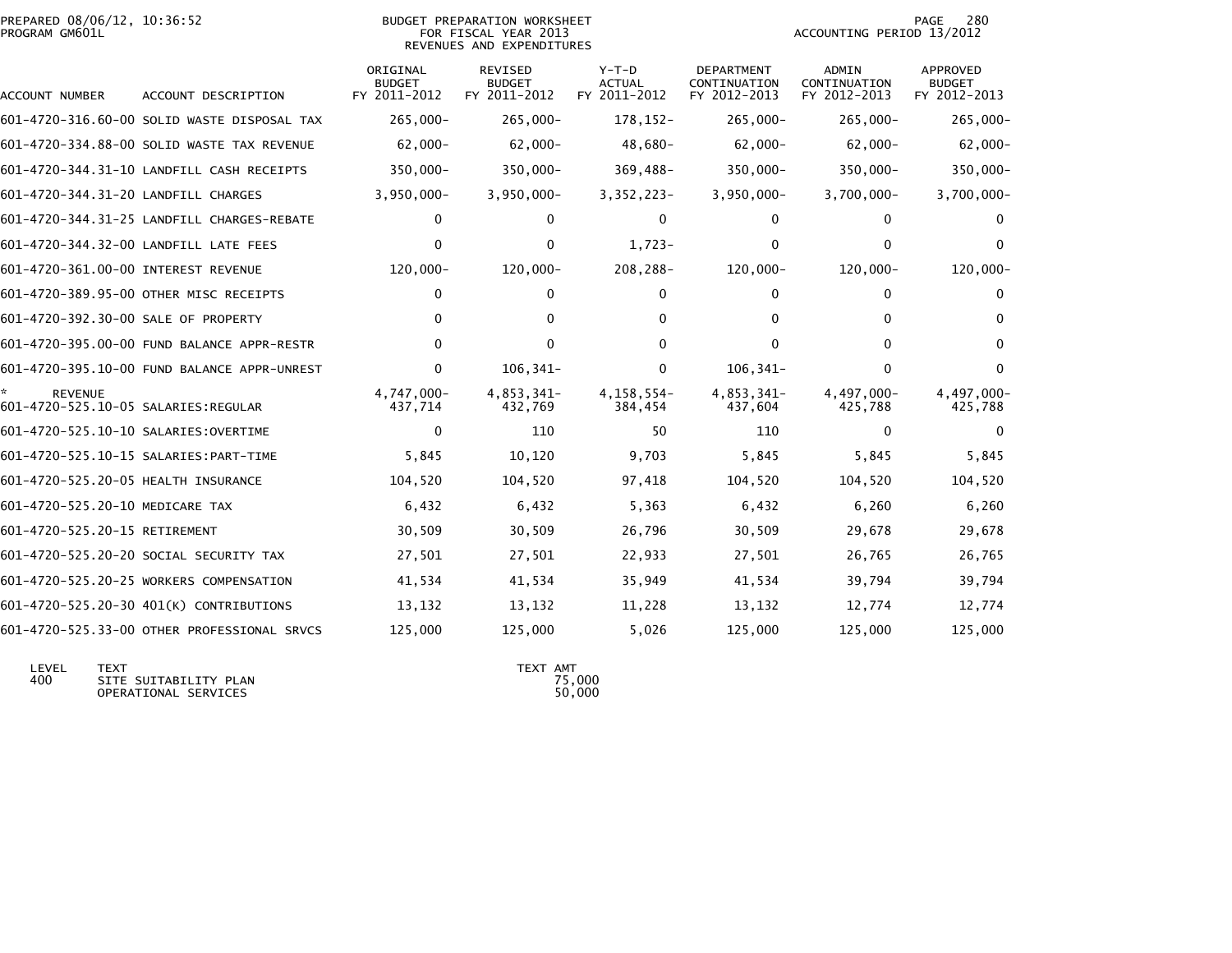| PREPARED 08/06/12, 10:36:52<br>PROGRAM GM601L |                                               | BUDGET PREPARATION WORKSHEET<br>FOR FISCAL YEAR 2013<br>REVENUES AND EXPENDITURES |                                          |                                          |                                            |                                       | 281<br>PAGE<br>ACCOUNTING PERIOD 13/2012  |  |  |
|-----------------------------------------------|-----------------------------------------------|-----------------------------------------------------------------------------------|------------------------------------------|------------------------------------------|--------------------------------------------|---------------------------------------|-------------------------------------------|--|--|
| ACCOUNT NUMBER                                | ACCOUNT DESCRIPTION                           | ORIGINAL<br><b>BUDGET</b><br>FY 2011-2012                                         | REVISED<br><b>BUDGET</b><br>FY 2011-2012 | $Y-T-D$<br><b>ACTUAL</b><br>FY 2011-2012 | DEPARTMENT<br>CONTINUATION<br>FY 2012-2013 | ADMIN<br>CONTINUATION<br>FY 2012-2013 | APPROVED<br><b>BUDGET</b><br>FY 2012-2013 |  |  |
|                                               |                                               |                                                                                   |                                          | 125,000                                  |                                            |                                       |                                           |  |  |
|                                               | 601-4720-525.34-05 AERIAL PHOTOGRAPHY         | 4,000                                                                             | 4,000                                    | 2,950                                    | 4,000                                      | 4,000                                 | 4,000                                     |  |  |
| 601-4720-525.34-27 PERMIT FEES                |                                               | 20,000                                                                            | 20,000                                   | 5,625                                    | 20,000                                     | 15,000                                | 15,000                                    |  |  |
|                                               | 601-4720-525.34-30 SERVICE & MAINTENANCE      | 1,200                                                                             | 1,200                                    | 1,000                                    | 1,200                                      | 1,200                                 | 1,200                                     |  |  |
|                                               | 601-4720-525.34-50 WATER & SOIL TESTING       | 60,000                                                                            | 60,000                                   | 32,055                                   | 60,000                                     | 60,000                                | 60,000                                    |  |  |
|                                               |                                               | 20,000                                                                            | 20,000                                   | 5,312                                    | 20,000                                     | 10,000                                | 10,000                                    |  |  |
| 601-4720-525.41-30 LEACHATE DISPOSAL          |                                               | 45,000                                                                            | 45,000                                   | 23,329                                   | 45,000                                     | 35,000                                | 35,000                                    |  |  |
|                                               | 601-4720-525.42-20 GROUNDS MAINTENANCE        | 150,000                                                                           | 136,350                                  | 45,971                                   | 150,000                                    | 150,000                               | 150,000                                   |  |  |
| 601-4720-525.43-05 R&M:BUILDINGS              |                                               | 5,000                                                                             | 5,000                                    | 2,380                                    | 5,000                                      | 5,000                                 | 5,000                                     |  |  |
| 601-4720-525.43-15 R&M:EQUIPMENT              |                                               | 40,000                                                                            | 40,000                                   | 2,132                                    | 40,000                                     | 15,000                                | 15,000                                    |  |  |
| 601-4720-525.43-20 R&M:VEHICLES               |                                               | 80,000                                                                            | 76,500                                   | 40,558                                   | 80,000                                     | 80,000                                | 80,000                                    |  |  |
|                                               | 601-4720-525.50-07 COST PER COPY PROGRAM      | 300                                                                               | 300                                      | 166                                      | 300                                        | 300                                   | 300                                       |  |  |
| 601-4720-525.53-05 TELEPHONE                  |                                               | 8,000                                                                             | 8,000                                    | 6,458                                    | 8,000                                      | 8,000                                 | 8,000                                     |  |  |
| 601-4720-525.55-00 PRINTING                   |                                               | 300                                                                               | 300                                      | 230                                      | 300                                        | 300                                   | 300                                       |  |  |
| 601-4720-525.56-00 UNIFORMS                   |                                               | 6,000                                                                             | 6,000                                    | 5,025                                    | 6,000                                      | 6,000                                 | 6,000                                     |  |  |
| 601-4720-525.56-15 INMATE CLOTHING            |                                               | 5,000                                                                             | 5,000                                    | 406                                      | 5,000                                      | 2,000                                 | 2,000                                     |  |  |
| 601-4720-525.58-00 TRAVEL                     |                                               | 7,500                                                                             | 7,500                                    | 4,443                                    | 7,500                                      | 7,500                                 | 7,500                                     |  |  |
| 601-4720-525.59-00 TRAINING                   |                                               | 5,000                                                                             | 5,000                                    | 3,055                                    | 5,000                                      | 5,000                                 | 5,000                                     |  |  |
| 601-4720-525.61-05 SUPPLIES:OFFICE            |                                               | 5,000                                                                             | 5,000                                    | 4,178                                    | 5,000                                      | 5,000                                 | 5,000                                     |  |  |
|                                               | 601-4720-525.61-17 SUPPLIES:FABRIC COVER      | 8,000                                                                             | 8,000                                    | 1,180                                    | 8,000                                      | 8,000                                 | 8,000                                     |  |  |
| 601-4720-525.61-25 SUPPLIES:GARAGE            |                                               | 4,000                                                                             | 4,000                                    | 3,532                                    | 4,000                                      | 4,000                                 | 4,000                                     |  |  |
| 601-4720-525.61-85 SUPPLIES:VEHICLE           |                                               | 7,000                                                                             | 7,000                                    | 6,316                                    | 7,000                                      | 7,000                                 | 7,000                                     |  |  |
|                                               | 601-4720-525.61-95 SUPPLIES: OTHER SMALL EQMT | 2,500                                                                             | 2,500                                    | 473                                      | 2,500                                      | 2,000                                 | 2,000                                     |  |  |
| 601-4720-525.62-05 ELECTRICITY                |                                               | 16,000                                                                            | 16,000                                   | 13,146                                   | 16,000                                     | 17,000                                | 17,000                                    |  |  |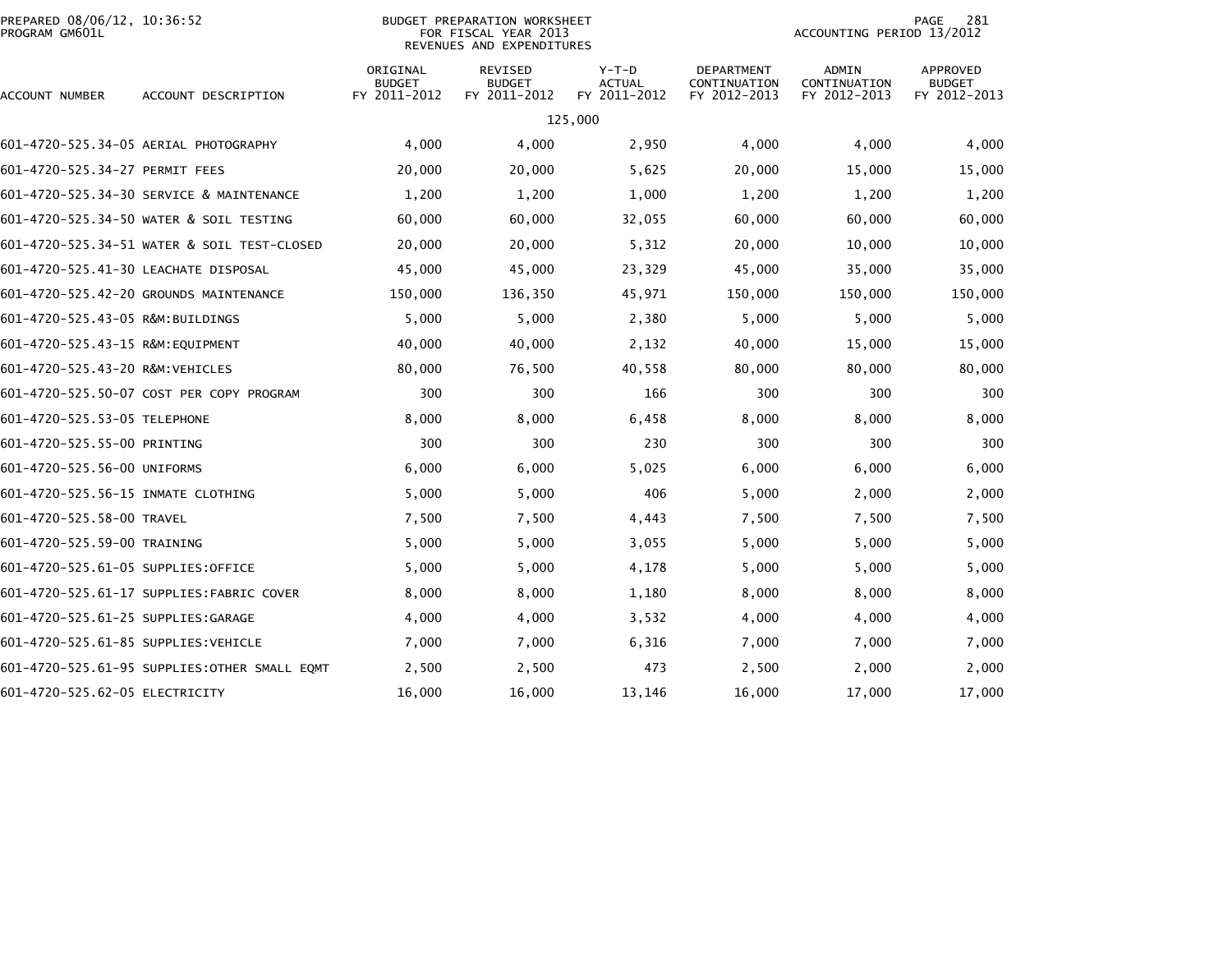| PREPARED 08/06/12, 10:36:52<br>PROGRAM GM601L |             |                                                                                                                                                                                                     |                                           | BUDGET PREPARATION WORKSHEET<br>FOR FISCAL YEAR 2013<br>REVENUES AND EXPENDITURES |                                                       |                                            | ACCOUNTING PERIOD 13/2012             | 282<br>PAGE                               |
|-----------------------------------------------|-------------|-----------------------------------------------------------------------------------------------------------------------------------------------------------------------------------------------------|-------------------------------------------|-----------------------------------------------------------------------------------|-------------------------------------------------------|--------------------------------------------|---------------------------------------|-------------------------------------------|
| ACCOUNT NUMBER                                |             | ACCOUNT DESCRIPTION                                                                                                                                                                                 | ORIGINAL<br><b>BUDGET</b><br>FY 2011-2012 | REVISED<br><b>BUDGET</b><br>FY 2011-2012                                          | Y-T-D<br><b>ACTUAL</b><br>FY 2011-2012                | DEPARTMENT<br>CONTINUATION<br>FY 2012-2013 | ADMIN<br>CONTINUATION<br>FY 2012-2013 | APPROVED<br><b>BUDGET</b><br>FY 2012-2013 |
|                                               |             | 601-4720-525.62-20 MOTOR FUEL & LUBRICANTS                                                                                                                                                          | 205,000                                   | 205,000                                                                           | 185,926                                               | 205,000                                    | 210,000                               | 210,000                                   |
|                                               |             | 601-4720-525.64-50 DUES & SUBSCRIPTIONS                                                                                                                                                             | 400                                       | 400                                                                               | 366                                                   | 400                                        | 400                                   | 400                                       |
|                                               |             | 601-4720-525.73-00 C/A:OTHER IMPROVEMENTS                                                                                                                                                           | 350,000                                   | 350,000                                                                           | $\mathbf 0$                                           | 350,000                                    | 350,000                               | 350,000                                   |
| LEVEL<br>400                                  | <b>TEXT</b> | PHASE I, II AND III GAS COLLECTION SYSTEM                                                                                                                                                           |                                           | TEXT AMT                                                                          | 350,000<br>350,000                                    |                                            |                                       |                                           |
|                                               |             | 601-4720-525.73-10 C/A:LANDFILL CELL                                                                                                                                                                | 250,000                                   | 356,341                                                                           | 176,206                                               | 356,341                                    | 180,000                               | 180,000                                   |
| LEVEL<br>400                                  | <b>TEXT</b> | ESTIMATED REMAINING BALANCE ON TASK ORDER 2011-01<br>(INCLUDES \$100,000 FOR PHASE IV PERMITTING AND<br>\$50,000 FOR PHASE IV HYDROGEOLOGIC STUDY)<br>PHASE IV CELL CONSTUCTION - BIDDING DOCUMENTS |                                           | TEXT AMT                                                                          | 80,000<br>100,000<br>180,000                          |                                            |                                       |                                           |
| 601-4720-525.74-35 C/A:VEHICLES               |             |                                                                                                                                                                                                     | 774,022                                   | 774,022                                                                           | 672,086                                               | 162,000                                    | 162,000                               | 162,000                                   |
| LEVEL<br>400                                  | <b>TEXT</b> | PURCHASE 2011 F-550 PAL PRO 43 4X2 AUTO TRANS<br>TRADE IN VEHICLE #9217 - 1977 BROCKWAY ROOLOFF<br>PURCHASE HINO SINGLE AXEL FLAT TRUCK<br>TRADE IN VEHICLE #0525 - 2007 TEREX 375E COMPACTOR       |                                           | TEXT AMT                                                                          | 92,000<br>$2,000-$<br>97.000<br>$25.000 -$<br>162,000 |                                            |                                       |                                           |
|                                               |             | 601-4720-525.74-90 C/A:OTHER EQUIPMENT                                                                                                                                                              | 10,876                                    | 10,876                                                                            | $\mathbf{0}$                                          | 10,876                                     | 0                                     | $\Omega$                                  |
|                                               |             |                                                                                                                                                                                                     | 1,000                                     | 4,000                                                                             | 3,000                                                 | 1,000                                      | 1,000                                 | 1,000                                     |
| 601-4720-525.78-00 C/O:GAAP                   |             |                                                                                                                                                                                                     | 0                                         | 0                                                                                 | 0                                                     | 0                                          | 0                                     | 0                                         |
|                                               |             | 601-4720-525.79-00 DEPRECIATION EXPENSE                                                                                                                                                             | $\mathbf{0}$                              | $\Omega$                                                                          | 0                                                     | $\mathbf{0}$                               | $\mathbf{0}$                          | $\mathbf 0$                               |
|                                               |             | 601-4720-525.80-00 BAD DEBT EXPENSE                                                                                                                                                                 | $\mathbf{0}$                              | $\Omega$                                                                          | $\mathbf{0}$                                          | $\mathbf 0$                                | $\mathbf{0}$                          | $\mathbf 0$                               |
|                                               |             | 601-4720-525.82-05 ABANDONED MFG HOME REMOVL                                                                                                                                                        | $\mathbf{0}$                              | 3,500                                                                             | $\mathbf{0}$                                          | $\mathbf{0}$                               | $\mathbf{0}$                          | $\mathbf{0}$                              |
|                                               |             | 601-4720-525.90-16 BANK FEES:CREDIT CARD                                                                                                                                                            | 6,000                                     | 6,650                                                                             | 5,947                                                 | 6,000                                      | 7,500                                 | 7,500                                     |
|                                               |             | 601-4720-525.90-34 INDIRECT COSTS                                                                                                                                                                   | 202,539                                   | 202,539                                                                           | 202,539                                               | 202,539                                    | 212,853                               | 212,853                                   |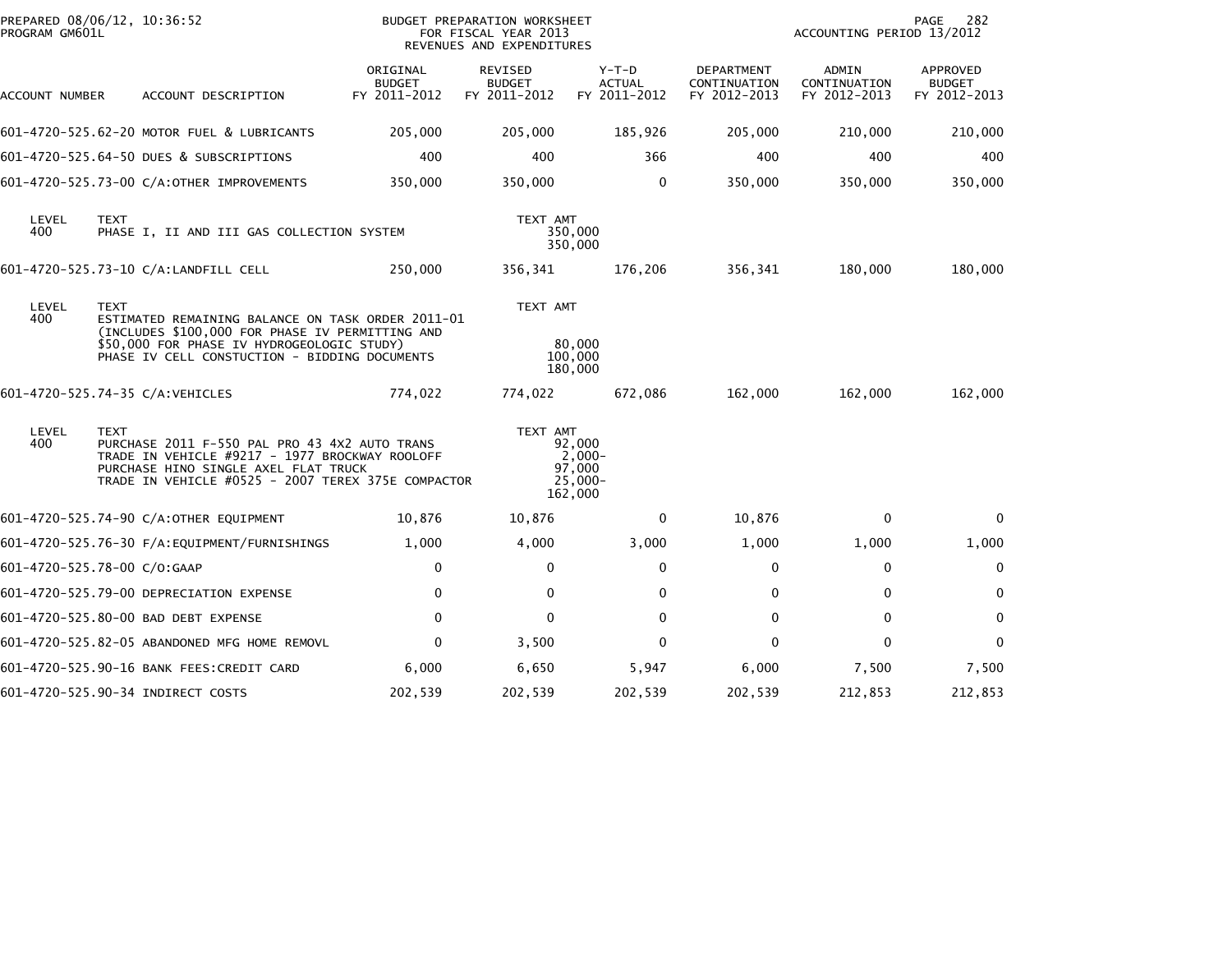|    | PREPARED 08/06/12, 10:36:52<br>PROGRAM GM601L |                                              |                                           | BUDGET PREPARATION WORKSHEET<br>FOR FISCAL YEAR 2013<br>REVENUES AND EXPENDITURES |                                 |                                                   | ACCOUNTING PERIOD 13/2012             | -283<br>PAGE                              |
|----|-----------------------------------------------|----------------------------------------------|-------------------------------------------|-----------------------------------------------------------------------------------|---------------------------------|---------------------------------------------------|---------------------------------------|-------------------------------------------|
|    | ACCOUNT NUMBER                                | DESCRIPTION<br><b>ACCOUNT</b>                | ORIGINAL<br><b>BUDGET</b><br>FY 2011-2012 | REVISED<br><b>BUDGET</b><br>FY 2011-2012                                          | Y-T-D<br>ACTUAL<br>FY 2011-2012 | <b>DEPARTMENT</b><br>CONTINUATION<br>FY 2012-2013 | ADMIN<br>CONTINUATION<br>FY 2012-2013 | APPROVED<br><b>BUDGET</b><br>FY 2012-2013 |
|    |                                               | 601-4720-525.90-56 SOLID WASTE DISPOSAL TAX  | 265,000                                   | 265,000                                                                           | 178.152                         | 265,000                                           | 265,000                               | 265,000                                   |
|    |                                               | 601-4720-525.98-20 RESERVE:LANDFILL-MONITORI | 480.630                                   | 480,630                                                                           | 0                               | 480.630                                           | 1,006,677                             | 1,006,677                                 |
|    |                                               | 601-4720-525.98-95 RESERVE: UNAPPROPRIATED   | 0                                         | 0                                                                                 | 0                               | 0                                                 | 0                                     | 0                                         |
| ÷. | <b>EXPENDITURE</b>                            |                                              | 3,837,454                                 | 3,933,235                                                                         | 2,233,062                       | 3,331,773                                         | 3,619,154                             | 3,619,154                                 |
| ** | LANDFILL                                      |                                              | $909,546-$                                | $920.106 -$                                                                       | 1,925,492-                      | 1,521,568-                                        | 877,846-                              | 877,846-                                  |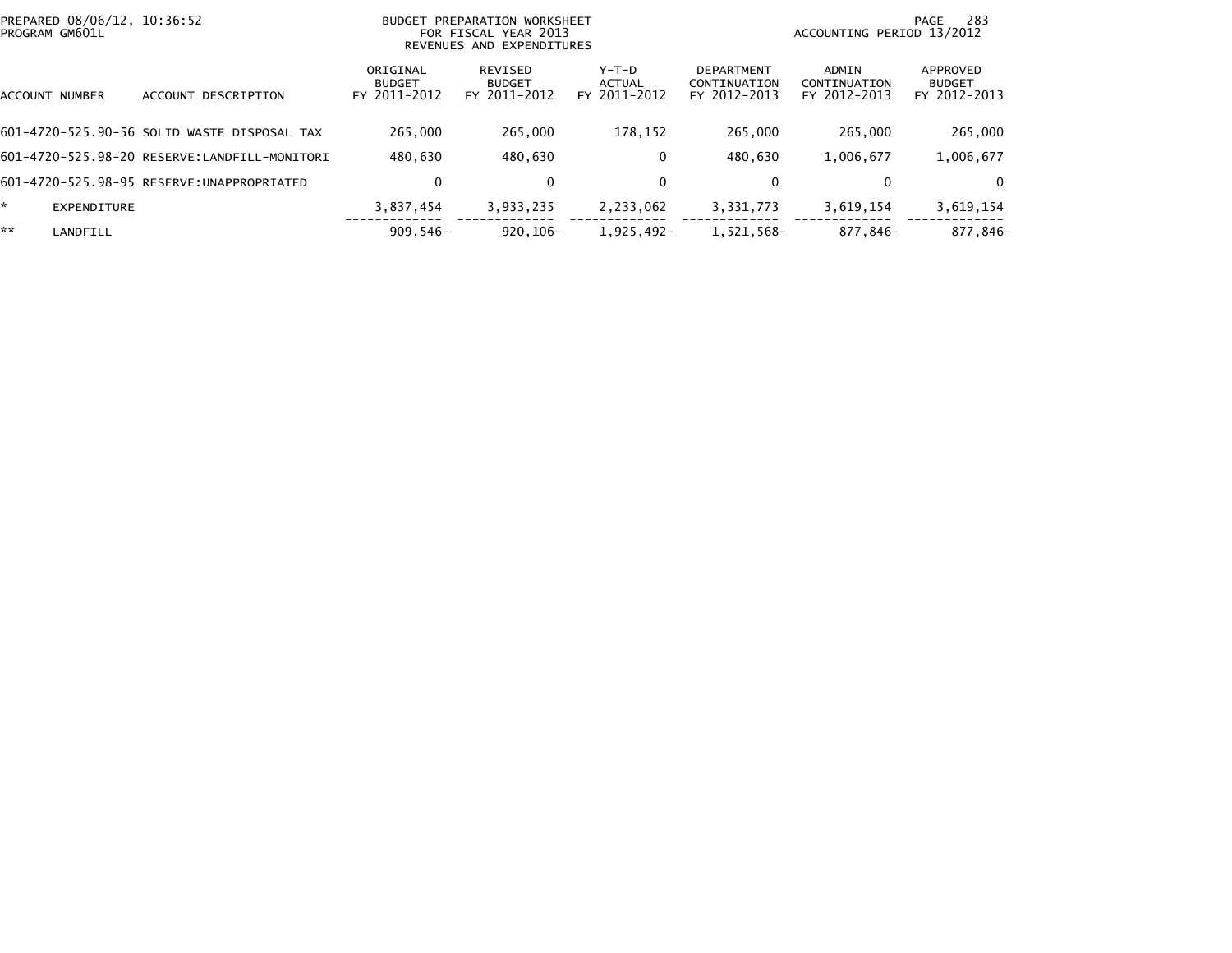| PROGRAM GM601L                                        | PREPARED 08/06/12, 10:36:52<br><b>BUDGET PREPARATION WORKSHEET</b><br>FOR FISCAL YEAR 2013<br>REVENUES AND EXPENDITURES |                                           |                                          |                                          |                                            | 284<br>PAGE<br>ACCOUNTING PERIOD 13/2012     |                                                  |  |
|-------------------------------------------------------|-------------------------------------------------------------------------------------------------------------------------|-------------------------------------------|------------------------------------------|------------------------------------------|--------------------------------------------|----------------------------------------------|--------------------------------------------------|--|
| ACCOUNT NUMBER                                        | ACCOUNT DESCRIPTION                                                                                                     | ORIGINAL<br><b>BUDGET</b><br>FY 2011-2012 | REVISED<br><b>BUDGET</b><br>FY 2011-2012 | $Y-T-D$<br><b>ACTUAL</b><br>FY 2011-2012 | DEPARTMENT<br>CONTINUATION<br>FY 2012-2013 | <b>ADMIN</b><br>CONTINUATION<br>FY 2012-2013 | <b>APPROVED</b><br><b>BUDGET</b><br>FY 2012-2013 |  |
| 601-4730-392.30-00 SALE OF PROPERTY                   |                                                                                                                         | $\mathbf 0$                               | 0                                        | 0                                        | 0                                          | 0                                            | 0                                                |  |
|                                                       | 601-4730-395.00-00 FUND BALANCE APPR-RESTR                                                                              | $\Omega$                                  | 0                                        | $\Omega$                                 | $\mathbf{0}$                               | $\Omega$                                     | $\mathbf{0}$                                     |  |
| <b>REVENUE</b><br>601-4730-525.10-05 SALARIES:REGULAR |                                                                                                                         | 0<br>61,745                               | 61,745                                   | 57,965                                   | 0<br>61,745                                | 0<br>57,186                                  | 57,186                                           |  |
|                                                       | 601-4730-525.10-15 SALARIES: PART-TIME                                                                                  | 0                                         | 0                                        | 0                                        | $\mathbf{0}$                               | $\mathbf{0}$                                 | $\Omega$                                         |  |
| 601-4730-525.20-05 HEALTH INSURANCE                   |                                                                                                                         | 16,080                                    | 16,080                                   | 15,477                                   | 16,080                                     | 16,080                                       | 16,080                                           |  |
| 601-4730-525.20-10 MEDICARE TAX                       |                                                                                                                         | 896                                       | 896                                      | 739                                      | 896                                        | 830                                          | 830                                              |  |
| 601-4730-525.20-15 RETIREMENT                         |                                                                                                                         | 4,303                                     | 4,303                                    | 4,040                                    | 4,303                                      | 3,986                                        | 3,986                                            |  |
|                                                       | 601-4730-525.20-20 SOCIAL SECURITY TAX                                                                                  | 3,828                                     | 3,828                                    | 3,161                                    | 3,828                                      | 3,550                                        | 3,550                                            |  |
|                                                       | 601-4730-525.20-25 WORKERS COMPENSATION                                                                                 | 6,174                                     | 6,174                                    | 5,796                                    | 6,174                                      | 6,170                                        | 6,170                                            |  |
|                                                       | 601-4730-525.20-30 401(K) CONTRIBUTIONS                                                                                 | 1,853                                     | 1,853                                    | 1,739                                    | 1,853                                      | 1,716                                        | 1,716                                            |  |
|                                                       | 601-4730-525.33-62 SPECIAL WASTE DISPOSAL                                                                               | 5,000                                     | 5,000                                    | 1,853                                    | 5,000                                      | 5,000                                        | 5,000                                            |  |
| 601-4730-525.43-05 R&M:BUILDINGS                      |                                                                                                                         | 10,000                                    | 10,000                                   | 3,971                                    | 10,000                                     | 10,000                                       | 10,000                                           |  |
| 601-4730-525.43-15 R&M:EQUIPMENT                      |                                                                                                                         | 4,000                                     | 4,000                                    | 2,325                                    | 4,000                                      | 4,000                                        | 4,000                                            |  |
| 601-4730-525.43-20 R&M:VEHICLES                       |                                                                                                                         | 4,000                                     | 4,000                                    | 750                                      | 4,000                                      | 4,000                                        | 4,000                                            |  |
|                                                       | 601-4730-525.50-07 COST PER COPY PROGRAM                                                                                | 200                                       | 200                                      | 22                                       | 200                                        | 200                                          | 200                                              |  |
| 601-4730-525.53-05 TELEPHONE                          |                                                                                                                         | 2,500                                     | 2,500                                    | 1,711                                    | 2,500                                      | 2,500                                        | 2,500                                            |  |
| 601-4730-525.56-00 UNIFORMS                           |                                                                                                                         | 2,000                                     | 2,000                                    | 1,847                                    | 2,000                                      | 2,000                                        | 2,000                                            |  |
| 601-4730-525.61-90 SUPPLIES:OTHER                     |                                                                                                                         | 5,000                                     | 5,000                                    | 4,998                                    | 5,000                                      | 5,000                                        | 5,000                                            |  |
|                                                       | 601-4730-525.61-95 SUPPLIES:OTHER SMALL EQMT                                                                            | 2,000                                     | 2,000                                    | 1,744                                    | 2,000                                      | 2,000                                        | 2,000                                            |  |
| 601-4730-525.62-05 ELECTRICITY                        |                                                                                                                         | 7,600                                     | 7,600                                    | 6,095                                    | 7,600                                      | 8,500                                        | 8,500                                            |  |
| 601-4730-525.62-10 HEATING OIL                        |                                                                                                                         | 400                                       | 400                                      | $\mathbf{0}$                             | 400                                        | 400                                          | 400                                              |  |
|                                                       | 601-4730-525.62-20 MOTOR FUEL & LUBRICANTS                                                                              | 3,000                                     | 3,000                                    | 2,930                                    | 3,000                                      | 4,000                                        | 4,000                                            |  |
| 601-4730-525.62-25 NATURAL GAS                        |                                                                                                                         | 3,500                                     | 3,500                                    | 1,878                                    | 3,500                                      | 3,500                                        | 3,500                                            |  |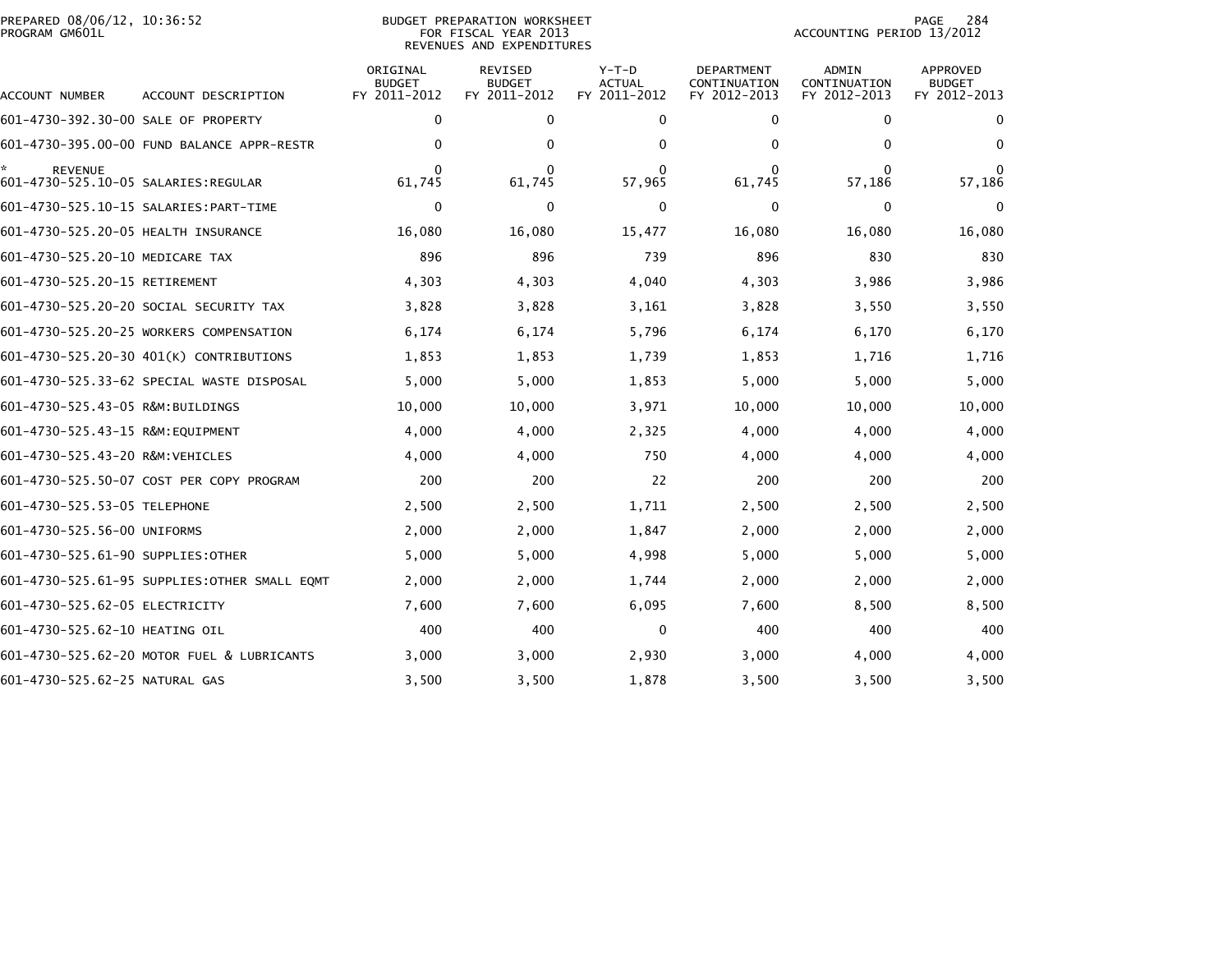| PREPARED 08/06/12, 10:36:52<br>PROGRAM GM601L |                                         |                                           | BUDGET PREPARATION WORKSHEET<br>FOR FISCAL YEAR 2013<br>REVENUES AND EXPENDITURES |                                          |                                                   | ACCOUNTING PERIOD 13/2012                    | 285<br>PAGE                               |
|-----------------------------------------------|-----------------------------------------|-------------------------------------------|-----------------------------------------------------------------------------------|------------------------------------------|---------------------------------------------------|----------------------------------------------|-------------------------------------------|
| ACCOUNT NUMBER                                | ACCOUNT DESCRIPTION                     | ORIGINAL<br><b>BUDGET</b><br>FY 2011-2012 | <b>REVISED</b><br><b>BUDGET</b><br>FY 2011-2012                                   | $Y-T-D$<br><b>ACTUAL</b><br>FY 2011-2012 | <b>DEPARTMENT</b><br>CONTINUATION<br>FY 2012-2013 | <b>ADMIN</b><br>CONTINUATION<br>FY 2012-2013 | APPROVED<br><b>BUDGET</b><br>FY 2012-2013 |
|                                               | 601-4730-525.71-05 PURCHASE OF PROPERTY | 0                                         | $\Omega$                                                                          |                                          | $\Omega$                                          |                                              |                                           |
| 601-4730-525.72-00 C/A:BUILDINGS              |                                         |                                           |                                                                                   |                                          | $\Omega$                                          |                                              | $\Omega$                                  |
|                                               |                                         | $\Omega$                                  | $\Omega$                                                                          |                                          | 0                                                 | 0                                            | $\Omega$                                  |
| 601-4730-525.76-90 F/A:OTHER                  |                                         | 0                                         |                                                                                   |                                          | $\Omega$                                          |                                              | $\bf{0}$                                  |
| 601-4730-525.78-00 C/O:GAAP                   |                                         | $\Omega$                                  | $\Omega$                                                                          |                                          | $\Omega$                                          | $\Omega$                                     | $\Omega$                                  |
|                                               | 601-4730-525.79-00 DEPRECIATION EXPENSE |                                           | 0                                                                                 |                                          | $\Omega$                                          |                                              | $\Omega$                                  |
| ☆<br><b>EXPENDITURE</b>                       |                                         | 144,079                                   | 144,079                                                                           | 119,041                                  | 144,079                                           | 140,618                                      | 140,618                                   |
| **<br>RECYCLING OPERATIONS                    |                                         | 144,079                                   | 144,079                                                                           | 119,041                                  | 144,079                                           | 140,618                                      | 140,618                                   |
| ***<br>ENVIRONMENTAL SERVICES                 |                                         | 0                                         | 0                                                                                 | 1, 156, 263-                             | $604,522-$                                        | $\Omega$                                     |                                           |
| ****<br>LANDFILL ENTERPRISE                   |                                         |                                           | 0                                                                                 | $1, 156, 263 -$                          | $604,522-$                                        |                                              |                                           |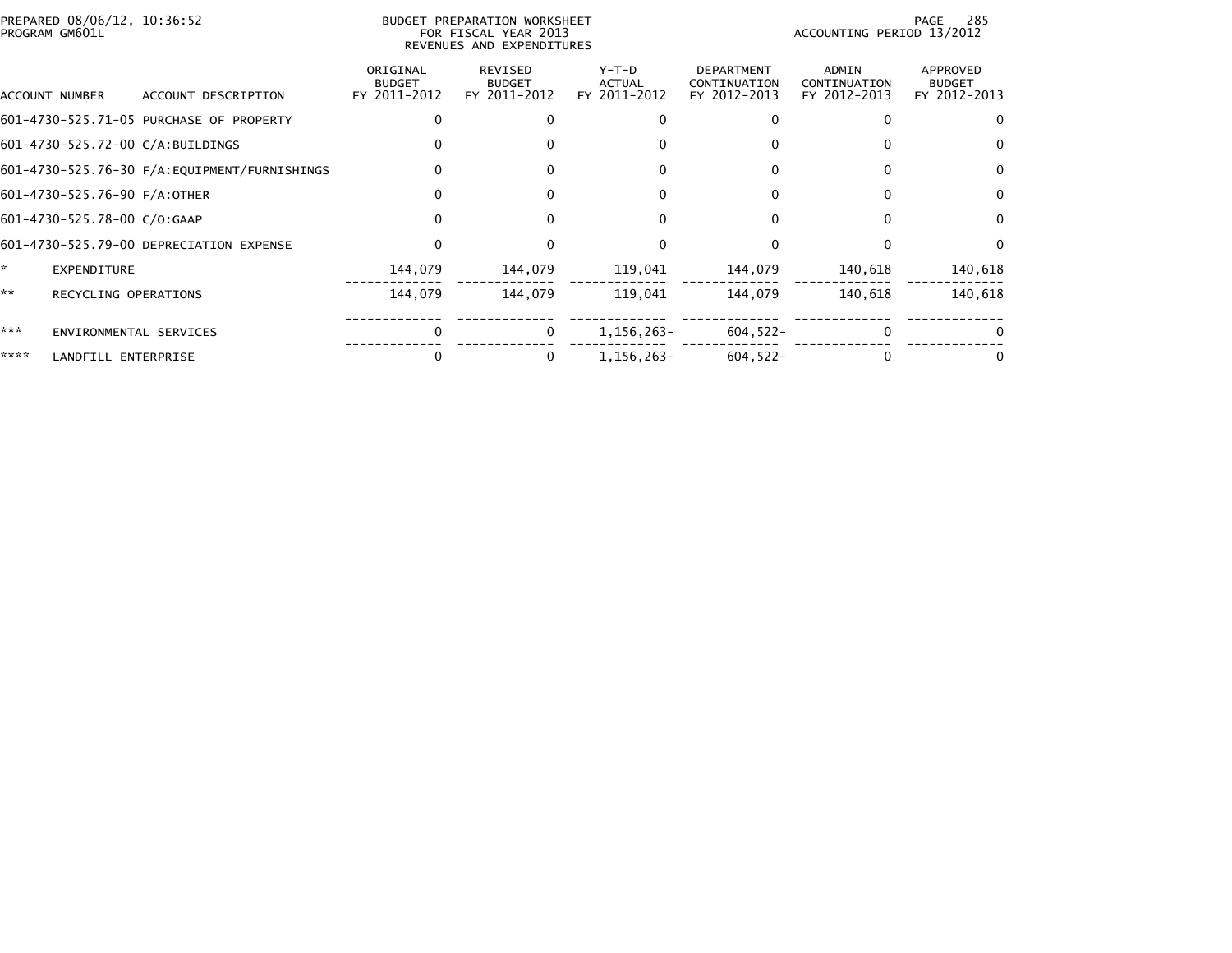| PREPARED 08/06/12, 10:36:52 | <b>BUDGET PREPARATION WORKSHEET</b> | 286<br>PAGE               |
|-----------------------------|-------------------------------------|---------------------------|
| PROGRAM GM601L              | FOR FISCAL YEAR 2013                | ACCOUNTING PERIOD 13/2012 |

# REVENUES AND EXPENDITURES

PAGE 286<br>ACCOUNTING PERIOD 13/2012

| ACCOUNT NUMBER                      | ACCOUNT DESCRIPTION                          | ORIGINAL<br><b>BUDGET</b><br>FY 2011-2012 | REVISED<br><b>BUDGET</b><br>FY 2011-2012 | $Y-T-D$<br><b>ACTUAL</b><br>FY 2011-2012 | <b>DEPARTMENT</b><br>CONTINUATION<br>FY 2012-2013 | ADMIN<br>CONTINUATION<br>FY 2012-2013 | APPROVED<br><b>BUDGET</b><br>FY 2012-2013 |
|-------------------------------------|----------------------------------------------|-------------------------------------------|------------------------------------------|------------------------------------------|---------------------------------------------------|---------------------------------------|-------------------------------------------|
|                                     | 602-6300-338.25-00 CONTRIBUTION-KANNAPOLIS   | $\mathbf{0}$                              | $\mathbf{0}$                             | $\mathbf{0}$                             | $\mathbf{0}$                                      | $\mathbf{0}$                          | 0                                         |
|                                     | 602-6300-338.25-01 CONTRIBUTION-KANN-GAAP    |                                           |                                          |                                          |                                                   | 0                                     |                                           |
| 602-6300-361.00-00 INTEREST REVENUE |                                              |                                           |                                          |                                          | 0                                                 | 0                                     | 0                                         |
|                                     | 602-6300-361.42-01 INTEREST-N/R - GAAP       |                                           |                                          |                                          |                                                   |                                       |                                           |
|                                     | 602-6300-363.50-00 RENT: TEAM LEASE PAYMENTS |                                           |                                          |                                          |                                                   | $\Omega$                              |                                           |
|                                     | 602-6300-391.10-00 TRANSFER FROM FUND 101    |                                           | n                                        |                                          |                                                   |                                       |                                           |
|                                     | 602-6300-395.10-00 FUND BALANCE APPR-UNREST  | 0                                         | 3, 313, 416-                             |                                          | $\Omega$                                          | 0                                     | 0                                         |
| <b>REVENUE</b>                      | 602-6300-458.32-17 CONSULTING SERVICES       | n                                         | 3, 313, 416-                             |                                          |                                                   | 0<br>$\Omega$                         |                                           |
|                                     | 602-6300-458.33-17 CONTRACTED SERVICES       |                                           |                                          |                                          | $\Omega$                                          | $\Omega$                              |                                           |
| 602-6300-458.41-40 WATER            |                                              |                                           |                                          |                                          | $\Omega$                                          | 0                                     |                                           |
| 602-6300-458.43-05 R&M:BUILDINGS    |                                              |                                           |                                          |                                          |                                                   | 0                                     |                                           |
|                                     | 602-6300-458.43-11 R&M:BRIDGE & ROAD REPAIR  |                                           |                                          |                                          | 0                                                 | $\Omega$                              | 0                                         |
| 602-6300-458.43-14 R&M: ELEVATOR    |                                              |                                           |                                          | $\Omega$                                 | $\Omega$                                          | 0                                     |                                           |
| 602-6300-458.53-05 TELEPHONE        |                                              |                                           |                                          |                                          | 0                                                 | $\mathbf{0}$                          | 0                                         |
| 602-6300-458.54-00 ADVERTISING      |                                              |                                           |                                          |                                          | 0                                                 | $\Omega$                              |                                           |
| 602-6300-458.62-05 ELECTRICITY      |                                              |                                           |                                          |                                          | 0                                                 | $\Omega$                              | 0                                         |
| 602-6300-458.62-30 PROPANE GAS      |                                              |                                           |                                          |                                          |                                                   | $\Omega$                              |                                           |
|                                     | 602-6300-458.73-00 C/A:OTHER IMPROVEMENTS    |                                           |                                          |                                          | <sup>0</sup>                                      | $\Omega$                              | 0                                         |
|                                     | 602-6300-458.74-25 C/A:OFFICE-FURN & FIXTURE |                                           |                                          |                                          |                                                   | <sup>n</sup>                          |                                           |
|                                     | 602-6300-458.76-30 F/A:EQUIPMENT/FURNISHINGS |                                           |                                          |                                          | 0                                                 | $\Omega$                              |                                           |
| 602-6300-458.78-00 GAAP             |                                              |                                           |                                          |                                          |                                                   | $\Omega$                              |                                           |
|                                     | 602-6300-458.79-00 DEPRECIATION EXPENSE      |                                           |                                          |                                          |                                                   | 0                                     |                                           |
|                                     | 602-6300-458.90-91 PAYMENT TO KANNAPOLIS     | $\Omega$                                  | 313,416                                  | 313,415                                  |                                                   | 0                                     |                                           |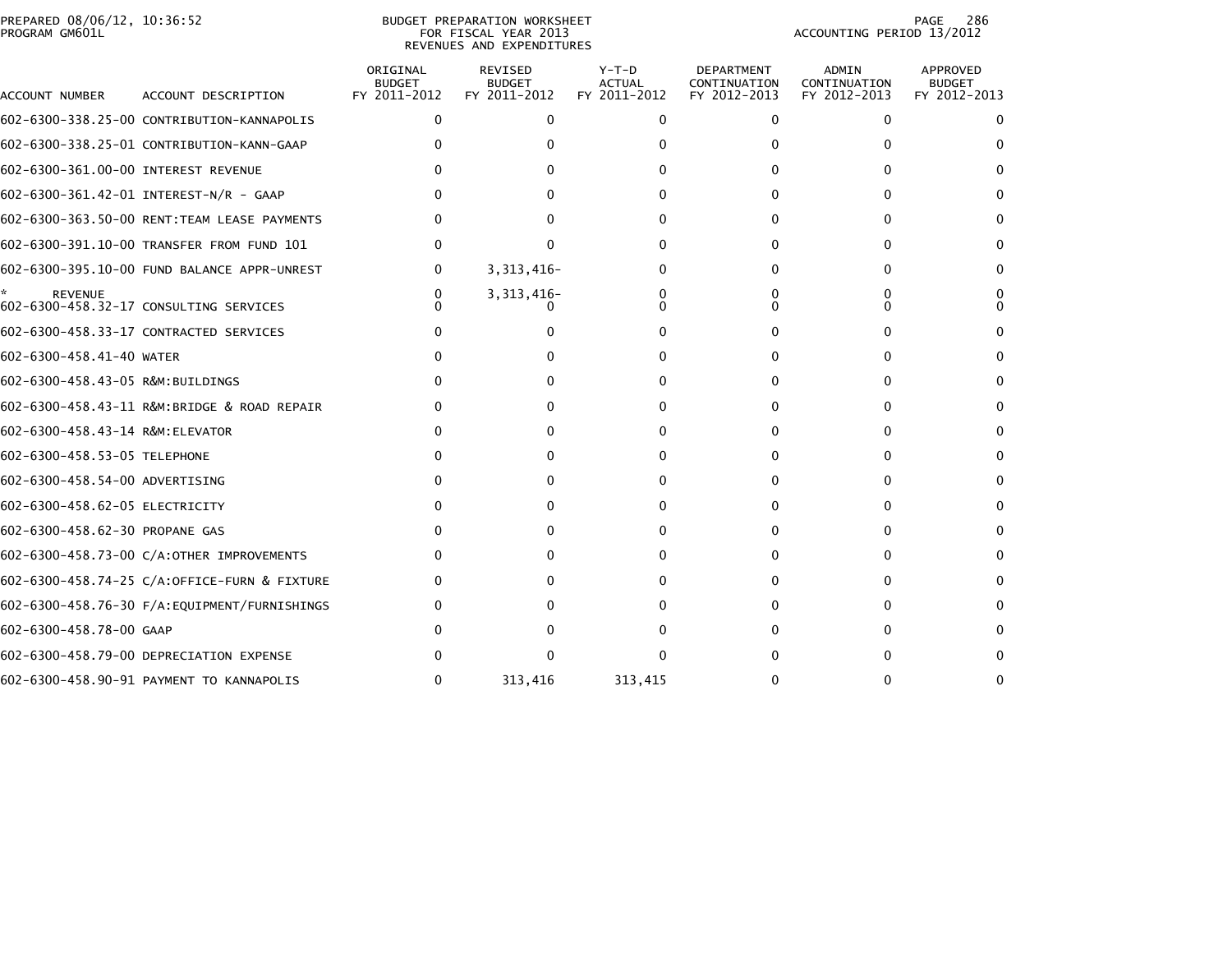| PROGRAM GM601L | PREPARED 08/06/12, 10:36:52             | BUDGET PREPARATION WORKSHEET<br>FOR FISCAL YEAR 2013<br>REVENUES AND EXPENDITURES |                                          |                                 | -287<br>PAGE<br>ACCOUNTING PERIOD 13/2012  |                                       |                                           |  |
|----------------|-----------------------------------------|-----------------------------------------------------------------------------------|------------------------------------------|---------------------------------|--------------------------------------------|---------------------------------------|-------------------------------------------|--|
| ACCOUNT NUMBER | ACCOUNT DESCRIPTION                     | ORIGINAL<br><b>BUDGET</b><br>FY 2011-2012                                         | REVISED<br><b>BUDGET</b><br>FY 2011-2012 | Y-T-D<br>ACTUAL<br>FY 2011-2012 | DEPARTMENT<br>CONTINUATION<br>FY 2012-2013 | ADMIN<br>CONTINUATION<br>FY 2012-2013 | APPROVED<br><b>BUDGET</b><br>FY 2012-2013 |  |
|                | 602-6300-458.95-10 TRANSFER TO FUND 101 | 0                                                                                 | 3,000,000                                |                                 |                                            |                                       | $\Omega$                                  |  |
| $\mathbf{r}$   | EXPENDITURE                             | 0                                                                                 | 3, 313, 416                              | 313.415                         | $\Omega$                                   |                                       | $\Omega$                                  |  |
| **             | SPORTS COMPLEX                          |                                                                                   | 0                                        | 313.415                         | $\Omega$                                   |                                       | 0                                         |  |
| ***            | RC/K SPORTS CONSORTIUM                  | $\Omega$                                                                          | $\Omega$                                 | 313,415                         | $\Omega$                                   |                                       | 0                                         |  |
| ****           | RC/K SPORTS CONSORTM FUND               |                                                                                   | $\Omega$                                 | 313,415                         |                                            |                                       | 0                                         |  |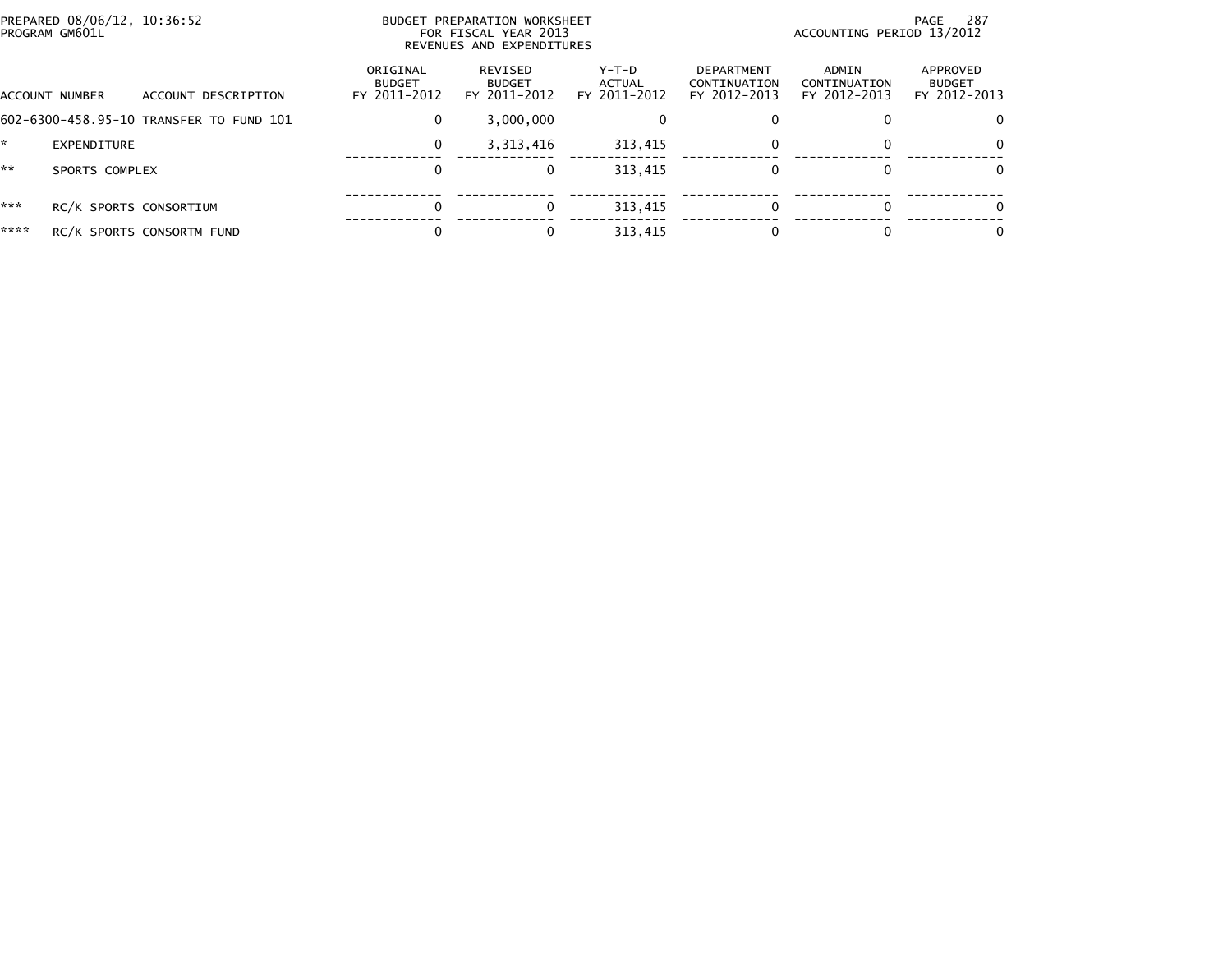## PREPARED 08/06/12, 10:36:52<br>PROGRAM GM601L

BUDGET PREPARATION WORKSHEET<br>FOR FISCAL YEAR 2013 REVENUES AND EXPENDITURES PAGE 288<br>ACCOUNTING PERIOD 13/2012

|                                    |                                             | ORIGINAL<br><b>BUDGET</b> | <b>REVISED</b><br><b>BUDGET</b> | $Y-T-D$<br><b>ACTUAL</b> | <b>DEPARTMENT</b><br>CONTINUATION | <b>ADMIN</b><br>CONTINUATION | APPROVED<br><b>BUDGET</b> |
|------------------------------------|---------------------------------------------|---------------------------|---------------------------------|--------------------------|-----------------------------------|------------------------------|---------------------------|
| <b>ACCOUNT NUMBER</b>              | ACCOUNT DESCRIPTION                         | FY 2011-2012              | FY 2011-2012                    | FY 2011-2012             | FY 2012-2013                      | FY 2012-2013                 | FY 2012-2013              |
|                                    | 603-4137-331.98-05 362374292 REHAB APRON    | 667,941-                  | 967,941-                        | 652,893-                 | 0                                 |                              |                           |
|                                    | 603-4137-334.10-87 362374271 ALP AND BCA    |                           |                                 |                          |                                   |                              |                           |
|                                    | 603-4137-334.10-88 362374262 LAND ACQUISIT  |                           |                                 |                          |                                   |                              |                           |
|                                    | 603-4137-334.10-89 362374291 VISION 100     | $300,000 -$               |                                 |                          | 0                                 | 450,000-                     | 450,000-                  |
|                                    | 603-4137-334.10-90 362445671 CORP HANGAR QA | $\Omega$                  |                                 |                          | O.                                | 0                            |                           |
|                                    | 603-4137-334.10-91 362374282 LAND ACOUISIT  | 304.791-                  | 304,791-                        |                          | 0                                 |                              |                           |
|                                    | 603-4137-334.10-92 362374281 OBS REMOVAL    | 0                         |                                 |                          |                                   |                              |                           |
|                                    | 603-4137-334.10-93 362374293 LAND AND FENCE | 932,059-                  | 932,059-                        |                          | 0                                 | 932,059-                     | $932,059-$                |
|                                    | 603-4137-391.10-00 TRANSFER FROM FUND 101   | 0                         |                                 |                          |                                   | $\Omega$                     |                           |
|                                    | 603-4137-395.10-00 FUND BALANCE APPR-UNREST | 207,433-                  | 207,433-                        |                          | 0                                 | $153,562-$                   | $153,562-$                |
| <b>REVENUE</b>                     | 603-4137-535.33-17 CONTRACTED SERVICES      | 2,412,224-                | 2,412,224-                      | 652,893-                 | 0                                 | 1,535,621-                   | 1,535,621-                |
| 603-4137-535.71-00 C/A:LAND        |                                             | 1,374,278                 | 774,278                         | 459,348                  | 0                                 | 485,621                      | 485,621                   |
|                                    | 603-4137-535.73-00 C/A:OTHER IMPROVEMENTS   | 333,334                   |                                 |                          | 0                                 | 500,000                      | 500,000                   |
| 603-4137-535.73-61 C/A:REHAB APRON |                                             | 704,612                   | 1,037,946                       | 725,436                  | 0                                 | $\Omega$                     |                           |
|                                    | 603-4137-535.73-66 C/A:SECURITY FENCING     | $\Omega$                  | 600,000                         | 25,713                   | 0                                 | 550,000                      | 550,000                   |
|                                    | 603-4137-535.73-67 C/A:CORPORATE HANGAR QA  |                           |                                 |                          |                                   |                              |                           |
| 603-4137-535.78-00 C/A:GAAP        |                                             |                           |                                 |                          |                                   |                              |                           |
|                                    | 603-4137-535.79-00 DEPRECIATION EXPENSE     |                           |                                 |                          |                                   |                              |                           |
| EXPENDITURE                        |                                             | 2,412,224                 | 2,412,224                       | 1,210,497                | 0                                 | 1,535,621                    | 1,535,621                 |
| <b>AIRPORT</b>                     |                                             |                           | 0                               | 557,604                  |                                   |                              |                           |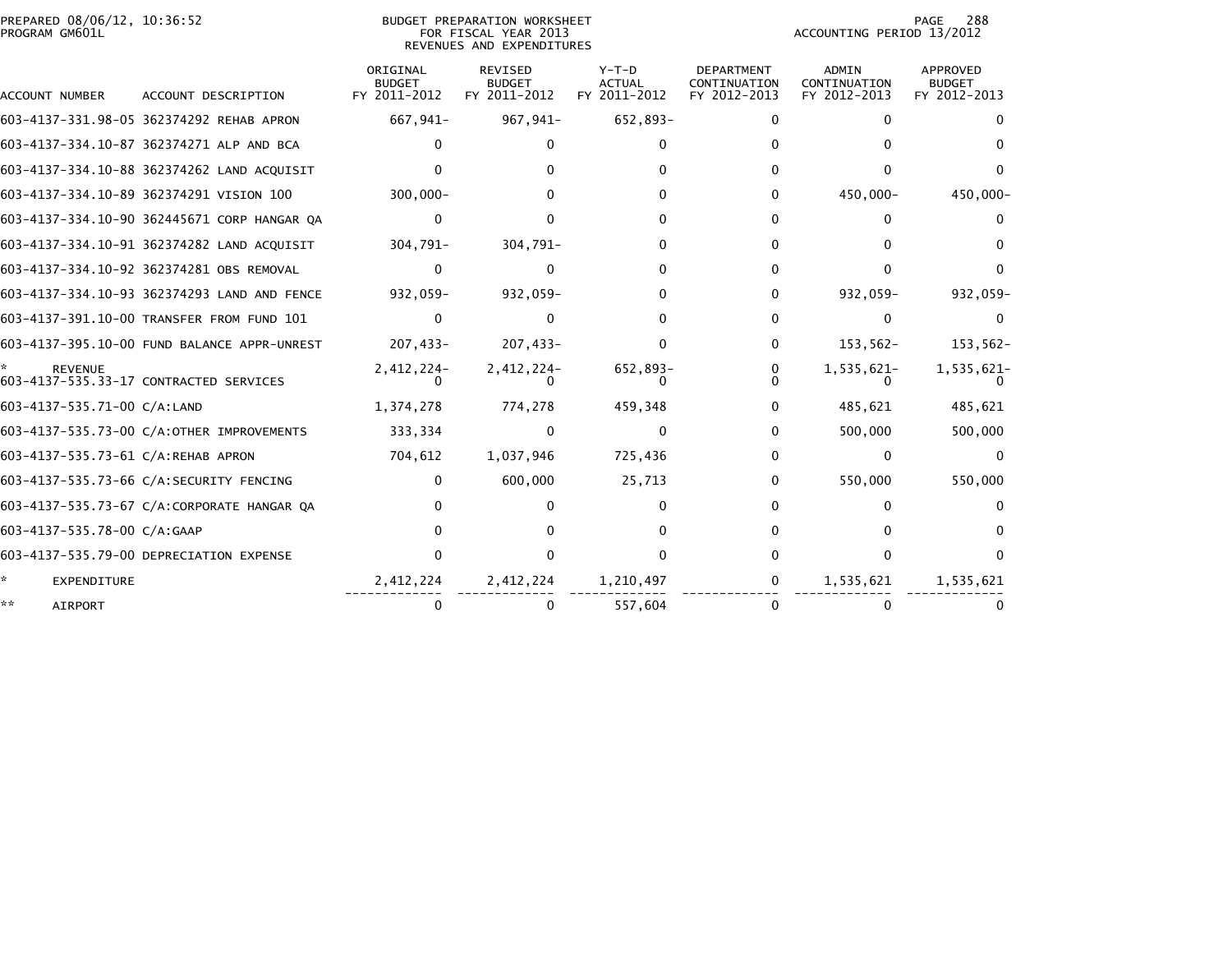| PREPARED 08/06/12, 10:36:52<br>PROGRAM GM601L          |                                              | <b>BUDGET PREPARATION WORKSHEET</b><br>FOR FISCAL YEAR 2013<br>REVENUES AND EXPENDITURES |                                                 |                                          |                                                   | 289<br>PAGE<br>ACCOUNTING PERIOD 13/2012     |                                           |  |
|--------------------------------------------------------|----------------------------------------------|------------------------------------------------------------------------------------------|-------------------------------------------------|------------------------------------------|---------------------------------------------------|----------------------------------------------|-------------------------------------------|--|
| ACCOUNT NUMBER                                         | ACCOUNT DESCRIPTION                          | ORIGINAL<br><b>BUDGET</b><br>FY 2011-2012                                                | <b>REVISED</b><br><b>BUDGET</b><br>FY 2011-2012 | $Y-T-D$<br><b>ACTUAL</b><br>FY 2011-2012 | <b>DEPARTMENT</b><br>CONTINUATION<br>FY 2012-2013 | <b>ADMIN</b><br>CONTINUATION<br>FY 2012-2013 | APPROVED<br><b>BUDGET</b><br>FY 2012-2013 |  |
| 603-4139-353.07-00 AIRPORT JUMP FEES                   |                                              | $\mathbf{0}$                                                                             | $\mathbf 0$                                     | $828 -$                                  | $550 -$                                           | $\mathbf{0}$                                 | 0                                         |  |
|                                                        | 603-4139-353.10-00 AIRPORT FUEL FLOWAGE FEES | $25,000 -$                                                                               | $25,000 -$                                      | $20,567-$                                | $25,000 -$                                        | $25,000-$                                    | $25,000 -$                                |  |
| 603-4139-353.31-00 CAR RENTAL                          |                                              | $900 -$                                                                                  | $900 -$                                         | $967 -$                                  | $900 -$                                           | $900 -$                                      | $900 -$                                   |  |
| 603-4139-353.45-00 FUEL REVENUE                        |                                              | 802,750-                                                                                 | 802,750-                                        | 733,262-                                 | 802,750-                                          | 700,000-                                     | 700,000-                                  |  |
|                                                        | 603-4139-353.61-00 MAINTENANCE REV-LABOR     | $\mathbf 0$                                                                              | $\mathbf 0$                                     | $9-$                                     | $\mathbf 0$                                       | $\mathbf 0$                                  | 0                                         |  |
|                                                        | 603-4139-353.63-00 MAINTENANCE REV-SUPPLIES  | $\Omega$                                                                                 | $\Omega$                                        | $3,665-$                                 | $3,300-$                                          | $3,300-$                                     | $3,300-$                                  |  |
| 603-4139-361.00-00 INTEREST REVENUE                    |                                              | $1,200-$                                                                                 | $1,200 -$                                       | $482 -$                                  | $1,200-$                                          | $450 -$                                      | $450 -$                                   |  |
|                                                        | 603-4139-363.20-10 AIRPORT HANGAR RENTS      | 240,000-                                                                                 | 240,000-                                        | 253,468-                                 | 249,000-                                          | 240,000-                                     | 240,000-                                  |  |
|                                                        | 603-4139-363.20-30 AIRPORT HANGAR LAND LSE   | $8,900-$                                                                                 | $8,900 -$                                       | $10,973-$                                | $9,900-$                                          | $9,900-$                                     | $9,900-$                                  |  |
| 603-4139-363.20-40 OFFICE RENTS                        |                                              | $6,600-$                                                                                 | $6,600-$                                        | $6,600-$                                 | $6,600-$                                          | $6,600-$                                     | $6,600-$                                  |  |
| 603-4139-363.20-50 TIE-DOWN RENTALS                    |                                              | $5,600-$                                                                                 | $5,600-$                                        | $3,630-$                                 | $4,000-$                                          | $4,000-$                                     | $4,000-$                                  |  |
| 603-4139-363.20-60 RAMP/LANDING FEE                    |                                              | $\Omega$                                                                                 | $\mathbf{0}$                                    | $115 -$                                  | $120 -$                                           | $\mathbf{0}$                                 | $\Omega$                                  |  |
|                                                        | 603-4139-389.95-00 OTHER MISC RECEIPTS       | $2.600 -$                                                                                | $2.600 -$                                       | $2,304-$                                 | $2,000-$                                          | $2,000-$                                     | $2,000 -$                                 |  |
|                                                        | 603-4139-391.10-00 TRANSFER FROM FUND 101    | $\mathbf 0$                                                                              | $\mathbf 0$                                     | $\mathbf{0}$                             | 0                                                 | 0                                            | $\Omega$                                  |  |
|                                                        | 603-4139-395.10-00 FUND BALANCE APPR-UNREST  | $36,008 -$                                                                               | 155,808-                                        | $\mathbf{0}$                             | 0                                                 | 63,674-                                      | 63,674-                                   |  |
| <b>REVENUE</b><br>603-4139-535.10-05 SALARIES: REGULAR |                                              | 1,129,558-<br>121,168                                                                    | 1,249,358-<br>121,768                           | 1,036,870-<br>119,424                    | 1, 105, 320-<br>121,170                           | 1,055,824-<br>121,169                        | 1,055,824-<br>121,169                     |  |
| 603-4139-535.10-10 SALARIES: OVERTIME                  |                                              | 200                                                                                      | 200                                             | 190                                      | 200                                               | 200                                          | 200                                       |  |
|                                                        | 603-4139-535.10-15 SALARIES: PART-TIME       | 35,775                                                                                   | 35,025                                          | 31,359                                   | 40,000                                            | 40,000                                       | 40,000                                    |  |
|                                                        |                                              |                                                                                          |                                                 |                                          |                                                   |                                              |                                           |  |

 LEVEL TEXT TEXT AMT 400 INCREASE IS TO ADD A P/T COUNTER CLERK POSITION. THIS HAS BEEN FILLED FOR THE LAST TWO YEARS BY A TITLE V EMPLOYEE. I WOULD LIKE TO HIRE HERAS A ROWAN COUNTY EMPLOYEE ON PART TIME STATUS.  $8,100$  THE REMAINDER IS FOR OUR PART TIME LINE STAFF WHO FUEL PLANES, CUT GRASS, AND MAINTAIN THE FBO AFTER NORMAL BUSINESS HOURS AND ON WEEKENDS. WEANTICIPATE AN INCREASE IN PT HOURS DUE TO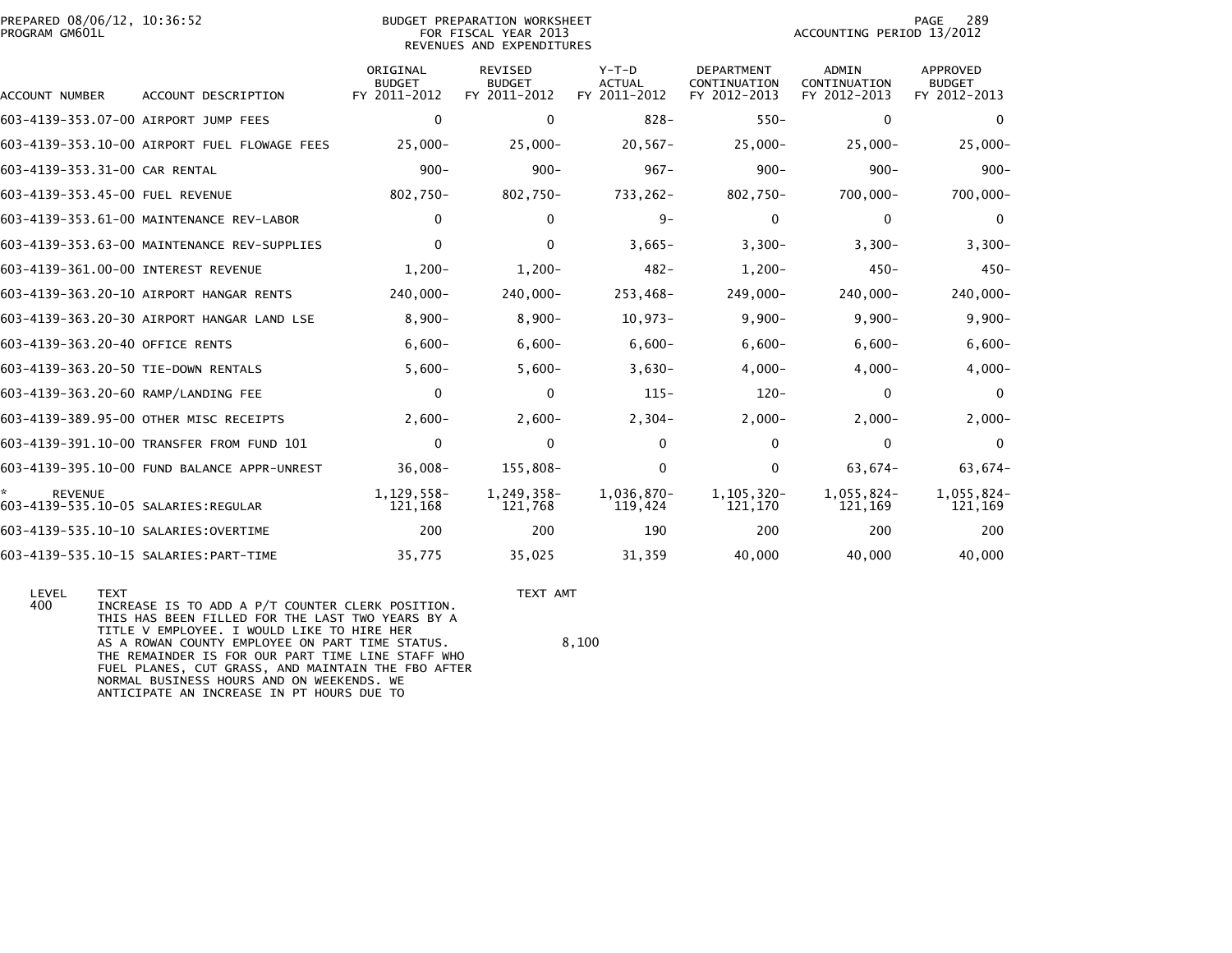| PREPARED 08/06/12, 10:36:52<br>PROGRAM GM601L                                                                                        |                                                                                                                                                                                    |                                           | BUDGET PREPARATION WORKSHEET<br>FOR FISCAL YEAR 2013<br>REVENUES AND EXPENDITURES |                                          | PAGE<br>290<br>ACCOUNTING PERIOD 13/2012          |                                       |                                           |  |
|--------------------------------------------------------------------------------------------------------------------------------------|------------------------------------------------------------------------------------------------------------------------------------------------------------------------------------|-------------------------------------------|-----------------------------------------------------------------------------------|------------------------------------------|---------------------------------------------------|---------------------------------------|-------------------------------------------|--|
| ACCOUNT NUMBER                                                                                                                       | ACCOUNT DESCRIPTION                                                                                                                                                                | ORIGINAL<br><b>BUDGET</b><br>FY 2011-2012 | REVISED<br><b>BUDGET</b><br>FY 2011-2012                                          | $Y-T-D$<br><b>ACTUAL</b><br>FY 2011-2012 | <b>DEPARTMENT</b><br>CONTINUATION<br>FY 2012-2013 | ADMIN<br>CONTINUATION<br>FY 2012-2013 | APPROVED<br><b>BUDGET</b><br>FY 2012-2013 |  |
|                                                                                                                                      | ADDITIONAL MOWING OF THE JUMP ZONE, FOOD LION<br>HANGAR PROPERTY, AND GENERAL GROUNDS MAINTENANCE.                                                                                 |                                           |                                                                                   | 31.900<br>40,000                         |                                                   |                                       |                                           |  |
|                                                                                                                                      | 603-4139-535.20-05 HEALTH INSURANCE                                                                                                                                                | 24,120                                    | 24,225                                                                            | 23,718                                   | 24,120                                            | 24,120                                | 24,120                                    |  |
|                                                                                                                                      | 603-4139-535.20-10 MEDICARE TAX                                                                                                                                                    | 2,278                                     | 2,278                                                                             | 2,011                                    | 2,278                                             | 2,340                                 | 2,340                                     |  |
|                                                                                                                                      | 603-4139-535.20-15 RETIREMENT                                                                                                                                                      | 8,459                                     | 8,489                                                                             | 8,324                                    | 8,459                                             | 8,460                                 | 8,460                                     |  |
|                                                                                                                                      | 603-4139-535.20-20 SOCIAL SECURITY TAX                                                                                                                                             | 9,742                                     | 9,742                                                                             | 8,599                                    | 9,742                                             | 10,005                                | 10,005                                    |  |
|                                                                                                                                      | 603-4139-535.20-25 WORKERS COMPENSATION                                                                                                                                            | 5,925                                     | 5,925                                                                             | 5,663                                    | 5,925                                             | 5,740                                 | 5,740                                     |  |
|                                                                                                                                      | 603-4139-535.20-30 401(K) CONTRIBUTIONS                                                                                                                                            | 3,641                                     | 3,656                                                                             | 3,583                                    | 3,641                                             | 3,640                                 | 3,640                                     |  |
|                                                                                                                                      | 603-4139-535.33-10 CONTRACT COLLECTION                                                                                                                                             | 1,000                                     | 1,000                                                                             | $\mathbf{0}$                             | 1,000                                             | 1,000                                 | 1,000                                     |  |
|                                                                                                                                      | 603-4139-535.33-17 CONTRACTED SERVICES                                                                                                                                             | 2,000                                     | 2,000                                                                             | 1,214                                    | 2,000                                             | 2,000                                 | 2,000                                     |  |
|                                                                                                                                      | 603-4139-535.34-30 SERVICE & MAINTENANCE                                                                                                                                           | 42.500                                    | 42,500                                                                            | 35,901                                   | 43,300                                            | 43.300                                | 43,300                                    |  |
| LEVEL<br>400                                                                                                                         | <b>TEXT</b><br>MAINTENANCE CONTRACT FOR INSTRUMENT LANDING SYSTEM<br>AND AIRPORT LIGHTING AVERAGED OVER 8 QUARTERS<br>(\$5250 BASE LABOR COST PLUS \$1362 FOR PART PER<br>QUARTER) |                                           | TEXT AMT                                                                          | 27,000                                   |                                                   |                                       |                                           |  |
| AIRCRAFT MAINTENANCE LIBRARY THAT WE ARE<br>CONTRACTUALLY OBLIGATED TO KEEP UNTIL 2013<br>WSI- FAA APPROVED WEATHER BRIEFING SERVICE |                                                                                                                                                                                    | 14,850<br>1,450<br>43,300                 |                                                                                   |                                          |                                                   |                                       |                                           |  |
|                                                                                                                                      | 603-4139-535.34-70 800 RADIO USER FEES                                                                                                                                             | 500                                       | 500                                                                               | 330                                      | 500                                               | 500                                   | 500                                       |  |
| 603-4139-535.41-40 WATER                                                                                                             |                                                                                                                                                                                    | 6,600                                     | 6,600                                                                             | 6,528                                    | 6,900                                             | 7,600                                 | 7,600                                     |  |
|                                                                                                                                      | 603-4139-535.42-20 GROUNDS MAINTENANCE                                                                                                                                             | 7,000                                     | 7,000                                                                             | 109                                      | 7,000                                             | 7,000                                 | 7,000                                     |  |
|                                                                                                                                      | 603-4139-535.43-05 R&M:BUILDINGS                                                                                                                                                   | 33.000                                    | 47,390                                                                            | 30,812                                   | 45.000                                            | 43.000                                | 43.000                                    |  |

LEVEL TEXT TEXT AMT 400 AS PART OF THE FOOD LION LEASE RENEWAL,THE HANGAR WILL HAVE BE REPAINTED.THE CURRENT PAINT IS 20 YRS 10,000 OLD. WE WILL ALSO BE RESPONSIBLE FOR THE BUILDING MAINTENANCE,WHICH PREVIOUSLY HANDLED BY FOOD LION.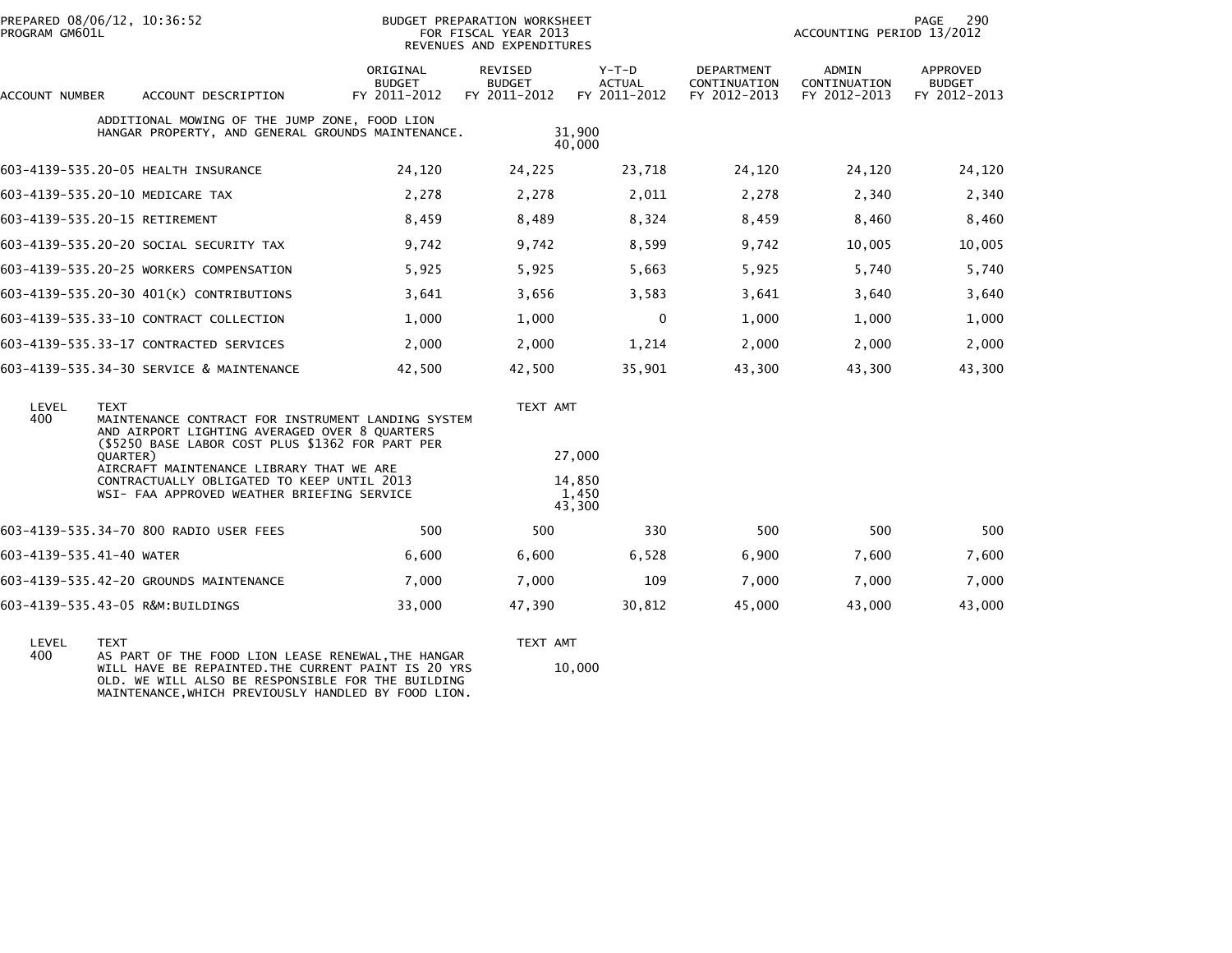| PROGRAM GM601L                                                                                                                               | PREPARED 08/06/12, 10:36:52                                                |                                           | <b>BUDGET PREPARATION WORKSHEET</b><br>FOR FISCAL YEAR 2013<br>REVENUES AND EXPENDITURES |                                          |                                            | ACCOUNTING PERIOD 13/2012             | PAGE<br>291                                      |
|----------------------------------------------------------------------------------------------------------------------------------------------|----------------------------------------------------------------------------|-------------------------------------------|------------------------------------------------------------------------------------------|------------------------------------------|--------------------------------------------|---------------------------------------|--------------------------------------------------|
| ACCOUNT NUMBER                                                                                                                               | ACCOUNT DESCRIPTION                                                        | ORIGINAL<br><b>BUDGET</b><br>FY 2011-2012 | REVISED<br><b>BUDGET</b><br>FY 2011-2012                                                 | $Y-T-D$<br><b>ACTUAL</b><br>FY 2011-2012 | DEPARTMENT<br>CONTINUATION<br>FY 2012-2013 | ADMIN<br>CONTINUATION<br>FY 2012-2013 | <b>APPROVED</b><br><b>BUDGET</b><br>FY 2012-2013 |
|                                                                                                                                              |                                                                            |                                           |                                                                                          | 10,000                                   |                                            |                                       |                                                  |
|                                                                                                                                              | 603-4139-535.43-15 R&M:EQUIPMENT                                           | 10,000                                    | 10,316                                                                                   | 8,200                                    | 10,000                                     | 10,000                                | 10,000                                           |
|                                                                                                                                              | 603-4139-535.43-20 R&M:VEHICLES                                            | 500                                       | 2,410                                                                                    | 1,907                                    | 2,000                                      | 2,000                                 | 2,000                                            |
| LEVEL<br><b>TEXT</b><br>400<br>INCREASE IS TO OFFSET ROUTINE MAINTENANCE OF<br>JET AND 100LL FUEL TRUCKS, TRACTOR, GATOR AND<br>COURTESY CAR |                                                                            |                                           | TEXT AMT                                                                                 | 2,000<br>2,000                           |                                            |                                       |                                                  |
|                                                                                                                                              | 603-4139-535.44-10 RENT:EQUIPMENT                                          | 600                                       | 600                                                                                      | $\mathbf{0}$                             | 600                                        | 600                                   | 600                                              |
|                                                                                                                                              | 603-4139-535.50-07 COST PER COPY PROGRAM                                   | 500                                       | 500                                                                                      | 340                                      | 500                                        | 500                                   | 500                                              |
|                                                                                                                                              | 603-4139-535.53-05 TELEPHONE                                               | 6,500                                     | 6,500                                                                                    | 6,263                                    | 6,500                                      | 6,500                                 | 6,500                                            |
|                                                                                                                                              | 603-4139-535.54-00 ADVERTISING                                             |                                           | 3,500                                                                                    |                                          | 4,000                                      |                                       | 4,000                                            |
|                                                                                                                                              |                                                                            | 3,500                                     |                                                                                          | 1,736                                    |                                            | 4,000                                 |                                                  |
| LEVEL<br>400                                                                                                                                 | <b>TEXT</b><br>WE PLAN TO INCREASE MARKTERING EFFORTS TO DRAW              |                                           | TEXT AMT                                                                                 |                                          |                                            |                                       |                                                  |
|                                                                                                                                              | ADDITIONAL BUSINESS TO THE AIRPORT<br>603-4139-535.55-00 PRINTING          | 200                                       | 200                                                                                      | $\mathbf{0}$                             | 200                                        | 200                                   | 200                                              |
|                                                                                                                                              | 603-4139-535.56-00 UNIFORMS                                                | 2,150                                     | 2,150                                                                                    | 1,637                                    | 2,150                                      | 2,150                                 | 2,150                                            |
| LEVEL<br><b>TEXT</b>                                                                                                                         |                                                                            |                                           | TEXT AMT                                                                                 |                                          |                                            |                                       |                                                  |
| 400                                                                                                                                          | RENTAL UNIFORMS FOR LINE SERVICE TECHNICIANS<br>603-4139-535.57-00 POSTAGE | 300                                       | 300                                                                                      | 296                                      | 300                                        | 300                                   | 300                                              |
|                                                                                                                                              | 603-4139-535.58-00 TRAVEL                                                  | 1,000                                     | 1,600                                                                                    | 1,196                                    | 1,500                                      | 1,500                                 | 1,500                                            |
|                                                                                                                                              | 603-4139-535.59-00 TRAINING                                                | 1,000                                     | 400                                                                                      | 195                                      | 1,000                                      | 1,000                                 | 1,000                                            |
|                                                                                                                                              | 603-4139-535.61-05 SUPPLIES:OFFICE                                         | 1,200                                     | 1,200                                                                                    | 922                                      | 1,200                                      | 1,200                                 | 1,200                                            |
|                                                                                                                                              | 603-4139-535.61-12 SUPPLIES:CONCESSIONS                                    | 300                                       | 300                                                                                      | 230                                      | 300                                        | 300                                   | 300                                              |
|                                                                                                                                              | 603-4139-535.61-30 SUPPLIES:JANITORIAL                                     | 2,200                                     | 2,200                                                                                    | 1,527                                    | 2,200                                      | 2,200                                 | 2,200                                            |
|                                                                                                                                              |                                                                            | 650,000                                   | 650,000                                                                                  | 557,252                                  | 650,000                                    | 550,000                               | 550,000                                          |
|                                                                                                                                              | 603-4139-535.61-57 RESALE:PARTS                                            | 3,000                                     | 3,000                                                                                    | 2,073                                    | 3,000                                      | 3,000                                 | 3,000                                            |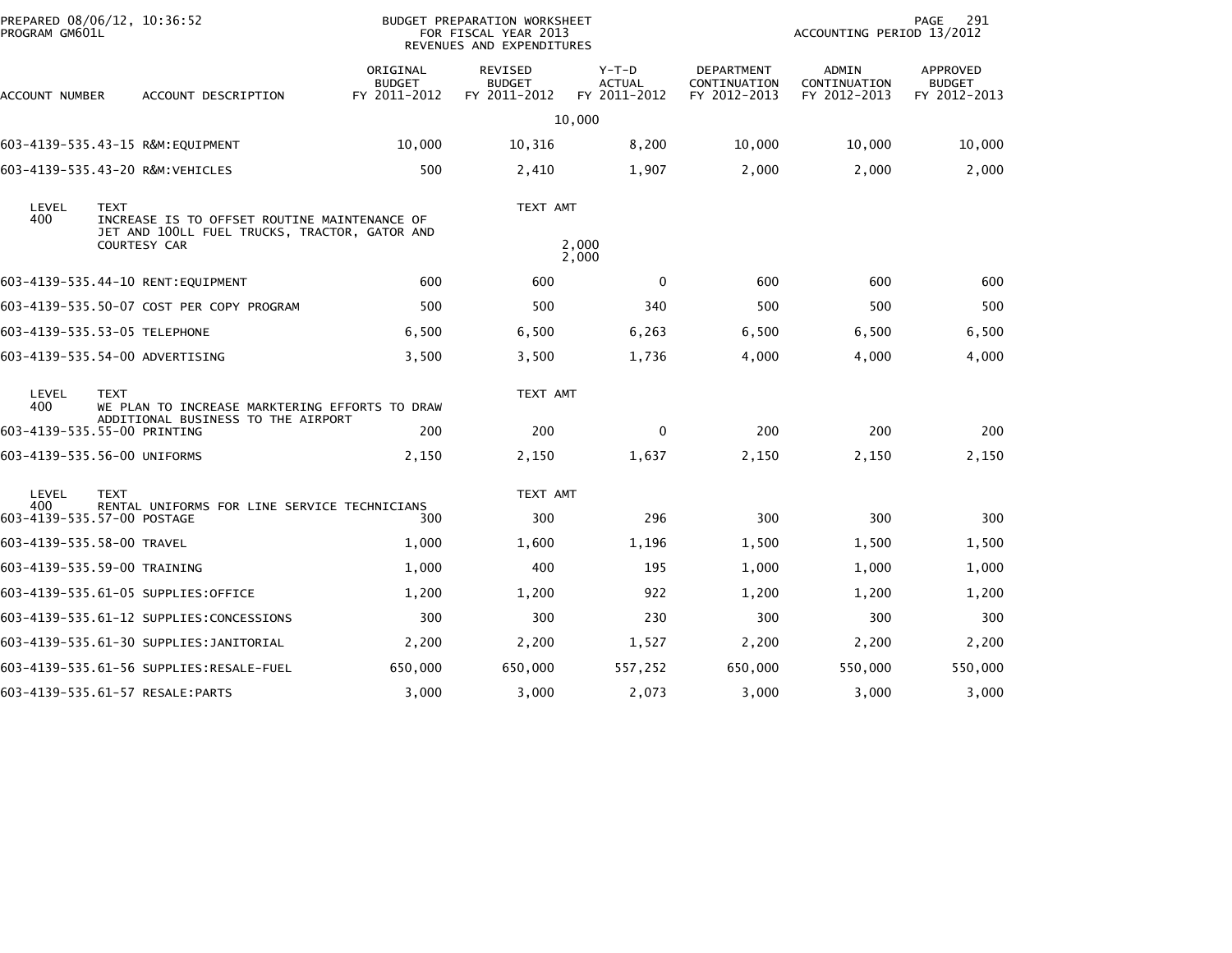| PREPARED 08/06/12, 10:36:52<br>PROGRAM GM601L |                                                                                                                                                                                 |                                           | BUDGET PREPARATION WORKSHEET<br>FOR FISCAL YEAR 2013<br>REVENUES AND EXPENDITURES |                                        | 292<br>PAGE<br>ACCOUNTING PERIOD 13/2012   |                                       |                                           |
|-----------------------------------------------|---------------------------------------------------------------------------------------------------------------------------------------------------------------------------------|-------------------------------------------|-----------------------------------------------------------------------------------|----------------------------------------|--------------------------------------------|---------------------------------------|-------------------------------------------|
| ACCOUNT NUMBER                                | ACCOUNT DESCRIPTION                                                                                                                                                             | ORIGINAL<br><b>BUDGET</b><br>FY 2011-2012 | REVISED<br><b>BUDGET</b><br>FY 2011-2012                                          | Y-T-D<br><b>ACTUAL</b><br>FY 2011-2012 | DEPARTMENT<br>CONTINUATION<br>FY 2012-2013 | ADMIN<br>CONTINUATION<br>FY 2012-2013 | APPROVED<br><b>BUDGET</b><br>FY 2012-2013 |
|                                               | 603-4139-535.61-95 SUPPLIES: OTHER SMALL EQMT                                                                                                                                   | 2,000                                     | 2,000                                                                             | 1,402                                  | 2,000                                      | 2,000                                 | 2,000                                     |
|                                               | 603-4139-535.62-05 ELECTRICITY                                                                                                                                                  | 34,500                                    | 34,500                                                                            | 31,824                                 | 35,000                                     | 37,100                                | 37,100                                    |
|                                               | 603-4139-535.62-20 MOTOR FUEL & LUBRICANTS                                                                                                                                      | 3,000                                     | 4,000                                                                             | 3,805                                  | 4.000                                      | 4,000                                 | 4,000                                     |
| LEVEL<br>400                                  | <b>TEXT</b><br>INCREASE IS DUE TO RISE IN FUEL PRICES AND<br>ADDITIONAL MOWING ASSOCIATED WITH THE JUMP ZONE,<br>FOOD LION HANGAR PROPERTY, AND GENERAL GROUNDS<br>MAINTENANCE. |                                           | TEXT AMT                                                                          | 4,000<br>4,000                         |                                            |                                       |                                           |
|                                               | 603-4139-535.62-25 NATURAL GAS                                                                                                                                                  | 9,000                                     | 9,000                                                                             | 7,777                                  | 9,500                                      | 9,000                                 | 9,000                                     |
| 603-4139-535.64-10 BOOKS                      |                                                                                                                                                                                 | 200                                       | 200                                                                               | $\mathbf{0}$                           | 200                                        | 200                                   | 200                                       |
|                                               | 603-4139-535.64-50 DUES & SUBSCRIPTIONS                                                                                                                                         | 1,000                                     | 1,000                                                                             | 612                                    | 1,000                                      | 1.000                                 | 1,000                                     |
|                                               | 603-4139-535.72-11 C/A:AIRPORT HANGAR                                                                                                                                           | 0                                         | 100,000                                                                           | 96,918                                 | 0                                          | 20,000                                | 20,000                                    |
|                                               | 603-4139-535.73-66 C/A:SECURITY FENCING                                                                                                                                         | $\mathbf{0}$                              | $\mathbf 0$                                                                       | $\mathbf{0}$                           | $\Omega$                                   | $\mathbf{0}$                          | $\mathbf{0}$                              |
|                                               | 603-4139-535.74-90 C/A:OTHER EQUIPMENT                                                                                                                                          | $\mathbf{0}$                              | $\mathbf{0}$                                                                      | $\Omega$                               | $\Omega$                                   | $\Omega$                              | $\Omega$                                  |
|                                               |                                                                                                                                                                                 | 2.000                                     | 5,384                                                                             | 2,074                                  | 2,000                                      | 2,000                                 | 2,000                                     |
| 603-4139-535.78-00 C/A:GAAP                   |                                                                                                                                                                                 | 0                                         | 0                                                                                 | $\Omega$                               | 0                                          | $\mathbf{0}$                          | $\Omega$                                  |
|                                               | 603-4139-535.79-00 DEPRECIATION EXPENSE                                                                                                                                         | $\mathbf{0}$                              | $\Omega$                                                                          | $\Omega$                               | $\Omega$                                   | $\Omega$                              | $\Omega$                                  |
|                                               | 603-4139-535.90-00 OTHER SERVICES                                                                                                                                               | 5,000                                     | 3,800                                                                             | 0                                      | 5,000                                      | 5,000                                 | 5,000                                     |
|                                               | 603-4139-535.90-16 BANK FEES:CREDIT CARD                                                                                                                                        | 28,000                                    | 28,000                                                                            | 24,409                                 | 27,000                                     | 25,000                                | 25,000                                    |
|                                               | 603-4139-535.90-39 SALES & USE TAX                                                                                                                                              | 58,000                                    | 58,000                                                                            | 41,232                                 | 57,000                                     | 45,000                                | 45,000                                    |
|                                               | 603-4139-535.98-95 RESERVE: UNAPPROPRIATED                                                                                                                                      | $\mathbf 0$                               | $\mathbf 0$                                                                       | $\mathbf{0}$                           | $\Omega$                                   | $\mathbf 0$                           | $\Omega$                                  |
| *.<br>EXPENDITURE                             |                                                                                                                                                                                 | 1,129,558                                 | 1,249,358                                                                         | 1,071,592                              | 1,149,385                                  | 1,055,824                             | 1,055,824                                 |
| **                                            | AIRPORT OPERATIONS                                                                                                                                                              | 0                                         | 0                                                                                 | 34,722                                 | 44,065                                     | 0                                     | 0                                         |
| ***                                           | GENERAL GOVERNMENT                                                                                                                                                              | 0                                         | 0                                                                                 | 592,326                                | 44,065                                     | 0                                     |                                           |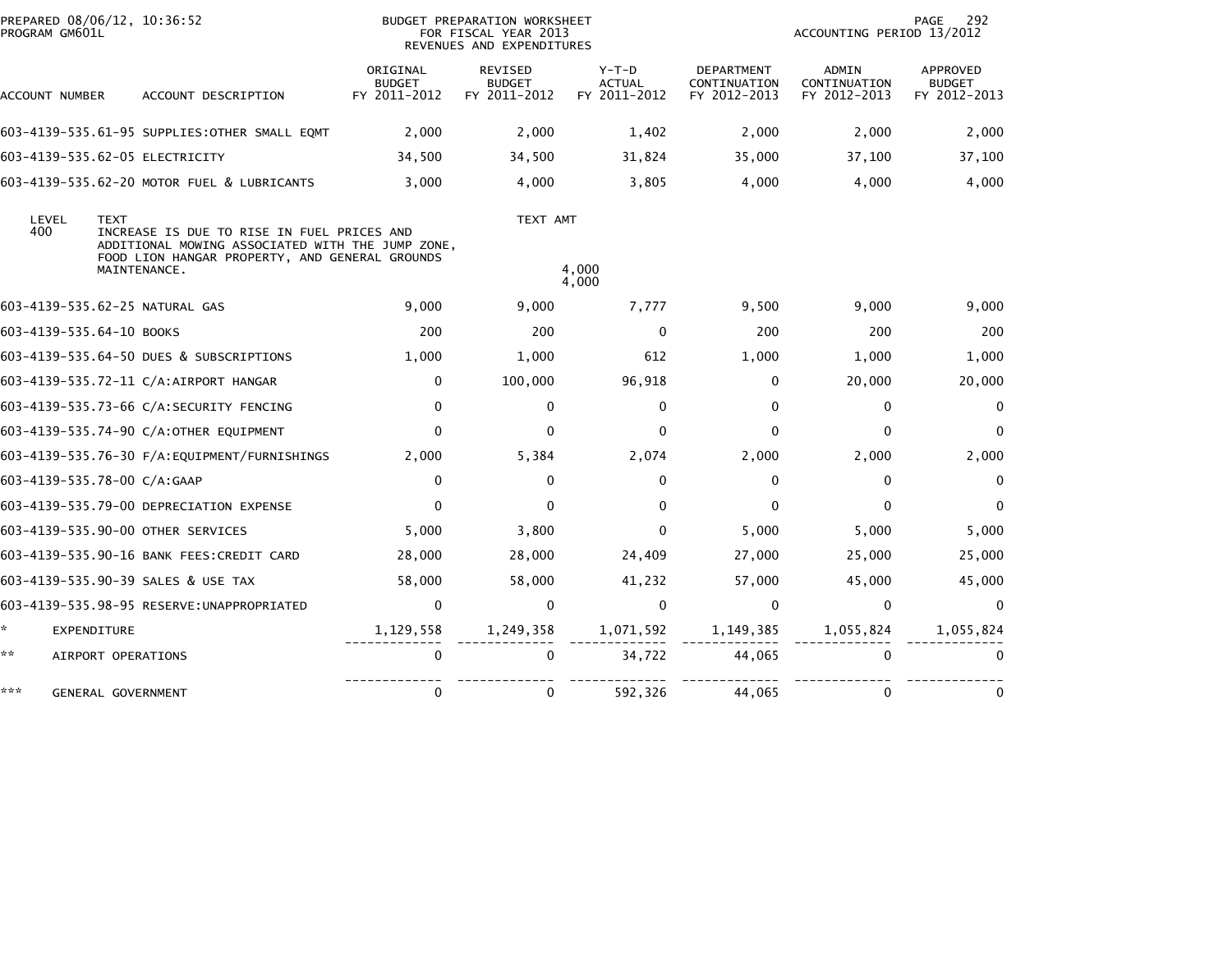| PREPARED 08/06/12, 10:36:52<br>PROGRAM GM601L |                     | BUDGET PREPARATION WORKSHEET<br>FOR FISCAL YEAR 2013<br>REVENUES AND EXPENDITURES |                                          |                                 |                                                   | -293<br>PAGE<br>ACCOUNTING PERIOD 13/2012 |                                           |  |
|-----------------------------------------------|---------------------|-----------------------------------------------------------------------------------|------------------------------------------|---------------------------------|---------------------------------------------------|-------------------------------------------|-------------------------------------------|--|
| ACCOUNT NUMBER                                | ACCOUNT DESCRIPTION | ORIGINAL<br><b>BUDGET</b><br>FY 2011-2012                                         | REVISED<br><b>BUDGET</b><br>FY 2011-2012 | Y-T-D<br>ACTUAL<br>FY 2011-2012 | <b>DEPARTMENT</b><br>CONTINUATION<br>FY 2012-2013 | ADMIN<br>CONTINUATION<br>FY 2012-2013     | APPROVED<br><b>BUDGET</b><br>FY 2012-2013 |  |
| ****<br>AIRPORT FUND                          |                     |                                                                                   |                                          | 592.326                         | 44.065                                            |                                           |                                           |  |